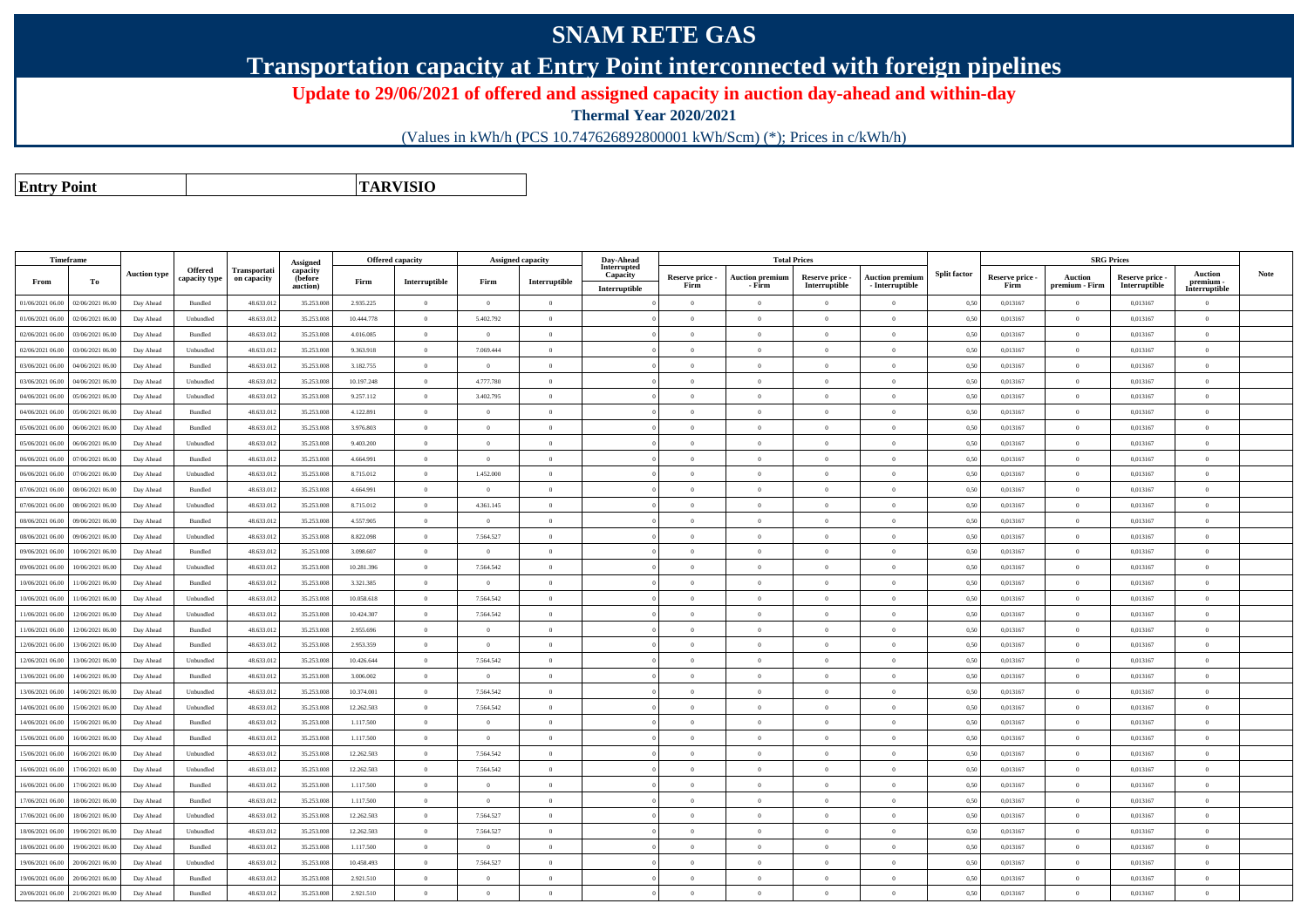| 20/06/2021 06:00 21/06/2021 06:00            | Day Ahead  | Unbundled          | 48.633.01  | 35.253.008 | 10.458.493     | $\overline{0}$ | 7.564.527      |                | $\overline{0}$ | $\bf{0}$       | $\overline{0}$ | $\theta$       | 0,50 | 0,013167 | $\mathbf{0}$   | 0,013167       | $\bf{0}$       |  |
|----------------------------------------------|------------|--------------------|------------|------------|----------------|----------------|----------------|----------------|----------------|----------------|----------------|----------------|------|----------|----------------|----------------|----------------|--|
|                                              |            |                    |            |            | $\theta$       | $\bf{0}$       |                | $\overline{0}$ | $\overline{0}$ | $\,$ 0         |                | $\bf{0}$       |      |          | $\bf{0}$       |                | $\bf{0}$       |  |
| 21/06/2021 06:00<br>22/06/2021 06.00         | Day Ahead  | Unbundled          | 48.633.01  | 35.253.008 |                |                | $\bf{0}$       |                |                |                | $\overline{0}$ |                | 0,50 | 0,013167 |                | 0,013167       |                |  |
| 21/06/2021 06:00<br>22/06/2021 06:00         | Day Ahead  | Bundled            | 48.633.013 | 35.253.008 | $\overline{0}$ | 830.073        | $\overline{0}$ | $\overline{0}$ | $\overline{0}$ | $\bf{0}$       | $\overline{0}$ | $\overline{0}$ | 0.50 | 0.013167 | $\overline{0}$ | 0.013167       | $\bf{0}$       |  |
| 22/06/2021 06:00<br>23/06/2021 06:00         | Day Ahead  | Bundled            | 48.633.013 | 35.253.008 | $\overline{0}$ | 5.205.299      | $\overline{0}$ | $\overline{0}$ | $\overline{0}$ | $\bf{0}$       | $\overline{0}$ | $\theta$       | 0,50 | 0,013167 | $\overline{0}$ | 0,013167       | $\overline{0}$ |  |
| 22/06/2021 06:00<br>23/06/2021 06.00         | Day Ahead  | Unbundled          | 48.633.01  | 35.253.008 | $\theta$       | $\overline{0}$ | $\theta$       | $\overline{0}$ |                | $\,$ 0         | $\overline{0}$ | $\bf{0}$       | 0,50 | 0,013167 | $\bf{0}$       | 0,013167       | $\bf{0}$       |  |
| 23/06/2021 06:00<br>24/06/2021 06:00         | Day Ahead  | Bundled            | 48.633.013 | 35.253.008 | $\overline{0}$ | 4.815.004      | $\overline{0}$ | $\overline{0}$ | $\overline{0}$ | $\bf{0}$       | $\overline{0}$ | $\overline{0}$ | 0.50 | 0.013167 | $\bf{0}$       | 0.013167       | $\bf{0}$       |  |
| 23/06/2021 06:00<br>24/06/2021 06:00         | Day Ahead  | Unbundled          | 48.633.013 | 35.253.008 | $\overline{0}$ | $\overline{0}$ | $\overline{0}$ | $\overline{0}$ | $\overline{0}$ | $\bf{0}$       | $\overline{0}$ | $\overline{0}$ | 0,50 | 0,013167 | $\overline{0}$ | 0,013167       | $\bf{0}$       |  |
| 24/06/2021 06:00<br>25/06/2021 06.00         | Day Ahead  | Unbundled          | 48.633.01  | 35.253.008 | $\overline{0}$ | $\bf{0}$       | $\overline{0}$ | $\overline{0}$ |                | $\,$ 0         | $\overline{0}$ | $\bf{0}$       | 0,50 | 0,013167 | $\bf{0}$       | 0,013167       | $\bf{0}$       |  |
| 24/06/2021 06:00<br>25/06/2021 06:00         | Day Ahead  | Bundled            | 48.633.013 | 35.253.008 | $\overline{0}$ | 5.879.247      | $\overline{0}$ | $\overline{0}$ | $\overline{0}$ | $\bf{0}$       | $\overline{0}$ | $\overline{0}$ | 0.50 | 0.013167 | $\overline{0}$ | 0.013167       | $\bf{0}$       |  |
| 25/06/2021 06:00<br>26/06/2021 06:00         | Day Ahead  | Unbundled          | 48.633.013 | 35.253.008 | $\bf{0}$       | $\overline{0}$ | $\overline{0}$ | $\overline{0}$ | $\overline{0}$ | $\bf{0}$       | $\overline{0}$ | $\overline{0}$ | 0,50 | 0,013167 | $\overline{0}$ | 0,013167       | $\bf{0}$       |  |
| 25/06/2021 06:00<br>26/06/2021 06.00         | Day Ahead  | Bundled            | 48.633.013 | 35.253.008 | $\bf{0}$       | 5.770.030      | $\overline{0}$ | $\overline{0}$ | $\overline{0}$ | $\,$ 0         | $\overline{0}$ | $\bf{0}$       | 0,50 | 0,013167 | $\bf{0}$       | 0,013167       | $\bf{0}$       |  |
| 26/06/2021 06:00                             |            | Bundled            | 48.633.013 | 35.253.008 | 4.915.325      |                | $\overline{0}$ | $\overline{0}$ | $\overline{0}$ | $\,$ 0 $\,$    | $\overline{0}$ | $\overline{0}$ | 0.50 | 0.013167 |                | 0.013167       |                |  |
| 27/06/2021 06:00                             | Day Ahead  |                    |            |            |                | $\overline{0}$ |                |                |                |                |                |                |      |          | $\,$ 0 $\,$    |                | $\bf{0}$       |  |
| 26/06/2021 06:00<br>27/06/2021 06:00         | Day Ahead  | Unbundled          | 48.633.01  | 35.253.008 | 8.464.678      | $\overline{0}$ | 7.564.542      | $\overline{0}$ | $\overline{0}$ | $\bf{0}$       | $\overline{0}$ | $\theta$       | 0,50 | 0,013167 | $\,$ 0 $\,$    | 0,013167       | $\bf{0}$       |  |
| 27/06/2021 06:00<br>28/06/2021 06:00         | Day Ahead  | Bundled            | 48.633.01  | 35.253.00  | 4.519.700      | $\overline{0}$ | $\overline{0}$ | $\overline{0}$ | $\overline{0}$ | $\,$ 0         | $\overline{0}$ | $\bf{0}$       | 0,50 | 0,013167 | $\bf{0}$       | 0,013167       | $\bf{0}$       |  |
| 27/06/2021 06:00<br>28/06/2021 06:00         | Day Ahead  | Unbundled          | 48.633.013 | 35.253.008 | 8.860.303      | $\overline{0}$ | 7.564.542      | $\overline{0}$ | $\overline{0}$ | $\,$ 0         | $\overline{0}$ | $\overline{0}$ | 0.50 | 0.013167 | $\overline{0}$ | 0.013167       | $\bf{0}$       |  |
| 28/06/2021 06:00<br>29/06/2021 06:00         | Day Ahead  | Bundled            | 48.633.013 | 35.253.008 | 4.600.372      | $\overline{0}$ | 4.600.300      | $\overline{0}$ | 3,104416       | $\bf{0}$       | $\overline{0}$ | $\overline{0}$ | 0,50 | 0,013167 | $\overline{0}$ | 0,013167       | $\overline{0}$ |  |
| 28/06/2021 06:00<br>29/06/2021 06.00         | Day Ahead  | Unbundled          | 48.633.01  | 35.253.008 | 2.457.339      | $\bf{0}$       | 2.457.300      | $\overline{0}$ | $\overline{0}$ | $\,$ 0         | $\overline{0}$ | $\bf{0}$       | 0,50 | 0,013167 | $\bf{0}$       | 0,013167       | $\bf{0}$       |  |
| 29/06/2021 06:00<br>30/06/2021 06:00         | Day Ahead  | Bundled            | 48.633.013 | 35.253.008 | 2.915.293      | 6.536.611      | 2.915.293      | $\overline{0}$ | 3,104416       | $\bf{0}$       | $\overline{0}$ | $\overline{0}$ | 0.50 | 0.013167 | $\,$ 0 $\,$    | 0.013167       | $\bf{0}$       |  |
| 29/06/2021 06:00<br>30/06/2021 06:00         | Day Ahead  | Unbundled          | 48.633.013 | 35.253.008 | 4.142.418      | $\overline{0}$ | 4.142.418      | $\overline{0}$ | $\overline{0}$ | $\,$ 0         | $\overline{0}$ | $\overline{0}$ | 0,50 | 0,013167 | $\overline{0}$ | 0,013167       | $\bf{0}$       |  |
| 30/06/2021 06:00<br>01/07/2021 06:00         | Day Ahead  | Unbundled          | 48.633.01  | 35.253.008 | 7.057.711      | $\bf{0}$       | 7.057.711      | $\overline{0}$ |                | $\bf{0}$       | $\overline{0}$ | $\bf{0}$       | 0,50 | 0,013167 | 0,050000       | 0,013167       | $\bf{0}$       |  |
| 30/06/2021 06:00<br>01/07/2021 06:00         | Day Ahead  | Bundled            | 48.633.013 | 35.253.008 | $\overline{0}$ | 8.205.198      | $\overline{0}$ | $\overline{0}$ | $\overline{0}$ | $\,$ 0 $\,$    | $\overline{0}$ | $\overline{0}$ | 0.50 | 0.013167 | $\overline{0}$ | 0.013167       | $\bf{0}$       |  |
| 01/06/2021 06:00<br>02/06/2021 06:00         | Within Day | Unbundled          | 48.633.01  | 40.655.800 | 5.041.986      | $\overline{0}$ | $\overline{0}$ | $\overline{0}$ | $\overline{0}$ | $\bf{0}$       | $\overline{0}$ | $\overline{0}$ | 0,50 | 1,316716 | $\,$ 0 $\,$    | $\overline{0}$ | $\overline{0}$ |  |
| 01/06/2021 06:00<br>02/06/2021 06.00         | Within Day | Bundled            | 48.633.01  | 40.655.800 | 2.935.225      | $\overline{0}$ | $\theta$       | $\overline{0}$ |                | $\,$ 0         | $\overline{0}$ | $\bf{0}$       | 0,50 | 1,316716 | $\bf{0}$       | $\overline{0}$ | $\bf{0}$       |  |
| 01/06/2021 07:00<br>02/06/2021 06:00         |            | Unbundled          | 48.633.013 | 40.655.800 | 5.041.986      | $\overline{0}$ | $\overline{0}$ | $\overline{0}$ | $\overline{0}$ | $\bf{0}$       | $\overline{0}$ | $\overline{0}$ | 0.50 | 1.261853 | $\bf{0}$       | $\overline{0}$ | $\bf{0}$       |  |
|                                              | Within Day |                    |            |            |                | $\overline{0}$ | $\overline{0}$ | $\overline{0}$ | $\overline{0}$ |                | $\overline{0}$ | $\overline{0}$ |      |          | $\,$ 0 $\,$    | $\overline{0}$ |                |  |
| 01/06/2021 07:00<br>02/06/2021 06.00         | Within Day | Bundled            | 48.633.013 | 40.655.800 | 2.935.225      |                |                |                |                | $\,$ 0         |                |                | 0,50 | 1,261853 |                |                | $\bf{0}$       |  |
| 01/06/2021 08:00<br>02/06/2021 06.00         | Within Day | Unbundled          | 48.633.01  | 40.655.800 | 5.041.986      | $\overline{0}$ | $\theta$       | $\overline{0}$ |                | $\,$ 0         | $\overline{0}$ | $\bf{0}$       | 0,50 | 1,206990 | $\bf{0}$       | $\overline{0}$ | $\,$ 0         |  |
| 01/06/2021 08:00<br>02/06/2021 06:00         | Within Day | Bundled            | 48.633.013 | 40.655.800 | 2.935.225      | $\overline{0}$ | $\overline{0}$ | $\overline{0}$ | $\overline{0}$ | $\bf{0}$       | $\overline{0}$ | $\overline{0}$ | 0.50 | 1.206990 | $\bf{0}$       | $\overline{0}$ | $\bf{0}$       |  |
| 01/06/2021 09:00<br>02/06/2021 06:00         | Within Day | Unbundled          | 48.633.01  | 40.655.800 | 5.041.986      | $\overline{0}$ | $\overline{0}$ | $\overline{0}$ | $\overline{0}$ | $\bf{0}$       | $\overline{0}$ | $\overline{0}$ | 0,50 | 1,152127 | $\,0\,$        | $\overline{0}$ | $\overline{0}$ |  |
| 01/06/2021 09:00<br>02/06/2021 06.00         | Within Day | Bundled            | 48.633.01  | 40.655.800 | 2.935.225      | $\bf{0}$       | $\overline{0}$ | $\overline{0}$ | $\overline{0}$ | $\bf{0}$       | $\overline{0}$ | $\bf{0}$       | 0,50 | 1,152127 | $\bf{0}$       | $\overline{0}$ | $\bf{0}$       |  |
| 01/06/2021 10:00<br>02/06/2021 06:00         | Within Day | Bundled            | 48.633.013 | 40.655.800 | 2.935.225      | $\overline{0}$ | $\overline{0}$ | $\overline{0}$ | $\overline{0}$ | $\,$ 0 $\,$    | $\overline{0}$ | $\overline{0}$ | 0.50 | 1.097263 | $\,$ 0 $\,$    | $\bf{0}$       | $\bf{0}$       |  |
| 01/06/2021 10:00<br>02/06/2021 06:00         | Within Day | Unbundled          | 48.633.013 | 40.655.800 | 5.041.986      | $\overline{0}$ | $\overline{0}$ | $\overline{0}$ | $\Omega$       | $\mathbf{0}$   | $\overline{0}$ | $\overline{0}$ | 0.50 | 1,097263 | $\mathbf{0}$   | $\overline{0}$ | $\overline{0}$ |  |
| 01/06/2021 11:00<br>02/06/2021 06.00         | Within Day | Unbundled          | 48.633.01  | 40.655.800 | 5.041.986      | $\overline{0}$ | $\theta$       | $\overline{0}$ |                | $\,$ 0         | $\overline{0}$ | $\bf{0}$       | 0,50 | 1,042400 | $\bf{0}$       | $\overline{0}$ | $\bf{0}$       |  |
| 01/06/2021 11:00<br>02/06/2021 06:00         | Within Day | Bundled            | 48.633.013 | 40.655.800 | 2.935.225      | $\overline{0}$ | $\overline{0}$ | $\overline{0}$ | $\overline{0}$ | $\bf{0}$       | $\overline{0}$ | $\overline{0}$ | 0.50 | 1.042400 | $\bf{0}$       | $\overline{0}$ | $\bf{0}$       |  |
| 01/06/2021 12:00<br>02/06/2021 06:00         | Within Day | Unbundled          | 48.633.013 | 40.655.800 | 5.041.986      | $\overline{0}$ | $\overline{0}$ | $\Omega$       | $\Omega$       | $\mathbf{0}$   | $\overline{0}$ | $\overline{0}$ | 0.50 | 0,987537 | $\mathbf{0}$   | $\overline{0}$ | $\overline{0}$ |  |
| 01/06/2021 12:00<br>02/06/2021 06.00         | Within Day | Bundled            | 48.633.01  | 40.655.800 | 2.935.225      | $\overline{0}$ | $\overline{0}$ | $\overline{0}$ |                | $\,$ 0         | $\overline{0}$ | $\bf{0}$       | 0,50 | 0,987537 | $\bf{0}$       | $\overline{0}$ | $\bf{0}$       |  |
| 01/06/2021 13:00<br>02/06/2021 06:00         | Within Day | Unbundled          | 48.633.013 | 40.655.800 | 5.041.986      | $\overline{0}$ | $\overline{0}$ | $\overline{0}$ | $\overline{0}$ | $\bf{0}$       | $\overline{0}$ | $\overline{0}$ | 0.50 | 0.932674 | $\bf{0}$       | $\overline{0}$ | $\bf{0}$       |  |
| 01/06/2021 13:00<br>02/06/2021 06:00         | Within Day | Bundled            | 48.633.013 | 40.655.800 | 2.935.225      | $\overline{0}$ | $\overline{0}$ | $\overline{0}$ | $\Omega$       | $\overline{0}$ | $\overline{0}$ | $\overline{0}$ | 0.50 | 0,932674 | $\mathbf{0}$   | $\overline{0}$ | $\overline{0}$ |  |
|                                              |            |                    |            |            |                | $\bf{0}$       | $\overline{0}$ | $\overline{0}$ | $\overline{0}$ | $\bf{0}$       |                |                |      |          | $\bf{0}$       | $\overline{0}$ | $\bf{0}$       |  |
| 01/06/2021 14:00<br>02/06/2021 06.00         | Within Day | Unbundled          | 48.633.01  | 40.655.800 | 5.041.986      |                |                |                |                |                | $\overline{0}$ | $\bf{0}$       | 0,50 | 0,877811 |                |                |                |  |
| 01/06/2021 14:00<br>02/06/2021 06:00         | Within Day | Bundled            | 48.633.013 | 40.655.800 | 2.935.225      | $\overline{0}$ | $\overline{0}$ | $\overline{0}$ | $\overline{0}$ | $\,$ 0 $\,$    | $\overline{0}$ | $\overline{0}$ | 0.50 | 0.877811 | $\overline{0}$ | $\overline{0}$ | $\bf{0}$       |  |
| 01/06/2021 15:00<br>02/06/2021 06:00         | Within Day | Unbundled          | 48.633.013 | 40.655.800 | 5.041.986      | $\overline{0}$ | $\overline{0}$ | $\Omega$       | $\Omega$       | $\mathbf{0}$   | $\overline{0}$ | $\overline{0}$ | 0.50 | 0,822948 | $\mathbf{0}$   | $\overline{0}$ | $\overline{0}$ |  |
| 01/06/2021 15:00<br>02/06/2021 06.00         | Within Day | Bundled            | 48.633.013 | 40.655.800 | 2.935.225      | $\bf{0}$       | $\overline{0}$ | $\overline{0}$ | $\overline{0}$ | $\,$ 0         | $\overline{0}$ | $\bf{0}$       | 0,50 | 0,822948 | $\bf{0}$       | $\overline{0}$ | $\bf{0}$       |  |
| 01/06/2021 16:00<br>02/06/2021 06.00         | Within Day | Unbundled          | 48.633.013 | 40.655.800 | 5.041.986      | $\overline{0}$ | $\overline{0}$ | $\overline{0}$ | $\overline{0}$ | $\bf{0}$       | $\overline{0}$ | $\overline{0}$ | 0.50 | 0.768084 | $\bf{0}$       | $\overline{0}$ | $\bf{0}$       |  |
| 01/06/2021 16:00<br>02/06/2021 06:00         | Within Day | Bundled            | 48.633.013 | 40.655.800 | 2.935.225      | $\overline{0}$ | $\Omega$       | $\Omega$       | $\Omega$       | $\bf{0}$       | $\overline{0}$ | $\Omega$       | 0.50 | 0,768084 | $\mathbf{0}$   | $\overline{0}$ | $\overline{0}$ |  |
| 01/06/2021 17:00<br>02/06/2021 06:00         | Within Day | Unbundled          | 48.633.01  | 40.655.800 | 5.041.986      | $\overline{0}$ | $\,$ 0 $\,$    | $\overline{0}$ | $\overline{0}$ | $\,$ 0         | $\overline{0}$ | $\bf{0}$       | 0,50 | 0,713221 | $\bf{0}$       | $\overline{0}$ | $\,$ 0         |  |
| $01/06/2021\ 17.00 \qquad 02/06/2021\ 06.00$ | Within Day | $\mathbf B$ undled | 48.633.012 | 40.655.800 | 2.935.225      | $\bf{0}$       | $\theta$       |                |                |                |                |                | 0,50 | 0,713221 | $\overline{0}$ | $\Omega$       |                |  |
| 01/06/2021 18:00 02/06/2021 06:00            | Within Day | Bundled            | 48.633.012 | 40.655.800 | 2.935.225      | $\theta$       | $\overline{0}$ | $\overline{0}$ | $\Omega$       | $\overline{0}$ | $\overline{0}$ | $\overline{0}$ | 0,50 | 0,658358 | $\theta$       | $\overline{0}$ | $\bf{0}$       |  |
| 01/06/2021 18:00<br>02/06/2021 06:00         | Within Day | Unbundled          | 48.633.013 | 40.655.800 | 5.041.986      | $\overline{0}$ | $\bf{0}$       | $\overline{0}$ | $\bf{0}$       | $\overline{0}$ | $\overline{0}$ | $\mathbf{0}$   | 0,50 | 0,658358 | $\overline{0}$ | $\overline{0}$ | $\bf{0}$       |  |
| 01/06/2021 19:00 02/06/2021 06:00            | Within Day | Unbundled          | 48.633.012 | 40,655,800 | 5.041.986      | $\overline{0}$ | $\overline{0}$ | $\overline{0}$ | $\overline{0}$ | $\overline{0}$ | $\overline{0}$ | $\mathbf{0}$   | 0.50 | 0.603495 | $\overline{0}$ | $\,$ 0 $\,$    | $\,$ 0 $\,$    |  |
| 01/06/2021 19:00 02/06/2021 06:00            | Within Dav | Bundled            | 48.633.012 | 40.655.800 | 2.935.225      | $\overline{0}$ | $\overline{0}$ | $\overline{0}$ | $\overline{0}$ | $\overline{0}$ | $\overline{0}$ | $\overline{0}$ | 0,50 | 0,603495 | $\theta$       | $\overline{0}$ | $\bf{0}$       |  |
| 01/06/2021 20:00<br>02/06/2021 06:00         | Within Day | Unbundled          | 48.633.013 | 40.655.800 | 5.041.986      | $\overline{0}$ | $\overline{0}$ | $\overline{0}$ | $\overline{0}$ | $\bf{0}$       | $\overline{0}$ | $\bf{0}$       | 0,50 | 0,548632 | $\overline{0}$ | $\overline{0}$ | $\bf{0}$       |  |
| 01/06/2021 20:00 02/06/2021 06:00            | Within Day | Bundled            | 48.633.013 | 40.655.800 | 2.935.225      | $\overline{0}$ | $\overline{0}$ | $\overline{0}$ | $\overline{0}$ | $\,$ 0 $\,$    | $\overline{0}$ | $\overline{0}$ | 0.50 | 0.548632 | $\overline{0}$ | $\overline{0}$ | $\bf{0}$       |  |
|                                              |            |                    |            |            |                |                |                |                |                |                |                |                |      |          |                |                |                |  |
| 01/06/2021 21:00<br>02/06/2021 06:00         | Within Dav | Unbundled          | 48.633.012 | 40.655.800 | 5.041.986      | $\overline{0}$ | $\overline{0}$ | $\overline{0}$ | $\overline{0}$ | $\overline{0}$ | $\overline{0}$ | $\overline{0}$ | 0,50 | 0,493769 | $\overline{0}$ | $\overline{0}$ | $\bf{0}$       |  |
| 01/06/2021 21:00<br>02/06/2021 06:00         | Within Day | Bundled            | 48.633.013 | 40.655.800 | 2.935.225      | $\overline{0}$ | $\,$ 0         | $\overline{0}$ | $\bf{0}$       | $\,$ 0 $\,$    | $\overline{0}$ | $\mathbf{0}$   | 0,50 | 0,493769 | $\overline{0}$ | $\,$ 0 $\,$    | $\bf{0}$       |  |
| 01/06/2021 22:00 02/06/2021 06:00            | Within Day | Unbundled          | 48.633.013 | 40.655.800 | 5.041.986      | $\overline{0}$ | $\overline{0}$ | $\overline{0}$ | $\overline{0}$ | $\,$ 0 $\,$    | $\overline{0}$ | $\mathbf{0}$   | 0.50 | 0.438905 | $\overline{0}$ | $\,$ 0 $\,$    | $\bf{0}$       |  |
| 01/06/2021 22:00 02/06/2021 06:00            | Within Dav | Bundled            | 48.633.013 | 40.655.800 | 2.935.225      | $\overline{0}$ | $\overline{0}$ | $\overline{0}$ | $\overline{0}$ | $\overline{0}$ | $\overline{0}$ | $\overline{0}$ | 0,50 | 0,438905 | $\overline{0}$ | $\overline{0}$ | $\bf{0}$       |  |
| 01/06/2021 23:00<br>02/06/2021 06:00         | Within Day | Unbundled          | 48.633.013 | 40.655.800 | 5.041.986      | $\overline{0}$ | $\overline{0}$ | $\overline{0}$ | $\bf{0}$       | $\bf{0}$       | $\overline{0}$ | $\bf{0}$       | 0,50 | 0,384042 | $\overline{0}$ | $\overline{0}$ | $\bf{0}$       |  |
| 01/06/2021 23:00 02/06/2021 06:00            | Within Day | Bundled            | 48.633.012 | 40.655.800 | 2.935.225      | $\overline{0}$ | $\overline{0}$ | $\overline{0}$ | $\overline{0}$ | $\,$ 0 $\,$    | $\overline{0}$ | $\overline{0}$ | 0,50 | 0,384042 | $\,$ 0 $\,$    | $\,$ 0 $\,$    | $\bf{0}$       |  |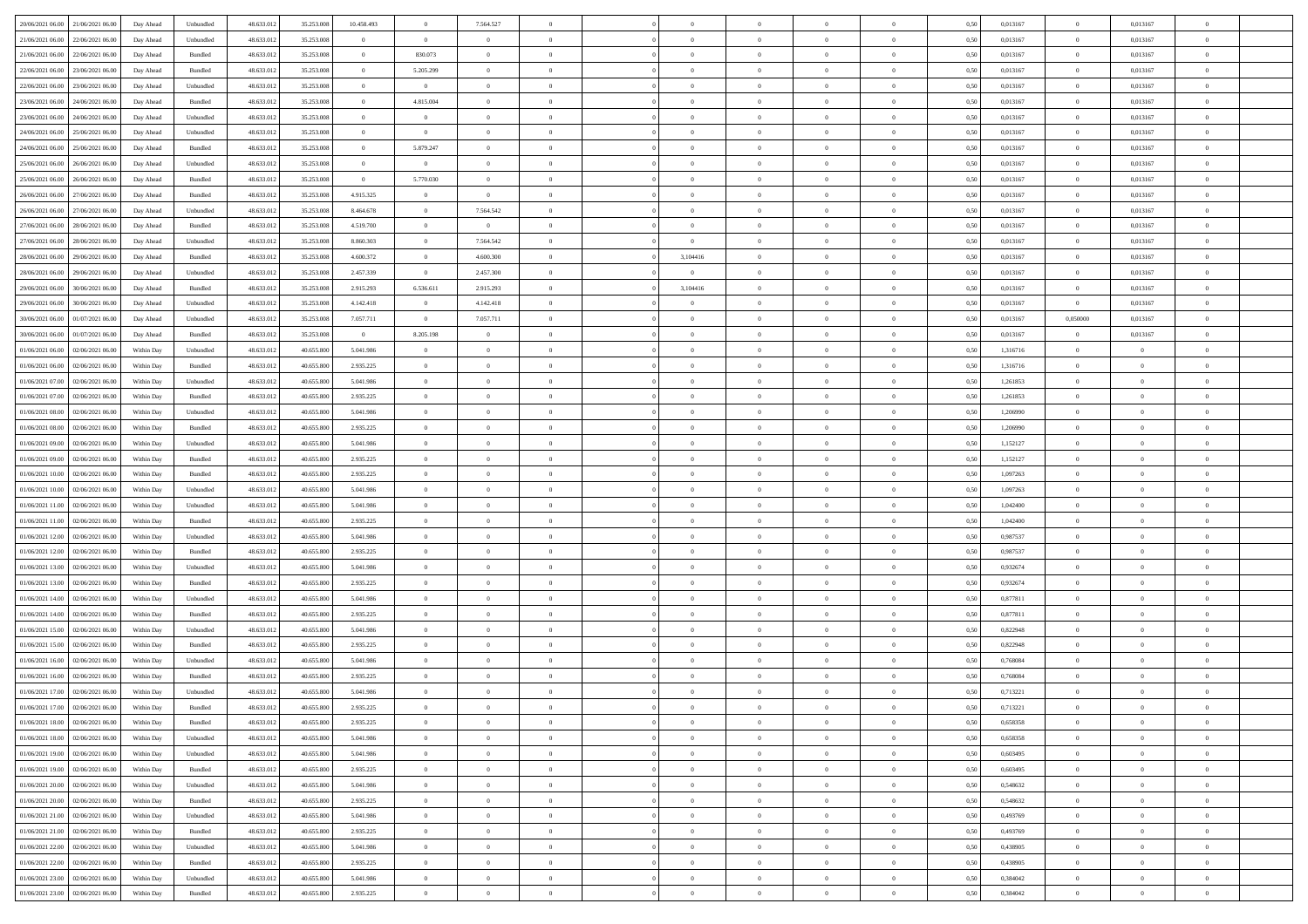| 02/06/2021 00:00 02/06/2021 06:00             | Within Day | Unbundled                   | 48.633.01  | 40.655.800 | 5.041.986 | $\overline{0}$ | $\overline{0}$ |                | $\overline{0}$ | $\theta$       |                | $\theta$       | 0,50 | 0,329179 | $\theta$       | $\theta$       | $\overline{0}$ |  |
|-----------------------------------------------|------------|-----------------------------|------------|------------|-----------|----------------|----------------|----------------|----------------|----------------|----------------|----------------|------|----------|----------------|----------------|----------------|--|
| 02/06/2021 00:00<br>02/06/2021 06.00          | Within Day | Bundled                     | 48.633.01  | 40.655.80  | 2.935.225 | $\bf{0}$       | $\bf{0}$       | $\bf{0}$       | $\overline{0}$ | $\bf{0}$       | $\overline{0}$ | $\bf{0}$       | 0,50 | 0,329179 | $\,$ 0 $\,$    | $\bf{0}$       | $\overline{0}$ |  |
| $02/06/2021\ 01.00$<br>02/06/2021 06:00       | Within Day | Unbundled                   | 48.633.013 | 40.655.800 | 5.041.986 | $\overline{0}$ | $\bf{0}$       | $\overline{0}$ | $\bf{0}$       | $\bf{0}$       | $\overline{0}$ | $\bf{0}$       | 0.50 | 0,274316 | $\bf{0}$       | $\overline{0}$ | $\overline{0}$ |  |
| 02/06/2021 01:00<br>02/06/2021 06:00          | Within Day | Bundled                     | 48.633.01  | 40.655.800 | 2.935.225 | $\overline{0}$ | $\bf{0}$       | $\overline{0}$ | $\theta$       | $\theta$       | $\overline{0}$ | $\bf{0}$       | 0,50 | 0,274316 | $\,$ 0 $\,$    | $\theta$       | $\overline{0}$ |  |
| 02/06/2021 02:00<br>02/06/2021 06.00          | Within Day | Unbundled                   | 48.633.01  | 40.655.800 | 5.041.986 | $\bf{0}$       | $\overline{0}$ | $\bf{0}$       | $\overline{0}$ | $\theta$       | $\overline{0}$ | $\bf{0}$       | 0,50 | 0,219453 | $\,$ 0 $\,$    | $\bf{0}$       | $\overline{0}$ |  |
| 02/06/2021 02:00<br>02/06/2021 06:00          | Within Day | Bundled                     | 48.633.013 | 40.655.800 | 2.935.225 | $\overline{0}$ | $\overline{0}$ | $\overline{0}$ | $\bf{0}$       | $\overline{0}$ | $\theta$       | $\bf{0}$       | 0.50 | 0,219453 | $\,$ 0 $\,$    | $\theta$       | $\overline{0}$ |  |
| 02/06/2021 03:00<br>02/06/2021 06.00          | Within Day | Bundled                     | 48.633.013 | 40.655.800 | 2.935.225 | $\overline{0}$ | $\overline{0}$ | $\overline{0}$ | $\overline{0}$ | $\overline{0}$ | $\overline{0}$ | $\bf{0}$       | 0,50 | 0,164590 | $\,$ 0 $\,$    | $\theta$       | $\overline{0}$ |  |
| 02/06/2021 03:00<br>02/06/2021 06.00          | Within Day | Unbundled                   | 48.633.01  | 40.655.800 | 5.041.986 | $\bf{0}$       | $\overline{0}$ | $\bf{0}$       | $\overline{0}$ | $\bf{0}$       | $\overline{0}$ | $\bf{0}$       | 0,50 | 0,164590 | $\,$ 0 $\,$    | $\bf{0}$       | $\overline{0}$ |  |
|                                               |            |                             |            |            |           |                |                |                |                |                |                |                |      |          |                |                |                |  |
| 02/06/2021 04:00<br>02/06/2021 06:00          | Within Day | Unbundled                   | 48.633.013 | 40.655.800 | 5.041.986 | $\overline{0}$ | $\bf{0}$       | $\overline{0}$ | $\bf{0}$       | $\overline{0}$ | $\overline{0}$ | $\bf{0}$       | 0.50 | 0.109726 | $\bf{0}$       | $\overline{0}$ | $\overline{0}$ |  |
| 02/06/2021 04:00<br>02/06/2021 06:00          | Within Day | Bundled                     | 48.633.012 | 40.655.800 | 2.935.225 | $\bf{0}$       | $\bf{0}$       | $\overline{0}$ | $\overline{0}$ | $\overline{0}$ | $\overline{0}$ | $\bf{0}$       | 0,50 | 0,109726 | $\,$ 0 $\,$    | $\bf{0}$       | $\overline{0}$ |  |
| 02/06/2021 05:00<br>02/06/2021 06.00          | Within Day | Unbundled                   | 48.633.01  | 40.655.800 | 5.041.986 | $\bf{0}$       | $\overline{0}$ | $\bf{0}$       | $\bf{0}$       | $\bf{0}$       | $\overline{0}$ | $\bf{0}$       | 0,50 | 0,054863 | $\,$ 0 $\,$    | $\bf{0}$       | $\overline{0}$ |  |
| 02/06/2021 05:00<br>02/06/2021 06:00          | Within Day | Bundled                     | 48.633.013 | 40.655.800 | 2.935.225 | $\overline{0}$ | $\bf{0}$       | $\overline{0}$ | $\overline{0}$ | $\bf{0}$       | $\overline{0}$ | $\bf{0}$       | 0.50 | 0.054863 | $\bf{0}$       | $\overline{0}$ | $\overline{0}$ |  |
| 02/06/2021 06:00<br>03/06/2021 06:00          | Within Day | Unbundled                   | 48.633.01  | 42.322.452 | 2.294.474 | $\overline{0}$ | $\overline{0}$ | $\overline{0}$ | $\theta$       | $\theta$       | $\overline{0}$ | $\bf{0}$       | 0,50 | 1,316716 | $\,$ 0 $\,$    | $\theta$       | $\overline{0}$ |  |
| 02/06/2021 06:00<br>03/06/2021 06.00          | Within Day | Bundled                     | 48.633.01  | 42.322.452 | 4.016.085 | $\bf{0}$       | $\overline{0}$ | $\bf{0}$       | $\overline{0}$ | $\theta$       | $\overline{0}$ | $\bf{0}$       | 0,50 | 1,316716 | $\,$ 0 $\,$    | $\bf{0}$       | $\overline{0}$ |  |
| 02/06/2021 07:00<br>03/06/2021 06:00          | Within Day | Unbundled                   | 48.633.013 | 42.322.452 | 2.294.474 | $\overline{0}$ | $\overline{0}$ | $\overline{0}$ | $\bf{0}$       | $\overline{0}$ | $\Omega$       | $\bf{0}$       | 0.50 | 1.261853 | $\,$ 0 $\,$    | $\theta$       | $\overline{0}$ |  |
| 02/06/2021 07:00<br>03/06/2021 06:00          | Within Day | Bundled                     | 48.633.013 | 42.322.452 | 4.016.085 | $\overline{0}$ | $\overline{0}$ | $\overline{0}$ | $\overline{0}$ | $\overline{0}$ | $\overline{0}$ | $\bf{0}$       | 0,50 | 1,261853 | $\theta$       | $\theta$       | $\overline{0}$ |  |
| 02/06/2021 08:00<br>03/06/2021 06.00          | Within Day | Unbundled                   | 48.633.01  | 42.322.452 | 2.294.474 | $\bf{0}$       | $\overline{0}$ | $\bf{0}$       | $\overline{0}$ | $\theta$       | $\overline{0}$ | $\bf{0}$       | 0,50 | 1,206990 | $\,$ 0 $\,$    | $\bf{0}$       | $\overline{0}$ |  |
| 02/06/2021 08:00<br>03/06/2021 06:00          | Within Day | Bundled                     | 48.633.013 | 42.322.452 | 4.016.085 | $\overline{0}$ | $\bf{0}$       | $\overline{0}$ | $\bf{0}$       | $\overline{0}$ | $\overline{0}$ | $\bf{0}$       | 0.50 | 1.206990 | $\bf{0}$       | $\overline{0}$ | $\overline{0}$ |  |
| 02/06/2021 09:00<br>03/06/2021 06:00          | Within Day | Unbundled                   | 48.633.013 | 42.322.452 | 2.294.474 | $\bf{0}$       | $\bf{0}$       | $\overline{0}$ | $\overline{0}$ | $\overline{0}$ | $\overline{0}$ | $\bf{0}$       | 0,50 | 1,152127 | $\,$ 0 $\,$    | $\bf{0}$       | $\overline{0}$ |  |
| 02/06/2021 09:00<br>03/06/2021 06.00          | Within Day | Bundled                     | 48.633.01  | 42.322.452 | 4.016.085 | $\bf{0}$       | $\bf{0}$       | $\bf{0}$       | $\bf{0}$       | $\overline{0}$ | $\overline{0}$ | $\bf{0}$       | 0,50 | 1,152127 | $\,$ 0 $\,$    | $\bf{0}$       | $\overline{0}$ |  |
| 02/06/2021 10:00                              |            | Unbundled                   |            |            |           |                | $\bf{0}$       | $\overline{0}$ |                | $\bf{0}$       | $\overline{0}$ |                | 0.50 | 1.097263 | $\bf{0}$       | $\overline{0}$ | $\overline{0}$ |  |
| 03/06/2021 06:00                              | Within Day |                             | 48.633.012 | 42.322.452 | 2.294.474 | $\overline{0}$ |                |                | $\overline{0}$ |                |                | $\bf{0}$       |      |          |                |                |                |  |
| 02/06/2021 10:00<br>03/06/2021 06:00          | Within Day | Bundled                     | 48.633.01  | 42.322.452 | 4.016.085 | $\overline{0}$ | $\overline{0}$ | $\overline{0}$ | $\theta$       | $\theta$       | $\overline{0}$ | $\bf{0}$       | 0,50 | 1,097263 | $\theta$       | $\theta$       | $\overline{0}$ |  |
| 02/06/2021 11:00<br>03/06/2021 06.00          | Within Day | Bundled                     | 48.633.01  | 42.322.452 | 4.016.085 | $\bf{0}$       | $\overline{0}$ | $\bf{0}$       | $\bf{0}$       | $\bf{0}$       | $\overline{0}$ | $\bf{0}$       | 0,50 | 1,042400 | $\,$ 0 $\,$    | $\bf{0}$       | $\overline{0}$ |  |
| 02/06/2021 11:00<br>03/06/2021 06:00          | Within Day | Unbundled                   | 48.633.013 | 42.322.452 | 2.294.474 | $\overline{0}$ | $\overline{0}$ | $\overline{0}$ | $\bf{0}$       | $\overline{0}$ | $\theta$       | $\bf{0}$       | 0.50 | 1.042400 | $\,$ 0 $\,$    | $\theta$       | $\overline{0}$ |  |
| 02/06/2021 12:00<br>03/06/2021 06:00          | Within Day | Unbundled                   | 48.633.013 | 42.322.452 | 2.294.474 | $\overline{0}$ | $\overline{0}$ | $\overline{0}$ | $\overline{0}$ | $\theta$       | $\overline{0}$ | $\bf{0}$       | 0,50 | 0,987537 | $\,$ 0 $\,$    | $\theta$       | $\overline{0}$ |  |
| 02/06/2021 12:00<br>03/06/2021 06.00          | Within Day | Bundled                     | 48.633.01  | 42.322.452 | 4.016.085 | $\bf{0}$       | $\overline{0}$ | $\bf{0}$       | $\overline{0}$ | $\bf{0}$       | $\overline{0}$ | $\bf{0}$       | 0,50 | 0,987537 | $\,$ 0 $\,$    | $\bf{0}$       | $\overline{0}$ |  |
| 02/06/2021 13:00<br>03/06/2021 06:00          | Within Day | Unbundled                   | 48.633.013 | 42.322.452 | 2.294.474 | $\overline{0}$ | $\bf{0}$       | $\overline{0}$ | $\bf{0}$       | $\overline{0}$ | $\overline{0}$ | $\bf{0}$       | 0.50 | 0.932674 | $\bf{0}$       | $\overline{0}$ | $\overline{0}$ |  |
| 02/06/2021 13:00<br>03/06/2021 06:00          | Within Day | Bundled                     | 48.633.01  | 42.322.452 | 4.016.085 | $\overline{0}$ | $\bf{0}$       | $\overline{0}$ | $\overline{0}$ | $\overline{0}$ | $\overline{0}$ | $\bf{0}$       | 0,50 | 0,932674 | $\theta$       | $\theta$       | $\overline{0}$ |  |
| 02/06/2021 14:00<br>03/06/2021 06.00          | Within Day | Unbundled                   | 48.633.01  | 42.322.452 | 2.294.474 | $\bf{0}$       | $\bf{0}$       | $\bf{0}$       | $\bf{0}$       | $\overline{0}$ | $\overline{0}$ | $\bf{0}$       | 0,50 | 0,877811 | $\,$ 0 $\,$    | $\bf{0}$       | $\overline{0}$ |  |
| 02/06/2021 14:00<br>03/06/2021 06:00          | Within Day | Bundled                     | 48.633.013 | 42.322.452 | 4.016.085 | $\overline{0}$ | $\bf{0}$       | $\overline{0}$ | $\bf{0}$       | $\bf{0}$       | $\overline{0}$ | $\bf{0}$       | 0.50 | 0.877811 | $\bf{0}$       | $\overline{0}$ | $\overline{0}$ |  |
| 02/06/2021 15:00<br>03/06/2021 06:00          | Within Day | Unbundled                   | 48.633.013 | 42.322.452 | 2.294.474 | $\overline{0}$ | $\overline{0}$ | $\overline{0}$ | $\overline{0}$ | $\overline{0}$ | $\overline{0}$ | $\bf{0}$       | 0.5( | 0,822948 | $\theta$       | $\theta$       | $\overline{0}$ |  |
| 02/06/2021 15:00<br>03/06/2021 06.00          | Within Day | Bundled                     | 48.633.01  | 42.322.452 | 4.016.085 | $\bf{0}$       | $\overline{0}$ | $\bf{0}$       | $\bf{0}$       | $\,$ 0 $\,$    | $\overline{0}$ | $\bf{0}$       | 0,50 | 0,822948 | $\,$ 0 $\,$    | $\bf{0}$       | $\overline{0}$ |  |
| 02/06/2021 16:00<br>03/06/2021 06:00          | Within Day | Unbundled                   | 48.633.013 | 42.322.452 | 2.294.474 | $\overline{0}$ | $\bf{0}$       | $\overline{0}$ | $\bf{0}$       | $\overline{0}$ | $\Omega$       | $\bf{0}$       | 0.50 | 0.768084 | $\,$ 0 $\,$    | $\theta$       | $\overline{0}$ |  |
| 02/06/2021 16:00<br>03/06/2021 06:00          | Within Dav | Bundled                     | 48.633.013 | 42.322.452 | 4.016.085 | $\overline{0}$ | $\overline{0}$ | $\overline{0}$ | $\overline{0}$ | $\theta$       | $\overline{0}$ | $\bf{0}$       | 0.50 | 0,768084 | $\theta$       | $\theta$       | $\overline{0}$ |  |
|                                               |            |                             |            |            |           |                |                |                |                |                |                |                |      |          |                |                |                |  |
| 02/06/2021 17:00<br>03/06/2021 06.00          | Within Day | Unbundled                   | 48.633.01  | 42.322.452 | 2.294.474 | $\bf{0}$       | $\bf{0}$       | $\bf{0}$       | $\bf{0}$       | $\bf{0}$       | $\overline{0}$ | $\bf{0}$       | 0,50 | 0,713221 | $\,$ 0 $\,$    | $\bf{0}$       | $\overline{0}$ |  |
| 02/06/2021 17:00<br>03/06/2021 06:00          | Within Day | Bundled                     | 48.633.013 | 42.322.452 | 4.016.085 | $\overline{0}$ | $\bf{0}$       | $\overline{0}$ | $\bf{0}$       | $\overline{0}$ | $\overline{0}$ | $\bf{0}$       | 0.50 | 0.713221 | $\bf{0}$       | $\overline{0}$ | $\overline{0}$ |  |
| 02/06/2021 18:00<br>03/06/2021 06:00          | Within Dav | Unbundled                   | 48.633.013 | 42.322.452 | 2.294.474 | $\overline{0}$ | $\overline{0}$ | $\overline{0}$ | $\overline{0}$ | $\overline{0}$ | $\overline{0}$ | $\bf{0}$       | 0.50 | 0,658358 | $\theta$       | $\theta$       | $\overline{0}$ |  |
| 02/06/2021 18:00<br>03/06/2021 06.00          | Within Day | Bundled                     | 48.633.01  | 42.322.452 | 4.016.085 | $\bf{0}$       | $\bf{0}$       | $\bf{0}$       | $\bf{0}$       | $\overline{0}$ | $\overline{0}$ | $\bf{0}$       | 0,50 | 0,658358 | $\,$ 0 $\,$    | $\bf{0}$       | $\overline{0}$ |  |
| 02/06/2021 19:00<br>03/06/2021 06:00          | Within Day | Unbundled                   | 48.633.013 | 42.322.452 | 2.294.474 | $\overline{0}$ | $\bf{0}$       | $\overline{0}$ | $\overline{0}$ | $\bf{0}$       | $\overline{0}$ | $\bf{0}$       | 0.50 | 0.603495 | $\bf{0}$       | $\overline{0}$ | $\overline{0}$ |  |
| 02/06/2021 19:00<br>03/06/2021 06:00          | Within Day | Bundled                     | 48.633.013 | 42.322.452 | 4.016.085 | $\overline{0}$ | $\overline{0}$ | $\overline{0}$ | $\overline{0}$ | $\theta$       | $\overline{0}$ | $\bf{0}$       | 0.50 | 0,603495 | $\theta$       | $\theta$       | $\overline{0}$ |  |
| 02/06/2021 20:00<br>03/06/2021 06.00          | Within Day | Bundled                     | 48.633.01  | 42.322.452 | 4.016.085 | $\bf{0}$       | $\bf{0}$       | $\bf{0}$       | $\bf{0}$       | $\overline{0}$ | $\overline{0}$ | $\bf{0}$       | 0,50 | 0,548632 | $\,$ 0 $\,$    | $\bf{0}$       | $\overline{0}$ |  |
| 02/06/2021 20:00<br>03/06/2021 06:00          | Within Day | Unbundled                   | 48.633.013 | 42.322.452 | 2.294.474 | $\overline{0}$ | $\overline{0}$ | $\overline{0}$ | $\bf{0}$       | $\theta$       | $\Omega$       | $\bf{0}$       | 0.50 | 0.548632 | $\bf{0}$       | $\theta$       | $\overline{0}$ |  |
| 02/06/2021 21:00<br>03/06/2021 06:00          | Within Dav | Unbundled                   | 48.633.013 | 42.322.452 | 2.294.474 | $\overline{0}$ | $\overline{0}$ | $\Omega$       | $\overline{0}$ | $\theta$       | $\Omega$       | $\overline{0}$ | 0.5( | 0,493769 | $\theta$       | $\theta$       | $\overline{0}$ |  |
| 02/06/2021 21:00<br>03/06/2021 06:00          | Within Day | Bundled                     | 48.633.01  | 42.322.452 | 4.016.085 | $\bf{0}$       | $\bf{0}$       | $\bf{0}$       | $\bf{0}$       | $\bf{0}$       | $\overline{0}$ | $\bf{0}$       | 0,50 | 0,493769 | $\,$ 0 $\,$    | $\bf{0}$       | $\overline{0}$ |  |
| $02/06/2021\ 22.00\quad \  03/06/2021\ 06.00$ | Within Day | $\ensuremath{\mathsf{Unb}}$ | 48.633.012 | 42.322.452 | 2.294.474 | $\bf{0}$       |                |                | $\Omega$       |                |                |                | 0,50 | 0.438905 | $\theta$       | $\overline{0}$ |                |  |
| 02/06/2021 22:00 03/06/2021 06:00             | Within Day | Bundled                     | 48.633.012 | 42.322.452 | 4.016.085 | $\overline{0}$ | $\overline{0}$ | $\overline{0}$ | $\theta$       | $\overline{0}$ | $\overline{0}$ | $\bf{0}$       | 0,50 | 0,438905 | $\theta$       | $\overline{0}$ | $\overline{0}$ |  |
| 02/06/2021 23:00<br>03/06/2021 06:00          | Within Day | Unbundled                   | 48.633.013 | 42.322.452 | 2.294.474 | $\overline{0}$ | $\bf{0}$       | $\overline{0}$ | $\overline{0}$ | $\bf{0}$       | $\overline{0}$ | $\bf{0}$       | 0,50 | 0,384042 | $\bf{0}$       | $\overline{0}$ | $\bf{0}$       |  |
|                                               |            |                             |            |            | 4.016.085 |                |                |                |                |                | $\overline{0}$ |                | 0.50 | 0.384042 | $\overline{0}$ |                |                |  |
| 02/06/2021 23:00 03/06/2021 06:00             | Within Day | Bundled                     | 48.633.012 | 42.322.452 |           | $\overline{0}$ | $\bf{0}$       | $\overline{0}$ | $\overline{0}$ | $\mathbf{0}$   |                | $\,$ 0 $\,$    |      |          |                | $\bf{0}$       | $\,$ 0 $\,$    |  |
| 03/06/2021 00:00 03/06/2021 06:00             | Within Day | Unbundled                   | 48.633.012 | 42.322.452 | 2.294.474 | $\overline{0}$ | $\overline{0}$ | $\overline{0}$ | $\overline{0}$ | $\overline{0}$ | $\overline{0}$ | $\bf{0}$       | 0,50 | 0,329179 | $\theta$       | $\theta$       | $\overline{0}$ |  |
| 03/06/2021 00:00<br>03/06/2021 06:00          | Within Day | Bundled                     | 48.633.012 | 42.322.452 | 4.016.085 | $\overline{0}$ | $\bf{0}$       | $\overline{0}$ | $\overline{0}$ | $\overline{0}$ | $\overline{0}$ | $\bf{0}$       | 0,50 | 0,329179 | $\bf{0}$       | $\overline{0}$ | $\overline{0}$ |  |
| 03/06/2021 06:00<br>03/06/2021 01:00          | Within Day | Unbundled                   | 48.633.012 | 42.322.452 | 2.294.474 | $\overline{0}$ | $\bf{0}$       | $\overline{0}$ | $\overline{0}$ | $\overline{0}$ | $\overline{0}$ | $\bf{0}$       | 0.50 | 0,274316 | $\,$ 0 $\,$    | $\theta$       | $\,$ 0         |  |
| 03/06/2021 01:00<br>03/06/2021 06:00          | Within Dav | Bundled                     | 48.633.012 | 42.322.452 | 4.016.085 | $\overline{0}$ | $\overline{0}$ | $\overline{0}$ | $\overline{0}$ | $\overline{0}$ | $\overline{0}$ | $\bf{0}$       | 0.50 | 0,274316 | $\overline{0}$ | $\theta$       | $\overline{0}$ |  |
| 03/06/2021 02:00<br>03/06/2021 06:00          | Within Day | Unbundled                   | 48.633.013 | 42.322.452 | 2.294.474 | $\overline{0}$ | $\overline{0}$ | $\overline{0}$ | $\overline{0}$ | $\overline{0}$ | $\overline{0}$ | $\bf{0}$       | 0,50 | 0,219453 | $\bf{0}$       | $\overline{0}$ | $\overline{0}$ |  |
| 03/06/2021 02:00 03/06/2021 06:00             | Within Day | Bundled                     | 48.633.012 | 42.322.452 | 4.016.085 | $\overline{0}$ | $\overline{0}$ | $\overline{0}$ | $\overline{0}$ | $\overline{0}$ | $\overline{0}$ | $\bf{0}$       | 0.50 | 0.219453 | $\mathbf{0}$   | $\bf{0}$       | $\,$ 0         |  |
| 03/06/2021 03:00 03/06/2021 06:00             | Within Dav | Unbundled                   | 48.633.012 | 42.322.452 | 2.294.474 | $\overline{0}$ | $\overline{0}$ | $\overline{0}$ | $\overline{0}$ | $\overline{0}$ | $\overline{0}$ | $\bf{0}$       | 0,50 | 0,164590 | $\overline{0}$ | $\theta$       | $\overline{0}$ |  |
| 03/06/2021 03:00<br>03/06/2021 06:00          | Within Day | Bundled                     | 48.633.013 | 42.322.452 | 4.016.085 | $\overline{0}$ | $\bf{0}$       | $\overline{0}$ | $\bf{0}$       | $\overline{0}$ | $\overline{0}$ | $\bf{0}$       | 0,50 | 0,164590 | $\bf{0}$       | $\bf{0}$       | $\bf{0}$       |  |
| 03/06/2021 04:00 03/06/2021 06:00             | Within Day | Bundled                     | 48.633.012 | 42.322.452 | 4.016.085 | $\overline{0}$ | $\bf{0}$       | $\overline{0}$ | $\overline{0}$ | $\,$ 0 $\,$    | $\overline{0}$ | $\bf{0}$       | 0,50 | 0,109726 | $\overline{0}$ | $\,$ 0 $\,$    | $\,$ 0 $\,$    |  |
|                                               |            |                             |            |            |           |                |                |                |                |                |                |                |      |          |                |                |                |  |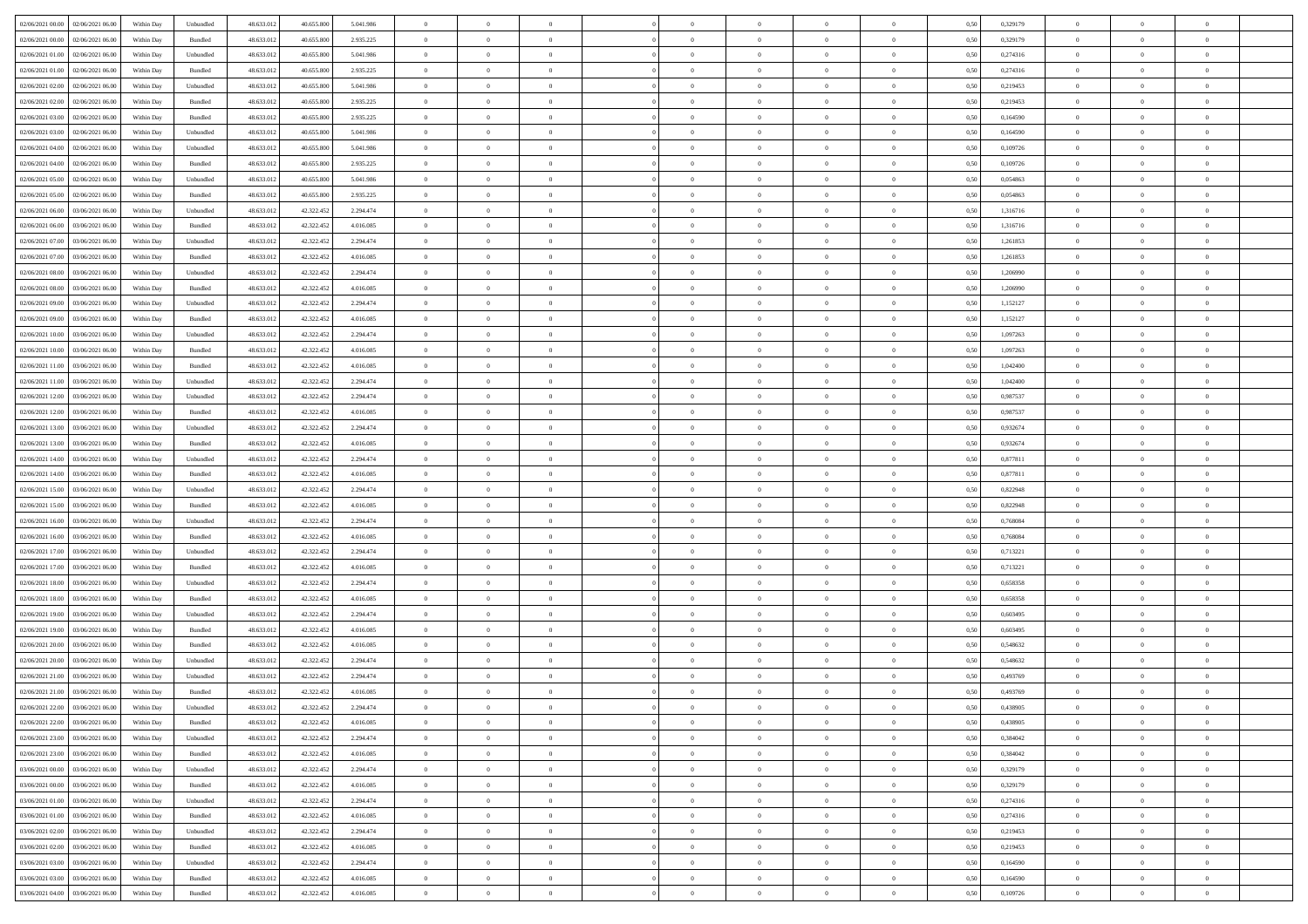| 03/06/2021 04:00 03/06/2021 06:00              | Within Day | Unbundled | 48.633.01  | 42.322.452 | 2.294.474 | $\overline{0}$ | $\theta$       |                | $\overline{0}$ | $\bf{0}$       |                | $\bf{0}$       | 0,50 | 0,109726 | $\theta$       | $\theta$       | $\theta$       |  |
|------------------------------------------------|------------|-----------|------------|------------|-----------|----------------|----------------|----------------|----------------|----------------|----------------|----------------|------|----------|----------------|----------------|----------------|--|
| 03/06/2021 05:00<br>03/06/2021 06:00           | Within Day | Unbundled | 48.633.01  | 42.322.452 | 2.294.474 | $\bf{0}$       | $\overline{0}$ | $\bf{0}$       | $\overline{0}$ | $\overline{0}$ | $\overline{0}$ | $\bf{0}$       | 0,50 | 0,054863 | $\,$ 0 $\,$    | $\bf{0}$       | $\overline{0}$ |  |
| 03/06/2021 05:00<br>03/06/2021 06:00           | Within Day | Bundled   | 48.633.013 | 42.322.452 | 4.016.085 | $\overline{0}$ | $\bf{0}$       | $\overline{0}$ | $\bf{0}$       | $\bf{0}$       | $\overline{0}$ | $\bf{0}$       | 0.50 | 0.054863 | $\bf{0}$       | $\overline{0}$ | $\overline{0}$ |  |
| 03/06/2021 06:00<br>04/06/2021 06:00           | Within Day | Unbundled | 48.633.01  | 40.030.788 | 5.419.468 | $\overline{0}$ | $\overline{0}$ | $\overline{0}$ | $\theta$       | $\theta$       | $\overline{0}$ | $\bf{0}$       | 0,50 | 1,316716 | $\theta$       | $\theta$       | $\overline{0}$ |  |
| 03/06/2021 06:00<br>04/06/2021 06.00           | Within Day | Bundled   | 48.633.01  | 40.030.788 | 3.182.755 | $\overline{0}$ | $\overline{0}$ | $\bf{0}$       | $\overline{0}$ | $\theta$       | $\overline{0}$ | $\bf{0}$       | 0,50 | 1,316716 | $\,$ 0 $\,$    | $\bf{0}$       | $\overline{0}$ |  |
| 03/06/2021 07:00<br>04/06/2021 06:00           | Within Day | Unbundled | 48.633.013 | 40.030.788 | 5.419.468 | $\overline{0}$ | $\overline{0}$ | $\overline{0}$ | $\bf{0}$       | $\overline{0}$ | $\theta$       | $\bf{0}$       | 0.50 | 1.261853 | $\,$ 0 $\,$    | $\theta$       | $\overline{0}$ |  |
| 03/06/2021 07:00<br>04/06/2021 06.00           | Within Day | Bundled   | 48.633.013 | 40.030.788 | 3.182.755 | $\overline{0}$ | $\overline{0}$ | $\overline{0}$ | $\overline{0}$ | $\theta$       | $\overline{0}$ | $\bf{0}$       | 0,50 | 1,261853 | $\,$ 0 $\,$    | $\theta$       | $\overline{0}$ |  |
|                                                |            |           |            |            |           |                |                |                |                |                |                |                |      |          |                |                |                |  |
| 03/06/2021 08:00<br>04/06/2021 06.00           | Within Day | Unbundled | 48.633.01  | 40.030.78  | 5.419.468 | $\overline{0}$ | $\overline{0}$ | $\overline{0}$ | $\overline{0}$ | $\theta$       | $\overline{0}$ | $\bf{0}$       | 0,50 | 1,206990 | $\,$ 0 $\,$    | $\bf{0}$       | $\overline{0}$ |  |
| 03/06/2021 08:00<br>04/06/2021 06:00           | Within Day | Bundled   | 48.633.013 | 40.030.788 | 3.182.755 | $\overline{0}$ | $\bf{0}$       | $\overline{0}$ | $\bf{0}$       | $\overline{0}$ | $\overline{0}$ | $\bf{0}$       | 0.50 | 1.206990 | $\bf{0}$       | $\overline{0}$ | $\overline{0}$ |  |
| 03/06/2021 09:00<br>04/06/2021 06:00           | Within Day | Unbundled | 48.633.012 | 40.030.788 | 5.419.468 | $\overline{0}$ | $\bf{0}$       | $\overline{0}$ | $\overline{0}$ | $\theta$       | $\overline{0}$ | $\bf{0}$       | 0,50 | 1,152127 | $\,$ 0 $\,$    | $\bf{0}$       | $\overline{0}$ |  |
| 03/06/2021 09:00<br>04/06/2021 06.00           | Within Day | Bundled   | 48.633.01  | 40.030.788 | 3.182.755 | $\bf{0}$       | $\overline{0}$ | $\bf{0}$       | $\bf{0}$       | $\bf{0}$       | $\overline{0}$ | $\bf{0}$       | 0,50 | 1,152127 | $\,$ 0 $\,$    | $\bf{0}$       | $\overline{0}$ |  |
| 03/06/2021 10:00<br>04/06/2021 06:00           | Within Day | Unbundled | 48.633.013 | 40.030.788 | 5.419.468 | $\overline{0}$ | $\bf{0}$       | $\overline{0}$ | $\overline{0}$ | $\bf{0}$       | $\overline{0}$ | $\bf{0}$       | 0.50 | 1.097263 | $\bf{0}$       | $\overline{0}$ | $\overline{0}$ |  |
| 03/06/2021 10:00<br>04/06/2021 06:00           | Within Day | Bundled   | 48.633.01  | 40.030.788 | 3.182.755 | $\overline{0}$ | $\overline{0}$ | $\overline{0}$ | $\overline{0}$ | $\theta$       | $\overline{0}$ | $\bf{0}$       | 0,50 | 1,097263 | $\,$ 0 $\,$    | $\theta$       | $\overline{0}$ |  |
| 03/06/2021 11:00<br>04/06/2021 06.00           | Within Day | Unbundled | 48.633.01  | 40.030.78  | 5.419.468 | $\bf{0}$       | $\overline{0}$ | $\bf{0}$       | $\overline{0}$ | $\theta$       | $\overline{0}$ | $\bf{0}$       | 0,50 | 1,042400 | $\,$ 0 $\,$    | $\bf{0}$       | $\overline{0}$ |  |
| 03/06/2021 11:00<br>04/06/2021 06:00           | Within Day | Bundled   | 48.633.013 | 40.030.788 | 3.182.755 | $\overline{0}$ | $\overline{0}$ | $\overline{0}$ | $\bf{0}$       | $\theta$       | $\Omega$       | $\bf{0}$       | 0.50 | 1.042400 | $\,$ 0 $\,$    | $\theta$       | $\overline{0}$ |  |
| 03/06/2021 12:00<br>04/06/2021 06:00           | Within Day | Unbundled | 48.633.01  | 40.030.788 | 5.419.468 | $\overline{0}$ | $\overline{0}$ | $\overline{0}$ | $\overline{0}$ | $\theta$       | $\overline{0}$ | $\bf{0}$       | 0,50 | 0,987537 | $\theta$       | $\theta$       | $\overline{0}$ |  |
|                                                |            |           |            |            |           |                |                |                |                |                |                |                |      |          |                |                |                |  |
| 03/06/2021 12:00<br>04/06/2021 06.00           | Within Day | Bundled   | 48.633.01  | 40.030.788 | 3.182.755 | $\bf{0}$       | $\overline{0}$ | $\overline{0}$ | $\overline{0}$ | $\theta$       | $\overline{0}$ | $\bf{0}$       | 0,50 | 0,987537 | $\,$ 0 $\,$    | $\bf{0}$       | $\overline{0}$ |  |
| 03/06/2021 13:00<br>04/06/2021 06:00           | Within Day | Bundled   | 48.633.013 | 40.030.788 | 3.182.755 | $\overline{0}$ | $\bf{0}$       | $\overline{0}$ | $\bf{0}$       | $\overline{0}$ | $\overline{0}$ | $\bf{0}$       | 0.50 | 0.932674 | $\bf{0}$       | $\overline{0}$ | $\overline{0}$ |  |
| 03/06/2021 13:00<br>04/06/2021 06:00           | Within Day | Unbundled | 48.633.013 | 40.030.788 | 5.419.468 | $\overline{0}$ | $\bf{0}$       | $\overline{0}$ | $\overline{0}$ | $\overline{0}$ | $\overline{0}$ | $\bf{0}$       | 0,50 | 0,932674 | $\,$ 0 $\,$    | $\theta$       | $\overline{0}$ |  |
| 03/06/2021 14:00<br>04/06/2021 06.00           | Within Day | Unbundled | 48.633.01  | 40.030.788 | 5.419.468 | $\bf{0}$       | $\bf{0}$       | $\bf{0}$       | $\bf{0}$       | $\overline{0}$ | $\overline{0}$ | $\bf{0}$       | 0,50 | 0,877811 | $\,$ 0 $\,$    | $\bf{0}$       | $\overline{0}$ |  |
| 03/06/2021 14:00<br>04/06/2021 06:00           | Within Day | Bundled   | 48.633.013 | 40.030.788 | 3.182.755 | $\overline{0}$ | $\bf{0}$       | $\overline{0}$ | $\overline{0}$ | $\bf{0}$       | $\overline{0}$ | $\bf{0}$       | 0.50 | 0.877811 | $\bf{0}$       | $\overline{0}$ | $\overline{0}$ |  |
| 03/06/2021 15:00<br>04/06/2021 06:00           | Within Day | Unbundled | 48.633.01  | 40.030.788 | 5.419.468 | $\overline{0}$ | $\overline{0}$ | $\overline{0}$ | $\theta$       | $\theta$       | $\overline{0}$ | $\bf{0}$       | 0,50 | 0,822948 | $\theta$       | $\theta$       | $\overline{0}$ |  |
| 03/06/2021 15:00<br>04/06/2021 06.00           | Within Day | Bundled   | 48.633.01  | 40.030.788 | 3.182.755 | $\bf{0}$       | $\overline{0}$ | $\bf{0}$       | $\bf{0}$       | $\theta$       | $\overline{0}$ | $\bf{0}$       | 0,50 | 0,822948 | $\,$ 0 $\,$    | $\bf{0}$       | $\overline{0}$ |  |
| 03/06/2021 16:00<br>04/06/2021 06:00           | Within Day | Unbundled | 48.633.013 | 40.030.788 | 5.419.468 | $\overline{0}$ | $\overline{0}$ | $\overline{0}$ | $\overline{0}$ | $\overline{0}$ | $\Omega$       | $\bf{0}$       | 0.50 | 0.768084 | $\,$ 0 $\,$    | $\theta$       | $\overline{0}$ |  |
| 03/06/2021 16:00<br>04/06/2021 06.00           | Within Day | Bundled   | 48.633.013 | 40.030.788 | 3.182.755 | $\overline{0}$ | $\bf{0}$       | $\overline{0}$ | $\overline{0}$ | $\theta$       | $\overline{0}$ | $\bf{0}$       | 0,50 | 0,768084 | $\,$ 0 $\,$    | $\theta$       | $\overline{0}$ |  |
|                                                |            |           |            |            |           |                |                |                |                |                |                |                |      |          |                |                |                |  |
| 03/06/2021 17:00<br>04/06/2021 06.00           | Within Day | Unbundled | 48.633.01  | 40.030.78  | 5.419.468 | $\bf{0}$       | 2.792.310      | $\bf{0}$       | $\overline{0}$ | $\theta$       | $\overline{0}$ | $\bf{0}$       | 0,50 | 0,713221 | $\,$ 0 $\,$    | $\bf{0}$       | $\overline{0}$ |  |
| 03/06/2021 17:00<br>04/06/2021 06:00           | Within Day | Bundled   | 48.633.013 | 40.030.788 | 3.182.755 | $\overline{0}$ | $\bf{0}$       | $\overline{0}$ | $\bf{0}$       | $\overline{0}$ | $\overline{0}$ | $\bf{0}$       | 0.50 | 0.713221 | $\bf{0}$       | $\overline{0}$ | $\overline{0}$ |  |
| 03/06/2021 18:00<br>04/06/2021 06:00           | Within Day | Unbundled | 48.633.012 | 42.823.098 | 2.627.158 | $\overline{0}$ | $\bf{0}$       | $\overline{0}$ | $\overline{0}$ | $\overline{0}$ | $\overline{0}$ | $\bf{0}$       | 0,50 | 0,658358 | $\theta$       | $\theta$       | $\overline{0}$ |  |
| 03/06/2021 18:00<br>04/06/2021 06.00           | Within Day | Bundled   | 48.633.01  | 42.823.098 | 3.182.755 | $\bf{0}$       | $\bf{0}$       | $\bf{0}$       | $\bf{0}$       | $\overline{0}$ | $\overline{0}$ | $\bf{0}$       | 0,50 | 0,658358 | $\,$ 0 $\,$    | $\bf{0}$       | $\overline{0}$ |  |
| 03/06/2021 19:00<br>04/06/2021 06:00           | Within Day | Unbundled | 48.633.013 | 42.823.098 | 2.627.158 | $\overline{0}$ | $\bf{0}$       | $\overline{0}$ | $\bf{0}$       | $\bf{0}$       | $\overline{0}$ | $\bf{0}$       | 0.50 | 0.603495 | $\bf{0}$       | $\overline{0}$ | $\overline{0}$ |  |
| 03/06/2021 19:00<br>04/06/2021 06:00           | Within Day | Bundled   | 48.633.013 | 42.823.098 | 3.182.755 | $\overline{0}$ | $\overline{0}$ | $\overline{0}$ | $\overline{0}$ | $\overline{0}$ | $\overline{0}$ | $\bf{0}$       | 0.5( | 0.603495 | $\theta$       | $\theta$       | $\overline{0}$ |  |
| 03/06/2021 20:00<br>04/06/2021 06.00           | Within Day | Unbundled | 48.633.01  | 42.823.098 | 2.627.158 | $\bf{0}$       | $\overline{0}$ | $\bf{0}$       | $\bf{0}$       | $\overline{0}$ | $\overline{0}$ | $\bf{0}$       | 0,50 | 0,548632 | $\,$ 0 $\,$    | $\bf{0}$       | $\overline{0}$ |  |
| 03/06/2021 20:00<br>04/06/2021 06:00           | Within Day | Bundled   | 48.633.013 | 42.823.098 | 3.182.755 | $\overline{0}$ | $\bf{0}$       | $\overline{0}$ | $\bf{0}$       | $\bf{0}$       | $\Omega$       | $\bf{0}$       | 0.50 | 0.548632 | $\,$ 0 $\,$    | $\theta$       | $\overline{0}$ |  |
| 03/06/2021 21:00<br>04/06/2021 06:00           | Within Dav | Bundled   | 48.633.013 | 42.823.098 | 3.182.755 | $\overline{0}$ | $\overline{0}$ | $\overline{0}$ | $\overline{0}$ | $\theta$       | $\overline{0}$ | $\overline{0}$ | 0.50 | 0,493769 | $\theta$       | $\theta$       | $\overline{0}$ |  |
| 03/06/2021 21:00<br>04/06/2021 06.00           | Within Day | Unbundled | 48.633.01  | 42.823.098 | 2.627.158 | $\bf{0}$       | $\bf{0}$       | $\bf{0}$       | $\overline{0}$ | $\bf{0}$       | $\overline{0}$ | $\bf{0}$       | 0,50 | 0,493769 | $\,$ 0 $\,$    | $\bf{0}$       | $\overline{0}$ |  |
|                                                |            |           |            |            |           |                |                |                |                |                |                |                |      |          |                |                |                |  |
| 03/06/2021 22:00<br>04/06/2021 06:00           | Within Day | Unbundled | 48.633.013 | 42.823.098 | 2.627.158 | $\overline{0}$ | $\bf{0}$       | $\overline{0}$ | $\bf{0}$       | $\overline{0}$ | $\overline{0}$ | $\bf{0}$       | 0.50 | 0.438905 | $\bf{0}$       | $\overline{0}$ | $\overline{0}$ |  |
| 03/06/2021 22:00<br>04/06/2021 06:00           | Within Dav | Bundled   | 48.633.013 | 42.823.098 | 3.182.755 | $\overline{0}$ | $\overline{0}$ | $\overline{0}$ | $\overline{0}$ | $\overline{0}$ | $\overline{0}$ | $\overline{0}$ | 0.50 | 0,438905 | $\theta$       | $\theta$       | $\overline{0}$ |  |
| 03/06/2021 23:00<br>04/06/2021 06.00           | Within Day | Unbundled | 48.633.01  | 42.823.098 | 2.627.158 | $\bf{0}$       | $\bf{0}$       | $\bf{0}$       | $\bf{0}$       | $\overline{0}$ | $\overline{0}$ | $\bf{0}$       | 0,50 | 0,384042 | $\,$ 0 $\,$    | $\bf{0}$       | $\overline{0}$ |  |
| 03/06/2021 23:00<br>04/06/2021 06:00           | Within Day | Bundled   | 48.633.013 | 42.823.098 | 3.182.755 | $\overline{0}$ | $\bf{0}$       | $\overline{0}$ | $\overline{0}$ | $\bf{0}$       | $\overline{0}$ | $\bf{0}$       | 0.50 | 0.384042 | $\bf{0}$       | $\overline{0}$ | $\overline{0}$ |  |
| 04/06/2021 00:00<br>04/06/2021 06:00           | Within Dav | Unbundled | 48.633.013 | 42.823.098 | 2.627.158 | $\overline{0}$ | $\overline{0}$ | $\overline{0}$ | $\overline{0}$ | $\theta$       | $\overline{0}$ | $\bf{0}$       | 0.5( | 0,329179 | $\theta$       | $\theta$       | $\overline{0}$ |  |
| 04/06/2021 00:00<br>04/06/2021 06.00           | Within Day | Bundled   | 48.633.013 | 42.823.098 | 3.182.755 | $\bf{0}$       | $\bf{0}$       | $\bf{0}$       | $\bf{0}$       | $\overline{0}$ | $\overline{0}$ | $\bf{0}$       | 0,50 | 0,329179 | $\,$ 0 $\,$    | $\bf{0}$       | $\overline{0}$ |  |
| 04/06/2021 01:00<br>04/06/2021 06:00           | Within Day | Unbundled | 48.633.013 | 42.823.098 | 2.627.158 | $\overline{0}$ | $\overline{0}$ | $\overline{0}$ | $\overline{0}$ | $\bf{0}$       | $\Omega$       | $\bf{0}$       | 0.50 | 0,274316 | $\bf{0}$       | $\theta$       | $\overline{0}$ |  |
| 04/06/2021 01:00<br>04/06/2021 06:00           | Within Dav | Bundled   | 48.633.013 | 42.823.098 | 3.182.755 | $\overline{0}$ | $\overline{0}$ | $\Omega$       | $\overline{0}$ | $\theta$       | $\Omega$       | $\overline{0}$ | 0.5( | 0,274316 | $\theta$       | $\theta$       | $\overline{0}$ |  |
| 04/06/2021 02:00<br>04/06/2021 06:00           | Within Day | Unbundled | 48.633.01  | 42.823.098 | 2.627.158 | $\bf{0}$       | $\,$ 0 $\,$    | $\overline{0}$ | $\bf{0}$       | $\bf{0}$       | $\overline{0}$ | $\bf{0}$       | 0,50 | 0,219453 | $\overline{0}$ | $\bf{0}$       | $\overline{0}$ |  |
| $04/06/2021\; 02.00 \qquad 04/06/2021\; 06.00$ | Within Day | Bundled   | 48.633.012 | 42.823.098 | 3.182.755 | $\overline{0}$ |                |                | $\Omega$       |                |                |                | 0,50 | 0,219453 | $\theta$       | $\overline{0}$ |                |  |
| 04/06/2021 03:00 04/06/2021 06:00              |            |           |            |            |           | $\overline{0}$ | $\overline{0}$ |                |                | $\overline{0}$ |                |                |      |          | $\theta$       | $\overline{0}$ | $\overline{0}$ |  |
|                                                | Within Day | Unbundled | 48.633.012 | 42.823.098 | 2.627.158 |                |                | $\overline{0}$ | $\theta$       |                | $\overline{0}$ | $\bf{0}$       | 0,50 | 0,164590 |                |                |                |  |
| 04/06/2021 03:00<br>04/06/2021 06:00           | Within Day | Bundled   | 48.633.013 | 42.823.098 | 3.182.755 | $\overline{0}$ | $\bf{0}$       | $\overline{0}$ | $\overline{0}$ | $\bf{0}$       | $\overline{0}$ | $\bf{0}$       | 0,50 | 0,164590 | $\bf{0}$       | $\overline{0}$ | $\bf{0}$       |  |
| 04/06/2021 04:00 04/06/2021 06:00              | Within Day | Unbundled | 48.633.012 | 42.823.098 | 2.627.158 | $\overline{0}$ | $\bf{0}$       | $\overline{0}$ | $\overline{0}$ | $\mathbf{0}$   | $\overline{0}$ | $\,$ 0 $\,$    | 0.50 | 0.109726 | $\overline{0}$ | $\bf{0}$       | $\,$ 0 $\,$    |  |
| 04/06/2021 04:00 04/06/2021 06:00              | Within Day | Bundled   | 48.633.012 | 42.823.098 | 3.182.755 | $\overline{0}$ | $\overline{0}$ | $\overline{0}$ | $\overline{0}$ | $\overline{0}$ | $\overline{0}$ | $\bf{0}$       | 0,50 | 0,109726 | $\overline{0}$ | $\theta$       | $\overline{0}$ |  |
| 04/06/2021 05:00<br>04/06/2021 06:00           | Within Day | Unbundled | 48.633.012 | 42.823.098 | 2.627.158 | $\overline{0}$ | $\bf{0}$       | $\overline{0}$ | $\overline{0}$ | $\bf{0}$       | $\overline{0}$ | $\bf{0}$       | 0,50 | 0,054863 | $\bf{0}$       | $\overline{0}$ | $\overline{0}$ |  |
| 04/06/2021 05:00<br>04/06/2021 06:00           | Within Day | Bundled   | 48.633.012 | 42.823.098 | 3.182.755 | $\overline{0}$ | $\bf{0}$       | $\overline{0}$ | $\overline{0}$ | $\bf{0}$       | $\overline{0}$ | $\bf{0}$       | 0.50 | 0.054863 | $\,$ 0 $\,$    | $\overline{0}$ | $\,$ 0         |  |
| 04/06/2021 06:00<br>05/06/2021 06:00           | Within Dav | Bundled   | 48.633.012 | 38.655.803 | 4.122.891 | $\overline{0}$ | $\overline{0}$ | $\overline{0}$ | $\overline{0}$ | $\overline{0}$ | $\overline{0}$ | $\bf{0}$       | 0.50 | 1,316716 | $\overline{0}$ | $\theta$       | $\overline{0}$ |  |
| 04/06/2021 06:00<br>05/06/2021 06:00           | Within Day | Unbundled | 48.633.013 | 38.655.803 | 5.854.317 | $\overline{0}$ | 1.945.440      | $\overline{0}$ | $\overline{0}$ | $\overline{0}$ | $\overline{0}$ | $\bf{0}$       | 0,50 | 1,316716 | $\bf{0}$       | $\overline{0}$ | $\overline{0}$ |  |
| 04/06/2021 07:00   05/06/2021 06:00            | Within Day | Unbundled | 48.633.012 | 40.601.243 | 3.908.877 | $\overline{0}$ | $\overline{0}$ | $\overline{0}$ | $\overline{0}$ | $\overline{0}$ | $\overline{0}$ | $\bf{0}$       | 0.50 | 1.261853 | $\mathbf{0}$   | $\bf{0}$       | $\,$ 0         |  |
|                                                |            |           |            |            |           |                |                |                |                |                |                |                |      |          |                |                |                |  |
| 04/06/2021 07:00  05/06/2021 06:00             | Within Dav | Bundled   | 48.633.012 | 40.601.243 | 4.122.891 | $\overline{0}$ | $\overline{0}$ | $\overline{0}$ | $\overline{0}$ | $\overline{0}$ | $\overline{0}$ | $\bf{0}$       | 0,50 | 1,261853 | $\overline{0}$ | $\theta$       | $\overline{0}$ |  |
| 04/06/2021 08:00<br>05/06/2021 06:00           | Within Day | Unbundled | 48.633.013 | 40.601.243 | 3.908.877 | $\overline{0}$ | $\bf{0}$       | $\overline{0}$ | $\bf{0}$       | $\overline{0}$ | $\overline{0}$ | $\bf{0}$       | 0,50 | 1,206990 | $\bf{0}$       | $\overline{0}$ | $\bf{0}$       |  |
| 04/06/2021 08:00 05/06/2021 06:00              | Within Day | Bundled   | 48.633.012 | 40.601.243 | 4.122.891 | $\,$ 0 $\,$    | $\bf{0}$       | $\overline{0}$ | $\overline{0}$ | $\,$ 0 $\,$    | $\overline{0}$ | $\bf{0}$       | 0,50 | 1,206990 | $\overline{0}$ | $\,$ 0 $\,$    | $\,$ 0 $\,$    |  |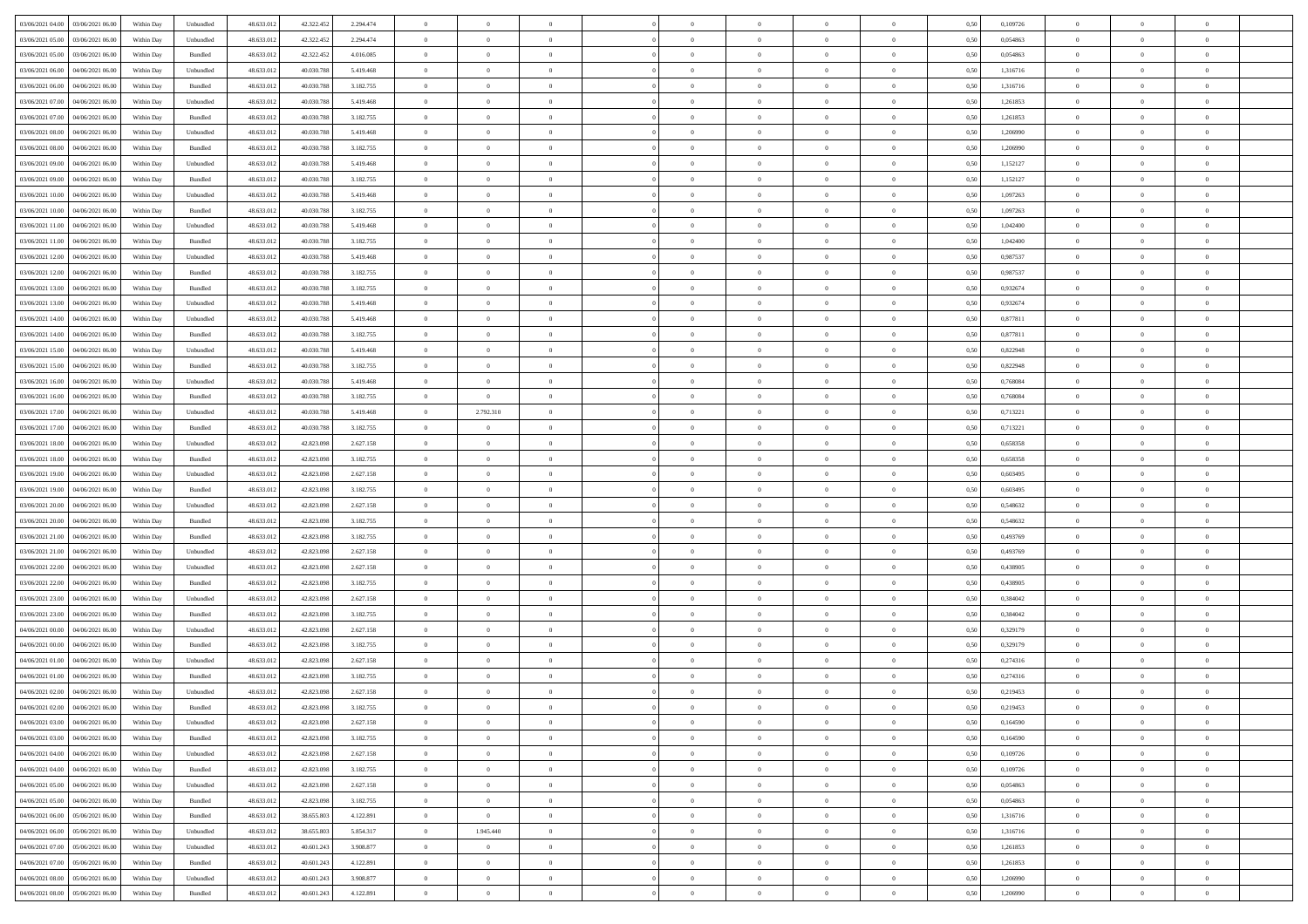| 04/06/2021 09:00 05/06/2021 06:00            | Within Day | Unbundled | 48.633.01  | 40.601.243 | 3.908.877 | $\overline{0}$ | $\overline{0}$ |                | $\overline{0}$ | $\theta$       |                | $\theta$       | 0,50 | 1,152127 | $\theta$       | $\theta$       | $\overline{0}$ |  |
|----------------------------------------------|------------|-----------|------------|------------|-----------|----------------|----------------|----------------|----------------|----------------|----------------|----------------|------|----------|----------------|----------------|----------------|--|
| 04/06/2021 09:00<br>05/06/2021 06:00         | Within Day | Bundled   | 48.633.01  | 40.601.24  | 4.122.891 | $\bf{0}$       | $\bf{0}$       | $\bf{0}$       | $\overline{0}$ | $\overline{0}$ | $\overline{0}$ | $\bf{0}$       | 0,50 | 1,152127 | $\,$ 0 $\,$    | $\bf{0}$       | $\overline{0}$ |  |
| 04/06/2021 10:00<br>05/06/2021 06:00         | Within Day | Unbundled | 48.633.013 | 40.601.243 | 3.908.877 | $\overline{0}$ | $\bf{0}$       | $\overline{0}$ | $\bf{0}$       | $\bf{0}$       | $\overline{0}$ | $\bf{0}$       | 0.50 | 1.097263 | $\bf{0}$       | $\overline{0}$ | $\overline{0}$ |  |
| 04/06/2021 10:00<br>05/06/2021 06:00         | Within Day | Bundled   | 48.633.01  | 40.601.243 | 4.122.891 | $\overline{0}$ | $\bf{0}$       | $\overline{0}$ | $\theta$       | $\theta$       | $\overline{0}$ | $\bf{0}$       | 0,50 | 1,097263 | $\theta$       | $\theta$       | $\overline{0}$ |  |
|                                              |            |           |            |            |           |                |                |                |                |                |                |                |      |          |                |                |                |  |
| 04/06/2021 11:00<br>05/06/2021 06.00         | Within Day | Unbundled | 48.633.01  | 40.601.243 | 3.908.877 | $\overline{0}$ | $\overline{0}$ | $\bf{0}$       | $\overline{0}$ | $\theta$       | $\overline{0}$ | $\bf{0}$       | 0,50 | 1,042400 | $\,$ 0 $\,$    | $\bf{0}$       | $\overline{0}$ |  |
| 04/06/2021 11:00<br>05/06/2021 06:00         | Within Day | Bundled   | 48.633.013 | 40.601.243 | 4.122.891 | $\overline{0}$ | $\overline{0}$ | $\overline{0}$ | $\bf{0}$       | $\overline{0}$ | $\theta$       | $\bf{0}$       | 0.50 | 1.042400 | $\,$ 0 $\,$    | $\theta$       | $\overline{0}$ |  |
| 04/06/2021 12:00<br>05/06/2021 06:00         | Within Day | Unbundled | 48.633.013 | 40.601.243 | 3.908.877 | $\overline{0}$ | $\overline{0}$ | $\overline{0}$ | $\overline{0}$ | $\overline{0}$ | $\overline{0}$ | $\bf{0}$       | 0,50 | 0,987537 | $\theta$       | $\theta$       | $\overline{0}$ |  |
| 04/06/2021 12:00<br>05/06/2021 06.00         | Within Day | Bundled   | 48.633.01  | 40.601.24  | 4.122.891 | $\bf{0}$       | $\overline{0}$ | $\bf{0}$       | $\overline{0}$ | $\theta$       | $\overline{0}$ | $\bf{0}$       | 0,50 | 0,987537 | $\,$ 0 $\,$    | $\bf{0}$       | $\overline{0}$ |  |
|                                              |            |           |            |            |           |                |                |                |                |                |                |                |      |          |                |                |                |  |
| 04/06/2021 13:00<br>05/06/2021 06:00         | Within Day | Unbundled | 48.633.013 | 40.601.24  | 3.908.877 | $\overline{0}$ | $\bf{0}$       | $\overline{0}$ | $\bf{0}$       | $\overline{0}$ | $\overline{0}$ | $\bf{0}$       | 0.50 | 0.932674 | $\bf{0}$       | $\overline{0}$ | $\overline{0}$ |  |
| 04/06/2021 13:00<br>05/06/2021 06:00         | Within Day | Bundled   | 48.633.013 | 40.601.243 | 4.122.891 | $\overline{0}$ | $\bf{0}$       | $\overline{0}$ | $\overline{0}$ | $\overline{0}$ | $\overline{0}$ | $\bf{0}$       | 0,50 | 0,932674 | $\,$ 0 $\,$    | $\bf{0}$       | $\overline{0}$ |  |
| 04/06/2021 14:00<br>05/06/2021 06.00         | Within Day | Bundled   | 48.633.01  | 40.601.243 | 4.122.891 | $\bf{0}$       | $\overline{0}$ | $\bf{0}$       | $\overline{0}$ | $\bf{0}$       | $\overline{0}$ | $\bf{0}$       | 0,50 | 0,877811 | $\,$ 0 $\,$    | $\bf{0}$       | $\overline{0}$ |  |
| 04/06/2021 14:00<br>05/06/2021 06:00         | Within Day | Unbundled | 48.633.013 | 40.601.243 | 3.908.877 | $\overline{0}$ | $\bf{0}$       | $\overline{0}$ | $\bf{0}$       | $\bf{0}$       | $\overline{0}$ | $\bf{0}$       | 0.50 | 0.877811 | $\bf{0}$       | $\overline{0}$ | $\overline{0}$ |  |
| 04/06/2021 15:00<br>05/06/2021 06:00         | Within Day | Unbundled | 48.633.01  | 40.601.243 | 3.908.877 | $\overline{0}$ | $\overline{0}$ | $\overline{0}$ | $\overline{0}$ | $\theta$       | $\overline{0}$ | $\bf{0}$       | 0,50 | 0,822948 | $\,$ 0 $\,$    | $\theta$       | $\overline{0}$ |  |
|                                              |            |           |            |            |           |                |                |                |                |                |                |                |      |          |                |                |                |  |
| 04/06/2021 15:00<br>05/06/2021 06.00         | Within Day | Bundled   | 48.633.01  | 40.601.243 | 4.122.891 | $\bf{0}$       | $\overline{0}$ | $\bf{0}$       | $\overline{0}$ | $\theta$       | $\overline{0}$ | $\bf{0}$       | 0,50 | 0,822948 | $\,$ 0 $\,$    | $\bf{0}$       | $\overline{0}$ |  |
| 04/06/2021 16:00<br>05/06/2021 06:00         | Within Day | Unbundled | 48.633.013 | 40.601.243 | 3.908.877 | $\overline{0}$ | $\overline{0}$ | $\overline{0}$ | $\bf{0}$       | $\overline{0}$ | $\Omega$       | $\bf{0}$       | 0.50 | 0.768084 | $\,$ 0 $\,$    | $\theta$       | $\overline{0}$ |  |
| 04/06/2021 16:00<br>05/06/2021 06:00         | Within Day | Bundled   | 48.633.01  | 40.601.243 | 4.122.891 | $\overline{0}$ | $\overline{0}$ | $\overline{0}$ | $\overline{0}$ | $\theta$       | $\overline{0}$ | $\bf{0}$       | 0,50 | 0,768084 | $\theta$       | $\theta$       | $\overline{0}$ |  |
| 04/06/2021 17:00<br>05/06/2021 06.00         | Within Day | Unbundled | 48.633.01  | 40.601.243 | 3.908.877 | $\bf{0}$       | $\overline{0}$ | $\bf{0}$       | $\overline{0}$ | $\theta$       | $\overline{0}$ | $\bf{0}$       | 0,50 | 0,713221 | $\,$ 0 $\,$    | $\bf{0}$       | $\overline{0}$ |  |
| 04/06/2021 17:00<br>05/06/2021 06:00         |            | Bundled   | 48.633.013 |            | 4.122.891 |                | $\bf{0}$       | $\overline{0}$ |                | $\overline{0}$ | $\overline{0}$ |                | 0.50 | 0.713221 | $\bf{0}$       | $\overline{0}$ | $\overline{0}$ |  |
|                                              | Within Day |           |            | 40.601.24  |           | $\overline{0}$ |                |                | $\bf{0}$       |                |                | $\bf{0}$       |      |          |                |                |                |  |
| 04/06/2021 18:00<br>05/06/2021 06:00         | Within Day | Unbundled | 48.633.01  | 40.601.243 | 3.908.877 | $\overline{0}$ | $\bf{0}$       | $\overline{0}$ | $\overline{0}$ | $\overline{0}$ | $\overline{0}$ | $\bf{0}$       | 0,50 | 0,658358 | $\,$ 0 $\,$    | $\theta$       | $\overline{0}$ |  |
| 04/06/2021 18:00<br>05/06/2021 06.00         | Within Day | Bundled   | 48.633.01  | 40.601.243 | 4.122.891 | $\bf{0}$       | $\bf{0}$       | $\bf{0}$       | $\bf{0}$       | $\overline{0}$ | $\overline{0}$ | $\bf{0}$       | 0,50 | 0,658358 | $\,$ 0 $\,$    | $\bf{0}$       | $\overline{0}$ |  |
| 04/06/2021 19:00<br>05/06/2021 06:00         | Within Day | Unbundled | 48.633.013 | 40.601.243 | 3.908.877 | $\overline{0}$ | $\bf{0}$       | $\overline{0}$ | $\bf{0}$       | $\bf{0}$       | $\overline{0}$ | $\bf{0}$       | 0.50 | 0.603495 | $\bf{0}$       | $\overline{0}$ | $\overline{0}$ |  |
| 04/06/2021 19:00<br>05/06/2021 06:00         | Within Day | Bundled   | 48.633.01  | 40.601.243 | 4.122.891 | $\overline{0}$ | $\overline{0}$ | $\overline{0}$ | $\theta$       | $\theta$       | $\overline{0}$ | $\bf{0}$       | 0,50 | 0,603495 | $\theta$       | $\theta$       | $\overline{0}$ |  |
|                                              |            |           |            |            |           |                | $\overline{0}$ |                |                | $\,$ 0 $\,$    |                |                |      |          |                |                |                |  |
| 04/06/2021 20:00<br>05/06/2021 06.00         | Within Day | Unbundled | 48.633.01  | 40.601.243 | 3.908.877 | $\bf{0}$       |                | $\bf{0}$       | $\overline{0}$ |                | $\overline{0}$ | $\bf{0}$       | 0,50 | 0,548632 | $\,$ 0 $\,$    | $\bf{0}$       | $\overline{0}$ |  |
| 04/06/2021 20:00<br>05/06/2021 06:00         | Within Day | Bundled   | 48.633.013 | 40.601.243 | 4.122.891 | $\overline{0}$ | $\overline{0}$ | $\overline{0}$ | $\overline{0}$ | $\overline{0}$ | $\Omega$       | $\bf{0}$       | 0.50 | 0.548632 | $\,$ 0 $\,$    | $\theta$       | $\overline{0}$ |  |
| 04/06/2021 21:00<br>05/06/2021 06:00         | Within Day | Unbundled | 48.633.013 | 40.601.243 | 3.908.877 | $\overline{0}$ | $\overline{0}$ | $\overline{0}$ | $\overline{0}$ | $\theta$       | $\overline{0}$ | $\bf{0}$       | 0,50 | 0,493769 | $\theta$       | $\theta$       | $\overline{0}$ |  |
| 04/06/2021 21:00<br>05/06/2021 06.00         | Within Day | Bundled   | 48.633.01  | 40.601.243 | 4.122.891 | $\bf{0}$       | $\overline{0}$ | $\bf{0}$       | $\overline{0}$ | $\theta$       | $\overline{0}$ | $\bf{0}$       | 0,50 | 0,493769 | $\,$ 0 $\,$    | $\bf{0}$       | $\overline{0}$ |  |
| 04/06/2021 22.00<br>05/06/2021 06:00         | Within Day | Unbundled | 48.633.013 | 40.601.24  | 3.908.877 | $\overline{0}$ | $\bf{0}$       | $\overline{0}$ | $\bf{0}$       | $\overline{0}$ | $\overline{0}$ | $\bf{0}$       | 0.50 | 0.438905 | $\bf{0}$       | $\overline{0}$ | $\overline{0}$ |  |
| 04/06/2021 22:00<br>05/06/2021 06:00         | Within Day | Bundled   | 48.633.01  | 40.601.243 | 4.122.891 | $\overline{0}$ | $\bf{0}$       | $\overline{0}$ | $\overline{0}$ | $\overline{0}$ | $\overline{0}$ | $\bf{0}$       | 0,50 | 0,438905 | $\theta$       | $\theta$       | $\overline{0}$ |  |
|                                              |            |           |            |            |           |                |                |                |                |                |                |                |      |          |                |                |                |  |
| 04/06/2021 23:00<br>05/06/2021 06.00         | Within Day | Bundled   | 48.633.01  | 40.601.243 | 4.122.891 | $\bf{0}$       | $\bf{0}$       | $\bf{0}$       | $\bf{0}$       | $\overline{0}$ | $\overline{0}$ | $\bf{0}$       | 0,50 | 0,384042 | $\,$ 0 $\,$    | $\bf{0}$       | $\overline{0}$ |  |
| 04/06/2021 23:00<br>05/06/2021 06:00         | Within Day | Unbundled | 48.633.013 | 40.601.243 | 3.908.877 | $\overline{0}$ | $\bf{0}$       | $\overline{0}$ | $\bf{0}$       | $\bf{0}$       | $\overline{0}$ | $\bf{0}$       | 0.50 | 0.384042 | $\bf{0}$       | $\overline{0}$ | $\overline{0}$ |  |
| 05/06/2021 00:00<br>05/06/2021 06:00         | Within Day | Unbundled | 48.633.013 | 40.601.243 | 3.908.877 | $\overline{0}$ | $\overline{0}$ | $\overline{0}$ | $\overline{0}$ | $\overline{0}$ | $\overline{0}$ | $\bf{0}$       | 0.5( | 0,329179 | $\theta$       | $\theta$       | $\overline{0}$ |  |
| 05/06/2021 00:00<br>05/06/2021 06.00         | Within Day | Bundled   | 48.633.01  | 40.601.243 | 4.122.891 | $\bf{0}$       | $\overline{0}$ | $\bf{0}$       | $\overline{0}$ | $\overline{0}$ | $\overline{0}$ | $\bf{0}$       | 0,50 | 0,329179 | $\,$ 0 $\,$    | $\bf{0}$       | $\overline{0}$ |  |
| 05/06/2021 01:00<br>05/06/2021 06:00         |            | Unbundled | 48.633.013 | 40.601.243 | 3.908.877 | $\overline{0}$ | $\bf{0}$       | $\overline{0}$ | $\bf{0}$       | $\bf{0}$       | $\Omega$       | $\bf{0}$       | 0.50 | 0,274316 | $\,$ 0 $\,$    | $\theta$       | $\overline{0}$ |  |
|                                              | Within Day |           |            |            |           |                |                |                |                |                |                |                |      |          |                |                |                |  |
| 05/06/2021 01:00<br>05/06/2021 06:00         | Within Dav | Bundled   | 48.633.013 | 40.601.243 | 4.122.891 | $\overline{0}$ | $\overline{0}$ | $\overline{0}$ | $\overline{0}$ | $\theta$       | $\overline{0}$ | $\overline{0}$ | 0.50 | 0,274316 | $\theta$       | $\theta$       | $\overline{0}$ |  |
| 05/06/2021 02:00<br>05/06/2021 06.00         | Within Day | Unbundled | 48.633.01  | 40.601.243 | 3.908.877 | $\bf{0}$       | $\bf{0}$       | $\bf{0}$       | $\overline{0}$ | $\bf{0}$       | $\overline{0}$ | $\bf{0}$       | 0,50 | 0,219453 | $\,$ 0 $\,$    | $\bf{0}$       | $\overline{0}$ |  |
| 05/06/2021 02:00<br>05/06/2021 06:00         | Within Day | Bundled   | 48.633.013 | 40.601.24  | 4.122.891 | $\overline{0}$ | $\bf{0}$       | $\overline{0}$ | $\bf{0}$       | $\overline{0}$ | $\overline{0}$ | $\bf{0}$       | 0.50 | 0.219453 | $\bf{0}$       | $\overline{0}$ | $\overline{0}$ |  |
| 05/06/2021 03:00<br>05/06/2021 06:00         | Within Dav | Bundled   | 48.633.013 | 40.601.243 | 4.122.891 | $\overline{0}$ | $\overline{0}$ | $\overline{0}$ | $\overline{0}$ | $\overline{0}$ | $\overline{0}$ | $\overline{0}$ | 0.50 | 0,164590 | $\theta$       | $\theta$       | $\overline{0}$ |  |
| 05/06/2021 03:00<br>05/06/2021 06.00         | Within Day | Unbundled | 48.633.01  | 40.601.243 | 3.908.877 | $\bf{0}$       | $\bf{0}$       | $\bf{0}$       | $\bf{0}$       | $\overline{0}$ | $\overline{0}$ | $\bf{0}$       | 0,50 | 0,164590 | $\,$ 0 $\,$    | $\bf{0}$       | $\overline{0}$ |  |
|                                              |            |           |            |            |           |                |                |                |                |                |                |                |      |          |                |                |                |  |
| 05/06/2021 04:00<br>05/06/2021 06:00         | Within Day | Unbundled | 48.633.013 | 40.601.243 | 3.908.877 | $\overline{0}$ | $\bf{0}$       | $\overline{0}$ | $\bf{0}$       | $\bf{0}$       | $\overline{0}$ | $\bf{0}$       | 0.50 | 0.109726 | $\bf{0}$       | $\overline{0}$ | $\overline{0}$ |  |
| 05/06/2021 04:00<br>05/06/2021 06:00         | Within Day | Bundled   | 48.633.013 | 40.601.243 | 4.122.891 | $\overline{0}$ | $\overline{0}$ | $\overline{0}$ | $\overline{0}$ | $\theta$       | $\overline{0}$ | $\bf{0}$       | 0.50 | 0,109726 | $\theta$       | $\theta$       | $\overline{0}$ |  |
| 05/06/2021 05:00<br>05/06/2021 06.00         | Within Day | Bundled   | 48.633.01  | 40.601.243 | 4.122.891 | $\bf{0}$       | $\bf{0}$       | $\bf{0}$       | $\bf{0}$       | $\overline{0}$ | $\overline{0}$ | $\bf{0}$       | 0,50 | 0,054863 | $\,$ 0 $\,$    | $\bf{0}$       | $\overline{0}$ |  |
| 05/06/2021 05:00<br>05/06/2021 06:00         | Within Day | Unbundled | 48.633.013 | 40.601.24  | 3.908.877 | $\overline{0}$ | $\overline{0}$ | $\overline{0}$ | $\bf{0}$       | $\theta$       | $\Omega$       | $\bf{0}$       | 0.50 | 0.054863 | $\bf{0}$       | $\theta$       | $\overline{0}$ |  |
| 05/06/2021 06:00<br>06/06/2021 06:00         | Within Dav | Bundled   | 48.633.013 | 35.253.008 | 3.976.803 | $\overline{0}$ | $\overline{0}$ | $\overline{0}$ | $\overline{0}$ | $\theta$       | $\Omega$       | $\overline{0}$ | 0.5( | 1,316716 | $\theta$       | $\theta$       | $\overline{0}$ |  |
|                                              |            |           |            |            |           |                |                |                |                |                |                |                |      |          |                |                |                |  |
| 05/06/2021 06:00<br>06/06/2021 06:00         | Within Day | Unbundled | 48.633.01  | 35.253.008 | 9.403.200 | $\bf{0}$       | 3.614.917      | $\bf{0}$       | $\bf{0}$       | $\bf{0}$       | $\overline{0}$ | $\bf{0}$       | 0,50 | 1,316716 | $\overline{0}$ | $\bf{0}$       | $\overline{0}$ |  |
| $05/06/2021\;07.00 \qquad 06/06/2021\;06.00$ | Within Day | Bundled   | 48.633.012 | 38.867.925 | 3.976.803 | $\bf{0}$       |                |                | $\Omega$       |                |                |                | 0,50 | 1,261853 | $\theta$       | $\overline{0}$ |                |  |
| 05/06/2021 07:00 06/06/2021 06:00            | Within Day | Unbundled | 48.633.012 | 38.867.925 | 5.788.283 | $\overline{0}$ | $\overline{0}$ | $\overline{0}$ | $\overline{0}$ | $\overline{0}$ | $\overline{0}$ | $\bf{0}$       | 0,50 | 1,261853 | $\theta$       | $\overline{0}$ | $\overline{0}$ |  |
| 05/06/2021 08:00<br>06/06/2021 06:00         | Within Day | Bundled   | 48.633.013 | 38.867.925 | 3.976.803 | $\overline{0}$ | $\bf{0}$       | $\overline{0}$ | $\overline{0}$ | $\bf{0}$       | $\overline{0}$ | $\bf{0}$       | 0,50 | 1,206990 | $\overline{0}$ | $\overline{0}$ | $\bf{0}$       |  |
| 05/06/2021 08:00   06/06/2021 06:00          | Within Day | Unbundled | 48.633.012 | 38.867.925 | 5.788.283 | $\overline{0}$ | $\bf{0}$       | $\overline{0}$ | $\overline{0}$ | $\mathbf{0}$   | $\overline{0}$ | $\,$ 0 $\,$    | 0.50 | 1.206990 | $\overline{0}$ | $\bf{0}$       | $\,$ 0 $\,$    |  |
|                                              |            |           |            |            |           |                |                |                |                |                |                |                |      |          |                |                |                |  |
| 05/06/2021 09:00   06/06/2021 06:00          | Within Day | Unbundled | 48.633.012 | 38.867.925 | 5.788.283 | $\overline{0}$ | $\overline{0}$ | $\overline{0}$ | $\overline{0}$ | $\overline{0}$ | $\overline{0}$ | $\bf{0}$       | 0,50 | 1,152127 | $\overline{0}$ | $\theta$       | $\overline{0}$ |  |
| 05/06/2021 09:00<br>06/06/2021 06:00         | Within Day | Bundled   | 48.633.012 | 38.867.925 | 3.976.803 | $\overline{0}$ | $\bf{0}$       | $\overline{0}$ | $\overline{0}$ | $\bf{0}$       | $\overline{0}$ | $\bf{0}$       | 0,50 | 1,152127 | $\bf{0}$       | $\overline{0}$ | $\overline{0}$ |  |
| 05/06/2021 10:00<br>06/06/2021 06:00         | Within Day | Unbundled | 48.633.012 | 38.867.925 | 5.788.283 | $\overline{0}$ | $\bf{0}$       | $\overline{0}$ | $\overline{0}$ | $\bf{0}$       | $\overline{0}$ | $\bf{0}$       | 0.50 | 1.097263 | $\,$ 0 $\,$    | $\overline{0}$ | $\,$ 0         |  |
| 05/06/2021 10:00<br>06/06/2021 06:00         | Within Dav | Bundled   | 48.633.012 | 38.867.925 | 3.976.803 | $\overline{0}$ | $\overline{0}$ | $\overline{0}$ | $\overline{0}$ | $\overline{0}$ | $\overline{0}$ | $\bf{0}$       | 0.50 | 1,097263 | $\overline{0}$ | $\theta$       | $\overline{0}$ |  |
| 05/06/2021 11:00<br>06/06/2021 06:00         | Within Day | Unbundled | 48.633.013 | 38.867.925 | 5.788.283 | $\overline{0}$ | $\overline{0}$ | $\overline{0}$ | $\overline{0}$ | $\overline{0}$ | $\overline{0}$ | $\bf{0}$       | 0,50 | 1,042400 | $\bf{0}$       | $\overline{0}$ | $\overline{0}$ |  |
|                                              |            |           |            |            |           |                |                |                |                |                |                |                |      |          |                |                |                |  |
| 05/06/2021 11:00   06/06/2021 06:00          | Within Day | Bundled   | 48.633.012 | 38,867,925 | 3.976.803 | $\overline{0}$ | $\overline{0}$ | $\overline{0}$ | $\overline{0}$ | $\overline{0}$ | $\overline{0}$ | $\bf{0}$       | 0.50 | 1.042400 | $\mathbf{0}$   | $\bf{0}$       | $\,$ 0         |  |
| 05/06/2021 12:00<br>06/06/2021 06:00         | Within Dav | Unbundled | 48.633.012 | 38.867.925 | 5.788.283 | $\overline{0}$ | $\overline{0}$ | $\overline{0}$ | $\overline{0}$ | $\overline{0}$ | $\overline{0}$ | $\bf{0}$       | 0,50 | 0,987537 | $\overline{0}$ | $\theta$       | $\overline{0}$ |  |
| 05/06/2021 12:00<br>06/06/2021 06:00         | Within Day | Bundled   | 48.633.013 | 38.867.925 | 3.976.803 | $\overline{0}$ | $\bf{0}$       | $\overline{0}$ | $\overline{0}$ | $\overline{0}$ | $\overline{0}$ | $\bf{0}$       | 0,50 | 0,987537 | $\bf{0}$       | $\overline{0}$ | $\bf{0}$       |  |
| 05/06/2021 13:00 06/06/2021 06:00            | Within Day | Unbundled | 48.633.012 | 38.867.925 | 5.788.283 | $\,$ 0 $\,$    | $\bf{0}$       | $\overline{0}$ | $\overline{0}$ | $\,$ 0 $\,$    | $\overline{0}$ | $\bf{0}$       | 0,50 | 0,932674 | $\overline{0}$ | $\,$ 0 $\,$    | $\,$ 0 $\,$    |  |
|                                              |            |           |            |            |           |                |                |                |                |                |                |                |      |          |                |                |                |  |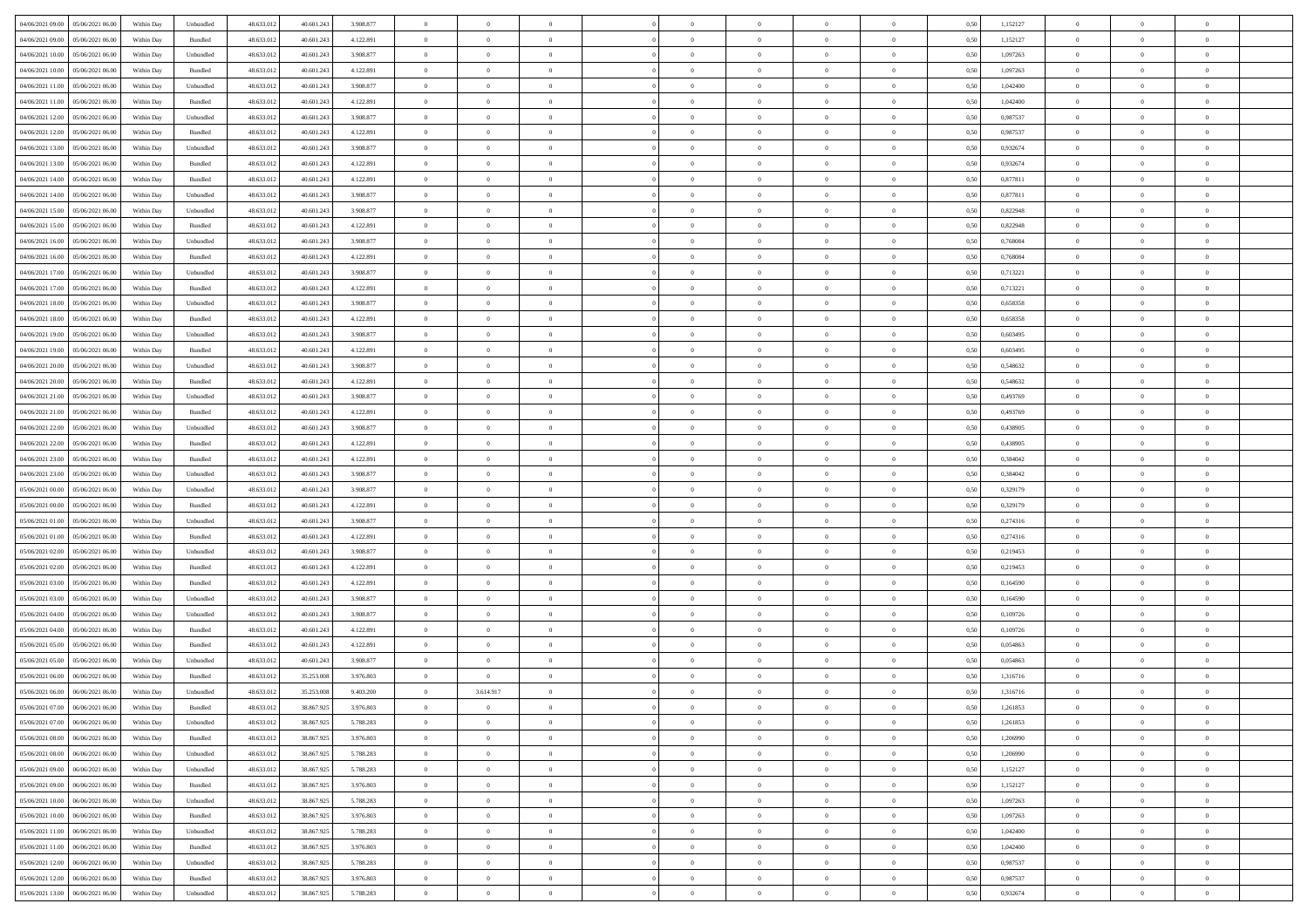| 05/06/2021 13:00<br>06/06/2021 06:00 | Within Day | Bundled            | 48.633.012 | 38.867.925 | 3.976.803 | $\overline{0}$ | $\overline{0}$   |                | $\theta$       | $\theta$       |                | $\overline{0}$ | 0,50 | 0,932674 | $\theta$       | $\theta$       | $\theta$       |  |
|--------------------------------------|------------|--------------------|------------|------------|-----------|----------------|------------------|----------------|----------------|----------------|----------------|----------------|------|----------|----------------|----------------|----------------|--|
|                                      |            |                    |            |            |           |                | $\overline{0}$   |                |                | $\bf{0}$       | $\overline{0}$ | $\bf{0}$       |      |          | $\,$ 0 $\,$    | $\theta$       | $\overline{0}$ |  |
| 05/06/2021 14:00<br>06/06/2021 06.0  | Within Day | Unbundled          | 48.633.012 | 38.867.925 | 5.788.283 | $\overline{0}$ |                  | $\overline{0}$ | $\bf{0}$       |                |                |                | 0,50 | 0,877811 |                |                |                |  |
| 05/06/2021 14:00<br>06/06/2021 06:00 | Within Day | Bundled            | 48.633.012 | 38.867.925 | 3.976.803 | $\overline{0}$ | $\overline{0}$   | $\overline{0}$ | $\bf{0}$       | $\bf{0}$       | $\overline{0}$ | $\mathbf{0}$   | 0.50 | 0.877811 | $\bf{0}$       | $\overline{0}$ | $\overline{0}$ |  |
| 05/06/2021 15:00<br>06/06/2021 06.00 | Within Day | Unbundled          | 48.633.012 | 38.867.925 | 5.788.283 | $\overline{0}$ | $\overline{0}$   | $\overline{0}$ | $\overline{0}$ | $\overline{0}$ | $\overline{0}$ | $\bf{0}$       | 0,50 | 0,822948 | $\theta$       | $\theta$       | $\overline{0}$ |  |
| 05/06/2021 15:00<br>06/06/2021 06.0  | Within Day | Bundled            | 48.633.012 | 38.867.925 | 3.976.803 | $\bf{0}$       | $\overline{0}$   | $\bf{0}$       | $\overline{0}$ | $\overline{0}$ | $\overline{0}$ | $\bf{0}$       | 0,50 | 0,822948 | $\,$ 0 $\,$    | $\theta$       | $\overline{0}$ |  |
| 05/06/2021 16:00<br>06/06/2021 06:00 | Within Day | Unbundled          | 48.633.012 | 38,867,925 | 5.788.283 | $\overline{0}$ | $\overline{0}$   | $\overline{0}$ | $\overline{0}$ | $\overline{0}$ | $\overline{0}$ | $\mathbf{0}$   | 0.50 | 0.768084 | $\bf{0}$       | $\theta$       | $\overline{0}$ |  |
| 05/06/2021 16:00<br>06/06/2021 06.00 | Within Day | Bundled            | 48.633.012 | 38.867.925 | 3.976.803 | $\overline{0}$ | $\overline{0}$   | $\overline{0}$ | $\overline{0}$ | $\overline{0}$ | $\overline{0}$ | $\bf{0}$       | 0,50 | 0,768084 | $\theta$       | $\theta$       | $\overline{0}$ |  |
| 05/06/2021 17:00<br>06/06/2021 06.0  | Within Day | Bundled            | 48.633.012 | 38.867.925 | 3.976.803 | $\bf{0}$       | $\overline{0}$   | $\overline{0}$ | $\overline{0}$ | $\bf{0}$       | $\overline{0}$ | $\bf{0}$       | 0,50 | 0,713221 | $\,$ 0 $\,$    | $\bf{0}$       | $\overline{0}$ |  |
| 05/06/2021 17:00<br>06/06/2021 06:00 | Within Day | Unbundled          | 48.633.012 | 38,867,925 | 5.788.283 | $\overline{0}$ | $\overline{0}$   | $\overline{0}$ | $\overline{0}$ | $\overline{0}$ | $\overline{0}$ | $\mathbf{0}$   | 0.50 | 0.713221 | $\,$ 0 $\,$    | $\overline{0}$ | $\overline{0}$ |  |
| 05/06/2021 18:00<br>06/06/2021 06:00 | Within Day | Unbundled          | 48.633.012 | 38.867.925 | 5.788.283 | $\overline{0}$ | $\overline{0}$   | $\overline{0}$ | $\bf{0}$       | $\overline{0}$ | $\overline{0}$ | $\bf{0}$       | 0,50 | 0,658358 | $\,$ 0 $\,$    | $\theta$       | $\overline{0}$ |  |
|                                      |            |                    |            |            |           |                |                  |                |                |                |                |                |      |          |                |                |                |  |
| 05/06/2021 18:00<br>06/06/2021 06.0  | Within Day | Bundled            | 48.633.012 | 38.867.925 | 3.976.803 | $\overline{0}$ | $\overline{0}$   | $\overline{0}$ | $\bf{0}$       | $\bf{0}$       | $\overline{0}$ | $\bf{0}$       | 0,50 | 0,658358 | $\,$ 0 $\,$    | $\bf{0}$       | $\overline{0}$ |  |
| 05/06/2021 19:00<br>06/06/2021 06:00 | Within Day | Unbundled          | 48.633.012 | 38.867.925 | 5.788.283 | $\overline{0}$ | $\overline{0}$   | $\overline{0}$ | $\bf{0}$       | $\bf{0}$       | $\overline{0}$ | $\mathbf{0}$   | 0.50 | 0.603495 | $\bf{0}$       | $\overline{0}$ | $\bf{0}$       |  |
| 05/06/2021 19:00<br>06/06/2021 06.00 | Within Day | Bundled            | 48.633.012 | 38.867.925 | 3.976.803 | $\overline{0}$ | $\overline{0}$   | $\overline{0}$ | $\overline{0}$ | $\overline{0}$ | $\overline{0}$ | $\bf{0}$       | 0,50 | 0,603495 | $\theta$       | $\theta$       | $\overline{0}$ |  |
| 05/06/2021 20.00<br>06/06/2021 06.0  | Within Day | Unbundled          | 48.633.012 | 38.867.925 | 5.788.283 | $\overline{0}$ | $\overline{0}$   | $\bf{0}$       | $\bf{0}$       | $\overline{0}$ | $\overline{0}$ | $\bf{0}$       | 0,50 | 0,548632 | $\,$ 0 $\,$    | $\bf{0}$       | $\overline{0}$ |  |
| 05/06/2021 20.00<br>06/06/2021 06:00 | Within Day | Bundled            | 48.633.012 | 38,867.925 | 3.976.803 | $\overline{0}$ | $\overline{0}$   | $\overline{0}$ | $\overline{0}$ | $\overline{0}$ | $\overline{0}$ | $\mathbf{0}$   | 0.50 | 0.548632 | $\theta$       | $\theta$       | $\overline{0}$ |  |
| 05/06/2021 21:00<br>06/06/2021 06:00 | Within Day | Unbundled          | 48.633.012 | 38.867.925 | 5.788.283 | $\overline{0}$ | $\overline{0}$   | $\overline{0}$ | $\overline{0}$ | $\overline{0}$ | $\overline{0}$ | $\bf{0}$       | 0,50 | 0,493769 | $\theta$       | $\theta$       | $\overline{0}$ |  |
| 05/06/2021 21:00<br>06/06/2021 06.0  | Within Day | Bundled            | 48.633.012 | 38.867.925 | 3.976.803 | $\overline{0}$ | $\overline{0}$   | $\overline{0}$ | $\overline{0}$ | $\overline{0}$ | $\overline{0}$ | $\bf{0}$       | 0,50 | 0,493769 | $\,$ 0 $\,$    | $\theta$       | $\overline{0}$ |  |
| 05/06/2021 22.00<br>06/06/2021 06:00 | Within Day | Unbundled          | 48.633.012 | 38,867,925 | 5.788.283 | $\overline{0}$ | $\overline{0}$   | $\overline{0}$ | $\overline{0}$ | $\bf{0}$       | $\overline{0}$ | $\mathbf{0}$   | 0.50 | 0.438905 | $\,$ 0 $\,$    | $\overline{0}$ | $\bf{0}$       |  |
| 05/06/2021 22.00<br>06/06/2021 06:00 | Within Day | Bundled            | 48.633.012 | 38.867.925 | 3.976.803 | $\overline{0}$ | $\overline{0}$   | $\overline{0}$ | $\overline{0}$ | $\overline{0}$ | $\overline{0}$ | $\bf{0}$       | 0,50 | 0,438905 | $\,$ 0 $\,$    | $\theta$       | $\overline{0}$ |  |
|                                      |            |                    |            |            |           |                |                  |                |                |                |                |                |      |          |                |                |                |  |
| 05/06/2021 23:00<br>06/06/2021 06.0  | Within Day | Unbundled          | 48.633.012 | 38.867.925 | 5.788.283 | $\overline{0}$ | $\overline{0}$   | $\overline{0}$ | $\bf{0}$       | $\bf{0}$       | $\overline{0}$ | $\bf{0}$       | 0,50 | 0,384042 | $\,$ 0 $\,$    | $\bf{0}$       | $\overline{0}$ |  |
| 05/06/2021 23:00<br>06/06/2021 06:00 | Within Day | Bundled            | 48.633.012 | 38.867.925 | 3.976.803 | $\overline{0}$ | $\overline{0}$   | $\overline{0}$ | $\bf{0}$       | $\bf{0}$       | $\overline{0}$ | $\mathbf{0}$   | 0.50 | 0.384042 | $\bf{0}$       | $\overline{0}$ | $\bf{0}$       |  |
| 06/06/2021 00:00<br>06/06/2021 06:00 | Within Day | Unbundled          | 48.633.012 | 38.867.925 | 5.788.283 | $\overline{0}$ | $\overline{0}$   | $\overline{0}$ | $\overline{0}$ | $\overline{0}$ | $\overline{0}$ | $\,$ 0 $\,$    | 0,50 | 0,329179 | $\theta$       | $\theta$       | $\overline{0}$ |  |
| 06/06/2021 00:00<br>06/06/2021 06.0  | Within Day | Bundled            | 48.633.012 | 38.867.925 | 3.976.803 | $\overline{0}$ | $\overline{0}$   | $\overline{0}$ | $\bf{0}$       | $\overline{0}$ | $\overline{0}$ | $\bf{0}$       | 0,50 | 0,329179 | $\,$ 0 $\,$    | $\bf{0}$       | $\overline{0}$ |  |
| 06/06/2021 01:00<br>06/06/2021 06:00 | Within Day | Bundled            | 48.633.012 | 38,867.925 | 3.976.803 | $\overline{0}$ | $\overline{0}$   | $\overline{0}$ | $\overline{0}$ | $\overline{0}$ | $\overline{0}$ | $\mathbf{0}$   | 0.50 | 0,274316 | $\,$ 0 $\,$    | $\theta$       | $\overline{0}$ |  |
| 06/06/2021 01:00<br>06/06/2021 06.00 | Within Day | Unbundled          | 48.633.012 | 38.867.925 | 5.788.283 | $\overline{0}$ | $\overline{0}$   | $\overline{0}$ | $\overline{0}$ | $\overline{0}$ | $\overline{0}$ | $\bf{0}$       | 0,50 | 0,274316 | $\theta$       | $\theta$       | $\overline{0}$ |  |
| 06/06/2021 02:00<br>06/06/2021 06.0  | Within Day | Unbundled          | 48.633.012 | 38.867.925 | 5.788.283 | $\overline{0}$ | $\overline{0}$   | $\overline{0}$ | $\overline{0}$ | $\overline{0}$ | $\overline{0}$ | $\bf{0}$       | 0,50 | 0,219453 | $\,$ 0 $\,$    | $\theta$       | $\overline{0}$ |  |
| 06/06/2021 02:00<br>06/06/2021 06:00 | Within Day | Bundled            | 48.633.012 | 38,867,925 | 3.976.803 | $\overline{0}$ | $\overline{0}$   | $\overline{0}$ | $\overline{0}$ | $\overline{0}$ | $\overline{0}$ | $\mathbf{0}$   | 0.50 | 0.219453 | $\,$ 0 $\,$    | $\overline{0}$ | $\overline{0}$ |  |
| 06/06/2021 03:00<br>06/06/2021 06:00 | Within Day | Unbundled          | 48.633.012 | 38.867.925 | 5.788.283 | $\overline{0}$ | $\overline{0}$   | $\overline{0}$ | $\overline{0}$ | $\overline{0}$ | $\overline{0}$ | $\bf{0}$       | 0,50 | 0,164590 | $\theta$       | $\theta$       | $\overline{0}$ |  |
| 06/06/2021 03:00<br>06/06/2021 06.0  | Within Day | Bundled            | 48.633.012 | 38.867.925 | 3.976.803 | $\overline{0}$ | $\overline{0}$   | $\overline{0}$ | $\,$ 0 $\,$    | $\bf{0}$       | $\overline{0}$ | $\bf{0}$       | 0,50 | 0,164590 | $\,$ 0 $\,$    | $\bf{0}$       | $\overline{0}$ |  |
|                                      |            |                    |            |            |           |                |                  |                |                |                |                |                |      |          |                |                |                |  |
| 06/06/2021 04:00<br>06/06/2021 06:00 | Within Day | Unbundled          | 48.633.012 | 38.867.925 | 5.788.283 | $\overline{0}$ | $\overline{0}$   | $\overline{0}$ | $\bf{0}$       | $\bf{0}$       | $\overline{0}$ | $\mathbf{0}$   | 0.50 | 0.109726 | $\bf{0}$       | $\overline{0}$ | $\bf{0}$       |  |
| 06/06/2021 04:00<br>06/06/2021 06:00 | Within Day | Bundled            | 48.633.012 | 38.867.925 | 3.976.803 | $\overline{0}$ | $\overline{0}$   | $\overline{0}$ | $\overline{0}$ | $\overline{0}$ | $\overline{0}$ | $\overline{0}$ | 0.50 | 0,109726 | $\theta$       | $\theta$       | $\overline{0}$ |  |
| 06/06/2021 05:00<br>06/06/2021 06.0  | Within Day | Unbundled          | 48.633.012 | 38.867.925 | 5.788.283 | $\overline{0}$ | $\overline{0}$   | $\overline{0}$ | $\bf{0}$       | $\overline{0}$ | $\overline{0}$ | $\bf{0}$       | 0,50 | 0,054863 | $\,$ 0 $\,$    | $\bf{0}$       | $\overline{0}$ |  |
| 06/06/2021 05:00<br>06/06/2021 06:00 | Within Day | Bundled            | 48.633.012 | 38.867.925 | 3.976.803 | $\overline{0}$ | $\overline{0}$   | $\overline{0}$ | $\overline{0}$ | $\overline{0}$ | $\overline{0}$ | $\mathbf{0}$   | 0.50 | 0.054863 | $\,$ 0 $\,$    | $\theta$       | $\overline{0}$ |  |
| 06/06/2021 06:00<br>07/06/2021 06:00 | Within Day | Bundled            | 48.633.012 | 36.705.008 | 4.664.991 | $\overline{0}$ | $\overline{0}$   | $\overline{0}$ | $\overline{0}$ | $\overline{0}$ | $\overline{0}$ | $\overline{0}$ | 0.50 | 1,316716 | $\theta$       | $\theta$       | $\overline{0}$ |  |
| 06/06/2021 06:00<br>07/06/2021 06.0  | Within Day | Unbundled          | 48.633.012 | 36.705.008 | 7.263.012 | $\overline{0}$ | $\overline{0}$   | $\overline{0}$ | $\bf{0}$       | $\overline{0}$ | $\overline{0}$ | $\bf{0}$       | 0,50 | 1,316716 | $\,$ 0 $\,$    | $\bf{0}$       | $\overline{0}$ |  |
| 06/06/2021 07:00<br>07/06/2021 06:00 | Within Day | Bundled            | 48.633.012 | 36,705,008 | 4.664.991 | $\overline{0}$ | $\overline{0}$   | $\overline{0}$ | $\overline{0}$ | $\bf{0}$       | $\overline{0}$ | $\mathbf{0}$   | 0.50 | 1.261853 | $\,$ 0 $\,$    | $\overline{0}$ | $\overline{0}$ |  |
| 06/06/2021 07:00<br>07/06/2021 06:00 | Within Day | Unbundled          | 48.633.012 | 36.705.008 | 7.263.012 | $\overline{0}$ | $\overline{0}$   | $\overline{0}$ | $\overline{0}$ | $\overline{0}$ | $\overline{0}$ | $\overline{0}$ | 0.50 | 1,261853 | $\theta$       | $\theta$       | $\overline{0}$ |  |
| 06/06/2021 08:00<br>07/06/2021 06.0  | Within Day | Unbundled          | 48.633.012 | 36.705.008 | 7.263.012 | $\overline{0}$ | $\overline{0}$   | $\overline{0}$ | $\,$ 0 $\,$    | $\bf{0}$       | $\overline{0}$ | $\bf{0}$       | 0,50 | 1,206990 | $\overline{0}$ | $\bf{0}$       | $\overline{0}$ |  |
| 06/06/2021 08:00<br>07/06/2021 06:00 | Within Day | Bundled            | 48.633.012 | 36,705,008 | 4.664.991 | $\overline{0}$ | $\overline{0}$   | $\overline{0}$ | $\bf{0}$       | $\bf{0}$       | $\overline{0}$ | $\mathbf{0}$   | 0.50 | 1.206990 | $\bf{0}$       | $\overline{0}$ | $\overline{0}$ |  |
| 06/06/2021 09:00<br>07/06/2021 06:00 | Within Day | Bundled            | 48.633.012 | 36.705.008 | 4.664.991 | $\overline{0}$ | $\overline{0}$   | $\overline{0}$ | $\overline{0}$ | $\overline{0}$ | $\overline{0}$ | $\overline{0}$ | 0.50 | 1,152127 | $\theta$       | $\theta$       | $\overline{0}$ |  |
|                                      |            |                    |            |            |           |                |                  |                |                |                |                |                |      |          |                |                |                |  |
| 06/06/2021 09:00<br>07/06/2021 06.0  | Within Day | Unbundled          | 48.633.012 | 36.705.008 | 7.263.012 | $\overline{0}$ | $\overline{0}$   | $\overline{0}$ | $\bf{0}$       | $\bf{0}$       | $\overline{0}$ | $\bf{0}$       | 0,50 | 1,152127 | $\,$ 0 $\,$    | $\bf{0}$       | $\overline{0}$ |  |
| 06/06/2021 11:00<br>07/06/2021 06.00 | Within Day | Bundled            | 48.633.012 | 36,705,008 | 4.664.991 | $\overline{0}$ | $\overline{0}$   | $\overline{0}$ | $\overline{0}$ | $\overline{0}$ | $\overline{0}$ | $\mathbf{0}$   | 0.50 | 1.042400 | $\,$ 0 $\,$    | $\theta$       | $\overline{0}$ |  |
| 06/06/2021 11:00<br>07/06/2021 06:00 | Within Day | Unbundled          | 48.633.012 | 36.705.008 | 7.263.012 | $\overline{0}$ | $\Omega$         | $\overline{0}$ | $\overline{0}$ | $\overline{0}$ | $\Omega$       | $\overline{0}$ | 0.50 | 1,042400 | $\theta$       | $\theta$       | $\overline{0}$ |  |
| 06/06/2021 12:00<br>07/06/2021 06:00 | Within Day | Unbundled          | 48.633.012 | 36.705.008 | 7.263.012 | $\overline{0}$ | $\bf{0}$         | $\bf{0}$       | $\,$ 0 $\,$    | $\,0\,$        | $\overline{0}$ | $\bf{0}$       | 0,50 | 0,987537 | $\overline{0}$ | $\bf{0}$       | $\overline{0}$ |  |
| 06/06/2021 12:00 07/06/2021 06:00    | Within Day | $\mathbf B$ undled | 48.633.012 | 36.705.008 | 4.664.991 | $\bf{0}$       | $\boldsymbol{0}$ |                | $\overline{0}$ |                |                |                | 0,50 | 0.987537 | $\theta$       | $\overline{0}$ |                |  |
| 06/06/2021 13:00 07/06/2021 06:00    | Within Dav | Unbundled          | 48.633.012 | 36.705.008 | 7.263.012 | $\overline{0}$ | $\overline{0}$   | $\overline{0}$ | $\overline{0}$ | $\overline{0}$ | $\overline{0}$ | $\overline{0}$ | 0,50 | 0,932674 | $\theta$       | $\overline{0}$ | $\overline{0}$ |  |
| 06/06/2021 13:00<br>07/06/2021 06.00 | Within Day | Bundled            | 48.633.012 | 36.705.008 | 4.664.991 | $\overline{0}$ | $\overline{0}$   | $\overline{0}$ | $\bf{0}$       | $\overline{0}$ | $\overline{0}$ | $\bf{0}$       | 0,50 | 0,932674 | $\overline{0}$ | $\overline{0}$ | $\bf{0}$       |  |
| 06/06/2021 14:00<br>07/06/2021 06:00 | Within Day | Unbundled          | 48.633.012 | 36.705.008 | 7.263.012 | $\overline{0}$ | $\overline{0}$   | $\overline{0}$ | $\,$ 0 $\,$    | $\bf{0}$       | $\overline{0}$ | $\mathbf{0}$   | 0.50 | 0.877811 | $\overline{0}$ | $\bf{0}$       | $\overline{0}$ |  |
| 06/06/2021 14:00<br>07/06/2021 06:00 | Within Dav | Bundled            | 48.633.012 | 36.705.008 | 4.664.991 | $\overline{0}$ | $\overline{0}$   | $\overline{0}$ | $\overline{0}$ | $\overline{0}$ | $\overline{0}$ | $\mathbf{0}$   | 0,50 | 0,877811 | $\overline{0}$ | $\theta$       | $\overline{0}$ |  |
|                                      |            |                    |            |            |           |                | $\overline{0}$   |                |                | $\bf{0}$       |                |                |      |          | $\,$ 0         | $\bf{0}$       | $\overline{0}$ |  |
| 06/06/2021 15:00<br>07/06/2021 06.00 | Within Day | Unbundled          | 48.633.012 | 36.705.008 | 7.263.012 | $\overline{0}$ |                  | $\overline{0}$ | $\bf{0}$       |                | $\overline{0}$ | $\mathbf{0}$   | 0,50 | 0,822948 |                |                |                |  |
| 06/06/2021 15.00<br>07/06/2021 06:00 | Within Day | Bundled            | 48.633.012 | 36,705,008 | 4.664.991 | $\overline{0}$ | $\overline{0}$   | $\overline{0}$ | $\bf{0}$       | $\overline{0}$ | $\overline{0}$ | $\mathbf{0}$   | 0.50 | 0.822948 | $\,$ 0 $\,$    | $\theta$       | $\,$ 0         |  |
| 06/06/2021 16:00<br>07/06/2021 06:00 | Within Dav | Unbundled          | 48.633.012 | 36.705.008 | 7.263.012 | $\overline{0}$ | $\overline{0}$   | $\overline{0}$ | $\overline{0}$ | $\overline{0}$ | $\overline{0}$ | $\mathbf{0}$   | 0,50 | 0,768084 | $\overline{0}$ | $\theta$       | $\overline{0}$ |  |
| 06/06/2021 16:00<br>07/06/2021 06.00 | Within Day | Bundled            | 48.633.012 | 36.705.008 | 4.664.991 | $\overline{0}$ | $\overline{0}$   | $\overline{0}$ | $\bf{0}$       | $\overline{0}$ | $\overline{0}$ | $\,$ 0 $\,$    | 0,50 | 0,768084 | $\bf{0}$       | $\overline{0}$ | $\overline{0}$ |  |
| 06/06/2021 17:00<br>07/06/2021 06:00 | Within Day | Unbundled          | 48.633.012 | 36,705,008 | 7.263.012 | $\overline{0}$ | $\overline{0}$   | $\overline{0}$ | $\bf{0}$       | $\overline{0}$ | $\overline{0}$ | $\,$ 0 $\,$    | 0.50 | 0.713221 | $\overline{0}$ | $\bf{0}$       | $\,$ 0         |  |
| 06/06/2021 17:00<br>07/06/2021 06:00 | Within Dav | Bundled            | 48.633.012 | 36.705.008 | 4.664.991 | $\overline{0}$ | $\overline{0}$   | $\overline{0}$ | $\overline{0}$ | $\overline{0}$ | $\overline{0}$ | $\mathbf{0}$   | 0,50 | 0,713221 | $\overline{0}$ | $\theta$       | $\overline{0}$ |  |
| 06/06/2021 18:00<br>07/06/2021 06.0  | Within Day | Unbundled          | 48.633.012 | 36.705.008 | 7.263.012 | $\overline{0}$ | $\overline{0}$   | $\overline{0}$ | $\overline{0}$ | $\bf{0}$       | $\overline{0}$ | $\,$ 0 $\,$    | 0,50 | 0,658358 | $\bf{0}$       | $\bf{0}$       | $\bf{0}$       |  |
| 06/06/2021 18:00 07/06/2021 06:00    | Within Day | Bundled            | 48.633.012 | 36.705.008 | 4.664.991 | $\,$ 0 $\,$    | $\overline{0}$   | $\overline{0}$ | $\bf{0}$       | $\,$ 0         | $\overline{0}$ | $\,0\,$        | 0,50 | 0,658358 | $\overline{0}$ | $\,$ 0 $\,$    | $\,$ 0 $\,$    |  |
|                                      |            |                    |            |            |           |                |                  |                |                |                |                |                |      |          |                |                |                |  |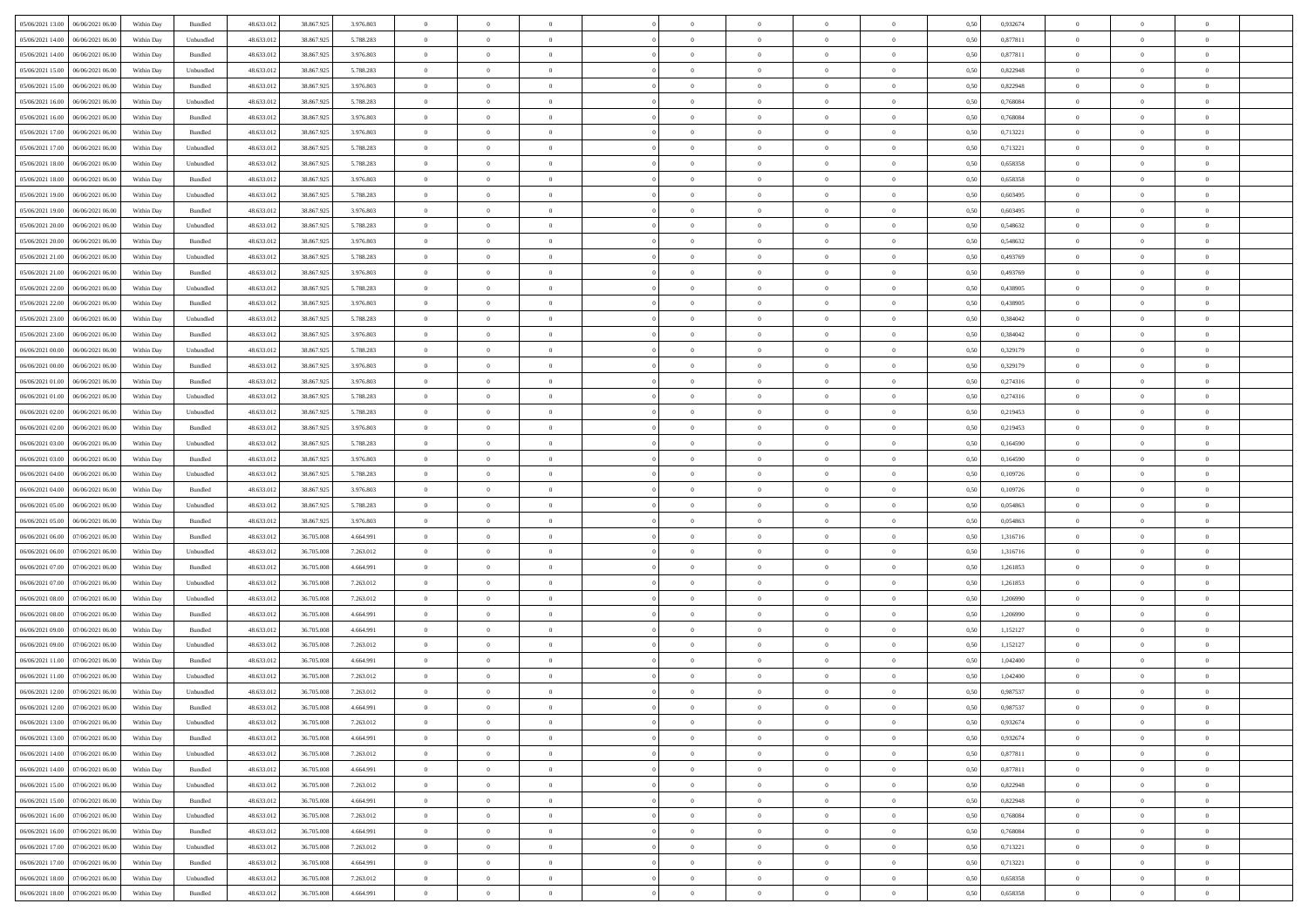|                                                                                                           |            |                             |            |            |           | $\overline{0}$ | $\overline{0}$ |                | $\overline{0}$ | $\theta$       |                | $\theta$       |      |          | $\theta$       | $\theta$       | $\overline{0}$ |  |
|-----------------------------------------------------------------------------------------------------------|------------|-----------------------------|------------|------------|-----------|----------------|----------------|----------------|----------------|----------------|----------------|----------------|------|----------|----------------|----------------|----------------|--|
| 06/06/2021 19:00 07/06/2021 06:00                                                                         | Within Day | Bundled                     | 48.633.01  | 36.705.008 | 4.664.991 |                |                |                |                |                |                |                | 0,50 | 0,603495 |                |                |                |  |
| 06/06/2021 19:00<br>07/06/2021 06.00                                                                      | Within Day | Unbundled                   | 48.633.01  | 36.705.00  | 7.263.012 | $\bf{0}$       | $\bf{0}$       | $\bf{0}$       | $\overline{0}$ | $\bf{0}$       | $\overline{0}$ | $\bf{0}$       | 0,50 | 0,603495 | $\,$ 0 $\,$    | $\bf{0}$       | $\overline{0}$ |  |
| 06/06/2021 20:00<br>07/06/2021 06:00                                                                      | Within Day | Unbundled                   | 48.633.012 | 36.705.008 | 7.263.012 | $\overline{0}$ | $\bf{0}$       | $\overline{0}$ | $\bf{0}$       | $\bf{0}$       | $\overline{0}$ | $\bf{0}$       | 0.50 | 0.548632 | $\bf{0}$       | $\overline{0}$ | $\overline{0}$ |  |
| 06/06/2021 20:00<br>07/06/2021 06:00                                                                      | Within Day | Bundled                     | 48.633.01  | 36.705.008 | 4.664.991 | $\overline{0}$ | $\bf{0}$       | $\overline{0}$ | $\theta$       | $\theta$       | $\overline{0}$ | $\bf{0}$       | 0,50 | 0,548632 | $\theta$       | $\theta$       | $\overline{0}$ |  |
| 06/06/2021 21:00<br>07/06/2021 06.00                                                                      | Within Day | Unbundled                   | 48.633.01  | 36.705.00  | 7.263.012 | $\overline{0}$ | $\overline{0}$ | $\bf{0}$       | $\overline{0}$ | $\theta$       | $\overline{0}$ | $\bf{0}$       | 0,50 | 0,493769 | $\,$ 0 $\,$    | $\bf{0}$       | $\overline{0}$ |  |
| 06/06/2021 21:00<br>07/06/2021 06:00                                                                      |            | Bundled                     | 48.633.013 | 36,705,008 | 4.664.991 | $\overline{0}$ | $\overline{0}$ | $\overline{0}$ | $\bf{0}$       | $\overline{0}$ | $\Omega$       | $\bf{0}$       | 0.50 | 0.493769 | $\,$ 0 $\,$    | $\theta$       | $\overline{0}$ |  |
|                                                                                                           | Within Day |                             |            |            |           |                |                |                |                |                |                |                |      |          |                |                |                |  |
| 06/06/2021 22:00<br>07/06/2021 06.00                                                                      | Within Day | Unbundled                   | 48.633.013 | 36.705.008 | 7.263.012 | $\overline{0}$ | $\overline{0}$ | $\overline{0}$ | $\overline{0}$ | $\theta$       | $\overline{0}$ | $\bf{0}$       | 0,50 | 0,438905 | $\theta$       | $\theta$       | $\overline{0}$ |  |
| 06/06/2021 22:00<br>07/06/2021 06.00                                                                      | Within Day | Bundled                     | 48.633.01  | 36.705.00  | 4.664.991 | $\overline{0}$ | $\overline{0}$ | $\bf{0}$       | $\overline{0}$ | $\theta$       | $\overline{0}$ | $\bf{0}$       | 0,50 | 0,438905 | $\,$ 0 $\,$    | $\bf{0}$       | $\overline{0}$ |  |
| 06/06/2021 23:00<br>07/06/2021 06:00                                                                      | Within Day | Unbundled                   | 48.633.013 | 36,705,008 | 7.263.012 | $\overline{0}$ | $\bf{0}$       | $\overline{0}$ | $\bf{0}$       | $\overline{0}$ | $\overline{0}$ | $\bf{0}$       | 0.50 | 0.384042 | $\bf{0}$       | $\overline{0}$ | $\overline{0}$ |  |
| 06/06/2021 23:00<br>07/06/2021 06:00                                                                      | Within Day | Bundled                     | 48.633.012 | 36.705.008 | 4.664.991 | $\overline{0}$ | $\bf{0}$       | $\overline{0}$ | $\overline{0}$ | $\theta$       | $\overline{0}$ | $\bf{0}$       | 0,50 | 0,384042 | $\,$ 0 $\,$    | $\bf{0}$       | $\overline{0}$ |  |
| 07/06/2021 00:00<br>07/06/2021 06.00                                                                      | Within Day | Unbundled                   | 48.633.01  | 36.705.008 | 7.263.012 | $\bf{0}$       | $\overline{0}$ | $\bf{0}$       | $\bf{0}$       | $\bf{0}$       | $\overline{0}$ | $\bf{0}$       | 0,50 | 0,329179 | $\,$ 0 $\,$    | $\bf{0}$       | $\overline{0}$ |  |
| 07/06/2021 00:00<br>07/06/2021 06:00                                                                      | Within Day | Bundled                     | 48.633.013 | 36,705,008 | 4.664.991 | $\overline{0}$ | $\bf{0}$       | $\overline{0}$ | $\overline{0}$ | $\bf{0}$       | $\overline{0}$ | $\bf{0}$       | 0.50 | 0,329179 | $\bf{0}$       | $\overline{0}$ | $\overline{0}$ |  |
| 07/06/2021 01:00<br>07/06/2021 06:00                                                                      | Within Day | Unbundled                   | 48.633.01  | 36.705.008 | 7.263.012 | $\overline{0}$ | $\overline{0}$ | $\overline{0}$ | $\overline{0}$ | $\theta$       | $\overline{0}$ | $\bf{0}$       | 0,50 | 0,274316 | $\,$ 0 $\,$    | $\theta$       | $\overline{0}$ |  |
|                                                                                                           |            |                             |            |            |           |                |                |                |                |                |                |                |      |          |                |                |                |  |
| 07/06/2021 01:00<br>07/06/2021 06.00                                                                      | Within Day | Bundled                     | 48.633.01  | 36.705.00  | 4.664.991 | $\bf{0}$       | $\overline{0}$ | $\bf{0}$       | $\overline{0}$ | $\theta$       | $\overline{0}$ | $\bf{0}$       | 0,50 | 0,274316 | $\,$ 0 $\,$    | $\bf{0}$       | $\overline{0}$ |  |
| 07/06/2021 02:00<br>07/06/2021 06.00                                                                      | Within Day | Unbundled                   | 48.633.013 | 36,705,008 | 7.263.012 | $\overline{0}$ | $\overline{0}$ | $\overline{0}$ | $\bf{0}$       | $\overline{0}$ | $\Omega$       | $\bf{0}$       | 0.50 | 0,219453 | $\,$ 0 $\,$    | $\theta$       | $\overline{0}$ |  |
| 07/06/2021 02:00<br>07/06/2021 06:00                                                                      | Within Day | Bundled                     | 48.633.013 | 36.705.008 | 4.664.991 | $\overline{0}$ | $\overline{0}$ | $\overline{0}$ | $\overline{0}$ | $\theta$       | $\overline{0}$ | $\bf{0}$       | 0,50 | 0,219453 | $\theta$       | $\theta$       | $\overline{0}$ |  |
| 07/06/2021 03:00<br>07/06/2021 06.00                                                                      | Within Day | Unbundled                   | 48.633.01  | 36.705.00  | 7.263.012 | $\bf{0}$       | $\overline{0}$ | $\bf{0}$       | $\overline{0}$ | $\theta$       | $\overline{0}$ | $\bf{0}$       | 0,50 | 0,164590 | $\,$ 0 $\,$    | $\bf{0}$       | $\overline{0}$ |  |
| 07/06/2021 03:00<br>07/06/2021 06:00                                                                      | Within Day | Bundled                     | 48.633.013 | 36,705,008 | 4.664.991 | $\overline{0}$ | $\bf{0}$       | $\overline{0}$ | $\bf{0}$       | $\overline{0}$ | $\overline{0}$ | $\bf{0}$       | 0.50 | 0.164590 | $\bf{0}$       | $\overline{0}$ | $\overline{0}$ |  |
| 07/06/2021 04:00<br>07/06/2021 06:00                                                                      | Within Day | Bundled                     | 48.633.013 | 36.705.008 | 4.664.991 | $\overline{0}$ | $\bf{0}$       | $\overline{0}$ | $\overline{0}$ | $\overline{0}$ | $\overline{0}$ | $\bf{0}$       | 0,50 | 0,109726 | $\,$ 0 $\,$    | $\bf{0}$       | $\overline{0}$ |  |
| 07/06/2021 04:00<br>07/06/2021 06.00                                                                      | Within Day | Unbundled                   | 48.633.01  | 36.705.00  | 7.263.012 | $\bf{0}$       | $\bf{0}$       | $\bf{0}$       | $\bf{0}$       | $\overline{0}$ | $\overline{0}$ | $\bf{0}$       | 0,50 | 0,109726 | $\,$ 0 $\,$    | $\bf{0}$       | $\overline{0}$ |  |
| 07/06/2021 05:00                                                                                          |            | Unbundled                   | 48.633.013 | 36,705,008 |           |                | $\bf{0}$       | $\overline{0}$ |                | $\bf{0}$       | $\overline{0}$ |                | 0.50 | 0.054863 | $\bf{0}$       | $\overline{0}$ | $\overline{0}$ |  |
| 07/06/2021 06:00                                                                                          | Within Day |                             |            |            | 7.263.012 | $\overline{0}$ |                |                | $\bf{0}$       |                |                | $\bf{0}$       |      |          |                |                |                |  |
| 07/06/2021 05:00<br>07/06/2021 06:00                                                                      | Within Day | Bundled                     | 48.633.01  | 36.705.008 | 4.664.991 | $\overline{0}$ | $\overline{0}$ | $\overline{0}$ | $\theta$       | $\theta$       | $\overline{0}$ | $\bf{0}$       | 0,50 | 0,054863 | $\theta$       | $\theta$       | $\overline{0}$ |  |
| 07/06/2021 06:00<br>08/06/2021 06:00                                                                      | Within Day | Unbundled                   | 48.633.01  | 39.614.15  | 4.353.867 | $\bf{0}$       | $\overline{0}$ | $\bf{0}$       | $\bf{0}$       | $\theta$       | $\overline{0}$ | $\bf{0}$       | 0,50 | 1,316716 | $\,$ 0 $\,$    | $\bf{0}$       | $\overline{0}$ |  |
| 07/06/2021 06:00<br>08/06/2021 06:00                                                                      | Within Day | Bundled                     | 48.633.013 | 39.614.15  | 4.664.991 | $\overline{0}$ | $\overline{0}$ | $\overline{0}$ | $\overline{0}$ | $\overline{0}$ | $\Omega$       | $\bf{0}$       | 0.50 | 1.316716 | $\,$ 0 $\,$    | $\theta$       | $\overline{0}$ |  |
| 07/06/2021 07:00<br>08/06/2021 06:00                                                                      | Within Day | Unbundled                   | 48.633.013 | 39.614.153 | 4.353.867 | $\overline{0}$ | $\overline{0}$ | $\overline{0}$ | $\overline{0}$ | $\theta$       | $\overline{0}$ | $\bf{0}$       | 0,50 | 1,261853 | $\,$ 0 $\,$    | $\theta$       | $\overline{0}$ |  |
| 07/06/2021 07:00<br>08/06/2021 06:00                                                                      | Within Day | Bundled                     | 48.633.01  | 39.614.15  | 4.664.991 | $\bf{0}$       | $\overline{0}$ | $\bf{0}$       | $\overline{0}$ | $\theta$       | $\overline{0}$ | $\bf{0}$       | 0,50 | 1,261853 | $\,$ 0 $\,$    | $\bf{0}$       | $\overline{0}$ |  |
| 07/06/2021 08:00<br>08/06/2021 06:00                                                                      | Within Day | Unbundled                   | 48.633.013 | 39.614.153 | 4.353.867 | $\overline{0}$ | $\bf{0}$       | $\overline{0}$ | $\bf{0}$       | $\overline{0}$ | $\overline{0}$ | $\bf{0}$       | 0.50 | 1.206990 | $\bf{0}$       | $\overline{0}$ | $\overline{0}$ |  |
| 07/06/2021 08:00<br>08/06/2021 06:00                                                                      | Within Day | Bundled                     | 48.633.01  | 39.614.153 | 4.664.991 | $\overline{0}$ | $\bf{0}$       | $\overline{0}$ | $\overline{0}$ | $\overline{0}$ | $\overline{0}$ | $\bf{0}$       | 0,50 | 1,206990 | $\theta$       | $\theta$       | $\overline{0}$ |  |
| 07/06/2021 09:00<br>08/06/2021 06:00                                                                      | Within Day | Unbundled                   | 48.633.01  | 39.614.15  | 4.353.867 | $\bf{0}$       | $\bf{0}$       | $\bf{0}$       | $\bf{0}$       | $\overline{0}$ | $\overline{0}$ | $\bf{0}$       | 0,50 | 1,152127 | $\,$ 0 $\,$    | $\bf{0}$       | $\overline{0}$ |  |
|                                                                                                           |            |                             |            |            |           |                |                |                |                |                |                |                |      |          |                |                |                |  |
| 07/06/2021 09:00<br>08/06/2021 06:00                                                                      | Within Day | Bundled                     | 48.633.013 | 39.614.15  | 4.664.991 | $\overline{0}$ | $\bf{0}$       | $\overline{0}$ | $\bf{0}$       | $\bf{0}$       | $\overline{0}$ | $\bf{0}$       | 0.50 | 1,152127 | $\bf{0}$       | $\overline{0}$ | $\overline{0}$ |  |
| 07/06/2021 10:00<br>08/06/2021 06:00                                                                      | Within Day | Unbundled                   | 48.633.013 | 39.614.153 | 4.353.867 | $\overline{0}$ | $\overline{0}$ | $\overline{0}$ | $\overline{0}$ | $\overline{0}$ | $\overline{0}$ | $\bf{0}$       | 0.50 | 1,097263 | $\theta$       | $\theta$       | $\overline{0}$ |  |
| 07/06/2021 10:00<br>08/06/2021 06:00                                                                      | Within Day | Bundled                     | 48.633.01  | 39.614.15  | 4.664.991 | $\bf{0}$       | $\overline{0}$ | $\bf{0}$       | $\bf{0}$       | $\overline{0}$ | $\overline{0}$ | $\bf{0}$       | 0,50 | 1,097263 | $\,$ 0 $\,$    | $\bf{0}$       | $\overline{0}$ |  |
| 07/06/2021 11:00<br>08/06/2021 06:00                                                                      | Within Day | Unbundled                   | 48.633.013 | 39.614.153 | 4.353.867 | $\overline{0}$ | $\bf{0}$       | $\overline{0}$ | $\bf{0}$       | $\bf{0}$       | $\Omega$       | $\bf{0}$       | 0.50 | 1.042400 | $\,$ 0 $\,$    | $\theta$       | $\overline{0}$ |  |
| 07/06/2021 11:00<br>08/06/2021 06:00                                                                      | Within Dav | Bundled                     | 48.633.013 | 39.614.153 | 4.664.991 | $\overline{0}$ | $\overline{0}$ | $\overline{0}$ | $\overline{0}$ | $\theta$       | $\overline{0}$ | $\bf{0}$       | 0.50 | 1,042400 | $\theta$       | $\theta$       | $\overline{0}$ |  |
| 07/06/2021 12:00<br>08/06/2021 06:00                                                                      | Within Day | Bundled                     | 48.633.01  | 39.614.15  | 4.664.991 | $\bf{0}$       | $\bf{0}$       | $\bf{0}$       | $\overline{0}$ | $\bf{0}$       | $\overline{0}$ | $\bf{0}$       | 0,50 | 0,987537 | $\,$ 0 $\,$    | $\bf{0}$       | $\overline{0}$ |  |
| 07/06/2021 12:00<br>08/06/2021 06:00                                                                      | Within Day | Unbundled                   | 48.633.013 | 39.614.15  | 4.353.867 | $\overline{0}$ | $\bf{0}$       | $\overline{0}$ | $\bf{0}$       | $\overline{0}$ | $\overline{0}$ | $\bf{0}$       | 0.50 | 0.987537 | $\bf{0}$       | $\overline{0}$ | $\overline{0}$ |  |
| 07/06/2021 13:00<br>08/06/2021 06:00                                                                      | Within Day | Unbundled                   | 48.633.013 | 39.614.153 | 4.353.867 | $\overline{0}$ | $\overline{0}$ | $\overline{0}$ | $\overline{0}$ | $\overline{0}$ | $\overline{0}$ | $\overline{0}$ | 0.50 | 0,932674 | $\theta$       | $\theta$       | $\overline{0}$ |  |
| 08/06/2021 06:00                                                                                          | Within Day | Bundled                     | 48.633.01  | 39.614.15  | 4.664.991 | $\bf{0}$       | $\bf{0}$       | $\bf{0}$       | $\bf{0}$       | $\overline{0}$ | $\overline{0}$ | $\bf{0}$       | 0,50 | 0,932674 | $\,$ 0 $\,$    | $\bf{0}$       | $\overline{0}$ |  |
| 07/06/2021 13:00                                                                                          |            |                             |            |            |           |                |                |                |                |                |                |                |      |          |                |                |                |  |
| 07/06/2021 14:00<br>08/06/2021 06:00                                                                      | Within Day | Unbundled                   | 48.633.013 | 39.614.153 | 4.353.867 | $\overline{0}$ | $\bf{0}$       | $\overline{0}$ | $\bf{0}$       | $\bf{0}$       | $\overline{0}$ | $\bf{0}$       | 0.50 | 0.877811 | $\bf{0}$       | $\overline{0}$ | $\overline{0}$ |  |
| 07/06/2021 14:00<br>08/06/2021 06:00                                                                      | Within Dav | Bundled                     | 48.633.013 | 39.614.153 | 4.664.991 | $\overline{0}$ | $\overline{0}$ | $\overline{0}$ | $\overline{0}$ | $\theta$       | $\overline{0}$ | $\bf{0}$       | 0.5( | 0,877811 | $\theta$       | $\theta$       | $\overline{0}$ |  |
| 07/06/2021 15:00<br>08/06/2021 06:00                                                                      | Within Day | Unbundled                   | 48.633.01  | 39.614.15  | 4.353.867 | $\bf{0}$       | $\bf{0}$       | $\bf{0}$       | $\bf{0}$       | $\overline{0}$ | $\overline{0}$ | $\bf{0}$       | 0,50 | 0,822948 | $\,$ 0 $\,$    | $\bf{0}$       | $\overline{0}$ |  |
| 07/06/2021 15:00<br>08/06/2021 06:00                                                                      | Within Day | Bundled                     | 48.633.013 | 39.614.15  | 4.664.991 | $\overline{0}$ | $\overline{0}$ | $\overline{0}$ | $\bf{0}$       | $\theta$       | $\Omega$       | $\bf{0}$       | 0.50 | 0.822948 | $\bf{0}$       | $\theta$       | $\overline{0}$ |  |
| 07/06/2021 16:00<br>08/06/2021 06:00                                                                      | Within Dav | Unbundled                   | 48.633.013 | 39.614.153 | 4.353.867 | $\overline{0}$ | $\overline{0}$ | $\Omega$       | $\overline{0}$ | $\theta$       | $\Omega$       | $\overline{0}$ | 0.5( | 0,768084 | $\theta$       | $\theta$       | $\overline{0}$ |  |
| 07/06/2021 16:00<br>08/06/2021 06:00                                                                      | Within Day | Bundled                     | 48.633.01  | 39.614.153 | 4.664.991 | $\bf{0}$       | $\bf{0}$       | $\overline{0}$ | $\bf{0}$       | $\bf{0}$       | $\overline{0}$ | $\bf{0}$       | 0,50 | 0,768084 | $\,$ 0 $\,$    | $\bf{0}$       | $\overline{0}$ |  |
| ${\color{red} 07/06/2021}\,\, {\color{red} 17.00} \quad {\color{red} 08/06/2021}\,\, {\color{red} 06.00}$ | Within Day | $\ensuremath{\mathsf{Unb}}$ | 48.633.012 | 39.614.153 | 4.353.867 | $\overline{0}$ | $\Omega$       |                | $\Omega$       |                |                |                | 0,50 | 0,713221 | $\theta$       | $\overline{0}$ |                |  |
| 07/06/2021 17:00  08/06/2021 06:00                                                                        | Within Day | Bundled                     | 48.633.012 | 39.614.153 | 4.664.991 | $\overline{0}$ | $\overline{0}$ | $\overline{0}$ | $\theta$       | $\overline{0}$ | $\overline{0}$ | $\bf{0}$       | 0,50 | 0,713221 | $\theta$       | $\overline{0}$ | $\overline{0}$ |  |
|                                                                                                           |            |                             |            |            |           |                |                |                |                |                |                |                |      |          |                |                |                |  |
| 07/06/2021 18:00<br>08/06/2021 06:00                                                                      | Within Day | Unbundled                   | 48.633.013 | 39.614.153 | 4.353.867 | $\overline{0}$ | $\bf{0}$       | $\overline{0}$ | $\overline{0}$ | $\bf{0}$       | $\overline{0}$ | $\bf{0}$       | 0,50 | 0,658358 | $\bf{0}$       | $\overline{0}$ | $\bf{0}$       |  |
| 07/06/2021 18:00  08/06/2021 06:00                                                                        | Within Day | Bundled                     | 48.633.012 | 39.614.153 | 4.664.991 | $\overline{0}$ | $\bf{0}$       | $\overline{0}$ | $\overline{0}$ | $\mathbf{0}$   | $\overline{0}$ | $\,$ 0 $\,$    | 0.50 | 0.658358 | $\overline{0}$ | $\bf{0}$       | $\,$ 0 $\,$    |  |
| 07/06/2021 19:00  08/06/2021 06:00                                                                        | Within Dav | Unbundled                   | 48.633.012 | 39.614.153 | 4.353.867 | $\overline{0}$ | $\overline{0}$ | $\overline{0}$ | $\overline{0}$ | $\overline{0}$ | $\overline{0}$ | $\bf{0}$       | 0,50 | 0,603495 | $\overline{0}$ | $\theta$       | $\overline{0}$ |  |
| 07/06/2021 19:00<br>08/06/2021 06:00                                                                      | Within Day | Bundled                     | 48.633.012 | 39.614.153 | 4.664.991 | $\overline{0}$ | $\bf{0}$       | $\overline{0}$ | $\overline{0}$ | $\overline{0}$ | $\overline{0}$ | $\bf{0}$       | 0,50 | 0,603495 | $\bf{0}$       | $\overline{0}$ | $\overline{0}$ |  |
| 07/06/2021 20:00<br>08/06/2021 06:00                                                                      | Within Day | Unbundled                   | 48.633.012 | 39.614.153 | 4.353.867 | $\overline{0}$ | $\bf{0}$       | $\overline{0}$ | $\overline{0}$ | $\bf{0}$       | $\overline{0}$ | $\bf{0}$       | 0.50 | 0.548632 | $\,$ 0 $\,$    | $\overline{0}$ | $\,$ 0         |  |
| 07/06/2021 20:00<br>08/06/2021 06:00                                                                      | Within Dav | Bundled                     | 48.633.012 | 39.614.153 | 4.664.991 | $\overline{0}$ | $\overline{0}$ | $\overline{0}$ | $\overline{0}$ | $\overline{0}$ | $\overline{0}$ | $\bf{0}$       | 0.50 | 0,548632 | $\overline{0}$ | $\theta$       | $\overline{0}$ |  |
| 07/06/2021 21:00<br>08/06/2021 06:00                                                                      | Within Day | Bundled                     | 48.633.013 | 39.614.153 | 4.664.991 | $\overline{0}$ | $\overline{0}$ | $\overline{0}$ | $\overline{0}$ | $\overline{0}$ | $\overline{0}$ | $\bf{0}$       | 0,50 | 0,493769 | $\bf{0}$       | $\overline{0}$ | $\overline{0}$ |  |
|                                                                                                           |            |                             |            |            |           |                |                |                |                |                |                |                |      |          |                |                |                |  |
| 07/06/2021 21:00   08/06/2021 06:00                                                                       | Within Day | Unbundled                   | 48.633.012 | 39.614.153 | 4.353.867 | $\overline{0}$ | $\overline{0}$ | $\overline{0}$ | $\overline{0}$ | $\overline{0}$ | $\overline{0}$ | $\bf{0}$       | 0.50 | 0.493769 | $\mathbf{0}$   | $\bf{0}$       | $\,$ 0         |  |
| 07/06/2021 22:00  08/06/2021 06:00                                                                        | Within Dav | Unbundled                   | 48.633.012 | 39.614.153 | 4.353.867 | $\overline{0}$ | $\overline{0}$ | $\overline{0}$ | $\overline{0}$ | $\overline{0}$ | $\overline{0}$ | $\bf{0}$       | 0,50 | 0,438905 | $\overline{0}$ | $\theta$       | $\overline{0}$ |  |
| 07/06/2021 22:00<br>08/06/2021 06:00                                                                      | Within Day | Bundled                     | 48.633.013 | 39.614.153 | 4.664.991 | $\overline{0}$ | $\bf{0}$       | $\overline{0}$ | $\bf{0}$       | $\overline{0}$ | $\overline{0}$ | $\bf{0}$       | 0,50 | 0,438905 | $\bf{0}$       | $\,$ 0 $\,$    | $\bf{0}$       |  |
| 07/06/2021 23:00 08/06/2021 06:00                                                                         | Within Day | Unbundled                   | 48.633.012 | 39.614.153 | 4.353.867 | $\overline{0}$ | $\bf{0}$       | $\overline{0}$ | $\overline{0}$ | $\,$ 0 $\,$    | $\overline{0}$ | $\bf{0}$       | 0,50 | 0,384042 | $\overline{0}$ | $\,$ 0 $\,$    | $\,$ 0 $\,$    |  |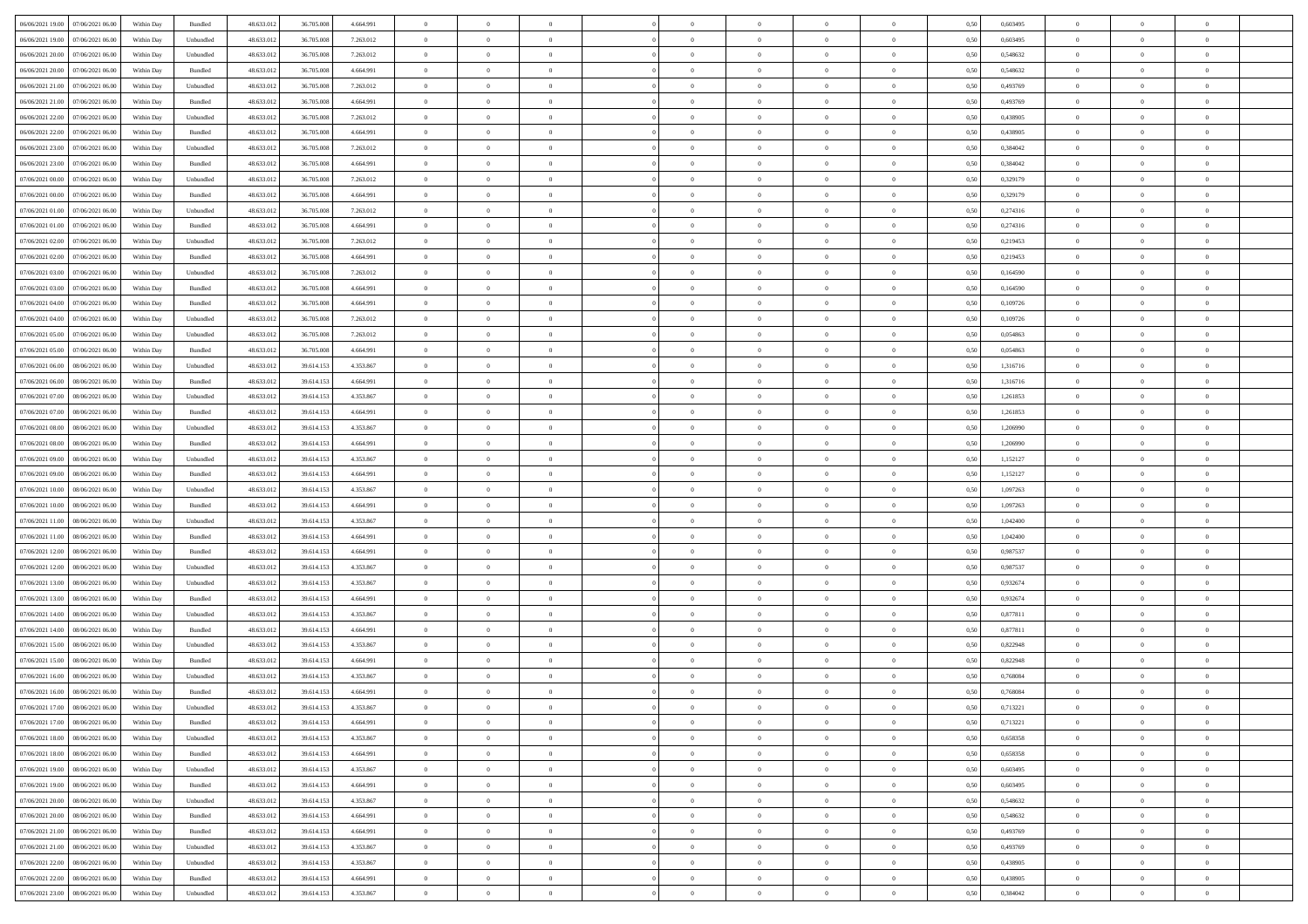|                                      |            |           |            |            |           | $\overline{0}$ | $\theta$       |                | $\overline{0}$ | $\theta$       |                | $\theta$       |      |          | $\theta$       | $\theta$       | $\overline{0}$ |  |
|--------------------------------------|------------|-----------|------------|------------|-----------|----------------|----------------|----------------|----------------|----------------|----------------|----------------|------|----------|----------------|----------------|----------------|--|
| 07/06/2021 23:00   08/06/2021 06:00  | Within Day | Bundled   | 48.633.01  | 39.614.153 | 4.664.991 |                |                |                |                |                |                |                | 0,50 | 0,384042 |                |                |                |  |
| 08/06/2021 00:00<br>08/06/2021 06:00 | Within Day | Unbundled | 48.633.01  | 39.614.15  | 4.353.867 | $\bf{0}$       | $\bf{0}$       | $\bf{0}$       | $\overline{0}$ | $\overline{0}$ | $\overline{0}$ | $\bf{0}$       | 0,50 | 0,329179 | $\,$ 0 $\,$    | $\bf{0}$       | $\overline{0}$ |  |
| 08/06/2021 00:00<br>08/06/2021 06:00 | Within Day | Bundled   | 48.633.012 | 39.614.153 | 4.664.991 | $\overline{0}$ | $\bf{0}$       | $\overline{0}$ | $\bf{0}$       | $\bf{0}$       | $\overline{0}$ | $\bf{0}$       | 0.50 | 0,329179 | $\bf{0}$       | $\overline{0}$ | $\overline{0}$ |  |
| 08/06/2021 01:00<br>08/06/2021 06:00 | Within Day | Bundled   | 48.633.01  | 39.614.153 | 4.664.991 | $\overline{0}$ | $\overline{0}$ | $\overline{0}$ | $\theta$       | $\theta$       | $\overline{0}$ | $\overline{0}$ | 0,50 | 0,274316 | $\theta$       | $\theta$       | $\overline{0}$ |  |
| 08/06/2021 01:00<br>08/06/2021 06:00 | Within Day | Unbundled | 48.633.01  | 39.614.153 | 4.353.867 | $\overline{0}$ | $\overline{0}$ | $\bf{0}$       | $\overline{0}$ | $\theta$       | $\overline{0}$ | $\bf{0}$       | 0,50 | 0,274316 | $\,$ 0 $\,$    | $\bf{0}$       | $\overline{0}$ |  |
| 08/06/2021 02:00<br>08/06/2021 06:00 |            | Unbundled | 48.633.013 | 39.614.15  | 4.353.867 | $\overline{0}$ | $\overline{0}$ | $\overline{0}$ | $\bf{0}$       | $\overline{0}$ | $\Omega$       | $\bf{0}$       | 0.50 | 0.219453 | $\,$ 0 $\,$    | $\theta$       | $\overline{0}$ |  |
|                                      | Within Day |           |            |            |           |                |                |                |                |                |                |                |      |          |                |                |                |  |
| 08/06/2021 02:00<br>08/06/2021 06:00 | Within Day | Bundled   | 48.633.013 | 39.614.153 | 4.664.991 | $\overline{0}$ | $\overline{0}$ | $\overline{0}$ | $\overline{0}$ | $\theta$       | $\overline{0}$ | $\bf{0}$       | 0,50 | 0,219453 | $\theta$       | $\theta$       | $\overline{0}$ |  |
| 08/06/2021 03:00<br>08/06/2021 06:00 | Within Day | Bundled   | 48.633.01  | 39.614.15  | 4.664.991 | $\bf{0}$       | $\overline{0}$ | $\overline{0}$ | $\overline{0}$ | $\theta$       | $\overline{0}$ | $\bf{0}$       | 0,50 | 0,164590 | $\,$ 0 $\,$    | $\bf{0}$       | $\overline{0}$ |  |
| 08/06/2021 03:00<br>08/06/2021 06:00 | Within Day | Unbundled | 48.633.013 | 39.614.153 | 4.353.867 | $\overline{0}$ | $\bf{0}$       | $\overline{0}$ | $\bf{0}$       | $\overline{0}$ | $\overline{0}$ | $\bf{0}$       | 0.50 | 0.164590 | $\bf{0}$       | $\overline{0}$ | $\overline{0}$ |  |
| 08/06/2021 04:00<br>08/06/2021 06:00 | Within Day | Bundled   | 48.633.012 | 39.614.153 | 4.664.991 | $\overline{0}$ | $\bf{0}$       | $\overline{0}$ | $\overline{0}$ | $\theta$       | $\overline{0}$ | $\bf{0}$       | 0,50 | 0,109726 | $\,$ 0 $\,$    | $\theta$       | $\overline{0}$ |  |
| 08/06/2021 04:00<br>08/06/2021 06:00 | Within Day | Unbundled | 48.633.01  | 39.614.153 | 4.353.867 | $\bf{0}$       | $\overline{0}$ | $\bf{0}$       | $\overline{0}$ | $\bf{0}$       | $\overline{0}$ | $\bf{0}$       | 0,50 | 0,109726 | $\,$ 0 $\,$    | $\bf{0}$       | $\overline{0}$ |  |
| 08/06/2021 05:00<br>08/06/2021 06:00 | Within Day | Bundled   | 48.633.013 | 39.614.153 | 4.664.991 | $\overline{0}$ | $\bf{0}$       | $\overline{0}$ | $\bf{0}$       | $\bf{0}$       | $\overline{0}$ | $\bf{0}$       | 0.50 | 0.054863 | $\bf{0}$       | $\overline{0}$ | $\bf{0}$       |  |
| 08/06/2021 05:00<br>08/06/2021 06:00 | Within Day | Unbundled | 48.633.01  | 39.614.153 | 4.353.867 | $\overline{0}$ | $\overline{0}$ | $\overline{0}$ | $\overline{0}$ | $\theta$       | $\overline{0}$ | $\overline{0}$ | 0,50 | 0,054863 | $\,$ 0 $\,$    | $\theta$       | $\overline{0}$ |  |
|                                      |            |           |            |            |           |                |                |                |                |                |                |                |      |          |                |                |                |  |
| 08/06/2021 06:00<br>09/06/2021 06.00 | Within Day | Bundled   | 48.633.01  | 42.817.53  | 4.557.905 | $\bf{0}$       | $\overline{0}$ | $\bf{0}$       | $\overline{0}$ | $\theta$       | $\overline{0}$ | $\bf{0}$       | 0,50 | 1,316716 | $\,$ 0 $\,$    | $\bf{0}$       | $\overline{0}$ |  |
| 08/06/2021 06:00<br>09/06/2021 06:00 | Within Day | Unbundled | 48.633.013 | 42.817.53  | 1.257.571 | $\overline{0}$ | $\overline{0}$ | $\overline{0}$ | $\bf{0}$       | $\theta$       | $\Omega$       | $\bf{0}$       | 0.50 | 1.316716 | $\,$ 0 $\,$    | $\theta$       | $\overline{0}$ |  |
| 08/06/2021 07:00<br>09/06/2021 06:00 | Within Day | Unbundled | 48.633.01  | 42.817.535 | 1.257.571 | $\overline{0}$ | $\overline{0}$ | $\overline{0}$ | $\overline{0}$ | $\theta$       | $\overline{0}$ | $\bf{0}$       | 0,50 | 1,261853 | $\theta$       | $\theta$       | $\overline{0}$ |  |
| 08/06/2021 07:00<br>09/06/2021 06.00 | Within Day | Bundled   | 48.633.01  | 42.817.53  | 4.557.905 | $\bf{0}$       | $\overline{0}$ | $\overline{0}$ | $\overline{0}$ | $\theta$       | $\overline{0}$ | $\bf{0}$       | 0,50 | 1,261853 | $\,$ 0 $\,$    | $\bf{0}$       | $\overline{0}$ |  |
| 08/06/2021 08:00<br>09/06/2021 06:00 | Within Day | Unbundled | 48.633.013 | 42.817.53  | 1.257.571 | $\overline{0}$ | $\bf{0}$       | $\overline{0}$ | $\bf{0}$       | $\overline{0}$ | $\overline{0}$ | $\bf{0}$       | 0.50 | 1.206990 | $\bf{0}$       | $\overline{0}$ | $\overline{0}$ |  |
| 08/06/2021 08:00<br>09/06/2021 06:00 | Within Day | Bundled   | 48.633.013 | 42.817.535 | 4.557.905 | $\overline{0}$ | $\bf{0}$       | $\overline{0}$ | $\overline{0}$ | $\overline{0}$ | $\overline{0}$ | $\bf{0}$       | 0,50 | 1,206990 | $\,$ 0 $\,$    | $\theta$       | $\overline{0}$ |  |
| 08/06/2021 09:00<br>09/06/2021 06.00 | Within Day | Unbundled | 48.633.01  | 42.817.535 | 1.257.571 | $\bf{0}$       | $\bf{0}$       | $\bf{0}$       | $\bf{0}$       | $\overline{0}$ | $\overline{0}$ | $\bf{0}$       | 0,50 | 1,152127 | $\,$ 0 $\,$    | $\bf{0}$       | $\overline{0}$ |  |
| 08/06/2021 09:00<br>09/06/2021 06:00 | Within Day | Bundled   | 48.633.013 | 42.817.535 | 4.557.905 | $\overline{0}$ | $\bf{0}$       | $\overline{0}$ | $\bf{0}$       | $\bf{0}$       | $\overline{0}$ | $\bf{0}$       | 0.50 | 1,152127 | $\bf{0}$       | $\overline{0}$ | $\overline{0}$ |  |
|                                      |            |           |            |            |           |                |                |                |                |                |                |                |      |          |                |                |                |  |
| 08/06/2021 10:00<br>09/06/2021 06:00 | Within Day | Unbundled | 48.633.01  | 42.817.535 | 1.257.571 | $\overline{0}$ | $\overline{0}$ | $\overline{0}$ | $\theta$       | $\theta$       | $\overline{0}$ | $\bf{0}$       | 0,50 | 1,097263 | $\theta$       | $\theta$       | $\overline{0}$ |  |
| 08/06/2021 10:00<br>09/06/2021 06.00 | Within Day | Bundled   | 48.633.01  | 42.817.53  | 4.557.905 | $\bf{0}$       | $\overline{0}$ | $\bf{0}$       | $\overline{0}$ | $\theta$       | $\overline{0}$ | $\bf{0}$       | 0,50 | 1,097263 | $\,$ 0 $\,$    | $\bf{0}$       | $\overline{0}$ |  |
| 08/06/2021 11:00<br>09/06/2021 06:00 | Within Day | Unbundled | 48.633.013 | 42.817.53  | 1.257.571 | $\overline{0}$ | $\overline{0}$ | $\overline{0}$ | $\overline{0}$ | $\overline{0}$ | $\Omega$       | $\bf{0}$       | 0.50 | 1.042400 | $\,$ 0 $\,$    | $\theta$       | $\overline{0}$ |  |
| 08/06/2021 11:00<br>09/06/2021 06:00 | Within Day | Bundled   | 48.633.013 | 42.817.535 | 4.557.905 | $\overline{0}$ | $\overline{0}$ | $\overline{0}$ | $\overline{0}$ | $\theta$       | $\overline{0}$ | $\bf{0}$       | 0,50 | 1,042400 | $\theta$       | $\theta$       | $\overline{0}$ |  |
| 08/06/2021 12:00<br>09/06/2021 06.00 | Within Day | Unbundled | 48.633.01  | 42.817.53  | 1.257.571 | $\bf{0}$       | $\overline{0}$ | $\bf{0}$       | $\overline{0}$ | $\theta$       | $\overline{0}$ | $\bf{0}$       | 0,50 | 0,987537 | $\,$ 0 $\,$    | $\bf{0}$       | $\overline{0}$ |  |
| 08/06/2021 12:00<br>09/06/2021 06:00 | Within Day | Bundled   | 48.633.013 | 42.817.53  | 4.557.905 | $\overline{0}$ | $\bf{0}$       | $\overline{0}$ | $\bf{0}$       | $\overline{0}$ | $\overline{0}$ | $\bf{0}$       | 0.50 | 0.987537 | $\bf{0}$       | $\overline{0}$ | $\overline{0}$ |  |
| 08/06/2021 13:00<br>09/06/2021 06:00 | Within Day | Unbundled | 48.633.01  | 42.817.535 | 1.257.571 | $\overline{0}$ | $\overline{0}$ | $\overline{0}$ | $\overline{0}$ | $\theta$       | $\overline{0}$ | $\bf{0}$       | 0,50 | 0,932674 | $\theta$       | $\theta$       | $\overline{0}$ |  |
| 08/06/2021 13:00<br>09/06/2021 06.00 | Within Day | Bundled   | 48.633.01  | 42.817.535 | 4.557.905 | $\bf{0}$       | $\bf{0}$       | $\bf{0}$       | $\bf{0}$       | $\overline{0}$ | $\overline{0}$ | $\bf{0}$       | 0,50 | 0,932674 | $\,$ 0 $\,$    | $\bf{0}$       | $\overline{0}$ |  |
| 08/06/2021 14:00<br>09/06/2021 06:00 | Within Day | Unbundled | 48.633.013 | 42.817.535 | 1.257.571 | $\overline{0}$ | $\bf{0}$       | $\overline{0}$ | $\bf{0}$       | $\bf{0}$       | $\overline{0}$ | $\bf{0}$       | 0.50 | 0.877811 | $\bf{0}$       | $\overline{0}$ | $\overline{0}$ |  |
|                                      |            |           |            |            |           |                |                |                |                |                |                |                |      |          |                |                |                |  |
| 08/06/2021 14:00<br>09/06/2021 06:00 | Within Day | Bundled   | 48.633.013 | 42.817.535 | 4.557.905 | $\overline{0}$ | $\overline{0}$ | $\overline{0}$ | $\overline{0}$ | $\overline{0}$ | $\overline{0}$ | $\bf{0}$       | 0.5( | 0,877811 | $\theta$       | $\theta$       | $\overline{0}$ |  |
| 08/06/2021 15:00<br>09/06/2021 06.00 | Within Day | Bundled   | 48.633.01  | 42.817.535 | 4.557.905 | $\bf{0}$       | $\overline{0}$ | $\bf{0}$       | $\overline{0}$ | $\overline{0}$ | $\overline{0}$ | $\bf{0}$       | 0,50 | 0,822948 | $\,$ 0 $\,$    | $\bf{0}$       | $\overline{0}$ |  |
| 08/06/2021 15:00<br>09/06/2021 06:00 | Within Day | Unbundled | 48.633.013 | 42.817.535 | 1.257.571 | $\overline{0}$ | $\bf{0}$       | $\overline{0}$ | $\bf{0}$       | $\theta$       | $\Omega$       | $\bf{0}$       | 0.50 | 0,822948 | $\,$ 0 $\,$    | $\theta$       | $\overline{0}$ |  |
| 08/06/2021 16:00<br>09/06/2021 06:00 | Within Dav | Unbundled | 48.633.013 | 42.817.535 | 1.257.571 | $\overline{0}$ | $\overline{0}$ | $\Omega$       | $\overline{0}$ | $\theta$       | $\overline{0}$ | $\bf{0}$       | 0.50 | 0.768084 | $\theta$       | $\theta$       | $\overline{0}$ |  |
| 08/06/2021 16:00<br>09/06/2021 06.00 | Within Day | Bundled   | 48.633.01  | 42.817.535 | 4.557.905 | $\bf{0}$       | $\bf{0}$       | $\bf{0}$       | $\overline{0}$ | $\bf{0}$       | $\overline{0}$ | $\bf{0}$       | 0,50 | 0,768084 | $\,$ 0 $\,$    | $\bf{0}$       | $\overline{0}$ |  |
| 08/06/2021 17:00<br>09/06/2021 06:00 | Within Day | Unbundled | 48.633.013 | 42.817.53  | 1.257.571 | $\overline{0}$ | $\bf{0}$       | $\overline{0}$ | $\bf{0}$       | $\overline{0}$ | $\overline{0}$ | $\bf{0}$       | 0.50 | 0.713221 | $\bf{0}$       | $\overline{0}$ | $\overline{0}$ |  |
| 08/06/2021 17:00<br>09/06/2021 06:00 | Within Dav | Bundled   | 48.633.013 | 42.817.535 | 4.557.905 | $\overline{0}$ | $\overline{0}$ | $\overline{0}$ | $\overline{0}$ | $\overline{0}$ | $\overline{0}$ | $\overline{0}$ | 0.50 | 0,713221 | $\theta$       | $\theta$       | $\overline{0}$ |  |
| 08/06/2021 18:00<br>09/06/2021 06.00 | Within Day | Unbundled | 48.633.01  | 42.817.535 | 1.257.571 | $\bf{0}$       | $\bf{0}$       | $\bf{0}$       | $\bf{0}$       | $\overline{0}$ | $\overline{0}$ | $\bf{0}$       | 0,50 | 0,658358 | $\,$ 0 $\,$    | $\bf{0}$       | $\overline{0}$ |  |
| 09/06/2021 06:00                     |            | Bundled   | 48.633.013 | 42.817.535 | 4.557.905 |                |                |                |                |                | $\overline{0}$ |                | 0.50 | 0.658358 |                | $\overline{0}$ |                |  |
| 08/06/2021 18:00                     | Within Day |           |            |            |           | $\overline{0}$ | $\bf{0}$       | $\overline{0}$ | $\bf{0}$       | $\bf{0}$       |                | $\bf{0}$       |      |          | $\bf{0}$       |                | $\overline{0}$ |  |
| 08/06/2021 19:00<br>09/06/2021 06:00 | Within Dav | Unbundled | 48.633.013 | 42.817.535 | 1.257.571 | $\overline{0}$ | $\overline{0}$ | $\overline{0}$ | $\overline{0}$ | $\theta$       | $\overline{0}$ | $\bf{0}$       | 0.50 | 0,603495 | $\theta$       | $\theta$       | $\overline{0}$ |  |
| 08/06/2021 19:00<br>09/06/2021 06.00 | Within Day | Bundled   | 48.633.01  | 42.817.535 | 4.557.905 | $\bf{0}$       | $\bf{0}$       | $\bf{0}$       | $\bf{0}$       | $\overline{0}$ | $\overline{0}$ | $\bf{0}$       | 0,50 | 0,603495 | $\,$ 0 $\,$    | $\bf{0}$       | $\overline{0}$ |  |
| 08/06/2021 20:00<br>09/06/2021 06:00 | Within Day | Unbundled | 48.633.013 | 42.817.53  | 1.257.571 | $\overline{0}$ | $\overline{0}$ | $\overline{0}$ | $\overline{0}$ | $\bf{0}$       | $\Omega$       | $\bf{0}$       | 0.50 | 0.548632 | $\bf{0}$       | $\theta$       | $\overline{0}$ |  |
| 08/06/2021 20:00<br>09/06/2021 06:00 | Within Dav | Bundled   | 48.633.013 | 42.817.535 | 4.557.905 | $\overline{0}$ | $\overline{0}$ | $\Omega$       | $\overline{0}$ | $\theta$       | $\Omega$       | $\overline{0}$ | 0.5( | 0,548632 | $\theta$       | $\theta$       | $\overline{0}$ |  |
| 08/06/2021 21:00<br>09/06/2021 06:00 | Within Day | Unbundled | 48.633.01  | 42.817.535 | 1.257.571 | $\bf{0}$       | $\bf{0}$       | $\overline{0}$ | $\bf{0}$       | $\bf{0}$       | $\overline{0}$ | $\bf{0}$       | 0,50 | 0,493769 | $\,$ 0 $\,$    | $\bf{0}$       | $\overline{0}$ |  |
| 08/06/2021 21:00 09/06/2021 06:00    | Within Day | Bundled   | 48.633.012 | 42.817.535 | 4.557.905 | $\overline{0}$ |                |                | $\Omega$       |                |                |                | 0,50 | 0.493769 | $\theta$       | $\overline{0}$ |                |  |
| 08/06/2021 22:00 09/06/2021 06:00    | Within Day | Unbundled | 48.633.012 | 42.817.535 | 1.257.571 | $\overline{0}$ | $\overline{0}$ | $\overline{0}$ | $\theta$       | $\overline{0}$ | $\overline{0}$ | $\bf{0}$       | 0,50 | 0,438905 | $\theta$       | $\overline{0}$ | $\overline{0}$ |  |
| 08/06/2021 22:00<br>09/06/2021 06:00 | Within Day | Bundled   | 48.633.013 | 42.817.535 | 4.557.905 | $\overline{0}$ | $\bf{0}$       | $\overline{0}$ | $\overline{0}$ | $\bf{0}$       | $\overline{0}$ |                | 0,50 | 0,438905 | $\bf{0}$       | $\overline{0}$ | $\bf{0}$       |  |
|                                      |            |           |            |            |           |                |                |                |                |                |                | $\bf{0}$       |      |          |                |                |                |  |
| 08/06/2021 23:00 09/06/2021 06:00    | Within Day | Bundled   | 48.633.012 | 42.817.535 | 4.557.905 | $\overline{0}$ | $\bf{0}$       | $\overline{0}$ | $\overline{0}$ | $\mathbf{0}$   | $\overline{0}$ | $\,$ 0 $\,$    | 0.50 | 0.384042 | $\overline{0}$ | $\bf{0}$       | $\,$ 0 $\,$    |  |
| 08/06/2021 23:00 09/06/2021 06:00    | Within Day | Unbundled | 48.633.012 | 42.817.535 | 1.257.571 | $\overline{0}$ | $\overline{0}$ | $\overline{0}$ | $\overline{0}$ | $\overline{0}$ | $\overline{0}$ | $\bf{0}$       | 0,50 | 0,384042 | $\overline{0}$ | $\theta$       | $\overline{0}$ |  |
| 09/06/2021 00:00<br>09/06/2021 06:00 | Within Day | Unbundled | 48.633.012 | 42.817.535 | 1.257.571 | $\overline{0}$ | $\bf{0}$       | $\overline{0}$ | $\overline{0}$ | $\bf{0}$       | $\overline{0}$ | $\bf{0}$       | 0,50 | 0,329179 | $\bf{0}$       | $\overline{0}$ | $\overline{0}$ |  |
| 09/06/2021 00:00<br>09/06/2021 06:00 | Within Day | Bundled   | 48.633.012 | 42.817.535 | 4.557.905 | $\overline{0}$ | $\bf{0}$       | $\overline{0}$ | $\overline{0}$ | $\overline{0}$ | $\overline{0}$ | $\bf{0}$       | 0.50 | 0,329179 | $\,$ 0 $\,$    | $\overline{0}$ | $\,$ 0         |  |
| 09/06/2021 01:00<br>09/06/2021 06:00 | Within Dav | Unbundled | 48.633.012 | 42.817.535 | 1.257.571 | $\overline{0}$ | $\overline{0}$ | $\overline{0}$ | $\overline{0}$ | $\overline{0}$ | $\overline{0}$ | $\bf{0}$       | 0,50 | 0,274316 | $\overline{0}$ | $\theta$       | $\overline{0}$ |  |
| 09/06/2021 01:00<br>09/06/2021 06:00 | Within Day | Bundled   | 48.633.013 | 42.817.535 | 4.557.905 | $\overline{0}$ | $\overline{0}$ | $\overline{0}$ | $\overline{0}$ | $\overline{0}$ | $\overline{0}$ | $\bf{0}$       | 0,50 | 0,274316 | $\bf{0}$       | $\overline{0}$ | $\overline{0}$ |  |
| 09/06/2021 02:00<br>09/06/2021 06:00 | Within Day | Unbundled | 48.633.012 | 42.817.535 | 1.257.571 | $\overline{0}$ | $\overline{0}$ | $\overline{0}$ | $\overline{0}$ | $\overline{0}$ | $\overline{0}$ | $\bf{0}$       | 0.50 | 0.219453 | $\mathbf{0}$   | $\bf{0}$       | $\,$ 0         |  |
| 09/06/2021 02:00<br>09/06/2021 06:00 |            |           |            |            |           |                | $\overline{0}$ |                |                | $\overline{0}$ |                |                |      |          |                | $\theta$       | $\overline{0}$ |  |
|                                      | Within Dav | Bundled   | 48.633.012 | 42.817.535 | 4.557.905 | $\overline{0}$ |                | $\overline{0}$ | $\overline{0}$ |                | $\overline{0}$ | $\bf{0}$       | 0,50 | 0,219453 | $\overline{0}$ |                |                |  |
| 09/06/2021 03:00<br>09/06/2021 06.00 | Within Day | Unbundled | 48.633.013 | 42.817.535 | 1.257.571 | $\overline{0}$ | $\bf{0}$       | $\overline{0}$ | $\overline{0}$ | $\overline{0}$ | $\overline{0}$ | $\bf{0}$       | 0,50 | 0,164590 | $\bf{0}$       | $\overline{0}$ | $\bf{0}$       |  |
| 09/06/2021 03:00 09/06/2021 06:00    | Within Day | Bundled   | 48.633.012 | 42.817.535 | 4.557.905 | $\overline{0}$ | $\bf{0}$       | $\overline{0}$ | $\overline{0}$ | $\,$ 0 $\,$    | $\overline{0}$ | $\bf{0}$       | 0,50 | 0,164590 | $\overline{0}$ | $\,$ 0 $\,$    | $\,$ 0 $\,$    |  |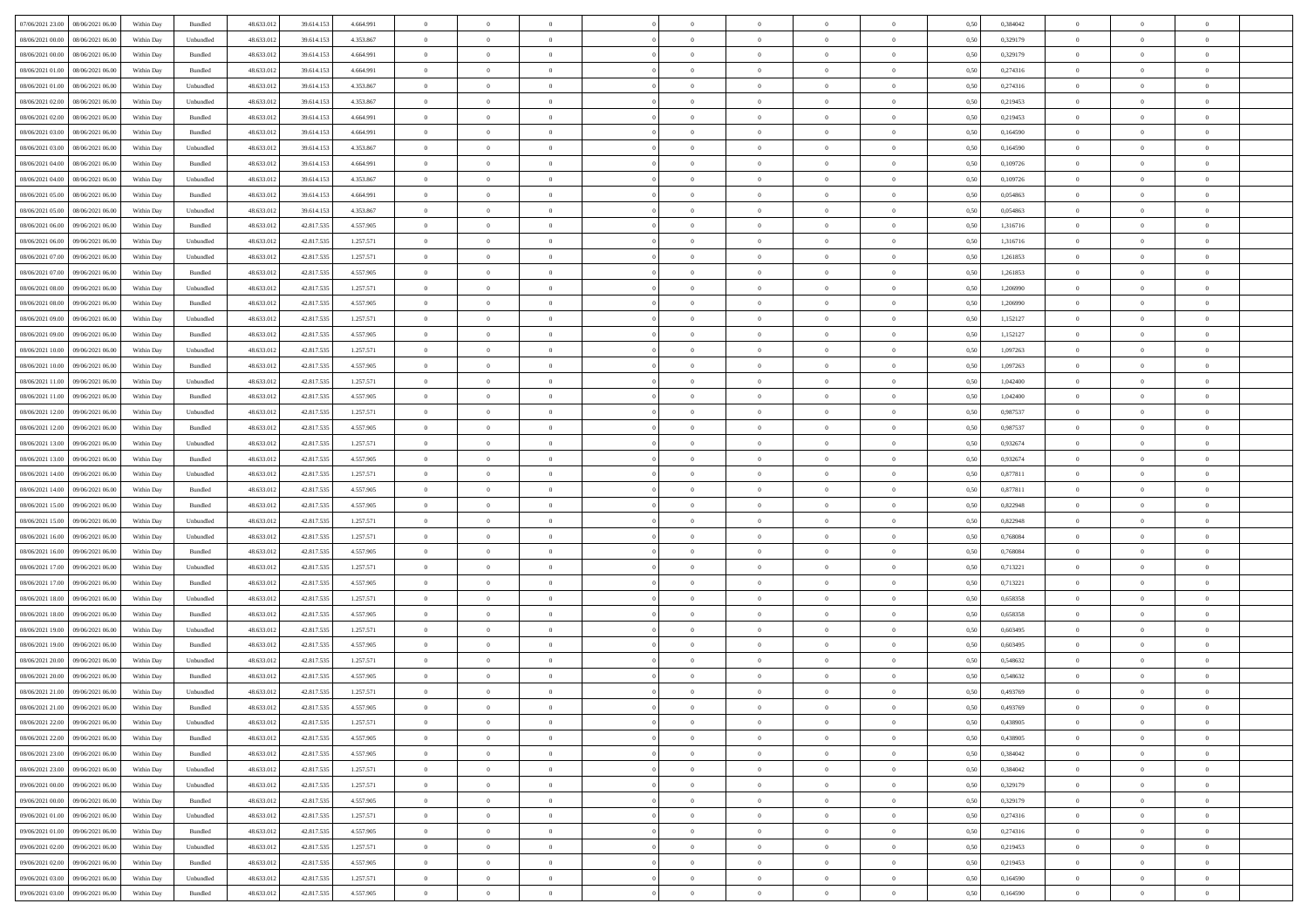| 09/06/2021 04:00 09/06/2021 06:00              | Within Day | Unbundled         | 48.633.01  | 42.817.535 | 1.257.571 | $\overline{0}$ | $\overline{0}$ |                | $\overline{0}$ | $\bf{0}$       |                | $\bf{0}$       | 0,50 | 0,109726 | $\theta$       | $\theta$       | $\overline{0}$ |  |
|------------------------------------------------|------------|-------------------|------------|------------|-----------|----------------|----------------|----------------|----------------|----------------|----------------|----------------|------|----------|----------------|----------------|----------------|--|
| 09/06/2021 04:00<br>09/06/2021 06.00           | Within Day | Bundled           | 48.633.01  | 42.817.53  | 4.557.905 | $\bf{0}$       | $\bf{0}$       | $\bf{0}$       | $\overline{0}$ | $\overline{0}$ | $\overline{0}$ | $\bf{0}$       | 0,50 | 0,109726 | $\,$ 0 $\,$    | $\bf{0}$       | $\overline{0}$ |  |
| 09/06/2021 05:00<br>09/06/2021 06:00           | Within Day | Unbundled         | 48.633.012 | 42.817.535 | 1.257.571 | $\overline{0}$ | $\bf{0}$       | $\overline{0}$ | $\bf{0}$       | $\bf{0}$       | $\overline{0}$ | $\bf{0}$       | 0.50 | 0.054863 | $\bf{0}$       | $\overline{0}$ | $\overline{0}$ |  |
| 09/06/2021 05:00<br>09/06/2021 06:00           | Within Day | Bundled           | 48.633.01  | 42.817.535 | 4.557.905 | $\overline{0}$ | $\overline{0}$ | $\overline{0}$ | $\theta$       | $\theta$       | $\overline{0}$ | $\bf{0}$       | 0,50 | 0,054863 | $\theta$       | $\theta$       | $\overline{0}$ |  |
|                                                |            |                   |            |            |           |                |                |                |                |                |                |                |      |          |                |                |                |  |
| 09/06/2021 06:00<br>10/06/2021 06:00           | Within Day | Unbundled         | 48.633.01  | 42.817.55  | 2.716.854 | $\bf{0}$       | $\overline{0}$ | $\bf{0}$       | $\overline{0}$ | $\theta$       | $\overline{0}$ | $\bf{0}$       | 0,50 | 1,316716 | $\,$ 0 $\,$    | $\bf{0}$       | $\overline{0}$ |  |
| 09/06/2021 06:00<br>10/06/2021 06:00           | Within Day | Bundled           | 48.633.013 | 42.817.55  | 3.098.607 | $\overline{0}$ | $\overline{0}$ | $\overline{0}$ | $\bf{0}$       | $\overline{0}$ | $\Omega$       | $\bf{0}$       | 0.50 | 1.316716 | $\,$ 0 $\,$    | $\theta$       | $\overline{0}$ |  |
| 09/06/2021 07:00<br>10/06/2021 06:00           | Within Day | Unbundled         | 48.633.013 | 42.817.550 | 2.716.854 | $\overline{0}$ | $\overline{0}$ | $\overline{0}$ | $\overline{0}$ | $\overline{0}$ | $\overline{0}$ | $\bf{0}$       | 0,50 | 1,261853 | $\,$ 0 $\,$    | $\theta$       | $\overline{0}$ |  |
| 09/06/2021 07:00<br>10/06/2021 06:00           | Within Day | Bundled           | 48.633.01  | 42.817.55  | 3.098.607 | $\overline{0}$ | $\overline{0}$ | $\overline{0}$ | $\overline{0}$ | $\theta$       | $\overline{0}$ | $\bf{0}$       | 0,50 | 1,261853 | $\,$ 0 $\,$    | $\bf{0}$       | $\overline{0}$ |  |
|                                                |            |                   |            |            |           |                |                |                |                |                |                |                |      |          |                |                |                |  |
| 09/06/2021 08:00<br>10/06/2021 06:00           | Within Day | Bundled           | 48.633.013 | 42.817.55  | 3.098.607 | $\overline{0}$ | $\bf{0}$       | $\overline{0}$ | $\bf{0}$       | $\overline{0}$ | $\overline{0}$ | $\bf{0}$       | 0.50 | 1.206990 | $\bf{0}$       | $\overline{0}$ | $\overline{0}$ |  |
| 09/06/2021 08:00<br>10/06/2021 06:00           | Within Day | Unbundled         | 48.633.012 | 42.817.550 | 2.716.854 | $\overline{0}$ | $\bf{0}$       | $\overline{0}$ | $\overline{0}$ | $\overline{0}$ | $\overline{0}$ | $\bf{0}$       | 0,50 | 1,206990 | $\,$ 0 $\,$    | $\bf{0}$       | $\overline{0}$ |  |
| 09/06/2021 09:00<br>10/06/2021 06:00           | Within Day | Unbundled         | 48.633.01  | 42.817.550 | 2.716.854 | $\bf{0}$       | $\overline{0}$ | $\bf{0}$       | $\bf{0}$       | $\bf{0}$       | $\overline{0}$ | $\bf{0}$       | 0,50 | 1,152127 | $\,$ 0 $\,$    | $\bf{0}$       | $\overline{0}$ |  |
| 09/06/2021 09:00<br>10/06/2021 06:00           | Within Day | Bundled           | 48.633.013 | 42.817.550 | 3.098.607 | $\overline{0}$ | $\bf{0}$       | $\overline{0}$ | $\overline{0}$ | $\bf{0}$       | $\overline{0}$ | $\bf{0}$       | 0.50 | 1,152127 | $\bf{0}$       | $\overline{0}$ | $\overline{0}$ |  |
| 09/06/2021 10:00<br>10/06/2021 06:00           | Within Day | Unbundled         | 48.633.01  | 42.817.550 | 2.716.854 | $\overline{0}$ | $\overline{0}$ | $\overline{0}$ | $\theta$       | $\theta$       | $\overline{0}$ | $\bf{0}$       | 0,50 | 1,097263 | $\,$ 0 $\,$    | $\theta$       | $\overline{0}$ |  |
|                                                |            |                   |            |            |           |                |                |                |                |                |                |                |      |          |                |                |                |  |
| 09/06/2021 10:00<br>10/06/2021 06:00           | Within Day | Bundled           | 48.633.01  | 42.817.55  | 3.098.607 | $\bf{0}$       | $\overline{0}$ | $\bf{0}$       | $\overline{0}$ | $\theta$       | $\overline{0}$ | $\bf{0}$       | 0,50 | 1,097263 | $\,$ 0 $\,$    | $\bf{0}$       | $\overline{0}$ |  |
| 09/06/2021 11:00<br>10/06/2021 06:00           | Within Day | Unbundled         | 48.633.013 | 42.817.550 | 2.716.854 | $\overline{0}$ | $\overline{0}$ | $\overline{0}$ | $\bf{0}$       | $\overline{0}$ | $\Omega$       | $\bf{0}$       | 0.50 | 1.042400 | $\,$ 0 $\,$    | $\theta$       | $\overline{0}$ |  |
| 09/06/2021 11:00<br>10/06/2021 06:00           | Within Day | Bundled           | 48.633.013 | 42.817.550 | 3.098.607 | $\overline{0}$ | $\overline{0}$ | $\overline{0}$ | $\overline{0}$ | $\overline{0}$ | $\overline{0}$ | $\bf{0}$       | 0,50 | 1,042400 | $\theta$       | $\theta$       | $\overline{0}$ |  |
| 09/06/2021 12:00<br>10/06/2021 06:00           | Within Day | Unbundled         | 48.633.01  | 42.817.55  | 2.716.854 | $\bf{0}$       | $\overline{0}$ | $\overline{0}$ | $\overline{0}$ | $\theta$       | $\overline{0}$ | $\bf{0}$       | 0,50 | 0,987537 | $\,$ 0 $\,$    | $\bf{0}$       | $\overline{0}$ |  |
| 10/06/2021 06:00                               |            | Bundled           | 48.633.013 |            | 3.098.607 |                |                |                |                |                | $\overline{0}$ |                |      | 0.987537 |                | $\overline{0}$ |                |  |
| 09/06/2021 12:00                               | Within Day |                   |            | 42.817.55  |           | $\overline{0}$ | $\bf{0}$       | $\overline{0}$ | $\bf{0}$       | $\overline{0}$ |                | $\bf{0}$       | 0.50 |          | $\bf{0}$       |                | $\overline{0}$ |  |
| 09/06/2021 13:00<br>10/06/2021 06:00           | Within Day | Unbundled         | 48.633.013 | 42.817.550 | 2.716.854 | $\overline{0}$ | $\bf{0}$       | $\overline{0}$ | $\overline{0}$ | $\overline{0}$ | $\overline{0}$ | $\bf{0}$       | 0,50 | 0,932674 | $\,$ 0 $\,$    | $\bf{0}$       | $\overline{0}$ |  |
| 09/06/2021 13:00<br>10/06/2021 06:00           | Within Day | Bundled           | 48.633.01  | 42.817.550 | 3.098.607 | $\bf{0}$       | $\bf{0}$       | $\bf{0}$       | $\bf{0}$       | $\overline{0}$ | $\overline{0}$ | $\bf{0}$       | 0,50 | 0,932674 | $\,$ 0 $\,$    | $\bf{0}$       | $\overline{0}$ |  |
| 09/06/2021 14:00<br>10/06/2021 06:00           | Within Day | Unbundled         | 48.633.012 | 42,817,550 | 2.716.854 | $\overline{0}$ | $\bf{0}$       | $\overline{0}$ | $\overline{0}$ | $\bf{0}$       | $\overline{0}$ | $\bf{0}$       | 0.50 | 0.877811 | $\bf{0}$       | $\overline{0}$ | $\overline{0}$ |  |
| 09/06/2021 14:00<br>10/06/2021 06:00           | Within Day | Bundled           | 48.633.01  | 42.817.550 | 3.098.607 | $\overline{0}$ | $\overline{0}$ | $\overline{0}$ | $\overline{0}$ | $\theta$       | $\overline{0}$ | $\bf{0}$       | 0,50 | 0,877811 | $\theta$       | $\theta$       | $\overline{0}$ |  |
|                                                |            |                   |            |            |           |                | $\overline{0}$ |                |                | $\overline{0}$ | $\overline{0}$ |                |      |          | $\,$ 0 $\,$    | $\bf{0}$       | $\overline{0}$ |  |
| 09/06/2021 15:00<br>10/06/2021 06:00           | Within Day | Unbundled         | 48.633.01  | 42.817.550 | 2.716.854 | $\bf{0}$       |                | $\bf{0}$       | $\bf{0}$       |                |                | $\bf{0}$       | 0,50 | 0,822948 |                |                |                |  |
| 09/06/2021 15:00<br>10/06/2021 06:00           | Within Day | Bundled           | 48.633.013 | 42.817.55  | 3.098.607 | $\overline{0}$ | $\overline{0}$ | $\overline{0}$ | $\overline{0}$ | $\overline{0}$ | $\Omega$       | $\bf{0}$       | 0.50 | 0.822948 | $\,$ 0 $\,$    | $\theta$       | $\overline{0}$ |  |
| 09/06/2021 16:00<br>10/06/2021 06:00           | Within Day | Bundled           | 48.633.013 | 42.817.550 | 3.098.607 | $\overline{0}$ | $\overline{0}$ | $\overline{0}$ | $\overline{0}$ | $\theta$       | $\overline{0}$ | $\bf{0}$       | 0,50 | 0,768084 | $\,$ 0 $\,$    | $\theta$       | $\overline{0}$ |  |
| 09/06/2021 16:00<br>10/06/2021 06:00           | Within Day | Unbundled         | 48.633.01  | 42.817.55  | 2.716.854 | $\bf{0}$       | $\overline{0}$ | $\bf{0}$       | $\overline{0}$ | $\theta$       | $\overline{0}$ | $\bf{0}$       | 0,50 | 0,768084 | $\,$ 0 $\,$    | $\bf{0}$       | $\overline{0}$ |  |
| 09/06/2021 17:00<br>10/06/2021 06:00           | Within Day | Unbundled         | 48.633.013 | 42.817.55  | 2.716.854 | $\overline{0}$ | $\bf{0}$       | $\overline{0}$ | $\bf{0}$       | $\overline{0}$ | $\overline{0}$ | $\bf{0}$       | 0.50 | 0.713221 | $\bf{0}$       | $\overline{0}$ | $\overline{0}$ |  |
| 09/06/2021 17:00<br>10/06/2021 06:00           | Within Day | Bundled           | 48.633.01  | 42.817.550 | 3.098.607 | $\overline{0}$ | $\overline{0}$ | $\overline{0}$ | $\overline{0}$ | $\overline{0}$ | $\overline{0}$ | $\bf{0}$       | 0,50 | 0,713221 | $\,$ 0 $\,$    | $\theta$       | $\overline{0}$ |  |
|                                                |            |                   |            |            |           |                |                |                |                |                |                |                |      |          |                |                |                |  |
| 09/06/2021 18:00<br>10/06/2021 06:00           | Within Day | Unbundled         | 48.633.01  | 42.817.550 | 2.716.854 | $\bf{0}$       | $\bf{0}$       | $\bf{0}$       | $\bf{0}$       | $\overline{0}$ | $\overline{0}$ | $\bf{0}$       | 0,50 | 0,658358 | $\,$ 0 $\,$    | $\bf{0}$       | $\overline{0}$ |  |
| 09/06/2021 18:00<br>10/06/2021 06:00           | Within Day | Bundled           | 48.633.013 | 42.817.550 | 3.098.607 | $\overline{0}$ | $\bf{0}$       | $\overline{0}$ | $\bf{0}$       | $\bf{0}$       | $\overline{0}$ | $\bf{0}$       | 0.50 | 0.658358 | $\bf{0}$       | $\overline{0}$ | $\overline{0}$ |  |
| 09/06/2021 19:00<br>10/06/2021 06:00           | Within Day | Unbundled         | 48.633.013 | 42.817.550 | 2.716.854 | $\overline{0}$ | $\overline{0}$ | $\overline{0}$ | $\overline{0}$ | $\overline{0}$ | $\overline{0}$ | $\bf{0}$       | 0.5( | 0.603495 | $\theta$       | $\theta$       | $\overline{0}$ |  |
| 09/06/2021 19:00<br>10/06/2021 06:00           | Within Day | Bundled           | 48.633.01  | 42.817.55  | 3.098.607 | $\bf{0}$       | $\overline{0}$ | $\bf{0}$       | $\bf{0}$       | $\overline{0}$ | $\overline{0}$ | $\bf{0}$       | 0,50 | 0,603495 | $\,$ 0 $\,$    | $\bf{0}$       | $\overline{0}$ |  |
| 09/06/2021 20:00<br>10/06/2021 06:00           | Within Day | Unbundled         | 48.633.013 | 42.817.550 | 2.716.854 | $\overline{0}$ | $\bf{0}$       | $\overline{0}$ | $\bf{0}$       | $\overline{0}$ | $\Omega$       | $\bf{0}$       | 0.50 | 0.548632 | $\,$ 0 $\,$    | $\theta$       | $\overline{0}$ |  |
|                                                |            |                   |            |            |           |                |                |                |                |                |                |                |      |          |                |                |                |  |
| 09/06/2021 20:00<br>10/06/2021 06:00           | Within Dav | Bundled           | 48.633.013 | 42.817.550 | 3.098.607 | $\overline{0}$ | $\overline{0}$ | $\overline{0}$ | $\overline{0}$ | $\theta$       | $\overline{0}$ | $\overline{0}$ | 0.50 | 0,548632 | $\theta$       | $\theta$       | $\overline{0}$ |  |
| 09/06/2021 21:00<br>10/06/2021 06:00           | Within Day | Unbundled         | 48.633.01  | 42.817.55  | 2.716.854 | $\bf{0}$       | $\bf{0}$       | $\bf{0}$       | $\bf{0}$       | $\bf{0}$       | $\overline{0}$ | $\bf{0}$       | 0,50 | 0,493769 | $\,$ 0 $\,$    | $\bf{0}$       | $\overline{0}$ |  |
| 09/06/2021 21:00<br>10/06/2021 06:00           | Within Day | Bundled           | 48.633.013 | 42.817.55  | 3.098.607 | $\overline{0}$ | $\bf{0}$       | $\overline{0}$ | $\bf{0}$       | $\overline{0}$ | $\overline{0}$ | $\bf{0}$       | 0.50 | 0.493769 | $\bf{0}$       | $\overline{0}$ | $\overline{0}$ |  |
| 09/06/2021 22:00<br>10/06/2021 06:00           | Within Dav | Unbundled         | 48.633.013 | 42.817.550 | 2.716.854 | $\overline{0}$ | $\overline{0}$ | $\overline{0}$ | $\overline{0}$ | $\overline{0}$ | $\overline{0}$ | $\overline{0}$ | 0.50 | 0,438905 | $\theta$       | $\theta$       | $\overline{0}$ |  |
| 09/06/2021 22:00<br>10/06/2021 06:00           | Within Day | Bundled           | 48.633.01  | 42.817.550 | 3.098.607 | $\bf{0}$       | $\bf{0}$       | $\bf{0}$       | $\bf{0}$       | $\overline{0}$ | $\overline{0}$ | $\bf{0}$       | 0,50 | 0,438905 | $\,$ 0 $\,$    | $\bf{0}$       | $\overline{0}$ |  |
|                                                |            |                   |            |            |           |                |                |                |                |                |                |                |      |          |                |                |                |  |
| 09/06/2021 23:00<br>10/06/2021 06:00           | Within Day | Unbundled         | 48.633.013 | 42,817,550 | 2.716.854 | $\overline{0}$ | $\bf{0}$       | $\overline{0}$ | $\overline{0}$ | $\bf{0}$       | $\overline{0}$ | $\bf{0}$       | 0.50 | 0.384042 | $\bf{0}$       | $\overline{0}$ | $\overline{0}$ |  |
| 09/06/2021 23:00<br>10/06/2021 06:00           | Within Dav | Bundled           | 48.633.013 | 42.817.550 | 3.098.607 | $\overline{0}$ | $\overline{0}$ | $\overline{0}$ | $\overline{0}$ | $\theta$       | $\overline{0}$ | $\bf{0}$       | 0.50 | 0.384042 | $\theta$       | $\theta$       | $\overline{0}$ |  |
| 10/06/2021 00:00<br>10/06/2021 06:00           | Within Day | Unbundled         | 48.633.013 | 42.817.550 | 2.716.854 | $\bf{0}$       | $\bf{0}$       | $\bf{0}$       | $\bf{0}$       | $\overline{0}$ | $\overline{0}$ | $\bf{0}$       | 0,50 | 0,329179 | $\,$ 0 $\,$    | $\bf{0}$       | $\overline{0}$ |  |
| 10/06/2021 00:00<br>10/06/2021 06:00           | Within Day | Bundled           | 48.633.013 | 42.817.55  | 3.098.607 | $\overline{0}$ | $\overline{0}$ | $\Omega$       | $\overline{0}$ | $\theta$       | $\Omega$       | $\bf{0}$       | 0.50 | 0,329179 | $\bf{0}$       | $\theta$       | $\overline{0}$ |  |
| 10/06/2021 01:00<br>10/06/2021 06:00           | Within Dav | Bundled           | 48.633.013 | 42.817.550 | 3.098.607 | $\overline{0}$ | $\overline{0}$ | $\Omega$       | $\overline{0}$ | $\theta$       | $\Omega$       | $\overline{0}$ | 0.5( | 0,274316 | $\theta$       | $\theta$       | $\overline{0}$ |  |
|                                                |            |                   |            |            |           | $\bf{0}$       | $\bf{0}$       | $\overline{0}$ | $\bf{0}$       | $\bf{0}$       | $\overline{0}$ |                |      |          | $\overline{0}$ | $\bf{0}$       | $\overline{0}$ |  |
| 10/06/2021 01:00<br>10/06/2021 06:00           | Within Day | Unbundled         | 48.633.01  | 42.817.550 | 2.716.854 |                |                |                |                |                |                | $\bf{0}$       | 0,50 | 0,274316 |                |                |                |  |
| $10/06/2021\; 02.00 \qquad 10/06/2021\; 06.00$ | Within Day | ${\sf Unbundred}$ | 48.633.012 | 42.817.550 | 2.716.854 | $\overline{0}$ |                |                | $\Omega$       |                |                |                | 0,50 | 0,219453 | $\theta$       | $\overline{0}$ |                |  |
| 10/06/2021 02:00 10/06/2021 06:00              | Within Day | Bundled           | 48.633.012 | 42.817.550 | 3.098.607 | $\overline{0}$ | $\overline{0}$ | $\overline{0}$ | $\theta$       | $\overline{0}$ | $\overline{0}$ | $\bf{0}$       | 0,50 | 0,219453 | $\theta$       | $\overline{0}$ | $\overline{0}$ |  |
| 10/06/2021 03:00<br>10/06/2021 06:00           | Within Day | Unbundled         | 48.633.013 | 42.817.550 | 2.716.854 | $\overline{0}$ | $\bf{0}$       | $\overline{0}$ | $\overline{0}$ | $\bf{0}$       | $\overline{0}$ | $\bf{0}$       | 0,50 | 0,164590 | $\bf{0}$       | $\overline{0}$ | $\bf{0}$       |  |
| 10/06/2021 03:00 10/06/2021 06:00              | Within Day | Bundled           | 48.633.012 | 42.817.550 | 3.098.607 | $\overline{0}$ | $\bf{0}$       | $\overline{0}$ | $\overline{0}$ | $\mathbf{0}$   | $\overline{0}$ | $\,$ 0 $\,$    | 0.50 | 0.164590 | $\overline{0}$ | $\bf{0}$       | $\,$ 0 $\,$    |  |
|                                                |            |                   |            |            |           |                |                |                |                |                |                |                |      |          |                |                |                |  |
| 10/06/2021 04:00 10/06/2021 06:00              | Within Dav | Unbundled         | 48.633.012 | 42.817.550 | 2.716.854 | $\overline{0}$ | $\overline{0}$ | $\overline{0}$ | $\overline{0}$ | $\overline{0}$ | $\overline{0}$ | $\bf{0}$       | 0,50 | 0,109726 | $\overline{0}$ | $\theta$       | $\overline{0}$ |  |
| 10/06/2021 04:00<br>10/06/2021 06:00           | Within Day | Bundled           | 48.633.012 | 42.817.550 | 3.098.607 | $\overline{0}$ | $\bf{0}$       | $\overline{0}$ | $\overline{0}$ | $\overline{0}$ | $\overline{0}$ | $\bf{0}$       | 0,50 | 0,109726 | $\bf{0}$       | $\overline{0}$ | $\overline{0}$ |  |
| 10/06/2021 05:00<br>10/06/2021 06:00           | Within Day | Unbundled         | 48.633.012 | 42,817,550 | 2.716.854 | $\overline{0}$ | $\bf{0}$       | $\overline{0}$ | $\overline{0}$ | $\bf{0}$       | $\overline{0}$ | $\bf{0}$       | 0.50 | 0.054863 | $\,$ 0 $\,$    | $\overline{0}$ | $\,$ 0         |  |
| 10/06/2021 05:00<br>10/06/2021 06:00           | Within Dav | Bundled           | 48.633.012 | 42.817.550 | 3.098.607 | $\overline{0}$ | $\overline{0}$ | $\overline{0}$ | $\overline{0}$ | $\overline{0}$ | $\overline{0}$ | $\bf{0}$       | 0.50 | 0,054863 | $\overline{0}$ | $\theta$       | $\overline{0}$ |  |
| 10/06/2021 06:00<br>11/06/2021 06:00           | Within Day | Unbundled         | 48.633.013 | 42.817.550 | 2.494.076 | $\overline{0}$ | $\overline{0}$ | $\overline{0}$ | $\overline{0}$ | $\overline{0}$ | $\overline{0}$ | $\bf{0}$       | 0,50 | 1,316716 | $\bf{0}$       | $\overline{0}$ | $\overline{0}$ |  |
|                                                |            |                   |            |            |           |                |                |                |                |                |                |                |      |          |                |                |                |  |
| 11/06/2021 06:00<br>10/06/2021 06:00           | Within Day | Bundled           | 48.633.012 | 42,817,550 | 3.321.385 | $\overline{0}$ | $\overline{0}$ | $\overline{0}$ | $\overline{0}$ | $\overline{0}$ | $\overline{0}$ | $\bf{0}$       | 0.50 | 1.316716 | $\mathbf{0}$   | $\bf{0}$       | $\,$ 0         |  |
| 10/06/2021 07:00<br>11/06/2021 06:00           | Within Dav | Unbundled         | 48.633.012 | 42.817.550 | 2.494.076 | $\overline{0}$ | $\overline{0}$ | $\overline{0}$ | $\overline{0}$ | $\overline{0}$ | $\overline{0}$ | $\bf{0}$       | 0,50 | 1,261853 | $\overline{0}$ | $\theta$       | $\overline{0}$ |  |
| 10/06/2021 07:00<br>11/06/2021 06:00           | Within Day | Bundled           | 48.633.013 | 42.817.550 | 3.321.385 | $\overline{0}$ | $\bf{0}$       | $\overline{0}$ | $\overline{0}$ | $\overline{0}$ | $\overline{0}$ | $\bf{0}$       | 0,50 | 1,261853 | $\bf{0}$       | $\,0\,$        | $\bf{0}$       |  |
| 10/06/2021 08:00 11/06/2021 06:00              | Within Day | Unbundled         | 48.633.012 | 42.817.550 | 2.494.076 | $\,$ 0 $\,$    | $\bf{0}$       | $\overline{0}$ | $\overline{0}$ | $\,$ 0 $\,$    | $\overline{0}$ | $\bf{0}$       | 0,50 | 1,206990 | $\overline{0}$ | $\,$ 0 $\,$    | $\,$ 0 $\,$    |  |
|                                                |            |                   |            |            |           |                |                |                |                |                |                |                |      |          |                |                |                |  |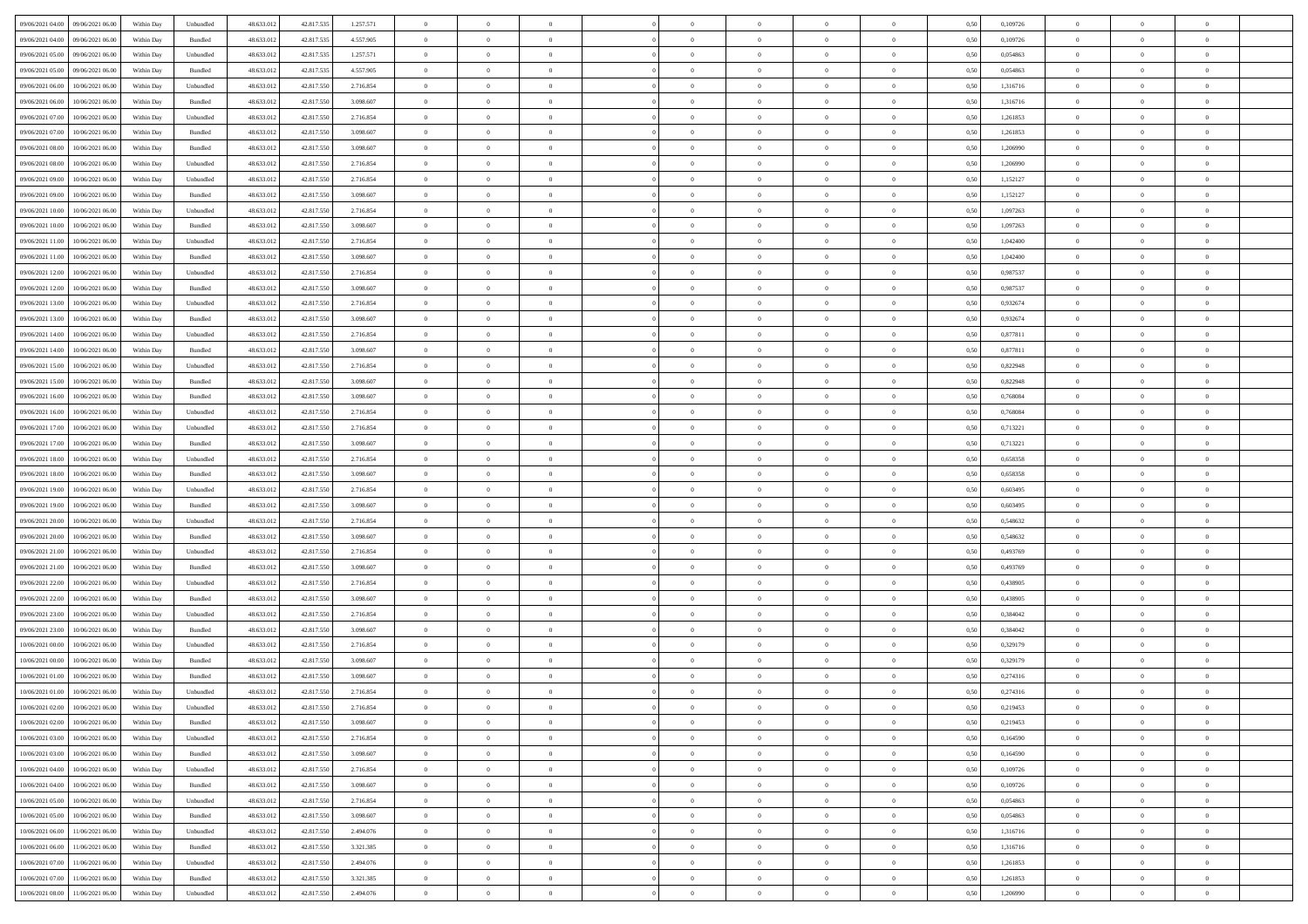| 10/06/2021 08:00 11/06/2021 06:00          |            |           | 48.633.01  |            | 3.321.385 | $\overline{0}$ | $\overline{0}$ |                | $\overline{0}$ | $\theta$       |                | $\theta$       | 0,50 | 1,206990 | $\theta$       | $\theta$       | $\theta$       |  |
|--------------------------------------------|------------|-----------|------------|------------|-----------|----------------|----------------|----------------|----------------|----------------|----------------|----------------|------|----------|----------------|----------------|----------------|--|
|                                            | Within Day | Bundled   |            | 42.817.550 |           |                |                |                |                |                |                |                |      |          |                |                |                |  |
| 10/06/2021 09:00<br>11/06/2021 06:00       | Within Day | Bundled   | 48.633.01  | 42.817.55  | 3.321.385 | $\bf{0}$       | $\bf{0}$       | $\bf{0}$       | $\bf{0}$       | $\overline{0}$ | $\overline{0}$ | $\bf{0}$       | 0,50 | 1,152127 | $\,$ 0 $\,$    | $\bf{0}$       | $\overline{0}$ |  |
| 10/06/2021 09:00<br>11/06/2021 06:00       | Within Day | Unbundled | 48.633.012 | 42,817,550 | 2.494.076 | $\overline{0}$ | $\bf{0}$       | $\overline{0}$ | $\bf{0}$       | $\bf{0}$       | $\overline{0}$ | $\bf{0}$       | 0.50 | 1,152127 | $\bf{0}$       | $\overline{0}$ | $\overline{0}$ |  |
| 10/06/2021 10:00<br>11/06/2021 06:00       | Within Day | Unbundled | 48.633.01  | 42.817.550 | 2.494.076 | $\overline{0}$ | $\overline{0}$ | $\overline{0}$ | $\overline{0}$ | $\theta$       | $\overline{0}$ | $\bf{0}$       | 0,50 | 1,097263 | $\theta$       | $\theta$       | $\overline{0}$ |  |
| 10/06/2021 10:00<br>11/06/2021 06:00       | Within Day | Bundled   | 48.633.01  | 42.817.55  | 3.321.385 | $\bf{0}$       | $\overline{0}$ | $\bf{0}$       | $\overline{0}$ | $\theta$       | $\overline{0}$ | $\bf{0}$       | 0,50 | 1,097263 | $\,$ 0 $\,$    | $\bf{0}$       | $\overline{0}$ |  |
| 11/06/2021 06:00                           |            | Unbundled | 48.633.013 | 42.817.55  | 2.494.076 | $\overline{0}$ | $\overline{0}$ | $\overline{0}$ | $\bf{0}$       | $\overline{0}$ | $\theta$       | $\bf{0}$       | 0.50 | 1.042400 | $\,$ 0 $\,$    | $\theta$       | $\overline{0}$ |  |
| 10/06/2021 11:00                           | Within Day |           |            |            |           |                |                |                |                |                |                |                |      |          |                |                |                |  |
| 10/06/2021 11:00<br>11/06/2021 06:00       | Within Day | Bundled   | 48.633.013 | 42.817.550 | 3.321.385 | $\overline{0}$ | $\overline{0}$ | $\overline{0}$ | $\overline{0}$ | $\overline{0}$ | $\overline{0}$ | $\bf{0}$       | 0,50 | 1,042400 | $\,$ 0 $\,$    | $\theta$       | $\overline{0}$ |  |
| 10/06/2021 12:00<br>11/06/2021 06:00       | Within Day | Unbundled | 48.633.01  | 42.817.55  | 2.494.076 | $\overline{0}$ | $\bf{0}$       | $\bf{0}$       | $\overline{0}$ | $\overline{0}$ | $\overline{0}$ | $\bf{0}$       | 0,50 | 0,987537 | $\,$ 0 $\,$    | $\bf{0}$       | $\overline{0}$ |  |
| 10/06/2021 12:00<br>11/06/2021 06:00       | Within Day | Bundled   | 48.633.013 | 42.817.55  | 3.321.385 | $\overline{0}$ | $\bf{0}$       | $\overline{0}$ | $\bf{0}$       | $\overline{0}$ | $\overline{0}$ | $\bf{0}$       | 0.50 | 0.987537 | $\bf{0}$       | $\overline{0}$ | $\overline{0}$ |  |
| 10/06/2021 13:00<br>11/06/2021 06:00       | Within Day | Unbundled | 48.633.013 | 42.817.550 | 2.494.076 | $\bf{0}$       | $\bf{0}$       | $\overline{0}$ | $\overline{0}$ | $\overline{0}$ | $\overline{0}$ | $\bf{0}$       | 0,50 | 0,932674 | $\,$ 0 $\,$    | $\bf{0}$       | $\overline{0}$ |  |
| 10/06/2021 13:00<br>11/06/2021 06:00       | Within Day | Bundled   | 48.633.01  | 42.817.550 | 3.321.385 | $\bf{0}$       | $\bf{0}$       | $\bf{0}$       | $\bf{0}$       | $\overline{0}$ | $\overline{0}$ | $\bf{0}$       | 0,50 | 0,932674 | $\,$ 0 $\,$    | $\bf{0}$       | $\overline{0}$ |  |
| 10/06/2021 14:00<br>11/06/2021 06:00       | Within Day | Unbundled | 48.633.013 | 42.817.550 | 2.494.076 | $\overline{0}$ | $\bf{0}$       | $\overline{0}$ | $\overline{0}$ | $\bf{0}$       | $\overline{0}$ | $\bf{0}$       | 0.50 | 0.877811 | $\bf{0}$       | $\overline{0}$ | $\bf{0}$       |  |
| 10/06/2021 14:00<br>11/06/2021 06:00       | Within Day | Bundled   | 48.633.01  | 42.817.550 | 3.321.385 | $\overline{0}$ | $\overline{0}$ | $\overline{0}$ | $\theta$       | $\theta$       | $\overline{0}$ | $\bf{0}$       | 0,50 | 0,877811 | $\,$ 0 $\,$    | $\theta$       | $\overline{0}$ |  |
|                                            |            |           |            |            |           |                |                |                |                |                |                |                |      |          |                |                |                |  |
| 10/06/2021 15:00<br>11/06/2021 06:00       | Within Day | Unbundled | 48.633.01  | 42.817.55  | 2.494.076 | $\bf{0}$       | $\overline{0}$ | $\bf{0}$       | $\overline{0}$ | $\bf{0}$       | $\overline{0}$ | $\bf{0}$       | 0,50 | 0,822948 | $\,$ 0 $\,$    | $\bf{0}$       | $\overline{0}$ |  |
| 10/06/2021 15:00<br>11/06/2021 06:00       | Within Day | Bundled   | 48.633.013 | 42.817.550 | 3.321.385 | $\overline{0}$ | $\bf{0}$       | $\overline{0}$ | $\bf{0}$       | $\overline{0}$ | $\theta$       | $\bf{0}$       | 0.50 | 0,822948 | $\,$ 0 $\,$    | $\theta$       | $\overline{0}$ |  |
| 10/06/2021 16:00<br>11/06/2021 06:00       | Within Day | Unbundled | 48.633.013 | 42.817.550 | 2.494.076 | $\overline{0}$ | $\overline{0}$ | $\overline{0}$ | $\overline{0}$ | $\overline{0}$ | $\overline{0}$ | $\bf{0}$       | 0,50 | 0,768084 | $\theta$       | $\theta$       | $\overline{0}$ |  |
| 10/06/2021 16:00<br>11/06/2021 06:00       | Within Day | Bundled   | 48.633.01  | 42.817.55  | 3.321.385 | $\bf{0}$       | $\bf{0}$       | $\bf{0}$       | $\overline{0}$ | $\bf{0}$       | $\overline{0}$ | $\bf{0}$       | 0,50 | 0,768084 | $\,$ 0 $\,$    | $\bf{0}$       | $\overline{0}$ |  |
| 10/06/2021 17:00<br>11/06/2021 06:00       | Within Day | Unbundled | 48.633.013 | 42.817.55  | 2.494.076 | $\overline{0}$ | $\bf{0}$       | $\overline{0}$ | $\bf{0}$       | $\overline{0}$ | $\overline{0}$ | $\bf{0}$       | 0.50 | 0.713221 | $\bf{0}$       | $\overline{0}$ | $\bf{0}$       |  |
| 10/06/2021 17:00<br>11/06/2021 06:00       | Within Day | Bundled   | 48.633.013 | 42.817.550 | 3.321.385 | $\bf{0}$       | $\bf{0}$       | $\overline{0}$ | $\overline{0}$ | $\overline{0}$ | $\overline{0}$ | $\bf{0}$       | 0,50 | 0,713221 | $\,$ 0 $\,$    | $\bf{0}$       | $\overline{0}$ |  |
| 10/06/2021 18:00<br>11/06/2021 06:00       | Within Day | Bundled   | 48.633.01  | 42.817.55  | 3.321.385 | $\bf{0}$       | $\bf{0}$       | $\bf{0}$       | $\bf{0}$       | $\overline{0}$ | $\overline{0}$ | $\bf{0}$       | 0,50 | 0,658358 | $\,$ 0 $\,$    | $\bf{0}$       | $\overline{0}$ |  |
|                                            |            | Unbundled | 48.633.013 | 42,817,550 | 2.494.076 |                | $\bf{0}$       | $\overline{0}$ |                | $\bf{0}$       | $\overline{0}$ |                | 0.50 | 0.658358 | $\bf{0}$       | $\overline{0}$ | $\bf{0}$       |  |
| 10/06/2021 18:00<br>11/06/2021 06:00       | Within Day |           |            |            |           | $\overline{0}$ |                |                | $\overline{0}$ |                |                | $\bf{0}$       |      |          |                |                |                |  |
| 10/06/2021 19:00<br>11/06/2021 06:00       | Within Day | Unbundled | 48.633.01  | 42.817.550 | 2.494.076 | $\overline{0}$ | $\overline{0}$ | $\overline{0}$ | $\overline{0}$ | $\theta$       | $\overline{0}$ | $\bf{0}$       | 0,50 | 0,603495 | $\theta$       | $\theta$       | $\overline{0}$ |  |
| 10/06/2021 19:00<br>11/06/2021 06:00       | Within Day | Bundled   | 48.633.01  | 42.817.550 | 3.321.385 | $\bf{0}$       | $\bf{0}$       | $\bf{0}$       | $\bf{0}$       | $\overline{0}$ | $\overline{0}$ | $\bf{0}$       | 0,50 | 0,603495 | $\,$ 0 $\,$    | $\bf{0}$       | $\overline{0}$ |  |
| 10/06/2021 20:00<br>11/06/2021 06:00       | Within Day | Unbundled | 48.633.013 | 42.817.55  | 2.494.076 | $\overline{0}$ | $\overline{0}$ | $\overline{0}$ | $\bf{0}$       | $\overline{0}$ | $\theta$       | $\bf{0}$       | 0.50 | 0.548632 | $\,$ 0 $\,$    | $\theta$       | $\overline{0}$ |  |
| 10/06/2021 20:00<br>11/06/2021 06:00       | Within Day | Bundled   | 48.633.013 | 42.817.550 | 3.321.385 | $\overline{0}$ | $\overline{0}$ | $\overline{0}$ | $\overline{0}$ | $\overline{0}$ | $\overline{0}$ | $\bf{0}$       | 0,50 | 0,548632 | $\,$ 0 $\,$    | $\theta$       | $\overline{0}$ |  |
| 10/06/2021 21:00<br>11/06/2021 06:00       | Within Day | Unbundled | 48.633.01  | 42.817.55  | 2.494.076 | $\bf{0}$       | $\overline{0}$ | $\bf{0}$       | $\overline{0}$ | $\bf{0}$       | $\overline{0}$ | $\bf{0}$       | 0,50 | 0,493769 | $\,$ 0 $\,$    | $\bf{0}$       | $\overline{0}$ |  |
| 10/06/2021 21:00<br>11/06/2021 06:00       | Within Day | Bundled   | 48.633.013 | 42.817.550 | 3.321.385 | $\overline{0}$ | $\bf{0}$       | $\overline{0}$ | $\bf{0}$       | $\overline{0}$ | $\overline{0}$ | $\bf{0}$       | 0.50 | 0.493769 | $\bf{0}$       | $\overline{0}$ | $\overline{0}$ |  |
| 10/06/2021 22:00<br>11/06/2021 06:00       | Within Day | Unbundled | 48.633.01  | 42.817.550 | 2.494.076 | $\overline{0}$ | $\bf{0}$       | $\overline{0}$ | $\overline{0}$ | $\overline{0}$ | $\overline{0}$ | $\bf{0}$       | 0,50 | 0,438905 | $\theta$       | $\theta$       | $\overline{0}$ |  |
| 10/06/2021 22:00<br>11/06/2021 06:00       | Within Day | Bundled   | 48.633.01  | 42.817.550 | 3.321.385 | $\bf{0}$       | $\bf{0}$       | $\bf{0}$       | $\bf{0}$       | $\overline{0}$ | $\overline{0}$ | $\bf{0}$       | 0,50 | 0,438905 | $\,$ 0 $\,$    | $\bf{0}$       | $\overline{0}$ |  |
|                                            |            |           |            |            |           |                |                |                |                |                |                |                |      |          |                |                |                |  |
| 10/06/2021 23:00<br>11/06/2021 06:00       | Within Day | Unbundled | 48.633.013 | 42.817.550 | 2.494.076 | $\overline{0}$ | $\bf{0}$       | $\overline{0}$ | $\overline{0}$ | $\bf{0}$       | $\overline{0}$ | $\bf{0}$       | 0.50 | 0.384042 | $\bf{0}$       | $\overline{0}$ | $\bf{0}$       |  |
| 10/06/2021 23:00<br>11/06/2021 06:00       | Within Day | Bundled   | 48.633.013 | 42.817.550 | 3.321.385 | $\overline{0}$ | $\overline{0}$ | $\overline{0}$ | $\overline{0}$ | $\overline{0}$ | $\overline{0}$ | $\bf{0}$       | 0.5( | 0,384042 | $\theta$       | $\theta$       | $\overline{0}$ |  |
| 11/06/2021 00:00<br>11/06/2021 06:00       | Within Day | Unbundled | 48.633.01  | 42.817.55  | 2.494.076 | $\bf{0}$       | $\bf{0}$       | $\bf{0}$       | $\bf{0}$       | $\overline{0}$ | $\overline{0}$ | $\bf{0}$       | 0,50 | 0,329179 | $\,$ 0 $\,$    | $\bf{0}$       | $\overline{0}$ |  |
| 11/06/2021 00:00<br>11/06/2021 06:00       | Within Day | Bundled   | 48.633.013 | 42.817.550 | 3.321.385 | $\overline{0}$ | $\bf{0}$       | $\overline{0}$ | $\bf{0}$       | $\overline{0}$ | $\overline{0}$ | $\bf{0}$       | 0.50 | 0,329179 | $\bf{0}$       | $\bf{0}$       | $\overline{0}$ |  |
| 11/06/2021 01:00<br>11/06/2021 06:00       | Within Dav | Unbundled | 48.633.013 | 42.817.550 | 2.494.076 | $\overline{0}$ | $\overline{0}$ | $\overline{0}$ | $\overline{0}$ | $\theta$       | $\overline{0}$ | $\bf{0}$       | 0.50 | 0,274316 | $\theta$       | $\theta$       | $\overline{0}$ |  |
| 11/06/2021 01:00<br>11/06/2021 06:00       | Within Day | Bundled   | 48.633.01  | 42.817.55  | 3.321.385 | $\bf{0}$       | $\bf{0}$       | $\bf{0}$       | $\bf{0}$       | $\overline{0}$ | $\overline{0}$ | $\bf{0}$       | 0,50 | 0,274316 | $\,$ 0 $\,$    | $\bf{0}$       | $\overline{0}$ |  |
| 11/06/2021 02:00<br>11/06/2021 06:00       | Within Day | Unbundled | 48.633.013 | 42.817.55  | 2.494.076 | $\overline{0}$ | $\bf{0}$       | $\overline{0}$ | $\bf{0}$       | $\overline{0}$ | $\overline{0}$ | $\bf{0}$       | 0.50 | 0.219453 | $\bf{0}$       | $\overline{0}$ | $\overline{0}$ |  |
| 11/06/2021 02:00<br>11/06/2021 06:00       | Within Dav | Bundled   | 48.633.013 | 42.817.550 | 3.321.385 | $\overline{0}$ | $\overline{0}$ | $\overline{0}$ | $\overline{0}$ | $\overline{0}$ | $\overline{0}$ | $\bf{0}$       | 0.50 | 0,219453 | $\theta$       | $\theta$       | $\overline{0}$ |  |
| 11/06/2021 06:00                           | Within Day | Bundled   | 48.633.01  | 42.817.550 | 3.321.385 | $\bf{0}$       | $\bf{0}$       | $\bf{0}$       | $\bf{0}$       | $\overline{0}$ | $\overline{0}$ | $\bf{0}$       | 0,50 | 0,164590 | $\,$ 0 $\,$    | $\bf{0}$       | $\overline{0}$ |  |
| 11/06/2021 03:00                           |            |           |            |            |           |                |                |                |                |                |                |                |      |          |                |                |                |  |
| $11/06/2021\ 03.00$<br>11/06/2021 06:00    | Within Day | Unbundled | 48.633.013 | 42.817.550 | 2.494.076 | $\overline{0}$ | $\bf{0}$       | $\overline{0}$ | $\overline{0}$ | $\bf{0}$       | $\overline{0}$ | $\bf{0}$       | 0.50 | 0.164590 | $\bf{0}$       | $\overline{0}$ | $\bf{0}$       |  |
| 11/06/2021 04:00<br>11/06/2021 06:00       | Within Dav | Unbundled | 48.633.013 | 42.817.550 | 2.494.076 | $\overline{0}$ | $\overline{0}$ | $\overline{0}$ | $\overline{0}$ | $\overline{0}$ | $\overline{0}$ | $\bf{0}$       | 0.50 | 0,109726 | $\theta$       | $\theta$       | $\overline{0}$ |  |
| 11/06/2021 04:00<br>11/06/2021 06:00       | Within Day | Bundled   | 48.633.013 | 42.817.550 | 3.321.385 | $\bf{0}$       | $\bf{0}$       | $\bf{0}$       | $\bf{0}$       | $\overline{0}$ | $\overline{0}$ | $\bf{0}$       | 0,50 | 0,109726 | $\,$ 0 $\,$    | $\bf{0}$       | $\overline{0}$ |  |
| 11/06/2021 05:00<br>11/06/2021 06:00       | Within Day | Unbundled | 48.633.013 | 42.817.55  | 2.494.076 | $\overline{0}$ | $\overline{0}$ | $\overline{0}$ | $\bf{0}$       | $\overline{0}$ | $\Omega$       | $\bf{0}$       | 0.50 | 0.054863 | $\bf{0}$       | $\theta$       | $\overline{0}$ |  |
| 11/06/2021 05:00<br>11/06/2021 06:00       | Within Dav | Bundled   | 48.633.013 | 42.817.550 | 3.321.385 | $\overline{0}$ | $\overline{0}$ | $\Omega$       | $\overline{0}$ | $\theta$       | $\overline{0}$ | $\overline{0}$ | 0.5( | 0,054863 | $\theta$       | $\theta$       | $\overline{0}$ |  |
| 11/06/2021 06:00<br>12/06/2021 06:00       | Within Day | Unbundled | 48.633.01  | 42.817.550 | 2.859.765 | $\bf{0}$       | $\bf{0}$       | $\overline{0}$ | $\bf{0}$       | $\bf{0}$       | $\overline{0}$ | $\bf{0}$       | 0,50 | 1,316716 | $\overline{0}$ | $\bf{0}$       | $\overline{0}$ |  |
| $11/06/2021~06.00 \qquad 12/06/2021~06.00$ | Within Day | Bundled   | 48.633.012 | 42.817.550 | 2.955.696 | $\bf{0}$       | $\Omega$       |                | $\Omega$       |                |                |                | 0,50 | 1,316716 | $\theta$       | $\overline{0}$ |                |  |
| 11/06/2021 07:00 12/06/2021 06:00          | Within Day | Unbundled | 48.633.012 | 42.817.550 | 2.859.765 | $\overline{0}$ | $\overline{0}$ | $\Omega$       | $\theta$       | $\overline{0}$ | $\overline{0}$ | $\bf{0}$       | 0,50 | 1,261853 | $\theta$       | $\overline{0}$ | $\overline{0}$ |  |
|                                            |            |           |            |            |           |                |                |                |                |                |                |                |      |          |                |                |                |  |
| 11/06/2021 07:00<br>12/06/2021 06:00       | Within Day | Bundled   | 48.633.013 | 42.817.550 | 2.955.696 | $\overline{0}$ | $\bf{0}$       | $\overline{0}$ | $\overline{0}$ | $\bf{0}$       | $\overline{0}$ | $\bf{0}$       | 0,50 | 1,261853 | $\bf{0}$       | $\overline{0}$ | $\bf{0}$       |  |
| 11/06/2021 08:00 12/06/2021 06:00          | Within Day | Unbundled | 48.633.012 | 42.817.550 | 2.859.765 | $\overline{0}$ | $\bf{0}$       | $\overline{0}$ | $\overline{0}$ | $\mathbf{0}$   | $\overline{0}$ | $\,$ 0 $\,$    | 0.50 | 1.206990 | $\overline{0}$ | $\bf{0}$       | $\,$ 0 $\,$    |  |
| 11/06/2021 08:00 12/06/2021 06:00          | Within Dav | Bundled   | 48.633.012 | 42.817.550 | 2.955.696 | $\overline{0}$ | $\overline{0}$ | $\overline{0}$ | $\overline{0}$ | $\overline{0}$ | $\overline{0}$ | $\bf{0}$       | 0,50 | 1,206990 | $\overline{0}$ | $\theta$       | $\overline{0}$ |  |
| 11/06/2021 09:00<br>12/06/2021 06:00       | Within Day | Unbundled | 48.633.012 | 42.817.550 | 2.859.765 | $\overline{0}$ | $\bf{0}$       | $\overline{0}$ | $\overline{0}$ | $\bf{0}$       | $\overline{0}$ | $\bf{0}$       | 0,50 | 1,152127 | $\bf{0}$       | $\overline{0}$ | $\overline{0}$ |  |
| 12/06/2021 06:00<br>11/06/2021 09:00       | Within Day | Bundled   | 48.633.012 | 42,817,550 | 2.955.696 | $\overline{0}$ | $\bf{0}$       | $\overline{0}$ | $\overline{0}$ | $\bf{0}$       | $\overline{0}$ | $\bf{0}$       | 0.50 | 1,152127 | $\,$ 0 $\,$    | $\overline{0}$ | $\,$ 0         |  |
| 11/06/2021 10:00<br>12/06/2021 06:00       | Within Dav | Unbundled | 48.633.012 | 42.817.550 | 2.859.765 | $\overline{0}$ | $\overline{0}$ | $\overline{0}$ | $\overline{0}$ | $\overline{0}$ | $\overline{0}$ | $\bf{0}$       | 0.50 | 1,097263 | $\overline{0}$ | $\theta$       | $\overline{0}$ |  |
| 11/06/2021 10:00<br>12/06/2021 06:00       | Within Day | Bundled   | 48.633.013 | 42.817.550 | 2.955.696 | $\overline{0}$ | $\overline{0}$ | $\overline{0}$ | $\overline{0}$ | $\overline{0}$ | $\overline{0}$ | $\bf{0}$       | 0,50 | 1,097263 | $\bf{0}$       | $\overline{0}$ | $\overline{0}$ |  |
| 11/06/2021 11:00 12/06/2021 06:00          | Within Day | Unbundled | 48.633.012 | 42,817,550 | 2.859.765 | $\overline{0}$ | $\overline{0}$ | $\overline{0}$ | $\overline{0}$ | $\overline{0}$ | $\overline{0}$ | $\bf{0}$       | 0.50 | 1.042400 | $\mathbf{0}$   | $\bf{0}$       | $\,$ 0         |  |
|                                            |            |           |            |            |           |                |                |                |                |                |                |                |      |          |                |                |                |  |
| 11/06/2021 11:00 12/06/2021 06:00          | Within Dav | Bundled   | 48.633.012 | 42.817.550 | 2.955.696 | $\overline{0}$ | $\overline{0}$ | $\overline{0}$ | $\overline{0}$ | $\overline{0}$ | $\overline{0}$ | $\bf{0}$       | 0,50 | 1,042400 | $\overline{0}$ | $\theta$       | $\overline{0}$ |  |
| 11/06/2021 12:00<br>12/06/2021 06:00       | Within Day | Bundled   | 48.633.013 | 42.817.550 | 2.955.696 | $\overline{0}$ | $\bf{0}$       | $\overline{0}$ | $\bf{0}$       | $\overline{0}$ | $\overline{0}$ | $\bf{0}$       | 0,50 | 0,987537 | $\bf{0}$       | $\,$ 0 $\,$    | $\bf{0}$       |  |
| 11/06/2021 12:00 12/06/2021 06:00          | Within Day | Unbundled | 48.633.012 | 42.817.550 | 2.859.765 | $\overline{0}$ | $\bf{0}$       | $\overline{0}$ | $\overline{0}$ | $\,$ 0 $\,$    | $\overline{0}$ | $\,$ 0 $\,$    | 0,50 | 0,987537 | $\overline{0}$ | $\,$ 0 $\,$    | $\,$ 0 $\,$    |  |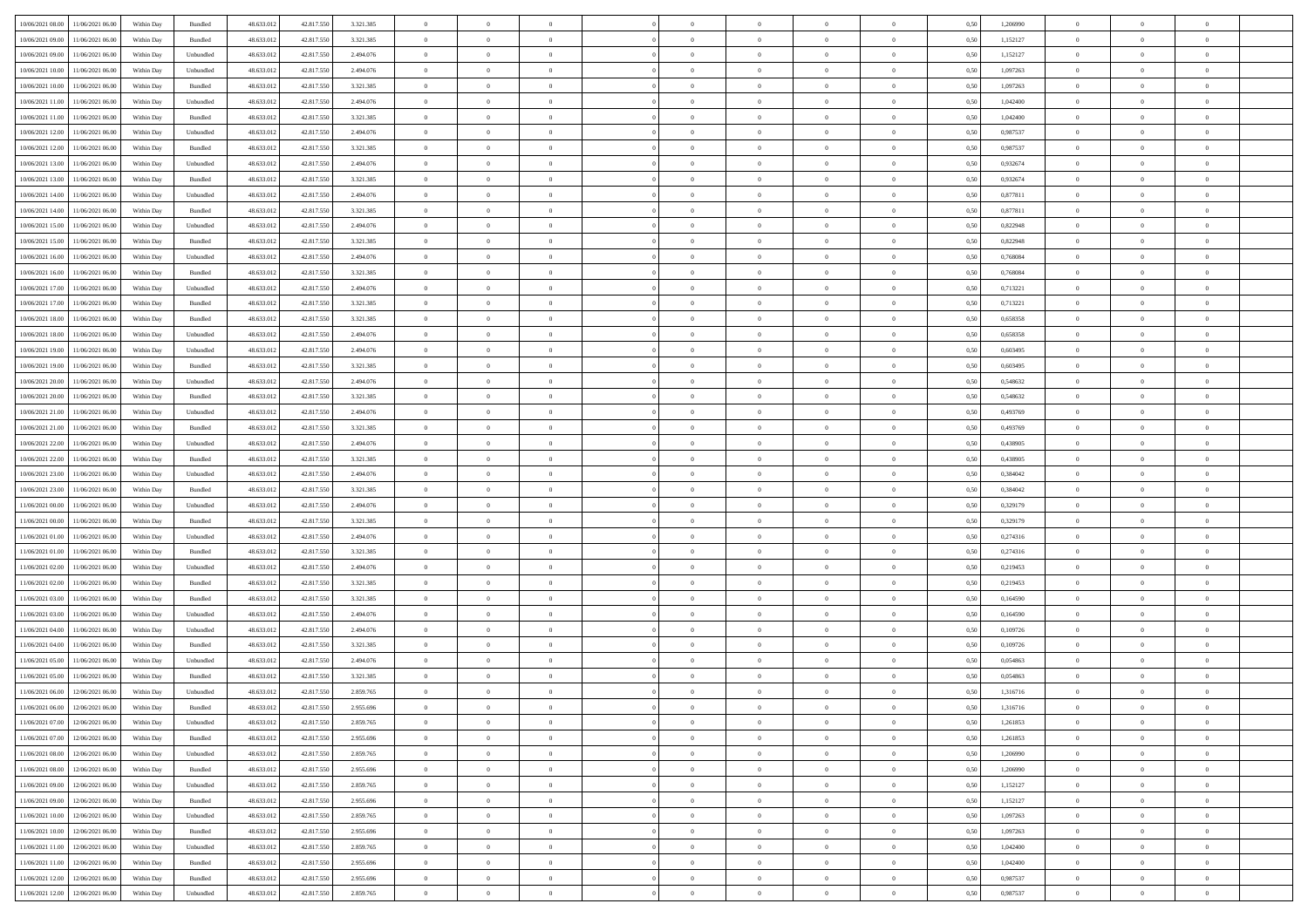| 11/06/2021 13:00 12/06/2021 06:00       | Within Day | Unbundled                   | 48.633.01  | 42.817.550 | 2.859.765 | $\overline{0}$ | $\overline{0}$ |                | $\overline{0}$ | $\theta$       |                | $\theta$       | 0,50 | 0,932674 | $\theta$       | $\theta$       | $\overline{0}$ |  |
|-----------------------------------------|------------|-----------------------------|------------|------------|-----------|----------------|----------------|----------------|----------------|----------------|----------------|----------------|------|----------|----------------|----------------|----------------|--|
|                                         |            |                             |            |            |           |                |                |                |                |                |                |                |      |          |                |                |                |  |
| 11/06/2021 13:00<br>12/06/2021 06:00    | Within Day | Bundled                     | 48.633.01  | 42.817.55  | 2.955.696 | $\bf{0}$       | $\bf{0}$       | $\bf{0}$       | $\bf{0}$       | $\overline{0}$ | $\overline{0}$ | $\bf{0}$       | 0,50 | 0,932674 | $\,$ 0 $\,$    | $\bf{0}$       | $\overline{0}$ |  |
| 11/06/2021 14:00<br>12/06/2021 06:00    | Within Day | Unbundled                   | 48.633.013 | 42,817,550 | 2.859.765 | $\overline{0}$ | $\bf{0}$       | $\overline{0}$ | $\bf{0}$       | $\bf{0}$       | $\overline{0}$ | $\bf{0}$       | 0.50 | 0.877811 | $\bf{0}$       | $\overline{0}$ | $\overline{0}$ |  |
| 11/06/2021 14:00<br>12/06/2021 06:00    | Within Day | Bundled                     | 48.633.013 | 42.817.550 | 2.955.696 | $\overline{0}$ | $\overline{0}$ | $\overline{0}$ | $\overline{0}$ | $\theta$       | $\overline{0}$ | $\bf{0}$       | 0,50 | 0,877811 | $\theta$       | $\theta$       | $\overline{0}$ |  |
| 11/06/2021 15:00<br>12/06/2021 06:00    | Within Day | Unbundled                   | 48.633.01  | 42.817.55  | 2.859.765 | $\bf{0}$       | $\overline{0}$ | $\bf{0}$       | $\overline{0}$ | $\theta$       | $\overline{0}$ | $\bf{0}$       | 0,50 | 0,822948 | $\,$ 0 $\,$    | $\bf{0}$       | $\overline{0}$ |  |
| 11/06/2021 15:00<br>12/06/2021 06:00    | Within Day | Bundled                     | 48.633.013 | 42.817.55  | 2.955.696 | $\overline{0}$ | $\overline{0}$ | $\overline{0}$ | $\bf{0}$       | $\overline{0}$ | $\theta$       | $\bf{0}$       | 0.50 | 0.822948 | $\,$ 0 $\,$    | $\theta$       | $\overline{0}$ |  |
|                                         |            |                             |            |            |           | $\overline{0}$ | $\overline{0}$ | $\overline{0}$ | $\overline{0}$ | $\overline{0}$ | $\overline{0}$ |                |      |          |                | $\theta$       | $\overline{0}$ |  |
| 11/06/2021 16:00<br>12/06/2021 06:00    | Within Day | Unbundled                   | 48.633.013 | 42.817.550 | 2.859.765 |                |                |                |                |                |                | $\bf{0}$       | 0,50 | 0,768084 | $\,$ 0 $\,$    |                |                |  |
| 11/06/2021 16:00<br>12/06/2021 06:00    | Within Day | Bundled                     | 48.633.01  | 42.817.55  | 2.955.696 | $\bf{0}$       | $\bf{0}$       | $\bf{0}$       | $\overline{0}$ | $\overline{0}$ | $\overline{0}$ | $\bf{0}$       | 0,50 | 0,768084 | $\,$ 0 $\,$    | $\bf{0}$       | $\overline{0}$ |  |
| 11/06/2021 17:00<br>12/06/2021 06:00    | Within Day | Unbundled                   | 48.633.013 | 42.817.55  | 2.859.765 | $\overline{0}$ | $\bf{0}$       | $\overline{0}$ | $\bf{0}$       | $\overline{0}$ | $\overline{0}$ | $\bf{0}$       | 0.50 | 0.713221 | $\bf{0}$       | $\overline{0}$ | $\overline{0}$ |  |
| 11/06/2021 17:00<br>12/06/2021 06:00    | Within Day | Bundled                     | 48.633.013 | 42.817.550 | 2.955.696 | $\overline{0}$ | $\bf{0}$       | $\overline{0}$ | $\overline{0}$ | $\overline{0}$ | $\overline{0}$ | $\bf{0}$       | 0,50 | 0,713221 | $\,$ 0 $\,$    | $\bf{0}$       | $\overline{0}$ |  |
| 11/06/2021 18:00<br>12/06/2021 06:00    | Within Day | Unbundled                   | 48.633.01  | 42.817.550 | 2.859.765 | $\bf{0}$       | $\bf{0}$       | $\bf{0}$       | $\bf{0}$       | $\overline{0}$ | $\overline{0}$ | $\bf{0}$       | 0,50 | 0,658358 | $\,$ 0 $\,$    | $\bf{0}$       | $\overline{0}$ |  |
| 11/06/2021 18:00<br>12/06/2021 06:00    | Within Day | Bundled                     | 48.633.013 | 42.817.550 | 2.955.696 | $\overline{0}$ | $\bf{0}$       | $\overline{0}$ | $\overline{0}$ | $\bf{0}$       | $\overline{0}$ | $\bf{0}$       | 0.50 | 0.658358 | $\bf{0}$       | $\overline{0}$ | $\,$ 0         |  |
| 11/06/2021 19:00<br>12/06/2021 06:00    | Within Day | Unbundled                   | 48.633.01  | 42.817.550 | 2.859.765 | $\overline{0}$ | $\overline{0}$ | $\overline{0}$ | $\theta$       | $\theta$       | $\overline{0}$ | $\bf{0}$       | 0,50 | 0,603495 | $\,$ 0 $\,$    | $\theta$       | $\overline{0}$ |  |
| 12/06/2021 06:00                        | Within Day | Bundled                     | 48.633.01  | 42.817.55  | 2.955.696 | $\bf{0}$       | $\overline{0}$ | $\bf{0}$       | $\overline{0}$ | $\bf{0}$       | $\overline{0}$ | $\bf{0}$       | 0,50 | 0,603495 | $\,$ 0 $\,$    | $\bf{0}$       | $\overline{0}$ |  |
| 11/06/2021 19:00                        |            |                             |            |            |           |                |                |                |                |                |                |                |      |          |                |                |                |  |
| 11/06/2021 20:00<br>12/06/2021 06:00    | Within Day | Bundled                     | 48.633.013 | 42.817.55  | 2.955.696 | $\overline{0}$ | $\overline{0}$ | $\overline{0}$ | $\bf{0}$       | $\overline{0}$ | $\theta$       | $\bf{0}$       | 0.50 | 0.548632 | $\,$ 0 $\,$    | $\theta$       | $\overline{0}$ |  |
| 11/06/2021 20:00<br>12/06/2021 06:00    | Within Day | Unbundled                   | 48.633.013 | 42.817.550 | 2.859.765 | $\overline{0}$ | $\overline{0}$ | $\overline{0}$ | $\overline{0}$ | $\overline{0}$ | $\overline{0}$ | $\bf{0}$       | 0,50 | 0,548632 | $\theta$       | $\theta$       | $\overline{0}$ |  |
| 11/06/2021 21:00<br>12/06/2021 06:00    | Within Day | Unbundled                   | 48.633.01  | 42.817.55  | 2.859.765 | $\bf{0}$       | $\bf{0}$       | $\bf{0}$       | $\overline{0}$ | $\bf{0}$       | $\overline{0}$ | $\bf{0}$       | 0,50 | 0,493769 | $\,$ 0 $\,$    | $\bf{0}$       | $\overline{0}$ |  |
| 11/06/2021 21:00<br>12/06/2021 06:00    | Within Day | Bundled                     | 48.633.013 | 42.817.55  | 2.955.696 | $\overline{0}$ | $\bf{0}$       | $\overline{0}$ | $\bf{0}$       | $\overline{0}$ | $\overline{0}$ | $\bf{0}$       | 0.50 | 0.493769 | $\bf{0}$       | $\overline{0}$ | $\overline{0}$ |  |
| 11/06/2021 22:00<br>12/06/2021 06:00    | Within Day | Unbundled                   | 48.633.013 | 42.817.550 | 2.859.765 | $\bf{0}$       | $\bf{0}$       | $\overline{0}$ | $\overline{0}$ | $\overline{0}$ | $\overline{0}$ | $\bf{0}$       | 0,50 | 0,438905 | $\,$ 0 $\,$    | $\bf{0}$       | $\overline{0}$ |  |
| 11/06/2021 22:00<br>12/06/2021 06:00    | Within Day | Bundled                     | 48.633.01  | 42.817.55  | 2.955.696 | $\bf{0}$       | $\bf{0}$       | $\bf{0}$       | $\bf{0}$       | $\overline{0}$ | $\overline{0}$ | $\bf{0}$       | 0,50 | 0,438905 | $\,$ 0 $\,$    | $\bf{0}$       | $\overline{0}$ |  |
| 12/06/2021 06:00                        | Within Day | Unbundled                   | 48.633.012 | 42,817,550 | 2.859.765 | $\overline{0}$ | $\bf{0}$       | $\overline{0}$ | $\overline{0}$ | $\bf{0}$       | $\overline{0}$ | $\bf{0}$       | 0.50 | 0.384042 | $\bf{0}$       | $\overline{0}$ | $\,$ 0         |  |
| 11/06/2021 23:00                        |            |                             |            |            |           | $\overline{0}$ | $\overline{0}$ | $\overline{0}$ | $\overline{0}$ | $\theta$       | $\overline{0}$ |                |      |          | $\theta$       | $\theta$       | $\overline{0}$ |  |
| 11/06/2021 23:00<br>12/06/2021 06:00    | Within Day | Bundled                     | 48.633.01  | 42.817.550 | 2.955.696 |                |                |                |                |                |                | $\bf{0}$       | 0,50 | 0,384042 |                |                |                |  |
| 12/06/2021 00:00<br>12/06/2021 06:00    | Within Day | Unbundled                   | 48.633.01  | 42.817.550 | 2.859.765 | $\bf{0}$       | $\bf{0}$       | $\bf{0}$       | $\bf{0}$       | $\overline{0}$ | $\overline{0}$ | $\bf{0}$       | 0,50 | 0,329179 | $\,$ 0 $\,$    | $\bf{0}$       | $\overline{0}$ |  |
| 12/06/2021 00:00<br>12/06/2021 06:00    | Within Day | Bundled                     | 48.633.013 | 42.817.55  | 2.955.696 | $\overline{0}$ | $\overline{0}$ | $\overline{0}$ | $\bf{0}$       | $\overline{0}$ | $\theta$       | $\bf{0}$       | 0.50 | 0,329179 | $\bf{0}$       | $\theta$       | $\overline{0}$ |  |
| 12/06/2021 01:00<br>12/06/2021 06:00    | Within Day | Unbundled                   | 48.633.013 | 42.817.550 | 2.859.765 | $\overline{0}$ | $\overline{0}$ | $\overline{0}$ | $\overline{0}$ | $\overline{0}$ | $\overline{0}$ | $\bf{0}$       | 0,50 | 0,274316 | $\,$ 0 $\,$    | $\theta$       | $\overline{0}$ |  |
| 12/06/2021 01:00<br>12/06/2021 06:00    | Within Day | Bundled                     | 48.633.01  | 42.817.55  | 2.955.696 | $\bf{0}$       | $\overline{0}$ | $\bf{0}$       | $\overline{0}$ | $\bf{0}$       | $\overline{0}$ | $\bf{0}$       | 0,50 | 0,274316 | $\,$ 0 $\,$    | $\bf{0}$       | $\overline{0}$ |  |
| 12/06/2021 02:00<br>12/06/2021 06:00    | Within Day | Unbundled                   | 48.633.013 | 42.817.55  | 2.859.765 | $\overline{0}$ | $\bf{0}$       | $\overline{0}$ | $\bf{0}$       | $\overline{0}$ | $\overline{0}$ | $\bf{0}$       | 0.50 | 0.219453 | $\bf{0}$       | $\overline{0}$ | $\overline{0}$ |  |
| 12/06/2021 02:00<br>12/06/2021 06:00    | Within Day | Bundled                     | 48.633.013 | 42.817.550 | 2.955.696 | $\overline{0}$ | $\bf{0}$       | $\overline{0}$ | $\overline{0}$ | $\overline{0}$ | $\overline{0}$ | $\bf{0}$       | 0,50 | 0,219453 | $\theta$       | $\theta$       | $\overline{0}$ |  |
| 12/06/2021 03:00<br>12/06/2021 06:00    | Within Day | Unbundled                   | 48.633.01  | 42.817.550 | 2.859.765 | $\bf{0}$       | $\bf{0}$       | $\bf{0}$       | $\bf{0}$       | $\overline{0}$ | $\overline{0}$ | $\bf{0}$       | 0,50 | 0,164590 | $\,$ 0 $\,$    | $\bf{0}$       | $\overline{0}$ |  |
|                                         |            |                             |            |            |           |                |                |                |                |                |                |                |      |          |                |                |                |  |
| 12/06/2021 03:00<br>12/06/2021 06:00    | Within Day | Bundled                     | 48.633.013 | 42.817.550 | 2.955.696 | $\overline{0}$ | $\bf{0}$       | $\overline{0}$ | $\overline{0}$ | $\bf{0}$       | $\overline{0}$ | $\bf{0}$       | 0.50 | 0.164590 | $\bf{0}$       | $\overline{0}$ | $\,$ 0         |  |
| 12/06/2021 04:00<br>12/06/2021 06:00    | Within Day | Unbundled                   | 48.633.013 | 42.817.550 | 2.859.765 | $\overline{0}$ | $\overline{0}$ | $\overline{0}$ | $\overline{0}$ | $\overline{0}$ | $\overline{0}$ | $\bf{0}$       | 0.5( | 0,109726 | $\theta$       | $\theta$       | $\overline{0}$ |  |
| 12/06/2021 04:00<br>12/06/2021 06:00    | Within Day | Bundled                     | 48.633.01  | 42.817.55  | 2.955.696 | $\bf{0}$       | $\bf{0}$       | $\bf{0}$       | $\bf{0}$       | $\overline{0}$ | $\overline{0}$ | $\bf{0}$       | 0,50 | 0,109726 | $\,$ 0 $\,$    | $\bf{0}$       | $\overline{0}$ |  |
| 12/06/2021 05:00<br>12/06/2021 06:00    | Within Day | Bundled                     | 48.633.013 | 42.817.55  | 2.955.696 | $\overline{0}$ | $\bf{0}$       | $\overline{0}$ | $\bf{0}$       | $\overline{0}$ | $\Omega$       | $\bf{0}$       | 0.50 | 0.054863 | $\,$ 0 $\,$    | $\theta$       | $\overline{0}$ |  |
| 12/06/2021 05:00<br>12/06/2021 06:00    | Within Dav | Unbundled                   | 48.633.013 | 42.817.550 | 2.859.765 | $\overline{0}$ | $\overline{0}$ | $\overline{0}$ | $\overline{0}$ | $\theta$       | $\overline{0}$ | $\bf{0}$       | 0.50 | 0,054863 | $\theta$       | $\theta$       | $\overline{0}$ |  |
| 12/06/2021 06:00<br>13/06/2021 06:00    | Within Day | Unbundled                   | 48.633.01  | 42.817.55  | 2.862.102 | $\bf{0}$       | $\bf{0}$       | $\bf{0}$       | $\bf{0}$       | $\overline{0}$ | $\overline{0}$ | $\bf{0}$       | 0,50 | 1,316716 | $\,$ 0 $\,$    | $\bf{0}$       | $\overline{0}$ |  |
| 12/06/2021 06:00<br>13/06/2021 06:00    | Within Day | Bundled                     | 48.633.013 | 42.817.55  | 2.953.359 | $\overline{0}$ | $\bf{0}$       | $\overline{0}$ | $\bf{0}$       | $\overline{0}$ | $\overline{0}$ | $\bf{0}$       | 0.50 | 1.316716 | $\bf{0}$       | $\overline{0}$ | $\overline{0}$ |  |
| 12/06/2021 07:00<br>13/06/2021 06:00    | Within Dav | Unbundled                   | 48.633.013 | 42.817.550 | 2.862.102 | $\overline{0}$ | $\overline{0}$ | $\overline{0}$ | $\overline{0}$ | $\overline{0}$ | $\overline{0}$ | $\bf{0}$       | 0.50 | 1,261853 | $\theta$       | $\theta$       | $\overline{0}$ |  |
| 13/06/2021 06:00                        | Within Day | Bundled                     | 48.633.01  | 42.817.55  | 2.953.359 | $\bf{0}$       | $\bf{0}$       | $\bf{0}$       | $\bf{0}$       | $\overline{0}$ | $\overline{0}$ | $\bf{0}$       | 0,50 | 1,261853 | $\,$ 0 $\,$    | $\bf{0}$       | $\overline{0}$ |  |
| 12/06/2021 07:00                        |            |                             |            |            |           |                |                |                |                |                |                |                |      |          |                |                |                |  |
| $12/06/2021\ 08.00$<br>13/06/2021 06:00 | Within Day | Unbundled                   | 48.633.013 | 42.817.550 | 2.862.102 | $\overline{0}$ | $\bf{0}$       | $\overline{0}$ | $\overline{0}$ | $\bf{0}$       | $\overline{0}$ | $\bf{0}$       | 0.50 | 1.206990 | $\bf{0}$       | $\overline{0}$ | $\overline{0}$ |  |
| 12/06/2021 08:00<br>13/06/2021 06:00    | Within Dav | Bundled                     | 48.633.013 | 42.817.550 | 2.953.359 | $\overline{0}$ | $\overline{0}$ | $\overline{0}$ | $\overline{0}$ | $\overline{0}$ | $\overline{0}$ | $\bf{0}$       | 0.50 | 1.206990 | $\theta$       | $\theta$       | $\overline{0}$ |  |
| 12/06/2021 09:00<br>13/06/2021 06:00    | Within Day | Unbundled                   | 48.633.01  | 42.817.550 | 2.862.102 | $\bf{0}$       | $\bf{0}$       | $\bf{0}$       | $\bf{0}$       | $\overline{0}$ | $\overline{0}$ | $\bf{0}$       | 0,50 | 1,152127 | $\,$ 0 $\,$    | $\bf{0}$       | $\overline{0}$ |  |
| 12/06/2021 09:00<br>13/06/2021 06:00    | Within Day | Bundled                     | 48.633.013 | 42.817.55  | 2.953.359 | $\overline{0}$ | $\overline{0}$ | $\overline{0}$ | $\bf{0}$       | $\theta$       | $\Omega$       | $\bf{0}$       | 0.50 | 1,152127 | $\bf{0}$       | $\theta$       | $\overline{0}$ |  |
| 12/06/2021 10:00<br>13/06/2021 06:00    | Within Dav | Unbundled                   | 48.633.013 | 42.817.550 | 2.862.102 | $\overline{0}$ | $\overline{0}$ | $\Omega$       | $\overline{0}$ | $\theta$       | $\overline{0}$ | $\overline{0}$ | 0.5( | 1,097263 | $\theta$       | $\theta$       | $\overline{0}$ |  |
| 12/06/2021 10:00<br>13/06/2021 06:00    | Within Day | Bundled                     | 48.633.01  | 42.817.550 | 2.953.359 | $\bf{0}$       | $\bf{0}$       | $\bf{0}$       | $\bf{0}$       | $\bf{0}$       | $\overline{0}$ | $\bf{0}$       | 0,50 | 1,097263 | $\,$ 0 $\,$    | $\bf{0}$       | $\overline{0}$ |  |
| 12/06/2021 11:00 13/06/2021 06:00       | Within Day | $\ensuremath{\mathsf{Unb}}$ | 48.633.012 | 42.817.550 | 2.862.102 | $\bf{0}$       | $\Omega$       |                | $\Omega$       |                |                |                | 0,50 | 1,042400 | $\theta$       | $\overline{0}$ |                |  |
| 12/06/2021 11:00 13/06/2021 06:00       | Within Day | Bundled                     | 48.633.012 | 42.817.550 | 2.953.359 | $\overline{0}$ | $\overline{0}$ | $\Omega$       | $\theta$       | $\overline{0}$ | $\overline{0}$ | $\bf{0}$       | 0,50 | 1,042400 | $\theta$       | $\overline{0}$ | $\overline{0}$ |  |
|                                         |            |                             |            |            |           |                |                |                |                |                |                |                |      |          |                |                |                |  |
| 12/06/2021 12:00<br>13/06/2021 06:00    | Within Day | Unbundled                   | 48.633.013 | 42.817.550 | 2.862.102 | $\overline{0}$ | $\bf{0}$       | $\overline{0}$ | $\overline{0}$ | $\bf{0}$       | $\overline{0}$ | $\bf{0}$       | 0,50 | 0,987537 | $\bf{0}$       | $\overline{0}$ | $\bf{0}$       |  |
| 12/06/2021 12:00 13/06/2021 06:00       | Within Day | Bundled                     | 48.633.012 | 42,817,550 | 2.953.359 | $\overline{0}$ | $\bf{0}$       | $\overline{0}$ | $\overline{0}$ | $\mathbf{0}$   | $\overline{0}$ | $\,$ 0 $\,$    | 0.50 | 0.987537 | $\overline{0}$ | $\bf{0}$       | $\,$ 0 $\,$    |  |
| 12/06/2021 13:00 13/06/2021 06:00       | Within Dav | Bundled                     | 48.633.012 | 42.817.550 | 2.953.359 | $\overline{0}$ | $\overline{0}$ | $\overline{0}$ | $\overline{0}$ | $\overline{0}$ | $\overline{0}$ | $\bf{0}$       | 0.50 | 0,932674 | $\overline{0}$ | $\theta$       | $\overline{0}$ |  |
| 12/06/2021 13:00<br>13/06/2021 06:00    | Within Day | Unbundled                   | 48.633.012 | 42.817.550 | 2.862.102 | $\overline{0}$ | $\bf{0}$       | $\overline{0}$ | $\overline{0}$ | $\overline{0}$ | $\overline{0}$ | $\bf{0}$       | 0,50 | 0,932674 | $\bf{0}$       | $\overline{0}$ | $\overline{0}$ |  |
| 13/06/2021 06:00<br>12/06/2021 14:00    | Within Day | Unbundled                   | 48.633.012 | 42,817,550 | 2.862.102 | $\overline{0}$ | $\bf{0}$       | $\overline{0}$ | $\overline{0}$ | $\bf{0}$       | $\overline{0}$ | $\bf{0}$       | 0.50 | 0.877811 | $\,$ 0 $\,$    | $\overline{0}$ | $\,$ 0         |  |
| 12/06/2021 14:00<br>13/06/2021 06:00    | Within Dav | Bundled                     | 48.633.012 | 42.817.550 | 2.953.359 | $\overline{0}$ | $\overline{0}$ | $\overline{0}$ | $\overline{0}$ | $\overline{0}$ | $\overline{0}$ | $\bf{0}$       | 0.50 | 0,877811 | $\overline{0}$ | $\theta$       | $\overline{0}$ |  |
| 12/06/2021 15:00<br>13/06/2021 06:00    | Within Day | Unbundled                   | 48.633.013 | 42.817.550 | 2.862.102 | $\overline{0}$ | $\overline{0}$ | $\overline{0}$ | $\overline{0}$ | $\overline{0}$ | $\overline{0}$ | $\bf{0}$       | 0,50 | 0,822948 | $\bf{0}$       | $\overline{0}$ | $\overline{0}$ |  |
| 12/06/2021 15:00<br>13/06/2021 06:00    | Within Day | Bundled                     | 48.633.012 | 42,817,550 | 2.953.359 | $\overline{0}$ | $\overline{0}$ | $\overline{0}$ | $\overline{0}$ | $\overline{0}$ | $\overline{0}$ | $\bf{0}$       | 0.50 | 0.822948 | $\mathbf{0}$   | $\bf{0}$       | $\,$ 0         |  |
|                                         |            |                             |            |            |           |                | $\overline{0}$ |                |                | $\overline{0}$ |                |                |      |          |                | $\theta$       | $\overline{0}$ |  |
| 12/06/2021 16:00 13/06/2021 06:00       | Within Dav | Unbundled                   | 48.633.012 | 42.817.550 | 2.862.102 | $\overline{0}$ |                | $\overline{0}$ | $\overline{0}$ |                | $\overline{0}$ | $\bf{0}$       | 0,50 | 0,768084 | $\overline{0}$ |                |                |  |
| 12/06/2021 16:00<br>13/06/2021 06:00    | Within Day | Bundled                     | 48.633.013 | 42.817.550 | 2.953.359 | $\overline{0}$ | $\bf{0}$       | $\overline{0}$ | $\bf{0}$       | $\overline{0}$ | $\overline{0}$ | $\bf{0}$       | 0,50 | 0,768084 | $\bf{0}$       | $\,0\,$        | $\bf{0}$       |  |
| 12/06/2021 17:00 13/06/2021 06:00       | Within Day | Unbundled                   | 48.633.012 | 42.817.550 | 2.862.102 | $\,$ 0 $\,$    | $\bf{0}$       | $\overline{0}$ | $\overline{0}$ | $\,$ 0 $\,$    | $\overline{0}$ | $\bf{0}$       | 0,50 | 0,713221 | $\overline{0}$ | $\,$ 0 $\,$    | $\,$ 0 $\,$    |  |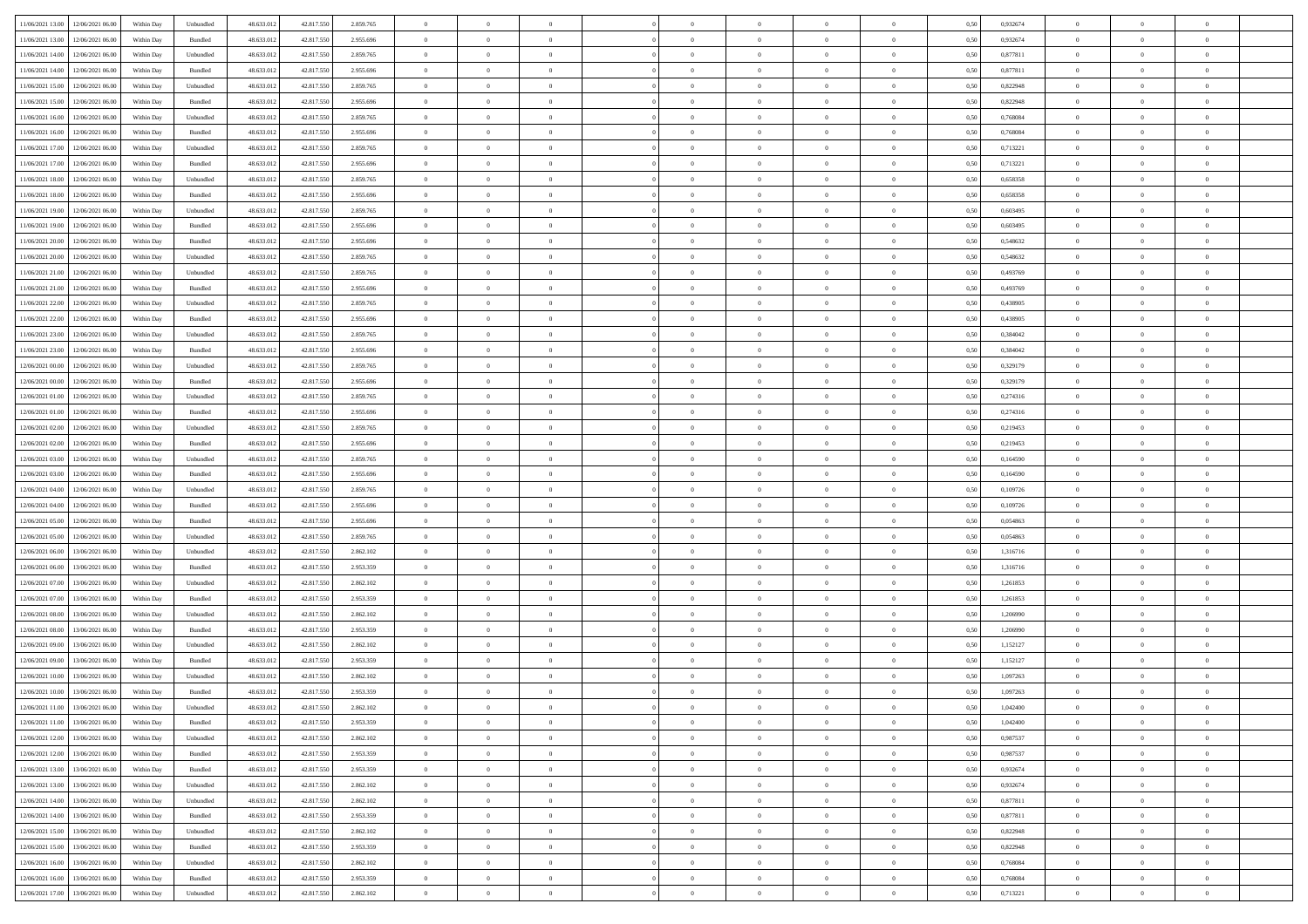|                                              |            |                   |            |            |           | $\overline{0}$ | $\overline{0}$ |                | $\overline{0}$ | $\theta$       |                | $\theta$       |      |          | $\theta$       | $\theta$       | $\overline{0}$ |  |
|----------------------------------------------|------------|-------------------|------------|------------|-----------|----------------|----------------|----------------|----------------|----------------|----------------|----------------|------|----------|----------------|----------------|----------------|--|
| 12/06/2021 17:00 13/06/2021 06:00            | Within Day | Bundled           | 48.633.01  | 42.817.550 | 2.953.359 |                |                |                |                |                |                |                | 0,50 | 0,713221 |                |                |                |  |
| 12/06/2021 18:00<br>13/06/2021 06:00         | Within Day | Unbundled         | 48.633.01  | 42.817.55  | 2.862.102 | $\bf{0}$       | $\bf{0}$       | $\bf{0}$       | $\bf{0}$       | $\overline{0}$ | $\overline{0}$ | $\bf{0}$       | 0,50 | 0,658358 | $\,$ 0 $\,$    | $\bf{0}$       | $\overline{0}$ |  |
| 12/06/2021 18:00<br>13/06/2021 06:00         | Within Day | Bundled           | 48.633.013 | 42,817,550 | 2.953.359 | $\overline{0}$ | $\bf{0}$       | $\overline{0}$ | $\bf{0}$       | $\bf{0}$       | $\overline{0}$ | $\bf{0}$       | 0.50 | 0.658358 | $\overline{0}$ | $\overline{0}$ | $\overline{0}$ |  |
| 12/06/2021 19:00<br>13/06/2021 06:00         | Within Day | Unbundled         | 48.633.01  | 42.817.550 | 2.862.102 | $\overline{0}$ | $\overline{0}$ | $\overline{0}$ | $\overline{0}$ | $\theta$       | $\overline{0}$ | $\bf{0}$       | 0,50 | 0,603495 | $\theta$       | $\theta$       | $\overline{0}$ |  |
| 12/06/2021 19:00<br>13/06/2021 06:00         | Within Day | Bundled           | 48.633.01  | 42.817.55  | 2.953.359 | $\bf{0}$       | $\overline{0}$ | $\bf{0}$       | $\overline{0}$ | $\theta$       | $\overline{0}$ | $\bf{0}$       | 0,50 | 0,603495 | $\,$ 0 $\,$    | $\bf{0}$       | $\overline{0}$ |  |
|                                              |            |                   |            |            |           |                |                |                |                |                | $\theta$       |                |      |          |                |                |                |  |
| 12/06/2021 20:00<br>13/06/2021 06:00         | Within Day | Unbundled         | 48.633.013 | 42.817.55  | 2.862.102 | $\overline{0}$ | $\overline{0}$ | $\overline{0}$ | $\bf{0}$       | $\overline{0}$ |                | $\bf{0}$       | 0.50 | 0.548632 | $\,$ 0 $\,$    | $\theta$       | $\overline{0}$ |  |
| 12/06/2021 20:00<br>13/06/2021 06:00         | Within Day | Bundled           | 48.633.013 | 42.817.550 | 2.953.359 | $\overline{0}$ | $\overline{0}$ | $\overline{0}$ | $\overline{0}$ | $\overline{0}$ | $\overline{0}$ | $\bf{0}$       | 0,50 | 0,548632 | $\,$ 0 $\,$    | $\theta$       | $\overline{0}$ |  |
| 12/06/2021 21:00<br>13/06/2021 06:00         | Within Day | Unbundled         | 48.633.01  | 42.817.55  | 2.862.102 | $\bf{0}$       | $\bf{0}$       | $\bf{0}$       | $\overline{0}$ | $\overline{0}$ | $\overline{0}$ | $\bf{0}$       | 0,50 | 0,493769 | $\,$ 0 $\,$    | $\bf{0}$       | $\overline{0}$ |  |
| 12/06/2021 21:00<br>13/06/2021 06:00         | Within Day | Bundled           | 48.633.013 | 42.817.55  | 2.953.359 | $\overline{0}$ | $\bf{0}$       | $\overline{0}$ | $\bf{0}$       | $\overline{0}$ | $\overline{0}$ | $\bf{0}$       | 0.50 | 0.493769 | $\bf{0}$       | $\overline{0}$ | $\overline{0}$ |  |
| 12/06/2021 22:00<br>13/06/2021 06:00         | Within Day | Bundled           | 48.633.013 | 42.817.550 | 2.953.359 | $\bf{0}$       | $\bf{0}$       | $\overline{0}$ | $\overline{0}$ | $\overline{0}$ | $\overline{0}$ | $\bf{0}$       | 0,50 | 0,438905 | $\,$ 0 $\,$    | $\bf{0}$       | $\overline{0}$ |  |
| 12/06/2021 22:00<br>13/06/2021 06:00         | Within Day | Unbundled         | 48.633.01  | 42.817.550 | 2.862.102 | $\bf{0}$       | $\bf{0}$       | $\bf{0}$       | $\bf{0}$       | $\overline{0}$ | $\overline{0}$ | $\bf{0}$       | 0,50 | 0,438905 | $\,$ 0 $\,$    | $\bf{0}$       | $\overline{0}$ |  |
| 12/06/2021 23:00<br>13/06/2021 06:00         | Within Day | Unbundled         | 48.633.013 | 42.817.550 | 2.862.102 | $\overline{0}$ | $\bf{0}$       | $\overline{0}$ | $\overline{0}$ | $\bf{0}$       | $\overline{0}$ | $\bf{0}$       | 0.50 | 0.384042 | $\bf{0}$       | $\overline{0}$ | $\,$ 0         |  |
| 12/06/2021 23:00<br>13/06/2021 06:00         | Within Day | Bundled           | 48.633.01  | 42.817.550 | 2.953.359 | $\overline{0}$ | $\overline{0}$ | $\overline{0}$ | $\theta$       | $\theta$       | $\overline{0}$ | $\bf{0}$       | 0,50 | 0,384042 | $\,$ 0 $\,$    | $\theta$       | $\overline{0}$ |  |
|                                              |            |                   |            |            |           |                |                |                |                |                |                |                |      |          |                |                |                |  |
| 13/06/2021 00:00<br>13/06/2021 06:00         | Within Day | Unbundled         | 48.633.01  | 42.817.55  | 2.862.102 | $\bf{0}$       | $\overline{0}$ | $\bf{0}$       | $\overline{0}$ | $\bf{0}$       | $\overline{0}$ | $\bf{0}$       | 0,50 | 0,329179 | $\,$ 0 $\,$    | $\bf{0}$       | $\overline{0}$ |  |
| 13/06/2021 00:00<br>13/06/2021 06:00         | Within Day | Bundled           | 48.633.013 | 42.817.55  | 2.953.359 | $\overline{0}$ | $\overline{0}$ | $\overline{0}$ | $\bf{0}$       | $\overline{0}$ | $\theta$       | $\bf{0}$       | 0.50 | 0,329179 | $\,$ 0 $\,$    | $\theta$       | $\overline{0}$ |  |
| 13/06/2021 01:00<br>13/06/2021 06:00         | Within Day | Unbundled         | 48.633.013 | 42.817.550 | 2.862.102 | $\overline{0}$ | $\overline{0}$ | $\overline{0}$ | $\overline{0}$ | $\overline{0}$ | $\overline{0}$ | $\bf{0}$       | 0,50 | 0,274316 | $\theta$       | $\theta$       | $\overline{0}$ |  |
| 13/06/2021 01:00<br>13/06/2021 06:00         | Within Day | Bundled           | 48.633.01  | 42.817.55  | 2.953.359 | $\bf{0}$       | $\bf{0}$       | $\bf{0}$       | $\overline{0}$ | $\bf{0}$       | $\overline{0}$ | $\bf{0}$       | 0,50 | 0,274316 | $\,$ 0 $\,$    | $\bf{0}$       | $\overline{0}$ |  |
| 13/06/2021 02:00<br>13/06/2021 06:00         | Within Day | Unbundled         | 48.633.013 | 42.817.55  | 2.862.102 | $\overline{0}$ | $\bf{0}$       | $\overline{0}$ | $\bf{0}$       | $\overline{0}$ | $\overline{0}$ | $\bf{0}$       | 0.50 | 0.219453 | $\bf{0}$       | $\overline{0}$ | $\bf{0}$       |  |
| 13/06/2021 02:00<br>13/06/2021 06:00         | Within Day | Bundled           | 48.633.013 | 42.817.550 | 2.953.359 | $\bf{0}$       | $\bf{0}$       | $\overline{0}$ | $\overline{0}$ | $\overline{0}$ | $\overline{0}$ | $\bf{0}$       | 0,50 | 0,219453 | $\,$ 0 $\,$    | $\bf{0}$       | $\overline{0}$ |  |
| 13/06/2021 03:00<br>13/06/2021 06:00         | Within Day | Unbundled         | 48.633.01  | 42.817.55  | 2.862.102 | $\bf{0}$       | $\bf{0}$       | $\bf{0}$       | $\bf{0}$       | $\overline{0}$ | $\overline{0}$ | $\bf{0}$       | 0,50 | 0,164590 | $\,$ 0 $\,$    | $\bf{0}$       | $\overline{0}$ |  |
|                                              |            |                   |            |            |           |                |                |                |                |                |                |                |      |          |                |                |                |  |
| 13/06/2021 03:00<br>13/06/2021 06:00         | Within Day | Bundled           | 48.633.013 | 42.817.550 | 2.953.359 | $\overline{0}$ | $\bf{0}$       | $\overline{0}$ | $\overline{0}$ | $\bf{0}$       | $\overline{0}$ | $\bf{0}$       | 0.50 | 0.164590 | $\bf{0}$       | $\overline{0}$ | $\,$ 0         |  |
| 13/06/2021 04:00<br>13/06/2021 06:00         | Within Day | Unbundled         | 48.633.01  | 42.817.550 | 2.862.102 | $\overline{0}$ | $\overline{0}$ | $\overline{0}$ | $\overline{0}$ | $\theta$       | $\overline{0}$ | $\bf{0}$       | 0,50 | 0,109726 | $\theta$       | $\theta$       | $\overline{0}$ |  |
| 13/06/2021 04:00<br>13/06/2021 06:00         | Within Day | Bundled           | 48.633.01  | 42.817.55  | 2.953.359 | $\bf{0}$       | $\bf{0}$       | $\bf{0}$       | $\bf{0}$       | $\overline{0}$ | $\overline{0}$ | $\bf{0}$       | 0,50 | 0,109726 | $\,$ 0 $\,$    | $\bf{0}$       | $\overline{0}$ |  |
| 13/06/2021 05:00<br>13/06/2021 06:00         | Within Day | Unbundled         | 48.633.013 | 42.817.55  | 2.862.102 | $\overline{0}$ | $\overline{0}$ | $\overline{0}$ | $\bf{0}$       | $\overline{0}$ | $\theta$       | $\bf{0}$       | 0.50 | 0.054863 | $\,$ 0 $\,$    | $\theta$       | $\overline{0}$ |  |
| 13/06/2021 05:00<br>13/06/2021 06:00         | Within Day | Bundled           | 48.633.013 | 42.817.550 | 2.953.359 | $\overline{0}$ | $\overline{0}$ | $\overline{0}$ | $\overline{0}$ | $\overline{0}$ | $\overline{0}$ | $\bf{0}$       | 0,50 | 0,054863 | $\,$ 0 $\,$    | $\theta$       | $\overline{0}$ |  |
| 13/06/2021 06:00<br>14/06/2021 06.00         | Within Day | Bundled           | 48.633.01  | 42.817.55  | 3.006.002 | $\bf{0}$       | $\overline{0}$ | $\bf{0}$       | $\overline{0}$ | $\bf{0}$       | $\overline{0}$ | $\bf{0}$       | 0,50 | 1,316716 | $\,$ 0 $\,$    | $\bf{0}$       | $\overline{0}$ |  |
| 13/06/2021 06:00<br>14/06/2021 06:00         | Within Day | Unbundled         | 48.633.013 | 42.817.550 | 2.809.459 | $\overline{0}$ | $\bf{0}$       | $\overline{0}$ | $\bf{0}$       | $\overline{0}$ | $\overline{0}$ | $\bf{0}$       | 0.50 | 1.316716 | $\bf{0}$       | $\overline{0}$ | $\overline{0}$ |  |
| 13/06/2021 07:00<br>14/06/2021 06:00         | Within Day | Unbundled         | 48.633.013 | 42.817.550 | 2.809.459 | $\overline{0}$ | $\bf{0}$       | $\overline{0}$ | $\overline{0}$ | $\overline{0}$ | $\overline{0}$ | $\bf{0}$       | 0,50 | 1,261853 | $\theta$       | $\theta$       | $\overline{0}$ |  |
| 14/06/2021 06:00                             | Within Day | Bundled           | 48.633.01  | 42.817.550 | 3.006.002 | $\bf{0}$       | $\bf{0}$       | $\bf{0}$       | $\bf{0}$       | $\overline{0}$ | $\overline{0}$ | $\bf{0}$       | 0,50 | 1,261853 | $\,$ 0 $\,$    | $\bf{0}$       | $\overline{0}$ |  |
| 13/06/2021 07:00                             |            |                   |            |            |           |                |                |                |                |                |                |                |      |          |                |                |                |  |
| 13/06/2021 08:00<br>14/06/2021 06.00         | Within Day | Unbundled         | 48.633.013 | 42.817.550 | 2.809.459 | $\overline{0}$ | $\bf{0}$       | $\overline{0}$ | $\overline{0}$ | $\bf{0}$       | $\overline{0}$ | $\bf{0}$       | 0.50 | 1.206990 | $\bf{0}$       | $\overline{0}$ | $\bf{0}$       |  |
| 13/06/2021 08:00<br>14/06/2021 06:00         | Within Day | Bundled           | 48.633.013 | 42.817.550 | 3.006.002 | $\overline{0}$ | $\overline{0}$ | $\overline{0}$ | $\overline{0}$ | $\overline{0}$ | $\overline{0}$ | $\bf{0}$       | 0.5( | 1.206990 | $\theta$       | $\theta$       | $\overline{0}$ |  |
| 13/06/2021 11:00<br>14/06/2021 06:00         | Within Day | Unbundled         | 48.633.01  | 42.817.55  | 2.809.459 | $\bf{0}$       | $\bf{0}$       | $\bf{0}$       | $\bf{0}$       | $\overline{0}$ | $\overline{0}$ | $\bf{0}$       | 0,50 | 1,042400 | $\,$ 0 $\,$    | $\bf{0}$       | $\overline{0}$ |  |
| 13/06/2021 11:00<br>14/06/2021 06:00         | Within Day | Bundled           | 48.633.013 | 42.817.550 | 3.006.002 | $\overline{0}$ | $\bf{0}$       | $\overline{0}$ | $\bf{0}$       | $\overline{0}$ | $\overline{0}$ | $\bf{0}$       | 0.50 | 1.042400 | $\,$ 0 $\,$    | $\theta$       | $\overline{0}$ |  |
| 13/06/2021 12:00<br>14/06/2021 06:00         | Within Dav | Unbundled         | 48.633.013 | 42.817.550 | 2.809.459 | $\overline{0}$ | $\overline{0}$ | $\overline{0}$ | $\overline{0}$ | $\theta$       | $\overline{0}$ | $\overline{0}$ | 0.50 | 0,987537 | $\theta$       | $\theta$       | $\overline{0}$ |  |
| 13/06/2021 12:00<br>14/06/2021 06.00         | Within Day | Bundled           | 48.633.01  | 42.817.55  | 3.006.002 | $\bf{0}$       | $\bf{0}$       | $\bf{0}$       | $\bf{0}$       | $\overline{0}$ | $\overline{0}$ | $\bf{0}$       | 0,50 | 0,987537 | $\,$ 0 $\,$    | $\bf{0}$       | $\overline{0}$ |  |
| 13/06/2021 13:00<br>14/06/2021 06:00         | Within Day | Unbundled         | 48.633.013 | 42.817.55  | 2.809.459 | $\overline{0}$ | $\bf{0}$       | $\overline{0}$ | $\bf{0}$       | $\overline{0}$ | $\overline{0}$ | $\bf{0}$       | 0.50 | 0.932674 | $\bf{0}$       | $\overline{0}$ | $\overline{0}$ |  |
| 13/06/2021 13:00<br>14/06/2021 06:00         | Within Dav | Bundled           | 48.633.013 | 42.817.550 | 3.006.002 | $\overline{0}$ | $\overline{0}$ | $\overline{0}$ | $\overline{0}$ | $\overline{0}$ | $\overline{0}$ | $\bf{0}$       | 0.50 | 0,932674 | $\theta$       | $\theta$       | $\overline{0}$ |  |
|                                              |            |                   |            |            |           |                |                |                |                |                |                |                |      |          |                |                |                |  |
| 13/06/2021 14:00<br>14/06/2021 06.00         | Within Day | Unbundled         | 48.633.01  | 42.817.550 | 2.809.459 | $\bf{0}$       | $\bf{0}$       | $\bf{0}$       | $\bf{0}$       | $\overline{0}$ | $\overline{0}$ | $\bf{0}$       | 0,50 | 0,877811 | $\,$ 0 $\,$    | $\bf{0}$       | $\overline{0}$ |  |
| 13/06/2021 14:00<br>14/06/2021 06:00         | Within Day | Bundled           | 48.633.013 | 42.817.550 | 3.006.002 | $\overline{0}$ | $\bf{0}$       | $\overline{0}$ | $\overline{0}$ | $\bf{0}$       | $\overline{0}$ | $\bf{0}$       | 0.50 | 0.877811 | $\,$ 0 $\,$    | $\overline{0}$ | $\bf{0}$       |  |
| 13/06/2021 15:00<br>14/06/2021 06:00         | Within Dav | Unbundled         | 48.633.013 | 42.817.550 | 2.809.459 | $\overline{0}$ | $\overline{0}$ | $\overline{0}$ | $\overline{0}$ | $\overline{0}$ | $\overline{0}$ | $\bf{0}$       | 0.5( | 0,822948 | $\theta$       | $\theta$       | $\overline{0}$ |  |
| 13/06/2021 15:00<br>14/06/2021 06:00         | Within Day | Bundled           | 48.633.013 | 42.817.550 | 3.006.002 | $\bf{0}$       | $\bf{0}$       | $\bf{0}$       | $\bf{0}$       | $\overline{0}$ | $\overline{0}$ | $\bf{0}$       | 0,50 | 0,822948 | $\,$ 0 $\,$    | $\bf{0}$       | $\overline{0}$ |  |
| 13/06/2021 16:00<br>14/06/2021 06.00         | Within Day | Unbundled         | 48.633.013 | 42.817.55  | 2.809.459 | $\overline{0}$ | $\overline{0}$ | $\overline{0}$ | $\bf{0}$       | $\overline{0}$ | $\Omega$       | $\bf{0}$       | 0.50 | 0.768084 | $\bf{0}$       | $\theta$       | $\overline{0}$ |  |
| 13/06/2021 16:00<br>14/06/2021 06:00         | Within Dav | Bundled           | 48.633.013 | 42.817.550 | 3.006.002 | $\overline{0}$ | $\overline{0}$ | $\Omega$       | $\overline{0}$ | $\theta$       | $\overline{0}$ | $\overline{0}$ | 0.5( | 0,768084 | $\theta$       | $\theta$       | $\overline{0}$ |  |
| 13/06/2021 17:00<br>14/06/2021 06.00         | Within Day | Bundled           | 48.633.01  | 42.817.550 | 3.006.002 | $\bf{0}$       | $\bf{0}$       | $\overline{0}$ | $\bf{0}$       | $\bf{0}$       | $\overline{0}$ | $\bf{0}$       | 0,50 | 0,713221 | $\overline{0}$ | $\bf{0}$       | $\overline{0}$ |  |
| $13/06/2021\ 17.00 \qquad 14/06/2021\ 06.00$ | Within Day | ${\sf Unbundred}$ | 48.633.012 | 42.817.550 | 2.809.459 | $\bf{0}$       | $\Omega$       |                | $\Omega$       |                |                |                | 0,50 | 0,713221 | $\bf{0}$       | $\overline{0}$ |                |  |
| 13/06/2021 18:00 14/06/2021 06:00            | Within Day | Unbundled         | 48.633.012 | 42.817.550 | 2.809.459 | $\overline{0}$ | $\overline{0}$ | $\overline{0}$ | $\theta$       | $\overline{0}$ | $\overline{0}$ | $\bf{0}$       | 0,50 | 0,658358 | $\theta$       | $\overline{0}$ | $\overline{0}$ |  |
|                                              |            |                   |            |            |           |                |                |                |                |                |                |                |      |          |                |                |                |  |
| 13/06/2021 18:00<br>14/06/2021 06.00         | Within Day | Bundled           | 48.633.013 | 42.817.550 | 3.006.002 | $\overline{0}$ | $\bf{0}$       | $\overline{0}$ | $\overline{0}$ | $\bf{0}$       | $\overline{0}$ | $\bf{0}$       | 0,50 | 0,658358 | $\bf{0}$       | $\overline{0}$ | $\bf{0}$       |  |
| 13/06/2021 19:00 14/06/2021 06:00            | Within Day | Unbundled         | 48.633.012 | 42.817.550 | 2.809.459 | $\overline{0}$ | $\bf{0}$       | $\overline{0}$ | $\overline{0}$ | $\mathbf{0}$   | $\overline{0}$ | $\,$ 0 $\,$    | 0.50 | 0.603495 | $\overline{0}$ | $\bf{0}$       | $\,$ 0 $\,$    |  |
| 13/06/2021 19:00 14/06/2021 06:00            | Within Dav | Bundled           | 48.633.012 | 42.817.550 | 3.006.002 | $\overline{0}$ | $\overline{0}$ | $\overline{0}$ | $\overline{0}$ | $\overline{0}$ | $\overline{0}$ | $\bf{0}$       | 0,50 | 0,603495 | $\overline{0}$ | $\theta$       | $\overline{0}$ |  |
| 13/06/2021 20:00<br>14/06/2021 06.00         | Within Day | Unbundled         | 48.633.012 | 42.817.550 | 2.809.459 | $\overline{0}$ | $\bf{0}$       | $\overline{0}$ | $\overline{0}$ | $\overline{0}$ | $\overline{0}$ | $\bf{0}$       | 0,50 | 0,548632 | $\bf{0}$       | $\overline{0}$ | $\overline{0}$ |  |
| 13/06/2021 20:00<br>14/06/2021 06:00         | Within Day | Bundled           | 48.633.012 | 42,817,550 | 3.006.002 | $\overline{0}$ | $\bf{0}$       | $\overline{0}$ | $\overline{0}$ | $\bf{0}$       | $\overline{0}$ | $\bf{0}$       | 0.50 | 0.548632 | $\,$ 0 $\,$    | $\overline{0}$ | $\,$ 0         |  |
| 13/06/2021 21:00<br>14/06/2021 06:00         | Within Dav | Bundled           | 48.633.012 | 42.817.550 | 3.006.002 | $\overline{0}$ | $\overline{0}$ | $\overline{0}$ | $\overline{0}$ | $\overline{0}$ | $\overline{0}$ | $\bf{0}$       | 0.50 | 0,493769 | $\overline{0}$ | $\theta$       | $\overline{0}$ |  |
| 13/06/2021 21:00<br>14/06/2021 06.00         | Within Day | Unbundled         | 48.633.013 | 42.817.550 | 2.809.459 | $\overline{0}$ | $\overline{0}$ | $\overline{0}$ | $\overline{0}$ | $\overline{0}$ | $\overline{0}$ | $\bf{0}$       | 0,50 | 0,493769 | $\bf{0}$       | $\overline{0}$ | $\overline{0}$ |  |
|                                              |            |                   |            |            |           |                |                |                |                |                |                |                |      |          |                |                |                |  |
| 13/06/2021 22:00<br>14/06/2021 06:00         | Within Day | Unbundled         | 48.633.012 | 42,817,550 | 2.809.459 | $\overline{0}$ | $\overline{0}$ | $\overline{0}$ | $\overline{0}$ | $\overline{0}$ | $\overline{0}$ | $\bf{0}$       | 0.50 | 0.438905 | $\mathbf{0}$   | $\bf{0}$       | $\,$ 0         |  |
| 13/06/2021 22:00 14/06/2021 06:00            | Within Dav | Bundled           | 48.633.012 | 42.817.550 | 3.006.002 | $\overline{0}$ | $\overline{0}$ | $\overline{0}$ | $\overline{0}$ | $\overline{0}$ | $\overline{0}$ | $\bf{0}$       | 0,50 | 0,438905 | $\overline{0}$ | $\theta$       | $\overline{0}$ |  |
| 13/06/2021 23:00<br>14/06/2021 06.00         | Within Day | Bundled           | 48.633.013 | 42.817.550 | 3.006.002 | $\overline{0}$ | $\bf{0}$       | $\overline{0}$ | $\bf{0}$       | $\overline{0}$ | $\overline{0}$ | $\bf{0}$       | 0,50 | 0,384042 | $\bf{0}$       | $\bf{0}$       | $\bf{0}$       |  |
| 13/06/2021 23:00 14/06/2021 06:00            | Within Day | Unbundled         | 48.633.012 | 42.817.550 | 2.809.459 | $\,$ 0 $\,$    | $\bf{0}$       | $\overline{0}$ | $\overline{0}$ | $\,$ 0 $\,$    | $\overline{0}$ | $\bf{0}$       | 0,50 | 0,384042 | $\overline{0}$ | $\,$ 0 $\,$    | $\,$ 0 $\,$    |  |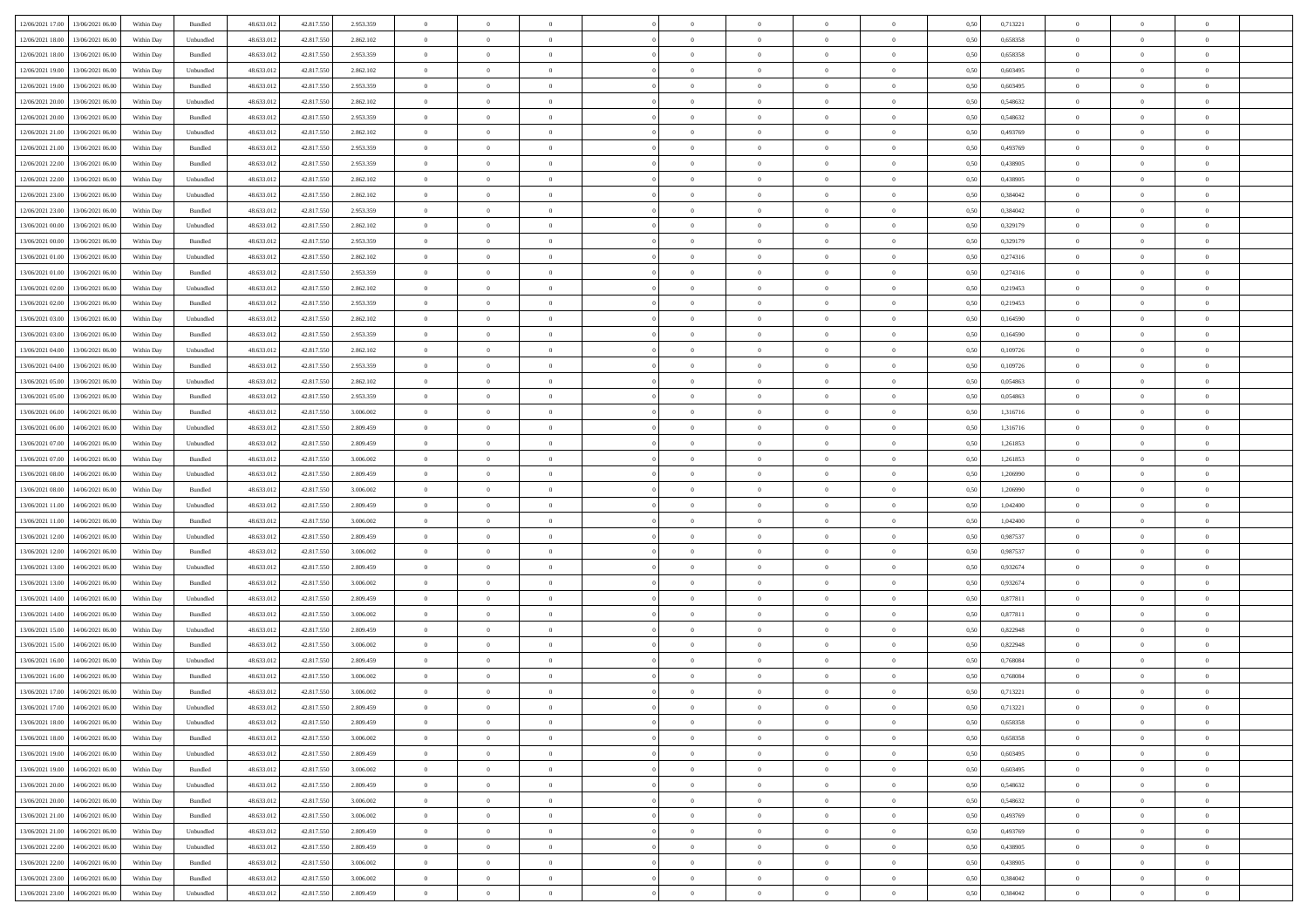| 14/06/2021 00:00 14/06/2021 06:00            | Within Day | Bundled           | 48.633.01  | 42.817.550 | 3.006.002 | $\overline{0}$ | $\overline{0}$ |                | $\overline{0}$ | $\theta$       |                | $\theta$       | 0,50 | 0,329179 | $\theta$       | $\theta$       | $\overline{0}$ |  |
|----------------------------------------------|------------|-------------------|------------|------------|-----------|----------------|----------------|----------------|----------------|----------------|----------------|----------------|------|----------|----------------|----------------|----------------|--|
|                                              |            |                   |            |            |           |                |                |                |                |                |                |                |      |          |                |                |                |  |
| 14/06/2021 00:00<br>14/06/2021 06.00         | Within Day | Unbundled         | 48.633.01  | 42.817.55  | 2.809.459 | $\bf{0}$       | $\bf{0}$       | $\bf{0}$       | $\bf{0}$       | $\overline{0}$ | $\overline{0}$ | $\bf{0}$       | 0,50 | 0,329179 | $\,$ 0 $\,$    | $\bf{0}$       | $\overline{0}$ |  |
| $14/06/2021\ 01.00$<br>14/06/2021 06:00      | Within Day | Bundled           | 48.633.012 | 42,817,550 | 3.006.002 | $\overline{0}$ | $\bf{0}$       | $\overline{0}$ | $\bf{0}$       | $\bf{0}$       | $\overline{0}$ | $\bf{0}$       | 0.50 | 0,274316 | $\bf{0}$       | $\overline{0}$ | $\overline{0}$ |  |
| 14/06/2021 01:00<br>14/06/2021 06:00         | Within Day | Unbundled         | 48.633.01  | 42.817.550 | 2.809.459 | $\overline{0}$ | $\overline{0}$ | $\overline{0}$ | $\overline{0}$ | $\theta$       | $\overline{0}$ | $\bf{0}$       | 0,50 | 0,274316 | $\,$ 0 $\,$    | $\theta$       | $\overline{0}$ |  |
| 14/06/2021 02:00<br>14/06/2021 06:00         | Within Day | Bundled           | 48.633.01  | 42.817.550 | 3.006.002 | $\bf{0}$       | $\overline{0}$ | $\bf{0}$       | $\overline{0}$ | $\theta$       | $\overline{0}$ | $\bf{0}$       | 0,50 | 0,219453 | $\,$ 0 $\,$    | $\bf{0}$       | $\overline{0}$ |  |
| 14/06/2021 02:00<br>14/06/2021 06:00         |            | Unbundled         | 48.633.013 | 42.817.55  | 2.809.459 | $\overline{0}$ | $\overline{0}$ | $\overline{0}$ | $\bf{0}$       | $\overline{0}$ | $\theta$       | $\bf{0}$       | 0.50 | 0,219453 | $\,$ 0 $\,$    | $\theta$       | $\overline{0}$ |  |
|                                              | Within Day |                   |            |            |           |                |                |                |                |                |                |                |      |          |                |                |                |  |
| 14/06/2021 03:00<br>14/06/2021 06.00         | Within Day | Unbundled         | 48.633.013 | 42.817.550 | 2.809.459 | $\overline{0}$ | $\overline{0}$ | $\overline{0}$ | $\overline{0}$ | $\overline{0}$ | $\overline{0}$ | $\bf{0}$       | 0,50 | 0,164590 | $\,$ 0 $\,$    | $\theta$       | $\overline{0}$ |  |
| 14/06/2021 03:00<br>14/06/2021 06.00         | Within Day | Bundled           | 48.633.01  | 42.817.55  | 3.006.002 | $\bf{0}$       | $\bf{0}$       | $\bf{0}$       | $\overline{0}$ | $\overline{0}$ | $\overline{0}$ | $\bf{0}$       | 0,50 | 0,164590 | $\,$ 0 $\,$    | $\bf{0}$       | $\overline{0}$ |  |
| 14/06/2021 04:00<br>14/06/2021 06:00         | Within Day | Unbundled         | 48.633.013 | 42.817.55  | 2.809.459 | $\overline{0}$ | $\bf{0}$       | $\overline{0}$ | $\bf{0}$       | $\overline{0}$ | $\overline{0}$ | $\bf{0}$       | 0.50 | 0.109726 | $\bf{0}$       | $\overline{0}$ | $\overline{0}$ |  |
| 14/06/2021 04:00<br>14/06/2021 06:00         | Within Day | Bundled           | 48.633.013 | 42.817.550 | 3.006.002 | $\overline{0}$ | $\bf{0}$       | $\overline{0}$ | $\overline{0}$ | $\overline{0}$ | $\overline{0}$ | $\bf{0}$       | 0,50 | 0,109726 | $\,$ 0 $\,$    | $\bf{0}$       | $\overline{0}$ |  |
| 14/06/2021 05:00<br>14/06/2021 06:00         | Within Day | Unbundled         | 48.633.01  | 42.817.550 | 2.809.459 | $\bf{0}$       | $\bf{0}$       | $\bf{0}$       | $\bf{0}$       | $\overline{0}$ | $\overline{0}$ | $\bf{0}$       | 0,50 | 0,054863 | $\,$ 0 $\,$    | $\bf{0}$       | $\overline{0}$ |  |
| 14/06/2021 05:00<br>14/06/2021 06.00         | Within Day | Bundled           | 48.633.013 | 42.817.550 | 3.006.002 | $\overline{0}$ | $\bf{0}$       | $\overline{0}$ | $\overline{0}$ | $\bf{0}$       | $\overline{0}$ | $\bf{0}$       | 0.50 | 0.054863 | $\bf{0}$       | $\overline{0}$ | $\,$ 0         |  |
|                                              |            |                   |            |            |           | $\overline{0}$ | $\overline{0}$ | $\overline{0}$ | $\theta$       | $\theta$       | $\overline{0}$ |                |      |          | $\,$ 0 $\,$    | $\theta$       |                |  |
| 14/06/2021 06:00<br>15/06/2021 06:00         | Within Day | Unbundled         | 48.633.01  | 42.817.550 | 4.697.961 |                |                |                |                |                |                | $\bf{0}$       | 0,50 | 1,316716 |                |                | $\overline{0}$ |  |
| 14/06/2021 06:00<br>15/06/2021 06:00         | Within Day | Bundled           | 48.633.01  | 42.817.55  | 1.117.500 | $\bf{0}$       | $\overline{0}$ | $\bf{0}$       | $\bf{0}$       | $\bf{0}$       | $\overline{0}$ | $\bf{0}$       | 0,50 | 1,316716 | $\,$ 0 $\,$    | $\bf{0}$       | $\overline{0}$ |  |
| 14/06/2021 07:00<br>15/06/2021 06:00         | Within Day | Unbundled         | 48.633.013 | 42.817.55  | 4.697.961 | $\overline{0}$ | $\bf{0}$       | $\overline{0}$ | $\bf{0}$       | $\overline{0}$ | $\theta$       | $\bf{0}$       | 0.50 | 1.261853 | $\,$ 0 $\,$    | $\theta$       | $\overline{0}$ |  |
| 14/06/2021 07:00<br>15/06/2021 06:00         | Within Day | Bundled           | 48.633.013 | 42.817.550 | 1.117.500 | $\overline{0}$ | $\overline{0}$ | $\overline{0}$ | $\overline{0}$ | $\overline{0}$ | $\overline{0}$ | $\bf{0}$       | 0,50 | 1,261853 | $\theta$       | $\theta$       | $\overline{0}$ |  |
| 14/06/2021 08:00<br>15/06/2021 06:00         | Within Day | Unbundled         | 48.633.01  | 42.817.55  | 4.697.961 | $\bf{0}$       | $\bf{0}$       | $\bf{0}$       | $\overline{0}$ | $\overline{0}$ | $\overline{0}$ | $\bf{0}$       | 0,50 | 1,206990 | $\,$ 0 $\,$    | $\bf{0}$       | $\overline{0}$ |  |
| 14/06/2021 08:00<br>15/06/2021 06:00         | Within Day | Bundled           | 48.633.013 | 42.817.55  | 1.117.500 | $\overline{0}$ | $\bf{0}$       | $\overline{0}$ | $\bf{0}$       | $\overline{0}$ | $\overline{0}$ | $\bf{0}$       | 0.50 | 1.206990 | $\bf{0}$       | $\overline{0}$ | $\bf{0}$       |  |
| 14/06/2021 09:00<br>15/06/2021 06:00         | Within Day | Unbundled         | 48.633.013 | 42.817.550 | 4.697.961 | $\bf{0}$       | $\bf{0}$       | $\overline{0}$ | $\overline{0}$ | $\overline{0}$ | $\overline{0}$ | $\bf{0}$       | 0,50 | 1,152127 | $\,$ 0 $\,$    | $\bf{0}$       | $\overline{0}$ |  |
|                                              |            |                   |            |            |           |                |                |                |                |                |                |                |      |          |                |                |                |  |
| 14/06/2021 09:00<br>15/06/2021 06:00         | Within Day | Bundled           | 48.633.01  | 42.817.550 | 1.117.500 | $\bf{0}$       | $\bf{0}$       | $\bf{0}$       | $\bf{0}$       | $\overline{0}$ | $\overline{0}$ | $\bf{0}$       | 0,50 | 1,152127 | $\,$ 0 $\,$    | $\bf{0}$       | $\overline{0}$ |  |
| $14/06/2021\ 10.00$<br>15/06/2021 06:00      | Within Day | Unbundled         | 48.633.012 | 42,817,550 | 4.697.961 | $\overline{0}$ | $\bf{0}$       | $\overline{0}$ | $\overline{0}$ | $\bf{0}$       | $\overline{0}$ | $\bf{0}$       | 0.50 | 1.097263 | $\bf{0}$       | $\overline{0}$ | $\,$ 0         |  |
| 14/06/2021 10:00<br>15/06/2021 06:00         | Within Day | Bundled           | 48.633.01  | 42.817.550 | 1.117.500 | $\overline{0}$ | $\overline{0}$ | $\overline{0}$ | $\overline{0}$ | $\theta$       | $\overline{0}$ | $\bf{0}$       | 0,50 | 1,097263 | $\theta$       | $\theta$       | $\overline{0}$ |  |
| 14/06/2021 11:00<br>15/06/2021 06:00         | Within Day | Bundled           | 48.633.01  | 42.817.550 | 1.117.500 | $\bf{0}$       | $\bf{0}$       | $\bf{0}$       | $\bf{0}$       | $\overline{0}$ | $\overline{0}$ | $\bf{0}$       | 0,50 | 1,042400 | $\,$ 0 $\,$    | $\bf{0}$       | $\overline{0}$ |  |
| 14/06/2021 11:00<br>15/06/2021 06:00         | Within Day | Unbundled         | 48.633.013 | 42.817.55  | 4.697.961 | $\overline{0}$ | $\bf{0}$       | $\overline{0}$ | $\bf{0}$       | $\overline{0}$ | $\theta$       | $\bf{0}$       | 0.50 | 1.042400 | $\bf{0}$       | $\theta$       | $\overline{0}$ |  |
| 14/06/2021 12:00<br>15/06/2021 06:00         | Within Day | Unbundled         | 48.633.013 | 42.817.550 | 4.697.961 | $\overline{0}$ | $\overline{0}$ | $\overline{0}$ | $\overline{0}$ | $\overline{0}$ | $\overline{0}$ | $\bf{0}$       | 0,50 | 0,987537 | $\,$ 0 $\,$    | $\theta$       | $\overline{0}$ |  |
| 14/06/2021 12:00<br>15/06/2021 06:00         | Within Day | Bundled           | 48.633.01  | 42.817.55  | 1.117.500 | $\bf{0}$       | $\overline{0}$ | $\bf{0}$       | $\overline{0}$ | $\overline{0}$ | $\overline{0}$ | $\bf{0}$       | 0,50 | 0,987537 | $\,$ 0 $\,$    | $\bf{0}$       | $\overline{0}$ |  |
|                                              |            |                   |            |            |           |                |                |                |                |                |                |                |      |          |                |                |                |  |
| 14/06/2021 13:00<br>15/06/2021 06:00         | Within Day | Unbundled         | 48.633.013 | 42.817.550 | 4.697.961 | $\overline{0}$ | $\bf{0}$       | $\overline{0}$ | $\bf{0}$       | $\overline{0}$ | $\overline{0}$ | $\bf{0}$       | 0.50 | 0.932674 | $\bf{0}$       | $\overline{0}$ | $\overline{0}$ |  |
| 14/06/2021 13:00<br>15/06/2021 06:00         | Within Day | Bundled           | 48.633.013 | 42.817.550 | 1.117.500 | $\overline{0}$ | $\bf{0}$       | $\overline{0}$ | $\overline{0}$ | $\overline{0}$ | $\overline{0}$ | $\bf{0}$       | 0,50 | 0,932674 | $\,$ 0 $\,$    | $\bf{0}$       | $\overline{0}$ |  |
| 14/06/2021 14:00<br>15/06/2021 06:00         | Within Day | Unbundled         | 48.633.01  | 42.817.550 | 4.697.961 | $\bf{0}$       | $\bf{0}$       | $\bf{0}$       | $\bf{0}$       | $\overline{0}$ | $\overline{0}$ | $\bf{0}$       | 0,50 | 0,877811 | $\,$ 0 $\,$    | $\bf{0}$       | $\overline{0}$ |  |
| 14/06/2021 14:00<br>15/06/2021 06:00         | Within Day | Bundled           | 48.633.013 | 42.817.550 | 1.117.500 | $\overline{0}$ | $\bf{0}$       | $\overline{0}$ | $\overline{0}$ | $\bf{0}$       | $\overline{0}$ | $\bf{0}$       | 0.50 | 0.877811 | $\bf{0}$       | $\overline{0}$ | $\,$ 0         |  |
| 14/06/2021 15:00<br>15/06/2021 06:00         | Within Day | Unbundled         | 48.633.013 | 42.817.550 | 4.697.961 | $\overline{0}$ | $\overline{0}$ | $\overline{0}$ | $\overline{0}$ | $\overline{0}$ | $\overline{0}$ | $\bf{0}$       | 0.5( | 0,822948 | $\theta$       | $\theta$       | $\overline{0}$ |  |
| 14/06/2021 15:00<br>15/06/2021 06:00         | Within Day | Bundled           | 48.633.01  | 42.817.55  | 1.117.500 | $\bf{0}$       | $\bf{0}$       | $\bf{0}$       | $\bf{0}$       | $\overline{0}$ | $\overline{0}$ | $\bf{0}$       | 0,50 | 0,822948 | $\,$ 0 $\,$    | $\bf{0}$       | $\overline{0}$ |  |
| 14/06/2021 16:00<br>15/06/2021 06:00         | Within Day | Unbundled         | 48.633.013 | 42.817.550 | 4.697.961 | $\overline{0}$ | $\bf{0}$       | $\overline{0}$ | $\bf{0}$       | $\overline{0}$ | $\overline{0}$ | $\bf{0}$       | 0.50 | 0.768084 | $\,$ 0 $\,$    | $\theta$       | $\overline{0}$ |  |
| 14/06/2021 16:00<br>15/06/2021 06:00         | Within Dav | Bundled           | 48.633.013 | 42.817.550 | 1.117.500 | $\overline{0}$ | $\overline{0}$ | $\overline{0}$ | $\overline{0}$ | $\overline{0}$ | $\overline{0}$ | $\bf{0}$       | 0.50 | 0,768084 | $\theta$       | $\theta$       | $\overline{0}$ |  |
|                                              |            |                   |            |            |           |                |                |                |                |                |                |                |      |          |                |                |                |  |
| 14/06/2021 17:00<br>15/06/2021 06:00         | Within Day | Unbundled         | 48.633.01  | 42.817.55  | 4.697.961 | $\bf{0}$       | $\bf{0}$       | $\bf{0}$       | $\bf{0}$       | $\overline{0}$ | $\overline{0}$ | $\bf{0}$       | 0,50 | 0,713221 | $\,$ 0 $\,$    | $\bf{0}$       | $\overline{0}$ |  |
| 14/06/2021 17:00<br>15/06/2021 06:00         | Within Day | Bundled           | 48.633.013 | 42.817.55  | 1.117.500 | $\overline{0}$ | $\bf{0}$       | $\overline{0}$ | $\bf{0}$       | $\overline{0}$ | $\overline{0}$ | $\bf{0}$       | 0.50 | 0.713221 | $\bf{0}$       | $\overline{0}$ | $\overline{0}$ |  |
| 14/06/2021 18:00<br>15/06/2021 06:00         | Within Day | Unbundled         | 48.633.013 | 42.817.550 | 4.697.961 | $\overline{0}$ | $\overline{0}$ | $\overline{0}$ | $\overline{0}$ | $\overline{0}$ | $\overline{0}$ | $\bf{0}$       | 0.50 | 0,658358 | $\theta$       | $\theta$       | $\overline{0}$ |  |
| 14/06/2021 18:00<br>15/06/2021 06:00         | Within Day | Bundled           | 48.633.01  | 42.817.550 | 1.117.500 | $\bf{0}$       | $\bf{0}$       | $\bf{0}$       | $\bf{0}$       | $\overline{0}$ | $\overline{0}$ | $\bf{0}$       | 0,50 | 0,658358 | $\,$ 0 $\,$    | $\bf{0}$       | $\overline{0}$ |  |
| 14/06/2021 19:00<br>15/06/2021 06:00         | Within Day | Bundled           | 48.633.013 | 42.817.550 | 1.117.500 | $\overline{0}$ | $\bf{0}$       | $\overline{0}$ | $\overline{0}$ | $\bf{0}$       | $\overline{0}$ | $\bf{0}$       | 0.50 | 0.603495 | $\bf{0}$       | $\overline{0}$ | $\,$ 0         |  |
| 14/06/2021 19:00<br>15/06/2021 06:00         | Within Dav | Unbundled         | 48.633.013 | 42.817.550 | 4.697.961 | $\overline{0}$ | $\overline{0}$ | $\overline{0}$ | $\overline{0}$ | $\overline{0}$ | $\overline{0}$ | $\bf{0}$       | 0.50 | 0.603495 | $\theta$       | $\theta$       | $\overline{0}$ |  |
| 14/06/2021 20:00<br>15/06/2021 06:00         | Within Day | Unbundled         | 48.633.013 | 42.817.550 | 4.697.961 | $\bf{0}$       | $\bf{0}$       | $\bf{0}$       | $\bf{0}$       | $\overline{0}$ | $\overline{0}$ | $\bf{0}$       | 0,50 | 0,548632 | $\,$ 0 $\,$    | $\bf{0}$       | $\overline{0}$ |  |
| 14/06/2021 20:00<br>15/06/2021 06:00         | Within Day | Bundled           | 48.633.013 | 42.817.55  | 1.117.500 | $\overline{0}$ | $\overline{0}$ | $\overline{0}$ | $\bf{0}$       | $\overline{0}$ | $\Omega$       | $\bf{0}$       | 0.50 | 0.548632 | $\bf{0}$       | $\theta$       | $\overline{0}$ |  |
| 14/06/2021 21:00<br>15/06/2021 06:00         | Within Dav | Unbundled         | 48.633.013 | 42.817.550 | 4.697.961 | $\overline{0}$ | $\overline{0}$ | $\Omega$       | $\theta$       | $\theta$       | $\overline{0}$ | $\overline{0}$ | 0.5( | 0,493769 | $\theta$       | $\theta$       | $\overline{0}$ |  |
|                                              |            |                   |            |            |           |                |                |                |                |                |                |                |      |          |                |                |                |  |
| 14/06/2021 21:00<br>15/06/2021 06:00         | Within Day | Bundled           | 48.633.01  | 42.817.550 | 1.117.500 | $\bf{0}$       | $\bf{0}$       | $\bf{0}$       | $\bf{0}$       | $\bf{0}$       | $\overline{0}$ | $\bf{0}$       | 0,50 | 0,493769 | $\overline{0}$ | $\bf{0}$       | $\overline{0}$ |  |
| $14/06/2021\ 22.00 \qquad 15/06/2021\ 06.00$ | Within Day | ${\sf Unbundred}$ | 48.633.012 | 42.817.550 | 4.697.961 | $\bf{0}$       | $\theta$       |                | $\Omega$       |                |                |                | 0,50 | 0.438905 | $\bf{0}$       | $\overline{0}$ |                |  |
| 14/06/2021 22:00 15/06/2021 06:00            | Within Day | Bundled           | 48.633.012 | 42.817.550 | 1.117.500 | $\overline{0}$ | $\overline{0}$ | $\Omega$       | $\theta$       | $\overline{0}$ | $\overline{0}$ | $\bf{0}$       | 0,50 | 0,438905 | $\theta$       | $\overline{0}$ | $\overline{0}$ |  |
| 14/06/2021 23:00<br>15/06/2021 06:00         | Within Day | Unbundled         | 48.633.013 | 42.817.550 | 4.697.961 | $\overline{0}$ | $\bf{0}$       | $\overline{0}$ | $\overline{0}$ | $\bf{0}$       | $\overline{0}$ | $\bf{0}$       | 0,50 | 0,384042 | $\bf{0}$       | $\overline{0}$ | $\bf{0}$       |  |
| 14/06/2021 23:00 15/06/2021 06:00            | Within Day | Bundled           | 48.633.012 | 42.817.550 | 1.117.500 | $\overline{0}$ | $\bf{0}$       | $\overline{0}$ | $\overline{0}$ | $\mathbf{0}$   | $\overline{0}$ | $\,$ 0 $\,$    | 0.50 | 0.384042 | $\overline{0}$ | $\bf{0}$       | $\,$ 0 $\,$    |  |
| 15/06/2021 00:00 15/06/2021 06:00            | Within Day | Unbundled         | 48.633.012 | 42.817.550 | 4.697.961 | $\overline{0}$ | $\overline{0}$ | $\overline{0}$ | $\overline{0}$ | $\overline{0}$ | $\overline{0}$ | $\bf{0}$       | 0,50 | 0,329179 | $\overline{0}$ | $\theta$       | $\overline{0}$ |  |
|                                              |            |                   |            |            |           |                |                |                |                |                |                |                |      |          | $\bf{0}$       |                |                |  |
| 15/06/2021 00:00<br>15/06/2021 06:00         | Within Day | Bundled           | 48.633.012 | 42.817.550 | 1.117.500 | $\overline{0}$ | $\bf{0}$       | $\overline{0}$ | $\overline{0}$ | $\bf{0}$       | $\overline{0}$ | $\bf{0}$       | 0,50 | 0,329179 |                | $\overline{0}$ | $\overline{0}$ |  |
| 15/06/2021 06:00<br>15/06/2021 01:00         | Within Day | Unbundled         | 48.633.012 | 42,817,550 | 4.697.961 | $\overline{0}$ | $\bf{0}$       | $\overline{0}$ | $\overline{0}$ | $\overline{0}$ | $\overline{0}$ | $\bf{0}$       | 0.50 | 0,274316 | $\,$ 0 $\,$    | $\overline{0}$ | $\,$ 0         |  |
| 15/06/2021 01:00<br>15/06/2021 06:00         | Within Dav | Bundled           | 48.633.012 | 42.817.550 | 1.117.500 | $\overline{0}$ | $\overline{0}$ | $\overline{0}$ | $\overline{0}$ | $\overline{0}$ | $\overline{0}$ | $\bf{0}$       | 0,50 | 0,274316 | $\overline{0}$ | $\theta$       | $\overline{0}$ |  |
| 15/06/2021 02:00<br>15/06/2021 06:00         | Within Day | Unbundled         | 48.633.013 | 42.817.550 | 4.697.961 | $\overline{0}$ | $\overline{0}$ | $\overline{0}$ | $\overline{0}$ | $\overline{0}$ | $\overline{0}$ | $\bf{0}$       | 0,50 | 0,219453 | $\bf{0}$       | $\overline{0}$ | $\overline{0}$ |  |
| 15/06/2021 02:00<br>15/06/2021 06:00         | Within Day | Bundled           | 48.633.012 | 42,817,550 | 1.117.500 | $\overline{0}$ | $\overline{0}$ | $\overline{0}$ | $\overline{0}$ | $\overline{0}$ | $\overline{0}$ | $\bf{0}$       | 0.50 | 0.219453 | $\mathbf{0}$   | $\bf{0}$       | $\,$ 0         |  |
| 15/06/2021 03:00 15/06/2021 06:00            | Within Dav | Unbundled         | 48.633.012 | 42.817.550 | 4.697.961 | $\overline{0}$ | $\overline{0}$ | $\overline{0}$ | $\overline{0}$ | $\overline{0}$ | $\overline{0}$ | $\bf{0}$       | 0,50 | 0,164590 | $\overline{0}$ | $\theta$       | $\overline{0}$ |  |
| 15/06/2021 03:00<br>15/06/2021 06:00         | Within Day | Bundled           | 48.633.013 | 42.817.550 | 1.117.500 | $\overline{0}$ | $\bf{0}$       | $\overline{0}$ | $\bf{0}$       | $\overline{0}$ | $\overline{0}$ | $\bf{0}$       | 0,50 | 0,164590 | $\bf{0}$       | $\,0\,$        | $\bf{0}$       |  |
|                                              |            |                   |            |            |           |                |                |                |                |                |                |                |      |          |                |                |                |  |
| 15/06/2021 04:00 15/06/2021 06:00            | Within Day | Bundled           | 48.633.012 | 42.817.550 | 1.117.500 | $\,$ 0 $\,$    | $\bf{0}$       | $\overline{0}$ | $\overline{0}$ | $\,$ 0 $\,$    | $\overline{0}$ | $\bf{0}$       | 0,50 | 0,109726 | $\overline{0}$ | $\,$ 0 $\,$    | $\,$ 0 $\,$    |  |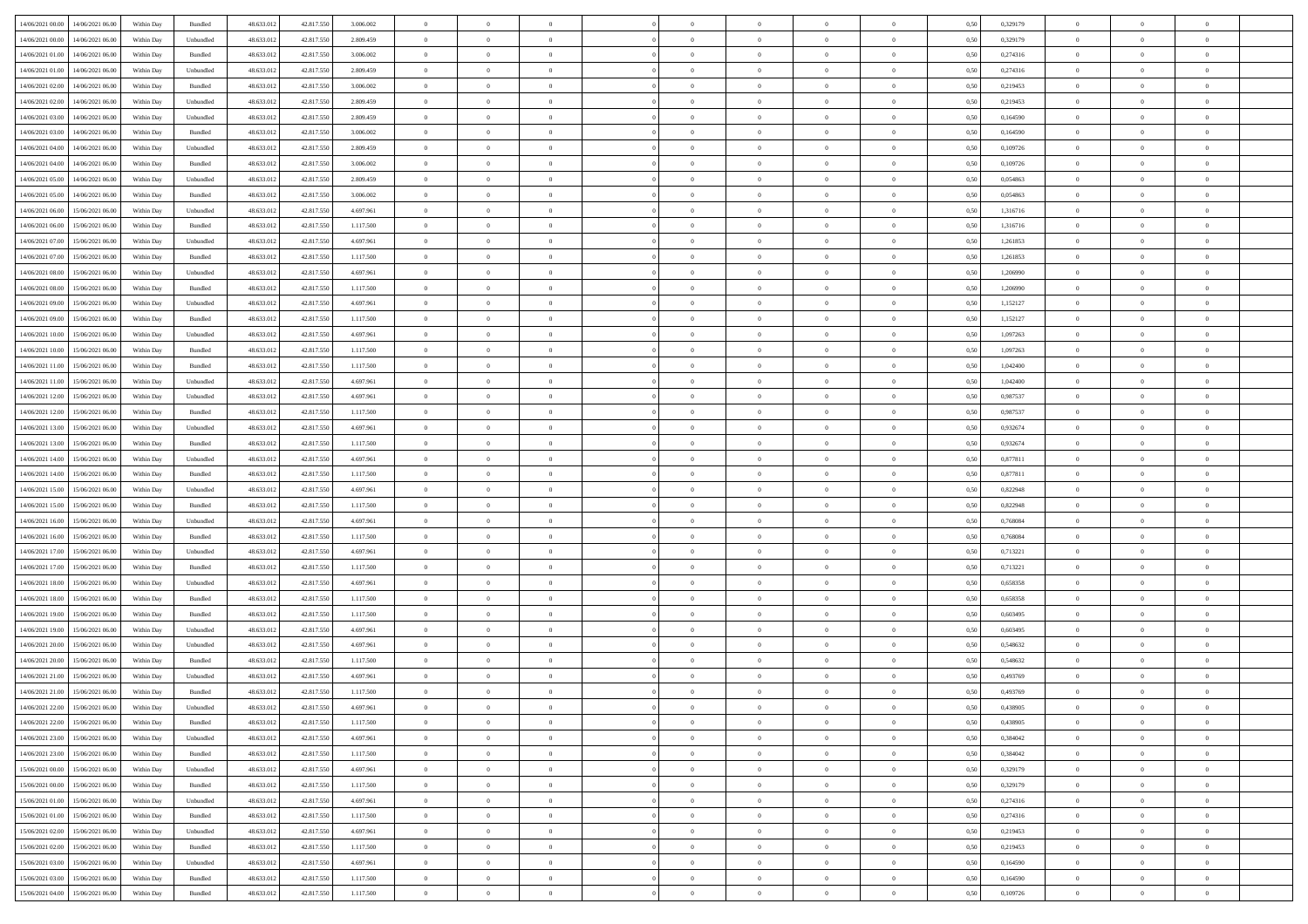| 15/06/2021 04:00 15/06/2021 06:00              | Within Day | Unbundled | 48.633.01  | 42.817.550 | 4.697.961 | $\overline{0}$ | $\overline{0}$ |                | $\overline{0}$ | $\theta$       |                | $\theta$       | 0,50 | 0,109726 | $\theta$       | $\theta$       | $\overline{0}$ |  |
|------------------------------------------------|------------|-----------|------------|------------|-----------|----------------|----------------|----------------|----------------|----------------|----------------|----------------|------|----------|----------------|----------------|----------------|--|
| 15/06/2021 05:00<br>15/06/2021 06:00           | Within Day | Unbundled | 48.633.01  | 42.817.55  | 4.697.961 | $\bf{0}$       | $\overline{0}$ | $\bf{0}$       | $\overline{0}$ | $\overline{0}$ | $\overline{0}$ | $\bf{0}$       | 0,50 | 0,054863 | $\,$ 0 $\,$    | $\bf{0}$       | $\overline{0}$ |  |
| 15/06/2021 05:00<br>15/06/2021 06:00           | Within Day | Bundled   | 48.633.013 | 42,817,550 | 1.117.500 | $\overline{0}$ | $\bf{0}$       | $\overline{0}$ | $\bf{0}$       | $\bf{0}$       | $\overline{0}$ | $\bf{0}$       | 0.50 | 0.054863 | $\bf{0}$       | $\overline{0}$ | $\overline{0}$ |  |
| 15/06/2021 06:00<br>16/06/2021 06:00           |            |           | 48.633.01  |            |           | $\overline{0}$ | $\overline{0}$ | $\overline{0}$ | $\theta$       | $\theta$       | $\overline{0}$ |                |      | 1,316716 | $\theta$       | $\theta$       | $\overline{0}$ |  |
|                                                | Within Day | Unbundled |            | 42.817.550 | 4.697.961 |                |                |                |                |                |                | $\bf{0}$       | 0,50 |          |                |                |                |  |
| 15/06/2021 06:00<br>16/06/2021 06:00           | Within Day | Bundled   | 48.633.01  | 42.817.55  | 1.117.500 | $\overline{0}$ | $\overline{0}$ | $\bf{0}$       | $\overline{0}$ | $\theta$       | $\overline{0}$ | $\bf{0}$       | 0,50 | 1,316716 | $\,$ 0 $\,$    | $\bf{0}$       | $\overline{0}$ |  |
| 15/06/2021 07:00<br>16/06/2021 06:00           | Within Day | Unbundled | 48.633.013 | 42.817.55  | 4.697.961 | $\overline{0}$ | $\overline{0}$ | $\overline{0}$ | $\bf{0}$       | $\overline{0}$ | $\theta$       | $\bf{0}$       | 0.50 | 1.261853 | $\,$ 0 $\,$    | $\theta$       | $\overline{0}$ |  |
| 15/06/2021 07:00<br>16/06/2021 06:00           | Within Day | Bundled   | 48.633.013 | 42.817.550 | 1.117.500 | $\overline{0}$ | $\overline{0}$ | $\overline{0}$ | $\overline{0}$ | $\overline{0}$ | $\overline{0}$ | $\bf{0}$       | 0,50 | 1,261853 | $\,$ 0 $\,$    | $\theta$       | $\overline{0}$ |  |
|                                                |            |           |            |            |           |                |                |                |                |                |                |                |      |          |                |                |                |  |
| 15/06/2021 08:00<br>16/06/2021 06:00           | Within Day | Unbundled | 48.633.01  | 42.817.55  | 4.697.961 | $\overline{0}$ | $\overline{0}$ | $\bf{0}$       | $\overline{0}$ | $\overline{0}$ | $\overline{0}$ | $\bf{0}$       | 0,50 | 1,206990 | $\,$ 0 $\,$    | $\bf{0}$       | $\overline{0}$ |  |
| 15/06/2021 08:00<br>16/06/2021 06:00           | Within Day | Bundled   | 48.633.013 | 42.817.550 | 1.117.500 | $\overline{0}$ | $\bf{0}$       | $\overline{0}$ | $\bf{0}$       | $\overline{0}$ | $\overline{0}$ | $\bf{0}$       | 0.50 | 1.206990 | $\bf{0}$       | $\overline{0}$ | $\overline{0}$ |  |
| 15/06/2021 09:00<br>16/06/2021 06:00           | Within Day | Unbundled | 48.633.013 | 42.817.550 | 4.697.961 | $\overline{0}$ | $\bf{0}$       | $\overline{0}$ | $\overline{0}$ | $\overline{0}$ | $\overline{0}$ | $\bf{0}$       | 0,50 | 1,152127 | $\,$ 0 $\,$    | $\bf{0}$       | $\overline{0}$ |  |
| 15/06/2021 09:00<br>16/06/2021 06:00           | Within Day | Bundled   | 48.633.01  | 42.817.550 | 1.117.500 | $\bf{0}$       | $\overline{0}$ | $\bf{0}$       | $\overline{0}$ | $\bf{0}$       | $\overline{0}$ | $\bf{0}$       | 0,50 | 1,152127 | $\,$ 0 $\,$    | $\bf{0}$       | $\overline{0}$ |  |
|                                                |            |           |            |            |           |                |                |                |                |                |                |                |      |          |                |                |                |  |
| 15/06/2021 10:00<br>16/06/2021 06:00           | Within Day | Unbundled | 48.633.013 | 42.817.550 | 4.697.961 | $\overline{0}$ | $\bf{0}$       | $\overline{0}$ | $\bf{0}$       | $\bf{0}$       | $\overline{0}$ | $\bf{0}$       | 0.50 | 1.097263 | $\bf{0}$       | $\overline{0}$ | $\bf{0}$       |  |
| 15/06/2021 10:00<br>16/06/2021 06:00           | Within Day | Bundled   | 48.633.01  | 42.817.550 | 1.117.500 | $\overline{0}$ | $\overline{0}$ | $\overline{0}$ | $\theta$       | $\theta$       | $\overline{0}$ | $\bf{0}$       | 0,50 | 1,097263 | $\,$ 0 $\,$    | $\theta$       | $\overline{0}$ |  |
| 15/06/2021 11:00<br>16/06/2021 06:00           | Within Day | Unbundled | 48.633.01  | 42.817.55  | 4.697.961 | $\bf{0}$       | $\overline{0}$ | $\bf{0}$       | $\overline{0}$ | $\theta$       | $\overline{0}$ | $\bf{0}$       | 0,50 | 1,042400 | $\,$ 0 $\,$    | $\bf{0}$       | $\overline{0}$ |  |
|                                                |            |           |            |            |           |                |                |                |                |                |                |                |      |          |                |                |                |  |
| 15/06/2021 11:00<br>16/06/2021 06:00           | Within Day | Bundled   | 48.633.013 | 42.817.550 | 1.117.500 | $\overline{0}$ | $\overline{0}$ | $\overline{0}$ | $\bf{0}$       | $\overline{0}$ | $\Omega$       | $\bf{0}$       | 0.50 | 1.042400 | $\theta$       | $\theta$       | $\overline{0}$ |  |
| 15/06/2021 12:00<br>16/06/2021 06:00           | Within Day | Bundled   | 48.633.013 | 42.817.550 | 1.117.500 | $\overline{0}$ | $\overline{0}$ | $\overline{0}$ | $\overline{0}$ | $\theta$       | $\overline{0}$ | $\bf{0}$       | 0,50 | 0,987537 | $\theta$       | $\theta$       | $\overline{0}$ |  |
| 15/06/2021 12:00<br>16/06/2021 06:00           | Within Day | Unbundled | 48.633.01  | 42.817.55  | 4.697.961 | $\bf{0}$       | $\overline{0}$ | $\bf{0}$       | $\overline{0}$ | $\theta$       | $\overline{0}$ | $\bf{0}$       | 0,50 | 0,987537 | $\,$ 0 $\,$    | $\bf{0}$       | $\overline{0}$ |  |
| 15/06/2021 13:00<br>16/06/2021 06:00           | Within Day | Unbundled | 48.633.013 | 42.817.55  | 4.697.961 | $\overline{0}$ | $\bf{0}$       | $\overline{0}$ | $\bf{0}$       | $\overline{0}$ | $\overline{0}$ | $\bf{0}$       | 0.50 | 0.932674 | $\bf{0}$       | $\overline{0}$ | $\overline{0}$ |  |
|                                                |            |           |            |            |           | $\overline{0}$ |                | $\overline{0}$ | $\overline{0}$ | $\overline{0}$ | $\overline{0}$ |                |      |          | $\,$ 0 $\,$    | $\theta$       | $\overline{0}$ |  |
| 15/06/2021 13:00<br>16/06/2021 06:00           | Within Day | Bundled   | 48.633.013 | 42.817.550 | 1.117.500 |                | $\bf{0}$       |                |                |                |                | $\bf{0}$       | 0,50 | 0,932674 |                |                |                |  |
| 15/06/2021 14:00<br>16/06/2021 06:00           | Within Day | Unbundled | 48.633.01  | 42.817.550 | 4.697.961 | $\bf{0}$       | $\bf{0}$       | $\bf{0}$       | $\bf{0}$       | $\overline{0}$ | $\overline{0}$ | $\bf{0}$       | 0,50 | 0,877811 | $\,$ 0 $\,$    | $\bf{0}$       | $\overline{0}$ |  |
| 15/06/2021 14:00<br>16/06/2021 06:00           | Within Day | Bundled   | 48.633.013 | 42,817,550 | 1.117.500 | $\overline{0}$ | $\bf{0}$       | $\overline{0}$ | $\bf{0}$       | $\bf{0}$       | $\overline{0}$ | $\bf{0}$       | 0.50 | 0.877811 | $\bf{0}$       | $\overline{0}$ | $\overline{0}$ |  |
| 15/06/2021 15:00<br>16/06/2021 06:00           | Within Day | Unbundled | 48.633.01  | 42.817.550 | 4.697.961 | $\overline{0}$ | $\overline{0}$ | $\overline{0}$ | $\theta$       | $\theta$       | $\overline{0}$ | $\bf{0}$       | 0,50 | 0,822948 | $\theta$       | $\theta$       | $\overline{0}$ |  |
|                                                |            |           |            |            |           |                | $\overline{0}$ |                | $\overline{0}$ | $\overline{0}$ | $\overline{0}$ |                |      |          | $\,$ 0 $\,$    | $\bf{0}$       | $\overline{0}$ |  |
| 15/06/2021 15:00<br>16/06/2021 06:00           | Within Day | Bundled   | 48.633.01  | 42.817.550 | 1.117.500 | $\bf{0}$       |                | $\bf{0}$       |                |                |                | $\bf{0}$       | 0,50 | 0,822948 |                |                |                |  |
| 15/06/2021 16:00<br>16/06/2021 06:00           | Within Day | Unbundled | 48.633.013 | 42.817.55  | 4.697.961 | $\overline{0}$ | $\overline{0}$ | $\overline{0}$ | $\overline{0}$ | $\overline{0}$ | $\Omega$       | $\bf{0}$       | 0.50 | 0.768084 | $\,$ 0 $\,$    | $\theta$       | $\overline{0}$ |  |
| 15/06/2021 16:00<br>16/06/2021 06:00           | Within Day | Bundled   | 48.633.013 | 42.817.550 | 1.117.500 | $\overline{0}$ | $\overline{0}$ | $\overline{0}$ | $\overline{0}$ | $\theta$       | $\overline{0}$ | $\bf{0}$       | 0,50 | 0,768084 | $\theta$       | $\theta$       | $\overline{0}$ |  |
| 15/06/2021 17:00<br>16/06/2021 06:00           | Within Day | Unbundled | 48.633.01  | 42.817.55  | 4.697.961 | $\bf{0}$       | $\overline{0}$ | $\bf{0}$       | $\overline{0}$ | $\theta$       | $\overline{0}$ | $\bf{0}$       | 0,50 | 0,713221 | $\,$ 0 $\,$    | $\bf{0}$       | $\overline{0}$ |  |
| 15/06/2021 17:00<br>16/06/2021 06:00           | Within Day | Bundled   | 48.633.013 | 42.817.550 | 1.117.500 | $\overline{0}$ | $\bf{0}$       | $\overline{0}$ | $\bf{0}$       | $\overline{0}$ | $\overline{0}$ | $\bf{0}$       | 0.50 | 0.713221 | $\bf{0}$       | $\overline{0}$ | $\overline{0}$ |  |
|                                                |            |           |            |            |           |                |                |                |                |                |                |                |      |          |                |                |                |  |
| 15/06/2021 18:00<br>16/06/2021 06:00           | Within Day | Unbundled | 48.633.01  | 42.817.550 | 4.697.961 | $\overline{0}$ | $\bf{0}$       | $\overline{0}$ | $\overline{0}$ | $\overline{0}$ | $\overline{0}$ | $\bf{0}$       | 0,50 | 0,658358 | $\theta$       | $\theta$       | $\overline{0}$ |  |
| 15/06/2021 18:00<br>16/06/2021 06:00           | Within Day | Bundled   | 48.633.01  | 42.817.550 | 1.117.500 | $\bf{0}$       | $\bf{0}$       | $\bf{0}$       | $\bf{0}$       | $\overline{0}$ | $\overline{0}$ | $\bf{0}$       | 0,50 | 0,658358 | $\,$ 0 $\,$    | $\bf{0}$       | $\overline{0}$ |  |
| 15/06/2021 19:00<br>16/06/2021 06:00           | Within Day | Unbundled | 48.633.013 | 42.817.55  | 4.697.961 | $\overline{0}$ | $\bf{0}$       | $\overline{0}$ | $\bf{0}$       | $\bf{0}$       | $\overline{0}$ | $\bf{0}$       | 0.50 | 0.603495 | $\bf{0}$       | $\overline{0}$ | $\bf{0}$       |  |
| 15/06/2021 19:00<br>16/06/2021 06:00           | Within Day | Bundled   | 48.633.013 | 42.817.55  | 1.117.500 | $\overline{0}$ | $\overline{0}$ | $\overline{0}$ | $\overline{0}$ | $\overline{0}$ | $\overline{0}$ | $\bf{0}$       | 0.50 | 0.603495 | $\theta$       | $\theta$       | $\overline{0}$ |  |
|                                                |            |           |            |            |           |                |                |                |                |                |                |                |      |          |                |                |                |  |
| 15/06/2021 20:00<br>16/06/2021 06:00           | Within Day | Unbundled | 48.633.01  | 42.817.55  | 4.697.961 | $\bf{0}$       | $\overline{0}$ | $\bf{0}$       | $\bf{0}$       | $\overline{0}$ | $\overline{0}$ | $\bf{0}$       | 0,50 | 0,548632 | $\,$ 0 $\,$    | $\bf{0}$       | $\overline{0}$ |  |
| 15/06/2021 20:00<br>16/06/2021 06:00           | Within Day | Bundled   | 48.633.013 | 42.817.550 | 1.117.500 | $\overline{0}$ | $\bf{0}$       | $\overline{0}$ | $\bf{0}$       | $\bf{0}$       | $\Omega$       | $\bf{0}$       | 0.50 | 0.548632 | $\,$ 0 $\,$    | $\theta$       | $\overline{0}$ |  |
| 15/06/2021 21:00<br>16/06/2021 06:00           | Within Dav | Bundled   | 48.633.013 | 42.817.550 | 1.117.500 | $\overline{0}$ | $\overline{0}$ | $\overline{0}$ | $\overline{0}$ | $\theta$       | $\overline{0}$ | $\bf{0}$       | 0.50 | 0,493769 | $\theta$       | $\theta$       | $\overline{0}$ |  |
| 15/06/2021 21:00<br>16/06/2021 06:00           | Within Day | Unbundled | 48.633.01  | 42.817.55  | 4.697.961 | $\bf{0}$       | $\bf{0}$       | $\bf{0}$       | $\overline{0}$ | $\bf{0}$       | $\overline{0}$ | $\bf{0}$       | 0,50 | 0,493769 | $\,$ 0 $\,$    | $\bf{0}$       | $\overline{0}$ |  |
| 15/06/2021 22:00<br>16/06/2021 06:00           |            | Unbundled | 48.633.013 | 42.817.55  | 4.697.961 |                | $\bf{0}$       | $\overline{0}$ |                | $\overline{0}$ | $\overline{0}$ |                | 0.50 | 0.438905 | $\bf{0}$       | $\overline{0}$ | $\overline{0}$ |  |
|                                                | Within Day |           |            |            |           | $\overline{0}$ |                |                | $\bf{0}$       |                |                | $\bf{0}$       |      |          |                |                |                |  |
| 15/06/2021 22:00<br>16/06/2021 06:00           | Within Dav | Bundled   | 48.633.013 | 42.817.550 | 1.117.500 | $\overline{0}$ | $\overline{0}$ | $\overline{0}$ | $\overline{0}$ | $\overline{0}$ | $\overline{0}$ | $\bf{0}$       | 0.50 | 0,438905 | $\theta$       | $\theta$       | $\overline{0}$ |  |
| 15/06/2021 23:00<br>16/06/2021 06:00           | Within Day | Unbundled | 48.633.01  | 42.817.550 | 4.697.961 | $\bf{0}$       | $\bf{0}$       | $\bf{0}$       | $\bf{0}$       | $\overline{0}$ | $\overline{0}$ | $\bf{0}$       | 0,50 | 0,384042 | $\,$ 0 $\,$    | $\bf{0}$       | $\overline{0}$ |  |
| 15/06/2021 23:00<br>16/06/2021 06:00           | Within Day | Bundled   | 48.633.013 | 42.817.550 | 1.117.500 | $\overline{0}$ | $\bf{0}$       | $\overline{0}$ | $\bf{0}$       | $\bf{0}$       | $\overline{0}$ | $\bf{0}$       | 0.50 | 0.384042 | $\bf{0}$       | $\overline{0}$ | $\overline{0}$ |  |
| 16/06/2021 00:00<br>16/06/2021 06:00           | Within Dav | Unbundled | 48.633.013 | 42.817.550 | 4.697.961 | $\overline{0}$ | $\overline{0}$ | $\overline{0}$ | $\overline{0}$ | $\theta$       | $\overline{0}$ | $\bf{0}$       | 0.50 | 0,329179 | $\theta$       | $\theta$       | $\overline{0}$ |  |
|                                                |            |           |            |            |           |                |                |                |                |                |                |                |      |          |                |                |                |  |
| 16/06/2021 00:00<br>16/06/2021 06:00           | Within Day | Bundled   | 48.633.013 | 42.817.550 | 1.117.500 | $\bf{0}$       | $\bf{0}$       | $\bf{0}$       | $\bf{0}$       | $\overline{0}$ | $\overline{0}$ | $\bf{0}$       | 0,50 | 0,329179 | $\,$ 0 $\,$    | $\bf{0}$       | $\overline{0}$ |  |
| 16/06/2021 01:00<br>16/06/2021 06:00           | Within Day | Unbundled | 48.633.013 | 42.817.55  | 4.697.961 | $\overline{0}$ | $\overline{0}$ | $\overline{0}$ | $\bf{0}$       | $\theta$       | $\Omega$       | $\bf{0}$       | 0.50 | 0,274316 | $\bf{0}$       | $\theta$       | $\overline{0}$ |  |
| 16/06/2021 01:00<br>16/06/2021 06:00           | Within Dav | Bundled   | 48.633.013 | 42.817.550 | 1.117.500 | $\overline{0}$ | $\overline{0}$ | $\Omega$       | $\overline{0}$ | $\theta$       | $\Omega$       | $\overline{0}$ | 0.5( | 0,274316 | $\theta$       | $\theta$       | $\overline{0}$ |  |
| 16/06/2021 02:00<br>16/06/2021 06:00           | Within Day | Unbundled | 48.633.01  | 42.817.550 | 4.697.961 | $\bf{0}$       | $\bf{0}$       | $\overline{0}$ | $\bf{0}$       | $\bf{0}$       | $\overline{0}$ | $\bf{0}$       | 0,50 | 0,219453 | $\overline{0}$ | $\bf{0}$       | $\overline{0}$ |  |
|                                                |            |           |            |            |           |                |                |                |                |                |                |                |      |          |                |                |                |  |
| $16/06/2021\; 02.00 \qquad 16/06/2021\; 06.00$ | Within Day | Bundled   | 48.633.012 | 42.817.550 | 1.117.500 | $\overline{0}$ |                |                | $\Omega$       |                |                |                | 0,50 | 0,219453 | $\theta$       | $\overline{0}$ |                |  |
| 16/06/2021 03:00 16/06/2021 06:00              | Within Day | Unbundled | 48.633.012 | 42.817.550 | 4.697.961 | $\overline{0}$ | $\overline{0}$ | $\overline{0}$ | $\theta$       | $\overline{0}$ | $\overline{0}$ | $\bf{0}$       | 0,50 | 0,164590 | $\theta$       | $\overline{0}$ | $\overline{0}$ |  |
| 16/06/2021 03:00<br>16/06/2021 06:00           | Within Day | Bundled   | 48.633.013 | 42.817.550 | 1.117.500 | $\overline{0}$ | $\bf{0}$       | $\overline{0}$ | $\overline{0}$ | $\bf{0}$       | $\overline{0}$ | $\bf{0}$       | 0,50 | 0,164590 | $\bf{0}$       | $\overline{0}$ | $\bf{0}$       |  |
| 16/06/2021 04:00 16/06/2021 06:00              | Within Day | Unbundled | 48.633.012 | 42.817.550 | 4.697.961 | $\overline{0}$ | $\bf{0}$       | $\overline{0}$ | $\overline{0}$ | $\mathbf{0}$   | $\overline{0}$ | $\,$ 0 $\,$    | 0.50 | 0.109726 | $\overline{0}$ | $\bf{0}$       | $\,$ 0 $\,$    |  |
|                                                |            |           |            |            |           |                |                |                |                |                |                |                |      |          |                |                |                |  |
| 16/06/2021 04:00 16/06/2021 06:00              | Within Dav | Bundled   | 48.633.012 | 42.817.550 | 1.117.500 | $\overline{0}$ | $\overline{0}$ | $\overline{0}$ | $\overline{0}$ | $\overline{0}$ | $\overline{0}$ | $\bf{0}$       | 0,50 | 0,109726 | $\overline{0}$ | $\theta$       | $\overline{0}$ |  |
| 16/06/2021 05:00<br>16/06/2021 06:00           | Within Day | Bundled   | 48.633.012 | 42.817.550 | 1.117.500 | $\overline{0}$ | $\bf{0}$       | $\overline{0}$ | $\overline{0}$ | $\bf{0}$       | $\overline{0}$ | $\bf{0}$       | 0,50 | 0,054863 | $\bf{0}$       | $\overline{0}$ | $\overline{0}$ |  |
| 16/06/2021 05:00<br>16/06/2021 06:00           | Within Day | Unbundled | 48.633.012 | 42,817,550 | 4.697.961 | $\overline{0}$ | $\bf{0}$       | $\overline{0}$ | $\overline{0}$ | $\overline{0}$ | $\overline{0}$ | $\bf{0}$       | 0.50 | 0.054863 | $\,$ 0 $\,$    | $\overline{0}$ | $\overline{0}$ |  |
| 16/06/2021 06:00<br>17/06/2021 06:00           | Within Dav | Unbundled | 48.633.012 | 42.817.550 | 4.697.961 | $\overline{0}$ | $\overline{0}$ | $\overline{0}$ | $\overline{0}$ | $\overline{0}$ | $\overline{0}$ | $\bf{0}$       | 0.50 | 1,316716 | $\overline{0}$ | $\theta$       | $\overline{0}$ |  |
|                                                |            |           |            |            |           |                |                |                |                |                |                |                |      |          |                |                |                |  |
| 16/06/2021 06:00<br>17/06/2021 06:00           | Within Day | Bundled   | 48.633.013 | 42.817.550 | 1.117.500 | $\overline{0}$ | $\overline{0}$ | $\overline{0}$ | $\overline{0}$ | $\overline{0}$ | $\overline{0}$ | $\bf{0}$       | 0,50 | 1,316716 | $\bf{0}$       | $\overline{0}$ | $\overline{0}$ |  |
| 16/06/2021 07:00<br>17/06/2021 06:00           | Within Day | Unbundled | 48.633.012 | 42,817,550 | 4.697.961 | $\overline{0}$ | $\overline{0}$ | $\overline{0}$ | $\overline{0}$ | $\overline{0}$ | $\overline{0}$ | $\bf{0}$       | 0.50 | 1.261853 | $\mathbf{0}$   | $\bf{0}$       | $\,$ 0         |  |
| 16/06/2021 07:00<br>17/06/2021 06:00           | Within Dav | Bundled   | 48.633.012 | 42.817.550 | 1.117.500 | $\overline{0}$ | $\overline{0}$ | $\overline{0}$ | $\overline{0}$ | $\overline{0}$ | $\overline{0}$ | $\bf{0}$       | 0,50 | 1,261853 | $\overline{0}$ | $\theta$       | $\overline{0}$ |  |
| 16/06/2021 08:00<br>17/06/2021 06:00           | Within Day | Unbundled | 48.633.013 | 42.817.550 | 4.697.961 | $\overline{0}$ | $\bf{0}$       | $\overline{0}$ | $\overline{0}$ | $\overline{0}$ | $\overline{0}$ | $\bf{0}$       | 0,50 | 1,206990 | $\bf{0}$       | $\overline{0}$ | $\bf{0}$       |  |
|                                                |            |           |            |            |           |                |                |                |                |                |                |                |      |          |                |                |                |  |
| 16/06/2021 08:00 17/06/2021 06:00              | Within Day | Bundled   | 48.633.012 | 42.817.550 | 1.117.500 | $\,$ 0 $\,$    | $\bf{0}$       | $\overline{0}$ | $\overline{0}$ | $\,$ 0 $\,$    | $\overline{0}$ | $\bf{0}$       | 0,50 | 1,206990 | $\overline{0}$ | $\,$ 0 $\,$    | $\,$ 0 $\,$    |  |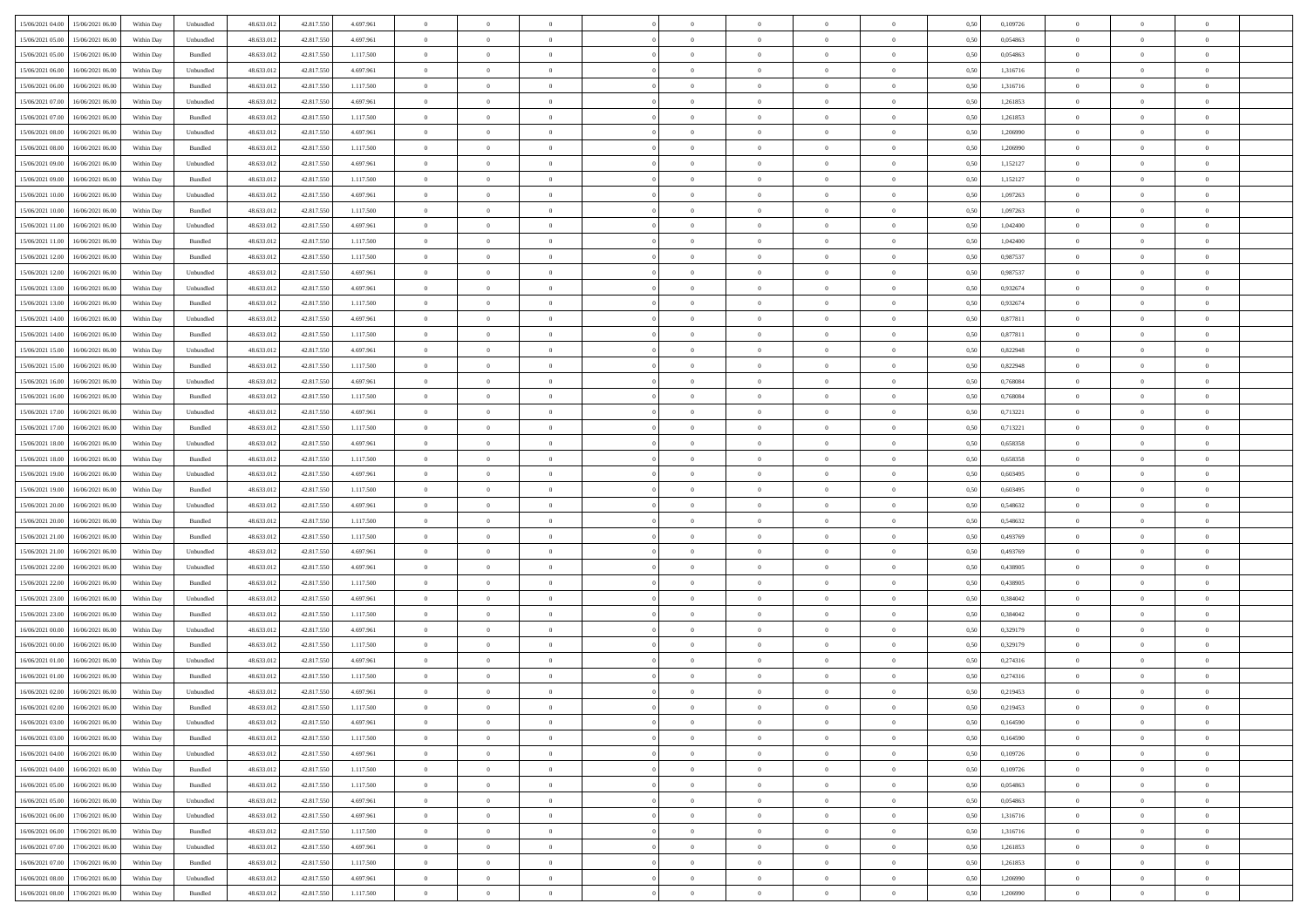|                                              |            |                             |            |            |           | $\overline{0}$ | $\overline{0}$ |                | $\overline{0}$ | $\theta$       |                | $\theta$       |      |          | $\theta$       | $\theta$       | $\overline{0}$ |  |
|----------------------------------------------|------------|-----------------------------|------------|------------|-----------|----------------|----------------|----------------|----------------|----------------|----------------|----------------|------|----------|----------------|----------------|----------------|--|
| 16/06/2021 09:00 17/06/2021 06:00            | Within Day | Unbundled                   | 48.633.01  | 42.817.550 | 4.697.961 |                |                |                |                |                |                |                | 0,50 | 1,152127 |                |                |                |  |
| 16/06/2021 09:00<br>17/06/2021 06:00         | Within Day | Bundled                     | 48.633.01  | 42.817.55  | 1.117.500 | $\bf{0}$       | $\bf{0}$       | $\bf{0}$       | $\bf{0}$       | $\overline{0}$ | $\overline{0}$ | $\bf{0}$       | 0,50 | 1,152127 | $\,$ 0 $\,$    | $\bf{0}$       | $\overline{0}$ |  |
| 16/06/2021 10:00<br>17/06/2021 06:00         | Within Day | Unbundled                   | 48.633.012 | 42.817.550 | 4.697.961 | $\overline{0}$ | $\bf{0}$       | $\overline{0}$ | $\bf{0}$       | $\bf{0}$       | $\overline{0}$ | $\bf{0}$       | 0.50 | 1.097263 | $\bf{0}$       | $\overline{0}$ | $\overline{0}$ |  |
| 16/06/2021 10:00<br>17/06/2021 06:00         | Within Day | Bundled                     | 48.633.013 | 42.817.550 | 1.117.500 | $\overline{0}$ | $\overline{0}$ | $\overline{0}$ | $\overline{0}$ | $\theta$       | $\overline{0}$ | $\bf{0}$       | 0,50 | 1,097263 | $\theta$       | $\theta$       | $\overline{0}$ |  |
| 16/06/2021 11:00<br>17/06/2021 06:00         | Within Day | Unbundled                   | 48.633.01  | 42.817.550 | 4.697.961 | $\bf{0}$       | $\overline{0}$ | $\bf{0}$       | $\overline{0}$ | $\theta$       | $\overline{0}$ | $\bf{0}$       | 0,50 | 1,042400 | $\,$ 0 $\,$    | $\bf{0}$       | $\overline{0}$ |  |
|                                              |            |                             |            |            |           |                |                |                |                |                |                |                |      |          |                |                |                |  |
| 16/06/2021 11:00<br>17/06/2021 06:00         | Within Day | Bundled                     | 48.633.013 | 42.817.55  | 1.117.500 | $\overline{0}$ | $\bf{0}$       | $\overline{0}$ | $\bf{0}$       | $\overline{0}$ | $\theta$       | $\bf{0}$       | 0.50 | 1.042400 | $\,$ 0 $\,$    | $\theta$       | $\overline{0}$ |  |
| 16/06/2021 12:00<br>17/06/2021 06.00         | Within Day | Unbundled                   | 48.633.013 | 42.817.550 | 4.697.961 | $\overline{0}$ | $\overline{0}$ | $\overline{0}$ | $\overline{0}$ | $\overline{0}$ | $\overline{0}$ | $\bf{0}$       | 0,50 | 0,987537 | $\,$ 0 $\,$    | $\theta$       | $\overline{0}$ |  |
| 16/06/2021 12:00<br>17/06/2021 06.00         | Within Day | Bundled                     | 48.633.01  | 42.817.55  | 1.117.500 | $\bf{0}$       | $\bf{0}$       | $\bf{0}$       | $\overline{0}$ | $\overline{0}$ | $\overline{0}$ | $\bf{0}$       | 0,50 | 0,987537 | $\,$ 0 $\,$    | $\bf{0}$       | $\overline{0}$ |  |
| 16/06/2021 13:00<br>17/06/2021 06:00         | Within Day | Unbundled                   | 48.633.013 | 42.817.55  | 4.697.961 | $\overline{0}$ | $\bf{0}$       | $\overline{0}$ | $\bf{0}$       | $\overline{0}$ | $\overline{0}$ | $\bf{0}$       | 0.50 | 0.932674 | $\bf{0}$       | $\overline{0}$ | $\overline{0}$ |  |
| 16/06/2021 13:00<br>17/06/2021 06:00         | Within Day | Bundled                     | 48.633.013 | 42.817.550 | 1.117.500 | $\bf{0}$       | $\bf{0}$       | $\overline{0}$ | $\overline{0}$ | $\overline{0}$ | $\overline{0}$ | $\bf{0}$       | 0,50 | 0,932674 | $\,$ 0 $\,$    | $\bf{0}$       | $\overline{0}$ |  |
| 16/06/2021 14:00<br>17/06/2021 06:00         | Within Day | Bundled                     | 48.633.01  | 42.817.550 | 1.117.500 | $\bf{0}$       | $\bf{0}$       | $\bf{0}$       | $\bf{0}$       | $\bf{0}$       | $\overline{0}$ | $\bf{0}$       | 0,50 | 0,877811 | $\,$ 0 $\,$    | $\bf{0}$       | $\overline{0}$ |  |
| 16/06/2021 14:00<br>17/06/2021 06:00         | Within Day | Unbundled                   | 48.633.013 | 42.817.550 | 4.697.961 | $\overline{0}$ | $\bf{0}$       | $\overline{0}$ | $\overline{0}$ | $\bf{0}$       | $\overline{0}$ | $\bf{0}$       | 0.50 | 0.877811 | $\bf{0}$       | $\overline{0}$ | $\,$ 0         |  |
|                                              |            |                             |            |            |           | $\overline{0}$ | $\overline{0}$ | $\overline{0}$ | $\theta$       | $\theta$       | $\overline{0}$ |                |      |          | $\,$ 0 $\,$    | $\theta$       |                |  |
| 16/06/2021 15:00<br>17/06/2021 06:00         | Within Day | Unbundled                   | 48.633.01  | 42.817.550 | 4.697.961 |                |                |                |                |                |                | $\bf{0}$       | 0,50 | 0,822948 |                |                | $\overline{0}$ |  |
| 16/06/2021 15:00<br>17/06/2021 06:00         | Within Day | Bundled                     | 48.633.01  | 42.817.55  | 1.117.500 | $\bf{0}$       | $\overline{0}$ | $\bf{0}$       | $\overline{0}$ | $\bf{0}$       | $\overline{0}$ | $\bf{0}$       | 0,50 | 0,822948 | $\,$ 0 $\,$    | $\bf{0}$       | $\overline{0}$ |  |
| 16/06/2021 16:00<br>17/06/2021 06:00         | Within Day | Unbundled                   | 48.633.013 | 42.817.55  | 4.697.961 | $\overline{0}$ | $\bf{0}$       | $\overline{0}$ | $\bf{0}$       | $\overline{0}$ | $\theta$       | $\bf{0}$       | 0.50 | 0.768084 | $\,$ 0 $\,$    | $\theta$       | $\overline{0}$ |  |
| 16/06/2021 16:00<br>17/06/2021 06:00         | Within Day | Bundled                     | 48.633.013 | 42.817.550 | 1.117.500 | $\overline{0}$ | $\overline{0}$ | $\overline{0}$ | $\overline{0}$ | $\overline{0}$ | $\overline{0}$ | $\bf{0}$       | 0,50 | 0,768084 | $\theta$       | $\theta$       | $\overline{0}$ |  |
| 16/06/2021 17:00<br>17/06/2021 06.00         | Within Day | Unbundled                   | 48.633.01  | 42.817.55  | 4.697.961 | $\bf{0}$       | $\bf{0}$       | $\bf{0}$       | $\overline{0}$ | $\bf{0}$       | $\overline{0}$ | $\bf{0}$       | 0,50 | 0,713221 | $\,$ 0 $\,$    | $\bf{0}$       | $\overline{0}$ |  |
| 16/06/2021 17:00<br>17/06/2021 06:00         | Within Day | Bundled                     | 48.633.013 | 42.817.55  | 1.117.500 | $\overline{0}$ | $\bf{0}$       | $\overline{0}$ | $\bf{0}$       | $\overline{0}$ | $\overline{0}$ | $\bf{0}$       | 0.50 | 0.713221 | $\bf{0}$       | $\overline{0}$ | $\overline{0}$ |  |
| 16/06/2021 18:00<br>17/06/2021 06:00         | Within Day | Unbundled                   | 48.633.013 | 42.817.550 | 4.697.961 | $\bf{0}$       | $\bf{0}$       | $\overline{0}$ | $\overline{0}$ | $\overline{0}$ | $\overline{0}$ | $\bf{0}$       | 0,50 | 0,658358 | $\,$ 0 $\,$    | $\bf{0}$       | $\overline{0}$ |  |
| 16/06/2021 18:00<br>17/06/2021 06:00         | Within Day | Bundled                     | 48.633.01  | 42.817.550 | 1.117.500 | $\bf{0}$       | $\bf{0}$       | $\bf{0}$       | $\bf{0}$       | $\overline{0}$ | $\overline{0}$ | $\bf{0}$       | 0,50 | 0,658358 | $\,$ 0 $\,$    | $\bf{0}$       | $\overline{0}$ |  |
|                                              |            |                             |            |            |           |                |                |                |                |                |                |                |      |          |                |                |                |  |
| 16/06/2021 19:00<br>17/06/2021 06.00         | Within Day | Unbundled                   | 48.633.012 | 42,817,550 | 4.697.961 | $\overline{0}$ | $\bf{0}$       | $\overline{0}$ | $\overline{0}$ | $\bf{0}$       | $\overline{0}$ | $\bf{0}$       | 0.50 | 0.603495 | $\bf{0}$       | $\overline{0}$ | $\,$ 0         |  |
| 16/06/2021 19:00<br>17/06/2021 06:00         | Within Day | Bundled                     | 48.633.01  | 42.817.550 | 1.117.500 | $\overline{0}$ | $\bf{0}$       | $\overline{0}$ | $\overline{0}$ | $\theta$       | $\overline{0}$ | $\bf{0}$       | 0,50 | 0,603495 | $\theta$       | $\theta$       | $\overline{0}$ |  |
| 16/06/2021 20:00<br>17/06/2021 06:00         | Within Day | Unbundled                   | 48.633.01  | 42.817.550 | 4.697.961 | $\bf{0}$       | 436.000        | $\bf{0}$       | $\bf{0}$       | $\overline{0}$ | $\overline{0}$ | $\bf{0}$       | 0,50 | 0,548632 | $\,$ 0 $\,$    | $\bf{0}$       | $\overline{0}$ |  |
| 16/06/2021 20:00<br>17/06/2021 06:00         | Within Day | Bundled                     | 48.633.013 | 42.817.55  | 1.117.500 | $\overline{0}$ | $\overline{0}$ | $\overline{0}$ | $\bf{0}$       | $\overline{0}$ | $\theta$       | $\bf{0}$       | 0.50 | 0.548632 | $\bf{0}$       | $\theta$       | $\overline{0}$ |  |
| 16/06/2021 21:00<br>17/06/2021 06.00         | Within Day | Unbundled                   | 48.633.013 | 43.253.550 | 4.261.961 | $\overline{0}$ | $\overline{0}$ | $\overline{0}$ | $\overline{0}$ | $\overline{0}$ | $\overline{0}$ | $\bf{0}$       | 0,50 | 0,493769 | $\,$ 0 $\,$    | $\theta$       | $\overline{0}$ |  |
| 16/06/2021 21:00<br>17/06/2021 06.00         | Within Day | Bundled                     | 48.633.01  | 43.253.55  | 1.117.500 | $\bf{0}$       | $\overline{0}$ | $\bf{0}$       | $\overline{0}$ | $\bf{0}$       | $\overline{0}$ | $\bf{0}$       | 0,50 | 0,493769 | $\,$ 0 $\,$    | $\bf{0}$       | $\overline{0}$ |  |
| 16/06/2021 22:00<br>17/06/2021 06:00         | Within Day | Unbundled                   | 48.633.013 | 43.253.55  | 4.261.961 | $\overline{0}$ | $\bf{0}$       | $\overline{0}$ | $\bf{0}$       | $\overline{0}$ | $\overline{0}$ | $\bf{0}$       | 0.50 | 0.438905 | $\bf{0}$       | $\overline{0}$ | $\overline{0}$ |  |
| 16/06/2021 22:00<br>17/06/2021 06:00         | Within Day | Bundled                     | 48.633.013 | 43.253.550 | 1.117.500 | $\overline{0}$ | $\bf{0}$       | $\overline{0}$ | $\overline{0}$ | $\overline{0}$ | $\overline{0}$ | $\bf{0}$       | 0,50 | 0,438905 | $\theta$       | $\theta$       | $\overline{0}$ |  |
| 16/06/2021 23:00<br>17/06/2021 06:00         | Within Day | Bundled                     | 48.633.01  | 43.253.550 | 1.117.500 | $\bf{0}$       | $\bf{0}$       | $\bf{0}$       | $\bf{0}$       | $\overline{0}$ | $\overline{0}$ | $\bf{0}$       | 0,50 | 0,384042 | $\,$ 0 $\,$    | $\bf{0}$       | $\overline{0}$ |  |
|                                              |            |                             |            |            |           |                |                |                |                |                |                |                |      |          |                |                |                |  |
| 16/06/2021 23:00<br>17/06/2021 06:00         | Within Day | Unbundled                   | 48.633.013 | 43.253.55  | 4.261.961 | $\overline{0}$ | $\bf{0}$       | $\overline{0}$ | $\overline{0}$ | $\bf{0}$       | $\overline{0}$ | $\bf{0}$       | 0.50 | 0.384042 | $\bf{0}$       | $\overline{0}$ | $\,$ 0         |  |
| 17/06/2021 00:00<br>17/06/2021 06:00         | Within Day | Unbundled                   | 48.633.013 | 43.253.550 | 4.261.961 | $\overline{0}$ | $\overline{0}$ | $\overline{0}$ | $\overline{0}$ | $\overline{0}$ | $\overline{0}$ | $\bf{0}$       | 0.5( | 0,329179 | $\theta$       | $\theta$       | $\overline{0}$ |  |
| 17/06/2021 00:00<br>17/06/2021 06:00         | Within Day | Bundled                     | 48.633.01  | 43.253.55  | 1.117.500 | $\bf{0}$       | $\bf{0}$       | $\bf{0}$       | $\bf{0}$       | $\,$ 0 $\,$    | $\overline{0}$ | $\bf{0}$       | 0,50 | 0,329179 | $\,$ 0 $\,$    | $\bf{0}$       | $\overline{0}$ |  |
| 17/06/2021 01:00<br>17/06/2021 06:00         | Within Day | Unbundled                   | 48.633.013 | 43.253.55  | 4.261.961 | $\overline{0}$ | $\bf{0}$       | $\overline{0}$ | $\bf{0}$       | $\overline{0}$ | $\overline{0}$ | $\bf{0}$       | 0.50 | 0,274316 | $\,$ 0 $\,$    | $\bf{0}$       | $\overline{0}$ |  |
| 17/06/2021 01:00<br>17/06/2021 06:00         | Within Dav | Bundled                     | 48.633.013 | 43.253.550 | 1.117.500 | $\overline{0}$ | $\overline{0}$ | $\overline{0}$ | $\overline{0}$ | $\theta$       | $\overline{0}$ | $\bf{0}$       | 0.50 | 0,274316 | $\theta$       | $\theta$       | $\overline{0}$ |  |
| 17/06/2021 02:00<br>17/06/2021 06:00         | Within Day | Unbundled                   | 48.633.01  | 43.253.55  | 4.261.961 | $\bf{0}$       | $\bf{0}$       | $\bf{0}$       | $\bf{0}$       | $\bf{0}$       | $\overline{0}$ | $\bf{0}$       | 0,50 | 0,219453 | $\,$ 0 $\,$    | $\bf{0}$       | $\overline{0}$ |  |
| 17/06/2021 02:00<br>17/06/2021 06:00         | Within Day | Bundled                     | 48.633.013 | 43.253.55  | 1.117.500 | $\overline{0}$ | $\bf{0}$       | $\overline{0}$ | $\bf{0}$       | $\overline{0}$ | $\overline{0}$ | $\bf{0}$       | 0.50 | 0.219453 | $\bf{0}$       | $\overline{0}$ | $\overline{0}$ |  |
| 17/06/2021 03:00<br>17/06/2021 06:00         | Within Dav | Unbundled                   | 48.633.013 | 43.253.550 | 4.261.961 | $\overline{0}$ | $\overline{0}$ | $\overline{0}$ | $\overline{0}$ | $\overline{0}$ | $\overline{0}$ | $\bf{0}$       | 0.50 | 0,164590 | $\theta$       | $\theta$       | $\overline{0}$ |  |
| 17/06/2021 03:00<br>17/06/2021 06.00         | Within Day | Bundled                     | 48.633.01  | 43.253.550 | 1.117.500 | $\bf{0}$       | $\bf{0}$       | $\bf{0}$       | $\bf{0}$       | $\overline{0}$ | $\overline{0}$ | $\bf{0}$       | 0,50 | 0,164590 | $\,$ 0 $\,$    | $\bf{0}$       | $\overline{0}$ |  |
|                                              |            |                             |            |            |           |                |                |                |                |                |                |                |      |          |                |                |                |  |
| 17/06/2021 04:00<br>17/06/2021 06:00         | Within Day | Unbundled                   | 48.633.013 | 43.253.550 | 4.261.961 | $\overline{0}$ | $\bf{0}$       | $\overline{0}$ | $\overline{0}$ | $\bf{0}$       | $\overline{0}$ | $\bf{0}$       | 0.50 | 0.109726 | $\bf{0}$       | $\overline{0}$ | $\overline{0}$ |  |
| 17/06/2021 04:00<br>17/06/2021 06:00         | Within Day | Bundled                     | 48.633.013 | 43.253.550 | 1.117.500 | $\overline{0}$ | $\overline{0}$ | $\overline{0}$ | $\overline{0}$ | $\overline{0}$ | $\overline{0}$ | $\bf{0}$       | 0.50 | 0,109726 | $\theta$       | $\theta$       | $\overline{0}$ |  |
| 17/06/2021 05:00<br>17/06/2021 06:00         | Within Day | Unbundled                   | 48.633.013 | 43.253.550 | 4.261.961 | $\bf{0}$       | $\bf{0}$       | $\bf{0}$       | $\bf{0}$       | $\overline{0}$ | $\overline{0}$ | $\bf{0}$       | 0,50 | 0,054863 | $\,$ 0 $\,$    | $\bf{0}$       | $\overline{0}$ |  |
| 17/06/2021 05:00<br>17/06/2021 06:00         | Within Day | Bundled                     | 48.633.013 | 43.253.55  | 1.117.500 | $\overline{0}$ | $\overline{0}$ | $\overline{0}$ | $\bf{0}$       | $\theta$       | $\Omega$       | $\bf{0}$       | 0.50 | 0.054863 | $\bf{0}$       | $\theta$       | $\overline{0}$ |  |
| 17/06/2021 06:00<br>18/06/2021 06:00         | Within Dav | Unbundled                   | 48.633.013 | 42.817.535 | 4.697.976 | $\overline{0}$ | $\overline{0}$ | $\Omega$       | $\theta$       | $\theta$       | $\overline{0}$ | $\overline{0}$ | 0.5( | 1,316716 | $\theta$       | $\theta$       | $\overline{0}$ |  |
| 17/06/2021 06:00<br>18/06/2021 06:00         | Within Day | Bundled                     | 48.633.01  | 42.817.535 | 1.117.500 | $\bf{0}$       | $\bf{0}$       | $\bf{0}$       | $\bf{0}$       | $\bf{0}$       | $\overline{0}$ | $\bf{0}$       | 0,50 | 1,316716 | $\overline{0}$ | $\bf{0}$       | $\overline{0}$ |  |
| $17/06/2021\ 07.00 \qquad 18/06/2021\ 06.00$ | Within Day | $\ensuremath{\mathsf{Unb}}$ | 48.633.012 | 42.817.535 | 4.697.976 | $\bf{0}$       | $\theta$       |                | $\Omega$       |                |                |                | 0,50 | 1,261853 | $\bf{0}$       | $\overline{0}$ |                |  |
| 17/06/2021 07:00 18/06/2021 06:00            | Within Day | Bundled                     | 48.633.012 | 42.817.535 | 1.117.500 | $\overline{0}$ | $\overline{0}$ | $\overline{0}$ | $\overline{0}$ | $\overline{0}$ | $\overline{0}$ | $\bf{0}$       | 0,50 | 1,261853 | $\theta$       | $\overline{0}$ | $\overline{0}$ |  |
|                                              |            |                             |            |            |           |                |                |                |                |                |                |                |      |          |                |                |                |  |
| 17/06/2021 08:00<br>18/06/2021 06:00         | Within Day | Bundled                     | 48.633.013 | 42.817.535 | 1.117.500 | $\overline{0}$ | $\bf{0}$       | $\overline{0}$ | $\overline{0}$ | $\bf{0}$       | $\overline{0}$ | $\bf{0}$       | 0,50 | 1,206990 | $\bf{0}$       | $\overline{0}$ | $\bf{0}$       |  |
| 17/06/2021 08:00 18/06/2021 06:00            | Within Day | Unbundled                   | 48.633.012 | 42.817.535 | 4.697.976 | $\overline{0}$ | $\bf{0}$       | $\overline{0}$ | $\overline{0}$ | $\mathbf{0}$   | $\overline{0}$ | $\,$ 0 $\,$    | 0.50 | 1.206990 | $\overline{0}$ | $\bf{0}$       | $\,$ 0 $\,$    |  |
| 17/06/2021 09:00 18/06/2021 06:00            | Within Dav | Unbundled                   | 48.633.012 | 42.817.535 | 4.697.976 | $\overline{0}$ | $\overline{0}$ | $\overline{0}$ | $\overline{0}$ | $\overline{0}$ | $\overline{0}$ | $\bf{0}$       | 0,50 | 1,152127 | $\overline{0}$ | $\theta$       | $\overline{0}$ |  |
| 17/06/2021 09:00<br>18/06/2021 06:00         | Within Day | Bundled                     | 48.633.012 | 42.817.535 | 1.117.500 | $\overline{0}$ | $\bf{0}$       | $\overline{0}$ | $\overline{0}$ | $\bf{0}$       | $\overline{0}$ | $\bf{0}$       | 0,50 | 1,152127 | $\bf{0}$       | $\overline{0}$ | $\overline{0}$ |  |
| 18/06/2021 06:00<br>17/06/2021 10:00         | Within Day | Unbundled                   | 48.633.012 | 42.817.535 | 4.697.976 | $\overline{0}$ | $\bf{0}$       | $\overline{0}$ | $\overline{0}$ | $\bf{0}$       | $\overline{0}$ | $\bf{0}$       | 0.50 | 1.097263 | $\,$ 0 $\,$    | $\overline{0}$ | $\overline{0}$ |  |
| 17/06/2021 10:00<br>18/06/2021 06:00         | Within Dav | Bundled                     | 48.633.012 | 42.817.535 | 1.117.500 | $\overline{0}$ | $\overline{0}$ | $\overline{0}$ | $\overline{0}$ | $\overline{0}$ | $\overline{0}$ | $\bf{0}$       | 0.50 | 1,097263 | $\overline{0}$ | $\theta$       | $\overline{0}$ |  |
| 17/06/2021 11:00<br>18/06/2021 06:00         | Within Day | Unbundled                   | 48.633.013 | 42.817.535 | 4.697.976 | $\overline{0}$ | $\overline{0}$ | $\overline{0}$ | $\overline{0}$ | $\overline{0}$ | $\overline{0}$ | $\bf{0}$       | 0,50 | 1,042400 | $\bf{0}$       | $\overline{0}$ | $\overline{0}$ |  |
| 17/06/2021 11:00 18/06/2021 06:00            | Within Day | Bundled                     | 48.633.012 | 42.817.535 | 1.117.500 | $\overline{0}$ | $\overline{0}$ | $\overline{0}$ | $\overline{0}$ | $\overline{0}$ | $\overline{0}$ | $\bf{0}$       | 0.50 | 1.042400 | $\mathbf{0}$   | $\bf{0}$       | $\,$ 0         |  |
|                                              |            |                             |            |            |           |                |                |                |                |                |                |                |      |          |                |                |                |  |
| 17/06/2021 12:00 18/06/2021 06:00            | Within Dav | Unbundled                   | 48.633.012 | 42.817.535 | 4.697.976 | $\overline{0}$ | $\overline{0}$ | $\overline{0}$ | $\overline{0}$ | $\overline{0}$ | $\overline{0}$ | $\bf{0}$       | 0,50 | 0,987537 | $\overline{0}$ | $\theta$       | $\overline{0}$ |  |
| 17/06/2021 12:00<br>18/06/2021 06:00         | Within Day | Bundled                     | 48.633.013 | 42.817.535 | 1.117.500 | $\overline{0}$ | $\bf{0}$       | $\overline{0}$ | $\overline{0}$ | $\overline{0}$ | $\overline{0}$ | $\bf{0}$       | 0,50 | 0,987537 | $\bf{0}$       | $\overline{0}$ | $\bf{0}$       |  |
| 17/06/2021 13:00 18/06/2021 06:00            | Within Day | Unbundled                   | 48.633.012 | 42.817.535 | 4.697.976 | $\overline{0}$ | $\bf{0}$       | $\overline{0}$ | $\overline{0}$ | $\,$ 0 $\,$    | $\overline{0}$ | $\bf{0}$       | 0,50 | 0,932674 | $\overline{0}$ | $\,$ 0 $\,$    | $\,$ 0 $\,$    |  |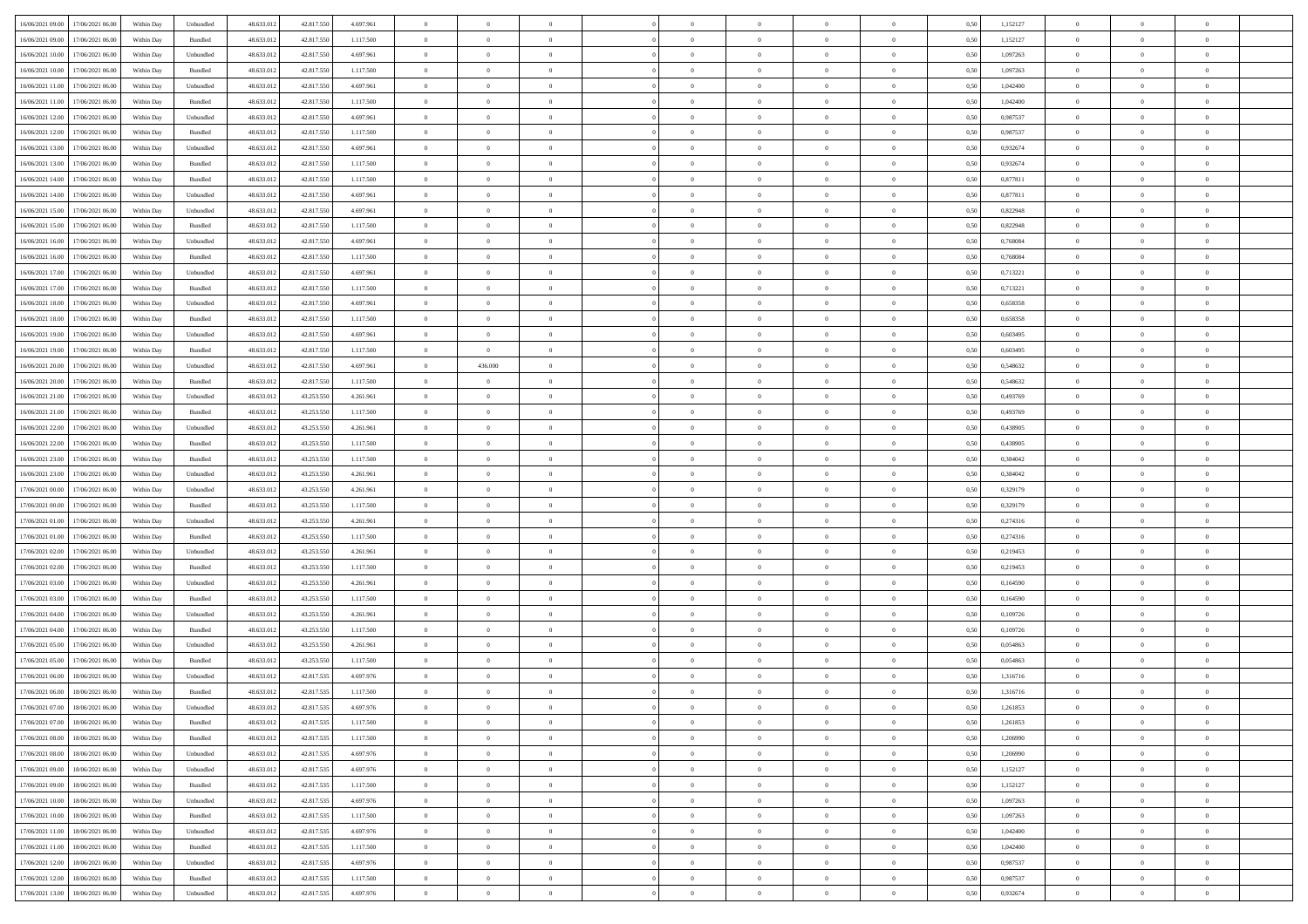| 17/06/2021 13:00 18/06/2021 06:00       | Within Day | Bundled   | 48.633.01  | 42.817.535 | 1.117.500     | $\overline{0}$ | $\overline{0}$ |                | $\overline{0}$ | $\theta$       |                | $\theta$       | 0,50 | 0,932674 | $\theta$       | $\theta$       | $\overline{0}$ |  |
|-----------------------------------------|------------|-----------|------------|------------|---------------|----------------|----------------|----------------|----------------|----------------|----------------|----------------|------|----------|----------------|----------------|----------------|--|
|                                         |            |           |            |            |               |                |                |                |                |                |                |                |      |          |                |                |                |  |
| 17/06/2021 14:00<br>18/06/2021 06:00    | Within Day | Unbundled | 48.633.01  | 42.817.53  | 4.697.976     | $\bf{0}$       | $\bf{0}$       | $\bf{0}$       | $\bf{0}$       | $\overline{0}$ | $\overline{0}$ | $\bf{0}$       | 0,50 | 0,877811 | $\,$ 0 $\,$    | $\bf{0}$       | $\overline{0}$ |  |
| 17/06/2021 14:00<br>18/06/2021 06:00    | Within Day | Bundled   | 48.633.013 | 42.817.535 | 1.117.500     | $\overline{0}$ | $\bf{0}$       | $\overline{0}$ | $\bf{0}$       | $\bf{0}$       | $\overline{0}$ | $\bf{0}$       | 0.50 | 0.877811 | $\bf{0}$       | $\overline{0}$ | $\overline{0}$ |  |
| 17/06/2021 15:00<br>18/06/2021 06:00    | Within Day | Unbundled | 48.633.01  | 42.817.535 | 4.697.976     | $\overline{0}$ | $\bf{0}$       | $\overline{0}$ | $\theta$       | $\theta$       | $\overline{0}$ | $\bf{0}$       | 0,50 | 0,822948 | $\theta$       | $\theta$       | $\overline{0}$ |  |
| 17/06/2021 15:00<br>18/06/2021 06:00    | Within Day | Bundled   | 48.633.01  | 42.817.535 | 1.117.500     | $\overline{0}$ | $\overline{0}$ | $\bf{0}$       | $\overline{0}$ | $\theta$       | $\overline{0}$ | $\bf{0}$       | 0,50 | 0,822948 | $\,$ 0 $\,$    | $\bf{0}$       | $\overline{0}$ |  |
| 17/06/2021 16:00<br>18/06/2021 06:00    | Within Day | Bundled   | 48.633.013 | 42.817.53  | 1.117.500     | $\overline{0}$ | $\overline{0}$ | $\overline{0}$ | $\bf{0}$       | $\overline{0}$ | $\theta$       | $\bf{0}$       | 0.50 | 0.768084 | $\,$ 0 $\,$    | $\theta$       | $\overline{0}$ |  |
|                                         |            |           |            |            |               | $\overline{0}$ | $\overline{0}$ | $\overline{0}$ | $\overline{0}$ | $\overline{0}$ | $\overline{0}$ |                |      |          | $\theta$       | $\theta$       | $\overline{0}$ |  |
| 17/06/2021 16:00<br>18/06/2021 06:00    | Within Day | Unbundled | 48.633.013 | 42.817.535 | 4.697.976     |                |                |                |                |                |                | $\bf{0}$       | 0,50 | 0,768084 |                |                |                |  |
| 17/06/2021 17:00<br>18/06/2021 06:00    | Within Day | Unbundled | 48.633.01  | 42.817.53  | 4.697.976     | $\bf{0}$       | $\overline{0}$ | $\bf{0}$       | $\overline{0}$ | $\bf{0}$       | $\overline{0}$ | $\bf{0}$       | 0,50 | 0,713221 | $\,$ 0 $\,$    | $\bf{0}$       | $\overline{0}$ |  |
| 17/06/2021 17:00<br>18/06/2021 06:00    | Within Day | Bundled   | 48.633.013 | 42.817.53  | 1.117.500     | $\overline{0}$ | $\bf{0}$       | $\overline{0}$ | $\bf{0}$       | $\overline{0}$ | $\overline{0}$ | $\bf{0}$       | 0.50 | 0.713221 | $\bf{0}$       | $\overline{0}$ | $\overline{0}$ |  |
| 17/06/2021 18:00<br>18/06/2021 06:00    | Within Day | Unbundled | 48.633.013 | 42.817.535 | 4.697.976     | $\overline{0}$ | $\bf{0}$       | $\overline{0}$ | $\overline{0}$ | $\overline{0}$ | $\overline{0}$ | $\bf{0}$       | 0,50 | 0,658358 | $\,$ 0 $\,$    | $\bf{0}$       | $\overline{0}$ |  |
| 17/06/2021 18:00<br>18/06/2021 06:00    | Within Day | Bundled   | 48.633.01  | 42.817.535 | 1.117.500     | $\bf{0}$       | $\overline{0}$ | $\bf{0}$       | $\bf{0}$       | $\bf{0}$       | $\overline{0}$ | $\bf{0}$       | 0,50 | 0,658358 | $\,$ 0 $\,$    | $\bf{0}$       | $\overline{0}$ |  |
| 17/06/2021 19:00<br>18/06/2021 06:00    | Within Day | Unbundled | 48.633.013 | 42.817.53  | 4.697.976     | $\overline{0}$ | $\bf{0}$       | $\overline{0}$ | $\bf{0}$       | $\bf{0}$       | $\overline{0}$ | $\bf{0}$       | 0.50 | 0.603495 | $\bf{0}$       | $\overline{0}$ | $\,$ 0         |  |
| 17/06/2021 19:00<br>18/06/2021 06:00    | Within Day | Bundled   | 48.633.01  | 42.817.535 | 1.117.500     | $\overline{0}$ | $\overline{0}$ | $\overline{0}$ | $\theta$       | $\theta$       | $\overline{0}$ | $\bf{0}$       | 0,50 | 0,603495 | $\theta$       | $\theta$       | $\overline{0}$ |  |
|                                         |            |           |            |            |               |                | $\overline{0}$ |                | $\overline{0}$ | $\theta$       | $\overline{0}$ |                |      |          | $\,$ 0 $\,$    | $\bf{0}$       | $\overline{0}$ |  |
| 17/06/2021 20:00<br>18/06/2021 06:00    | Within Day | Unbundled | 48.633.01  | 42.817.53  | 4.697.976     | $\bf{0}$       |                | $\bf{0}$       |                |                |                | $\bf{0}$       | 0,50 | 0,548632 |                |                |                |  |
| 17/06/2021 20:00<br>18/06/2021 06:00    | Within Day | Bundled   | 48.633.013 | 42.817.53  | 1.117.500     | $\overline{0}$ | $\overline{0}$ | $\overline{0}$ | $\bf{0}$       | $\overline{0}$ | $\theta$       | $\bf{0}$       | 0.50 | 0.548632 | $\theta$       | $\theta$       | $\overline{0}$ |  |
| 17/06/2021 21:00<br>18/06/2021 06:00    | Within Day | Unbundled | 48.633.013 | 42.817.535 | 4.697.976     | $\overline{0}$ | $\overline{0}$ | $\overline{0}$ | $\overline{0}$ | $\theta$       | $\overline{0}$ | $\bf{0}$       | 0,50 | 0,493769 | $\theta$       | $\theta$       | $\overline{0}$ |  |
| 17/06/2021 21:00<br>18/06/2021 06:00    | Within Day | Bundled   | 48.633.01  | 42.817.535 | 1.117.500     | $\bf{0}$       | $\overline{0}$ | $\bf{0}$       | $\overline{0}$ | $\theta$       | $\overline{0}$ | $\bf{0}$       | 0,50 | 0,493769 | $\,$ 0 $\,$    | $\bf{0}$       | $\overline{0}$ |  |
| 17/06/2021 22:00<br>18/06/2021 06:00    | Within Day | Unbundled | 48.633.013 | 42.817.53  | 4.697.976     | $\overline{0}$ | $\bf{0}$       | $\overline{0}$ | $\bf{0}$       | $\overline{0}$ | $\overline{0}$ | $\bf{0}$       | 0.50 | 0.438905 | $\bf{0}$       | $\overline{0}$ | $\bf{0}$       |  |
| 17/06/2021 22.00<br>18/06/2021 06:00    | Within Day | Bundled   | 48.633.013 | 42.817.535 | 1.117.500     | $\overline{0}$ | $\bf{0}$       | $\overline{0}$ | $\overline{0}$ | $\overline{0}$ | $\overline{0}$ | $\bf{0}$       | 0,50 | 0,438905 | $\,$ 0 $\,$    | $\theta$       | $\overline{0}$ |  |
| 17/06/2021 23:00<br>18/06/2021 06:00    | Within Day | Unbundled | 48.633.01  | 42.817.535 | 4.697.976     | $\bf{0}$       | $\bf{0}$       | $\bf{0}$       | $\bf{0}$       | $\overline{0}$ | $\overline{0}$ | $\bf{0}$       | 0,50 | 0,384042 | $\,$ 0 $\,$    | $\bf{0}$       | $\overline{0}$ |  |
| 17/06/2021 23:00<br>18/06/2021 06:00    | Within Day | Bundled   | 48.633.013 | 42.817.535 | 1.117.500     | $\overline{0}$ | $\bf{0}$       | $\overline{0}$ | $\overline{0}$ | $\bf{0}$       | $\overline{0}$ | $\bf{0}$       | 0.50 | 0.384042 | $\bf{0}$       | $\overline{0}$ | $\,$ 0         |  |
|                                         |            |           |            |            |               | $\overline{0}$ | $\overline{0}$ | $\overline{0}$ | $\overline{0}$ | $\theta$       | $\overline{0}$ |                |      |          | $\theta$       | $\theta$       | $\overline{0}$ |  |
| 18/06/2021 00:00<br>18/06/2021 06:00    | Within Day | Unbundled | 48.633.01  | 42.817.535 | 4.697.976     |                |                |                |                |                |                | $\bf{0}$       | 0,50 | 0,329179 |                |                |                |  |
| 18/06/2021 00:00<br>18/06/2021 06:00    | Within Day | Bundled   | 48.633.01  | 42.817.535 | 1.117.500     | $\bf{0}$       | $\overline{0}$ | $\bf{0}$       | $\bf{0}$       | $\,$ 0 $\,$    | $\overline{0}$ | $\bf{0}$       | 0,50 | 0,329179 | $\,$ 0 $\,$    | $\bf{0}$       | $\overline{0}$ |  |
| 18/06/2021 01:00<br>18/06/2021 06:00    | Within Day | Bundled   | 48.633.013 | 42.817.53  | 1.117.500     | $\overline{0}$ | $\overline{0}$ | $\overline{0}$ | $\overline{0}$ | $\overline{0}$ | $\theta$       | $\bf{0}$       | 0.50 | 0,274316 | $\,$ 0 $\,$    | $\theta$       | $\overline{0}$ |  |
| 18/06/2021 01:00<br>18/06/2021 06:00    | Within Day | Unbundled | 48.633.013 | 42.817.535 | 4.697.976     | $\overline{0}$ | $\overline{0}$ | $\overline{0}$ | $\overline{0}$ | $\theta$       | $\overline{0}$ | $\bf{0}$       | 0,50 | 0,274316 | $\,$ 0 $\,$    | $\theta$       | $\overline{0}$ |  |
| 18/06/2021 02:00<br>18/06/2021 06:00    | Within Day | Unbundled | 48.633.01  | 42.817.53  | 4.697.976     | $\bf{0}$       | $\overline{0}$ | $\bf{0}$       | $\overline{0}$ | $\theta$       | $\overline{0}$ | $\bf{0}$       | 0,50 | 0,219453 | $\,$ 0 $\,$    | $\bf{0}$       | $\overline{0}$ |  |
| 18/06/2021 02:00<br>18/06/2021 06:00    | Within Day | Bundled   | 48.633.013 | 42.817.53  | 1.117.500     | $\overline{0}$ | $\bf{0}$       | $\overline{0}$ | $\bf{0}$       | $\overline{0}$ | $\overline{0}$ | $\bf{0}$       | 0.50 | 0.219453 | $\bf{0}$       | $\overline{0}$ | $\overline{0}$ |  |
| 18/06/2021 03:00<br>18/06/2021 06:00    | Within Day | Unbundled | 48.633.01  | 42.817.535 | 4.697.976     | $\overline{0}$ | $\bf{0}$       | $\overline{0}$ | $\overline{0}$ | $\overline{0}$ | $\overline{0}$ | $\bf{0}$       | 0,50 | 0,164590 | $\theta$       | $\theta$       | $\overline{0}$ |  |
| 18/06/2021 03:00<br>18/06/2021 06:00    | Within Day | Bundled   | 48.633.01  | 42.817.535 | 1.117.500     | $\bf{0}$       | $\bf{0}$       | $\bf{0}$       | $\bf{0}$       | $\overline{0}$ | $\overline{0}$ | $\bf{0}$       | 0,50 | 0,164590 | $\,$ 0 $\,$    | $\bf{0}$       | $\overline{0}$ |  |
|                                         |            |           |            |            |               |                |                |                |                |                |                |                |      |          |                |                |                |  |
| 18/06/2021 04:00<br>18/06/2021 06:00    | Within Day | Unbundled | 48.633.013 | 42.817.53  | 4.697.976     | $\overline{0}$ | $\bf{0}$       | $\overline{0}$ | $\bf{0}$       | $\bf{0}$       | $\overline{0}$ | $\bf{0}$       | 0.50 | 0.109726 | $\bf{0}$       | $\overline{0}$ | $\,$ 0         |  |
| 18/06/2021 04:00<br>18/06/2021 06:00    | Within Day | Bundled   | 48.633.013 | 42.817.535 | 1.117.500     | $\overline{0}$ | $\overline{0}$ | $\overline{0}$ | $\overline{0}$ | $\overline{0}$ | $\overline{0}$ | $\bf{0}$       | 0.5( | 0,109726 | $\theta$       | $\theta$       | $\overline{0}$ |  |
| 18/06/2021 05:00<br>18/06/2021 06:00    | Within Day | Unbundled | 48.633.01  | 42.817.535 | 4.697.976     | $\bf{0}$       | $\overline{0}$ | $\bf{0}$       | $\bf{0}$       | $\overline{0}$ | $\overline{0}$ | $\bf{0}$       | 0,50 | 0,054863 | $\,$ 0 $\,$    | $\bf{0}$       | $\overline{0}$ |  |
| 18/06/2021 05:00<br>18/06/2021 06:00    | Within Day | Bundled   | 48.633.013 | 42.817.535 | 1.117.500     | $\overline{0}$ | $\bf{0}$       | $\overline{0}$ | $\bf{0}$       | $\overline{0}$ | $\Omega$       | $\bf{0}$       | 0.50 | 0.054863 | $\,$ 0 $\,$    | $\theta$       | $\overline{0}$ |  |
| 18/06/2021 06:00<br>19/06/2021 06:00    | Within Dav | Unbundled | 48.633.013 | 42.817.535 | 4.697.976     | $\overline{0}$ | $\overline{0}$ | $\overline{0}$ | $\overline{0}$ | $\theta$       | $\overline{0}$ | $\bf{0}$       | 0.50 | 1,316716 | $\theta$       | $\theta$       | $\overline{0}$ |  |
| 18/06/2021 06:00<br>19/06/2021 06:00    | Within Day | Bundled   | 48.633.01  | 42.817.535 | 1.117.500     | $\bf{0}$       | $\bf{0}$       | $\bf{0}$       | $\bf{0}$       | $\bf{0}$       | $\overline{0}$ | $\bf{0}$       | 0,50 | 1,316716 | $\,$ 0 $\,$    | $\bf{0}$       | $\overline{0}$ |  |
| 18/06/2021 07:00<br>19/06/2021 06:00    | Within Day | Unbundled | 48.633.013 | 42.817.53  | 4.697.976     | $\overline{0}$ | $\bf{0}$       | $\overline{0}$ | $\bf{0}$       | $\overline{0}$ | $\overline{0}$ | $\bf{0}$       | 0.50 | 1.261853 | $\bf{0}$       | $\overline{0}$ | $\overline{0}$ |  |
| 18/06/2021 07:00<br>19/06/2021 06:00    | Within Dav | Bundled   | 48.633.013 | 42.817.535 | 1.117.500     | $\overline{0}$ | $\overline{0}$ | $\overline{0}$ | $\overline{0}$ | $\overline{0}$ | $\overline{0}$ | $\bf{0}$       | 0.50 | 1,261853 | $\theta$       | $\theta$       | $\overline{0}$ |  |
| 19/06/2021 06:00                        | Within Day | Unbundled | 48.633.01  | 42.817.535 | 4.697.976     | $\bf{0}$       | $\bf{0}$       | $\bf{0}$       | $\bf{0}$       | $\overline{0}$ | $\overline{0}$ | $\bf{0}$       | 0,50 | 1,206990 | $\,$ 0 $\,$    | $\bf{0}$       | $\overline{0}$ |  |
| 18/06/2021 08:00                        |            |           |            |            |               |                |                |                |                |                |                |                |      |          |                |                |                |  |
| $18/06/2021\ 08.00$<br>19/06/2021 06:00 | Within Day | Bundled   | 48.633.013 | 42.817.535 | 1.117.500     | $\overline{0}$ | $\bf{0}$       | $\overline{0}$ | $\overline{0}$ | $\bf{0}$       | $\overline{0}$ | $\bf{0}$       | 0.50 | 1.206990 | $\bf{0}$       | $\overline{0}$ | $\bf{0}$       |  |
| 18/06/2021 09:00<br>19/06/2021 06:00    | Within Dav | Bundled   | 48.633.013 | 42.817.535 | 1.117.500     | $\overline{0}$ | $\overline{0}$ | $\overline{0}$ | $\overline{0}$ | $\theta$       | $\overline{0}$ | $\bf{0}$       | 0.5( | 1,152127 | $\theta$       | $\theta$       | $\overline{0}$ |  |
| 18/06/2021 09:00<br>19/06/2021 06:00    | Within Day | Unbundled | 48.633.01  | 42.817.535 | 4.697.976     | $\bf{0}$       | $\bf{0}$       | $\bf{0}$       | $\bf{0}$       | $\overline{0}$ | $\overline{0}$ | $\bf{0}$       | 0,50 | 1,152127 | $\,$ 0 $\,$    | $\bf{0}$       | $\overline{0}$ |  |
| 18/06/2021 10:00<br>19/06/2021 06:00    | Within Day | Unbundled | 48.633.013 | 42.817.53  | 4.697.976     | $\overline{0}$ | $\overline{0}$ | $\overline{0}$ | $\bf{0}$       | $\theta$       | $\Omega$       | $\bf{0}$       | 0.50 | 1.097263 | $\bf{0}$       | $\theta$       | $\overline{0}$ |  |
| 18/06/2021 10:00<br>19/06/2021 06:00    | Within Dav | Bundled   | 48.633.013 | 42.817.535 | 1.117.500     | $\overline{0}$ | $\overline{0}$ | $\Omega$       | $\overline{0}$ | $\theta$       | $\Omega$       | $\overline{0}$ | 0.50 | 1,097263 | $\theta$       | $\theta$       | $\overline{0}$ |  |
| 18/06/2021 11:00<br>19/06/2021 06:00    | Within Day | Unbundled | 48.633.01  | 42.817.535 | 4.697.976     | $\bf{0}$       | $\bf{0}$       | $\overline{0}$ | $\bf{0}$       | $\bf{0}$       | $\overline{0}$ | $\bf{0}$       | 0,50 | 1,042400 | $\overline{0}$ | $\bf{0}$       | $\overline{0}$ |  |
| 18/06/2021 11:00 19/06/2021 06:00       | Within Day | Bundled   | 48.633.012 | 42.817.535 | 1 1 1 7 5 0 0 | $\bf{0}$       | $\Omega$       |                | $\Omega$       |                |                |                | 0,50 | 1,042400 | $\theta$       | $\overline{0}$ |                |  |
| 18/06/2021 12:00 19/06/2021 06:00       | Within Day | Unbundled | 48.633.012 | 42.817.535 | 4.697.976     | $\overline{0}$ | $\overline{0}$ | $\Omega$       | $\theta$       | $\overline{0}$ | $\overline{0}$ | $\bf{0}$       | 0,50 | 0,987537 | $\theta$       | $\overline{0}$ | $\overline{0}$ |  |
|                                         |            |           |            |            |               |                |                |                |                |                |                |                |      |          |                |                |                |  |
| 18/06/2021 12:00<br>19/06/2021 06:00    | Within Day | Bundled   | 48.633.013 | 42.817.535 | 1.117.500     | $\overline{0}$ | $\bf{0}$       | $\overline{0}$ | $\overline{0}$ | $\bf{0}$       | $\overline{0}$ | $\bf{0}$       | 0,50 | 0,987537 | $\bf{0}$       | $\overline{0}$ | $\bf{0}$       |  |
| 18/06/2021 13:00 19/06/2021 06:00       | Within Day | Unbundled | 48.633.012 | 42.817.535 | 4.697.976     | $\overline{0}$ | $\bf{0}$       | $\overline{0}$ | $\overline{0}$ | $\mathbf{0}$   | $\overline{0}$ | $\,$ 0 $\,$    | 0.50 | 0.932674 | $\overline{0}$ | $\bf{0}$       | $\,$ 0 $\,$    |  |
| 18/06/2021 13:00 19/06/2021 06:00       | Within Day | Bundled   | 48.633.012 | 42.817.535 | 1.117.500     | $\overline{0}$ | $\overline{0}$ | $\overline{0}$ | $\overline{0}$ | $\overline{0}$ | $\overline{0}$ | $\bf{0}$       | 0,50 | 0,932674 | $\overline{0}$ | $\theta$       | $\overline{0}$ |  |
| 18/06/2021 14:00<br>19/06/2021 06:00    | Within Day | Unbundled | 48.633.012 | 42.817.535 | 4.697.976     | $\overline{0}$ | $\bf{0}$       | $\overline{0}$ | $\overline{0}$ | $\bf{0}$       | $\overline{0}$ | $\bf{0}$       | 0,50 | 0,877811 | $\bf{0}$       | $\overline{0}$ | $\overline{0}$ |  |
| 18/06/2021 14:00<br>19/06/2021 06:00    | Within Day | Bundled   | 48.633.012 | 42.817.535 | 1.117.500     | $\overline{0}$ | $\bf{0}$       | $\overline{0}$ | $\overline{0}$ | $\bf{0}$       | $\overline{0}$ | $\bf{0}$       | 0.50 | 0.877811 | $\,$ 0 $\,$    | $\overline{0}$ | $\,$ 0         |  |
| 18/06/2021 15:00<br>19/06/2021 06:00    | Within Dav | Unbundled | 48.633.012 | 42.817.535 | 4.697.976     | $\overline{0}$ | $\overline{0}$ | $\overline{0}$ | $\overline{0}$ | $\overline{0}$ | $\overline{0}$ | $\bf{0}$       | 0,50 | 0,822948 | $\overline{0}$ | $\theta$       | $\overline{0}$ |  |
| 18/06/2021 15:00<br>19/06/2021 06:00    | Within Day | Bundled   | 48.633.013 | 42.817.535 | 1.117.500     | $\overline{0}$ | $\overline{0}$ | $\overline{0}$ | $\overline{0}$ | $\overline{0}$ | $\overline{0}$ | $\bf{0}$       | 0,50 | 0,822948 | $\bf{0}$       | $\overline{0}$ | $\overline{0}$ |  |
| 19/06/2021 06:00<br>20/06/2021 06:00    |            | Unbundled | 48.633.012 | 42.817.535 | 2.893.966     | $\overline{0}$ | $\overline{0}$ | $\overline{0}$ |                |                | $\overline{0}$ |                | 0.50 | 1.316716 | $\mathbf{0}$   | $\bf{0}$       | $\,$ 0         |  |
|                                         | Within Day |           |            |            |               |                |                |                | $\overline{0}$ | $\overline{0}$ |                | $\bf{0}$       |      |          |                |                |                |  |
| 19/06/2021 06:00 20/06/2021 06:00       | Within Dav | Bundled   | 48.633.012 | 42.817.535 | 2.921.510     | $\overline{0}$ | $\overline{0}$ | $\overline{0}$ | $\overline{0}$ | $\overline{0}$ | $\overline{0}$ | $\bf{0}$       | 0,50 | 1,316716 | $\overline{0}$ | $\theta$       | $\overline{0}$ |  |
| 19/06/2021 07:00<br>20/06/2021 06:00    | Within Day | Unbundled | 48.633.013 | 42.817.535 | 2.893.966     | $\overline{0}$ | $\bf{0}$       | $\overline{0}$ | $\bf{0}$       | $\overline{0}$ | $\overline{0}$ | $\bf{0}$       | 0,50 | 1,261853 | $\bf{0}$       | $\,0\,$        | $\bf{0}$       |  |
| 19/06/2021 07:00 20/06/2021 06:00       | Within Day | Bundled   | 48.633.012 | 42.817.535 | 2.921.510     | $\,$ 0 $\,$    | $\bf{0}$       | $\overline{0}$ | $\overline{0}$ | $\,$ 0 $\,$    | $\overline{0}$ | $\bf{0}$       | 0,50 | 1,261853 | $\overline{0}$ | $\,$ 0 $\,$    | $\,$ 0 $\,$    |  |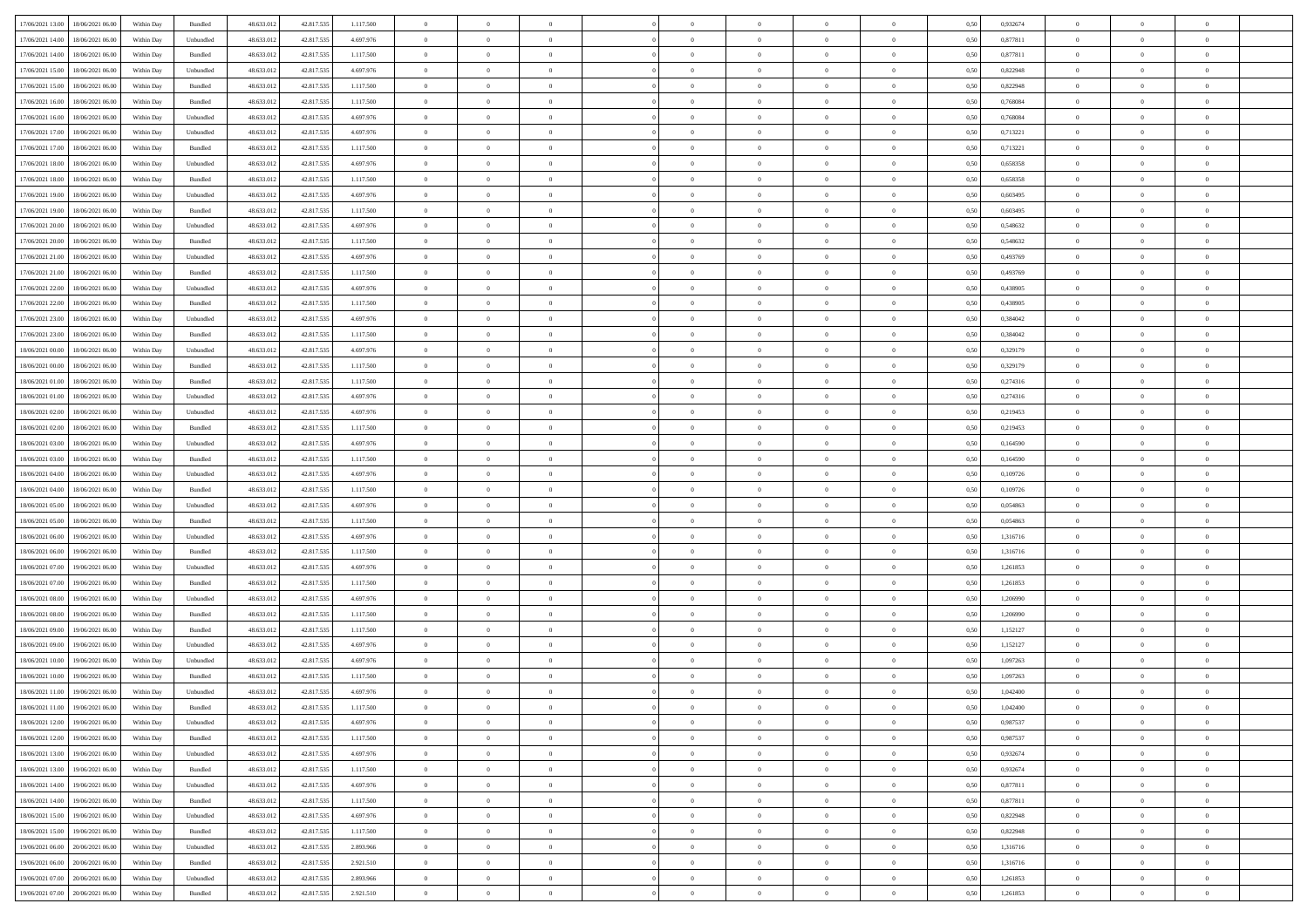| 19/06/2021 08:00                  | 20/06/2021 06:00 | Within Day | Bundled                     | 48.633.012 | 42.817.535 | 2.921.510 | $\overline{0}$ | $\theta$       |                | $\overline{0}$ | $\bf{0}$       | $\overline{0}$ | $\theta$       | 0,50 | 1,206990 | $\theta$       | $\theta$       | $\sqrt{a}$               |  |
|-----------------------------------|------------------|------------|-----------------------------|------------|------------|-----------|----------------|----------------|----------------|----------------|----------------|----------------|----------------|------|----------|----------------|----------------|--------------------------|--|
| 19/06/2021 08:00                  | 20/06/2021 06.00 | Within Day | Unbundled                   | 48.633.01  | 42.817.535 | 2.893.966 | $\overline{0}$ | $\theta$       | $\overline{0}$ | $\overline{0}$ | $\,$ 0         | $\overline{0}$ | $\bf{0}$       | 0,50 | 1,206990 | $\,$ 0 $\,$    | $\overline{0}$ | $\overline{0}$           |  |
|                                   |                  |            |                             |            |            |           |                |                |                |                |                |                |                |      |          |                |                |                          |  |
| 19/06/2021 09:00                  | 20/06/2021 06:00 | Within Day | Unbundled                   | 48.633.012 | 42.817.535 | 2.893.966 | $\overline{0}$ | $\overline{0}$ | $\overline{0}$ | $\overline{0}$ | $\bf{0}$       | $\overline{0}$ | $\mathbf{0}$   | 0.50 | 1,152127 | $\bf{0}$       | $\overline{0}$ | $\overline{0}$           |  |
| 19/06/2021 09:00                  | 20/06/2021 06:00 | Within Day | Bundled                     | 48.633.012 | 42.817.535 | 2.921.510 | $\overline{0}$ | $\overline{0}$ | $\overline{0}$ | $\overline{0}$ | $\bf{0}$       | $\overline{0}$ | $\overline{0}$ | 0,50 | 1,152127 | $\,$ 0 $\,$    | $\overline{0}$ | $\overline{0}$           |  |
| 19/06/2021 10:00                  | 20/06/2021 06.00 | Within Day | Unbundled                   | 48.633.01  | 42.817.535 | 2.893.966 | $\overline{0}$ | $\theta$       | $\overline{0}$ |                | $\overline{0}$ | $\overline{0}$ | $\bf{0}$       | 0,50 | 1,097263 | $\,$ 0 $\,$    | $\overline{0}$ | $\overline{0}$           |  |
| 19/06/2021 10:00                  | 20/06/2021 06:00 | Within Day | Bundled                     | 48.633.012 | 42.817.535 | 2.921.510 | $\overline{0}$ | $\overline{0}$ | $\overline{0}$ | $\overline{0}$ | $\bf{0}$       | $\overline{0}$ | $\bf{0}$       | 0.50 | 1.097263 | $\,0\,$        | $\theta$       | $\overline{0}$           |  |
| 19/06/2021 11:00                  | 20/06/2021 06:00 | Within Day | Unbundled                   | 48.633.012 | 42.817.535 | 2.893.966 | $\overline{0}$ | $\overline{0}$ | $\overline{0}$ | $\overline{0}$ | $\,$ 0         | $\overline{0}$ | $\overline{0}$ | 0,50 | 1,042400 | $\,0\,$        | $\theta$       | $\overline{0}$           |  |
| 19/06/2021 11:00                  | 20/06/2021 06.00 | Within Day | Bundled                     | 48.633.01  | 42.817.535 | 2.921.510 | $\overline{0}$ | $\theta$       | $\overline{0}$ |                | $\,$ 0         | $\overline{0}$ | $\bf{0}$       | 0,50 | 1,042400 | $\,$ 0 $\,$    | $\overline{0}$ | $\overline{0}$           |  |
| 19/06/2021 12:00                  | 20/06/2021 06:00 | Within Day | Unbundled                   | 48.633.012 | 42.817.535 | 2.893.966 | $\overline{0}$ | $\overline{0}$ | $\overline{0}$ | $\overline{0}$ | $\bf{0}$       | $\overline{0}$ | $\bf{0}$       | 0.50 | 0.987537 | $\,0\,$        | $\overline{0}$ | $\overline{0}$           |  |
| 19/06/2021 12:00                  | 20/06/2021 06:00 | Within Day | Bundled                     | 48.633.012 | 42.817.535 | 2.921.510 | $\overline{0}$ | $\overline{0}$ | $\overline{0}$ | $\overline{0}$ | $\bf{0}$       | $\overline{0}$ | $\bf{0}$       | 0,50 | 0,987537 | $\,$ 0 $\,$    | $\overline{0}$ | $\overline{0}$           |  |
| 19/06/2021 13:00                  | 20/06/2021 06.00 | Within Day | Unbundled                   | 48.633.01  | 42.817.535 | 2.893.966 | $\overline{0}$ | $\theta$       | $\overline{0}$ | $\overline{0}$ | $\,$ 0         | $\overline{0}$ | $\bf{0}$       | 0,50 | 0,932674 | $\,$ 0 $\,$    | $\overline{0}$ | $\overline{0}$           |  |
| 19/06/2021 13:00                  | 20/06/2021 06:00 | Within Day | Bundled                     | 48.633.012 |            |           |                | $\overline{0}$ | $\overline{0}$ | $\overline{0}$ |                | $\overline{0}$ |                | 0.50 | 0.932674 | $\bf{0}$       | $\overline{0}$ | $\bf{0}$                 |  |
|                                   |                  |            |                             |            | 42.817.535 | 2.921.510 | $\overline{0}$ |                |                |                | $\bf{0}$       |                | $\mathbf{0}$   |      |          |                |                |                          |  |
| 19/06/2021 14:00                  | 20/06/2021 06:00 | Within Day | Unbundled                   | 48.633.012 | 42.817.535 | 2.893.966 | $\overline{0}$ | $\overline{0}$ | $\overline{0}$ | $\overline{0}$ | $\bf{0}$       | $\overline{0}$ | $\overline{0}$ | 0,50 | 0,877811 | $\,$ 0 $\,$    | $\theta$       | $\overline{0}$           |  |
| 19/06/2021 14:00                  | 20/06/2021 06.00 | Within Day | Bundled                     | 48.633.01  | 42.817.535 | 2.921.510 | $\overline{0}$ | $\theta$       | $\overline{0}$ |                | $\bf{0}$       | $\overline{0}$ | $\bf{0}$       | 0,50 | 0,877811 | $\,$ 0 $\,$    | $\overline{0}$ | $\overline{0}$           |  |
| 19/06/2021 15:00                  | 20/06/2021 06:00 | Within Day | Unbundled                   | 48.633.012 | 42.817.535 | 2.893.966 | $\overline{0}$ | $\overline{0}$ | $\overline{0}$ | $\overline{0}$ | $\bf{0}$       | $\overline{0}$ | $\bf{0}$       | 0.50 | 0.822948 | $\,0\,$        | $\theta$       | $\overline{0}$           |  |
| 19/06/2021 15:00                  | 20/06/2021 06:00 | Within Day | Bundled                     | 48.633.012 | 42.817.535 | 2.921.510 | $\overline{0}$ | $\overline{0}$ | $\overline{0}$ | $\overline{0}$ | $\bf{0}$       | $\overline{0}$ | $\overline{0}$ | 0,50 | 0,822948 | $\theta$       | $\theta$       | $\overline{0}$           |  |
| 19/06/2021 16:00                  | 20/06/2021 06.00 | Within Day | Bundled                     | 48.633.01  | 42.817.535 | 2.921.510 | $\overline{0}$ | $\theta$       | $\overline{0}$ |                | $\,$ 0         | $\overline{0}$ | $\bf{0}$       | 0,50 | 0,768084 | $\,$ 0 $\,$    | $\overline{0}$ | $\overline{0}$           |  |
| 19/06/2021 16:00                  | 20/06/2021 06:00 | Within Day | Unbundled                   | 48.633.012 | 42,817.535 | 2.893.966 | $\overline{0}$ | $\overline{0}$ | $\overline{0}$ | $\overline{0}$ | $\bf{0}$       | $\overline{0}$ | $\bf{0}$       | 0.50 | 0.768084 | $\,0\,$        | $\overline{0}$ | $\overline{\phantom{a}}$ |  |
| 19/06/2021 17:00                  | 20/06/2021 06:00 | Within Day | Unbundled                   | 48.633.012 | 42.817.535 | 2.893.966 | $\overline{0}$ | $\overline{0}$ | $\overline{0}$ | $\overline{0}$ | $\,$ 0         | $\overline{0}$ | $\bf{0}$       | 0,50 | 0,713221 | $\,$ 0 $\,$    | $\overline{0}$ | $\overline{0}$           |  |
| 19/06/2021 17:00                  | 20/06/2021 06.00 | Within Day | Bundled                     | 48.633.01  | 42.817.535 | 2.921.510 | $\bf{0}$       | $\theta$       | $\overline{0}$ | $\overline{0}$ | $\,$ 0         | $\overline{0}$ | $\bf{0}$       | 0,50 | 0,713221 | $\,$ 0 $\,$    | $\overline{0}$ | $\overline{0}$           |  |
| 19/06/2021 18:00                  | 20/06/2021 06:00 | Within Day | Unbundled                   | 48.633.012 | 42.817.535 | 2.893.966 | $\overline{0}$ | $\overline{0}$ | $\overline{0}$ | $\overline{0}$ | $\bf{0}$       | $\overline{0}$ | $\mathbf{0}$   | 0.50 | 0.658358 | $\,$ 0 $\,$    | $\overline{0}$ | $\overline{0}$           |  |
| 19/06/2021 18:00                  | 20/06/2021 06:00 | Within Day | Bundled                     | 48.633.012 | 42.817.535 | 2.921.510 | $\overline{0}$ | $\overline{0}$ | $\overline{0}$ | $\overline{0}$ | $\bf{0}$       | $\overline{0}$ | $\overline{0}$ | 0,50 | 0,658358 | $\theta$       | $\overline{0}$ | $\overline{0}$           |  |
| 19/06/2021 19:00                  | 20/06/2021 06.00 | Within Day | Unbundled                   | 48.633.01  | 42.817.535 | 2.893.966 | $\overline{0}$ | $\theta$       | $\overline{0}$ | $\overline{0}$ | $\,$ 0         | $\overline{0}$ | $\bf{0}$       | 0,50 | 0,603495 | $\,$ 0 $\,$    | $\overline{0}$ | $\overline{0}$           |  |
|                                   |                  |            |                             |            |            |           |                |                |                |                |                |                |                |      |          |                |                |                          |  |
| 19/06/2021 19:00                  | 20/06/2021 06:00 | Within Day | Bundled                     | 48.633.012 | 42.817.535 | 2.921.510 | $\overline{0}$ | $\overline{0}$ | $\overline{0}$ | $\overline{0}$ | $\bf{0}$       | $\overline{0}$ | $\bf{0}$       | 0.50 | 0.603495 | $\,0\,$        | $\theta$       | $\overline{0}$           |  |
| 19/06/2021 20:00                  | 20/06/2021 06:00 | Within Day | Unbundled                   | 48.633.012 | 42.817.535 | 2.893.966 | $\overline{0}$ | $\theta$       | $\overline{0}$ | $\overline{0}$ | $\bf{0}$       | $\overline{0}$ | $\overline{0}$ | 0,50 | 0,548632 | $\,$ 0 $\,$    | $\theta$       | $\overline{0}$           |  |
| 19/06/2021 20:00                  | 20/06/2021 06.00 | Within Day | Bundled                     | 48.633.01  | 42.817.535 | 2.921.510 | $\overline{0}$ | $\theta$       | $\overline{0}$ |                | $\bf{0}$       | $\overline{0}$ | $\bf{0}$       | 0,50 | 0,548632 | $\,$ 0 $\,$    | $\overline{0}$ | $\overline{0}$           |  |
| 19/06/2021 21:00                  | 20/06/2021 06:00 | Within Day | Unbundled                   | 48.633.012 | 42.817.535 | 2.893.966 | $\overline{0}$ | $\overline{0}$ | $\overline{0}$ | $\overline{0}$ | $\bf{0}$       | $\overline{0}$ | $\bf{0}$       | 0.50 | 0.493769 | $\,0\,$        | $\overline{0}$ | $\overline{0}$           |  |
| 19/06/2021 21:00                  | 20/06/2021 06:00 | Within Day | Bundled                     | 48.633.012 | 42.817.535 | 2.921.510 | $\overline{0}$ | $\overline{0}$ | $\overline{0}$ | $\overline{0}$ | $\,$ 0         | $\overline{0}$ | $\bf{0}$       | 0,50 | 0,493769 | $\,$ 0 $\,$    | $\theta$       | $\overline{0}$           |  |
| 19/06/2021 22:00                  | 20/06/2021 06:00 | Within Day | Unbundled                   | 48.633.01  | 42.817.535 | 2.893.966 | $\overline{0}$ | 46.688         | $\overline{0}$ | $\overline{0}$ | $\,$ 0         | $\overline{0}$ | $\bf{0}$       | 0,50 | 0,438905 | $\,$ 0 $\,$    | $\overline{0}$ | $\overline{0}$           |  |
| 19/06/2021 22:00                  | 20/06/2021 06:00 | Within Day | Bundled                     | 48.633.012 | 42.817.535 | 2.921.510 | $\overline{0}$ | $\overline{0}$ | $\overline{0}$ | $\overline{0}$ | $\bf{0}$       | $\overline{0}$ | $\mathbf{0}$   | 0.50 | 0.438905 | $\bf{0}$       | $\overline{0}$ | $\bf{0}$                 |  |
| 19/06/2021 23:00                  | 20/06/2021 06:00 | Within Dav | Unbundled                   | 48.633.012 | 42.864.223 | 2.847.278 | $\overline{0}$ | $\overline{0}$ | $\theta$       | $\overline{0}$ | $\overline{0}$ | $\overline{0}$ | $\overline{0}$ | 0.50 | 0,384042 | $\theta$       | $\overline{0}$ | $\overline{0}$           |  |
| 19/06/2021 23:00                  | 20/06/2021 06:00 | Within Day | Bundled                     | 48.633.01  | 42.864.223 | 2.921.510 | $\overline{0}$ | $\theta$       | $\overline{0}$ |                | $\,$ 0         | $\overline{0}$ | $\bf{0}$       | 0,50 | 0,384042 | $\,$ 0 $\,$    | $\overline{0}$ | $\overline{0}$           |  |
| 20/06/2021 00:00                  | 20/06/2021 06:00 | Within Day | Unbundled                   | 48.633.012 | 42.864.223 | 2.847.278 | $\overline{0}$ | $\overline{0}$ | $\overline{0}$ | $\overline{0}$ | $\bf{0}$       | $\overline{0}$ | $\bf{0}$       | 0.50 | 0,329179 | $\,0\,$        | $\theta$       | $\overline{0}$           |  |
| 20/06/2021 00:00                  | 20/06/2021 06:00 | Within Dav | Bundled                     | 48.633.012 | 42.864.223 | 2.921.510 | $\overline{0}$ | $\theta$       | $\Omega$       | $\Omega$       | $\mathbf{0}$   | $\overline{0}$ | $\overline{0}$ | 0.50 | 0,329179 | $\theta$       | $\overline{0}$ | $\overline{0}$           |  |
| 20/06/2021 01:00                  | 20/06/2021 06:00 | Within Day | Bundled                     | 48.633.01  | 42.864.223 | 2.921.510 | $\overline{0}$ | $\theta$       | $\overline{0}$ |                | $\,$ 0         | $\overline{0}$ | $\bf{0}$       | 0,50 | 0,274316 | $\,$ 0 $\,$    | $\overline{0}$ | $\overline{0}$           |  |
|                                   | 20/06/2021 06:00 |            |                             | 48.633.012 | 42,864.223 | 2.847.278 |                | $\overline{0}$ |                |                |                | $\overline{0}$ |                |      |          |                | $\overline{0}$ |                          |  |
| 20/06/2021 01:00                  |                  | Within Day | Unbundled                   |            |            |           | $\overline{0}$ |                | $\overline{0}$ | $\overline{0}$ | $\bf{0}$       |                | $\bf{0}$       | 0.50 | 0,274316 | $\,0\,$        |                | $\overline{0}$           |  |
| 20/06/2021 02:00                  | 20/06/2021 06:00 | Within Dav | Unbundled                   | 48.633.012 | 42.864.223 | 2.847.278 | $\overline{0}$ | $\overline{0}$ | $\overline{0}$ | $\overline{0}$ | $\overline{0}$ | $\overline{0}$ | $\overline{0}$ | 0.50 | 0,219453 | $\theta$       | $\overline{0}$ | $\overline{0}$           |  |
| 20/06/2021 02:00                  | 20/06/2021 06:00 | Within Day | Bundled                     | 48.633.01  | 42.864.223 | 2.921.510 | $\bf{0}$       | $\overline{0}$ | $\overline{0}$ | $\overline{0}$ | $\bf{0}$       | $\overline{0}$ | $\bf{0}$       | 0,50 | 0,219453 | $\,$ 0 $\,$    | $\overline{0}$ | $\overline{0}$           |  |
| 20/06/2021 03:00                  | 20/06/2021 06:00 | Within Day | Unbundled                   | 48.633.012 | 42.864.223 | 2.847.278 | $\overline{0}$ | $\overline{0}$ | $\overline{0}$ | $\overline{0}$ | $\bf{0}$       | $\overline{0}$ | $\mathbf{0}$   | 0.50 | 0.164590 | $\,$ 0 $\,$    | $\overline{0}$ | $\overline{0}$           |  |
| 20/06/2021 03:00                  | 20/06/2021 06:00 | Within Dav | Bundled                     | 48.633.012 | 42.864.223 | 2.921.510 | $\overline{0}$ | $\overline{0}$ | $\Omega$       | $\Omega$       | $\mathbf{0}$   | $\overline{0}$ | $\overline{0}$ | 0.50 | 0,164590 | $\theta$       | $\overline{0}$ | $\overline{0}$           |  |
| 20/06/2021 04:00                  | 20/06/2021 06:00 | Within Day | Unbundled                   | 48.633.01  | 42.864.223 | 2.847.278 | $\overline{0}$ | $\theta$       | $\overline{0}$ | $\overline{0}$ | $\,$ 0         | $\overline{0}$ | $\bf{0}$       | 0,50 | 0,109726 | $\,$ 0 $\,$    | $\overline{0}$ | $\overline{0}$           |  |
| 20/06/2021 04:00                  | 20/06/2021 06:00 | Within Day | Bundled                     | 48.633.012 | 42.864.223 | 2.921.510 | $\overline{0}$ | $\overline{0}$ | $\overline{0}$ | $\overline{0}$ | $\bf{0}$       | $\overline{0}$ | $\overline{0}$ | 0.50 | 0.109726 | $\,0\,$        | $\theta$       | $\overline{0}$           |  |
| 20/06/2021 05:00                  | 20/06/2021 06:00 | Within Dav | Bundled                     | 48.633.012 | 42.864.223 | 2.921.510 | $\overline{0}$ | $\Omega$       | $\Omega$       | $\Omega$       | $\bf{0}$       | $\overline{0}$ | $\theta$       | 0.50 | 0,054863 | $\theta$       | $\theta$       | $\overline{0}$           |  |
| 20/06/2021 05:00                  | 20/06/2021 06:00 | Within Day | Unbundled                   | 48.633.012 | 42.864.223 | 2.847.278 | $\bf{0}$       | $\,$ 0 $\,$    | $\overline{0}$ | $\overline{0}$ | $\,$ 0         | $\overline{0}$ | $\bf{0}$       | 0,50 | 0,054863 | $\,$ 0 $\,$    | $\overline{0}$ | $\overline{0}$           |  |
| 20/06/2021 06:00                  | 21/06/2021 06:00 | Within Day | $\ensuremath{\mathsf{Unb}}$ | 48.633.012 | 42.817.535 | 2.893.966 | $\bf{0}$       | $\theta$       |                |                |                |                |                | 0.50 | 1,316716 | $\bf{0}$       | $\theta$       |                          |  |
| 20/06/2021 06:00 21/06/2021 06:00 |                  | Within Day | Bundled                     | 48.633.012 | 42.817.535 | 2.921.510 | $\Omega$       | $\overline{0}$ | $\overline{0}$ | $\Omega$       | $\mathbf{0}$   | $\overline{0}$ | $\overline{0}$ | 0,50 | 1,316716 | $\theta$       | $\theta$       | $\overline{0}$           |  |
| 20/06/2021 07:00                  | 21/06/2021 06:00 | Within Day | Bundled                     | 48.633.012 | 42.817.535 | 2.921.510 | $\bf{0}$       | $\bf{0}$       | $\overline{0}$ | $\bf{0}$       | $\overline{0}$ | $\overline{0}$ | $\mathbf{0}$   | 0,50 | 1,261853 | $\bf{0}$       | $\overline{0}$ | $\bf{0}$                 |  |
| 20/06/2021 07:00                  | 21/06/2021 06:00 | Within Day | Unbundled                   | 48.633.012 | 42.817.535 | 2.893.966 | $\overline{0}$ | $\overline{0}$ | $\overline{0}$ | $\overline{0}$ | $\overline{0}$ | $\overline{0}$ | $\mathbf{0}$   | 0.50 | 1,261853 | $\overline{0}$ | $\bf{0}$       | $\bf{0}$                 |  |
|                                   |                  |            |                             |            |            |           |                |                |                |                |                |                |                |      |          |                |                |                          |  |
| 20/06/2021 08:00                  | 21/06/2021 06:00 | Within Day | Bundled                     | 48.633.012 | 42.817.535 | 2.921.510 | $\overline{0}$ | $\overline{0}$ | $\overline{0}$ | $\overline{0}$ | $\overline{0}$ | $\overline{0}$ | $\overline{0}$ | 0.50 | 1,206990 | $\overline{0}$ | $\theta$       | $\overline{0}$           |  |
| 20/06/2021 08:00                  | 21/06/2021 06:00 | Within Day | Unbundled                   | 48.633.012 | 42.817.535 | 2.893.966 | $\bf{0}$       | $\overline{0}$ | $\overline{0}$ | $\overline{0}$ | $\bf{0}$       | $\overline{0}$ | $\bf{0}$       | 0,50 | 1,206990 | $\bf{0}$       | $\overline{0}$ | $\overline{0}$           |  |
| 20/06/2021 09:00                  | 21/06/2021 06:00 | Within Day | Bundled                     | 48.633.012 | 42.817.535 | 2.921.510 | $\overline{0}$ | $\overline{0}$ | $\overline{0}$ | $\overline{0}$ | $\bf{0}$       | $\overline{0}$ | $\mathbf{0}$   | 0.50 | 1,152127 | $\,$ 0 $\,$    | $\overline{0}$ | $\overline{0}$           |  |
| 20/06/2021 09:00                  | 21/06/2021 06:00 | Within Day | Unbundled                   | 48.633.012 | 42.817.535 | 2.893.966 | $\overline{0}$ | $\overline{0}$ | $\overline{0}$ | $\overline{0}$ | $\overline{0}$ | $\overline{0}$ | $\overline{0}$ | 0.50 | 1,152127 | $\overline{0}$ | $\theta$       | $\overline{0}$           |  |
| 20/06/2021 11:00                  | 21/06/2021 06:00 | Within Day | Bundled                     | 48.633.01  | 42.817.535 | 2.921.510 | $\overline{0}$ | $\,$ 0         | $\overline{0}$ | $\bf{0}$       | $\,$ 0 $\,$    | $\overline{0}$ | $\bf{0}$       | 0,50 | 1,042400 | $\,$ 0 $\,$    | $\overline{0}$ | $\,$ 0                   |  |
| 20/06/2021 11:00                  | 21/06/2021 06:00 | Within Day | Unbundled                   | 48.633.012 | 42.817.535 | 2.893.966 | $\overline{0}$ | $\overline{0}$ | $\overline{0}$ | $\overline{0}$ | $\bf{0}$       | $\overline{0}$ | $\mathbf{0}$   | 0.50 | 1.042400 | $\mathbf{0}$   | $\,$ 0 $\,$    | $\overline{0}$           |  |
| 20/06/2021 12:00                  | 21/06/2021 06:00 | Within Day | Unbundled                   | 48.633.012 | 42.817.535 | 2.893.966 | $\overline{0}$ | $\overline{0}$ | $\overline{0}$ | $\overline{0}$ | $\overline{0}$ | $\overline{0}$ | $\overline{0}$ | 0,50 | 0,987537 | $\overline{0}$ | $\theta$       | $\overline{0}$           |  |
| 20/06/2021 12:00                  | 21/06/2021 06:00 | Within Day | Bundled                     | 48.633.01  | 42.817.535 | 2.921.510 | $\overline{0}$ | $\overline{0}$ | $\overline{0}$ | $\bf{0}$       | $\bf{0}$       | $\bf{0}$       | $\bf{0}$       | 0,50 | 0,987537 | $\overline{0}$ | $\overline{0}$ | $\bf{0}$                 |  |
| 20/06/2021 13:00 21/06/2021 06:00 |                  | Within Day | Unbundled                   | 48.633.012 | 42.817.535 | 2.893.966 | $\overline{0}$ | $\,$ 0 $\,$    | $\overline{0}$ | $\overline{0}$ | $\bf{0}$       | $\overline{0}$ | $\,$ 0 $\,$    | 0,50 | 0,932674 | $\overline{0}$ | $\,$ 0 $\,$    | $\,$ 0 $\,$              |  |
|                                   |                  |            |                             |            |            |           |                |                |                |                |                |                |                |      |          |                |                |                          |  |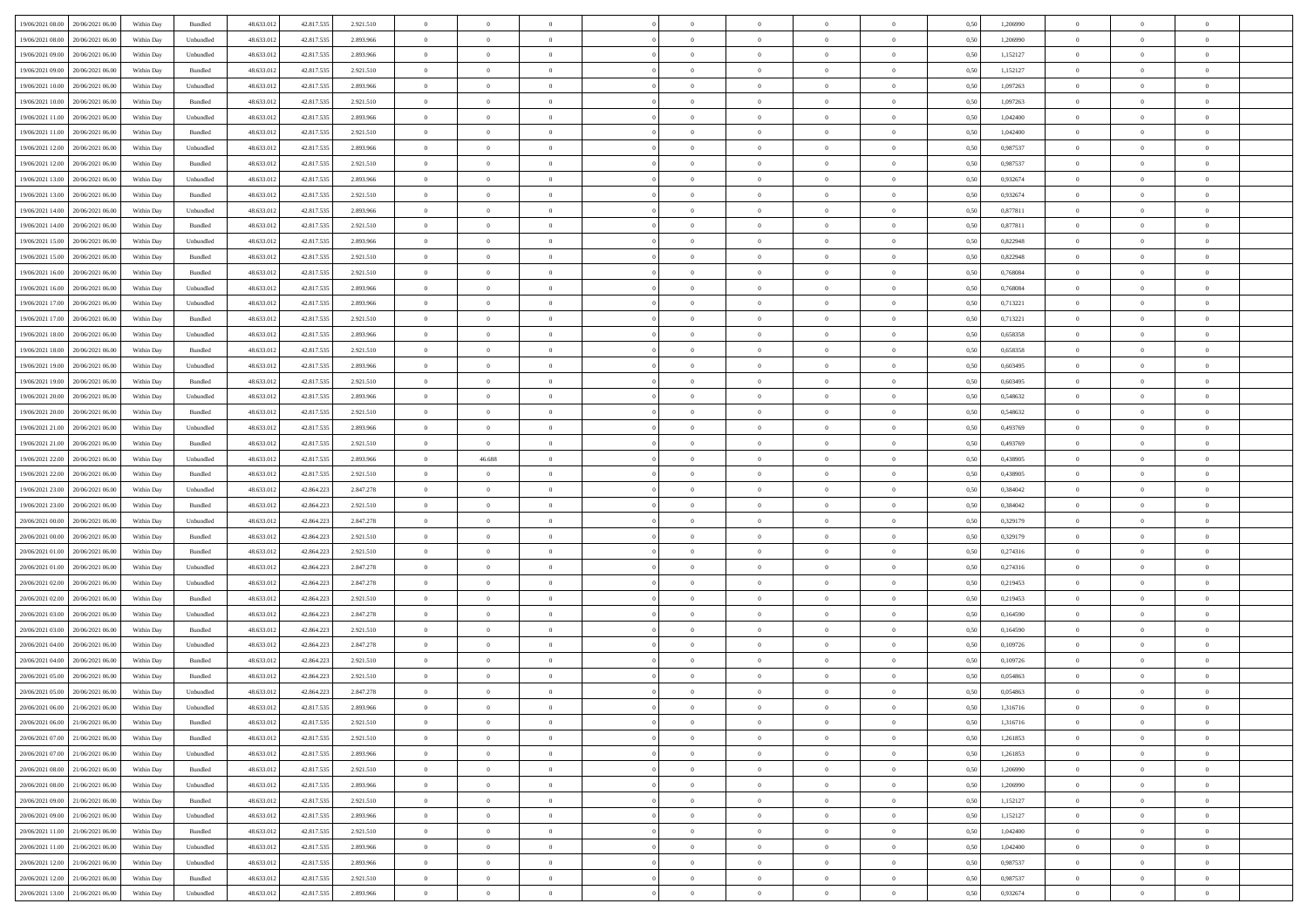| 20/06/2021 13:00<br>21/06/2021 06:00 | Within Day | Bundled            | 48.633.012 | 42.817.535 | 2.921.510 | $\overline{0}$ | $\overline{0}$   | $\overline{0}$ | $\theta$       | $\theta$       |                | $\overline{0}$ | 0,50 | 0,932674 | $\theta$       | $\theta$       | $\theta$       |  |
|--------------------------------------|------------|--------------------|------------|------------|-----------|----------------|------------------|----------------|----------------|----------------|----------------|----------------|------|----------|----------------|----------------|----------------|--|
|                                      |            |                    |            |            |           |                |                  |                |                |                |                |                |      |          |                |                |                |  |
| 20/06/2021 14:00<br>21/06/2021 06.0  | Within Day | Unbundled          | 48.633.012 | 42.817.535 | 2.893.966 | $\overline{0}$ | $\overline{0}$   | $\overline{0}$ | $\,$ 0 $\,$    | $\bf{0}$       | $\overline{0}$ | $\mathbf{0}$   | 0,50 | 0,877811 | $\,$ 0 $\,$    | $\bf{0}$       | $\overline{0}$ |  |
| 20/06/2021 14:00<br>21/06/2021 06:00 | Within Day | Bundled            | 48.633.012 | 42.817.535 | 2.921.510 | $\overline{0}$ | $\overline{0}$   | $\overline{0}$ | $\bf{0}$       | $\bf{0}$       | $\overline{0}$ | $\,$ 0 $\,$    | 0.50 | 0.877811 | $\bf{0}$       | $\overline{0}$ | $\bf{0}$       |  |
| 20/06/2021 15:00<br>21/06/2021 06:00 | Within Day | Unbundled          | 48.633.012 | 42.817.535 | 2.893.966 | $\overline{0}$ | $\overline{0}$   | $\overline{0}$ | $\bf{0}$       | $\overline{0}$ | $\overline{0}$ | $\,$ 0 $\,$    | 0,50 | 0,822948 | $\theta$       | $\overline{0}$ | $\overline{0}$ |  |
| 20/06/2021 15:00<br>21/06/2021 06.00 | Within Day | Bundled            | 48.633.012 | 42.817.535 | 2.921.510 | $\overline{0}$ | $\overline{0}$   | $\overline{0}$ | $\bf{0}$       | $\bf{0}$       | $\overline{0}$ | $\bf{0}$       | 0,50 | 0,822948 | $\,$ 0 $\,$    | $\bf{0}$       | $\overline{0}$ |  |
|                                      |            |                    |            |            |           |                |                  |                |                |                |                |                |      |          |                |                |                |  |
| 20/06/2021 16:00<br>21/06/2021 06:00 | Within Day | Unbundled          | 48.633.012 | 42.817.535 | 2.893.966 | $\overline{0}$ | $\overline{0}$   | $\overline{0}$ | $\bf{0}$       | $\bf{0}$       | $\overline{0}$ | $\mathbf{0}$   | 0.50 | 0.768084 | $\,$ 0 $\,$    | $\overline{0}$ | $\overline{0}$ |  |
| 20/06/2021 16:00<br>21/06/2021 06:00 | Within Day | Bundled            | 48.633.012 | 42.817.535 | 2.921.510 | $\overline{0}$ | $\overline{0}$   | $\overline{0}$ | $\bf{0}$       | $\overline{0}$ | $\overline{0}$ | $\bf{0}$       | 0,50 | 0,768084 | $\theta$       | $\theta$       | $\overline{0}$ |  |
| 20/06/2021 17:00<br>21/06/2021 06.00 | Within Day | Unbundled          | 48.633.012 | 42.817.535 | 2.893.966 | $\overline{0}$ | $\overline{0}$   | $\overline{0}$ | $\,$ 0 $\,$    | $\bf{0}$       | $\overline{0}$ | $\bf{0}$       | 0,50 | 0,713221 | $\,$ 0 $\,$    | $\bf{0}$       | $\overline{0}$ |  |
| 20/06/2021 17:00<br>21/06/2021 06:00 | Within Day | Bundled            | 48.633.012 | 42.817.535 | 2.921.510 | $\overline{0}$ | $\overline{0}$   | $\overline{0}$ | $\bf{0}$       | $\bf{0}$       | $\overline{0}$ | $\mathbf{0}$   | 0.50 | 0.713221 | $\bf{0}$       | $\overline{0}$ | $\bf{0}$       |  |
| 20/06/2021 18:00<br>21/06/2021 06:00 | Within Day | Unbundled          | 48.633.012 | 42.817.535 | 2.893.966 | $\overline{0}$ | $\overline{0}$   | $\overline{0}$ | $\bf{0}$       | $\bf{0}$       | $\overline{0}$ | $\bf{0}$       | 0,50 | 0,658358 | $\,$ 0         | $\,$ 0 $\,$    | $\overline{0}$ |  |
|                                      |            |                    |            |            |           |                |                  |                |                |                |                |                |      |          |                |                |                |  |
| 20/06/2021 18:00<br>21/06/2021 06.0  | Within Day | Bundled            | 48.633.012 | 42.817.535 | 2.921.510 | $\overline{0}$ | $\overline{0}$   | $\overline{0}$ | $\,$ 0 $\,$    | $\bf{0}$       | $\overline{0}$ | $\bf{0}$       | 0,50 | 0,658358 | $\,$ 0 $\,$    | $\bf{0}$       | $\overline{0}$ |  |
| 20/06/2021 19:00<br>21/06/2021 06:00 | Within Day | Unbundled          | 48.633.012 | 42.817.535 | 2.893.966 | $\overline{0}$ | $\overline{0}$   | $\overline{0}$ | $\bf{0}$       | $\bf{0}$       | $\overline{0}$ | $\,$ 0 $\,$    | 0.50 | 0.603495 | $\bf{0}$       | $\overline{0}$ | $\,$ 0         |  |
| 20/06/2021 19:00<br>21/06/2021 06:00 | Within Day | Bundled            | 48.633.012 | 42.817.535 | 2.921.510 | $\overline{0}$ | $\overline{0}$   | $\overline{0}$ | $\overline{0}$ | $\overline{0}$ | $\overline{0}$ | $\,$ 0 $\,$    | 0,50 | 0,603495 | $\,$ 0 $\,$    | $\theta$       | $\overline{0}$ |  |
| 20/06/2021 20:00<br>21/06/2021 06.00 | Within Day | Bundled            | 48.633.012 | 42.817.535 | 2.921.510 | $\overline{0}$ | $\overline{0}$   | $\overline{0}$ | $\bf{0}$       | $\bf{0}$       | $\overline{0}$ | $\bf{0}$       | 0,50 | 0,548632 | $\,$ 0 $\,$    | $\bf{0}$       | $\overline{0}$ |  |
| 20/06/2021 20:00<br>21/06/2021 06:00 | Within Day | Unbundled          | 48.633.012 | 42.817.535 | 2.893.966 | $\overline{0}$ | $\overline{0}$   | $\overline{0}$ | $\bf{0}$       | $\bf{0}$       | $\overline{0}$ | $\mathbf{0}$   | 0.50 | 0.548632 | $\,$ 0 $\,$    | $\theta$       | $\overline{0}$ |  |
| 20/06/2021 21:00<br>21/06/2021 06:00 | Within Day | Unbundled          | 48.633.012 | 42.817.535 | 2.893.966 | $\overline{0}$ | $\overline{0}$   | $\overline{0}$ | $\bf{0}$       | $\overline{0}$ | $\overline{0}$ | $\bf{0}$       | 0,50 | 0,493769 | $\overline{0}$ | $\theta$       | $\overline{0}$ |  |
|                                      |            |                    |            |            |           |                |                  |                |                |                |                |                |      |          |                |                |                |  |
| 20/06/2021 21:00<br>21/06/2021 06.00 | Within Day | Bundled            | 48.633.012 | 42.817.535 | 2.921.510 | $\overline{0}$ | $\overline{0}$   | $\overline{0}$ | $\,$ 0 $\,$    | $\bf{0}$       | $\overline{0}$ | $\bf{0}$       | 0,50 | 0,493769 | $\,$ 0 $\,$    | $\bf{0}$       | $\overline{0}$ |  |
| 20/06/2021 22.00<br>21/06/2021 06:00 | Within Day | Unbundled          | 48.633.012 | 42.817.535 | 2.893.966 | $\overline{0}$ | $\overline{0}$   | $\overline{0}$ | $\bf{0}$       | $\bf{0}$       | $\overline{0}$ | $\mathbf{0}$   | 0.50 | 0.438905 | $\bf{0}$       | $\overline{0}$ | $\bf{0}$       |  |
| 20/06/2021 22:00<br>21/06/2021 06:00 | Within Day | Bundled            | 48.633.012 | 42.817.535 | 2.921.510 | $\overline{0}$ | $\overline{0}$   | $\overline{0}$ | $\bf{0}$       | $\overline{0}$ | $\overline{0}$ | $\bf{0}$       | 0,50 | 0,438905 | $\,$ 0 $\,$    | $\,$ 0 $\,$    | $\overline{0}$ |  |
| 20/06/2021 23:00<br>21/06/2021 06.00 | Within Day | Unbundled          | 48.633.012 | 42.817.535 | 2.893.966 | $\overline{0}$ | $\overline{0}$   | $\overline{0}$ | $\overline{0}$ | $\bf{0}$       | $\overline{0}$ | $\bf{0}$       | 0,50 | 0,384042 | $\,$ 0 $\,$    | $\bf{0}$       | $\overline{0}$ |  |
| 20/06/2021 23.00<br>21/06/2021 06:00 | Within Day | Bundled            | 48.633.012 | 42.817.535 | 2.921.510 | $\overline{0}$ | $\overline{0}$   | $\overline{0}$ | $\bf{0}$       | $\overline{0}$ | $\overline{0}$ | $\,$ 0 $\,$    | 0.50 | 0.384042 | $\bf{0}$       | $\overline{0}$ | $\,$ 0         |  |
| 21/06/2021 00:00<br>21/06/2021 06:00 | Within Day | Unbundled          | 48.633.012 | 42.817.535 | 2.893.966 | $\overline{0}$ | $\overline{0}$   | $\overline{0}$ | $\overline{0}$ | $\overline{0}$ | $\overline{0}$ | $\,$ 0 $\,$    | 0,50 | 0,329179 | $\theta$       | $\overline{0}$ | $\overline{0}$ |  |
|                                      |            |                    |            |            |           |                |                  |                |                |                |                |                |      |          |                |                |                |  |
| 21/06/2021 00:00<br>21/06/2021 06.0  | Within Day | Bundled            | 48.633.012 | 42.817.535 | 2.921.510 | $\overline{0}$ | $\overline{0}$   | $\overline{0}$ | $\overline{0}$ | $\bf{0}$       | $\overline{0}$ | $\bf{0}$       | 0,50 | 0,329179 | $\,$ 0 $\,$    | $\bf{0}$       | $\overline{0}$ |  |
| 21/06/2021 01:00<br>21/06/2021 06:00 | Within Day | Unbundled          | 48.633.012 | 42.817.535 | 2.893.966 | $\overline{0}$ | $\overline{0}$   | $\overline{0}$ | $\bf{0}$       | $\bf{0}$       | $\overline{0}$ | $\mathbf{0}$   | 0.50 | 0,274316 | $\,$ 0 $\,$    | $\overline{0}$ | $\overline{0}$ |  |
| 21/06/2021 01:00<br>21/06/2021 06:00 | Within Day | Bundled            | 48.633.012 | 42.817.535 | 2.921.510 | $\overline{0}$ | $\overline{0}$   | $\overline{0}$ | $\bf{0}$       | $\overline{0}$ | $\overline{0}$ | $\bf{0}$       | 0,50 | 0,274316 | $\,$ 0 $\,$    | $\theta$       | $\overline{0}$ |  |
| 21/06/2021 02:00<br>21/06/2021 06.00 | Within Day | Unbundled          | 48.633.012 | 42.817.535 | 2.893.966 | $\overline{0}$ | $\overline{0}$   | $\overline{0}$ | $\,$ 0 $\,$    | $\bf{0}$       | $\overline{0}$ | $\bf{0}$       | 0,50 | 0,219453 | $\,$ 0 $\,$    | $\bf{0}$       | $\overline{0}$ |  |
| 21/06/2021 02.00<br>21/06/2021 06:00 | Within Day | Bundled            | 48.633.012 | 42.817.535 | 2.921.510 | $\overline{0}$ | $\overline{0}$   | $\overline{0}$ | $\bf{0}$       | $\bf{0}$       | $\overline{0}$ | $\mathbf{0}$   | 0.50 | 0.219453 | $\bf{0}$       | $\overline{0}$ | $\bf{0}$       |  |
| 21/06/2021 03:00<br>21/06/2021 06:00 | Within Day | Unbundled          | 48.633.012 | 42.817.535 | 2.893.966 | $\overline{0}$ | $\overline{0}$   | $\overline{0}$ | $\bf{0}$       | $\overline{0}$ | $\overline{0}$ | $\bf{0}$       | 0,50 | 0,164590 | $\overline{0}$ | $\overline{0}$ | $\overline{0}$ |  |
|                                      |            |                    |            |            |           |                |                  |                |                |                |                |                |      |          |                |                |                |  |
| 21/06/2021 03:00<br>21/06/2021 06.0  | Within Day | Bundled            | 48.633.012 | 42.817.535 | 2.921.510 | $\overline{0}$ | $\overline{0}$   | $\overline{0}$ | $\overline{0}$ | $\bf{0}$       | $\overline{0}$ | $\mathbf{0}$   | 0,50 | 0,164590 | $\overline{0}$ | $\bf{0}$       | $\overline{0}$ |  |
| 21/06/2021 04:00<br>21/06/2021 06:00 | Within Day | Bundled            | 48.633.012 | 42.817.535 | 2.921.510 | $\overline{0}$ | $\overline{0}$   | $\overline{0}$ | $\bf{0}$       | $\bf{0}$       | $\overline{0}$ | $\,$ 0 $\,$    | 0.50 | 0.109726 | $\bf{0}$       | $\overline{0}$ | $\,$ 0         |  |
| 21/06/2021 04:00<br>21/06/2021 06:00 | Within Day | Unbundled          | 48.633.012 | 42.817.535 | 2.893.966 | $\overline{0}$ | $\overline{0}$   | $\overline{0}$ | $\overline{0}$ | $\overline{0}$ | $\overline{0}$ | $\overline{0}$ | 0.50 | 0,109726 | $\theta$       | $\theta$       | $\overline{0}$ |  |
| 21/06/2021 05:00<br>21/06/2021 06.00 | Within Day | Unbundled          | 48.633.012 | 42.817.535 | 2.893.966 | $\overline{0}$ | $\overline{0}$   | $\overline{0}$ | $\,$ 0 $\,$    | $\bf{0}$       | $\overline{0}$ | $\bf{0}$       | 0,50 | 0,054863 | $\,$ 0 $\,$    | $\bf{0}$       | $\overline{0}$ |  |
| 21/06/2021 05:00<br>21/06/2021 06:00 | Within Day | Bundled            | 48.633.012 | 42.817.535 | 2.921.510 | $\overline{0}$ | $\overline{0}$   | $\overline{0}$ | $\bf{0}$       | $\bf{0}$       | $\overline{0}$ | $\mathbf{0}$   | 0.50 | 0.054863 | $\,$ 0 $\,$    | $\bf{0}$       | $\overline{0}$ |  |
| 26/06/2021 06:00<br>27/06/2021 06:00 | Within Day | Unbundled          | 48.633.012 | 42.817.550 | 1.150.470 | $\overline{0}$ | $\overline{0}$   | $\overline{0}$ | $\overline{0}$ | $\overline{0}$ | $\overline{0}$ | $\overline{0}$ | 0.50 | 1,316716 | $\theta$       | $\theta$       | $\overline{0}$ |  |
|                                      |            |                    |            |            |           |                | $\overline{0}$   |                | $\,$ 0 $\,$    | $\bf{0}$       | $\overline{0}$ | $\bf{0}$       |      |          | $\,$ 0 $\,$    | $\bf{0}$       | $\overline{0}$ |  |
| 26/06/2021 06:00<br>27/06/2021 06.00 | Within Day | Bundled            | 48.633.012 | 42.817.550 | 4.664.991 | $\overline{0}$ |                  | $\overline{0}$ |                |                |                |                | 0,50 | 1,316716 |                |                |                |  |
| 26/06/2021 07:00<br>27/06/2021 06:00 | Within Day | Unbundled          | 48.633.012 | 42,817,550 | 1.150.470 | $\overline{0}$ | $\overline{0}$   | $\overline{0}$ | $\bf{0}$       | $\bf{0}$       | $\overline{0}$ | $\mathbf{0}$   | 0.50 | 1.261853 | $\bf{0}$       | $\overline{0}$ | $\bf{0}$       |  |
| 26/06/2021 07:00<br>27/06/2021 06:00 | Within Day | Bundled            | 48.633.012 | 42.817.550 | 4.664.991 | $\overline{0}$ | $\overline{0}$   | $\overline{0}$ | $\overline{0}$ | $\overline{0}$ | $\overline{0}$ | $\overline{0}$ | 0.50 | 1,261853 | $\overline{0}$ | $\overline{0}$ | $\overline{0}$ |  |
| 26/06/2021 08:00<br>27/06/2021 06.00 | Within Day | Unbundled          | 48.633.012 | 42.817.550 | 1.150.470 | $\overline{0}$ | $\overline{0}$   | $\overline{0}$ | $\overline{0}$ | $\bf{0}$       | $\overline{0}$ | $\mathbf{0}$   | 0,50 | 1,206990 | $\overline{0}$ | $\bf{0}$       | $\overline{0}$ |  |
| 26/06/2021 08:00<br>27/06/2021 06:00 | Within Day | Bundled            | 48.633.012 | 42.817.550 | 4.664.991 | $\overline{0}$ | $\overline{0}$   | $\overline{0}$ | $\bf{0}$       | $\bf{0}$       | $\overline{0}$ | $\,$ 0 $\,$    | 0.50 | 1.206990 | $\bf{0}$       | $\overline{0}$ | $\,$ 0         |  |
| 26/06/2021 09:00<br>27/06/2021 06:00 | Within Day | Unbundled          | 48.633.012 | 42.817.550 | 1.150.470 | $\overline{0}$ | $\overline{0}$   | $\overline{0}$ | $\overline{0}$ | $\overline{0}$ | $\overline{0}$ | $\overline{0}$ | 0,50 | 1,152127 | $\theta$       | $\theta$       | $\overline{0}$ |  |
| 26/06/2021 09:00<br>27/06/2021 06.0  | Within Day | Bundled            | 48.633.012 | 42.817.550 | 4.664.991 | $\overline{0}$ | $\overline{0}$   | $\overline{0}$ | $\overline{0}$ | $\bf{0}$       | $\overline{0}$ | $\bf{0}$       | 0,50 | 1,152127 | $\,$ 0 $\,$    | $\bf{0}$       | $\overline{0}$ |  |
|                                      |            |                    |            |            |           |                |                  |                |                |                |                |                |      |          |                |                |                |  |
| 26/06/2021 10:00<br>27/06/2021 06:00 | Within Day | Unbundled          | 48.633.012 | 42,817,550 | 1.150.470 | $\overline{0}$ | $\overline{0}$   | $\overline{0}$ | $\bf{0}$       | $\bf{0}$       | $\overline{0}$ | $\mathbf{0}$   | 0.50 | 1.097263 | $\bf{0}$       | $\theta$       | $\overline{0}$ |  |
| 26/06/2021 10:00<br>27/06/2021 06:00 | Within Day | Bundled            | 48.633.012 | 42.817.550 | 4.664.991 | $\overline{0}$ | $\overline{0}$   | $\overline{0}$ | $\overline{0}$ | $\overline{0}$ | $\Omega$       | $\overline{0}$ | 0.50 | 1,097263 | $\theta$       | $\theta$       | $\overline{0}$ |  |
| 26/06/2021 11:00<br>27/06/2021 06.00 | Within Day | Unbundled          | 48.633.012 | 42.817.550 | 1.150.470 | $\overline{0}$ | $\overline{0}$   | $\overline{0}$ | $\overline{0}$ | $\bf{0}$       | $\overline{0}$ | $\bf{0}$       | 0,50 | 1,042400 | $\overline{0}$ | $\bf{0}$       | $\overline{0}$ |  |
| 26/06/2021 11:00<br>27/06/2021 06:00 | Within Day | $\mathbf B$ undled | 48.633.012 | 42.817.550 | 4.664.991 | $\bf{0}$       | $\boldsymbol{0}$ |                | $\bf{0}$       |                |                |                | 0,50 | 1,042400 | $\theta$       | $\overline{0}$ |                |  |
| 26/06/2021 12:00 27/06/2021 06:00    | Within Dav | Unbundled          | 48.633.012 | 42.817.550 | 1.150.470 | $\overline{0}$ | $\overline{0}$   | $\overline{0}$ | $\overline{0}$ | $\overline{0}$ | $\overline{0}$ | $\overline{0}$ | 0,50 | 0,987537 | $\theta$       | $\overline{0}$ | $\overline{0}$ |  |
| 26/06/2021 12:00<br>27/06/2021 06.0  | Within Day | Bundled            | 48.633.012 | 42.817.550 | 4.664.991 | $\overline{0}$ | $\overline{0}$   | $\overline{0}$ | $\bf{0}$       | $\overline{0}$ | $\overline{0}$ | $\bf{0}$       | 0,50 | 0,987537 | $\overline{0}$ | $\overline{0}$ | $\bf{0}$       |  |
|                                      |            |                    |            |            |           |                |                  |                |                |                |                |                |      |          |                |                |                |  |
| 26/06/2021 13:00 27/06/2021 06:00    | Within Day | Bundled            | 48.633.012 | 42.817.550 | 4.664.991 | $\overline{0}$ | $\overline{0}$   | $\overline{0}$ | $\,$ 0 $\,$    | $\bf{0}$       | $\overline{0}$ | $\mathbf{0}$   | 0.50 | 0.932674 | $\overline{0}$ | $\bf{0}$       | $\overline{0}$ |  |
| 26/06/2021 13:00<br>27/06/2021 06:00 | Within Dav | Unbundled          | 48.633.012 | 42.817.550 | 1.150.470 | $\overline{0}$ | $\overline{0}$   | $\overline{0}$ | $\overline{0}$ | $\overline{0}$ | $\overline{0}$ | $\mathbf{0}$   | 0,50 | 0,932674 | $\overline{0}$ | $\theta$       | $\overline{0}$ |  |
| 26/06/2021 14:00<br>27/06/2021 06.00 | Within Day | Unbundled          | 48.633.012 | 42.817.550 | 1.150.470 | $\overline{0}$ | $\overline{0}$   | $\overline{0}$ | $\bf{0}$       | $\bf{0}$       | $\overline{0}$ | $\mathbf{0}$   | 0,50 | 0,877811 | $\overline{0}$ | $\bf{0}$       | $\overline{0}$ |  |
| 27/06/2021 06:00<br>26/06/2021 14.00 | Within Day | Bundled            | 48.633.012 | 42.817.550 | 4.664.991 | $\overline{0}$ | $\overline{0}$   | $\overline{0}$ | $\bf{0}$       | $\bf{0}$       | $\overline{0}$ | $\mathbf{0}$   | 0.50 | 0.877811 | $\,$ 0 $\,$    | $\theta$       | $\,$ 0         |  |
| 26/06/2021 15:00<br>27/06/2021 06:00 | Within Dav | Unbundled          | 48.633.012 | 42.817.550 | 1.150.470 | $\overline{0}$ | $\overline{0}$   | $\overline{0}$ | $\overline{0}$ | $\overline{0}$ | $\overline{0}$ | $\mathbf{0}$   | 0,50 | 0,822948 | $\overline{0}$ | $\theta$       | $\overline{0}$ |  |
| 26/06/2021 15:00<br>27/06/2021 06:00 | Within Day | Bundled            | 48.633.012 | 42.817.550 | 4.664.991 | $\overline{0}$ | $\overline{0}$   | $\overline{0}$ | $\bf{0}$       | $\overline{0}$ | $\overline{0}$ | $\,$ 0 $\,$    | 0,50 | 0,822948 | $\bf{0}$       | $\overline{0}$ | $\overline{0}$ |  |
|                                      |            |                    |            |            |           |                |                  |                |                |                |                |                |      |          |                |                |                |  |
| 27/06/2021 06:00<br>26/06/2021 16.00 | Within Day | Unbundled          | 48.633.012 | 42.817.550 | 1.150.470 | $\overline{0}$ | $\overline{0}$   | $\overline{0}$ | $\bf{0}$       | $\overline{0}$ | $\overline{0}$ | $\,$ 0 $\,$    | 0.50 | 0.768084 | $\overline{0}$ | $\bf{0}$       | $\,$ 0         |  |
| 27/06/2021 06:00<br>26/06/2021 16:00 | Within Dav | Bundled            | 48.633.012 | 42.817.550 | 4.664.991 | $\overline{0}$ | $\overline{0}$   | $\overline{0}$ | $\overline{0}$ | $\overline{0}$ | $\overline{0}$ | $\mathbf{0}$   | 0,50 | 0,768084 | $\overline{0}$ | $\theta$       | $\overline{0}$ |  |
| 26/06/2021 17.00<br>27/06/2021 06.0  | Within Day | Unbundled          | 48.633.012 | 42.817.550 | 1.150.470 | $\overline{0}$ | $\overline{0}$   | $\overline{0}$ | $\overline{0}$ | $\bf{0}$       | $\overline{0}$ | $\,$ 0 $\,$    | 0,50 | 0,713221 | $\bf{0}$       | $\bf{0}$       | $\overline{0}$ |  |
| 26/06/2021 17:00 27/06/2021 06:00    | Within Day | Bundled            | 48.633.012 | 42.817.550 | 4.664.991 | $\,$ 0 $\,$    | $\overline{0}$   | $\overline{0}$ | $\bf{0}$       | $\,$ 0         | $\overline{0}$ | $\,0\,$        | 0,50 | 0,713221 | $\overline{0}$ | $\,$ 0 $\,$    | $\,$ 0 $\,$    |  |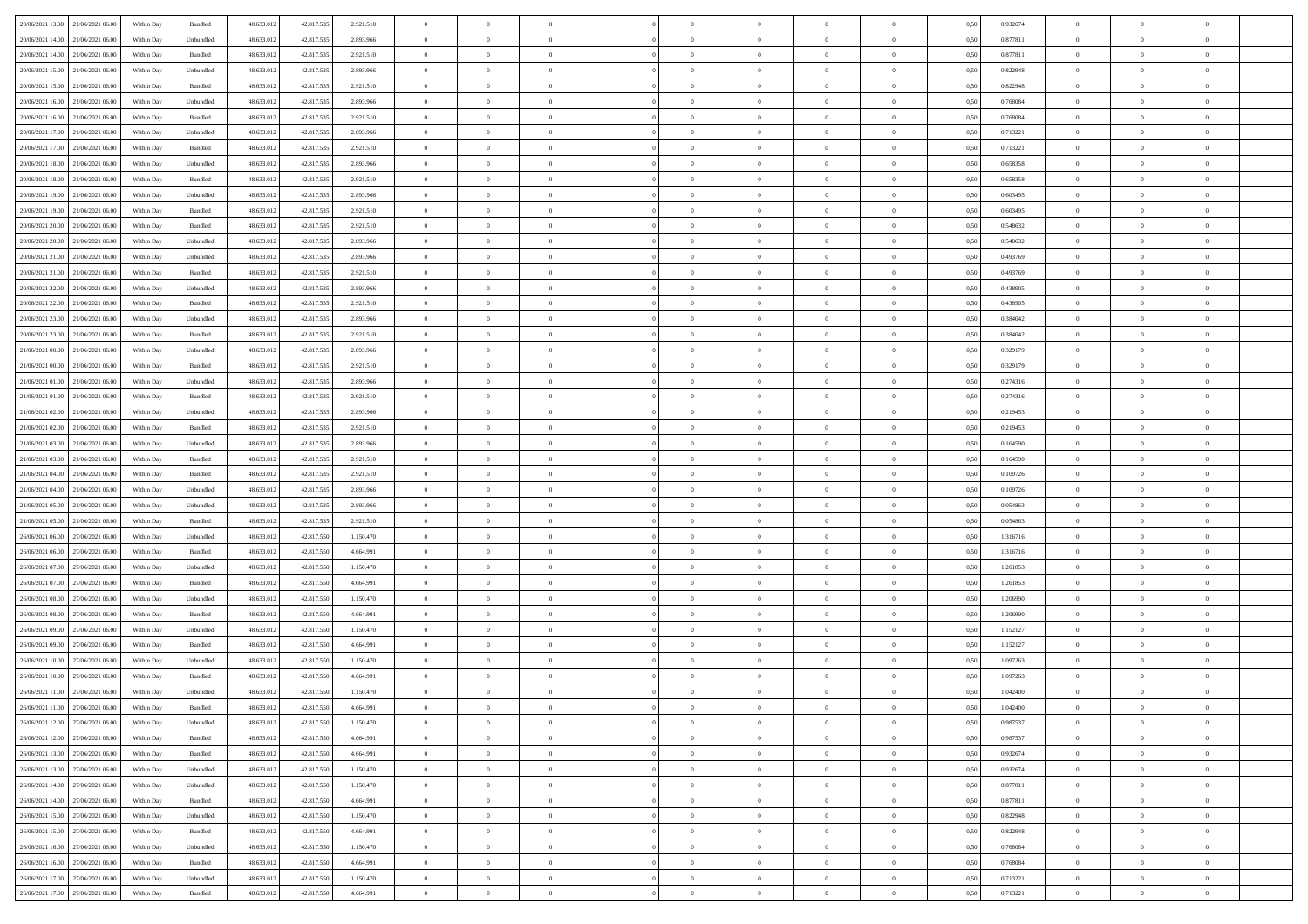| 26/06/2021 18:00 27/06/2021 06:00       | Within Day | Unbundled                   | 48.633.01  | 42.817.550 | 1.150.470 | $\overline{0}$ | $\overline{0}$ |                | $\overline{0}$ | $\theta$       |                | $\theta$       | 0,50 | 0,658358 | $\theta$       | $\theta$       | $\overline{0}$ |  |
|-----------------------------------------|------------|-----------------------------|------------|------------|-----------|----------------|----------------|----------------|----------------|----------------|----------------|----------------|------|----------|----------------|----------------|----------------|--|
| 26/06/2021 18:00<br>27/06/2021 06.00    | Within Day | Bundled                     | 48.633.01  | 42.817.55  | 4.664.991 | $\bf{0}$       | $\bf{0}$       | $\bf{0}$       | $\bf{0}$       | $\overline{0}$ | $\overline{0}$ | $\bf{0}$       | 0,50 | 0,658358 | $\,$ 0 $\,$    | $\bf{0}$       | $\overline{0}$ |  |
| 26/06/2021 19:00<br>27/06/2021 06:00    | Within Day | Unbundled                   | 48.633.012 | 42.817.550 | 1.150.470 | $\overline{0}$ | $\bf{0}$       | $\overline{0}$ | $\bf{0}$       | $\bf{0}$       | $\overline{0}$ | $\bf{0}$       | 0.50 | 0.603495 | $\bf{0}$       | $\overline{0}$ | $\overline{0}$ |  |
| 26/06/2021 19:00<br>27/06/2021 06:00    | Within Day | Bundled                     | 48.633.013 | 42.817.550 | 4.664.991 | $\overline{0}$ | $\overline{0}$ | $\overline{0}$ | $\theta$       | $\theta$       | $\overline{0}$ | $\bf{0}$       | 0,50 | 0,603495 | $\theta$       | $\theta$       | $\overline{0}$ |  |
| 26/06/2021 20:00<br>27/06/2021 06.00    | Within Day | Unbundled                   | 48.633.01  | 42.817.550 | 1.150.470 | $\bf{0}$       | $\overline{0}$ | $\bf{0}$       | $\overline{0}$ | $\theta$       | $\overline{0}$ | $\bf{0}$       | 0,50 | 0,548632 | $\,$ 0 $\,$    | $\bf{0}$       | $\overline{0}$ |  |
|                                         |            |                             |            |            |           |                |                |                |                |                | $\theta$       |                |      |          |                |                |                |  |
| 26/06/2021 20:00<br>27/06/2021 06:00    | Within Day | Bundled                     | 48.633.013 | 42.817.550 | 4.664.991 | $\overline{0}$ | $\overline{0}$ | $\overline{0}$ | $\bf{0}$       | $\overline{0}$ |                | $\bf{0}$       | 0.50 | 0.548632 | $\,$ 0 $\,$    | $\theta$       | $\overline{0}$ |  |
| 26/06/2021 21:00<br>27/06/2021 06:00    | Within Day | Bundled                     | 48.633.013 | 42.817.550 | 4.664.991 | $\overline{0}$ | $\overline{0}$ | $\overline{0}$ | $\overline{0}$ | $\overline{0}$ | $\overline{0}$ | $\bf{0}$       | 0,50 | 0,493769 | $\,$ 0 $\,$    | $\theta$       | $\overline{0}$ |  |
| 26/06/2021 21:00<br>27/06/2021 06.00    | Within Day | Unbundled                   | 48.633.01  | 42.817.55  | 1.150.470 | $\bf{0}$       | $\bf{0}$       | $\bf{0}$       | $\overline{0}$ | $\overline{0}$ | $\overline{0}$ | $\bf{0}$       | 0,50 | 0,493769 | $\,$ 0 $\,$    | $\bf{0}$       | $\overline{0}$ |  |
| 26/06/2021 22.00<br>27/06/2021 06:00    | Within Day | Unbundled                   | 48.633.013 | 42.817.550 | 1.150.470 | $\overline{0}$ | $\bf{0}$       | $\overline{0}$ | $\bf{0}$       | $\overline{0}$ | $\overline{0}$ | $\bf{0}$       | 0.50 | 0.438905 | $\bf{0}$       | $\overline{0}$ | $\overline{0}$ |  |
| 26/06/2021 22:00<br>27/06/2021 06:00    | Within Day | Bundled                     | 48.633.013 | 42.817.550 | 4.664.991 | $\bf{0}$       | $\bf{0}$       | $\overline{0}$ | $\overline{0}$ | $\overline{0}$ | $\overline{0}$ | $\bf{0}$       | 0,50 | 0,438905 | $\,$ 0 $\,$    | $\bf{0}$       | $\overline{0}$ |  |
| 26/06/2021 23:00<br>27/06/2021 06.00    | Within Day | Unbundled                   | 48.633.01  | 42.817.550 | 1.150.470 | $\bf{0}$       | $\overline{0}$ | $\bf{0}$       | $\bf{0}$       | $\overline{0}$ | $\overline{0}$ | $\bf{0}$       | 0,50 | 0,384042 | $\,$ 0 $\,$    | $\bf{0}$       | $\overline{0}$ |  |
| 26/06/2021 23:00<br>27/06/2021 06:00    | Within Day | Bundled                     | 48.633.013 | 42.817.550 | 4.664.991 | $\overline{0}$ | $\bf{0}$       | $\overline{0}$ | $\overline{0}$ | $\bf{0}$       | $\overline{0}$ | $\bf{0}$       | 0.50 | 0.384042 | $\bf{0}$       | $\overline{0}$ | $\bf{0}$       |  |
| 27/06/2021 00:00<br>27/06/2021 06:00    | Within Day | Unbundled                   | 48.633.01  | 42.817.550 | 1.150.470 | $\overline{0}$ | $\overline{0}$ | $\overline{0}$ | $\theta$       | $\theta$       | $\overline{0}$ | $\bf{0}$       | 0,50 | 0,329179 | $\,$ 0 $\,$    | $\theta$       | $\overline{0}$ |  |
|                                         |            |                             |            |            |           |                |                |                |                |                |                |                |      |          |                |                |                |  |
| 27/06/2021 00:00<br>27/06/2021 06.00    | Within Day | Bundled                     | 48.633.01  | 42.817.55  | 4.664.991 | $\bf{0}$       | $\overline{0}$ | $\bf{0}$       | $\overline{0}$ | $\bf{0}$       | $\overline{0}$ | $\bf{0}$       | 0,50 | 0,329179 | $\,$ 0 $\,$    | $\bf{0}$       | $\overline{0}$ |  |
| 27/06/2021 01:00<br>27/06/2021 06:00    | Within Day | Unbundled                   | 48.633.013 | 42.817.550 | 1.150.470 | $\overline{0}$ | $\overline{0}$ | $\overline{0}$ | $\bf{0}$       | $\overline{0}$ | $\theta$       | $\bf{0}$       | 0.50 | 0,274316 | $\,$ 0 $\,$    | $\theta$       | $\overline{0}$ |  |
| 27/06/2021 01:00<br>27/06/2021 06:00    | Within Day | Bundled                     | 48.633.013 | 42.817.550 | 4.664.991 | $\overline{0}$ | $\overline{0}$ | $\overline{0}$ | $\overline{0}$ | $\overline{0}$ | $\overline{0}$ | $\bf{0}$       | 0,50 | 0,274316 | $\theta$       | $\theta$       | $\overline{0}$ |  |
| 27/06/2021 02:00<br>27/06/2021 06.00    | Within Day | Unbundled                   | 48.633.01  | 42.817.55  | 1.150.470 | $\bf{0}$       | $\bf{0}$       | $\bf{0}$       | $\overline{0}$ | $\bf{0}$       | $\overline{0}$ | $\bf{0}$       | 0,50 | 0,219453 | $\,$ 0 $\,$    | $\bf{0}$       | $\overline{0}$ |  |
| 27/06/2021 02:00<br>27/06/2021 06:00    | Within Day | Bundled                     | 48.633.013 | 42.817.55  | 4.664.991 | $\overline{0}$ | $\bf{0}$       | $\overline{0}$ | $\bf{0}$       | $\overline{0}$ | $\overline{0}$ | $\bf{0}$       | 0.50 | 0.219453 | $\bf{0}$       | $\overline{0}$ | $\overline{0}$ |  |
| 27/06/2021 03:00<br>27/06/2021 06:00    | Within Day | Unbundled                   | 48.633.013 | 42.817.550 | 1.150.470 | $\bf{0}$       | $\bf{0}$       | $\overline{0}$ | $\overline{0}$ | $\overline{0}$ | $\overline{0}$ | $\bf{0}$       | 0,50 | 0,164590 | $\,$ 0 $\,$    | $\bf{0}$       | $\overline{0}$ |  |
| 27/06/2021 03:00<br>27/06/2021 06.00    | Within Day | Bundled                     | 48.633.01  | 42.817.55  | 4.664.991 | $\bf{0}$       | $\bf{0}$       | $\bf{0}$       | $\bf{0}$       | $\overline{0}$ | $\overline{0}$ | $\bf{0}$       | 0,50 | 0,164590 | $\,$ 0 $\,$    | $\bf{0}$       | $\overline{0}$ |  |
|                                         |            |                             |            |            |           |                |                |                |                |                |                |                |      |          |                |                |                |  |
| 27/06/2021 04:00<br>27/06/2021 06:00    | Within Day | Unbundled                   | 48.633.012 | 42,817,550 | 1.150.470 | $\overline{0}$ | $\bf{0}$       | $\overline{0}$ | $\overline{0}$ | $\bf{0}$       | $\overline{0}$ | $\bf{0}$       | 0.50 | 0.109726 | $\bf{0}$       | $\overline{0}$ | $\,$ 0         |  |
| 27/06/2021 04:00<br>27/06/2021 06:00    | Within Day | Bundled                     | 48.633.01  | 42.817.550 | 4.664.991 | $\overline{0}$ | $\overline{0}$ | $\overline{0}$ | $\overline{0}$ | $\theta$       | $\overline{0}$ | $\bf{0}$       | 0,50 | 0,109726 | $\theta$       | $\theta$       | $\overline{0}$ |  |
| 27/06/2021 05:00<br>27/06/2021 06.00    | Within Day | Unbundled                   | 48.633.01  | 42.817.550 | 1.150.470 | $\bf{0}$       | $\bf{0}$       | $\bf{0}$       | $\bf{0}$       | $\overline{0}$ | $\overline{0}$ | $\bf{0}$       | 0,50 | 0,054863 | $\,$ 0 $\,$    | $\bf{0}$       | $\overline{0}$ |  |
| 27/06/2021 05:00<br>27/06/2021 06:00    | Within Day | Bundled                     | 48.633.013 | 42.817.55  | 4.664.991 | $\overline{0}$ | $\overline{0}$ | $\overline{0}$ | $\bf{0}$       | $\overline{0}$ | $\theta$       | $\bf{0}$       | 0.50 | 0.054863 | $\,$ 0 $\,$    | $\theta$       | $\overline{0}$ |  |
| 27/06/2021 06:00<br>28/06/2021 06:00    | Within Day | Bundled                     | 48.633.013 | 42.817.550 | 4.519.700 | $\overline{0}$ | $\overline{0}$ | $\overline{0}$ | $\overline{0}$ | $\overline{0}$ | $\overline{0}$ | $\bf{0}$       | 0,50 | 1,316716 | $\,$ 0 $\,$    | $\theta$       | $\overline{0}$ |  |
| 27/06/2021 06:00<br>28/06/2021 06:00    | Within Day | Unbundled                   | 48.633.01  | 42.817.55  | 1.295.761 | $\bf{0}$       | $\overline{0}$ | $\bf{0}$       | $\overline{0}$ | $\bf{0}$       | $\overline{0}$ | $\bf{0}$       | 0,50 | 1,316716 | $\,$ 0 $\,$    | $\bf{0}$       | $\overline{0}$ |  |
| 27/06/2021 07:00<br>28/06/2021 06:00    | Within Day | Unbundled                   | 48.633.013 | 42.817.550 | 1.295.761 | $\overline{0}$ | $\bf{0}$       | $\overline{0}$ | $\bf{0}$       | $\overline{0}$ | $\overline{0}$ | $\bf{0}$       | 0.50 | 1.261853 | $\bf{0}$       | $\overline{0}$ | $\overline{0}$ |  |
| 27/06/2021 07:00<br>28/06/2021 06:00    | Within Day | Bundled                     | 48.633.01  | 42.817.550 | 4.519.700 | $\overline{0}$ | $\bf{0}$       | $\overline{0}$ | $\overline{0}$ | $\overline{0}$ | $\overline{0}$ | $\bf{0}$       | 0,50 | 1,261853 | $\,$ 0 $\,$    | $\theta$       | $\overline{0}$ |  |
|                                         |            |                             |            |            |           | $\bf{0}$       | $\bf{0}$       |                |                | $\overline{0}$ | $\overline{0}$ |                |      |          | $\,$ 0 $\,$    | $\bf{0}$       | $\overline{0}$ |  |
| 27/06/2021 08:00<br>28/06/2021 06:00    | Within Day | Unbundled                   | 48.633.01  | 42.817.550 | 1.295.761 |                |                | $\bf{0}$       | $\bf{0}$       |                |                | $\bf{0}$       | 0,50 | 1,206990 |                |                |                |  |
| 27/06/2021 08:00<br>28/06/2021 06:00    | Within Day | Bundled                     | 48.633.013 | 42.817.550 | 4.519.700 | $\overline{0}$ | $\bf{0}$       | $\overline{0}$ | $\overline{0}$ | $\bf{0}$       | $\overline{0}$ | $\bf{0}$       | 0.50 | 1.206990 | $\bf{0}$       | $\overline{0}$ | $\bf{0}$       |  |
| 27/06/2021 09:00<br>28/06/2021 06:00    | Within Day | Unbundled                   | 48.633.013 | 42.817.550 | 1.295.761 | $\overline{0}$ | $\overline{0}$ | $\overline{0}$ | $\overline{0}$ | $\overline{0}$ | $\overline{0}$ | $\bf{0}$       | 0.5( | 1,152127 | $\theta$       | $\theta$       | $\overline{0}$ |  |
| 27/06/2021 09:00<br>28/06/2021 06:00    | Within Day | Bundled                     | 48.633.01  | 42.817.55  | 4.519.700 | $\bf{0}$       | $\bf{0}$       | $\bf{0}$       | $\bf{0}$       | $\overline{0}$ | $\overline{0}$ | $\bf{0}$       | 0,50 | 1,152127 | $\,$ 0 $\,$    | $\bf{0}$       | $\overline{0}$ |  |
| $27/06/2021\ 11.00$<br>28/06/2021 06:00 | Within Day | Unbundled                   | 48.633.013 | 42.817.550 | 1.295.761 | $\overline{0}$ | $\bf{0}$       | $\overline{0}$ | $\bf{0}$       | $\overline{0}$ | $\overline{0}$ | $\bf{0}$       | 0.50 | 1.042400 | $\,$ 0 $\,$    | $\bf{0}$       | $\overline{0}$ |  |
| 27/06/2021 11:00<br>28/06/2021 06:00    | Within Dav | Bundled                     | 48.633.013 | 42.817.550 | 4.519.700 | $\overline{0}$ | $\overline{0}$ | $\overline{0}$ | $\overline{0}$ | $\theta$       | $\overline{0}$ | $\bf{0}$       | 0.50 | 1,042400 | $\theta$       | $\theta$       | $\overline{0}$ |  |
| 27/06/2021 12:00<br>28/06/2021 06:00    | Within Day | Unbundled                   | 48.633.01  | 42.817.55  | 1.295.761 | $\bf{0}$       | $\bf{0}$       | $\bf{0}$       | $\bf{0}$       | $\overline{0}$ | $\overline{0}$ | $\bf{0}$       | 0,50 | 0,987537 | $\,$ 0 $\,$    | $\bf{0}$       | $\overline{0}$ |  |
| 27/06/2021 12:00<br>28/06/2021 06:00    | Within Day | Bundled                     | 48.633.013 | 42.817.55  | 4.519.700 | $\overline{0}$ | $\bf{0}$       | $\overline{0}$ | $\bf{0}$       | $\overline{0}$ | $\overline{0}$ | $\bf{0}$       | 0.50 | 0.987537 | $\bf{0}$       | $\overline{0}$ | $\overline{0}$ |  |
| 27/06/2021 13:00<br>28/06/2021 06:00    | Within Dav | Unbundled                   | 48.633.013 | 42.817.550 | 1.295.761 | $\overline{0}$ | $\overline{0}$ | $\overline{0}$ | $\overline{0}$ | $\overline{0}$ | $\overline{0}$ | $\bf{0}$       | 0.50 | 0,932674 | $\theta$       | $\theta$       | $\overline{0}$ |  |
|                                         |            |                             |            |            |           |                |                |                |                |                |                |                |      |          |                |                |                |  |
| 27/06/2021 13:00<br>28/06/2021 06:00    | Within Day | Bundled                     | 48.633.01  | 42.817.550 | 4.519.700 | $\bf{0}$       | $\bf{0}$       | $\bf{0}$       | $\bf{0}$       | $\overline{0}$ | $\overline{0}$ | $\bf{0}$       | 0,50 | 0,932674 | $\,$ 0 $\,$    | $\bf{0}$       | $\overline{0}$ |  |
| 27/06/2021 14:00<br>28/06/2021 06:00    | Within Day | Unbundled                   | 48.633.013 | 42.817.550 | 1.295.761 | $\overline{0}$ | $\bf{0}$       | $\overline{0}$ | $\overline{0}$ | $\bf{0}$       | $\overline{0}$ | $\bf{0}$       | 0.50 | 0.877811 | $\bf{0}$       | $\overline{0}$ | $\overline{0}$ |  |
| 27/06/2021 14:00<br>28/06/2021 06:00    | Within Day | Bundled                     | 48.633.013 | 42.817.550 | 4.519.700 | $\overline{0}$ | $\overline{0}$ | $\overline{0}$ | $\overline{0}$ | $\overline{0}$ | $\overline{0}$ | $\bf{0}$       | 0.5( | 0,877811 | $\theta$       | $\theta$       | $\overline{0}$ |  |
| 27/06/2021 15:00<br>28/06/2021 06:00    | Within Day | Bundled                     | 48.633.013 | 42.817.550 | 4.519.700 | $\bf{0}$       | $\bf{0}$       | $\bf{0}$       | $\bf{0}$       | $\overline{0}$ | $\overline{0}$ | $\bf{0}$       | 0,50 | 0,822948 | $\,$ 0 $\,$    | $\bf{0}$       | $\overline{0}$ |  |
| 27/06/2021 15:00<br>28/06/2021 06:00    | Within Day | Unbundled                   | 48.633.013 | 42.817.55  | 1.295.761 | $\overline{0}$ | $\overline{0}$ | $\overline{0}$ | $\bf{0}$       | $\overline{0}$ | $\Omega$       | $\bf{0}$       | 0.50 | 0.822948 | $\bf{0}$       | $\theta$       | $\overline{0}$ |  |
| 27/06/2021 16:00<br>28/06/2021 06:00    | Within Dav | Unbundled                   | 48.633.013 | 42.817.550 | 1.295.761 | $\overline{0}$ | $\overline{0}$ | $\Omega$       | $\overline{0}$ | $\theta$       | $\overline{0}$ | $\overline{0}$ | 0.5( | 0,768084 | $\theta$       | $\theta$       | $\overline{0}$ |  |
| 27/06/2021 16:00<br>28/06/2021 06:00    | Within Day | Bundled                     | 48.633.01  | 42.817.550 | 4.519.700 | $\bf{0}$       | $\bf{0}$       | $\bf{0}$       | $\bf{0}$       | $\bf{0}$       | $\overline{0}$ | $\bf{0}$       | 0,50 | 0,768084 | $\,$ 0 $\,$    | $\bf{0}$       | $\overline{0}$ |  |
| 27/06/2021 17:00 28/06/2021 06:00       | Within Day | $\ensuremath{\mathsf{Unb}}$ | 48.633.012 | 42.817.550 | 1.295.761 | $\bf{0}$       | $\theta$       |                | $\overline{0}$ |                |                |                | 0,50 | 0,713221 | $\bf{0}$       | $\overline{0}$ |                |  |
| 27/06/2021 17:00 28/06/2021 06:00       | Within Day | Bundled                     | 48.633.012 | 42.817.550 | 4.519.700 | $\overline{0}$ | $\overline{0}$ | $\Omega$       | $\theta$       | $\overline{0}$ | $\overline{0}$ | $\bf{0}$       | 0,50 | 0,713221 | $\theta$       | $\theta$       | $\overline{0}$ |  |
|                                         |            |                             |            |            |           |                |                |                |                |                |                |                |      |          |                |                |                |  |
| 27/06/2021 18:00<br>28/06/2021 06:00    | Within Day | Unbundled                   | 48.633.013 | 42.817.550 | 1.295.761 | $\overline{0}$ | $\bf{0}$       | $\overline{0}$ | $\overline{0}$ | $\bf{0}$       | $\overline{0}$ | $\bf{0}$       | 0,50 | 0,658358 | $\bf{0}$       | $\overline{0}$ | $\bf{0}$       |  |
| 27/06/2021 18:00 28/06/2021 06:00       | Within Day | Bundled                     | 48.633.012 | 42.817.550 | 4.519.700 | $\overline{0}$ | $\bf{0}$       | $\overline{0}$ | $\overline{0}$ | $\mathbf{0}$   | $\overline{0}$ | $\,$ 0 $\,$    | 0.50 | 0.658358 | $\overline{0}$ | $\bf{0}$       | $\overline{0}$ |  |
| 27/06/2021 19:00 28/06/2021 06:00       | Within Dav | Unbundled                   | 48.633.012 | 42.817.550 | 1.295.761 | $\overline{0}$ | $\overline{0}$ | $\overline{0}$ | $\overline{0}$ | $\overline{0}$ | $\overline{0}$ | $\bf{0}$       | 0,50 | 0,603495 | $\overline{0}$ | $\theta$       | $\overline{0}$ |  |
| 27/06/2021 19:00<br>28/06/2021 06:00    | Within Day | Bundled                     | 48.633.012 | 42.817.550 | 4.519.700 | $\overline{0}$ | $\bf{0}$       | $\overline{0}$ | $\overline{0}$ | $\bf{0}$       | $\overline{0}$ | $\bf{0}$       | 0,50 | 0,603495 | $\bf{0}$       | $\overline{0}$ | $\overline{0}$ |  |
| 27/06/2021 20:00<br>28/06/2021 06:00    | Within Day | Unbundled                   | 48.633.012 | 42,817,550 | 1.295.761 | $\overline{0}$ | $\bf{0}$       | $\overline{0}$ | $\overline{0}$ | $\bf{0}$       | $\overline{0}$ | $\bf{0}$       | 0.50 | 0.548632 | $\,$ 0 $\,$    | $\overline{0}$ | $\,$ 0         |  |
| 27/06/2021 20:00<br>28/06/2021 06:00    | Within Dav | Bundled                     | 48.633.012 | 42.817.550 | 4.519.700 | $\overline{0}$ | $\overline{0}$ | $\overline{0}$ | $\overline{0}$ | $\overline{0}$ | $\overline{0}$ | $\bf{0}$       | 0.50 | 0,548632 | $\overline{0}$ | $\theta$       | $\overline{0}$ |  |
| 27/06/2021 21:00<br>28/06/2021 06:00    | Within Day | Unbundled                   | 48.633.013 | 42.817.550 | 1.295.761 | $\overline{0}$ | $\overline{0}$ | $\overline{0}$ | $\overline{0}$ | $\overline{0}$ | $\overline{0}$ | $\bf{0}$       | 0,50 | 0,493769 | $\bf{0}$       | $\overline{0}$ | $\,$ 0         |  |
| 27/06/2021 21:00 28/06/2021 06:00       |            |                             |            |            |           |                |                |                |                |                |                |                |      |          |                |                |                |  |
|                                         | Within Day | Bundled                     | 48.633.012 | 42,817,550 | 4.519.700 | $\overline{0}$ | $\overline{0}$ | $\overline{0}$ | $\overline{0}$ | $\overline{0}$ | $\overline{0}$ | $\bf{0}$       | 0.50 | 0.493769 | $\mathbf{0}$   | $\bf{0}$       | $\,$ 0         |  |
| 27/06/2021 22:00 28/06/2021 06:00       | Within Dav | Unbundled                   | 48.633.012 | 42.817.550 | 1.295.761 | $\overline{0}$ | $\overline{0}$ | $\overline{0}$ | $\overline{0}$ | $\overline{0}$ | $\overline{0}$ | $\bf{0}$       | 0,50 | 0,438905 | $\overline{0}$ | $\theta$       | $\overline{0}$ |  |
| 27/06/2021 22:00<br>28/06/2021 06:00    | Within Day | Bundled                     | 48.633.013 | 42.817.550 | 4.519.700 | $\overline{0}$ | $\bf{0}$       | $\overline{0}$ | $\bf{0}$       | $\overline{0}$ | $\overline{0}$ | $\bf{0}$       | 0,50 | 0,438905 | $\bf{0}$       | $\,0\,$        | $\bf{0}$       |  |
| 27/06/2021 23:00 28/06/2021 06:00       | Within Day | Unbundled                   | 48.633.012 | 42.817.550 | 1.295.761 | $\,$ 0 $\,$    | $\bf{0}$       | $\overline{0}$ | $\overline{0}$ | $\,$ 0 $\,$    | $\overline{0}$ | $\bf{0}$       | 0,50 | 0,384042 | $\overline{0}$ | $\,$ 0 $\,$    | $\,$ 0 $\,$    |  |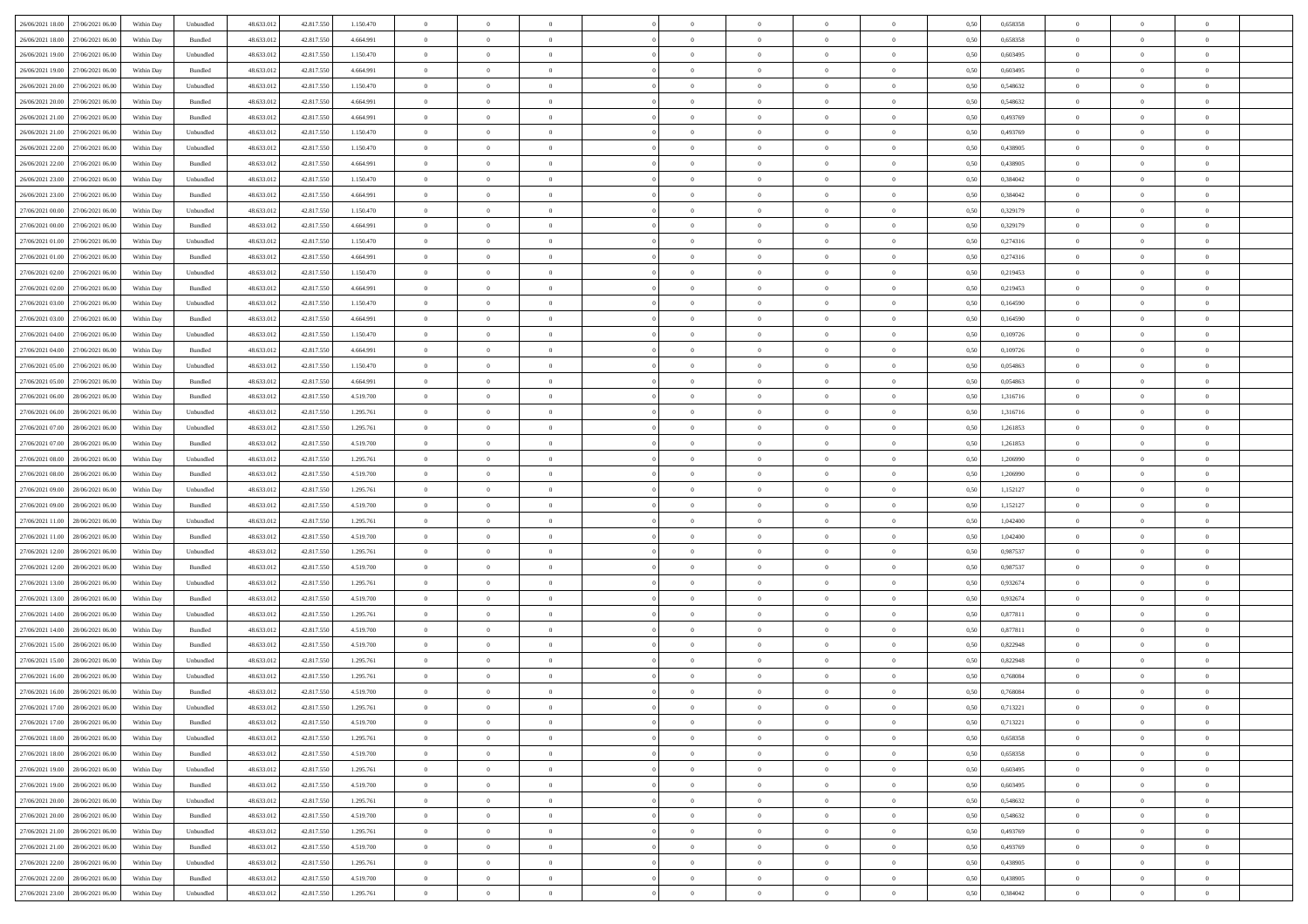| 27/06/2021 23:00 28/06/2021 06:00    | Within Day | Bundled        | 48.633.012 | 42.817.550 | 4.519.700 | $\overline{0}$ | $\overline{0}$ | $\overline{0}$ | $\overline{0}$ | $\overline{0}$ | $\overline{0}$ | $\overline{0}$ | 0.50 | 0.384042 | $\overline{0}$ | $\Omega$       |                |  |
|--------------------------------------|------------|----------------|------------|------------|-----------|----------------|----------------|----------------|----------------|----------------|----------------|----------------|------|----------|----------------|----------------|----------------|--|
| 28/06/2021 00:00 28/06/2021 06:00    | Within Day | Bundled        | 48.633.012 | 42.817.550 | 4.519.700 | $\overline{0}$ | $\overline{0}$ | $\overline{0}$ | $\Omega$       | $\overline{0}$ | $\overline{0}$ | $\mathbf{0}$   | 0,50 | 0,329179 | $\overline{0}$ | $\Omega$       | $\theta$       |  |
| 28/06/2021 00:00<br>28/06/2021 06:00 | Within Day | Unbundled      | 48.633.012 | 42.817.550 | 1.295.761 | $\overline{0}$ | $\overline{0}$ | $\overline{0}$ | $\theta$       | $\overline{0}$ | $\overline{0}$ | $\overline{0}$ | 0,50 | 0,329179 | $\overline{0}$ | $\Omega$       | $\theta$       |  |
| 28/06/2021 01:00 28/06/2021 06:00    | Within Day | Unbundled      | 48.633.012 | 42.817.550 | 1.295.761 | $\overline{0}$ | $\overline{0}$ | $\overline{0}$ | $\overline{0}$ | $\overline{0}$ | $\overline{0}$ | $\overline{0}$ | 0.50 | 0,274316 | $\overline{0}$ | $\Omega$       | $\bf{0}$       |  |
| 28/06/2021 01:00 28/06/2021 06:00    | Within Day | Bundled        | 48.633.012 | 42.817.550 | 4.519.700 | $\overline{0}$ | $\overline{0}$ | $\overline{0}$ | $\overline{0}$ | $\overline{0}$ | $\overline{0}$ | $\overline{0}$ | 0,50 | 0,274316 | $\overline{0}$ | $\Omega$       | $\theta$       |  |
| 28/06/2021 02:00<br>28/06/2021 06:00 | Within Day | Unbundled      | 48.633.012 | 42.817.550 | 1.295.761 | $\overline{0}$ | $\overline{0}$ | $\overline{0}$ | $\overline{0}$ | $\overline{0}$ | $\overline{0}$ | $\overline{0}$ | 0.50 | 0,219453 | $\overline{0}$ | $\Omega$       | $\theta$       |  |
| 28/06/2021 02:00<br>28/06/2021 06:00 | Within Dav | Bundled        | 48.633.012 | 42,817,550 | 4.519.700 | $\overline{0}$ | $\overline{0}$ | $\overline{0}$ | $\overline{0}$ | $\overline{0}$ | $\overline{0}$ | $\overline{0}$ | 0.50 | 0.219453 | $\overline{0}$ | $\overline{0}$ | $\bf{0}$       |  |
| 28/06/2021 03:00<br>28/06/2021 06:00 | Within Day | Unbundled      | 48.633.012 | 42.817.550 | 1.295.761 | $\overline{0}$ | $\overline{0}$ | $\overline{0}$ | $\Omega$       | $\theta$       | $\theta$       | $\theta$       | 0,50 | 0,164590 | $\overline{0}$ | $\Omega$       |                |  |
| 28/06/2021 03:00<br>28/06/2021 06:00 | Within Day | Bundled        | 48.633.013 | 42.817.550 | 4.519.700 | $\overline{0}$ | $\overline{0}$ | $\overline{0}$ | $\Omega$       | $\overline{0}$ | $\theta$       | $\overline{0}$ | 0,50 | 0,164590 | $\overline{0}$ | $\Omega$       | $\theta$       |  |
| 28/06/2021 04:00<br>28/06/2021 06:00 | Within Day | Unbundled      | 48.633.012 | 42.817.550 | 1.295.761 | $\overline{0}$ | $\overline{0}$ | $\overline{0}$ | $\overline{0}$ | $\overline{0}$ | $\overline{0}$ | $\overline{0}$ | 0,50 | 0,109726 | $\overline{0}$ | $\overline{0}$ | $\overline{0}$ |  |
| 28/06/2021 04:00<br>28/06/2021 06:00 | Within Day | Bundled        | 48.633.012 | 42.817.550 | 4.519.700 | $\overline{0}$ | $\bf{0}$       | $\overline{0}$ | $\theta$       | $\overline{0}$ | $\overline{0}$ | $\overline{0}$ | 0.50 | 0,109726 | $\overline{0}$ | $\overline{0}$ | $\theta$       |  |
| 28/06/2021 05:00<br>28/06/2021 06:00 | Within Day | Unbundled      | 48.633.012 | 42.817.550 | 1.295.761 | $\overline{0}$ | $\overline{0}$ | $\overline{0}$ | $\sqrt{2}$     | $\theta$       | $\overline{0}$ | $\overline{0}$ | 0,50 | 0.054863 | $\overline{0}$ | $\Omega$       | $\Omega$       |  |
| 28/06/2021 05:00<br>28/06/2021 06:00 | Within Day | Bundled        | 48.633.012 | 42.817.550 | 4.519.700 | $\overline{0}$ | $\Omega$       | $\overline{0}$ | $\overline{0}$ | $\overline{0}$ | $\Omega$       | $\overline{0}$ | 0.50 | 0.054863 | $\overline{0}$ | $\Omega$       | $\theta$       |  |
| 28/06/2021 06:00 29/06/2021 06:00    | Within Day | Bundled        | 48.633.012 | 42.310.608 | 111       | $\overline{0}$ | $\overline{0}$ | $\overline{0}$ | $\Omega$       | $\overline{0}$ | $\theta$       | $\overline{0}$ | 0,50 | 1,316716 | $\overline{0}$ | $\Omega$       | $\theta$       |  |
| 28/06/2021 07:00 29/06/2021 06:00    | Within Day | Unbundled      | 48.633.012 | 42.310.608 | 111       | $\overline{0}$ | $\overline{0}$ | $\overline{0}$ | $\Omega$       | $\overline{0}$ | $\theta$       | $\theta$       | 0,50 | 1,261853 | $\overline{0}$ |                |                |  |
| 28/06/2021 07:00 29/06/2021 06:00    | Within Day | Bundled        | 48.633.012 | 42.310.608 | 111       | $\overline{0}$ | $\Omega$       | $\overline{0}$ | $\Omega$       | $\Omega$       | $\Omega$       | $\Omega$       | 0,50 | 1,261853 | $\overline{0}$ | $\Omega$       | $\theta$       |  |
| 28/06/2021 08:00 29/06/2021 06:00    | Within Day | Bundled        | 48.633.012 | 42.310.608 | 111       | $\overline{0}$ | $\overline{0}$ | $\overline{0}$ | $\theta$       | $\theta$       | $\theta$       | $\theta$       | 0,50 | 1,206990 | $\overline{0}$ | $\Omega$       | $\theta$       |  |
| 28/06/2021 09:00 29/06/2021 06:00    | Within Day | Bundled        | 48.633.012 | 42.310.608 | 111       | $\overline{0}$ | $\overline{0}$ | $\overline{0}$ | $\theta$       | $\overline{0}$ | $\theta$       | $\theta$       | 0,50 | 1,152127 | $\overline{0}$ | $\Omega$       | $\theta$       |  |
| 28/06/2021 10:00<br>29/06/2021 06:00 | Within Dav | Bundled        | 48.633.012 | 42.310.608 | 111       | $\overline{0}$ | $\Omega$       | $\overline{0}$ | $\overline{0}$ | $\overline{0}$ | $\Omega$       | $\overline{0}$ | 0.50 | 1.097263 | $\overline{0}$ | $\Omega$       |                |  |
| 28/06/2021 11:00<br>29/06/2021 06:00 | Within Day | Bundled        | 48.633.012 | 42.310.608 | 111       | $\overline{0}$ | $\overline{0}$ | $\overline{0}$ | $\Omega$       | $\overline{0}$ | $\theta$       | $\theta$       | 0,50 | 1,042400 | $\overline{0}$ | $\Omega$       |                |  |
| 28/06/2021 12:00<br>29/06/2021 06:00 | Within Day | Bundled        | 48.633.012 | 42.310.608 | 111       | $\overline{0}$ | $\overline{0}$ | $\Omega$       | $\Omega$       | $\Omega$       | $\Omega$       | $\theta$       | 0,50 | 0,987537 | $\theta$       |                |                |  |
| 28/06/2021 13:00<br>29/06/2021 06:00 | Within Day | Bundled        | 48.633.012 | 42.310.608 | 111       | $\overline{0}$ | $\overline{0}$ | $\overline{0}$ | $\theta$       | $\overline{0}$ | $\overline{0}$ | $\overline{0}$ | 0,50 | 0,932674 | $\overline{0}$ | $\Omega$       | $\theta$       |  |
| 28/06/2021 14:00 29/06/2021 06:00    | Within Day | Bundled        | 48.633.012 | 42.310.608 | 111       | $\overline{0}$ | $\overline{0}$ | $\overline{0}$ | $\overline{0}$ | $\overline{0}$ | $\overline{0}$ | $\bf{0}$       | 0,50 | 0,877811 | $\overline{0}$ | $\overline{0}$ | $\theta$       |  |
| 28/06/2021 15:00 29/06/2021 06:00    | Within Day | Bundled        | 48.633.012 | 42.310.608 | 111       | $\overline{0}$ | $\bf{0}$       | $\overline{0}$ | $\theta$       | $\overline{0}$ | $\overline{0}$ | $\overline{0}$ | 0,50 | 0,822948 | $\bf{0}$       | $\overline{0}$ | $\theta$       |  |
| 28/06/2021 16:00 29/06/2021 06:00    | Within Day | Bundled        | 48.633.012 | 42.310.608 | 111       | $\overline{0}$ | $\overline{0}$ | $\overline{0}$ | $\theta$       | $\overline{0}$ | $\theta$       | $\overline{0}$ | 0.50 | 0.768084 | $\overline{0}$ | $\Omega$       | $\theta$       |  |
| 28/06/2021 17:00 29/06/2021 06:00    | Within Day | Bundled        | 48.633.012 | 42.310.608 | 111       | $\overline{0}$ | $\overline{0}$ | $\overline{0}$ | $\overline{0}$ | $\overline{0}$ | $\overline{0}$ | $\overline{0}$ | 0,50 | 0,713221 | $\overline{0}$ | $\overline{0}$ | $\theta$       |  |
| 28/06/2021 18:00<br>29/06/2021 06:00 | Within Day | Bundled        | 48.633.012 | 42.310.608 | 111       | $\overline{0}$ | $\overline{0}$ | $\overline{0}$ | $\Omega$       | $\overline{0}$ | $\overline{0}$ | $\overline{0}$ | 0,50 | 0,658358 | $\overline{0}$ | $\Omega$       | $\theta$       |  |
| 28/06/2021 19:00 29/06/2021 06:00    | Within Day | Bundled        | 48.633.012 | 42.310.608 | 111       | $\overline{0}$ | $\overline{0}$ | $\overline{0}$ | $\Omega$       | $\overline{0}$ | $\overline{0}$ | $\overline{0}$ | 0,50 | 0,603495 | $\overline{0}$ | $\Omega$       | $\theta$       |  |
| 28/06/2021 20:00 29/06/2021 06:00    | Within Day | Bundled        | 48.633.012 | 42.310.608 | 111       | $\overline{0}$ | $\overline{0}$ | $\overline{0}$ | $\overline{0}$ | $\overline{0}$ | $\overline{0}$ | $\overline{0}$ | 0.50 | 0.548632 | $\overline{0}$ | $\Omega$       | $\bf{0}$       |  |
| 28/06/2021 21:00<br>29/06/2021 06:00 | Within Day | Bundled        | 48.633.012 | 42.310.608 | 111       | $\overline{0}$ | $\overline{0}$ | $\overline{0}$ | $\theta$       | $\overline{0}$ | $\overline{0}$ | $\overline{0}$ | 0,50 | 0,493769 | $\overline{0}$ | $\Omega$       | $\theta$       |  |
| 28/06/2021 22:00<br>29/06/2021 06:00 | Within Day | Bundled        | 48.633.012 | 42.310.608 | 111       | $\overline{0}$ | $\overline{0}$ | $\overline{0}$ | $\overline{0}$ | $\overline{0}$ | $\overline{0}$ | $\overline{0}$ | 0.50 | 0.438905 | $\overline{0}$ | $\Omega$       | $\theta$       |  |
| 28/06/2021 23:00<br>29/06/2021 06:00 | Within Dav | Bundled        | 48.633.012 | 42.310.608 | 111       | $\overline{0}$ | $\overline{0}$ | $\overline{0}$ | $\overline{0}$ | $\overline{0}$ | $\overline{0}$ | $\overline{0}$ | 0.50 | 0.384042 | $\overline{0}$ | $\overline{0}$ | $\theta$       |  |
| 29/06/2021 00:00<br>29/06/2021 06:00 | Within Day | Bundled        | 48.633.012 | 42.310.608 | 111       | $\overline{0}$ | $\overline{0}$ | $\overline{0}$ | $\Omega$       | $\theta$       | $\theta$       | $\theta$       | 0,50 | 0,329179 | $\overline{0}$ | $\Omega$       |                |  |
| 29/06/2021 01:00<br>29/06/2021 06:00 | Within Day | Bundled        | 48.633.013 | 42.310.608 | 111       | $\overline{0}$ | $\overline{0}$ | $\overline{0}$ | $\Omega$       | $\Omega$       | $\Omega$       | $\theta$       | 0,50 | 0,274316 | $\overline{0}$ | $\Omega$       |                |  |
| 29/06/2021 02:00<br>29/06/2021 06:00 | Within Day | Bundled        | 48.633.013 | 42.310.608 | 111       | $\overline{0}$ | $\overline{0}$ | $\overline{0}$ | $\overline{0}$ | $\overline{0}$ | $\overline{0}$ | $\overline{0}$ | 0,50 | 0,219453 | $\overline{0}$ | $\overline{0}$ | $\theta$       |  |
| 29/06/2021 03:00<br>29/06/2021 06:00 | Within Day | Bundled        | 48.633.012 | 42.310.608 | 111       | $\overline{0}$ | $\overline{0}$ | $\overline{0}$ | $\Omega$       | $\theta$       | $\theta$       | $\theta$       | 0.50 | 0,164590 | $\overline{0}$ | $\Omega$       | $\theta$       |  |
| 29/06/2021 04:00<br>29/06/2021 06:00 | Within Day | Bundled        | 48.633.012 | 42.310.608 | 111       | $\overline{0}$ | $\overline{0}$ | $\overline{0}$ | $\Omega$       | $\theta$       | $\overline{0}$ | $\theta$       | 0,50 | 0,109726 | $\overline{0}$ | $\Omega$       | $\theta$       |  |
| 29/06/2021 05:00 29/06/2021 06:00    | Within Day | <b>Bundled</b> | 48.633.012 | 42.310.608 | 111       | $\overline{0}$ | $\overline{0}$ | $\overline{0}$ | $\overline{0}$ | $\overline{0}$ | $\theta$       | $\theta$       | 0.50 | 0.054863 | $\overline{0}$ | $\Omega$       | $\theta$       |  |

(\*) GCV used for the purpose of the conversion does not corresponding to the actual GCV of the Gas Day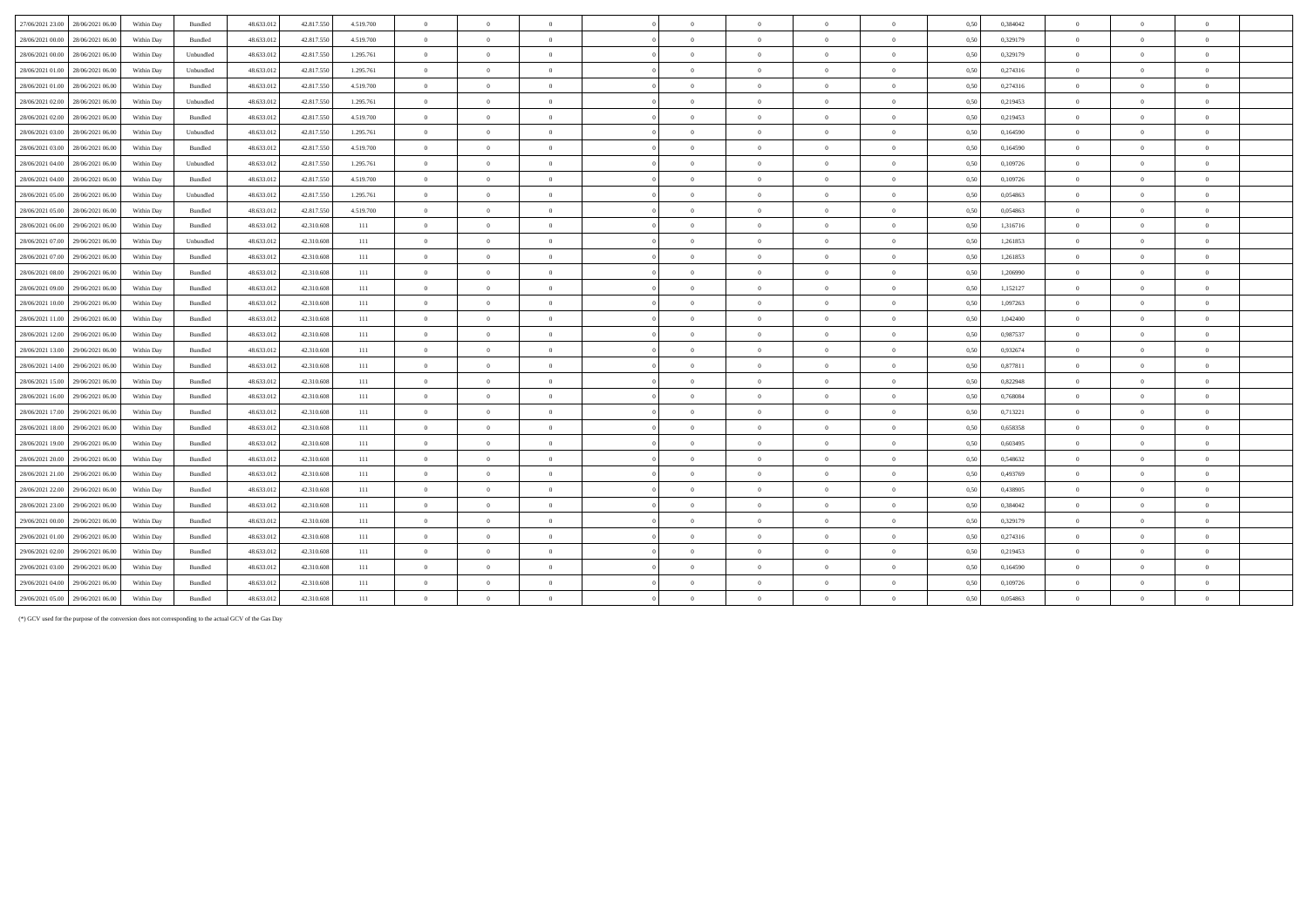## **SNAM RETE GAS**

**Transportation capacity at Entry Point interconnected with foreign pipelines**

**Update to 29/06/2021 of offered and assigned capacity in auction day-ahead and within-day**

**Thermal Year 2020/2021**

(Values in Scm/day (15° C; 1,01325 bar); Prices in c/Scm)

**Entry Point**

**TARVISIO**

|                  | Timeframe        |                     |                |              |                      |            | <b>Offered capacity</b> |                | <b>Assigned capacity</b> | Day-Ahead               |                         | <b>Total Prices</b>       |                                  |                                           |                     |                         |                                  | <b>SRG Prices</b>                |                            |             |
|------------------|------------------|---------------------|----------------|--------------|----------------------|------------|-------------------------|----------------|--------------------------|-------------------------|-------------------------|---------------------------|----------------------------------|-------------------------------------------|---------------------|-------------------------|----------------------------------|----------------------------------|----------------------------|-------------|
|                  |                  | <b>Auction type</b> | Offered        | Transportati | Assigned<br>capacity |            |                         |                |                          | Interrupted<br>Capacity |                         |                           |                                  |                                           | <b>Split factor</b> |                         |                                  |                                  | <b>Auction</b>             | <b>Note</b> |
| From             | To               |                     | capacity type  | on capacity  | (before<br>auction)  | Firm       | Interruptible           | Firm           | Interruptible            | Interruptible           | Reserve price -<br>Firm | Auction premium<br>- Firm | Reserve price -<br>Interruptible | <b>Auction premium</b><br>- Interruptible |                     | Reserve price -<br>Firm | <b>Auction</b><br>premium - Firm | Reserve price -<br>Interruptible | premium -<br>Interruptible |             |
| 01/06/2021 06:00 | 02/06/2021 06:00 | Day Ahead           | Bundled        | 108,600,000  | 78.721.769           | 6.554.507  | $\overline{0}$          | $\Omega$       | $\Omega$                 |                         | $\Omega$                | $\theta$                  | $\Omega$                         | $\theta$                                  | 0,50                | 0.005896                | $\Omega$                         | 0.005896                         | $\theta$                   |             |
| 01/06/2021 06:00 | 02/06/2021 06.00 | Day Ahead           | Unbundled      | 108.600.000  | 78.721.769           | 23.323.723 | $\overline{0}$          | 12.064.711     | $\theta$                 |                         | $\theta$                | $\theta$                  | $\overline{0}$                   | $\bf{0}$                                  | 0,50                | 0,005896                | $\theta$                         | 0,005896                         | $\overline{0}$             |             |
| 02/06/2021 06:00 | 03/06/2021 06:00 | Day Ahead           | <b>Bundled</b> | 108,600,000  | 78.721.769           | 8.968.123  | $\overline{0}$          | $\Omega$       | $\Omega$                 |                         | $\theta$                | $\theta$                  | $\Omega$                         | $\Omega$                                  | 0,50                | 0.005896                | $\Omega$                         | 0.005896                         | $\theta$                   |             |
| 02/06/2021 06:00 | 03/06/2021 06:00 | Day Ahead           | Unbundled      | 108,600,000  | 78.721.769           | 20.910.107 | $\overline{0}$          | 15,786,430     | $\Omega$                 |                         | $\theta$                | $\theta$                  | $\Omega$                         | $\theta$                                  | 0,50                | 0.005896                | $\mathbf{0}$                     | 0.005896                         | $\theta$                   |             |
| 03/06/2021 06:00 | 04/06/2021 06:00 | Day Ahead           | Bundled        | 108.600.000  | 78.721.769           | 7.107.255  | $\overline{0}$          | $\overline{0}$ | $\theta$                 |                         | $\theta$                | $\overline{0}$            | $\overline{0}$                   | $\bf{0}$                                  | 0,50                | 0.005896                | $\mathbf{0}$                     | 0.005896                         | $\overline{0}$             |             |
| 03/06/2021 06:00 | 04/06/2021 06.00 | Day Ahead           | Unbundled      | 108 600 000  | 78.721.769           | 22.770.976 | $\overline{0}$          | 10.669.027     | $\overline{0}$           |                         | $\theta$                | $\theta$                  | $\overline{0}$                   | $\overline{0}$                            | 0.50                | 0.005896                | $\,$ 0 $\,$                      | 0.005896                         | $\theta$                   |             |
| 04/06/2021 06:00 | 05/06/2021 06:00 | Day Ahead           | Unbundled      | 108.600.000  | 78.721.76            | 20.671.604 | $\overline{0}$          | 7.598.615      | $\theta$                 |                         | $\Omega$                | $\mathbf{a}$              | $\Omega$                         | $\bf{0}$                                  | 0.50                | 0,005896                | $\theta$                         | 0,005896                         | $\theta$                   |             |
| 04/06/2021 06:00 | 05/06/2021 06:00 | Day Ahead           | Bundled        | 108.600.000  | 78.721.769           | 9.206.626  | $\overline{0}$          | $\Omega$       | $\Omega$                 |                         | $\Omega$                | $\theta$                  | $\Omega$                         | $\Omega$                                  | 0,50                | 0,005896                | $\mathbf{0}$                     | 0,005896                         | $\theta$                   |             |
| 05/06/2021 06:00 | 06/06/2021 06:00 | Day Ahead           | Bundled        | 108,600,000  | 78.721.769           | 8.880.404  | $\overline{0}$          | $^{\circ}$     | $\Omega$                 |                         | $\Omega$                | $\theta$                  | $\Omega$                         | $\theta$                                  | 0.50                | 0.005896                | $\Omega$                         | 0.005896                         | $\theta$                   |             |
| 05/06/2021 06:00 | 06/06/2021 06:00 | Day Ahead           | Unbundled      | 108.600.000  | 78.721.769           | 20.997.826 | $\Omega$                | $\Omega$       | $\Omega$                 |                         | $\Omega$                | $\theta$                  | $\Omega$                         | $\theta$                                  | 0,50                | 0,005896                | $\theta$                         | 0,005896                         | $\theta$                   |             |
| 06/06/2021 06:00 | 07/06/2021 06:00 | Day Ahead           | Bundled        | 108,600,000  | 78.721.769           | 10.417.163 | $\overline{0}$          | $\overline{0}$ | $\overline{0}$           |                         | $\theta$                | $\theta$                  | $\overline{0}$                   | $\overline{0}$                            | 0.50                | 0.005896                | $\overline{0}$                   | 0.005896                         | $\overline{0}$             |             |
| 06/06/2021 06:00 | 07/06/2021 06.00 | Day Ahead           | Unbundled      | 108,600,000  | 78.721.769           | 19.461.067 | $\overline{0}$          | 3.242.390      | $\overline{0}$           |                         | $\overline{0}$          | $\theta$                  | $\overline{0}$                   | $\bf{0}$                                  | 0.50                | 0,005896                | $\,$ 0 $\,$                      | 0,005896                         | $\overline{0}$             |             |
| 07/06/2021 06:00 | 08/06/2021 06.00 | Day Ahead           | Bundled        | 108.600.000  | 78.721.769           | 10.417.163 | $\overline{0}$          | $\Omega$       | $\Omega$                 |                         | $\Omega$                |                           | $\Omega$                         | $\bf{0}$                                  | 0,50                | 0,005896                | $\theta$                         | 0,005896                         | $\theta$                   |             |
| 07/06/2021 06:00 | 08/06/2021 06:00 | Day Ahead           | Unbundled      | 108,600,000  | 78.721.769           | 19.461.067 | $\overline{0}$          | 9.738.660      | $\overline{0}$           |                         | $\theta$                | $\theta$                  | $\overline{0}$                   | $\theta$                                  | 0,50                | 0.005896                | $\mathbf{0}$                     | 0.005896                         | $\theta$                   |             |
| 08/06/2021 06:00 | 09/06/2021 06:00 | Day Ahead           | Bundled        | 108.600.000  | 78.721.769           | 10.178.035 | $\overline{0}$          | $\Omega$       | $\Omega$                 |                         | $\theta$                | $\theta$                  | $\theta$                         | $\bf{0}$                                  | 0,50                | 0,005896                | $\overline{0}$                   | 0,005896                         | $\overline{0}$             |             |
| 08/06/2021 06:00 | 09/06/2021 06:00 | Day Ahead           | Unbundled      | 108,600,000  | 78.721.769           | 19,700.196 | $\Omega$                | 16.891.975     | $\Omega$                 |                         | $\theta$                |                           | $\Omega$                         | $\theta$                                  | 0.50                | 0.005896                | $\theta$                         | 0.005896                         | $\theta$                   |             |
| 09/06/2021 06:00 | 10/06/2021 06:00 | Day Ahead           | Bundled        | 108,600,000  | 78.721.769           | 6.919.348  | $\overline{0}$          | $\overline{0}$ | $\overline{0}$           |                         | $\Omega$                | $\theta$                  | $\Omega$                         | $\overline{0}$                            | 0.50                | 0.005896                | $\overline{0}$                   | 0.005896                         | $\theta$                   |             |
| 09/06/2021 06:00 | 10/06/2021 06:00 | Day Ahead           | Unbundled      | 108.600.000  | 78.721.769           | 22.958.883 | $\overline{0}$          | 16.892.009     | $\theta$                 |                         | $\theta$                | $\theta$                  | $\theta$                         | $\bf{0}$                                  | 0,50                | 0,005896                | $\theta$                         | 0,005896                         | $\overline{0}$             |             |
| 10/06/2021 06:00 | 11/06/2021 06:00 | Day Ahead           | Bundled        | 108,600,000  | 78.721.769           | 7.416.822  | $\overline{0}$          | $\Omega$       | $\Omega$                 |                         | $\theta$                | $\theta$                  | $\theta$                         | $\theta$                                  | 0,50                | 0.005896                | $\mathbf{0}$                     | 0.005896                         | $\theta$                   |             |
| 10/06/2021 06:00 | 11/06/2021 06:00 | Day Ahead           | Unbundled      | 108.600.000  | 78.721.76            | 22.461.408 | $\overline{0}$          | 16.892.009     | $\Omega$                 |                         | $\theta$                | $\mathbf{a}$              | $\Omega$                         | $\Omega$                                  | 0,50                | 0,005896                | $\mathbf{0}$                     | 0,005896                         | $\theta$                   |             |
| 11/06/2021 06:00 | 12/06/2021 06:00 | Day Ahead           | Unbundled      | 108.600.000  | 78.721.769           | 23.278.010 | $\overline{0}$          | 16.892.009     | $\Omega$                 |                         | $\theta$                | $\theta$                  | $\Omega$                         | $\theta$                                  | 0,50                | 0,005896                | $\mathbf{0}$                     | 0,005896                         | $\theta$                   |             |
| 11/06/2021 06:00 | 12/06/2021 06:00 | Day Ahead           | Bundled        | 108,600,000  | 78.721.769           | 6.600.220  | $\overline{0}$          | $^{\circ}$     | $\Omega$                 |                         | $\theta$                | $\theta$                  | $\Omega$                         | $\theta$                                  | 0.50                | 0.005896                | $\Omega$                         | 0.005896                         | $\theta$                   |             |
| 12/06/2021 06:00 | 13/06/2021 06:00 | Day Ahead           | Bundled        | 108.600.000  | 78.721.769           | 6.595.002  | $\overline{0}$          | $\overline{0}$ | $\theta$                 |                         | $\theta$                | $\theta$                  | $\Omega$                         | $\bf{0}$                                  | 0,50                | 0,005896                | $\theta$                         | 0,005896                         | $\overline{0}$             |             |
| 12/06/2021 06:00 | 13/06/2021 06:00 | Day Ahead           | Unbundled      | 108.600.000  | 78.721.769           | 23.283.229 | $\overline{0}$          | 16.892.009     | $\theta$                 |                         | $\theta$                | $\theta$                  | $\overline{0}$                   | $\bf{0}$                                  | 0,50                | 0,005896                | $\overline{0}$                   | 0,005896                         | $\overline{0}$             |             |
| 13/06/2021 06:00 | 14/06/2021 06.00 | Day Ahead           | Bundled        | 108.600.000  | 78.721.769           | 6.712.556  | $\overline{0}$          | $\Omega$       | $\overline{0}$           |                         | $\overline{0}$          | $\theta$                  | $\overline{0}$                   | $\overline{0}$                            | 0,50                | 0.005896                | $\,$ 0 $\,$                      | 0.005896                         | $\theta$                   |             |
| 13/06/2021 06:00 | 14/06/2021 06.0  | Day Ahead           | Unbundled      | 108.600.000  | 78.721.76            | 23.165.674 | $\overline{0}$          | 16.892.009     | $\theta$                 |                         | $\theta$                | $\theta$                  | $\theta$                         | $\bf{0}$                                  | 0,50                | 0,005896                | $\overline{0}$                   | 0,005896                         | $\overline{0}$             |             |
| 14/06/2021 06:00 | 15/06/2021 06:00 | Day Ahead           | Unbundled      | 108,600,000  | 78.721.769           | 27.382.796 | $\overline{0}$          | 16.892.009     | $\Omega$                 |                         | $\Omega$                | $\theta$                  | $\Omega$                         | $\theta$                                  | 0,50                | 0.005896                | $\Omega$                         | 0.005896                         | $\theta$                   |             |
| 14/06/2021 06:00 | 15/06/2021 06:00 | Day Ahead           | Bundled        | 108.600.000  | 78.721.769           | 2.495.435  | $\overline{0}$          | $\Omega$       | $\Omega$                 |                         | $\theta$                | $\theta$                  | $\Omega$                         | $\bf{0}$                                  | 0,50                | 0,005896                | $\mathbf{0}$                     | 0.005896                         | $\theta$                   |             |
| 15/06/2021 06:00 | 16/06/2021 06:00 | Day Ahead           | Bundled        | 108.600.00   | 78.721.769           | 2.495.435  | $\overline{0}$          | $\overline{0}$ | $\overline{0}$           |                         | $\theta$                | $\theta$                  | $\overline{0}$                   | $\bf{0}$                                  | 0,50                | 0,005896                | $\overline{0}$                   | 0,005896                         | $\overline{0}$             |             |
| 15/06/2021 06:00 | 16/06/2021 06:00 | Day Ahead           | Unbundled      | 108.600.000  | 78.721.769           | 27.382.796 | $\overline{0}$          | 16.892.009     | $\overline{0}$           |                         | $\theta$                | $\theta$                  | $\overline{0}$                   | $\bf{0}$                                  | 0,50                | 0,005896                | $\,$ 0 $\,$                      | 0,005896                         | $\overline{0}$             |             |
| 16/06/2021 06:00 | 17/06/2021 06.00 | Day Ahead           | Unbundled      | 108.600.000  | 78.721.769           | 27.382.796 | $\overline{0}$          | 16.892.009     | $\overline{0}$           |                         | $\theta$                | $\theta$                  | $\overline{0}$                   | $\bf{0}$                                  | 0,50                | 0,005896                | $\mathbf{0}$                     | 0,005896                         | $\overline{0}$             |             |
| 16/06/2021 06:00 | 7/06/2021 06.00  | Day Ahead           | Bundled        | 108.600.000  | 78.721.769           | 2.495.435  | $\overline{0}$          | $\Omega$       | $\Omega$                 |                         | $\Omega$                | $\Omega$                  | $\Omega$                         | $\Omega$                                  | 0,50                | 0,005896                | $\theta$                         | 0,005896                         | $\theta$                   |             |
| 17/06/2021 06:00 | 18/06/2021 06:00 | Day Ahead           | Unbundled      | 108,600,000  | 78.721.769           | 27.382.796 | $\overline{0}$          | 16.891.975     | $\Omega$                 |                         | $\theta$                | $\theta$                  | $\Omega$                         | $\theta$                                  | 0.50                | 0.005896                | $\mathbf{0}$                     | 0.005896                         | $\Omega$                   |             |
| 17/06/2021 06:00 | 18/06/2021 06:00 | Day Ahead           | Bundled        | 108.600.000  | 78.721.769           | 2.495.435  | $\overline{0}$          | $\Omega$       | $\Omega$                 |                         | $\theta$                | $\theta$                  | $\Omega$                         | $\theta$                                  | 0,50                | 0,005896                | $\Omega$                         | 0.005896                         | $\theta$                   |             |
| 18/06/2021 06:00 | 19/06/2021 06:00 | Day Ahead           | Unbundled      | 108.600.000  | 78.721.769           | 27.382.796 | $\overline{0}$          | 16.891.975     | $\theta$                 |                         | $\theta$                | $\theta$                  | $\overline{0}$                   | $\bf{0}$                                  | 0,50                | 0,005896                | $\theta$                         | 0,005896                         | $\overline{0}$             |             |
| 18/06/2021 06:00 | 19/06/2021 06.0  | Day Ahead           | Bundled        | 108.600.000  | 78.721.76            | 2.495.435  | $\,$ 0 $\,$             | $\overline{0}$ | $\overline{0}$           |                         | $\theta$                | $\mathbf{a}$              | $\Omega$                         | $\bf{0}$                                  | 0,50                | 0,005896                | $\mathbf{0}$                     | 0,005896                         | $\overline{0}$             |             |
| 19/06/2021 06:00 | 20/06/2021 06:00 | Day Ahead           | Bundled        | 108.600.000  | 78.721.769           | 6.523.881  | $\theta$                | $\Omega$       | $\Omega$                 |                         | $\Omega$                | $\Omega$                  | $\Omega$                         | $\theta$                                  | 0,50                | 0,005896                | $\theta$                         | 0,005896                         | $\theta$                   |             |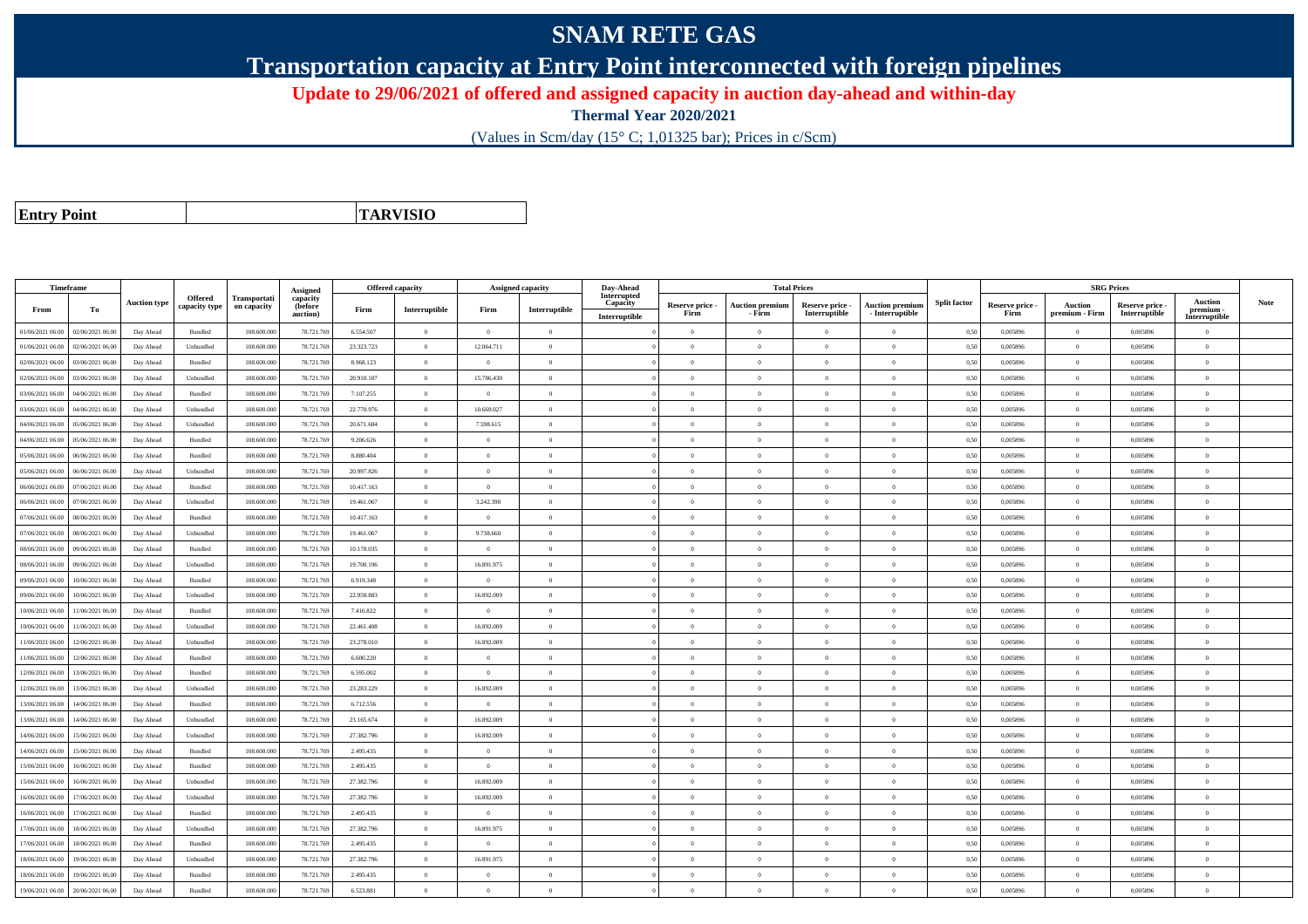| 19/06/2021 06:00<br>20/06/2021 06:00 | Day Ahead  | Unbundled | 108.600.000 | 78.721.769 | 23.354.349     | $\overline{0}$ | 16.891.975     |                |                | $\overline{0}$ | $\theta$       |                | 0,50 | 0,005896 | $\overline{0}$ | 0,005896       |                |  |
|--------------------------------------|------------|-----------|-------------|------------|----------------|----------------|----------------|----------------|----------------|----------------|----------------|----------------|------|----------|----------------|----------------|----------------|--|
|                                      |            |           |             |            |                |                |                |                |                |                |                |                |      |          |                |                |                |  |
| 20/06/2021 06:00<br>21/06/2021 06.0  | Day Ahead  | Unbundled | 108.600.00  | 78.721.76  | 23.354.349     | $\bf{0}$       | 16.891.975     | $\overline{0}$ | $\overline{0}$ | $\overline{0}$ | $\overline{0}$ | $\bf{0}$       | 0,50 | 0,005896 | $\bf{0}$       | 0,005896       | $\Omega$       |  |
| 20/06/2021 06.00<br>21/06/2021 06:00 | Day Ahead  | Bundled   | 108,600,000 | 78.721.769 | 6.523.881      | $\overline{0}$ | $\overline{0}$ | $\overline{0}$ | $\overline{0}$ | $\overline{0}$ | $\overline{0}$ | $\overline{0}$ | 0,50 | 0.005896 | $\overline{0}$ | 0.005896       | $\overline{0}$ |  |
| 21/06/2021 06.00<br>22/06/2021 06:00 | Day Ahead  | Unbundled | 108.600.000 | 78.721.769 | $\overline{0}$ | $\overline{0}$ | $\overline{0}$ | $\overline{0}$ | $\overline{0}$ | $\bf{0}$       | $\overline{0}$ | $\overline{0}$ | 0,50 | 0,005896 | $\overline{0}$ | 0,005896       | $\overline{0}$ |  |
| 21/06/2021 06.00<br>22/06/2021 06.0  | Day Ahead  | Bundled   | 108.600.000 | 78.721.769 | $\bf{0}$       | 1.853.595      | $\overline{0}$ | $\overline{0}$ | $\overline{0}$ | $\overline{0}$ | $\overline{0}$ | $\bf{0}$       | 0,50 | 0,005896 | $\bf{0}$       | 0,005896       | $\overline{0}$ |  |
|                                      |            |           |             |            |                |                |                |                |                |                |                |                |      |          |                |                |                |  |
| 22/06/2021 06.00<br>23/06/2021 06:00 | Day Ahead  | Unbundled | 108 600 000 | 78,721,769 | $\bf{0}$       | $\overline{0}$ | $\overline{0}$ | $\overline{0}$ | $\overline{0}$ | $\overline{0}$ | $\overline{0}$ | $\overline{0}$ | 0.50 | 0.005896 | $\overline{0}$ | 0.005896       | $\overline{0}$ |  |
| 22/06/2021 06:00<br>23/06/2021 06:00 | Day Ahead  | Bundled   | 108.600.000 | 78.721.769 | $\bf{0}$       | 11.623.699     | $\bf{0}$       | $\overline{0}$ | $\overline{0}$ | $\bf{0}$       | $\overline{0}$ | $\overline{0}$ | 0,50 | 0,005896 | $\overline{0}$ | 0,005896       | $\overline{0}$ |  |
| 23/06/2021 06.00<br>24/06/2021 06.0  | Day Ahead  | Unbundled | 108.600.000 | 78.721.769 | $\bf{0}$       | $\bf{0}$       | $\overline{0}$ | $\overline{0}$ | $\overline{0}$ | $\overline{0}$ | $\overline{0}$ | $\overline{0}$ | 0,50 | 0,005896 | $\bf{0}$       | 0,005896       | $\Omega$       |  |
| 23/06/2021 06.00<br>24/06/2021 06:00 | Day Ahead  | Bundled   | 108 600 000 | 78.721.769 | $\overline{0}$ | 10.752.150     | $\overline{0}$ | $\overline{0}$ | $\overline{0}$ | $\bf{0}$       | $\overline{0}$ | $\overline{0}$ | 0.50 | 0.005896 | $\overline{0}$ | 0.005896       | $\overline{0}$ |  |
| 24/06/2021 06.00<br>25/06/2021 06:00 | Day Ahead  | Unbundled | 108.600.000 | 78.721.769 | $\bf{0}$       | $\overline{0}$ | $\overline{0}$ | $\overline{0}$ | $\overline{0}$ | $\overline{0}$ | $\overline{0}$ | $\overline{0}$ | 0,50 | 0,005896 | $\overline{0}$ | 0,005896       | $\overline{0}$ |  |
|                                      |            |           |             |            |                |                | $\overline{0}$ |                |                |                |                |                |      |          |                |                | $\Omega$       |  |
| 24/06/2021 06.00<br>25/06/2021 06.0  | Day Ahead  | Bundled   | 108.600.000 | 78.721.76  | $\bf{0}$       | 13.128.659     |                | $\overline{0}$ | $\overline{0}$ | $\overline{0}$ | $\overline{0}$ | $\bf{0}$       | 0,50 | 0,005896 | $\overline{0}$ | 0,005896       |                |  |
| 25/06/2021 06.00<br>26/06/2021 06:00 | Day Ahead  | Unbundled | 108 600 000 | 78.721.769 | $\overline{0}$ | $\overline{0}$ | $\overline{0}$ | $\overline{0}$ | $\overline{0}$ | $\bf{0}$       | $\overline{0}$ | $\overline{0}$ | 0.50 | 0.005896 | $\overline{0}$ | 0.005896       | $\overline{0}$ |  |
| 25/06/2021 06:00<br>26/06/2021 06:00 | Day Ahead  | Bundled   | 108.600.000 | 78.721.769 | $\overline{0}$ | 12.884.772     | $\overline{0}$ | $\overline{0}$ | $\overline{0}$ | $\overline{0}$ | $\overline{0}$ | $\overline{0}$ | 0,50 | 0,005896 | $\overline{0}$ | 0,005896       | $\overline{0}$ |  |
| 26/06/2021 06.00<br>27/06/2021 06.0  | Day Ahead  | Bundled   | 108.600.000 | 78.721.76  | 10.976.172     | $\overline{0}$ | $\overline{0}$ | $\overline{0}$ | $\Omega$       | $\overline{0}$ | $\overline{0}$ | $\bf{0}$       | 0,50 | 0,005896 | $\overline{0}$ | 0,005896       | $\Omega$       |  |
| 26/06/2021 06.00<br>27/06/2021 06:00 | Day Ahead  | Unbundled | 108,600,000 | 78.721.769 | 18,902,058     | $\overline{0}$ | 16.892.009     | $\overline{0}$ | $\overline{0}$ | $\bf{0}$       | $\overline{0}$ | $\overline{0}$ | 0.50 | 0.005896 | $\overline{0}$ | 0.005896       | $\overline{0}$ |  |
| 27/06/2021 06.00<br>28/06/2021 06:00 | Day Ahead  | Bundled   | 108.600.000 | 78.721.769 | 10.092.721     | $\overline{0}$ | $\overline{0}$ | $\overline{0}$ | $\overline{0}$ | $\overline{0}$ | $\overline{0}$ | $\overline{0}$ | 0,50 | 0,005896 | $\overline{0}$ | 0,005896       | $\overline{0}$ |  |
|                                      |            |           |             |            |                |                |                |                |                |                |                |                |      |          |                |                |                |  |
| 27/06/2021 06.00<br>28/06/2021 06.0  | Day Ahead  | Unbundled | 108.600.000 | 78.721.76  | 19.785.509     | $\overline{0}$ | 16.892.009     | $\overline{0}$ | $\overline{0}$ | $\overline{0}$ | $\overline{0}$ | $\bf{0}$       | 0,50 | 0,005896 | $\overline{0}$ | 0,005896       | $\overline{0}$ |  |
| 28/06/2021 06.00<br>29/06/2021 06:00 | Day Ahead  | Bundled   | 108,600,000 | 78.721.769 | 10.272.866     | $\overline{0}$ | 10.272.705     | $\overline{0}$ | 1,390213       | $\,$ 0         | $\overline{0}$ | $\overline{0}$ | 0.50 | 0.005896 | $\overline{0}$ | 0.005896       | $\overline{0}$ |  |
| 28/06/2021 06:00<br>29/06/2021 06.00 | Day Ahead  | Unbundled | 108.600.000 | 78.721.769 | 5.487.364      | $\overline{0}$ | 5.487.276      | $\overline{0}$ | $\overline{0}$ | $\overline{0}$ | $\overline{0}$ | $\overline{0}$ | 0,50 | 0,005896 | $\overline{0}$ | 0,005896       | $\overline{0}$ |  |
| 29/06/2021 06.00<br>30/06/2021 06.00 | Day Ahead  | Bundled   | 108.600.000 | 78.721.76  | 6.509.998      | 14.596.586     | 6.509.998      | $\overline{0}$ | 1,390213       | $\overline{0}$ | $\overline{0}$ | $\bf{0}$       | 0,50 | 0,005896 | $\overline{0}$ | 0,005896       | $\Omega$       |  |
| 29/06/2021 06.00<br>30/06/2021 06:00 | Day Ahead  | Unbundled | 108 600 000 | 78.721.769 | 9.250.231      | $\overline{0}$ | 9.250.231      | $\overline{0}$ | $\overline{0}$ | $\overline{0}$ | $\overline{0}$ | $\overline{0}$ | 0.50 | 0.005896 | $\overline{0}$ | 0.005896       | $\overline{0}$ |  |
| 30/06/2021 06.00<br>01/07/2021 06:00 | Day Ahead  | Unbundled | 108.600.000 | 78.721.769 | 15.760.229     | $\overline{0}$ | 15.760.229     | $\overline{0}$ | $\overline{0}$ | $\overline{0}$ | $\overline{0}$ | $\overline{0}$ | 0,50 | 0,005896 | 0,022391       | 0,005896       | $\overline{0}$ |  |
|                                      |            |           |             |            |                |                |                |                |                |                |                |                |      |          |                |                |                |  |
| 30/06/2021 06.00<br>01/07/2021 06.00 | Day Ahead  | Bundled   | 108.600.000 | 78.721.769 | $\overline{0}$ | 18.322.626     | $\overline{0}$ | $\overline{0}$ | $\overline{0}$ | $\overline{0}$ | $\overline{0}$ | $\bf{0}$       | 0,50 | 0,005896 | $\overline{0}$ | 0,005896       | $\overline{0}$ |  |
| 01/06/2021 06.00<br>02/06/2021 06:00 | Within Day | Unbundled | 108 600 000 | 90.786.480 | 11.259.012     | $\overline{0}$ | $\overline{0}$ | $\overline{0}$ | $\overline{0}$ | $\bf{0}$       | $\overline{0}$ | $\overline{0}$ | 0.50 | 0.589649 | $\overline{0}$ | $\overline{0}$ | $\overline{0}$ |  |
| 01/06/2021 06.00<br>02/06/2021 06:00 | Within Day | Bundled   | 108.600.000 | 90.786.480 | 6.554.507      | $\overline{0}$ | $\overline{0}$ | $\overline{0}$ | $\overline{0}$ | $\overline{0}$ | $\overline{0}$ | $\overline{0}$ | 0,50 | 0,589649 | $\overline{0}$ | $\overline{0}$ | $\overline{0}$ |  |
| 01/06/2021 07:00<br>02/06/2021 06.0  | Within Day | Unbundled | 108.600.000 | 90.786.48  | 10.789.886     | $\bf{0}$       | $\overline{0}$ | $\overline{0}$ | $\overline{0}$ | $\overline{0}$ | $\overline{0}$ | $\bf{0}$       | 0,50 | 0,589649 | $\overline{0}$ | $\bf{0}$       | $\overline{0}$ |  |
| 01/06/2021 07.00<br>02/06/2021 06:00 | Within Day | Bundled   | 108 600 000 | 90.786.480 | 6.281.402      | $\overline{0}$ | $\overline{0}$ | $\overline{0}$ | $\overline{0}$ | $\overline{0}$ | $\overline{0}$ | $\overline{0}$ | 0.50 | 0.589649 | $\overline{0}$ | $\overline{0}$ | $\Omega$       |  |
| 01/06/2021 08:00<br>02/06/2021 06:00 | Within Day | Unbundled | 108.600.000 | 90.786.480 | 10.320.761     | $\overline{0}$ | $\overline{0}$ | $\overline{0}$ | $\overline{0}$ | $\overline{0}$ | $\overline{0}$ | $\overline{0}$ | 0,50 | 0,589649 | $\overline{0}$ | $\overline{0}$ | $\overline{0}$ |  |
|                                      |            |           |             |            |                |                |                |                |                |                |                |                |      |          |                |                |                |  |
| 01/06/2021 08:00<br>02/06/2021 06.0  | Within Day | Bundled   | 108.600.000 | 90.786.480 | 6.008.298      | $\bf{0}$       | $\overline{0}$ | $\overline{0}$ | $\Omega$       | $\overline{0}$ | $\overline{0}$ | $\bf{0}$       | 0,50 | 0,589649 | $\overline{0}$ | $\bf{0}$       | $\Omega$       |  |
| 01/06/2021 09:00<br>02/06/2021 06:00 | Within Day | Unbundled | 108 600 000 | 90.786.480 | 9.851.635      | $\overline{0}$ | $\overline{0}$ | $\overline{0}$ | $\overline{0}$ | $\bf{0}$       | $\overline{0}$ | $\overline{0}$ | 0.50 | 0.589649 | $\overline{0}$ | $\overline{0}$ | $\overline{0}$ |  |
| 01/06/2021 09:00<br>02/06/2021 06:00 | Within Day | Bundled   | 108.600.000 | 90.786.480 | 5.735.193      | $\overline{0}$ | $\overline{0}$ | $\overline{0}$ | $\Omega$       | $\overline{0}$ | $\overline{0}$ | $\overline{0}$ | 0,50 | 0.589649 | $\overline{0}$ | $\overline{0}$ | $\overline{0}$ |  |
| 01/06/2021 10:00<br>02/06/2021 06.0  | Within Day | Bundled   | 108.600.000 | 90.786.48  | 5.462.089      | $\bf{0}$       | $\overline{0}$ | $\overline{0}$ | $\overline{0}$ | $\overline{0}$ | $\overline{0}$ | $\bf{0}$       | 0,50 | 0,589649 | $\bf{0}$       | $\bf{0}$       | $\overline{0}$ |  |
| 01/06/2021 10:00<br>02/06/2021 06:00 | Within Day | Unbundled | 108 600 000 | 90.786.480 | 9.382.510      | $\overline{0}$ | $\bf{0}$       | $\overline{0}$ | $\overline{0}$ | $\overline{0}$ | $\overline{0}$ | $\overline{0}$ | 0.50 | 0.589649 | $\overline{0}$ | $\overline{0}$ | $\overline{0}$ |  |
| 01/06/2021 11:00<br>02/06/2021 06:00 | Within Dav | Unbundled | 108.600.000 | 90.786.480 | 8.913.384      | $\overline{0}$ | $\overline{0}$ | $\Omega$       | $\Omega$       | $\overline{0}$ | $\overline{0}$ | $\overline{0}$ | 0,50 | 0,589649 | $\overline{0}$ | $\overline{0}$ | $\theta$       |  |
|                                      |            |           |             |            |                |                |                |                |                |                |                |                |      |          |                |                |                |  |
| 01/06/2021 11:00<br>02/06/2021 06.0  | Within Day | Bundled   | 108.600.000 | 90.786.480 | 5.188.985      | $\bf{0}$       | $\overline{0}$ | $\overline{0}$ | $\overline{0}$ | $\overline{0}$ | $\overline{0}$ | $\bf{0}$       | 0,50 | 0,589649 | $\bf{0}$       | $\bf{0}$       | $\overline{0}$ |  |
| 01/06/2021 12.00<br>02/06/2021 06:00 | Within Day | Unbundled | 108 600 000 | 90.786.480 | 8.444.259      | $\overline{0}$ | $\overline{0}$ | $\overline{0}$ | $\overline{0}$ | $\overline{0}$ | $\overline{0}$ | $\overline{0}$ | 0.50 | 0.589649 | $\overline{0}$ | $\overline{0}$ | $\overline{0}$ |  |
| 01/06/2021 12:00<br>02/06/2021 06:00 | Within Day | Bundled   | 108.600.000 | 90.786.480 | 4.915.880      | $\overline{0}$ | $\overline{0}$ | $\overline{0}$ | $\Omega$       | $\overline{0}$ | $\overline{0}$ | $\overline{0}$ | 0,50 | 0,589649 | $\overline{0}$ | $\overline{0}$ | $\theta$       |  |
| 01/06/2021 13:00<br>02/06/2021 06.0  | Within Day | Unbundled | 108.600.000 | 90.786.480 | 7.975.133      | $\bf{0}$       | $\overline{0}$ | $\overline{0}$ | $\overline{0}$ | $\overline{0}$ | $\overline{0}$ | $\bf{0}$       | 0,50 | 0,589649 | $\bf{0}$       | $\bf{0}$       | $\overline{0}$ |  |
| 01/06/2021 13:00<br>02/06/2021 06:00 | Within Day | Bundled   | 108 600 000 | 90.786.480 | 4.642.776      | $\overline{0}$ | $\overline{0}$ | $\overline{0}$ | $\overline{0}$ | $\bf{0}$       | $\overline{0}$ | $\overline{0}$ | 0.50 | 0.589649 | $\overline{0}$ | $\overline{0}$ | $\overline{0}$ |  |
| 01/06/2021 14:00<br>02/06/2021 06:00 | Within Dav | Unbundled | 108.600.000 | 90.786.480 | 7.506.008      | $\overline{0}$ | $\overline{0}$ | $\overline{0}$ | $\Omega$       | $\overline{0}$ | $\overline{0}$ | $\overline{0}$ | 0,50 | 0,589649 | $\overline{0}$ | $\overline{0}$ | $\theta$       |  |
| 01/06/2021 14:00<br>02/06/2021 06.0  | Within Day | Bundled   | 108.600.000 | 90.786.480 | 4.369.671      | $\bf{0}$       | $\overline{0}$ | $\overline{0}$ | $\overline{0}$ | $\overline{0}$ | $\overline{0}$ | $\bf{0}$       | 0,50 | 0,589649 | $\bf{0}$       | $\bf{0}$       | $\overline{0}$ |  |
|                                      |            |           |             |            |                |                |                |                |                |                |                |                |      |          |                |                |                |  |
| 01/06/2021 15:00<br>02/06/2021 06:00 | Within Day | Unbundled | 108 600 000 | 90.786.480 | 7.036.882      | $\overline{0}$ | $\overline{0}$ | $\overline{0}$ | $\Omega$       | $\overline{0}$ | $\overline{0}$ | $\overline{0}$ | 0.50 | 0.589649 | $\overline{0}$ | $\overline{0}$ | $\overline{0}$ |  |
| 01/06/2021 15:00<br>02/06/2021 06:00 | Within Day | Bundled   | 108.600.000 | 90.786.480 | 4.096.567      | $\overline{0}$ | $\theta$       | $\theta$       | $\Omega$       | $\overline{0}$ | $\overline{0}$ | $\theta$       | 0.50 | 0,589649 | $\overline{0}$ | $\theta$       | $\theta$       |  |
| 01/06/2021 16:00<br>02/06/2021 06.00 | Within Day | Unbundled | 108.600.000 | 90.786.480 | 6.567.757      | $\bf{0}$       | $\overline{0}$ | $\overline{0}$ | $\overline{0}$ | $\overline{0}$ | $\bf{0}$       | $\overline{0}$ | 0,50 | 0,589649 | $\bf{0}$       | $\bf{0}$       | $\overline{0}$ |  |
| $01/06/2021$ 16.00 02/06/2021 06.00  | Within Day | Bundled   | 108.600.000 | 90.786.480 | 3.823.462      | $\bf{0}$       | $\theta$       |                |                |                |                |                | 0,50 | 0.589649 | $\bf{0}$       |                |                |  |
| 01/06/2021 17:00<br>02/06/2021 06:00 | Within Day | Unbundled | 108.600.000 | 90.786.480 | 6.098.631      | $\overline{0}$ | $\overline{0}$ | $\overline{0}$ | $\Omega$       | $\overline{0}$ | $\overline{0}$ | $\theta$       | 0,50 | 0,589649 | $\overline{0}$ | $\overline{0}$ | $\theta$       |  |
| 01/06/2021 17:00<br>02/06/2021 06.00 | Within Day | Bundled   | 108.600.000 | 90.786.480 | 3.550.358      | $\overline{0}$ | $\overline{0}$ | $\overline{0}$ | $\overline{0}$ | $\bf{0}$       | $\overline{0}$ | $\overline{0}$ | 0,50 | 0,589649 | $\overline{0}$ | $\overline{0}$ | $\overline{0}$ |  |
|                                      |            |           |             |            |                |                |                |                |                |                |                |                |      |          |                |                |                |  |
| 02/06/2021 06:00<br>01/06/2021 18.00 | Within Day | Bundled   | 108,600,000 | 90,786,480 | 3.277.253      | $\overline{0}$ | $\overline{0}$ | $\overline{0}$ | $\overline{0}$ | $\bf{0}$       | $\overline{0}$ | $\overline{0}$ | 0.50 | 0.589649 | $\bf{0}$       | $\overline{0}$ | $\overline{0}$ |  |
| 01/06/2021 18:00<br>02/06/2021 06:00 | Within Day | Unbundled | 108.600.000 | 90.786.480 | 5.629.506      | $\overline{0}$ | $\overline{0}$ | $\overline{0}$ | $\Omega$       | $\overline{0}$ | $\overline{0}$ | $\mathbf{0}$   | 0,50 | 0,589649 | $\overline{0}$ | $\overline{0}$ | $\overline{0}$ |  |
| 01/06/2021 19:00<br>02/06/2021 06:00 | Within Day | Unbundled | 108.600.000 | 90.786.480 | 5.160.380      | $\overline{0}$ | $\overline{0}$ | $\overline{0}$ | $\overline{0}$ | $\bf{0}$       | $\overline{0}$ | $\overline{0}$ | 0,50 | 0,589649 | $\overline{0}$ | $\overline{0}$ | $\overline{0}$ |  |
| 01/06/2021 19:00<br>02/06/2021 06:00 | Within Day | Bundled   | 108,600,000 | 90.786.480 | 3.004.149      | $\overline{0}$ | $\overline{0}$ | $\overline{0}$ | $\overline{0}$ | $\overline{0}$ | $\overline{0}$ | $\overline{0}$ | 0.50 | 0.589649 | $\overline{0}$ | $\overline{0}$ | $\overline{0}$ |  |
| 01/06/2021 20:00<br>02/06/2021 06:00 | Within Day | Unbundled | 108.600.000 | 90.786.480 | 4.691.255      | $\overline{0}$ | $\overline{0}$ | $\overline{0}$ | $\overline{0}$ | $\overline{0}$ | $\overline{0}$ | $\overline{0}$ | 0,50 | 0,589649 | $\overline{0}$ | $\overline{0}$ | $\overline{0}$ |  |
| 01/06/2021 20:00<br>02/06/2021 06.00 | Within Day | Bundled   | 108.600.000 | 90.786.480 | 2.731.044      | $\overline{0}$ | $\overline{0}$ | $\overline{0}$ | $\overline{0}$ | $\bf{0}$       | $\overline{0}$ | $\overline{0}$ | 0,50 | 0,589649 | $\mathbf{0}$   | $\overline{0}$ | $\overline{0}$ |  |
|                                      |            |           |             |            |                |                |                |                |                |                |                |                |      |          |                |                |                |  |
| 02/06/2021 06:00<br>01/06/2021 21.00 | Within Day | Unbundled | 108,600,000 | 90,786,480 | 4.222.129      | $\overline{0}$ | $\overline{0}$ | $\overline{0}$ | $\overline{0}$ | $\bf{0}$       | $\overline{0}$ | $\overline{0}$ | 0.50 | 0.589649 | $\overline{0}$ | $\overline{0}$ | $\overline{0}$ |  |
| 02/06/2021 06:00<br>01/06/2021 21:00 | Within Dav | Bundled   | 108.600.000 | 90.786.480 | 2.457.940      | $\overline{0}$ | $\overline{0}$ | $\overline{0}$ | $\Omega$       | $\overline{0}$ | $\overline{0}$ | $\overline{0}$ | 0,50 | 0.589649 | $\overline{0}$ | $\overline{0}$ | $\theta$       |  |
| 01/06/2021 22.00<br>02/06/2021 06.0  | Within Day | Unbundled | 108.600.000 | 90.786.480 | 3.753.004      | $\overline{0}$ | $\overline{0}$ | $\overline{0}$ | $\overline{0}$ | $\bf{0}$       | $\overline{0}$ | $\mathbf{0}$   | 0,50 | 0,589648 | $\overline{0}$ | $\overline{0}$ | $\overline{0}$ |  |
| 01/06/2021 22.00 02/06/2021 06:00    | Within Day | Bundled   | 108.600.000 | 90.786.480 | 2.184.835      | $\overline{0}$ | $\bf{0}$       | $\overline{0}$ | $\overline{0}$ | $\,$ 0         | $\overline{0}$ | $\overline{0}$ | 0,50 | 0,589648 | $\overline{0}$ | $\overline{0}$ | $\overline{0}$ |  |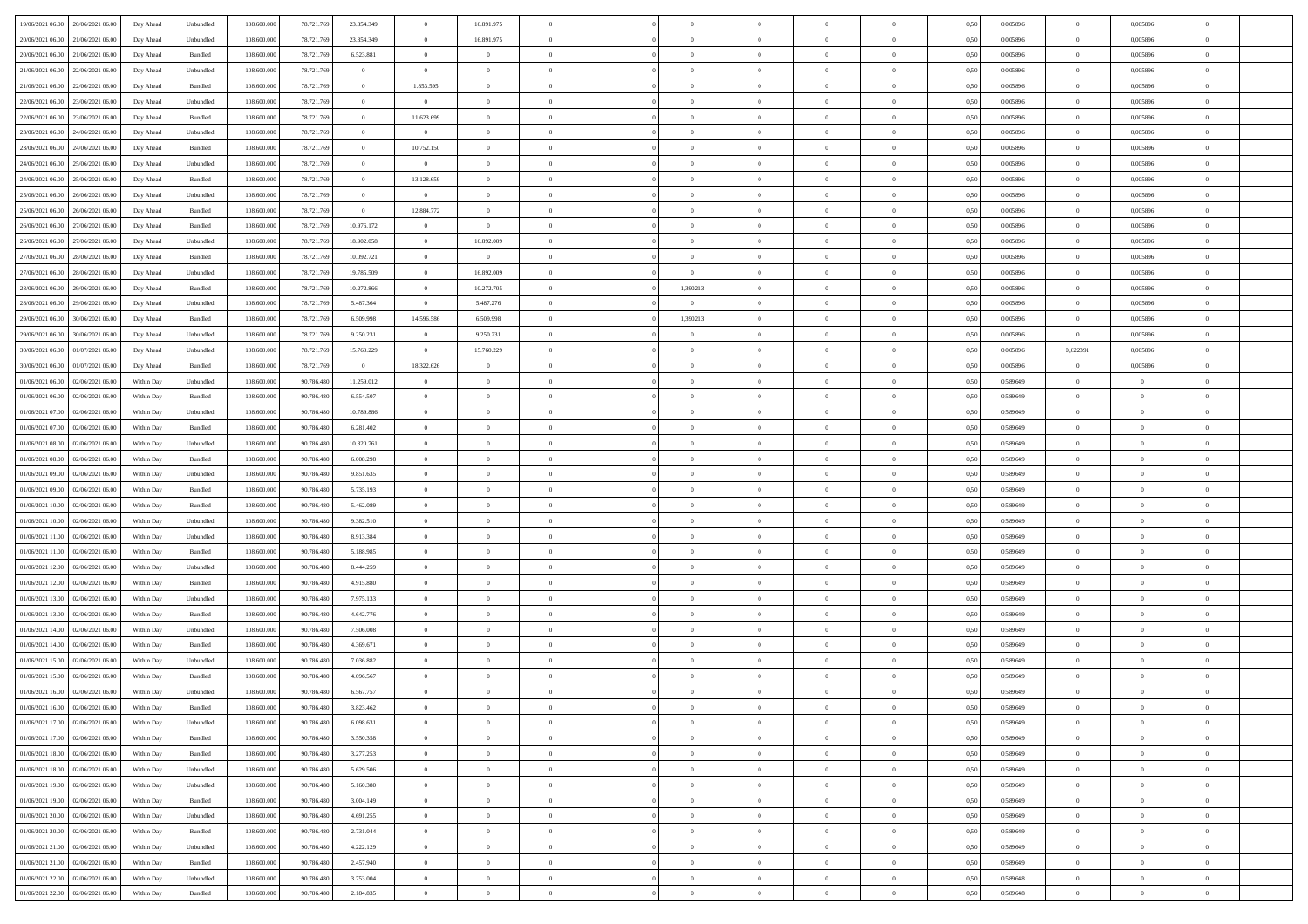| 01/06/2021 23:00 02/06/2021 06:00                       | Within Day | Unbundled                   | 108.600.000 | 90.786.480 | 3.283.878 | $\overline{0}$ | $\overline{0}$ |                | $\overline{0}$ | $\theta$       |                | $\theta$       | 0,50 | 0,589649 | $\theta$       | $\theta$       | $\overline{0}$ |  |
|---------------------------------------------------------|------------|-----------------------------|-------------|------------|-----------|----------------|----------------|----------------|----------------|----------------|----------------|----------------|------|----------|----------------|----------------|----------------|--|
| 01/06/2021 23:00<br>02/06/2021 06.00                    | Within Day | Bundled                     | 108.600.00  | 90.786.48  | 1.911.731 | $\bf{0}$       | $\bf{0}$       | $\bf{0}$       | $\overline{0}$ | $\overline{0}$ | $\overline{0}$ | $\bf{0}$       | 0,50 | 0,589649 | $\,$ 0 $\,$    | $\bf{0}$       | $\overline{0}$ |  |
| $02/06/2021\ 00.00$<br>02/06/2021 06:00                 | Within Day | Unbundled                   | 108,600,000 | 90.786.480 | 2.814.753 | $\overline{0}$ | $\bf{0}$       | $\overline{0}$ | $\bf{0}$       | $\bf{0}$       | $\overline{0}$ | $\bf{0}$       | 0.50 | 0.589649 | $\bf{0}$       | $\overline{0}$ | $\overline{0}$ |  |
| 02/06/2021 00:00                                        |            |                             | 108.600.000 |            |           | $\overline{0}$ | $\overline{0}$ | $\overline{0}$ | $\theta$       | $\theta$       | $\overline{0}$ |                |      |          | $\theta$       | $\theta$       | $\overline{0}$ |  |
| 02/06/2021 06:00                                        | Within Day | Bundled                     |             | 90.786.480 | 1.638.626 |                |                |                |                |                |                | $\bf{0}$       | 0,50 | 0,589649 |                |                |                |  |
| 02/06/2021 01:00<br>02/06/2021 06.00                    | Within Day | Unbundled                   | 108.600.00  | 90.786.48  | 2.345.627 | $\bf{0}$       | $\overline{0}$ | $\bf{0}$       | $\overline{0}$ | $\theta$       | $\overline{0}$ | $\bf{0}$       | 0,50 | 0,589649 | $\,$ 0 $\,$    | $\bf{0}$       | $\overline{0}$ |  |
| 02/06/2021 01:00<br>02/06/2021 06:00                    | Within Day | Bundled                     | 108,600,000 | 90.786.480 | 1.365.522 | $\overline{0}$ | $\overline{0}$ | $\overline{0}$ | $\bf{0}$       | $\overline{0}$ | $\theta$       | $\bf{0}$       | 0.50 | 0.589649 | $\,$ 0 $\,$    | $\theta$       | $\overline{0}$ |  |
| 02/06/2021 02:00<br>02/06/2021 06.00                    | Within Day | Unbundled                   | 108.600.000 | 90.786.480 | 1.876.502 | $\overline{0}$ | $\overline{0}$ | $\overline{0}$ | $\overline{0}$ | $\overline{0}$ | $\overline{0}$ | $\bf{0}$       | 0,50 | 0,589650 | $\,$ 0 $\,$    | $\theta$       | $\overline{0}$ |  |
|                                                         |            |                             |             |            |           |                |                |                |                |                |                |                |      |          |                |                |                |  |
| 02/06/2021 02:00<br>02/06/2021 06.00                    | Within Day | Bundled                     | 108.600.00  | 90.786.48  | 1.092.417 | $\bf{0}$       | $\bf{0}$       | $\bf{0}$       | $\overline{0}$ | $\bf{0}$       | $\overline{0}$ | $\bf{0}$       | 0,50 | 0,589650 | $\,$ 0 $\,$    | $\bf{0}$       | $\overline{0}$ |  |
| 02/06/2021 03:00<br>02/06/2021 06:00                    | Within Day | Bundled                     | 108,600,000 | 90.786.480 | 819.313   | $\overline{0}$ | $\bf{0}$       | $\overline{0}$ | $\bf{0}$       | $\overline{0}$ | $\overline{0}$ | $\bf{0}$       | 0.50 | 0.589651 | $\bf{0}$       | $\overline{0}$ | $\overline{0}$ |  |
| 02/06/2021 03:00<br>02/06/2021 06:00                    | Within Day | Unbundled                   | 108.600.000 | 90.786.480 | 1.407.376 | $\bf{0}$       | $\bf{0}$       | $\overline{0}$ | $\overline{0}$ | $\overline{0}$ | $\overline{0}$ | $\bf{0}$       | 0,50 | 0,589651 | $\,$ 0 $\,$    | $\bf{0}$       | $\overline{0}$ |  |
| 02/06/2021 04:00<br>02/06/2021 06.00                    | Within Day | Unbundled                   | 108.600.00  | 90.786.480 | 938.251   | $\bf{0}$       | $\overline{0}$ | $\bf{0}$       | $\bf{0}$       | $\bf{0}$       | $\overline{0}$ | $\bf{0}$       | 0,50 | 0,589647 | $\,$ 0 $\,$    | $\bf{0}$       | $\overline{0}$ |  |
|                                                         |            |                             |             |            |           |                |                |                |                |                |                |                |      |          |                |                |                |  |
| 02/06/2021 04:00<br>02/06/2021 06:00                    | Within Day | Bundled                     | 108,600,000 | 90.786.480 | 546,208   | $\overline{0}$ | $\bf{0}$       | $\overline{0}$ | $\overline{0}$ | $\bf{0}$       | $\overline{0}$ | $\bf{0}$       | 0.50 | 0.589647 | $\bf{0}$       | $\overline{0}$ | $\overline{0}$ |  |
| 02/06/2021 05:00<br>02/06/2021 06:00                    | Within Day | Unbundled                   | 108.600.000 | 90.786.480 | 469.125   | $\overline{0}$ | $\overline{0}$ | $\overline{0}$ | $\theta$       | $\theta$       | $\overline{0}$ | $\bf{0}$       | 0,50 | 0,589647 | $\,$ 0 $\,$    | $\theta$       | $\overline{0}$ |  |
| 02/06/2021 05:00<br>02/06/2021 06.00                    | Within Day | Bundled                     | 108.600.00  | 90.786.48  | 273.104   | $\bf{0}$       | $\overline{0}$ | $\bf{0}$       | $\overline{0}$ | $\theta$       | $\overline{0}$ | $\bf{0}$       | 0,50 | 0,589647 | $\,$ 0 $\,$    | $\bf{0}$       | $\overline{0}$ |  |
|                                                         |            |                             |             |            |           |                |                |                |                |                |                |                |      |          |                |                |                |  |
| 02/06/2021 06:00<br>03/06/2021 06:00                    | Within Day | Unbundled                   | 108,600,000 | 94.508.199 | 5.123.677 | $\overline{0}$ | $\overline{0}$ | $\overline{0}$ | $\bf{0}$       | $\overline{0}$ | $\Omega$       | $\bf{0}$       | 0.50 | 0.589649 | $\,$ 0 $\,$    | $\theta$       | $\overline{0}$ |  |
| 02/06/2021 06:00<br>03/06/2021 06:00                    | Within Day | Bundled                     | 108.600.000 | 94.508.199 | 8.968.123 | $\overline{0}$ | $\overline{0}$ | $\overline{0}$ | $\overline{0}$ | $\theta$       | $\overline{0}$ | $\bf{0}$       | 0,50 | 0,589649 | $\theta$       | $\theta$       | $\overline{0}$ |  |
| 02/06/2021 07:00<br>03/06/2021 06.00                    | Within Day | Unbundled                   | 108.600.00  | 94.508.19  | 4.910.191 | $\bf{0}$       | $\overline{0}$ | $\bf{0}$       | $\overline{0}$ | $\theta$       | $\overline{0}$ | $\bf{0}$       | 0,50 | 0,589649 | $\,$ 0 $\,$    | $\bf{0}$       | $\overline{0}$ |  |
| 02/06/2021 07:00<br>03/06/2021 06:00                    | Within Day | Bundled                     | 108,600,000 | 94.508.199 | 8.594.451 | $\overline{0}$ | $\bf{0}$       | $\overline{0}$ | $\bf{0}$       | $\overline{0}$ | $\overline{0}$ | $\bf{0}$       | 0.50 | 0.589649 | $\bf{0}$       | $\overline{0}$ | $\overline{0}$ |  |
| 02/06/2021 08:00<br>03/06/2021 06:00                    | Within Day | Unbundled                   | 108.600.000 | 94.508.199 | 4.696.704 | $\overline{0}$ | $\bf{0}$       | $\overline{0}$ | $\overline{0}$ | $\overline{0}$ | $\overline{0}$ | $\bf{0}$       | 0,50 | 0,589649 | $\,$ 0 $\,$    | $\bf{0}$       | $\overline{0}$ |  |
|                                                         |            |                             |             |            |           |                |                |                |                |                |                |                |      |          |                |                |                |  |
| 02/06/2021 08:00<br>03/06/2021 06.00                    | Within Day | Bundled                     | 108.600.00  | 94.508.19  | 8.220.779 | $\bf{0}$       | $\bf{0}$       | $\bf{0}$       | $\bf{0}$       | $\overline{0}$ | $\overline{0}$ | $\bf{0}$       | 0,50 | 0,589649 | $\,$ 0 $\,$    | $\bf{0}$       | $\overline{0}$ |  |
| 02/06/2021 09:00<br>03/06/2021 06:00                    | Within Day | Unbundled                   | 108,600,000 | 94.508.199 | 4.483.217 | $\overline{0}$ | $\bf{0}$       | $\overline{0}$ | $\bf{0}$       | $\bf{0}$       | $\overline{0}$ | $\bf{0}$       | 0.50 | 0.589649 | $\bf{0}$       | $\overline{0}$ | $\overline{0}$ |  |
| 02/06/2021 09:00<br>03/06/2021 06:00                    | Within Day | Bundled                     | 108.600.000 | 94.508.199 | 7.847.107 | $\overline{0}$ | $\overline{0}$ | $\overline{0}$ | $\theta$       | $\theta$       | $\overline{0}$ | $\bf{0}$       | 0,50 | 0,589649 | $\theta$       | $\theta$       | $\overline{0}$ |  |
| 03/06/2021 06.00                                        | Within Day | Unbundled                   | 108.600.00  | 94.508.19  | 4.269.731 | $\bf{0}$       | $\overline{0}$ | $\bf{0}$       | $\bf{0}$       | $\,$ 0 $\,$    | $\overline{0}$ | $\bf{0}$       | 0,50 | 0,589649 | $\,$ 0 $\,$    | $\bf{0}$       | $\overline{0}$ |  |
| 02/06/2021 10:00                                        |            |                             |             |            |           |                |                |                |                |                |                |                |      |          |                |                |                |  |
| 02/06/2021 10:00<br>03/06/2021 06:00                    | Within Day | Bundled                     | 108,600,000 | 94.508.199 | 7.473.435 | $\overline{0}$ | $\overline{0}$ | $\overline{0}$ | $\bf{0}$       | $\overline{0}$ | $\Omega$       | $\bf{0}$       | 0.50 | 0.589649 | $\,$ 0 $\,$    | $\theta$       | $\overline{0}$ |  |
| 02/06/2021 11:00<br>03/06/2021 06:00                    | Within Day | Bundled                     | 108.600.000 | 94.508.199 | 7.099.764 | $\overline{0}$ | $\overline{0}$ | $\overline{0}$ | $\overline{0}$ | $\theta$       | $\overline{0}$ | $\bf{0}$       | 0,50 | 0,589649 | $\,$ 0 $\,$    | $\theta$       | $\overline{0}$ |  |
| 02/06/2021 11:00<br>03/06/2021 06.00                    | Within Day | Unbundled                   | 108.600.00  | 94.508.19  | 4.056.244 | $\bf{0}$       | $\overline{0}$ | $\bf{0}$       | $\overline{0}$ | $\theta$       | $\overline{0}$ | $\bf{0}$       | 0,50 | 0,589649 | $\,$ 0 $\,$    | $\bf{0}$       | $\overline{0}$ |  |
| 03/06/2021 06:00                                        |            | Unbundled                   | 108,600,000 | 94.508.199 |           |                | $\bf{0}$       | $\overline{0}$ |                | $\overline{0}$ | $\overline{0}$ |                | 0.50 | 0.589649 | $\bf{0}$       | $\overline{0}$ | $\overline{0}$ |  |
| 02/06/2021 12:00                                        | Within Day |                             |             |            | 3.842.758 | $\overline{0}$ |                |                | $\bf{0}$       |                |                | $\bf{0}$       |      |          |                |                |                |  |
| 02/06/2021 12:00<br>03/06/2021 06:00                    | Within Day | Bundled                     | 108.600.000 | 94.508.199 | 6.726.092 | $\overline{0}$ | $\bf{0}$       | $\overline{0}$ | $\overline{0}$ | $\overline{0}$ | $\overline{0}$ | $\bf{0}$       | 0,50 | 0,589649 | $\theta$       | $\theta$       | $\overline{0}$ |  |
| 02/06/2021 13:00<br>03/06/2021 06.00                    | Within Day | Unbundled                   | 108.600.00  | 94.508.199 | 3.629.271 | $\bf{0}$       | $\bf{0}$       | $\bf{0}$       | $\bf{0}$       | $\overline{0}$ | $\overline{0}$ | $\bf{0}$       | 0,50 | 0,589649 | $\,$ 0 $\,$    | $\bf{0}$       | $\overline{0}$ |  |
| 02/06/2021 13:00<br>03/06/2021 06:00                    | Within Day | Bundled                     | 108,600,000 | 94.508.199 | 6.352.420 | $\overline{0}$ | $\bf{0}$       | $\overline{0}$ | $\bf{0}$       | $\bf{0}$       | $\overline{0}$ | $\bf{0}$       | 0.50 | 0.589649 | $\bf{0}$       | $\overline{0}$ | $\overline{0}$ |  |
| 02/06/2021 14:00<br>03/06/2021 06:00                    | Within Day | Unbundled                   | 108.600.000 | 94.508.199 | 3.415.785 | $\overline{0}$ | $\overline{0}$ | $\overline{0}$ | $\overline{0}$ | $\overline{0}$ | $\overline{0}$ | $\bf{0}$       | 0.50 | 0.589649 | $\theta$       | $\theta$       | $\overline{0}$ |  |
|                                                         |            |                             |             |            |           |                |                |                |                |                |                |                |      |          |                |                |                |  |
| 02/06/2021 14:00<br>03/06/2021 06.00                    | Within Day | Bundled                     | 108.600.00  | 94.508.19  | 5.978.748 | $\bf{0}$       | $\overline{0}$ | $\bf{0}$       | $\bf{0}$       | $\overline{0}$ | $\overline{0}$ | $\bf{0}$       | 0,50 | 0,589649 | $\,$ 0 $\,$    | $\bf{0}$       | $\overline{0}$ |  |
| 02/06/2021 15:00<br>03/06/2021 06:00                    | Within Day | Unbundled                   | 108,600,000 | 94.508.199 | 3.202.298 | $\overline{0}$ | $\bf{0}$       | $\overline{0}$ | $\bf{0}$       | $\overline{0}$ | $\Omega$       | $\bf{0}$       | 0.50 | 0.589649 | $\,$ 0 $\,$    | $\theta$       | $\overline{0}$ |  |
| 02/06/2021 15:00<br>03/06/2021 06:00                    | Within Dav | Bundled                     | 108.600.000 | 94.508.199 | 5.605.076 | $\overline{0}$ | $\overline{0}$ | $\overline{0}$ | $\overline{0}$ | $\theta$       | $\overline{0}$ | $\bf{0}$       | 0.50 | 0.589649 | $\theta$       | $\theta$       | $\overline{0}$ |  |
| 03/06/2021 06.00                                        | Within Day | Unbundled                   | 108.600.00  | 94.508.199 | 2.988.811 | $\bf{0}$       | $\bf{0}$       | $\bf{0}$       | $\overline{0}$ | $\bf{0}$       | $\overline{0}$ | $\bf{0}$       | 0,50 | 0,589649 | $\,$ 0 $\,$    | $\bf{0}$       | $\overline{0}$ |  |
| 02/06/2021 16:00                                        |            |                             |             |            |           |                |                |                |                |                |                |                |      |          |                |                |                |  |
| 02/06/2021 16:00<br>03/06/2021 06:00                    | Within Day | Bundled                     | 108,600,000 | 94.508.199 | 5.231.405 | $\overline{0}$ | $\bf{0}$       | $\overline{0}$ | $\bf{0}$       | $\overline{0}$ | $\overline{0}$ | $\bf{0}$       | 0.50 | 0.589649 | $\bf{0}$       | $\overline{0}$ | $\overline{0}$ |  |
| 02/06/2021 17:00<br>03/06/2021 06:00                    | Within Dav | Unbundled                   | 108.600.000 | 94.508.199 | 2.775.325 | $\overline{0}$ | $\overline{0}$ | $\overline{0}$ | $\overline{0}$ | $\overline{0}$ | $\overline{0}$ | $\bf{0}$       | 0.50 | 0.589649 | $\theta$       | $\theta$       | $\overline{0}$ |  |
| 02/06/2021 17:00<br>03/06/2021 06.00                    | Within Day | Bundled                     | 108.600.00  | 94.508.19  | 4.857.733 | $\bf{0}$       | $\bf{0}$       | $\bf{0}$       | $\bf{0}$       | $\overline{0}$ | $\overline{0}$ | $\bf{0}$       | 0,50 | 0,589649 | $\,$ 0 $\,$    | $\bf{0}$       | $\overline{0}$ |  |
| 02/06/2021 18:00<br>03/06/2021 06:00                    | Within Day | Unbundled                   | 108,600,000 | 94.508.199 | 2.561.838 | $\overline{0}$ | $\bf{0}$       | $\overline{0}$ | $\overline{0}$ | $\bf{0}$       | $\overline{0}$ | $\bf{0}$       | 0.50 | 0.589649 | $\bf{0}$       | $\overline{0}$ | $\overline{0}$ |  |
|                                                         |            |                             |             |            |           |                |                |                |                |                |                |                |      |          |                |                |                |  |
| 02/06/2021 18:00<br>03/06/2021 06:00                    | Within Dav | Bundled                     | 108.600.000 | 94.508.199 | 4.484.061 | $\overline{0}$ | $\overline{0}$ | $\overline{0}$ | $\overline{0}$ | $\theta$       | $\overline{0}$ | $\bf{0}$       | 0.50 | 0.589649 | $\theta$       | $\theta$       | $\overline{0}$ |  |
| 02/06/2021 19:00<br>03/06/2021 06.00                    | Within Day | Unbundled                   | 108.600.00  | 94.508.19  | 2.348.352 | $\bf{0}$       | $\bf{0}$       | $\bf{0}$       | $\bf{0}$       | $\overline{0}$ | $\overline{0}$ | $\bf{0}$       | 0,50 | 0,589649 | $\,$ 0 $\,$    | $\bf{0}$       | $\overline{0}$ |  |
| 02/06/2021 19:00<br>03/06/2021 06:00                    | Within Day | Bundled                     | 108,600,000 | 94.508.199 | 4.110.389 | $\overline{0}$ | $\overline{0}$ | $\overline{0}$ | $\bf{0}$       | $\theta$       | $\Omega$       | $\bf{0}$       | 0.50 | 0.589649 | $\,$ 0 $\,$    | $\theta$       | $\overline{0}$ |  |
| 02/06/2021 20:00<br>03/06/2021 06:00                    | Within Dav | Bundled                     | 108.600.000 | 94.508.199 | 3.736.717 | $\overline{0}$ | $\overline{0}$ | $\Omega$       | $\overline{0}$ | $\theta$       | $\Omega$       | $\overline{0}$ | 0.5( | 0.589649 | $\theta$       | $\theta$       | $\overline{0}$ |  |
|                                                         |            |                             |             |            |           |                |                |                |                |                |                |                |      |          |                |                |                |  |
| 02/06/2021 20:00<br>03/06/2021 06:00                    | Within Day | Unbundled                   | 108.600.00  | 94.508.199 | 2.134.865 | $\bf{0}$       | $\bf{0}$       | $\overline{0}$ | $\bf{0}$       | $\bf{0}$       | $\overline{0}$ | $\bf{0}$       | 0,50 | 0,589649 | $\,$ 0 $\,$    | $\bf{0}$       | $\overline{0}$ |  |
| $02/06/2021\,\, 21.00 \quad \  \  03/06/2021\,\, 06.00$ | Within Day | $\ensuremath{\mathsf{Unb}}$ | 108.600.000 | 94.508.199 | 1.921.379 | $\bf{0}$       | $\Omega$       |                | $\Omega$       |                |                |                | 0,50 | 0.589649 | $\theta$       | $\overline{0}$ |                |  |
| 02/06/2021 21:00 03/06/2021 06:00                       | Within Day | Bundled                     | 108.600.000 | 94.508.199 | 3.363.046 | $\overline{0}$ | $\overline{0}$ | $\overline{0}$ | $\theta$       | $\overline{0}$ | $\overline{0}$ | $\bf{0}$       | 0,50 | 0,589649 | $\theta$       | $\overline{0}$ | $\overline{0}$ |  |
| 02/06/2021 22:00<br>03/06/2021 06:00                    | Within Day | Unbundled                   | 108.600.00  | 94.508.199 | 1.707.892 | $\overline{0}$ | $\bf{0}$       | $\overline{0}$ | $\overline{0}$ | $\bf{0}$       | $\overline{0}$ | $\bf{0}$       | 0,50 | 0,589648 | $\bf{0}$       | $\overline{0}$ | $\bf{0}$       |  |
|                                                         |            |                             |             |            |           |                |                |                |                |                |                |                |      |          |                |                |                |  |
| 02/06/2021 22:00 03/06/2021 06:00                       | Within Day | Bundled                     | 108,600,000 | 94.508.199 | 2.989.374 | $\overline{0}$ | $\bf{0}$       | $\overline{0}$ | $\overline{0}$ | $\mathbf{0}$   | $\overline{0}$ | $\,$ 0 $\,$    | 0.50 | 0.589648 | $\overline{0}$ | $\bf{0}$       | $\,$ 0 $\,$    |  |
| 02/06/2021 23:00 03/06/2021 06:00                       | Within Day | Unbundled                   | 108.600.000 | 94.508.199 | 1.494.405 | $\overline{0}$ | $\overline{0}$ | $\overline{0}$ | $\overline{0}$ | $\overline{0}$ | $\overline{0}$ | $\bf{0}$       | 0,50 | 0.589649 | $\theta$       | $\theta$       | $\overline{0}$ |  |
| 02/06/2021 23:00<br>03/06/2021 06:00                    | Within Day | Bundled                     | 108.600.000 | 94.508.199 | 2.615.702 | $\overline{0}$ | $\bf{0}$       | $\overline{0}$ | $\overline{0}$ | $\bf{0}$       | $\overline{0}$ | $\bf{0}$       | 0,50 | 0,589649 | $\bf{0}$       | $\overline{0}$ | $\overline{0}$ |  |
| 03/06/2021 06:00<br>03/06/2021 00:00                    | Within Day | Unbundled                   | 108,600,000 | 94.508.199 | 1.280.919 | $\overline{0}$ | $\bf{0}$       | $\overline{0}$ | $\overline{0}$ | $\bf{0}$       | $\overline{0}$ | $\bf{0}$       | 0.50 | 0.589649 | $\,$ 0 $\,$    | $\overline{0}$ | $\overline{0}$ |  |
|                                                         |            |                             |             |            |           |                |                |                |                |                |                |                |      |          |                |                |                |  |
| 03/06/2021 00:00<br>03/06/2021 06:00                    | Within Dav | Bundled                     | 108.600.000 | 94.508.199 | 2.242.030 | $\overline{0}$ | $\overline{0}$ | $\overline{0}$ | $\overline{0}$ | $\overline{0}$ | $\overline{0}$ | $\bf{0}$       | 0,50 | 0.589649 | $\overline{0}$ | $\theta$       | $\overline{0}$ |  |
| 03/06/2021 01:00<br>03/06/2021 06:00                    | Within Day | Unbundled                   | 108.600.00  | 94.508.199 | 1.067.432 | $\overline{0}$ | $\overline{0}$ | $\overline{0}$ | $\overline{0}$ | $\overline{0}$ | $\overline{0}$ | $\bf{0}$       | 0,50 | 0,589649 | $\bf{0}$       | $\overline{0}$ | $\,$ 0         |  |
| 03/06/2021 01:00 03/06/2021 06:00                       | Within Day | Bundled                     | 108,600,000 | 94.508.199 | 1.868.358 | $\overline{0}$ | $\overline{0}$ | $\overline{0}$ | $\overline{0}$ | $\overline{0}$ | $\overline{0}$ | $\bf{0}$       | 0.50 | 0.589649 | $\mathbf{0}$   | $\bf{0}$       | $\,$ 0         |  |
| 03/06/2021 02:00 03/06/2021 06:00                       | Within Dav | Unbundled                   | 108.600.000 | 94.508.199 | 853.946   | $\overline{0}$ | $\overline{0}$ | $\overline{0}$ | $\overline{0}$ | $\overline{0}$ | $\overline{0}$ | $\bf{0}$       | 0,50 | 0,589650 | $\overline{0}$ | $\theta$       | $\overline{0}$ |  |
|                                                         |            |                             |             |            |           |                |                |                |                |                |                |                |      |          |                |                |                |  |
| 03/06/2021 02:00<br>03/06/2021 06:00                    | Within Day | Bundled                     | 108.600.00  | 94.508.199 | 1.494.687 | $\overline{0}$ | $\bf{0}$       | $\overline{0}$ | $\overline{0}$ | $\overline{0}$ | $\overline{0}$ | $\bf{0}$       | 0,50 | 0,589650 | $\bf{0}$       | $\,$ 0 $\,$    | $\bf{0}$       |  |
| 03/06/2021 03:00 03/06/2021 06:00                       | Within Day | Unbundled                   | 108.600.000 | 94.508.199 | 640.459   | $\,$ 0 $\,$    | $\bf{0}$       | $\overline{0}$ | $\overline{0}$ | $\,$ 0 $\,$    | $\overline{0}$ | $\,$ 0 $\,$    | 0,50 | 0,589651 | $\overline{0}$ | $\,$ 0 $\,$    | $\,$ 0 $\,$    |  |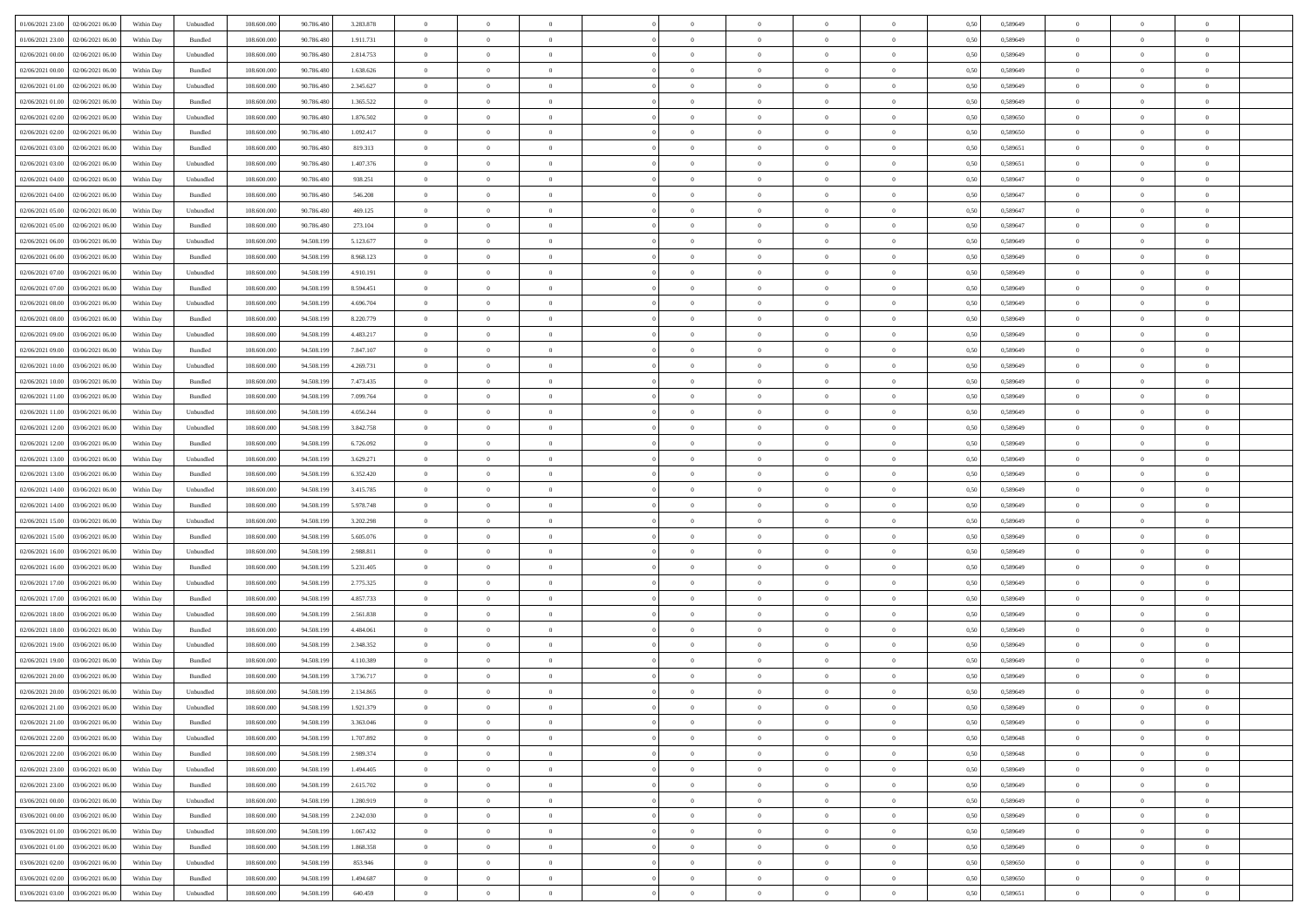| 03/06/2021 03:00 03/06/2021 06:00              | Within Day | Bundled   | 108.600.000 | 94.508.199 | 1.121.015  | $\overline{0}$ | $\overline{0}$ |                | $\overline{0}$ | $\bf{0}$       |                | $\bf{0}$       | 0,50 | 0,589651 | $\theta$       | $\theta$       | $\theta$       |  |
|------------------------------------------------|------------|-----------|-------------|------------|------------|----------------|----------------|----------------|----------------|----------------|----------------|----------------|------|----------|----------------|----------------|----------------|--|
| 03/06/2021 04:00<br>03/06/2021 06:00           | Within Day | Bundled   | 108.600.00  | 94.508.19  | 747.343    | $\bf{0}$       | $\bf{0}$       | $\bf{0}$       | $\overline{0}$ | $\overline{0}$ | $\overline{0}$ | $\bf{0}$       | 0,50 | 0,589647 | $\,$ 0 $\,$    | $\bf{0}$       | $\overline{0}$ |  |
| 03/06/2021 04:00<br>03/06/2021 06:00           | Within Day | Unbundled | 108,600,000 | 94.508.199 | 426.973    | $\overline{0}$ | $\bf{0}$       | $\overline{0}$ | $\bf{0}$       | $\bf{0}$       | $\overline{0}$ | $\bf{0}$       | 0.50 | 0.589647 | $\bf{0}$       | $\overline{0}$ | $\overline{0}$ |  |
| 03/06/2021 05:00<br>03/06/2021 06:00           | Within Day | Unbundled | 108.600.000 | 94.508.199 | 213.486    | $\overline{0}$ | $\overline{0}$ | $\overline{0}$ | $\theta$       | $\theta$       | $\overline{0}$ | $\bf{0}$       | 0,50 | 0,589647 | $\theta$       | $\theta$       | $\overline{0}$ |  |
|                                                |            |           |             |            |            |                |                |                |                |                |                |                |      |          |                |                |                |  |
| 03/06/2021 05:00<br>03/06/2021 06.00           | Within Day | Bundled   | 108.600.00  | 94.508.19  | 373.671    | $\bf{0}$       | $\overline{0}$ | $\bf{0}$       | $\overline{0}$ | $\theta$       | $\overline{0}$ | $\bf{0}$       | 0,50 | 0,589647 | $\,$ 0 $\,$    | $\bf{0}$       | $\overline{0}$ |  |
| 03/06/2021 06:00<br>04/06/2021 06:00           | Within Day | Unbundled | 108,600,000 | 89.390.79  | 12.101.948 | $\overline{0}$ | $\overline{0}$ | $\overline{0}$ | $\bf{0}$       | $\overline{0}$ | $\Omega$       | $\bf{0}$       | 0.50 | 0.589649 | $\bf{0}$       | $\theta$       | $\overline{0}$ |  |
| 03/06/2021 06:00<br>04/06/2021 06.00           | Within Day | Bundled   | 108.600.000 | 89.390.796 | 7.107.254  | $\overline{0}$ | $\overline{0}$ | $\overline{0}$ | $\overline{0}$ | $\overline{0}$ | $\overline{0}$ | $\bf{0}$       | 0,50 | 0,589649 | $\theta$       | $\theta$       | $\overline{0}$ |  |
| 03/06/2021 07:00<br>04/06/2021 06.00           | Within Day | Unbundled | 108.600.00  | 89.390.79  | 11.597.701 | $\overline{0}$ | $\overline{0}$ | $\bf{0}$       | $\overline{0}$ | $\theta$       | $\overline{0}$ | $\bf{0}$       | 0,50 | 0,589649 | $\,$ 0 $\,$    | $\bf{0}$       | $\overline{0}$ |  |
| 03/06/2021 07:00<br>04/06/2021 06:00           | Within Day | Bundled   | 108,600,000 | 89.390.79  | 6.811.118  | $\overline{0}$ | $\bf{0}$       | $\overline{0}$ | $\bf{0}$       | $\overline{0}$ | $\overline{0}$ | $\bf{0}$       | 0.50 | 0.589649 | $\bf{0}$       | $\overline{0}$ | $\overline{0}$ |  |
| 03/06/2021 08:00<br>04/06/2021 06:00           | Within Day | Unbundled | 108.600.000 | 89.390.796 | 11.093.453 | $\bf{0}$       | $\bf{0}$       | $\overline{0}$ | $\overline{0}$ | $\overline{0}$ | $\overline{0}$ | $\bf{0}$       | 0,50 | 0,589649 | $\,$ 0 $\,$    | $\bf{0}$       | $\overline{0}$ |  |
|                                                |            |           |             |            |            |                |                |                |                |                |                |                |      |          |                |                |                |  |
| 03/06/2021 08:00<br>04/06/2021 06.00           | Within Day | Bundled   | 108.600.00  | 89.390.79  | 6.514.983  | $\bf{0}$       | $\overline{0}$ | $\bf{0}$       | $\bf{0}$       | $\bf{0}$       | $\overline{0}$ | $\bf{0}$       | 0,50 | 0,589649 | $\,$ 0 $\,$    | $\bf{0}$       | $\overline{0}$ |  |
| 03/06/2021 09:00<br>04/06/2021 06:00           | Within Day | Unbundled | 108,600,000 | 89,390,796 | 10.589.205 | $\overline{0}$ | $\bf{0}$       | $\overline{0}$ | $\bf{0}$       | $\bf{0}$       | $\overline{0}$ | $\bf{0}$       | 0.50 | 0.589649 | $\bf{0}$       | $\overline{0}$ | $\bf{0}$       |  |
| 03/06/2021 09:00<br>04/06/2021 06:00           | Within Day | Bundled   | 108.600.000 | 89.390.796 | 6.218.847  | $\overline{0}$ | $\overline{0}$ | $\overline{0}$ | $\theta$       | $\theta$       | $\overline{0}$ | $\bf{0}$       | 0,50 | 0,589649 | $\,$ 0 $\,$    | $\theta$       | $\overline{0}$ |  |
| 03/06/2021 10:00<br>04/06/2021 06.00           | Within Day | Unbundled | 108.600.00  | 89.390.79  | 10.084.957 | $\bf{0}$       | $\overline{0}$ | $\bf{0}$       | $\overline{0}$ | $\theta$       | $\overline{0}$ | $\bf{0}$       | 0,50 | 0,589649 | $\bf{0}$       | $\bf{0}$       | $\overline{0}$ |  |
| 03/06/2021 10:00<br>04/06/2021 06:00           | Within Day | Bundled   | 108,600,000 | 89.390.79  | 5.922.712  | $\overline{0}$ | $\overline{0}$ | $\overline{0}$ | $\bf{0}$       | $\overline{0}$ | $\Omega$       | $\bf{0}$       | 0.50 | 0.589649 | $\theta$       | $\theta$       | $\overline{0}$ |  |
|                                                |            |           |             |            |            |                |                |                |                |                |                |                |      |          |                |                |                |  |
| 03/06/2021 11:00<br>04/06/2021 06:00           | Within Day | Unbundled | 108.600.000 | 89.390.796 | 9.580.709  | $\overline{0}$ | $\overline{0}$ | $\overline{0}$ | $\overline{0}$ | $\theta$       | $\overline{0}$ | $\bf{0}$       | 0,50 | 0,589649 | $\theta$       | $\theta$       | $\overline{0}$ |  |
| 03/06/2021 11:00<br>04/06/2021 06.00           | Within Day | Bundled   | 108.600.00  | 89.390.79  | 5.626.576  | $\bf{0}$       | $\overline{0}$ | $\bf{0}$       | $\overline{0}$ | $\theta$       | $\overline{0}$ | $\bf{0}$       | 0,50 | 0,589649 | $\,$ 0 $\,$    | $\bf{0}$       | $\overline{0}$ |  |
| 03/06/2021 12:00<br>04/06/2021 06:00           | Within Day | Unbundled | 108,600,000 | 89.390.79  | 9.076.461  | $\overline{0}$ | $\bf{0}$       | $\overline{0}$ | $\bf{0}$       | $\overline{0}$ | $\overline{0}$ | $\bf{0}$       | 0.50 | 0.589649 | $\bf{0}$       | $\overline{0}$ | $\overline{0}$ |  |
| 03/06/2021 12:00<br>04/06/2021 06.00           | Within Day | Bundled   | 108.600.000 | 89.390.796 | 5.330.440  | $\overline{0}$ | $\bf{0}$       | $\overline{0}$ | $\overline{0}$ | $\overline{0}$ | $\overline{0}$ | $\bf{0}$       | 0,50 | 0,589649 | $\,$ 0 $\,$    | $\bf{0}$       | $\overline{0}$ |  |
| 03/06/2021 13:00<br>04/06/2021 06.00           | Within Day | Bundled   | 108.600.00  | 89.390.79  | 5.034.305  | $\bf{0}$       | $\bf{0}$       | $\bf{0}$       | $\bf{0}$       | $\overline{0}$ | $\overline{0}$ | $\bf{0}$       | 0,50 | 0,589649 | $\,$ 0 $\,$    | $\bf{0}$       | $\overline{0}$ |  |
| 03/06/2021 13:00<br>04/06/2021 06:00           | Within Day | Unbundled | 108,600,000 | 89,390,796 | 8.572.213  | $\overline{0}$ | $\bf{0}$       | $\overline{0}$ | $\bf{0}$       | $\bf{0}$       | $\overline{0}$ | $\bf{0}$       | 0.50 | 0.589649 | $\bf{0}$       | $\overline{0}$ | $\overline{0}$ |  |
|                                                |            |           |             |            |            | $\overline{0}$ | $\overline{0}$ | $\overline{0}$ | $\theta$       | $\theta$       | $\overline{0}$ |                |      |          | $\theta$       | $\theta$       | $\overline{0}$ |  |
| 03/06/2021 14:00<br>04/06/2021 06:00           | Within Day | Unbundled | 108.600.000 | 89.390.796 | 8.067.965  |                |                |                |                |                |                | $\bf{0}$       | 0,50 | 0,589649 |                |                |                |  |
| 03/06/2021 14:00<br>04/06/2021 06.00           | Within Day | Bundled   | 108.600.00  | 89.390.79  | 4.738.169  | $\bf{0}$       | $\overline{0}$ | $\bf{0}$       | $\bf{0}$       | $\theta$       | $\overline{0}$ | $\bf{0}$       | 0,50 | 0,589649 | $\,$ 0 $\,$    | $\bf{0}$       | $\overline{0}$ |  |
| 03/06/2021 15:00<br>04/06/2021 06:00           | Within Day | Unbundled | 108,600,000 | 89.390.79  | 7.563.718  | $\overline{0}$ | $\overline{0}$ | $\overline{0}$ | $\overline{0}$ | $\overline{0}$ | $\Omega$       | $\bf{0}$       | 0.50 | 0.589649 | $\bf{0}$       | $\theta$       | $\overline{0}$ |  |
| 03/06/2021 15:00<br>04/06/2021 06.00           | Within Day | Bundled   | 108.600.000 | 89.390.796 | 4.442.034  | $\overline{0}$ | $\overline{0}$ | $\overline{0}$ | $\overline{0}$ | $\theta$       | $\overline{0}$ | $\bf{0}$       | 0,50 | 0,589649 | $\theta$       | $\theta$       | $\overline{0}$ |  |
| 03/06/2021 16:00<br>04/06/2021 06.00           | Within Day | Unbundled | 108.600.00  | 89.390.79  | 7.059.470  | $\bf{0}$       | $\overline{0}$ | $\bf{0}$       | $\overline{0}$ | $\theta$       | $\overline{0}$ | $\bf{0}$       | 0,50 | 0,589649 | $\,$ 0 $\,$    | $\bf{0}$       | $\overline{0}$ |  |
| 03/06/2021 16:00<br>04/06/2021 06:00           | Within Day | Bundled   | 108,600,000 | 89.390.79  | 4.145.898  | $\overline{0}$ | $\overline{0}$ | $\overline{0}$ | $\bf{0}$       | $\overline{0}$ | $\overline{0}$ | $\bf{0}$       | 0.50 | 0.589649 | $\bf{0}$       | $\overline{0}$ | $\overline{0}$ |  |
| 03/06/2021 17:00<br>04/06/2021 06:00           | Within Day | Unbundled | 108.600.000 | 89.390.796 | 6.555.222  | $\overline{0}$ | 3.377.493      | $\overline{0}$ | $\overline{0}$ | $\overline{0}$ | $\overline{0}$ | $\bf{0}$       | 0,50 | 0,589649 | $\theta$       | $\theta$       | $\overline{0}$ |  |
|                                                |            |           |             |            |            |                |                |                |                |                |                |                |      |          |                |                |                |  |
| 03/06/2021 17:00<br>04/06/2021 06.00           | Within Day | Bundled   | 108.600.00  | 89.390.79  | 3.849.762  | $\bf{0}$       | $\overline{0}$ | $\bf{0}$       | $\bf{0}$       | $\overline{0}$ | $\overline{0}$ | $\bf{0}$       | 0,50 | 0,589649 | $\,$ 0 $\,$    | $\bf{0}$       | $\overline{0}$ |  |
| 03/06/2021 18:00<br>04/06/2021 06:00           | Within Day | Unbundled | 108,600,000 | 92.768.288 | 2.933.289  | $\overline{0}$ | $\bf{0}$       | $\overline{0}$ | $\bf{0}$       | $\bf{0}$       | $\overline{0}$ | $\bf{0}$       | 0.50 | 0.589649 | $\bf{0}$       | $\overline{0}$ | $\overline{0}$ |  |
| 03/06/2021 18:00<br>04/06/2021 06:00           | Within Day | Bundled   | 108.600.000 | 92.768.288 | 3.553.627  | $\overline{0}$ | $\overline{0}$ | $\overline{0}$ | $\overline{0}$ | $\overline{0}$ | $\overline{0}$ | $\bf{0}$       | 0.50 | 0.589649 | $\theta$       | $\theta$       | $\overline{0}$ |  |
| 03/06/2021 19:00<br>04/06/2021 06.00           | Within Day | Unbundled | 108.600.00  | 92.768.288 | 2.688.848  | $\bf{0}$       | $\overline{0}$ | $\bf{0}$       | $\bf{0}$       | $\overline{0}$ | $\overline{0}$ | $\bf{0}$       | 0,50 | 0,589649 | $\,$ 0 $\,$    | $\bf{0}$       | $\overline{0}$ |  |
| 03/06/2021 19:00<br>04/06/2021 06:00           | Within Day | Bundled   | 108,600,000 | 92.768.288 | 3.257.491  | $\overline{0}$ | $\bf{0}$       | $\overline{0}$ | $\bf{0}$       | $\overline{0}$ | $\Omega$       | $\bf{0}$       | 0.50 | 0.589649 | $\,$ 0 $\,$    | $\theta$       | $\overline{0}$ |  |
| 03/06/2021 20:00<br>04/06/2021 06:00           | Within Dav | Unbundled | 108.600.000 | 92.768.288 | 2.444.407  | $\overline{0}$ | $\overline{0}$ | $\overline{0}$ | $\overline{0}$ | $\theta$       | $\overline{0}$ | $\overline{0}$ | 0.50 | 0.589649 | $\theta$       | $\theta$       | $\overline{0}$ |  |
|                                                |            |           |             |            |            | $\bf{0}$       | $\bf{0}$       | $\bf{0}$       | $\overline{0}$ | $\bf{0}$       | $\overline{0}$ |                |      |          | $\,$ 0 $\,$    | $\bf{0}$       | $\overline{0}$ |  |
| 03/06/2021 20:00<br>04/06/2021 06.00           | Within Day | Bundled   | 108.600.00  | 92.768.288 | 2.961.356  |                |                |                |                |                |                | $\bf{0}$       | 0,50 | 0,589649 |                |                |                |  |
| 03/06/2021 21:00<br>04/06/2021 06:00           | Within Day | Bundled   | 108,600,000 | 92.768.28  | 2.665.220  | $\overline{0}$ | $\bf{0}$       | $\overline{0}$ | $\bf{0}$       | $\overline{0}$ | $\overline{0}$ | $\bf{0}$       | 0.50 | 0.589649 | $\bf{0}$       | $\overline{0}$ | $\overline{0}$ |  |
| 03/06/2021 21:00<br>04/06/2021 06:00           | Within Dav | Unbundled | 108.600.000 | 92.768.288 | 2.199.966  | $\overline{0}$ | $\overline{0}$ | $\overline{0}$ | $\overline{0}$ | $\overline{0}$ | $\overline{0}$ | $\overline{0}$ | 0.50 | 0.589649 | $\theta$       | $\theta$       | $\overline{0}$ |  |
| 03/06/2021 22:00<br>04/06/2021 06.00           | Within Day | Unbundled | 108.600.00  | 92.768.288 | 1.955.526  | $\bf{0}$       | $\bf{0}$       | $\bf{0}$       | $\bf{0}$       | $\overline{0}$ | $\overline{0}$ | $\bf{0}$       | 0,50 | 0,589648 | $\,$ 0 $\,$    | $\bf{0}$       | $\overline{0}$ |  |
| 03/06/2021 22.00<br>04/06/2021 06:00           | Within Day | Bundled   | 108,600,000 | 92.768.288 | 2.369.084  | $\overline{0}$ | $\bf{0}$       | $\overline{0}$ | $\bf{0}$       | $\bf{0}$       | $\overline{0}$ | $\bf{0}$       | 0.50 | 0.589648 | $\bf{0}$       | $\overline{0}$ | $\overline{0}$ |  |
| 03/06/2021 23:00<br>04/06/2021 06:00           | Within Dav | Unbundled | 108.600.000 | 92.768.288 | 1.711.085  | $\overline{0}$ | $\overline{0}$ | $\overline{0}$ | $\overline{0}$ | $\theta$       | $\overline{0}$ | $\bf{0}$       | 0.50 | 0.589649 | $\theta$       | $\theta$       | $\overline{0}$ |  |
| 03/06/2021 23:00<br>04/06/2021 06.00           | Within Day | Bundled   | 108.600.00  | 92.768.288 | 2.072.949  | $\bf{0}$       | $\bf{0}$       | $\bf{0}$       | $\bf{0}$       | $\overline{0}$ | $\overline{0}$ | $\bf{0}$       | 0,50 | 0,589649 | $\,$ 0 $\,$    | $\bf{0}$       | $\overline{0}$ |  |
|                                                |            |           |             |            |            |                |                |                |                |                |                |                |      |          |                |                |                |  |
| 04/06/2021 00:00<br>04/06/2021 06:00           | Within Day | Unbundled | 108,600,000 | 92.768.288 | 1.466.644  | $\overline{0}$ | $\overline{0}$ | $\overline{0}$ | $\overline{0}$ | $\bf{0}$       | $\Omega$       | $\bf{0}$       | 0.50 | 0.589649 | $\,$ 0 $\,$    | $\theta$       | $\overline{0}$ |  |
| 04/06/2021 00:00<br>04/06/2021 06:00           | Within Dav | Bundled   | 108.600.000 | 92.768.28  | 1.776.813  | $\overline{0}$ | $\overline{0}$ | $\Omega$       | $\overline{0}$ | $\theta$       | $\Omega$       | $\overline{0}$ | 0.5( | 0.589649 | $\theta$       | $\theta$       | $\overline{0}$ |  |
| 04/06/2021 01:00<br>04/06/2021 06:00           | Within Day | Unbundled | 108.600.00  | 92.768.288 | 1.222.203  | $\bf{0}$       | $\bf{0}$       | $\overline{0}$ | $\bf{0}$       | $\bf{0}$       | $\overline{0}$ | $\bf{0}$       | 0,50 | 0,589649 | $\,$ 0 $\,$    | $\bf{0}$       | $\overline{0}$ |  |
| $04/06/2021\; 01.00 \qquad 04/06/2021\; 06.00$ | Within Day | Bundled   | 108.600.000 | 92.768.288 | 1480.678   | $\bf{0}$       | $\Omega$       |                | $\Omega$       |                |                |                | 0,50 | 0.589649 | $\theta$       | $\overline{0}$ |                |  |
| 04/06/2021 02:00 04/06/2021 06:00              | Within Day | Unbundled | 108.600.000 | 92.768.288 | 977.763    | $\overline{0}$ | $\overline{0}$ | $\overline{0}$ | $\theta$       | $\overline{0}$ | $\overline{0}$ | $\bf{0}$       | 0,50 | 0,589650 | $\theta$       | $\overline{0}$ | $\overline{0}$ |  |
| 04/06/2021 02:00<br>04/06/2021 06:00           | Within Day | Bundled   | 108.600.00  | 92.768.288 | 1.184.542  | $\overline{0}$ | $\bf{0}$       | $\overline{0}$ | $\overline{0}$ | $\bf{0}$       | $\overline{0}$ | $\bf{0}$       | 0,50 | 0,589650 | $\bf{0}$       | $\overline{0}$ | $\bf{0}$       |  |
| 04/06/2021 03:00 04/06/2021 06:00              | Within Day | Unbundled | 108,600,000 | 92.768.288 | 733.322    | $\overline{0}$ | $\overline{0}$ | $\overline{0}$ | $\overline{0}$ | $\mathbf{0}$   | $\overline{0}$ | $\,$ 0 $\,$    | 0.50 | 0.589651 | $\overline{0}$ | $\bf{0}$       | $\,$ 0 $\,$    |  |
|                                                |            |           |             |            |            |                |                |                |                |                |                |                |      |          |                |                |                |  |
| 04/06/2021 03:00 04/06/2021 06:00              | Within Day | Bundled   | 108.600.000 | 92.768.288 | 888,406    | $\overline{0}$ | $\overline{0}$ | $\overline{0}$ | $\overline{0}$ | $\overline{0}$ | $\overline{0}$ | $\bf{0}$       | 0,50 | 0,589651 | $\overline{0}$ | $\theta$       | $\overline{0}$ |  |
| 04/06/2021 04:00<br>04/06/2021 06:00           | Within Day | Unbundled | 108.600.000 | 92.768.288 | 488.881    | $\overline{0}$ | $\bf{0}$       | $\overline{0}$ | $\overline{0}$ | $\bf{0}$       | $\overline{0}$ | $\bf{0}$       | 0,50 | 0,589647 | $\bf{0}$       | $\overline{0}$ | $\overline{0}$ |  |
| 04/06/2021 06:00<br>04/06/2021 04:00           | Within Day | Bundled   | 108,600,000 | 92.768.288 | 592.271    | $\overline{0}$ | $\bf{0}$       | $\overline{0}$ | $\overline{0}$ | $\bf{0}$       | $\overline{0}$ | $\bf{0}$       | 0.50 | 0.589647 | $\,$ 0 $\,$    | $\overline{0}$ | $\overline{0}$ |  |
| 04/06/2021 05:00<br>04/06/2021 06:00           | Within Dav | Unbundled | 108.600.000 | 92.768.288 | 244,440    | $\overline{0}$ | $\overline{0}$ | $\overline{0}$ | $\overline{0}$ | $\overline{0}$ | $\overline{0}$ | $\bf{0}$       | 0.50 | 0,589647 | $\overline{0}$ | $\theta$       | $\overline{0}$ |  |
| 04/06/2021 05:00<br>04/06/2021 06:00           | Within Day | Bundled   | 108.600.00  | 92.768.288 | 296.135    | $\overline{0}$ | $\overline{0}$ | $\overline{0}$ | $\overline{0}$ | $\overline{0}$ | $\overline{0}$ | $\bf{0}$       | 0,50 | 0,589647 | $\bf{0}$       | $\overline{0}$ | $\,$ 0         |  |
| 04/06/2021 06:00 05/06/2021 06:00              | Within Day | Bundled   | 108,600,000 | 86,320,384 | 9.206.626  | $\overline{0}$ | $\overline{0}$ | $\overline{0}$ | $\overline{0}$ | $\overline{0}$ | $\overline{0}$ | $\bf{0}$       | 0.50 | 0.589649 | $\mathbf{0}$   | $\bf{0}$       | $\,$ 0         |  |
|                                                |            |           |             |            |            |                |                |                |                |                |                |                |      |          |                |                |                |  |
| 04/06/2021 06:00 05/06/2021 06:00              | Within Dav | Unbundled | 108.600.000 | 86.320.384 | 13.072.988 | $\overline{0}$ | 4.344.267      | $\overline{0}$ | $\overline{0}$ | $\overline{0}$ | $\overline{0}$ | $\bf{0}$       | 0,50 | 0.589649 | $\overline{0}$ | $\theta$       | $\overline{0}$ |  |
| 04/06/2021 07:00<br>05/06/2021 06:00           | Within Day | Unbundled | 108.600.00  | 90.664.650 | 8.365.025  | $\overline{0}$ | $\bf{0}$       | $\overline{0}$ | $\overline{0}$ | $\overline{0}$ | $\overline{0}$ | $\bf{0}$       | 0,50 | 0,589649 | $\bf{0}$       | $\overline{0}$ | $\bf{0}$       |  |
| 04/06/2021 07:00 05/06/2021 06:00              | Within Day | Bundled   | 108.600.000 | 90.664.650 | 8.823.016  | $\overline{0}$ | $\bf{0}$       | $\overline{0}$ | $\overline{0}$ | $\,$ 0 $\,$    | $\overline{0}$ | $\,$ 0 $\,$    | 0,50 | 0,589649 | $\overline{0}$ | $\,$ 0 $\,$    | $\,$ 0 $\,$    |  |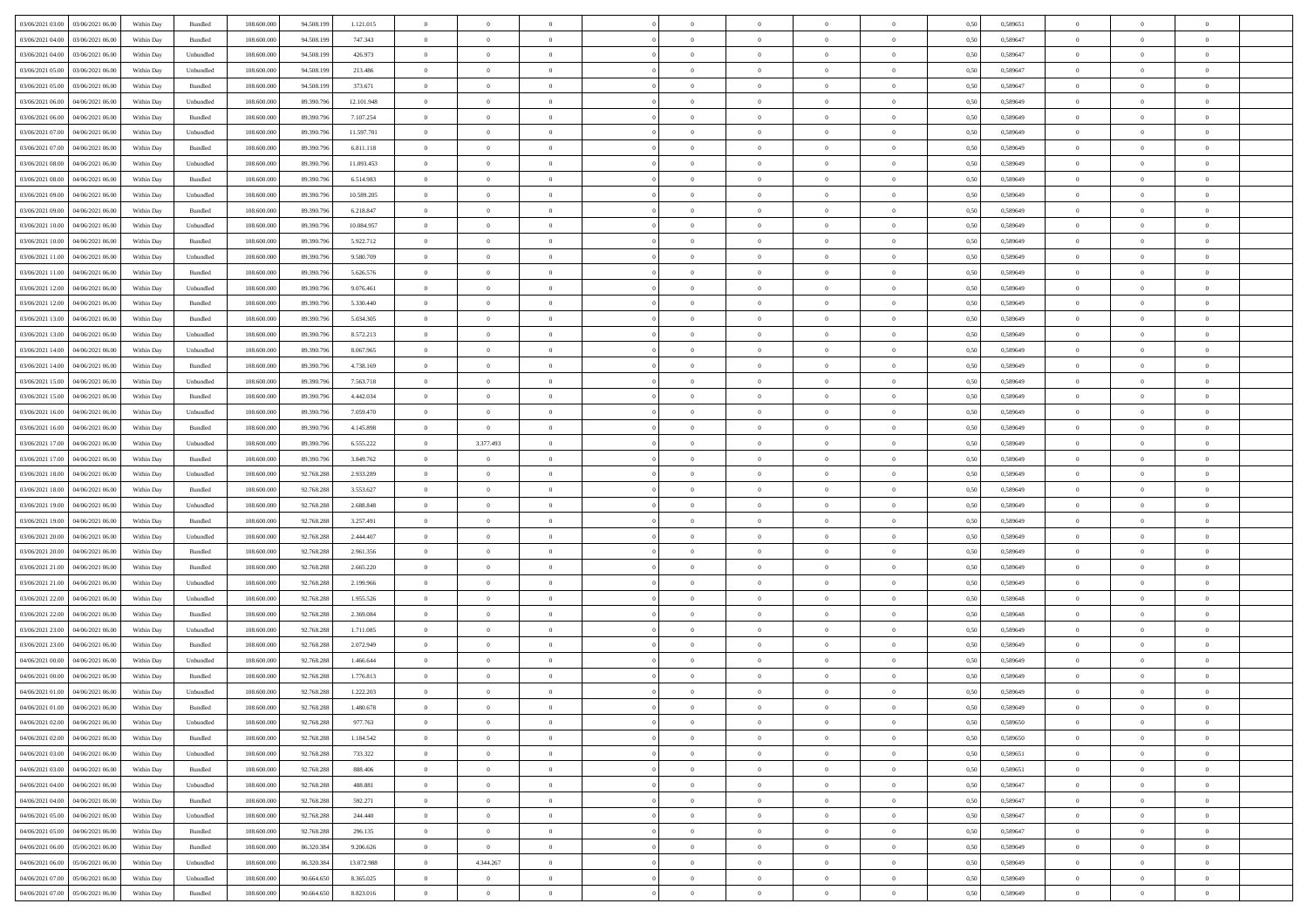| 04/06/2021 08:00 05/06/2021 06:00    | Within Day | Unbundled | 108.600.000 | 90.664.650 | 8.001.328  | $\overline{0}$ | $\overline{0}$ |                | $\overline{0}$ | $\bf{0}$       |                | $\bf{0}$       | 0,50 | 0,589649 | $\theta$       | $\theta$       | $\overline{0}$ |  |
|--------------------------------------|------------|-----------|-------------|------------|------------|----------------|----------------|----------------|----------------|----------------|----------------|----------------|------|----------|----------------|----------------|----------------|--|
| 04/06/2021 08:00<br>05/06/2021 06:00 | Within Day | Bundled   | 108.600.00  | 90.664.65  | 8.439.407  | $\bf{0}$       | $\overline{0}$ | $\bf{0}$       | $\overline{0}$ | $\overline{0}$ | $\overline{0}$ | $\bf{0}$       | 0,50 | 0,589649 | $\,$ 0 $\,$    | $\bf{0}$       | $\overline{0}$ |  |
| 04/06/2021 09:00<br>05/06/2021 06:00 | Within Day | Unbundled | 108,600,000 | 90.664.650 | 7.637.631  | $\overline{0}$ | $\bf{0}$       | $\overline{0}$ | $\bf{0}$       | $\bf{0}$       | $\overline{0}$ | $\bf{0}$       | 0.50 | 0.589649 | $\bf{0}$       | $\overline{0}$ | $\overline{0}$ |  |
|                                      |            |           |             |            |            | $\overline{0}$ | $\overline{0}$ | $\overline{0}$ | $\theta$       | $\theta$       | $\overline{0}$ |                |      |          | $\theta$       | $\theta$       | $\overline{0}$ |  |
| 04/06/2021 09:00<br>05/06/2021 06:00 | Within Day | Bundled   | 108.600.000 | 90.664.650 | 8.055.797  |                |                |                |                |                |                | $\bf{0}$       | 0,50 | 0,589649 |                |                |                |  |
| 04/06/2021 10:00<br>05/06/2021 06.00 | Within Day | Unbundled | 108.600.00  | 90.664.65  | 7.273.935  | $\overline{0}$ | $\overline{0}$ | $\bf{0}$       | $\overline{0}$ | $\theta$       | $\overline{0}$ | $\bf{0}$       | 0,50 | 0,589649 | $\,$ 0 $\,$    | $\bf{0}$       | $\overline{0}$ |  |
| 04/06/2021 10:00<br>05/06/2021 06:00 | Within Day | Bundled   | 108,600,000 | 90.664.650 | 7.672.188  | $\overline{0}$ | $\overline{0}$ | $\overline{0}$ | $\bf{0}$       | $\overline{0}$ | $\Omega$       | $\bf{0}$       | 0.50 | 0.589649 | $\theta$       | $\theta$       | $\overline{0}$ |  |
| 04/06/2021 11:00<br>05/06/2021 06:00 | Within Day | Unbundled | 108.600.000 | 90.664.650 | 6.910.238  | $\overline{0}$ | $\overline{0}$ | $\overline{0}$ | $\overline{0}$ | $\theta$       | $\overline{0}$ | $\bf{0}$       | 0,50 | 0,589649 | $\theta$       | $\theta$       | $\overline{0}$ |  |
| 05/06/2021 06.00                     | Within Day | Bundled   | 108.600.00  | 90.664.65  | 7.288.579  | $\overline{0}$ | $\overline{0}$ | $\bf{0}$       | $\overline{0}$ | $\theta$       | $\overline{0}$ | $\bf{0}$       | 0,50 | 0,589649 | $\,$ 0 $\,$    | $\bf{0}$       | $\overline{0}$ |  |
| 04/06/2021 11:00                     |            |           |             |            |            |                |                |                |                |                |                |                |      |          |                |                |                |  |
| 04/06/2021 12:00<br>05/06/2021 06:00 | Within Day | Unbundled | 108,600,000 | 90.664.650 | 6.546.541  | $\overline{0}$ | $\bf{0}$       | $\overline{0}$ | $\bf{0}$       | $\overline{0}$ | $\overline{0}$ | $\bf{0}$       | 0.50 | 0.589649 | $\bf{0}$       | $\overline{0}$ | $\overline{0}$ |  |
| 04/06/2021 12:00<br>05/06/2021 06:00 | Within Day | Bundled   | 108.600.000 | 90.664.650 | 6.904.969  | $\overline{0}$ | $\bf{0}$       | $\overline{0}$ | $\overline{0}$ | $\theta$       | $\overline{0}$ | $\bf{0}$       | 0,50 | 0,589649 | $\,$ 0 $\,$    | $\bf{0}$       | $\overline{0}$ |  |
| 04/06/2021 13:00<br>05/06/2021 06.00 | Within Day | Unbundled | 108.600.00  | 90.664.65  | 6.182.844  | $\bf{0}$       | $\overline{0}$ | $\bf{0}$       | $\overline{0}$ | $\bf{0}$       | $\overline{0}$ | $\bf{0}$       | 0,50 | 0,589649 | $\,$ 0 $\,$    | $\bf{0}$       | $\overline{0}$ |  |
| 04/06/2021 13:00<br>05/06/2021 06:00 | Within Day | Bundled   | 108,600,000 | 90.664.650 | 6.521.360  | $\overline{0}$ | $\bf{0}$       | $\overline{0}$ | $\bf{0}$       | $\bf{0}$       | $\overline{0}$ | $\bf{0}$       | 0.50 | 0.589649 | $\bf{0}$       | $\overline{0}$ | $\overline{0}$ |  |
|                                      |            |           |             |            |            | $\overline{0}$ |                |                |                |                |                |                |      |          | $\theta$       | $\theta$       |                |  |
| 04/06/2021 14:00<br>05/06/2021 06:00 | Within Day | Bundled   | 108.600.000 | 90.664.650 | 6.137.750  |                | $\overline{0}$ | $\overline{0}$ | $\overline{0}$ | $\theta$       | $\overline{0}$ | $\bf{0}$       | 0,50 | 0,589649 |                |                | $\overline{0}$ |  |
| 04/06/2021 14:00<br>05/06/2021 06.00 | Within Day | Unbundled | 108.600.00  | 90.664.65  | 5.819.148  | $\bf{0}$       | $\overline{0}$ | $\bf{0}$       | $\overline{0}$ | $\theta$       | $\overline{0}$ | $\bf{0}$       | 0,50 | 0,589649 | $\bf{0}$       | $\bf{0}$       | $\overline{0}$ |  |
| 04/06/2021 15:00<br>05/06/2021 06:00 | Within Day | Unbundled | 108,600,000 | 90.664.650 | 5.455.451  | $\overline{0}$ | $\overline{0}$ | $\overline{0}$ | $\bf{0}$       | $\overline{0}$ | $\Omega$       | $\bf{0}$       | 0.50 | 0.589649 | $\theta$       | $\theta$       | $\overline{0}$ |  |
| 04/06/2021 15:00<br>05/06/2021 06:00 | Within Day | Bundled   | 108.600.000 | 90.664.650 | 5.754.141  | $\overline{0}$ | $\overline{0}$ | $\overline{0}$ | $\overline{0}$ | $\theta$       | $\overline{0}$ | $\bf{0}$       | 0,50 | 0,589649 | $\theta$       | $\theta$       | $\overline{0}$ |  |
| 04/06/2021 16:00<br>05/06/2021 06.00 | Within Day | Unbundled | 108.600.00  | 90.664.650 | 5.091.754  | $\bf{0}$       | $\overline{0}$ | $\bf{0}$       | $\overline{0}$ | $\theta$       | $\overline{0}$ | $\bf{0}$       | 0,50 | 0,589649 | $\,$ 0 $\,$    | $\bf{0}$       | $\overline{0}$ |  |
|                                      |            |           |             |            |            |                |                |                |                |                |                |                |      |          |                |                |                |  |
| 04/06/2021 16:00<br>05/06/2021 06:00 | Within Day | Bundled   | 108,600,000 | 90.664.650 | 5.370.531  | $\overline{0}$ | $\bf{0}$       | $\overline{0}$ | $\bf{0}$       | $\overline{0}$ | $\overline{0}$ | $\bf{0}$       | 0.50 | 0.589649 | $\bf{0}$       | $\overline{0}$ | $\overline{0}$ |  |
| 04/06/2021 17:00<br>05/06/2021 06:00 | Within Day | Unbundled | 108.600.000 | 90.664.650 | 4.728.057  | $\overline{0}$ | $\bf{0}$       | $\overline{0}$ | $\overline{0}$ | $\overline{0}$ | $\overline{0}$ | $\bf{0}$       | 0,50 | 0,589649 | $\,$ 0 $\,$    | $\theta$       | $\overline{0}$ |  |
| 04/06/2021 17:00<br>05/06/2021 06.00 | Within Day | Bundled   | 108.600.00  | 90.664.65  | 4.986.922  | $\bf{0}$       | $\bf{0}$       | $\bf{0}$       | $\bf{0}$       | $\overline{0}$ | $\overline{0}$ | $\bf{0}$       | 0,50 | 0,589649 | $\,$ 0 $\,$    | $\bf{0}$       | $\overline{0}$ |  |
| 04/06/2021 18:00<br>05/06/2021 06:00 | Within Day | Unbundled | 108,600,000 | 90.664.650 | 4.364.361  | $\overline{0}$ | $\bf{0}$       | $\overline{0}$ | $\bf{0}$       | $\bf{0}$       | $\overline{0}$ | $\bf{0}$       | 0.50 | 0.589649 | $\bf{0}$       | $\overline{0}$ | $\overline{0}$ |  |
| 04/06/2021 18:00<br>05/06/2021 06:00 | Within Day | Bundled   | 108.600.000 | 90.664.650 | 4.603.313  | $\overline{0}$ | $\overline{0}$ | $\overline{0}$ | $\theta$       | $\theta$       | $\overline{0}$ | $\bf{0}$       | 0,50 | 0,589649 | $\theta$       | $\theta$       | $\overline{0}$ |  |
|                                      |            |           |             |            |            |                |                |                |                |                |                |                |      |          |                |                |                |  |
| 04/06/2021 19:00<br>05/06/2021 06.00 | Within Day | Unbundled | 108.600.00  | 90.664.65  | 4.000.664  | $\bf{0}$       | $\overline{0}$ | $\bf{0}$       | $\overline{0}$ | $\theta$       | $\overline{0}$ | $\bf{0}$       | 0,50 | 0,589649 | $\,$ 0 $\,$    | $\bf{0}$       | $\overline{0}$ |  |
| 04/06/2021 19:00<br>05/06/2021 06:00 | Within Day | Bundled   | 108,600,000 | 90.664.650 | 4.219.703  | $\overline{0}$ | $\overline{0}$ | $\overline{0}$ | $\overline{0}$ | $\overline{0}$ | $\Omega$       | $\bf{0}$       | 0.50 | 0.589649 | $\bf{0}$       | $\theta$       | $\overline{0}$ |  |
| 04/06/2021 20:00<br>05/06/2021 06:00 | Within Day | Unbundled | 108.600.000 | 90.664.650 | 3.636.967  | $\overline{0}$ | $\overline{0}$ | $\overline{0}$ | $\overline{0}$ | $\theta$       | $\overline{0}$ | $\bf{0}$       | 0,50 | 0,589649 | $\theta$       | $\theta$       | $\overline{0}$ |  |
| 04/06/2021 20:00<br>05/06/2021 06.00 | Within Day | Bundled   | 108.600.00  | 90.664.65  | 3.836.094  | $\bf{0}$       | $\overline{0}$ | $\bf{0}$       | $\overline{0}$ | $\theta$       | $\overline{0}$ | $\bf{0}$       | 0,50 | 0,589649 | $\,$ 0 $\,$    | $\bf{0}$       | $\overline{0}$ |  |
| 05/06/2021 06:00                     |            | Unbundled | 108 600 000 | 90.664.650 |            |                | $\bf{0}$       | $\overline{0}$ |                | $\overline{0}$ | $\overline{0}$ |                | 0.50 | 0.589649 | $\bf{0}$       | $\overline{0}$ | $\overline{0}$ |  |
| 04/06/2021 21:00                     | Within Day |           |             |            | 3.273.270  | $\overline{0}$ |                |                | $\bf{0}$       |                |                | $\bf{0}$       |      |          |                |                |                |  |
| 04/06/2021 21:00<br>05/06/2021 06:00 | Within Day | Bundled   | 108.600.000 | 90.664.650 | 3.452.484  | $\overline{0}$ | $\overline{0}$ | $\overline{0}$ | $\overline{0}$ | $\overline{0}$ | $\overline{0}$ | $\bf{0}$       | 0,50 | 0,589649 | $\theta$       | $\theta$       | $\overline{0}$ |  |
| 04/06/2021 22.00<br>05/06/2021 06.00 | Within Day | Unbundled | 108.600.00  | 90.664.650 | 2.909.574  | $\bf{0}$       | $\bf{0}$       | $\bf{0}$       | $\bf{0}$       | $\overline{0}$ | $\overline{0}$ | $\bf{0}$       | 0,50 | 0,589648 | $\,$ 0 $\,$    | $\bf{0}$       | $\overline{0}$ |  |
| 04/06/2021 22:00<br>05/06/2021 06:00 | Within Day | Bundled   | 108,600,000 | 90.664.650 | 3.068.875  | $\overline{0}$ | $\bf{0}$       | $\overline{0}$ | $\bf{0}$       | $\bf{0}$       | $\overline{0}$ | $\bf{0}$       | 0.50 | 0.589648 | $\bf{0}$       | $\overline{0}$ | $\overline{0}$ |  |
| 04/06/2021 23:00<br>05/06/2021 06:00 | Within Day | Bundled   | 108.600.000 | 90.664.650 | 2.685.265  | $\overline{0}$ | $\overline{0}$ | $\overline{0}$ | $\overline{0}$ | $\overline{0}$ | $\overline{0}$ | $\bf{0}$       | 0.50 | 0.589649 | $\theta$       | $\theta$       | $\overline{0}$ |  |
|                                      |            |           |             |            |            |                | $\overline{0}$ |                | $\overline{0}$ | $\overline{0}$ | $\overline{0}$ |                |      |          | $\,$ 0 $\,$    | $\bf{0}$       | $\overline{0}$ |  |
| 04/06/2021 23:00<br>05/06/2021 06.00 | Within Day | Unbundled | 108.600.00  | 90.664.65  | 2.545.877  | $\bf{0}$       |                | $\bf{0}$       |                |                |                | $\bf{0}$       | 0,50 | 0,589649 |                |                |                |  |
| 05/06/2021 00:00<br>05/06/2021 06:00 | Within Day | Unbundled | 108,600,000 | 90.664.650 | 2.182.180  | $\overline{0}$ | $\bf{0}$       | $\overline{0}$ | $\bf{0}$       | $\theta$       | $\Omega$       | $\bf{0}$       | 0.50 | 0.589649 | $\,$ 0 $\,$    | $\theta$       | $\overline{0}$ |  |
| 05/06/2021 00:00<br>05/06/2021 06:00 | Within Dav | Bundled   | 108.600.000 | 90.664.650 | 2.301.656  | $\overline{0}$ | $\overline{0}$ | $\overline{0}$ | $\overline{0}$ | $\theta$       | $\overline{0}$ | $\overline{0}$ | 0.50 | 0.589649 | $\theta$       | $\theta$       | $\overline{0}$ |  |
| 05/06/2021 01:00<br>05/06/2021 06.00 | Within Day | Unbundled | 108.600.00  | 90.664.650 | 1.818.483  | $\bf{0}$       | $\bf{0}$       | $\bf{0}$       | $\overline{0}$ | $\bf{0}$       | $\overline{0}$ | $\bf{0}$       | 0,50 | 0,589649 | $\,$ 0 $\,$    | $\bf{0}$       | $\overline{0}$ |  |
| 05/06/2021 01:00<br>05/06/2021 06:00 | Within Day | Bundled   | 108,600,000 | 90.664.650 | 1.918.047  | $\overline{0}$ | $\bf{0}$       | $\overline{0}$ | $\bf{0}$       | $\overline{0}$ | $\overline{0}$ | $\bf{0}$       | 0.50 | 0.589649 | $\bf{0}$       | $\overline{0}$ | $\overline{0}$ |  |
| 05/06/2021 02:00<br>05/06/2021 06:00 | Within Dav | Unbundled | 108.600.000 | 90.664.650 | 1.454.787  | $\overline{0}$ | $\overline{0}$ | $\overline{0}$ | $\overline{0}$ | $\overline{0}$ | $\overline{0}$ | $\overline{0}$ | 0.50 | 0.589650 | $\theta$       | $\theta$       | $\overline{0}$ |  |
|                                      |            |           |             |            |            |                |                |                |                |                |                |                |      |          |                |                |                |  |
| 05/06/2021 02:00<br>05/06/2021 06.00 | Within Day | Bundled   | 108.600.00  | 90.664.65  | 1.534.437  | $\bf{0}$       | $\bf{0}$       | $\bf{0}$       | $\bf{0}$       | $\overline{0}$ | $\overline{0}$ | $\bf{0}$       | 0,50 | 0,589650 | $\,$ 0 $\,$    | $\bf{0}$       | $\overline{0}$ |  |
| 05/06/2021 03:00<br>05/06/2021 06:00 | Within Day | Bundled   | 108,600,000 | 90.664.650 | 1.150.828  | $\overline{0}$ | $\bf{0}$       | $\overline{0}$ | $\bf{0}$       | $\bf{0}$       | $\overline{0}$ | $\bf{0}$       | 0.50 | 0.589651 | $\bf{0}$       | $\overline{0}$ | $\overline{0}$ |  |
| 05/06/2021 03:00<br>05/06/2021 06:00 | Within Dav | Unbundled | 108.600.000 | 90.664.650 | 1.091.090  | $\overline{0}$ | $\overline{0}$ | $\overline{0}$ | $\overline{0}$ | $\theta$       | $\overline{0}$ | $\bf{0}$       | 0.50 | 0.589651 | $\theta$       | $\theta$       | $\overline{0}$ |  |
| 05/06/2021 04:00<br>05/06/2021 06.00 | Within Day | Unbundled | 108.600.00  | 90.664.65  | 727.393    | $\bf{0}$       | $\bf{0}$       | $\bf{0}$       | $\bf{0}$       | $\overline{0}$ | $\overline{0}$ | $\bf{0}$       | 0,50 | 0,589647 | $\,$ 0 $\,$    | $\bf{0}$       | $\overline{0}$ |  |
| 05/06/2021 04:00<br>05/06/2021 06:00 | Within Day | Bundled   | 108,600,000 | 90.664.650 | 767.218    | $\overline{0}$ | $\overline{0}$ | $\overline{0}$ | $\overline{0}$ | $\bf{0}$       | $\theta$       | $\bf{0}$       | 0.50 | 0.589647 | $\bf{0}$       | $\theta$       | $\overline{0}$ |  |
|                                      |            |           |             |            |            |                |                |                |                |                |                |                |      |          |                |                |                |  |
| 05/06/2021 05:00<br>05/06/2021 06:00 | Within Dav | Bundled   | 108.600.000 | 90.664.650 | 383.609    | $\overline{0}$ | $\overline{0}$ | $\Omega$       | $\overline{0}$ | $\theta$       | $\Omega$       | $\overline{0}$ | 0.5( | 0.589647 | $\theta$       | $\theta$       | $\overline{0}$ |  |
| 05/06/2021 05:00<br>05/06/2021 06:00 | Within Day | Unbundled | 108.600.00  | 90.664.650 | 363.696    | $\bf{0}$       | $\bf{0}$       | $\overline{0}$ | $\bf{0}$       | $\bf{0}$       | $\overline{0}$ | $\bf{0}$       | 0,50 | 0,589647 | $\overline{0}$ | $\bf{0}$       | $\overline{0}$ |  |
|                                      | Within Day | Bundled   | 108.600.000 | 78.721.769 | 8 880 404  | $\overline{0}$ |                |                | $\Omega$       |                |                |                | 0,50 | 0.589649 | $\theta$       | $\overline{0}$ |                |  |
| 05/06/2021 06:00 06/06/2021 06:00    | Within Day | Unbundled | 108.600.000 | 78.721.769 | 20.997.826 | $\overline{0}$ | 8.072.294      | $\overline{0}$ | $\theta$       | $\overline{0}$ | $\overline{0}$ | $\bf{0}$       | 0,50 | 0,589649 | $\theta$       | $\overline{0}$ | $\overline{0}$ |  |
| 05/06/2021 07:00<br>06/06/2021 06:00 | Within Day | Bundled   | 108.600.00  | 86.794.063 | 8.510.387  | $\overline{0}$ | $\bf{0}$       | $\overline{0}$ | $\overline{0}$ | $\bf{0}$       | $\overline{0}$ | $\bf{0}$       | 0,50 | 0,589649 | $\bf{0}$       | $\overline{0}$ | $\bf{0}$       |  |
|                                      |            |           |             |            |            |                |                |                |                |                |                |                |      |          |                |                |                |  |
| 05/06/2021 07:00   06/06/2021 06:00  | Within Day | Unbundled | 108,600,000 | 86,794,063 | 12.386.967 | $\overline{0}$ | $\overline{0}$ | $\overline{0}$ | $\overline{0}$ | $\mathbf{0}$   | $\overline{0}$ | $\,$ 0 $\,$    | 0.50 | 0.589649 | $\overline{0}$ | $\bf{0}$       | $\,$ 0 $\,$    |  |
| 05/06/2021 08:00   06/06/2021 06:00  | Within Dav | Bundled   | 108.600.000 | 86.794.063 | 8.140.370  | $\overline{0}$ | $\overline{0}$ | $\overline{0}$ | $\overline{0}$ | $\overline{0}$ | $\overline{0}$ | $\bf{0}$       | 0,50 | 0.589649 | $\theta$       | $\theta$       | $\overline{0}$ |  |
| 05/06/2021 08:00<br>06/06/2021 06:00 | Within Day | Unbundled | 108.600.000 | 86.794.063 | 11.848.404 | $\overline{0}$ | $\bf{0}$       | $\overline{0}$ | $\overline{0}$ | $\bf{0}$       | $\overline{0}$ | $\bf{0}$       | 0,50 | 0,589649 | $\bf{0}$       | $\overline{0}$ | $\overline{0}$ |  |
| 05/06/2021 09:00<br>06/06/2021 06:00 | Within Day | Unbundled | 108,600,000 | 86,794,063 | 11.309.840 | $\overline{0}$ | $\bf{0}$       | $\overline{0}$ | $\overline{0}$ | $\overline{0}$ | $\overline{0}$ | $\bf{0}$       | 0.50 | 0.589649 | $\,$ 0 $\,$    | $\theta$       | $\,$ 0         |  |
| 05/06/2021 09:00<br>06/06/2021 06:00 | Within Dav | Bundled   | 108.600.000 | 86.794.063 | 7.770.353  | $\overline{0}$ | $\overline{0}$ | $\overline{0}$ | $\overline{0}$ | $\overline{0}$ | $\overline{0}$ | $\bf{0}$       | 0,50 | 0.589649 | $\overline{0}$ | $\theta$       | $\overline{0}$ |  |
|                                      |            |           |             |            |            |                |                |                |                |                |                |                |      |          |                |                |                |  |
| 05/06/2021 10:00<br>06/06/2021 06:00 | Within Day | Unbundled | 108.600.00  | 86.794.063 | 10.771.276 | $\overline{0}$ | $\overline{0}$ | $\overline{0}$ | $\overline{0}$ | $\overline{0}$ | $\overline{0}$ | $\bf{0}$       | 0,50 | 0,589649 | $\bf{0}$       | $\overline{0}$ | $\,$ 0         |  |
| 05/06/2021 10:00 06/06/2021 06:00    | Within Day | Bundled   | 108,600,000 | 86,794,063 | 7.400.336  | $\overline{0}$ | $\overline{0}$ | $\overline{0}$ | $\overline{0}$ | $\overline{0}$ | $\overline{0}$ | $\bf{0}$       | 0.50 | 0.589649 | $\mathbf{0}$   | $\bf{0}$       | $\,$ 0         |  |
| 05/06/2021 11:00   06/06/2021 06:00  | Within Dav | Unbundled | 108.600.000 | 86.794.063 | 10.232.712 | $\overline{0}$ | $\overline{0}$ | $\overline{0}$ | $\overline{0}$ | $\overline{0}$ | $\overline{0}$ | $\bf{0}$       | 0,50 | 0.589649 | $\overline{0}$ | $\theta$       | $\overline{0}$ |  |
| 05/06/2021 11:00<br>06/06/2021 06:00 | Within Day | Bundled   | 108.600.00  | 86.794.063 | 7.030.320  | $\overline{0}$ | $\bf{0}$       | $\overline{0}$ | $\bf{0}$       | $\overline{0}$ | $\overline{0}$ | $\bf{0}$       | 0,50 | 0,589649 | $\bf{0}$       | $\bf{0}$       | $\bf{0}$       |  |
|                                      |            |           |             |            |            |                |                |                |                |                |                |                |      |          |                |                |                |  |
| 05/06/2021 12:00 06/06/2021 06:00    | Within Day | Unbundled | 108.600.000 | 86.794.063 | 9.694.148  | $\overline{0}$ | $\bf{0}$       | $\overline{0}$ | $\overline{0}$ | $\,$ 0 $\,$    | $\overline{0}$ | $\bf{0}$       | 0,50 | 0,589649 | $\overline{0}$ | $\,$ 0 $\,$    | $\,$ 0 $\,$    |  |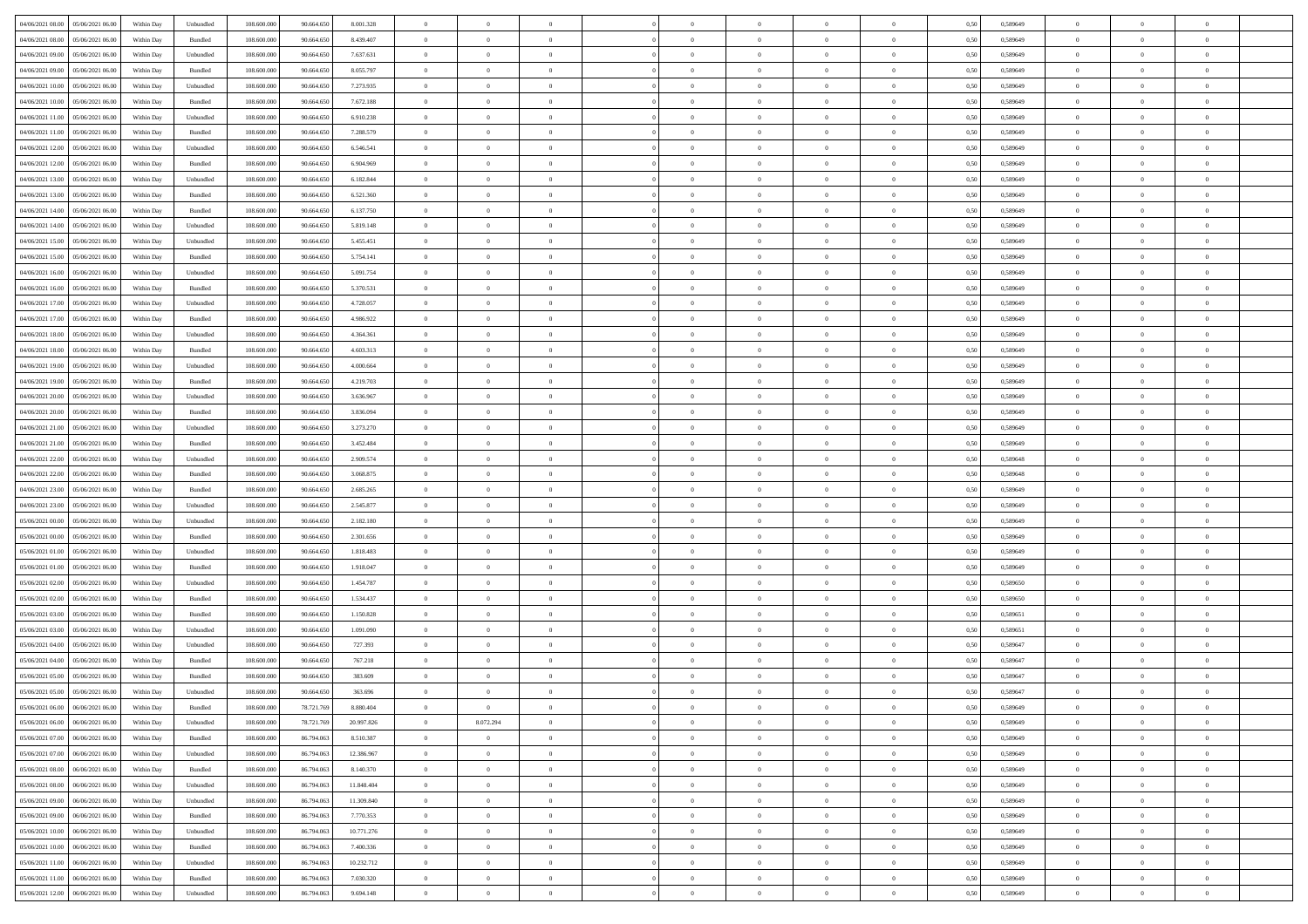| 05/06/2021 12:00<br>06/06/2021 06:00 | Within Day | Bundled   | 108.600.000 | 86.794.063 | 6.660.303  | $\overline{0}$ | $\overline{0}$   |                | $\theta$       | $\theta$       |                | $\overline{0}$ | 0,50 | 0,589649 | $\theta$       | $\theta$       | $\overline{0}$ |  |
|--------------------------------------|------------|-----------|-------------|------------|------------|----------------|------------------|----------------|----------------|----------------|----------------|----------------|------|----------|----------------|----------------|----------------|--|
|                                      |            |           |             |            |            |                | $\overline{0}$   |                |                |                |                |                |      |          |                | $\theta$       | $\overline{0}$ |  |
| 05/06/2021 13:00<br>06/06/2021 06.0  | Within Day | Unbundled | 108.600.000 | 86.794.063 | 9.155.584  | $\overline{0}$ |                  | $\overline{0}$ | $\,$ 0 $\,$    | $\bf{0}$       | $\overline{0}$ | $\bf{0}$       | 0,50 | 0,589649 | $\,$ 0 $\,$    |                |                |  |
| 05/06/2021 13:00<br>06/06/2021 06:00 | Within Day | Bundled   | 108,600,000 | 86,794,063 | 6.290.286  | $\overline{0}$ | $\overline{0}$   | $\overline{0}$ | $\bf{0}$       | $\bf{0}$       | $\overline{0}$ | $\mathbf{0}$   | 0.50 | 0.589649 | $\bf{0}$       | $\overline{0}$ | $\overline{0}$ |  |
| 05/06/2021 14:00<br>06/06/2021 06.00 | Within Day | Unbundled | 108.600.000 | 86.794.063 | 8.617.021  | $\overline{0}$ | $\overline{0}$   | $\overline{0}$ | $\overline{0}$ | $\overline{0}$ | $\overline{0}$ | $\bf{0}$       | 0,50 | 0,589649 | $\theta$       | $\theta$       | $\overline{0}$ |  |
| 05/06/2021 14:00<br>06/06/2021 06.0  | Within Day | Bundled   | 108.600.000 | 86.794.063 | 5.920.269  | $\overline{0}$ | $\overline{0}$   | $\bf{0}$       | $\overline{0}$ | $\overline{0}$ | $\overline{0}$ | $\bf{0}$       | 0,50 | 0,589649 | $\,$ 0 $\,$    | $\theta$       | $\overline{0}$ |  |
| 05/06/2021 15:00<br>06/06/2021 06:00 | Within Day | Unbundled | 108,600,000 | 86,794,063 | 8.078.457  | $\overline{0}$ | $\overline{0}$   | $\overline{0}$ | $\overline{0}$ | $\overline{0}$ | $\overline{0}$ | $\mathbf{0}$   | 0.50 | 0.589649 | $\theta$       | $\theta$       | $\overline{0}$ |  |
| 05/06/2021 15:00<br>06/06/2021 06.00 | Within Day | Bundled   | 108.600.000 | 86.794.063 | 5.550.252  | $\overline{0}$ | $\overline{0}$   | $\overline{0}$ | $\overline{0}$ | $\overline{0}$ | $\overline{0}$ | $\bf{0}$       | 0,50 | 0,589649 | $\theta$       | $\theta$       | $\overline{0}$ |  |
| 05/06/2021 16:00<br>06/06/2021 06.0  | Within Day | Unbundled | 108.600.000 | 86.794.063 | 7.539.893  | $\overline{0}$ | $\overline{0}$   | $\overline{0}$ | $\overline{0}$ | $\bf{0}$       | $\overline{0}$ | $\bf{0}$       | 0,50 | 0,589649 | $\,$ 0 $\,$    | $\bf{0}$       | $\overline{0}$ |  |
|                                      |            |           |             |            |            |                |                  |                |                |                |                |                |      |          |                |                |                |  |
| 05/06/2021 16:00<br>06/06/2021 06:00 | Within Day | Bundled   | 108,600,000 | 86,794,063 | 5.180.235  | $\overline{0}$ | $\overline{0}$   | $\overline{0}$ | $\overline{0}$ | $\overline{0}$ | $\overline{0}$ | $\mathbf{0}$   | 0.50 | 0.589649 | $\theta$       | $\overline{0}$ | $\overline{0}$ |  |
| 05/06/2021 17:00<br>06/06/2021 06:00 | Within Day | Bundled   | 108.600.000 | 86.794.063 | 4.810.218  | $\overline{0}$ | $\overline{0}$   | $\overline{0}$ | $\bf{0}$       | $\overline{0}$ | $\overline{0}$ | $\bf{0}$       | 0,50 | 0,589649 | $\,$ 0 $\,$    | $\theta$       | $\overline{0}$ |  |
| 05/06/2021 17:00<br>06/06/2021 06.0  | Within Day | Unbundled | 108.600.000 | 86.794.063 | 7.001.329  | $\overline{0}$ | $\overline{0}$   | $\overline{0}$ | $\bf{0}$       | $\bf{0}$       | $\overline{0}$ | $\bf{0}$       | 0,50 | 0,589649 | $\,$ 0 $\,$    | $\bf{0}$       | $\overline{0}$ |  |
| 05/06/2021 18:00<br>06/06/2021 06:00 | Within Day | Unbundled | 108,600,000 | 86,794,063 | 6.462.765  | $\overline{0}$ | $\overline{0}$   | $\overline{0}$ | $\bf{0}$       | $\bf{0}$       | $\overline{0}$ | $\mathbf{0}$   | 0.50 | 0.589649 | $\bf{0}$       | $\overline{0}$ | $\bf{0}$       |  |
| 05/06/2021 18:00<br>06/06/2021 06:00 | Within Day | Bundled   | 108.600.000 | 86.794.063 | 4.440.202  | $\overline{0}$ | $\overline{0}$   | $\overline{0}$ | $\overline{0}$ | $\overline{0}$ | $\overline{0}$ | $\bf{0}$       | 0,50 | 0,589649 | $\theta$       | $\theta$       | $\overline{0}$ |  |
| 05/06/2021 19:00<br>06/06/2021 06.0  | Within Day | Unbundled | 108.600.000 | 86.794.063 | 5.924.202  | $\overline{0}$ | $\overline{0}$   | $\bf{0}$       | $\bf{0}$       | $\overline{0}$ | $\overline{0}$ | $\bf{0}$       | 0,50 | 0,589649 | $\,$ 0 $\,$    | $\bf{0}$       | $\overline{0}$ |  |
| 05/06/2021 19:00<br>06/06/2021 06:00 | Within Day | Bundled   | 108,600,000 | 86,794,063 | 4.070.185  | $\overline{0}$ | $\overline{0}$   | $\overline{0}$ | $\overline{0}$ | $\overline{0}$ | $\Omega$       | $\overline{0}$ | 0.50 | 0.589649 | $\theta$       | $\theta$       | $\overline{0}$ |  |
|                                      |            |           |             |            |            |                |                  |                |                |                |                |                |      |          |                |                |                |  |
| 05/06/2021 20:00<br>06/06/2021 06.00 | Within Day | Unbundled | 108.600.000 | 86.794.063 | 5.385.638  | $\overline{0}$ | $\overline{0}$   | $\overline{0}$ | $\overline{0}$ | $\overline{0}$ | $\overline{0}$ | $\bf{0}$       | 0,50 | 0,589649 | $\theta$       | $\theta$       | $\overline{0}$ |  |
| 05/06/2021 20:00<br>06/06/2021 06.0  | Within Day | Bundled   | 108.600.000 | 86.794.063 | 3.700.168  | $\overline{0}$ | $\overline{0}$   | $\overline{0}$ | $\overline{0}$ | $\overline{0}$ | $\overline{0}$ | $\bf{0}$       | 0,50 | 0,589649 | $\,$ 0 $\,$    | $\theta$       | $\overline{0}$ |  |
| 05/06/2021 21:00<br>06/06/2021 06:00 | Within Day | Unbundled | 108,600,000 | 86,794,063 | 4.847.074  | $\overline{0}$ | $\overline{0}$   | $\overline{0}$ | $\overline{0}$ | $\overline{0}$ | $\overline{0}$ | $\mathbf{0}$   | 0.50 | 0.589649 | $\,$ 0 $\,$    | $\overline{0}$ | $\overline{0}$ |  |
| 05/06/2021 21:00<br>06/06/2021 06.00 | Within Day | Bundled   | 108.600.000 | 86.794.063 | 3.330.151  | $\overline{0}$ | $\overline{0}$   | $\overline{0}$ | $\overline{0}$ | $\overline{0}$ | $\overline{0}$ | $\bf{0}$       | 0,50 | 0,589649 | $\theta$       | $\theta$       | $\overline{0}$ |  |
| 05/06/2021 22.00<br>06/06/2021 06.0  | Within Day | Unbundled | 108.600.000 | 86.794.063 | 4.308.510  | $\overline{0}$ | $\overline{0}$   | $\overline{0}$ | $\bf{0}$       | $\bf{0}$       | $\overline{0}$ | $\bf{0}$       | 0,50 | 0,589648 | $\,$ 0 $\,$    | $\bf{0}$       | $\overline{0}$ |  |
| 05/06/2021 22.00<br>06/06/2021 06:00 | Within Day | Bundled   | 108,600,000 | 86,794,063 | 2.960.134  | $\overline{0}$ | $\overline{0}$   | $\overline{0}$ | $\bf{0}$       | $\bf{0}$       | $\overline{0}$ | $\mathbf{0}$   | 0.50 | 0.589648 | $\bf{0}$       | $\overline{0}$ | $\overline{0}$ |  |
| 05/06/2021 23:00<br>06/06/2021 06:00 | Within Day | Unbundled | 108.600.000 | 86.794.063 | 3.769.946  | $\overline{0}$ | $\overline{0}$   | $\overline{0}$ | $\overline{0}$ | $\overline{0}$ | $\overline{0}$ | $\,$ 0 $\,$    | 0,50 | 0,589649 | $\theta$       | $\theta$       | $\overline{0}$ |  |
|                                      |            |           |             |            |            |                |                  |                |                |                |                |                |      |          |                |                |                |  |
| 05/06/2021 23.00<br>06/06/2021 06.0  | Within Day | Bundled   | 108.600.000 | 86.794.063 | 2.590.117  | $\overline{0}$ | $\overline{0}$   | $\overline{0}$ | $\bf{0}$       | $\overline{0}$ | $\overline{0}$ | $\bf{0}$       | 0,50 | 0,589649 | $\,$ 0 $\,$    | $\bf{0}$       | $\overline{0}$ |  |
| 06/06/2021 00:00<br>06/06/2021 06:00 | Within Day | Unbundled | 108,600,000 | 86,794,063 | 3.231.382  | $\overline{0}$ | $\overline{0}$   | $\overline{0}$ | $\overline{0}$ | $\overline{0}$ | $\overline{0}$ | $\mathbf{0}$   | 0.50 | 0.589649 | $\theta$       | $\theta$       | $\overline{0}$ |  |
| 06/06/2021 00:00<br>06/06/2021 06.00 | Within Day | Bundled   | 108.600.000 | 86.794.063 | 2.220.101  | $\overline{0}$ | $\overline{0}$   | $\overline{0}$ | $\overline{0}$ | $\overline{0}$ | $\overline{0}$ | $\bf{0}$       | 0,50 | 0,589649 | $\theta$       | $\theta$       | $\overline{0}$ |  |
| 06/06/2021 01:00<br>06/06/2021 06.0  | Within Day | Bundled   | 108.600.000 | 86.794.063 | 1.850.084  | $\overline{0}$ | $\overline{0}$   | $\overline{0}$ | $\overline{0}$ | $\overline{0}$ | $\overline{0}$ | $\bf{0}$       | 0,50 | 0,589649 | $\,$ 0 $\,$    | $\theta$       | $\overline{0}$ |  |
| 06/06/2021 01:00<br>06/06/2021 06:00 | Within Day | Unbundled | 108,600,000 | 86,794,063 | 2.692.819  | $\overline{0}$ | $\overline{0}$   | $\overline{0}$ | $\overline{0}$ | $\overline{0}$ | $\overline{0}$ | $\mathbf{0}$   | 0.50 | 0.589649 | $\,$ 0 $\,$    | $\overline{0}$ | $\overline{0}$ |  |
| 06/06/2021 02:00<br>06/06/2021 06:00 | Within Day | Unbundled | 108.600.000 | 86.794.063 | 2.154.255  | $\overline{0}$ | $\overline{0}$   | $\overline{0}$ | $\overline{0}$ | $\overline{0}$ | $\overline{0}$ | $\bf{0}$       | 0,50 | 0,589650 | $\theta$       | $\theta$       | $\overline{0}$ |  |
| 06/06/2021 02:00<br>06/06/2021 06.0  | Within Day | Bundled   | 108.600.000 | 86.794.063 | 1.480.067  | $\overline{0}$ | $\overline{0}$   | $\overline{0}$ | $\overline{0}$ | $\bf{0}$       | $\overline{0}$ | $\bf{0}$       | 0,50 | 0,589650 | $\,$ 0 $\,$    | $\bf{0}$       | $\overline{0}$ |  |
| 06/06/2021 06:00                     |            | Unbundled | 108,600,000 | 86,794,063 | 1.615.691  |                |                  |                |                |                | $\overline{0}$ |                |      |          |                | $\overline{0}$ |                |  |
| 06/06/2021 03:00                     | Within Day |           |             |            |            | $\overline{0}$ | $\overline{0}$   | $\overline{0}$ | $\bf{0}$       | $\bf{0}$       |                | $\mathbf{0}$   | 0.50 | 0.589651 | $\bf{0}$       |                | $\bf{0}$       |  |
| 06/06/2021 03:00<br>06/06/2021 06:00 | Within Day | Bundled   | 108.600.000 | 86,794,063 | 1.110.050  | $\overline{0}$ | $\overline{0}$   | $\overline{0}$ | $\overline{0}$ | $\overline{0}$ | $\overline{0}$ | $\overline{0}$ | 0.50 | 0.589651 | $\theta$       | $\theta$       | $\overline{0}$ |  |
| 06/06/2021 04.00<br>06/06/2021 06.0  | Within Day | Unbundled | 108.600.000 | 86.794.063 | 1.077.127  | $\overline{0}$ | $\overline{0}$   | $\overline{0}$ | $\bf{0}$       | $\overline{0}$ | $\overline{0}$ | $\bf{0}$       | 0,50 | 0,589647 | $\,$ 0 $\,$    | $\bf{0}$       | $\overline{0}$ |  |
| 06/06/2021 04:00<br>06/06/2021 06:00 | Within Day | Bundled   | 108,600,000 | 86,794,063 | 740,033    | $\overline{0}$ | $\overline{0}$   | $\overline{0}$ | $\overline{0}$ | $\overline{0}$ | $\overline{0}$ | $\overline{0}$ | 0.50 | 0.589647 | $\theta$       | $\theta$       | $\overline{0}$ |  |
| 06/06/2021 05:00<br>06/06/2021 06:00 | Within Day | Unbundled | 108.600.000 | 86.794.063 | 538,563    | $\overline{0}$ | $\overline{0}$   | $\overline{0}$ | $\overline{0}$ | $\overline{0}$ | $\Omega$       | $\overline{0}$ | 0.50 | 0,589647 | $\theta$       | $\theta$       | $\overline{0}$ |  |
| 06/06/2021 05:00<br>06/06/2021 06.0  | Within Day | Bundled   | 108.600.000 | 86.794.063 | 370.016    | $\overline{0}$ | $\overline{0}$   | $\overline{0}$ | $\bf{0}$       | $\overline{0}$ | $\overline{0}$ | $\bf{0}$       | 0,50 | 0,589647 | $\,$ 0 $\,$    | $\bf{0}$       | $\overline{0}$ |  |
| 06/06/2021 06:00<br>07/06/2021 06:00 | Within Day | Bundled   | 108,600,000 | 81,964,159 | 10.417.163 | $\overline{0}$ | $\overline{0}$   | $\overline{0}$ | $\overline{0}$ | $\bf{0}$       | $\overline{0}$ | $\mathbf{0}$   | 0.50 | 0.589649 | $\,$ 0 $\,$    | $\overline{0}$ | $\overline{0}$ |  |
| 06/06/2021 06:00<br>07/06/2021 06:00 | Within Day | Unbundled | 108.600.000 | 81.964.159 | 16.218.676 | $\overline{0}$ | $\overline{0}$   | $\overline{0}$ | $\overline{0}$ | $\overline{0}$ | $\overline{0}$ | $\overline{0}$ | 0.50 | 0.589649 | $\theta$       | $\theta$       | $\overline{0}$ |  |
|                                      |            |           |             |            |            |                |                  |                |                |                |                |                |      |          |                |                |                |  |
| 06/06/2021 07:00<br>07/06/2021 06.0  | Within Day | Bundled   | 108.600.000 | 81.964.159 | 9.983.114  | $\overline{0}$ | $\overline{0}$   | $\overline{0}$ | $\overline{0}$ | $\bf{0}$       | $\overline{0}$ | $\bf{0}$       | 0,50 | 0,589649 | $\,$ 0 $\,$    | $\bf{0}$       | $\overline{0}$ |  |
| 06/06/2021 07:00<br>07/06/2021 06:00 | Within Day | Unbundled | 108,600,000 | 81.964.159 | 15.542.898 | $\overline{0}$ | $\overline{0}$   | $\overline{0}$ | $\bf{0}$       | $\bf{0}$       | $\overline{0}$ | $\mathbf{0}$   | 0.50 | 0.589649 | $\bf{0}$       | $\overline{0}$ | $\overline{0}$ |  |
| 06/06/2021 08:00<br>07/06/2021 06:00 | Within Day | Unbundled | 108.600.000 | 81.964.159 | 14.867.120 | $\overline{0}$ | $\overline{0}$   | $\overline{0}$ | $\overline{0}$ | $\overline{0}$ | $\overline{0}$ | $\overline{0}$ | 0.50 | 0.589649 | $\theta$       | $\theta$       | $\overline{0}$ |  |
| 06/06/2021 08:00<br>07/06/2021 06.0  | Within Day | Bundled   | 108.600.000 | 81.964.159 | 9.549.066  | $\overline{0}$ | $\overline{0}$   | $\overline{0}$ | $\bf{0}$       | $\bf{0}$       | $\overline{0}$ | $\bf{0}$       | 0,50 | 0,589649 | $\,$ 0 $\,$    | $\bf{0}$       | $\overline{0}$ |  |
| 06/06/2021 09:00<br>07/06/2021 06.00 | Within Day | Bundled   | 108,600,000 | 81.964.159 | 9.115.017  | $\overline{0}$ | $\overline{0}$   | $\overline{0}$ | $\overline{0}$ | $\overline{0}$ | $\Omega$       | $\overline{0}$ | 0.50 | 0.589649 | $\bf{0}$       | $\overline{0}$ | $\overline{0}$ |  |
| 06/06/2021 09:00<br>07/06/2021 06:00 | Within Day | Unbundled | 108.600.000 | 81.964.159 | 14.191.342 | $\overline{0}$ | $\overline{0}$   | $\overline{0}$ | $\overline{0}$ | $\overline{0}$ | $\theta$       | $\overline{0}$ | 0.50 | 0.589649 | $\theta$       | $\theta$       | $\overline{0}$ |  |
| 06/06/2021 11:00<br>07/06/2021 06.00 | Within Day | Bundled   | 108.600.000 | 81.964.159 | 8.246.920  | $\overline{0}$ | $\overline{0}$   | $\bf{0}$       | $\,$ 0 $\,$    | $\bf{0}$       | $\overline{0}$ | $\bf{0}$       | 0,50 | 0,589649 | $\overline{0}$ | $\bf{0}$       | $\overline{0}$ |  |
| 06/06/2021 11:00 07/06/2021 06:00    | Within Day | Unbundled | 108.600.000 | 81.964.159 | 12.839.785 | $\bf{0}$       | $\boldsymbol{0}$ |                | $\overline{0}$ |                |                |                | 0,50 | 0.589649 | $\theta$       | $\overline{0}$ |                |  |
|                                      |            |           |             |            |            |                | $\overline{0}$   |                |                | $\overline{0}$ |                | $\overline{0}$ |      |          | $\theta$       | $\overline{0}$ | $\overline{0}$ |  |
| 06/06/2021 12:00 07/06/2021 06:00    | Within Dav | Unbundled | 108.600.000 | 81.964.159 | 12.164.007 | $\overline{0}$ |                  | $\overline{0}$ | $\overline{0}$ |                | $\overline{0}$ |                | 0,50 | 0,589649 |                |                |                |  |
| 06/06/2021 12:00<br>07/06/2021 06.00 | Within Day | Bundled   | 108.600.000 | 81.964.159 | 7.812.872  | $\overline{0}$ | $\overline{0}$   | $\overline{0}$ | $\bf{0}$       | $\overline{0}$ | $\overline{0}$ | $\bf{0}$       | 0,50 | 0,589649 | $\overline{0}$ | $\overline{0}$ | $\bf{0}$       |  |
| 06/06/2021 13:00<br>07/06/2021 06:00 | Within Day | Unbundled | 108,600,000 | 81.964.159 | 11.488.229 | $\overline{0}$ | $\overline{0}$   | $\overline{0}$ | $\,$ 0 $\,$    | $\bf{0}$       | $\overline{0}$ | $\mathbf{0}$   | 0.50 | 0.589649 | $\overline{0}$ | $\bf{0}$       | $\bf{0}$       |  |
| 06/06/2021 13:00<br>07/06/2021 06:00 | Within Dav | Bundled   | 108.600.000 | 81.964.159 | 7.378.823  | $\overline{0}$ | $\overline{0}$   | $\overline{0}$ | $\overline{0}$ | $\overline{0}$ | $\overline{0}$ | $\mathbf{0}$   | 0,50 | 0.589649 | $\overline{0}$ | $\theta$       | $\overline{0}$ |  |
| 06/06/2021 14:00<br>07/06/2021 06.00 | Within Day | Unbundled | 108.600.000 | 81.964.159 | 10.812.451 | $\overline{0}$ | $\overline{0}$   | $\overline{0}$ | $\bf{0}$       | $\bf{0}$       | $\overline{0}$ | $\mathbf{0}$   | 0,50 | 0,589649 | $\overline{0}$ | $\overline{0}$ | $\overline{0}$ |  |
| 06/06/2021 14.00<br>07/06/2021 06:00 | Within Day | Bundled   | 108,600,000 | 81.964.159 | 6.944.775  | $\overline{0}$ | $\overline{0}$   | $\overline{0}$ | $\bf{0}$       | $\overline{0}$ | $\overline{0}$ | $\mathbf{0}$   | 0.50 | 0.589649 | $\,$ 0 $\,$    | $\theta$       | $\,$ 0         |  |
| 06/06/2021 15:00<br>07/06/2021 06:00 | Within Dav | Unbundled | 108.600.000 | 81.964.159 | 10.136.673 | $\overline{0}$ | $\overline{0}$   | $\overline{0}$ | $\overline{0}$ | $\overline{0}$ | $\overline{0}$ | $\mathbf{0}$   | 0,50 | 0.589649 | $\overline{0}$ | $\theta$       | $\overline{0}$ |  |
|                                      |            |           |             |            |            |                |                  |                |                |                |                |                |      |          |                |                |                |  |
| 06/06/2021 15:00<br>07/06/2021 06:00 | Within Day | Bundled   | 108.600.000 | 81.964.159 | 6.510.727  | $\overline{0}$ | $\overline{0}$   | $\overline{0}$ | $\bf{0}$       | $\overline{0}$ | $\overline{0}$ | $\,$ 0 $\,$    | 0,50 | 0,589649 | $\bf{0}$       | $\overline{0}$ | $\,$ 0         |  |
| 07/06/2021 06:00<br>06/06/2021 16:00 | Within Day | Unbundled | 108,600,000 | 81.964.159 | 9.460.894  | $\overline{0}$ | $\overline{0}$   | $\overline{0}$ | $\bf{0}$       | $\overline{0}$ | $\overline{0}$ | $\,$ 0 $\,$    | 0.50 | 0.589649 | $\overline{0}$ | $\bf{0}$       | $\,$ 0         |  |
| 06/06/2021 16:00<br>07/06/2021 06:00 | Within Dav | Bundled   | 108.600.000 | 81.964.159 | 6.076.678  | $\overline{0}$ | $\overline{0}$   | $\overline{0}$ | $\overline{0}$ | $\overline{0}$ | $\overline{0}$ | $\mathbf{0}$   | 0,50 | 0.589649 | $\overline{0}$ | $\theta$       | $\overline{0}$ |  |
| 06/06/2021 17.00<br>07/06/2021 06.0  | Within Day | Unbundled | 108.600.000 | 81.964.159 | 8.785.116  | $\overline{0}$ | $\overline{0}$   | $\overline{0}$ | $\overline{0}$ | $\bf{0}$       | $\overline{0}$ | $\,$ 0 $\,$    | 0,50 | 0,589649 | $\bf{0}$       | $\bf{0}$       | $\bf{0}$       |  |
| 06/06/2021 17:00 07/06/2021 06:00    | Within Day | Bundled   | 108.600.000 | 81.964.159 | 5.642.630  | $\,$ 0 $\,$    | $\overline{0}$   | $\overline{0}$ | $\bf{0}$       | $\,$ 0         | $\overline{0}$ | $\,$ 0 $\,$    | 0,50 | 0,589649 | $\overline{0}$ | $\,$ 0 $\,$    | $\,$ 0 $\,$    |  |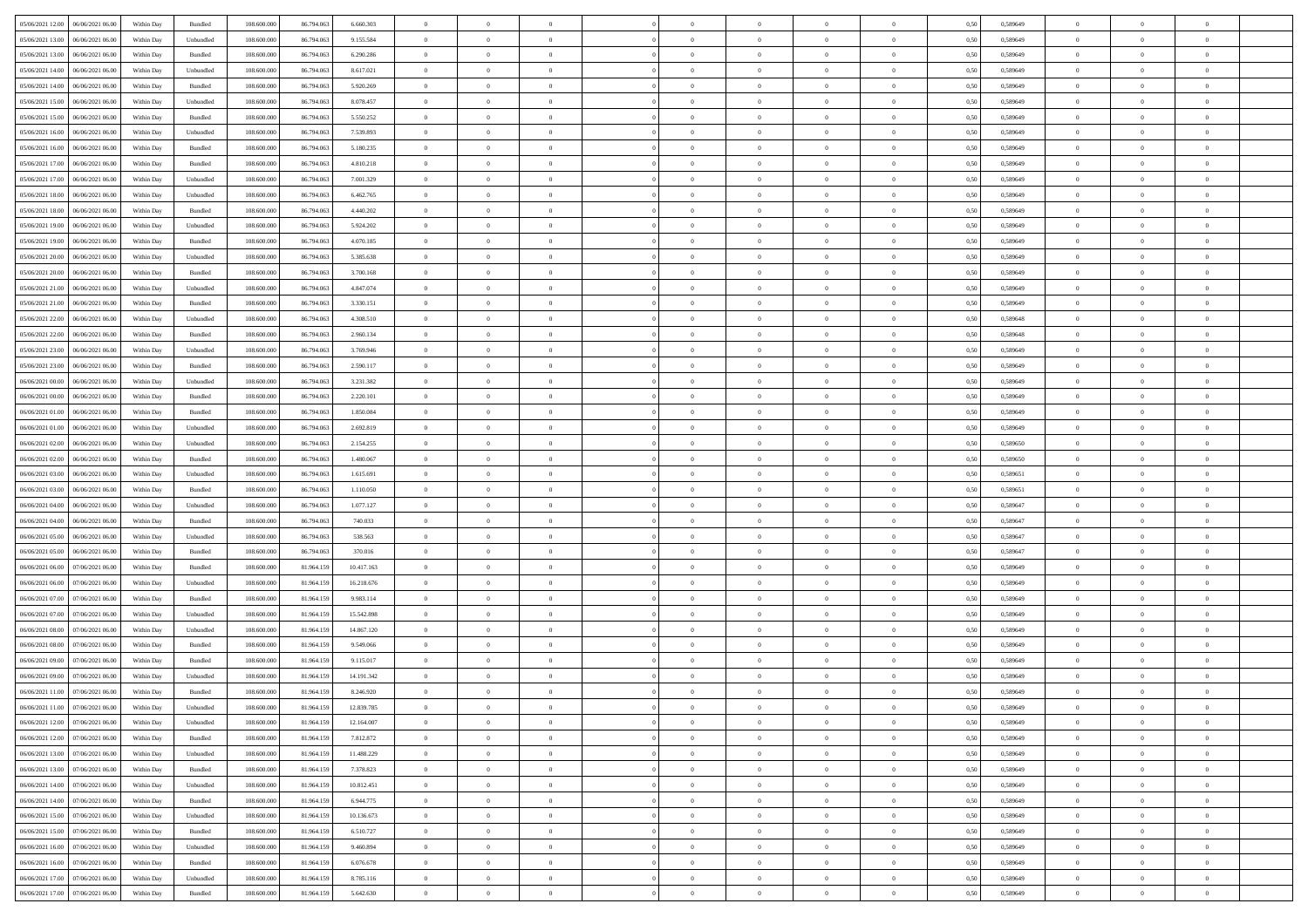| 06/06/2021 18:00 07/06/2021 06:00                                                      | Within Day | Unbundled                   | 108.600.000 | 81.964.159 | 8.109.338  | $\overline{0}$ | $\overline{0}$ |                | $\overline{0}$ | $\bf{0}$       |                | $\bf{0}$       | 0,50 | 0,589649 | $\theta$       | $\theta$       | $\theta$       |  |
|----------------------------------------------------------------------------------------|------------|-----------------------------|-------------|------------|------------|----------------|----------------|----------------|----------------|----------------|----------------|----------------|------|----------|----------------|----------------|----------------|--|
| 06/06/2021 18:00<br>07/06/2021 06.00                                                   | Within Day | Bundled                     | 108.600.00  | 81.964.15  | 5.208.581  | $\bf{0}$       | $\overline{0}$ | $\bf{0}$       | $\overline{0}$ | $\overline{0}$ | $\overline{0}$ | $\bf{0}$       | 0,50 | 0,589649 | $\,$ 0 $\,$    | $\bf{0}$       | $\overline{0}$ |  |
| 06/06/2021 19:00<br>07/06/2021 06:00                                                   | Within Day | Bundled                     | 108,600,000 | 81.964.159 | 4.774.533  | $\overline{0}$ | $\bf{0}$       | $\overline{0}$ | $\bf{0}$       | $\bf{0}$       | $\overline{0}$ | $\bf{0}$       | 0.50 | 0.589649 | $\bf{0}$       | $\overline{0}$ | $\overline{0}$ |  |
| 06/06/2021 19:00<br>07/06/2021 06:00                                                   | Within Day | Unbundled                   | 108.600.000 | 81.964.159 | 7.433.560  | $\overline{0}$ | $\overline{0}$ | $\overline{0}$ | $\theta$       | $\theta$       | $\overline{0}$ | $\bf{0}$       | 0,50 | 0,589649 | $\theta$       | $\theta$       | $\overline{0}$ |  |
|                                                                                        |            |                             |             |            |            |                |                |                |                |                |                |                |      |          |                |                |                |  |
| 06/06/2021 20:00<br>07/06/2021 06.00                                                   | Within Day | Unbundled                   | 108.600.00  | 81.964.15  | 6.757.782  | $\bf{0}$       | $\overline{0}$ | $\bf{0}$       | $\overline{0}$ | $\theta$       | $\overline{0}$ | $\bf{0}$       | 0,50 | 0,589649 | $\,$ 0 $\,$    | $\bf{0}$       | $\overline{0}$ |  |
| 06/06/2021 20:00<br>07/06/2021 06:00                                                   | Within Day | Bundled                     | 108,600,000 | 81.964.159 | 4,340,484  | $\overline{0}$ | $\overline{0}$ | $\overline{0}$ | $\bf{0}$       | $\overline{0}$ | $\Omega$       | $\bf{0}$       | 0.50 | 0.589649 | $\bf{0}$       | $\theta$       | $\overline{0}$ |  |
| 06/06/2021 21:00<br>07/06/2021 06.00                                                   | Within Day | Unbundled                   | 108.600.000 | 81.964.159 | 6.082.003  | $\overline{0}$ | $\overline{0}$ | $\overline{0}$ | $\overline{0}$ | $\overline{0}$ | $\overline{0}$ | $\bf{0}$       | 0,50 | 0,589649 | $\theta$       | $\theta$       | $\overline{0}$ |  |
| 07/06/2021 06.00                                                                       | Within Day | Bundled                     | 108.600.00  | 81.964.15  | 3.906.436  | $\overline{0}$ | $\overline{0}$ | $\bf{0}$       | $\overline{0}$ | $\theta$       | $\overline{0}$ | $\bf{0}$       | 0,50 | 0,589649 | $\,$ 0 $\,$    | $\bf{0}$       | $\overline{0}$ |  |
| 06/06/2021 21:00                                                                       |            |                             |             |            |            |                |                |                |                |                |                |                |      |          |                |                |                |  |
| 06/06/2021 22.00<br>07/06/2021 06:00                                                   | Within Day | Unbundled                   | 108,600,000 | 81.964.159 | 5.406.225  | $\overline{0}$ | $\bf{0}$       | $\overline{0}$ | $\bf{0}$       | $\overline{0}$ | $\overline{0}$ | $\bf{0}$       | 0.50 | 0.589648 | $\bf{0}$       | $\overline{0}$ | $\overline{0}$ |  |
| 06/06/2021 22:00<br>07/06/2021 06:00                                                   | Within Day | Bundled                     | 108.600.000 | 81.964.159 | 3.472.387  | $\overline{0}$ | $\bf{0}$       | $\overline{0}$ | $\overline{0}$ | $\overline{0}$ | $\overline{0}$ | $\bf{0}$       | 0,50 | 0,589648 | $\,$ 0 $\,$    | $\bf{0}$       | $\overline{0}$ |  |
| 06/06/2021 23:00<br>07/06/2021 06.00                                                   | Within Day | Unbundled                   | 108.600.00  | 81.964.15  | 4.730.447  | $\bf{0}$       | $\overline{0}$ | $\bf{0}$       | $\overline{0}$ | $\bf{0}$       | $\overline{0}$ | $\bf{0}$       | 0,50 | 0,589649 | $\,$ 0 $\,$    | $\bf{0}$       | $\overline{0}$ |  |
| 06/06/2021 23:00<br>07/06/2021 06:00                                                   | Within Day | Bundled                     | 108,600,000 | 81.964.159 | 3.038.339  | $\overline{0}$ | $\bf{0}$       | $\overline{0}$ | $\bf{0}$       | $\bf{0}$       | $\overline{0}$ | $\bf{0}$       | 0.50 | 0.589649 | $\bf{0}$       | $\overline{0}$ | $\overline{0}$ |  |
|                                                                                        |            |                             |             |            |            |                |                |                |                |                |                |                |      |          |                |                |                |  |
| 07/06/2021 00:00<br>07/06/2021 06:00                                                   | Within Day | Unbundled                   | 108.600.000 | 81.964.159 | 4.054.669  | $\overline{0}$ | $\overline{0}$ | $\overline{0}$ | $\overline{0}$ | $\theta$       | $\overline{0}$ | $\bf{0}$       | 0,50 | 0,589649 | $\,$ 0 $\,$    | $\theta$       | $\overline{0}$ |  |
| 07/06/2021 00:00<br>07/06/2021 06.00                                                   | Within Day | Bundled                     | 108.600.00  | 81.964.15  | 2.604.290  | $\bf{0}$       | $\overline{0}$ | $\bf{0}$       | $\overline{0}$ | $\theta$       | $\overline{0}$ | $\bf{0}$       | 0,50 | 0,589649 | $\bf{0}$       | $\bf{0}$       | $\overline{0}$ |  |
| 07/06/2021 01:00<br>07/06/2021 06:00                                                   | Within Day | Unbundled                   | 108,600,000 | 81.964.159 | 3.378.891  | $\overline{0}$ | $\overline{0}$ | $\overline{0}$ | $\bf{0}$       | $\overline{0}$ | $\Omega$       | $\bf{0}$       | 0.50 | 0.589649 | $\theta$       | $\theta$       | $\overline{0}$ |  |
| 07/06/2021 01:00<br>07/06/2021 06:00                                                   | Within Day | Bundled                     | 108.600.000 | 81.964.159 | 2.170.242  | $\overline{0}$ | $\overline{0}$ | $\overline{0}$ | $\overline{0}$ | $\theta$       | $\overline{0}$ | $\bf{0}$       | 0,50 | 0,589649 | $\theta$       | $\theta$       | $\overline{0}$ |  |
|                                                                                        |            |                             |             |            |            |                |                |                |                |                |                |                |      |          |                |                |                |  |
| 07/06/2021 02:00<br>07/06/2021 06.00                                                   | Within Day | Unbundled                   | 108.600.00  | 81.964.15  | 2.703.112  | $\bf{0}$       | $\overline{0}$ | $\bf{0}$       | $\overline{0}$ | $\theta$       | $\overline{0}$ | $\bf{0}$       | 0,50 | 0,589650 | $\,$ 0 $\,$    | $\bf{0}$       | $\overline{0}$ |  |
| 07/06/2021 02:00<br>07/06/2021 06:00                                                   | Within Day | Bundled                     | 108,600,000 | 81.964.159 | 1.736.193  | $\overline{0}$ | $\bf{0}$       | $\overline{0}$ | $\bf{0}$       | $\overline{0}$ | $\overline{0}$ | $\bf{0}$       | 0.50 | 0.589650 | $\bf{0}$       | $\overline{0}$ | $\overline{0}$ |  |
| 07/06/2021 03:00<br>07/06/2021 06:00                                                   | Within Day | Unbundled                   | 108.600.000 | 81.964.159 | 2.027.334  | $\overline{0}$ | $\bf{0}$       | $\overline{0}$ | $\overline{0}$ | $\overline{0}$ | $\overline{0}$ | $\bf{0}$       | 0,50 | 0,589651 | $\,$ 0 $\,$    | $\bf{0}$       | $\overline{0}$ |  |
| 07/06/2021 03:00<br>07/06/2021 06.00                                                   | Within Day | Bundled                     | 108.600.00  | 81.964.15  | 1.302.145  | $\bf{0}$       | $\bf{0}$       | $\bf{0}$       | $\bf{0}$       | $\overline{0}$ | $\overline{0}$ | $\bf{0}$       | 0,50 | 0,589651 | $\,$ 0 $\,$    | $\bf{0}$       | $\overline{0}$ |  |
| 07/06/2021 04:00<br>07/06/2021 06:00                                                   | Within Day | Bundled                     | 108,600,000 | 81.964.159 | 868,096    | $\overline{0}$ | $\bf{0}$       | $\overline{0}$ | $\bf{0}$       | $\bf{0}$       | $\overline{0}$ | $\bf{0}$       | 0.50 | 0.589647 | $\bf{0}$       | $\overline{0}$ | $\overline{0}$ |  |
|                                                                                        |            |                             |             |            |            |                |                |                |                |                |                |                |      |          |                |                |                |  |
| 07/06/2021 04:00<br>07/06/2021 06:00                                                   | Within Day | Unbundled                   | 108.600.000 | 81.964.159 | 1.351.556  | $\overline{0}$ | $\overline{0}$ | $\overline{0}$ | $\theta$       | $\theta$       | $\overline{0}$ | $\bf{0}$       | 0,50 | 0,589647 | $\theta$       | $\theta$       | $\overline{0}$ |  |
| 07/06/2021 05:00<br>07/06/2021 06.00                                                   | Within Day | Unbundled                   | 108.600.00  | 81.964.15  | 675.778    | $\bf{0}$       | $\overline{0}$ | $\bf{0}$       | $\bf{0}$       | $\theta$       | $\overline{0}$ | $\bf{0}$       | 0,50 | 0,589647 | $\,$ 0 $\,$    | $\bf{0}$       | $\overline{0}$ |  |
| 07/06/2021 05:00<br>07/06/2021 06:00                                                   | Within Day | Bundled                     | 108,600,000 | 81.964.159 | 434,048    | $\overline{0}$ | $\overline{0}$ | $\overline{0}$ | $\overline{0}$ | $\overline{0}$ | $\Omega$       | $\bf{0}$       | 0.50 | 0.589647 | $\bf{0}$       | $\theta$       | $\overline{0}$ |  |
| 07/06/2021 06:00<br>08/06/2021 06:00                                                   | Within Day | Unbundled                   | 108.600.000 | 88.460.429 | 9.722.407  | $\overline{0}$ | $\overline{0}$ | $\overline{0}$ | $\overline{0}$ | $\theta$       | $\overline{0}$ | $\bf{0}$       | 0,50 | 0,589649 | $\theta$       | $\theta$       | $\overline{0}$ |  |
|                                                                                        |            |                             |             |            |            |                |                |                |                |                |                |                |      |          |                |                |                |  |
| 07/06/2021 06:00<br>08/06/2021 06:00                                                   | Within Day | Bundled                     | 108.600.00  | 88.460.429 | 10.417.163 | $\bf{0}$       | $\overline{0}$ | $\bf{0}$       | $\overline{0}$ | $\theta$       | $\overline{0}$ | $\bf{0}$       | 0,50 | 0,589649 | $\,$ 0 $\,$    | $\bf{0}$       | $\overline{0}$ |  |
| 07/06/2021 07:00<br>08/06/2021 06:00                                                   | Within Day | Unbundled                   | 108,600,000 | 88,460,429 | 9.317.307  | $\overline{0}$ | $\bf{0}$       | $\overline{0}$ | $\bf{0}$       | $\overline{0}$ | $\overline{0}$ | $\bf{0}$       | 0.50 | 0.589649 | $\bf{0}$       | $\overline{0}$ | $\overline{0}$ |  |
| 07/06/2021 07:00<br>08/06/2021 06:00                                                   | Within Day | Bundled                     | 108.600.000 | 88.460.429 | 9.983.114  | $\overline{0}$ | $\overline{0}$ | $\overline{0}$ | $\overline{0}$ | $\overline{0}$ | $\overline{0}$ | $\bf{0}$       | 0,50 | 0,589649 | $\theta$       | $\theta$       | $\overline{0}$ |  |
| 07/06/2021 08:00<br>08/06/2021 06:00                                                   | Within Day | Unbundled                   | 108.600.00  | 88.460.429 | 8.912.206  | $\bf{0}$       | $\bf{0}$       | $\bf{0}$       | $\bf{0}$       | $\overline{0}$ | $\overline{0}$ | $\bf{0}$       | 0,50 | 0,589649 | $\,$ 0 $\,$    | $\bf{0}$       | $\overline{0}$ |  |
| 07/06/2021 08:00<br>08/06/2021 06:00                                                   | Within Day | Bundled                     | 108,600,000 | 88,460,429 | 9.549.066  | $\overline{0}$ | $\bf{0}$       | $\overline{0}$ | $\bf{0}$       | $\bf{0}$       | $\overline{0}$ | $\bf{0}$       | 0.50 | 0.589649 | $\bf{0}$       | $\overline{0}$ | $\overline{0}$ |  |
|                                                                                        |            |                             |             |            |            |                |                |                |                |                |                |                |      |          |                |                |                |  |
| 07/06/2021 09:00<br>08/06/2021 06:00                                                   | Within Day | Unbundled                   | 108.600.000 | 88,460,429 | 8.507.106  | $\overline{0}$ | $\overline{0}$ | $\overline{0}$ | $\overline{0}$ | $\overline{0}$ | $\overline{0}$ | $\bf{0}$       | 0.50 | 0.589649 | $\theta$       | $\theta$       | $\overline{0}$ |  |
| 07/06/2021 09:00<br>08/06/2021 06:00                                                   | Within Day | Bundled                     | 108.600.00  | 88.460.429 | 9.115.017  | $\bf{0}$       | $\overline{0}$ | $\bf{0}$       | $\bf{0}$       | $\overline{0}$ | $\overline{0}$ | $\bf{0}$       | 0,50 | 0,589649 | $\,$ 0 $\,$    | $\bf{0}$       | $\overline{0}$ |  |
| 07/06/2021 10:00<br>08/06/2021 06:00                                                   | Within Day | Unbundled                   | 108,600,000 | 88,460,429 | 8.102.006  | $\overline{0}$ | $\bf{0}$       | $\overline{0}$ | $\bf{0}$       | $\overline{0}$ | $\Omega$       | $\bf{0}$       | 0.50 | 0.589649 | $\,$ 0 $\,$    | $\theta$       | $\overline{0}$ |  |
| 07/06/2021 10:00<br>08/06/2021 06:00                                                   | Within Dav | Bundled                     | 108.600.000 | 88.460.429 | 8.680.969  | $\overline{0}$ | $\overline{0}$ | $\overline{0}$ | $\overline{0}$ | $\theta$       | $\overline{0}$ | $\overline{0}$ | 0.50 | 0.589649 | $\theta$       | $\theta$       | $\overline{0}$ |  |
| 07/06/2021 11:00<br>08/06/2021 06:00                                                   | Within Day | Unbundled                   | 108.600.00  | 88.460.429 | 7.696.905  | $\bf{0}$       | $\bf{0}$       | $\bf{0}$       | $\overline{0}$ | $\bf{0}$       | $\overline{0}$ | $\bf{0}$       | 0,50 | 0,589649 | $\,$ 0 $\,$    | $\bf{0}$       | $\overline{0}$ |  |
|                                                                                        |            |                             |             |            |            |                |                |                |                |                |                |                |      |          |                |                |                |  |
| 07/06/2021 11:00<br>08/06/2021 06:00                                                   | Within Day | Bundled                     | 108,600,000 | 88,460,429 | 8.246.920  | $\overline{0}$ | $\bf{0}$       | $\overline{0}$ | $\bf{0}$       | $\overline{0}$ | $\overline{0}$ | $\bf{0}$       | 0.50 | 0.589649 | $\bf{0}$       | $\overline{0}$ | $\overline{0}$ |  |
| 07/06/2021 12:00<br>08/06/2021 06:00                                                   | Within Dav | Bundled                     | 108.600.000 | 88.460.429 | 7.812.872  | $\overline{0}$ | $\overline{0}$ | $\overline{0}$ | $\overline{0}$ | $\overline{0}$ | $\overline{0}$ | $\overline{0}$ | 0.50 | 0.589649 | $\theta$       | $\theta$       | $\overline{0}$ |  |
| 07/06/2021 12:00<br>08/06/2021 06:00                                                   | Within Day | Unbundled                   | 108.600.00  | 88.460.429 | 7.291.805  | $\bf{0}$       | $\bf{0}$       | $\bf{0}$       | $\bf{0}$       | $\overline{0}$ | $\overline{0}$ | $\bf{0}$       | 0,50 | 0,589649 | $\,$ 0 $\,$    | $\bf{0}$       | $\overline{0}$ |  |
| 07/06/2021 13:00<br>08/06/2021 06:00                                                   | Within Day | Unbundled                   | 108,600,000 | 88,460,429 | 6.886.705  | $\overline{0}$ | $\bf{0}$       | $\overline{0}$ | $\bf{0}$       | $\bf{0}$       | $\overline{0}$ | $\bf{0}$       | 0.50 | 0.589649 | $\bf{0}$       | $\overline{0}$ | $\overline{0}$ |  |
| 07/06/2021 13:00<br>08/06/2021 06:00                                                   | Within Dav | Bundled                     | 108.600.000 | 88.460.429 | 7.378.823  | $\overline{0}$ | $\overline{0}$ | $\overline{0}$ | $\overline{0}$ | $\theta$       | $\overline{0}$ | $\bf{0}$       | 0.50 | 0.589649 | $\theta$       | $\theta$       | $\overline{0}$ |  |
|                                                                                        |            |                             |             |            |            |                |                |                |                |                |                |                |      |          |                |                |                |  |
| 07/06/2021 14:00<br>08/06/2021 06:00                                                   | Within Day | Unbundled                   | 108.600.00  | 88.460.429 | 6.481.604  | $\bf{0}$       | $\bf{0}$       | $\bf{0}$       | $\bf{0}$       | $\overline{0}$ | $\overline{0}$ | $\bf{0}$       | 0,50 | 0,589649 | $\,$ 0 $\,$    | $\bf{0}$       | $\overline{0}$ |  |
| 07/06/2021 14:00<br>08/06/2021 06:00                                                   | Within Day | Bundled                     | 108,600,000 | 88,460,429 | 6.944.775  | $\overline{0}$ | $\overline{0}$ | $\overline{0}$ | $\overline{0}$ | $\overline{0}$ | $\Omega$       | $\bf{0}$       | 0.50 | 0.589649 | $\,$ 0 $\,$    | $\theta$       | $\overline{0}$ |  |
| 07/06/2021 15:00<br>08/06/2021 06:00                                                   | Within Dav | Unbundled                   | 108.600.000 | 88,460,429 | 6.076.504  | $\overline{0}$ | $\overline{0}$ | $\Omega$       | $\overline{0}$ | $\theta$       | $\Omega$       | $\overline{0}$ | 0.5( | 0.589649 | $\theta$       | $\theta$       | $\overline{0}$ |  |
| 07/06/2021 15:00<br>08/06/2021 06:00                                                   | Within Day | Bundled                     | 108.600.00  | 88.460.429 | 6.510.727  | $\bf{0}$       | $\bf{0}$       | $\overline{0}$ | $\bf{0}$       | $\bf{0}$       | $\overline{0}$ | $\bf{0}$       | 0,50 | 0,589649 | $\,$ 0 $\,$    | $\bf{0}$       | $\overline{0}$ |  |
| ${\color{red} 07/06/2021}\,\, 16.00 {\color{red}08/06/2021}\,\, 06.00 {\color{red}00}$ | Within Day |                             | 108.600.000 | 88.460.429 | 5.671.404  |                |                |                | $\Omega$       |                |                |                | 0,50 | 0.589649 |                |                |                |  |
|                                                                                        |            | $\ensuremath{\mathsf{Unb}}$ |             |            |            | $\overline{0}$ | $\Omega$       |                |                |                |                |                |      |          | $\theta$       | $\overline{0}$ |                |  |
| 07/06/2021 16:00 08/06/2021 06:00                                                      | Within Day | Bundled                     | 108.600.000 | 88.460.429 | 6.076.678  | $\overline{0}$ | $\overline{0}$ | $\overline{0}$ | $\theta$       | $\overline{0}$ | $\overline{0}$ | $\bf{0}$       | 0,50 | 0,589649 | $\theta$       | $\theta$       | $\overline{0}$ |  |
| 07/06/2021 17:00<br>08/06/2021 06:00                                                   | Within Day | Unbundled                   | 108.600.00  | 88.460.429 | 5.266.304  | $\overline{0}$ | $\bf{0}$       | $\overline{0}$ | $\overline{0}$ | $\bf{0}$       | $\overline{0}$ | $\bf{0}$       | 0,50 | 0,589649 | $\bf{0}$       | $\overline{0}$ | $\bf{0}$       |  |
| 07/06/2021 17:00  08/06/2021 06:00                                                     | Within Day | Bundled                     | 108,600,000 | 88,460,429 | 5.642.630  | $\overline{0}$ | $\bf{0}$       | $\overline{0}$ | $\overline{0}$ | $\mathbf{0}$   | $\overline{0}$ | $\,$ 0 $\,$    | 0.50 | 0.589649 | $\overline{0}$ | $\bf{0}$       | $\,$ 0 $\,$    |  |
| 07/06/2021 18:00  08/06/2021 06:00                                                     | Within Dav | Unbundled                   | 108.600.000 | 88.460.429 | 4.861.203  | $\overline{0}$ | $\overline{0}$ | $\overline{0}$ | $\overline{0}$ | $\overline{0}$ | $\overline{0}$ | $\bf{0}$       | 0,50 | 0.589649 | $\theta$       | $\theta$       | $\overline{0}$ |  |
|                                                                                        |            |                             |             |            |            |                |                |                |                |                |                |                |      |          |                |                |                |  |
| 07/06/2021 18:00<br>08/06/2021 06:00                                                   | Within Day | Bundled                     | 108.600.000 | 88.460.429 | 5.208.581  | $\overline{0}$ | $\bf{0}$       | $\overline{0}$ | $\overline{0}$ | $\bf{0}$       | $\overline{0}$ | $\bf{0}$       | 0,50 | 0,589649 | $\bf{0}$       | $\overline{0}$ | $\overline{0}$ |  |
| 07/06/2021 19:00<br>08/06/2021 06:00                                                   | Within Day | Unbundled                   | 108,600,000 | 88,460,429 | 4.456.103  | $\overline{0}$ | $\bf{0}$       | $\overline{0}$ | $\overline{0}$ | $\bf{0}$       | $\overline{0}$ | $\bf{0}$       | 0.50 | 0.589649 | $\,$ 0 $\,$    | $\overline{0}$ | $\,$ 0         |  |
| 07/06/2021 19:00<br>08/06/2021 06:00                                                   | Within Dav | Bundled                     | 108.600.000 | 88.460.429 | 4.774.533  | $\overline{0}$ | $\overline{0}$ | $\overline{0}$ | $\overline{0}$ | $\overline{0}$ | $\overline{0}$ | $\bf{0}$       | 0,50 | 0.589649 | $\overline{0}$ | $\theta$       | $\overline{0}$ |  |
| 07/06/2021 20:00<br>08/06/2021 06:00                                                   | Within Day | Unbundled                   | 108.600.00  | 88.460.429 | 4.051.003  | $\overline{0}$ | $\overline{0}$ | $\overline{0}$ | $\overline{0}$ | $\overline{0}$ | $\overline{0}$ | $\bf{0}$       | 0,50 | 0,589649 | $\bf{0}$       | $\overline{0}$ | $\,$ 0         |  |
|                                                                                        |            |                             |             |            |            |                |                |                |                |                |                |                |      |          |                |                |                |  |
| 07/06/2021 20:00   08/06/2021 06:00                                                    | Within Day | Bundled                     | 108,600,000 | 88,460,429 | 4.340.484  | $\overline{0}$ | $\overline{0}$ | $\overline{0}$ | $\overline{0}$ | $\overline{0}$ | $\overline{0}$ | $\bf{0}$       | 0.50 | 0.589649 | $\mathbf{0}$   | $\bf{0}$       | $\,$ 0         |  |
| 07/06/2021 21:00   08/06/2021 06:00                                                    | Within Dav | Bundled                     | 108.600.000 | 88.460.429 | 3.906.436  | $\overline{0}$ | $\overline{0}$ | $\overline{0}$ | $\overline{0}$ | $\overline{0}$ | $\overline{0}$ | $\bf{0}$       | 0,50 | 0.589649 | $\overline{0}$ | $\theta$       | $\overline{0}$ |  |
| 07/06/2021 21:00<br>08/06/2021 06:00                                                   | Within Day | Unbundled                   | 108.600.00  | 88.460.429 | 3.645.902  | $\overline{0}$ | $\bf{0}$       | $\overline{0}$ | $\overline{0}$ | $\overline{0}$ | $\overline{0}$ | $\bf{0}$       | 0,50 | 0,589649 | $\bf{0}$       | $\,0\,$        | $\bf{0}$       |  |
| 07/06/2021 22:00 08/06/2021 06:00                                                      | Within Day | Unbundled                   | 108.600.000 | 88.460.429 | 3.240.802  | $\overline{0}$ | $\bf{0}$       | $\overline{0}$ | $\overline{0}$ | $\,$ 0 $\,$    | $\overline{0}$ | $\,$ 0 $\,$    | 0,50 | 0,589648 | $\overline{0}$ | $\,$ 0 $\,$    | $\,$ 0 $\,$    |  |
|                                                                                        |            |                             |             |            |            |                |                |                |                |                |                |                |      |          |                |                |                |  |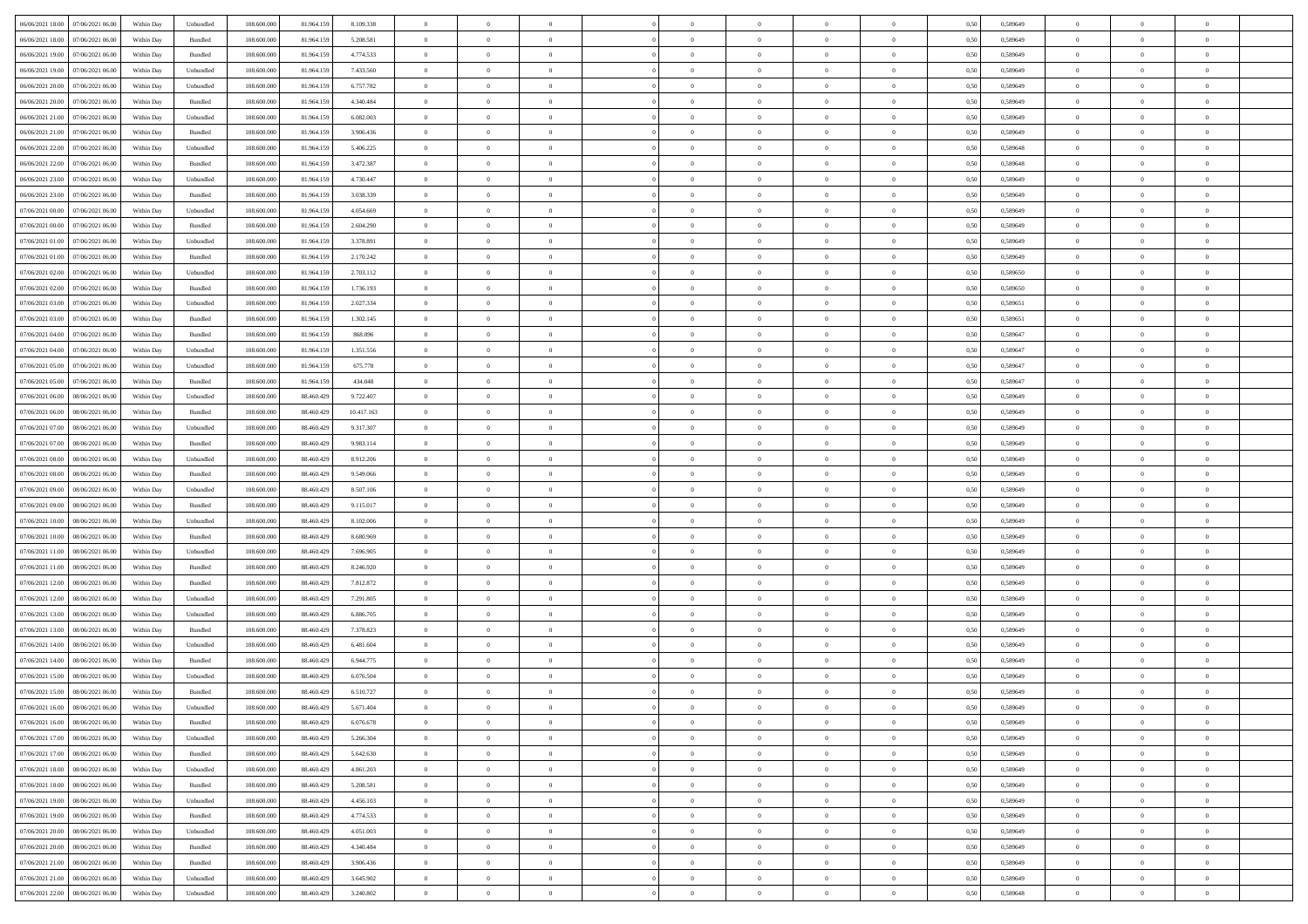| 07/06/2021 22:00   08/06/2021 06:00          | Within Day | Bundled            | 108.600.000 | 88.460.429 | 3.472.387  | $\overline{0}$ | $\overline{0}$ |                | $\overline{0}$ | $\bf{0}$       |                | $\bf{0}$       | 0,50 | 0,589648 | $\theta$       | $\theta$       | $\theta$       |  |
|----------------------------------------------|------------|--------------------|-------------|------------|------------|----------------|----------------|----------------|----------------|----------------|----------------|----------------|------|----------|----------------|----------------|----------------|--|
| 07/06/2021 23:00<br>08/06/2021 06:00         | Within Day | Unbundled          | 108.600.00  | 88.460.429 | 2.835.702  | $\bf{0}$       | $\bf{0}$       | $\bf{0}$       | $\overline{0}$ | $\bf{0}$       | $\overline{0}$ | $\bf{0}$       | 0,50 | 0,589649 | $\,$ 0 $\,$    | $\bf{0}$       | $\overline{0}$ |  |
| 07/06/2021 23:00<br>08/06/2021 06:00         | Within Day | Bundled            | 108,600,000 | 88,460,429 | 3.038.339  | $\overline{0}$ | $\bf{0}$       | $\overline{0}$ | $\bf{0}$       | $\bf{0}$       | $\overline{0}$ | $\bf{0}$       | 0.50 | 0.589649 | $\bf{0}$       | $\overline{0}$ | $\overline{0}$ |  |
| 08/06/2021 00:00<br>08/06/2021 06:00         |            |                    | 108.600.000 |            |            | $\overline{0}$ | $\overline{0}$ | $\overline{0}$ | $\theta$       | $\theta$       | $\overline{0}$ | $\bf{0}$       |      |          | $\theta$       | $\theta$       | $\overline{0}$ |  |
|                                              | Within Day | Unbundled          |             | 88.460.429 | 2.430.601  |                |                |                |                |                |                |                | 0,50 | 0,589649 |                |                |                |  |
| 08/06/2021 00:00<br>08/06/2021 06:00         | Within Day | Bundled            | 108.600.00  | 88.460.429 | 2.604.290  | $\overline{0}$ | $\overline{0}$ | $\bf{0}$       | $\overline{0}$ | $\theta$       | $\overline{0}$ | $\bf{0}$       | 0,50 | 0,589649 | $\,$ 0 $\,$    | $\bf{0}$       | $\overline{0}$ |  |
| 08/06/2021 01:00<br>08/06/2021 06:00         | Within Day | Bundled            | 108,600,000 | 88,460,429 | 2.170.242  | $\overline{0}$ | $\overline{0}$ | $\overline{0}$ | $\bf{0}$       | $\overline{0}$ | $\Omega$       | $\bf{0}$       | 0.50 | 0.589649 | $\theta$       | $\theta$       | $\overline{0}$ |  |
| 08/06/2021 01:00<br>08/06/2021 06:00         | Within Day | Unbundled          | 108.600.000 | 88.460.429 | 2.025.501  | $\overline{0}$ | $\overline{0}$ | $\overline{0}$ | $\overline{0}$ | $\theta$       | $\overline{0}$ | $\bf{0}$       | 0,50 | 0,589649 | $\theta$       | $\theta$       | $\overline{0}$ |  |
|                                              |            |                    |             |            |            |                |                |                |                |                |                |                |      |          |                |                |                |  |
| 08/06/2021 02:00<br>08/06/2021 06:00         | Within Day | Unbundled          | 108.600.00  | 88.460.429 | 1.620.401  | $\bf{0}$       | $\overline{0}$ | $\overline{0}$ | $\overline{0}$ | $\theta$       | $\overline{0}$ | $\bf{0}$       | 0,50 | 0,589650 | $\,$ 0 $\,$    | $\bf{0}$       | $\overline{0}$ |  |
| 08/06/2021 02:00<br>08/06/2021 06:00         | Within Day | Bundled            | 108,600,000 | 88,460,429 | 1.736.193  | $\overline{0}$ | $\bf{0}$       | $\overline{0}$ | $\bf{0}$       | $\overline{0}$ | $\overline{0}$ | $\bf{0}$       | 0.50 | 0.589650 | $\bf{0}$       | $\overline{0}$ | $\overline{0}$ |  |
| 08/06/2021 03:00<br>08/06/2021 06:00         | Within Day | Bundled            | 108.600.000 | 88.460.429 | 1.302.145  | $\overline{0}$ | $\bf{0}$       | $\overline{0}$ | $\overline{0}$ | $\theta$       | $\overline{0}$ | $\bf{0}$       | 0,50 | 0,589651 | $\,$ 0 $\,$    | $\bf{0}$       | $\overline{0}$ |  |
| 08/06/2021 03:00<br>08/06/2021 06:00         | Within Day | Unbundled          | 108.600.00  | 88.460.429 | 1.215.300  | $\bf{0}$       | $\overline{0}$ | $\bf{0}$       | $\overline{0}$ | $\bf{0}$       | $\overline{0}$ | $\bf{0}$       | 0,50 | 0,589651 | $\,$ 0 $\,$    | $\bf{0}$       | $\overline{0}$ |  |
|                                              |            |                    |             |            |            |                |                |                |                |                |                |                |      |          |                |                |                |  |
| 08/06/2021 04:00<br>08/06/2021 06:00         | Within Day | Bundled            | 108,600,000 | 88,460,429 | 868,096    | $\overline{0}$ | $\bf{0}$       | $\overline{0}$ | $\bf{0}$       | $\bf{0}$       | $\overline{0}$ | $\bf{0}$       | 0.50 | 0.589647 | $\bf{0}$       | $\overline{0}$ | $\overline{0}$ |  |
| 08/06/2021 04:00<br>08/06/2021 06:00         | Within Day | Unbundled          | 108.600.000 | 88.460.429 | 810.200    | $\overline{0}$ | $\overline{0}$ | $\overline{0}$ | $\overline{0}$ | $\theta$       | $\overline{0}$ | $\bf{0}$       | 0,50 | 0,589647 | $\theta$       | $\theta$       | $\overline{0}$ |  |
| 08/06/2021 05:00<br>08/06/2021 06:00         | Within Day | Bundled            | 108.600.00  | 88.460.429 | 434.048    | $\bf{0}$       | $\overline{0}$ | $\bf{0}$       | $\overline{0}$ | $\theta$       | $\overline{0}$ | $\bf{0}$       | 0,50 | 0,589647 | $\bf{0}$       | $\bf{0}$       | $\overline{0}$ |  |
|                                              |            |                    |             |            |            |                |                |                |                |                |                |                |      |          |                |                |                |  |
| 08/06/2021 05:00<br>08/06/2021 06:00         | Within Day | Unbundled          | 108,600,000 | 88,460,429 | 405.100    | $\overline{0}$ | $\overline{0}$ | $\overline{0}$ | $\bf{0}$       | $\overline{0}$ | $\Omega$       | $\bf{0}$       | 0.50 | 0.589647 | $\theta$       | $\theta$       | $\overline{0}$ |  |
| 08/06/2021 06:00<br>09/06/2021 06:00         | Within Day | Bundled            | 108.600.000 | 95.613.744 | 10.178.034 | $\overline{0}$ | $\overline{0}$ | $\overline{0}$ | $\overline{0}$ | $\theta$       | $\overline{0}$ | $\bf{0}$       | 0,50 | 0,589649 | $\theta$       | $\theta$       | $\overline{0}$ |  |
| 08/06/2021 06:00<br>09/06/2021 06.00         | Within Day | Unbundled          | 108.600.00  | 95.613.74  | 2.808.220  | $\bf{0}$       | $\overline{0}$ | $\overline{0}$ | $\overline{0}$ | $\theta$       | $\overline{0}$ | $\bf{0}$       | 0,50 | 0,589649 | $\,$ 0 $\,$    | $\bf{0}$       | $\overline{0}$ |  |
| 08/06/2021 07:00<br>09/06/2021 06:00         | Within Day | Unbundled          | 108,600,000 | 95.613.74  | 2.691.211  | $\overline{0}$ | $\bf{0}$       | $\overline{0}$ | $\bf{0}$       | $\overline{0}$ | $\overline{0}$ | $\bf{0}$       | 0.50 | 0.589649 | $\bf{0}$       | $\overline{0}$ | $\overline{0}$ |  |
|                                              |            |                    |             |            |            | $\overline{0}$ |                | $\overline{0}$ | $\overline{0}$ | $\overline{0}$ | $\overline{0}$ |                |      |          | $\,$ 0 $\,$    | $\theta$       | $\overline{0}$ |  |
| 08/06/2021 07:00<br>09/06/2021 06:00         | Within Day | Bundled            | 108.600.000 | 95.613.744 | 9.753.949  |                | $\bf{0}$       |                |                |                |                | $\bf{0}$       | 0,50 | 0,589649 |                |                |                |  |
| 08/06/2021 08:00<br>09/06/2021 06.00         | Within Day | Unbundled          | 108.600.00  | 95.613.74  | 2.574.201  | $\bf{0}$       | $\bf{0}$       | $\bf{0}$       | $\bf{0}$       | $\overline{0}$ | $\overline{0}$ | $\bf{0}$       | 0,50 | 0,589649 | $\,$ 0 $\,$    | $\bf{0}$       | $\overline{0}$ |  |
| 08/06/2021 08:00<br>09/06/2021 06:00         | Within Day | Bundled            | 108,600,000 | 95.613.744 | 9.329.865  | $\overline{0}$ | $\bf{0}$       | $\overline{0}$ | $\bf{0}$       | $\bf{0}$       | $\overline{0}$ | $\bf{0}$       | 0.50 | 0.589649 | $\bf{0}$       | $\overline{0}$ | $\overline{0}$ |  |
| 08/06/2021 09:00<br>09/06/2021 06:00         | Within Day | Unbundled          | 108.600.000 | 95.613.744 | 2.457.192  | $\overline{0}$ | $\overline{0}$ | $\overline{0}$ | $\theta$       | $\theta$       | $\overline{0}$ | $\bf{0}$       | 0,50 | 0,589649 | $\theta$       | $\theta$       | $\overline{0}$ |  |
|                                              |            |                    |             |            |            |                | $\overline{0}$ |                | $\overline{0}$ | $\theta$       | $\overline{0}$ |                |      |          | $\,$ 0 $\,$    | $\bf{0}$       | $\overline{0}$ |  |
| 08/06/2021 09:00<br>09/06/2021 06.00         | Within Day | Bundled            | 108.600.00  | 95.613.74  | 8.905.780  | $\bf{0}$       |                | $\bf{0}$       |                |                |                | $\bf{0}$       | 0,50 | 0,589649 |                |                |                |  |
| 08/06/2021 10:00<br>09/06/2021 06:00         | Within Day | Unbundled          | 108,600,000 | 95.613.74  | 2.340.183  | $\overline{0}$ | $\overline{0}$ | $\overline{0}$ | $\overline{0}$ | $\overline{0}$ | $\Omega$       | $\bf{0}$       | 0.50 | 0.589649 | $\bf{0}$       | $\theta$       | $\overline{0}$ |  |
| 08/06/2021 10:00<br>09/06/2021 06:00         | Within Day | Bundled            | 108.600.000 | 95.613.744 | 8.481.695  | $\overline{0}$ | $\overline{0}$ | $\overline{0}$ | $\overline{0}$ | $\theta$       | $\overline{0}$ | $\bf{0}$       | 0,50 | 0,589649 | $\theta$       | $\theta$       | $\overline{0}$ |  |
| 08/06/2021 11:00<br>09/06/2021 06.00         | Within Day | Unbundled          | 108.600.00  | 95.613.74  | 2.223.174  | $\bf{0}$       | $\overline{0}$ | $\bf{0}$       | $\overline{0}$ | $\theta$       | $\overline{0}$ | $\bf{0}$       | 0,50 | 0,589649 | $\,$ 0 $\,$    | $\bf{0}$       | $\overline{0}$ |  |
| 09/06/2021 06:00                             |            | Bundled            | 108,600,000 | 95.613.74  | 8.057.610  |                | $\bf{0}$       | $\overline{0}$ |                | $\overline{0}$ | $\overline{0}$ |                | 0.50 | 0.589649 | $\bf{0}$       | $\overline{0}$ | $\overline{0}$ |  |
| 08/06/2021 11:00                             | Within Day |                    |             |            |            | $\overline{0}$ |                |                | $\bf{0}$       |                |                | $\bf{0}$       |      |          |                |                |                |  |
| 08/06/2021 12:00<br>09/06/2021 06:00         | Within Day | Unbundled          | 108.600.000 | 95.613.744 | 2.106.165  | $\overline{0}$ | $\overline{0}$ | $\overline{0}$ | $\overline{0}$ | $\overline{0}$ | $\overline{0}$ | $\bf{0}$       | 0,50 | 0,589649 | $\theta$       | $\theta$       | $\overline{0}$ |  |
| 08/06/2021 12:00<br>09/06/2021 06.00         | Within Day | Bundled            | 108.600.00  | 95.613.74  | 7.633.526  | $\bf{0}$       | $\bf{0}$       | $\bf{0}$       | $\bf{0}$       | $\overline{0}$ | $\overline{0}$ | $\bf{0}$       | 0,50 | 0,589649 | $\,$ 0 $\,$    | $\bf{0}$       | $\overline{0}$ |  |
| 08/06/2021 13:00<br>09/06/2021 06:00         | Within Day | Unbundled          | 108,600,000 | 95.613.744 | 1.989.156  | $\overline{0}$ | $\bf{0}$       | $\overline{0}$ | $\bf{0}$       | $\bf{0}$       | $\overline{0}$ | $\bf{0}$       | 0.50 | 0.589649 | $\bf{0}$       | $\overline{0}$ | $\overline{0}$ |  |
| 08/06/2021 13:00<br>09/06/2021 06:00         | Within Day | Bundled            | 108.600.000 | 95.613.74  | 7.209.441  | $\overline{0}$ | $\overline{0}$ | $\overline{0}$ | $\overline{0}$ | $\overline{0}$ | $\overline{0}$ | $\bf{0}$       | 0.50 | 0.589649 | $\theta$       | $\theta$       | $\overline{0}$ |  |
|                                              |            |                    |             |            |            |                |                |                |                |                |                |                |      |          |                |                |                |  |
| 08/06/2021 14:00<br>09/06/2021 06.00         | Within Day | Unbundled          | 108.600.00  | 95.613.74  | 1.872.146  | $\bf{0}$       | $\overline{0}$ | $\bf{0}$       | $\overline{0}$ | $\overline{0}$ | $\overline{0}$ | $\bf{0}$       | 0,50 | 0,589649 | $\,$ 0 $\,$    | $\bf{0}$       | $\overline{0}$ |  |
| 08/06/2021 14:00<br>09/06/2021 06:00         | Within Day | Bundled            | 108,600,000 | 95.613.744 | 6.785.356  | $\overline{0}$ | $\overline{0}$ | $\overline{0}$ | $\bf{0}$       | $\theta$       | $\Omega$       | $\bf{0}$       | 0.50 | 0.589649 | $\,$ 0 $\,$    | $\theta$       | $\overline{0}$ |  |
| 08/06/2021 15:00<br>09/06/2021 06:00         | Within Dav | Bundled            | 108.600.000 | 95.613.744 | 6.361.271  | $\overline{0}$ | $\overline{0}$ | $\overline{0}$ | $\overline{0}$ | $\theta$       | $\overline{0}$ | $\overline{0}$ | 0.50 | 0.589649 | $\theta$       | $\theta$       | $\overline{0}$ |  |
| 08/06/2021 15:00<br>09/06/2021 06.00         | Within Day | Unbundled          | 108.600.00  | 95.613.74  | 1.755.137  | $\bf{0}$       | $\bf{0}$       | $\bf{0}$       | $\overline{0}$ | $\bf{0}$       | $\overline{0}$ | $\bf{0}$       | 0,50 | 0,589649 | $\,$ 0 $\,$    | $\bf{0}$       | $\overline{0}$ |  |
|                                              |            |                    |             |            |            |                |                |                |                |                |                |                |      |          |                |                |                |  |
| 08/06/2021 16:00<br>09/06/2021 06:00         | Within Day | Unbundled          | 108,600,000 | 95.613.74  | 1.638.128  | $\overline{0}$ | $\bf{0}$       | $\overline{0}$ | $\bf{0}$       | $\overline{0}$ | $\overline{0}$ | $\bf{0}$       | 0.50 | 0.589649 | $\bf{0}$       | $\overline{0}$ | $\overline{0}$ |  |
| 08/06/2021 16:00<br>09/06/2021 06:00         | Within Dav | Bundled            | 108.600.000 | 95.613.744 | 5.937.186  | $\overline{0}$ | $\overline{0}$ | $\overline{0}$ | $\overline{0}$ | $\overline{0}$ | $\overline{0}$ | $\overline{0}$ | 0.50 | 0.589649 | $\theta$       | $\theta$       | $\overline{0}$ |  |
| 08/06/2021 17:00<br>09/06/2021 06.00         | Within Day | Unbundled          | 108.600.00  | 95.613.74  | 1.521.119  | $\bf{0}$       | $\bf{0}$       | $\bf{0}$       | $\bf{0}$       | $\overline{0}$ | $\overline{0}$ | $\bf{0}$       | 0,50 | 0,589649 | $\,$ 0 $\,$    | $\bf{0}$       | $\overline{0}$ |  |
| 08/06/2021 17:00<br>09/06/2021 06:00         | Within Day | Bundled            | 108,600,000 | 95.613.744 | 5.513.102  | $\overline{0}$ | $\bf{0}$       | $\overline{0}$ | $\bf{0}$       | $\bf{0}$       | $\overline{0}$ | $\bf{0}$       | 0.50 | 0.589649 | $\bf{0}$       | $\overline{0}$ | $\overline{0}$ |  |
|                                              |            |                    |             |            |            |                |                |                |                |                |                |                |      |          |                |                |                |  |
| 08/06/2021 18:00<br>09/06/2021 06:00         | Within Dav | Unbundled          | 108.600.000 | 95.613.744 | 1.404.110  | $\overline{0}$ | $\overline{0}$ | $\overline{0}$ | $\overline{0}$ | $\theta$       | $\overline{0}$ | $\bf{0}$       | 0.50 | 0.589649 | $\theta$       | $\theta$       | $\overline{0}$ |  |
| 08/06/2021 18:00<br>09/06/2021 06.00         | Within Day | Bundled            | 108.600.00  | 95.613.74  | 5.089.017  | $\bf{0}$       | $\bf{0}$       | $\bf{0}$       | $\bf{0}$       | $\overline{0}$ | $\overline{0}$ | $\bf{0}$       | 0,50 | 0,589649 | $\,$ 0 $\,$    | $\bf{0}$       | $\overline{0}$ |  |
| 08/06/2021 19:00<br>09/06/2021 06:00         | Within Day | Unbundled          | 108,600,000 | 95.613.74  | 1.287.100  | $\overline{0}$ | $\overline{0}$ | $\overline{0}$ | $\overline{0}$ | $\overline{0}$ | $\Omega$       | $\bf{0}$       | 0.50 | 0.589649 | $\,$ 0 $\,$    | $\theta$       | $\overline{0}$ |  |
| 08/06/2021 19:00<br>09/06/2021 06:00         | Within Dav | Bundled            | 108.600.000 | 95.613.74  | 4.664.932  | $\overline{0}$ | $\overline{0}$ | $\Omega$       | $\overline{0}$ | $\theta$       | $\Omega$       | $\overline{0}$ | 0.50 | 0.589649 | $\theta$       | $\theta$       | $\overline{0}$ |  |
| 08/06/2021 20:00                             |            |                    |             |            |            | $\bf{0}$       | $\bf{0}$       | $\overline{0}$ | $\bf{0}$       | $\bf{0}$       | $\overline{0}$ |                |      |          | $\,$ 0 $\,$    | $\bf{0}$       | $\overline{0}$ |  |
| 09/06/2021 06:00                             | Within Day | Unbundled          | 108.600.00  | 95.613.744 | 1.170.091  |                |                |                |                |                |                | $\bf{0}$       | 0,50 | 0,589649 |                |                |                |  |
| $08/06/2021\ 20.00 \qquad 09/06/2021\ 06.00$ | Within Day | $\mathbf B$ undled | 108.600.000 | 95.613.744 | 4.240.847  | $\overline{0}$ |                |                | $\Omega$       |                |                |                | 0,50 | 0.589649 | $\theta$       | $\overline{0}$ |                |  |
| 08/06/2021 21:00 09/06/2021 06:00            | Within Day | Unbundled          | 108.600.000 | 95.613.744 | 1.053.082  | $\overline{0}$ | $\overline{0}$ | $\overline{0}$ | $\theta$       | $\overline{0}$ | $\overline{0}$ | $\bf{0}$       | 0,50 | 0,589649 | $\theta$       | $\overline{0}$ | $\overline{0}$ |  |
| 08/06/2021 21:00<br>09/06/2021 06:00         | Within Day | Bundled            | 108.600.00  | 95.613.744 | 3.816.763  | $\overline{0}$ | $\bf{0}$       | $\overline{0}$ | $\overline{0}$ | $\bf{0}$       | $\overline{0}$ | $\bf{0}$       | 0,50 | 0,589649 | $\bf{0}$       | $\overline{0}$ | $\bf{0}$       |  |
|                                              |            |                    |             |            |            |                |                |                |                |                |                |                |      |          |                |                |                |  |
| 08/06/2021 22:00 09/06/2021 06:00            | Within Day | Unbundled          | 108,600,000 | 95.613.744 | 936.073    | $\overline{0}$ | $\bf{0}$       | $\overline{0}$ | $\overline{0}$ | $\mathbf{0}$   | $\overline{0}$ | $\,$ 0 $\,$    | 0.50 | 0.589648 | $\overline{0}$ | $\bf{0}$       | $\bf{0}$       |  |
| 08/06/2021 22:00 09/06/2021 06:00            | Within Dav | Bundled            | 108.600.000 | 95.613.744 | 3.392.678  | $\overline{0}$ | $\overline{0}$ | $\overline{0}$ | $\overline{0}$ | $\overline{0}$ | $\overline{0}$ | $\bf{0}$       | 0,50 | 0.589648 | $\overline{0}$ | $\theta$       | $\overline{0}$ |  |
| 08/06/2021 23:00<br>09/06/2021 06:00         | Within Day | Bundled            | 108.600.000 | 95.613.744 | 2.968.593  | $\overline{0}$ | $\bf{0}$       | $\overline{0}$ | $\overline{0}$ | $\bf{0}$       | $\overline{0}$ | $\bf{0}$       | 0,50 | 0,589649 | $\bf{0}$       | $\overline{0}$ | $\overline{0}$ |  |
| 08/06/2021 23:00<br>09/06/2021 06:00         | Within Day | Unbundled          | 108,600,000 | 95.613.744 | 819.064    | $\overline{0}$ | $\bf{0}$       | $\overline{0}$ | $\overline{0}$ | $\bf{0}$       | $\overline{0}$ | $\bf{0}$       | 0.50 | 0.589649 | $\,$ 0 $\,$    | $\overline{0}$ | $\overline{0}$ |  |
|                                              |            |                    |             |            |            |                |                |                |                |                |                |                |      |          |                |                |                |  |
| 09/06/2021 00:00<br>09/06/2021 06:00         | Within Dav | Unbundled          | 108.600.000 | 95.613.744 | 702.055    | $\overline{0}$ | $\overline{0}$ | $\overline{0}$ | $\overline{0}$ | $\overline{0}$ | $\overline{0}$ | $\bf{0}$       | 0,50 | 0.589649 | $\overline{0}$ | $\theta$       | $\overline{0}$ |  |
| 09/06/2021 00:00<br>09/06/2021 06:00         | Within Day | Bundled            | 108.600.00  | 95.613.744 | 2.544.508  | $\overline{0}$ | $\overline{0}$ | $\overline{0}$ | $\overline{0}$ | $\overline{0}$ | $\overline{0}$ | $\bf{0}$       | 0,50 | 0,589649 | $\bf{0}$       | $\overline{0}$ | $\,$ 0         |  |
| 09/06/2021 01:00<br>09/06/2021 06:00         | Within Day | Unbundled          | 108,600,000 | 95.613.744 | 585,045    | $\overline{0}$ | $\overline{0}$ | $\overline{0}$ | $\overline{0}$ | $\overline{0}$ | $\overline{0}$ | $\bf{0}$       | 0.50 | 0.589649 | $\mathbf{0}$   | $\bf{0}$       | $\,$ 0         |  |
| 09/06/2021 01:00<br>09/06/2021 06:00         | Within Dav | Bundled            | 108.600.000 | 95.613.744 | 2.120.423  | $\overline{0}$ | $\overline{0}$ | $\overline{0}$ | $\overline{0}$ | $\overline{0}$ | $\overline{0}$ | $\bf{0}$       | 0,50 | 0.589649 | $\overline{0}$ | $\theta$       | $\overline{0}$ |  |
|                                              |            |                    |             |            |            |                |                |                |                |                |                |                |      |          |                |                |                |  |
| 09/06/2021 02:00<br>09/06/2021 06.00         | Within Day | Unbundled          | 108.600.00  | 95.613.744 | 468.036    | $\overline{0}$ | $\bf{0}$       | $\overline{0}$ | $\overline{0}$ | $\overline{0}$ | $\overline{0}$ | $\bf{0}$       | 0,50 | 0,589650 | $\bf{0}$       | $\overline{0}$ | $\bf{0}$       |  |
| 09/06/2021 02:00 09/06/2021 06:00            | Within Day | Bundled            | 108.600.000 | 95.613.744 | 1.696.339  | $\overline{0}$ | $\bf{0}$       | $\overline{0}$ | $\overline{0}$ | $\,$ 0 $\,$    | $\overline{0}$ | $\,$ 0 $\,$    | 0,50 | 0,589650 | $\overline{0}$ | $\,$ 0 $\,$    | $\,$ 0 $\,$    |  |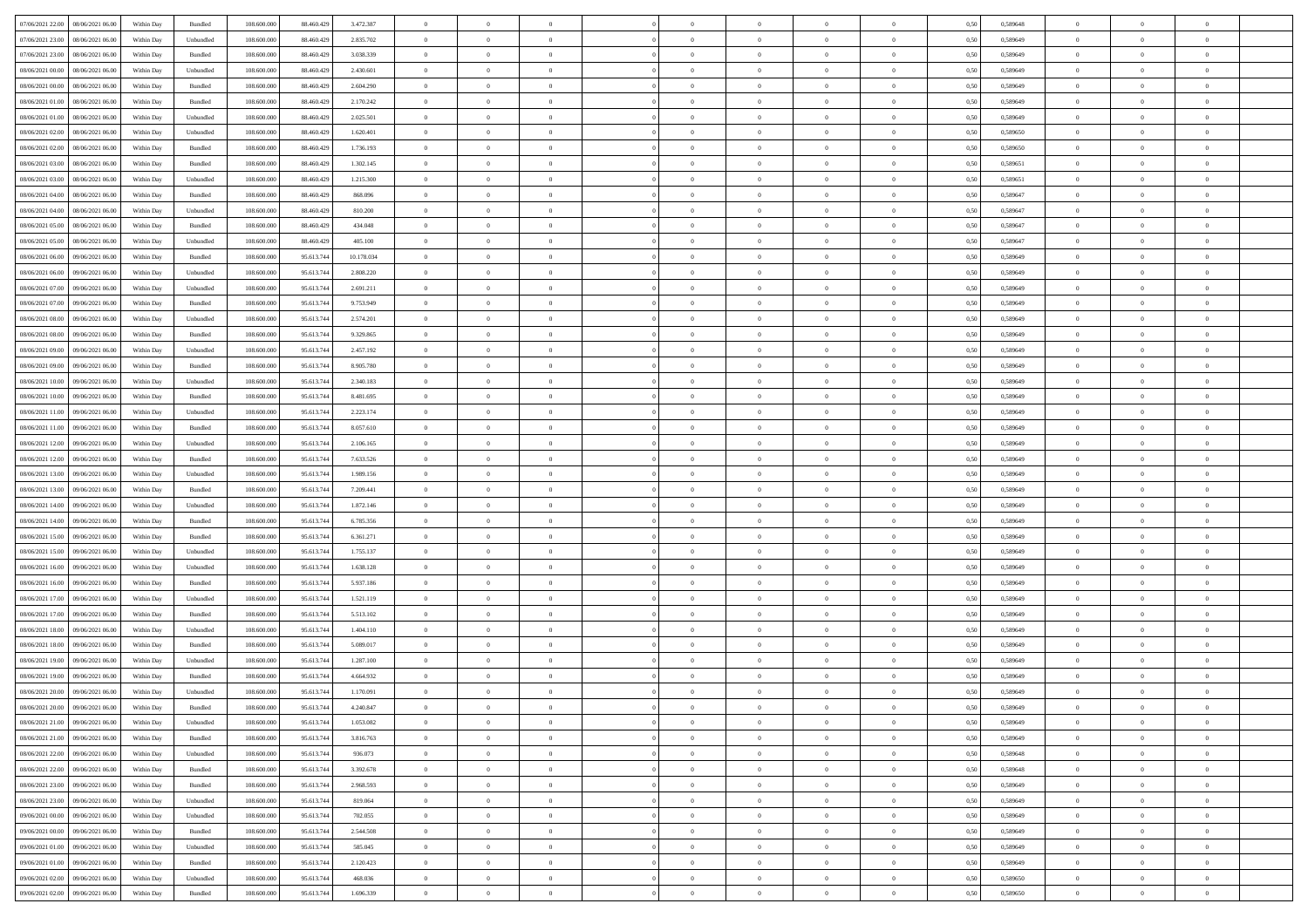| 09/06/2021 03:00 09/06/2021 06:00            | Within Day | Unbundled | 108.600.000 | 95.613.744 | 351.027   | $\overline{0}$ | $\overline{0}$ |                | $\overline{0}$ | $\bf{0}$       |                | $\bf{0}$       | 0,50 | 0,589651 | $\theta$       | $\theta$       | $\theta$       |  |
|----------------------------------------------|------------|-----------|-------------|------------|-----------|----------------|----------------|----------------|----------------|----------------|----------------|----------------|------|----------|----------------|----------------|----------------|--|
| 09/06/2021 03:00<br>09/06/2021 06.00         | Within Day | Bundled   | 108.600.00  | 95.613.74  | 1.272.254 | $\bf{0}$       | $\bf{0}$       | $\bf{0}$       | $\overline{0}$ | $\overline{0}$ | $\overline{0}$ | $\bf{0}$       | 0,50 | 0,589651 | $\,$ 0 $\,$    | $\bf{0}$       | $\overline{0}$ |  |
| 09/06/2021 04:00<br>09/06/2021 06:00         | Within Day | Unbundled | 108,600,000 | 95.613.744 | 234,018   | $\overline{0}$ | $\bf{0}$       | $\overline{0}$ | $\bf{0}$       | $\bf{0}$       | $\overline{0}$ | $\bf{0}$       | 0.50 | 0.589647 | $\bf{0}$       | $\overline{0}$ | $\overline{0}$ |  |
| 09/06/2021 04:00<br>09/06/2021 06:00         |            |           | 108.600.000 |            |           | $\overline{0}$ | $\overline{0}$ | $\overline{0}$ | $\theta$       | $\theta$       | $\overline{0}$ | $\bf{0}$       |      |          | $\theta$       | $\theta$       | $\overline{0}$ |  |
|                                              | Within Day | Bundled   |             | 95.613.744 | 848.169   |                |                |                |                |                |                |                | 0,50 | 0,589647 |                |                |                |  |
| 09/06/2021 05:00<br>09/06/2021 06.00         | Within Day | Unbundled | 108.600.00  | 95.613.74  | 117.009   | $\overline{0}$ | $\overline{0}$ | $\bf{0}$       | $\overline{0}$ | $\theta$       | $\overline{0}$ | $\bf{0}$       | 0,50 | 0,589647 | $\,$ 0 $\,$    | $\bf{0}$       | $\overline{0}$ |  |
| 09/06/2021 05:00<br>09/06/2021 06:00         | Within Day | Bundled   | 108,600,000 | 95.613.744 | 424.084   | $\overline{0}$ | $\overline{0}$ | $\overline{0}$ | $\bf{0}$       | $\overline{0}$ | $\Omega$       | $\bf{0}$       | 0.50 | 0.589647 | $\bf{0}$       | $\theta$       | $\overline{0}$ |  |
| 09/06/2021 06:00<br>10/06/2021 06:00         | Within Day | Unbundled | 108.600.000 | 95.613.778 | 6.066.873 | $\overline{0}$ | $\overline{0}$ | $\overline{0}$ | $\overline{0}$ | $\overline{0}$ | $\overline{0}$ | $\bf{0}$       | 0,50 | 0,589649 | $\theta$       | $\theta$       | $\overline{0}$ |  |
|                                              |            |           |             |            |           |                |                |                |                |                |                |                |      |          |                |                |                |  |
| 09/06/2021 06:00<br>10/06/2021 06:00         | Within Day | Bundled   | 108.600.00  | 95.613.778 | 6.919.347 | $\overline{0}$ | $\overline{0}$ | $\overline{0}$ | $\overline{0}$ | $\theta$       | $\overline{0}$ | $\bf{0}$       | 0,50 | 0,589649 | $\,$ 0 $\,$    | $\bf{0}$       | $\overline{0}$ |  |
| 09/06/2021 07:00<br>10/06/2021 06:00         | Within Day | Unbundled | 108,600,000 | 95.613.778 | 5.814.087 | $\overline{0}$ | $\bf{0}$       | $\overline{0}$ | $\bf{0}$       | $\overline{0}$ | $\overline{0}$ | $\bf{0}$       | 0.50 | 0.589649 | $\bf{0}$       | $\overline{0}$ | $\overline{0}$ |  |
| 09/06/2021 07:00<br>10/06/2021 06:00         | Within Day | Bundled   | 108.600.000 | 95.613.778 | 6.631.041 | $\overline{0}$ | $\bf{0}$       | $\overline{0}$ | $\overline{0}$ | $\overline{0}$ | $\overline{0}$ | $\bf{0}$       | 0,50 | 0,589649 | $\,$ 0 $\,$    | $\bf{0}$       | $\overline{0}$ |  |
| 09/06/2021 08:00<br>10/06/2021 06:00         | Within Day | Bundled   | 108.600.00  | 95.613.778 | 6.342.735 | $\bf{0}$       | $\overline{0}$ | $\bf{0}$       | $\bf{0}$       | $\bf{0}$       | $\overline{0}$ | $\bf{0}$       | 0,50 | 0,589649 | $\,$ 0 $\,$    | $\bf{0}$       | $\overline{0}$ |  |
|                                              |            |           |             |            |           |                |                |                |                |                |                |                |      |          |                |                |                |  |
| 09/06/2021 08:00<br>10/06/2021 06:00         | Within Day | Unbundled | 108,600,000 | 95.613.778 | 5.561.300 | $\overline{0}$ | $\bf{0}$       | $\overline{0}$ | $\overline{0}$ | $\bf{0}$       | $\overline{0}$ | $\bf{0}$       | 0.50 | 0.589649 | $\bf{0}$       | $\overline{0}$ | $\overline{0}$ |  |
| 09/06/2021 09:00<br>10/06/2021 06:00         | Within Day | Unbundled | 108.600.000 | 95.613.778 | 5.308.514 | $\overline{0}$ | $\overline{0}$ | $\overline{0}$ | $\theta$       | $\theta$       | $\overline{0}$ | $\bf{0}$       | 0,50 | 0,589649 | $\,$ 0 $\,$    | $\theta$       | $\overline{0}$ |  |
| 09/06/2021 09:00<br>10/06/2021 06:00         | Within Day | Bundled   | 108.600.00  | 95.613.778 | 6.054.429 | $\bf{0}$       | $\overline{0}$ | $\bf{0}$       | $\overline{0}$ | $\theta$       | $\overline{0}$ | $\bf{0}$       | 0,50 | 0,589649 | $\bf{0}$       | $\bf{0}$       | $\overline{0}$ |  |
|                                              |            |           |             |            |           |                |                |                |                |                |                |                |      |          |                |                |                |  |
| 09/06/2021 10:00<br>10/06/2021 06:00         | Within Day | Unbundled | 108,600,000 | 95.613.778 | 5.055.728 | $\overline{0}$ | $\overline{0}$ | $\overline{0}$ | $\bf{0}$       | $\overline{0}$ | $\Omega$       | $\bf{0}$       | 0.50 | 0.589649 | $\bf{0}$       | $\theta$       | $\overline{0}$ |  |
| 09/06/2021 10:00<br>10/06/2021 06:00         | Within Day | Bundled   | 108.600.000 | 95.613.778 | 5.766.123 | $\overline{0}$ | $\overline{0}$ | $\overline{0}$ | $\overline{0}$ | $\theta$       | $\overline{0}$ | $\bf{0}$       | 0,50 | 0,589649 | $\theta$       | $\theta$       | $\overline{0}$ |  |
| 09/06/2021 11:00<br>10/06/2021 06:00         | Within Day | Unbundled | 108.600.00  | 95.613.778 | 4.802.941 | $\bf{0}$       | $\overline{0}$ | $\overline{0}$ | $\overline{0}$ | $\theta$       | $\overline{0}$ | $\bf{0}$       | 0,50 | 0,589649 | $\,$ 0 $\,$    | $\bf{0}$       | $\overline{0}$ |  |
| 09/06/2021 11:00<br>10/06/2021 06:00         | Within Day | Bundled   | 108,600,000 | 95.613.778 | 5.477.816 | $\overline{0}$ | $\bf{0}$       | $\overline{0}$ | $\bf{0}$       | $\overline{0}$ | $\overline{0}$ | $\bf{0}$       | 0.50 | 0.589649 | $\bf{0}$       | $\overline{0}$ | $\overline{0}$ |  |
|                                              |            |           |             |            |           |                |                |                |                |                |                |                |      |          |                |                |                |  |
| 09/06/2021 12:00<br>10/06/2021 06:00         | Within Day | Unbundled | 108.600.000 | 95.613.778 | 4.550.155 | $\overline{0}$ | $\bf{0}$       | $\overline{0}$ | $\overline{0}$ | $\overline{0}$ | $\overline{0}$ | $\bf{0}$       | 0,50 | 0,589649 | $\,$ 0 $\,$    | $\bf{0}$       | $\overline{0}$ |  |
| 09/06/2021 12:00<br>10/06/2021 06:00         | Within Day | Bundled   | 108.600.00  | 95.613.778 | 5.189.510 | $\bf{0}$       | $\bf{0}$       | $\bf{0}$       | $\bf{0}$       | $\overline{0}$ | $\overline{0}$ | $\bf{0}$       | 0,50 | 0,589649 | $\,$ 0 $\,$    | $\bf{0}$       | $\overline{0}$ |  |
| 09/06/2021 13:00<br>10/06/2021 06:00         | Within Day | Unbundled | 108,600,000 | 95.613.778 | 4.297.368 | $\overline{0}$ | $\bf{0}$       | $\overline{0}$ | $\overline{0}$ | $\bf{0}$       | $\overline{0}$ | $\bf{0}$       | 0.50 | 0.589649 | $\bf{0}$       | $\overline{0}$ | $\overline{0}$ |  |
| 09/06/2021 13:00<br>10/06/2021 06:00         | Within Day | Bundled   | 108.600.000 | 95.613.778 | 4.901.204 | $\overline{0}$ | $\overline{0}$ | $\overline{0}$ | $\theta$       | $\theta$       | $\overline{0}$ | $\bf{0}$       | 0,50 | 0,589649 | $\theta$       | $\theta$       | $\overline{0}$ |  |
|                                              |            |           |             |            |           |                | $\overline{0}$ |                |                | $\theta$       | $\overline{0}$ |                |      |          | $\,$ 0 $\,$    | $\bf{0}$       | $\overline{0}$ |  |
| 09/06/2021 14:00<br>10/06/2021 06:00         | Within Day | Unbundled | 108.600.00  | 95.613.778 | 4.044.582 | $\bf{0}$       |                | $\bf{0}$       | $\bf{0}$       |                |                | $\bf{0}$       | 0,50 | 0,589649 |                |                |                |  |
| 09/06/2021 14:00<br>10/06/2021 06:00         | Within Day | Bundled   | 108,600,000 | 95.613.778 | 4.612.898 | $\overline{0}$ | $\overline{0}$ | $\overline{0}$ | $\overline{0}$ | $\overline{0}$ | $\Omega$       | $\bf{0}$       | 0.50 | 0.589649 | $\bf{0}$       | $\theta$       | $\overline{0}$ |  |
| 09/06/2021 15:00<br>10/06/2021 06:00         | Within Day | Unbundled | 108.600.000 | 95.613.778 | 3.791.796 | $\overline{0}$ | $\overline{0}$ | $\overline{0}$ | $\overline{0}$ | $\theta$       | $\overline{0}$ | $\bf{0}$       | 0,50 | 0,589649 | $\,$ 0 $\,$    | $\theta$       | $\overline{0}$ |  |
| 09/06/2021 15:00<br>10/06/2021 06:00         | Within Day | Bundled   | 108.600.00  | 95.613.778 | 4.324.592 | $\bf{0}$       | $\overline{0}$ | $\bf{0}$       | $\overline{0}$ | $\theta$       | $\overline{0}$ | $\bf{0}$       | 0,50 | 0,589649 | $\,$ 0 $\,$    | $\bf{0}$       | $\overline{0}$ |  |
| 09/06/2021 16:00<br>10/06/2021 06:00         | Within Day | Bundled   | 108,600,000 | 95.613.778 | 4.036.286 | $\overline{0}$ | $\bf{0}$       | $\overline{0}$ | $\bf{0}$       | $\overline{0}$ | $\overline{0}$ | $\bf{0}$       | 0.50 | 0.589649 | $\bf{0}$       | $\overline{0}$ | $\overline{0}$ |  |
|                                              |            |           |             |            |           |                |                |                |                |                |                |                |      |          |                |                |                |  |
| 09/06/2021 16:00<br>10/06/2021 06:00         | Within Day | Unbundled | 108.600.000 | 95.613.778 | 3.539.009 | $\overline{0}$ | $\overline{0}$ | $\overline{0}$ | $\overline{0}$ | $\overline{0}$ | $\overline{0}$ | $\bf{0}$       | 0,50 | 0,589649 | $\theta$       | $\theta$       | $\overline{0}$ |  |
| 09/06/2021 17:00<br>10/06/2021 06:00         | Within Day | Unbundled | 108.600.00  | 95.613.778 | 3.286.223 | $\bf{0}$       | $\bf{0}$       | $\bf{0}$       | $\bf{0}$       | $\overline{0}$ | $\overline{0}$ | $\bf{0}$       | 0,50 | 0,589649 | $\,$ 0 $\,$    | $\bf{0}$       | $\overline{0}$ |  |
| 09/06/2021 17:00<br>10/06/2021 06:00         | Within Day | Bundled   | 108,600,000 | 95.613.778 | 3.747.980 | $\overline{0}$ | $\bf{0}$       | $\overline{0}$ | $\bf{0}$       | $\bf{0}$       | $\overline{0}$ | $\bf{0}$       | 0.50 | 0.589649 | $\bf{0}$       | $\overline{0}$ | $\overline{0}$ |  |
| 09/06/2021 18:00<br>10/06/2021 06:00         | Within Day | Unbundled | 108.600.000 | 95.613.778 | 3.033.436 | $\overline{0}$ | $\overline{0}$ | $\overline{0}$ | $\overline{0}$ | $\overline{0}$ | $\overline{0}$ | $\bf{0}$       | 0.50 | 0.589649 | $\theta$       | $\theta$       | $\overline{0}$ |  |
|                                              |            |           |             |            |           |                |                |                |                |                |                |                |      |          |                |                |                |  |
| 09/06/2021 18:00<br>10/06/2021 06:00         | Within Day | Bundled   | 108.600.00  | 95.613.778 | 3.459.673 | $\bf{0}$       | $\overline{0}$ | $\bf{0}$       | $\bf{0}$       | $\overline{0}$ | $\overline{0}$ | $\bf{0}$       | 0,50 | 0,589649 | $\,$ 0 $\,$    | $\bf{0}$       | $\overline{0}$ |  |
| 09/06/2021 19:00<br>10/06/2021 06:00         | Within Day | Unbundled | 108,600,000 | 95.613.778 | 2.780.650 | $\overline{0}$ | $\bf{0}$       | $\overline{0}$ | $\bf{0}$       | $\overline{0}$ | $\Omega$       | $\bf{0}$       | 0.50 | 0.589649 | $\,$ 0 $\,$    | $\theta$       | $\overline{0}$ |  |
| 09/06/2021 19:00<br>10/06/2021 06:00         | Within Dav | Bundled   | 108.600.000 | 95.613.778 | 3.171.367 | $\overline{0}$ | $\overline{0}$ | $\overline{0}$ | $\overline{0}$ | $\theta$       | $\overline{0}$ | $\overline{0}$ | 0.50 | 0.589649 | $\theta$       | $\theta$       | $\overline{0}$ |  |
| 09/06/2021 20:00<br>10/06/2021 06:00         | Within Day | Unbundled | 108.600.00  | 95.613.77  | 2.527.864 | $\bf{0}$       | $\bf{0}$       | $\bf{0}$       | $\bf{0}$       | $\bf{0}$       | $\overline{0}$ | $\bf{0}$       | 0,50 | 0,589649 | $\,$ 0 $\,$    | $\bf{0}$       | $\overline{0}$ |  |
| 10/06/2021 06:00                             |            | Bundled   | 108,600,000 | 95.613.778 | 2.883.061 |                | $\bf{0}$       | $\overline{0}$ |                | $\overline{0}$ | $\overline{0}$ |                | 0.50 | 0.589649 | $\bf{0}$       | $\overline{0}$ | $\overline{0}$ |  |
| 09/06/2021 20:00                             | Within Day |           |             |            |           | $\overline{0}$ |                |                | $\bf{0}$       |                |                | $\bf{0}$       |      |          |                |                |                |  |
| 09/06/2021 21:00<br>10/06/2021 06:00         | Within Dav | Unbundled | 108.600.000 | 95.613.778 | 2.275.077 | $\overline{0}$ | $\overline{0}$ | $\overline{0}$ | $\overline{0}$ | $\overline{0}$ | $\overline{0}$ | $\overline{0}$ | 0.50 | 0.589649 | $\theta$       | $\theta$       | $\overline{0}$ |  |
| 09/06/2021 21:00<br>10/06/2021 06:00         | Within Day | Bundled   | 108.600.00  | 95.613.778 | 2.594.755 | $\bf{0}$       | $\bf{0}$       | $\bf{0}$       | $\bf{0}$       | $\overline{0}$ | $\overline{0}$ | $\bf{0}$       | 0,50 | 0,589649 | $\,$ 0 $\,$    | $\bf{0}$       | $\overline{0}$ |  |
| 09/06/2021 22.00<br>10/06/2021 06:00         | Within Day | Unbundled | 108,600,000 | 95.613.778 | 2.022.291 | $\overline{0}$ | $\bf{0}$       | $\overline{0}$ | $\overline{0}$ | $\bf{0}$       | $\overline{0}$ | $\bf{0}$       | 0.50 | 0.589648 | $\bf{0}$       | $\overline{0}$ | $\overline{0}$ |  |
| 09/06/2021 22:00<br>10/06/2021 06:00         | Within Dav | Bundled   | 108.600.000 | 95.613.778 | 2.306.449 | $\overline{0}$ | $\overline{0}$ | $\overline{0}$ | $\overline{0}$ | $\theta$       | $\overline{0}$ | $\bf{0}$       | 0.50 | 0.589648 | $\theta$       | $\theta$       | $\overline{0}$ |  |
|                                              |            |           |             |            |           |                |                |                |                |                |                |                |      |          |                |                |                |  |
| 09/06/2021 23:00<br>10/06/2021 06:00         | Within Day | Unbundled | 108.600.00  | 95.613.778 | 1.769.504 | $\bf{0}$       | $\bf{0}$       | $\bf{0}$       | $\bf{0}$       | $\overline{0}$ | $\overline{0}$ | $\bf{0}$       | 0,50 | 0,589649 | $\,$ 0 $\,$    | $\bf{0}$       | $\overline{0}$ |  |
| 09/06/2021 23:00<br>10/06/2021 06:00         | Within Day | Bundled   | 108,600,000 | 95.613.778 | 2.018.143 | $\overline{0}$ | $\overline{0}$ | $\overline{0}$ | $\overline{0}$ | $\theta$       | $\Omega$       | $\bf{0}$       | 0.50 | 0.589649 | $\,$ 0 $\,$    | $\theta$       | $\overline{0}$ |  |
| 10/06/2021 00:00<br>10/06/2021 06:00         | Within Dav | Unbundled | 108.600.000 | 95.613.778 | 1.516.718 | $\overline{0}$ | $\overline{0}$ | $\Omega$       | $\overline{0}$ | $\theta$       | $\Omega$       | $\overline{0}$ | 0.5( | 0.589649 | $\theta$       | $\theta$       | $\overline{0}$ |  |
| 10/06/2021 00:00<br>10/06/2021 06:00         | Within Day | Bundled   | 108.600.000 | 95.613.778 | 1.729.836 | $\bf{0}$       | $\,$ 0 $\,$    | $\overline{0}$ | $\bf{0}$       | $\bf{0}$       | $\overline{0}$ | $\bf{0}$       | 0,50 | 0,589649 | $\,$ 0 $\,$    | $\bf{0}$       | $\overline{0}$ |  |
|                                              |            |           |             |            |           |                |                |                |                |                |                |                |      |          |                |                |                |  |
| $10/06/2021\;01.00 \qquad 10/06/2021\;06.00$ | Within Day | Bundled   | 108.600.000 | 95.613.778 | 1.441.530 | $\bf{0}$       |                |                | $\Omega$       |                |                |                | 0,50 | 0.589649 | $\theta$       | $\overline{0}$ |                |  |
| 10/06/2021 01:00 10/06/2021 06:00            | Within Day | Unbundled | 108.600.000 | 95.613.778 | 1.263.932 | $\overline{0}$ | $\overline{0}$ | $\overline{0}$ | $\theta$       | $\overline{0}$ | $\overline{0}$ | $\bf{0}$       | 0,50 | 0,589649 | $\theta$       | $\overline{0}$ | $\overline{0}$ |  |
| 10/06/2021 02:00<br>10/06/2021 06:00         | Within Day | Unbundled | 108.600.00  | 95.613.778 | 1.011.145 | $\overline{0}$ | $\bf{0}$       | $\overline{0}$ | $\overline{0}$ | $\bf{0}$       | $\overline{0}$ | $\bf{0}$       | 0,50 | 0,589650 | $\bf{0}$       | $\overline{0}$ | $\bf{0}$       |  |
| 10/06/2021 02:00 10/06/2021 06:00            | Within Day | Bundled   | 108,600,000 | 95.613.778 | 1.153.224 | $\overline{0}$ | $\bf{0}$       | $\overline{0}$ | $\overline{0}$ | $\mathbf{0}$   | $\overline{0}$ | $\,$ 0 $\,$    | 0.50 | 0.589650 | $\overline{0}$ | $\bf{0}$       | $\,$ 0 $\,$    |  |
|                                              |            |           |             |            |           |                |                |                |                |                |                |                |      |          |                |                |                |  |
| 10/06/2021 03:00 10/06/2021 06:00            | Within Dav | Unbundled | 108.600.000 | 95.613.778 | 758.359   | $\overline{0}$ | $\overline{0}$ | $\overline{0}$ | $\overline{0}$ | $\overline{0}$ | $\overline{0}$ | $\bf{0}$       | 0,50 | 0,589651 | $\overline{0}$ | $\theta$       | $\overline{0}$ |  |
| 10/06/2021 03:00<br>10/06/2021 06:00         | Within Day | Bundled   | 108.600.000 | 95.613.778 | 864.918   | $\overline{0}$ | $\bf{0}$       | $\overline{0}$ | $\overline{0}$ | $\bf{0}$       | $\overline{0}$ | $\bf{0}$       | 0,50 | 0,589651 | $\bf{0}$       | $\overline{0}$ | $\overline{0}$ |  |
| 10/06/2021 04:00<br>10/06/2021 06:00         | Within Day | Unbundled | 108,600,000 | 95.613.778 | 505.572   | $\overline{0}$ | $\bf{0}$       | $\overline{0}$ | $\overline{0}$ | $\bf{0}$       | $\overline{0}$ | $\bf{0}$       | 0.50 | 0.589647 | $\,$ 0 $\,$    | $\overline{0}$ | $\,$ 0         |  |
| 10/06/2021 04:00<br>10/06/2021 06:00         | Within Dav | Bundled   | 108.600.000 | 95.613.778 | 576.612   | $\overline{0}$ | $\overline{0}$ | $\overline{0}$ | $\overline{0}$ | $\overline{0}$ | $\overline{0}$ | $\bf{0}$       | 0.50 | 0,589647 | $\overline{0}$ | $\theta$       | $\overline{0}$ |  |
|                                              |            |           |             |            |           |                |                |                |                |                |                |                |      |          |                |                |                |  |
| 10/06/2021 05:00<br>10/06/2021 06:00         | Within Day | Unbundled | 108.600.00  | 95.613.778 | 252.786   | $\overline{0}$ | $\overline{0}$ | $\overline{0}$ | $\overline{0}$ | $\overline{0}$ | $\overline{0}$ | $\bf{0}$       | 0,50 | 0,589647 | $\bf{0}$       | $\overline{0}$ | $\,$ 0         |  |
| 10/06/2021 05:00<br>10/06/2021 06:00         | Within Day | Bundled   | 108,600,000 | 95.613.778 | 288,306   | $\overline{0}$ | $\overline{0}$ | $\overline{0}$ | $\overline{0}$ | $\overline{0}$ | $\overline{0}$ | $\bf{0}$       | 0.50 | 0.589647 | $\mathbf{0}$   | $\bf{0}$       | $\,$ 0         |  |
| 10/06/2021 06:00<br>11/06/2021 06:00         | Within Dav | Unbundled | 108.600.000 | 95.613.778 | 5.569.399 | $\overline{0}$ | $\overline{0}$ | $\overline{0}$ | $\overline{0}$ | $\overline{0}$ | $\overline{0}$ | $\bf{0}$       | 0,50 | 0.589649 | $\overline{0}$ | $\theta$       | $\overline{0}$ |  |
| 10/06/2021 06:00<br>11/06/2021 06:00         | Within Day | Bundled   | 108.600.00  | 95.613.778 | 7.416.822 | $\overline{0}$ | $\bf{0}$       | $\overline{0}$ | $\overline{0}$ | $\overline{0}$ | $\overline{0}$ | $\bf{0}$       | 0,50 | 0,589649 | $\bf{0}$       | $\overline{0}$ | $\bf{0}$       |  |
|                                              |            |           |             |            |           |                |                |                |                |                |                |                |      |          |                |                |                |  |
| 10/06/2021 07:00 11/06/2021 06:00            | Within Day | Unbundled | 108.600.000 | 95.613.778 | 5.337.340 | $\,$ 0 $\,$    | $\bf{0}$       | $\overline{0}$ | $\overline{0}$ | $\,$ 0 $\,$    | $\overline{0}$ | $\,$ 0 $\,$    | 0,50 | 0,589649 | $\overline{0}$ | $\,$ 0 $\,$    | $\,$ 0 $\,$    |  |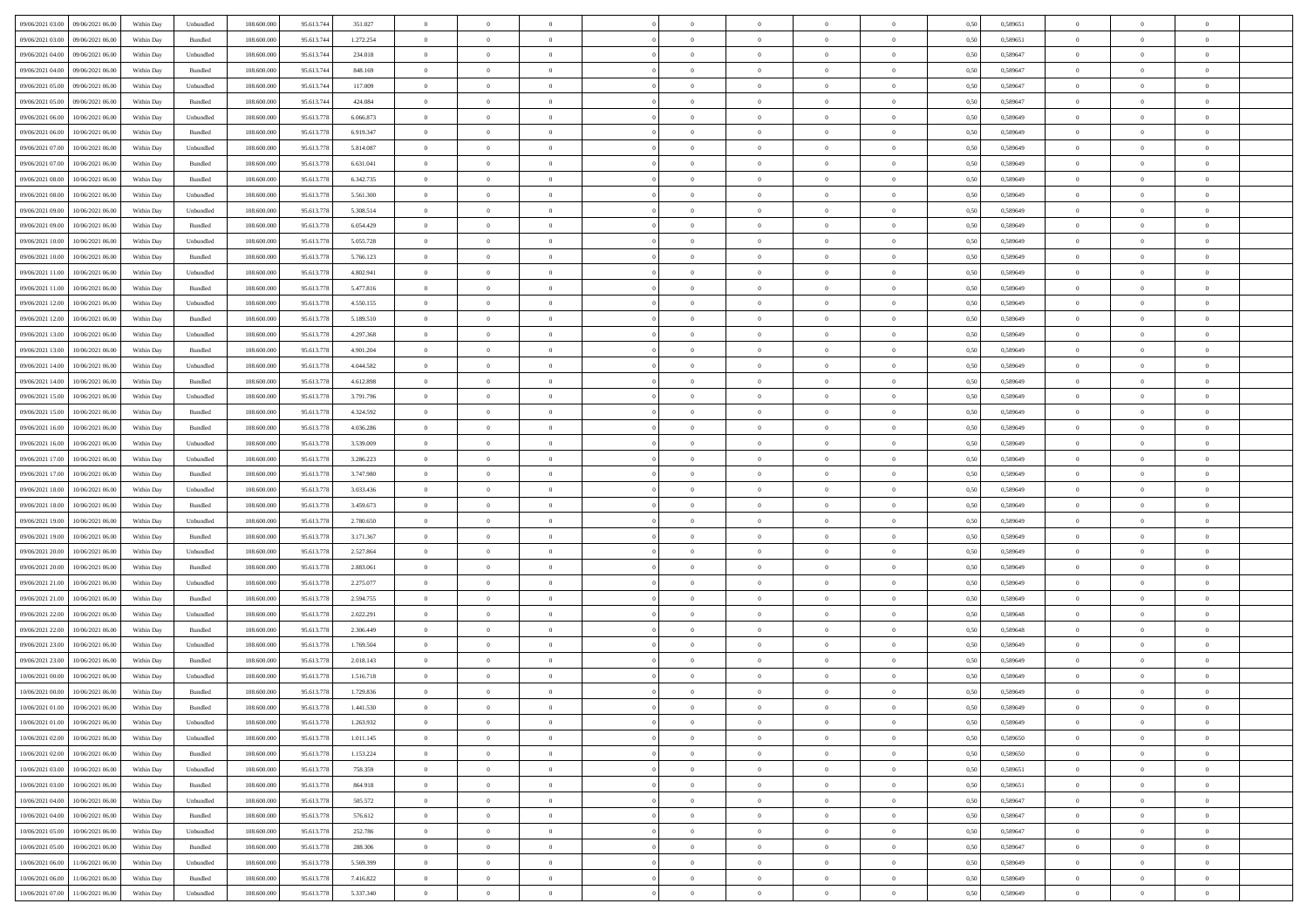|                                      |            |                    |             |            |           | $\overline{0}$ | $\overline{0}$ |                | $\overline{0}$ | $\theta$       |                | $\theta$       |      |          | $\theta$       | $\theta$       | $\theta$       |  |
|--------------------------------------|------------|--------------------|-------------|------------|-----------|----------------|----------------|----------------|----------------|----------------|----------------|----------------|------|----------|----------------|----------------|----------------|--|
| 10/06/2021 07:00 11/06/2021 06:00    | Within Day | Bundled            | 108.600.000 | 95.613.778 | 7.107.788 |                |                |                |                |                |                |                | 0,50 | 0,589649 |                |                |                |  |
| 10/06/2021 08:00<br>11/06/2021 06:00 | Within Day | Unbundled          | 108.600.00  | 95.613.778 | 5.105.282 | $\bf{0}$       | $\bf{0}$       | $\bf{0}$       | $\bf{0}$       | $\overline{0}$ | $\overline{0}$ | $\bf{0}$       | 0,50 | 0,589649 | $\,$ 0 $\,$    | $\bf{0}$       | $\overline{0}$ |  |
| 10/06/2021 08:00<br>11/06/2021 06:00 | Within Day | Bundled            | 108,600,000 | 95.613.778 | 6.798.753 | $\overline{0}$ | $\bf{0}$       | $\overline{0}$ | $\bf{0}$       | $\bf{0}$       | $\overline{0}$ | $\bf{0}$       | 0.50 | 0.589649 | $\bf{0}$       | $\overline{0}$ | $\bf{0}$       |  |
| 10/06/2021 09:00<br>11/06/2021 06:00 | Within Day | Bundled            | 108.600.000 | 95.613.778 | 6.489.719 | $\overline{0}$ | $\overline{0}$ | $\overline{0}$ | $\overline{0}$ | $\theta$       | $\overline{0}$ | $\bf{0}$       | 0,50 | 0,589649 | $\,$ 0 $\,$    | $\theta$       | $\overline{0}$ |  |
| 10/06/2021 09:00<br>11/06/2021 06:00 | Within Day | Unbundled          | 108.600.00  | 95.613.77  | 4.873.224 | $\bf{0}$       | $\overline{0}$ | $\bf{0}$       | $\overline{0}$ | $\bf{0}$       | $\overline{0}$ | $\bf{0}$       | 0,50 | 0,589649 | $\,$ 0 $\,$    | $\bf{0}$       | $\overline{0}$ |  |
|                                      |            |                    |             |            |           |                |                |                |                |                |                |                |      |          |                |                |                |  |
| 10/06/2021 10:00<br>11/06/2021 06:00 | Within Day | Unbundled          | 108,600,000 | 95.613.778 | 4.641.165 | $\overline{0}$ | $\overline{0}$ | $\overline{0}$ | $\bf{0}$       | $\overline{0}$ | $\theta$       | $\bf{0}$       | 0.50 | 0.589649 | $\,$ 0 $\,$    | $\theta$       | $\overline{0}$ |  |
| 10/06/2021 10:00<br>11/06/2021 06:00 | Within Day | Bundled            | 108.600.000 | 95.613.778 | 6.180.685 | $\overline{0}$ | $\overline{0}$ | $\overline{0}$ | $\overline{0}$ | $\overline{0}$ | $\overline{0}$ | $\bf{0}$       | 0,50 | 0,589649 | $\,$ 0 $\,$    | $\theta$       | $\overline{0}$ |  |
| 10/06/2021 11:00<br>11/06/2021 06:00 | Within Day | Unbundled          | 108.600.00  | 95.613.778 | 4.409.107 | $\bf{0}$       | $\bf{0}$       | $\bf{0}$       | $\overline{0}$ | $\overline{0}$ | $\overline{0}$ | $\bf{0}$       | 0,50 | 0,589649 | $\,$ 0 $\,$    | $\bf{0}$       | $\overline{0}$ |  |
| 10/06/2021 11:00<br>11/06/2021 06:00 | Within Day | Bundled            | 108,600,000 | 95.613.778 | 5.871.651 | $\overline{0}$ | $\bf{0}$       | $\overline{0}$ | $\bf{0}$       | $\overline{0}$ | $\overline{0}$ | $\bf{0}$       | 0.50 | 0.589649 | $\bf{0}$       | $\overline{0}$ | $\overline{0}$ |  |
| 10/06/2021 12:00<br>11/06/2021 06:00 | Within Day | Unbundled          | 108.600.000 | 95.613.778 | 4.177.049 | $\bf{0}$       | $\bf{0}$       | $\overline{0}$ | $\overline{0}$ | $\overline{0}$ | $\overline{0}$ | $\bf{0}$       | 0,50 | 0,589649 | $\,$ 0 $\,$    | $\bf{0}$       | $\overline{0}$ |  |
| 10/06/2021 12:00<br>11/06/2021 06:00 | Within Day | Bundled            | 108.600.00  | 95.613.778 | 5.562.616 | $\bf{0}$       | $\bf{0}$       | $\bf{0}$       | $\bf{0}$       | $\overline{0}$ | $\overline{0}$ | $\bf{0}$       | 0,50 | 0,589649 | $\,$ 0 $\,$    | $\bf{0}$       | $\overline{0}$ |  |
| 10/06/2021 13:00<br>11/06/2021 06:00 | Within Day | Unbundled          | 108,600,000 | 95.613.778 | 3.944.991 | $\overline{0}$ | $\bf{0}$       | $\overline{0}$ | $\overline{0}$ | $\bf{0}$       | $\overline{0}$ | $\bf{0}$       | 0.50 | 0.589649 | $\bf{0}$       | $\overline{0}$ | $\,$ 0         |  |
|                                      |            |                    |             |            |           |                |                |                |                |                |                |                |      |          |                |                |                |  |
| 10/06/2021 13:00<br>11/06/2021 06:00 | Within Day | Bundled            | 108.600.000 | 95.613.778 | 5.253.582 | $\overline{0}$ | $\overline{0}$ | $\overline{0}$ | $\theta$       | $\theta$       | $\overline{0}$ | $\bf{0}$       | 0,50 | 0,589649 | $\,$ 0 $\,$    | $\theta$       | $\overline{0}$ |  |
| 10/06/2021 14:00<br>11/06/2021 06:00 | Within Day | Unbundled          | 108.600.00  | 95.613.778 | 3.712.932 | $\bf{0}$       | $\overline{0}$ | $\bf{0}$       | $\bf{0}$       | $\bf{0}$       | $\overline{0}$ | $\bf{0}$       | 0,50 | 0,589649 | $\,$ 0 $\,$    | $\bf{0}$       | $\overline{0}$ |  |
| 10/06/2021 14:00<br>11/06/2021 06:00 | Within Day | Bundled            | 108,600,000 | 95.613.778 | 4.944.548 | $\overline{0}$ | $\bf{0}$       | $\overline{0}$ | $\bf{0}$       | $\overline{0}$ | $\theta$       | $\bf{0}$       | 0.50 | 0.589649 | $\,$ 0 $\,$    | $\theta$       | $\overline{0}$ |  |
| 10/06/2021 15:00<br>11/06/2021 06:00 | Within Day | Unbundled          | 108.600.000 | 95.613.778 | 3.480.874 | $\overline{0}$ | $\overline{0}$ | $\overline{0}$ | $\overline{0}$ | $\overline{0}$ | $\overline{0}$ | $\bf{0}$       | 0,50 | 0,589649 | $\theta$       | $\theta$       | $\overline{0}$ |  |
| 10/06/2021 15:00<br>11/06/2021 06:00 | Within Day | Bundled            | 108.600.00  | 95.613.778 | 4.635.514 | $\bf{0}$       | $\bf{0}$       | $\bf{0}$       | $\overline{0}$ | $\overline{0}$ | $\overline{0}$ | $\bf{0}$       | 0,50 | 0,589649 | $\,$ 0 $\,$    | $\bf{0}$       | $\overline{0}$ |  |
| 10/06/2021 16:00<br>11/06/2021 06:00 | Within Day | Unbundled          | 108,600,000 | 95.613.778 | 3.248.816 | $\overline{0}$ | $\bf{0}$       | $\overline{0}$ | $\bf{0}$       | $\overline{0}$ | $\overline{0}$ | $\bf{0}$       | 0.50 | 0.589649 | $\bf{0}$       | $\overline{0}$ | $\bf{0}$       |  |
| 10/06/2021 16:00<br>11/06/2021 06:00 | Within Day | Bundled            | 108.600.000 | 95.613.778 | 4.326.479 | $\overline{0}$ | $\bf{0}$       | $\overline{0}$ | $\overline{0}$ | $\overline{0}$ | $\overline{0}$ | $\bf{0}$       | 0,50 | 0,589649 | $\,$ 0 $\,$    | $\bf{0}$       | $\overline{0}$ |  |
|                                      |            |                    |             |            |           |                |                |                |                |                |                |                |      |          |                |                |                |  |
| 10/06/2021 17:00<br>11/06/2021 06:00 | Within Day | Unbundled          | 108.600.00  | 95.613.778 | 3.016.757 | $\bf{0}$       | $\bf{0}$       | $\bf{0}$       | $\bf{0}$       | $\overline{0}$ | $\overline{0}$ | $\bf{0}$       | 0,50 | 0,589649 | $\,$ 0 $\,$    | $\bf{0}$       | $\overline{0}$ |  |
| 10/06/2021 17:00<br>11/06/2021 06:00 | Within Day | Bundled            | 108,600,000 | 95.613.778 | 4.017.445 | $\overline{0}$ | $\bf{0}$       | $\overline{0}$ | $\overline{0}$ | $\bf{0}$       | $\overline{0}$ | $\bf{0}$       | 0.50 | 0.589649 | $\bf{0}$       | $\overline{0}$ | $\,$ 0         |  |
| 10/06/2021 18:00<br>11/06/2021 06:00 | Within Day | Bundled            | 108.600.000 | 95.613.778 | 3.708.411 | $\overline{0}$ | $\overline{0}$ | $\overline{0}$ | $\overline{0}$ | $\theta$       | $\overline{0}$ | $\bf{0}$       | 0,50 | 0,589649 | $\theta$       | $\theta$       | $\overline{0}$ |  |
| 10/06/2021 18:00<br>11/06/2021 06:00 | Within Day | Unbundled          | 108.600.00  | 95.613.778 | 2.784.699 | $\bf{0}$       | $\bf{0}$       | $\bf{0}$       | $\bf{0}$       | $\overline{0}$ | $\overline{0}$ | $\bf{0}$       | 0,50 | 0,589649 | $\,$ 0 $\,$    | $\bf{0}$       | $\overline{0}$ |  |
| 10/06/2021 19:00<br>11/06/2021 06:00 | Within Day | Unbundled          | 108,600,000 | 95.613.778 | 2.552.641 | $\overline{0}$ | $\overline{0}$ | $\overline{0}$ | $\bf{0}$       | $\overline{0}$ | $\theta$       | $\bf{0}$       | 0.50 | 0.589649 | $\,$ 0 $\,$    | $\theta$       | $\overline{0}$ |  |
| 10/06/2021 19:00<br>11/06/2021 06:00 | Within Day | Bundled            | 108.600.000 | 95.613.778 | 3.399.376 | $\overline{0}$ | $\overline{0}$ | $\overline{0}$ | $\overline{0}$ | $\overline{0}$ | $\overline{0}$ | $\bf{0}$       | 0,50 | 0,589649 | $\,$ 0 $\,$    | $\theta$       | $\overline{0}$ |  |
| 10/06/2021 20:00<br>11/06/2021 06:00 | Within Day | Unbundled          | 108.600.00  | 95.613.778 | 2.320.582 | $\bf{0}$       | $\overline{0}$ | $\bf{0}$       | $\overline{0}$ | $\bf{0}$       | $\overline{0}$ | $\bf{0}$       | 0,50 | 0,589649 | $\,$ 0 $\,$    | $\bf{0}$       | $\overline{0}$ |  |
| 10/06/2021 20:00<br>11/06/2021 06:00 | Within Day | Bundled            | 108,600,000 | 95.613.778 | 3.090.342 | $\overline{0}$ | $\bf{0}$       | $\overline{0}$ | $\bf{0}$       | $\overline{0}$ | $\overline{0}$ | $\bf{0}$       | 0.50 | 0.589649 | $\bf{0}$       | $\overline{0}$ | $\overline{0}$ |  |
| 10/06/2021 21:00<br>11/06/2021 06:00 | Within Day | Unbundled          | 108.600.000 | 95.613.778 | 2.088.524 | $\overline{0}$ | $\bf{0}$       | $\overline{0}$ | $\overline{0}$ | $\overline{0}$ | $\overline{0}$ | $\bf{0}$       | 0,50 | 0,589649 | $\theta$       | $\bf{0}$       | $\overline{0}$ |  |
|                                      |            |                    |             |            |           |                |                |                |                |                |                |                |      |          |                |                |                |  |
| 10/06/2021 21:00<br>11/06/2021 06:00 | Within Day | Bundled            | 108.600.00  | 95.613.778 | 2.781.308 | $\bf{0}$       | $\bf{0}$       | $\bf{0}$       | $\bf{0}$       | $\overline{0}$ | $\overline{0}$ | $\bf{0}$       | 0,50 | 0,589649 | $\,$ 0 $\,$    | $\bf{0}$       | $\overline{0}$ |  |
| 10/06/2021 22:00<br>11/06/2021 06:00 | Within Day | Unbundled          | 108,600,000 | 95.613.778 | 1.856,466 | $\overline{0}$ | $\bf{0}$       | $\overline{0}$ | $\overline{0}$ | $\bf{0}$       | $\overline{0}$ | $\bf{0}$       | 0.50 | 0.589648 | $\bf{0}$       | $\overline{0}$ | $\,$ 0         |  |
| 10/06/2021 22:00<br>11/06/2021 06:00 | Within Day | Bundled            | 108.600.000 | 95.613.778 | 2.472.274 | $\overline{0}$ | $\overline{0}$ | $\overline{0}$ | $\overline{0}$ | $\overline{0}$ | $\overline{0}$ | $\bf{0}$       | 0.50 | 0.589648 | $\theta$       | $\theta$       | $\overline{0}$ |  |
| 10/06/2021 23:00<br>11/06/2021 06:00 | Within Day | Unbundled          | 108.600.00  | 95.613.778 | 1.624.408 | $\bf{0}$       | $\bf{0}$       | $\bf{0}$       | $\bf{0}$       | $\overline{0}$ | $\overline{0}$ | $\bf{0}$       | 0,50 | 0,589649 | $\,$ 0 $\,$    | $\bf{0}$       | $\overline{0}$ |  |
| 10/06/2021 23:00<br>11/06/2021 06:00 | Within Day | Bundled            | 108,600,000 | 95.613.778 | 2.163.239 | $\overline{0}$ | $\bf{0}$       | $\overline{0}$ | $\bf{0}$       | $\overline{0}$ | $\theta$       | $\bf{0}$       | 0.50 | 0.589649 | $\,$ 0 $\,$    | $\bf{0}$       | $\overline{0}$ |  |
| 11/06/2021 00:00<br>11/06/2021 06:00 | Within Dav | Unbundled          | 108.600.000 | 95.613.778 | 1.392.349 | $\overline{0}$ | $\overline{0}$ | $\overline{0}$ | $\overline{0}$ | $\overline{0}$ | $\overline{0}$ | $\bf{0}$       | 0.50 | 0.589649 | $\theta$       | $\theta$       | $\overline{0}$ |  |
| 11/06/2021 00:00<br>11/06/2021 06:00 | Within Day | Bundled            | 108.600.00  | 95.613.778 | 1.854.205 | $\bf{0}$       | $\bf{0}$       | $\bf{0}$       | $\bf{0}$       | $\overline{0}$ | $\overline{0}$ | $\bf{0}$       | 0,50 | 0,589649 | $\,$ 0 $\,$    | $\bf{0}$       | $\overline{0}$ |  |
| 11/06/2021 01:00<br>11/06/2021 06:00 | Within Day | Unbundled          | 108,600,000 | 95.613.778 | 1.160.291 | $\overline{0}$ | $\bf{0}$       | $\overline{0}$ | $\bf{0}$       | $\overline{0}$ | $\overline{0}$ | $\bf{0}$       | 0.50 | 0.589649 | $\bf{0}$       | $\overline{0}$ | $\overline{0}$ |  |
|                                      |            |                    |             |            |           |                |                |                |                |                |                |                |      |          |                |                |                |  |
| 11/06/2021 01:00<br>11/06/2021 06:00 | Within Dav | Bundled            | 108.600.000 | 95.613.778 | 1.545.171 | $\overline{0}$ | $\overline{0}$ | $\overline{0}$ | $\overline{0}$ | $\overline{0}$ | $\overline{0}$ | $\bf{0}$       | 0.50 | 0.589649 | $\theta$       | $\theta$       | $\overline{0}$ |  |
| 11/06/2021 02:00<br>11/06/2021 06:00 | Within Day | Unbundled          | 108.600.00  | 95.613.778 | 928.233   | $\bf{0}$       | $\bf{0}$       | $\bf{0}$       | $\bf{0}$       | $\overline{0}$ | $\overline{0}$ | $\bf{0}$       | 0,50 | 0,589650 | $\,$ 0 $\,$    | $\bf{0}$       | $\overline{0}$ |  |
| 11/06/2021 02:00<br>11/06/2021 06:00 | Within Day | Bundled            | 108,600,000 | 95.613.778 | 1.236.137 | $\overline{0}$ | $\bf{0}$       | $\overline{0}$ | $\overline{0}$ | $\bf{0}$       | $\overline{0}$ | $\bf{0}$       | 0.50 | 0.589650 | $\bf{0}$       | $\overline{0}$ | $\,$ 0         |  |
| 11/06/2021 03:00<br>11/06/2021 06:00 | Within Dav | Bundled            | 108.600.000 | 95.613.778 | 927.102   | $\overline{0}$ | $\overline{0}$ | $\overline{0}$ | $\overline{0}$ | $\overline{0}$ | $\overline{0}$ | $\bf{0}$       | 0.50 | 0.589651 | $\theta$       | $\theta$       | $\overline{0}$ |  |
| 11/06/2021 03:00<br>11/06/2021 06:00 | Within Day | Unbundled          | 108.600.00  | 95.613.778 | 696.174   | $\bf{0}$       | $\bf{0}$       | $\bf{0}$       | $\bf{0}$       | $\overline{0}$ | $\overline{0}$ | $\bf{0}$       | 0,50 | 0,589651 | $\,$ 0 $\,$    | $\bf{0}$       | $\overline{0}$ |  |
| 11/06/2021 04:00<br>11/06/2021 06:00 | Within Day | Unbundled          | 108,600,000 | 95.613.778 | 464.116   | $\overline{0}$ | $\overline{0}$ | $\overline{0}$ | $\bf{0}$       | $\overline{0}$ | $\Omega$       | $\bf{0}$       | 0.50 | 0.589647 | $\bf{0}$       | $\theta$       | $\overline{0}$ |  |
| 11/06/2021 04:00<br>11/06/2021 06:00 | Within Dav | Bundled            | 108.600.000 | 95.613.778 | 618,068   | $\overline{0}$ | $\overline{0}$ | $\Omega$       | $\overline{0}$ | $\theta$       | $\overline{0}$ | $\overline{0}$ | 0.5( | 0.589647 | $\theta$       | $\theta$       | $\overline{0}$ |  |
| 11/06/2021 05:00<br>11/06/2021 06:00 | Within Day | Unbundled          | 108.600.00  | 95.613.778 | 232.058   | $\bf{0}$       | $\bf{0}$       | $\bf{0}$       | $\bf{0}$       | $\bf{0}$       | $\overline{0}$ | $\bf{0}$       | 0,50 | 0,589647 | $\overline{0}$ | $\bf{0}$       | $\overline{0}$ |  |
| 11/06/2021 05:00 11/06/2021 06:00    | Within Day | $\mathbf B$ undled | 108.600.000 | 95.613.778 | 309.034   | $\bf{0}$       | $\Omega$       |                | $\Omega$       |                |                |                | 0,50 | 0.589647 | $\bf{0}$       | $\overline{0}$ |                |  |
|                                      |            |                    |             |            |           |                |                |                |                |                |                |                |      |          |                |                |                |  |
| 11/06/2021 06:00 12/06/2021 06:00    | Within Day | Unbundled          | 108.600.000 | 95.613.778 | 6.386.001 | $\overline{0}$ | $\overline{0}$ | $\Omega$       | $\theta$       | $\overline{0}$ | $\overline{0}$ | $\bf{0}$       | 0,50 | 0,589649 | $\theta$       | $\theta$       | $\overline{0}$ |  |
| 11/06/2021 06:00<br>12/06/2021 06:00 | Within Day | Bundled            | 108.600.00  | 95.613.778 | 6.600.220 | $\overline{0}$ | $\bf{0}$       | $\overline{0}$ | $\overline{0}$ | $\bf{0}$       | $\overline{0}$ | $\bf{0}$       | 0,50 | 0,589649 | $\bf{0}$       | $\overline{0}$ | $\bf{0}$       |  |
| 11/06/2021 07:00 12/06/2021 06:00    | Within Day | Unbundled          | 108,600,000 | 95.613.778 | 6.119.917 | $\overline{0}$ | $\bf{0}$       | $\overline{0}$ | $\overline{0}$ | $\mathbf{0}$   | $\overline{0}$ | $\,$ 0 $\,$    | 0.50 | 0.589649 | $\overline{0}$ | $\bf{0}$       | $\,$ 0 $\,$    |  |
| 11/06/2021 07:00 12/06/2021 06:00    | Within Dav | Bundled            | 108.600.000 | 95.613.778 | 6.325.211 | $\overline{0}$ | $\overline{0}$ | $\overline{0}$ | $\overline{0}$ | $\overline{0}$ | $\overline{0}$ | $\bf{0}$       | 0,50 | 0.589649 | $\overline{0}$ | $\theta$       | $\overline{0}$ |  |
| 11/06/2021 08:00<br>12/06/2021 06:00 | Within Day | Unbundled          | 108.600.000 | 95.613.778 | 5.853.834 | $\overline{0}$ | $\bf{0}$       | $\overline{0}$ | $\overline{0}$ | $\bf{0}$       | $\overline{0}$ | $\bf{0}$       | 0,50 | 0,589649 | $\bf{0}$       | $\overline{0}$ | $\overline{0}$ |  |
| 12/06/2021 06:00<br>11/06/2021 08:00 | Within Day | Bundled            | 108,600,000 | 95.613.778 | 6.050.201 | $\overline{0}$ | $\bf{0}$       | $\overline{0}$ | $\overline{0}$ | $\overline{0}$ | $\overline{0}$ | $\bf{0}$       | 0.50 | 0.589649 | $\,$ 0 $\,$    | $\overline{0}$ | $\,$ 0         |  |
| 11/06/2021 09:00<br>12/06/2021 06:00 | Within Dav | Unbundled          | 108.600.000 | 95.613.778 | 5.587.751 | $\overline{0}$ | $\overline{0}$ | $\overline{0}$ | $\overline{0}$ | $\overline{0}$ | $\overline{0}$ | $\bf{0}$       | 0,50 | 0.589649 | $\overline{0}$ | $\theta$       | $\overline{0}$ |  |
|                                      |            |                    |             |            |           |                |                |                |                |                |                |                |      |          |                |                |                |  |
| 11/06/2021 09:00<br>12/06/2021 06:00 | Within Day | Bundled            | 108.600.00  | 95.613.778 | 5.775.192 | $\overline{0}$ | $\overline{0}$ | $\overline{0}$ | $\overline{0}$ | $\overline{0}$ | $\overline{0}$ | $\bf{0}$       | 0,50 | 0,589649 | $\bf{0}$       | $\overline{0}$ | $\,$ 0         |  |
| 12/06/2021 06:00<br>11/06/2021 10:00 | Within Day | Unbundled          | 108,600,000 | 95.613.778 | 5.321.667 | $\overline{0}$ | $\overline{0}$ | $\overline{0}$ | $\overline{0}$ | $\overline{0}$ | $\overline{0}$ | $\bf{0}$       | 0.50 | 0.589649 | $\mathbf{0}$   | $\bf{0}$       | $\,$ 0         |  |
| 11/06/2021 10:00 12/06/2021 06:00    | Within Dav | Bundled            | 108.600.000 | 95.613.778 | 5.500.183 | $\overline{0}$ | $\overline{0}$ | $\overline{0}$ | $\overline{0}$ | $\overline{0}$ | $\overline{0}$ | $\bf{0}$       | 0,50 | 0.589649 | $\overline{0}$ | $\theta$       | $\overline{0}$ |  |
| 11/06/2021 11:00<br>12/06/2021 06:00 | Within Day | Unbundled          | 108.600.00  | 95.613.778 | 5.055.584 | $\overline{0}$ | $\bf{0}$       | $\overline{0}$ | $\bf{0}$       | $\overline{0}$ | $\overline{0}$ | $\bf{0}$       | 0,50 | 0,589649 | $\bf{0}$       | $\,$ 0 $\,$    | $\bf{0}$       |  |
| 11/06/2021 11:00 12/06/2021 06:00    | Within Day | Bundled            | 108.600.000 | 95.613.778 | 5.225.174 | $\,$ 0 $\,$    | $\bf{0}$       | $\overline{0}$ | $\overline{0}$ | $\,$ 0 $\,$    | $\overline{0}$ | $\bf{0}$       | 0,50 | 0,589649 | $\overline{0}$ | $\,$ 0 $\,$    | $\,$ 0 $\,$    |  |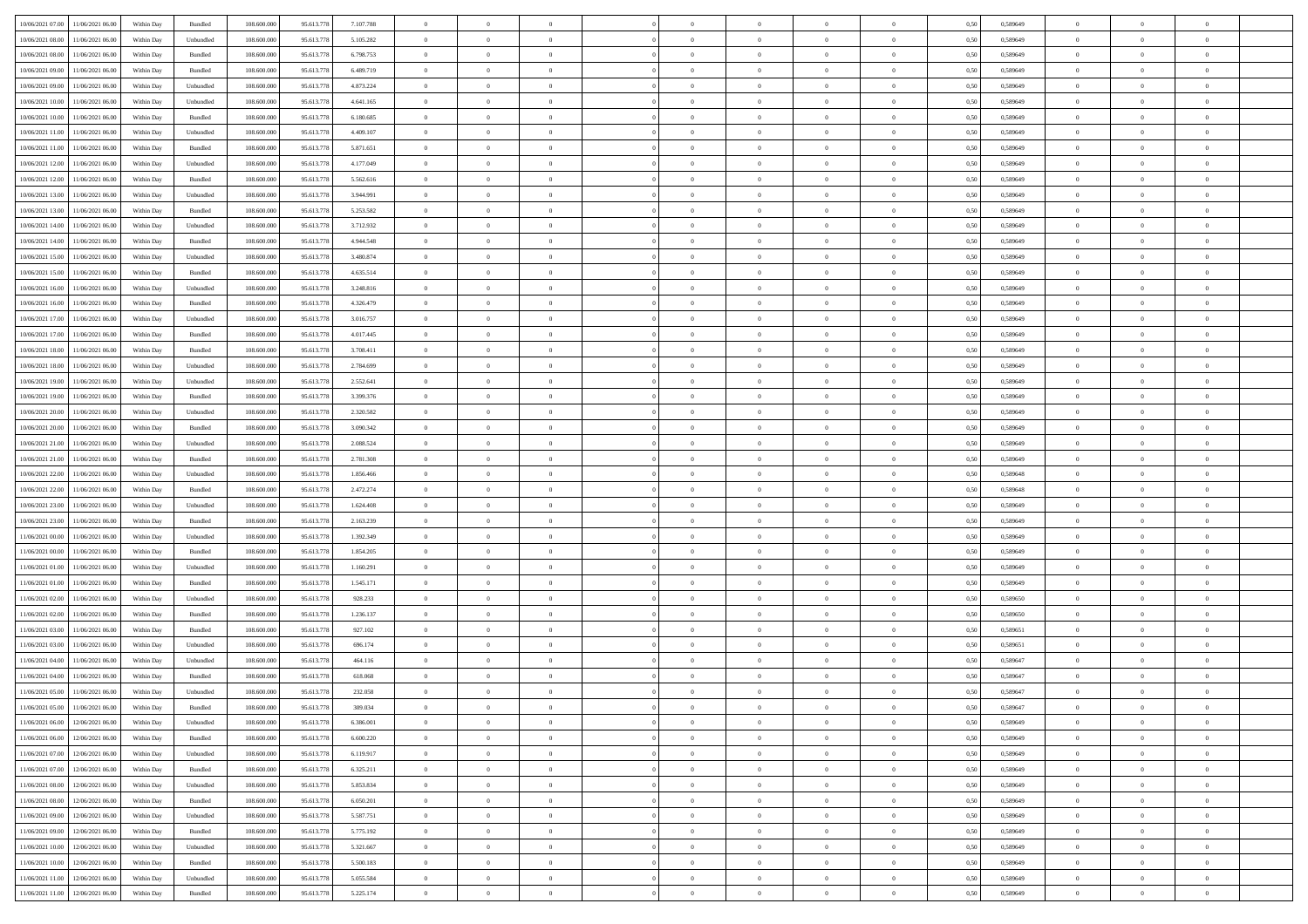| 11/06/2021 12:00 12/06/2021 06:00            | Within Day | Bundled                     | 108.600.000 | 95.613.778 | 4.950.165 | $\overline{0}$ | $\overline{0}$ |                | $\overline{0}$ | $\theta$       |                | $\theta$       | 0,50 | 0,589649 | $\theta$       | $\theta$       | $\overline{0}$ |  |
|----------------------------------------------|------------|-----------------------------|-------------|------------|-----------|----------------|----------------|----------------|----------------|----------------|----------------|----------------|------|----------|----------------|----------------|----------------|--|
|                                              |            |                             |             |            |           |                |                |                |                |                |                |                |      |          |                |                |                |  |
| 11/06/2021 12:00<br>12/06/2021 06:00         | Within Day | Unbundled                   | 108.600.00  | 95.613.778 | 4.789.501 | $\bf{0}$       | $\bf{0}$       | $\bf{0}$       | $\bf{0}$       | $\overline{0}$ | $\overline{0}$ | $\bf{0}$       | 0,50 | 0,589649 | $\,$ 0 $\,$    | $\bf{0}$       | $\overline{0}$ |  |
| 11/06/2021 13:00<br>12/06/2021 06:00         | Within Day | Unbundled                   | 108,600,000 | 95.613.778 | 4.523.417 | $\overline{0}$ | $\bf{0}$       | $\overline{0}$ | $\bf{0}$       | $\bf{0}$       | $\overline{0}$ | $\bf{0}$       | 0.50 | 0.589649 | $\bf{0}$       | $\overline{0}$ | $\overline{0}$ |  |
| 11/06/2021 13:00<br>12/06/2021 06:00         | Within Day | Bundled                     | 108.600.000 | 95.613.778 | 4.675.155 | $\overline{0}$ | $\overline{0}$ | $\overline{0}$ | $\overline{0}$ | $\theta$       | $\overline{0}$ | $\bf{0}$       | 0,50 | 0,589649 | $\,$ 0 $\,$    | $\theta$       | $\overline{0}$ |  |
| 11/06/2021 14:00<br>12/06/2021 06:00         | Within Day | Unbundled                   | 108.600.00  | 95.613.778 | 4.257.334 | $\bf{0}$       | $\overline{0}$ | $\bf{0}$       | $\overline{0}$ | $\theta$       | $\overline{0}$ | $\bf{0}$       | 0,50 | 0,589649 | $\,$ 0 $\,$    | $\bf{0}$       | $\overline{0}$ |  |
| 11/06/2021 14:00<br>12/06/2021 06:00         | Within Day | Bundled                     | 108,600,000 | 95.613.778 | 4.400.146 | $\overline{0}$ | $\overline{0}$ | $\overline{0}$ | $\bf{0}$       | $\overline{0}$ | $\theta$       | $\bf{0}$       | 0.50 | 0.589649 | $\,$ 0 $\,$    | $\theta$       | $\overline{0}$ |  |
|                                              |            |                             |             |            |           | $\overline{0}$ | $\overline{0}$ | $\overline{0}$ | $\overline{0}$ | $\overline{0}$ | $\overline{0}$ |                |      |          |                | $\theta$       | $\overline{0}$ |  |
| 11/06/2021 15:00<br>12/06/2021 06:00         | Within Day | Unbundled                   | 108.600.000 | 95.613.778 | 3.991.250 |                |                |                |                |                |                | $\bf{0}$       | 0,50 | 0,589649 | $\,$ 0 $\,$    |                |                |  |
| 11/06/2021 15:00<br>12/06/2021 06:00         | Within Day | Bundled                     | 108.600.00  | 95.613.778 | 4.125.137 | $\bf{0}$       | $\bf{0}$       | $\bf{0}$       | $\overline{0}$ | $\overline{0}$ | $\overline{0}$ | $\bf{0}$       | 0,50 | 0,589649 | $\,$ 0 $\,$    | $\bf{0}$       | $\overline{0}$ |  |
| 11/06/2021 16:00<br>12/06/2021 06:00         | Within Day | Unbundled                   | 108,600,000 | 95.613.778 | 3.725.167 | $\overline{0}$ | $\bf{0}$       | $\overline{0}$ | $\bf{0}$       | $\overline{0}$ | $\overline{0}$ | $\bf{0}$       | 0.50 | 0.589649 | $\bf{0}$       | $\overline{0}$ | $\overline{0}$ |  |
| 11/06/2021 16:00<br>12/06/2021 06:00         | Within Day | Bundled                     | 108.600.000 | 95.613.778 | 3.850.128 | $\bf{0}$       | $\bf{0}$       | $\overline{0}$ | $\overline{0}$ | $\overline{0}$ | $\overline{0}$ | $\bf{0}$       | 0,50 | 0,589649 | $\,$ 0 $\,$    | $\bf{0}$       | $\overline{0}$ |  |
| 11/06/2021 17:00<br>12/06/2021 06:00         | Within Day | Unbundled                   | 108.600.00  | 95.613.778 | 3.459.084 | $\bf{0}$       | $\bf{0}$       | $\bf{0}$       | $\bf{0}$       | $\overline{0}$ | $\overline{0}$ | $\bf{0}$       | 0,50 | 0,589649 | $\,$ 0 $\,$    | $\bf{0}$       | $\overline{0}$ |  |
| 11/06/2021 17:00<br>12/06/2021 06:00         | Within Day | Bundled                     | 108,600,000 | 95.613.778 | 3.575.119 | $\overline{0}$ | $\bf{0}$       | $\overline{0}$ | $\overline{0}$ | $\bf{0}$       | $\overline{0}$ | $\bf{0}$       | 0.50 | 0.589649 | $\bf{0}$       | $\overline{0}$ | $\,$ 0         |  |
| 11/06/2021 18:00<br>12/06/2021 06:00         | Within Day | Unbundled                   | 108.600.000 | 95.613.778 | 3.193.000 | $\overline{0}$ | $\overline{0}$ | $\overline{0}$ | $\theta$       | $\theta$       | $\overline{0}$ | $\bf{0}$       | 0,50 | 0,589649 | $\,$ 0 $\,$    | $\theta$       | $\overline{0}$ |  |
| 11/06/2021 18:00<br>12/06/2021 06:00         | Within Day | Bundled                     | 108.600.00  | 95.613.778 | 3.300.110 | $\bf{0}$       | $\overline{0}$ | $\bf{0}$       | $\overline{0}$ | $\bf{0}$       | $\overline{0}$ | $\bf{0}$       | 0,50 | 0,589649 | $\,$ 0 $\,$    | $\bf{0}$       | $\overline{0}$ |  |
|                                              |            |                             |             |            |           |                |                |                |                |                |                |                |      |          |                |                |                |  |
| 11/06/2021 19:00<br>12/06/2021 06:00         | Within Day | Unbundled                   | 108,600,000 | 95.613.778 | 2.926.917 | $\overline{0}$ | $\bf{0}$       | $\overline{0}$ | $\bf{0}$       | $\overline{0}$ | $\theta$       | $\bf{0}$       | 0.50 | 0.589649 | $\,$ 0 $\,$    | $\theta$       | $\overline{0}$ |  |
| 11/06/2021 19:00<br>12/06/2021 06:00         | Within Day | Bundled                     | 108.600.000 | 95.613.778 | 3.025.100 | $\overline{0}$ | $\overline{0}$ | $\overline{0}$ | $\overline{0}$ | $\overline{0}$ | $\overline{0}$ | $\bf{0}$       | 0,50 | 0,589649 | $\theta$       | $\theta$       | $\overline{0}$ |  |
| 11/06/2021 20:00<br>12/06/2021 06:00         | Within Day | Bundled                     | 108.600.00  | 95.613.778 | 2.750.091 | $\bf{0}$       | $\bf{0}$       | $\bf{0}$       | $\overline{0}$ | $\overline{0}$ | $\overline{0}$ | $\bf{0}$       | 0,50 | 0,589649 | $\,$ 0 $\,$    | $\bf{0}$       | $\overline{0}$ |  |
| 11/06/2021 20:00<br>12/06/2021 06:00         | Within Day | Unbundled                   | 108,600,000 | 95.613.778 | 2.660.833 | $\overline{0}$ | $\bf{0}$       | $\overline{0}$ | $\bf{0}$       | $\overline{0}$ | $\overline{0}$ | $\bf{0}$       | 0.50 | 0.589649 | $\bf{0}$       | $\overline{0}$ | $\overline{0}$ |  |
| 11/06/2021 21:00<br>12/06/2021 06:00         | Within Day | Unbundled                   | 108.600.000 | 95.613.778 | 2.394.750 | $\bf{0}$       | $\bf{0}$       | $\overline{0}$ | $\overline{0}$ | $\overline{0}$ | $\overline{0}$ | $\bf{0}$       | 0,50 | 0,589649 | $\,$ 0 $\,$    | $\bf{0}$       | $\overline{0}$ |  |
| 11/06/2021 21:00<br>12/06/2021 06:00         | Within Day | Bundled                     | 108.600.00  | 95.613.778 | 2.475.082 | $\bf{0}$       | $\bf{0}$       | $\bf{0}$       | $\bf{0}$       | $\overline{0}$ | $\overline{0}$ | $\bf{0}$       | 0,50 | 0,589649 | $\,$ 0 $\,$    | $\bf{0}$       | $\overline{0}$ |  |
| 11/06/2021 22:00<br>12/06/2021 06:00         | Within Day | Unbundled                   | 108,600,000 | 95.613.778 | 2.128.667 | $\overline{0}$ | $\bf{0}$       | $\overline{0}$ | $\overline{0}$ | $\bf{0}$       | $\overline{0}$ | $\bf{0}$       | 0.50 | 0.589648 | $\bf{0}$       | $\overline{0}$ | $\,$ 0         |  |
| 11/06/2021 22:00<br>12/06/2021 06:00         |            |                             | 108.600.000 | 95.613.778 |           | $\overline{0}$ | $\overline{0}$ | $\overline{0}$ | $\overline{0}$ | $\theta$       | $\overline{0}$ |                |      |          | $\theta$       | $\theta$       | $\overline{0}$ |  |
|                                              | Within Day | Bundled                     |             |            | 2.200.073 |                |                |                |                |                |                | $\bf{0}$       | 0,50 | 0,589648 |                |                |                |  |
| 11/06/2021 23:00<br>12/06/2021 06:00         | Within Day | Unbundled                   | 108.600.00  | 95.613.778 | 1.862.583 | $\bf{0}$       | $\bf{0}$       | $\bf{0}$       | $\bf{0}$       | $\overline{0}$ | $\overline{0}$ | $\bf{0}$       | 0,50 | 0,589649 | $\,$ 0 $\,$    | $\bf{0}$       | $\overline{0}$ |  |
| 11/06/2021 23:00<br>12/06/2021 06:00         | Within Day | Bundled                     | 108,600,000 | 95.613.778 | 1.925.064 | $\overline{0}$ | $\bf{0}$       | $\overline{0}$ | $\bf{0}$       | $\overline{0}$ | $\theta$       | $\bf{0}$       | 0.50 | 0.589649 | $\,$ 0 $\,$    | $\theta$       | $\overline{0}$ |  |
| 12/06/2021 00:00<br>12/06/2021 06:00         | Within Day | Unbundled                   | 108.600.000 | 95.613.778 | 1.596.500 | $\overline{0}$ | $\overline{0}$ | $\overline{0}$ | $\overline{0}$ | $\overline{0}$ | $\overline{0}$ | $\bf{0}$       | 0,50 | 0,589649 | $\,$ 0 $\,$    | $\theta$       | $\overline{0}$ |  |
| 12/06/2021 00:00<br>12/06/2021 06:00         | Within Day | Bundled                     | 108.600.00  | 95.613.778 | 1.650.055 | $\bf{0}$       | $\overline{0}$ | $\bf{0}$       | $\overline{0}$ | $\bf{0}$       | $\overline{0}$ | $\bf{0}$       | 0,50 | 0,589649 | $\,$ 0 $\,$    | $\bf{0}$       | $\overline{0}$ |  |
| 12/06/2021 01:00<br>12/06/2021 06:00         | Within Day | Unbundled                   | 108,600,000 | 95.613.778 | 1.330.416 | $\overline{0}$ | $\bf{0}$       | $\overline{0}$ | $\bf{0}$       | $\overline{0}$ | $\overline{0}$ | $\bf{0}$       | 0.50 | 0.589649 | $\bf{0}$       | $\overline{0}$ | $\overline{0}$ |  |
| 12/06/2021 01:00<br>12/06/2021 06:00         | Within Day | Bundled                     | 108.600.000 | 95.613.778 | 1.375.045 | $\overline{0}$ | $\bf{0}$       | $\overline{0}$ | $\overline{0}$ | $\overline{0}$ | $\overline{0}$ | $\bf{0}$       | 0,50 | 0,589649 | $\theta$       | $\theta$       | $\overline{0}$ |  |
| 12/06/2021 02:00<br>12/06/2021 06:00         | Within Day | Unbundled                   | 108.600.00  | 95.613.778 | 1.064.333 | $\bf{0}$       | $\bf{0}$       | $\bf{0}$       | $\bf{0}$       | $\overline{0}$ | $\overline{0}$ | $\bf{0}$       | 0,50 | 0,589650 | $\,$ 0 $\,$    | $\bf{0}$       | $\overline{0}$ |  |
|                                              |            |                             |             |            |           |                |                |                |                |                |                |                |      |          |                |                |                |  |
| 12/06/2021 02:00<br>12/06/2021 06:00         | Within Day | Bundled                     | 108,600,000 | 95.613.778 | 1.100.036 | $\overline{0}$ | $\bf{0}$       | $\overline{0}$ | $\overline{0}$ | $\bf{0}$       | $\overline{0}$ | $\bf{0}$       | 0.50 | 0.589650 | $\bf{0}$       | $\overline{0}$ | $\,$ 0         |  |
| 12/06/2021 03:00<br>12/06/2021 06:00         | Within Day | Unbundled                   | 108.600.000 | 95.613.778 | 798.250   | $\overline{0}$ | $\overline{0}$ | $\overline{0}$ | $\overline{0}$ | $\overline{0}$ | $\overline{0}$ | $\bf{0}$       | 0.50 | 0.589651 | $\theta$       | $\theta$       | $\overline{0}$ |  |
| 12/06/2021 03:00<br>12/06/2021 06:00         | Within Day | Bundled                     | 108.600.00  | 95.613.778 | 825.027   | $\bf{0}$       | $\bf{0}$       | $\bf{0}$       | $\bf{0}$       | $\overline{0}$ | $\overline{0}$ | $\bf{0}$       | 0,50 | 0,589651 | $\,$ 0 $\,$    | $\bf{0}$       | $\overline{0}$ |  |
| 12/06/2021 04:00<br>12/06/2021 06:00         | Within Day | Unbundled                   | 108,600,000 | 95.613.778 | 532.166   | $\overline{0}$ | $\bf{0}$       | $\overline{0}$ | $\bf{0}$       | $\overline{0}$ | $\theta$       | $\bf{0}$       | 0.50 | 0.589647 | $\,$ 0 $\,$    | $\theta$       | $\overline{0}$ |  |
| 12/06/2021 04:00<br>12/06/2021 06:00         | Within Dav | Bundled                     | 108.600.000 | 95.613.778 | 550,018   | $\overline{0}$ | $\overline{0}$ | $\overline{0}$ | $\overline{0}$ | $\overline{0}$ | $\overline{0}$ | $\bf{0}$       | 0.50 | 0.589647 | $\theta$       | $\theta$       | $\overline{0}$ |  |
| 12/06/2021 05:00<br>12/06/2021 06:00         | Within Day | Bundled                     | 108.600.00  | 95.613.77  | 275.009   | $\bf{0}$       | $\bf{0}$       | $\bf{0}$       | $\bf{0}$       | $\overline{0}$ | $\overline{0}$ | $\bf{0}$       | 0,50 | 0,589647 | $\,$ 0 $\,$    | $\bf{0}$       | $\overline{0}$ |  |
| 12/06/2021 05:00<br>12/06/2021 06:00         | Within Day | Unbundled                   | 108,600,000 | 95.613.778 | 266,083   | $\overline{0}$ | $\bf{0}$       | $\overline{0}$ | $\bf{0}$       | $\overline{0}$ | $\overline{0}$ | $\bf{0}$       | 0.50 | 0.589647 | $\bf{0}$       | $\overline{0}$ | $\overline{0}$ |  |
| 12/06/2021 06:00<br>13/06/2021 06:00         | Within Day | Unbundled                   | 108.600.000 | 95.613.778 | 6.391.220 | $\overline{0}$ | $\overline{0}$ | $\overline{0}$ | $\overline{0}$ | $\overline{0}$ | $\overline{0}$ | $\bf{0}$       | 0.50 | 0.589649 | $\theta$       | $\theta$       | $\overline{0}$ |  |
| 13/06/2021 06:00                             | Within Day | Bundled                     | 108.600.00  | 95.613.778 | 6.595.001 | $\bf{0}$       | $\bf{0}$       | $\bf{0}$       | $\bf{0}$       | $\overline{0}$ | $\overline{0}$ | $\bf{0}$       | 0,50 | 0,589649 | $\,$ 0 $\,$    | $\bf{0}$       | $\overline{0}$ |  |
| 12/06/2021 06:00                             |            |                             |             |            |           |                |                |                |                |                |                |                |      |          |                |                |                |  |
| 12/06/2021 07:00<br>13/06/2021 06:00         | Within Day | Unbundled                   | 108,600,000 | 95.613.778 | 6.124.919 | $\overline{0}$ | $\bf{0}$       | $\overline{0}$ | $\overline{0}$ | $\bf{0}$       | $\overline{0}$ | $\bf{0}$       | 0.50 | 0.589649 | $\bf{0}$       | $\overline{0}$ | $\overline{0}$ |  |
| 12/06/2021 07:00<br>13/06/2021 06:00         | Within Dav | Bundled                     | 108.600.000 | 95.613.778 | 6.320.209 | $\overline{0}$ | $\overline{0}$ | $\overline{0}$ | $\overline{0}$ | $\overline{0}$ | $\overline{0}$ | $\bf{0}$       | 0.50 | 0.589649 | $\theta$       | $\theta$       | $\overline{0}$ |  |
| 12/06/2021 08:00<br>13/06/2021 06:00         | Within Day | Unbundled                   | 108.600.00  | 95.613.778 | 5.858.618 | $\bf{0}$       | $\bf{0}$       | $\bf{0}$       | $\bf{0}$       | $\overline{0}$ | $\overline{0}$ | $\bf{0}$       | 0,50 | 0,589649 | $\,$ 0 $\,$    | $\bf{0}$       | $\overline{0}$ |  |
| 12/06/2021 08:00<br>13/06/2021 06:00         | Within Day | Bundled                     | 108,600,000 | 95.613.778 | 6.045.418 | $\overline{0}$ | $\overline{0}$ | $\overline{0}$ | $\bf{0}$       | $\overline{0}$ | $\Omega$       | $\bf{0}$       | 0.50 | 0.589649 | $\bf{0}$       | $\theta$       | $\overline{0}$ |  |
| 12/06/2021 09:00<br>13/06/2021 06:00         | Within Dav | Unbundled                   | 108.600.000 | 95.613.778 | 5.592.317 | $\overline{0}$ | $\overline{0}$ | $\Omega$       | $\theta$       | $\theta$       | $\overline{0}$ | $\overline{0}$ | 0.5( | 0.589649 | $\theta$       | $\theta$       | $\overline{0}$ |  |
| 12/06/2021 09:00<br>13/06/2021 06:00         | Within Day | Bundled                     | 108.600.00  | 95.613.778 | 5.770.626 | $\bf{0}$       | $\bf{0}$       | $\bf{0}$       | $\bf{0}$       | $\bf{0}$       | $\overline{0}$ | $\bf{0}$       | 0,50 | 0,589649 | $\,$ 0 $\,$    | $\bf{0}$       | $\overline{0}$ |  |
| $12/06/2021\ 10.00 \qquad 13/06/2021\ 06.00$ | Within Day | $\ensuremath{\mathsf{Unb}}$ | 108.600.000 | 95.613.778 | 5.326.016 | $\bf{0}$       | $\theta$       |                | $\overline{0}$ |                |                |                | 0,50 | 0.589649 | $\bf{0}$       | $\bf{0}$       |                |  |
| 12/06/2021 10:00 13/06/2021 06:00            | Within Day | Bundled                     | 108.600.000 | 95.613.778 | 5.495.834 | $\overline{0}$ | $\overline{0}$ | $\Omega$       | $\theta$       | $\overline{0}$ | $\overline{0}$ | $\bf{0}$       | 0,50 | 0,589649 | $\theta$       | $\theta$       | $\overline{0}$ |  |
|                                              |            |                             |             |            |           |                |                |                |                |                |                |                |      |          |                |                |                |  |
| 12/06/2021 11:00<br>13/06/2021 06:00         | Within Day | Unbundled                   | 108.600.00  | 95.613.778 | 5.059.715 | $\overline{0}$ | $\bf{0}$       | $\overline{0}$ | $\overline{0}$ | $\bf{0}$       | $\overline{0}$ | $\bf{0}$       | 0,50 | 0,589649 | $\bf{0}$       | $\overline{0}$ | $\bf{0}$       |  |
| 12/06/2021 11:00 13/06/2021 06:00            | Within Day | Bundled                     | 108,600,000 | 95.613.778 | 5.221.042 | $\overline{0}$ | $\bf{0}$       | $\overline{0}$ | $\overline{0}$ | $\mathbf{0}$   | $\overline{0}$ | $\,$ 0 $\,$    | 0.50 | 0.589649 | $\overline{0}$ | $\bf{0}$       | $\,$ 0 $\,$    |  |
| 12/06/2021 12:00 13/06/2021 06:00            | Within Dav | Unbundled                   | 108.600.000 | 95.613.778 | 4.793.415 | $\overline{0}$ | $\overline{0}$ | $\overline{0}$ | $\overline{0}$ | $\overline{0}$ | $\overline{0}$ | $\bf{0}$       | 0,50 | 0.589649 | $\overline{0}$ | $\theta$       | $\overline{0}$ |  |
| 12/06/2021 12:00<br>13/06/2021 06:00         | Within Day | Bundled                     | 108.600.000 | 95.613.778 | 4.946.251 | $\overline{0}$ | $\bf{0}$       | $\overline{0}$ | $\overline{0}$ | $\bf{0}$       | $\overline{0}$ | $\bf{0}$       | 0,50 | 0,589649 | $\bf{0}$       | $\overline{0}$ | $\overline{0}$ |  |
| 12/06/2021 13:00<br>13/06/2021 06:00         | Within Day | Bundled                     | 108,600,000 | 95.613.778 | 4.671.459 | $\overline{0}$ | $\bf{0}$       | $\overline{0}$ | $\overline{0}$ | $\bf{0}$       | $\overline{0}$ | $\bf{0}$       | 0.50 | 0.589649 | $\,$ 0 $\,$    | $\overline{0}$ | $\,$ 0         |  |
| 12/06/2021 13:00<br>13/06/2021 06:00         | Within Dav | Unbundled                   | 108.600.000 | 95.613.778 | 4.527.114 | $\overline{0}$ | $\overline{0}$ | $\overline{0}$ | $\overline{0}$ | $\overline{0}$ | $\overline{0}$ | $\bf{0}$       | 0,50 | 0.589649 | $\overline{0}$ | $\theta$       | $\overline{0}$ |  |
| 12/06/2021 14:00<br>13/06/2021 06:00         | Within Day | Unbundled                   | 108.600.00  | 95.613.778 | 4.260.813 | $\overline{0}$ | $\overline{0}$ | $\overline{0}$ | $\overline{0}$ | $\overline{0}$ | $\overline{0}$ | $\bf{0}$       | 0,50 | 0,589649 | $\bf{0}$       | $\overline{0}$ | $\overline{0}$ |  |
|                                              |            | Bundled                     | 108,600,000 | 95.613.778 | 4.396.667 |                | $\overline{0}$ |                |                |                | $\overline{0}$ |                | 0.50 |          |                |                | $\,$ 0         |  |
| 13/06/2021 06:00<br>12/06/2021 14:00         | Within Day |                             |             |            |           | $\overline{0}$ |                | $\overline{0}$ | $\overline{0}$ | $\overline{0}$ |                | $\bf{0}$       |      | 0.589649 | $\mathbf{0}$   | $\bf{0}$       |                |  |
| 12/06/2021 15:00<br>13/06/2021 06:00         | Within Dav | Unbundled                   | 108.600.000 | 95.613.778 | 3.994.512 | $\overline{0}$ | $\overline{0}$ | $\overline{0}$ | $\overline{0}$ | $\overline{0}$ | $\overline{0}$ | $\bf{0}$       | 0,50 | 0.589649 | $\overline{0}$ | $\theta$       | $\overline{0}$ |  |
| 12/06/2021 15:00<br>13/06/2021 06:00         | Within Day | Bundled                     | 108.600.00  | 95.613.778 | 4.121.875 | $\overline{0}$ | $\bf{0}$       | $\overline{0}$ | $\bf{0}$       | $\overline{0}$ | $\overline{0}$ | $\bf{0}$       | 0,50 | 0,589649 | $\bf{0}$       | $\,0\,$        | $\bf{0}$       |  |
| 12/06/2021 16:00 13/06/2021 06:00            | Within Day | Unbundled                   | 108.600.000 | 95.613.778 | 3.728.211 | $\,$ 0 $\,$    | $\bf{0}$       | $\overline{0}$ | $\overline{0}$ | $\,$ 0 $\,$    | $\overline{0}$ | $\bf{0}$       | 0,50 | 0,589649 | $\overline{0}$ | $\,$ 0 $\,$    | $\,$ 0 $\,$    |  |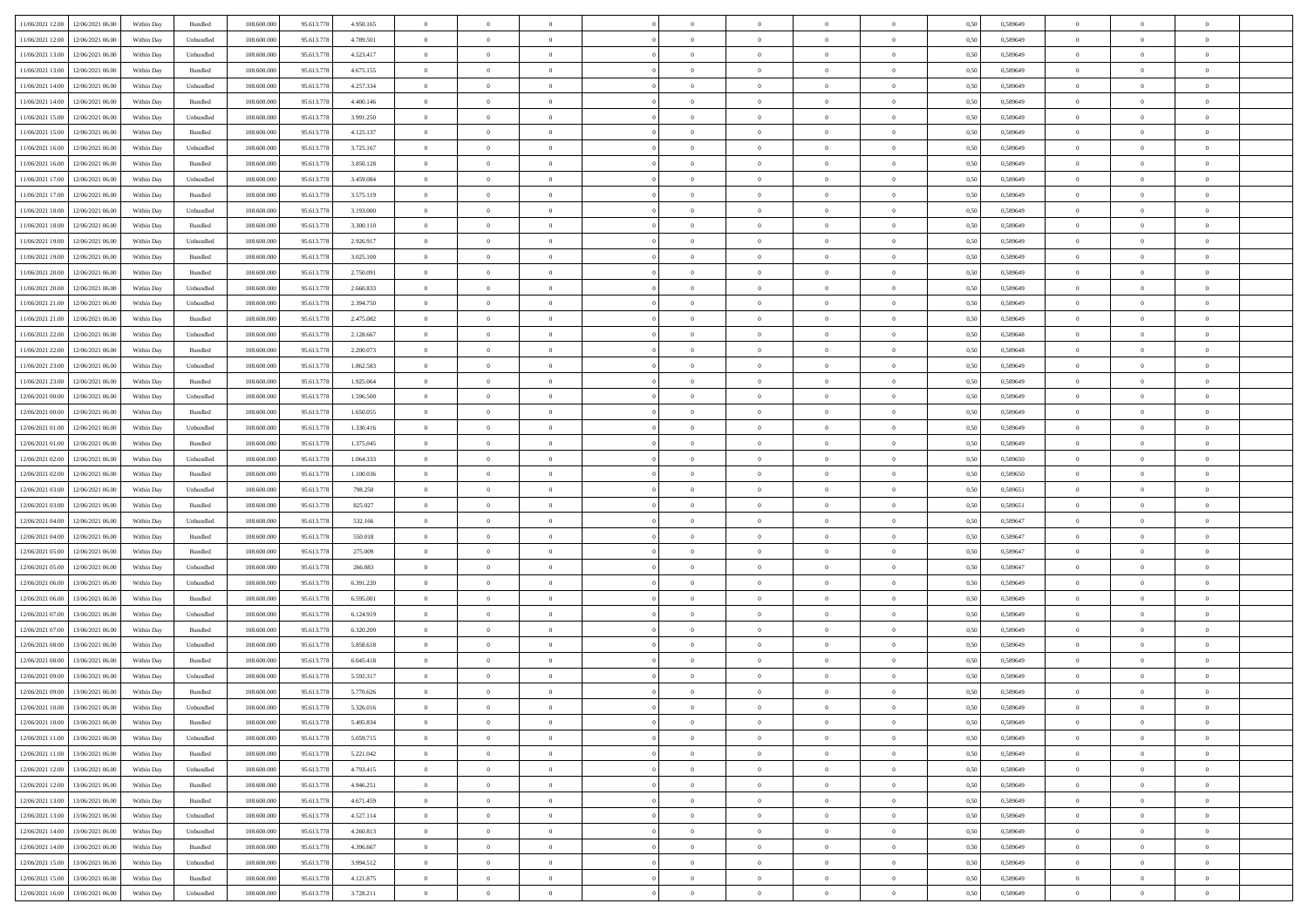|                                              |            |           |             |            |           | $\overline{0}$ | $\overline{0}$ |                | $\overline{0}$ | $\theta$       |                | $\theta$       |      |          | $\theta$       | $\theta$       | $\overline{0}$ |  |
|----------------------------------------------|------------|-----------|-------------|------------|-----------|----------------|----------------|----------------|----------------|----------------|----------------|----------------|------|----------|----------------|----------------|----------------|--|
| 12/06/2021 16:00 13/06/2021 06:00            | Within Day | Bundled   | 108.600.000 | 95.613.778 | 3.847.084 |                |                |                |                |                |                |                | 0,50 | 0,589649 |                |                |                |  |
| 12/06/2021 17:00<br>13/06/2021 06:00         | Within Day | Unbundled | 108.600.00  | 95.613.778 | 3.461.910 | $\bf{0}$       | $\bf{0}$       | $\bf{0}$       | $\bf{0}$       | $\overline{0}$ | $\overline{0}$ | $\bf{0}$       | 0,50 | 0,589649 | $\,$ 0 $\,$    | $\bf{0}$       | $\overline{0}$ |  |
| 12/06/2021 17:00<br>13/06/2021 06:00         | Within Day | Bundled   | 108,600,000 | 95.613.778 | 3.572.292 | $\overline{0}$ | $\bf{0}$       | $\overline{0}$ | $\bf{0}$       | $\bf{0}$       | $\overline{0}$ | $\bf{0}$       | 0.50 | 0.589649 | $\bf{0}$       | $\overline{0}$ | $\overline{0}$ |  |
| 12/06/2021 18:00<br>13/06/2021 06:00         | Within Day | Unbundled | 108.600.000 | 95.613.778 | 3.195.610 | $\overline{0}$ | $\overline{0}$ | $\overline{0}$ | $\overline{0}$ | $\theta$       | $\overline{0}$ | $\bf{0}$       | 0,50 | 0,589649 | $\,$ 0 $\,$    | $\theta$       | $\overline{0}$ |  |
|                                              |            |           |             |            |           |                |                |                |                |                |                |                |      |          |                |                |                |  |
| 12/06/2021 18:00<br>13/06/2021 06:00         | Within Day | Bundled   | 108.600.00  | 95.613.77  | 3.297.500 | $\bf{0}$       | $\overline{0}$ | $\bf{0}$       | $\overline{0}$ | $\theta$       | $\overline{0}$ | $\bf{0}$       | 0,50 | 0,589649 | $\,$ 0 $\,$    | $\bf{0}$       | $\overline{0}$ |  |
| 12/06/2021 19:00<br>13/06/2021 06:00         | Within Day | Unbundled | 108,600,000 | 95.613.778 | 2.929.309 | $\overline{0}$ | $\bf{0}$       | $\overline{0}$ | $\bf{0}$       | $\overline{0}$ | $\theta$       | $\bf{0}$       | 0.50 | 0.589649 | $\,$ 0 $\,$    | $\theta$       | $\overline{0}$ |  |
| 12/06/2021 19:00<br>13/06/2021 06:00         | Within Day | Bundled   | 108.600.000 | 95.613.778 | 3.022.709 | $\overline{0}$ | $\overline{0}$ | $\overline{0}$ | $\overline{0}$ | $\overline{0}$ | $\overline{0}$ | $\bf{0}$       | 0,50 | 0,589649 | $\,$ 0 $\,$    | $\theta$       | $\overline{0}$ |  |
| 12/06/2021 20:00<br>13/06/2021 06:00         | Within Day | Unbundled | 108.600.00  | 95.613.778 | 2.663.008 | $\bf{0}$       | $\bf{0}$       | $\bf{0}$       | $\overline{0}$ | $\overline{0}$ | $\overline{0}$ | $\bf{0}$       | 0,50 | 0,589649 | $\,$ 0 $\,$    | $\bf{0}$       | $\overline{0}$ |  |
|                                              |            |           |             |            |           |                |                |                |                |                |                |                |      |          |                |                |                |  |
| 12/06/2021 20:00<br>13/06/2021 06:00         | Within Day | Bundled   | 108,600,000 | 95.613.778 | 2.747.917 | $\overline{0}$ | $\bf{0}$       | $\overline{0}$ | $\bf{0}$       | $\overline{0}$ | $\overline{0}$ | $\bf{0}$       | 0.50 | 0.589649 | $\bf{0}$       | $\overline{0}$ | $\overline{0}$ |  |
| 12/06/2021 21:00<br>13/06/2021 06:00         | Within Day | Unbundled | 108.600.000 | 95.613.778 | 2.396.707 | $\bf{0}$       | $\bf{0}$       | $\overline{0}$ | $\overline{0}$ | $\overline{0}$ | $\overline{0}$ | $\bf{0}$       | 0,50 | 0,589649 | $\,$ 0 $\,$    | $\bf{0}$       | $\overline{0}$ |  |
| 12/06/2021 21:00<br>13/06/2021 06:00         | Within Day | Bundled   | 108.600.00  | 95.613.778 | 2.473.125 | $\bf{0}$       | $\bf{0}$       | $\bf{0}$       | $\bf{0}$       | $\overline{0}$ | $\overline{0}$ | $\bf{0}$       | 0,50 | 0,589649 | $\,$ 0 $\,$    | $\bf{0}$       | $\overline{0}$ |  |
| 12/06/2021 22:00<br>13/06/2021 06:00         | Within Day | Bundled   | 108,600,000 | 95.613.778 | 2.198.333 | $\overline{0}$ | $\bf{0}$       | $\overline{0}$ | $\overline{0}$ | $\bf{0}$       | $\overline{0}$ | $\bf{0}$       | 0.50 | 0.589648 | $\bf{0}$       | $\overline{0}$ | $\,$ 0         |  |
| 12/06/2021 22:00<br>13/06/2021 06:00         | Within Day | Unbundled | 108.600.000 | 95.613.778 | 2.130.406 | $\overline{0}$ | $\overline{0}$ | $\overline{0}$ | $\theta$       | $\theta$       | $\overline{0}$ | $\bf{0}$       | 0,50 | 0,589648 | $\,$ 0 $\,$    | $\theta$       | $\overline{0}$ |  |
|                                              |            |           |             |            |           |                |                |                |                |                |                |                |      |          |                |                |                |  |
| 12/06/2021 23:00<br>13/06/2021 06:00         | Within Day | Unbundled | 108.600.00  | 95.613.778 | 1.864.105 | $\bf{0}$       | $\overline{0}$ | $\bf{0}$       | $\bf{0}$       | $\bf{0}$       | $\overline{0}$ | $\bf{0}$       | 0,50 | 0,589649 | $\,$ 0 $\,$    | $\bf{0}$       | $\overline{0}$ |  |
| 12/06/2021 23:00<br>13/06/2021 06:00         | Within Day | Bundled   | 108,600,000 | 95.613.778 | 1.923.542 | $\overline{0}$ | $\bf{0}$       | $\overline{0}$ | $\bf{0}$       | $\overline{0}$ | $\theta$       | $\bf{0}$       | 0.50 | 0.589649 | $\,$ 0 $\,$    | $\theta$       | $\overline{0}$ |  |
| 13/06/2021 00:00<br>13/06/2021 06:00         | Within Day | Unbundled | 108.600.000 | 95.613.778 | 1.597.805 | $\overline{0}$ | $\overline{0}$ | $\overline{0}$ | $\overline{0}$ | $\overline{0}$ | $\overline{0}$ | $\bf{0}$       | 0,50 | 0,589649 | $\theta$       | $\theta$       | $\overline{0}$ |  |
| 13/06/2021 00:00<br>13/06/2021 06:00         | Within Day | Bundled   | 108.600.00  | 95.613.778 | 1.648.750 | $\bf{0}$       | $\bf{0}$       | $\bf{0}$       | $\overline{0}$ | $\overline{0}$ | $\overline{0}$ | $\bf{0}$       | 0,50 | 0,589649 | $\,$ 0 $\,$    | $\bf{0}$       | $\overline{0}$ |  |
|                                              |            |           |             |            |           |                |                |                |                |                |                |                |      |          |                |                |                |  |
| 13/06/2021 01:00<br>13/06/2021 06:00         | Within Day | Unbundled | 108,600,000 | 95.613.778 | 1.331.504 | $\overline{0}$ | $\bf{0}$       | $\overline{0}$ | $\bf{0}$       | $\overline{0}$ | $\overline{0}$ | $\bf{0}$       | 0.50 | 0.589649 | $\bf{0}$       | $\overline{0}$ | $\bf{0}$       |  |
| 13/06/2021 01:00<br>13/06/2021 06:00         | Within Day | Bundled   | 108.600.000 | 95.613.778 | 1.373.958 | $\bf{0}$       | $\bf{0}$       | $\overline{0}$ | $\overline{0}$ | $\overline{0}$ | $\overline{0}$ | $\bf{0}$       | 0,50 | 0,589649 | $\,$ 0 $\,$    | $\bf{0}$       | $\overline{0}$ |  |
| 13/06/2021 02:00<br>13/06/2021 06:00         | Within Day | Unbundled | 108.600.00  | 95.613.778 | 1.065.203 | $\bf{0}$       | $\bf{0}$       | $\bf{0}$       | $\bf{0}$       | $\overline{0}$ | $\overline{0}$ | $\bf{0}$       | 0,50 | 0,589650 | $\,$ 0 $\,$    | $\bf{0}$       | $\overline{0}$ |  |
| 13/06/2021 02:00<br>13/06/2021 06:00         | Within Day | Bundled   | 108,600,000 | 95.613.778 | 1.099.166 | $\overline{0}$ | $\bf{0}$       | $\overline{0}$ | $\overline{0}$ | $\bf{0}$       | $\overline{0}$ | $\bf{0}$       | 0.50 | 0.589650 | $\bf{0}$       | $\overline{0}$ | $\,$ 0         |  |
| 13/06/2021 03:00<br>13/06/2021 06:00         | Within Day | Unbundled | 108.600.000 | 95.613.778 | 798.902   | $\overline{0}$ | $\overline{0}$ | $\overline{0}$ | $\overline{0}$ | $\theta$       | $\overline{0}$ | $\bf{0}$       | 0,50 | 0,589651 | $\theta$       | $\theta$       | $\overline{0}$ |  |
|                                              |            |           |             |            |           |                |                |                |                |                |                |                |      |          |                |                |                |  |
| 13/06/2021 03:00<br>13/06/2021 06:00         | Within Day | Bundled   | 108.600.00  | 95.613.77  | 824.375   | $\bf{0}$       | $\bf{0}$       | $\bf{0}$       | $\bf{0}$       | $\overline{0}$ | $\overline{0}$ | $\bf{0}$       | 0,50 | 0,589651 | $\,$ 0 $\,$    | $\bf{0}$       | $\overline{0}$ |  |
| 13/06/2021 04:00<br>13/06/2021 06:00         | Within Day | Unbundled | 108,600,000 | 95.613.778 | 532.601   | $\overline{0}$ | $\bf{0}$       | $\overline{0}$ | $\bf{0}$       | $\overline{0}$ | $\theta$       | $\bf{0}$       | 0.50 | 0.589647 | $\,$ 0 $\,$    | $\theta$       | $\overline{0}$ |  |
| 13/06/2021 04:00<br>13/06/2021 06:00         | Within Day | Bundled   | 108.600.000 | 95.613.778 | 549.583   | $\overline{0}$ | $\overline{0}$ | $\overline{0}$ | $\overline{0}$ | $\overline{0}$ | $\overline{0}$ | $\bf{0}$       | 0,50 | 0,589647 | $\,$ 0 $\,$    | $\theta$       | $\overline{0}$ |  |
| 13/06/2021 05:00<br>13/06/2021 06:00         | Within Day | Unbundled | 108.600.00  | 95.613.778 | 266.300   | $\bf{0}$       | $\overline{0}$ | $\bf{0}$       | $\overline{0}$ | $\bf{0}$       | $\overline{0}$ | $\bf{0}$       | 0,50 | 0,589647 | $\,$ 0 $\,$    | $\bf{0}$       | $\overline{0}$ |  |
| 13/06/2021 05:00<br>13/06/2021 06:00         | Within Day | Bundled   | 108,600,000 | 95.613.778 | 274.791   | $\overline{0}$ | $\bf{0}$       | $\overline{0}$ | $\bf{0}$       | $\overline{0}$ | $\overline{0}$ | $\bf{0}$       | 0.50 | 0.589647 | $\bf{0}$       | $\overline{0}$ | $\overline{0}$ |  |
| 13/06/2021 06:00<br>14/06/2021 06:00         | Within Day | Bundled   | 108.600.000 | 95.613.778 | 6.712.556 | $\overline{0}$ | $\bf{0}$       | $\overline{0}$ | $\overline{0}$ | $\overline{0}$ | $\overline{0}$ | $\bf{0}$       | 0,50 | 0,589649 | $\theta$       | $\bf{0}$       | $\overline{0}$ |  |
|                                              |            |           |             |            |           |                |                |                |                |                |                |                |      |          |                |                |                |  |
| 13/06/2021 06:00<br>14/06/2021 06:00         | Within Day | Unbundled | 108.600.00  | 95.613.778 | 6.273.665 | $\bf{0}$       | $\bf{0}$       | $\bf{0}$       | $\bf{0}$       | $\overline{0}$ | $\overline{0}$ | $\bf{0}$       | 0,50 | 0,589649 | $\,$ 0 $\,$    | $\bf{0}$       | $\overline{0}$ |  |
| 13/06/2021 07:00<br>14/06/2021 06.00         | Within Day | Unbundled | 108,600,000 | 95.613.778 | 6.012.262 | $\overline{0}$ | $\bf{0}$       | $\overline{0}$ | $\overline{0}$ | $\bf{0}$       | $\overline{0}$ | $\bf{0}$       | 0.50 | 0.589649 | $\bf{0}$       | $\overline{0}$ | $\,$ 0         |  |
| 13/06/2021 07:00<br>14/06/2021 06:00         | Within Day | Bundled   | 108.600.000 | 95.613.778 | 6.432.866 | $\overline{0}$ | $\overline{0}$ | $\overline{0}$ | $\overline{0}$ | $\overline{0}$ | $\overline{0}$ | $\bf{0}$       | 0.50 | 0.589649 | $\theta$       | $\theta$       | $\overline{0}$ |  |
| 13/06/2021 08:00<br>14/06/2021 06.00         | Within Day | Unbundled | 108.600.00  | 95.613.778 | 5.750.860 | $\bf{0}$       | $\bf{0}$       | $\bf{0}$       | $\bf{0}$       | $\overline{0}$ | $\overline{0}$ | $\bf{0}$       | 0,50 | 0,589649 | $\,$ 0 $\,$    | $\bf{0}$       | $\overline{0}$ |  |
| 13/06/2021 08:00<br>14/06/2021 06:00         |            | Bundled   | 108,600,000 | 95.613.778 | 6.153.176 | $\overline{0}$ | $\bf{0}$       | $\overline{0}$ | $\bf{0}$       | $\overline{0}$ | $\overline{0}$ | $\bf{0}$       | 0.50 | 0.589649 | $\,$ 0 $\,$    | $\bf{0}$       | $\overline{0}$ |  |
|                                              | Within Day |           |             |            |           |                |                |                |                |                |                |                |      |          |                |                |                |  |
| 13/06/2021 11:00<br>14/06/2021 06:00         | Within Dav | Unbundled | 108.600.000 | 95.613.778 | 4.966.651 | $\overline{0}$ | $\overline{0}$ | $\overline{0}$ | $\overline{0}$ | $\overline{0}$ | $\overline{0}$ | $\bf{0}$       | 0.50 | 0.589649 | $\theta$       | $\theta$       | $\overline{0}$ |  |
| 13/06/2021 11:00<br>14/06/2021 06.00         | Within Day | Bundled   | 108.600.00  | 95.613.778 | 5.314.106 | $\bf{0}$       | $\bf{0}$       | $\bf{0}$       | $\bf{0}$       | $\overline{0}$ | $\overline{0}$ | $\bf{0}$       | 0,50 | 0,589649 | $\,$ 0 $\,$    | $\bf{0}$       | $\overline{0}$ |  |
| 13/06/2021 12:00<br>14/06/2021 06:00         | Within Day | Unbundled | 108,600,000 | 95.613.778 | 4.705.249 | $\overline{0}$ | $\bf{0}$       | $\overline{0}$ | $\bf{0}$       | $\overline{0}$ | $\overline{0}$ | $\bf{0}$       | 0.50 | 0.589649 | $\bf{0}$       | $\overline{0}$ | $\overline{0}$ |  |
| 13/06/2021 12:00<br>14/06/2021 06:00         | Within Dav | Bundled   | 108.600.000 | 95.613.778 | 5.034.417 | $\overline{0}$ | $\overline{0}$ | $\overline{0}$ | $\overline{0}$ | $\overline{0}$ | $\overline{0}$ | $\bf{0}$       | 0.50 | 0.589649 | $\theta$       | $\theta$       | $\overline{0}$ |  |
| 13/06/2021 13:00<br>14/06/2021 06.00         | Within Day | Unbundled | 108.600.00  | 95.613.778 | 4,443.846 | $\bf{0}$       | $\bf{0}$       | $\bf{0}$       | $\bf{0}$       | $\overline{0}$ | $\overline{0}$ | $\bf{0}$       | 0,50 | 0,589649 | $\,$ 0 $\,$    | $\bf{0}$       | $\overline{0}$ |  |
|                                              |            |           |             |            |           |                |                |                |                |                |                |                |      |          |                |                |                |  |
| 13/06/2021 13:00<br>14/06/2021 06:00         | Within Day | Bundled   | 108,600,000 | 95.613.778 | 4.754.727 | $\overline{0}$ | $\bf{0}$       | $\overline{0}$ | $\overline{0}$ | $\bf{0}$       | $\overline{0}$ | $\bf{0}$       | 0.50 | 0.589649 | $\bf{0}$       | $\overline{0}$ | $\,$ 0         |  |
| 13/06/2021 14:00<br>14/06/2021 06:00         | Within Dav | Unbundled | 108.600.000 | 95.613.778 | 4.182.443 | $\overline{0}$ | $\overline{0}$ | $\overline{0}$ | $\overline{0}$ | $\overline{0}$ | $\overline{0}$ | $\bf{0}$       | 0.50 | 0.589649 | $\theta$       | $\theta$       | $\overline{0}$ |  |
| 13/06/2021 14:00<br>14/06/2021 06:00         | Within Day | Bundled   | 108.600.00  | 95.613.778 | 4.475.037 | $\bf{0}$       | $\bf{0}$       | $\bf{0}$       | $\bf{0}$       | $\overline{0}$ | $\overline{0}$ | $\bf{0}$       | 0,50 | 0,589649 | $\,$ 0 $\,$    | $\bf{0}$       | $\overline{0}$ |  |
| 13/06/2021 15:00<br>14/06/2021 06.00         | Within Day | Unbundled | 108,600,000 | 95.613.778 | 3.921.040 | $\overline{0}$ | $\overline{0}$ | $\overline{0}$ | $\bf{0}$       | $\overline{0}$ | $\Omega$       | $\bf{0}$       | 0.50 | 0.589649 | $\bf{0}$       | $\theta$       | $\overline{0}$ |  |
| 13/06/2021 15:00<br>14/06/2021 06:00         | Within Dav | Bundled   | 108.600.000 | 95.613.778 | 4.195.347 | $\overline{0}$ | $\overline{0}$ | $\overline{0}$ | $\theta$       | $\theta$       | $\overline{0}$ | $\overline{0}$ | 0.5( | 0.589649 | $\theta$       | $\theta$       | $\overline{0}$ |  |
| 13/06/2021 16:00<br>14/06/2021 06.00         | Within Day | Unbundled | 108.600.00  | 95.613.778 | 3.659.638 | $\bf{0}$       | $\bf{0}$       | $\bf{0}$       | $\bf{0}$       | $\bf{0}$       | $\overline{0}$ | $\bf{0}$       | 0,50 | 0,589649 | $\overline{0}$ | $\bf{0}$       | $\overline{0}$ |  |
|                                              |            |           |             |            |           |                |                |                |                |                |                |                |      |          |                |                |                |  |
| $13/06/2021\ 16.00 \qquad 14/06/2021\ 06.00$ | Within Day | Bundled   | 108.600.000 | 95.613.778 | 3.915.657 | $\bf{0}$       | $\theta$       |                | $\overline{0}$ | $\Omega$       |                |                | 0,50 | 0.589649 | $\bf{0}$       | $\bf{0}$       |                |  |
| 13/06/2021 17:00 14/06/2021 06:00            | Within Day | Bundled   | 108.600.000 | 95.613.778 | 3.635.967 | $\overline{0}$ | $\overline{0}$ | $\Omega$       | $\theta$       | $\overline{0}$ | $\overline{0}$ | $\bf{0}$       | 0,50 | 0,589649 | $\theta$       | $\overline{0}$ | $\overline{0}$ |  |
| 13/06/2021 17:00<br>14/06/2021 06.00         | Within Day | Unbundled | 108.600.00  | 95.613.778 | 3.398.235 | $\overline{0}$ | $\bf{0}$       | $\overline{0}$ | $\overline{0}$ | $\bf{0}$       | $\overline{0}$ | $\bf{0}$       | 0,50 | 0,589649 | $\bf{0}$       | $\overline{0}$ | $\bf{0}$       |  |
| 13/06/2021 18:00 14/06/2021 06:00            | Within Day | Unbundled | 108,600,000 | 95.613.778 | 3.136.832 | $\overline{0}$ | $\bf{0}$       | $\overline{0}$ | $\overline{0}$ | $\mathbf{0}$   | $\overline{0}$ | $\,$ 0 $\,$    | 0.50 | 0.589649 | $\overline{0}$ | $\bf{0}$       | $\,$ 0 $\,$    |  |
| 13/06/2021 18:00 14/06/2021 06:00            | Within Dav | Bundled   | 108.600.000 | 95.613.778 | 3.356.278 | $\overline{0}$ | $\overline{0}$ | $\overline{0}$ | $\overline{0}$ | $\overline{0}$ | $\overline{0}$ | $\bf{0}$       | 0,50 | 0.589649 | $\theta$       | $\theta$       | $\overline{0}$ |  |
|                                              |            |           |             |            |           |                |                |                |                |                |                |                |      |          |                |                |                |  |
| 13/06/2021 19:00<br>14/06/2021 06.00         | Within Day | Unbundled | 108.600.000 | 95.613.778 | 2.875.430 | $\overline{0}$ | $\bf{0}$       | $\overline{0}$ | $\overline{0}$ | $\bf{0}$       | $\overline{0}$ | $\bf{0}$       | 0,50 | 0,589649 | $\bf{0}$       | $\overline{0}$ | $\overline{0}$ |  |
| 14/06/2021 06:00<br>13/06/2021 19:00         | Within Day | Bundled   | 108,600,000 | 95.613.778 | 3.076.588 | $\overline{0}$ | $\bf{0}$       | $\overline{0}$ | $\overline{0}$ | $\overline{0}$ | $\overline{0}$ | $\bf{0}$       | 0.50 | 0.589649 | $\,$ 0 $\,$    | $\overline{0}$ | $\,$ 0         |  |
| 13/06/2021 20:00<br>14/06/2021 06:00         | Within Dav | Unbundled | 108.600.000 | 95.613.778 | 2.614.027 | $\overline{0}$ | $\overline{0}$ | $\overline{0}$ | $\overline{0}$ | $\overline{0}$ | $\overline{0}$ | $\bf{0}$       | 0,50 | 0.589649 | $\overline{0}$ | $\theta$       | $\overline{0}$ |  |
| 13/06/2021 20:00<br>14/06/2021 06.00         | Within Day | Bundled   | 108.600.00  | 95.613.778 | 2.796.898 | $\overline{0}$ | $\overline{0}$ | $\overline{0}$ | $\overline{0}$ | $\overline{0}$ | $\overline{0}$ | $\bf{0}$       | 0,50 | 0,589649 | $\bf{0}$       | $\overline{0}$ | $\overline{0}$ |  |
|                                              |            |           |             |            |           |                |                |                |                |                |                |                |      |          |                |                |                |  |
| 13/06/2021 21:00 14/06/2021 06:00            | Within Day | Bundled   | 108,600,000 | 95.613.778 | 2.517.208 | $\overline{0}$ | $\overline{0}$ | $\overline{0}$ | $\overline{0}$ | $\overline{0}$ | $\overline{0}$ | $\bf{0}$       | 0.50 | 0.589649 | $\mathbf{0}$   | $\bf{0}$       | $\,$ 0         |  |
| 13/06/2021 21:00 14/06/2021 06:00            | Within Dav | Unbundled | 108.600.000 | 95.613.778 | 2.352.624 | $\overline{0}$ | $\overline{0}$ | $\overline{0}$ | $\overline{0}$ | $\overline{0}$ | $\overline{0}$ | $\bf{0}$       | 0,50 | 0.589649 | $\overline{0}$ | $\theta$       | $\overline{0}$ |  |
| 13/06/2021 22:00<br>14/06/2021 06.00         | Within Day | Unbundled | 108.600.00  | 95.613.778 | 2.091.221 | $\overline{0}$ | $\bf{0}$       | $\overline{0}$ | $\bf{0}$       | $\overline{0}$ | $\overline{0}$ | $\bf{0}$       | 0,50 | 0,589648 | $\bf{0}$       | $\,$ 0 $\,$    | $\bf{0}$       |  |
| 13/06/2021 22:00 14/06/2021 06:00            | Within Day | Bundled   | 108.600.000 | 95.613.778 | 2.237.518 | $\,$ 0 $\,$    | $\bf{0}$       | $\overline{0}$ | $\overline{0}$ | $\,$ 0 $\,$    | $\overline{0}$ | $\bf{0}$       | 0,50 | 0,589648 | $\overline{0}$ | $\,$ 0 $\,$    | $\,$ 0 $\,$    |  |
|                                              |            |           |             |            |           |                |                |                |                |                |                |                |      |          |                |                |                |  |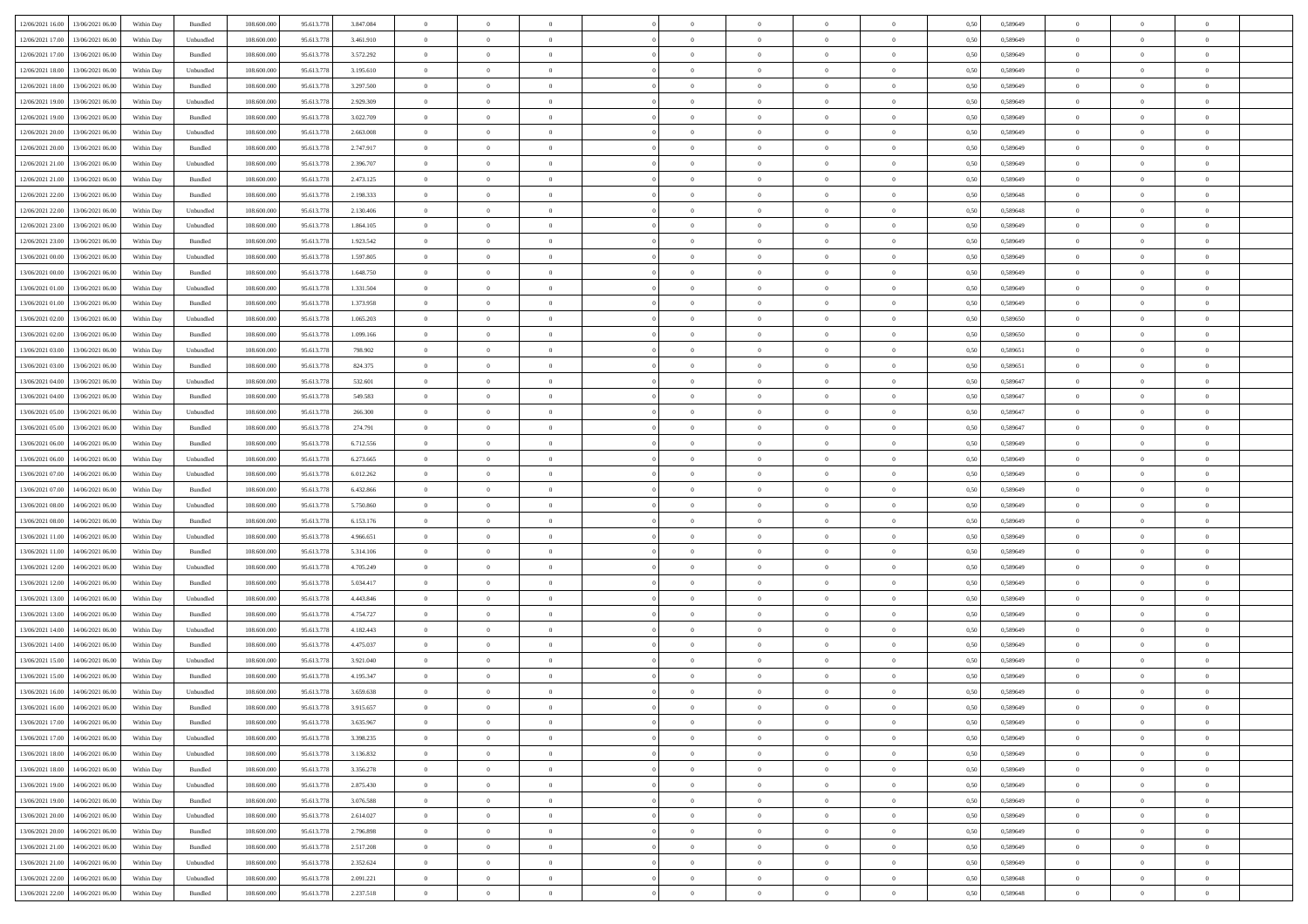|                                              |            |                             |             |            |            | $\overline{0}$ | $\overline{0}$ |                | $\overline{0}$ | $\theta$       |                | $\theta$       |      |          | $\theta$       | $\theta$       | $\overline{0}$ |  |
|----------------------------------------------|------------|-----------------------------|-------------|------------|------------|----------------|----------------|----------------|----------------|----------------|----------------|----------------|------|----------|----------------|----------------|----------------|--|
| 13/06/2021 23:00<br>14/06/2021 06:00         | Within Day | Bundled                     | 108.600.000 | 95.613.778 | 1.957.828  |                |                |                |                |                |                |                | 0,50 | 0,589649 |                |                |                |  |
| 13/06/2021 23:00<br>14/06/2021 06:00         | Within Day | Unbundled                   | 108.600.00  | 95.613.778 | 1.829.819  | $\bf{0}$       | $\bf{0}$       | $\bf{0}$       | $\bf{0}$       | $\overline{0}$ | $\overline{0}$ | $\bf{0}$       | 0,50 | 0,589649 | $\,$ 0 $\,$    | $\bf{0}$       | $\overline{0}$ |  |
| 14/06/2021 00:00<br>14/06/2021 06:00         | Within Day | Bundled                     | 108,600,000 | 95.613.778 | 1.678.139  | $\overline{0}$ | $\bf{0}$       | $\overline{0}$ | $\bf{0}$       | $\bf{0}$       | $\overline{0}$ | $\bf{0}$       | 0.50 | 0.589649 | $\bf{0}$       | $\overline{0}$ | $\overline{0}$ |  |
| 14/06/2021 00:00<br>14/06/2021 06:00         | Within Day | Unbundled                   | 108.600.000 | 95.613.778 | 1.568.416  | $\overline{0}$ | $\overline{0}$ | $\overline{0}$ | $\overline{0}$ | $\theta$       | $\overline{0}$ | $\bf{0}$       | 0,50 | 0,589649 | $\,$ 0 $\,$    | $\theta$       | $\overline{0}$ |  |
|                                              |            |                             |             |            |            |                |                |                |                |                |                |                |      |          |                |                |                |  |
| 14/06/2021 01:00<br>14/06/2021 06:00         | Within Day | Bundled                     | 108.600.00  | 95.613.778 | 1.398.449  | $\bf{0}$       | $\overline{0}$ | $\bf{0}$       | $\overline{0}$ | $\theta$       | $\overline{0}$ | $\bf{0}$       | 0,50 | 0,589649 | $\,$ 0 $\,$    | $\bf{0}$       | $\overline{0}$ |  |
| 14/06/2021 01:00<br>14/06/2021 06:00         | Within Day | Unbundled                   | 108,600,000 | 95.613.778 | 1.307.013  | $\overline{0}$ | $\overline{0}$ | $\overline{0}$ | $\bf{0}$       | $\overline{0}$ | $\theta$       | $\bf{0}$       | 0.50 | 0.589649 | $\,$ 0 $\,$    | $\theta$       | $\overline{0}$ |  |
| 14/06/2021 02:00<br>14/06/2021 06.00         | Within Day | Bundled                     | 108.600.000 | 95.613.778 | 1.118.759  | $\overline{0}$ | $\overline{0}$ | $\overline{0}$ | $\overline{0}$ | $\overline{0}$ | $\overline{0}$ | $\bf{0}$       | 0,50 | 0,589650 | $\,$ 0 $\,$    | $\theta$       | $\overline{0}$ |  |
| 14/06/2021 02:00<br>14/06/2021 06.00         | Within Day | Unbundled                   | 108.600.00  | 95.613.77  | 1.045.610  | $\bf{0}$       | $\bf{0}$       | $\bf{0}$       | $\overline{0}$ | $\overline{0}$ | $\overline{0}$ | $\bf{0}$       | 0,50 | 0,589650 | $\,$ 0 $\,$    | $\bf{0}$       | $\overline{0}$ |  |
|                                              |            |                             |             |            |            |                |                |                |                |                |                |                |      |          |                |                |                |  |
| 14/06/2021 03:00<br>14/06/2021 06:00         | Within Day | Unbundled                   | 108,600,000 | 95.613.778 | 784.208    | $\overline{0}$ | $\bf{0}$       | $\overline{0}$ | $\bf{0}$       | $\overline{0}$ | $\overline{0}$ | $\bf{0}$       | 0.50 | 0.589651 | $\bf{0}$       | $\overline{0}$ | $\overline{0}$ |  |
| 14/06/2021 03:00<br>14/06/2021 06:00         | Within Day | Bundled                     | 108.600.000 | 95.613.778 | 839.069    | $\bf{0}$       | $\bf{0}$       | $\overline{0}$ | $\overline{0}$ | $\overline{0}$ | $\overline{0}$ | $\bf{0}$       | 0,50 | 0,589651 | $\,$ 0 $\,$    | $\bf{0}$       | $\overline{0}$ |  |
| 14/06/2021 04:00<br>14/06/2021 06:00         | Within Day | Unbundled                   | 108.600.00  | 95.613.778 | 522.805    | $\bf{0}$       | $\bf{0}$       | $\bf{0}$       | $\bf{0}$       | $\overline{0}$ | $\overline{0}$ | $\bf{0}$       | 0,50 | 0,589647 | $\,$ 0 $\,$    | $\bf{0}$       | $\overline{0}$ |  |
| 14/06/2021 04:00<br>14/06/2021 06.00         | Within Day | Bundled                     | 108,600,000 | 95.613.778 | 559.379    | $\overline{0}$ | $\bf{0}$       | $\overline{0}$ | $\overline{0}$ | $\bf{0}$       | $\overline{0}$ | $\bf{0}$       | 0.50 | 0.589647 | $\bf{0}$       | $\overline{0}$ | $\,$ 0         |  |
| 14/06/2021 05:00<br>14/06/2021 06:00         | Within Day | Unbundled                   | 108.600.000 | 95.613.778 | 261.402    | $\overline{0}$ | $\overline{0}$ | $\overline{0}$ | $\theta$       | $\theta$       | $\overline{0}$ | $\bf{0}$       | 0,50 | 0,589647 | $\,$ 0 $\,$    | $\theta$       | $\overline{0}$ |  |
|                                              |            |                             |             |            |            |                |                |                |                |                |                |                |      |          |                |                |                |  |
| 14/06/2021 05:00<br>14/06/2021 06:00         | Within Day | Bundled                     | 108.600.00  | 95.613.778 | 279.689    | $\bf{0}$       | $\overline{0}$ | $\bf{0}$       | $\overline{0}$ | $\bf{0}$       | $\overline{0}$ | $\bf{0}$       | 0,50 | 0,589647 | $\,$ 0 $\,$    | $\bf{0}$       | $\overline{0}$ |  |
| 14/06/2021 06:00<br>15/06/2021 06:00         | Within Day | Unbundled                   | 108,600,000 | 95.613.778 | 10.490.786 | $\overline{0}$ | $\overline{0}$ | $\overline{0}$ | $\bf{0}$       | $\overline{0}$ | $\theta$       | $\bf{0}$       | 0.50 | 0.589649 | $\,$ 0 $\,$    | $\theta$       | $\overline{0}$ |  |
| 14/06/2021 06:00<br>15/06/2021 06:00         | Within Day | Bundled                     | 108.600.000 | 95.613.778 | 2.495.434  | $\overline{0}$ | $\overline{0}$ | $\overline{0}$ | $\overline{0}$ | $\overline{0}$ | $\overline{0}$ | $\bf{0}$       | 0,50 | 0,589649 | $\theta$       | $\theta$       | $\overline{0}$ |  |
| 14/06/2021 07:00<br>15/06/2021 06:00         | Within Day | Unbundled                   | 108.600.00  | 95.613.778 | 10.053.670 | $\bf{0}$       | $\bf{0}$       | $\bf{0}$       | $\overline{0}$ | $\bf{0}$       | $\overline{0}$ | $\bf{0}$       | 0,50 | 0,589649 | $\,$ 0 $\,$    | $\bf{0}$       | $\overline{0}$ |  |
|                                              |            |                             |             |            |            |                |                |                |                |                |                |                |      |          |                |                |                |  |
| 14/06/2021 07:00<br>15/06/2021 06:00         | Within Day | Bundled                     | 108,600,000 | 95.613.778 | 2.391.458  | $\overline{0}$ | $\bf{0}$       | $\overline{0}$ | $\bf{0}$       | $\overline{0}$ | $\overline{0}$ | $\bf{0}$       | 0.50 | 0.589649 | $\bf{0}$       | $\overline{0}$ | $\overline{0}$ |  |
| 14/06/2021 08:00<br>15/06/2021 06:00         | Within Day | Unbundled                   | 108.600.000 | 95.613.778 | 9.616.554  | $\bf{0}$       | $\bf{0}$       | $\overline{0}$ | $\overline{0}$ | $\overline{0}$ | $\overline{0}$ | $\bf{0}$       | 0,50 | 0,589649 | $\,$ 0 $\,$    | $\bf{0}$       | $\overline{0}$ |  |
| 14/06/2021 08:00<br>15/06/2021 06:00         | Within Day | Bundled                     | 108.600.00  | 95.613.778 | 2.287.481  | $\bf{0}$       | $\bf{0}$       | $\bf{0}$       | $\bf{0}$       | $\overline{0}$ | $\overline{0}$ | $\bf{0}$       | 0,50 | 0,589649 | $\,$ 0 $\,$    | $\bf{0}$       | $\overline{0}$ |  |
| $14/06/2021\ 09.00$<br>15/06/2021 06:00      | Within Day | Unbundled                   | 108,600,000 | 95.613.778 | 9.179.438  | $\overline{0}$ | $\bf{0}$       | $\overline{0}$ | $\overline{0}$ | $\bf{0}$       | $\overline{0}$ | $\bf{0}$       | 0.50 | 0.589649 | $\bf{0}$       | $\overline{0}$ | $\,$ 0         |  |
| 14/06/2021 09:00<br>15/06/2021 06:00         | Within Day | Bundled                     | 108.600.000 | 95.613.778 | 2.183.505  | $\overline{0}$ | $\overline{0}$ | $\overline{0}$ | $\overline{0}$ | $\theta$       | $\overline{0}$ | $\bf{0}$       | 0,50 | 0,589649 | $\theta$       | $\theta$       | $\overline{0}$ |  |
|                                              |            |                             |             |            |            |                |                |                |                |                |                |                |      |          |                |                |                |  |
| 14/06/2021 10:00<br>15/06/2021 06:00         | Within Day | Unbundled                   | 108.600.00  | 95.613.778 | 8.742.322  | $\bf{0}$       | $\bf{0}$       | $\bf{0}$       | $\bf{0}$       | $\overline{0}$ | $\overline{0}$ | $\bf{0}$       | 0,50 | 0,589649 | $\,$ 0 $\,$    | $\bf{0}$       | $\overline{0}$ |  |
| 14/06/2021 10:00<br>15/06/2021 06:00         | Within Day | Bundled                     | 108,600,000 | 95.613.778 | 2.079.528  | $\overline{0}$ | $\bf{0}$       | $\overline{0}$ | $\bf{0}$       | $\overline{0}$ | $\theta$       | $\bf{0}$       | 0.50 | 0.589649 | $\,$ 0 $\,$    | $\theta$       | $\overline{0}$ |  |
| 14/06/2021 11:00<br>15/06/2021 06:00         | Within Day | Bundled                     | 108.600.000 | 95.613.778 | 1.975.552  | $\overline{0}$ | $\overline{0}$ | $\overline{0}$ | $\overline{0}$ | $\overline{0}$ | $\overline{0}$ | $\bf{0}$       | 0,50 | 0,589649 | $\,$ 0 $\,$    | $\theta$       | $\overline{0}$ |  |
| 14/06/2021 11:00<br>15/06/2021 06:00         | Within Day | Unbundled                   | 108.600.00  | 95.613.778 | 8.305.206  | $\bf{0}$       | $\overline{0}$ | $\bf{0}$       | $\overline{0}$ | $\bf{0}$       | $\overline{0}$ | $\bf{0}$       | 0,50 | 0,589649 | $\,$ 0 $\,$    | $\bf{0}$       | $\overline{0}$ |  |
| 14/06/2021 12:00<br>15/06/2021 06:00         | Within Day | Unbundled                   | 108,600,000 | 95.613.778 | 7.868.090  | $\overline{0}$ | $\bf{0}$       | $\overline{0}$ | $\bf{0}$       | $\overline{0}$ | $\overline{0}$ | $\bf{0}$       | 0.50 | 0.589649 | $\bf{0}$       | $\overline{0}$ | $\overline{0}$ |  |
| 14/06/2021 12:00<br>15/06/2021 06:00         | Within Day | Bundled                     | 108.600.000 | 95.613.778 | 1.871.575  | $\overline{0}$ | $\bf{0}$       | $\overline{0}$ | $\overline{0}$ | $\overline{0}$ | $\overline{0}$ | $\bf{0}$       | 0,50 | 0,589649 | $\theta$       | $\theta$       | $\overline{0}$ |  |
|                                              |            |                             |             |            |            |                |                |                |                |                |                |                |      |          |                |                |                |  |
| 14/06/2021 13:00<br>15/06/2021 06:00         | Within Day | Unbundled                   | 108.600.00  | 95.613.778 | 7.430.974  | $\bf{0}$       | $\bf{0}$       | $\bf{0}$       | $\bf{0}$       | $\overline{0}$ | $\overline{0}$ | $\bf{0}$       | 0,50 | 0,589649 | $\,$ 0 $\,$    | $\bf{0}$       | $\overline{0}$ |  |
| 14/06/2021 13:00<br>15/06/2021 06:00         | Within Day | Bundled                     | 108,600,000 | 95.613.778 | 1.767.599  | $\overline{0}$ | $\bf{0}$       | $\overline{0}$ | $\overline{0}$ | $\bf{0}$       | $\overline{0}$ | $\bf{0}$       | 0.50 | 0.589649 | $\bf{0}$       | $\overline{0}$ | $\,$ 0         |  |
| 14/06/2021 14:00<br>15/06/2021 06:00         | Within Day | Unbundled                   | 108.600.000 | 95.613.778 | 6.993.857  | $\overline{0}$ | $\overline{0}$ | $\overline{0}$ | $\overline{0}$ | $\overline{0}$ | $\overline{0}$ | $\bf{0}$       | 0.50 | 0.589649 | $\theta$       | $\theta$       | $\overline{0}$ |  |
| 14/06/2021 14:00<br>15/06/2021 06:00         | Within Day | Bundled                     | 108.600.00  | 95.613.778 | 1.663.623  | $\bf{0}$       | $\bf{0}$       | $\bf{0}$       | $\bf{0}$       | $\overline{0}$ | $\overline{0}$ | $\bf{0}$       | 0,50 | 0,589649 | $\,$ 0 $\,$    | $\bf{0}$       | $\overline{0}$ |  |
| 14/06/2021 15:00<br>15/06/2021 06:00         |            | Unbundled                   | 108,600,000 | 95.613.778 | 6.556.741  | $\overline{0}$ | $\bf{0}$       | $\overline{0}$ | $\bf{0}$       | $\overline{0}$ | $\theta$       | $\bf{0}$       | 0.50 | 0.589649 | $\,$ 0 $\,$    | $\theta$       | $\overline{0}$ |  |
|                                              | Within Day |                             |             |            |            |                |                |                |                |                |                |                |      |          |                |                |                |  |
| 14/06/2021 15:00<br>15/06/2021 06:00         | Within Dav | Bundled                     | 108.600.000 | 95.613.778 | 1.559.646  | $\overline{0}$ | $\overline{0}$ | $\overline{0}$ | $\overline{0}$ | $\theta$       | $\overline{0}$ | $\bf{0}$       | 0.50 | 0.589649 | $\theta$       | $\theta$       | $\overline{0}$ |  |
| 14/06/2021 16:00<br>15/06/2021 06:00         | Within Day | Unbundled                   | 108.600.00  | 95.613.778 | 6.119.625  | $\bf{0}$       | $\bf{0}$       | $\bf{0}$       | $\bf{0}$       | $\overline{0}$ | $\overline{0}$ | $\bf{0}$       | 0,50 | 0,589649 | $\,$ 0 $\,$    | $\bf{0}$       | $\overline{0}$ |  |
| 14/06/2021 16:00<br>15/06/2021 06:00         | Within Day | Bundled                     | 108,600,000 | 95.613.778 | 1.455.670  | $\overline{0}$ | $\bf{0}$       | $\overline{0}$ | $\bf{0}$       | $\overline{0}$ | $\overline{0}$ | $\bf{0}$       | 0.50 | 0.589649 | $\bf{0}$       | $\overline{0}$ | $\overline{0}$ |  |
| 14/06/2021 17:00<br>15/06/2021 06:00         | Within Dav | Unbundled                   | 108.600.000 | 95.613.778 | 5.682.509  | $\overline{0}$ | $\overline{0}$ | $\overline{0}$ | $\overline{0}$ | $\overline{0}$ | $\overline{0}$ | $\bf{0}$       | 0.50 | 0.589649 | $\theta$       | $\theta$       | $\overline{0}$ |  |
| 14/06/2021 17:00<br>15/06/2021 06:00         | Within Day | Bundled                     | 108.600.00  | 95.613.778 | 1.351.693  | $\bf{0}$       | $\bf{0}$       | $\bf{0}$       | $\bf{0}$       | $\overline{0}$ | $\overline{0}$ | $\bf{0}$       | 0,50 | 0,589649 | $\,$ 0 $\,$    | $\bf{0}$       | $\overline{0}$ |  |
|                                              |            |                             |             |            |            |                |                |                |                |                |                |                |      |          |                |                |                |  |
| $14/06/2021\ 18.00$<br>15/06/2021 06:00      | Within Day | Unbundled                   | 108,600,000 | 95.613.778 | 5.245.393  | $\overline{0}$ | $\bf{0}$       | $\overline{0}$ | $\overline{0}$ | $\bf{0}$       | $\overline{0}$ | $\bf{0}$       | 0.50 | 0.589649 | $\bf{0}$       | $\overline{0}$ | $\overline{0}$ |  |
| 14/06/2021 18:00<br>15/06/2021 06:00         | Within Dav | Bundled                     | 108.600.000 | 95.613.778 | 1.247.717  | $\overline{0}$ | $\overline{0}$ | $\overline{0}$ | $\overline{0}$ | $\overline{0}$ | $\overline{0}$ | $\bf{0}$       | 0.50 | 0.589649 | $\theta$       | $\theta$       | $\overline{0}$ |  |
| 14/06/2021 19:00<br>15/06/2021 06:00         | Within Day | Bundled                     | 108.600.00  | 95.613.778 | 1.143.740  | $\bf{0}$       | $\bf{0}$       | $\bf{0}$       | $\bf{0}$       | $\overline{0}$ | $\overline{0}$ | $\bf{0}$       | 0,50 | 0,589649 | $\,$ 0 $\,$    | $\bf{0}$       | $\overline{0}$ |  |
| 14/06/2021 19:00<br>15/06/2021 06:00         | Within Day | Unbundled                   | 108,600,000 | 95.613.778 | 4.808.277  | $\overline{0}$ | $\overline{0}$ | $\overline{0}$ | $\bf{0}$       | $\overline{0}$ | $\Omega$       | $\bf{0}$       | 0.50 | 0.589649 | $\bf{0}$       | $\theta$       | $\overline{0}$ |  |
| 14/06/2021 20:00<br>15/06/2021 06:00         | Within Dav | Unbundled                   | 108.600.000 | 95.613.778 | 4.371.161  | $\overline{0}$ | $\overline{0}$ | $\overline{0}$ | $\theta$       | $\theta$       | $\overline{0}$ | $\overline{0}$ | 0.5( | 0.589649 | $\theta$       | $\theta$       | $\overline{0}$ |  |
|                                              |            |                             |             |            |            |                |                |                |                |                |                |                |      |          |                |                |                |  |
| 14/06/2021 20:00<br>15/06/2021 06:00         | Within Day | Bundled                     | 108.600.00  | 95.613.778 | 1.039.764  | $\bf{0}$       | $\bf{0}$       | $\bf{0}$       | $\bf{0}$       | $\bf{0}$       | $\overline{0}$ | $\bf{0}$       | 0,50 | 0,589649 | $\,$ 0 $\,$    | $\overline{0}$ | $\overline{0}$ |  |
| $14/06/2021\ 21.00 \qquad 15/06/2021\ 06.00$ | Within Day | $\ensuremath{\mathsf{Unb}}$ | 108.600.000 | 95.613.778 | 3.934.045  | $\bf{0}$       | $\theta$       |                | $\overline{0}$ |                |                |                | 0,50 | 0.589649 | $\bf{0}$       | $\bf{0}$       |                |  |
| 14/06/2021 21:00 15/06/2021 06:00            | Within Day | Bundled                     | 108.600.000 | 95.613.778 | 935.787    | $\overline{0}$ | $\overline{0}$ | $\Omega$       | $\theta$       | $\overline{0}$ | $\overline{0}$ | $\bf{0}$       | 0,50 | 0,589649 | $\theta$       | $\overline{0}$ | $\overline{0}$ |  |
| 14/06/2021 22:00<br>15/06/2021 06:00         | Within Day | Unbundled                   | 108.600.00  | 95.613.778 | 3.496.928  | $\overline{0}$ | $\bf{0}$       | $\overline{0}$ | $\overline{0}$ | $\bf{0}$       | $\overline{0}$ | $\bf{0}$       | 0,50 | 0,589648 | $\bf{0}$       | $\overline{0}$ | $\bf{0}$       |  |
| 14/06/2021 22.00 15/06/2021 06:00            | Within Day | Bundled                     | 108,600,000 | 95.613.778 | 831.811    | $\overline{0}$ | $\overline{0}$ | $\overline{0}$ | $\overline{0}$ | $\mathbf{0}$   | $\overline{0}$ | $\,$ 0 $\,$    | 0.50 | 0.589648 | $\overline{0}$ | $\bf{0}$       | $\,$ 0 $\,$    |  |
|                                              |            |                             |             |            |            |                |                |                |                |                |                |                |      |          |                |                |                |  |
| 14/06/2021 23:00 15/06/2021 06:00            | Within Day | Unbundled                   | 108.600.000 | 95.613.778 | 3.059.812  | $\overline{0}$ | $\overline{0}$ | $\overline{0}$ | $\overline{0}$ | $\overline{0}$ | $\overline{0}$ | $\bf{0}$       | 0,50 | 0.589649 | $\overline{0}$ | $\theta$       | $\overline{0}$ |  |
| 14/06/2021 23:00<br>15/06/2021 06:00         | Within Day | Bundled                     | 108.600.000 | 95.613.778 | 727.835    | $\overline{0}$ | $\bf{0}$       | $\overline{0}$ | $\overline{0}$ | $\bf{0}$       | $\overline{0}$ | $\bf{0}$       | 0,50 | 0,589649 | $\bf{0}$       | $\overline{0}$ | $\overline{0}$ |  |
| 15/06/2021 06:00<br>15/06/2021 00:00         | Within Day | Unbundled                   | 108,600,000 | 95.613.778 | 2.622.696  | $\overline{0}$ | $\bf{0}$       | $\overline{0}$ | $\overline{0}$ | $\bf{0}$       | $\overline{0}$ | $\bf{0}$       | 0.50 | 0.589649 | $\,$ 0 $\,$    | $\overline{0}$ | $\overline{0}$ |  |
| 15/06/2021 00:00<br>15/06/2021 06:00         | Within Dav | Bundled                     | 108.600.000 | 95.613.778 | 623.858    | $\overline{0}$ | $\overline{0}$ | $\overline{0}$ | $\overline{0}$ | $\overline{0}$ | $\overline{0}$ | $\bf{0}$       | 0,50 | 0.589649 | $\overline{0}$ | $\theta$       | $\overline{0}$ |  |
| 15/06/2021 01:00<br>15/06/2021 06:00         | Within Day | Unbundled                   | 108.600.00  | 95.613.778 | 2.185.580  | $\overline{0}$ | $\overline{0}$ | $\overline{0}$ | $\overline{0}$ | $\overline{0}$ | $\overline{0}$ | $\bf{0}$       | 0,50 | 0,589649 | $\bf{0}$       | $\overline{0}$ | $\,$ 0         |  |
|                                              |            |                             |             |            |            |                |                |                |                |                |                |                |      |          |                |                |                |  |
| 15/06/2021 01:00<br>15/06/2021 06:00         | Within Day | Bundled                     | 108,600,000 | 95.613.778 | 519.882    | $\overline{0}$ | $\overline{0}$ | $\overline{0}$ | $\overline{0}$ | $\overline{0}$ | $\overline{0}$ | $\bf{0}$       | 0.50 | 0.589649 | $\mathbf{0}$   | $\bf{0}$       | $\,$ 0         |  |
| 15/06/2021 02:00 15/06/2021 06:00            | Within Dav | Unbundled                   | 108.600.000 | 95.613.778 | 1.748.464  | $\overline{0}$ | $\overline{0}$ | $\overline{0}$ | $\overline{0}$ | $\overline{0}$ | $\overline{0}$ | $\bf{0}$       | 0,50 | 0,589650 | $\overline{0}$ | $\theta$       | $\overline{0}$ |  |
| 15/06/2021 02:00<br>15/06/2021 06:00         | Within Day | Bundled                     | 108.600.00  | 95.613.778 | 415.905    | $\overline{0}$ | $\bf{0}$       | $\overline{0}$ | $\overline{0}$ | $\overline{0}$ | $\overline{0}$ | $\bf{0}$       | 0,50 | 0,589650 | $\bf{0}$       | $\,$ 0 $\,$    | $\bf{0}$       |  |
| 15/06/2021 03:00 15/06/2021 06:00            | Within Day | Unbundled                   | 108.600.000 | 95.613.778 | 1.311.348  | $\,$ 0 $\,$    | $\bf{0}$       | $\overline{0}$ | $\overline{0}$ | $\,$ 0 $\,$    | $\overline{0}$ | $\bf{0}$       | 0,50 | 0,589651 | $\overline{0}$ | $\,$ 0 $\,$    | $\,$ 0 $\,$    |  |
|                                              |            |                             |             |            |            |                |                |                |                |                |                |                |      |          |                |                |                |  |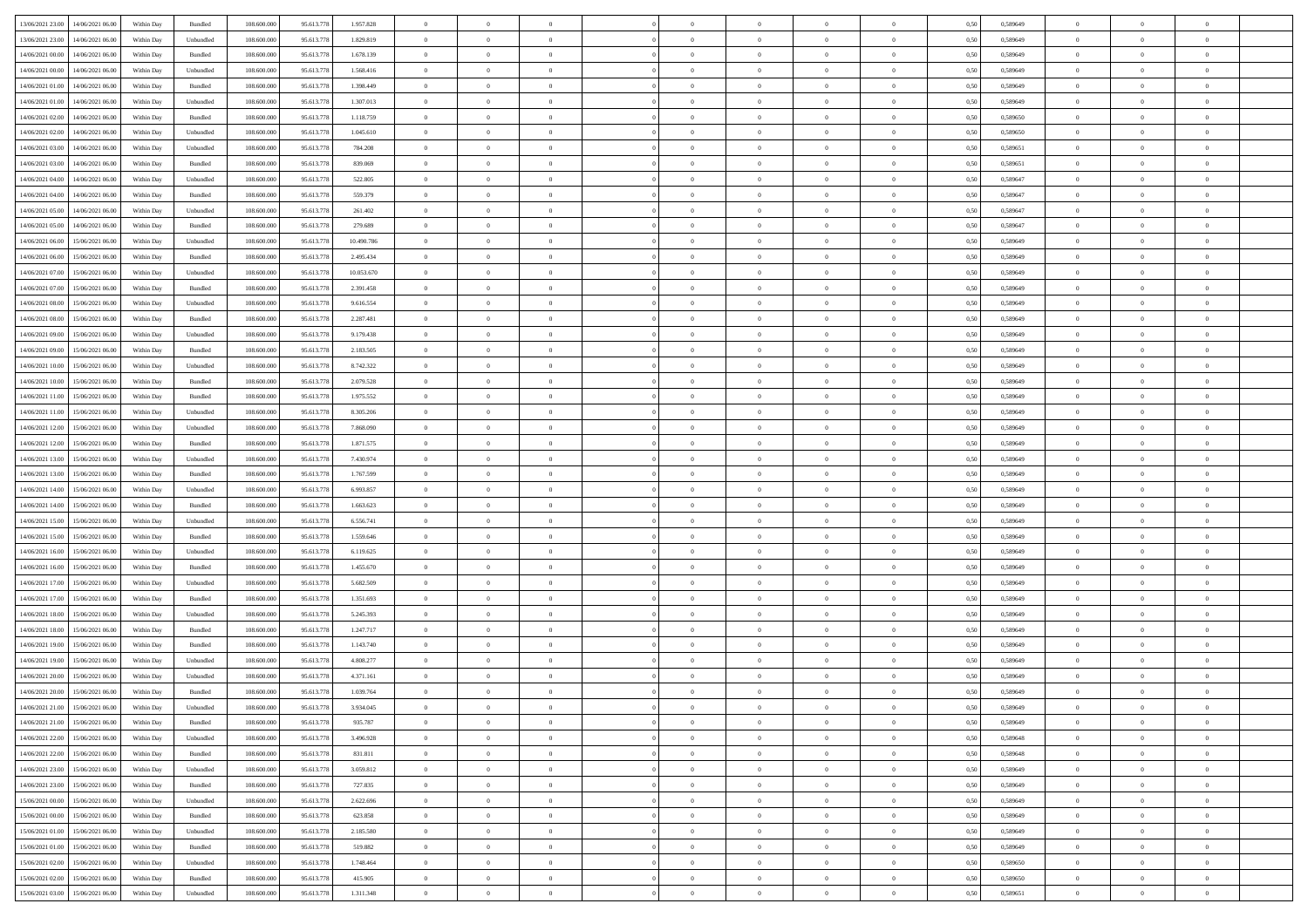| 15/06/2021 03:00 15/06/2021 06:00            | Within Day | Bundled   | 108.600.000 | 95.613.778 | 311.929    | $\overline{0}$ | $\overline{0}$ |                | $\overline{0}$ | $\theta$       |                | $\theta$       | 0,50 | 0,589651 | $\theta$       | $\theta$       | $\overline{0}$ |  |
|----------------------------------------------|------------|-----------|-------------|------------|------------|----------------|----------------|----------------|----------------|----------------|----------------|----------------|------|----------|----------------|----------------|----------------|--|
| 15/06/2021 04:00<br>15/06/2021 06:00         | Within Day | Bundled   | 108.600.00  | 95.613.778 | 207.952    | $\bf{0}$       | $\bf{0}$       | $\bf{0}$       | $\overline{0}$ | $\overline{0}$ | $\overline{0}$ | $\bf{0}$       | 0,50 | 0,589647 | $\,$ 0 $\,$    | $\bf{0}$       | $\overline{0}$ |  |
| 15/06/2021 04:00<br>15/06/2021 06:00         | Within Day | Unbundled | 108,600,000 | 95.613.778 | 874.232    | $\overline{0}$ | $\bf{0}$       | $\overline{0}$ | $\bf{0}$       | $\bf{0}$       | $\overline{0}$ | $\bf{0}$       | 0.50 | 0.589647 | $\bf{0}$       | $\overline{0}$ | $\overline{0}$ |  |
| 15/06/2021 05:00<br>15/06/2021 06:00         |            |           | 108.600.000 |            |            | $\overline{0}$ | $\overline{0}$ | $\overline{0}$ | $\theta$       | $\theta$       | $\overline{0}$ | $\bf{0}$       |      |          | $\theta$       | $\theta$       | $\overline{0}$ |  |
|                                              | Within Day | Unbundled |             | 95.613.778 | 437.116    |                |                |                |                |                |                |                | 0,50 | 0,589647 |                |                |                |  |
| 15/06/2021 05:00<br>15/06/2021 06:00         | Within Day | Bundled   | 108.600.00  | 95.613.778 | 103.976    | $\bf{0}$       | $\overline{0}$ | $\bf{0}$       | $\overline{0}$ | $\theta$       | $\overline{0}$ | $\bf{0}$       | 0,50 | 0,589647 | $\,$ 0 $\,$    | $\bf{0}$       | $\overline{0}$ |  |
| 15/06/2021 06:00<br>16/06/2021 06:00         | Within Day | Unbundled | 108,600,000 | 95.613.778 | 10.490.786 | $\overline{0}$ | $\overline{0}$ | $\overline{0}$ | $\bf{0}$       | $\overline{0}$ | $\Omega$       | $\bf{0}$       | 0.50 | 0.589649 | $\,$ 0 $\,$    | $\theta$       | $\overline{0}$ |  |
| 15/06/2021 06:00<br>16/06/2021 06:00         | Within Day | Bundled   | 108.600.000 | 95.613.778 | 2.495.434  | $\overline{0}$ | $\overline{0}$ | $\overline{0}$ | $\overline{0}$ | $\overline{0}$ | $\overline{0}$ | $\bf{0}$       | 0,50 | 0,589649 | $\,$ 0 $\,$    | $\theta$       | $\overline{0}$ |  |
|                                              |            |           |             |            |            |                |                |                |                |                |                |                |      |          |                |                |                |  |
| 15/06/2021 07:00<br>16/06/2021 06:00         | Within Day | Unbundled | 108.600.00  | 95.613.778 | 10.053.670 | $\bf{0}$       | $\overline{0}$ | $\bf{0}$       | $\overline{0}$ | $\overline{0}$ | $\overline{0}$ | $\bf{0}$       | 0,50 | 0,589649 | $\,$ 0 $\,$    | $\bf{0}$       | $\overline{0}$ |  |
| 15/06/2021 07:00<br>16/06/2021 06:00         | Within Day | Bundled   | 108,600,000 | 95.613.778 | 2.391.458  | $\overline{0}$ | $\bf{0}$       | $\overline{0}$ | $\bf{0}$       | $\overline{0}$ | $\overline{0}$ | $\bf{0}$       | 0.50 | 0.589649 | $\bf{0}$       | $\overline{0}$ | $\overline{0}$ |  |
| 15/06/2021 08:00<br>16/06/2021 06:00         | Within Day | Unbundled | 108.600.000 | 95.613.778 | 9.616.554  | $\overline{0}$ | $\bf{0}$       | $\overline{0}$ | $\overline{0}$ | $\overline{0}$ | $\overline{0}$ | $\bf{0}$       | 0,50 | 0,589649 | $\,$ 0 $\,$    | $\bf{0}$       | $\overline{0}$ |  |
| 15/06/2021 08:00<br>16/06/2021 06:00         | Within Day | Bundled   | 108.600.00  | 95.613.778 | 2.287.481  | $\bf{0}$       | $\overline{0}$ | $\bf{0}$       | $\bf{0}$       | $\bf{0}$       | $\overline{0}$ | $\bf{0}$       | 0,50 | 0,589649 | $\,$ 0 $\,$    | $\bf{0}$       | $\overline{0}$ |  |
|                                              |            |           |             |            |            |                |                |                |                |                |                |                |      |          |                |                |                |  |
| 15/06/2021 09:00<br>16/06/2021 06:00         | Within Day | Unbundled | 108,600,000 | 95.613.778 | 9.179.438  | $\overline{0}$ | $\bf{0}$       | $\overline{0}$ | $\overline{0}$ | $\bf{0}$       | $\overline{0}$ | $\bf{0}$       | 0.50 | 0.589649 | $\bf{0}$       | $\overline{0}$ | $\overline{0}$ |  |
| 15/06/2021 09:00<br>16/06/2021 06:00         | Within Day | Bundled   | 108.600.000 | 95.613.778 | 2.183.505  | $\overline{0}$ | $\overline{0}$ | $\overline{0}$ | $\overline{0}$ | $\theta$       | $\overline{0}$ | $\bf{0}$       | 0,50 | 0,589649 | $\,$ 0 $\,$    | $\theta$       | $\overline{0}$ |  |
| 15/06/2021 10:00<br>16/06/2021 06:00         | Within Day | Unbundled | 108.600.00  | 95.613.778 | 8.742.322  | $\bf{0}$       | $\overline{0}$ | $\bf{0}$       | $\overline{0}$ | $\theta$       | $\overline{0}$ | $\bf{0}$       | 0,50 | 0,589649 | $\,$ 0 $\,$    | $\bf{0}$       | $\overline{0}$ |  |
|                                              |            |           |             |            |            |                |                |                |                |                |                |                |      |          |                |                |                |  |
| 15/06/2021 10:00<br>16/06/2021 06:00         | Within Day | Bundled   | 108,600,000 | 95.613.778 | 2.079.528  | $\overline{0}$ | $\overline{0}$ | $\overline{0}$ | $\bf{0}$       | $\theta$       | $\Omega$       | $\bf{0}$       | 0.50 | 0.589649 | $\theta$       | $\theta$       | $\overline{0}$ |  |
| 15/06/2021 11:00<br>16/06/2021 06:00         | Within Day | Unbundled | 108.600.000 | 95.613.778 | 8.305.206  | $\overline{0}$ | $\overline{0}$ | $\overline{0}$ | $\overline{0}$ | $\theta$       | $\overline{0}$ | $\bf{0}$       | 0,50 | 0,589649 | $\theta$       | $\theta$       | $\overline{0}$ |  |
| 15/06/2021 11:00<br>16/06/2021 06:00         | Within Day | Bundled   | 108.600.00  | 95.613.778 | 1.975.552  | $\bf{0}$       | $\overline{0}$ | $\bf{0}$       | $\overline{0}$ | $\theta$       | $\overline{0}$ | $\bf{0}$       | 0,50 | 0,589649 | $\,$ 0 $\,$    | $\bf{0}$       | $\overline{0}$ |  |
| 15/06/2021 12:00<br>16/06/2021 06:00         | Within Day | Bundled   | 108,600,000 | 95.613.778 | 1.871.575  | $\overline{0}$ | $\bf{0}$       | $\overline{0}$ | $\bf{0}$       | $\overline{0}$ | $\overline{0}$ | $\bf{0}$       | 0.50 | 0.589649 | $\bf{0}$       | $\overline{0}$ | $\overline{0}$ |  |
|                                              |            |           |             |            |            |                |                |                |                |                |                |                |      |          |                |                |                |  |
| 15/06/2021 12:00<br>16/06/2021 06:00         | Within Day | Unbundled | 108.600.000 | 95.613.778 | 7.868.090  | $\overline{0}$ | $\bf{0}$       | $\overline{0}$ | $\overline{0}$ | $\overline{0}$ | $\overline{0}$ | $\bf{0}$       | 0,50 | 0,589649 | $\,$ 0 $\,$    | $\bf{0}$       | $\overline{0}$ |  |
| 15/06/2021 13:00<br>16/06/2021 06:00         | Within Day | Unbundled | 108.600.00  | 95.613.778 | 7.430.974  | $\bf{0}$       | $\bf{0}$       | $\bf{0}$       | $\bf{0}$       | $\overline{0}$ | $\overline{0}$ | $\bf{0}$       | 0,50 | 0,589649 | $\,$ 0 $\,$    | $\bf{0}$       | $\overline{0}$ |  |
| 15/06/2021 13:00<br>16/06/2021 06:00         | Within Day | Bundled   | 108,600,000 | 95.613.778 | 1.767.599  | $\overline{0}$ | $\bf{0}$       | $\overline{0}$ | $\bf{0}$       | $\bf{0}$       | $\overline{0}$ | $\bf{0}$       | 0.50 | 0.589649 | $\bf{0}$       | $\overline{0}$ | $\overline{0}$ |  |
| 15/06/2021 14:00<br>16/06/2021 06:00         | Within Day | Unbundled | 108.600.000 | 95.613.778 | 6.993.857  | $\overline{0}$ | $\overline{0}$ | $\overline{0}$ | $\theta$       | $\theta$       | $\overline{0}$ | $\bf{0}$       | 0,50 | 0,589649 | $\theta$       | $\theta$       | $\overline{0}$ |  |
|                                              |            |           |             |            |            |                |                |                |                |                |                |                |      |          |                |                |                |  |
| 15/06/2021 14:00<br>16/06/2021 06:00         | Within Day | Bundled   | 108.600.00  | 95.613.778 | 1.663.623  | $\bf{0}$       | $\overline{0}$ | $\bf{0}$       | $\overline{0}$ | $\theta$       | $\overline{0}$ | $\bf{0}$       | 0,50 | 0,589649 | $\,$ 0 $\,$    | $\bf{0}$       | $\overline{0}$ |  |
| 15/06/2021 15:00<br>16/06/2021 06:00         | Within Day | Unbundled | 108,600,000 | 95.613.778 | 6.556.741  | $\overline{0}$ | $\overline{0}$ | $\overline{0}$ | $\overline{0}$ | $\overline{0}$ | $\Omega$       | $\bf{0}$       | 0.50 | 0.589649 | $\,$ 0 $\,$    | $\theta$       | $\overline{0}$ |  |
| 15/06/2021 15:00<br>16/06/2021 06:00         | Within Day | Bundled   | 108.600.000 | 95.613.778 | 1.559.646  | $\overline{0}$ | $\overline{0}$ | $\overline{0}$ | $\overline{0}$ | $\theta$       | $\overline{0}$ | $\bf{0}$       | 0,50 | 0,589649 | $\,$ 0 $\,$    | $\theta$       | $\overline{0}$ |  |
| 15/06/2021 16:00<br>16/06/2021 06:00         | Within Day | Unbundled | 108.600.00  | 95.613.778 | 6.119.625  | $\bf{0}$       | $\overline{0}$ | $\bf{0}$       | $\overline{0}$ | $\theta$       | $\overline{0}$ | $\bf{0}$       | 0,50 | 0,589649 | $\,$ 0 $\,$    | $\bf{0}$       | $\overline{0}$ |  |
|                                              |            |           |             |            |            |                |                |                |                |                |                |                |      |          |                |                |                |  |
| 15/06/2021 16:00<br>16/06/2021 06:00         | Within Day | Bundled   | 108,600,000 | 95.613.778 | 1.455.670  | $\overline{0}$ | $\bf{0}$       | $\overline{0}$ | $\bf{0}$       | $\overline{0}$ | $\overline{0}$ | $\bf{0}$       | 0.50 | 0.589649 | $\bf{0}$       | $\overline{0}$ | $\overline{0}$ |  |
| 15/06/2021 17:00<br>16/06/2021 06:00         | Within Day | Unbundled | 108.600.000 | 95.613.778 | 5.682.509  | $\overline{0}$ | $\bf{0}$       | $\overline{0}$ | $\overline{0}$ | $\overline{0}$ | $\overline{0}$ | $\bf{0}$       | 0,50 | 0,589649 | $\theta$       | $\theta$       | $\overline{0}$ |  |
| 15/06/2021 17:00<br>16/06/2021 06:00         | Within Day | Bundled   | 108.600.00  | 95.613.778 | 1.351.693  | $\bf{0}$       | $\bf{0}$       | $\bf{0}$       | $\bf{0}$       | $\overline{0}$ | $\overline{0}$ | $\bf{0}$       | 0,50 | 0,589649 | $\,$ 0 $\,$    | $\bf{0}$       | $\overline{0}$ |  |
| 15/06/2021 18:00<br>16/06/2021 06:00         | Within Day | Unbundled | 108,600,000 | 95.613.778 | 5.245.393  | $\overline{0}$ | $\bf{0}$       | $\overline{0}$ | $\bf{0}$       | $\bf{0}$       | $\overline{0}$ | $\bf{0}$       | 0.50 | 0.589649 | $\bf{0}$       | $\overline{0}$ | $\overline{0}$ |  |
|                                              |            |           |             |            |            |                |                |                |                |                |                |                |      |          |                |                |                |  |
| 15/06/2021 18:00<br>16/06/2021 06:00         | Within Day | Bundled   | 108.600.000 | 95.613.778 | 1.247.717  | $\overline{0}$ | $\overline{0}$ | $\overline{0}$ | $\overline{0}$ | $\overline{0}$ | $\overline{0}$ | $\bf{0}$       | 0.50 | 0.589649 | $\theta$       | $\theta$       | $\overline{0}$ |  |
| 15/06/2021 19:00<br>16/06/2021 06:00         | Within Day | Unbundled | 108.600.00  | 95.613.778 | 4.808.277  | $\bf{0}$       | $\overline{0}$ | $\bf{0}$       | $\overline{0}$ | $\overline{0}$ | $\overline{0}$ | $\bf{0}$       | 0,50 | 0,589649 | $\,$ 0 $\,$    | $\bf{0}$       | $\overline{0}$ |  |
| 15/06/2021 19:00<br>16/06/2021 06:00         | Within Day | Bundled   | 108,600,000 | 95.613.778 | 1.143.740  | $\overline{0}$ | $\bf{0}$       | $\overline{0}$ | $\bf{0}$       | $\theta$       | $\Omega$       | $\bf{0}$       | 0.50 | 0.589649 | $\,$ 0 $\,$    | $\theta$       | $\overline{0}$ |  |
| 15/06/2021 20:00<br>16/06/2021 06:00         | Within Dav | Unbundled | 108.600.000 | 95.613.778 | 4.371.161  | $\overline{0}$ | $\overline{0}$ | $\overline{0}$ | $\overline{0}$ | $\theta$       | $\overline{0}$ | $\bf{0}$       | 0.50 | 0.589649 | $\theta$       | $\theta$       | $\overline{0}$ |  |
|                                              |            |           |             |            |            | $\bf{0}$       | $\bf{0}$       | $\bf{0}$       | $\overline{0}$ | $\bf{0}$       | $\overline{0}$ |                |      |          | $\,$ 0 $\,$    | $\bf{0}$       | $\overline{0}$ |  |
| 15/06/2021 20:00<br>16/06/2021 06:00         | Within Day | Bundled   | 108.600.00  | 95.613.778 | 1.039.764  |                |                |                |                |                |                | $\bf{0}$       | 0,50 | 0,589649 |                |                |                |  |
| 15/06/2021 21:00<br>16/06/2021 06:00         | Within Day | Bundled   | 108,600,000 | 95.613.778 | 935.787    | $\overline{0}$ | $\bf{0}$       | $\overline{0}$ | $\bf{0}$       | $\overline{0}$ | $\overline{0}$ | $\bf{0}$       | 0.50 | 0.589649 | $\bf{0}$       | $\overline{0}$ | $\overline{0}$ |  |
| 15/06/2021 21:00<br>16/06/2021 06:00         | Within Dav | Unbundled | 108.600.000 | 95.613.778 | 3.934.045  | $\overline{0}$ | $\overline{0}$ | $\overline{0}$ | $\overline{0}$ | $\overline{0}$ | $\overline{0}$ | $\overline{0}$ | 0.50 | 0.589649 | $\theta$       | $\theta$       | $\overline{0}$ |  |
| 15/06/2021 22:00<br>16/06/2021 06:00         | Within Day | Unbundled | 108.600.00  | 95.613.778 | 3.496.928  | $\bf{0}$       | $\bf{0}$       | $\bf{0}$       | $\bf{0}$       | $\overline{0}$ | $\overline{0}$ | $\bf{0}$       | 0,50 | 0,589648 | $\,$ 0 $\,$    | $\bf{0}$       | $\overline{0}$ |  |
| 15/06/2021 22:00<br>16/06/2021 06:00         | Within Day | Bundled   | 108,600,000 | 95.613.778 | 831.811    | $\overline{0}$ | $\bf{0}$       | $\overline{0}$ | $\overline{0}$ | $\bf{0}$       | $\overline{0}$ | $\bf{0}$       | 0.50 | 0.589648 | $\bf{0}$       | $\overline{0}$ | $\overline{0}$ |  |
|                                              |            |           |             |            |            |                |                |                |                |                |                |                |      |          |                |                |                |  |
| 15/06/2021 23:00<br>16/06/2021 06:00         | Within Dav | Unbundled | 108.600.000 | 95.613.778 | 3.059.812  | $\overline{0}$ | $\overline{0}$ | $\overline{0}$ | $\overline{0}$ | $\theta$       | $\overline{0}$ | $\bf{0}$       | 0.50 | 0.589649 | $\theta$       | $\theta$       | $\overline{0}$ |  |
| 15/06/2021 23:00<br>16/06/2021 06:00         | Within Day | Bundled   | 108.600.00  | 95.613.778 | 727.835    | $\bf{0}$       | $\bf{0}$       | $\bf{0}$       | $\bf{0}$       | $\overline{0}$ | $\overline{0}$ | $\bf{0}$       | 0,50 | 0,589649 | $\,$ 0 $\,$    | $\bf{0}$       | $\overline{0}$ |  |
| 16/06/2021 00:00<br>16/06/2021 06:00         | Within Day | Unbundled | 108,600,000 | 95.613.778 | 2.622.696  | $\overline{0}$ | $\overline{0}$ | $\overline{0}$ | $\overline{0}$ | $\theta$       | $\Omega$       | $\bf{0}$       | 0.50 | 0.589649 | $\,$ 0 $\,$    | $\theta$       | $\overline{0}$ |  |
| 16/06/2021 00:00<br>16/06/2021 06:00         | Within Dav | Bundled   | 108.600.000 | 95.613.778 | 623.858    | $\overline{0}$ | $\overline{0}$ | $\Omega$       | $\overline{0}$ | $\theta$       | $\Omega$       | $\overline{0}$ | 0.50 | 0.589649 | $\theta$       | $\theta$       | $\overline{0}$ |  |
|                                              |            |           |             |            |            |                |                |                |                |                |                |                |      |          |                |                |                |  |
| 16/06/2021 01:00<br>16/06/2021 06:00         | Within Day | Unbundled | 108.600.00  | 95.613.778 | 2.185.580  | $\bf{0}$       | $\bf{0}$       | $\bf{0}$       | $\bf{0}$       | $\bf{0}$       | $\overline{0}$ | $\bf{0}$       | 0,50 | 0,589649 | $\,$ 0 $\,$    | $\overline{0}$ | $\overline{0}$ |  |
| $16/06/2021\;01.00 \qquad 16/06/2021\;06.00$ | Within Day | Bundled   | 108.600.000 | 95.613.778 | 519.882    | $\overline{0}$ | $\Omega$       |                | $\Omega$       |                |                |                | 0,50 | 0.589649 | $\theta$       | $\overline{0}$ |                |  |
| 16/06/2021 02:00 16/06/2021 06:00            | Within Day | Unbundled | 108.600.000 | 95.613.778 | 1.748.464  | $\overline{0}$ | $\overline{0}$ | $\overline{0}$ | $\theta$       | $\overline{0}$ | $\overline{0}$ | $\bf{0}$       | 0,50 | 0,589650 | $\theta$       | $\overline{0}$ | $\overline{0}$ |  |
| 16/06/2021 02:00<br>16/06/2021 06:00         | Within Day | Bundled   | 108.600.00  | 95.613.778 | 415.905    | $\overline{0}$ | $\bf{0}$       | $\overline{0}$ | $\overline{0}$ | $\bf{0}$       | $\overline{0}$ | $\bf{0}$       | 0,50 | 0,589650 | $\bf{0}$       | $\overline{0}$ | $\bf{0}$       |  |
|                                              |            |           |             |            |            |                |                |                |                |                |                |                |      |          |                |                |                |  |
| 16/06/2021 03:00 16/06/2021 06:00            | Within Day | Unbundled | 108,600,000 | 95.613.778 | 1.311.348  | $\overline{0}$ | $\bf{0}$       | $\overline{0}$ | $\overline{0}$ | $\mathbf{0}$   | $\overline{0}$ | $\,$ 0 $\,$    | 0.50 | 0.589651 | $\overline{0}$ | $\bf{0}$       | $\bf{0}$       |  |
| 16/06/2021 03:00 16/06/2021 06:00            | Within Dav | Bundled   | 108.600.000 | 95.613.778 | 311.929    | $\overline{0}$ | $\overline{0}$ | $\overline{0}$ | $\overline{0}$ | $\overline{0}$ | $\overline{0}$ | $\bf{0}$       | 0,50 | 0,589651 | $\overline{0}$ | $\theta$       | $\overline{0}$ |  |
| 16/06/2021 04:00<br>16/06/2021 06:00         | Within Day | Unbundled | 108.600.000 | 95.613.778 | 874.232    | $\overline{0}$ | $\bf{0}$       | $\overline{0}$ | $\overline{0}$ | $\bf{0}$       | $\overline{0}$ | $\bf{0}$       | 0,50 | 0,589647 | $\bf{0}$       | $\overline{0}$ | $\overline{0}$ |  |
| 16/06/2021 04:00<br>16/06/2021 06:00         | Within Day | Bundled   | 108,600,000 | 95.613.778 | 207.952    | $\overline{0}$ | $\bf{0}$       | $\overline{0}$ | $\overline{0}$ | $\bf{0}$       | $\overline{0}$ | $\bf{0}$       | 0.50 | 0.589647 | $\,$ 0 $\,$    | $\overline{0}$ | $\,$ 0         |  |
|                                              |            |           |             |            |            |                |                |                |                |                |                |                |      |          |                |                |                |  |
| 16/06/2021 05:00<br>16/06/2021 06:00         | Within Dav | Bundled   | 108.600.000 | 95.613.778 | 103.976    | $\overline{0}$ | $\overline{0}$ | $\overline{0}$ | $\overline{0}$ | $\overline{0}$ | $\overline{0}$ | $\bf{0}$       | 0.50 | 0,589647 | $\overline{0}$ | $\theta$       | $\overline{0}$ |  |
| 16/06/2021 05:00<br>16/06/2021 06:00         | Within Day | Unbundled | 108.600.00  | 95.613.778 | 437.116    | $\overline{0}$ | $\overline{0}$ | $\overline{0}$ | $\overline{0}$ | $\overline{0}$ | $\overline{0}$ | $\bf{0}$       | 0,50 | 0,589647 | $\bf{0}$       | $\overline{0}$ | $\,$ 0         |  |
| 17/06/2021 06:00<br>16/06/2021 06:00         | Within Day | Unbundled | 108,600,000 | 95.613.778 | 10.490.786 | $\overline{0}$ | $\overline{0}$ | $\overline{0}$ | $\overline{0}$ | $\overline{0}$ | $\overline{0}$ | $\bf{0}$       | 0.50 | 0.589649 | $\mathbf{0}$   | $\bf{0}$       | $\,$ 0         |  |
| 16/06/2021 06:00<br>17/06/2021 06:00         | Within Dav | Bundled   | 108.600.000 | 95.613.778 | 2.495.434  | $\overline{0}$ | $\overline{0}$ | $\overline{0}$ | $\overline{0}$ | $\overline{0}$ | $\overline{0}$ | $\bf{0}$       | 0,50 | 0.589649 | $\overline{0}$ | $\theta$       | $\overline{0}$ |  |
|                                              |            |           |             |            |            |                |                |                |                |                |                |                |      |          |                |                |                |  |
| 16/06/2021 07:00<br>17/06/2021 06:00         | Within Day | Unbundled | 108.600.00  | 95.613.778 | 10.053.670 | $\overline{0}$ | $\bf{0}$       | $\overline{0}$ | $\overline{0}$ | $\overline{0}$ | $\overline{0}$ | $\bf{0}$       | 0,50 | 0,589649 | $\bf{0}$       | $\,$ 0 $\,$    | $\bf{0}$       |  |
| 16/06/2021 07:00 17/06/2021 06:00            | Within Day | Bundled   | 108.600.000 | 95.613.778 | 2.391.458  | $\,$ 0 $\,$    | $\bf{0}$       | $\overline{0}$ | $\overline{0}$ | $\,$ 0 $\,$    | $\overline{0}$ | $\,$ 0 $\,$    | 0,50 | 0,589649 | $\overline{0}$ | $\,$ 0 $\,$    | $\,$ 0 $\,$    |  |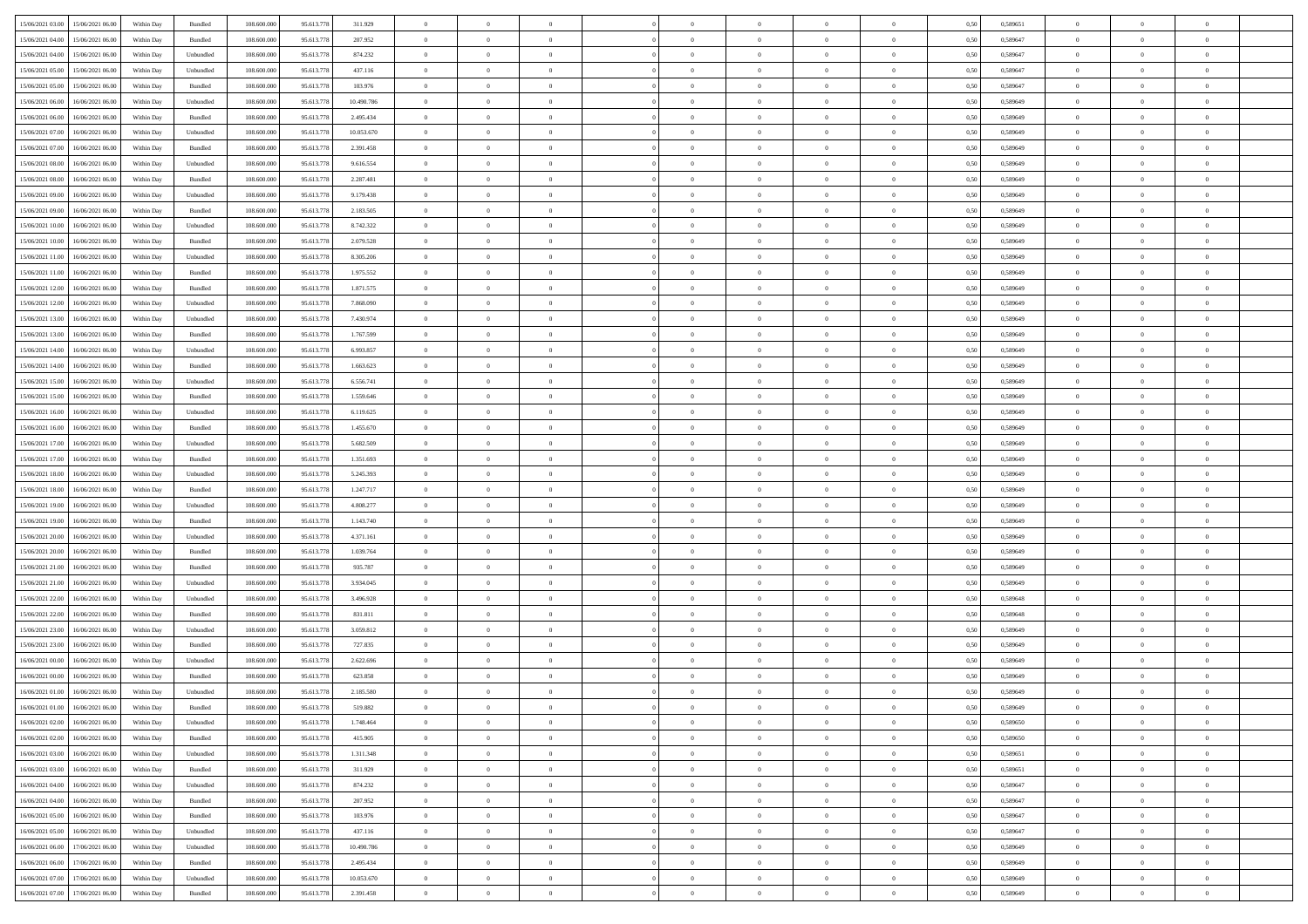| 16/06/2021 08:00 17/06/2021 06:00          |                  | Within Day | Unbundled                   | 108.600.000 | 95.613.778 | 9.616.554  | $\overline{0}$ | $\overline{0}$ |                | $\overline{0}$ | $\theta$       |                | $\theta$       | 0,50 | 0,589649 | $\theta$       | $\theta$       | $\overline{0}$ |  |
|--------------------------------------------|------------------|------------|-----------------------------|-------------|------------|------------|----------------|----------------|----------------|----------------|----------------|----------------|----------------|------|----------|----------------|----------------|----------------|--|
| 16/06/2021 08:00                           | 17/06/2021 06:00 | Within Day | Bundled                     | 108.600.00  | 95.613.778 | 2.287.481  | $\bf{0}$       | $\bf{0}$       | $\bf{0}$       | $\bf{0}$       | $\overline{0}$ | $\overline{0}$ | $\bf{0}$       | 0,50 | 0,589649 | $\,$ 0 $\,$    | $\bf{0}$       | $\overline{0}$ |  |
| 16/06/2021 09:00                           | 17/06/2021 06:00 | Within Day | Unbundled                   | 108,600,000 | 95.613.778 | 9.179.438  | $\overline{0}$ | $\bf{0}$       | $\overline{0}$ | $\bf{0}$       | $\bf{0}$       | $\overline{0}$ | $\bf{0}$       | 0.50 | 0.589649 | $\bf{0}$       | $\overline{0}$ | $\overline{0}$ |  |
|                                            |                  |            |                             |             |            |            | $\overline{0}$ | $\overline{0}$ | $\overline{0}$ | $\overline{0}$ | $\theta$       | $\overline{0}$ |                |      |          | $\,$ 0 $\,$    | $\theta$       | $\overline{0}$ |  |
| 16/06/2021 09:00                           | 17/06/2021 06.00 | Within Day | Bundled                     | 108.600.000 | 95.613.778 | 2.183.505  |                |                |                |                |                |                | $\bf{0}$       | 0,50 | 0,589649 |                |                |                |  |
| 16/06/2021 10:00                           | 17/06/2021 06:00 | Within Day | Unbundled                   | 108.600.00  | 95.613.778 | 8.742.322  | $\bf{0}$       | $\overline{0}$ | $\bf{0}$       | $\overline{0}$ | $\theta$       | $\overline{0}$ | $\bf{0}$       | 0,50 | 0,589649 | $\,$ 0 $\,$    | $\bf{0}$       | $\overline{0}$ |  |
| 16/06/2021 10:00                           | 17/06/2021 06:00 | Within Day | Bundled                     | 108,600,000 | 95.613.778 | 2.079.528  | $\overline{0}$ | $\bf{0}$       | $\overline{0}$ | $\bf{0}$       | $\overline{0}$ | $\theta$       | $\bf{0}$       | 0.50 | 0.589649 | $\,$ 0 $\,$    | $\theta$       | $\overline{0}$ |  |
| 16/06/2021 11:00                           | 17/06/2021 06.00 | Within Day | Unbundled                   | 108.600.000 | 95.613.778 | 8.305.206  | $\overline{0}$ | $\overline{0}$ | $\overline{0}$ | $\overline{0}$ | $\overline{0}$ | $\overline{0}$ | $\bf{0}$       | 0,50 | 0,589649 | $\,$ 0 $\,$    | $\theta$       | $\overline{0}$ |  |
|                                            |                  |            |                             |             |            |            |                |                |                |                |                |                |                |      |          |                |                |                |  |
| 16/06/2021 11:00                           | 17/06/2021 06.00 | Within Day | Bundled                     | 108.600.00  | 95.613.778 | 1.975.552  | $\bf{0}$       | $\bf{0}$       | $\bf{0}$       | $\overline{0}$ | $\overline{0}$ | $\overline{0}$ | $\bf{0}$       | 0,50 | 0,589649 | $\,$ 0 $\,$    | $\bf{0}$       | $\overline{0}$ |  |
| 16/06/2021 12:00                           | 17/06/2021 06:00 | Within Day | Unbundled                   | 108,600,000 | 95.613.778 | 7.868.090  | $\overline{0}$ | $\bf{0}$       | $\overline{0}$ | $\bf{0}$       | $\overline{0}$ | $\overline{0}$ | $\bf{0}$       | 0.50 | 0.589649 | $\bf{0}$       | $\overline{0}$ | $\overline{0}$ |  |
| 16/06/2021 12:00                           | 17/06/2021 06:00 | Within Day | Bundled                     | 108.600.000 | 95.613.778 | 1.871.575  | $\bf{0}$       | $\bf{0}$       | $\overline{0}$ | $\overline{0}$ | $\overline{0}$ | $\overline{0}$ | $\bf{0}$       | 0,50 | 0,589649 | $\,$ 0 $\,$    | $\,$ 0 $\,$    | $\overline{0}$ |  |
| 16/06/2021 13:00                           | 17/06/2021 06:00 | Within Day | Unbundled                   | 108.600.00  | 95.613.778 | 7.430.974  | $\bf{0}$       | $\bf{0}$       | $\bf{0}$       | $\bf{0}$       | $\overline{0}$ | $\overline{0}$ | $\bf{0}$       | 0,50 | 0,589649 | $\,$ 0 $\,$    | $\bf{0}$       | $\overline{0}$ |  |
|                                            |                  |            |                             |             |            |            |                |                |                |                |                |                |                |      |          |                |                |                |  |
| 16/06/2021 13:00                           | 17/06/2021 06:00 | Within Day | Bundled                     | 108,600,000 | 95.613.778 | 1.767.599  | $\overline{0}$ | $\bf{0}$       | $\overline{0}$ | $\overline{0}$ | $\bf{0}$       | $\overline{0}$ | $\bf{0}$       | 0.50 | 0.589649 | $\bf{0}$       | $\,$ 0 $\,$    | $\,$ 0         |  |
| 16/06/2021 14:00                           | 17/06/2021 06:00 | Within Day | Bundled                     | 108.600.000 | 95.613.778 | 1.663.623  | $\overline{0}$ | $\overline{0}$ | $\overline{0}$ | $\theta$       | $\theta$       | $\overline{0}$ | $\bf{0}$       | 0,50 | 0,589649 | $\,$ 0 $\,$    | $\theta$       | $\overline{0}$ |  |
| 16/06/2021 14:00                           | 17/06/2021 06:00 | Within Day | Unbundled                   | 108.600.00  | 95.613.778 | 6.993.857  | $\bf{0}$       | $\overline{0}$ | $\bf{0}$       | $\overline{0}$ | $\bf{0}$       | $\overline{0}$ | $\bf{0}$       | 0,50 | 0,589649 | $\,$ 0 $\,$    | $\bf{0}$       | $\overline{0}$ |  |
|                                            |                  |            |                             |             |            |            |                |                |                |                |                |                |                |      |          |                |                |                |  |
| 16/06/2021 15:00                           | 17/06/2021 06:00 | Within Day | Unbundled                   | 108,600,000 | 95.613.778 | 6.556.741  | $\overline{0}$ | $\bf{0}$       | $\overline{0}$ | $\bf{0}$       | $\overline{0}$ | $\theta$       | $\bf{0}$       | 0.50 | 0.589649 | $\,$ 0 $\,$    | $\theta$       | $\overline{0}$ |  |
| 16/06/2021 15:00                           | 17/06/2021 06:00 | Within Day | Bundled                     | 108.600.000 | 95.613.778 | 1.559.646  | $\overline{0}$ | $\overline{0}$ | $\overline{0}$ | $\overline{0}$ | $\overline{0}$ | $\overline{0}$ | $\bf{0}$       | 0,50 | 0,589649 | $\theta$       | $\theta$       | $\overline{0}$ |  |
| 16/06/2021 16:00                           | 17/06/2021 06.00 | Within Day | Unbundled                   | 108.600.00  | 95.613.778 | 6.119.625  | $\bf{0}$       | $\bf{0}$       | $\bf{0}$       | $\overline{0}$ | $\bf{0}$       | $\overline{0}$ | $\bf{0}$       | 0,50 | 0,589649 | $\,$ 0 $\,$    | $\bf{0}$       | $\overline{0}$ |  |
| 16/06/2021 16:00                           | 17/06/2021 06:00 | Within Day | Bundled                     | 108,600,000 | 95.613.778 | 1.455.670  | $\overline{0}$ | $\bf{0}$       | $\overline{0}$ | $\bf{0}$       | $\overline{0}$ | $\overline{0}$ | $\bf{0}$       | 0.50 | 0.589649 | $\bf{0}$       | $\overline{0}$ | $\overline{0}$ |  |
|                                            |                  |            |                             |             |            |            |                |                |                |                |                |                |                |      |          |                |                |                |  |
| 16/06/2021 17:00                           | 17/06/2021 06:00 | Within Day | Unbundled                   | 108.600.000 | 95.613.778 | 5.682.509  | $\bf{0}$       | $\bf{0}$       | $\overline{0}$ | $\overline{0}$ | $\overline{0}$ | $\overline{0}$ | $\bf{0}$       | 0,50 | 0,589649 | $\,$ 0 $\,$    | $\bf{0}$       | $\overline{0}$ |  |
| 16/06/2021 17:00                           | 17/06/2021 06:00 | Within Day | Bundled                     | 108.600.00  | 95.613.778 | 1.351.693  | $\bf{0}$       | $\bf{0}$       | $\bf{0}$       | $\bf{0}$       | $\overline{0}$ | $\overline{0}$ | $\bf{0}$       | 0,50 | 0,589649 | $\,$ 0 $\,$    | $\bf{0}$       | $\overline{0}$ |  |
| $16/06/2021\ 18.00$                        | 17/06/2021 06.00 | Within Day | Unbundled                   | 108,600,000 | 95.613.778 | 5.245.393  | $\overline{0}$ | $\bf{0}$       | $\overline{0}$ | $\overline{0}$ | $\bf{0}$       | $\overline{0}$ | $\bf{0}$       | 0.50 | 0.589649 | $\bf{0}$       | $\overline{0}$ | $\,$ 0         |  |
| 16/06/2021 18:00                           | 17/06/2021 06:00 | Within Day | Bundled                     | 108.600.000 | 95.613.778 | 1.247.717  | $\overline{0}$ | $\overline{0}$ | $\overline{0}$ | $\overline{0}$ | $\theta$       | $\overline{0}$ | $\bf{0}$       | 0,50 | 0,589649 | $\theta$       | $\theta$       | $\overline{0}$ |  |
|                                            |                  |            |                             |             |            |            |                |                |                |                |                |                |                |      |          |                |                |                |  |
| 16/06/2021 19:00                           | 17/06/2021 06:00 | Within Day | Unbundled                   | 108.600.00  | 95.613.778 | 4.808.277  | $\bf{0}$       | $\overline{0}$ | $\bf{0}$       | $\bf{0}$       | $\overline{0}$ | $\overline{0}$ | $\bf{0}$       | 0,50 | 0,589649 | $\,$ 0 $\,$    | $\bf{0}$       | $\overline{0}$ |  |
| 16/06/2021 19:00                           | 17/06/2021 06:00 | Within Day | Bundled                     | 108,600,000 | 95.613.778 | 1.143.740  | $\overline{0}$ | $\overline{0}$ | $\overline{0}$ | $\bf{0}$       | $\overline{0}$ | $\theta$       | $\bf{0}$       | 0.50 | 0.589649 | $\,$ 0 $\,$    | $\theta$       | $\overline{0}$ |  |
| 16/06/2021 20:00                           | 17/06/2021 06:00 | Within Day | Unbundled                   | 108.600.000 | 95.613.778 | 4.371.161  | $\overline{0}$ | 405.671        | $\overline{0}$ | $\overline{0}$ | $\overline{0}$ | $\overline{0}$ | $\bf{0}$       | 0,50 | 0,589649 | $\,$ 0 $\,$    | $\theta$       | $\overline{0}$ |  |
| 16/06/2021 20:00                           | 17/06/2021 06.00 | Within Day | Bundled                     | 108.600.00  | 95.613.778 | 1.039.764  | $\bf{0}$       | $\theta$       | $\bf{0}$       | $\overline{0}$ | $\bf{0}$       | $\overline{0}$ | $\bf{0}$       | 0,50 | 0,589649 | $\,$ 0 $\,$    | $\bf{0}$       | $\overline{0}$ |  |
|                                            |                  |            |                             |             |            |            |                |                |                |                |                |                |                |      |          |                |                |                |  |
| 16/06/2021 21:00                           | 17/06/2021 06:00 | Within Day | Unbundled                   | 108,600,000 | 96.019.448 | 3.568.941  | $\overline{0}$ | $\bf{0}$       | $\overline{0}$ | $\bf{0}$       | $\overline{0}$ | $\overline{0}$ | $\bf{0}$       | 0.50 | 0.589649 | $\bf{0}$       | $\overline{0}$ | $\overline{0}$ |  |
| 16/06/2021 21:00                           | 17/06/2021 06:00 | Within Day | Bundled                     | 108.600.000 | 96.019.448 | 935.787    | $\overline{0}$ | $\bf{0}$       | $\overline{0}$ | $\overline{0}$ | $\overline{0}$ | $\overline{0}$ | $\bf{0}$       | 0,50 | 0,589649 | $\theta$       | $\theta$       | $\overline{0}$ |  |
| 16/06/2021 22:00                           | 17/06/2021 06.00 | Within Day | Unbundled                   | 108.600.00  | 96.019.448 | 3.172.392  | $\bf{0}$       | $\bf{0}$       | $\bf{0}$       | $\bf{0}$       | $\overline{0}$ | $\overline{0}$ | $\bf{0}$       | 0,50 | 0,589648 | $\,$ 0 $\,$    | $\bf{0}$       | $\overline{0}$ |  |
| 16/06/2021 22:00                           | 17/06/2021 06:00 | Within Day | Bundled                     | 108,600,000 | 96.019.448 | 831.811    | $\overline{0}$ | $\bf{0}$       | $\overline{0}$ | $\overline{0}$ | $\bf{0}$       | $\overline{0}$ | $\bf{0}$       | 0.50 | 0.589648 | $\bf{0}$       | $\,$ 0 $\,$    | $\,$ 0         |  |
|                                            |                  |            |                             |             |            |            |                |                |                |                |                |                |                |      |          |                |                |                |  |
| 16/06/2021 23:00                           | 17/06/2021 06:00 | Within Day | Bundled                     | 108.600.000 | 96.019.448 | 727.835    | $\overline{0}$ | $\overline{0}$ | $\overline{0}$ | $\overline{0}$ | $\overline{0}$ | $\overline{0}$ | $\bf{0}$       | 0.50 | 0.589649 | $\theta$       | $\theta$       | $\overline{0}$ |  |
| 16/06/2021 23:00                           | 17/06/2021 06.00 | Within Day | Unbundled                   | 108.600.00  | 96.019.448 | 2.775.843  | $\bf{0}$       | $\bf{0}$       | $\bf{0}$       | $\bf{0}$       | $\,$ 0 $\,$    | $\overline{0}$ | $\bf{0}$       | 0,50 | 0,589649 | $\,$ 0 $\,$    | $\bf{0}$       | $\overline{0}$ |  |
| 17/06/2021 00:00                           | 17/06/2021 06:00 | Within Day | Unbundled                   | 108,600,000 | 96.019.448 | 2.379.294  | $\overline{0}$ | $\bf{0}$       | $\overline{0}$ | $\bf{0}$       | $\overline{0}$ | $\Omega$       | $\bf{0}$       | 0.50 | 0.589649 | $\,$ 0 $\,$    | $\theta$       | $\overline{0}$ |  |
| 17/06/2021 00:00                           | 17/06/2021 06:00 | Within Dav | Bundled                     | 108.600.000 | 96.019.448 | 623.858    | $\overline{0}$ | $\overline{0}$ | $\overline{0}$ | $\overline{0}$ | $\theta$       | $\overline{0}$ | $\bf{0}$       | 0.50 | 0.589649 | $\theta$       | $\theta$       | $\overline{0}$ |  |
|                                            |                  |            |                             |             |            |            |                |                |                |                |                |                |                |      |          |                |                |                |  |
| 17/06/2021 01:00                           | 17/06/2021 06:00 | Within Day | Unbundled                   | 108.600.00  | 96.019.448 | 1.982.745  | $\bf{0}$       | $\bf{0}$       | $\bf{0}$       | $\bf{0}$       | $\overline{0}$ | $\overline{0}$ | $\bf{0}$       | 0,50 | 0,589649 | $\,$ 0 $\,$    | $\bf{0}$       | $\overline{0}$ |  |
| 17/06/2021 01:00                           | 17/06/2021 06:00 | Within Day | Bundled                     | 108,600,000 | 96.019.448 | 519.882    | $\overline{0}$ | $\bf{0}$       | $\overline{0}$ | $\bf{0}$       | $\overline{0}$ | $\overline{0}$ | $\bf{0}$       | 0.50 | 0.589649 | $\bf{0}$       | $\overline{0}$ | $\overline{0}$ |  |
| 17/06/2021 02:00                           | 17/06/2021 06:00 | Within Dav | Unbundled                   | 108.600.000 | 96.019.448 | 1.586.196  | $\overline{0}$ | $\overline{0}$ | $\overline{0}$ | $\overline{0}$ | $\overline{0}$ | $\overline{0}$ | $\bf{0}$       | 0.50 | 0.589650 | $\theta$       | $\theta$       | $\overline{0}$ |  |
| 17/06/2021 02:00                           | 17/06/2021 06.00 | Within Day | Bundled                     | 108.600.00  | 96.019.448 | 415.905    | $\bf{0}$       | $\bf{0}$       | $\bf{0}$       | $\bf{0}$       | $\overline{0}$ | $\overline{0}$ | $\bf{0}$       | 0,50 | 0,589650 | $\,$ 0 $\,$    | $\bf{0}$       | $\overline{0}$ |  |
|                                            |                  |            |                             |             |            |            |                |                |                |                |                |                |                |      |          |                |                |                |  |
| 17/06/2021 03:00                           | 17/06/2021 06:00 | Within Day | Unbundled                   | 108,600,000 | 96.019.448 | 1.189.647  | $\overline{0}$ | $\bf{0}$       | $\overline{0}$ | $\overline{0}$ | $\bf{0}$       | $\overline{0}$ | $\bf{0}$       | 0.50 | 0.589651 | $\bf{0}$       | $\overline{0}$ | $\overline{0}$ |  |
| 17/06/2021 03:00                           | 17/06/2021 06:00 | Within Dav | Bundled                     | 108.600.000 | 96.019.448 | 311.929    | $\overline{0}$ | $\overline{0}$ | $\overline{0}$ | $\overline{0}$ | $\overline{0}$ | $\overline{0}$ | $\bf{0}$       | 0.50 | 0.589651 | $\theta$       | $\theta$       | $\overline{0}$ |  |
| 17/06/2021 04:00                           | 17/06/2021 06.00 | Within Day | Unbundled                   | 108.600.00  | 96.019.448 | 793.098    | $\bf{0}$       | $\bf{0}$       | $\bf{0}$       | $\bf{0}$       | $\overline{0}$ | $\overline{0}$ | $\bf{0}$       | 0,50 | 0,589647 | $\,$ 0 $\,$    | $\bf{0}$       | $\overline{0}$ |  |
| 17/06/2021 04:00                           | 17/06/2021 06.00 | Within Day | Bundled                     | 108,600,000 | 96.019.448 | 207.952    | $\overline{0}$ | $\overline{0}$ | $\overline{0}$ | $\bf{0}$       | $\theta$       | $\Omega$       | $\bf{0}$       | 0.50 | 0.589647 | $\bf{0}$       | $\theta$       | $\overline{0}$ |  |
| 17/06/2021 05:00                           | 17/06/2021 06:00 | Within Dav | Unbundled                   |             |            | 396,549    | $\overline{0}$ | $\overline{0}$ | $\Omega$       | $\theta$       | $\theta$       | $\overline{0}$ | $\overline{0}$ | 0.50 | 0.589647 | $\theta$       | $\theta$       | $\overline{0}$ |  |
|                                            |                  |            |                             |             |            |            |                |                |                |                |                |                |                |      |          |                |                |                |  |
|                                            |                  |            |                             | 108.600.000 | 96.019.448 |            |                |                |                |                |                |                |                |      |          |                |                | $\overline{0}$ |  |
| 17/06/2021 05:00                           | 17/06/2021 06.00 | Within Day | Bundled                     | 108.600.00  | 96.019.448 | 103.976    | $\bf{0}$       | $\bf{0}$       | $\bf{0}$       | $\bf{0}$       | $\bf{0}$       | $\overline{0}$ | $\bf{0}$       | 0,50 | 0,589647 | $\,$ 0 $\,$    | $\overline{0}$ |                |  |
| $17/06/2021~06.00 \qquad 18/06/2021~06.00$ |                  | Within Day | $\ensuremath{\mathsf{Unb}}$ | 108.600.000 | 95.613.744 | 10.490.820 | $\bf{0}$       | $\theta$       |                | $\overline{0}$ |                |                |                | 0,50 | 0.589649 | $\bf{0}$       | $\overline{0}$ |                |  |
| 17/06/2021 06:00 18/06/2021 06:00          |                  | Within Day | Bundled                     | 108.600.000 | 95.613.744 | 2.495.434  | $\overline{0}$ | $\overline{0}$ | $\Omega$       | $\theta$       | $\overline{0}$ | $\overline{0}$ | $\bf{0}$       | 0,50 | 0,589649 | $\theta$       | $\theta$       | $\overline{0}$ |  |
|                                            |                  |            |                             |             |            |            |                |                |                |                |                |                |                |      |          |                |                |                |  |
| 17/06/2021 07:00                           | 18/06/2021 06:00 | Within Day | Unbundled                   | 108.600.00  | 95.613.744 | 10.053.702 | $\overline{0}$ | $\bf{0}$       | $\overline{0}$ | $\overline{0}$ | $\bf{0}$       | $\overline{0}$ | $\bf{0}$       | 0,50 | 0,589649 | $\bf{0}$       | $\overline{0}$ | $\bf{0}$       |  |
| 17/06/2021 07:00 18/06/2021 06:00          |                  | Within Day | Bundled                     | 108,600,000 | 95.613.744 | 2.391.458  | $\overline{0}$ | $\bf{0}$       | $\overline{0}$ | $\overline{0}$ | $\mathbf{0}$   | $\overline{0}$ | $\,$ 0 $\,$    | 0.50 | 0.589649 | $\overline{0}$ | $\bf{0}$       | $\,$ 0 $\,$    |  |
| 17/06/2021 08:00 18/06/2021 06:00          |                  | Within Dav | Bundled                     | 108.600.000 | 95.613.744 | 2.287.481  | $\overline{0}$ | $\overline{0}$ | $\overline{0}$ | $\overline{0}$ | $\overline{0}$ | $\overline{0}$ | $\bf{0}$       | 0,50 | 0.589649 | $\theta$       | $\theta$       | $\overline{0}$ |  |
|                                            | 18/06/2021 06:00 | Within Day | Unbundled                   | 108.600.000 | 95.613.744 | 9.616.585  | $\overline{0}$ | $\bf{0}$       | $\overline{0}$ | $\overline{0}$ | $\bf{0}$       | $\overline{0}$ | $\bf{0}$       | 0,50 | 0,589649 | $\bf{0}$       | $\overline{0}$ | $\overline{0}$ |  |
| 17/06/2021 08:00                           |                  |            |                             |             |            |            |                |                |                |                |                |                |                |      |          |                |                |                |  |
| 17/06/2021 09:00                           | 18/06/2021 06:00 | Within Day | Unbundled                   | 108,600,000 | 95.613.744 | 9.179.467  | $\overline{0}$ | $\bf{0}$       | $\overline{0}$ | $\overline{0}$ | $\bf{0}$       | $\overline{0}$ | $\bf{0}$       | 0.50 | 0.589649 | $\,$ 0 $\,$    | $\overline{0}$ | $\,$ 0         |  |
| 17/06/2021 09:00                           | 18/06/2021 06:00 | Within Dav | Bundled                     | 108.600.000 | 95.613.744 | 2.183.505  | $\overline{0}$ | $\overline{0}$ | $\overline{0}$ | $\overline{0}$ | $\overline{0}$ | $\overline{0}$ | $\bf{0}$       | 0,50 | 0.589649 | $\overline{0}$ | $\theta$       | $\overline{0}$ |  |
| 17/06/2021 10:00                           | 18/06/2021 06:00 | Within Day | Unbundled                   | 108.600.00  | 95.613.744 | 8.742.350  | $\overline{0}$ | $\overline{0}$ | $\overline{0}$ | $\overline{0}$ | $\overline{0}$ | $\overline{0}$ | $\bf{0}$       | 0,50 | 0,589649 | $\bf{0}$       | $\overline{0}$ | $\,$ 0         |  |
|                                            |                  |            | Bundled                     | 108,600,000 | 95.613.744 |            |                | $\overline{0}$ | $\overline{0}$ |                |                | $\overline{0}$ |                | 0.50 | 0.589649 |                |                | $\,$ 0         |  |
| 17/06/2021 10:00                           | 18/06/2021 06:00 | Within Day |                             |             |            | 2.079.528  | $\overline{0}$ |                |                | $\overline{0}$ | $\overline{0}$ |                | $\bf{0}$       |      |          | $\mathbf{0}$   | $\bf{0}$       |                |  |
| 17/06/2021 11:00 18/06/2021 06:00          |                  | Within Dav | Unbundled                   | 108.600.000 | 95.613.744 | 8.305.232  | $\overline{0}$ | $\overline{0}$ | $\overline{0}$ | $\overline{0}$ | $\overline{0}$ | $\overline{0}$ | $\bf{0}$       | 0,50 | 0.589649 | $\overline{0}$ | $\theta$       | $\overline{0}$ |  |
| 17/06/2021 11:00                           | 18/06/2021 06:00 | Within Day | Bundled                     | 108.600.00  | 95.613.744 | 1.975.552  | $\overline{0}$ | $\bf{0}$       | $\overline{0}$ | $\bf{0}$       | $\overline{0}$ | $\overline{0}$ | $\bf{0}$       | 0,50 | 0,589649 | $\bf{0}$       | $\,0\,$        | $\bf{0}$       |  |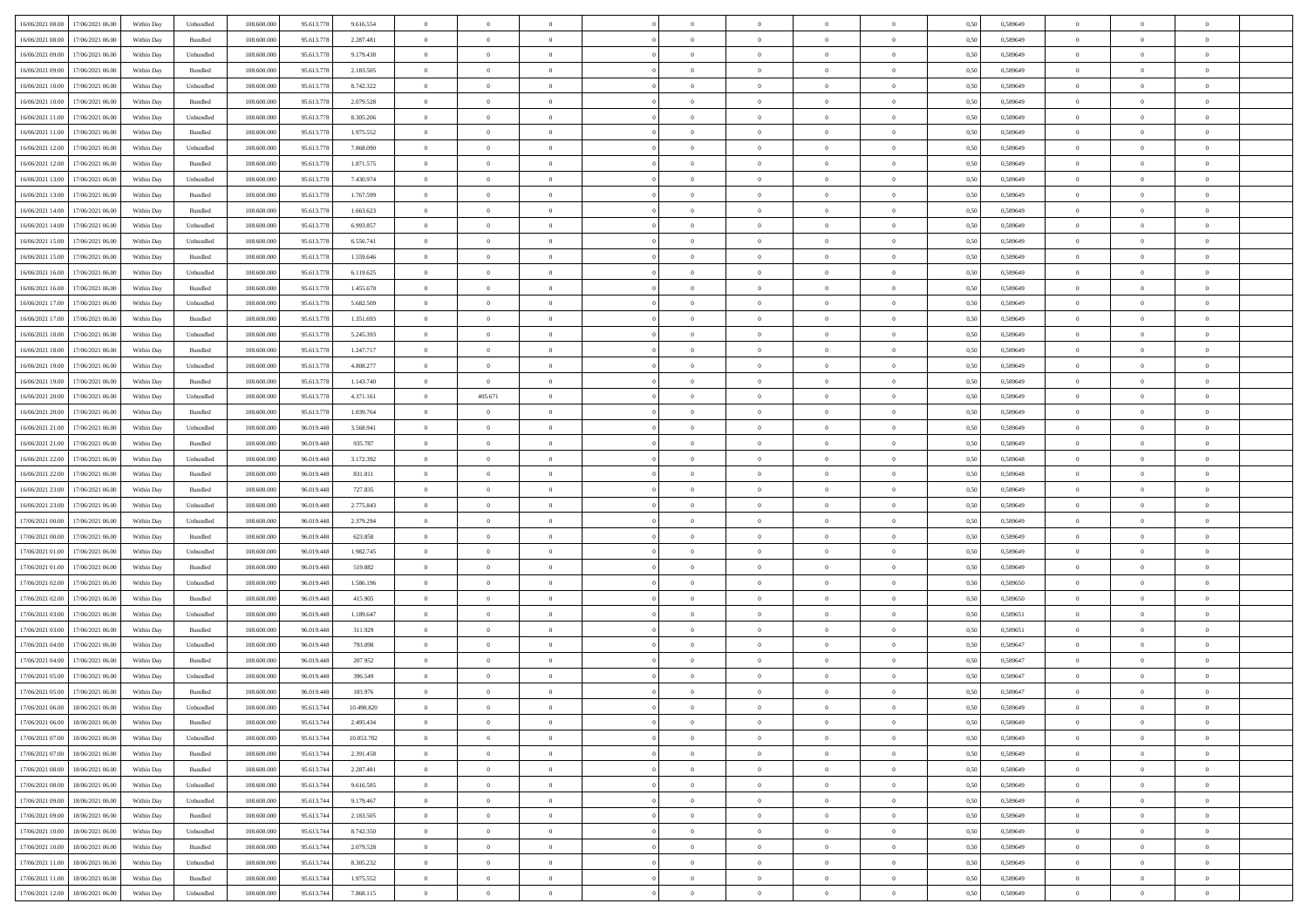| 17/06/2021 12:00 18/06/2021 06:00            | Within Day | Bundled   | 108.600.000 | 95.613.744 | 1.871.575  | $\overline{0}$ | $\overline{0}$ |                | $\overline{0}$ | $\theta$       |                | $\theta$       | 0,50 | 0,589649 | $\theta$       | $\theta$       | $\overline{0}$ |  |
|----------------------------------------------|------------|-----------|-------------|------------|------------|----------------|----------------|----------------|----------------|----------------|----------------|----------------|------|----------|----------------|----------------|----------------|--|
|                                              |            |           |             |            |            |                |                |                |                |                |                |                |      |          |                |                |                |  |
| 17/06/2021 13:00<br>18/06/2021 06:00         | Within Day | Unbundled | 108.600.00  | 95.613.74  | 7.430.997  | $\bf{0}$       | $\bf{0}$       | $\bf{0}$       | $\overline{0}$ | $\overline{0}$ | $\overline{0}$ | $\bf{0}$       | 0,50 | 0,589649 | $\,$ 0 $\,$    | $\bf{0}$       | $\overline{0}$ |  |
| 17/06/2021 13:00<br>18/06/2021 06:00         | Within Day | Bundled   | 108,600,000 | 95.613.744 | 1.767.599  | $\overline{0}$ | $\bf{0}$       | $\overline{0}$ | $\bf{0}$       | $\bf{0}$       | $\overline{0}$ | $\bf{0}$       | 0.50 | 0.589649 | $\bf{0}$       | $\overline{0}$ | $\overline{0}$ |  |
| 17/06/2021 14:00<br>18/06/2021 06:00         | Within Day | Unbundled | 108.600.000 | 95.613.744 | 6.993.880  | $\overline{0}$ | $\overline{0}$ | $\overline{0}$ | $\theta$       | $\theta$       | $\overline{0}$ | $\overline{0}$ | 0,50 | 0,589649 | $\theta$       | $\theta$       | $\overline{0}$ |  |
|                                              |            |           |             |            |            |                |                |                |                |                |                |                |      |          |                |                |                |  |
| 17/06/2021 14:00<br>18/06/2021 06:00         | Within Day | Bundled   | 108.600.00  | 95.613.74  | 1.663.623  | $\bf{0}$       | $\overline{0}$ | $\bf{0}$       | $\overline{0}$ | $\theta$       | $\overline{0}$ | $\bf{0}$       | 0,50 | 0,589649 | $\,$ 0 $\,$    | $\bf{0}$       | $\overline{0}$ |  |
| 17/06/2021 15:00<br>18/06/2021 06:00         | Within Day | Unbundled | 108,600,000 | 95.613.74  | 6.556.762  | $\overline{0}$ | $\overline{0}$ | $\overline{0}$ | $\bf{0}$       | $\overline{0}$ | $\Omega$       | $\bf{0}$       | 0.50 | 0.589649 | $\theta$       | $\theta$       | $\overline{0}$ |  |
| 17/06/2021 15:00<br>18/06/2021 06:00         | Within Day | Bundled   | 108.600.000 | 95.613.744 | 1.559.646  | $\overline{0}$ | $\overline{0}$ | $\overline{0}$ | $\overline{0}$ | $\overline{0}$ | $\overline{0}$ | $\bf{0}$       | 0,50 | 0,589649 | $\theta$       | $\theta$       | $\overline{0}$ |  |
| 17/06/2021 16:00<br>18/06/2021 06:00         | Within Day | Bundled   | 108.600.00  | 95.613.74  | 1.455.670  | $\bf{0}$       | $\overline{0}$ | $\bf{0}$       | $\overline{0}$ | $\overline{0}$ | $\overline{0}$ | $\bf{0}$       | 0,50 | 0,589649 | $\,$ 0 $\,$    | $\bf{0}$       | $\overline{0}$ |  |
|                                              |            |           |             |            |            |                |                |                |                |                |                |                |      |          |                |                |                |  |
| 17/06/2021 16:00<br>18/06/2021 06:00         | Within Day | Unbundled | 108,600,000 | 95.613.74  | 6.119.645  | $\overline{0}$ | $\bf{0}$       | $\overline{0}$ | $\bf{0}$       | $\overline{0}$ | $\overline{0}$ | $\bf{0}$       | 0.50 | 0.589649 | $\bf{0}$       | $\overline{0}$ | $\overline{0}$ |  |
| 17/06/2021 17:00<br>18/06/2021 06:00         | Within Day | Unbundled | 108.600.000 | 95.613.744 | 5.682.527  | $\bf{0}$       | $\bf{0}$       | $\overline{0}$ | $\overline{0}$ | $\overline{0}$ | $\overline{0}$ | $\bf{0}$       | 0,50 | 0,589649 | $\,$ 0 $\,$    | $\bf{0}$       | $\overline{0}$ |  |
| 17/06/2021 17:00<br>18/06/2021 06:00         | Within Day | Bundled   | 108.600.00  | 95.613.74  | 1.351.693  | $\bf{0}$       | $\overline{0}$ | $\bf{0}$       | $\bf{0}$       | $\bf{0}$       | $\overline{0}$ | $\bf{0}$       | 0,50 | 0,589649 | $\,$ 0 $\,$    | $\bf{0}$       | $\overline{0}$ |  |
| 17/06/2021 18:00<br>18/06/2021 06:00         | Within Day | Unbundled | 108,600,000 | 95.613.744 | 5.245.410  | $\overline{0}$ | $\bf{0}$       | $\overline{0}$ | $\bf{0}$       | $\bf{0}$       | $\overline{0}$ | $\bf{0}$       | 0.50 | 0.589649 | $\bf{0}$       | $\overline{0}$ | $\overline{0}$ |  |
| 17/06/2021 18:00<br>18/06/2021 06:00         | Within Day | Bundled   | 108.600.000 | 95.613.744 | 1.247.717  | $\overline{0}$ | $\overline{0}$ | $\overline{0}$ | $\overline{0}$ | $\theta$       | $\overline{0}$ | $\overline{0}$ | 0,50 | 0,589649 | $\,$ 0 $\,$    | $\theta$       | $\overline{0}$ |  |
|                                              |            |           |             |            |            |                |                |                |                |                |                |                |      |          |                |                |                |  |
| 17/06/2021 19:00<br>18/06/2021 06:00         | Within Day | Unbundled | 108.600.00  | 95.613.74  | 4.808.292  | $\bf{0}$       | $\overline{0}$ | $\bf{0}$       | $\overline{0}$ | $\theta$       | $\overline{0}$ | $\bf{0}$       | 0,50 | 0,589649 | $\bf{0}$       | $\bf{0}$       | $\overline{0}$ |  |
| 17/06/2021 19:00<br>18/06/2021 06:00         | Within Day | Bundled   | 108,600,000 | 95.613.744 | 1.143.740  | $\overline{0}$ | $\overline{0}$ | $\overline{0}$ | $\bf{0}$       | $\overline{0}$ | $\Omega$       | $\bf{0}$       | 0.50 | 0.589649 | $\theta$       | $\theta$       | $\overline{0}$ |  |
| 17/06/2021 20:00<br>18/06/2021 06:00         | Within Day | Unbundled | 108.600.000 | 95.613.744 | 4.371.175  | $\overline{0}$ | $\overline{0}$ | $\overline{0}$ | $\overline{0}$ | $\theta$       | $\overline{0}$ | $\bf{0}$       | 0,50 | 0,589649 | $\theta$       | $\theta$       | $\overline{0}$ |  |
| 17/06/2021 20:00<br>18/06/2021 06:00         | Within Day | Bundled   | 108.600.00  | 95.613.74  | 1.039.764  | $\bf{0}$       | $\overline{0}$ | $\overline{0}$ | $\overline{0}$ | $\theta$       | $\overline{0}$ | $\bf{0}$       | 0,50 | 0,589649 | $\,$ 0 $\,$    | $\bf{0}$       | $\overline{0}$ |  |
|                                              |            |           |             |            |            |                |                |                |                |                |                |                |      |          |                |                |                |  |
| 17/06/2021 21:00<br>18/06/2021 06:00         | Within Day | Unbundled | 108,600,000 | 95.613.74  | 3.934.057  | $\overline{0}$ | $\bf{0}$       | $\overline{0}$ | $\bf{0}$       | $\overline{0}$ | $\overline{0}$ | $\bf{0}$       | 0.50 | 0.589649 | $\bf{0}$       | $\overline{0}$ | $\overline{0}$ |  |
| 17/06/2021 21:00<br>18/06/2021 06:00         | Within Day | Bundled   | 108.600.000 | 95.613.744 | 935.787    | $\overline{0}$ | $\bf{0}$       | $\overline{0}$ | $\overline{0}$ | $\overline{0}$ | $\overline{0}$ | $\bf{0}$       | 0,50 | 0,589649 | $\,$ 0 $\,$    | $\theta$       | $\overline{0}$ |  |
| 17/06/2021 22:00<br>18/06/2021 06:00         | Within Day | Unbundled | 108.600.00  | 95.613.74  | 3.496.940  | $\bf{0}$       | $\bf{0}$       | $\bf{0}$       | $\bf{0}$       | $\overline{0}$ | $\overline{0}$ | $\bf{0}$       | 0,50 | 0,589648 | $\,$ 0 $\,$    | $\bf{0}$       | $\overline{0}$ |  |
| 17/06/2021 22:00<br>18/06/2021 06:00         | Within Day | Bundled   | 108,600,000 | 95.613.744 | 831.811    | $\overline{0}$ | $\bf{0}$       | $\overline{0}$ | $\bf{0}$       | $\bf{0}$       | $\overline{0}$ | $\bf{0}$       | 0.50 | 0.589648 | $\bf{0}$       | $\overline{0}$ | $\overline{0}$ |  |
| 17/06/2021 23:00<br>18/06/2021 06:00         | Within Day | Unbundled | 108.600.000 | 95.613.744 | 3.059.822  | $\overline{0}$ | $\overline{0}$ | $\overline{0}$ | $\theta$       | $\theta$       | $\overline{0}$ | $\bf{0}$       | 0,50 | 0,589649 | $\theta$       | $\theta$       | $\overline{0}$ |  |
|                                              |            |           |             |            |            |                |                |                |                |                |                |                |      |          |                |                |                |  |
| 17/06/2021 23:00<br>18/06/2021 06:00         | Within Day | Bundled   | 108.600.00  | 95.613.74  | 727.835    | $\bf{0}$       | $\overline{0}$ | $\bf{0}$       | $\bf{0}$       | $\theta$       | $\overline{0}$ | $\bf{0}$       | 0,50 | 0,589649 | $\,$ 0 $\,$    | $\bf{0}$       | $\overline{0}$ |  |
| 18/06/2021 00:00<br>18/06/2021 06:00         | Within Day | Unbundled | 108,600,000 | 95.613.74  | 2.622.705  | $\overline{0}$ | $\overline{0}$ | $\overline{0}$ | $\overline{0}$ | $\overline{0}$ | $\Omega$       | $\bf{0}$       | 0.50 | 0.589649 | $\bf{0}$       | $\theta$       | $\overline{0}$ |  |
| 18/06/2021 00:00<br>18/06/2021 06:00         | Within Day | Bundled   | 108.600.000 | 95.613.744 | 623.858    | $\overline{0}$ | $\overline{0}$ | $\overline{0}$ | $\overline{0}$ | $\theta$       | $\overline{0}$ | $\bf{0}$       | 0,50 | 0,589649 | $\,$ 0 $\,$    | $\theta$       | $\overline{0}$ |  |
| 18/06/2021 01:00<br>18/06/2021 06:00         | Within Day | Bundled   | 108.600.00  | 95.613.74  | 519.882    | $\bf{0}$       | $\overline{0}$ | $\bf{0}$       | $\overline{0}$ | $\theta$       | $\overline{0}$ | $\bf{0}$       | 0,50 | 0,589649 | $\,$ 0 $\,$    | $\bf{0}$       | $\overline{0}$ |  |
| 18/06/2021 06:00                             |            | Unbundled | 108,600,000 | 95.613.74  | 2.185.587  |                | $\bf{0}$       | $\overline{0}$ |                | $\overline{0}$ | $\overline{0}$ |                | 0.50 | 0.589649 | $\bf{0}$       | $\overline{0}$ | $\overline{0}$ |  |
| 18/06/2021 01:00                             | Within Day |           |             |            |            | $\overline{0}$ |                |                | $\bf{0}$       |                |                | $\bf{0}$       |      |          |                |                |                |  |
| 18/06/2021 02:00<br>18/06/2021 06:00         | Within Day | Unbundled | 108.600.000 | 95.613.744 | 1.748.470  | $\overline{0}$ | $\overline{0}$ | $\overline{0}$ | $\overline{0}$ | $\overline{0}$ | $\overline{0}$ | $\bf{0}$       | 0,50 | 0,589650 | $\theta$       | $\theta$       | $\overline{0}$ |  |
| 18/06/2021 02:00<br>18/06/2021 06:00         | Within Day | Bundled   | 108.600.00  | 95.613.74  | 415.905    | $\bf{0}$       | $\bf{0}$       | $\bf{0}$       | $\bf{0}$       | $\overline{0}$ | $\overline{0}$ | $\bf{0}$       | 0,50 | 0,589650 | $\,$ 0 $\,$    | $\bf{0}$       | $\overline{0}$ |  |
| 18/06/2021 03:00<br>18/06/2021 06:00         | Within Day | Unbundled | 108,600,000 | 95.613.744 | 1.311.352  | $\overline{0}$ | $\bf{0}$       | $\overline{0}$ | $\bf{0}$       | $\bf{0}$       | $\overline{0}$ | $\bf{0}$       | 0.50 | 0.589651 | $\bf{0}$       | $\overline{0}$ | $\overline{0}$ |  |
| 18/06/2021 03:00<br>18/06/2021 06:00         | Within Day | Bundled   | 108.600.000 | 95.613.74  | 311.929    | $\overline{0}$ | $\overline{0}$ | $\overline{0}$ | $\overline{0}$ | $\overline{0}$ | $\overline{0}$ | $\bf{0}$       | 0.50 | 0.589651 | $\theta$       | $\theta$       | $\overline{0}$ |  |
|                                              |            |           |             |            |            |                | $\overline{0}$ |                |                | $\overline{0}$ | $\overline{0}$ |                |      |          |                |                |                |  |
| 18/06/2021 04:00<br>18/06/2021 06:00         | Within Day | Unbundled | 108.600.00  | 95.613.74  | 874.235    | $\bf{0}$       |                | $\bf{0}$       | $\bf{0}$       |                |                | $\bf{0}$       | 0,50 | 0,589647 | $\,$ 0 $\,$    | $\bf{0}$       | $\overline{0}$ |  |
| 18/06/2021 04:00<br>18/06/2021 06:00         | Within Day | Bundled   | 108,600,000 | 95.613.74  | 207.952    | $\overline{0}$ | $\bf{0}$       | $\overline{0}$ | $\bf{0}$       | $\theta$       | $\Omega$       | $\bf{0}$       | 0.50 | 0.589647 | $\,$ 0 $\,$    | $\theta$       | $\overline{0}$ |  |
| 18/06/2021 05:00<br>18/06/2021 06:00         | Within Dav | Unbundled | 108.600.000 | 95.613.744 | 437.117    | $\overline{0}$ | $\overline{0}$ | $\overline{0}$ | $\overline{0}$ | $\theta$       | $\overline{0}$ | $\overline{0}$ | 0.50 | 0.589647 | $\theta$       | $\theta$       | $\overline{0}$ |  |
| 18/06/2021 05:00<br>18/06/2021 06:00         | Within Day | Bundled   | 108.600.00  | 95.613.74  | 103.976    | $\bf{0}$       | $\bf{0}$       | $\bf{0}$       | $\overline{0}$ | $\bf{0}$       | $\overline{0}$ | $\bf{0}$       | 0,50 | 0,589647 | $\,$ 0 $\,$    | $\bf{0}$       | $\overline{0}$ |  |
| 18/06/2021 06:00<br>19/06/2021 06:00         | Within Day | Unbundled | 108,600,000 | 95.613.74  | 10.490.820 | $\overline{0}$ | $\bf{0}$       | $\overline{0}$ | $\bf{0}$       | $\overline{0}$ | $\overline{0}$ | $\bf{0}$       | 0.50 | 0.589649 | $\bf{0}$       | $\overline{0}$ | $\overline{0}$ |  |
| 18/06/2021 06:00<br>19/06/2021 06:00         | Within Dav | Bundled   | 108.600.000 | 95.613.744 | 2.495.434  | $\overline{0}$ | $\overline{0}$ | $\overline{0}$ | $\overline{0}$ | $\overline{0}$ | $\overline{0}$ | $\overline{0}$ | 0.50 | 0.589649 | $\theta$       | $\theta$       | $\overline{0}$ |  |
|                                              |            |           |             |            |            |                |                |                |                |                |                |                |      |          |                |                |                |  |
| 18/06/2021 07:00<br>19/06/2021 06:00         | Within Day | Unbundled | 108.600.00  | 95.613.74  | 10.053.702 | $\bf{0}$       | $\bf{0}$       | $\bf{0}$       | $\bf{0}$       | $\overline{0}$ | $\overline{0}$ | $\bf{0}$       | 0,50 | 0,589649 | $\,$ 0 $\,$    | $\bf{0}$       | $\overline{0}$ |  |
| 18/06/2021 07:00<br>19/06/2021 06:00         | Within Day | Bundled   | 108,600,000 | 95.613.744 | 2.391.458  | $\overline{0}$ | $\bf{0}$       | $\overline{0}$ | $\bf{0}$       | $\bf{0}$       | $\overline{0}$ | $\bf{0}$       | 0.50 | 0.589649 | $\bf{0}$       | $\overline{0}$ | $\overline{0}$ |  |
| 18/06/2021 08:00<br>19/06/2021 06:00         | Within Dav | Unbundled | 108.600.000 | 95.613.744 | 9.616.585  | $\overline{0}$ | $\overline{0}$ | $\overline{0}$ | $\overline{0}$ | $\theta$       | $\overline{0}$ | $\bf{0}$       | 0.50 | 0.589649 | $\theta$       | $\theta$       | $\overline{0}$ |  |
| 18/06/2021 08:00<br>19/06/2021 06:00         | Within Day | Bundled   | 108.600.00  | 95.613.74  | 2.287.481  | $\bf{0}$       | $\bf{0}$       | $\bf{0}$       | $\bf{0}$       | $\overline{0}$ | $\overline{0}$ | $\bf{0}$       | 0,50 | 0,589649 | $\,$ 0 $\,$    | $\bf{0}$       | $\overline{0}$ |  |
|                                              |            |           | 108,600,000 | 95.613.74  | 2.183.505  |                | $\overline{0}$ | $\Omega$       | $\overline{0}$ | $\theta$       | $\Omega$       |                | 0.50 | 0.589649 | $\,$ 0 $\,$    | $\theta$       | $\overline{0}$ |  |
| 18/06/2021 09:00<br>19/06/2021 06:00         | Within Day | Bundled   |             |            |            | $\overline{0}$ |                |                |                |                |                | $\bf{0}$       |      |          |                |                |                |  |
| 18/06/2021 09:00<br>19/06/2021 06:00         | Within Dav | Unbundled | 108.600.000 | 95.613.744 | 9.179.467  | $\overline{0}$ | $\overline{0}$ | $\Omega$       | $\overline{0}$ | $\theta$       | $\Omega$       | $\overline{0}$ | 0.50 | 0.589649 | $\theta$       | $\theta$       | $\overline{0}$ |  |
| 18/06/2021 10:00<br>19/06/2021 06:00         | Within Day | Unbundled | 108.600.00  | 95.613.744 | 8.742.350  | $\bf{0}$       | $\bf{0}$       | $\overline{0}$ | $\bf{0}$       | $\bf{0}$       | $\overline{0}$ | $\bf{0}$       | 0,50 | 0,589649 | $\,$ 0 $\,$    | $\bf{0}$       | $\overline{0}$ |  |
| $18/06/2021\ 10.00 \qquad 19/06/2021\ 06.00$ | Within Day | Bundled   | 108.600.000 | 95.613.744 | 2.079.528  | $\overline{0}$ | $\Omega$       |                | $\Omega$       |                |                |                | 0,50 | 0.589649 | $\theta$       | $\overline{0}$ |                |  |
| 18/06/2021 11:00 19/06/2021 06:00            | Within Day | Unbundled | 108.600.000 | 95.613.744 | 8.305.232  | $\overline{0}$ | $\overline{0}$ | $\overline{0}$ | $\theta$       | $\overline{0}$ | $\overline{0}$ | $\bf{0}$       | 0,50 | 0,589649 | $\theta$       | $\overline{0}$ | $\overline{0}$ |  |
|                                              |            |           |             |            |            |                |                |                |                |                |                |                |      |          |                |                |                |  |
| 18/06/2021 11:00<br>19/06/2021 06:00         | Within Day | Bundled   | 108.600.00  | 95.613.744 | 1.975.552  | $\overline{0}$ | $\bf{0}$       | $\overline{0}$ | $\overline{0}$ | $\bf{0}$       | $\overline{0}$ | $\bf{0}$       | 0,50 | 0,589649 | $\bf{0}$       | $\overline{0}$ | $\bf{0}$       |  |
| 18/06/2021 12:00 19/06/2021 06:00            | Within Day | Unbundled | 108,600,000 | 95.613.744 | 7.868.115  | $\overline{0}$ | $\bf{0}$       | $\overline{0}$ | $\overline{0}$ | $\mathbf{0}$   | $\overline{0}$ | $\,$ 0 $\,$    | 0.50 | 0.589649 | $\overline{0}$ | $\bf{0}$       | $\,$ 0 $\,$    |  |
| 18/06/2021 12:00 19/06/2021 06:00            | Within Day | Bundled   | 108.600.000 | 95.613.744 | 1.871.575  | $\overline{0}$ | $\overline{0}$ | $\overline{0}$ | $\overline{0}$ | $\overline{0}$ | $\overline{0}$ | $\bf{0}$       | 0,50 | 0.589649 | $\overline{0}$ | $\theta$       | $\overline{0}$ |  |
| 18/06/2021 13:00<br>19/06/2021 06:00         | Within Day | Unbundled | 108.600.000 | 95.613.744 | 7.430.997  | $\overline{0}$ | $\bf{0}$       | $\overline{0}$ | $\overline{0}$ | $\bf{0}$       | $\overline{0}$ | $\bf{0}$       | 0,50 | 0,589649 | $\bf{0}$       | $\overline{0}$ | $\overline{0}$ |  |
| 18/06/2021 13:00<br>19/06/2021 06:00         | Within Day | Bundled   | 108,600,000 | 95.613.744 | 1.767.599  | $\overline{0}$ | $\bf{0}$       | $\overline{0}$ | $\overline{0}$ | $\bf{0}$       | $\overline{0}$ | $\bf{0}$       | 0.50 | 0.589649 | $\,$ 0 $\,$    | $\overline{0}$ | $\,$ 0         |  |
|                                              |            |           |             |            |            |                |                |                |                |                |                |                |      |          |                |                |                |  |
| 18/06/2021 14:00<br>19/06/2021 06:00         | Within Dav | Unbundled | 108.600.000 | 95.613.744 | 6.993.880  | $\overline{0}$ | $\overline{0}$ | $\overline{0}$ | $\overline{0}$ | $\overline{0}$ | $\overline{0}$ | $\bf{0}$       | 0,50 | 0.589649 | $\overline{0}$ | $\theta$       | $\overline{0}$ |  |
| 18/06/2021 14:00<br>19/06/2021 06:00         | Within Day | Bundled   | 108.600.00  | 95.613.744 | 1.663.623  | $\overline{0}$ | $\overline{0}$ | $\overline{0}$ | $\overline{0}$ | $\overline{0}$ | $\overline{0}$ | $\bf{0}$       | 0,50 | 0,589649 | $\bf{0}$       | $\overline{0}$ | $\,$ 0         |  |
| 18/06/2021 15:00<br>19/06/2021 06:00         | Within Day | Unbundled | 108,600,000 | 95.613.744 | 6.556.762  | $\overline{0}$ | $\overline{0}$ | $\overline{0}$ | $\overline{0}$ | $\overline{0}$ | $\overline{0}$ | $\bf{0}$       | 0.50 | 0.589649 | $\mathbf{0}$   | $\bf{0}$       | $\,$ 0         |  |
| 18/06/2021 15:00<br>19/06/2021 06:00         | Within Dav | Bundled   | 108.600.000 | 95.613.744 | 1.559.646  | $\overline{0}$ | $\overline{0}$ | $\overline{0}$ | $\overline{0}$ | $\overline{0}$ | $\overline{0}$ | $\bf{0}$       | 0,50 | 0.589649 | $\overline{0}$ | $\theta$       | $\overline{0}$ |  |
|                                              |            |           |             |            |            |                |                |                |                |                |                |                |      |          |                |                |                |  |
| 19/06/2021 06:00<br>20/06/2021 06:00         | Within Day | Unbundled | 108.600.00  | 95.613.744 | 6.462.373  | $\overline{0}$ | $\bf{0}$       | $\overline{0}$ | $\bf{0}$       | $\overline{0}$ | $\overline{0}$ | $\bf{0}$       | 0,50 | 0,589649 | $\bf{0}$       | $\,$ 0 $\,$    | $\bf{0}$       |  |
| 19/06/2021 06:00 20/06/2021 06:00            | Within Day | Bundled   | 108.600.000 | 95.613.744 | 6.523.881  | $\,$ 0 $\,$    | $\bf{0}$       | $\overline{0}$ | $\overline{0}$ | $\,$ 0 $\,$    | $\overline{0}$ | $\,$ 0 $\,$    | 0,50 | 0,589649 | $\overline{0}$ | $\,$ 0 $\,$    | $\,$ 0 $\,$    |  |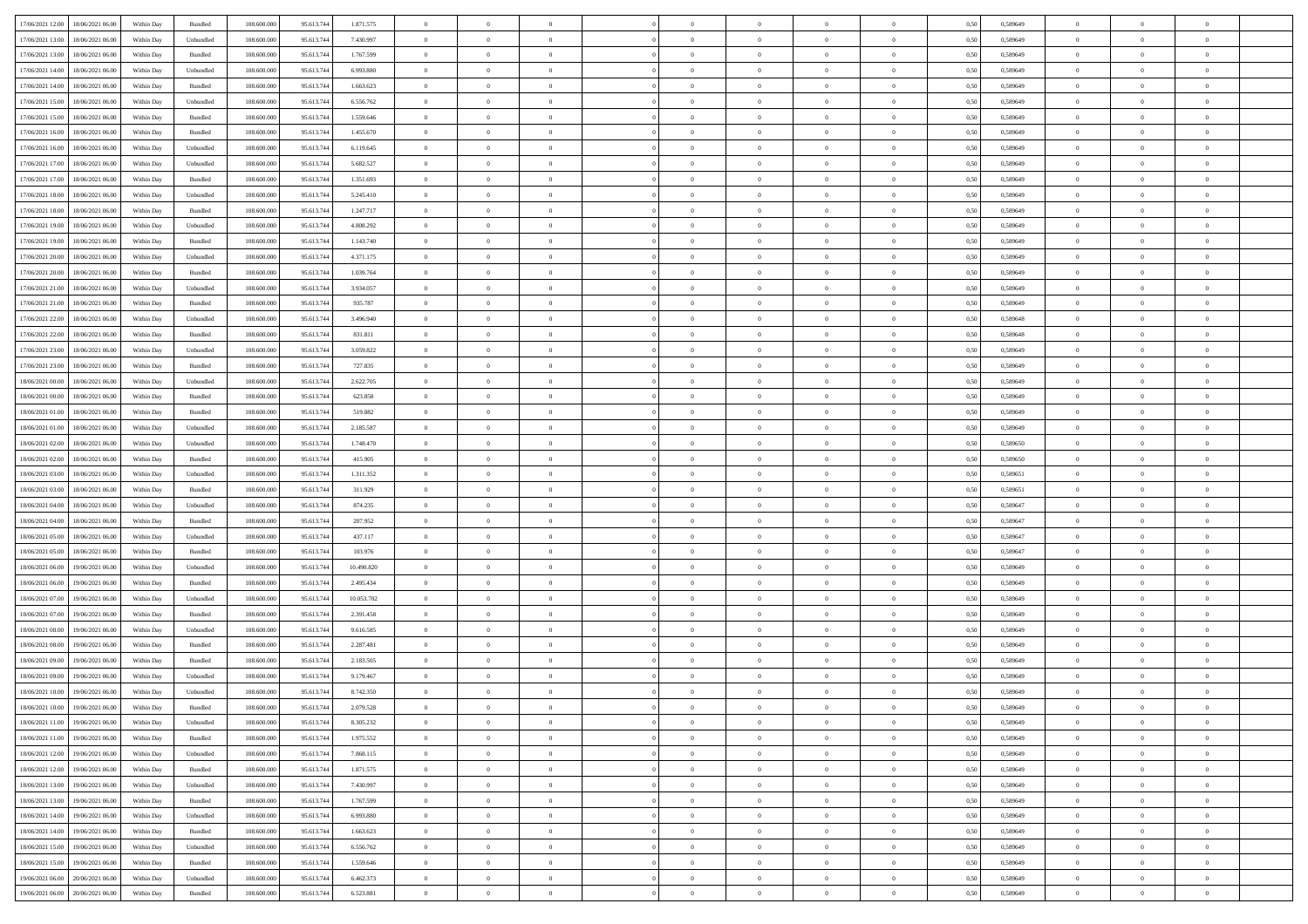| 19/06/2021 07:00 20/06/2021 06:00    | Within Day | Unbundled | 108.600.000 | 95.613.744 | 6.193.108 | $\overline{0}$ | $\overline{0}$ |                | $\overline{0}$ | $\theta$       |                | $\theta$       | 0,50 | 0,589649 | $\theta$       | $\theta$       | $\overline{0}$ |  |
|--------------------------------------|------------|-----------|-------------|------------|-----------|----------------|----------------|----------------|----------------|----------------|----------------|----------------|------|----------|----------------|----------------|----------------|--|
| 19/06/2021 07:00<br>20/06/2021 06:00 | Within Day | Bundled   | 108.600.00  | 95.613.74  | 6.252.052 | $\bf{0}$       | $\bf{0}$       | $\bf{0}$       | $\overline{0}$ | $\overline{0}$ | $\overline{0}$ | $\bf{0}$       | 0,50 | 0,589649 | $\,$ 0 $\,$    | $\bf{0}$       | $\overline{0}$ |  |
| 19/06/2021 08:00<br>20/06/2021 06:00 | Within Day | Bundled   | 108,600,000 | 95.613.744 | 5.980.224 | $\overline{0}$ | $\bf{0}$       | $\overline{0}$ | $\bf{0}$       | $\bf{0}$       | $\overline{0}$ | $\bf{0}$       | 0.50 | 0.589649 | $\bf{0}$       | $\overline{0}$ | $\overline{0}$ |  |
| 19/06/2021 08:00<br>20/06/2021 06:00 |            |           | 108.600.000 |            |           | $\overline{0}$ | $\overline{0}$ | $\overline{0}$ | $\theta$       | $\theta$       | $\overline{0}$ | $\overline{0}$ |      |          | $\theta$       | $\theta$       | $\overline{0}$ |  |
|                                      | Within Day | Unbundled |             | 95.613.744 | 5.923.842 |                |                |                |                |                |                |                | 0,50 | 0,589649 |                |                |                |  |
| 19/06/2021 09:00<br>20/06/2021 06:00 | Within Day | Unbundled | 108.600.00  | 95.613.74  | 5.654.577 | $\bf{0}$       | $\overline{0}$ | $\bf{0}$       | $\overline{0}$ | $\theta$       | $\overline{0}$ | $\bf{0}$       | 0,50 | 0,589649 | $\,$ 0 $\,$    | $\bf{0}$       | $\overline{0}$ |  |
| 19/06/2021 09:00<br>20/06/2021 06:00 | Within Day | Bundled   | 108,600,000 | 95.613.744 | 5.708.395 | $\overline{0}$ | $\overline{0}$ | $\overline{0}$ | $\bf{0}$       | $\overline{0}$ | $\Omega$       | $\bf{0}$       | 0.50 | 0.589649 | $\,$ 0 $\,$    | $\theta$       | $\overline{0}$ |  |
| 19/06/2021 10:00<br>20/06/2021 06:00 | Within Day | Unbundled | 108.600.000 | 95.613.744 | 5.385.311 | $\overline{0}$ | $\overline{0}$ | $\overline{0}$ | $\overline{0}$ | $\theta$       | $\overline{0}$ | $\bf{0}$       | 0,50 | 0,589649 | $\theta$       | $\theta$       | $\overline{0}$ |  |
|                                      |            |           |             |            |           |                |                |                |                |                |                |                |      |          |                |                |                |  |
| 19/06/2021 10:00<br>20/06/2021 06:00 | Within Day | Bundled   | 108.600.00  | 95.613.74  | 5.436.567 | $\overline{0}$ | $\overline{0}$ | $\bf{0}$       | $\overline{0}$ | $\theta$       | $\overline{0}$ | $\bf{0}$       | 0,50 | 0,589649 | $\,$ 0 $\,$    | $\bf{0}$       | $\overline{0}$ |  |
| 19/06/2021 11:00<br>20/06/2021 06:00 | Within Day | Unbundled | 108,600,000 | 95.613.74  | 5.116.046 | $\overline{0}$ | $\bf{0}$       | $\overline{0}$ | $\bf{0}$       | $\overline{0}$ | $\overline{0}$ | $\bf{0}$       | 0.50 | 0.589649 | $\bf{0}$       | $\overline{0}$ | $\overline{0}$ |  |
| 19/06/2021 11:00<br>20/06/2021 06:00 | Within Day | Bundled   | 108.600.000 | 95.613.744 | 5.164.739 | $\overline{0}$ | $\bf{0}$       | $\overline{0}$ | $\overline{0}$ | $\theta$       | $\overline{0}$ | $\bf{0}$       | 0,50 | 0,589649 | $\,$ 0 $\,$    | $\bf{0}$       | $\overline{0}$ |  |
| 19/06/2021 12:00<br>20/06/2021 06:00 | Within Day | Unbundled | 108.600.00  | 95.613.74  | 4.846.780 | $\bf{0}$       | $\overline{0}$ | $\bf{0}$       | $\bf{0}$       | $\bf{0}$       | $\overline{0}$ | $\bf{0}$       | 0,50 | 0,589649 | $\,$ 0 $\,$    | $\bf{0}$       | $\overline{0}$ |  |
|                                      |            |           |             |            |           |                |                |                |                |                |                |                |      |          |                |                |                |  |
| 19/06/2021 12:00<br>20/06/2021 06:00 | Within Day | Bundled   | 108,600,000 | 95.613.744 | 4.892.910 | $\overline{0}$ | $\bf{0}$       | $\overline{0}$ | $\overline{0}$ | $\bf{0}$       | $\overline{0}$ | $\bf{0}$       | 0.50 | 0.589649 | $\bf{0}$       | $\overline{0}$ | $\overline{0}$ |  |
| 19/06/2021 13:00<br>20/06/2021 06:00 | Within Day | Unbundled | 108.600.000 | 95.613.744 | 4.577.514 | $\overline{0}$ | $\overline{0}$ | $\overline{0}$ | $\overline{0}$ | $\theta$       | $\overline{0}$ | $\overline{0}$ | 0,50 | 0,589649 | $\,$ 0 $\,$    | $\theta$       | $\overline{0}$ |  |
| 19/06/2021 13:00<br>20/06/2021 06:00 | Within Day | Bundled   | 108.600.00  | 95.613.74  | 4.621.082 | $\bf{0}$       | $\overline{0}$ | $\bf{0}$       | $\overline{0}$ | $\theta$       | $\overline{0}$ | $\bf{0}$       | 0,50 | 0,589649 | $\,$ 0 $\,$    | $\bf{0}$       | $\overline{0}$ |  |
|                                      |            |           |             |            |           |                |                |                |                |                |                |                |      |          |                |                |                |  |
| 19/06/2021 14:00<br>20/06/2021 06:00 | Within Day | Unbundled | 108,600,000 | 95.613.744 | 4.308.249 | $\overline{0}$ | $\overline{0}$ | $\overline{0}$ | $\bf{0}$       | $\theta$       | $\Omega$       | $\bf{0}$       | 0.50 | 0.589649 | $\theta$       | $\theta$       | $\overline{0}$ |  |
| 19/06/2021 14:00<br>20/06/2021 06:00 | Within Day | Bundled   | 108.600.000 | 95.613.744 | 4.349.254 | $\overline{0}$ | $\overline{0}$ | $\overline{0}$ | $\overline{0}$ | $\theta$       | $\overline{0}$ | $\bf{0}$       | 0,50 | 0,589649 | $\theta$       | $\theta$       | $\overline{0}$ |  |
| 19/06/2021 15:00<br>20/06/2021 06:00 | Within Day | Unbundled | 108.600.00  | 95.613.74  | 4.038.983 | $\bf{0}$       | $\overline{0}$ | $\bf{0}$       | $\overline{0}$ | $\theta$       | $\overline{0}$ | $\bf{0}$       | 0,50 | 0,589649 | $\,$ 0 $\,$    | $\bf{0}$       | $\overline{0}$ |  |
| 19/06/2021 15:00<br>20/06/2021 06:00 | Within Day | Bundled   | 108,600,000 | 95.613.74  | 4.077.425 | $\overline{0}$ | $\bf{0}$       | $\overline{0}$ | $\bf{0}$       | $\overline{0}$ | $\overline{0}$ | $\bf{0}$       | 0.50 | 0.589649 | $\bf{0}$       | $\overline{0}$ | $\overline{0}$ |  |
| 19/06/2021 16:00                     |            |           | 108.600.000 |            |           | $\overline{0}$ | $\bf{0}$       | $\overline{0}$ | $\overline{0}$ | $\overline{0}$ | $\overline{0}$ |                |      |          | $\,$ 0 $\,$    | $\bf{0}$       | $\overline{0}$ |  |
| 20/06/2021 06:00                     | Within Day | Bundled   |             | 95.613.744 | 3.805.597 |                |                |                |                |                |                | $\bf{0}$       | 0,50 | 0,589649 |                |                |                |  |
| 19/06/2021 16:00<br>20/06/2021 06:00 | Within Day | Unbundled | 108.600.00  | 95.613.74  | 3.769.718 | $\bf{0}$       | $\bf{0}$       | $\bf{0}$       | $\bf{0}$       | $\overline{0}$ | $\overline{0}$ | $\bf{0}$       | 0,50 | 0,589649 | $\,$ 0 $\,$    | $\bf{0}$       | $\overline{0}$ |  |
| 19/06/2021 17:00<br>20/06/2021 06:00 | Within Day | Unbundled | 108,600,000 | 95.613.744 | 3.500.452 | $\overline{0}$ | $\bf{0}$       | $\overline{0}$ | $\overline{0}$ | $\bf{0}$       | $\overline{0}$ | $\bf{0}$       | 0.50 | 0.589649 | $\bf{0}$       | $\overline{0}$ | $\overline{0}$ |  |
| 19/06/2021 17:00<br>20/06/2021 06:00 | Within Day | Bundled   | 108.600.000 | 95.613.744 | 3.533.768 | $\overline{0}$ | $\overline{0}$ | $\overline{0}$ | $\theta$       | $\theta$       | $\overline{0}$ | $\bf{0}$       | 0,50 | 0,589649 | $\theta$       | $\theta$       | $\overline{0}$ |  |
|                                      |            |           |             |            |           |                | $\overline{0}$ |                |                | $\theta$       | $\overline{0}$ |                |      |          | $\,$ 0 $\,$    | $\bf{0}$       | $\overline{0}$ |  |
| 19/06/2021 18:00<br>20/06/2021 06:00 | Within Day | Unbundled | 108.600.00  | 95.613.74  | 3.231.186 | $\bf{0}$       |                | $\bf{0}$       | $\bf{0}$       |                |                | $\bf{0}$       | 0,50 | 0,589649 |                |                |                |  |
| 19/06/2021 18:00<br>20/06/2021 06:00 | Within Day | Bundled   | 108,600,000 | 95.613.74  | 3.261.940 | $\overline{0}$ | $\overline{0}$ | $\overline{0}$ | $\overline{0}$ | $\overline{0}$ | $\Omega$       | $\bf{0}$       | 0.50 | 0.589649 | $\,$ 0 $\,$    | $\theta$       | $\overline{0}$ |  |
| 19/06/2021 19:00<br>20/06/2021 06:00 | Within Day | Unbundled | 108.600.000 | 95.613.744 | 2.961.921 | $\overline{0}$ | $\overline{0}$ | $\overline{0}$ | $\overline{0}$ | $\theta$       | $\overline{0}$ | $\bf{0}$       | 0,50 | 0,589649 | $\,$ 0 $\,$    | $\theta$       | $\overline{0}$ |  |
| 19/06/2021 19:00<br>20/06/2021 06:00 | Within Day | Bundled   | 108.600.00  | 95.613.74  | 2.990.112 | $\bf{0}$       | $\overline{0}$ | $\bf{0}$       | $\overline{0}$ | $\theta$       | $\overline{0}$ | $\bf{0}$       | 0,50 | 0,589649 | $\,$ 0 $\,$    | $\bf{0}$       | $\overline{0}$ |  |
| 20/06/2021 06:00                     |            | Unbundled | 108,600,000 | 95.613.74  | 2.692.655 |                | $\bf{0}$       | $\overline{0}$ |                | $\overline{0}$ | $\overline{0}$ |                | 0.50 | 0.589649 | $\bf{0}$       | $\overline{0}$ | $\overline{0}$ |  |
| 19/06/2021 20:00                     | Within Day |           |             |            |           | $\overline{0}$ |                |                | $\bf{0}$       |                |                | $\bf{0}$       |      |          |                |                |                |  |
| 19/06/2021 20:00<br>20/06/2021 06:00 | Within Day | Bundled   | 108.600.000 | 95.613.744 | 2.718.283 | $\overline{0}$ | $\overline{0}$ | $\overline{0}$ | $\overline{0}$ | $\overline{0}$ | $\overline{0}$ | $\bf{0}$       | 0,50 | 0,589649 | $\theta$       | $\theta$       | $\overline{0}$ |  |
| 19/06/2021 21:00<br>20/06/2021 06:00 | Within Day | Unbundled | 108.600.00  | 95.613.74  | 2.423.390 | $\bf{0}$       | $\bf{0}$       | $\bf{0}$       | $\bf{0}$       | $\overline{0}$ | $\overline{0}$ | $\bf{0}$       | 0,50 | 0,589649 | $\,$ 0 $\,$    | $\bf{0}$       | $\overline{0}$ |  |
| 19/06/2021 21:00<br>20/06/2021 06:00 | Within Day | Bundled   | 108,600,000 | 95.613.744 | 2.446.455 | $\overline{0}$ | $\overline{0}$ | $\overline{0}$ | $\bf{0}$       | $\bf{0}$       | $\overline{0}$ | $\bf{0}$       | 0.50 | 0.589649 | $\bf{0}$       | $\overline{0}$ | $\overline{0}$ |  |
| 19/06/2021 22:00<br>20/06/2021 06:00 | Within Day | Unbundled | 108.600.000 | 95.613.74  | 2.154.124 | $\overline{0}$ | 34.752         | $\overline{0}$ | $\overline{0}$ | $\overline{0}$ | $\overline{0}$ | $\bf{0}$       | 0.50 | 0.589648 | $\theta$       | $\theta$       | $\overline{0}$ |  |
|                                      |            |           |             |            |           |                |                |                |                |                |                |                |      |          |                |                |                |  |
| 19/06/2021 22:00<br>20/06/2021 06:00 | Within Day | Bundled   | 108.600.00  | 95.613.74  | 2.174.627 | $\bf{0}$       | $\overline{0}$ | $\bf{0}$       | $\bf{0}$       | $\overline{0}$ | $\overline{0}$ | $\bf{0}$       | 0,50 | 0,589648 | $\,$ 0 $\,$    | $\bf{0}$       | $\overline{0}$ |  |
| 19/06/2021 23:00<br>20/06/2021 06:00 | Within Day | Unbundled | 108,600,000 | 95.648.496 | 1.854.450 | $\overline{0}$ | $\bf{0}$       | $\overline{0}$ | $\bf{0}$       | $\theta$       | $\Omega$       | $\bf{0}$       | 0.50 | 0.589649 | $\,$ 0 $\,$    | $\theta$       | $\overline{0}$ |  |
| 19/06/2021 23:00<br>20/06/2021 06:00 | Within Dav | Bundled   | 108.600.000 | 95.648.496 | 1.902.798 | $\overline{0}$ | $\overline{0}$ | $\overline{0}$ | $\overline{0}$ | $\theta$       | $\overline{0}$ | $\overline{0}$ | 0.50 | 0.589649 | $\theta$       | $\theta$       | $\overline{0}$ |  |
| 20/06/2021 00:00<br>20/06/2021 06:00 | Within Day | Unbundled | 108.600.00  | 95.648.49  | 1.589.529 | $\bf{0}$       | $\bf{0}$       | $\bf{0}$       | $\overline{0}$ | $\bf{0}$       | $\overline{0}$ | $\bf{0}$       | 0,50 | 0,589649 | $\,$ 0 $\,$    | $\bf{0}$       | $\overline{0}$ |  |
|                                      |            |           |             |            |           |                |                |                |                |                |                |                |      |          |                |                |                |  |
| 20/06/2021 00:00<br>20/06/2021 06:00 | Within Day | Bundled   | 108,600,000 | 95.648.496 | 1.630.970 | $\overline{0}$ | $\bf{0}$       | $\overline{0}$ | $\bf{0}$       | $\overline{0}$ | $\overline{0}$ | $\bf{0}$       | 0.50 | 0.589649 | $\bf{0}$       | $\overline{0}$ | $\overline{0}$ |  |
| 20/06/2021 01:00<br>20/06/2021 06:00 | Within Dav | Bundled   | 108.600.000 | 95,648,496 | 1.359.141 | $\overline{0}$ | $\overline{0}$ | $\overline{0}$ | $\overline{0}$ | $\overline{0}$ | $\overline{0}$ | $\overline{0}$ | 0.50 | 0.589649 | $\theta$       | $\theta$       | $\overline{0}$ |  |
| 20/06/2021 01:00<br>20/06/2021 06:00 | Within Day | Unbundled | 108.600.00  | 95.648.49  | 1.324.607 | $\bf{0}$       | $\bf{0}$       | $\bf{0}$       | $\bf{0}$       | $\overline{0}$ | $\overline{0}$ | $\bf{0}$       | 0,50 | 0,589649 | $\,$ 0 $\,$    | $\bf{0}$       | $\overline{0}$ |  |
| 20/06/2021 02:00<br>20/06/2021 06:00 | Within Day | Unbundled | 108,600,000 | 95,648,496 | 1.059.686 | $\overline{0}$ | $\bf{0}$       | $\overline{0}$ | $\overline{0}$ | $\bf{0}$       | $\overline{0}$ | $\bf{0}$       | 0.50 | 0.589650 | $\bf{0}$       | $\overline{0}$ | $\overline{0}$ |  |
| 20/06/2021 02:00<br>20/06/2021 06:00 | Within Dav | Bundled   | 108.600.000 | 95.648.496 | 1.087.313 | $\overline{0}$ | $\overline{0}$ | $\overline{0}$ | $\overline{0}$ | $\theta$       | $\overline{0}$ | $\bf{0}$       | 0.50 | 0.589650 | $\theta$       | $\theta$       | $\overline{0}$ |  |
|                                      |            |           |             |            |           |                |                |                |                |                |                |                |      |          |                |                |                |  |
| 20/06/2021 03:00<br>20/06/2021 06:00 | Within Day | Unbundled | 108.600.00  | 95.648.49  | 794.764   | $\bf{0}$       | $\bf{0}$       | $\bf{0}$       | $\bf{0}$       | $\overline{0}$ | $\overline{0}$ | $\bf{0}$       | 0,50 | 0,589651 | $\,$ 0 $\,$    | $\bf{0}$       | $\overline{0}$ |  |
| 20/06/2021 03:00<br>20/06/2021 06:00 | Within Day | Bundled   | 108,600,000 | 95.648.49  | 815.485   | $\overline{0}$ | $\overline{0}$ | $\overline{0}$ | $\bf{0}$       | $\theta$       | $\Omega$       | $\bf{0}$       | 0.50 | 0.589651 | $\bf{0}$       | $\theta$       | $\overline{0}$ |  |
| 20/06/2021 04:00<br>20/06/2021 06:00 | Within Dav | Unbundled | 108.600.000 | 95.648.49  | 529.843   | $\overline{0}$ | $\overline{0}$ | $\Omega$       | $\overline{0}$ | $\theta$       | $\Omega$       | $\overline{0}$ | 0.5( | 0.589647 | $\theta$       | $\theta$       | $\overline{0}$ |  |
| 20/06/2021 04:00<br>20/06/2021 06:00 | Within Day | Bundled   | 108.600.00  | 95.648.496 | 543.656   | $\bf{0}$       | $\bf{0}$       | $\overline{0}$ | $\bf{0}$       | $\bf{0}$       | $\overline{0}$ | $\bf{0}$       | 0,50 | 0,589647 | $\,$ 0 $\,$    | $\bf{0}$       | $\overline{0}$ |  |
|                                      |            |           |             |            |           |                |                |                |                |                |                |                |      |          |                |                |                |  |
| 20/06/2021 05:00 20/06/2021 06:00    | Within Day | Bundled   | 108.600.000 | 95.648.496 | 271.828   | $\overline{0}$ | $\Omega$       |                | $\Omega$       |                |                |                | 0,50 | 0.589647 | $\theta$       | $\overline{0}$ |                |  |
| 20/06/2021 05:00 20/06/2021 06:00    | Within Day | Unbundled | 108.600.000 | 95.648.496 | 264.921   | $\overline{0}$ | $\overline{0}$ | $\Omega$       | $\theta$       | $\overline{0}$ | $\overline{0}$ | $\bf{0}$       | 0,50 | 0,589647 | $\theta$       | $\overline{0}$ | $\overline{0}$ |  |
| 20/06/2021 06:00<br>21/06/2021 06:00 | Within Day | Unbundled | 108.600.00  | 95.613.744 | 6.462.373 | $\overline{0}$ | $\bf{0}$       | $\overline{0}$ | $\overline{0}$ | $\bf{0}$       | $\overline{0}$ | $\bf{0}$       | 0,50 | 0,589649 | $\bf{0}$       | $\overline{0}$ | $\bf{0}$       |  |
| 20/06/2021 06:00 21/06/2021 06:00    | Within Day | Bundled   | 108,600,000 | 95.613.744 | 6.523.881 | $\overline{0}$ | $\bf{0}$       | $\overline{0}$ | $\overline{0}$ | $\mathbf{0}$   | $\overline{0}$ | $\,$ 0 $\,$    | 0.50 | 0.589649 | $\overline{0}$ | $\bf{0}$       | $\,$ 0 $\,$    |  |
|                                      |            |           |             |            |           |                |                |                |                |                |                |                |      |          |                |                |                |  |
| 20/06/2021 07:00 21/06/2021 06:00    | Within Dav | Bundled   | 108.600.000 | 95.613.744 | 6.252.052 | $\overline{0}$ | $\overline{0}$ | $\overline{0}$ | $\overline{0}$ | $\overline{0}$ | $\overline{0}$ | $\bf{0}$       | 0,50 | 0.589649 | $\overline{0}$ | $\theta$       | $\overline{0}$ |  |
| 20/06/2021 07:00<br>21/06/2021 06:00 | Within Day | Unbundled | 108.600.000 | 95.613.744 | 6.193.108 | $\overline{0}$ | $\bf{0}$       | $\overline{0}$ | $\overline{0}$ | $\bf{0}$       | $\overline{0}$ | $\bf{0}$       | 0,50 | 0,589649 | $\bf{0}$       | $\overline{0}$ | $\overline{0}$ |  |
| 20/06/2021 08:00 21/06/2021 06:00    | Within Day | Bundled   | 108,600,000 | 95.613.744 | 5.980.224 | $\overline{0}$ | $\bf{0}$       | $\overline{0}$ | $\overline{0}$ | $\bf{0}$       | $\overline{0}$ | $\bf{0}$       | 0.50 | 0.589649 | $\,$ 0 $\,$    | $\overline{0}$ | $\,$ 0         |  |
| 20/06/2021 08:00<br>21/06/2021 06:00 | Within Dav | Unbundled | 108.600.000 | 95.613.744 | 5.923.842 | $\overline{0}$ | $\overline{0}$ | $\overline{0}$ | $\overline{0}$ | $\overline{0}$ | $\overline{0}$ | $\bf{0}$       | 0,50 | 0.589649 | $\overline{0}$ | $\theta$       | $\overline{0}$ |  |
|                                      |            |           |             |            |           |                |                |                |                |                |                |                |      |          |                |                |                |  |
| 20/06/2021 09:00<br>21/06/2021 06:00 | Within Day | Bundled   | 108.600.00  | 95.613.744 | 5.708.395 | $\overline{0}$ | $\overline{0}$ | $\overline{0}$ | $\overline{0}$ | $\overline{0}$ | $\overline{0}$ | $\bf{0}$       | 0,50 | 0,589649 | $\bf{0}$       | $\overline{0}$ | $\,$ 0         |  |
| 20/06/2021 09:00 21/06/2021 06:00    | Within Day | Unbundled | 108,600,000 | 95.613.744 | 5.654.577 | $\overline{0}$ | $\overline{0}$ | $\overline{0}$ | $\overline{0}$ | $\overline{0}$ | $\overline{0}$ | $\bf{0}$       | 0.50 | 0.589649 | $\mathbf{0}$   | $\bf{0}$       | $\,$ 0         |  |
| 20/06/2021 11:00 21/06/2021 06:00    | Within Dav | Bundled   | 108.600.000 | 95.613.744 | 5.164.739 | $\overline{0}$ | $\overline{0}$ | $\overline{0}$ | $\overline{0}$ | $\overline{0}$ | $\overline{0}$ | $\bf{0}$       | 0,50 | 0.589649 | $\overline{0}$ | $\theta$       | $\overline{0}$ |  |
| 20/06/2021 11:00<br>21/06/2021 06:00 | Within Day | Unbundled | 108.600.00  | 95.613.744 | 5.116.046 | $\overline{0}$ | $\bf{0}$       | $\overline{0}$ | $\bf{0}$       | $\overline{0}$ | $\overline{0}$ | $\bf{0}$       | 0,50 | 0,589649 | $\bf{0}$       | $\,$ 0 $\,$    | $\bf{0}$       |  |
|                                      |            |           |             |            |           |                |                |                |                |                |                |                |      |          |                |                |                |  |
| 20/06/2021 12:00 21/06/2021 06:00    | Within Day | Unbundled | 108.600.000 | 95.613.744 | 4.846.780 | $\,$ 0 $\,$    | $\bf{0}$       | $\overline{0}$ | $\overline{0}$ | $\,$ 0 $\,$    | $\overline{0}$ | $\,$ 0 $\,$    | 0,50 | 0,589649 | $\overline{0}$ | $\,$ 0 $\,$    | $\,$ 0 $\,$    |  |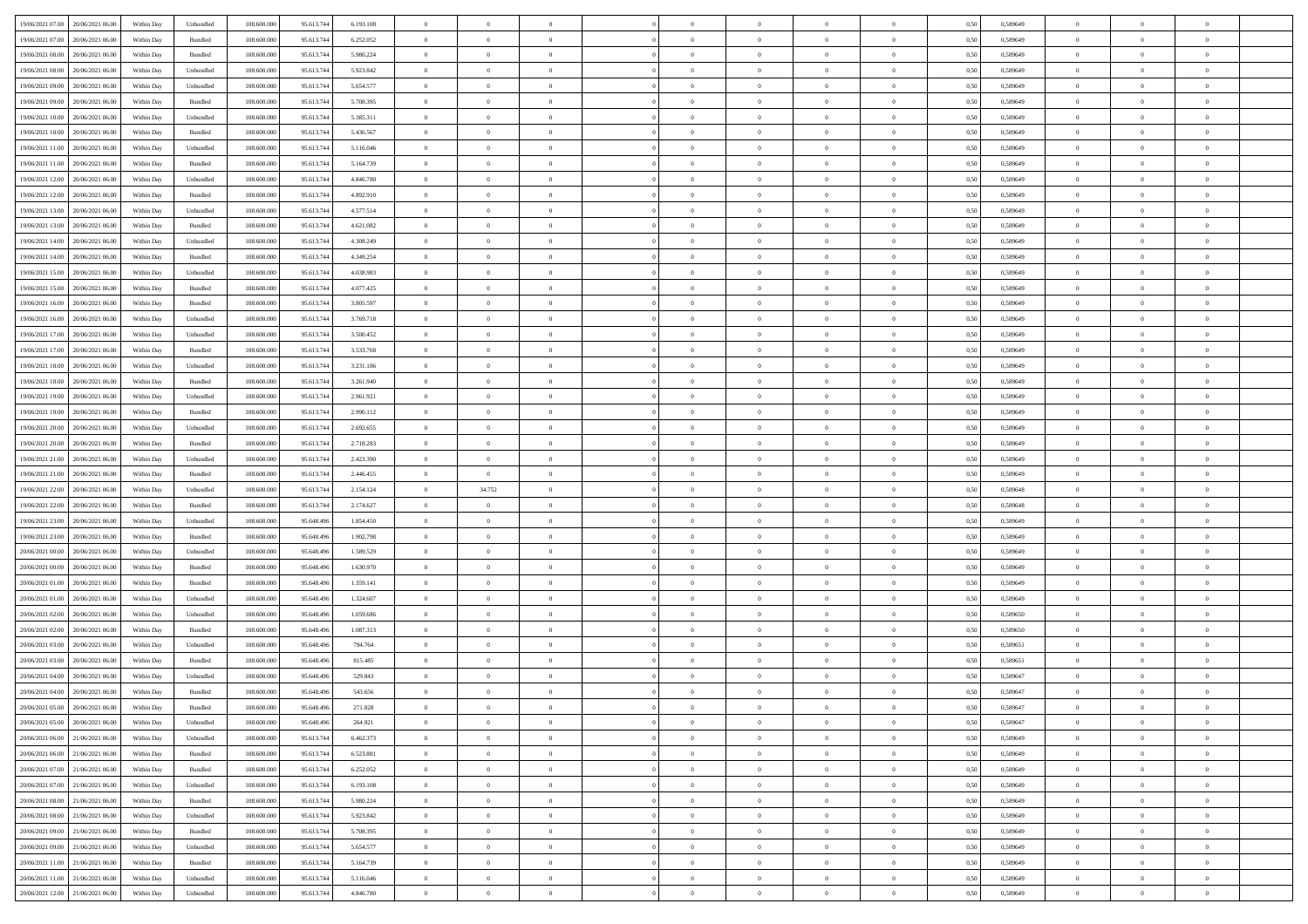|                                      |            |                    |             |            |            | $\overline{0}$ | $\overline{0}$ |                | $\overline{0}$ | $\theta$       |                | $\theta$       |      |          | $\theta$       | $\theta$       | $\overline{0}$ |  |
|--------------------------------------|------------|--------------------|-------------|------------|------------|----------------|----------------|----------------|----------------|----------------|----------------|----------------|------|----------|----------------|----------------|----------------|--|
| 20/06/2021 12:00 21/06/2021 06:00    | Within Day | Bundled            | 108.600.000 | 95.613.744 | 4.892.910  |                |                |                |                |                |                |                | 0,50 | 0,589649 |                |                |                |  |
| 20/06/2021 13:00<br>21/06/2021 06:00 | Within Day | Unbundled          | 108.600.00  | 95.613.74  | 4.577.514  | $\bf{0}$       | $\bf{0}$       | $\bf{0}$       | $\overline{0}$ | $\overline{0}$ | $\overline{0}$ | $\bf{0}$       | 0,50 | 0,589649 | $\,$ 0 $\,$    | $\bf{0}$       | $\overline{0}$ |  |
| 20/06/2021 13:00<br>21/06/2021 06:00 | Within Day | Bundled            | 108,600,000 | 95.613.744 | 4.621.082  | $\overline{0}$ | $\bf{0}$       | $\overline{0}$ | $\bf{0}$       | $\bf{0}$       | $\overline{0}$ | $\bf{0}$       | 0.50 | 0.589649 | $\bf{0}$       | $\overline{0}$ | $\overline{0}$ |  |
| 20/06/2021 14:00<br>21/06/2021 06:00 | Within Day | Unbundled          | 108.600.000 | 95.613.744 | 4.308.249  | $\overline{0}$ | $\overline{0}$ | $\overline{0}$ | $\theta$       | $\theta$       | $\overline{0}$ | $\bf{0}$       | 0,50 | 0,589649 | $\theta$       | $\theta$       | $\overline{0}$ |  |
|                                      |            |                    |             |            |            |                |                |                |                |                |                |                |      |          |                |                |                |  |
| 20/06/2021 14:00<br>21/06/2021 06.00 | Within Day | Bundled            | 108.600.00  | 95.613.74  | 4.349.254  | $\bf{0}$       | $\overline{0}$ | $\bf{0}$       | $\overline{0}$ | $\theta$       | $\overline{0}$ | $\bf{0}$       | 0,50 | 0,589649 | $\,$ 0 $\,$    | $\bf{0}$       | $\overline{0}$ |  |
| 20/06/2021 15:00<br>21/06/2021 06:00 | Within Day | Unbundled          | 108,600,000 | 95.613.744 | 4.038.983  | $\overline{0}$ | $\overline{0}$ | $\overline{0}$ | $\bf{0}$       | $\overline{0}$ | $\theta$       | $\bf{0}$       | 0.50 | 0.589649 | $\,$ 0 $\,$    | $\theta$       | $\overline{0}$ |  |
| 20/06/2021 15:00<br>21/06/2021 06:00 | Within Day | Bundled            | 108.600.000 | 95.613.744 | 4.077.425  | $\overline{0}$ | $\overline{0}$ | $\overline{0}$ | $\overline{0}$ | $\overline{0}$ | $\overline{0}$ | $\bf{0}$       | 0,50 | 0,589649 | $\,$ 0 $\,$    | $\theta$       | $\overline{0}$ |  |
| 20/06/2021 16:00<br>21/06/2021 06.00 | Within Day | Unbundled          | 108.600.00  | 95.613.74  | 3.769.718  | $\bf{0}$       | $\overline{0}$ | $\bf{0}$       | $\overline{0}$ | $\bf{0}$       | $\overline{0}$ | $\bf{0}$       | 0,50 | 0,589649 | $\,$ 0 $\,$    | $\bf{0}$       | $\overline{0}$ |  |
|                                      |            |                    |             |            |            |                |                |                |                |                |                |                |      |          |                |                |                |  |
| 20/06/2021 16:00<br>21/06/2021 06:00 | Within Day | Bundled            | 108,600,000 | 95.613.74  | 3.805.597  | $\overline{0}$ | $\bf{0}$       | $\overline{0}$ | $\bf{0}$       | $\overline{0}$ | $\overline{0}$ | $\bf{0}$       | 0.50 | 0.589649 | $\bf{0}$       | $\overline{0}$ | $\overline{0}$ |  |
| 20/06/2021 17:00<br>21/06/2021 06:00 | Within Day | Unbundled          | 108.600.000 | 95.613.744 | 3.500.452  | $\overline{0}$ | $\bf{0}$       | $\overline{0}$ | $\overline{0}$ | $\overline{0}$ | $\overline{0}$ | $\bf{0}$       | 0,50 | 0,589649 | $\,$ 0 $\,$    | $\bf{0}$       | $\overline{0}$ |  |
| 20/06/2021 17:00<br>21/06/2021 06.00 | Within Day | Bundled            | 108.600.00  | 95.613.744 | 3.533.768  | $\bf{0}$       | $\overline{0}$ | $\bf{0}$       | $\bf{0}$       | $\bf{0}$       | $\overline{0}$ | $\bf{0}$       | 0,50 | 0,589649 | $\,$ 0 $\,$    | $\bf{0}$       | $\overline{0}$ |  |
| 20/06/2021 18:00<br>21/06/2021 06:00 | Within Day | Unbundled          | 108,600,000 | 95.613.744 | 3.231.186  | $\overline{0}$ | $\bf{0}$       | $\overline{0}$ | $\overline{0}$ | $\bf{0}$       | $\overline{0}$ | $\bf{0}$       | 0.50 | 0.589649 | $\bf{0}$       | $\overline{0}$ | $\overline{0}$ |  |
| 20/06/2021 18:00<br>21/06/2021 06:00 | Within Day | Bundled            | 108.600.000 | 95.613.744 | 3.261.940  | $\overline{0}$ | $\overline{0}$ | $\overline{0}$ | $\theta$       | $\theta$       | $\overline{0}$ | $\bf{0}$       | 0,50 | 0,589649 | $\,$ 0 $\,$    | $\theta$       | $\overline{0}$ |  |
|                                      |            |                    |             |            |            |                |                |                |                |                |                |                |      |          |                |                |                |  |
| 20/06/2021 19:00<br>21/06/2021 06.00 | Within Day | Unbundled          | 108.600.00  | 95.613.74  | 2.961.921  | $\bf{0}$       | $\overline{0}$ | $\bf{0}$       | $\overline{0}$ | $\theta$       | $\overline{0}$ | $\bf{0}$       | 0,50 | 0,589649 | $\,$ 0 $\,$    | $\bf{0}$       | $\overline{0}$ |  |
| 20/06/2021 19:00<br>21/06/2021 06:00 | Within Day | Bundled            | 108,600,000 | 95.613.744 | 2.990.112  | $\overline{0}$ | $\overline{0}$ | $\overline{0}$ | $\bf{0}$       | $\overline{0}$ | $\Omega$       | $\bf{0}$       | 0.50 | 0.589649 | $\,$ 0 $\,$    | $\theta$       | $\overline{0}$ |  |
| 20/06/2021 20:00<br>21/06/2021 06:00 | Within Day | Bundled            | 108.600.000 | 95.613.744 | 2.718.283  | $\overline{0}$ | $\overline{0}$ | $\overline{0}$ | $\overline{0}$ | $\overline{0}$ | $\overline{0}$ | $\bf{0}$       | 0,50 | 0,589649 | $\theta$       | $\theta$       | $\overline{0}$ |  |
| 20/06/2021 20:00<br>21/06/2021 06.00 | Within Day | Unbundled          | 108.600.00  | 95.613.74  | 2.692.655  | $\bf{0}$       | $\overline{0}$ | $\bf{0}$       | $\overline{0}$ | $\theta$       | $\overline{0}$ | $\bf{0}$       | 0,50 | 0,589649 | $\,$ 0 $\,$    | $\bf{0}$       | $\overline{0}$ |  |
|                                      |            |                    |             |            |            |                |                |                |                |                |                |                |      |          |                |                |                |  |
| 20/06/2021 21:00<br>21/06/2021 06:00 | Within Day | Unbundled          | 108,600,000 | 95.613.74  | 2.423.390  | $\overline{0}$ | $\bf{0}$       | $\overline{0}$ | $\bf{0}$       | $\overline{0}$ | $\overline{0}$ | $\bf{0}$       | 0.50 | 0.589649 | $\bf{0}$       | $\overline{0}$ | $\overline{0}$ |  |
| 20/06/2021 21:00<br>21/06/2021 06:00 | Within Day | Bundled            | 108.600.000 | 95.613.744 | 2.446.455  | $\overline{0}$ | $\bf{0}$       | $\overline{0}$ | $\overline{0}$ | $\overline{0}$ | $\overline{0}$ | $\bf{0}$       | 0,50 | 0,589649 | $\,$ 0 $\,$    | $\bf{0}$       | $\overline{0}$ |  |
| 20/06/2021 22:00<br>21/06/2021 06.00 | Within Day | Unbundled          | 108.600.00  | 95.613.74  | 2.154.124  | $\bf{0}$       | $\bf{0}$       | $\bf{0}$       | $\bf{0}$       | $\overline{0}$ | $\overline{0}$ | $\bf{0}$       | 0,50 | 0,589648 | $\,$ 0 $\,$    | $\bf{0}$       | $\overline{0}$ |  |
| 20/06/2021 22:00<br>21/06/2021 06:00 | Within Day | Bundled            | 108,600,000 | 95.613.744 | 2.174.627  | $\overline{0}$ | $\bf{0}$       | $\overline{0}$ | $\overline{0}$ | $\bf{0}$       | $\overline{0}$ | $\bf{0}$       | 0.50 | 0.589648 | $\bf{0}$       | $\overline{0}$ | $\overline{0}$ |  |
| 20/06/2021 23:00<br>21/06/2021 06:00 | Within Day | Unbundled          | 108.600.000 | 95.613.744 | 1.884.859  | $\overline{0}$ | $\overline{0}$ | $\overline{0}$ | $\theta$       | $\theta$       | $\overline{0}$ | $\bf{0}$       | 0,50 | 0,589649 | $\theta$       | $\theta$       | $\overline{0}$ |  |
|                                      |            |                    |             |            |            |                |                |                |                |                |                |                |      |          |                |                |                |  |
| 20/06/2021 23:00<br>21/06/2021 06.00 | Within Day | Bundled            | 108.600.00  | 95.613.74  | 1.902.798  | $\bf{0}$       | $\overline{0}$ | $\bf{0}$       | $\bf{0}$       | $\bf{0}$       | $\overline{0}$ | $\bf{0}$       | 0,50 | 0,589649 | $\,$ 0 $\,$    | $\bf{0}$       | $\overline{0}$ |  |
| 21/06/2021 00:00<br>21/06/2021 06:00 | Within Day | Unbundled          | 108,600,000 | 95.613.744 | 1.615.593  | $\overline{0}$ | $\overline{0}$ | $\overline{0}$ | $\bf{0}$       | $\overline{0}$ | $\Omega$       | $\bf{0}$       | 0.50 | 0.589649 | $\,$ 0 $\,$    | $\theta$       | $\overline{0}$ |  |
| 21/06/2021 00:00<br>21/06/2021 06:00 | Within Day | Bundled            | 108.600.000 | 95.613.744 | 1.630.970  | $\overline{0}$ | $\overline{0}$ | $\overline{0}$ | $\overline{0}$ | $\overline{0}$ | $\overline{0}$ | $\bf{0}$       | 0,50 | 0,589649 | $\,$ 0 $\,$    | $\theta$       | $\overline{0}$ |  |
| 21/06/2021 01:00<br>21/06/2021 06.00 | Within Day | Unbundled          | 108.600.00  | 95.613.74  | 1.346.327  | $\bf{0}$       | $\overline{0}$ | $\bf{0}$       | $\overline{0}$ | $\bf{0}$       | $\overline{0}$ | $\bf{0}$       | 0,50 | 0,589649 | $\,$ 0 $\,$    | $\bf{0}$       | $\overline{0}$ |  |
| 21/06/2021 01:00<br>21/06/2021 06:00 | Within Day | Bundled            | 108,600,000 | 95.613.74  | 1.359.141  | $\overline{0}$ | $\bf{0}$       | $\overline{0}$ | $\bf{0}$       | $\overline{0}$ | $\overline{0}$ | $\bf{0}$       | 0.50 | 0.589649 | $\bf{0}$       | $\overline{0}$ | $\overline{0}$ |  |
| 21/06/2021 02:00<br>21/06/2021 06:00 | Within Day | Unbundled          | 108.600.000 | 95.613.744 | 1.077.062  | $\overline{0}$ | $\bf{0}$       | $\overline{0}$ | $\overline{0}$ | $\overline{0}$ | $\overline{0}$ | $\bf{0}$       | 0,50 | 0,589650 | $\theta$       | $\theta$       | $\overline{0}$ |  |
|                                      |            |                    |             |            |            |                |                |                |                |                |                |                |      |          |                |                |                |  |
| 21/06/2021 02:00<br>21/06/2021 06.00 | Within Day | Bundled            | 108.600.00  | 95.613.74  | 1.087.313  | $\bf{0}$       | $\bf{0}$       | $\bf{0}$       | $\bf{0}$       | $\overline{0}$ | $\overline{0}$ | $\bf{0}$       | 0,50 | 0,589650 | $\,$ 0 $\,$    | $\bf{0}$       | $\overline{0}$ |  |
| 21/06/2021 03:00<br>21/06/2021 06:00 | Within Day | Unbundled          | 108,600,000 | 95.613.744 | 807.796    | $\overline{0}$ | $\bf{0}$       | $\overline{0}$ | $\bf{0}$       | $\bf{0}$       | $\overline{0}$ | $\bf{0}$       | 0.50 | 0.589651 | $\bf{0}$       | $\overline{0}$ | $\overline{0}$ |  |
| 21/06/2021 03:00<br>21/06/2021 06:00 | Within Day | Bundled            | 108.600.000 | 95.613.74  | 815.485    | $\overline{0}$ | $\overline{0}$ | $\overline{0}$ | $\overline{0}$ | $\overline{0}$ | $\overline{0}$ | $\bf{0}$       | 0.50 | 0.589651 | $\theta$       | $\theta$       | $\overline{0}$ |  |
| 21/06/2021 04:00<br>21/06/2021 06.00 | Within Day | Bundled            | 108.600.00  | 95.613.74  | 543.656    | $\bf{0}$       | $\overline{0}$ | $\bf{0}$       | $\bf{0}$       | $\,$ 0 $\,$    | $\overline{0}$ | $\bf{0}$       | 0,50 | 0,589647 | $\,$ 0 $\,$    | $\bf{0}$       | $\overline{0}$ |  |
| 21/06/2021 04:00<br>21/06/2021 06:00 |            | Unbundled          | 108,600,000 | 95.613.744 | 538,531    | $\overline{0}$ | $\bf{0}$       | $\overline{0}$ | $\bf{0}$       | $\overline{0}$ | $\Omega$       | $\bf{0}$       | 0.50 | 0.589647 | $\,$ 0 $\,$    | $\theta$       | $\overline{0}$ |  |
|                                      | Within Day |                    |             |            |            |                |                |                |                |                |                |                |      |          |                |                |                |  |
| 21/06/2021 05:00<br>21/06/2021 06:00 | Within Dav | Unbundled          | 108.600.000 | 95.613.744 | 269,265    | $\overline{0}$ | $\overline{0}$ | $\overline{0}$ | $\overline{0}$ | $\theta$       | $\overline{0}$ | $\bf{0}$       | 0.50 | 0.589647 | $\theta$       | $\theta$       | $\overline{0}$ |  |
| 21/06/2021 05:00<br>21/06/2021 06:00 | Within Day | Bundled            | 108.600.00  | 95.613.744 | 271.828    | $\bf{0}$       | $\bf{0}$       | $\bf{0}$       | $\bf{0}$       | $\bf{0}$       | $\overline{0}$ | $\bf{0}$       | 0,50 | 0,589647 | $\,$ 0 $\,$    | $\bf{0}$       | $\overline{0}$ |  |
| 26/06/2021 06:00<br>27/06/2021 06:00 | Within Day | Unbundled          | 108,600,000 | 95.613.778 | 2.569.058  | $\overline{0}$ | $\bf{0}$       | $\overline{0}$ | $\bf{0}$       | $\overline{0}$ | $\overline{0}$ | $\bf{0}$       | 0.50 | 0.589649 | $\bf{0}$       | $\overline{0}$ | $\overline{0}$ |  |
| 26/06/2021 06:00<br>27/06/2021 06:00 | Within Dav | Bundled            | 108.600.000 | 95.613.778 | 10.417.163 | $\overline{0}$ | $\overline{0}$ | $\overline{0}$ | $\overline{0}$ | $\overline{0}$ | $\overline{0}$ | $\bf{0}$       | 0.50 | 0.589649 | $\theta$       | $\theta$       | $\overline{0}$ |  |
| 26/06/2021 07:00<br>27/06/2021 06.00 | Within Day | Unbundled          | 108.600.00  | 95.613.778 | 2.462.014  | $\bf{0}$       | $\bf{0}$       | $\bf{0}$       | $\bf{0}$       | $\overline{0}$ | $\overline{0}$ | $\bf{0}$       | 0,50 | 0,589649 | $\,$ 0 $\,$    | $\bf{0}$       | $\overline{0}$ |  |
|                                      |            |                    |             |            |            |                |                |                |                |                |                |                |      |          |                |                |                |  |
| 26/06/2021 07:00<br>27/06/2021 06:00 | Within Day | Bundled            | 108,600,000 | 95.613.778 | 9.983.114  | $\overline{0}$ | $\bf{0}$       | $\overline{0}$ | $\overline{0}$ | $\bf{0}$       | $\overline{0}$ | $\bf{0}$       | 0.50 | 0.589649 | $\bf{0}$       | $\overline{0}$ | $\overline{0}$ |  |
| 26/06/2021 08:00<br>27/06/2021 06:00 | Within Day | Unbundled          | 108.600.000 | 95.613.778 | 2.354.970  | $\overline{0}$ | $\overline{0}$ | $\overline{0}$ | $\overline{0}$ | $\theta$       | $\overline{0}$ | $\bf{0}$       | 0.50 | 0.589649 | $\theta$       | $\theta$       | $\overline{0}$ |  |
| 26/06/2021 08:00<br>27/06/2021 06.00 | Within Day | Bundled            | 108.600.00  | 95.613.778 | 9.549.066  | $\bf{0}$       | $\bf{0}$       | $\bf{0}$       | $\bf{0}$       | $\overline{0}$ | $\overline{0}$ | $\bf{0}$       | 0,50 | 0,589649 | $\,$ 0 $\,$    | $\bf{0}$       | $\overline{0}$ |  |
| 26/06/2021 09:00<br>27/06/2021 06.00 | Within Day | Unbundled          | 108,600,000 | 95.613.778 | 2.247.926  | $\overline{0}$ | $\overline{0}$ | $\overline{0}$ | $\bf{0}$       | $\bf{0}$       | $\Omega$       | $\bf{0}$       | 0.50 | 0.589649 | $\,$ 0 $\,$    | $\theta$       | $\overline{0}$ |  |
| 26/06/2021 09:00<br>27/06/2021 06:00 | Within Dav | Bundled            | 108.600.000 | 95.613.778 | 9.115.017  | $\overline{0}$ | $\overline{0}$ | $\Omega$       | $\overline{0}$ | $\theta$       | $\Omega$       | $\overline{0}$ | 0.5( | 0.589649 | $\theta$       | $\theta$       | $\overline{0}$ |  |
| 26/06/2021 10:00                     |            |                    |             |            |            | $\bf{0}$       | $\bf{0}$       |                | $\bf{0}$       | $\bf{0}$       | $\overline{0}$ |                |      |          | $\,$ 0 $\,$    | $\bf{0}$       | $\overline{0}$ |  |
| 27/06/2021 06:00                     | Within Day | Unbundled          | 108.600.000 | 95.613.778 | 2.140.881  |                |                | $\bf{0}$       |                |                |                | $\bf{0}$       | 0,50 | 0,589649 |                |                |                |  |
| 26/06/2021 10:00 27/06/2021 06:00    | Within Day | $\mathbf B$ undled | 108.600.000 | 95.613.778 | 8.680.969  | $\overline{0}$ | $\theta$       |                | $\Omega$       |                |                |                | 0,50 | 0.589649 | $\theta$       | $\overline{0}$ |                |  |
| 26/06/2021 11:00 27/06/2021 06:00    | Within Day | Unbundled          | 108.600.000 | 95.613.778 | 2.033.837  | $\overline{0}$ | $\overline{0}$ | $\Omega$       | $\theta$       | $\overline{0}$ | $\overline{0}$ | $\bf{0}$       | 0,50 | 0,589649 | $\theta$       | $\theta$       | $\overline{0}$ |  |
| 26/06/2021 11:00<br>27/06/2021 06:00 | Within Day | Bundled            | 108.600.00  | 95.613.778 | 8.246.920  | $\overline{0}$ | $\bf{0}$       | $\overline{0}$ | $\overline{0}$ | $\bf{0}$       | $\overline{0}$ | $\bf{0}$       | 0,50 | 0,589649 | $\bf{0}$       | $\overline{0}$ | $\bf{0}$       |  |
| 26/06/2021 12:00 27/06/2021 06:00    | Within Day | Unbundled          | 108,600,000 | 95.613.778 | 1.926.793  | $\overline{0}$ | $\bf{0}$       | $\overline{0}$ | $\overline{0}$ | $\mathbf{0}$   | $\overline{0}$ | $\,$ 0 $\,$    | 0.50 | 0.589649 | $\overline{0}$ | $\bf{0}$       | $\,$ 0 $\,$    |  |
|                                      |            |                    |             |            |            |                |                |                |                |                |                |                |      |          |                |                |                |  |
| 26/06/2021 12:00 27/06/2021 06:00    | Within Dav | Bundled            | 108.600.000 | 95.613.778 | 7.812.872  | $\overline{0}$ | $\overline{0}$ | $\overline{0}$ | $\overline{0}$ | $\overline{0}$ | $\overline{0}$ | $\bf{0}$       | 0,50 | 0.589649 | $\overline{0}$ | $\theta$       | $\overline{0}$ |  |
| 26/06/2021 13:00<br>27/06/2021 06:00 | Within Day | Bundled            | 108.600.000 | 95.613.778 | 7.378.823  | $\overline{0}$ | $\bf{0}$       | $\overline{0}$ | $\overline{0}$ | $\bf{0}$       | $\overline{0}$ | $\bf{0}$       | 0,50 | 0,589649 | $\bf{0}$       | $\overline{0}$ | $\overline{0}$ |  |
| 27/06/2021 06:00<br>26/06/2021 13:00 | Within Day | Unbundled          | 108,600,000 | 95.613.778 | 1.819.749  | $\overline{0}$ | $\bf{0}$       | $\overline{0}$ | $\overline{0}$ | $\bf{0}$       | $\overline{0}$ | $\bf{0}$       | 0.50 | 0.589649 | $\,$ 0 $\,$    | $\overline{0}$ | $\,$ 0         |  |
| 26/06/2021 14:00<br>27/06/2021 06:00 | Within Dav | Unbundled          | 108.600.000 | 95.613.778 | 1.712.705  | $\overline{0}$ | $\overline{0}$ | $\overline{0}$ | $\overline{0}$ | $\overline{0}$ | $\overline{0}$ | $\bf{0}$       | 0,50 | 0.589649 | $\overline{0}$ | $\theta$       | $\overline{0}$ |  |
| 26/06/2021 14:00<br>27/06/2021 06:00 | Within Day | Bundled            | 108.600.00  | 95.613.778 | 6.944.775  | $\overline{0}$ | $\overline{0}$ | $\overline{0}$ | $\overline{0}$ | $\overline{0}$ | $\overline{0}$ | $\bf{0}$       | 0,50 | 0,589649 | $\bf{0}$       | $\overline{0}$ | $\,$ 0         |  |
|                                      |            |                    |             |            |            |                |                |                |                |                |                |                |      |          |                |                |                |  |
| 26/06/2021 15:00 27/06/2021 06:00    | Within Day | Unbundled          | 108,600,000 | 95.613.778 | 1.605.661  | $\overline{0}$ | $\overline{0}$ | $\overline{0}$ | $\overline{0}$ | $\overline{0}$ | $\overline{0}$ | $\bf{0}$       | 0.50 | 0.589649 | $\mathbf{0}$   | $\bf{0}$       | $\,$ 0         |  |
| 26/06/2021 15:00 27/06/2021 06:00    | Within Dav | Bundled            | 108.600.000 | 95.613.778 | 6.510.727  | $\overline{0}$ | $\overline{0}$ | $\overline{0}$ | $\overline{0}$ | $\overline{0}$ | $\overline{0}$ | $\bf{0}$       | 0,50 | 0.589649 | $\overline{0}$ | $\theta$       | $\overline{0}$ |  |
| 26/06/2021 16:00<br>27/06/2021 06:00 | Within Day | Unbundled          | 108.600.00  | 95.613.778 | 1.498.617  | $\overline{0}$ | $\bf{0}$       | $\overline{0}$ | $\bf{0}$       | $\overline{0}$ | $\overline{0}$ | $\bf{0}$       | 0,50 | 0,589649 | $\bf{0}$       | $\,$ 0 $\,$    | $\bf{0}$       |  |
| 26/06/2021 16:00 27/06/2021 06:00    | Within Day | Bundled            | 108.600.000 | 95.613.778 | 6.076.678  | $\,$ 0 $\,$    | $\bf{0}$       | $\overline{0}$ | $\overline{0}$ | $\,$ 0 $\,$    | $\overline{0}$ | $\bf{0}$       | 0,50 | 0,589649 | $\overline{0}$ | $\,$ 0 $\,$    | $\,$ 0 $\,$    |  |
|                                      |            |                    |             |            |            |                |                |                |                |                |                |                |      |          |                |                |                |  |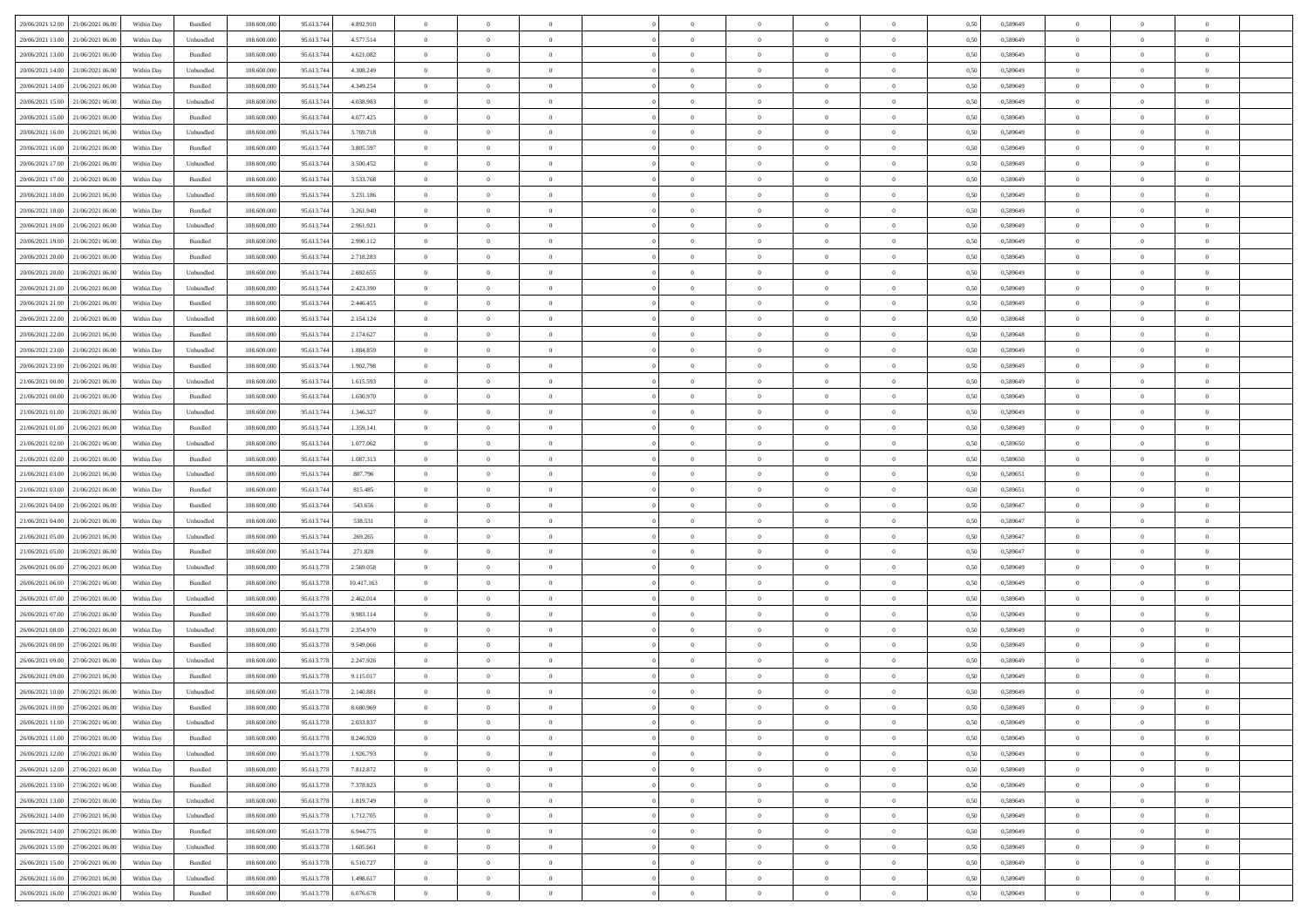| 26/06/2021 17:00 27/06/2021 06:00    | Within Day | Unbundled                   | 108.600.000 | 95.613.778 | 1.391.573  | $\overline{0}$ | $\overline{0}$ |                | $\overline{0}$ | $\theta$       |                | $\theta$       | 0,50 | 0,589649 | $\theta$       | $\theta$       | $\overline{0}$ |  |
|--------------------------------------|------------|-----------------------------|-------------|------------|------------|----------------|----------------|----------------|----------------|----------------|----------------|----------------|------|----------|----------------|----------------|----------------|--|
| 26/06/2021 17:00<br>27/06/2021 06:00 | Within Day | Bundled                     | 108.600.00  | 95.613.778 | 5.642.630  | $\bf{0}$       | $\bf{0}$       | $\bf{0}$       | $\bf{0}$       | $\overline{0}$ | $\overline{0}$ | $\bf{0}$       | 0,50 | 0,589649 | $\,$ 0 $\,$    | $\bf{0}$       | $\overline{0}$ |  |
| 26/06/2021 18:00<br>27/06/2021 06:00 | Within Day | Unbundled                   | 108,600,000 | 95.613.778 | 1.284.529  | $\overline{0}$ | $\bf{0}$       | $\overline{0}$ | $\bf{0}$       | $\bf{0}$       | $\overline{0}$ | $\bf{0}$       | 0.50 | 0.589649 | $\bf{0}$       | $\overline{0}$ | $\overline{0}$ |  |
| 26/06/2021 18:00<br>27/06/2021 06:00 | Within Day | Bundled                     | 108.600.000 | 95.613.778 | 5.208.581  | $\overline{0}$ | $\overline{0}$ | $\overline{0}$ | $\overline{0}$ | $\theta$       | $\overline{0}$ | $\bf{0}$       | 0,50 | 0,589649 | $\,$ 0 $\,$    | $\theta$       | $\overline{0}$ |  |
|                                      |            |                             |             |            |            |                |                |                |                |                |                |                |      |          |                |                |                |  |
| 26/06/2021 19:00<br>27/06/2021 06.00 | Within Day | Unbundled                   | 108.600.00  | 95.613.778 | 1.177.485  | $\bf{0}$       | $\overline{0}$ | $\bf{0}$       | $\overline{0}$ | $\theta$       | $\overline{0}$ | $\bf{0}$       | 0,50 | 0,589649 | $\,$ 0 $\,$    | $\bf{0}$       | $\overline{0}$ |  |
| 26/06/2021 19:00<br>27/06/2021 06:00 | Within Day | Bundled                     | 108,600,000 | 95.613.778 | 4.774.533  | $\overline{0}$ | $\overline{0}$ | $\overline{0}$ | $\bf{0}$       | $\overline{0}$ | $\theta$       | $\bf{0}$       | 0.50 | 0.589649 | $\,$ 0 $\,$    | $\theta$       | $\overline{0}$ |  |
| 26/06/2021 20:00<br>27/06/2021 06:00 | Within Day | Unbundled                   | 108.600.000 | 95.613.778 | 1.070.440  | $\overline{0}$ | $\overline{0}$ | $\overline{0}$ | $\overline{0}$ | $\overline{0}$ | $\overline{0}$ | $\bf{0}$       | 0,50 | 0,589649 | $\,$ 0 $\,$    | $\theta$       | $\overline{0}$ |  |
| 26/06/2021 20:00<br>27/06/2021 06.00 | Within Day | Bundled                     | 108.600.00  | 95.613.77  | 4.340.484  | $\bf{0}$       | $\bf{0}$       | $\bf{0}$       | $\overline{0}$ | $\overline{0}$ | $\overline{0}$ | $\bf{0}$       | 0,50 | 0,589649 | $\,$ 0 $\,$    | $\bf{0}$       | $\overline{0}$ |  |
|                                      |            |                             |             |            |            |                |                |                |                |                |                |                |      |          |                |                |                |  |
| 26/06/2021 21:00<br>27/06/2021 06:00 | Within Day | Bundled                     | 108,600,000 | 95.613.778 | 3.906.436  | $\overline{0}$ | $\bf{0}$       | $\overline{0}$ | $\bf{0}$       | $\overline{0}$ | $\overline{0}$ | $\bf{0}$       | 0.50 | 0.589649 | $\bf{0}$       | $\overline{0}$ | $\overline{0}$ |  |
| 26/06/2021 21:00<br>27/06/2021 06:00 | Within Day | Unbundled                   | 108.600.000 | 95.613.778 | 963.396    | $\bf{0}$       | $\bf{0}$       | $\overline{0}$ | $\overline{0}$ | $\overline{0}$ | $\overline{0}$ | $\bf{0}$       | 0,50 | 0,589649 | $\,$ 0 $\,$    | $\bf{0}$       | $\overline{0}$ |  |
| 26/06/2021 22:00<br>27/06/2021 06.00 | Within Day | Unbundled                   | 108.600.00  | 95.613.778 | 856.352    | $\bf{0}$       | $\bf{0}$       | $\bf{0}$       | $\bf{0}$       | $\overline{0}$ | $\overline{0}$ | $\bf{0}$       | 0,50 | 0,589648 | $\,$ 0 $\,$    | $\bf{0}$       | $\overline{0}$ |  |
| 26/06/2021 22:00<br>27/06/2021 06:00 | Within Day | Bundled                     | 108,600,000 | 95.613.778 | 3.472.387  | $\overline{0}$ | $\bf{0}$       | $\overline{0}$ | $\overline{0}$ | $\bf{0}$       | $\overline{0}$ | $\bf{0}$       | 0.50 | 0.589648 | $\bf{0}$       | $\overline{0}$ | $\,$ 0         |  |
| 26/06/2021 23:00<br>27/06/2021 06:00 |            |                             | 108.600.000 |            |            | $\overline{0}$ | $\overline{0}$ | $\overline{0}$ | $\theta$       | $\theta$       | $\overline{0}$ | $\bf{0}$       |      |          | $\,$ 0 $\,$    | $\theta$       | $\overline{0}$ |  |
|                                      | Within Day | Unbundled                   |             | 95.613.778 | 749.308    |                |                |                |                |                |                |                | 0,50 | 0,589649 |                |                |                |  |
| 26/06/2021 23:00<br>27/06/2021 06.00 | Within Day | Bundled                     | 108.600.00  | 95.613.778 | 3.038.339  | $\bf{0}$       | $\overline{0}$ | $\bf{0}$       | $\overline{0}$ | $\bf{0}$       | $\overline{0}$ | $\bf{0}$       | 0,50 | 0,589649 | $\,$ 0 $\,$    | $\bf{0}$       | $\overline{0}$ |  |
| 27/06/2021 00:00<br>27/06/2021 06:00 | Within Day | Unbundled                   | 108,600,000 | 95.613.778 | 642.264    | $\overline{0}$ | $\bf{0}$       | $\overline{0}$ | $\bf{0}$       | $\overline{0}$ | $\theta$       | $\bf{0}$       | 0.50 | 0.589649 | $\,$ 0 $\,$    | $\theta$       | $\overline{0}$ |  |
| 27/06/2021 00:00<br>27/06/2021 06:00 | Within Day | Bundled                     | 108.600.000 | 95.613.778 | 2.604.290  | $\overline{0}$ | $\overline{0}$ | $\overline{0}$ | $\overline{0}$ | $\overline{0}$ | $\overline{0}$ | $\bf{0}$       | 0,50 | 0,589649 | $\theta$       | $\theta$       | $\overline{0}$ |  |
| 27/06/2021 01:00<br>27/06/2021 06.00 | Within Day | Unbundled                   | 108.600.00  | 95.613.77  | 535.220    | $\bf{0}$       | $\bf{0}$       | $\bf{0}$       | $\overline{0}$ | $\bf{0}$       | $\overline{0}$ | $\bf{0}$       | 0,50 | 0,589649 | $\,$ 0 $\,$    | $\bf{0}$       | $\overline{0}$ |  |
|                                      |            |                             |             |            |            |                |                |                |                |                |                |                |      |          |                |                |                |  |
| 27/06/2021 01:00<br>27/06/2021 06:00 | Within Day | Bundled                     | 108,600,000 | 95.613.778 | 2.170.242  | $\overline{0}$ | $\bf{0}$       | $\overline{0}$ | $\bf{0}$       | $\overline{0}$ | $\overline{0}$ | $\bf{0}$       | 0.50 | 0.589649 | $\bf{0}$       | $\overline{0}$ | $\overline{0}$ |  |
| 27/06/2021 02:00<br>27/06/2021 06:00 | Within Day | Unbundled                   | 108.600.000 | 95.613.778 | 428.176    | $\overline{0}$ | $\bf{0}$       | $\overline{0}$ | $\overline{0}$ | $\overline{0}$ | $\overline{0}$ | $\bf{0}$       | 0,50 | 0,589650 | $\,$ 0 $\,$    | $\bf{0}$       | $\overline{0}$ |  |
| 27/06/2021 02:00<br>27/06/2021 06.00 | Within Day | Bundled                     | 108.600.00  | 95.613.778 | 1.736.193  | $\bf{0}$       | $\bf{0}$       | $\bf{0}$       | $\bf{0}$       | $\overline{0}$ | $\overline{0}$ | $\bf{0}$       | 0,50 | 0,589650 | $\,$ 0 $\,$    | $\bf{0}$       | $\overline{0}$ |  |
| 27/06/2021 03:00<br>27/06/2021 06:00 | Within Day | Unbundled                   | 108,600,000 | 95.613.778 | 321.132    | $\overline{0}$ | $\bf{0}$       | $\overline{0}$ | $\overline{0}$ | $\bf{0}$       | $\overline{0}$ | $\bf{0}$       | 0.50 | 0.589651 | $\bf{0}$       | $\overline{0}$ | $\overline{0}$ |  |
| 27/06/2021 03:00<br>27/06/2021 06:00 | Within Day | Bundled                     | 108.600.000 | 95.613.778 | 1.302.145  | $\overline{0}$ | $\overline{0}$ | $\overline{0}$ | $\overline{0}$ | $\theta$       | $\overline{0}$ | $\bf{0}$       | 0,50 | 0,589651 | $\theta$       | $\theta$       | $\overline{0}$ |  |
|                                      |            |                             |             |            |            |                |                |                |                |                |                |                |      |          |                |                |                |  |
| 27/06/2021 04:00<br>27/06/2021 06.00 | Within Day | Unbundled                   | 108.600.00  | 95.613.778 | 214.088    | $\bf{0}$       | $\bf{0}$       | $\bf{0}$       | $\bf{0}$       | $\overline{0}$ | $\overline{0}$ | $\bf{0}$       | 0,50 | 0,589647 | $\,$ 0 $\,$    | $\bf{0}$       | $\overline{0}$ |  |
| 27/06/2021 04:00<br>27/06/2021 06:00 | Within Day | Bundled                     | 108,600,000 | 95.613.778 | 868,096    | $\overline{0}$ | $\bf{0}$       | $\overline{0}$ | $\bf{0}$       | $\overline{0}$ | $\theta$       | $\bf{0}$       | 0.50 | 0.589647 | $\,$ 0 $\,$    | $\theta$       | $\overline{0}$ |  |
| 27/06/2021 05:00<br>27/06/2021 06:00 | Within Day | Unbundled                   | 108.600.000 | 95.613.778 | 107.044    | $\overline{0}$ | $\overline{0}$ | $\overline{0}$ | $\overline{0}$ | $\overline{0}$ | $\overline{0}$ | $\bf{0}$       | 0,50 | 0,589647 | $\,$ 0 $\,$    | $\theta$       | $\overline{0}$ |  |
| 27/06/2021 05:00<br>27/06/2021 06.00 | Within Day | Bundled                     | 108.600.00  | 95.613.778 | 434.048    | $\bf{0}$       | $\overline{0}$ | $\bf{0}$       | $\overline{0}$ | $\bf{0}$       | $\overline{0}$ | $\bf{0}$       | 0,50 | 0,589647 | $\,$ 0 $\,$    | $\bf{0}$       | $\overline{0}$ |  |
| 27/06/2021 06:00<br>28/06/2021 06:00 | Within Day | Bundled                     | 108,600,000 | 95.613.778 | 10.092.721 | $\overline{0}$ | $\bf{0}$       | $\overline{0}$ | $\bf{0}$       | $\overline{0}$ | $\overline{0}$ | $\bf{0}$       | 0.50 | 0.589649 | $\bf{0}$       | $\overline{0}$ | $\overline{0}$ |  |
|                                      |            |                             |             |            |            |                |                |                |                |                |                |                |      |          |                |                |                |  |
| 27/06/2021 06:00<br>28/06/2021 06:00 | Within Day | Unbundled                   | 108.600.000 | 95.613.778 | 2.893.500  | $\overline{0}$ | $\bf{0}$       | $\overline{0}$ | $\overline{0}$ | $\overline{0}$ | $\overline{0}$ | $\bf{0}$       | 0,50 | 0,589649 | $\theta$       | $\theta$       | $\overline{0}$ |  |
| 27/06/2021 07:00<br>28/06/2021 06:00 | Within Day | Unbundled                   | 108.600.00  | 95.613.778 | 2.772.937  | $\bf{0}$       | $\bf{0}$       | $\bf{0}$       | $\bf{0}$       | $\overline{0}$ | $\overline{0}$ | $\bf{0}$       | 0,50 | 0,589649 | $\,$ 0 $\,$    | $\bf{0}$       | $\overline{0}$ |  |
| 27/06/2021 07:00<br>28/06/2021 06:00 | Within Day | Bundled                     | 108,600,000 | 95.613.778 | 9.672.190  | $\overline{0}$ | $\bf{0}$       | $\overline{0}$ | $\overline{0}$ | $\bf{0}$       | $\overline{0}$ | $\bf{0}$       | 0.50 | 0.589649 | $\bf{0}$       | $\overline{0}$ | $\,$ 0         |  |
| 27/06/2021 08:00<br>28/06/2021 06:00 | Within Day | Unbundled                   | 108.600.000 | 95.613.778 | 2.652.375  | $\overline{0}$ | $\overline{0}$ | $\overline{0}$ | $\overline{0}$ | $\overline{0}$ | $\overline{0}$ | $\bf{0}$       | 0.50 | 0.589649 | $\theta$       | $\theta$       | $\overline{0}$ |  |
| 27/06/2021 08:00<br>28/06/2021 06:00 | Within Day | Bundled                     | 108.600.00  | 95.613.778 | 9.251.660  | $\bf{0}$       | $\bf{0}$       | $\bf{0}$       | $\bf{0}$       | $\overline{0}$ | $\overline{0}$ | $\bf{0}$       | 0,50 | 0,589649 | $\,$ 0 $\,$    | $\bf{0}$       | $\overline{0}$ |  |
|                                      |            |                             |             |            |            |                |                |                |                |                |                |                |      |          |                |                |                |  |
| 27/06/2021 09:00<br>28/06/2021 06:00 | Within Day | Unbundled                   | 108,600,000 | 95.613.778 | 2.531.812  | $\overline{0}$ | $\bf{0}$       | $\overline{0}$ | $\bf{0}$       | $\overline{0}$ | $\Omega$       | $\bf{0}$       | 0.50 | 0.589649 | $\,$ 0 $\,$    | $\theta$       | $\overline{0}$ |  |
| 27/06/2021 09:00<br>28/06/2021 06:00 | Within Dav | Bundled                     | 108.600.000 | 95.613.778 | 8.831.130  | $\overline{0}$ | $\overline{0}$ | $\overline{0}$ | $\overline{0}$ | $\theta$       | $\overline{0}$ | $\bf{0}$       | 0.50 | 0.589649 | $\theta$       | $\theta$       | $\overline{0}$ |  |
| 27/06/2021 11:00<br>28/06/2021 06:00 | Within Day | Unbundled                   | 108.600.00  | 95.613.778 | 2.290.687  | $\bf{0}$       | $\bf{0}$       | $\bf{0}$       | $\bf{0}$       | $\overline{0}$ | $\overline{0}$ | $\bf{0}$       | 0,50 | 0,589649 | $\,$ 0 $\,$    | $\bf{0}$       | $\overline{0}$ |  |
| 27/06/2021 11:00<br>28/06/2021 06:00 | Within Day | Bundled                     | 108,600,000 | 95.613.778 | 7.990.070  | $\overline{0}$ | $\bf{0}$       | $\overline{0}$ | $\bf{0}$       | $\overline{0}$ | $\overline{0}$ | $\bf{0}$       | 0.50 | 0.589649 | $\bf{0}$       | $\overline{0}$ | $\overline{0}$ |  |
| 27/06/2021 12:00<br>28/06/2021 06:00 | Within Dav | Unbundled                   | 108.600.000 | 95.613.778 | 2.170.125  | $\overline{0}$ | $\overline{0}$ | $\overline{0}$ | $\overline{0}$ | $\overline{0}$ | $\overline{0}$ | $\bf{0}$       | 0.50 | 0.589649 | $\theta$       | $\theta$       | $\overline{0}$ |  |
|                                      |            |                             |             |            |            |                |                |                |                |                |                |                |      |          |                |                |                |  |
| 27/06/2021 12:00<br>28/06/2021 06:00 | Within Day | Bundled                     | 108.600.00  | 95.613.778 | 7.569.540  | $\bf{0}$       | $\bf{0}$       | $\bf{0}$       | $\bf{0}$       | $\overline{0}$ | $\overline{0}$ | $\bf{0}$       | 0,50 | 0,589649 | $\,$ 0 $\,$    | $\bf{0}$       | $\overline{0}$ |  |
| 27/06/2021 13:00<br>28/06/2021 06:00 | Within Day | Unbundled                   | 108,600,000 | 95.613.778 | 2.049.562  | $\overline{0}$ | $\bf{0}$       | $\overline{0}$ | $\overline{0}$ | $\bf{0}$       | $\overline{0}$ | $\bf{0}$       | 0.50 | 0.589649 | $\bf{0}$       | $\overline{0}$ | $\overline{0}$ |  |
| 27/06/2021 13:00<br>28/06/2021 06:00 | Within Dav | Bundled                     | 108.600.000 | 95.613.778 | 7.149.010  | $\overline{0}$ | $\overline{0}$ | $\overline{0}$ | $\overline{0}$ | $\overline{0}$ | $\overline{0}$ | $\bf{0}$       | 0.50 | 0.589649 | $\theta$       | $\theta$       | $\overline{0}$ |  |
| 27/06/2021 14:00<br>28/06/2021 06:00 | Within Day | Unbundled                   | 108.600.00  | 95.613.778 | 1.929.000  | $\bf{0}$       | $\bf{0}$       | $\bf{0}$       | $\bf{0}$       | $\overline{0}$ | $\overline{0}$ | $\bf{0}$       | 0,50 | 0,589649 | $\,$ 0 $\,$    | $\bf{0}$       | $\overline{0}$ |  |
| 27/06/2021 14:00<br>28/06/2021 06:00 | Within Day | Bundled                     | 108,600,000 | 95.613.778 | 6.728.480  | $\overline{0}$ | $\overline{0}$ | $\overline{0}$ | $\bf{0}$       | $\theta$       | $\Omega$       | $\bf{0}$       | 0.50 | 0.589649 | $\bf{0}$       | $\theta$       | $\overline{0}$ |  |
| 27/06/2021 15:00<br>28/06/2021 06:00 | Within Dav | Bundled                     | 108.600.000 | 95.613.778 | 6.307.950  | $\overline{0}$ | $\overline{0}$ | $\Omega$       | $\theta$       | $\theta$       | $\Omega$       | $\overline{0}$ | 0.5( | 0.589649 | $\theta$       | $\theta$       | $\overline{0}$ |  |
|                                      |            |                             |             |            |            |                |                |                |                |                |                |                |      |          |                |                |                |  |
| 27/06/2021 15:00<br>28/06/2021 06:00 | Within Day | Unbundled                   | 108.600.000 | 95.613.778 | 1.808.437  | $\bf{0}$       | $\bf{0}$       | $\bf{0}$       | $\bf{0}$       | $\bf{0}$       | $\overline{0}$ | $\bf{0}$       | 0,50 | 0,589649 | $\overline{0}$ | $\bf{0}$       | $\overline{0}$ |  |
| 27/06/2021 16:00 28/06/2021 06:00    | Within Day | $\ensuremath{\mathsf{Unb}}$ | 108.600.000 | 95.613.778 | 1.687.875  | $\bf{0}$       | $\theta$       |                | $\Omega$       |                |                |                | 0,50 | 0.589649 | $\bf{0}$       | $\overline{0}$ |                |  |
| 27/06/2021 16:00 28/06/2021 06:00    | Within Day | Bundled                     | 108.600.000 | 95.613.778 | 5.887.420  | $\overline{0}$ | $\overline{0}$ | $\Omega$       | $\theta$       | $\overline{0}$ | $\overline{0}$ | $\bf{0}$       | 0,50 | 0,589649 | $\theta$       | $\theta$       | $\overline{0}$ |  |
| 27/06/2021 17:00<br>28/06/2021 06:00 | Within Day | Unbundled                   | 108.600.00  | 95.613.778 | 1.567.312  | $\overline{0}$ | $\bf{0}$       | $\overline{0}$ | $\overline{0}$ | $\bf{0}$       | $\overline{0}$ | $\bf{0}$       | 0,50 | 0,589649 | $\bf{0}$       | $\overline{0}$ | $\bf{0}$       |  |
| 27/06/2021 17:00 28/06/2021 06:00    |            |                             | 108,600,000 | 95.613.778 | 5.466.890  | $\overline{0}$ | $\bf{0}$       |                |                | $\mathbf{0}$   | $\overline{0}$ | $\,$ 0 $\,$    | 0.50 | 0.589649 | $\overline{0}$ | $\bf{0}$       | $\,$ 0 $\,$    |  |
|                                      | Within Day | Bundled                     |             |            |            |                |                | $\overline{0}$ | $\overline{0}$ |                |                |                |      |          |                |                |                |  |
| 27/06/2021 18:00 28/06/2021 06:00    | Within Dav | Unbundled                   | 108.600.000 | 95.613.778 | 1.446.750  | $\overline{0}$ | $\overline{0}$ | $\overline{0}$ | $\overline{0}$ | $\overline{0}$ | $\overline{0}$ | $\bf{0}$       | 0,50 | 0.589649 | $\overline{0}$ | $\theta$       | $\overline{0}$ |  |
| 27/06/2021 18:00<br>28/06/2021 06:00 | Within Day | Bundled                     | 108.600.000 | 95.613.778 | 5.046.360  | $\overline{0}$ | $\bf{0}$       | $\overline{0}$ | $\overline{0}$ | $\bf{0}$       | $\overline{0}$ | $\bf{0}$       | 0,50 | 0,589649 | $\bf{0}$       | $\overline{0}$ | $\overline{0}$ |  |
| 27/06/2021 19:00<br>28/06/2021 06:00 | Within Day | Unbundled                   | 108,600,000 | 95.613.778 | 1.326.187  | $\overline{0}$ | $\bf{0}$       | $\overline{0}$ | $\overline{0}$ | $\bf{0}$       | $\overline{0}$ | $\bf{0}$       | 0.50 | 0.589649 | $\,$ 0 $\,$    | $\overline{0}$ | $\,$ 0         |  |
| 27/06/2021 19:00<br>28/06/2021 06:00 | Within Dav | Bundled                     | 108.600.000 | 95.613.778 | 4.625.830  | $\overline{0}$ | $\overline{0}$ | $\overline{0}$ | $\overline{0}$ | $\overline{0}$ | $\overline{0}$ | $\bf{0}$       | 0,50 | 0.589649 | $\overline{0}$ | $\theta$       | $\overline{0}$ |  |
| 27/06/2021 20:00                     |            |                             |             |            |            |                | $\overline{0}$ |                |                | $\overline{0}$ |                |                |      |          | $\bf{0}$       | $\overline{0}$ | $\,$ 0         |  |
| 28/06/2021 06:00                     | Within Day | Unbundled                   | 108.600.00  | 95.613.778 | 1.205.625  | $\overline{0}$ |                | $\overline{0}$ | $\overline{0}$ |                | $\overline{0}$ | $\bf{0}$       | 0,50 | 0,589649 |                |                |                |  |
| 27/06/2021 20:00 28/06/2021 06:00    | Within Day | Bundled                     | 108,600,000 | 95.613.778 | 4.205.300  | $\overline{0}$ | $\overline{0}$ | $\overline{0}$ | $\overline{0}$ | $\overline{0}$ | $\overline{0}$ | $\bf{0}$       | 0.50 | 0.589649 | $\mathbf{0}$   | $\bf{0}$       | $\,$ 0         |  |
| 27/06/2021 21:00 28/06/2021 06:00    | Within Dav | Unbundled                   | 108.600.000 | 95.613.778 | 1.085.062  | $\overline{0}$ | $\overline{0}$ | $\overline{0}$ | $\overline{0}$ | $\overline{0}$ | $\overline{0}$ | $\bf{0}$       | 0,50 | 0.589649 | $\overline{0}$ | $\theta$       | $\overline{0}$ |  |
| 27/06/2021 21:00<br>28/06/2021 06:00 | Within Day | Bundled                     | 108.600.00  | 95.613.778 | 3.784.770  | $\overline{0}$ | $\bf{0}$       | $\overline{0}$ | $\bf{0}$       | $\overline{0}$ | $\overline{0}$ | $\bf{0}$       | 0,50 | 0,589649 | $\bf{0}$       | $\,$ 0 $\,$    | $\bf{0}$       |  |
| 27/06/2021 22:00 28/06/2021 06:00    | Within Day | Unbundled                   | 108.600.000 | 95.613.778 | 964.500    | $\,$ 0 $\,$    | $\bf{0}$       | $\overline{0}$ | $\overline{0}$ | $\,$ 0 $\,$    | $\overline{0}$ | $\bf{0}$       | 0,50 | 0,589648 | $\overline{0}$ | $\,$ 0 $\,$    | $\,$ 0 $\,$    |  |
|                                      |            |                             |             |            |            |                |                |                |                |                |                |                |      |          |                |                |                |  |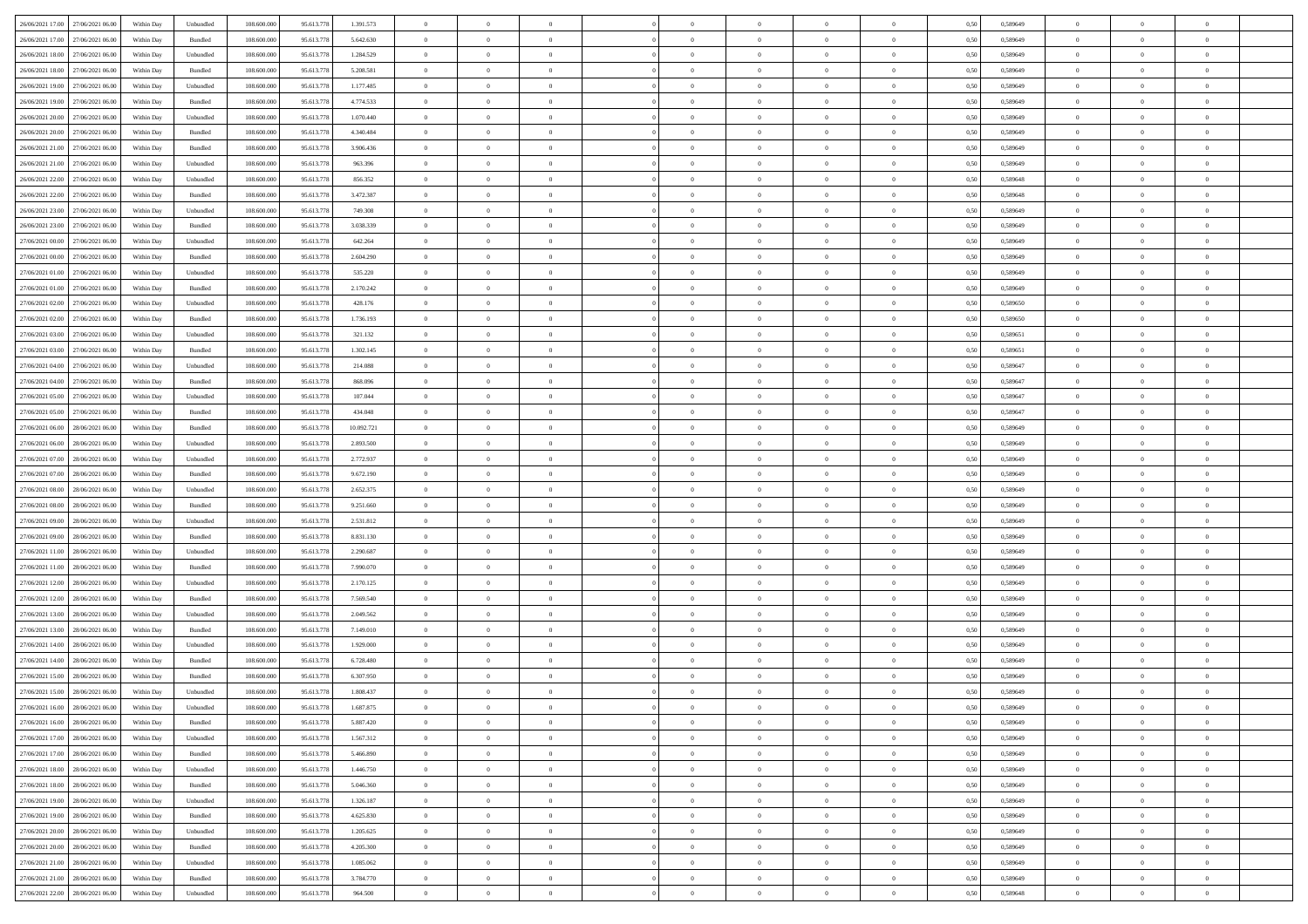| 27/06/2021 22:00 | 28/06/2021 06:00 | Within Day | Bundled   | 108,600,000 | 95.613.778 | 3.364.240 | $\overline{0}$ | $\overline{0}$ | $\overline{0}$ |                | $\overline{0}$ | $\theta$       | $\overline{0}$ | 0.50 | 0.589648 | $\overline{0}$ | $\Omega$       |                |  |
|------------------|------------------|------------|-----------|-------------|------------|-----------|----------------|----------------|----------------|----------------|----------------|----------------|----------------|------|----------|----------------|----------------|----------------|--|
| 27/06/2021 23:00 | 28/06/2021 06:00 | Within Day | Unbundled | 108,600,000 | 95.613.778 | 843.937   | $\overline{0}$ | $\overline{0}$ | $\overline{0}$ | $\Omega$       | $\overline{0}$ | $\overline{0}$ | $\overline{0}$ | 0,50 | 0,589649 | $\overline{0}$ | $\overline{0}$ | $\Omega$       |  |
| 27/06/2021 23:00 | 28/06/2021 06:00 | Within Day | Bundled   | 108,600,000 | 95.613.778 | 2.943.710 | $\overline{0}$ | $\overline{0}$ | $\overline{0}$ | $\Omega$       | $\overline{0}$ | $\overline{0}$ | $\overline{0}$ | 0.50 | 0.589649 | $\overline{0}$ | $\overline{0}$ |                |  |
| 28/06/2021 00:00 | 28/06/2021 06:00 | Within Day | Bundled   | 108.600.000 | 95.613.778 | 2.523.180 | $\overline{0}$ | $\theta$       | $\Omega$       | $\theta$       | $\theta$       | $\Omega$       | $\theta$       | 0,50 | 0,589649 | $\overline{0}$ | $\Omega$       |                |  |
| 28/06/2021 00:00 | 28/06/2021 06:00 | Within Day | Unbundled | 108.600.000 | 95.613.778 | 723.375   | $\overline{0}$ | $\overline{0}$ | $\overline{0}$ | $\Omega$       | $\overline{0}$ | $\theta$       | $\overline{0}$ | 0.50 | 0,589649 | $\theta$       | $\overline{0}$ |                |  |
| 28/06/2021 01:00 | 28/06/2021 06:00 | Within Day | Unbundled | 108,600,000 | 95.613.778 | 602.812   | $\overline{0}$ | $\overline{0}$ | $\overline{0}$ | $\Omega$       | $\bf{0}$       | $\overline{0}$ | $\overline{0}$ | 0.50 | 0,589649 | $\overline{0}$ | $\overline{0}$ | $\theta$       |  |
| 28/06/2021 01:00 | 28/06/2021 06:00 | Within Day | Bundled   | 108.600.000 | 95.613.778 | 2.102.650 | $\overline{0}$ | $\bf{0}$       | $\overline{0}$ | $\overline{0}$ | $\bf{0}$       | $\overline{0}$ | $\overline{0}$ | 0,50 | 0,589649 | $\overline{0}$ | $\overline{0}$ | $\overline{0}$ |  |
| 28/06/2021 02:00 | 28/06/2021 06:00 | Within Day | Unbundled | 108.600.000 | 95.613.778 | 482.250   | $\overline{0}$ | $\overline{0}$ | $\overline{0}$ | $\Omega$       | $\overline{0}$ | $\theta$       | $\theta$       | 0,50 | 0,589650 | $\overline{0}$ | $\Omega$       |                |  |
| 28/06/2021 02:00 | 28/06/2021 06:00 | Within Day | Bundled   | 108.600.000 | 95.613.778 | 1.682.120 | $\overline{0}$ | $\overline{0}$ | $\overline{0}$ | $\Omega$       | $\overline{0}$ | $\overline{0}$ | $\overline{0}$ | 0,50 | 0,589650 | $\overline{0}$ | $\overline{0}$ | $\theta$       |  |
| 28/06/2021 03:00 | 28/06/2021 06:00 | Within Day | Unbundled | 108.600.000 | 95.613.778 | 361.687   | $\overline{0}$ | $\overline{0}$ | $\overline{0}$ | $\theta$       | $\overline{0}$ | $\theta$       | $\overline{0}$ | 0,50 | 0,589651 | $\overline{0}$ | $\overline{0}$ | $\theta$       |  |
| 28/06/2021 03:00 | 28/06/2021 06:00 | Within Day | Bundled   | 108.600.000 | 95.613.778 | 1.261.590 | $\overline{0}$ | $\theta$       | $\theta$       | $\Omega$       | $\theta$       | $\Omega$       | $\theta$       | 0.50 | 0,589651 | $\overline{0}$ | $\Omega$       | $\theta$       |  |
| 28/06/2021 04:00 | 28/06/2021 06:00 | Within Day | Unbundled | 108.600.000 | 95.613.778 | 241.125   | $\overline{0}$ | $\overline{0}$ | $\overline{0}$ | $\Omega$       | $\overline{0}$ | $\theta$       | $\overline{0}$ | 0,50 | 0,589647 | $\theta$       | $\overline{0}$ |                |  |
| 28/06/2021 04:00 | 28/06/2021 06:00 | Within Day | Bundled   | 108.600.000 | 95.613.778 | 841.060   | $\overline{0}$ | $\overline{0}$ | $\overline{0}$ | $\overline{0}$ | $\bf{0}$       | $\overline{0}$ | $\overline{0}$ | 0,50 | 0,589647 | $\overline{0}$ | $\overline{0}$ | $\theta$       |  |
| 28/06/2021 05:00 | 28/06/2021 06:00 | Within Day | Unbundled | 108.600.000 | 95.613.778 | 120.562   | $\overline{0}$ | $\bf{0}$       | $\overline{0}$ | $\overline{0}$ | $\bf{0}$       | $\bf{0}$       | $\overline{0}$ | 0,50 | 0,589647 | $\overline{0}$ | $\overline{0}$ | $\overline{0}$ |  |
| 28/06/2021 05:00 | 28/06/2021 06:00 | Within Day | Bundled   | 108.600.000 | 95.613.778 | 420.530   | $\overline{0}$ | $\overline{0}$ | $\overline{0}$ | $\theta$       | $\overline{0}$ | $\theta$       | $\overline{0}$ | 0,50 | 0,589647 | $\overline{0}$ | $\Omega$       |                |  |
| 28/06/2021 06:00 | 29/06/2021 06:00 | Within Dav | Bundled   | 108,600,000 | 94.481.750 | 247       | $\overline{0}$ | $\overline{0}$ | $\theta$       | $\Omega$       | $\theta$       | $\theta$       | $\overline{0}$ | 0,50 | 0,589649 | $\overline{0}$ | $\Omega$       | $\theta$       |  |
| 28/06/2021 07:00 | 29/06/2021 06:00 | Within Day | Unbundled | 108.600.000 | 94.481.750 | 237       | $\overline{0}$ | $\overline{0}$ | $\overline{0}$ | $\Omega$       | $\overline{0}$ | $\theta$       | $\theta$       | 0,50 | 0,589649 | $\overline{0}$ | $\overline{0}$ | $\theta$       |  |
| 28/06/2021 07:00 | 29/06/2021 06:00 | Within Day | Bundled   | 108.600.000 | 94.481.750 | 237       | $\overline{0}$ | $\Omega$       | $\theta$       | $\theta$       | $\theta$       | $\Omega$       | $\theta$       | 0,50 | 0.589649 | $\overline{0}$ | $\Omega$       |                |  |
| 28/06/2021 08:00 | 29/06/2021 06:00 | Within Day | Bundled   | 108.600.000 | 94.481.750 | 227       | $\overline{0}$ | $\overline{0}$ | $\overline{0}$ | $\Omega$       | $\overline{0}$ | $\theta$       | $\overline{0}$ | 0,50 | 0,589649 | $\overline{0}$ | $\overline{0}$ | $\theta$       |  |
| 28/06/2021 09:00 | 29/06/2021 06:00 | Within Day | Bundled   | 108.600.000 | 94.481.750 | 216       | $\overline{0}$ | $\overline{0}$ | $\overline{0}$ | $\Omega$       | $\bf{0}$       | $\overline{0}$ | $\overline{0}$ | 0,50 | 0,589649 | $\overline{0}$ | $\overline{0}$ | $\theta$       |  |
| 28/06/2021 10:00 | 29/06/2021 06:00 | Within Day | Bundled   | 108.600.000 | 94.481.750 | 206       | $\overline{0}$ | $\overline{0}$ | $\overline{0}$ | $\theta$       | $\bf{0}$       | $\bf{0}$       | $\overline{0}$ | 0,50 | 0,589649 | $\overline{0}$ | $\Omega$       | $\theta$       |  |
| 28/06/2021 11:00 | 29/06/2021 06.00 | Within Day | Bundled   | 108.600.000 | 94.481.750 | 196       | $\overline{0}$ | $\overline{0}$ | $\overline{0}$ | $\theta$       | $\overline{0}$ | $\overline{0}$ | $\overline{0}$ | 0,50 | 0,589649 | $\overline{0}$ | $\overline{0}$ |                |  |
| 28/06/2021 12:00 | 29/06/2021 06:00 | Within Day | Bundled   | 108,600,000 | 94.481.750 | 185       | $\overline{0}$ | $\overline{0}$ | $\overline{0}$ | $\Omega$       | $\overline{0}$ | $\overline{0}$ | $\theta$       | 0.50 | 0,589649 | $\overline{0}$ | $\Omega$       | $\theta$       |  |
| 28/06/2021 13:00 | 29/06/2021 06:00 | Within Day | Bundled   | 108.600.000 | 94.481.750 | 175       | $\overline{0}$ | $\overline{0}$ | $\Omega$       | $\theta$       | $\overline{0}$ | $\theta$       | $\theta$       | 0,50 | 0,589649 | $\overline{0}$ | $\Omega$       | $\theta$       |  |
| 28/06/2021 14:00 | 29/06/2021 06:00 | Within Day | Bundled   | 108.600.000 | 94.481.750 | 165       | $\overline{0}$ | $\overline{0}$ | $\overline{0}$ | $\Omega$       | $\overline{0}$ | $\theta$       | $\theta$       | 0,50 | 0,589649 | $\overline{0}$ | $\Omega$       |                |  |
| 28/06/2021 15:00 | 29/06/2021 06:00 | Within Day | Bundled   | 108.600.000 | 94.481.750 | 154       | $\overline{0}$ | $\overline{0}$ | $\overline{0}$ | $\theta$       | $\overline{0}$ | $\overline{0}$ | $\overline{0}$ | 0,50 | 0,589649 | $\overline{0}$ | $\overline{0}$ | $\theta$       |  |
| 28/06/2021 16:00 | 29/06/2021 06:00 | Within Day | Bundled   | 108.600.000 | 94.481.750 | 144       | $\overline{0}$ | $\overline{0}$ | $\overline{0}$ | $\Omega$       | $\overline{0}$ | $\overline{0}$ | $\overline{0}$ | 0,50 | 0,589649 | $\overline{0}$ | $\overline{0}$ | $\theta$       |  |
| 28/06/2021 17:00 | 29/06/2021 06:00 | Within Day | Bundled   | 108,600,000 | 94.481.750 | 134       | $\overline{0}$ | $\overline{0}$ | $\overline{0}$ | $\theta$       | $\bf{0}$       | $\overline{0}$ | $\overline{0}$ | 0,50 | 0.589649 | $\overline{0}$ | $\Omega$       | $\theta$       |  |
| 28/06/2021 18:00 | 29/06/2021 06.00 | Within Day | Bundled   | 108.600.000 | 94.481.750 | 123       | $\overline{0}$ | $\overline{0}$ | $\overline{0}$ | $\theta$       | $\overline{0}$ | $\overline{0}$ | $\overline{0}$ | 0,50 | 0,589649 | $\theta$       | $\overline{0}$ | $\theta$       |  |
| 28/06/2021 19:00 | 29/06/2021 06:00 | Within Day | Bundled   | 108.600.000 | 94.481.750 | 113       | $\overline{0}$ | $\overline{0}$ | $\overline{0}$ | $\theta$       | $\overline{0}$ | $\overline{0}$ | $\theta$       | 0,50 | 0,589649 | $\overline{0}$ | $\overline{0}$ | $\theta$       |  |
| 28/06/2021 20:00 | 29/06/2021 06:00 | Within Day | Bundled   | 108.600.000 | 94.481.750 | 103       | $\overline{0}$ | $\overline{0}$ | $\overline{0}$ | $\theta$       | $\overline{0}$ | $\theta$       | $\theta$       | 0,50 | 0,589649 | $\overline{0}$ | $\Omega$       | $\theta$       |  |
| 28/06/2021 21:00 | 29/06/2021 06:00 | Within Day | Bundled   | 108.600.000 | 94.481.750 | 92        | $\theta$       | $\Omega$       | $\Omega$       |                | $\theta$       | $\Omega$       | $\theta$       | 0,50 | 0,589649 | $\overline{0}$ |                |                |  |
| 28/06/2021 22:00 | 29/06/2021 06:00 | Within Day | Bundled   | 108.600.000 | 94.481.750 | 82        | $\overline{0}$ | $\overline{0}$ | $\overline{0}$ | $\sqrt{2}$     | $\overline{0}$ | $\overline{0}$ | $\theta$       | 0,50 | 0,589648 | $\overline{0}$ | $\Omega$       | $\theta$       |  |
| 28/06/2021 23:00 | 29/06/2021 06:00 | Within Day | Bundled   | 108.600.000 | 94.481.750 | 72        | $\overline{0}$ | $\overline{0}$ | $\overline{0}$ | $\Omega$       | $\overline{0}$ | $\overline{0}$ | $\overline{0}$ | 0,50 | 0,589649 | $\overline{0}$ | $\overline{0}$ | $\theta$       |  |
| 29/06/2021 00:00 | 29/06/2021 06:00 | Within Day | Bundled   | 108,600,000 | 94.481.750 | 61        | $\overline{0}$ | $\overline{0}$ | $\overline{0}$ | $\theta$       | $\bf{0}$       | $\overline{0}$ | $\overline{0}$ | 0.50 | 0.589649 | $\overline{0}$ | $\Omega$       | $\theta$       |  |
| 29/06/2021 01:00 | 29/06/2021 06.00 | Within Day | Bundled   | 108.600.000 | 94.481.750 | 51        | $\overline{0}$ | $\overline{0}$ | $\overline{0}$ | $\theta$       | $\overline{0}$ | $\theta$       | $\overline{0}$ | 0,50 | 0,589649 | $\overline{0}$ | $\overline{0}$ | $\theta$       |  |
| 29/06/2021 02:00 | 29/06/2021 06:00 | Within Day | Bundled   | 108,600,000 | 94.481.750 | 41        | $\overline{0}$ | $\theta$       | $\theta$       | $\Omega$       | $\theta$       | $\Omega$       | $\theta$       | 0,50 | 0,589650 | $\overline{0}$ | $\Omega$       | $\theta$       |  |
| 29/06/2021 03:00 | 29/06/2021 06:00 | Within Day | Bundled   | 108.600.000 | 94.481.750 | 30        | $\theta$       | $\theta$       | $\Omega$       | $\sqrt{2}$     | $\bf{0}$       | $\overline{0}$ | $\theta$       | 0,50 | 0,589651 | $\overline{0}$ | $\Omega$       | $\mathbf{a}$   |  |
| 29/06/2021 04:00 | 29/06/2021 06.00 | Within Day | Bundled   | 108.600.000 | 94.481.750 | 20        | $\theta$       | $\Omega$       | $\Omega$       |                | $\theta$       | $\Omega$       |                | 0,50 | 0,589647 | $\overline{0}$ | $\Omega$       |                |  |
| 29/06/2021 05:00 | 29/06/2021 06:00 | Within Day | Bundled   | 108.600.000 | 94.481.750 | $10\,$    | $\overline{0}$ | $\overline{0}$ | $\theta$       | $\Omega$       | $\theta$       | $\Omega$       | $\Omega$       | 0,50 | 0,589647 | $\overline{0}$ | $\Omega$       |                |  |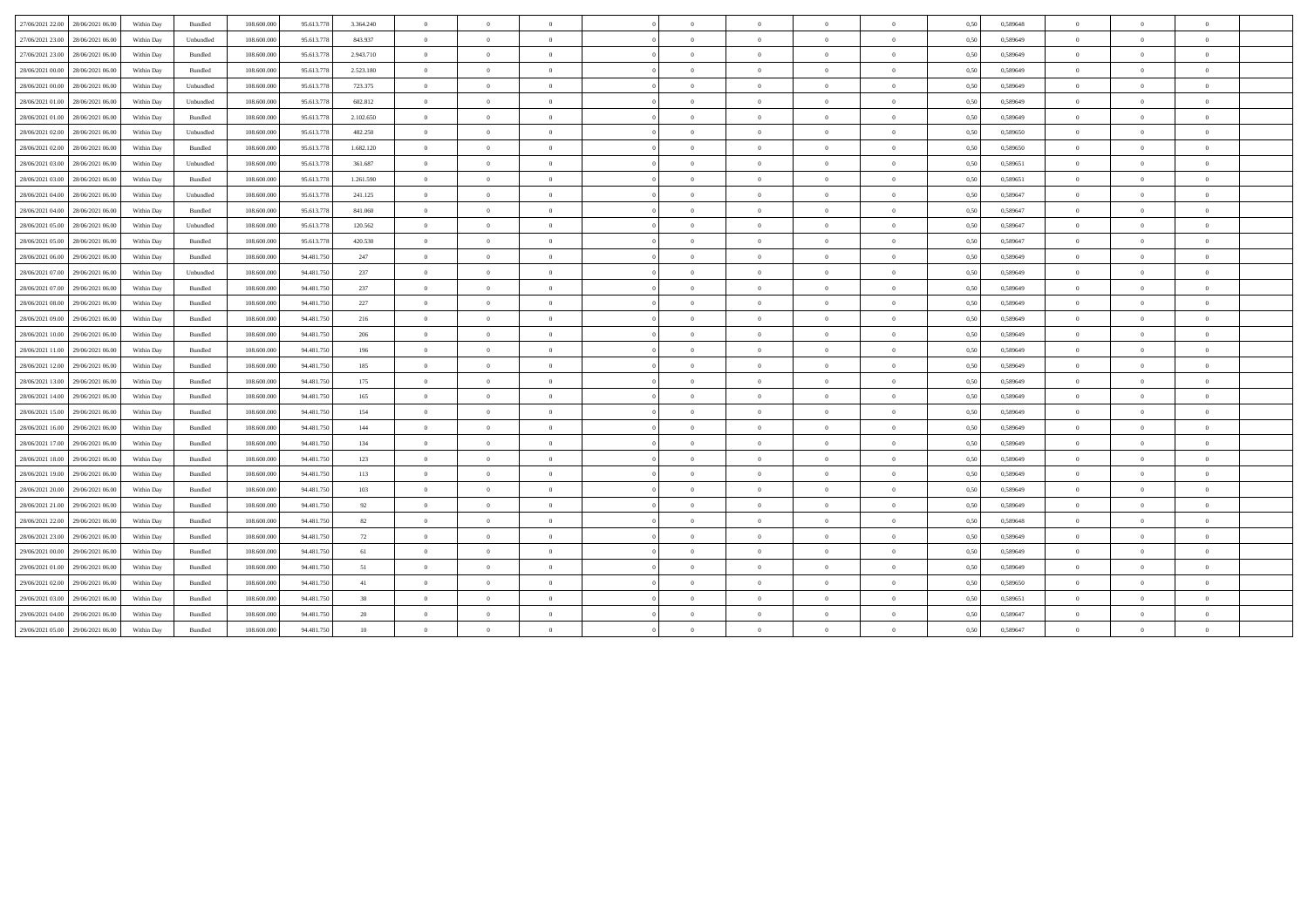## **SNAM RETE GAS**

**Transportation capacity at Entry Point interconnected with foreign pipelines**

**Update to 29/06/2021 of offered and assigned capacity in auction day-ahead and within-day**

**Thermal Year 2020/2021**

(Values in Ncm/day (0° C; 1,01325 bar) - 1 Scm=0,94794378 Ncm; Prices in c/Ncm)

**Entry Point**

**TARVISIO**

|                  | Timeframe        |                     |                |              |                                 |            | <b>Offered capacity</b> |                | Assigned capacity | Day-Ahead               |                 | <b>Total Prices</b>    |                 |                        |                     |                 | <b>SRG Prices</b> |               |                          |             |
|------------------|------------------|---------------------|----------------|--------------|---------------------------------|------------|-------------------------|----------------|-------------------|-------------------------|-----------------|------------------------|-----------------|------------------------|---------------------|-----------------|-------------------|---------------|--------------------------|-------------|
|                  |                  | <b>Auction type</b> | Offered        | Transportati | Assigned<br>capacity<br>(before |            |                         |                |                   | Interrupted<br>Capacity | Reserve price - | <b>Auction premium</b> | Reserve price - | <b>Auction premium</b> | <b>Split factor</b> | Reserve price - | <b>Auction</b>    | Reserve price | <b>Auction</b>           | <b>Note</b> |
| From             | То               |                     | capacity type  | on capacity  | auction)                        | Firm       | Interruptible           | Firm           | Interruptible     | Interruptible           | Firm            | - Firm                 | Interruptible   | $-$ Interruptible      |                     | Firm            | premium - Firm    | Interruptible | premium<br>Interruptible |             |
| 01/06/2021 06:00 | 02/06/2021 06:00 | Day Ahead           | Bundled        | 114.563.75   | 83.044.766                      | 6.914.447  | $\theta$                | $\overline{0}$ | $\overline{0}$    |                         | $\Omega$        | $\theta$               | $\overline{0}$  | $\theta$               | 0,50                | 0,005590        | $\Omega$          | 0,005590      | $\Omega$                 |             |
| 01/06/2021 06:00 | 02/06/2021 06:00 | Day Ahead           | Unbundled      | 114.563.75   | 83.044.766                      | 24.604.542 | $\theta$                | 12.727.243     | $\Omega$          |                         | $\theta$        | $\Omega$               | $\Omega$        | $\Omega$               | 0,50                | 0.005590        | $\overline{0}$    | 0.005590      | $\Omega$                 |             |
| 02/06/2021 06:00 | 03/06/2021 06:00 | Day Ahead           | Bundled        | 114.563.75   | 83.044.76                       | 9.460.606  | $\theta$                | $\Omega$       | $\Omega$          |                         | $\Omega$        |                        | $\Omega$        | $\theta$               | 0,50                | 0,005590        | $\theta$          | 0,005590      | $\Omega$                 |             |
| 02/06/2021 06:00 | 03/06/2021 06:00 | Day Ahead           | Unbundled      | 114,563,756  | 83,044,766                      | 22.058.383 | $\overline{0}$          | 16.653.340     | $\overline{0}$    |                         | $\Omega$        | $\theta$               | $\Omega$        | $\theta$               | 0.50                | 0.005590        | $\overline{0}$    | 0.005590      | $\theta$                 |             |
| 03/06/2021 06:00 | 04/06/2021 06:00 | Day Ahead           | Bundled        | 114.563.756  | 83.044.766                      | 7.497.549  | $\overline{0}$          | $\overline{0}$ | $\overline{0}$    |                         | $\overline{0}$  | $\theta$               | $\overline{0}$  | $\overline{0}$         | 0,50                | 0,005590        | $\overline{0}$    | 0,005590      | $\bf{0}$                 |             |
| 3/06/2021 06.00  | 04/06/2021 06.00 | Day Ahead           | Unbundled      | 114.563.75   | 83.044.766                      | 24.021.441 | $\overline{0}$          | 11.254.915     | $\overline{0}$    |                         | $\theta$        |                        | $\overline{0}$  | $\overline{0}$         | 0,50                | 0,005590        | $\overline{0}$    | 0,005590      | $\bf{0}$                 |             |
| 04/06/2021 06:00 | 05/06/2021 06:00 | Day Ahead           | Unbundled      | 114.563.75   | 83,044,766                      | 21.806.783 | $\overline{0}$          | 8.015.892      | $\overline{0}$    |                         | $\Omega$        | $\Omega$               | $\Omega$        | $\overline{0}$         | 0.50                | 0.005590        | $\overline{0}$    | 0.005590      | $\theta$                 |             |
| 04/06/2021 06:00 | 05/06/2021 06:00 | Day Ahead           | Bundled        | 114.563.756  | 83.044.766                      | 9.712.207  | $\overline{0}$          | $\Omega$       | $\overline{0}$    |                         | $\overline{0}$  | $\Omega$               | $\overline{0}$  | $\mathbf{0}$           | 0,50                | 0,005590        | $\overline{0}$    | 0,005590      | $\Omega$                 |             |
| 05/06/2021 06:00 | 06/06/2021 06:00 | Day Ahead           | <b>Bundled</b> | 114,563,75   | 83,044,766                      | 9.368.070  | $\theta$                | $\Omega$       | $\Omega$          |                         | $\Omega$        |                        | $\Omega$        | $\Omega$               | 0.50                | 0.005590        | $\theta$          | 0.005590      | $\Omega$                 |             |
| 05/06/2021 06.00 | 06/06/2021 06.00 | Day Ahead           | Unbundled      | 114.563.75   | 83.044.766                      | 22.150.919 | $\theta$                | $\Omega$       | $\Omega$          |                         | $\Omega$        |                        | $\Omega$        | $\theta$               | 0,50                | 0,005590        | $\theta$          | 0,005590      | $\Omega$                 |             |
| 06/06/2021 06.00 | 07/06/2021 06.00 | Day Ahead           | Bundled        | 114.563.75   | 83.044.766                      | 10.989.220 | $\overline{0}$          | $\overline{0}$ | $\overline{0}$    |                         | $\overline{0}$  | $\theta$               | $\overline{0}$  | $\overline{0}$         | 0,50                | 0,005590        | $\overline{0}$    | 0,005590      | $\bf{0}$                 |             |
| 06/06/2021 06:00 | 07/06/2021 06.00 | Day Ahead           | Unbundled      | 114,563,75   | 83,044,766                      | 20.529.769 | $\overline{0}$          | 3.420.445      | $\overline{0}$    |                         | $\overline{0}$  | $\Omega$               | $\Omega$        | $\overline{0}$         | 0.50                | 0.005590        | $\overline{0}$    | 0.005590      | $\Omega$                 |             |
| 07/06/2021 06.00 | 08/06/2021 06.00 | Day Ahead           | Bundled        | 114.563.75   | 83.044.76                       | 10.989.220 | $\overline{0}$          | $\overline{0}$ | $\overline{0}$    |                         | $\theta$        |                        | $\overline{0}$  | $\overline{0}$         | 0,50                | 0,005590        | $\overline{0}$    | 0,005590      | $\bf{0}$                 |             |
| 07/06/2021 06.00 | 08/06/2021 06:00 | Day Ahead           | Unbundled      | 114.563.75   | 83.044.766                      | 20.529.769 | $\overline{0}$          | 10.273.457     | $\Omega$          |                         | $\Omega$        | $\theta$               | $\Omega$        | $\theta$               | 0,50                | 0,005590        | $\overline{0}$    | 0,005590      | $\Omega$                 |             |
| 08/06/2021 06:00 | 09/06/2021 06:00 | Day Ahead           | <b>Bundled</b> | 114.563.75   | 83,044,766                      | 10.736.961 | $\overline{0}$          | $\Omega$       | $\overline{0}$    |                         | $\overline{0}$  | $\Omega$               | $\Omega$        | $\Omega$               | 0.50                | 0.005590        | $\overline{0}$    | 0.005590      | $\theta$                 |             |
| 08/06/2021 06:00 | 09/06/2021 06.00 | Day Ahead           | Unbundled      | 114.563.75   | 83,044.76                       | 20.782.030 | $\theta$                | 17.819.596     | $\theta$          |                         | $\Omega$        |                        | $\Omega$        | $\theta$               | 0.50                | 0,005590        | $\theta$          | 0,005590      | $\Omega$                 |             |
| 09/06/2021 06.00 | 10/06/2021 06:00 | Day Ahead           | Bundled        | 114.563.756  | 83.044.766                      | 7.299.323  | $\overline{0}$          | $\overline{0}$ | $\overline{0}$    |                         | $\overline{0}$  | $\Omega$               | $\overline{0}$  | $\overline{0}$         | 0,50                | 0,005590        | $\overline{0}$    | 0,005590      | $\bf{0}$                 |             |
| 09/06/2021 06.00 | 10/06/2021 06:00 | Day Ahead           | Unbundled      | 114.563.756  | 83.044.766                      | 24.219.667 | $\overline{0}$          | 17.819.632     | $\overline{0}$    |                         | $\overline{0}$  | $\Omega$               | $\bf{0}$        | $\overline{0}$         | 0,50                | 0,005590        | $\overline{0}$    | 0,005590      | $\overline{0}$           |             |
| 0/06/2021 06:00  | 11/06/2021 06.00 | Day Ahead           | Bundled        | 114.563.75   | 83.044.76                       | 7.824.116  | $\overline{0}$          | $\Omega$       | $\overline{0}$    |                         | $\Omega$        |                        | $\overline{0}$  | $\mathbf{0}$           | 0,50                | 0,005590        | $\overline{0}$    | 0,005590      | $\theta$                 |             |
| 10/06/2021 06:00 | 11/06/2021 06:00 | Day Ahead           | Unbundled      | 114,563,756  | 83,044,766                      | 23.694.874 | $\overline{0}$          | 17.819.632     | $\overline{0}$    |                         | $\Omega$        | $\Omega$               | $\Omega$        | $\theta$               | 0.50                | 0.005590        | $\overline{0}$    | 0.005590      | $\theta$                 |             |
| 11/06/2021 06:00 | 12/06/2021 06:00 | Day Ahead           | Unbundled      | 114.563.75   | 83.044.766                      | 24.556.319 | $\theta$                | 17.819.632     | $\theta$          |                         | $\overline{0}$  | $\Omega$               | $\Omega$        | $\Omega$               | 0,50                | 0,005590        | $\overline{0}$    | 0,005590      | $\Omega$                 |             |
| 1/06/2021 06:00  | 12/06/2021 06:00 | Day Ahead           | <b>Bundled</b> | 114,563,75   | 83,044,766                      | 6.962.670  | $\theta$                | $\Omega$       | $\Omega$          |                         | $\Omega$        |                        | $\Omega$        | $\theta$               | 0.50                | 0.005590        | $\theta$          | 0.005590      | $\theta$                 |             |
| 12/06/2021 06:00 | 13/06/2021 06:00 | Day Ahead           | Bundled        | 114.563.756  | 83,044,766                      | 6.957.166  | $\overline{0}$          | $\overline{0}$ | $\overline{0}$    |                         | $\overline{0}$  | $\theta$               | $\theta$        | $\hspace{0.1mm}$ 0     | 0,50                | 0,005590        | $\overline{0}$    | 0,005590      | $\bf{0}$                 |             |
| 12/06/2021 06:00 | 13/06/2021 06:00 | Day Ahead           | Unbundled      | 114.563.756  | 83.044.766                      | 24.561.825 | $\overline{0}$          | 17.819.632     | $\overline{0}$    |                         | $\overline{0}$  | $\Omega$               | $\overline{0}$  | $\overline{0}$         | 0,50                | 0,005590        | $\overline{0}$    | 0,005590      | $\bf{0}$                 |             |
| 13/06/2021 06:00 | 14/06/2021 06:00 | Day Ahead           | <b>Bundled</b> | 114,563,75   | 83,044,766                      | 7.081.175  | $\overline{0}$          | $\Omega$       | $\overline{0}$    |                         | $\Omega$        | $\Omega$               | $\Omega$        | $\theta$               | 0.50                | 0.005590        | $\overline{0}$    | 0.005590      | $\Omega$                 |             |
| 13/06/2021 06.00 | 14/06/2021 06.00 | Day Ahead           | Unbundled      | 114.563.75   | 83,044,766                      | 24.437.814 | $\overline{0}$          | 17.819.632     | $\theta$          |                         | $\Omega$        | $\Omega$               | $\Omega$        | $\theta$               | 0.50                | 0.005590        | $\overline{0}$    | 0.005590      | $\theta$                 |             |
| 14/06/2021 06:00 | 15/06/2021 06:00 | Day Ahead           | Unbundled      | 114.563.75   | 83.044.766                      | 28.886.519 | $\overline{0}$          | 17.819.632     | $\theta$          |                         | $\Omega$        |                        | $\Omega$        | $\theta$               | 0,50                | 0.005590        | $\theta$          | 0.005590      | $\Omega$                 |             |
| 14/06/2021 06:00 | 15/06/2021 06:00 | Day Ahead           | <b>Bundled</b> | 114,563,75   | 83,044,766                      | 2.632.472  | $\Omega$                | $\theta$       | $\theta$          |                         | $\Omega$        | $\Omega$               | $\Omega$        | $\theta$               | 0.50                | 0.005590        | $\overline{0}$    | 0.005590      | $\theta$                 |             |
| 15/06/2021 06.00 | 16/06/2021 06.00 | Day Ahead           | Bundled        | 114.563.75   | 83.044.766                      | 2.632.472  | $\overline{0}$          | $\overline{0}$ | $\overline{0}$    |                         | $\overline{0}$  | $\Omega$               | $\overline{0}$  | $\overline{0}$         | 0,50                | 0,005590        | $\overline{0}$    | 0,005590      | $\Omega$                 |             |
| 15/06/2021 06:00 | 16/06/2021 06:00 | Day Ahead           | Unbundled      | 114.563.756  | 83.044.766                      | 28.886.519 | $\overline{0}$          | 17.819.632     | $\overline{0}$    |                         | $\overline{0}$  | $\theta$               | $\overline{0}$  | $\overline{0}$         | 0,50                | 0,005590        | $\overline{0}$    | 0,005590      | $\bf{0}$                 |             |
| 6/06/2021 06:00  | 17/06/2021 06.00 | Day Ahead           | Unbundled      | 114.563.75   | 83 044 76                       | 28 886 519 | $\overline{0}$          | 17.819.632     | $\overline{0}$    |                         | $\overline{0}$  | $\Omega$               | $\theta$        | $\overline{0}$         | 0.50                | 0.005590        | $\,$ 0 $\,$       | 0.005590      | $\Omega$                 |             |
| 16/06/2021 06:00 | 17/06/2021 06.00 | Day Ahead           | Bundled        | 114.563.75   | 83.044.76                       | 2.632.472  | $\overline{0}$          | $\overline{0}$ | $\overline{0}$    |                         | $\overline{0}$  | $\Omega$               | $\overline{0}$  | $\overline{0}$         | 0,50                | 0,005590        | $\overline{0}$    | 0,005590      | $\Omega$                 |             |
| 17/06/2021 06:00 | 18/06/2021 06:00 | Day Ahead           | Unbundled      | 114,563,75   | 83,044,766                      | 28.886.519 | $\overline{0}$          | 17.819.596     | $\theta$          |                         | $\Omega$        | $\Omega$               | $\Omega$        | $\theta$               | 0.50                | 0.005590        | $\theta$          | 0.005590      | $\theta$                 |             |
| 17/06/2021 06:00 | 18/06/2021 06:00 | Day Ahead           | Bundled        | 114.563.75   | 83.044.766                      | 2.632.472  | $\overline{0}$          | $\Omega$       | $\overline{0}$    |                         | $\theta$        | $\Omega$               | $\overline{0}$  | $\Omega$               | 0,50                | 0,005590        | $\overline{0}$    | 0,005590      | $\Omega$                 |             |
| 8/06/2021 06.00  | 19/06/2021 06.0  | Day Ahead           | Unbundled      | 114.563.75   | 83.044.76                       | 28.886.519 | $\overline{0}$          | 17.819.596     | $\overline{0}$    |                         | $\overline{0}$  | $\Omega$               | $\overline{0}$  | $\overline{0}$         | 0,50                | 0,005590        | $\overline{0}$    | 0,005590      | $\bf{0}$                 |             |
| 18/06/2021 06:00 | 19/06/2021 06:00 | Day Ahead           | <b>Bundled</b> | 114.563.75   | 83,044,766                      | 2.632.472  | $\overline{0}$          | $\theta$       | $\overline{0}$    |                         | $\Omega$        | $\Omega$               | $\Omega$        | $\overline{0}$         | 0,50                | 0,005590        | $\overline{0}$    | 0.005590      | $\Omega$                 |             |
| 19/06/2021 06:00 | 20/06/2021 06:00 | Day Ahead           | Bundled        | 114.563.756  | 83.044.766                      | 6.882.139  | $\theta$                | $\Omega$       | $\Omega$          |                         | $\theta$        |                        | $\Omega$        | $\Omega$               | 0,50                | 0,005590        | $\overline{0}$    | 0,005590      | $\bf{0}$                 |             |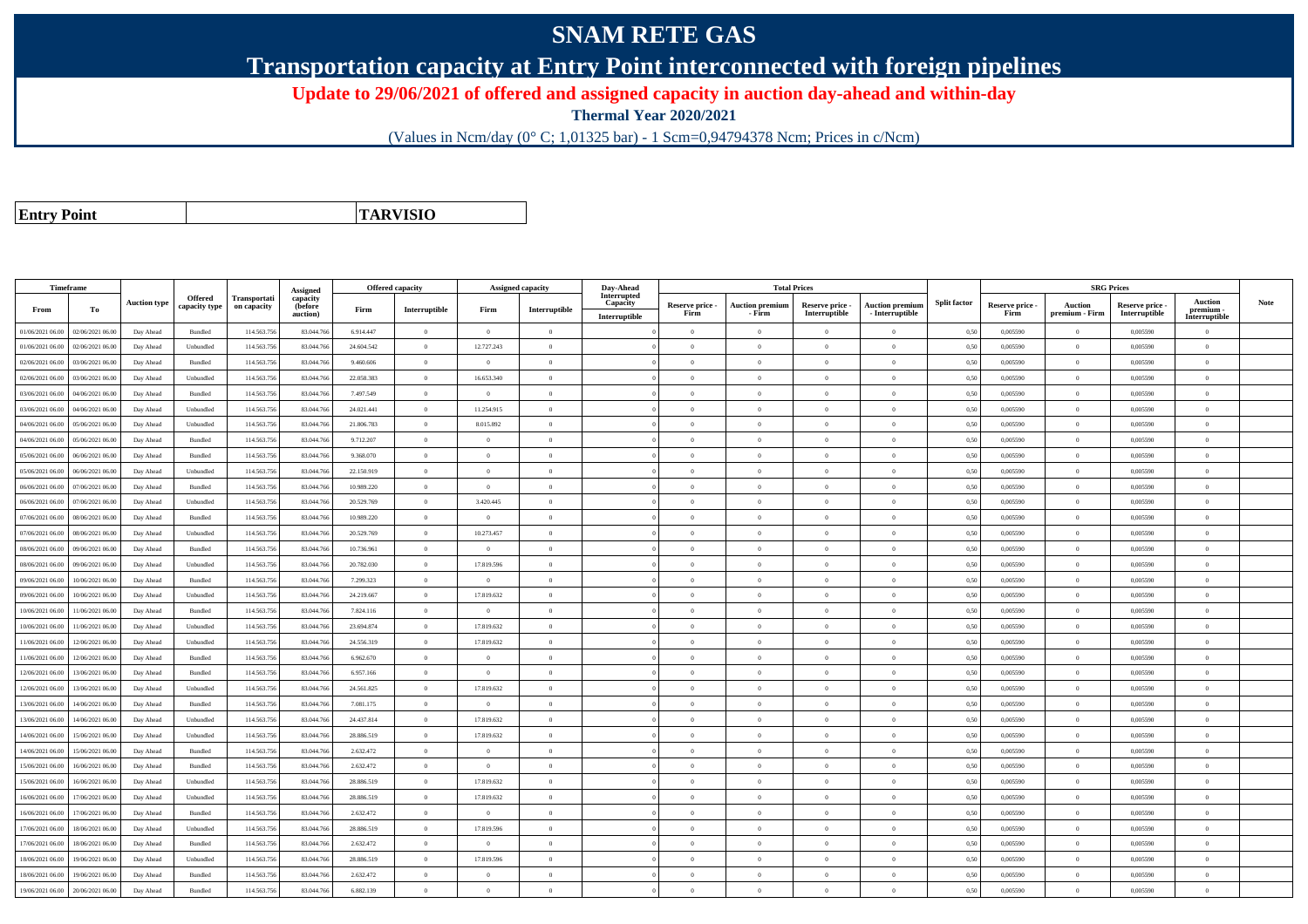| 19/06/2021 06:00<br>20/06/2021 06:00 | Day Ahead  | Unbundled | 114.563.756 | 83.044.766 | 24.636.850     | $\overline{0}$ | 17.819.596     |                |                | $\overline{0}$ | $\theta$       |                | 0,50 | 0,005590 | $\overline{0}$ | 0,005590       |                |  |
|--------------------------------------|------------|-----------|-------------|------------|----------------|----------------|----------------|----------------|----------------|----------------|----------------|----------------|------|----------|----------------|----------------|----------------|--|
|                                      |            |           |             |            |                |                |                |                |                |                |                |                |      |          |                |                |                |  |
| 20/06/2021 06:00<br>21/06/2021 06.0  | Day Ahead  | Unbundled | 114.563.75  | 83.044.76  | 24.636.850     | $\bf{0}$       | 17.819.596     | $\overline{0}$ | $\overline{0}$ | $\overline{0}$ | $\overline{0}$ | $\bf{0}$       | 0,50 | 0,005590 | $\bf{0}$       | 0,005590       | $\Omega$       |  |
| 20/06/2021 06.00<br>21/06/2021 06:00 | Day Ahead  | Bundled   | 114,563,756 | 83,044,766 | 6.882.139      | $\overline{0}$ | $\overline{0}$ | $\overline{0}$ | $\overline{0}$ | $\overline{0}$ | $\overline{0}$ | $\overline{0}$ | 0,50 | 0.005590 | $\overline{0}$ | 0.005590       | $\overline{0}$ |  |
| 21/06/2021 06.00<br>22/06/2021 06:00 | Day Ahead  | Unbundled | 114.563.756 | 83.044.766 | $\overline{0}$ | $\overline{0}$ | $\overline{0}$ | $\overline{0}$ | $\overline{0}$ | $\bf{0}$       | $\overline{0}$ | $\overline{0}$ | 0,50 | 0,005590 | $\overline{0}$ | 0,005590       | $\overline{0}$ |  |
| 21/06/2021 06.00<br>22/06/2021 06.0  | Day Ahead  | Bundled   | 114.563.75  | 83.044.766 | $\bf{0}$       | 1.955.385      | $\overline{0}$ | $\overline{0}$ | $\overline{0}$ | $\overline{0}$ | $\overline{0}$ | $\bf{0}$       | 0,50 | 0,005590 | $\bf{0}$       | 0,005590       | $\Omega$       |  |
| 22/06/2021 06.00<br>23/06/2021 06:00 | Day Ahead  | Unbundled | 114,563,756 | 83,044,766 | $\bf{0}$       | $\overline{0}$ | $\bf{0}$       | $\overline{0}$ | $\overline{0}$ | $\overline{0}$ | $\overline{0}$ | $\overline{0}$ | 0.50 | 0.005590 | $\overline{0}$ | 0.005590       | $\overline{0}$ |  |
|                                      |            |           |             |            |                |                |                | $\overline{0}$ | $\overline{0}$ |                | $\overline{0}$ | $\overline{0}$ |      |          |                |                | $\overline{0}$ |  |
| 22/06/2021 06.00<br>23/06/2021 06:00 | Day Ahead  | Bundled   | 114.563.756 | 83.044.766 | $\bf{0}$       | 12.262.013     | $\bf{0}$       |                |                | $\bf{0}$       |                |                | 0,50 | 0,005590 | $\overline{0}$ | 0,005590       |                |  |
| 23/06/2021 06.00<br>24/06/2021 06.0  | Day Ahead  | Unbundled | 114.563.756 | 83.044.76  | $\bf{0}$       | $\bf{0}$       | $\overline{0}$ | $\overline{0}$ | $\overline{0}$ | $\overline{0}$ | $\overline{0}$ | $\bf{0}$       | 0,50 | 0,005590 | $\bf{0}$       | 0,005590       | $\Omega$       |  |
| 23/06/2021 06.00<br>24/06/2021 06:00 | Day Ahead  | Bundled   | 114,563,756 | 83,044,766 | $\overline{0}$ | 11.342.603     | $\overline{0}$ | $\overline{0}$ | $\overline{0}$ | $\bf{0}$       | $\overline{0}$ | $\overline{0}$ | 0.50 | 0.005590 | $\overline{0}$ | 0.005590       | $\overline{0}$ |  |
| 24/06/2021 06.00<br>25/06/2021 06:00 | Day Ahead  | Unbundled | 114.563.756 | 83.044.766 | $\bf{0}$       | $\overline{0}$ | $\overline{0}$ | $\overline{0}$ | $\overline{0}$ | $\overline{0}$ | $\overline{0}$ | $\overline{0}$ | 0,50 | 0,005590 | $\overline{0}$ | 0,005590       | $\overline{0}$ |  |
| 24/06/2021 06.00<br>25/06/2021 06.0  | Day Ahead  | Bundled   | 114.563.75  | 83.044.766 | $\bf{0}$       | 13.849.618     | $\overline{0}$ | $\overline{0}$ | $\overline{0}$ | $\overline{0}$ | $\overline{0}$ | $\bf{0}$       | 0,50 | 0,005590 | $\bf{0}$       | 0,005590       | $\Omega$       |  |
| 25/06/2021 06.00<br>26/06/2021 06:00 | Day Ahead  | Unbundled | 114,563,756 | 83,044,766 | $\overline{0}$ | $\overline{0}$ | $\bf{0}$       | $\overline{0}$ | $\overline{0}$ | $\bf{0}$       | $\overline{0}$ | $\overline{0}$ | 0.50 | 0.005590 | $\overline{0}$ | 0.005590       | $\overline{0}$ |  |
| 25/06/2021 06:00<br>26/06/2021 06:00 | Day Ahead  | Bundled   | 114.563.756 | 83.044.766 | $\overline{0}$ | 13.592.338     | $\overline{0}$ | $\overline{0}$ | $\overline{0}$ | $\bf{0}$       | $\overline{0}$ | $\overline{0}$ | 0,50 | 0,005590 | $\overline{0}$ | 0,005590       | $\overline{0}$ |  |
|                                      |            |           |             |            |                | $\bf{0}$       | $\bf{0}$       | $\overline{0}$ | $\overline{0}$ | $\overline{0}$ | $\overline{0}$ | $\bf{0}$       |      |          |                |                | $\Omega$       |  |
| 26/06/2021 06.00<br>27/06/2021 06.0  | Day Ahead  | Bundled   | 114.563.75  | 83.044.76  | 11.578.927     |                |                |                |                |                |                |                | 0,50 | 0,005590 | $\bf{0}$       | 0,005590       |                |  |
| 26/06/2021 06.00<br>27/06/2021 06:00 | Day Ahead  | Unbundled | 114,563,756 | 83.044.76  | 19.940.062     | $\overline{0}$ | 17.819.632     | $\overline{0}$ | $\overline{0}$ | $\bf{0}$       | $\overline{0}$ | $\overline{0}$ | 0.50 | 0.005590 | $\overline{0}$ | 0.005590       | $\overline{0}$ |  |
| 27/06/2021 06.00<br>28/06/2021 06:00 | Day Ahead  | Bundled   | 114.563.756 | 83.044.766 | 10.646.962     | $\overline{0}$ | $\overline{0}$ | $\overline{0}$ | $\overline{0}$ | $\overline{0}$ | $\overline{0}$ | $\overline{0}$ | 0,50 | 0,005590 | $\mathbf{0}$   | 0,005590       | $\overline{0}$ |  |
| 27/06/2021 06.00<br>28/06/2021 06.0  | Day Ahead  | Unbundled | 114.563.75  | 83.044.76  | 20.872.028     | $\bf{0}$       | 17.819.632     | $\overline{0}$ | $\overline{0}$ | $\overline{0}$ | $\overline{0}$ | $\bf{0}$       | 0,50 | 0,005590 | $\bf{0}$       | 0,005590       | $\overline{0}$ |  |
| 28/06/2021 06.00<br>29/06/2021 06:00 | Day Ahead  | Bundled   | 114,563,756 | 83.044.76  | 10.836.999     | $\overline{0}$ | 10.836.829     | $\overline{0}$ | 1,317843       | $\,$ 0         | $\overline{0}$ | $\overline{0}$ | 0.50 | 0.005590 | $\overline{0}$ | 0.005590       | $\overline{0}$ |  |
| 28/06/2021 06:00<br>29/06/2021 06.00 | Day Ahead  | Unbundled | 114.563.756 | 83.044.766 | 5.788.702      | $\overline{0}$ | 5.788.609      | $\overline{0}$ | $\overline{0}$ | $\overline{0}$ | $\overline{0}$ | $\overline{0}$ | 0,50 | 0,005590 | $\overline{0}$ | 0,005590       | $\overline{0}$ |  |
| 29/06/2021 06.00<br>30/06/2021 06.00 | Day Ahead  | Bundled   | 114.563.756 | 83.044.76  | 6.867.494      | 15.398.156     | 6.867.494      | $\overline{0}$ | 1,317843       | $\overline{0}$ | $\overline{0}$ | $\bf{0}$       | 0,50 | 0,005590 | $\bf{0}$       | 0,005590       | $\Omega$       |  |
| 30/06/2021 06:00                     |            | Unbundled | 114,563,756 | 83.044.76  | 9.758.206      |                | 9.758.206      | $\overline{0}$ | $\overline{0}$ | $\overline{0}$ |                | $\overline{0}$ | 0.50 | 0.005590 |                | 0.005590       | $\overline{0}$ |  |
| 29/06/2021 06.00                     | Day Ahead  |           |             |            |                | $\overline{0}$ |                |                |                |                | $\overline{0}$ |                |      |          | $\overline{0}$ |                |                |  |
| 30/06/2021 06.00<br>01/07/2021 06:00 | Day Ahead  | Unbundled | 114.563.756 | 83.044.766 | 16.625.700     | $\overline{0}$ | 16.625.700     | $\overline{0}$ | $\overline{0}$ | $\overline{0}$ | $\overline{0}$ | $\overline{0}$ | 0,50 | 0,005590 | 0,021225       | 0,005590       | $\overline{0}$ |  |
| 30/06/2021 06.00<br>01/07/2021 06.00 | Day Ahead  | Bundled   | 114.563.75  | 83.044.766 | $\overline{0}$ | 19.328.811     | $\overline{0}$ | $\overline{0}$ | $\overline{0}$ | $\overline{0}$ | $\overline{0}$ | $\bf{0}$       | 0,50 | 0,005590 | $\bf{0}$       | 0,005590       | $\overline{0}$ |  |
| 01/06/2021 06.00<br>02/06/2021 06:00 | Within Day | Unbundled | 114,563,756 | 95.772.009 | 11.877.299     | $\overline{0}$ | $\overline{0}$ | $\overline{0}$ | $\overline{0}$ | $\bf{0}$       | $\overline{0}$ | $\overline{0}$ | 0.50 | 0.558954 | $\overline{0}$ | $\overline{0}$ | $\overline{0}$ |  |
| 01/06/2021 06.00<br>02/06/2021 06:00 | Within Day | Bundled   | 114.563.756 | 95.772.009 | 6.914.447      | $\overline{0}$ | $\overline{0}$ | $\overline{0}$ | $\overline{0}$ | $\overline{0}$ | $\overline{0}$ | $\overline{0}$ | 0,50 | 0,558954 | $\overline{0}$ | $\overline{0}$ | $\overline{0}$ |  |
| 01/06/2021 07.00<br>02/06/2021 06.0  | Within Day | Unbundled | 114.563.75  | 95.772.009 | 11.382.411     | $\bf{0}$       | $\overline{0}$ | $\overline{0}$ | $\overline{0}$ | $\overline{0}$ | $\overline{0}$ | $\bf{0}$       | 0,50 | 0,558954 | $\bf{0}$       | $\bf{0}$       | $\Omega$       |  |
| 01/06/2021 07.00<br>02/06/2021 06:00 | Within Day | Bundled   | 114,563,756 | 95.772.009 | 6.626.344      | $\overline{0}$ | $\overline{0}$ | $\overline{0}$ | $\overline{0}$ | $\overline{0}$ | $\overline{0}$ | $\overline{0}$ | 0.50 | 0.558954 | $\overline{0}$ | $\overline{0}$ | $\overline{0}$ |  |
| 01/06/2021 08:00<br>02/06/2021 06:00 | Within Day | Unbundled | 114.563.756 | 95.772.009 | 10.887.524     | $\overline{0}$ | $\overline{0}$ | $\overline{0}$ | $\overline{0}$ | $\overline{0}$ | $\overline{0}$ | $\overline{0}$ | 0,50 | 0,558954 | $\overline{0}$ | $\overline{0}$ | $\overline{0}$ |  |
|                                      |            |           |             |            |                |                |                |                |                |                |                |                |      |          |                |                |                |  |
| 01/06/2021 08:00<br>02/06/2021 06.0  | Within Day | Bundled   | 114.563.756 | 95.772.009 | 6.338.243      | $\bf{0}$       | $\overline{0}$ | $\overline{0}$ | $\overline{0}$ | $\overline{0}$ | $\overline{0}$ | $\bf{0}$       | 0,50 | 0,558954 | $\bf{0}$       | $\bf{0}$       | $\Omega$       |  |
| 01/06/2021 09:00<br>02/06/2021 06:00 | Within Day | Unbundled | 114,563,756 | 95.772.009 | 10.392.636     | $\overline{0}$ | $\overline{0}$ | $\overline{0}$ | $\overline{0}$ | $\bf{0}$       | $\overline{0}$ | $\overline{0}$ | 0.50 | 0.558954 | $\overline{0}$ | $\overline{0}$ | $\overline{0}$ |  |
| 01/06/2021 09:00<br>02/06/2021 06:00 | Within Day | Bundled   | 114.563.756 | 95.772.009 | 6.050.140      | $\overline{0}$ | $\overline{0}$ | $\overline{0}$ | $\Omega$       | $\overline{0}$ | $\overline{0}$ | $\overline{0}$ | 0,50 | 0,558954 | $\overline{0}$ | $\overline{0}$ | $\theta$       |  |
| 01/06/2021 10:00<br>02/06/2021 06.0  | Within Day | Bundled   | 114.563.75  | 95.772.009 | 5.762.039      | $\bf{0}$       | $\overline{0}$ | $\overline{0}$ | $\overline{0}$ | $\overline{0}$ | $\overline{0}$ | $\bf{0}$       | 0,50 | 0,558954 | $\bf{0}$       | $\overline{0}$ | $\overline{0}$ |  |
| 01/06/2021 10:00<br>02/06/2021 06:00 | Within Day | Unbundled | 114,563,756 | 95.772.009 | 9.897.749      | $\overline{0}$ | $\bf{0}$       | $\overline{0}$ | $\overline{0}$ | $\overline{0}$ | $\overline{0}$ | $\overline{0}$ | 0.50 | 0,558954 | $\overline{0}$ | $\overline{0}$ | $\overline{0}$ |  |
| 01/06/2021 11:00<br>02/06/2021 06:00 | Within Dav | Unbundled | 114.563.756 | 95.772.009 | 9.402.861      | $\overline{0}$ | $\overline{0}$ | $\Omega$       | $\Omega$       | $\overline{0}$ | $\overline{0}$ | $\overline{0}$ | 0,50 | 0,558954 | $\overline{0}$ | $\overline{0}$ | $\theta$       |  |
| 01/06/2021 11:00<br>02/06/2021 06.0  | Within Day | Bundled   | 114.563.756 | 95.772.009 | 5.473.937      | $\bf{0}$       | $\overline{0}$ | $\overline{0}$ | $\overline{0}$ | $\overline{0}$ | $\overline{0}$ | $\bf{0}$       | 0,50 | 0,558954 | $\bf{0}$       | $\overline{0}$ | $\overline{0}$ |  |
| 01/06/2021 12.00<br>02/06/2021 06:00 | Within Day | Unbundled | 114,563,756 | 95.772.009 | 8.907.974      | $\overline{0}$ | $\overline{0}$ | $\overline{0}$ | $\overline{0}$ | $\overline{0}$ | $\overline{0}$ | $\overline{0}$ | 0.50 | 0.558954 | $\overline{0}$ | $\overline{0}$ | $\overline{0}$ |  |
|                                      |            |           |             |            |                |                |                |                |                |                |                |                |      |          |                |                |                |  |
| 01/06/2021 12:00<br>02/06/2021 06:00 | Within Day | Bundled   | 114.563.756 | 95.772.009 | 5.185.835      | $\overline{0}$ | $\overline{0}$ | $\overline{0}$ | $\Omega$       | $\overline{0}$ | $\overline{0}$ | $\overline{0}$ | 0,50 | 0,558954 | $\overline{0}$ | $\overline{0}$ | $\theta$       |  |
| 01/06/2021 13:00<br>02/06/2021 06.0  | Within Day | Unbundled | 114.563.75  | 95.772.009 | 8.413.086      | $\bf{0}$       | $\overline{0}$ | $\overline{0}$ | $\overline{0}$ | $\overline{0}$ | $\overline{0}$ | $\bf{0}$       | 0,50 | 0,558954 | $\bf{0}$       | $\bf{0}$       | $\overline{0}$ |  |
| 01/06/2021 13:00<br>02/06/2021 06:00 | Within Day | Bundled   | 114,563,756 | 95.772.009 | 4.897.733      | $\overline{0}$ | $\overline{0}$ | $\overline{0}$ | $\overline{0}$ | $\bf{0}$       | $\overline{0}$ | $\overline{0}$ | 0.50 | 0.558954 | $\overline{0}$ | $\overline{0}$ | $\overline{0}$ |  |
| 01/06/2021 14:00<br>02/06/2021 06:00 | Within Dav | Unbundled | 114.563.756 | 95.772.009 | 7.918.200      | $\overline{0}$ | $\overline{0}$ | $\overline{0}$ | $\Omega$       | $\overline{0}$ | $\overline{0}$ | $\overline{0}$ | 0,50 | 0,558954 | $\overline{0}$ | $\overline{0}$ | $\theta$       |  |
| 01/06/2021 14:00<br>02/06/2021 06.0  | Within Day | Bundled   | 114.563.75  | 95.772.009 | 4.609.631      | $\bf{0}$       | $\overline{0}$ | $\overline{0}$ | $\overline{0}$ | $\overline{0}$ | $\overline{0}$ | $\bf{0}$       | 0,50 | 0,558954 | $\bf{0}$       | $\overline{0}$ | $\overline{0}$ |  |
| 01/06/2021 15:00<br>02/06/2021 06:00 | Within Day | Unbundled | 114,563,756 | 95.772.009 | 7.423.312      | $\overline{0}$ | $\overline{0}$ | $\overline{0}$ | $\overline{0}$ | $\overline{0}$ | $\overline{0}$ | $\overline{0}$ | 0.50 | 0.558954 | $\overline{0}$ | $\overline{0}$ | $\overline{0}$ |  |
| 01/06/2021 15:00<br>02/06/2021 06:00 | Within Day | Bundled   | 114.563.756 | 95.772.009 | 4.321.529      | $\overline{0}$ | $\theta$       | $\theta$       | $\Omega$       | $\overline{0}$ | $\overline{0}$ | $\theta$       | 0.50 | 0,558954 | $\overline{0}$ | $\theta$       | $\theta$       |  |
| 01/06/2021 16:00<br>02/06/2021 06.00 | Within Day | Unbundled | 114.563.756 | 95.772.009 | 6.928.425      | $\bf{0}$       | $\overline{0}$ | $\overline{0}$ | $\overline{0}$ | $\overline{0}$ | $\bf{0}$       | $\overline{0}$ | 0,50 | 0,558954 | $\bf{0}$       | $\bf{0}$       | $\overline{0}$ |  |
|                                      |            | Bundled   |             |            | 4.033.427      |                |                |                |                | $\sqrt{ }$     |                |                |      | 0.558954 |                |                |                |  |
| $01/06/2021$ 16.00 02/06/2021 06.00  | Within Day |           | 114.563.756 | 95.772.009 |                | $\bf{0}$       | $\bf{0}$       |                | $\bf{0}$       |                |                |                | 0,50 |          | $\bf{0}$       |                |                |  |
| 01/06/2021 17:00<br>02/06/2021 06:00 | Within Day | Unbundled | 114.563.756 | 95.772.009 | 6.433.537      | $\overline{0}$ | $\overline{0}$ | $\overline{0}$ | $\Omega$       | $\overline{0}$ | $\overline{0}$ | $\theta$       | 0,50 | 0,558954 | $\overline{0}$ | $\overline{0}$ | $\theta$       |  |
| 01/06/2021 17:00<br>02/06/2021 06.00 | Within Day | Bundled   | 114.563.756 | 95.772.009 | 3.745.325      | $\bf{0}$       | $\overline{0}$ | $\overline{0}$ | $\overline{0}$ | $\bf{0}$       | $\overline{0}$ | $\overline{0}$ | 0,50 | 0,558954 | $\overline{0}$ | $\overline{0}$ | $\overline{0}$ |  |
| 02/06/2021 06:00<br>01/06/2021 18.00 | Within Day | Bundled   | 114,563,756 | 95.772.009 | 3.457.223      | $\overline{0}$ | $\overline{0}$ | $\overline{0}$ | $\overline{0}$ | $\bf{0}$       | $\overline{0}$ | $\overline{0}$ | 0.50 | 0.558954 | $\overline{0}$ | $\overline{0}$ | $\overline{0}$ |  |
| 01/06/2021 18:00<br>02/06/2021 06:00 | Within Day | Unbundled | 114.563.756 | 95.772.009 | 5.938.650      | $\overline{0}$ | $\overline{0}$ | $\overline{0}$ | $\Omega$       | $\overline{0}$ | $\overline{0}$ | $\mathbf{0}$   | 0,50 | 0,558954 | $\overline{0}$ | $\overline{0}$ | $\overline{0}$ |  |
| 01/06/2021 19:00<br>02/06/2021 06:00 | Within Day | Unbundled | 114.563.756 | 95.772.009 | 5.443.762      | $\bf{0}$       | $\overline{0}$ | $\overline{0}$ | $\overline{0}$ | $\bf{0}$       | $\overline{0}$ | $\overline{0}$ | 0,50 | 0,558954 | $\bf{0}$       | $\overline{0}$ | $\overline{0}$ |  |
| 01/06/2021 19:00<br>02/06/2021 06:00 | Within Day | Bundled   | 114,563,756 | 95.772.009 | 3.169.121      | $\overline{0}$ | $\overline{0}$ | $\overline{0}$ | $\overline{0}$ | $\overline{0}$ | $\overline{0}$ | $\overline{0}$ | 0.50 | 0.558954 | $\overline{0}$ | $\overline{0}$ | $\overline{0}$ |  |
|                                      |            |           |             |            |                |                |                |                |                |                |                |                |      |          |                |                |                |  |
| 01/06/2021 20:00<br>02/06/2021 06:00 | Within Day | Unbundled | 114.563.756 | 95.772.009 | 4.948.875      | $\overline{0}$ | $\overline{0}$ | $\overline{0}$ | $\overline{0}$ | $\overline{0}$ | $\overline{0}$ | $\overline{0}$ | 0,50 | 0,558954 | $\overline{0}$ | $\overline{0}$ | $\overline{0}$ |  |
| 01/06/2021 20:00<br>02/06/2021 06.00 | Within Day | Bundled   | 114.563.756 | 95.772.009 | 2.881.019      | $\bf{0}$       | $\overline{0}$ | $\overline{0}$ | $\overline{0}$ | $\bf{0}$       | $\overline{0}$ | $\overline{0}$ | 0,50 | 0,558954 | $\mathbf{0}$   | $\overline{0}$ | $\overline{0}$ |  |
| 02/06/2021 06:00<br>01/06/2021 21.00 | Within Day | Unbundled | 114,563,756 | 95.772.009 | 4.453.987      | $\overline{0}$ | $\overline{0}$ | $\overline{0}$ | $\overline{0}$ | $\bf{0}$       | $\overline{0}$ | $\overline{0}$ | 0.50 | 0.558955 | $\overline{0}$ | $\overline{0}$ | $\overline{0}$ |  |
| 02/06/2021 06:00<br>01/06/2021 21:00 | Within Dav | Bundled   | 114.563.756 | 95.772.009 | 2.592.917      | $\overline{0}$ | $\overline{0}$ | $\overline{0}$ | $\Omega$       | $\overline{0}$ | $\overline{0}$ | $\overline{0}$ | 0,50 | 0,558955 | $\overline{0}$ | $\overline{0}$ | $\theta$       |  |
| 01/06/2021 22.00<br>02/06/2021 06.0  | Within Day | Unbundled | 114.563.756 | 95.772.009 | 3.959.100      | $\bf{0}$       | $\overline{0}$ | $\overline{0}$ | $\overline{0}$ | $\bf{0}$       | $\overline{0}$ | $\mathbf{0}$   | 0,50 | 0,558954 | $\bf{0}$       | $\overline{0}$ | $\overline{0}$ |  |
| 01/06/2021 22:00 02/06/2021 06:00    | Within Day | Bundled   | 114.563.756 | 95.772.009 | 2.304.815      | $\overline{0}$ | $\bf{0}$       | $\overline{0}$ | $\overline{0}$ | $\,$ 0         | $\overline{0}$ | $\overline{0}$ | 0,50 | 0,558954 | $\bf{0}$       | $\overline{0}$ | $\overline{0}$ |  |
|                                      |            |           |             |            |                |                |                |                |                |                |                |                |      |          |                |                |                |  |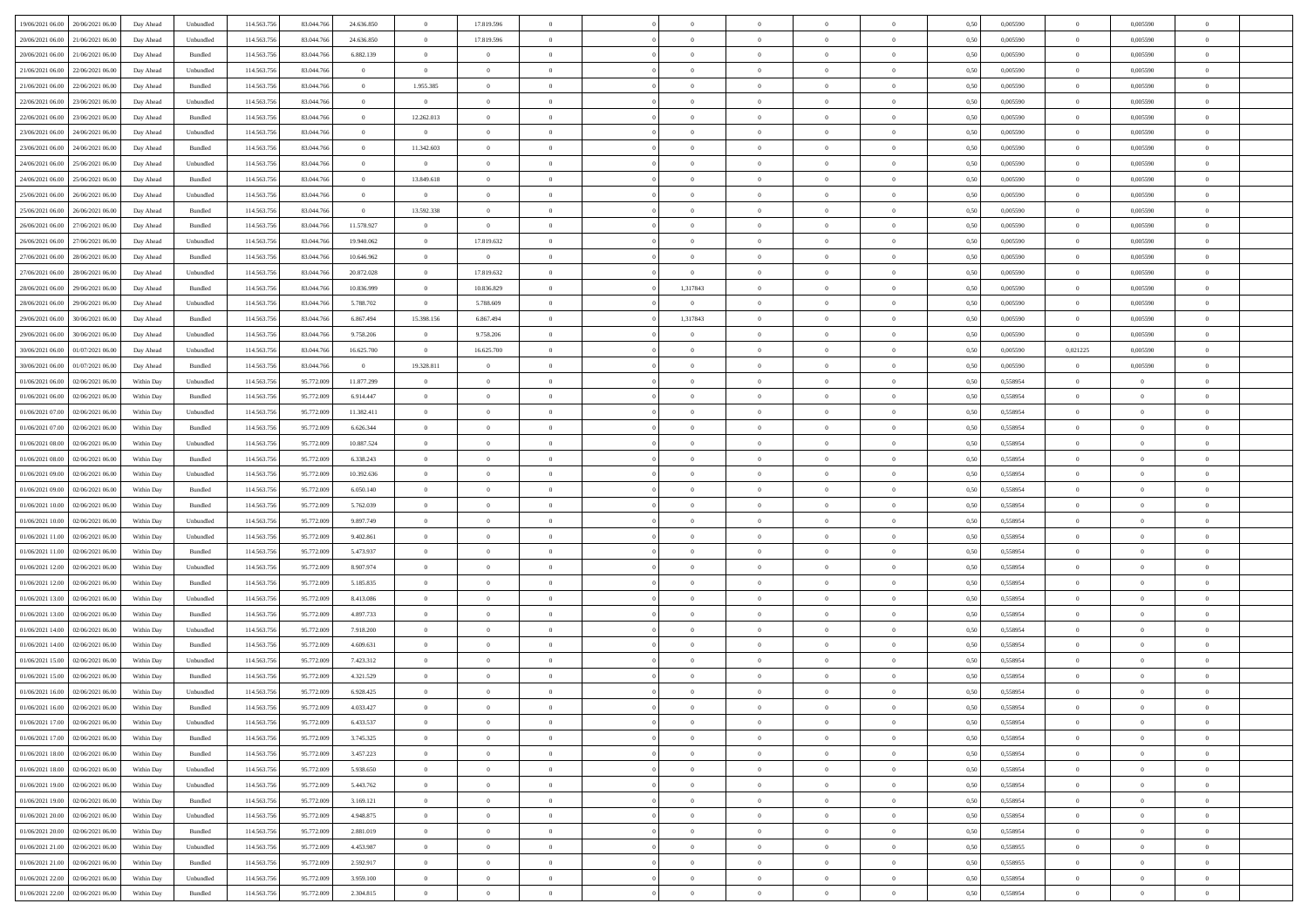| 01/06/2021 23:00 02/06/2021 06:00                       | Within Day | Unbundled                   | 114.563.75  | 95.772.009 | 3.464.212 | $\overline{0}$ | $\overline{0}$ |                | $\overline{0}$ | $\theta$       |                | $\theta$       | 0,50 | 0,558954 | $\theta$       | $\theta$       | $\overline{0}$ |  |
|---------------------------------------------------------|------------|-----------------------------|-------------|------------|-----------|----------------|----------------|----------------|----------------|----------------|----------------|----------------|------|----------|----------------|----------------|----------------|--|
| 01/06/2021 23:00<br>02/06/2021 06.00                    | Within Day | Bundled                     | 114.563.75  | 95.772.009 | 2.016.713 | $\bf{0}$       | $\bf{0}$       | $\bf{0}$       | $\overline{0}$ | $\overline{0}$ | $\overline{0}$ | $\bf{0}$       | 0,50 | 0,558954 | $\,$ 0 $\,$    | $\bf{0}$       | $\overline{0}$ |  |
| $02/06/2021\ 00.00$<br>02/06/2021 06:00                 | Within Day | Unbundled                   | 114,563,75  | 95.772.009 | 2.969.325 | $\overline{0}$ | $\bf{0}$       | $\overline{0}$ | $\bf{0}$       | $\bf{0}$       | $\overline{0}$ | $\bf{0}$       | 0.50 | 0.558954 | $\bf{0}$       | $\overline{0}$ | $\overline{0}$ |  |
| 02/06/2021 00:00<br>02/06/2021 06:00                    | Within Day | Bundled                     | 114.563.75  | 95.772.009 | 1.728.611 | $\overline{0}$ | $\overline{0}$ | $\overline{0}$ | $\theta$       | $\theta$       | $\overline{0}$ | $\bf{0}$       | 0,50 | 0,558954 | $\theta$       | $\theta$       | $\overline{0}$ |  |
| 02/06/2021 01:00<br>02/06/2021 06.00                    | Within Day | Unbundled                   | 114.563.75  | 95.772.009 | 2.474.437 | $\bf{0}$       | $\overline{0}$ | $\bf{0}$       | $\overline{0}$ | $\theta$       | $\overline{0}$ | $\bf{0}$       | 0,50 | 0,558954 | $\,$ 0 $\,$    | $\bf{0}$       | $\overline{0}$ |  |
|                                                         |            |                             |             |            |           |                |                |                |                |                |                |                |      |          |                |                |                |  |
| 02/06/2021 01:00<br>02/06/2021 06:00                    | Within Day | Bundled                     | 114,563,75  | 95.772.009 | 1.440.509 | $\overline{0}$ | $\overline{0}$ | $\overline{0}$ | $\bf{0}$       | $\overline{0}$ | $\theta$       | $\bf{0}$       | 0.50 | 0.558954 | $\,$ 0 $\,$    | $\theta$       | $\overline{0}$ |  |
| 02/06/2021 02:00<br>02/06/2021 06.00                    | Within Day | Unbundled                   | 114.563.75  | 95.772.009 | 1.979.550 | $\overline{0}$ | $\overline{0}$ | $\overline{0}$ | $\overline{0}$ | $\overline{0}$ | $\overline{0}$ | $\bf{0}$       | 0,50 | 0,558955 | $\,$ 0 $\,$    | $\theta$       | $\overline{0}$ |  |
| 02/06/2021 02:00<br>02/06/2021 06.00                    | Within Day | Bundled                     | 114.563.75  | 95.772.009 | 1.152.407 | $\bf{0}$       | $\bf{0}$       | $\bf{0}$       | $\overline{0}$ | $\bf{0}$       | $\overline{0}$ | $\bf{0}$       | 0,50 | 0,558955 | $\,$ 0 $\,$    | $\bf{0}$       | $\overline{0}$ |  |
| 02/06/2021 03:00<br>02/06/2021 06:00                    | Within Day | Bundled                     | 114,563,75  | 95.772.009 | 864,305   | $\overline{0}$ | $\bf{0}$       | $\overline{0}$ | $\bf{0}$       | $\overline{0}$ | $\overline{0}$ | $\bf{0}$       | 0.50 | 0.558956 | $\bf{0}$       | $\overline{0}$ | $\overline{0}$ |  |
| 02/06/2021 03:00<br>02/06/2021 06:00                    | Within Day | Unbundled                   | 114.563.756 | 95.772.009 | 1.484.662 | $\bf{0}$       | $\bf{0}$       | $\overline{0}$ | $\overline{0}$ | $\overline{0}$ | $\overline{0}$ | $\bf{0}$       | 0,50 | 0,558956 | $\,$ 0 $\,$    | $\bf{0}$       | $\overline{0}$ |  |
| 02/06/2021 04:00<br>02/06/2021 06.00                    | Within Day | Unbundled                   | 114.563.75  | 95.772.009 | 989.775   | $\bf{0}$       | $\overline{0}$ | $\bf{0}$       | $\bf{0}$       | $\bf{0}$       | $\overline{0}$ | $\bf{0}$       | 0,50 | 0,558952 | $\,$ 0 $\,$    | $\bf{0}$       | $\overline{0}$ |  |
| 02/06/2021 04:00<br>02/06/2021 06:00                    | Within Day | Bundled                     | 114,563,75  | 95.772.009 | 576,203   | $\overline{0}$ | $\bf{0}$       | $\overline{0}$ | $\overline{0}$ | $\bf{0}$       | $\overline{0}$ | $\bf{0}$       | 0.50 | 0.558952 | $\bf{0}$       | $\overline{0}$ | $\overline{0}$ |  |
|                                                         |            |                             |             |            |           | $\overline{0}$ | $\overline{0}$ | $\overline{0}$ | $\theta$       | $\theta$       | $\overline{0}$ |                |      |          | $\,$ 0 $\,$    | $\theta$       | $\overline{0}$ |  |
| 02/06/2021 05:00<br>02/06/2021 06:00                    | Within Day | Unbundled                   | 114.563.75  | 95.772.009 | 494.887   |                |                |                |                |                |                | $\bf{0}$       | 0,50 | 0,558952 |                |                |                |  |
| 02/06/2021 05:00<br>02/06/2021 06.00                    | Within Day | Bundled                     | 114.563.75  | 95.772.009 | 288.101   | $\bf{0}$       | $\overline{0}$ | $\bf{0}$       | $\overline{0}$ | $\theta$       | $\overline{0}$ | $\bf{0}$       | 0,50 | 0,558952 | $\,$ 0 $\,$    | $\bf{0}$       | $\overline{0}$ |  |
| 02/06/2021 06:00<br>03/06/2021 06:00                    | Within Day | Unbundled                   | 114,563,75  | 99.698.106 | 5.405.043 | $\overline{0}$ | $\overline{0}$ | $\overline{0}$ | $\bf{0}$       | $\overline{0}$ | $\Omega$       | $\bf{0}$       | 0.50 | 0.558954 | $\,$ 0 $\,$    | $\theta$       | $\overline{0}$ |  |
| 02/06/2021 06:00<br>03/06/2021 06:00                    | Within Day | Bundled                     | 114.563.75  | 99.698.106 | 9.460.606 | $\overline{0}$ | $\overline{0}$ | $\overline{0}$ | $\overline{0}$ | $\overline{0}$ | $\overline{0}$ | $\bf{0}$       | 0,50 | 0,558954 | $\theta$       | $\theta$       | $\overline{0}$ |  |
| 02/06/2021 07:00<br>03/06/2021 06.00                    | Within Day | Unbundled                   | 114.563.75  | 99.698.10  | 5.179.834 | $\bf{0}$       | $\overline{0}$ | $\bf{0}$       | $\overline{0}$ | $\theta$       | $\overline{0}$ | $\bf{0}$       | 0,50 | 0,558954 | $\,$ 0 $\,$    | $\bf{0}$       | $\overline{0}$ |  |
| 02/06/2021 07:00<br>03/06/2021 06:00                    | Within Day | Bundled                     | 114,563,75  | 99.698.106 | 9.066.414 | $\overline{0}$ | $\bf{0}$       | $\overline{0}$ | $\bf{0}$       | $\overline{0}$ | $\overline{0}$ | $\bf{0}$       | 0.50 | 0.558954 | $\bf{0}$       | $\overline{0}$ | $\overline{0}$ |  |
| 02/06/2021 08:00<br>03/06/2021 06:00                    | Within Day | Unbundled                   | 114.563.75  | 99.698.106 | 4.954.623 | $\overline{0}$ | $\bf{0}$       | $\overline{0}$ | $\overline{0}$ | $\overline{0}$ | $\overline{0}$ | $\bf{0}$       | 0,50 | 0,558954 | $\,$ 0 $\,$    | $\bf{0}$       | $\overline{0}$ |  |
| 03/06/2021 06.00                                        | Within Day | Bundled                     | 114.563.75  | 99.698.10  | 8.672.222 | $\bf{0}$       | $\bf{0}$       | $\bf{0}$       | $\bf{0}$       | $\overline{0}$ | $\overline{0}$ | $\bf{0}$       | 0,50 | 0,558954 | $\,$ 0 $\,$    | $\bf{0}$       | $\overline{0}$ |  |
| 02/06/2021 08:00                                        |            |                             |             |            |           |                |                |                |                |                |                |                |      |          |                |                |                |  |
| 02/06/2021 09:00<br>03/06/2021 06:00                    | Within Day | Unbundled                   | 114,563,75  | 99.698.106 | 4.729.412 | $\overline{0}$ | $\bf{0}$       | $\overline{0}$ | $\overline{0}$ | $\bf{0}$       | $\overline{0}$ | $\bf{0}$       | 0.50 | 0.558954 | $\bf{0}$       | $\overline{0}$ | $\overline{0}$ |  |
| 02/06/2021 09:00<br>03/06/2021 06:00                    | Within Day | Bundled                     | 114.563.75  | 99.698.106 | 8.278.030 | $\overline{0}$ | $\overline{0}$ | $\overline{0}$ | $\theta$       | $\theta$       | $\overline{0}$ | $\bf{0}$       | 0,50 | 0,558954 | $\theta$       | $\theta$       | $\overline{0}$ |  |
| 02/06/2021 10:00<br>03/06/2021 06.00                    | Within Day | Unbundled                   | 114.563.75  | 99.698.10  | 4.504.203 | $\bf{0}$       | $\overline{0}$ | $\bf{0}$       | $\bf{0}$       | $\,$ 0 $\,$    | $\overline{0}$ | $\bf{0}$       | 0,50 | 0,558954 | $\,$ 0 $\,$    | $\bf{0}$       | $\overline{0}$ |  |
| 02/06/2021 10:00<br>03/06/2021 06:00                    | Within Day | Bundled                     | 114,563,75  | 99.698.10  | 7.883.838 | $\overline{0}$ | $\overline{0}$ | $\overline{0}$ | $\bf{0}$       | $\overline{0}$ | $\Omega$       | $\bf{0}$       | 0.50 | 0.558954 | $\,$ 0 $\,$    | $\theta$       | $\overline{0}$ |  |
| 02/06/2021 11:00<br>03/06/2021 06:00                    | Within Day | Bundled                     | 114.563.75  | 99.698.106 | 7.489.647 | $\overline{0}$ | $\overline{0}$ | $\overline{0}$ | $\overline{0}$ | $\overline{0}$ | $\overline{0}$ | $\bf{0}$       | 0,50 | 0,558954 | $\,$ 0 $\,$    | $\theta$       | $\overline{0}$ |  |
| 02/06/2021 11:00<br>03/06/2021 06.00                    | Within Day | Unbundled                   | 114.563.75  | 99.698.10  | 4.278.992 | $\bf{0}$       | $\overline{0}$ | $\bf{0}$       | $\overline{0}$ | $\theta$       | $\overline{0}$ | $\bf{0}$       | 0,50 | 0,558954 | $\,$ 0 $\,$    | $\bf{0}$       | $\overline{0}$ |  |
| 02/06/2021 12:00<br>03/06/2021 06:00                    | Within Day | Unbundled                   | 114,563,75  | 99.698.10  | 4.053.783 | $\overline{0}$ | $\bf{0}$       | $\overline{0}$ | $\bf{0}$       | $\overline{0}$ | $\overline{0}$ | $\bf{0}$       | 0.50 | 0.558954 | $\bf{0}$       | $\overline{0}$ | $\overline{0}$ |  |
| 02/06/2021 12:00<br>03/06/2021 06:00                    |            |                             | 114.563.75  |            |           | $\overline{0}$ | $\bf{0}$       | $\overline{0}$ | $\overline{0}$ | $\overline{0}$ | $\overline{0}$ |                |      |          | $\theta$       | $\theta$       | $\overline{0}$ |  |
|                                                         | Within Day | Bundled                     |             | 99.698.106 | 7.095.455 |                |                |                |                |                |                | $\bf{0}$       | 0,50 | 0,558954 |                |                |                |  |
| 02/06/2021 13:00<br>03/06/2021 06.00                    | Within Day | Unbundled                   | 114.563.75  | 99.698.10  | 3.828.572 | $\bf{0}$       | $\bf{0}$       | $\bf{0}$       | $\bf{0}$       | $\overline{0}$ | $\overline{0}$ | $\bf{0}$       | 0,50 | 0,558954 | $\,$ 0 $\,$    | $\bf{0}$       | $\overline{0}$ |  |
| 02/06/2021 13:00<br>03/06/2021 06:00                    | Within Day | Bundled                     | 114,563,75  | 99.698.106 | 6.701.262 | $\overline{0}$ | $\bf{0}$       | $\overline{0}$ | $\bf{0}$       | $\bf{0}$       | $\overline{0}$ | $\bf{0}$       | 0.50 | 0.558954 | $\bf{0}$       | $\overline{0}$ | $\overline{0}$ |  |
| 02/06/2021 14:00<br>03/06/2021 06:00                    | Within Day | Unbundled                   | 114.563.75  | 99.698.106 | 3.603.362 | $\overline{0}$ | $\overline{0}$ | $\overline{0}$ | $\overline{0}$ | $\overline{0}$ | $\overline{0}$ | $\bf{0}$       | 0.50 | 0,558954 | $\theta$       | $\theta$       | $\overline{0}$ |  |
| 02/06/2021 14:00<br>03/06/2021 06.00                    | Within Day | Bundled                     | 114.563.75  | 99.698.10  | 6.307.070 | $\bf{0}$       | $\overline{0}$ | $\bf{0}$       | $\bf{0}$       | $\overline{0}$ | $\overline{0}$ | $\bf{0}$       | 0,50 | 0,558954 | $\,$ 0 $\,$    | $\bf{0}$       | $\overline{0}$ |  |
| 02/06/2021 15:00<br>03/06/2021 06:00                    | Within Day | Unbundled                   | 114,563,75  | 99.698.106 | 3.378.152 | $\overline{0}$ | $\bf{0}$       | $\overline{0}$ | $\bf{0}$       | $\overline{0}$ | $\Omega$       | $\bf{0}$       | 0.50 | 0.558954 | $\,$ 0 $\,$    | $\theta$       | $\overline{0}$ |  |
| 02/06/2021 15:00<br>03/06/2021 06:00                    | Within Dav | Bundled                     | 114.563.75  | 99.698.106 | 5.912.878 | $\overline{0}$ | $\overline{0}$ | $\overline{0}$ | $\overline{0}$ | $\theta$       | $\overline{0}$ | $\bf{0}$       | 0.50 | 0,558954 | $\theta$       | $\theta$       | $\overline{0}$ |  |
| 02/06/2021 16:00<br>03/06/2021 06.00                    | Within Day | Unbundled                   | 114.563.75  | 99.698.10  | 3.152.941 | $\bf{0}$       | $\bf{0}$       | $\bf{0}$       | $\overline{0}$ | $\bf{0}$       | $\overline{0}$ | $\bf{0}$       | 0,50 | 0,558954 | $\,$ 0 $\,$    | $\bf{0}$       | $\overline{0}$ |  |
| 02/06/2021 16:00<br>03/06/2021 06:00                    | Within Day | Bundled                     | 114,563,75  | 99.698.10  | 5.518.687 | $\overline{0}$ | $\bf{0}$       | $\overline{0}$ | $\bf{0}$       | $\overline{0}$ | $\overline{0}$ | $\bf{0}$       | 0.50 | 0.558954 | $\bf{0}$       | $\overline{0}$ | $\overline{0}$ |  |
|                                                         |            |                             |             |            |           |                |                |                |                |                |                |                |      |          |                |                |                |  |
| 02/06/2021 17:00<br>03/06/2021 06:00                    | Within Dav | Unbundled                   | 114.563.75  | 99.698.10  | 2.927.732 | $\overline{0}$ | $\overline{0}$ | $\overline{0}$ | $\overline{0}$ | $\overline{0}$ | $\overline{0}$ | $\bf{0}$       | 0.50 | 0,558954 | $\theta$       | $\theta$       | $\overline{0}$ |  |
| 02/06/2021 17:00<br>03/06/2021 06.00                    | Within Day | Bundled                     | 114.563.75  | 99.698.10  | 5.124.495 | $\bf{0}$       | $\bf{0}$       | $\bf{0}$       | $\bf{0}$       | $\overline{0}$ | $\overline{0}$ | $\bf{0}$       | 0,50 | 0,558954 | $\,$ 0 $\,$    | $\bf{0}$       | $\overline{0}$ |  |
| 02/06/2021 18:00<br>03/06/2021 06:00                    | Within Day | Unbundled                   | 114.563.75  | 99.698.106 | 2.702.521 | $\overline{0}$ | $\bf{0}$       | $\overline{0}$ | $\overline{0}$ | $\bf{0}$       | $\overline{0}$ | $\bf{0}$       | 0.50 | 0.558954 | $\bf{0}$       | $\overline{0}$ | $\overline{0}$ |  |
| 02/06/2021 18:00<br>03/06/2021 06:00                    | Within Dav | Bundled                     | 114.563.75  | 99.698.106 | 4.730.303 | $\overline{0}$ | $\overline{0}$ | $\overline{0}$ | $\overline{0}$ | $\theta$       | $\overline{0}$ | $\bf{0}$       | 0.50 | 0,558954 | $\theta$       | $\theta$       | $\overline{0}$ |  |
| 02/06/2021 19:00<br>03/06/2021 06.00                    | Within Day | Unbundled                   | 114.563.75  | 99.698.10  | 2.477.311 | $\bf{0}$       | $\bf{0}$       | $\bf{0}$       | $\bf{0}$       | $\overline{0}$ | $\overline{0}$ | $\bf{0}$       | 0,50 | 0,558954 | $\,$ 0 $\,$    | $\bf{0}$       | $\overline{0}$ |  |
| 02/06/2021 19:00<br>03/06/2021 06:00                    | Within Day | Bundled                     | 114,563,75  | 99.698.10  | 4.336.111 | $\overline{0}$ | $\overline{0}$ | $\overline{0}$ | $\bf{0}$       | $\theta$       | $\Omega$       | $\bf{0}$       | 0.50 | 0.558954 | $\bf{0}$       | $\theta$       | $\overline{0}$ |  |
| 02/06/2021 20:00<br>03/06/2021 06:00                    | Within Dav | Bundled                     | 114.563.75  | 99.698.10  | 3.941.918 | $\overline{0}$ | $\overline{0}$ | $\Omega$       | $\overline{0}$ | $\theta$       | $\Omega$       | $\overline{0}$ | 0.5( | 0,558954 | $\theta$       | $\theta$       | $\overline{0}$ |  |
| 02/06/2021 20:00<br>03/06/2021 06:00                    | Within Day | Unbundled                   | 114.563.75  | 99.698.10  | 2.252.101 | $\bf{0}$       | $\bf{0}$       | $\bf{0}$       | $\bf{0}$       | $\bf{0}$       | $\overline{0}$ | $\bf{0}$       | 0,50 | 0,558954 | $\,$ 0 $\,$    | $\bf{0}$       | $\overline{0}$ |  |
| $02/06/2021\,\, 21.00 \quad \  \  03/06/2021\,\, 06.00$ | Within Day | $\ensuremath{\mathsf{Unb}}$ | 114.563.756 | 99.698.106 | 2.026.891 | $\overline{0}$ | $\theta$       |                | $\Omega$       |                |                |                | 0,50 | 0.558955 | $\theta$       | $\overline{0}$ |                |  |
|                                                         |            |                             |             |            |           |                |                |                |                |                |                |                |      |          |                |                |                |  |
| 02/06/2021 21:00 03/06/2021 06:00                       | Within Day | Bundled                     | 114.563.756 | 99.698.106 | 3.547.727 | $\overline{0}$ | $\overline{0}$ | $\overline{0}$ | $\theta$       | $\overline{0}$ | $\overline{0}$ | $\bf{0}$       | 0,50 | 0,558955 | $\theta$       | $\overline{0}$ | $\overline{0}$ |  |
| 02/06/2021 22:00<br>03/06/2021 06:00                    | Within Day | Unbundled                   | 114.563.75  | 99.698.10  | 1.801.681 | $\overline{0}$ | $\bf{0}$       | $\overline{0}$ | $\overline{0}$ | $\bf{0}$       | $\overline{0}$ | $\bf{0}$       | 0,50 | 0,558954 | $\bf{0}$       | $\overline{0}$ | $\bf{0}$       |  |
| 02/06/2021 22:00 03/06/2021 06:00                       | Within Day | Bundled                     | 114,563,756 | 99.698.106 | 3.153.535 | $\overline{0}$ | $\bf{0}$       | $\overline{0}$ | $\overline{0}$ | $\mathbf{0}$   | $\overline{0}$ | $\,$ 0 $\,$    | 0.50 | 0.558954 | $\overline{0}$ | $\bf{0}$       | $\,$ 0 $\,$    |  |
| 02/06/2021 23:00 03/06/2021 06:00                       | Within Day | Unbundled                   | 114.563.756 | 99.698.106 | 1.576.470 | $\overline{0}$ | $\overline{0}$ | $\overline{0}$ | $\overline{0}$ | $\overline{0}$ | $\overline{0}$ | $\bf{0}$       | 0,50 | 0,558954 | $\theta$       | $\theta$       | $\overline{0}$ |  |
| 02/06/2021 23:00<br>03/06/2021 06:00                    | Within Day | Bundled                     | 114.563.75  | 99.698.106 | 2.759.343 | $\overline{0}$ | $\bf{0}$       | $\overline{0}$ | $\overline{0}$ | $\bf{0}$       | $\overline{0}$ | $\bf{0}$       | 0,50 | 0,558954 | $\bf{0}$       | $\overline{0}$ | $\overline{0}$ |  |
| 03/06/2021 06:00<br>03/06/2021 00:00                    | Within Day | Unbundled                   | 114.563.756 | 99,698,106 | 1.351.261 | $\overline{0}$ | $\bf{0}$       | $\overline{0}$ | $\overline{0}$ | $\overline{0}$ | $\overline{0}$ | $\bf{0}$       | 0.50 | 0.558954 | $\,$ 0 $\,$    | $\overline{0}$ | $\,$ 0         |  |
| 03/06/2021 00:00<br>03/06/2021 06:00                    | Within Dav | Bundled                     | 114.563.756 | 99.698.106 | 2.365.151 | $\overline{0}$ | $\overline{0}$ | $\overline{0}$ | $\overline{0}$ | $\overline{0}$ | $\overline{0}$ | $\bf{0}$       | 0.50 | 0,558954 | $\overline{0}$ | $\theta$       | $\overline{0}$ |  |
|                                                         |            |                             |             |            |           |                |                |                |                |                |                |                |      |          |                |                |                |  |
| 03/06/2021 01:00<br>03/06/2021 06:00                    | Within Day | Unbundled                   | 114.563.75  | 99.698.106 | 1.126.050 | $\overline{0}$ | $\overline{0}$ | $\overline{0}$ | $\overline{0}$ | $\overline{0}$ | $\overline{0}$ | $\bf{0}$       | 0,50 | 0,558954 | $\bf{0}$       | $\overline{0}$ | $\overline{0}$ |  |
| 03/06/2021 01:00 03/06/2021 06:00                       | Within Day | Bundled                     | 114,563,756 | 99,698,106 | 1.970.959 | $\overline{0}$ | $\overline{0}$ | $\overline{0}$ | $\overline{0}$ | $\overline{0}$ | $\overline{0}$ | $\bf{0}$       | 0.50 | 0.558954 | $\mathbf{0}$   | $\bf{0}$       | $\,$ 0         |  |
| 03/06/2021 02:00 03/06/2021 06:00                       | Within Dav | Unbundled                   | 114.563.756 | 99.698.106 | 900,840   | $\overline{0}$ | $\overline{0}$ | $\overline{0}$ | $\overline{0}$ | $\overline{0}$ | $\overline{0}$ | $\bf{0}$       | 0,50 | 0,558955 | $\overline{0}$ | $\theta$       | $\overline{0}$ |  |
| 03/06/2021 02:00<br>03/06/2021 06:00                    | Within Day | Bundled                     | 114.563.75  | 99.698.106 | 1.576.768 | $\overline{0}$ | $\bf{0}$       | $\overline{0}$ | $\overline{0}$ | $\overline{0}$ | $\overline{0}$ | $\bf{0}$       | 0,50 | 0,558955 | $\bf{0}$       | $\,$ 0 $\,$    | $\bf{0}$       |  |
| 03/06/2021 03:00 03/06/2021 06:00                       | Within Day | Unbundled                   | 114.563.756 | 99.698.106 | 675.630   | $\,$ 0 $\,$    | $\bf{0}$       | $\overline{0}$ | $\overline{0}$ | $\,$ 0 $\,$    | $\overline{0}$ | $\bf{0}$       | 0,50 | 0,558956 | $\overline{0}$ | $\,$ 0 $\,$    | $\,$ 0 $\,$    |  |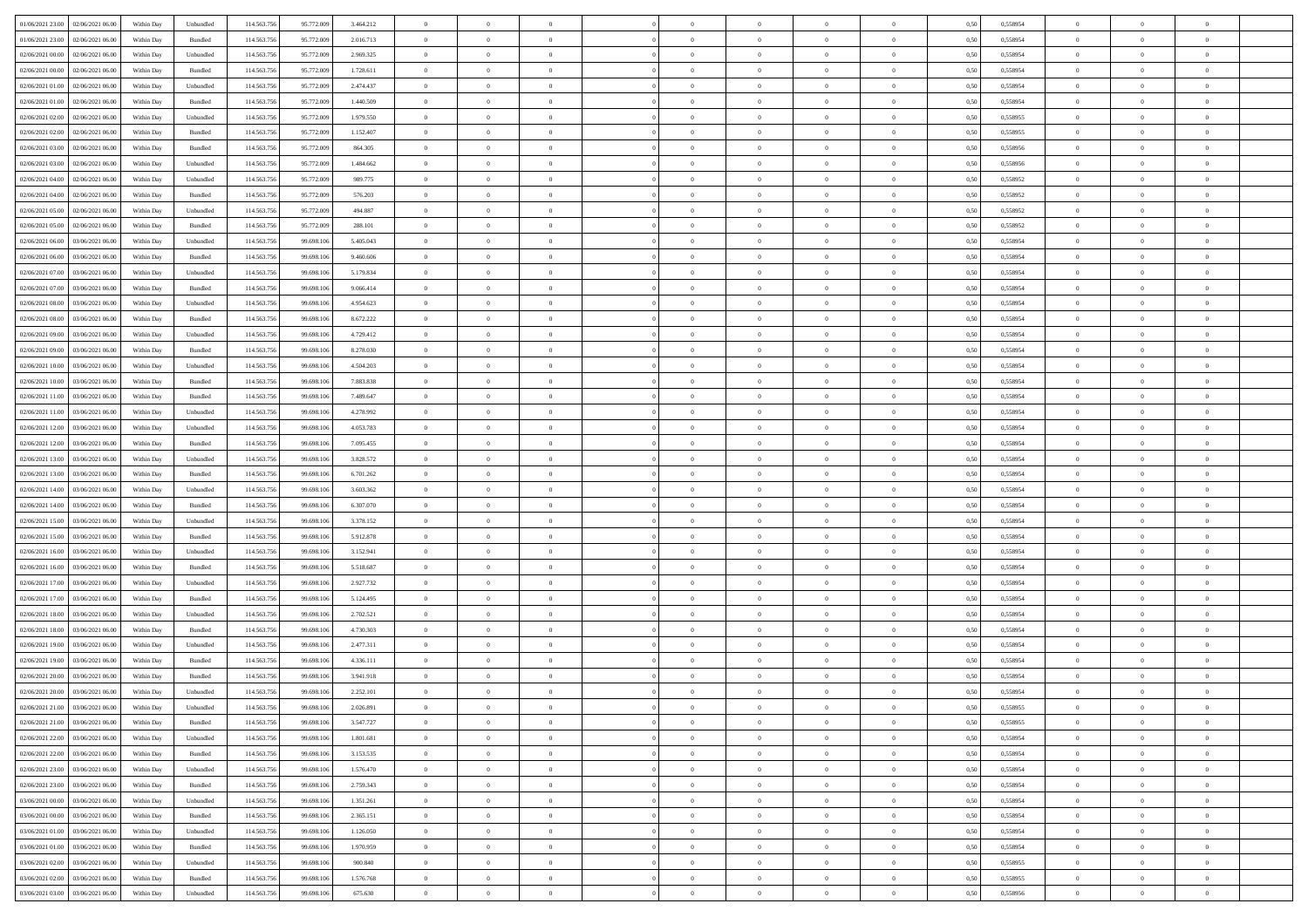| 03/06/2021 03:00 03/06/2021 06:00              | Within Day | Bundled   | 114.563.75  | 99.698.106 | 1.182.575  | $\overline{0}$ | $\theta$       |                | $\overline{0}$ | $\bf{0}$       |                | $\bf{0}$       | 0,50 | 0,558956 | $\theta$       | $\theta$       | $\overline{0}$ |  |
|------------------------------------------------|------------|-----------|-------------|------------|------------|----------------|----------------|----------------|----------------|----------------|----------------|----------------|------|----------|----------------|----------------|----------------|--|
| 03/06/2021 04:00<br>03/06/2021 06:00           | Within Day | Bundled   | 114.563.75  | 99.698.10  | 788.383    | $\bf{0}$       | $\bf{0}$       | $\bf{0}$       | $\overline{0}$ | $\overline{0}$ | $\overline{0}$ | $\bf{0}$       | 0,50 | 0,558952 | $\,$ 0 $\,$    | $\bf{0}$       | $\overline{0}$ |  |
| $03/06/2021\ 04.00$<br>03/06/2021 06:00        | Within Day | Unbundled | 114,563,75  | 99.698.106 | 450.420    | $\overline{0}$ | $\bf{0}$       | $\overline{0}$ | $\bf{0}$       | $\bf{0}$       | $\overline{0}$ | $\bf{0}$       | 0.50 | 0.558952 | $\bf{0}$       | $\overline{0}$ | $\overline{0}$ |  |
| 03/06/2021 05:00<br>03/06/2021 06:00           | Within Day | Unbundled | 114.563.75  | 99.698.106 | 225.210    | $\overline{0}$ | $\overline{0}$ | $\overline{0}$ | $\theta$       | $\theta$       | $\overline{0}$ | $\bf{0}$       | 0,50 | 0,558952 | $\theta$       | $\theta$       | $\overline{0}$ |  |
| 03/06/2021 05:00<br>03/06/2021 06.00           | Within Day | Bundled   | 114.563.75  | 99.698.10  | 394.191    | $\bf{0}$       | $\overline{0}$ | $\bf{0}$       | $\overline{0}$ | $\theta$       | $\overline{0}$ | $\bf{0}$       | 0,50 | 0,558952 | $\,$ 0 $\,$    | $\bf{0}$       | $\overline{0}$ |  |
|                                                |            |           |             |            |            |                |                |                |                |                | $\theta$       |                |      |          |                |                |                |  |
| $03/06/2021\ 06.00$<br>04/06/2021 06:00        | Within Day | Unbundled | 114,563,75  | 94.299.68  | 12.766.525 | $\overline{0}$ | $\overline{0}$ | $\overline{0}$ | $\bf{0}$       | $\overline{0}$ |                | $\bf{0}$       | 0.50 | 0.558954 | $\,$ 0 $\,$    | $\theta$       | $\overline{0}$ |  |
| 03/06/2021 06:00<br>04/06/2021 06.00           | Within Day | Bundled   | 114.563.75  | 94.299.681 | 7.497.548  | $\overline{0}$ | $\overline{0}$ | $\overline{0}$ | $\overline{0}$ | $\overline{0}$ | $\overline{0}$ | $\bf{0}$       | 0,50 | 0,558954 | $\theta$       | $\theta$       | $\overline{0}$ |  |
| 03/06/2021 07:00<br>04/06/2021 06.00           | Within Day | Unbundled | 114.563.75  | 94.299.68  | 12.234.587 | $\overline{0}$ | $\overline{0}$ | $\bf{0}$       | $\overline{0}$ | $\theta$       | $\overline{0}$ | $\bf{0}$       | 0,50 | 0,558954 | $\,$ 0 $\,$    | $\bf{0}$       | $\overline{0}$ |  |
| 03/06/2021 07:00<br>04/06/2021 06:00           | Within Day | Bundled   | 114,563,75  | 94.299.68  | 7.185.150  | $\overline{0}$ | $\bf{0}$       | $\overline{0}$ | $\bf{0}$       | $\overline{0}$ | $\overline{0}$ | $\bf{0}$       | 0.50 | 0.558954 | $\bf{0}$       | $\overline{0}$ | $\overline{0}$ |  |
| 03/06/2021 08:00<br>04/06/2021 06:00           | Within Day | Unbundled | 114.563.75  | 94.299.681 | 11.702.649 | $\overline{0}$ | $\bf{0}$       | $\overline{0}$ | $\overline{0}$ | $\overline{0}$ | $\overline{0}$ | $\bf{0}$       | 0,50 | 0,558954 | $\,$ 0 $\,$    | $\theta$       | $\overline{0}$ |  |
| 03/06/2021 08:00<br>04/06/2021 06.00           | Within Day | Bundled   | 114.563.75  | 94.299.681 | 6.872.753  | $\bf{0}$       | $\overline{0}$ | $\bf{0}$       | $\bf{0}$       | $\bf{0}$       | $\overline{0}$ | $\bf{0}$       | 0,50 | 0,558954 | $\,$ 0 $\,$    | $\bf{0}$       | $\overline{0}$ |  |
| 03/06/2021 09:00<br>04/06/2021 06:00           | Within Day | Unbundled | 114,563,75  | 94.299.681 | 11.170.710 | $\overline{0}$ | $\bf{0}$       | $\overline{0}$ | $\bf{0}$       | $\bf{0}$       | $\overline{0}$ | $\bf{0}$       | 0.50 | 0.558954 | $\bf{0}$       | $\overline{0}$ | $\overline{0}$ |  |
| 03/06/2021 09:00<br>04/06/2021 06:00           | Within Day | Bundled   | 114.563.75  | 94.299.681 | 6.560.354  | $\overline{0}$ | $\overline{0}$ | $\overline{0}$ | $\theta$       | $\theta$       | $\overline{0}$ | $\bf{0}$       | 0,50 | 0,558954 | $\theta$       | $\theta$       | $\overline{0}$ |  |
|                                                |            |           |             |            |            |                |                |                |                |                |                |                |      |          |                |                |                |  |
| 03/06/2021 10:00<br>04/06/2021 06.00           | Within Day | Unbundled | 114.563.75  | 94.299.68  | 10.638.771 | $\bf{0}$       | $\overline{0}$ | $\bf{0}$       | $\overline{0}$ | $\theta$       | $\overline{0}$ | $\bf{0}$       | 0,50 | 0,558954 | $\,$ 0 $\,$    | $\bf{0}$       | $\overline{0}$ |  |
| 03/06/2021 10:00<br>04/06/2021 06:00           | Within Day | Bundled   | 114,563,75  | 94.299.68  | 6.247.957  | $\overline{0}$ | $\overline{0}$ | $\overline{0}$ | $\bf{0}$       | $\overline{0}$ | $\Omega$       | $\bf{0}$       | 0.50 | 0.558954 | $\,$ 0 $\,$    | $\theta$       | $\overline{0}$ |  |
| 03/06/2021 11:00<br>04/06/2021 06:00           | Within Day | Unbundled | 114.563.75  | 94.299.681 | 10.106.832 | $\overline{0}$ | $\overline{0}$ | $\overline{0}$ | $\overline{0}$ | $\overline{0}$ | $\overline{0}$ | $\bf{0}$       | 0,50 | 0,558954 | $\theta$       | $\theta$       | $\overline{0}$ |  |
| 03/06/2021 11:00<br>04/06/2021 06.00           | Within Day | Bundled   | 114.563.75  | 94.299.681 | 5.935.559  | $\bf{0}$       | $\overline{0}$ | $\bf{0}$       | $\overline{0}$ | $\theta$       | $\overline{0}$ | $\bf{0}$       | 0,50 | 0,558954 | $\,$ 0 $\,$    | $\bf{0}$       | $\overline{0}$ |  |
| 03/06/2021 12:00<br>04/06/2021 06:00           | Within Day | Unbundled | 114,563,75  | 94.299.68  | 9.574.894  | $\overline{0}$ | $\bf{0}$       | $\overline{0}$ | $\bf{0}$       | $\overline{0}$ | $\overline{0}$ | $\bf{0}$       | 0.50 | 0.558954 | $\bf{0}$       | $\overline{0}$ | $\overline{0}$ |  |
| 03/06/2021 12:00<br>04/06/2021 06.00           | Within Day | Bundled   | 114.563.75  | 94.299.681 | 5.623.160  | $\overline{0}$ | $\bf{0}$       | $\overline{0}$ | $\overline{0}$ | $\overline{0}$ | $\overline{0}$ | $\bf{0}$       | 0,50 | 0,558954 | $\,$ 0 $\,$    | $\theta$       | $\overline{0}$ |  |
| 03/06/2021 13:00<br>04/06/2021 06.00           | Within Day | Bundled   | 114.563.75  | 94.299.68  | 5.310.763  | $\bf{0}$       | $\bf{0}$       | $\bf{0}$       | $\bf{0}$       | $\overline{0}$ | $\overline{0}$ | $\bf{0}$       | 0,50 | 0,558954 | $\,$ 0 $\,$    | $\bf{0}$       | $\overline{0}$ |  |
|                                                |            |           |             |            |            |                |                |                |                |                |                |                |      |          |                |                |                |  |
| 03/06/2021 13:00<br>04/06/2021 06:00           | Within Day | Unbundled | 114,563,75  | 94.299.681 | 9.042.955  | $\overline{0}$ | $\bf{0}$       | $\overline{0}$ | $\bf{0}$       | $\bf{0}$       | $\overline{0}$ | $\bf{0}$       | 0.50 | 0.558954 | $\bf{0}$       | $\overline{0}$ | $\overline{0}$ |  |
| 03/06/2021 14:00<br>04/06/2021 06:00           | Within Day | Unbundled | 114.563.75  | 94.299.681 | 8.511.016  | $\overline{0}$ | $\overline{0}$ | $\overline{0}$ | $\theta$       | $\theta$       | $\overline{0}$ | $\bf{0}$       | 0,50 | 0,558954 | $\theta$       | $\theta$       | $\overline{0}$ |  |
| 03/06/2021 14:00<br>04/06/2021 06.00           | Within Day | Bundled   | 114.563.75  | 94.299.68  | 4.998.365  | $\bf{0}$       | $\overline{0}$ | $\bf{0}$       | $\overline{0}$ | $\overline{0}$ | $\overline{0}$ | $\bf{0}$       | 0,50 | 0,558954 | $\,$ 0 $\,$    | $\bf{0}$       | $\overline{0}$ |  |
| 03/06/2021 15:00<br>04/06/2021 06:00           | Within Day | Unbundled | 114,563,75  | 94.299.68  | 7.979.079  | $\overline{0}$ | $\overline{0}$ | $\overline{0}$ | $\overline{0}$ | $\overline{0}$ | $\Omega$       | $\bf{0}$       | 0.50 | 0.558954 | $\,$ 0 $\,$    | $\theta$       | $\overline{0}$ |  |
| 03/06/2021 15:00<br>04/06/2021 06.00           | Within Day | Bundled   | 114.563.75  | 94.299.681 | 4.685.968  | $\overline{0}$ | $\overline{0}$ | $\overline{0}$ | $\overline{0}$ | $\theta$       | $\overline{0}$ | $\bf{0}$       | 0,50 | 0,558954 | $\theta$       | $\theta$       | $\overline{0}$ |  |
| 03/06/2021 16:00<br>04/06/2021 06.00           | Within Day | Unbundled | 114.563.75  | 94.299.68  | 7.447.140  | $\bf{0}$       | $\overline{0}$ | $\bf{0}$       | $\overline{0}$ | $\theta$       | $\overline{0}$ | $\bf{0}$       | 0,50 | 0,558954 | $\,$ 0 $\,$    | $\bf{0}$       | $\overline{0}$ |  |
| 03/06/2021 16:00<br>04/06/2021 06:00           | Within Day | Bundled   | 114,563,75  | 94.299.68  | 4.373.569  | $\overline{0}$ | $\overline{0}$ | $\overline{0}$ | $\bf{0}$       | $\overline{0}$ | $\overline{0}$ | $\bf{0}$       | 0.50 | 0.558954 | $\bf{0}$       | $\overline{0}$ | $\overline{0}$ |  |
| 03/06/2021 17:00<br>04/06/2021 06:00           | Within Day | Unbundled | 114.563.75  | 94.299.681 | 6.915.201  | $\overline{0}$ | 3.562.968      | $\overline{0}$ | $\overline{0}$ | $\overline{0}$ | $\overline{0}$ | $\bf{0}$       | 0,50 | 0,558954 | $\theta$       | $\theta$       | $\overline{0}$ |  |
|                                                |            |           |             |            |            |                |                |                |                |                |                |                |      |          |                |                |                |  |
| 03/06/2021 17:00<br>04/06/2021 06.00           | Within Day | Bundled   | 114.563.75  | 94.299.681 | 4.061.171  | $\bf{0}$       | $\overline{0}$ | $\bf{0}$       | $\bf{0}$       | $\overline{0}$ | $\overline{0}$ | $\bf{0}$       | 0,50 | 0,558954 | $\,$ 0 $\,$    | $\bf{0}$       | $\overline{0}$ |  |
| 03/06/2021 18:00<br>04/06/2021 06:00           | Within Day | Unbundled | 114,563,75  | 97.862.648 | 3.094.370  | $\overline{0}$ | $\bf{0}$       | $\overline{0}$ | $\bf{0}$       | $\bf{0}$       | $\overline{0}$ | $\bf{0}$       | 0.50 | 0.558954 | $\bf{0}$       | $\overline{0}$ | $\overline{0}$ |  |
| 03/06/2021 18:00<br>04/06/2021 06:00           | Within Day | Bundled   | 114.563.75  | 97.862.648 | 3.748.774  | $\overline{0}$ | $\overline{0}$ | $\overline{0}$ | $\overline{0}$ | $\overline{0}$ | $\overline{0}$ | $\bf{0}$       | 0.50 | 0.558954 | $\theta$       | $\theta$       | $\overline{0}$ |  |
| 03/06/2021 19:00<br>04/06/2021 06.00           | Within Day | Unbundled | 114.563.75  | 97.862.648 | 2.836.506  | $\bf{0}$       | $\overline{0}$ | $\bf{0}$       | $\bf{0}$       | $\overline{0}$ | $\overline{0}$ | $\bf{0}$       | 0,50 | 0,558954 | $\,$ 0 $\,$    | $\bf{0}$       | $\overline{0}$ |  |
| 03/06/2021 19:00<br>04/06/2021 06:00           | Within Day | Bundled   | 114,563,75  | 97.862.648 | 3.436.376  | $\overline{0}$ | $\bf{0}$       | $\overline{0}$ | $\bf{0}$       | $\overline{0}$ | $\Omega$       | $\bf{0}$       | 0.50 | 0.558954 | $\,$ 0 $\,$    | $\theta$       | $\overline{0}$ |  |
| 03/06/2021 20:00<br>04/06/2021 06:00           | Within Dav | Unbundled | 114.563.75  | 97.862.648 | 2.578.641  | $\overline{0}$ | $\overline{0}$ | $\overline{0}$ | $\overline{0}$ | $\theta$       | $\overline{0}$ | $\bf{0}$       | 0.50 | 0,558954 | $\theta$       | $\theta$       | $\overline{0}$ |  |
| 03/06/2021 20:00<br>04/06/2021 06.00           | Within Day | Bundled   | 114.563.75  | 97.862.648 | 3.123.979  | $\bf{0}$       | $\bf{0}$       | $\bf{0}$       | $\overline{0}$ | $\bf{0}$       | $\overline{0}$ | $\bf{0}$       | 0,50 | 0,558954 | $\,$ 0 $\,$    | $\bf{0}$       | $\overline{0}$ |  |
| 03/06/2021 21:00<br>04/06/2021 06:00           | Within Day | Bundled   | 114,563,75  | 97.862.648 | 2.811.580  | $\overline{0}$ | $\bf{0}$       | $\overline{0}$ | $\bf{0}$       | $\overline{0}$ | $\overline{0}$ | $\bf{0}$       | 0.50 | 0.558955 | $\bf{0}$       | $\overline{0}$ | $\overline{0}$ |  |
|                                                |            |           |             |            |            |                |                |                |                |                |                |                |      |          |                |                |                |  |
| 03/06/2021 21:00<br>04/06/2021 06:00           | Within Dav | Unbundled | 114.563.75  | 97.862.648 | 2.320.777  | $\overline{0}$ | $\overline{0}$ | $\overline{0}$ | $\overline{0}$ | $\overline{0}$ | $\overline{0}$ | $\bf{0}$       | 0.50 | 0,558955 | $\theta$       | $\theta$       | $\overline{0}$ |  |
| 03/06/2021 22:00<br>04/06/2021 06.00           | Within Day | Unbundled | 114.563.75  | 97.862.648 | 2.062.913  | $\bf{0}$       | $\bf{0}$       | $\bf{0}$       | $\bf{0}$       | $\overline{0}$ | $\overline{0}$ | $\bf{0}$       | 0,50 | 0,558954 | $\,$ 0 $\,$    | $\bf{0}$       | $\overline{0}$ |  |
| 03/06/2021 22.00<br>04/06/2021 06:00           | Within Day | Bundled   | 114,563,75  | 97.862.648 | 2.499.182  | $\overline{0}$ | $\bf{0}$       | $\overline{0}$ | $\bf{0}$       | $\bf{0}$       | $\overline{0}$ | $\bf{0}$       | 0.50 | 0.558954 | $\bf{0}$       | $\overline{0}$ | $\overline{0}$ |  |
| 03/06/2021 23:00<br>04/06/2021 06:00           | Within Dav | Unbundled | 114.563.75  | 97.862.648 | 1.805.049  | $\overline{0}$ | $\overline{0}$ | $\overline{0}$ | $\overline{0}$ | $\theta$       | $\overline{0}$ | $\bf{0}$       | 0.50 | 0.558954 | $\theta$       | $\theta$       | $\overline{0}$ |  |
| 03/06/2021 23:00<br>04/06/2021 06.00           | Within Day | Bundled   | 114.563.75  | 97.862.648 | 2.186.785  | $\bf{0}$       | $\bf{0}$       | $\bf{0}$       | $\bf{0}$       | $\overline{0}$ | $\overline{0}$ | $\bf{0}$       | 0,50 | 0,558954 | $\,$ 0 $\,$    | $\bf{0}$       | $\overline{0}$ |  |
| 04/06/2021 00:00<br>04/06/2021 06:00           | Within Day | Unbundled | 114,563,75  | 97.862.648 | 1.547.185  | $\overline{0}$ | $\overline{0}$ | $\overline{0}$ | $\overline{0}$ | $\bf{0}$       | $\Omega$       | $\bf{0}$       | 0.50 | 0.558954 | $\,$ 0 $\,$    | $\theta$       | $\overline{0}$ |  |
| 04/06/2021 00:00<br>04/06/2021 06:00           | Within Dav | Bundled   | 114.563.75  | 97.862.648 | 1.874.386  | $\overline{0}$ | $\overline{0}$ | $\Omega$       | $\overline{0}$ | $\theta$       | $\Omega$       | $\overline{0}$ | 0.5( | 0,558954 | $\theta$       | $\theta$       | $\overline{0}$ |  |
| 04/06/2021 01:00<br>04/06/2021 06:00           | Within Day | Unbundled | 114.563.75  | 97.862.648 | 1.289.320  | $\bf{0}$       | $\bf{0}$       | $\overline{0}$ | $\bf{0}$       | $\bf{0}$       | $\overline{0}$ | $\bf{0}$       | 0,50 | 0,558954 | $\overline{0}$ | $\bf{0}$       | $\overline{0}$ |  |
| $04/06/2021\; 01.00 \qquad 04/06/2021\; 06.00$ | Within Day | Bundled   | 114.563.756 | 97.862.648 | 1.561.989  | $\overline{0}$ |                |                | $\Omega$       |                |                |                | 0,50 | 0.558954 | $\theta$       | $\overline{0}$ |                |  |
|                                                |            |           |             |            |            |                |                |                |                |                |                |                |      |          |                |                |                |  |
| 04/06/2021 02:00 04/06/2021 06:00              | Within Day | Unbundled | 114.563.756 | 97.862.648 | 1.031.457  | $\overline{0}$ | $\overline{0}$ | $\overline{0}$ | $\theta$       | $\overline{0}$ | $\overline{0}$ | $\bf{0}$       | 0,50 | 0,558955 | $\theta$       | $\theta$       | $\overline{0}$ |  |
| 04/06/2021 02:00<br>04/06/2021 06:00           | Within Day | Bundled   | 114.563.75  | 97.862.648 | 1.249.591  | $\overline{0}$ | $\bf{0}$       | $\overline{0}$ | $\overline{0}$ | $\bf{0}$       | $\overline{0}$ | $\bf{0}$       | 0,50 | 0,558955 | $\bf{0}$       | $\overline{0}$ | $\bf{0}$       |  |
| 04/06/2021 03:00 04/06/2021 06:00              | Within Day | Unbundled | 114,563,756 | 97.862.648 | 773.592    | $\overline{0}$ | $\bf{0}$       | $\overline{0}$ | $\overline{0}$ | $\mathbf{0}$   | $\overline{0}$ | $\,$ 0 $\,$    | 0.50 | 0.558956 | $\overline{0}$ | $\bf{0}$       | $\,$ 0 $\,$    |  |
| 04/06/2021 03:00 04/06/2021 06:00              | Within Day | Bundled   | 114.563.756 | 97.862.648 | 937.193    | $\overline{0}$ | $\overline{0}$ | $\overline{0}$ | $\overline{0}$ | $\overline{0}$ | $\overline{0}$ | $\bf{0}$       | 0,50 | 0,558956 | $\overline{0}$ | $\theta$       | $\overline{0}$ |  |
| 04/06/2021 04:00<br>04/06/2021 06:00           | Within Day | Unbundled | 114.563.75  | 97.862.648 | 515.728    | $\overline{0}$ | $\bf{0}$       | $\overline{0}$ | $\overline{0}$ | $\bf{0}$       | $\overline{0}$ | $\bf{0}$       | 0,50 | 0,558952 | $\bf{0}$       | $\overline{0}$ | $\overline{0}$ |  |
| 04/06/2021 06:00<br>04/06/2021 04:00           | Within Day | Bundled   | 114.563.756 | 97.862.648 | 624.795    | $\overline{0}$ | $\bf{0}$       | $\overline{0}$ | $\overline{0}$ | $\bf{0}$       | $\overline{0}$ | $\bf{0}$       | 0.50 | 0.558952 | $\,$ 0 $\,$    | $\overline{0}$ | $\overline{0}$ |  |
| 04/06/2021 05:00<br>04/06/2021 06:00           | Within Dav | Unbundled | 114.563.756 | 97.862.648 | 257.863    | $\overline{0}$ | $\overline{0}$ | $\overline{0}$ | $\overline{0}$ | $\overline{0}$ | $\overline{0}$ | $\bf{0}$       | 0.50 | 0,558952 | $\overline{0}$ | $\theta$       | $\overline{0}$ |  |
|                                                |            |           |             |            |            |                |                |                |                |                |                |                |      |          |                |                |                |  |
| 04/06/2021 05:00<br>04/06/2021 06:00           | Within Day | Bundled   | 114.563.75  | 97.862.648 | 312.397    | $\overline{0}$ | $\overline{0}$ | $\overline{0}$ | $\overline{0}$ | $\overline{0}$ | $\overline{0}$ | $\bf{0}$       | 0,50 | 0,558952 | $\bf{0}$       | $\overline{0}$ | $\,$ 0         |  |
| 04/06/2021 06:00 05/06/2021 06:00              | Within Day | Bundled   | 114,563,756 | 91.060.658 | 9.712.207  | $\overline{0}$ | $\overline{0}$ | $\overline{0}$ | $\overline{0}$ | $\overline{0}$ | $\overline{0}$ | $\bf{0}$       | 0.50 | 0.558954 | $\mathbf{0}$   | $\bf{0}$       | $\,$ 0         |  |
| 04/06/2021 06:00 05/06/2021 06:00              | Within Dav | Unbundled | 114.563.756 | 91.060.658 | 13.790.890 | $\overline{0}$ | 4.582.832      | $\overline{0}$ | $\overline{0}$ | $\overline{0}$ | $\overline{0}$ | $\bf{0}$       | 0,50 | 0,558954 | $\overline{0}$ | $\theta$       | $\overline{0}$ |  |
| 04/06/2021 07:00<br>05/06/2021 06:00           | Within Day | Unbundled | 114.563.75  | 95.643.488 | 8.824.389  | $\overline{0}$ | $\bf{0}$       | $\overline{0}$ | $\overline{0}$ | $\overline{0}$ | $\overline{0}$ | $\bf{0}$       | 0,50 | 0,558954 | $\bf{0}$       | $\overline{0}$ | $\bf{0}$       |  |
| 04/06/2021 07:00 05/06/2021 06:00              | Within Day | Bundled   | 114.563.756 | 95.643.488 | 9.307.531  | $\overline{0}$ | $\bf{0}$       | $\overline{0}$ | $\overline{0}$ | $\,$ 0 $\,$    | $\overline{0}$ | $\bf{0}$       | 0,50 | 0,558954 | $\overline{0}$ | $\,$ 0 $\,$    | $\,$ 0 $\,$    |  |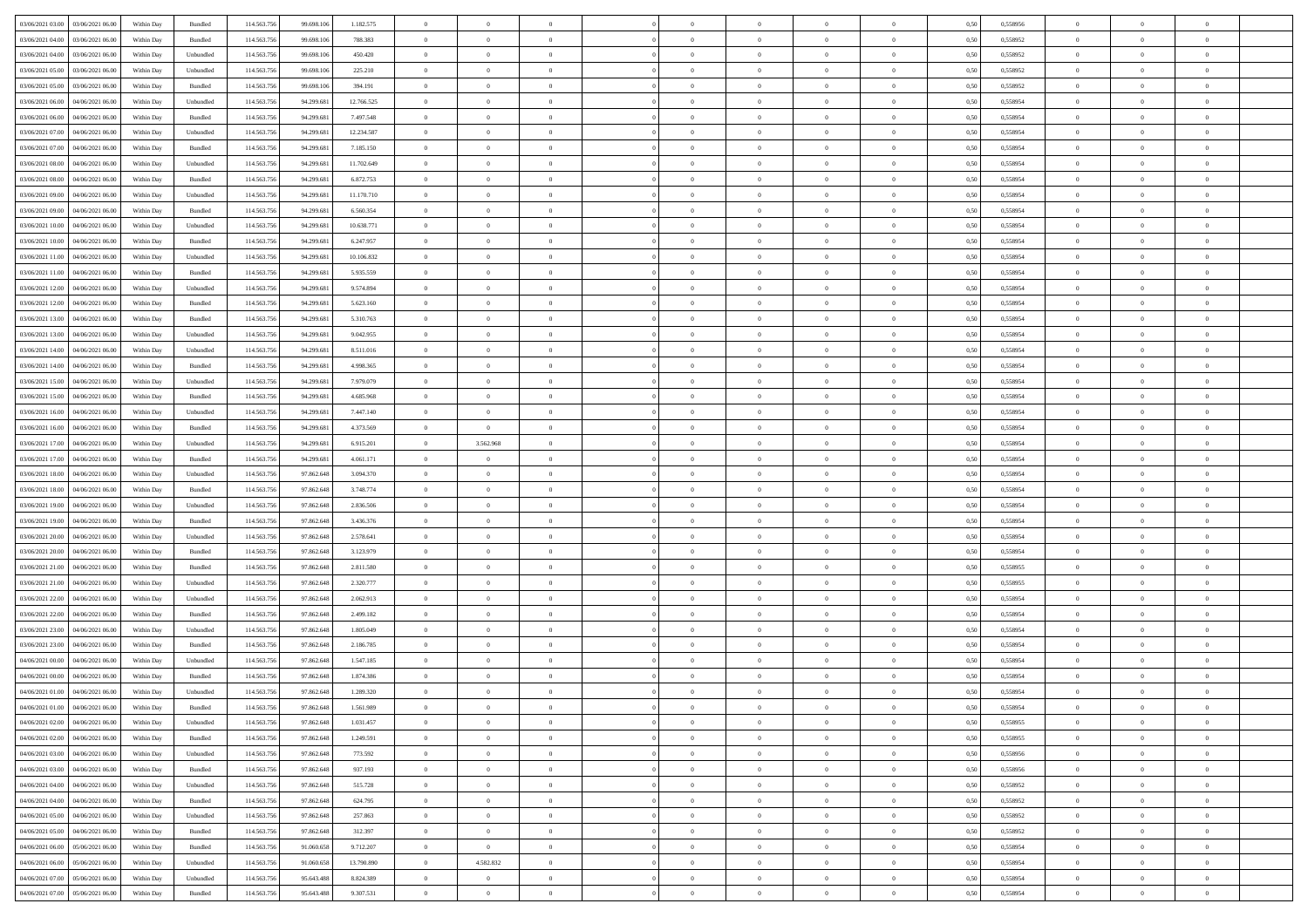| 04/06/2021 08:00<br>05/06/2021 06:00 | Within Day | Unbundled          | 114.563.756 | 95.643.488 | 8.440.720  | $\overline{0}$ | $\overline{0}$ | $\overline{0}$ | $\theta$       | $\theta$       |                | $\overline{0}$ | 0,50 | 0,558954 | $\theta$       | $\theta$       | $\overline{0}$ |  |
|--------------------------------------|------------|--------------------|-------------|------------|------------|----------------|----------------|----------------|----------------|----------------|----------------|----------------|------|----------|----------------|----------------|----------------|--|
|                                      |            |                    |             |            |            |                |                |                |                |                |                |                |      |          |                |                |                |  |
| 04/06/2021 08:00<br>05/06/2021 06.0  | Within Day | Bundled            | 114.563.75  | 95.643.488 | 8.902.856  | $\overline{0}$ | $\overline{0}$ | $\overline{0}$ | $\overline{0}$ | $\bf{0}$       | $\overline{0}$ | $\mathbf{0}$   | 0,50 | 0,558954 | $\overline{0}$ | $\bf{0}$       | $\overline{0}$ |  |
| 04/06/2021 09:00<br>05/06/2021 06:00 | Within Day | Unbundled          | 114,563,756 | 95.643.488 | 8.057.051  | $\overline{0}$ | $\overline{0}$ | $\overline{0}$ | $\bf{0}$       | $\bf{0}$       | $\overline{0}$ | $\,$ 0 $\,$    | 0.50 | 0.558954 | $\bf{0}$       | $\overline{0}$ | $\bf{0}$       |  |
| 04/06/2021 09:00<br>05/06/2021 06:00 | Within Day | Bundled            | 114.563.756 | 95.643.488 | 8.498.180  | $\overline{0}$ | $\overline{0}$ | $\overline{0}$ | $\bf{0}$       | $\overline{0}$ | $\overline{0}$ | $\,$ 0 $\,$    | 0,50 | 0,558954 | $\theta$       | $\overline{0}$ | $\overline{0}$ |  |
| 04/06/2021 10.00<br>05/06/2021 06.0  | Within Day | Unbundled          | 114.563.75  | 95.643.488 | 7.673.382  | $\overline{0}$ | $\overline{0}$ | $\overline{0}$ | $\bf{0}$       | $\bf{0}$       | $\overline{0}$ | $\bf{0}$       | 0,50 | 0,558954 | $\,$ 0 $\,$    | $\bf{0}$       | $\overline{0}$ |  |
| 04/06/2021 10:00<br>05/06/2021 06:00 | Within Day | Bundled            | 114,563,756 | 95.643.488 | 8.093.505  | $\overline{0}$ | $\overline{0}$ | $\overline{0}$ | $\bf{0}$       | $\bf{0}$       | $\overline{0}$ | $\mathbf{0}$   | 0.50 | 0.558954 | $\,$ 0 $\,$    | $\overline{0}$ | $\overline{0}$ |  |
| 04/06/2021 11:00<br>05/06/2021 06:00 | Within Day | Unbundled          | 114.563.756 | 95.643.488 | 7.289.713  | $\overline{0}$ | $\overline{0}$ | $\overline{0}$ | $\bf{0}$       | $\overline{0}$ | $\overline{0}$ | $\bf{0}$       | 0,50 | 0,558954 | $\theta$       | $\theta$       | $\overline{0}$ |  |
|                                      |            |                    |             |            |            |                |                |                |                |                |                |                |      |          |                |                |                |  |
| 04/06/2021 11:00<br>05/06/2021 06.0  | Within Day | Bundled            | 114.563.756 | 95.643.488 | 7.688.830  | $\overline{0}$ | $\overline{0}$ | $\overline{0}$ | $\,$ 0 $\,$    | $\bf{0}$       | $\overline{0}$ | $\mathbf{0}$   | 0,50 | 0,558954 | $\,$ 0 $\,$    | $\bf{0}$       | $\overline{0}$ |  |
| 04/06/2021 12:00<br>05/06/2021 06:00 | Within Day | Unbundled          | 114,563,756 | 95.643.488 | 6.906.044  | $\overline{0}$ | $\overline{0}$ | $\overline{0}$ | $\bf{0}$       | $\bf{0}$       | $\overline{0}$ | $\mathbf{0}$   | 0.50 | 0.558954 | $\bf{0}$       | $\overline{0}$ | $\bf{0}$       |  |
| 04/06/2021 12:00<br>05/06/2021 06:00 | Within Day | Bundled            | 114.563.756 | 95.643.488 | 7.284.155  | $\overline{0}$ | $\overline{0}$ | $\overline{0}$ | $\bf{0}$       | $\bf{0}$       | $\overline{0}$ | $\,$ 0 $\,$    | 0,50 | 0,558954 | $\,$ 0         | $\,$ 0 $\,$    | $\overline{0}$ |  |
| 04/06/2021 13:00<br>05/06/2021 06.0  | Within Day | Unbundled          | 114.563.756 | 95.643.488 | 6.522.374  | $\overline{0}$ | $\overline{0}$ | $\overline{0}$ | $\,$ 0 $\,$    | $\bf{0}$       | $\overline{0}$ | $\bf{0}$       | 0,50 | 0,558954 | $\,$ 0 $\,$    | $\bf{0}$       | $\overline{0}$ |  |
| 04/06/2021 13.00<br>05/06/2021 06:00 | Within Day | Bundled            | 114,563,756 | 95.643.488 | 6.879.480  | $\overline{0}$ | $\overline{0}$ | $\overline{0}$ | $\bf{0}$       | $\bf{0}$       | $\overline{0}$ | $\,$ 0 $\,$    | 0.50 | 0.558954 | $\bf{0}$       | $\overline{0}$ | $\,$ 0         |  |
| 04/06/2021 14:00<br>05/06/2021 06:00 | Within Day | Bundled            | 114.563.756 | 95.643.488 | 6.474.804  | $\overline{0}$ | $\overline{0}$ | $\overline{0}$ | $\overline{0}$ | $\overline{0}$ | $\overline{0}$ | $\,$ 0 $\,$    | 0,50 | 0,558954 | $\theta$       | $\theta$       | $\overline{0}$ |  |
|                                      |            |                    |             |            |            |                |                |                |                |                |                |                |      |          |                |                |                |  |
| 04/06/2021 14:00<br>05/06/2021 06.0  | Within Day | Unbundled          | 114.563.756 | 95.643.488 | 6.138.706  | $\overline{0}$ | $\overline{0}$ | $\overline{0}$ | $\bf{0}$       | $\bf{0}$       | $\overline{0}$ | $\bf{0}$       | 0,50 | 0,558954 | $\,$ 0 $\,$    | $\bf{0}$       | $\overline{0}$ |  |
| 04/06/2021 15:00<br>05/06/2021 06:00 | Within Day | Unbundled          | 114,563,756 | 95.643.488 | 5.755.036  | $\overline{0}$ | $\overline{0}$ | $\overline{0}$ | $\bf{0}$       | $\overline{0}$ | $\overline{0}$ | $\mathbf{0}$   | 0.50 | 0.558954 | $\,$ 0 $\,$    | $\theta$       | $\overline{0}$ |  |
| 04/06/2021 15:00<br>05/06/2021 06:00 | Within Day | Bundled            | 114.563.756 | 95.643.488 | 6.070.129  | $\overline{0}$ | $\overline{0}$ | $\overline{0}$ | $\bf{0}$       | $\overline{0}$ | $\overline{0}$ | $\bf{0}$       | 0,50 | 0,558954 | $\theta$       | $\theta$       | $\overline{0}$ |  |
| 04/06/2021 16.00<br>05/06/2021 06.0  | Within Day | Unbundled          | 114.563.756 | 95.643.488 | 5.371.367  | $\overline{0}$ | $\overline{0}$ | $\overline{0}$ | $\overline{0}$ | $\bf{0}$       | $\overline{0}$ | $\bf{0}$       | 0,50 | 0,558954 | $\,$ 0 $\,$    | $\bf{0}$       | $\overline{0}$ |  |
| 04/06/2021 16:00<br>05/06/2021 06:00 | Within Day | Bundled            | 114,563,756 | 95.643.488 | 5.665.453  | $\overline{0}$ | $\overline{0}$ | $\overline{0}$ | $\bf{0}$       | $\bf{0}$       | $\overline{0}$ | $\mathbf{0}$   | 0.50 | 0.558954 | $\bf{0}$       | $\overline{0}$ | $\,$ 0         |  |
| 04/06/2021 17.00<br>05/06/2021 06:00 | Within Day | Unbundled          | 114.563.756 | 95.643.488 | 4.987.698  | $\overline{0}$ | $\overline{0}$ | $\overline{0}$ | $\bf{0}$       | $\overline{0}$ | $\overline{0}$ | $\bf{0}$       | 0,50 | 0,558954 | $\,$ 0 $\,$    | $\,$ 0 $\,$    | $\overline{0}$ |  |
|                                      |            |                    |             |            |            |                | $\overline{0}$ |                | $\overline{0}$ | $\bf{0}$       | $\overline{0}$ |                |      |          | $\,$ 0 $\,$    | $\bf{0}$       | $\overline{0}$ |  |
| 04/06/2021 17.00<br>05/06/2021 06.0  | Within Day | Bundled            | 114.563.756 | 95.643.488 | 5.260.778  | $\overline{0}$ |                | $\overline{0}$ |                |                |                | $\mathbf{0}$   | 0,50 | 0,558954 |                |                |                |  |
| 04/06/2021 18:00<br>05/06/2021 06:00 | Within Day | Unbundled          | 114,563,756 | 95.643.488 | 4.604.029  | $\overline{0}$ | $\overline{0}$ | $\overline{0}$ | $\bf{0}$       | $\overline{0}$ | $\overline{0}$ | $\,$ 0 $\,$    | 0.50 | 0.558954 | $\bf{0}$       | $\overline{0}$ | $\,$ 0         |  |
| 04/06/2021 18:00<br>05/06/2021 06:00 | Within Day | Bundled            | 114.563.756 | 95.643.488 | 4.856.103  | $\overline{0}$ | $\overline{0}$ | $\overline{0}$ | $\overline{0}$ | $\overline{0}$ | $\overline{0}$ | $\,$ 0 $\,$    | 0,50 | 0,558954 | $\theta$       | $\overline{0}$ | $\overline{0}$ |  |
| 04/06/2021 19.00<br>05/06/2021 06.0  | Within Day | Unbundled          | 114.563.756 | 95.643.488 | 4.220.360  | $\overline{0}$ | $\overline{0}$ | $\overline{0}$ | $\overline{0}$ | $\bf{0}$       | $\overline{0}$ | $\bf{0}$       | 0,50 | 0,558954 | $\,$ 0 $\,$    | $\bf{0}$       | $\overline{0}$ |  |
| 04/06/2021 19.00<br>05/06/2021 06:00 | Within Day | Bundled            | 114,563,756 | 95.643.488 | 4.451.427  | $\overline{0}$ | $\overline{0}$ | $\overline{0}$ | $\bf{0}$       | $\bf{0}$       | $\overline{0}$ | $\mathbf{0}$   | 0.50 | 0.558954 | $\,$ 0 $\,$    | $\overline{0}$ | $\overline{0}$ |  |
| 04/06/2021 20:00<br>05/06/2021 06:00 | Within Day | Unbundled          | 114.563.756 | 95.643.488 | 3.836.691  | $\overline{0}$ | $\overline{0}$ | $\overline{0}$ | $\bf{0}$       | $\overline{0}$ | $\overline{0}$ | $\bf{0}$       | 0,50 | 0,558954 | $\theta$       | $\theta$       | $\overline{0}$ |  |
| 04/06/2021 20.00<br>05/06/2021 06.0  | Within Day | Bundled            | 114.563.756 | 95.643.488 | 4.046.753  | $\overline{0}$ | $\overline{0}$ | $\overline{0}$ | $\,$ 0 $\,$    | $\bf{0}$       | $\overline{0}$ | $\bf{0}$       | 0,50 | 0,558954 | $\,$ 0 $\,$    | $\bf{0}$       | $\overline{0}$ |  |
|                                      |            |                    |             |            |            |                |                |                |                |                |                |                |      |          |                |                |                |  |
| 04/06/2021 21:00<br>05/06/2021 06:00 | Within Day | Unbundled          | 114,563,756 | 95.643.488 | 3.453.021  | $\overline{0}$ | $\overline{0}$ | $\overline{0}$ | $\bf{0}$       | $\bf{0}$       | $\overline{0}$ | $\mathbf{0}$   | 0.50 | 0.558955 | $\bf{0}$       | $\overline{0}$ | $\bf{0}$       |  |
| 04/06/2021 21:00<br>05/06/2021 06:00 | Within Day | Bundled            | 114.563.756 | 95.643.488 | 3.642.077  | $\overline{0}$ | $\overline{0}$ | $\overline{0}$ | $\bf{0}$       | $\overline{0}$ | $\overline{0}$ | $\,$ 0 $\,$    | 0,50 | 0,558955 | $\,$ 0         | $\overline{0}$ | $\overline{0}$ |  |
| 04/06/2021 22.00<br>05/06/2021 06.0  | Within Day | Unbundled          | 114.563.75  | 95.643.488 | 3.069.353  | $\overline{0}$ | $\overline{0}$ | $\overline{0}$ | $\overline{0}$ | $\bf{0}$       | $\overline{0}$ | $\mathbf{0}$   | 0,50 | 0,558954 | $\overline{0}$ | $\bf{0}$       | $\overline{0}$ |  |
| 04/06/2021 22.00<br>05/06/2021 06:00 | Within Day | Bundled            | 114,563,756 | 95.643.488 | 3.237.402  | $\overline{0}$ | $\overline{0}$ | $\overline{0}$ | $\bf{0}$       | $\bf{0}$       | $\overline{0}$ | $\,$ 0 $\,$    | 0.50 | 0.558954 | $\bf{0}$       | $\overline{0}$ | $\,$ 0         |  |
| 04/06/2021 23:00<br>05/06/2021 06:00 | Within Day | Bundled            | 114.563.756 | 95.643.488 | 2.832.726  | $\overline{0}$ | $\overline{0}$ | $\overline{0}$ | $\overline{0}$ | $\overline{0}$ | $\overline{0}$ | $\overline{0}$ | 0.50 | 0,558954 | $\theta$       | $\overline{0}$ | $\overline{0}$ |  |
| 04/06/2021 23.00<br>05/06/2021 06.0  | Within Day | Unbundled          | 114.563.756 | 95.643.488 | 2.685.684  | $\overline{0}$ | $\overline{0}$ | $\overline{0}$ | $\overline{0}$ | $\bf{0}$       | $\overline{0}$ | $\bf{0}$       | 0,50 | 0,558954 | $\,$ 0 $\,$    | $\bf{0}$       | $\overline{0}$ |  |
|                                      |            |                    |             |            |            |                |                |                |                |                |                |                |      |          |                |                |                |  |
| 05/06/2021 00:00<br>05/06/2021 06:00 | Within Day | Unbundled          | 114,563,756 | 95.643.488 | 2.302.014  | $\overline{0}$ | $\overline{0}$ | $\overline{0}$ | $\bf{0}$       | $\bf{0}$       | $\overline{0}$ | $\mathbf{0}$   | 0.50 | 0.558954 | $\,$ 0 $\,$    | $\bf{0}$       | $\overline{0}$ |  |
| 05/06/2021 00:00<br>05/06/2021 06:00 | Within Day | Bundled            | 114.563.756 | 95.643.488 | 2.428.051  | $\overline{0}$ | $\overline{0}$ | $\overline{0}$ | $\overline{0}$ | $\overline{0}$ | $\overline{0}$ | $\overline{0}$ | 0.50 | 0,558954 | $\theta$       | $\theta$       | $\overline{0}$ |  |
| 05/06/2021 01:00<br>05/06/2021 06.0  | Within Day | Unbundled          | 114.563.75  | 95.643.488 | 1.918.345  | $\overline{0}$ | $\overline{0}$ | $\overline{0}$ | $\overline{0}$ | $\bf{0}$       | $\overline{0}$ | $\bf{0}$       | 0,50 | 0,558954 | $\,$ 0 $\,$    | $\bf{0}$       | $\overline{0}$ |  |
| 05/06/2021 01:00<br>05/06/2021 06:00 | Within Day | Bundled            | 114,563,756 | 95.643.488 | 2.023.376  | $\overline{0}$ | $\overline{0}$ | $\overline{0}$ | $\bf{0}$       | $\bf{0}$       | $\overline{0}$ | $\mathbf{0}$   | 0.50 | 0.558954 | $\bf{0}$       | $\overline{0}$ | $\bf{0}$       |  |
| 05/06/2021 02:00<br>05/06/2021 06:00 | Within Day | Unbundled          | 114.563.756 | 95.643.488 | 1.534.676  | $\overline{0}$ | $\overline{0}$ | $\overline{0}$ | $\overline{0}$ | $\overline{0}$ | $\overline{0}$ | $\mathbf{0}$   | 0.50 | 0,558955 | $\overline{0}$ | $\overline{0}$ | $\overline{0}$ |  |
| 05/06/2021 02:00<br>05/06/2021 06.0  | Within Day | Bundled            | 114.563.756 | 95.643.488 | 1.618.700  | $\overline{0}$ | $\overline{0}$ | $\overline{0}$ | $\overline{0}$ | $\bf{0}$       | $\overline{0}$ | $\mathbf{0}$   | 0,50 | 0,558955 | $\overline{0}$ | $\bf{0}$       | $\overline{0}$ |  |
| 05/06/2021 03.00<br>05/06/2021 06:00 | Within Day | Bundled            | 114.563.756 | 95.643.488 | 1.214.026  | $\overline{0}$ | $\overline{0}$ | $\overline{0}$ | $\bf{0}$       | $\overline{0}$ | $\overline{0}$ | $\,$ 0 $\,$    | 0.50 | 0.558956 | $\bf{0}$       | $\overline{0}$ | $\,$ 0         |  |
|                                      |            |                    |             |            |            |                |                |                |                |                |                |                |      |          |                |                |                |  |
| 05/06/2021 03:00<br>05/06/2021 06:00 | Within Dav | Unbundled          | 114.563.756 | 95.643.488 | 1.151.007  | $\overline{0}$ | $\overline{0}$ | $\overline{0}$ | $\overline{0}$ | $\overline{0}$ | $\overline{0}$ | $\overline{0}$ | 0.50 | 0,558956 | $\theta$       | $\theta$       | $\overline{0}$ |  |
| 05/06/2021 04:00<br>05/06/2021 06.0  | Within Day | Unbundled          | 114.563.756 | 95.643.488 | 767.338    | $\overline{0}$ | $\overline{0}$ | $\overline{0}$ | $\overline{0}$ | $\bf{0}$       | $\overline{0}$ | $\bf{0}$       | 0,50 | 0,558952 | $\,$ 0 $\,$    | $\bf{0}$       | $\overline{0}$ |  |
| 05/06/2021 04:00<br>05/06/2021 06:00 | Within Day | Bundled            | 114,563,756 | 95.643.488 | 809,350    | $\overline{0}$ | $\overline{0}$ | $\overline{0}$ | $\overline{0}$ | $\overline{0}$ | $\overline{0}$ | $\mathbf{0}$   | 0.50 | 0.558952 | $\,$ 0 $\,$    | $\theta$       | $\overline{0}$ |  |
| 05/06/2021 05:00<br>05/06/2021 06:00 | Within Day | Bundled            | 114.563.756 | 95.643.488 | 404.675    | $\overline{0}$ | $\overline{0}$ | $\overline{0}$ | $\overline{0}$ | $\overline{0}$ | $\Omega$       | $\overline{0}$ | 0.50 | 0,558952 | $\theta$       | $\theta$       | $\overline{0}$ |  |
| 05/06/2021 05:00<br>05/06/2021 06.00 | Within Day | Unbundled          | 114.563.756 | 95.643.488 | 383.668    | $\overline{0}$ | $\overline{0}$ | $\overline{0}$ | $\overline{0}$ | $\bf{0}$       | $\overline{0}$ | $\mathbf{0}$   | 0,50 | 0,558952 | $\overline{0}$ | $\overline{0}$ | $\overline{0}$ |  |
| 05/06/2021 06:00 06/06/2021 06:00    | Within Day | $\mathbf B$ undled | 114.563.756 | 83.044.766 | 9.368,070  | $\bf{0}$       | $\,$ 0 $\,$    |                | $\bf{0}$       |                |                |                | 0,50 | 0.558954 | $\theta$       | $\overline{0}$ |                |  |
| 05/06/2021 06:00   06/06/2021 06:00  | Within Dav | Unbundled          | 114.563.756 | 83.044.766 | 22.150.919 | $\overline{0}$ | 8.515.583      | $\overline{0}$ | $\overline{0}$ | $\overline{0}$ | $\overline{0}$ | $\overline{0}$ | 0,50 | 0,558954 | $\theta$       | $\theta$       | $\overline{0}$ |  |
|                                      |            |                    |             |            |            |                |                |                |                |                |                |                |      |          |                |                |                |  |
| 05/06/2021 07:00<br>06/06/2021 06.00 | Within Day | Bundled            | 114.563.756 | 91.560.349 | 8.977.734  | $\overline{0}$ | $\overline{0}$ | $\overline{0}$ | $\bf{0}$       | $\overline{0}$ | $\overline{0}$ | $\bf{0}$       | 0,50 | 0,558954 | $\overline{0}$ | $\overline{0}$ | $\bf{0}$       |  |
| 05/06/2021 07:00<br>06/06/2021 06:00 | Within Day | Unbundled          | 114.563.756 | 91.560.349 | 13.067.196 | $\overline{0}$ | $\overline{0}$ | $\overline{0}$ | $\,$ 0 $\,$    | $\bf{0}$       | $\overline{0}$ | $\mathbf{0}$   | 0.50 | 0.558954 | $\overline{0}$ | $\bf{0}$       | $\bf{0}$       |  |
| 05/06/2021 08:00<br>06/06/2021 06:00 | Within Dav | Bundled            | 114.563.756 | 91.560.349 | 8.587.397  | $\overline{0}$ | $\overline{0}$ | $\overline{0}$ | $\overline{0}$ | $\overline{0}$ | $\overline{0}$ | $\mathbf{0}$   | 0,50 | 0,558954 | $\overline{0}$ | $\theta$       | $\overline{0}$ |  |
| 05/06/2021 08:00<br>06/06/2021 06.00 | Within Day | Unbundled          | 114.563.756 | 91.560.349 | 12.499.058 | $\overline{0}$ | $\overline{0}$ | $\overline{0}$ | $\bf{0}$       | $\bf{0}$       | $\overline{0}$ | $\mathbf{0}$   | 0,50 | 0,558954 | $\overline{0}$ | $\bf{0}$       | $\overline{0}$ |  |
| 05/06/2021 09:00<br>06/06/2021 06:00 | Within Day | Unbundled          | 114.563.756 | 91.560.349 | 11.930.919 | $\overline{0}$ | $\overline{0}$ | $\overline{0}$ | $\bf{0}$       | $\overline{0}$ | $\overline{0}$ | $\mathbf{0}$   | 0.50 | 0.558954 | $\,$ 0 $\,$    | $\theta$       | $\,$ 0         |  |
| 05/06/2021 09:00<br>06/06/2021 06:00 | Within Dav | Bundled            | 114.563.756 | 91.560.349 | 8.197.061  | $\overline{0}$ | $\overline{0}$ | $\overline{0}$ | $\overline{0}$ | $\overline{0}$ | $\overline{0}$ | $\mathbf{0}$   | 0.50 | 0,558954 | $\overline{0}$ | $\theta$       | $\overline{0}$ |  |
|                                      |            |                    |             |            |            |                |                |                |                |                |                |                |      |          |                |                |                |  |
| 05/06/2021 10:00<br>06/06/2021 06:00 | Within Day | Unbundled          | 114.563.75  | 91.560.349 | 11.362.779 | $\overline{0}$ | $\overline{0}$ | $\overline{0}$ | $\bf{0}$       | $\overline{0}$ | $\overline{0}$ | $\,$ 0 $\,$    | 0,50 | 0,558954 | $\bf{0}$       | $\overline{0}$ | $\,$ 0         |  |
| 05/06/2021 10:00<br>06/06/2021 06:00 | Within Day | Bundled            | 114.563.756 | 91.560.349 | 7.806.725  | $\overline{0}$ | $\overline{0}$ | $\overline{0}$ | $\bf{0}$       | $\overline{0}$ | $\overline{0}$ | $\,$ 0 $\,$    | 0.50 | 0.558954 | $\overline{0}$ | $\bf{0}$       | $\,$ 0         |  |
| 05/06/2021 11:00<br>06/06/2021 06:00 | Within Dav | Unbundled          | 114.563.756 | 91.560.349 | 10.794.640 | $\overline{0}$ | $\overline{0}$ | $\overline{0}$ | $\overline{0}$ | $\overline{0}$ | $\overline{0}$ | $\mathbf{0}$   | 0,50 | 0,558954 | $\overline{0}$ | $\theta$       | $\overline{0}$ |  |
| 05/06/2021 11:00<br>06/06/2021 06.0  | Within Day | Bundled            | 114.563.756 | 91.560.349 | 7.416.389  | $\overline{0}$ | $\overline{0}$ | $\overline{0}$ | $\overline{0}$ | $\bf{0}$       | $\overline{0}$ | $\mathbf{0}$   | 0,50 | 0,558954 | $\bf{0}$       | $\bf{0}$       | $\bf{0}$       |  |
| 05/06/2021 12:00 06/06/2021 06:00    | Within Day | Unbundled          | 114.563.756 | 91.560.349 | 10.226.501 | $\,$ 0 $\,$    | $\overline{0}$ | $\overline{0}$ | $\bf{0}$       | $\,$ 0         | $\overline{0}$ | $\,0\,$        | 0,50 | 0,558954 | $\overline{0}$ | $\,$ 0 $\,$    | $\,$ 0 $\,$    |  |
|                                      |            |                    |             |            |            |                |                |                |                |                |                |                |      |          |                |                |                |  |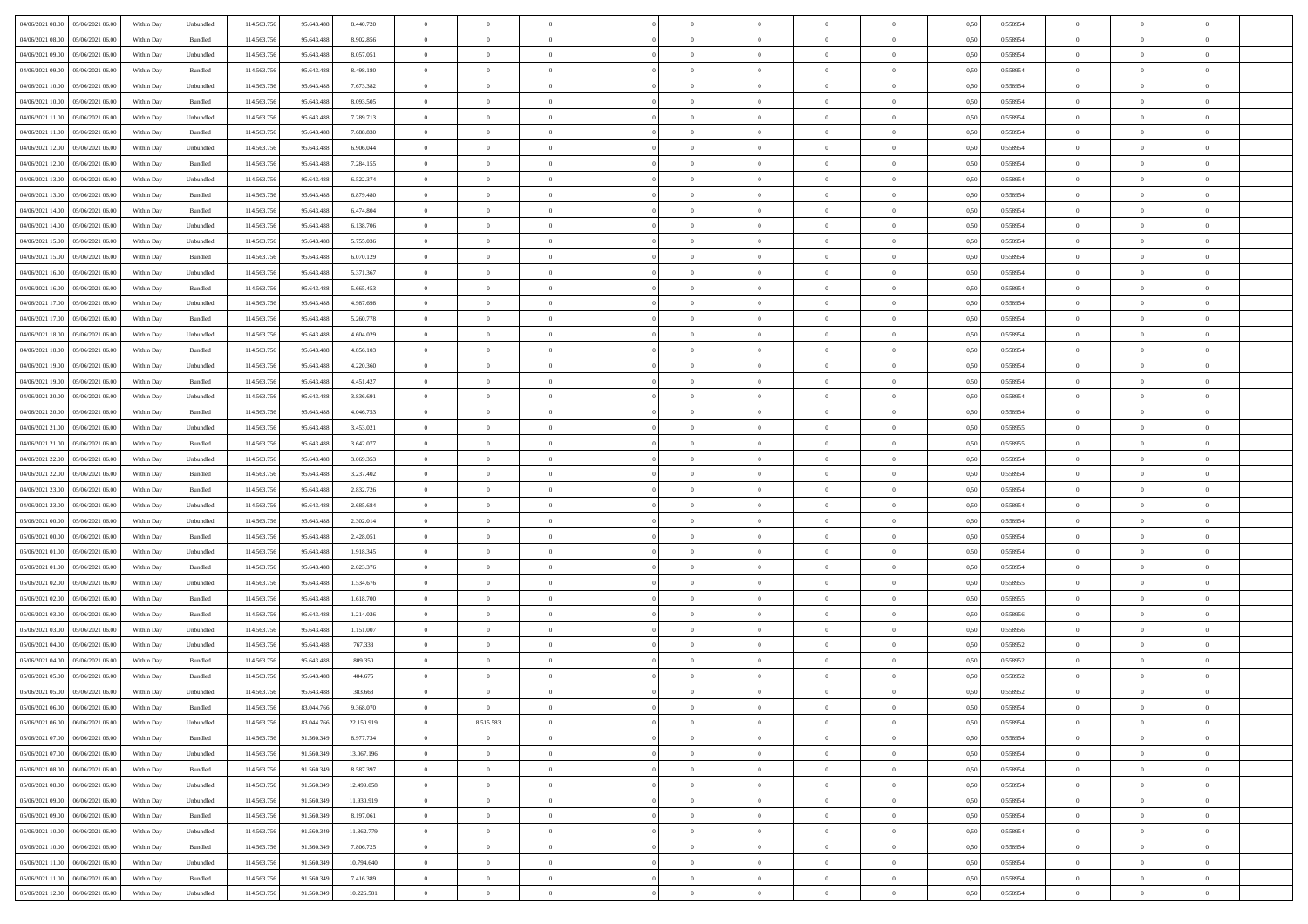| 05/06/2021 12:00<br>06/06/2021 06:00 | Within Day | Bundled           | 114.563.756 | 91.560.349 | 7.026.053  | $\overline{0}$ | $\overline{0}$   |                | $\theta$       | $\theta$       |                | $\overline{0}$ | 0,50 | 0,558954 | $\theta$       | $\theta$       | $\overline{0}$ |  |
|--------------------------------------|------------|-------------------|-------------|------------|------------|----------------|------------------|----------------|----------------|----------------|----------------|----------------|------|----------|----------------|----------------|----------------|--|
|                                      |            |                   |             |            |            |                | $\overline{0}$   |                |                |                |                |                |      |          |                | $\theta$       | $\overline{0}$ |  |
| 05/06/2021 13:00<br>06/06/2021 06.0  | Within Day | Unbundled         | 114.563.75  | 91.560.349 | 9.658.362  | $\overline{0}$ |                  | $\overline{0}$ | $\,$ 0 $\,$    | $\bf{0}$       | $\overline{0}$ | $\bf{0}$       | 0,50 | 0,558954 | $\,$ 0 $\,$    |                |                |  |
| 05/06/2021 13:00<br>06/06/2021 06:00 | Within Day | Bundled           | 114.563.756 | 91.560.349 | 6.635.716  | $\overline{0}$ | $\overline{0}$   | $\overline{0}$ | $\bf{0}$       | $\bf{0}$       | $\overline{0}$ | $\mathbf{0}$   | 0.50 | 0.558954 | $\bf{0}$       | $\overline{0}$ | $\overline{0}$ |  |
| 05/06/2021 14:00<br>06/06/2021 06.00 | Within Day | Unbundled         | 114.563.756 | 91.560.349 | 9.090.224  | $\overline{0}$ | $\overline{0}$   | $\overline{0}$ | $\overline{0}$ | $\overline{0}$ | $\overline{0}$ | $\bf{0}$       | 0,50 | 0,558954 | $\theta$       | $\theta$       | $\overline{0}$ |  |
| 05/06/2021 14:00<br>06/06/2021 06.0  | Within Day | Bundled           | 114.563.75  | 91.560.349 | 6.245.380  | $\overline{0}$ | $\overline{0}$   | $\bf{0}$       | $\overline{0}$ | $\overline{0}$ | $\overline{0}$ | $\bf{0}$       | 0,50 | 0,558954 | $\,$ 0 $\,$    | $\theta$       | $\overline{0}$ |  |
| 05/06/2021 15:00<br>06/06/2021 06:00 | Within Day | Unbundled         | 114,563,75  | 91.560.349 | 8.522.085  | $\overline{0}$ | $\overline{0}$   | $\overline{0}$ | $\overline{0}$ | $\overline{0}$ | $\overline{0}$ | $\mathbf{0}$   | 0.50 | 0.558954 | $\bf{0}$       | $\theta$       | $\overline{0}$ |  |
| 05/06/2021 15:00<br>06/06/2021 06.00 | Within Day | Bundled           | 114.563.756 | 91.560.349 | 5.855.043  | $\overline{0}$ | $\overline{0}$   | $\overline{0}$ | $\overline{0}$ | $\overline{0}$ | $\overline{0}$ | $\bf{0}$       | 0,50 | 0,558954 | $\theta$       | $\theta$       | $\overline{0}$ |  |
| 05/06/2021 16:00<br>06/06/2021 06.0  | Within Day | Unbundled         | 114.563.75  | 91.560.349 | 7.953.945  | $\overline{0}$ | $\overline{0}$   | $\overline{0}$ | $\overline{0}$ | $\bf{0}$       | $\overline{0}$ | $\bf{0}$       | 0,50 | 0,558954 | $\,$ 0 $\,$    | $\bf{0}$       | $\overline{0}$ |  |
| 05/06/2021 16:00<br>06/06/2021 06:00 | Within Day | Bundled           | 114,563,756 | 91.560.349 | 5.464.707  | $\overline{0}$ | $\overline{0}$   | $\overline{0}$ | $\overline{0}$ | $\overline{0}$ | $\overline{0}$ | $\mathbf{0}$   | 0.50 | 0.558954 | $\,$ 0 $\,$    | $\overline{0}$ | $\overline{0}$ |  |
| 05/06/2021 17:00<br>06/06/2021 06:00 | Within Day | Bundled           | 114.563.756 | 91.560.349 | 5.074.371  | $\overline{0}$ | $\overline{0}$   | $\overline{0}$ | $\bf{0}$       | $\overline{0}$ | $\overline{0}$ | $\bf{0}$       | 0,50 | 0,558954 | $\,$ 0 $\,$    | $\theta$       | $\overline{0}$ |  |
|                                      |            |                   |             |            |            |                |                  |                |                |                |                |                |      |          |                |                |                |  |
| 05/06/2021 17:00<br>06/06/2021 06.0  | Within Day | Unbundled         | 114.563.75  | 91.560.349 | 7.385.806  | $\overline{0}$ | $\overline{0}$   | $\overline{0}$ | $\bf{0}$       | $\bf{0}$       | $\overline{0}$ | $\bf{0}$       | 0,50 | 0,558954 | $\,$ 0 $\,$    | $\bf{0}$       | $\overline{0}$ |  |
| 05/06/2021 18:00<br>06/06/2021 06:00 | Within Day | Unbundled         | 114,563,756 | 91.560.349 | 6.817.667  | $\overline{0}$ | $\overline{0}$   | $\overline{0}$ | $\bf{0}$       | $\bf{0}$       | $\overline{0}$ | $\mathbf{0}$   | 0.50 | 0.558954 | $\bf{0}$       | $\overline{0}$ | $\bf{0}$       |  |
| 05/06/2021 18:00<br>06/06/2021 06:00 | Within Day | Bundled           | 114.563.756 | 91.560.349 | 4.684.035  | $\overline{0}$ | $\overline{0}$   | $\overline{0}$ | $\overline{0}$ | $\overline{0}$ | $\overline{0}$ | $\bf{0}$       | 0,50 | 0,558954 | $\theta$       | $\theta$       | $\overline{0}$ |  |
| 05/06/2021 19:00<br>06/06/2021 06.0  | Within Day | Unbundled         | 114.563.75  | 91.560.349 | 6.249.529  | $\overline{0}$ | $\overline{0}$   | $\bf{0}$       | $\bf{0}$       | $\overline{0}$ | $\overline{0}$ | $\bf{0}$       | 0,50 | 0,558954 | $\,$ 0 $\,$    | $\bf{0}$       | $\overline{0}$ |  |
| 05/06/2021 19:00<br>06/06/2021 06:00 | Within Day | Bundled           | 114.563.756 | 91.560.349 | 4.293.699  | $\overline{0}$ | $\overline{0}$   | $\overline{0}$ | $\overline{0}$ | $\overline{0}$ | $\overline{0}$ | $\mathbf{0}$   | 0.50 | 0.558954 | $\theta$       | $\theta$       | $\overline{0}$ |  |
| 05/06/2021 20:00<br>06/06/2021 06.00 | Within Day | Unbundled         | 114.563.756 | 91.560.349 | 5.681.390  | $\overline{0}$ | $\overline{0}$   | $\overline{0}$ | $\overline{0}$ | $\overline{0}$ | $\overline{0}$ | $\bf{0}$       | 0,50 | 0,558954 | $\theta$       | $\theta$       | $\overline{0}$ |  |
| 05/06/2021 20:00<br>06/06/2021 06.0  | Within Day | Bundled           | 114.563.75  | 91.560.349 | 3.903.362  | $\overline{0}$ | $\overline{0}$   | $\overline{0}$ | $\overline{0}$ | $\overline{0}$ | $\overline{0}$ | $\bf{0}$       | 0,50 | 0,558954 | $\,$ 0 $\,$    | $\theta$       | $\overline{0}$ |  |
| 05/06/2021 21:00<br>06/06/2021 06:00 | Within Day | Unbundled         | 114,563,756 | 91.560.349 | 5.113.250  | $\overline{0}$ | $\overline{0}$   | $\overline{0}$ | $\overline{0}$ | $\bf{0}$       | $\overline{0}$ | $\mathbf{0}$   | 0.50 | 0.558955 | $\,$ 0 $\,$    | $\overline{0}$ | $\overline{0}$ |  |
| 05/06/2021 21:00                     |            |                   | 114.563.756 |            |            | $\overline{0}$ | $\overline{0}$   |                | $\overline{0}$ | $\overline{0}$ | $\overline{0}$ | $\bf{0}$       |      |          | $\,$ 0 $\,$    | $\theta$       | $\overline{0}$ |  |
| 06/06/2021 06:00                     | Within Day | Bundled           |             | 91.560.349 | 3.513.026  |                |                  | $\overline{0}$ |                |                |                |                | 0,50 | 0,558955 |                |                |                |  |
| 05/06/2021 22.00<br>06/06/2021 06.0  | Within Day | Unbundled         | 114.563.75  | 91.560.349 | 4.545.111  | $\overline{0}$ | $\overline{0}$   | $\overline{0}$ | $\bf{0}$       | $\bf{0}$       | $\overline{0}$ | $\bf{0}$       | 0,50 | 0,558954 | $\,$ 0 $\,$    | $\bf{0}$       | $\overline{0}$ |  |
| 05/06/2021 22.00<br>06/06/2021 06:00 | Within Day | Bundled           | 114,563,756 | 91.560.349 | 3.122.689  | $\overline{0}$ | $\overline{0}$   | $\overline{0}$ | $\bf{0}$       | $\bf{0}$       | $\overline{0}$ | $\mathbf{0}$   | 0.50 | 0.558954 | $\bf{0}$       | $\overline{0}$ | $\overline{0}$ |  |
| 05/06/2021 23:00<br>06/06/2021 06:00 | Within Day | Unbundled         | 114.563.756 | 91.560.349 | 3.976.972  | $\overline{0}$ | $\overline{0}$   | $\overline{0}$ | $\overline{0}$ | $\overline{0}$ | $\overline{0}$ | $\,$ 0 $\,$    | 0,50 | 0,558954 | $\theta$       | $\theta$       | $\overline{0}$ |  |
| 05/06/2021 23.00<br>06/06/2021 06.0  | Within Day | Bundled           | 114.563.75  | 91.560.349 | 2.732.353  | $\overline{0}$ | $\overline{0}$   | $\overline{0}$ | $\bf{0}$       | $\overline{0}$ | $\overline{0}$ | $\bf{0}$       | 0,50 | 0,558954 | $\,$ 0 $\,$    | $\bf{0}$       | $\overline{0}$ |  |
| 06/06/2021 00:00<br>06/06/2021 06:00 | Within Day | Unbundled         | 114.563.75  | 91.560.349 | 3 408 833  | $\overline{0}$ | $\overline{0}$   | $\overline{0}$ | $\overline{0}$ | $\overline{0}$ | $\overline{0}$ | $\mathbf{0}$   | 0.50 | 0.558954 | $\bf{0}$       | $\theta$       | $\overline{0}$ |  |
| 06/06/2021 00:00<br>06/06/2021 06:00 | Within Day | Bundled           | 114.563.756 | 91.560.349 | 2.342.018  | $\overline{0}$ | $\overline{0}$   | $\overline{0}$ | $\overline{0}$ | $\overline{0}$ | $\overline{0}$ | $\bf{0}$       | 0,50 | 0,558954 | $\theta$       | $\theta$       | $\overline{0}$ |  |
| 06/06/2021 01:00<br>06/06/2021 06.0  | Within Day | Bundled           | 114.563.75  | 91.560.349 | 1.951.681  | $\overline{0}$ | $\overline{0}$   | $\overline{0}$ | $\overline{0}$ | $\overline{0}$ | $\overline{0}$ | $\bf{0}$       | 0,50 | 0,558954 | $\,$ 0 $\,$    | $\bf{0}$       | $\overline{0}$ |  |
| 06/06/2021 01:00<br>06/06/2021 06:00 | Within Day | Unbundled         | 114,563,756 | 91.560.349 | 2.840.695  | $\overline{0}$ | $\overline{0}$   | $\overline{0}$ | $\overline{0}$ | $\overline{0}$ | $\overline{0}$ | $\mathbf{0}$   | 0.50 | 0.558954 | $\,$ 0 $\,$    | $\overline{0}$ | $\overline{0}$ |  |
| 06/06/2021 02:00<br>06/06/2021 06:00 | Within Day | Unbundled         | 114.563.756 | 91.560.349 | 2.272.556  | $\overline{0}$ | $\overline{0}$   | $\overline{0}$ | $\overline{0}$ | $\overline{0}$ | $\overline{0}$ | $\bf{0}$       | 0,50 | 0,558955 | $\theta$       | $\theta$       | $\overline{0}$ |  |
|                                      |            |                   |             |            |            |                | $\overline{0}$   |                | $\overline{0}$ | $\bf{0}$       |                | $\bf{0}$       |      |          | $\,$ 0 $\,$    | $\bf{0}$       | $\overline{0}$ |  |
| 06/06/2021 02:00<br>06/06/2021 06.0  | Within Day | Bundled           | 114.563.75  | 91.560.349 | 1.561.345  | $\overline{0}$ |                  | $\overline{0}$ |                |                | $\overline{0}$ |                | 0,50 | 0,558955 |                |                |                |  |
| 06/06/2021 03:00<br>06/06/2021 06:00 | Within Day | Unbundled         | 114,563,756 | 91.560.349 | 1.704.416  | $\overline{0}$ | $\overline{0}$   | $\overline{0}$ | $\bf{0}$       | $\bf{0}$       | $\overline{0}$ | $\mathbf{0}$   | 0.50 | 0.558956 | $\bf{0}$       | $\overline{0}$ | $\bf{0}$       |  |
| 06/06/2021 03:00<br>06/06/2021 06:00 | Within Day | Bundled           | 114.563.756 | 91.560.349 | 1.171.008  | $\overline{0}$ | $\overline{0}$   | $\overline{0}$ | $\overline{0}$ | $\overline{0}$ | $\overline{0}$ | $\overline{0}$ | 0.50 | 0.558956 | $\theta$       | $\theta$       | $\overline{0}$ |  |
| 06/06/2021 04.00<br>06/06/2021 06.0  | Within Day | Unbundled         | 114.563.75  | 91.560.349 | 1.136.277  | $\overline{0}$ | $\overline{0}$   | $\overline{0}$ | $\bf{0}$       | $\overline{0}$ | $\overline{0}$ | $\bf{0}$       | 0,50 | 0,558952 | $\,$ 0 $\,$    | $\bf{0}$       | $\overline{0}$ |  |
| 06/06/2021 04:00<br>06/06/2021 06:00 | Within Day | Bundled           | 114.563.756 | 91.560.349 | 780.672    | $\overline{0}$ | $\overline{0}$   | $\overline{0}$ | $\overline{0}$ | $\overline{0}$ | $\overline{0}$ | $\mathbf{0}$   | 0.50 | 0.558952 | $\,$ 0 $\,$    | $\theta$       | $\overline{0}$ |  |
| 06/06/2021 05:00<br>06/06/2021 06:00 | Within Day | Unbundled         | 114.563.756 | 91.560.349 | 568,138    | $\overline{0}$ | $\overline{0}$   | $\overline{0}$ | $\overline{0}$ | $\overline{0}$ | $\overline{0}$ | $\overline{0}$ | 0.50 | 0,558952 | $\theta$       | $\theta$       | $\overline{0}$ |  |
| 06/06/2021 05:00<br>06/06/2021 06.0  | Within Day | Bundled           | 114.563.75  | 91.560.349 | 390.335    | $\overline{0}$ | $\overline{0}$   | $\overline{0}$ | $\bf{0}$       | $\overline{0}$ | $\overline{0}$ | $\bf{0}$       | 0,50 | 0,558952 | $\,$ 0 $\,$    | $\bf{0}$       | $\overline{0}$ |  |
| 06/06/2021 06:00<br>07/06/2021 06:00 | Within Day | Bundled           | 114,563,756 | 86.465.211 | 10.989.220 | $\overline{0}$ | $\overline{0}$   | $\overline{0}$ | $\overline{0}$ | $\bf{0}$       | $\overline{0}$ | $\mathbf{0}$   | 0.50 | 0.558954 | $\,$ 0 $\,$    | $\overline{0}$ | $\overline{0}$ |  |
| 06/06/2021 06:00<br>07/06/2021 06:00 | Within Day | Unbundled         | 114.563.756 | 86.465.211 | 17.109.323 | $\overline{0}$ | $\overline{0}$   | $\overline{0}$ | $\overline{0}$ | $\overline{0}$ | $\overline{0}$ | $\overline{0}$ | 0.50 | 0,558954 | $\theta$       | $\theta$       | $\overline{0}$ |  |
| 06/06/2021 07:00<br>07/06/2021 06.0  | Within Day | Bundled           | 114.563.75  | 86.465.211 | 10.531.336 | $\overline{0}$ | $\overline{0}$   | $\overline{0}$ | $\overline{0}$ | $\bf{0}$       | $\overline{0}$ | $\bf{0}$       | 0,50 | 0,558954 | $\overline{0}$ | $\bf{0}$       | $\overline{0}$ |  |
| 06/06/2021 07:00<br>07/06/2021 06:00 | Within Day | Unbundled         | 114,563,756 | 86.465.211 | 16.396.434 | $\overline{0}$ | $\overline{0}$   | $\overline{0}$ | $\bf{0}$       | $\bf{0}$       | $\overline{0}$ | $\mathbf{0}$   | 0.50 | 0.558954 | $\bf{0}$       | $\overline{0}$ | $\overline{0}$ |  |
|                                      |            |                   |             |            |            |                |                  |                |                |                |                |                |      |          |                |                |                |  |
| 06/06/2021 08:00<br>07/06/2021 06:00 | Within Day | Unbundled         | 114.563.756 | 86.465.211 | 15.683.546 | $\overline{0}$ | $\overline{0}$   | $\overline{0}$ | $\overline{0}$ | $\overline{0}$ | $\overline{0}$ | $\overline{0}$ | 0.50 | 0,558954 | $\theta$       | $\theta$       | $\overline{0}$ |  |
| 06/06/2021 08:00<br>07/06/2021 06.0  | Within Day | Bundled           | 114.563.756 | 86.465.211 | 10.073.452 | $\overline{0}$ | $\overline{0}$   | $\overline{0}$ | $\bf{0}$       | $\bf{0}$       | $\overline{0}$ | $\bf{0}$       | 0,50 | 0,558954 | $\,$ 0 $\,$    | $\bf{0}$       | $\overline{0}$ |  |
| 06/06/2021 09:00<br>07/06/2021 06.00 | Within Day | Bundled           | 114.563.756 | 86.465.211 | 9.615.567  | $\overline{0}$ | $\overline{0}$   | $\overline{0}$ | $\overline{0}$ | $\overline{0}$ | $\overline{0}$ | $\mathbf{0}$   | 0.50 | 0.558954 | $\,$ 0 $\,$    | $\theta$       | $\overline{0}$ |  |
| 06/06/2021 09:00<br>07/06/2021 06:00 | Within Day | Unbundled         | 114.563.756 | 86.465.211 | 14.970.658 | $\overline{0}$ | $\overline{0}$   | $\overline{0}$ | $\overline{0}$ | $\overline{0}$ | $\Omega$       | $\overline{0}$ | 0.50 | 0,558954 | $\theta$       | $\theta$       | $\overline{0}$ |  |
| 06/06/2021 11:00<br>07/06/2021 06.00 | Within Day | Bundled           | 114.563.756 | 86.465.211 | 8.699.799  | $\overline{0}$ | $\overline{0}$   | $\bf{0}$       | $\overline{0}$ | $\bf{0}$       | $\overline{0}$ | $\bf{0}$       | 0,50 | 0,558954 | $\overline{0}$ | $\bf{0}$       | $\overline{0}$ |  |
| 06/06/2021 11:00 07/06/2021 06:00    | Within Day | ${\sf Unbundred}$ | 114.563.756 | 86.465.211 | 13.544.880 | $\bf{0}$       | $\boldsymbol{0}$ |                | $\bf{0}$       |                |                |                | 0,50 | 0.558954 | $\theta$       | $\overline{0}$ |                |  |
| 06/06/2021 12:00 07/06/2021 06:00    | Within Dav | Unbundled         | 114.563.756 | 86.465.211 | 12.831.992 | $\overline{0}$ | $\overline{0}$   | $\overline{0}$ | $\overline{0}$ | $\overline{0}$ | $\overline{0}$ | $\overline{0}$ | 0,50 | 0,558954 | $\theta$       | $\overline{0}$ | $\overline{0}$ |  |
| 06/06/2021 12:00<br>07/06/2021 06.00 | Within Day | Bundled           | 114.563.756 | 86.465.211 | 8.241.915  | $\overline{0}$ | $\overline{0}$   | $\overline{0}$ | $\bf{0}$       | $\overline{0}$ | $\overline{0}$ | $\bf{0}$       | 0,50 | 0,558954 | $\overline{0}$ | $\overline{0}$ | $\bf{0}$       |  |
| 06/06/2021 13:00<br>07/06/2021 06:00 | Within Day | Unbundled         | 114.563.756 | 86.465.211 | 12.119.104 | $\overline{0}$ | $\overline{0}$   | $\overline{0}$ | $\,$ 0 $\,$    | $\bf{0}$       | $\overline{0}$ | $\mathbf{0}$   | 0.50 | 0.558954 | $\overline{0}$ | $\bf{0}$       | $\overline{0}$ |  |
| 06/06/2021 13:00<br>07/06/2021 06:00 | Within Dav | Bundled           | 114.563.756 | 86.465.211 | 7.784.030  | $\overline{0}$ | $\overline{0}$   | $\overline{0}$ | $\overline{0}$ | $\overline{0}$ | $\overline{0}$ | $\mathbf{0}$   | 0,50 | 0,558954 | $\overline{0}$ | $\theta$       | $\overline{0}$ |  |
|                                      |            |                   |             |            |            |                |                  |                |                |                |                |                |      |          |                |                |                |  |
| 06/06/2021 14:00<br>07/06/2021 06.00 | Within Day | Unbundled         | 114.563.756 | 86.465.211 | 11.406.215 | $\overline{0}$ | $\overline{0}$   | $\overline{0}$ | $\bf{0}$       | $\bf{0}$       | $\overline{0}$ | $\mathbf{0}$   | 0,50 | 0,558954 | $\overline{0}$ | $\overline{0}$ | $\overline{0}$ |  |
| 06/06/2021 14:00<br>07/06/2021 06:00 | Within Day | Bundled           | 114.563.756 | 86.465.211 | 7.326.146  | $\overline{0}$ | $\overline{0}$   | $\overline{0}$ | $\bf{0}$       | $\overline{0}$ | $\overline{0}$ | $\mathbf{0}$   | 0.50 | 0.558954 | $\,$ 0 $\,$    | $\theta$       | $\,$ 0         |  |
| 06/06/2021 15:00<br>07/06/2021 06:00 | Within Day | Unbundled         | 114.563.756 | 86.465.211 | 10.693.327 | $\overline{0}$ | $\overline{0}$   | $\overline{0}$ | $\overline{0}$ | $\overline{0}$ | $\overline{0}$ | $\mathbf{0}$   | 0,50 | 0,558954 | $\overline{0}$ | $\theta$       | $\overline{0}$ |  |
| 06/06/2021 15:00<br>07/06/2021 06:00 | Within Day | Bundled           | 114.563.756 | 86.465.211 | 6.868.263  | $\overline{0}$ | $\overline{0}$   | $\overline{0}$ | $\bf{0}$       | $\overline{0}$ | $\overline{0}$ | $\,$ 0 $\,$    | 0,50 | 0,558954 | $\bf{0}$       | $\overline{0}$ | $\,$ 0         |  |
| 07/06/2021 06:00<br>06/06/2021 16:00 | Within Day | Unbundled         | 114.563.756 | 86.465.211 | 9.980.438  | $\overline{0}$ | $\overline{0}$   | $\overline{0}$ | $\bf{0}$       | $\overline{0}$ | $\overline{0}$ | $\,$ 0 $\,$    | 0.50 | 0.558954 | $\overline{0}$ | $\bf{0}$       | $\,$ 0         |  |
| 06/06/2021 16:00<br>07/06/2021 06:00 | Within Dav | Bundled           | 114.563.756 | 86.465.211 | 6.410.378  | $\overline{0}$ | $\overline{0}$   | $\overline{0}$ | $\overline{0}$ | $\overline{0}$ | $\overline{0}$ | $\mathbf{0}$   | 0,50 | 0,558954 | $\overline{0}$ | $\theta$       | $\overline{0}$ |  |
| 06/06/2021 17.00<br>07/06/2021 06.0  | Within Day | Unbundled         | 114.563.756 | 86.465.211 | 9.267.550  | $\overline{0}$ | $\overline{0}$   | $\overline{0}$ | $\bf{0}$       | $\bf{0}$       | $\overline{0}$ | $\,$ 0 $\,$    | 0,50 | 0,558954 | $\bf{0}$       | $\bf{0}$       | $\bf{0}$       |  |
| 06/06/2021 17:00 07/06/2021 06:00    |            | Bundled           | 114.563.756 | 86.465.211 | 5.952.494  | $\,$ 0 $\,$    | $\overline{0}$   | $\overline{0}$ | $\bf{0}$       | $\,$ 0         | $\overline{0}$ | $\,0\,$        | 0,50 | 0,558954 | $\overline{0}$ | $\,$ 0 $\,$    | $\,$ 0 $\,$    |  |
|                                      | Within Day |                   |             |            |            |                |                  |                |                |                |                |                |      |          |                |                |                |  |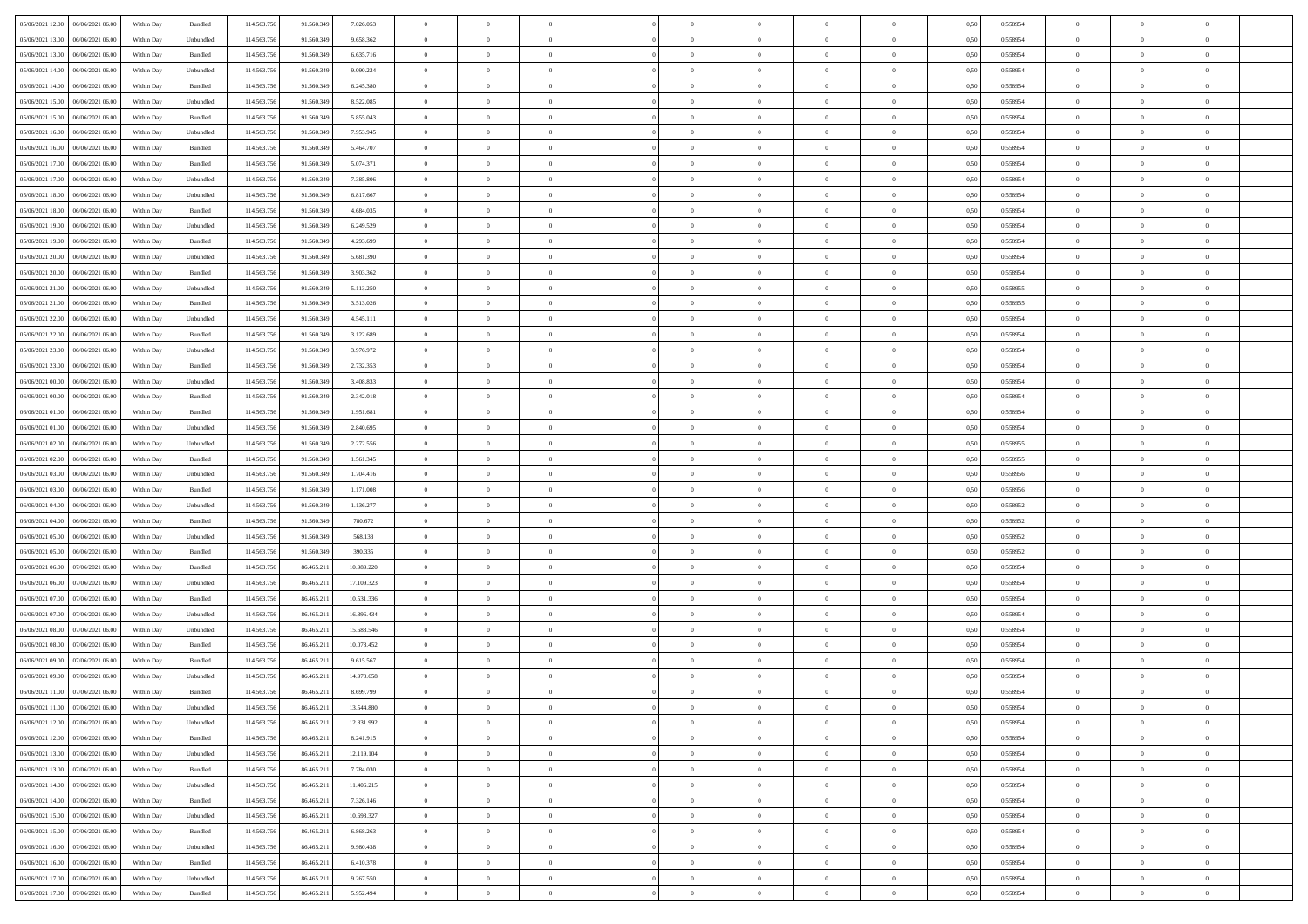| 06/06/2021 18:00 07/06/2021 06:00                                                      | Within Day | Unbundled                   | 114.563.75  | 86.465.211 | 8.554.661  | $\overline{0}$ | $\overline{0}$ |                | $\overline{0}$ | $\theta$       |                | $\theta$       | 0,50 | 0,558954 | $\theta$       | $\theta$       | $\overline{0}$ |  |
|----------------------------------------------------------------------------------------|------------|-----------------------------|-------------|------------|------------|----------------|----------------|----------------|----------------|----------------|----------------|----------------|------|----------|----------------|----------------|----------------|--|
| 06/06/2021 18:00<br>07/06/2021 06.00                                                   | Within Day | Bundled                     | 114.563.75  | 86.465.21  | 5.494.610  | $\bf{0}$       | $\bf{0}$       | $\bf{0}$       | $\overline{0}$ | $\overline{0}$ | $\overline{0}$ | $\bf{0}$       | 0,50 | 0,558954 | $\,$ 0 $\,$    | $\bf{0}$       | $\overline{0}$ |  |
| 06/06/2021 19:00<br>07/06/2021 06:00                                                   | Within Day | Bundled                     | 114.563.75  | 86.465.211 | 5.036.726  | $\overline{0}$ | $\bf{0}$       | $\overline{0}$ | $\bf{0}$       | $\bf{0}$       | $\overline{0}$ | $\bf{0}$       | 0.50 | 0.558954 | $\bf{0}$       | $\overline{0}$ | $\overline{0}$ |  |
| 06/06/2021 19:00<br>07/06/2021 06:00                                                   |            |                             | 114.563.75  |            |            | $\overline{0}$ | $\overline{0}$ | $\overline{0}$ | $\theta$       | $\theta$       | $\overline{0}$ |                |      |          | $\theta$       | $\theta$       | $\overline{0}$ |  |
|                                                                                        | Within Day | Unbundled                   |             | 86.465.211 | 7.841.773  |                |                |                |                |                |                | $\bf{0}$       | 0,50 | 0,558954 |                |                |                |  |
| 06/06/2021 20:00<br>07/06/2021 06.00                                                   | Within Day | Unbundled                   | 114.563.75  | 86.465.21  | 7.128.885  | $\overline{0}$ | $\overline{0}$ | $\bf{0}$       | $\overline{0}$ | $\theta$       | $\overline{0}$ | $\bf{0}$       | 0,50 | 0,558954 | $\,$ 0 $\,$    | $\bf{0}$       | $\overline{0}$ |  |
| 06/06/2021 20:00<br>07/06/2021 06:00                                                   | Within Day | Bundled                     | 114,563,75  | 86.465.21  | 4.578.841  | $\overline{0}$ | $\overline{0}$ | $\overline{0}$ | $\bf{0}$       | $\overline{0}$ | $\theta$       | $\bf{0}$       | 0.50 | 0.558954 | $\,$ 0 $\,$    | $\theta$       | $\overline{0}$ |  |
| 06/06/2021 21:00<br>07/06/2021 06.00                                                   | Within Day | Unbundled                   | 114.563.75  | 86.465.211 | 6.415.995  | $\overline{0}$ | $\overline{0}$ | $\overline{0}$ | $\overline{0}$ | $\overline{0}$ | $\overline{0}$ | $\bf{0}$       | 0,50 | 0,558955 | $\theta$       | $\theta$       | $\overline{0}$ |  |
|                                                                                        |            |                             |             |            |            |                |                |                |                |                |                |                |      |          |                |                |                |  |
| 06/06/2021 21:00<br>07/06/2021 06.00                                                   | Within Day | Bundled                     | 114.563.75  | 86.465.21  | 4.120.957  | $\bf{0}$       | $\overline{0}$ | $\bf{0}$       | $\overline{0}$ | $\theta$       | $\overline{0}$ | $\bf{0}$       | 0,50 | 0,558955 | $\,$ 0 $\,$    | $\bf{0}$       | $\overline{0}$ |  |
| 06/06/2021 22.00<br>07/06/2021 06:00                                                   | Within Day | Unbundled                   | 114,563,75  | 86.465.21  | 5.703.107  | $\overline{0}$ | $\bf{0}$       | $\overline{0}$ | $\bf{0}$       | $\overline{0}$ | $\overline{0}$ | $\bf{0}$       | 0.50 | 0.558954 | $\bf{0}$       | $\overline{0}$ | $\overline{0}$ |  |
| 06/06/2021 22:00<br>07/06/2021 06:00                                                   | Within Day | Bundled                     | 114.563.75  | 86.465.211 | 3.663.073  | $\overline{0}$ | $\bf{0}$       | $\overline{0}$ | $\overline{0}$ | $\overline{0}$ | $\overline{0}$ | $\bf{0}$       | 0,50 | 0,558954 | $\,$ 0 $\,$    | $\bf{0}$       | $\overline{0}$ |  |
| 06/06/2021 23:00<br>07/06/2021 06.00                                                   | Within Day | Unbundled                   | 114.563.75  | 86.465.21  | 4.990.219  | $\bf{0}$       | $\overline{0}$ | $\bf{0}$       | $\bf{0}$       | $\bf{0}$       | $\overline{0}$ | $\bf{0}$       | 0,50 | 0,558954 | $\,$ 0 $\,$    | $\bf{0}$       | $\overline{0}$ |  |
|                                                                                        |            |                             |             |            |            |                |                |                |                |                |                |                |      |          |                |                |                |  |
| 06/06/2021 23:00<br>07/06/2021 06:00                                                   | Within Day | Bundled                     | 114,563,75  | 86.465.211 | 3.205.189  | $\overline{0}$ | $\bf{0}$       | $\overline{0}$ | $\overline{0}$ | $\bf{0}$       | $\overline{0}$ | $\bf{0}$       | 0.50 | 0.558954 | $\bf{0}$       | $\overline{0}$ | $\overline{0}$ |  |
| 07/06/2021 00:00<br>07/06/2021 06:00                                                   | Within Day | Unbundled                   | 114.563.75  | 86.465.211 | 4.277.331  | $\overline{0}$ | $\overline{0}$ | $\overline{0}$ | $\theta$       | $\theta$       | $\overline{0}$ | $\overline{0}$ | 0,50 | 0,558954 | $\,$ 0 $\,$    | $\theta$       | $\overline{0}$ |  |
| 07/06/2021 00:00<br>07/06/2021 06.00                                                   | Within Day | Bundled                     | 114.563.75  | 86.465.21  | 2.747.304  | $\bf{0}$       | $\overline{0}$ | $\bf{0}$       | $\overline{0}$ | $\theta$       | $\overline{0}$ | $\bf{0}$       | 0,50 | 0,558954 | $\,$ 0 $\,$    | $\bf{0}$       | $\overline{0}$ |  |
|                                                                                        |            |                             |             |            |            |                |                |                |                |                |                |                |      |          |                |                |                |  |
| 07/06/2021 01:00<br>07/06/2021 06:00                                                   | Within Day | Unbundled                   | 114,563,75  | 86.465.21  | 3.564.442  | $\overline{0}$ | $\overline{0}$ | $\overline{0}$ | $\bf{0}$       | $\overline{0}$ | $\Omega$       | $\bf{0}$       | 0.50 | 0.558954 | $\,$ 0 $\,$    | $\theta$       | $\overline{0}$ |  |
| 07/06/2021 01:00<br>07/06/2021 06:00                                                   | Within Day | Bundled                     | 114.563.75  | 86.465.211 | 2.289.421  | $\overline{0}$ | $\overline{0}$ | $\overline{0}$ | $\overline{0}$ | $\overline{0}$ | $\overline{0}$ | $\bf{0}$       | 0,50 | 0,558954 | $\theta$       | $\theta$       | $\overline{0}$ |  |
| 07/06/2021 02:00<br>07/06/2021 06.00                                                   | Within Day | Unbundled                   | 114.563.75  | 86.465.21  | 2.851.553  | $\bf{0}$       | $\overline{0}$ | $\bf{0}$       | $\overline{0}$ | $\theta$       | $\overline{0}$ | $\bf{0}$       | 0,50 | 0,558955 | $\,$ 0 $\,$    | $\bf{0}$       | $\overline{0}$ |  |
| 07/06/2021 02:00<br>07/06/2021 06:00                                                   | Within Day | Bundled                     | 114,563,75  | 86.465.21  | 1.831.536  | $\overline{0}$ | $\bf{0}$       | $\overline{0}$ | $\bf{0}$       | $\overline{0}$ | $\overline{0}$ | $\bf{0}$       | 0.50 | 0.558955 | $\bf{0}$       | $\overline{0}$ | $\overline{0}$ |  |
| 07/06/2021 03:00<br>07/06/2021 06:00                                                   | Within Day | Unbundled                   | 114.563.75  | 86.465.211 | 2.138.665  | $\overline{0}$ | $\bf{0}$       | $\overline{0}$ | $\overline{0}$ | $\overline{0}$ | $\overline{0}$ | $\bf{0}$       | 0,50 | 0,558956 | $\,$ 0 $\,$    | $\bf{0}$       | $\overline{0}$ |  |
|                                                                                        |            |                             |             |            |            |                |                |                |                |                |                |                |      |          |                |                |                |  |
| 07/06/2021 03:00<br>07/06/2021 06.00                                                   | Within Day | Bundled                     | 114.563.75  | 86.465.21  | 1.373.652  | $\bf{0}$       | $\bf{0}$       | $\bf{0}$       | $\bf{0}$       | $\overline{0}$ | $\overline{0}$ | $\bf{0}$       | 0,50 | 0,558956 | $\,$ 0 $\,$    | $\bf{0}$       | $\overline{0}$ |  |
| 07/06/2021 04:00<br>07/06/2021 06:00                                                   | Within Day | Bundled                     | 114.563.75  | 86.465.211 | 915.767    | $\overline{0}$ | $\bf{0}$       | $\overline{0}$ | $\overline{0}$ | $\bf{0}$       | $\overline{0}$ | $\bf{0}$       | 0.50 | 0.558952 | $\bf{0}$       | $\overline{0}$ | $\overline{0}$ |  |
| 07/06/2021 04:00<br>07/06/2021 06:00                                                   | Within Day | Unbundled                   | 114.563.75  | 86.465.211 | 1.425.777  | $\overline{0}$ | $\overline{0}$ | $\overline{0}$ | $\theta$       | $\theta$       | $\overline{0}$ | $\bf{0}$       | 0,50 | 0,558952 | $\theta$       | $\theta$       | $\overline{0}$ |  |
| 07/06/2021 05:00<br>07/06/2021 06.00                                                   | Within Day | Unbundled                   | 114.563.75  | 86.465.21  | 712.888    | $\bf{0}$       | $\overline{0}$ | $\bf{0}$       | $\bf{0}$       | $\overline{0}$ | $\overline{0}$ | $\bf{0}$       | 0,50 | 0,558952 | $\,$ 0 $\,$    | $\bf{0}$       | $\overline{0}$ |  |
|                                                                                        |            |                             |             |            |            |                |                |                |                |                |                |                |      |          |                |                |                |  |
| 07/06/2021 05:00<br>07/06/2021 06:00                                                   | Within Day | Bundled                     | 114,563,75  | 86.465.21  | 457.884    | $\overline{0}$ | $\overline{0}$ | $\overline{0}$ | $\bf{0}$       | $\overline{0}$ | $\Omega$       | $\bf{0}$       | 0.50 | 0.558952 | $\,$ 0 $\,$    | $\theta$       | $\overline{0}$ |  |
| 07/06/2021 06:00<br>08/06/2021 06:00                                                   | Within Day | Unbundled                   | 114.563.75  | 93.318.223 | 10.256.312 | $\overline{0}$ | $\overline{0}$ | $\overline{0}$ | $\overline{0}$ | $\overline{0}$ | $\overline{0}$ | $\bf{0}$       | 0,50 | 0,558954 | $\,$ 0 $\,$    | $\theta$       | $\overline{0}$ |  |
| 07/06/2021 06:00<br>08/06/2021 06:00                                                   | Within Day | Bundled                     | 114.563.75  | 93.318.22  | 10.989.220 | $\bf{0}$       | $\overline{0}$ | $\bf{0}$       | $\overline{0}$ | $\theta$       | $\overline{0}$ | $\bf{0}$       | 0,50 | 0,558954 | $\,$ 0 $\,$    | $\bf{0}$       | $\overline{0}$ |  |
| 07/06/2021 07:00<br>08/06/2021 06:00                                                   | Within Day | Unbundled                   | 114,563,75  | 93.318.223 | 9.828.966  | $\overline{0}$ | $\bf{0}$       | $\overline{0}$ | $\bf{0}$       | $\overline{0}$ | $\overline{0}$ | $\bf{0}$       | 0.50 | 0.558954 | $\bf{0}$       | $\overline{0}$ | $\overline{0}$ |  |
|                                                                                        |            |                             |             |            |            |                |                |                |                |                |                |                |      |          |                |                |                |  |
| 07/06/2021 07:00<br>08/06/2021 06:00                                                   | Within Day | Bundled                     | 114.563.756 | 93.318.223 | 10.531.336 | $\overline{0}$ | $\overline{0}$ | $\overline{0}$ | $\overline{0}$ | $\overline{0}$ | $\overline{0}$ | $\bf{0}$       | 0,50 | 0,558954 | $\theta$       | $\theta$       | $\overline{0}$ |  |
| 07/06/2021 08:00<br>08/06/2021 06:00                                                   | Within Day | Unbundled                   | 114.563.75  | 93.318.223 | 9.401.619  | $\bf{0}$       | $\bf{0}$       | $\bf{0}$       | $\bf{0}$       | $\overline{0}$ | $\overline{0}$ | $\bf{0}$       | 0,50 | 0,558954 | $\,$ 0 $\,$    | $\bf{0}$       | $\overline{0}$ |  |
| 07/06/2021 08:00<br>08/06/2021 06:00                                                   | Within Day | Bundled                     | 114,563,75  | 93.318.223 | 10.073.452 | $\overline{0}$ | $\bf{0}$       | $\overline{0}$ | $\bf{0}$       | $\bf{0}$       | $\overline{0}$ | $\bf{0}$       | 0.50 | 0.558954 | $\bf{0}$       | $\overline{0}$ | $\overline{0}$ |  |
| 07/06/2021 09:00<br>08/06/2021 06:00                                                   | Within Day | Unbundled                   | 114.563.75  | 93.318.223 | 8.974.273  | $\overline{0}$ | $\overline{0}$ | $\overline{0}$ | $\overline{0}$ | $\overline{0}$ | $\overline{0}$ | $\bf{0}$       | 0.50 | 0.558954 | $\theta$       | $\theta$       | $\overline{0}$ |  |
|                                                                                        |            |                             |             |            |            |                |                |                |                |                |                |                |      |          |                |                |                |  |
| 07/06/2021 09:00<br>08/06/2021 06:00                                                   | Within Day | Bundled                     | 114.563.75  | 93.318.223 | 9.615.567  | $\bf{0}$       | $\overline{0}$ | $\bf{0}$       | $\bf{0}$       | $\overline{0}$ | $\overline{0}$ | $\bf{0}$       | 0,50 | 0,558954 | $\,$ 0 $\,$    | $\bf{0}$       | $\overline{0}$ |  |
| 07/06/2021 10:00<br>08/06/2021 06:00                                                   | Within Day | Unbundled                   | 114,563,75  | 93.318.223 | 8.546.927  | $\overline{0}$ | $\bf{0}$       | $\overline{0}$ | $\bf{0}$       | $\overline{0}$ | $\Omega$       | $\bf{0}$       | 0.50 | 0.558954 | $\,$ 0 $\,$    | $\theta$       | $\overline{0}$ |  |
| 07/06/2021 10:00<br>08/06/2021 06:00                                                   | Within Dav | Bundled                     | 114.563.75  | 93.318.223 | 9.157.683  | $\overline{0}$ | $\overline{0}$ | $\overline{0}$ | $\overline{0}$ | $\theta$       | $\overline{0}$ | $\bf{0}$       | 0.50 | 0,558954 | $\theta$       | $\theta$       | $\overline{0}$ |  |
| 07/06/2021 11:00<br>08/06/2021 06:00                                                   | Within Day | Unbundled                   | 114.563.75  | 93.318.22  | 8.119.580  | $\bf{0}$       | $\bf{0}$       | $\bf{0}$       | $\bf{0}$       | $\bf{0}$       | $\overline{0}$ | $\bf{0}$       | 0,50 | 0,558954 | $\,$ 0 $\,$    | $\bf{0}$       | $\overline{0}$ |  |
| 08/06/2021 06:00                                                                       |            | Bundled                     | 114,563,75  | 93.318.22  | 8.699.799  |                | $\bf{0}$       | $\overline{0}$ |                | $\overline{0}$ | $\overline{0}$ |                | 0.50 | 0.558954 | $\bf{0}$       | $\overline{0}$ | $\overline{0}$ |  |
| 07/06/2021 11:00                                                                       | Within Day |                             |             |            |            | $\overline{0}$ |                |                | $\bf{0}$       |                |                | $\bf{0}$       |      |          |                |                |                |  |
| 07/06/2021 12:00<br>08/06/2021 06:00                                                   | Within Dav | Bundled                     | 114.563.75  | 93.318.223 | 8.241.915  | $\overline{0}$ | $\overline{0}$ | $\overline{0}$ | $\overline{0}$ | $\overline{0}$ | $\overline{0}$ | $\bf{0}$       | 0.50 | 0,558954 | $\theta$       | $\theta$       | $\overline{0}$ |  |
| 07/06/2021 12:00<br>08/06/2021 06:00                                                   | Within Day | Unbundled                   | 114.563.75  | 93.318.223 | 7.692.234  | $\bf{0}$       | $\bf{0}$       | $\bf{0}$       | $\bf{0}$       | $\overline{0}$ | $\overline{0}$ | $\bf{0}$       | 0,50 | 0,558954 | $\,$ 0 $\,$    | $\bf{0}$       | $\overline{0}$ |  |
| 07/06/2021 13:00<br>08/06/2021 06:00                                                   | Within Day | Unbundled                   | 114.563.75  | 93.318.223 | 7.264.888  | $\overline{0}$ | $\bf{0}$       | $\overline{0}$ | $\overline{0}$ | $\bf{0}$       | $\overline{0}$ | $\bf{0}$       | 0.50 | 0.558954 | $\bf{0}$       | $\overline{0}$ | $\overline{0}$ |  |
| 07/06/2021 13:00<br>08/06/2021 06:00                                                   | Within Dav | Bundled                     | 114.563.75  | 93.318.223 | 7.784.030  | $\overline{0}$ | $\overline{0}$ | $\overline{0}$ | $\overline{0}$ | $\theta$       | $\overline{0}$ | $\bf{0}$       | 0.50 | 0,558954 | $\theta$       | $\theta$       | $\overline{0}$ |  |
|                                                                                        |            |                             |             |            |            |                |                |                |                |                |                |                |      |          |                |                |                |  |
| 07/06/2021 14:00<br>08/06/2021 06:00                                                   | Within Day | Unbundled                   | 114.563.75  | 93.318.223 | 6.837.541  | $\bf{0}$       | $\bf{0}$       | $\bf{0}$       | $\bf{0}$       | $\overline{0}$ | $\overline{0}$ | $\bf{0}$       | 0,50 | 0,558954 | $\,$ 0 $\,$    | $\bf{0}$       | $\overline{0}$ |  |
| 07/06/2021 14:00<br>08/06/2021 06:00                                                   | Within Day | Bundled                     | 114,563,75  | 93.318.223 | 7.326.146  | $\overline{0}$ | $\overline{0}$ | $\overline{0}$ | $\bf{0}$       | $\theta$       | $\Omega$       | $\bf{0}$       | 0.50 | 0.558954 | $\bf{0}$       | $\theta$       | $\overline{0}$ |  |
| 07/06/2021 15:00<br>08/06/2021 06:00                                                   | Within Dav | Unbundled                   | 114.563.75  | 93.318.223 | 6.410.194  | $\overline{0}$ | $\overline{0}$ | $\Omega$       | $\overline{0}$ | $\theta$       | $\Omega$       | $\overline{0}$ | 0.5( | 0,558954 | $\theta$       | $\theta$       | $\overline{0}$ |  |
| 07/06/2021 15:00<br>08/06/2021 06:00                                                   | Within Day | Bundled                     | 114.563.75  | 93.318.223 | 6.868.263  | $\bf{0}$       | $\bf{0}$       | $\overline{0}$ | $\bf{0}$       | $\bf{0}$       | $\overline{0}$ | $\bf{0}$       | 0,50 | 0,558954 | $\,$ 0 $\,$    | $\bf{0}$       | $\overline{0}$ |  |
|                                                                                        |            |                             |             |            |            |                |                |                |                |                |                |                |      |          |                |                |                |  |
| ${\color{red} 07/06/2021}\,\, 16.00 {\color{red}08/06/2021}\,\, 06.00 {\color{red}00}$ | Within Day | $\ensuremath{\mathsf{Unb}}$ | 114.563.756 | 93.318.223 | 5.982.848  | $\overline{0}$ | $\Omega$       |                | $\Omega$       |                |                |                | 0,50 | 0.558954 | $\theta$       | $\overline{0}$ |                |  |
| 07/06/2021 16:00 08/06/2021 06:00                                                      | Within Day | Bundled                     | 114.563.756 | 93.318.223 | 6.410.378  | $\overline{0}$ | $\overline{0}$ | $\Omega$       | $\theta$       | $\overline{0}$ | $\overline{0}$ | $\bf{0}$       | 0,50 | 0,558954 | $\theta$       | $\theta$       | $\overline{0}$ |  |
| 07/06/2021 17:00<br>08/06/2021 06:00                                                   | Within Day | Unbundled                   | 114.563.75  | 93.318.223 | 5.555.502  | $\overline{0}$ | $\bf{0}$       | $\overline{0}$ | $\overline{0}$ | $\bf{0}$       | $\overline{0}$ | $\bf{0}$       | 0,50 | 0,558954 | $\bf{0}$       | $\overline{0}$ | $\bf{0}$       |  |
| 07/06/2021 17:00  08/06/2021 06:00                                                     | Within Day | Bundled                     | 114,563,756 | 93.318.223 | 5.952.494  | $\overline{0}$ | $\bf{0}$       | $\overline{0}$ | $\overline{0}$ | $\mathbf{0}$   | $\overline{0}$ | $\,$ 0 $\,$    | 0.50 | 0.558954 | $\overline{0}$ | $\bf{0}$       | $\,$ 0 $\,$    |  |
|                                                                                        |            |                             |             |            |            |                |                |                |                |                |                |                |      |          |                |                |                |  |
| 07/06/2021 18:00  08/06/2021 06:00                                                     | Within Dav | Unbundled                   | 114.563.756 | 93.318.223 | 5.128.155  | $\overline{0}$ | $\overline{0}$ | $\overline{0}$ | $\overline{0}$ | $\overline{0}$ | $\overline{0}$ | $\bf{0}$       | 0,50 | 0,558954 | $\theta$       | $\theta$       | $\overline{0}$ |  |
| 07/06/2021 18:00<br>08/06/2021 06:00                                                   | Within Day | Bundled                     | 114.563.75  | 93.318.223 | 5.494.610  | $\overline{0}$ | $\bf{0}$       | $\overline{0}$ | $\overline{0}$ | $\bf{0}$       | $\overline{0}$ | $\bf{0}$       | 0,50 | 0,558954 | $\bf{0}$       | $\overline{0}$ | $\overline{0}$ |  |
| 07/06/2021 19:00<br>08/06/2021 06:00                                                   | Within Day | Unbundled                   | 114.563.756 | 93.318.223 | 4.700,809  | $\overline{0}$ | $\bf{0}$       | $\overline{0}$ | $\overline{0}$ | $\bf{0}$       | $\overline{0}$ | $\bf{0}$       | 0.50 | 0.558954 | $\,$ 0 $\,$    | $\overline{0}$ | $\,$ 0         |  |
| 07/06/2021 19:00<br>08/06/2021 06:00                                                   | Within Dav | Bundled                     | 114.563.756 | 93.318.223 | 5.036.726  | $\overline{0}$ | $\overline{0}$ | $\overline{0}$ | $\overline{0}$ | $\overline{0}$ | $\overline{0}$ | $\bf{0}$       | 0.50 | 0,558954 | $\overline{0}$ | $\theta$       | $\overline{0}$ |  |
|                                                                                        |            |                             |             |            |            |                |                |                |                |                |                |                |      |          |                |                |                |  |
| 07/06/2021 20:00<br>08/06/2021 06:00                                                   | Within Day | Unbundled                   | 114.563.75  | 93.318.223 | 4.273.463  | $\overline{0}$ | $\overline{0}$ | $\overline{0}$ | $\overline{0}$ | $\overline{0}$ | $\overline{0}$ | $\bf{0}$       | 0,50 | 0,558954 | $\bf{0}$       | $\overline{0}$ | $\overline{0}$ |  |
| 07/06/2021 20:00   08/06/2021 06:00                                                    | Within Day | Bundled                     | 114.563.75  | 93.318.223 | 4.578.841  | $\overline{0}$ | $\overline{0}$ | $\overline{0}$ | $\overline{0}$ | $\overline{0}$ | $\overline{0}$ | $\bf{0}$       | 0.50 | 0.558954 | $\mathbf{0}$   | $\bf{0}$       | $\,$ 0         |  |
| 07/06/2021 21:00  08/06/2021 06:00                                                     | Within Dav | Bundled                     | 114.563.756 | 93.318.223 | 4.120.957  | $\overline{0}$ | $\overline{0}$ | $\overline{0}$ | $\overline{0}$ | $\overline{0}$ | $\overline{0}$ | $\bf{0}$       | 0,50 | 0,558955 | $\overline{0}$ | $\theta$       | $\overline{0}$ |  |
| 07/06/2021 21:00<br>08/06/2021 06:00                                                   | Within Day | Unbundled                   | 114.563.75  | 93.318.223 | 3.846.116  | $\overline{0}$ | $\bf{0}$       | $\overline{0}$ | $\bf{0}$       | $\overline{0}$ | $\overline{0}$ | $\bf{0}$       | 0,50 | 0,558955 | $\bf{0}$       | $\overline{0}$ | $\bf{0}$       |  |
|                                                                                        |            |                             |             |            |            |                |                |                |                |                |                |                |      |          |                |                |                |  |
| 07/06/2021 22:00 08/06/2021 06:00                                                      | Within Day | Unbundled                   | 114.563.756 | 93.318.223 | 3.418.770  | $\overline{0}$ | $\bf{0}$       | $\overline{0}$ | $\overline{0}$ | $\,$ 0 $\,$    | $\overline{0}$ | $\bf{0}$       | 0,50 | 0,558954 | $\overline{0}$ | $\,$ 0 $\,$    | $\,$ 0 $\,$    |  |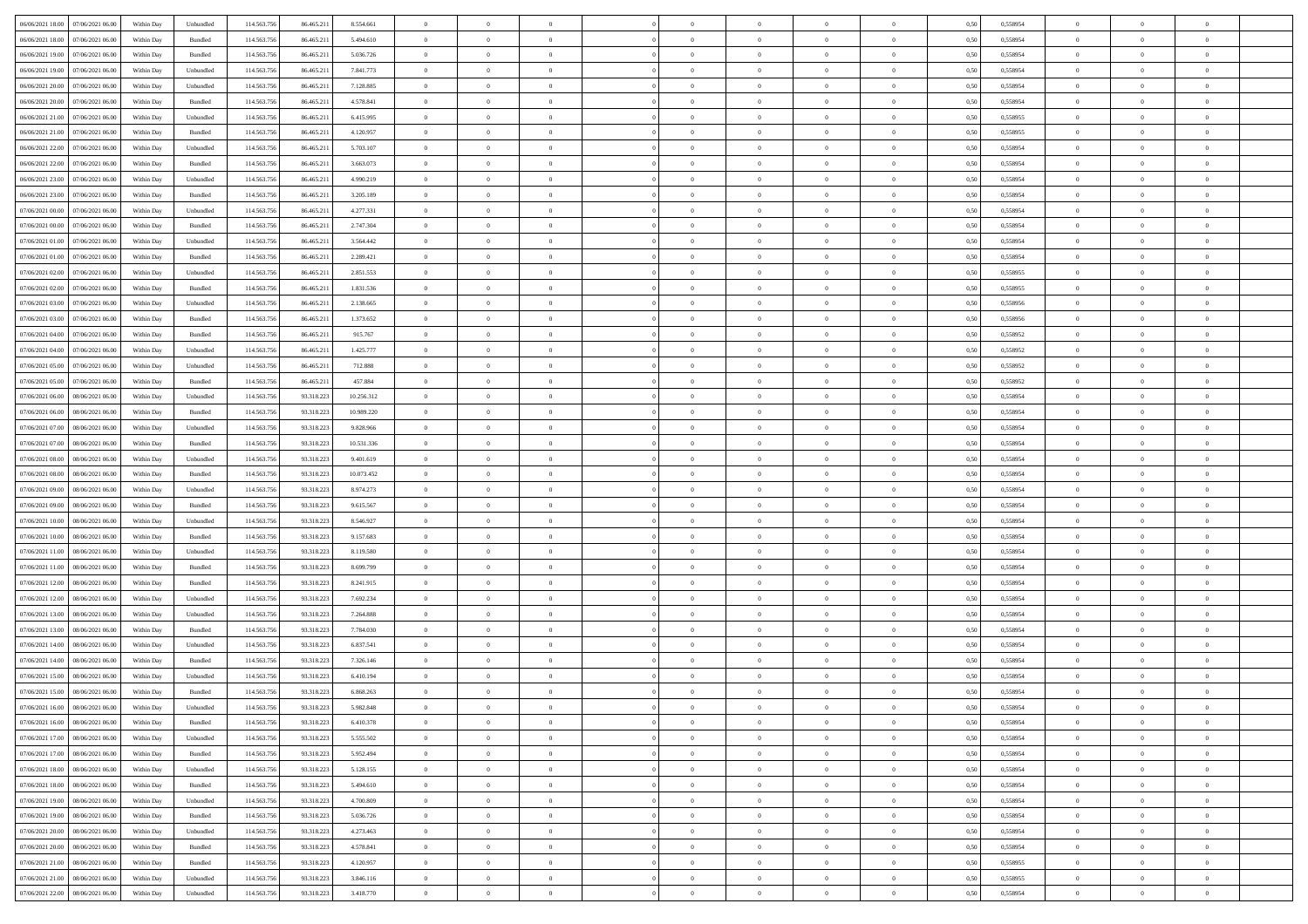| 07/06/2021 22.00<br>08/06/2021 06:00          | Within Day | Bundled   | 114.563.756 | 93.318.223  | 3.663.073  | $\overline{0}$ | $\overline{0}$   |                | $\theta$       | $\theta$       |                | $\overline{0}$ | 0,50 | 0,558954 | $\theta$       | $\theta$       | $\overline{0}$ |  |
|-----------------------------------------------|------------|-----------|-------------|-------------|------------|----------------|------------------|----------------|----------------|----------------|----------------|----------------|------|----------|----------------|----------------|----------------|--|
|                                               |            |           |             |             |            |                | $\overline{0}$   |                | $\,$ 0 $\,$    | $\bf{0}$       | $\overline{0}$ | $\bf{0}$       |      |          | $\,$ 0 $\,$    | $\theta$       | $\overline{0}$ |  |
| 07/06/2021 23.00<br>08/06/2021 06.00          | Within Day | Unbundled | 114.563.75  | 93.318.223  | 2.991.424  | $\overline{0}$ |                  | $\overline{0}$ |                |                |                |                | 0,50 | 0,558954 |                |                |                |  |
| 07/06/2021 23.00<br>08/06/2021 06:00          | Within Day | Bundled   | 114.563.756 | 93.318.223  | 3.205.189  | $\overline{0}$ | $\overline{0}$   | $\overline{0}$ | $\bf{0}$       | $\bf{0}$       | $\overline{0}$ | $\mathbf{0}$   | 0.50 | 0.558954 | $\bf{0}$       | $\overline{0}$ | $\overline{0}$ |  |
| 08/06/2021 00:00<br>08/06/2021 06:00          | Within Day | Unbundled | 114.563.756 | 93.318.223  | 2.564.077  | $\overline{0}$ | $\overline{0}$   | $\overline{0}$ | $\overline{0}$ | $\overline{0}$ | $\overline{0}$ | $\bf{0}$       | 0,50 | 0,558954 | $\theta$       | $\theta$       | $\overline{0}$ |  |
| 08/06/2021 00:00<br>08/06/2021 06.00          | Within Day | Bundled   | 114.563.75  | 93.318.223  | 2.747.304  | $\overline{0}$ | $\overline{0}$   | $\bf{0}$       | $\overline{0}$ | $\overline{0}$ | $\overline{0}$ | $\bf{0}$       | 0,50 | 0,558954 | $\,$ 0 $\,$    | $\theta$       | $\overline{0}$ |  |
| 08/06/2021 01:00<br>08/06/2021 06:00          | Within Day | Bundled   | 114,563,756 | 93.318.223  | 2.289.421  | $\overline{0}$ | $\overline{0}$   | $\overline{0}$ | $\overline{0}$ | $\overline{0}$ | $\overline{0}$ | $\mathbf{0}$   | 0.50 | 0.558954 | $\theta$       | $\theta$       | $\overline{0}$ |  |
| 08/06/2021 01:00<br>08/06/2021 06.00          | Within Day | Unbundled | 114.563.756 | 93.318.223  | 2.136.731  | $\overline{0}$ | $\overline{0}$   | $\overline{0}$ | $\overline{0}$ | $\overline{0}$ | $\overline{0}$ | $\bf{0}$       | 0,50 | 0,558954 | $\theta$       | $\theta$       | $\overline{0}$ |  |
| 08/06/2021 02:00<br>08/06/2021 06.00          | Within Day | Unbundled | 114.563.756 | 93.318.223  | 1.709.385  | $\bf{0}$       | $\overline{0}$   | $\overline{0}$ | $\overline{0}$ | $\bf{0}$       | $\overline{0}$ | $\bf{0}$       | 0,50 | 0,558955 | $\,$ 0 $\,$    | $\bf{0}$       | $\overline{0}$ |  |
| 08/06/2021 02:00<br>08/06/2021 06:00          | Within Day | Bundled   | 114,563,756 | 93.318.223  | 1.831.536  | $\overline{0}$ | $\overline{0}$   | $\overline{0}$ | $\bf{0}$       | $\overline{0}$ | $\overline{0}$ | $\mathbf{0}$   | 0.50 | 0.558955 | $\,$ 0 $\,$    | $\overline{0}$ | $\overline{0}$ |  |
| 08/06/2021 03:00<br>08/06/2021 06:00          | Within Day | Bundled   | 114.563.756 | 93.318.223  | 1.373.652  | $\overline{0}$ | $\overline{0}$   | $\overline{0}$ | $\bf{0}$       | $\overline{0}$ | $\overline{0}$ | $\bf{0}$       | 0,50 | 0,558956 | $\,$ 0 $\,$    | $\theta$       | $\overline{0}$ |  |
|                                               |            |           |             |             |            |                |                  |                |                |                |                |                |      |          |                |                |                |  |
| 08/06/2021 03:00<br>08/06/2021 06.00          | Within Day | Unbundled | 114.563.756 | 93.318.223  | 1.282.038  | $\overline{0}$ | $\overline{0}$   | $\overline{0}$ | $\bf{0}$       | $\bf{0}$       | $\overline{0}$ | $\bf{0}$       | 0,50 | 0,558956 | $\,$ 0 $\,$    | $\bf{0}$       | $\overline{0}$ |  |
| 08/06/2021 04:00<br>08/06/2021 06:00          | Within Day | Bundled   | 114,563,756 | 93.318.223  | 915.767    | $\overline{0}$ | $\overline{0}$   | $\overline{0}$ | $\bf{0}$       | $\bf{0}$       | $\overline{0}$ | $\mathbf{0}$   | 0.50 | 0.558952 | $\bf{0}$       | $\overline{0}$ | $\bf{0}$       |  |
| 08/06/2021 04:00<br>08/06/2021 06:00          | Within Day | Unbundled | 114.563.756 | 93.318.223  | 854.692    | $\overline{0}$ | $\overline{0}$   | $\overline{0}$ | $\overline{0}$ | $\overline{0}$ | $\overline{0}$ | $\bf{0}$       | 0,50 | 0,558952 | $\theta$       | $\theta$       | $\overline{0}$ |  |
| 08/06/2021 05:00<br>08/06/2021 06.00          | Within Day | Bundled   | 114.563.75  | 93.318.223  | 457.884    | $\bf{0}$       | $\overline{0}$   | $\bf{0}$       | $\bf{0}$       | $\overline{0}$ | $\overline{0}$ | $\bf{0}$       | 0,50 | 0,558952 | $\,$ 0 $\,$    | $\bf{0}$       | $\overline{0}$ |  |
| 08/06/2021 05:00<br>08/06/2021 06:00          | Within Day | Unbundled | 114.563.756 | 93.318.223  | 427.346    | $\overline{0}$ | $\overline{0}$   | $\overline{0}$ | $\overline{0}$ | $\overline{0}$ | $\overline{0}$ | $\mathbf{0}$   | 0.50 | 0.558952 | $\theta$       | $\theta$       | $\overline{0}$ |  |
| 08/06/2021 06:00<br>09/06/2021 06:00          | Within Day | Bundled   | 114.563.756 | 100.864.361 | 10.736.960 | $\overline{0}$ | $\overline{0}$   | $\overline{0}$ | $\overline{0}$ | $\overline{0}$ | $\overline{0}$ | $\bf{0}$       | 0,50 | 0,558954 | $\theta$       | $\theta$       | $\overline{0}$ |  |
| 08/06/2021 06:00<br>09/06/2021 06.0           | Within Day | Unbundled | 114.563.75  | 100.864.361 | 2.962.433  | $\overline{0}$ | $\overline{0}$   | $\overline{0}$ | $\overline{0}$ | $\overline{0}$ | $\overline{0}$ | $\bf{0}$       | 0,50 | 0,558954 | $\,$ 0 $\,$    | $\theta$       | $\overline{0}$ |  |
| 08/06/2021 07:00<br>09/06/2021 06:00          | Within Day | Unbundled | 114,563,75  | 100.864.361 | 2.838.999  | $\overline{0}$ | $\overline{0}$   | $\overline{0}$ | $\overline{0}$ | $\bf{0}$       | $\overline{0}$ | $\mathbf{0}$   | 0.50 | 0.558954 | $\,$ 0 $\,$    | $\overline{0}$ | $\overline{0}$ |  |
| 08/06/2021 07:00<br>09/06/2021 06:00          | Within Day | Bundled   | 114.563.756 | 100.864.361 | 10.289.586 | $\overline{0}$ | $\overline{0}$   | $\overline{0}$ | $\overline{0}$ | $\overline{0}$ | $\overline{0}$ | $\bf{0}$       | 0,50 | 0,558954 | $\,$ 0 $\,$    | $\theta$       | $\overline{0}$ |  |
|                                               |            |           |             |             |            |                |                  |                |                |                |                |                |      |          |                |                |                |  |
| 08/06/2021 08:00<br>09/06/2021 06.0           | Within Day | Unbundled | 114.563.75  | 100.864.361 | 2.715.563  | $\overline{0}$ | $\overline{0}$   | $\overline{0}$ | $\bf{0}$       | $\bf{0}$       | $\overline{0}$ | $\bf{0}$       | 0,50 | 0,558954 | $\,$ 0 $\,$    | $\bf{0}$       | $\overline{0}$ |  |
| 08/06/2021 08:00<br>09/06/2021 06:00          | Within Day | Bundled   | 114,563,756 | 100,864,361 | 9.842.213  | $\overline{0}$ | $\overline{0}$   | $\overline{0}$ | $\bf{0}$       | $\bf{0}$       | $\overline{0}$ | $\mathbf{0}$   | 0.50 | 0.558954 | $\bf{0}$       | $\overline{0}$ | $\bf{0}$       |  |
| 08/06/2021 09:00<br>09/06/2021 06:00          | Within Day | Unbundled | 114.563.756 | 100.864.361 | 2.592.128  | $\overline{0}$ | $\overline{0}$   | $\overline{0}$ | $\overline{0}$ | $\overline{0}$ | $\overline{0}$ | $\,$ 0 $\,$    | 0,50 | 0,558954 | $\theta$       | $\theta$       | $\overline{0}$ |  |
| 08/06/2021 09:00<br>09/06/2021 06.0           | Within Day | Bundled   | 114.563.75  | 100.864.361 | 9.394.840  | $\overline{0}$ | $\overline{0}$   | $\overline{0}$ | $\bf{0}$       | $\overline{0}$ | $\overline{0}$ | $\bf{0}$       | 0,50 | 0,558954 | $\,$ 0 $\,$    | $\bf{0}$       | $\overline{0}$ |  |
| 08/06/2021 10:00<br>09/06/2021 06:00          | Within Day | Unbundled | 114.563.75  | 100,864,361 | 2.468.694  | $\overline{0}$ | $\overline{0}$   | $\overline{0}$ | $\overline{0}$ | $\overline{0}$ | $\overline{0}$ | $\mathbf{0}$   | 0.50 | 0.558954 | $\,$ 0 $\,$    | $\theta$       | $\overline{0}$ |  |
| 08/06/2021 10:00<br>09/06/2021 06:00          | Within Day | Bundled   | 114.563.756 | 100.864.361 | 8.947.466  | $\overline{0}$ | $\overline{0}$   | $\overline{0}$ | $\overline{0}$ | $\overline{0}$ | $\overline{0}$ | $\bf{0}$       | 0,50 | 0,558954 | $\theta$       | $\theta$       | $\overline{0}$ |  |
| 08/06/2021 11:00<br>09/06/2021 06.0           | Within Day | Unbundled | 114.563.75  | 100.864.361 | 2.345.259  | $\overline{0}$ | $\overline{0}$   | $\overline{0}$ | $\overline{0}$ | $\overline{0}$ | $\overline{0}$ | $\bf{0}$       | 0,50 | 0,558954 | $\,$ 0 $\,$    | $\theta$       | $\overline{0}$ |  |
| 08/06/2021 11:00<br>09/06/2021 06:00          | Within Day | Bundled   | 114,563,756 | 100,864,361 | 8,500,093  | $\overline{0}$ | $\overline{0}$   | $\overline{0}$ | $\overline{0}$ | $\overline{0}$ | $\overline{0}$ | $\mathbf{0}$   | 0.50 | 0.558954 | $\,$ 0 $\,$    | $\overline{0}$ | $\overline{0}$ |  |
| 08/06/2021 12:00<br>09/06/2021 06:00          | Within Day | Unbundled | 114.563.756 | 100.864.361 | 2.221.825  | $\overline{0}$ | $\overline{0}$   | $\overline{0}$ | $\overline{0}$ | $\overline{0}$ | $\overline{0}$ | $\bf{0}$       | 0,50 | 0,558954 | $\theta$       | $\theta$       | $\overline{0}$ |  |
| 08/06/2021 12:00<br>09/06/2021 06.0           | Within Day | Bundled   | 114.563.75  | 100.864.361 | 8.052.720  | $\overline{0}$ | $\overline{0}$   | $\overline{0}$ | $\overline{0}$ | $\bf{0}$       | $\overline{0}$ | $\bf{0}$       | 0,50 | 0,558954 | $\,$ 0 $\,$    | $\bf{0}$       | $\overline{0}$ |  |
|                                               |            |           |             |             |            |                |                  |                |                |                |                |                |      |          |                |                |                |  |
| 08/06/2021 13:00<br>09/06/2021 06:00          | Within Day | Unbundled | 114,563,756 | 100,864,361 | 2.098.390  | $\overline{0}$ | $\overline{0}$   | $\overline{0}$ | $\bf{0}$       | $\bf{0}$       | $\overline{0}$ | $\mathbf{0}$   | 0.50 | 0.558954 | $\bf{0}$       | $\overline{0}$ | $\bf{0}$       |  |
| 08/06/2021 13:00<br>09/06/2021 06:00          | Within Day | Bundled   | 114.563.756 | 100.864.361 | 7.605.347  | $\overline{0}$ | $\overline{0}$   | $\overline{0}$ | $\overline{0}$ | $\overline{0}$ | $\overline{0}$ | $\overline{0}$ | 0.50 | 0.558954 | $\theta$       | $\theta$       | $\overline{0}$ |  |
| 08/06/2021 14:00<br>09/06/2021 06.0           | Within Day | Unbundled | 114.563.75  | 100.864.361 | 1.974.955  | $\overline{0}$ | $\overline{0}$   | $\overline{0}$ | $\bf{0}$       | $\overline{0}$ | $\overline{0}$ | $\bf{0}$       | 0,50 | 0,558954 | $\,$ 0 $\,$    | $\bf{0}$       | $\overline{0}$ |  |
| 08/06/2021 14:00<br>09/06/2021 06:00          | Within Day | Bundled   | 114.563.756 | 100,864,361 | 7.157.973  | $\overline{0}$ | $\overline{0}$   | $\overline{0}$ | $\overline{0}$ | $\overline{0}$ | $\overline{0}$ | $\mathbf{0}$   | 0.50 | 0.558954 | $\,$ 0 $\,$    | $\theta$       | $\overline{0}$ |  |
| 08/06/2021 15:00<br>09/06/2021 06:00          | Within Day | Bundled   | 114.563.756 | 100.864.361 | 6.710.599  | $\overline{0}$ | $\overline{0}$   | $\overline{0}$ | $\overline{0}$ | $\overline{0}$ | $\overline{0}$ | $\overline{0}$ | 0.50 | 0,558954 | $\theta$       | $\theta$       | $\overline{0}$ |  |
| 08/06/2021 15:00<br>09/06/2021 06.0           | Within Day | Unbundled | 114.563.75  | 100.864.361 | 1.851.520  | $\overline{0}$ | $\overline{0}$   | $\overline{0}$ | $\bf{0}$       | $\overline{0}$ | $\overline{0}$ | $\bf{0}$       | 0,50 | 0,558954 | $\,$ 0 $\,$    | $\bf{0}$       | $\overline{0}$ |  |
| 08/06/2021 16:00<br>09/06/2021 06:00          | Within Day | Unbundled | 114,563,75  | 100,864,361 | 1.728.086  | $\overline{0}$ | $\overline{0}$   | $\overline{0}$ | $\overline{0}$ | $\bf{0}$       | $\overline{0}$ | $\mathbf{0}$   | 0.50 | 0.558954 | $\,$ 0 $\,$    | $\overline{0}$ | $\overline{0}$ |  |
| 08/06/2021 16:00<br>09/06/2021 06:00          | Within Day | Bundled   | 114.563.756 | 100.864.361 | 6.263.226  | $\overline{0}$ | $\overline{0}$   | $\overline{0}$ | $\overline{0}$ | $\overline{0}$ | $\overline{0}$ | $\overline{0}$ | 0.50 | 0,558954 | $\theta$       | $\theta$       | $\overline{0}$ |  |
| 08/06/2021 17:00<br>09/06/2021 06.0           | Within Day | Unbundled | 114.563.75  | 100.864.361 | 1.604.651  | $\overline{0}$ | $\overline{0}$   | $\overline{0}$ | $\overline{0}$ | $\bf{0}$       | $\overline{0}$ | $\bf{0}$       | 0,50 | 0,558954 | $\overline{0}$ | $\bf{0}$       | $\overline{0}$ |  |
| 08/06/2021 17:00<br>09/06/2021 06:00          | Within Day | Bundled   | 114,563,756 | 100,864,361 | 5.815.853  | $\overline{0}$ | $\overline{0}$   | $\overline{0}$ | $\bf{0}$       | $\bf{0}$       | $\overline{0}$ | $\mathbf{0}$   | 0.50 | 0.558954 | $\bf{0}$       | $\overline{0}$ | $\overline{0}$ |  |
| 08/06/2021 18:00<br>09/06/2021 06:00          | Within Day | Unbundled | 114.563.756 | 100.864.361 | 1.481.217  | $\overline{0}$ | $\overline{0}$   | $\overline{0}$ | $\overline{0}$ | $\overline{0}$ | $\overline{0}$ | $\overline{0}$ | 0.50 | 0,558954 | $\theta$       | $\theta$       | $\overline{0}$ |  |
|                                               |            |           |             |             |            |                |                  |                |                |                |                |                |      |          |                |                |                |  |
| 08/06/2021 18:00<br>09/06/2021 06.0           | Within Day | Bundled   | 114.563.75  | 100.864.361 | 5.368.480  | $\overline{0}$ | $\overline{0}$   | $\overline{0}$ | $\,$ 0 $\,$    | $\bf{0}$       | $\overline{0}$ | $\bf{0}$       | 0,50 | 0,558954 | $\,$ 0 $\,$    | $\bf{0}$       | $\overline{0}$ |  |
| 08/06/2021 19:00<br>09/06/2021 06:00          | Within Day | Unbundled | 114.563.756 | 100,864,361 | 1.357.781  | $\overline{0}$ | $\overline{0}$   | $\overline{0}$ | $\overline{0}$ | $\overline{0}$ | $\overline{0}$ | $\mathbf{0}$   | 0.50 | 0.558954 | $\,$ 0 $\,$    | $\theta$       | $\overline{0}$ |  |
| 08/06/2021 19:00<br>09/06/2021 06:00          | Within Day | Bundled   | 114.563.756 | 100.864.361 | 4.921.106  | $\overline{0}$ | $\overline{0}$   | $\overline{0}$ | $\overline{0}$ | $\overline{0}$ | $\Omega$       | $\overline{0}$ | 0.50 | 0,558954 | $\theta$       | $\theta$       | $\overline{0}$ |  |
| 08/06/2021 20:00<br>09/06/2021 06.00          | Within Day | Unbundled | 114.563.756 | 100.864.361 | 1.234.346  | $\overline{0}$ | $\overline{0}$   | $\bf{0}$       | $\overline{0}$ | $\bf{0}$       | $\overline{0}$ | $\bf{0}$       | 0,50 | 0,558954 | $\overline{0}$ | $\bf{0}$       | $\overline{0}$ |  |
| $08/06/2021\ 20.00\quad \  09/06/2021\ 06.00$ | Within Day | Bundled   | 114.563.756 | 100.864.361 | 4.473.733  | $\bf{0}$       | $\boldsymbol{0}$ |                | $\theta$       |                |                |                | 0,50 | 0.558954 | $\theta$       | $\overline{0}$ |                |  |
| 08/06/2021 21:00 09/06/2021 06:00             | Within Day | Unbundled | 114.563.756 | 100.864.361 | 1.110.912  | $\overline{0}$ | $\overline{0}$   | $\overline{0}$ | $\overline{0}$ | $\overline{0}$ | $\overline{0}$ | $\overline{0}$ | 0,50 | 0,558955 | $\theta$       | $\theta$       | $\overline{0}$ |  |
| 08/06/2021 21:00<br>09/06/2021 06.00          | Within Day | Bundled   | 114.563.756 | 100.864.361 | 4.026.360  | $\overline{0}$ | $\overline{0}$   | $\overline{0}$ | $\bf{0}$       | $\overline{0}$ | $\overline{0}$ | $\bf{0}$       | 0,50 | 0,558955 | $\overline{0}$ | $\overline{0}$ | $\bf{0}$       |  |
| 08/06/2021 22:00<br>09/06/2021 06:00          | Within Day | Unbundled | 114.563.756 | 100.864.361 | 987.477    | $\overline{0}$ | $\overline{0}$   | $\overline{0}$ | $\,$ 0 $\,$    | $\bf{0}$       | $\overline{0}$ | $\mathbf{0}$   | 0.50 | 0.558954 | $\overline{0}$ | $\overline{0}$ | $\bf{0}$       |  |
| 08/06/2021 22:00<br>09/06/2021 06:00          | Within Dav | Bundled   | 114.563.756 | 100.864.361 | 3.578.987  | $\overline{0}$ | $\overline{0}$   | $\overline{0}$ | $\overline{0}$ | $\overline{0}$ | $\overline{0}$ | $\mathbf{0}$   | 0,50 | 0,558954 | $\overline{0}$ | $\theta$       | $\overline{0}$ |  |
| 08/06/2021 23:00<br>09/06/2021 06:00          | Within Day | Bundled   | 114.563.756 | 100.864.361 | 3.131.613  | $\overline{0}$ | $\overline{0}$   | $\overline{0}$ | $\bf{0}$       | $\bf{0}$       | $\overline{0}$ | $\mathbf{0}$   | 0,50 | 0,558954 | $\overline{0}$ | $\overline{0}$ | $\overline{0}$ |  |
|                                               |            |           |             |             |            |                |                  |                |                |                |                |                |      |          |                |                |                |  |
| 08/06/2021 23:00<br>09/06/2021 06:00          | Within Day | Unbundled | 114.563.756 | 100,864,361 | 864,043    | $\overline{0}$ | $\overline{0}$   | $\overline{0}$ | $\bf{0}$       | $\overline{0}$ | $\overline{0}$ | $\,$ 0 $\,$    | 0.50 | 0.558954 | $\,$ 0 $\,$    | $\overline{0}$ | $\,$ 0         |  |
| 09/06/2021 00:00<br>09/06/2021 06:00          | Within Day | Unbundled | 114.563.756 | 100.864.361 | 740.608    | $\overline{0}$ | $\overline{0}$   | $\overline{0}$ | $\overline{0}$ | $\overline{0}$ | $\overline{0}$ | $\mathbf{0}$   | 0,50 | 0,558954 | $\overline{0}$ | $\theta$       | $\overline{0}$ |  |
| 09/06/2021 00:00<br>09/06/2021 06:00          | Within Day | Bundled   | 114.563.75  | 100.864.361 | 2.684.239  | $\overline{0}$ | $\overline{0}$   | $\overline{0}$ | $\bf{0}$       | $\bf{0}$       | $\overline{0}$ | $\,$ 0 $\,$    | 0,50 | 0,558954 | $\bf{0}$       | $\overline{0}$ | $\,$ 0         |  |
| 09/06/2021 01:00<br>09/06/2021 06:00          | Within Day | Unbundled | 114.563.756 | 100,864,361 | 617.173    | $\overline{0}$ | $\overline{0}$   | $\overline{0}$ | $\overline{0}$ | $\overline{0}$ | $\overline{0}$ | $\mathbf{0}$   | 0.50 | 0.558954 | $\overline{0}$ | $\bf{0}$       | $\,$ 0         |  |
| 09/06/2021 01:00<br>09/06/2021 06:00          | Within Dav | Bundled   | 114.563.756 | 100.864.361 | 2.236.866  | $\overline{0}$ | $\overline{0}$   | $\overline{0}$ | $\overline{0}$ | $\overline{0}$ | $\overline{0}$ | $\mathbf{0}$   | 0,50 | 0,558954 | $\overline{0}$ | $\theta$       | $\overline{0}$ |  |
| 09/06/2021 02.00<br>09/06/2021 06.0           | Within Day | Unbundled | 114.563.756 | 100.864.361 | 493.738    | $\overline{0}$ | $\overline{0}$   | $\overline{0}$ | $\bf{0}$       | $\bf{0}$       | $\overline{0}$ | $\,$ 0 $\,$    | 0,50 | 0,558955 | $\bf{0}$       | $\bf{0}$       | $\bf{0}$       |  |
| 09/06/2021 02:00 09/06/2021 06:00             | Within Day | Bundled   | 114.563.756 | 100.864.361 | 1.789.493  | $\,$ 0 $\,$    | $\overline{0}$   | $\overline{0}$ | $\bf{0}$       | $\,$ 0         | $\overline{0}$ | $\,$ 0 $\,$    | 0,50 | 0,558955 | $\overline{0}$ | $\,$ 0 $\,$    | $\,$ 0 $\,$    |  |
|                                               |            |           |             |             |            |                |                  |                |                |                |                |                |      |          |                |                |                |  |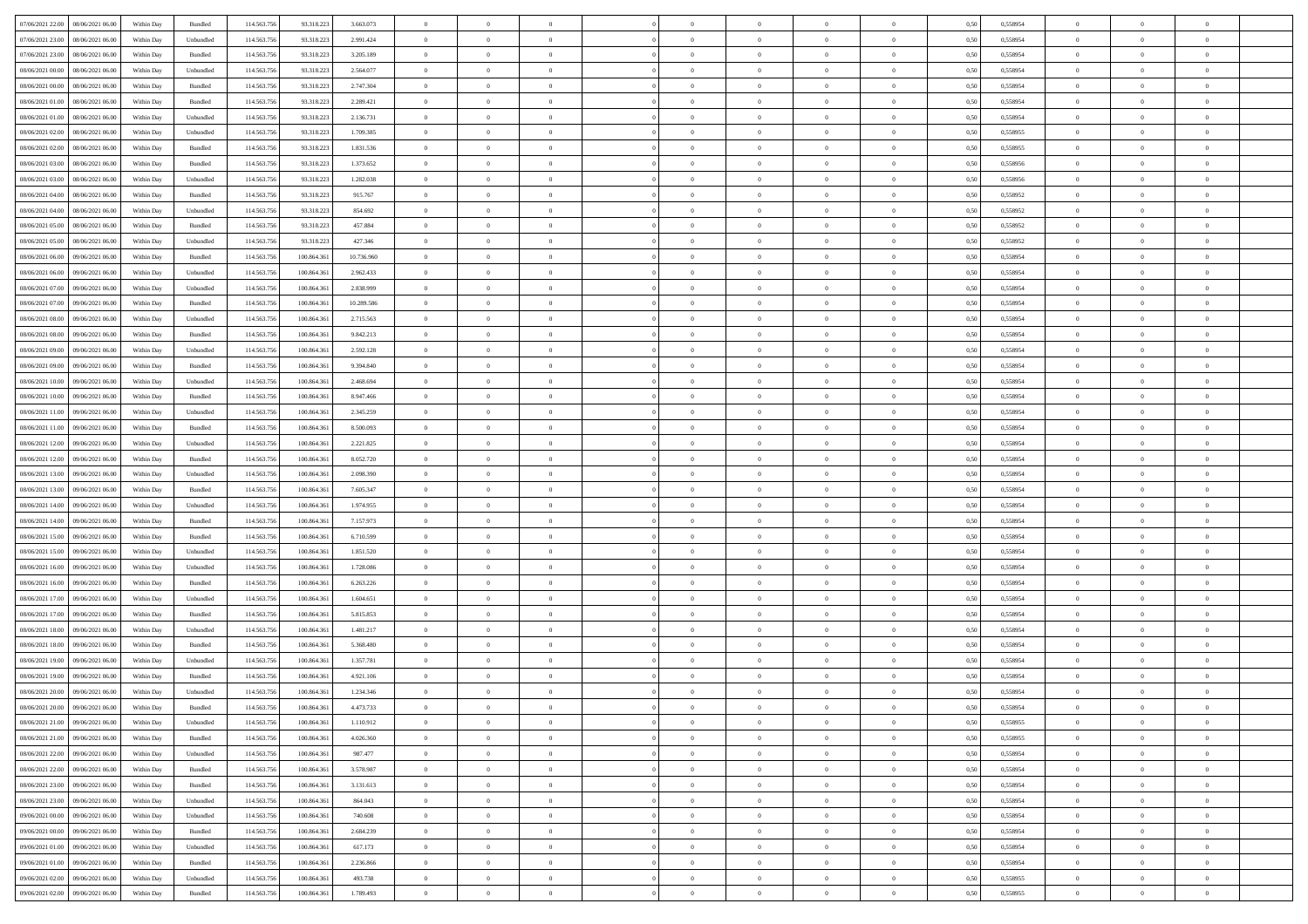| 09/06/2021 03:00<br>09/06/2021 06:00 | Within Day | Unbundled          | 114.563.756 | 100.864.361 | 370.304   | $\overline{0}$ | $\overline{0}$ | $\overline{0}$ | $\theta$       | $\theta$       |                | $\overline{0}$ | 0,50 | 0,558956 | $\theta$       | $\theta$       | $\overline{0}$ |  |
|--------------------------------------|------------|--------------------|-------------|-------------|-----------|----------------|----------------|----------------|----------------|----------------|----------------|----------------|------|----------|----------------|----------------|----------------|--|
|                                      |            |                    |             |             |           |                | $\overline{0}$ |                | $\overline{0}$ | $\bf{0}$       | $\overline{0}$ |                |      |          | $\overline{0}$ | $\bf{0}$       | $\overline{0}$ |  |
| 09/06/2021 03:00<br>09/06/2021 06.0  | Within Day | Bundled            | 114.563.75  | 100.864.361 | 1.342.120 | $\overline{0}$ |                | $\overline{0}$ |                |                |                | $\mathbf{0}$   | 0,50 | 0,558956 |                |                |                |  |
| 09/06/2021 04:00<br>09/06/2021 06:00 | Within Day | Unbundled          | 114,563,756 | 100,864,361 | 246,869   | $\overline{0}$ | $\overline{0}$ | $\overline{0}$ | $\bf{0}$       | $\bf{0}$       | $\overline{0}$ | $\,$ 0 $\,$    | 0.50 | 0.558952 | $\bf{0}$       | $\overline{0}$ | $\,$ 0         |  |
| 09/06/2021 04:00<br>09/06/2021 06:00 | Within Day | Bundled            | 114.563.756 | 100.864.361 | 894.746   | $\overline{0}$ | $\overline{0}$ | $\overline{0}$ | $\bf{0}$       | $\overline{0}$ | $\overline{0}$ | $\,$ 0 $\,$    | 0,50 | 0,558952 | $\,$ 0 $\,$    | $\overline{0}$ | $\overline{0}$ |  |
| 09/06/2021 05:00<br>09/06/2021 06.0  | Within Day | Unbundled          | 114.563.75  | 100.864.361 | 123.435   | $\overline{0}$ | $\overline{0}$ | $\overline{0}$ | $\,$ 0 $\,$    | $\bf{0}$       | $\overline{0}$ | $\bf{0}$       | 0,50 | 0,558952 | $\,$ 0 $\,$    | $\bf{0}$       | $\overline{0}$ |  |
| 09/06/2021 05:00<br>09/06/2021 06:00 | Within Day | Bundled            | 114,563,75  | 100,864,361 | 447.373   | $\overline{0}$ | $\overline{0}$ | $\overline{0}$ | $\bf{0}$       | $\bf{0}$       | $\overline{0}$ | $\mathbf{0}$   | 0.50 | 0.558952 | $\,$ 0 $\,$    | $\overline{0}$ | $\overline{0}$ |  |
| 09/06/2021 06:00<br>10/06/2021 06:00 | Within Day | Unbundled          | 114.563.756 | 100.864.397 | 6.400.035 | $\overline{0}$ | $\overline{0}$ | $\overline{0}$ | $\bf{0}$       | $\overline{0}$ | $\overline{0}$ | $\bf{0}$       | 0,50 | 0,558954 | $\theta$       | $\theta$       | $\overline{0}$ |  |
| 09/06/2021 06:00<br>10/06/2021 06.00 | Within Day | Bundled            | 114.563.75  | 100.864.397 | 7.299.322 | $\overline{0}$ | $\overline{0}$ | $\overline{0}$ | $\overline{0}$ | $\bf{0}$       | $\overline{0}$ | $\mathbf{0}$   | 0,50 | 0,558954 | $\,$ 0 $\,$    | $\bf{0}$       | $\overline{0}$ |  |
| 09/06/2021 07.00<br>10/06/2021 06:00 | Within Day | Unbundled          | 114,563,75  | 100.864.397 | 6.133.367 | $\overline{0}$ | $\overline{0}$ | $\overline{0}$ | $\bf{0}$       | $\bf{0}$       | $\overline{0}$ | $\mathbf{0}$   | 0.50 | 0,558954 | $\bf{0}$       | $\overline{0}$ | $\bf{0}$       |  |
| 09/06/2021 07:00<br>10/06/2021 06:00 | Within Day | Bundled            | 114.563.756 | 100.864.397 | 6.995.184 | $\overline{0}$ | $\overline{0}$ | $\overline{0}$ | $\bf{0}$       | $\bf{0}$       | $\overline{0}$ | $\,$ 0 $\,$    | 0,50 | 0,558954 | $\,$ 0         | $\overline{0}$ | $\overline{0}$ |  |
|                                      |            |                    |             |             |           |                |                |                |                |                |                |                |      |          |                |                |                |  |
| 09/06/2021 08:00<br>10/06/2021 06.00 | Within Day | Bundled            | 114.563.75  | 100.864.397 | 6.691.046 | $\overline{0}$ | $\overline{0}$ | $\overline{0}$ | $\,$ 0 $\,$    | $\bf{0}$       | $\overline{0}$ | $\bf{0}$       | 0,50 | 0,558954 | $\,$ 0 $\,$    | $\bf{0}$       | $\overline{0}$ |  |
| 09/06/2021 08:00<br>10/06/2021 06:00 | Within Day | Unbundled          | 114,563,756 | 100,864,397 | 5.866.698 | $\overline{0}$ | $\overline{0}$ | $\overline{0}$ | $\bf{0}$       | $\bf{0}$       | $\overline{0}$ | $\,$ 0 $\,$    | 0.50 | 0.558954 | $\bf{0}$       | $\overline{0}$ | $\,$ 0         |  |
| 09/06/2021 09:00<br>10/06/2021 06:00 | Within Day | Unbundled          | 114.563.756 | 100.864.397 | 5.600.030 | $\overline{0}$ | $\overline{0}$ | $\overline{0}$ | $\overline{0}$ | $\overline{0}$ | $\overline{0}$ | $\,$ 0 $\,$    | 0,50 | 0,558954 | $\,$ 0 $\,$    | $\overline{0}$ | $\overline{0}$ |  |
| 09/06/2021 09:00<br>10/06/2021 06.00 | Within Day | Bundled            | 114.563.75  | 100.864.397 | 6.386.907 | $\overline{0}$ | $\overline{0}$ | $\overline{0}$ | $\overline{0}$ | $\bf{0}$       | $\overline{0}$ | $\bf{0}$       | 0,50 | 0,558954 | $\,$ 0 $\,$    | $\bf{0}$       | $\overline{0}$ |  |
| 09/06/2021 10:00<br>10/06/2021 06:00 | Within Day | Unbundled          | 114,563,756 | 100.864.397 | 5.333.363 | $\overline{0}$ | $\overline{0}$ | $\overline{0}$ | $\bf{0}$       | $\bf{0}$       | $\overline{0}$ | $\mathbf{0}$   | 0.50 | 0.558954 | $\,$ 0 $\,$    | $\overline{0}$ | $\overline{0}$ |  |
| 09/06/2021 10:00<br>10/06/2021 06:00 | Within Day | Bundled            | 114.563.756 | 100.864.397 | 6.082.769 | $\overline{0}$ | $\overline{0}$ | $\overline{0}$ | $\bf{0}$       | $\overline{0}$ | $\overline{0}$ | $\bf{0}$       | 0,50 | 0,558954 | $\overline{0}$ | $\theta$       | $\overline{0}$ |  |
| 09/06/2021 11:00<br>10/06/2021 06.00 | Within Day | Unbundled          | 114.563.75  | 100.864.397 | 5.066.694 | $\overline{0}$ | $\overline{0}$ | $\overline{0}$ | $\overline{0}$ | $\bf{0}$       | $\overline{0}$ | $\bf{0}$       | 0,50 | 0,558954 | $\,$ 0 $\,$    | $\bf{0}$       | $\overline{0}$ |  |
| 09/06/2021 11:00<br>10/06/2021 06:00 | Within Day | Bundled            | 114,563,75  | 100.864.397 | 5.778.630 | $\overline{0}$ | $\overline{0}$ | $\overline{0}$ | $\bf{0}$       | $\bf{0}$       | $\overline{0}$ | $\mathbf{0}$   | 0.50 | 0.558954 | $\bf{0}$       | $\overline{0}$ | $\,$ 0         |  |
| 09/06/2021 12:00<br>10/06/2021 06:00 | Within Day | Unbundled          | 114.563.756 | 100.864.397 | 4.800.026 | $\overline{0}$ | $\overline{0}$ | $\overline{0}$ | $\bf{0}$       | $\overline{0}$ | $\overline{0}$ | $\bf{0}$       | 0,50 | 0,558954 | $\,$ 0 $\,$    | $\overline{0}$ | $\overline{0}$ |  |
|                                      |            |                    |             |             |           |                |                |                |                |                |                |                |      |          |                |                |                |  |
| 09/06/2021 12:00<br>10/06/2021 06.00 | Within Day | Bundled            | 114.563.75  | 100.864.397 | 5.474.491 | $\overline{0}$ | $\overline{0}$ | $\overline{0}$ | $\overline{0}$ | $\bf{0}$       | $\overline{0}$ | $\mathbf{0}$   | 0,50 | 0,558954 | $\,$ 0 $\,$    | $\bf{0}$       | $\overline{0}$ |  |
| 09/06/2021 13:00<br>10/06/2021 06:00 | Within Day | Unbundled          | 114,563,756 | 100,864,397 | 4.533.357 | $\overline{0}$ | $\overline{0}$ | $\overline{0}$ | $\bf{0}$       | $\overline{0}$ | $\overline{0}$ | $\,$ 0 $\,$    | 0.50 | 0.558954 | $\bf{0}$       | $\overline{0}$ | $\,$ 0         |  |
| 09/06/2021 13:00<br>10/06/2021 06:00 | Within Day | Bundled            | 114.563.756 | 100.864.397 | 5.170.353 | $\overline{0}$ | $\overline{0}$ | $\overline{0}$ | $\overline{0}$ | $\overline{0}$ | $\overline{0}$ | $\,$ 0 $\,$    | 0,50 | 0,558954 | $\theta$       | $\overline{0}$ | $\overline{0}$ |  |
| 09/06/2021 14:00<br>10/06/2021 06.00 | Within Day | Unbundled          | 114.563.75  | 100.864.397 | 4.266.690 | $\overline{0}$ | $\overline{0}$ | $\overline{0}$ | $\overline{0}$ | $\bf{0}$       | $\overline{0}$ | $\bf{0}$       | 0,50 | 0,558954 | $\,$ 0 $\,$    | $\bf{0}$       | $\overline{0}$ |  |
| 09/06/2021 14:00<br>10/06/2021 06:00 | Within Day | Bundled            | 114,563,75  | 100.864.397 | 4.866.215 | $\overline{0}$ | $\overline{0}$ | $\overline{0}$ | $\bf{0}$       | $\bf{0}$       | $\overline{0}$ | $\mathbf{0}$   | 0.50 | 0.558954 | $\,$ 0 $\,$    | $\overline{0}$ | $\overline{0}$ |  |
| 09/06/2021 15:00<br>10/06/2021 06:00 | Within Day | Unbundled          | 114.563.756 | 100.864.397 | 4.000.022 | $\overline{0}$ | $\overline{0}$ | $\overline{0}$ | $\bf{0}$       | $\overline{0}$ | $\overline{0}$ | $\bf{0}$       | 0,50 | 0,558954 | $\,$ 0 $\,$    | $\theta$       | $\overline{0}$ |  |
| 09/06/2021 15:00<br>10/06/2021 06.00 | Within Day | Bundled            | 114.563.75  | 100.864.397 | 4.562.076 | $\overline{0}$ | $\overline{0}$ | $\overline{0}$ | $\,$ 0 $\,$    | $\bf{0}$       | $\overline{0}$ | $\bf{0}$       | 0,50 | 0,558954 | $\,$ 0 $\,$    | $\bf{0}$       | $\overline{0}$ |  |
| 09/06/2021 16:00<br>10/06/2021 06:00 | Within Day | Bundled            | 114,563,756 | 100.864.397 | 4.257.938 | $\overline{0}$ | $\overline{0}$ | $\overline{0}$ | $\bf{0}$       | $\bf{0}$       | $\overline{0}$ | $\,$ 0 $\,$    | 0.50 | 0.558954 | $\bf{0}$       | $\overline{0}$ | $\bf{0}$       |  |
| 09/06/2021 16:00<br>10/06/2021 06:00 | Within Day | Unbundled          | 114.563.756 | 100.864.397 | 3.733.353 | $\overline{0}$ | $\overline{0}$ | $\overline{0}$ | $\bf{0}$       | $\overline{0}$ | $\overline{0}$ | $\,$ 0 $\,$    | 0,50 | 0,558954 | $\,$ 0         | $\overline{0}$ | $\overline{0}$ |  |
|                                      |            |                    |             |             |           |                | $\overline{0}$ |                | $\overline{0}$ | $\bf{0}$       |                |                |      |          | $\overline{0}$ | $\bf{0}$       | $\overline{0}$ |  |
| 09/06/2021 17:00<br>10/06/2021 06.00 | Within Day | Unbundled          | 114.563.75  | 100.864.397 | 3.466.686 | $\overline{0}$ |                | $\overline{0}$ |                |                | $\overline{0}$ | $\mathbf{0}$   | 0,50 | 0,558954 |                |                |                |  |
| 09/06/2021 17:00<br>10/06/2021 06:00 | Within Day | Bundled            | 114,563,756 | 100,864,397 | 3.953.800 | $\overline{0}$ | $\overline{0}$ | $\overline{0}$ | $\bf{0}$       | $\overline{0}$ | $\overline{0}$ | $\,$ 0 $\,$    | 0.50 | 0.558954 | $\bf{0}$       | $\overline{0}$ | $\,$ 0         |  |
| 09/06/2021 18:00<br>10/06/2021 06:00 | Within Day | Unbundled          | 114.563.756 | 100.864.397 | 3.200.017 | $\overline{0}$ | $\overline{0}$ | $\overline{0}$ | $\overline{0}$ | $\overline{0}$ | $\overline{0}$ | $\overline{0}$ | 0.50 | 0,558954 | $\theta$       | $\overline{0}$ | $\overline{0}$ |  |
| 09/06/2021 18.00<br>10/06/2021 06.00 | Within Day | Bundled            | 114.563.75  | 100.864.397 | 3.649.661 | $\overline{0}$ | $\overline{0}$ | $\overline{0}$ | $\overline{0}$ | $\bf{0}$       | $\overline{0}$ | $\bf{0}$       | 0,50 | 0,558954 | $\,$ 0 $\,$    | $\bf{0}$       | $\overline{0}$ |  |
| 09/06/2021 19:00<br>10/06/2021 06:00 | Within Day | Unbundled          | 114.563.756 | 100.864.397 | 2.933.349 | $\overline{0}$ | $\overline{0}$ | $\overline{0}$ | $\bf{0}$       | $\bf{0}$       | $\overline{0}$ | $\mathbf{0}$   | 0.50 | 0.558954 | $\,$ 0 $\,$    | $\overline{0}$ | $\overline{0}$ |  |
| 09/06/2021 19:00<br>10/06/2021 06:00 | Within Day | Bundled            | 114.563.756 | 100.864.397 | 3.345.522 | $\overline{0}$ | $\overline{0}$ | $\overline{0}$ | $\overline{0}$ | $\overline{0}$ | $\overline{0}$ | $\mathbf{0}$   | 0.50 | 0,558954 | $\theta$       | $\theta$       | $\overline{0}$ |  |
| 09/06/2021 20:00<br>10/06/2021 06.00 | Within Day | Unbundled          | 114.563.75  | 100.864.397 | 2.666.681 | $\overline{0}$ | $\overline{0}$ | $\overline{0}$ | $\overline{0}$ | $\bf{0}$       | $\overline{0}$ | $\bf{0}$       | 0,50 | 0,558954 | $\,$ 0 $\,$    | $\bf{0}$       | $\overline{0}$ |  |
| 09/06/2021 20:00<br>10/06/2021 06:00 | Within Day | Bundled            | 114,563,75  | 100.864.397 | 3.041.384 | $\overline{0}$ | $\overline{0}$ | $\overline{0}$ | $\bf{0}$       | $\bf{0}$       | $\overline{0}$ | $\mathbf{0}$   | 0.50 | 0.558954 | $\bf{0}$       | $\overline{0}$ | $\bf{0}$       |  |
| 09/06/2021 21:00<br>10/06/2021 06:00 | Within Day | Unbundled          | 114.563.756 | 100.864.397 | 2.400.013 | $\overline{0}$ | $\overline{0}$ | $\overline{0}$ | $\overline{0}$ | $\overline{0}$ | $\overline{0}$ | $\mathbf{0}$   | 0.50 | 0,558955 | $\overline{0}$ | $\overline{0}$ | $\overline{0}$ |  |
| 09/06/2021 21:00<br>10/06/2021 06.00 | Within Day | Bundled            | 114.563.75  | 100.864.397 | 2.737.246 | $\overline{0}$ | $\overline{0}$ | $\overline{0}$ | $\overline{0}$ | $\bf{0}$       | $\overline{0}$ | $\mathbf{0}$   | 0,50 | 0,558955 | $\overline{0}$ | $\overline{0}$ | $\overline{0}$ |  |
| 09/06/2021 22.00<br>10/06/2021 06:00 | Within Day | Unbundled          | 114,563,756 | 100,864,397 | 2.133.345 | $\overline{0}$ | $\overline{0}$ | $\overline{0}$ | $\bf{0}$       | $\overline{0}$ | $\overline{0}$ | $\,$ 0 $\,$    | 0.50 | 0.558954 | $\bf{0}$       | $\overline{0}$ | $\,$ 0         |  |
| 09/06/2021 22:00<br>10/06/2021 06:00 | Within Day | Bundled            | 114.563.756 | 100.864.397 | 2.433.107 | $\overline{0}$ | $\overline{0}$ | $\overline{0}$ | $\overline{0}$ | $\overline{0}$ | $\overline{0}$ | $\overline{0}$ | 0.50 | 0,558954 | $\overline{0}$ | $\theta$       | $\overline{0}$ |  |
|                                      |            |                    |             |             |           |                |                |                |                |                |                |                |      |          |                |                |                |  |
| 09/06/2021 23.00<br>10/06/2021 06.00 | Within Day | Unbundled          | 114.563.75  | 100.864.397 | 1.866.676 | $\overline{0}$ | $\overline{0}$ | $\overline{0}$ | $\overline{0}$ | $\bf{0}$       | $\overline{0}$ | $\bf{0}$       | 0,50 | 0,558954 | $\,$ 0 $\,$    | $\bf{0}$       | $\overline{0}$ |  |
| 09/06/2021 23:00<br>10/06/2021 06:00 | Within Day | Bundled            | 114,563,75  | 100,864.397 | 2.128.969 | $\overline{0}$ | $\overline{0}$ | $\overline{0}$ | $\overline{0}$ | $\bf{0}$       | $\overline{0}$ | $\mathbf{0}$   | 0.50 | 0.558954 | $\,$ 0 $\,$    | $\theta$       | $\overline{0}$ |  |
| 10/06/2021 00:00<br>10/06/2021 06:00 | Within Day | Unbundled          | 114.563.756 | 100.864.397 | 1.600.008 | $\overline{0}$ | $\overline{0}$ | $\overline{0}$ | $\overline{0}$ | $\overline{0}$ | $\Omega$       | $\overline{0}$ | 0.50 | 0,558954 | $\theta$       | $\theta$       | $\overline{0}$ |  |
| 10/06/2021 00:00<br>10/06/2021 06:00 | Within Day | Bundled            | 114.563.756 | 100.864.397 | 1.824.830 | $\overline{0}$ | $\overline{0}$ | $\overline{0}$ | $\overline{0}$ | $\bf{0}$       | $\overline{0}$ | $\mathbf{0}$   | 0,50 | 0,558954 | $\overline{0}$ | $\overline{0}$ | $\overline{0}$ |  |
| 10/06/2021 01:00 10/06/2021 06:00    | Within Day | $\mathbf B$ undled | 114.563.756 | 100.864.397 | 1.520.691 | $\bf{0}$       | $\,$ 0 $\,$    |                | $\bf{0}$       |                |                |                | 0,50 | 0.558954 | $\theta$       | $\overline{0}$ |                |  |
| 10/06/2021 01:00<br>10/06/2021 06:00 | Within Day | Unbundled          | 114.563.756 | 100.864.397 | 1.333.341 | $\overline{0}$ | $\overline{0}$ | $\overline{0}$ | $\overline{0}$ | $\overline{0}$ | $\overline{0}$ | $\overline{0}$ | 0,50 | 0,558954 | $\theta$       | $\overline{0}$ | $\overline{0}$ |  |
| 10/06/2021 02:00<br>10/06/2021 06:00 | Within Day | Unbundled          | 114.563.756 | 100.864.397 | 1.066.672 | $\overline{0}$ | $\overline{0}$ | $\overline{0}$ | $\bf{0}$       | $\bf{0}$       | $\overline{0}$ | $\bf{0}$       | 0,50 | 0,558955 | $\overline{0}$ | $\overline{0}$ | $\bf{0}$       |  |
| 10/06/2021 02:00<br>10/06/2021 06:00 | Within Day | Bundled            | 114.563.756 | 100,864,397 | 1.216.553 | $\overline{0}$ | $\overline{0}$ | $\overline{0}$ | $\,$ 0 $\,$    | $\bf{0}$       | $\overline{0}$ | $\mathbf{0}$   | 0.50 | 0.558955 | $\overline{0}$ | $\overline{0}$ | $\overline{0}$ |  |
| 10/06/2021 03:00<br>10/06/2021 06:00 | Within Dav | Unbundled          | 114.563.756 | 100.864.397 | 800.004   | $\overline{0}$ | $\overline{0}$ | $\overline{0}$ | $\overline{0}$ | $\overline{0}$ | $\overline{0}$ | $\mathbf{0}$   | 0,50 | 0,558956 | $\overline{0}$ | $\theta$       | $\overline{0}$ |  |
|                                      |            |                    |             |             |           |                |                |                |                | $\bf{0}$       |                |                |      |          | $\overline{0}$ | $\overline{0}$ | $\overline{0}$ |  |
| 10/06/2021 03:00<br>10/06/2021 06:00 | Within Day | Bundled            | 114.563.756 | 100.864.397 | 912.415   | $\overline{0}$ | $\overline{0}$ | $\overline{0}$ | $\bf{0}$       |                | $\overline{0}$ | $\mathbf{0}$   | 0,50 | 0,558956 |                |                |                |  |
| 10/06/2021 04:00<br>10/06/2021 06:00 | Within Day | Unbundled          | 114.563.756 | 100,864,397 | 533.335   | $\overline{0}$ | $\overline{0}$ | $\overline{0}$ | $\bf{0}$       | $\overline{0}$ | $\overline{0}$ | $\mathbf{0}$   | 0.50 | 0.558952 | $\,$ 0 $\,$    | $\overline{0}$ | $\,$ 0         |  |
| 10/06/2021 04:00<br>10/06/2021 06:00 | Within Day | Bundled            | 114.563.756 | 100.864.397 | 608.277   | $\overline{0}$ | $\overline{0}$ | $\overline{0}$ | $\overline{0}$ | $\overline{0}$ | $\overline{0}$ | $\mathbf{0}$   | 0,50 | 0,558952 | $\overline{0}$ | $\theta$       | $\overline{0}$ |  |
| 10/06/2021 05:00<br>10/06/2021 06:00 | Within Day | Unbundled          | 114.563.75  | 100.864.397 | 266.668   | $\overline{0}$ | $\overline{0}$ | $\overline{0}$ | $\bf{0}$       | $\bf{0}$       | $\overline{0}$ | $\,$ 0 $\,$    | 0,50 | 0,558952 | $\bf{0}$       | $\overline{0}$ | $\,$ 0         |  |
| 10/06/2021 05:00<br>10/06/2021 06:00 | Within Day | Bundled            | 114.563.756 | 100,864,397 | 304.138   | $\overline{0}$ | $\overline{0}$ | $\overline{0}$ | $\bf{0}$       | $\overline{0}$ | $\overline{0}$ | $\,$ 0 $\,$    | 0.50 | 0.558952 | $\overline{0}$ | $\bf{0}$       | $\,$ 0         |  |
| 10/06/2021 06:00<br>11/06/2021 06:00 | Within Dav | Unbundled          | 114.563.756 | 100.864.397 | 5.875.242 | $\overline{0}$ | $\overline{0}$ | $\overline{0}$ | $\overline{0}$ | $\overline{0}$ | $\overline{0}$ | $\mathbf{0}$   | 0,50 | 0,558954 | $\overline{0}$ | $\theta$       | $\overline{0}$ |  |
| 10/06/2021 06:00<br>11/06/2021 06.00 | Within Day | Bundled            | 114.563.756 | 100.864.397 | 7.824.116 | $\overline{0}$ | $\overline{0}$ | $\overline{0}$ | $\bf{0}$       | $\bf{0}$       | $\overline{0}$ | $\,$ 0 $\,$    | 0,50 | 0,558954 | $\bf{0}$       | $\bf{0}$       | $\bf{0}$       |  |
| 10/06/2021 07:00 11/06/2021 06:00    | Within Day | Unbundled          | 114.563.756 | 100.864.397 | 5.630.439 | $\,$ 0 $\,$    | $\overline{0}$ | $\overline{0}$ | $\bf{0}$       | $\,$ 0         | $\overline{0}$ | $\,0\,$        | 0,50 | 0,558954 | $\overline{0}$ | $\,$ 0 $\,$    | $\,$ 0 $\,$    |  |
|                                      |            |                    |             |             |           |                |                |                |                |                |                |                |      |          |                |                |                |  |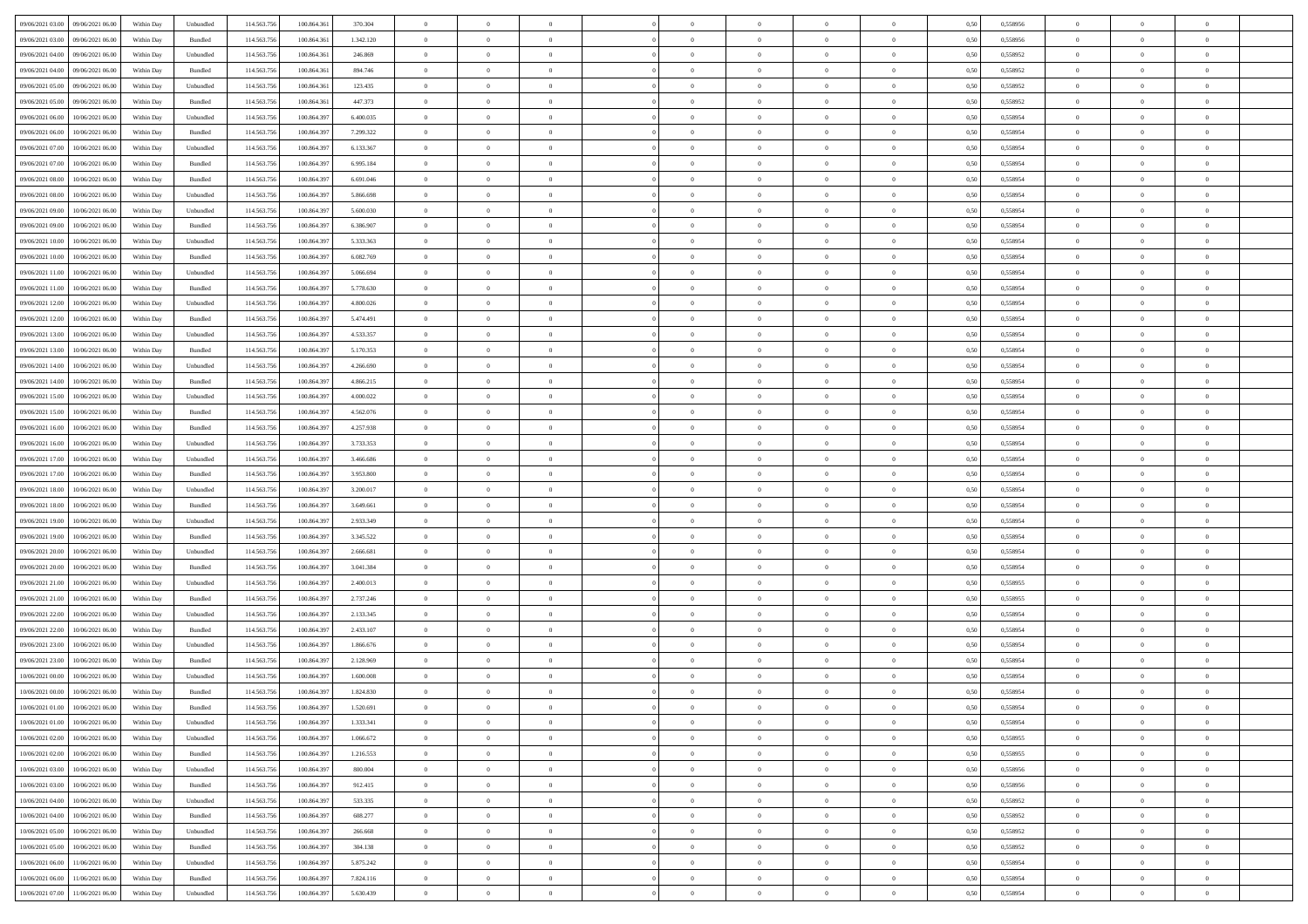| 10/06/2021 07:00 11/06/2021 06:00    | Within Day | Bundled            | 114.563.75  | 100.864.39  | 7.498.111 | $\overline{0}$ | $\overline{0}$ |                | $\overline{0}$ | $\theta$       |                | $\theta$       | 0,50 | 0,558954 | $\theta$       | $\theta$       | $\overline{0}$ |  |
|--------------------------------------|------------|--------------------|-------------|-------------|-----------|----------------|----------------|----------------|----------------|----------------|----------------|----------------|------|----------|----------------|----------------|----------------|--|
|                                      |            |                    |             |             |           |                |                |                |                |                |                |                |      |          |                |                |                |  |
| 10/06/2021 08:00<br>11/06/2021 06:00 | Within Day | Unbundled          | 114.563.75  | 100.864.39  | 5.385.638 | $\bf{0}$       | $\bf{0}$       | $\bf{0}$       | $\bf{0}$       | $\overline{0}$ | $\overline{0}$ | $\bf{0}$       | 0,50 | 0,558954 | $\,$ 0 $\,$    | $\bf{0}$       | $\overline{0}$ |  |
| 10/06/2021 08:00<br>11/06/2021 06:00 | Within Day | Bundled            | 114,563,75  | 100.864.39  | 7.172.106 | $\overline{0}$ | $\bf{0}$       | $\overline{0}$ | $\bf{0}$       | $\bf{0}$       | $\overline{0}$ | $\bf{0}$       | 0.50 | 0.558954 | $\overline{0}$ | $\overline{0}$ | $\overline{0}$ |  |
| 10/06/2021 09:00<br>11/06/2021 06:00 | Within Day | Bundled            | 114.563.75  | 100.864.39  | 6.846.101 | $\overline{0}$ | $\overline{0}$ | $\overline{0}$ | $\overline{0}$ | $\theta$       | $\overline{0}$ | $\bf{0}$       | 0,50 | 0,558954 | $\theta$       | $\theta$       | $\overline{0}$ |  |
|                                      |            |                    |             |             |           |                |                |                |                |                |                |                |      |          |                |                |                |  |
| 10/06/2021 09:00<br>11/06/2021 06:00 | Within Day | Unbundled          | 114.563.75  | 100.864.39  | 5.140.837 | $\bf{0}$       | $\overline{0}$ | $\bf{0}$       | $\overline{0}$ | $\bf{0}$       | $\overline{0}$ | $\bf{0}$       | 0,50 | 0,558954 | $\,$ 0 $\,$    | $\bf{0}$       | $\overline{0}$ |  |
| 10/06/2021 10:00<br>11/06/2021 06:00 | Within Day | Unbundled          | 114,563,75  | 100.864.39  | 4.896.034 | $\overline{0}$ | $\bf{0}$       | $\overline{0}$ | $\bf{0}$       | $\overline{0}$ | $\theta$       | $\bf{0}$       | 0.50 | 0.558954 | $\,$ 0 $\,$    | $\theta$       | $\overline{0}$ |  |
| 10/06/2021 10:00<br>11/06/2021 06:00 | Within Day | Bundled            | 114.563.75  | 100.864.39  | 6.520.097 | $\overline{0}$ | $\overline{0}$ | $\overline{0}$ | $\overline{0}$ | $\overline{0}$ | $\overline{0}$ | $\bf{0}$       | 0,50 | 0,558954 | $\,$ 0 $\,$    | $\theta$       | $\overline{0}$ |  |
| 10/06/2021 11:00<br>11/06/2021 06.00 | Within Day | Unbundled          | 114.563.75  | 100.864.39  | 4.651.233 | $\bf{0}$       | $\bf{0}$       | $\bf{0}$       | $\overline{0}$ | $\overline{0}$ | $\overline{0}$ | $\bf{0}$       | 0,50 | 0,558954 | $\,$ 0 $\,$    | $\bf{0}$       | $\overline{0}$ |  |
| 10/06/2021 11:00<br>11/06/2021 06:00 | Within Day | Bundled            | 114,563,75  | 100.864.39  | 6.194.092 | $\overline{0}$ | $\bf{0}$       | $\overline{0}$ | $\bf{0}$       | $\overline{0}$ | $\overline{0}$ | $\bf{0}$       | 0.50 | 0.558954 | $\bf{0}$       | $\overline{0}$ | $\overline{0}$ |  |
|                                      |            |                    |             |             |           |                |                |                |                |                |                |                |      |          |                |                |                |  |
| 10/06/2021 12:00<br>11/06/2021 06:00 | Within Day | Unbundled          | 114.563.75  | 100.864.397 | 4.406.431 | $\bf{0}$       | $\bf{0}$       | $\overline{0}$ | $\overline{0}$ | $\overline{0}$ | $\overline{0}$ | $\bf{0}$       | 0,50 | 0,558954 | $\,$ 0 $\,$    | $\,$ 0 $\,$    | $\overline{0}$ |  |
| 10/06/2021 12:00<br>11/06/2021 06:00 | Within Day | Bundled            | 114.563.75  | 100.864.39  | 5.868.086 | $\bf{0}$       | $\bf{0}$       | $\bf{0}$       | $\bf{0}$       | $\overline{0}$ | $\overline{0}$ | $\bf{0}$       | 0,50 | 0,558954 | $\,$ 0 $\,$    | $\bf{0}$       | $\overline{0}$ |  |
| 10/06/2021 13:00<br>11/06/2021 06:00 | Within Day | Unbundled          | 114,563,75  | 100.864.39  | 4.161.630 | $\overline{0}$ | $\bf{0}$       | $\overline{0}$ | $\overline{0}$ | $\bf{0}$       | $\overline{0}$ | $\bf{0}$       | 0.50 | 0.558954 | $\bf{0}$       | $\,$ 0 $\,$    | $\,$ 0         |  |
| 10/06/2021 13:00<br>11/06/2021 06:00 | Within Day | Bundled            | 114.563.75  | 100.864.39  | 5.542.082 | $\overline{0}$ | $\bf{0}$       | $\overline{0}$ | $\theta$       | $\theta$       | $\overline{0}$ | $\bf{0}$       | 0,50 | 0,558954 | $\,$ 0 $\,$    | $\,$ 0 $\,$    | $\overline{0}$ |  |
|                                      |            |                    |             |             |           |                | $\overline{0}$ |                |                |                | $\overline{0}$ |                |      |          | $\,$ 0 $\,$    | $\bf{0}$       | $\overline{0}$ |  |
| 10/06/2021 14:00<br>11/06/2021 06:00 | Within Day | Unbundled          | 114.563.75  | 100.864.39  | 3.916.827 | $\bf{0}$       |                | $\bf{0}$       | $\bf{0}$       | $\bf{0}$       |                | $\bf{0}$       | 0,50 | 0,558954 |                |                |                |  |
| 10/06/2021 14:00<br>11/06/2021 06:00 | Within Day | Bundled            | 114,563,75  | 100.864.39  | 5.216.077 | $\overline{0}$ | $\bf{0}$       | $\overline{0}$ | $\bf{0}$       | $\overline{0}$ | $\theta$       | $\bf{0}$       | 0.50 | 0.558954 | $\,$ 0 $\,$    | $\theta$       | $\overline{0}$ |  |
| 10/06/2021 15:00<br>11/06/2021 06:00 | Within Day | Unbundled          | 114.563.75  | 100.864.397 | 3.672.026 | $\overline{0}$ | $\overline{0}$ | $\overline{0}$ | $\overline{0}$ | $\overline{0}$ | $\overline{0}$ | $\bf{0}$       | 0,50 | 0,558954 | $\theta$       | $\theta$       | $\overline{0}$ |  |
| 10/06/2021 15:00<br>11/06/2021 06:00 | Within Day | Bundled            | 114.563.75  | 100,864.39  | 4.890.073 | $\bf{0}$       | $\bf{0}$       | $\bf{0}$       | $\overline{0}$ | $\overline{0}$ | $\overline{0}$ | $\bf{0}$       | 0,50 | 0,558954 | $\,$ 0 $\,$    | $\bf{0}$       | $\overline{0}$ |  |
| 10/06/2021 16:00<br>11/06/2021 06:00 | Within Day | Unbundled          | 114,563,75  | 100.864.39  | 3.427.224 | $\overline{0}$ | $\bf{0}$       | $\overline{0}$ | $\bf{0}$       | $\overline{0}$ | $\overline{0}$ | $\bf{0}$       | 0.50 | 0.558954 | $\bf{0}$       | $\overline{0}$ | $\bf{0}$       |  |
|                                      |            |                    |             |             |           |                |                | $\overline{0}$ | $\overline{0}$ | $\overline{0}$ | $\overline{0}$ |                |      |          | $\,$ 0 $\,$    |                |                |  |
| 10/06/2021 16:00<br>11/06/2021 06:00 | Within Day | Bundled            | 114.563.75  | 100.864.397 | 4.564.067 | $\bf{0}$       | $\bf{0}$       |                |                |                |                | $\bf{0}$       | 0,50 | 0,558954 |                | $\bf{0}$       | $\overline{0}$ |  |
| 10/06/2021 17:00<br>11/06/2021 06:00 | Within Day | Unbundled          | 114.563.75  | 100.864.39  | 3.182.422 | $\bf{0}$       | $\bf{0}$       | $\bf{0}$       | $\bf{0}$       | $\overline{0}$ | $\overline{0}$ | $\bf{0}$       | 0,50 | 0,558954 | $\,$ 0 $\,$    | $\bf{0}$       | $\overline{0}$ |  |
| 10/06/2021 17:00<br>11/06/2021 06:00 | Within Day | Bundled            | 114,563,75  | 100,864.397 | 4.238.063 | $\overline{0}$ | $\bf{0}$       | $\overline{0}$ | $\overline{0}$ | $\bf{0}$       | $\overline{0}$ | $\bf{0}$       | 0.50 | 0.558954 | $\bf{0}$       | $\overline{0}$ | $\,$ 0         |  |
| 10/06/2021 18:00<br>11/06/2021 06:00 | Within Day | Bundled            | 114.563.75  | 100.864.39  | 3.912.058 | $\overline{0}$ | $\overline{0}$ | $\overline{0}$ | $\overline{0}$ | $\theta$       | $\overline{0}$ | $\bf{0}$       | 0,50 | 0,558954 | $\theta$       | $\theta$       | $\overline{0}$ |  |
| 10/06/2021 18:00<br>11/06/2021 06:00 | Within Day | Unbundled          | 114.563.75  | 100.864.39  | 2.937.620 | $\bf{0}$       | $\bf{0}$       | $\bf{0}$       | $\bf{0}$       | $\overline{0}$ | $\overline{0}$ | $\bf{0}$       | 0,50 | 0,558954 | $\,$ 0 $\,$    | $\bf{0}$       | $\overline{0}$ |  |
| 10/06/2021 19:00<br>11/06/2021 06:00 | Within Day | Unbundled          | 114,563,75  | 100.864.39  | 2.692.819 | $\overline{0}$ | $\bf{0}$       | $\overline{0}$ | $\bf{0}$       | $\overline{0}$ | $\theta$       | $\bf{0}$       | 0.50 | 0.558954 | $\bf{0}$       | $\overline{0}$ | $\overline{0}$ |  |
|                                      |            |                    |             |             |           | $\overline{0}$ | $\overline{0}$ | $\overline{0}$ | $\overline{0}$ | $\overline{0}$ | $\overline{0}$ |                |      |          |                | $\theta$       |                |  |
| 10/06/2021 19:00<br>11/06/2021 06:00 | Within Day | Bundled            | 114.563.75  | 100.864.39  | 3.586.052 |                |                |                |                |                |                | $\bf{0}$       | 0,50 | 0,558954 | $\,$ 0 $\,$    |                | $\overline{0}$ |  |
| 10/06/2021 20:00<br>11/06/2021 06:00 | Within Day | Unbundled          | 114.563.75  | 100.864.39  | 2.448.016 | $\bf{0}$       | $\overline{0}$ | $\bf{0}$       | $\overline{0}$ | $\overline{0}$ | $\overline{0}$ | $\bf{0}$       | 0,50 | 0,558954 | $\,$ 0 $\,$    | $\bf{0}$       | $\overline{0}$ |  |
| 10/06/2021 20:00<br>11/06/2021 06:00 | Within Day | Bundled            | 114,563,75  | 100.864.39  | 3.260.048 | $\overline{0}$ | $\bf{0}$       | $\overline{0}$ | $\bf{0}$       | $\overline{0}$ | $\overline{0}$ | $\bf{0}$       | 0.50 | 0.558954 | $\bf{0}$       | $\overline{0}$ | $\overline{0}$ |  |
| 10/06/2021 21:00<br>11/06/2021 06:00 | Within Day | Unbundled          | 114.563.75  | 100.864.397 | 2.203.215 | $\overline{0}$ | $\bf{0}$       | $\overline{0}$ | $\overline{0}$ | $\overline{0}$ | $\overline{0}$ | $\bf{0}$       | 0,50 | 0,558955 | $\,$ 0 $\,$    | $\bf{0}$       | $\overline{0}$ |  |
| 10/06/2021 21:00<br>11/06/2021 06:00 | Within Day | Bundled            | 114.563.75  | 100.864.39  | 2.934.043 | $\bf{0}$       | $\bf{0}$       | $\bf{0}$       | $\bf{0}$       | $\overline{0}$ | $\overline{0}$ | $\bf{0}$       | 0,50 | 0,558955 | $\,$ 0 $\,$    | $\bf{0}$       | $\overline{0}$ |  |
| 10/06/2021 22:00<br>11/06/2021 06:00 | Within Day | Unbundled          | 114,563,75  | 100.864.39  | 1.958.414 | $\overline{0}$ | $\bf{0}$       | $\overline{0}$ | $\overline{0}$ | $\bf{0}$       | $\overline{0}$ | $\bf{0}$       | 0.50 | 0.558954 | $\bf{0}$       | $\,$ 0 $\,$    | $\,$ 0         |  |
| 10/06/2021 22:00<br>11/06/2021 06:00 | Within Day | Bundled            | 114.563.75  | 100,864.39  | 2.608.039 | $\overline{0}$ | $\overline{0}$ | $\overline{0}$ | $\overline{0}$ | $\overline{0}$ | $\overline{0}$ | $\bf{0}$       | 0.50 | 0.558954 | $\theta$       | $\theta$       | $\overline{0}$ |  |
|                                      |            |                    |             |             |           |                |                |                |                |                |                |                |      |          |                |                |                |  |
| 10/06/2021 23:00<br>11/06/2021 06:00 | Within Day | Unbundled          | 114.563.75  | 100.864.39  | 1.713.612 | $\bf{0}$       | $\bf{0}$       | $\bf{0}$       | $\bf{0}$       | $\overline{0}$ | $\overline{0}$ | $\bf{0}$       | 0,50 | 0,558954 | $\,$ 0 $\,$    | $\bf{0}$       | $\overline{0}$ |  |
| 10/06/2021 23:00<br>11/06/2021 06:00 | Within Day | Bundled            | 114,563,75  | 100.864.39  | 2.282.033 | $\overline{0}$ | $\bf{0}$       | $\overline{0}$ | $\bf{0}$       | $\overline{0}$ | $\overline{0}$ | $\bf{0}$       | 0.50 | 0.558954 | $\bf{0}$       | $\bf{0}$       | $\overline{0}$ |  |
| 11/06/2021 00:00<br>11/06/2021 06:00 | Within Dav | Unbundled          | 114.563.75  | 100.864.397 | 1.468.810 | $\overline{0}$ | $\overline{0}$ | $\overline{0}$ | $\overline{0}$ | $\overline{0}$ | $\overline{0}$ | $\bf{0}$       | 0.50 | 0,558954 | $\theta$       | $\theta$       | $\overline{0}$ |  |
| 11/06/2021 00:00<br>11/06/2021 06.00 | Within Day | Bundled            | 114.563.75  | 100.864.39  | 1.956.028 | $\bf{0}$       | $\bf{0}$       | $\bf{0}$       | $\bf{0}$       | $\overline{0}$ | $\overline{0}$ | $\bf{0}$       | 0,50 | 0,558954 | $\,$ 0 $\,$    | $\bf{0}$       | $\overline{0}$ |  |
| 11/06/2021 01:00<br>11/06/2021 06:00 | Within Day | Unbundled          | 114,563,75  | 100.864.39  | 1.224.008 | $\overline{0}$ | $\bf{0}$       | $\overline{0}$ | $\bf{0}$       | $\overline{0}$ | $\overline{0}$ | $\bf{0}$       | 0.50 | 0.558954 | $\bf{0}$       | $\overline{0}$ | $\overline{0}$ |  |
| 11/06/2021 01:00<br>11/06/2021 06:00 | Within Dav | Bundled            | 114.563.75  | 100,864.39  | 1.630.024 | $\overline{0}$ | $\overline{0}$ | $\overline{0}$ | $\overline{0}$ | $\overline{0}$ | $\overline{0}$ | $\bf{0}$       | 0.50 | 0,558954 | $\theta$       | $\theta$       | $\overline{0}$ |  |
|                                      |            |                    |             |             |           |                |                |                |                |                |                |                |      |          |                |                |                |  |
| 11/06/2021 02:00<br>11/06/2021 06:00 | Within Day | Unbundled          | 114.563.75  | 100.864.39  | 979.207   | $\bf{0}$       | $\bf{0}$       | $\bf{0}$       | $\bf{0}$       | $\overline{0}$ | $\overline{0}$ | $\bf{0}$       | 0,50 | 0,558955 | $\,$ 0 $\,$    | $\bf{0}$       | $\overline{0}$ |  |
| 11/06/2021 02:00<br>11/06/2021 06:00 | Within Day | Bundled            | 114,563,75  | 100,864.397 | 1.304.019 | $\overline{0}$ | $\bf{0}$       | $\overline{0}$ | $\overline{0}$ | $\bf{0}$       | $\overline{0}$ | $\bf{0}$       | 0.50 | 0.558955 | $\,$ 0 $\,$    | $\,$ 0 $\,$    | $\,$ 0         |  |
| 11/06/2021 03:00<br>11/06/2021 06:00 | Within Dav | Bundled            | 114.563.75  | 100,864.39  | 978,014   | $\overline{0}$ | $\overline{0}$ | $\overline{0}$ | $\overline{0}$ | $\overline{0}$ | $\overline{0}$ | $\bf{0}$       | 0.50 | 0.558956 | $\theta$       | $\theta$       | $\overline{0}$ |  |
| 11/06/2021 03:00<br>11/06/2021 06.00 | Within Day | Unbundled          | 114.563.75  | 100.864.39  | 734.404   | $\bf{0}$       | $\bf{0}$       | $\bf{0}$       | $\bf{0}$       | $\overline{0}$ | $\overline{0}$ | $\bf{0}$       | 0,50 | 0,558956 | $\,$ 0 $\,$    | $\bf{0}$       | $\overline{0}$ |  |
| 11/06/2021 04:00<br>11/06/2021 06:00 | Within Day | Unbundled          | 114,563,75  | 100.864.39  | 489.603   | $\overline{0}$ | $\overline{0}$ | $\overline{0}$ | $\bf{0}$       | $\overline{0}$ | $\Omega$       | $\bf{0}$       | 0.50 | 0.558952 | $\bf{0}$       | $\theta$       | $\overline{0}$ |  |
| 11/06/2021 04:00<br>11/06/2021 06:00 | Within Dav | Bundled            | 114.563.75  | 100,864.39  | 652.009   | $\overline{0}$ | $\overline{0}$ | $\overline{0}$ | $\theta$       | $\theta$       | $\overline{0}$ | $\overline{0}$ | 0.5( | 0,558952 | $\theta$       | $\theta$       | $\overline{0}$ |  |
|                                      |            |                    |             |             |           |                |                |                |                |                |                |                |      |          |                |                |                |  |
| 11/06/2021 05:00<br>11/06/2021 06:00 | Within Day | Unbundled          | 114.563.75  | 100.864.39  | 244.801   | $\bf{0}$       | $\bf{0}$       | $\bf{0}$       | $\bf{0}$       | $\bf{0}$       | $\overline{0}$ | $\bf{0}$       | 0,50 | 0,558952 | $\overline{0}$ | $\overline{0}$ | $\overline{0}$ |  |
| 11/06/2021 05:00 11/06/2021 06:00    | Within Day | $\mathbf B$ undled | 114.563.756 | 100.864.397 | 326,005   | $\bf{0}$       | $\theta$       |                | $\overline{0}$ |                |                |                | 0,50 | 0,558952 | $\bf{0}$       | $\overline{0}$ |                |  |
| 11/06/2021 06:00 12/06/2021 06:00    | Within Day | Unbundled          | 114.563.756 | 100.864.397 | 6.736.687 | $\overline{0}$ | $\overline{0}$ | $\Omega$       | $\theta$       | $\overline{0}$ | $\overline{0}$ | $\bf{0}$       | 0,50 | 0,558954 | $\theta$       | $\theta$       | $\overline{0}$ |  |
| 11/06/2021 06:00<br>12/06/2021 06:00 | Within Day | Bundled            | 114.563.75  | 100.864.39  | 6.962.670 | $\overline{0}$ | $\bf{0}$       | $\overline{0}$ | $\overline{0}$ | $\bf{0}$       | $\overline{0}$ | $\bf{0}$       | 0,50 | 0,558954 | $\bf{0}$       | $\overline{0}$ | $\bf{0}$       |  |
| 11/06/2021 07:00 12/06/2021 06:00    | Within Day | Unbundled          | 114,563,756 | 100,864,397 | 6.455.992 | $\overline{0}$ | $\bf{0}$       | $\overline{0}$ | $\overline{0}$ | $\mathbf{0}$   | $\overline{0}$ | $\,$ 0 $\,$    | 0.50 | 0.558954 | $\overline{0}$ | $\bf{0}$       | $\,$ 0 $\,$    |  |
| 11/06/2021 07:00 12/06/2021 06:00    | Within Dav | Bundled            | 114.563.756 | 100.864.397 | 6.672.559 | $\overline{0}$ | $\overline{0}$ | $\overline{0}$ | $\overline{0}$ | $\overline{0}$ | $\overline{0}$ | $\bf{0}$       | 0,50 | 0,558954 | $\overline{0}$ | $\theta$       | $\overline{0}$ |  |
|                                      |            |                    |             |             |           |                |                |                |                |                |                |                |      |          |                |                |                |  |
| 11/06/2021 08:00<br>12/06/2021 06:00 | Within Day | Unbundled          | 114.563.75  | 100.864.397 | 6.175.297 | $\overline{0}$ | $\bf{0}$       | $\overline{0}$ | $\overline{0}$ | $\bf{0}$       | $\overline{0}$ | $\bf{0}$       | 0,50 | 0,558954 | $\bf{0}$       | $\overline{0}$ | $\overline{0}$ |  |
| 12/06/2021 06:00<br>11/06/2021 08:00 | Within Day | Bundled            | 114.563.756 | 100,864,397 | 6.382.447 | $\overline{0}$ | $\bf{0}$       | $\overline{0}$ | $\overline{0}$ | $\bf{0}$       | $\overline{0}$ | $\bf{0}$       | 0.50 | 0.558954 | $\,$ 0 $\,$    | $\overline{0}$ | $\overline{0}$ |  |
| 11/06/2021 09:00<br>12/06/2021 06:00 | Within Dav | Unbundled          | 114.563.756 | 100.864.397 | 5.894.602 | $\overline{0}$ | $\overline{0}$ | $\overline{0}$ | $\overline{0}$ | $\overline{0}$ | $\overline{0}$ | $\bf{0}$       | 0.50 | 0,558954 | $\overline{0}$ | $\theta$       | $\overline{0}$ |  |
| 11/06/2021 09:00<br>12/06/2021 06:00 | Within Day | Bundled            | 114.563.75  | 100.864.39  | 6.092.336 | $\overline{0}$ | $\overline{0}$ | $\overline{0}$ | $\overline{0}$ | $\overline{0}$ | $\overline{0}$ | $\bf{0}$       | 0,50 | 0,558954 | $\bf{0}$       | $\overline{0}$ | $\,$ 0         |  |
| 12/06/2021 06:00<br>11/06/2021 10:00 | Within Day | Unbundled          | 114.563.75  | 100,864.397 | 5.613.906 | $\overline{0}$ | $\overline{0}$ | $\overline{0}$ | $\overline{0}$ | $\overline{0}$ | $\overline{0}$ | $\bf{0}$       | 0.50 | 0.558954 | $\mathbf{0}$   | $\bf{0}$       | $\,$ 0         |  |
| 11/06/2021 10:00 12/06/2021 06:00    | Within Dav | Bundled            | 114.563.756 | 100.864.397 | 5.802.225 | $\overline{0}$ | $\overline{0}$ | $\overline{0}$ | $\overline{0}$ | $\overline{0}$ | $\overline{0}$ | $\bf{0}$       | 0,50 | 0,558954 | $\overline{0}$ | $\theta$       | $\overline{0}$ |  |
|                                      |            |                    |             |             |           |                |                |                |                |                |                |                |      |          |                |                |                |  |
| 11/06/2021 11:00<br>12/06/2021 06:00 | Within Day | Unbundled          | 114.563.75  | 100.864.39  | 5.333.211 | $\overline{0}$ | $\bf{0}$       | $\overline{0}$ | $\bf{0}$       | $\overline{0}$ | $\overline{0}$ | $\bf{0}$       | 0,50 | 0,558954 | $\bf{0}$       | $\,0\,$        | $\bf{0}$       |  |
| 11/06/2021 11:00 12/06/2021 06:00    | Within Day | Bundled            | 114.563.756 | 100.864.397 | 5.512.114 | $\,$ 0 $\,$    | $\bf{0}$       | $\overline{0}$ | $\overline{0}$ | $\,$ 0 $\,$    | $\overline{0}$ | $\bf{0}$       | 0,50 | 0,558954 | $\overline{0}$ | $\,$ 0 $\,$    | $\,$ 0 $\,$    |  |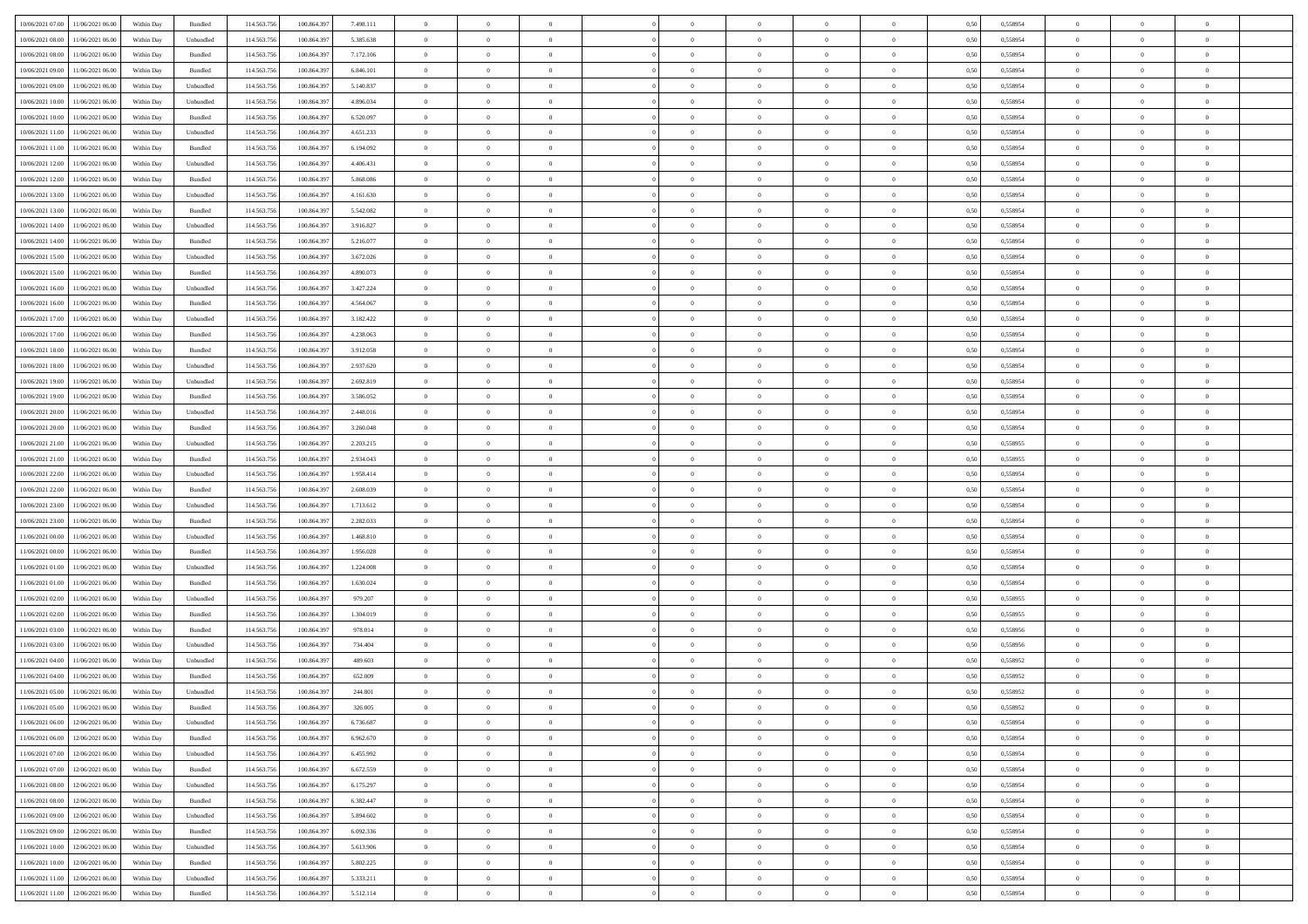| 11/06/2021 12:00 12/06/2021 06:00            | Within Day | Bundled                     | 114.563.756 | 100.864.39  | 5.222.003 | $\overline{0}$ | $\overline{0}$ |                | $\overline{0}$ | $\theta$       |                | $\theta$       | 0,50 | 0,558954 | $\theta$       | $\theta$       | $\overline{0}$ |  |
|----------------------------------------------|------------|-----------------------------|-------------|-------------|-----------|----------------|----------------|----------------|----------------|----------------|----------------|----------------|------|----------|----------------|----------------|----------------|--|
|                                              |            |                             |             |             |           |                |                |                |                |                |                |                |      |          |                |                |                |  |
| 11/06/2021 12:00<br>12/06/2021 06:00         | Within Day | Unbundled                   | 114.563.75  | 100.864.39  | 5.052.516 | $\bf{0}$       | $\bf{0}$       | $\bf{0}$       | $\bf{0}$       | $\overline{0}$ | $\overline{0}$ | $\bf{0}$       | 0,50 | 0,558954 | $\,$ 0 $\,$    | $\bf{0}$       | $\overline{0}$ |  |
| 11/06/2021 13:00<br>12/06/2021 06:00         | Within Day | Unbundled                   | 114,563,75  | 100,864.397 | 4.771.820 | $\overline{0}$ | $\bf{0}$       | $\overline{0}$ | $\bf{0}$       | $\bf{0}$       | $\overline{0}$ | $\bf{0}$       | 0.50 | 0.558954 | $\overline{0}$ | $\overline{0}$ | $\overline{0}$ |  |
| 11/06/2021 13:00<br>12/06/2021 06:00         | Within Day | Bundled                     | 114.563.75  | 100.864.39  | 4.931.891 | $\overline{0}$ | $\overline{0}$ | $\overline{0}$ | $\overline{0}$ | $\theta$       | $\overline{0}$ | $\bf{0}$       | 0,50 | 0,558954 | $\theta$       | $\theta$       | $\overline{0}$ |  |
| 11/06/2021 14:00<br>12/06/2021 06:00         | Within Day | Unbundled                   | 114.563.75  | 100.864.39  | 4.491.125 | $\bf{0}$       | $\overline{0}$ | $\bf{0}$       | $\overline{0}$ | $\bf{0}$       | $\overline{0}$ | $\bf{0}$       | 0,50 | 0,558954 | $\,$ 0 $\,$    | $\bf{0}$       | $\overline{0}$ |  |
| 11/06/2021 14:00<br>12/06/2021 06:00         | Within Day | Bundled                     | 114,563,75  | 100.864.39  | 4.641.779 | $\overline{0}$ | $\bf{0}$       | $\overline{0}$ | $\bf{0}$       | $\overline{0}$ | $\theta$       | $\bf{0}$       | 0.50 | 0.558954 | $\,$ 0 $\,$    | $\theta$       | $\overline{0}$ |  |
|                                              |            |                             |             |             |           | $\overline{0}$ | $\overline{0}$ | $\overline{0}$ | $\overline{0}$ | $\overline{0}$ | $\overline{0}$ |                |      |          |                | $\theta$       |                |  |
| 11/06/2021 15:00<br>12/06/2021 06:00         | Within Day | Unbundled                   | 114.563.75  | 100.864.39  | 4.210.429 |                |                |                |                |                |                | $\bf{0}$       | 0,50 | 0,558954 | $\,$ 0 $\,$    |                | $\overline{0}$ |  |
| 11/06/2021 15:00<br>12/06/2021 06:00         | Within Day | Bundled                     | 114.563.75  | 100.864.39  | 4.351.668 | $\bf{0}$       | $\bf{0}$       | $\bf{0}$       | $\overline{0}$ | $\overline{0}$ | $\overline{0}$ | $\bf{0}$       | 0,50 | 0,558954 | $\,$ 0 $\,$    | $\bf{0}$       | $\overline{0}$ |  |
| 11/06/2021 16:00<br>12/06/2021 06:00         | Within Day | Unbundled                   | 114,563,75  | 100.864.39  | 3.929.734 | $\overline{0}$ | $\bf{0}$       | $\overline{0}$ | $\bf{0}$       | $\overline{0}$ | $\overline{0}$ | $\bf{0}$       | 0.50 | 0.558954 | $\bf{0}$       | $\overline{0}$ | $\overline{0}$ |  |
| 11/06/2021 16:00<br>12/06/2021 06:00         | Within Day | Bundled                     | 114.563.75  | 100.864.397 | 4.061.557 | $\bf{0}$       | $\bf{0}$       | $\overline{0}$ | $\overline{0}$ | $\overline{0}$ | $\overline{0}$ | $\bf{0}$       | 0,50 | 0,558954 | $\,$ 0 $\,$    | $\,$ 0 $\,$    | $\overline{0}$ |  |
| 11/06/2021 17:00<br>12/06/2021 06:00         | Within Day | Unbundled                   | 114.563.75  | 100.864.39  | 3.649.039 | $\bf{0}$       | $\bf{0}$       | $\bf{0}$       | $\bf{0}$       | $\overline{0}$ | $\overline{0}$ | $\bf{0}$       | 0,50 | 0,558954 | $\,$ 0 $\,$    | $\bf{0}$       | $\overline{0}$ |  |
| 11/06/2021 17:00<br>12/06/2021 06:00         | Within Day | Bundled                     | 114,563,75  | 100.864.39  | 3.771.446 | $\overline{0}$ | $\bf{0}$       | $\overline{0}$ | $\overline{0}$ | $\bf{0}$       | $\overline{0}$ | $\bf{0}$       | 0.50 | 0.558954 | $\bf{0}$       | $\,$ 0 $\,$    | $\,$ 0         |  |
| 11/06/2021 18:00<br>12/06/2021 06:00         | Within Day | Unbundled                   | 114.563.75  | 100.864.39  | 3.368.343 | $\overline{0}$ | $\overline{0}$ | $\overline{0}$ | $\theta$       | $\theta$       | $\overline{0}$ | $\bf{0}$       | 0,50 | 0,558954 | $\,$ 0 $\,$    | $\theta$       | $\overline{0}$ |  |
| 12/06/2021 06:00                             | Within Day | Bundled                     | 114.563.75  | 100.864.39  | 3.481.335 | $\bf{0}$       | $\overline{0}$ | $\bf{0}$       | $\bf{0}$       | $\bf{0}$       | $\overline{0}$ | $\bf{0}$       | 0,50 | 0,558954 | $\,$ 0 $\,$    | $\bf{0}$       | $\overline{0}$ |  |
| 11/06/2021 18:00                             |            |                             |             |             |           |                |                |                |                |                |                |                |      |          |                |                |                |  |
| 11/06/2021 19:00<br>12/06/2021 06:00         | Within Day | Unbundled                   | 114,563,75  | 100.864.39  | 3.087.648 | $\overline{0}$ | $\bf{0}$       | $\overline{0}$ | $\bf{0}$       | $\overline{0}$ | $\theta$       | $\bf{0}$       | 0.50 | 0.558954 | $\,$ 0 $\,$    | $\theta$       | $\overline{0}$ |  |
| 11/06/2021 19:00<br>12/06/2021 06:00         | Within Day | Bundled                     | 114.563.75  | 100.864.397 | 3.191.223 | $\overline{0}$ | $\overline{0}$ | $\overline{0}$ | $\overline{0}$ | $\overline{0}$ | $\overline{0}$ | $\bf{0}$       | 0,50 | 0,558954 | $\theta$       | $\theta$       | $\overline{0}$ |  |
| 11/06/2021 20:00<br>12/06/2021 06:00         | Within Day | Bundled                     | 114.563.75  | 100.864.39  | 2.901.112 | $\bf{0}$       | $\bf{0}$       | $\bf{0}$       | $\overline{0}$ | $\overline{0}$ | $\overline{0}$ | $\bf{0}$       | 0,50 | 0,558954 | $\,$ 0 $\,$    | $\bf{0}$       | $\overline{0}$ |  |
| 11/06/2021 20:00<br>12/06/2021 06:00         | Within Day | Unbundled                   | 114,563,75  | 100,864.39  | 2.806.952 | $\overline{0}$ | $\bf{0}$       | $\overline{0}$ | $\bf{0}$       | $\overline{0}$ | $\overline{0}$ | $\bf{0}$       | 0.50 | 0.558954 | $\bf{0}$       | $\overline{0}$ | $\overline{0}$ |  |
| 11/06/2021 21:00<br>12/06/2021 06:00         | Within Day | Unbundled                   | 114.563.75  | 100.864.39  | 2.526.257 | $\bf{0}$       | $\bf{0}$       | $\overline{0}$ | $\overline{0}$ | $\overline{0}$ | $\overline{0}$ | $\bf{0}$       | 0,50 | 0,558955 | $\,$ 0 $\,$    | $\bf{0}$       | $\overline{0}$ |  |
| 11/06/2021 21:00<br>12/06/2021 06:00         | Within Day | Bundled                     | 114.563.75  | 100.864.39  | 2.611.001 | $\bf{0}$       | $\bf{0}$       | $\bf{0}$       | $\bf{0}$       | $\overline{0}$ | $\overline{0}$ | $\bf{0}$       | 0,50 | 0,558955 | $\,$ 0 $\,$    | $\bf{0}$       | $\overline{0}$ |  |
| 11/06/2021 22:00<br>12/06/2021 06:00         | Within Day | Unbundled                   | 114,563,75  | 100,864.397 | 2.245.562 | $\overline{0}$ | $\bf{0}$       | $\overline{0}$ | $\overline{0}$ | $\bf{0}$       | $\overline{0}$ | $\bf{0}$       | 0.50 | 0.558954 | $\bf{0}$       | $\overline{0}$ | $\,$ 0         |  |
|                                              |            |                             |             |             |           |                |                |                |                |                |                |                |      |          |                |                |                |  |
| 11/06/2021 22:00<br>12/06/2021 06:00         | Within Day | Bundled                     | 114.563.75  | 100.864.39  | 2.320.890 | $\overline{0}$ | $\overline{0}$ | $\overline{0}$ | $\overline{0}$ | $\theta$       | $\overline{0}$ | $\bf{0}$       | 0,50 | 0,558954 | $\theta$       | $\theta$       | $\overline{0}$ |  |
| 11/06/2021 23:00<br>12/06/2021 06:00         | Within Day | Unbundled                   | 114.563.75  | 100.864.39  | 1.964.867 | $\bf{0}$       | $\bf{0}$       | $\bf{0}$       | $\bf{0}$       | $\overline{0}$ | $\overline{0}$ | $\bf{0}$       | 0,50 | 0,558954 | $\,$ 0 $\,$    | $\bf{0}$       | $\overline{0}$ |  |
| 11/06/2021 23:00<br>12/06/2021 06:00         | Within Day | Bundled                     | 114,563,75  | 100.864.39  | 2.030.779 | $\overline{0}$ | $\bf{0}$       | $\overline{0}$ | $\bf{0}$       | $\overline{0}$ | $\theta$       | $\bf{0}$       | 0.50 | 0.558954 | $\,$ 0 $\,$    | $\theta$       | $\overline{0}$ |  |
| 12/06/2021 00:00<br>12/06/2021 06:00         | Within Day | Unbundled                   | 114.563.75  | 100.864.39  | 1.684.172 | $\overline{0}$ | $\overline{0}$ | $\overline{0}$ | $\overline{0}$ | $\overline{0}$ | $\overline{0}$ | $\bf{0}$       | 0,50 | 0,558954 | $\,$ 0 $\,$    | $\theta$       | $\overline{0}$ |  |
| 12/06/2021 00:00<br>12/06/2021 06:00         | Within Day | Bundled                     | 114.563.75  | 100.864.39  | 1.740.668 | $\bf{0}$       | $\overline{0}$ | $\bf{0}$       | $\overline{0}$ | $\bf{0}$       | $\overline{0}$ | $\bf{0}$       | 0,50 | 0,558954 | $\,$ 0 $\,$    | $\bf{0}$       | $\overline{0}$ |  |
| 12/06/2021 01:00<br>12/06/2021 06:00         | Within Day | Unbundled                   | 114,563,75  | 100.864.39  | 1.403.476 | $\overline{0}$ | $\bf{0}$       | $\overline{0}$ | $\bf{0}$       | $\overline{0}$ | $\overline{0}$ | $\bf{0}$       | 0.50 | 0.558954 | $\bf{0}$       | $\overline{0}$ | $\overline{0}$ |  |
| 12/06/2021 01:00<br>12/06/2021 06:00         | Within Day | Bundled                     | 114.563.75  | 100.864.397 | 1.450.555 | $\overline{0}$ | $\bf{0}$       | $\overline{0}$ | $\overline{0}$ | $\overline{0}$ | $\overline{0}$ | $\bf{0}$       | 0,50 | 0,558954 | $\theta$       | $\theta$       | $\overline{0}$ |  |
| 12/06/2021 06:00                             | Within Day | Unbundled                   | 114.563.75  | 100.864.39  | 1.122.781 | $\bf{0}$       | $\bf{0}$       | $\bf{0}$       | $\bf{0}$       | $\overline{0}$ | $\overline{0}$ | $\bf{0}$       | 0,50 | 0,558955 | $\,$ 0 $\,$    | $\bf{0}$       | $\overline{0}$ |  |
| 12/06/2021 02:00                             |            |                             |             |             |           |                |                |                |                |                |                |                |      |          |                |                |                |  |
| 12/06/2021 02:00<br>12/06/2021 06:00         | Within Day | Bundled                     | 114,563,75  | 100.864.39  | 1.160.444 | $\overline{0}$ | $\bf{0}$       | $\overline{0}$ | $\overline{0}$ | $\bf{0}$       | $\overline{0}$ | $\bf{0}$       | 0.50 | 0.558955 | $\bf{0}$       | $\,$ 0 $\,$    | $\,$ 0         |  |
| 12/06/2021 03:00<br>12/06/2021 06:00         | Within Day | Unbundled                   | 114.563.75  | 100,864.39  | 842,086   | $\overline{0}$ | $\overline{0}$ | $\overline{0}$ | $\overline{0}$ | $\overline{0}$ | $\overline{0}$ | $\bf{0}$       | 0.50 | 0.558956 | $\theta$       | $\theta$       | $\overline{0}$ |  |
| 12/06/2021 03:00<br>12/06/2021 06:00         | Within Day | Bundled                     | 114.563.75  | 100.864.39  | 870.333   | $\bf{0}$       | $\bf{0}$       | $\bf{0}$       | $\bf{0}$       | $\overline{0}$ | $\overline{0}$ | $\bf{0}$       | 0,50 | 0,558956 | $\,$ 0 $\,$    | $\bf{0}$       | $\overline{0}$ |  |
| 12/06/2021 04:00<br>12/06/2021 06:00         | Within Day | Unbundled                   | 114,563,75  | 100.864.39  | 561.390   | $\overline{0}$ | $\bf{0}$       | $\overline{0}$ | $\bf{0}$       | $\overline{0}$ | $\overline{0}$ | $\bf{0}$       | 0.50 | 0.558952 | $\,$ 0 $\,$    | $\bf{0}$       | $\overline{0}$ |  |
| 12/06/2021 04:00<br>12/06/2021 06:00         | Within Dav | Bundled                     | 114.563.75  | 100.864.397 | 580.222   | $\overline{0}$ | $\overline{0}$ | $\overline{0}$ | $\overline{0}$ | $\overline{0}$ | $\overline{0}$ | $\bf{0}$       | 0.50 | 0,558952 | $\theta$       | $\theta$       | $\overline{0}$ |  |
| 12/06/2021 05:00<br>12/06/2021 06:00         | Within Day | Bundled                     | 114.563.75  | 100.864.39  | 290.111   | $\bf{0}$       | $\bf{0}$       | $\bf{0}$       | $\bf{0}$       | $\overline{0}$ | $\overline{0}$ | $\bf{0}$       | 0,50 | 0,558952 | $\,$ 0 $\,$    | $\bf{0}$       | $\overline{0}$ |  |
| 12/06/2021 05:00<br>12/06/2021 06:00         | Within Day | Unbundled                   | 114,563,75  | 100.864.39  | 280.695   | $\overline{0}$ | $\bf{0}$       | $\overline{0}$ | $\bf{0}$       | $\overline{0}$ | $\overline{0}$ | $\bf{0}$       | 0.50 | 0.558952 | $\bf{0}$       | $\overline{0}$ | $\overline{0}$ |  |
| 12/06/2021 06:00<br>13/06/2021 06:00         | Within Day | Unbundled                   | 114.563.75  | 100,864.397 | 6.742.193 | $\overline{0}$ | $\overline{0}$ | $\overline{0}$ | $\overline{0}$ | $\overline{0}$ | $\overline{0}$ | $\bf{0}$       | 0.50 | 0,558954 | $\theta$       | $\theta$       | $\overline{0}$ |  |
|                                              |            |                             |             |             |           |                |                |                |                |                |                |                |      |          |                |                |                |  |
| 12/06/2021 06:00<br>13/06/2021 06:00         | Within Day | Bundled                     | 114.563.75  | 100.864.39  | 6.957.165 | $\bf{0}$       | $\bf{0}$       | $\bf{0}$       | $\bf{0}$       | $\overline{0}$ | $\overline{0}$ | $\bf{0}$       | 0,50 | 0,558954 | $\,$ 0 $\,$    | $\bf{0}$       | $\overline{0}$ |  |
| 12/06/2021 07:00<br>13/06/2021 06:00         | Within Day | Unbundled                   | 114,563,75  | 100,864.397 | 6.461.268 | $\overline{0}$ | $\bf{0}$       | $\overline{0}$ | $\overline{0}$ | $\bf{0}$       | $\overline{0}$ | $\bf{0}$       | 0.50 | 0.558954 | $\bf{0}$       | $\overline{0}$ | $\overline{0}$ |  |
| 12/06/2021 07:00<br>13/06/2021 06:00         | Within Dav | Bundled                     | 114.563.75  | 100.864.39  | 6.667.283 | $\overline{0}$ | $\overline{0}$ | $\overline{0}$ | $\overline{0}$ | $\overline{0}$ | $\overline{0}$ | $\bf{0}$       | 0.50 | 0,558954 | $\theta$       | $\theta$       | $\overline{0}$ |  |
| 12/06/2021 08:00<br>13/06/2021 06:00         | Within Day | Unbundled                   | 114.563.75  | 100.864.39  | 6.180.343 | $\bf{0}$       | $\bf{0}$       | $\bf{0}$       | $\overline{0}$ | $\overline{0}$ | $\overline{0}$ | $\bf{0}$       | 0,50 | 0,558954 | $\,$ 0 $\,$    | $\bf{0}$       | $\overline{0}$ |  |
| 12/06/2021 08:00<br>13/06/2021 06:00         | Within Day | Bundled                     | 114,563,75  | 100.864.39  | 6.377.401 | $\overline{0}$ | $\overline{0}$ | $\overline{0}$ | $\bf{0}$       | $\overline{0}$ | $\overline{0}$ | $\bf{0}$       | 0.50 | 0.558954 | $\bf{0}$       | $\theta$       | $\overline{0}$ |  |
| 12/06/2021 09:00<br>13/06/2021 06:00         | Within Dav | Unbundled                   | 114.563.75  | 100.864.39  | 5.899.418 | $\overline{0}$ | $\overline{0}$ | $\overline{0}$ | $\theta$       | $\theta$       | $\overline{0}$ | $\overline{0}$ | 0.5( | 0,558954 | $\theta$       | $\theta$       | $\overline{0}$ |  |
| 12/06/2021 09:00<br>13/06/2021 06:00         | Within Day | Bundled                     | 114.563.75  | 100.864.39  | 6.087.519 | $\bf{0}$       | $\bf{0}$       | $\bf{0}$       | $\bf{0}$       | $\bf{0}$       | $\overline{0}$ | $\bf{0}$       | 0,50 | 0,558954 | $\,$ 0 $\,$    | $\overline{0}$ | $\overline{0}$ |  |
| $12/06/2021\ 10.00 \qquad 13/06/2021\ 06.00$ | Within Day | $\ensuremath{\mathsf{Unb}}$ | 114.563.756 | 100.864.397 | 5.618.494 | $\bf{0}$       | $\theta$       |                | $\overline{0}$ |                |                |                | 0,50 | 0.558954 | $\bf{0}$       | $\bf{0}$       |                |  |
| 12/06/2021 10:00 13/06/2021 06:00            | Within Day | Bundled                     | 114.563.756 | 100.864.397 | 5.797.637 | $\overline{0}$ | $\overline{0}$ | $\Omega$       | $\theta$       | $\overline{0}$ | $\overline{0}$ | $\bf{0}$       | 0,50 | 0,558954 | $\theta$       | $\theta$       | $\overline{0}$ |  |
|                                              |            |                             |             |             |           |                |                |                |                |                |                |                |      |          |                |                |                |  |
| 12/06/2021 11:00<br>13/06/2021 06:00         | Within Day | Unbundled                   | 114.563.75  | 100.864.39  | 5.337.569 | $\overline{0}$ | $\bf{0}$       | $\overline{0}$ | $\overline{0}$ | $\bf{0}$       | $\overline{0}$ | $\bf{0}$       | 0,50 | 0,558954 | $\bf{0}$       | $\overline{0}$ | $\bf{0}$       |  |
| 12/06/2021 11:00 13/06/2021 06:00            | Within Day | Bundled                     | 114,563,756 | 100,864,397 | 5.507.755 | $\overline{0}$ | $\bf{0}$       | $\overline{0}$ | $\overline{0}$ | $\mathbf{0}$   | $\overline{0}$ | $\,$ 0 $\,$    | 0.50 | 0.558954 | $\overline{0}$ | $\bf{0}$       | $\,$ 0 $\,$    |  |
| 12/06/2021 12:00 13/06/2021 06:00            | Within Day | Unbundled                   | 114.563.756 | 100.864.397 | 5.056.645 | $\overline{0}$ | $\overline{0}$ | $\overline{0}$ | $\overline{0}$ | $\overline{0}$ | $\overline{0}$ | $\bf{0}$       | 0,50 | 0,558954 | $\overline{0}$ | $\theta$       | $\overline{0}$ |  |
| 12/06/2021 12:00<br>13/06/2021 06:00         | Within Day | Bundled                     | 114.563.75  | 100.864.397 | 5.217.874 | $\overline{0}$ | $\bf{0}$       | $\overline{0}$ | $\overline{0}$ | $\bf{0}$       | $\overline{0}$ | $\bf{0}$       | 0,50 | 0,558954 | $\bf{0}$       | $\overline{0}$ | $\overline{0}$ |  |
| 12/06/2021 13:00<br>13/06/2021 06:00         | Within Day | Bundled                     | 114.563.756 | 100,864,397 | 4.927.992 | $\overline{0}$ | $\bf{0}$       | $\overline{0}$ | $\overline{0}$ | $\overline{0}$ | $\overline{0}$ | $\bf{0}$       | 0.50 | 0.558954 | $\,$ 0 $\,$    | $\overline{0}$ | $\,$ 0         |  |
| 12/06/2021 13:00<br>13/06/2021 06:00         | Within Dav | Unbundled                   | 114.563.756 | 100.864.397 | 4.775.720 | $\overline{0}$ | $\overline{0}$ | $\overline{0}$ | $\overline{0}$ | $\overline{0}$ | $\overline{0}$ | $\bf{0}$       | 0.50 | 0,558954 | $\overline{0}$ | $\theta$       | $\overline{0}$ |  |
| 12/06/2021 14:00<br>13/06/2021 06:00         | Within Day | Unbundled                   | 114.563.75  | 100.864.39  | 4.494.795 | $\overline{0}$ | $\overline{0}$ | $\overline{0}$ | $\overline{0}$ | $\overline{0}$ | $\overline{0}$ | $\bf{0}$       | 0,50 | 0,558954 | $\bf{0}$       | $\overline{0}$ | $\,$ 0         |  |
|                                              |            |                             |             |             |           |                |                |                |                |                |                |                |      |          |                |                |                |  |
| 13/06/2021 06:00<br>12/06/2021 14:00         | Within Day | Bundled                     | 114.563.75  | 100,864.397 | 4.638.109 | $\overline{0}$ | $\overline{0}$ | $\overline{0}$ | $\overline{0}$ | $\overline{0}$ | $\overline{0}$ | $\bf{0}$       | 0.50 | 0.558954 | $\mathbf{0}$   | $\bf{0}$       | $\,$ 0         |  |
| 12/06/2021 15:00 13/06/2021 06:00            | Within Dav | Unbundled                   | 114.563.756 | 100.864.397 | 4.213.870 | $\overline{0}$ | $\overline{0}$ | $\overline{0}$ | $\overline{0}$ | $\overline{0}$ | $\overline{0}$ | $\bf{0}$       | 0,50 | 0,558954 | $\overline{0}$ | $\theta$       | $\overline{0}$ |  |
| 12/06/2021 15:00<br>13/06/2021 06:00         | Within Day | Bundled                     | 114.563.75  | 100.864.39  | 4.348.227 | $\overline{0}$ | $\bf{0}$       | $\overline{0}$ | $\bf{0}$       | $\overline{0}$ | $\overline{0}$ | $\bf{0}$       | 0,50 | 0,558954 | $\bf{0}$       | $\,$ 0 $\,$    | $\bf{0}$       |  |
| 12/06/2021 16:00 13/06/2021 06:00            | Within Day | ${\sf Unbundred}$           | 114.563.756 | 100.864.397 | 3.932.945 | $\,$ 0 $\,$    | $\bf{0}$       | $\overline{0}$ | $\overline{0}$ | $\,$ 0 $\,$    | $\overline{0}$ | $\bf{0}$       | 0,50 | 0,558954 | $\overline{0}$ | $\,$ 0 $\,$    | $\,$ 0 $\,$    |  |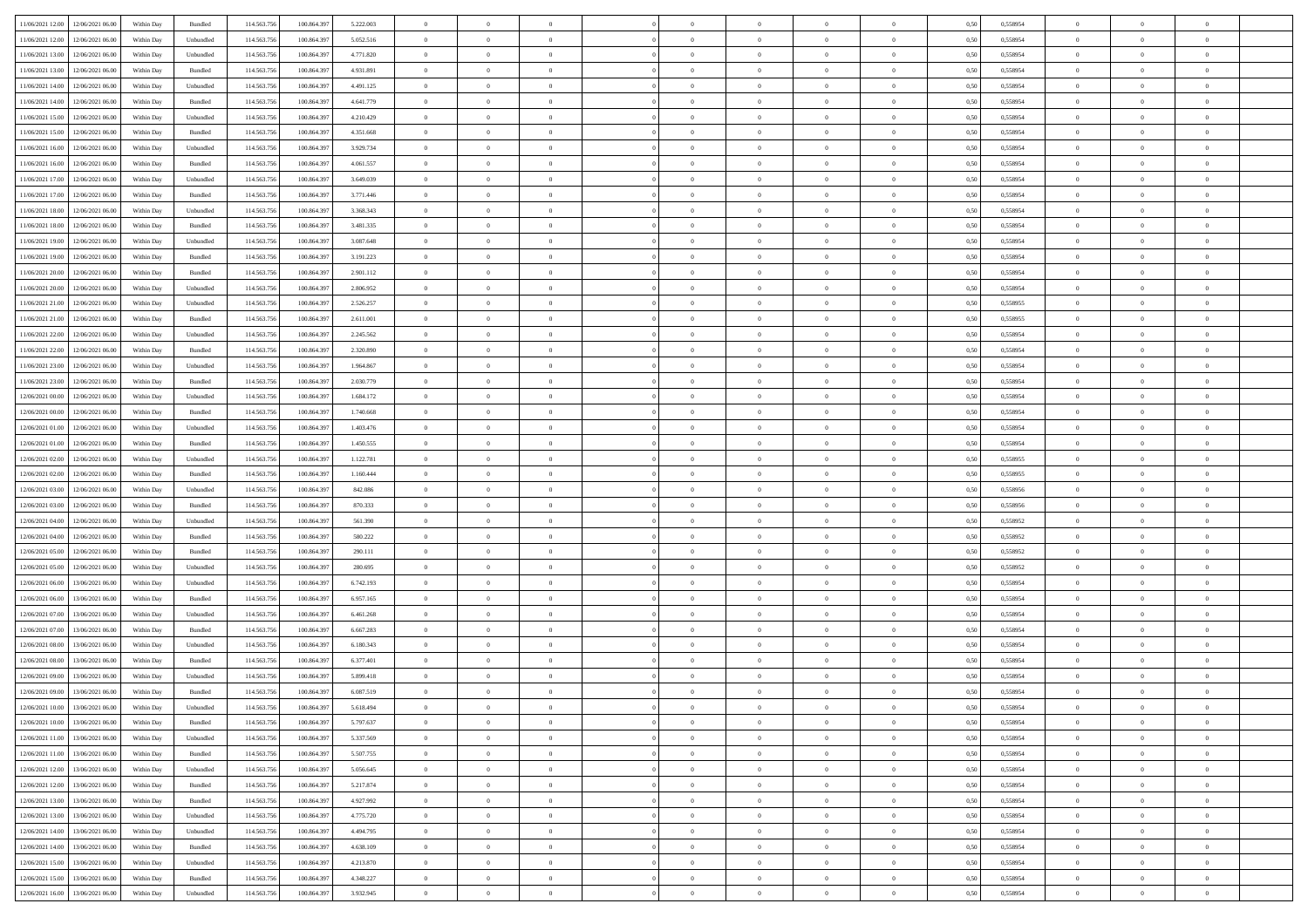| 12/06/2021 16:00 13/06/2021 06:00            | Within Day | Bundled   | 114.563.75  | 100.864.39  | 4.058.346 | $\overline{0}$ | $\overline{0}$ |                | $\overline{0}$ | $\theta$       |                | $\theta$       | 0,50 | 0,558954 | $\theta$       | $\theta$       | $\overline{0}$ |  |
|----------------------------------------------|------------|-----------|-------------|-------------|-----------|----------------|----------------|----------------|----------------|----------------|----------------|----------------|------|----------|----------------|----------------|----------------|--|
|                                              |            |           |             |             |           |                |                |                |                |                |                |                |      |          |                |                |                |  |
| 12/06/2021 17:00<br>13/06/2021 06:00         | Within Day | Unbundled | 114.563.75  | 100.864.39  | 3.652.020 | $\bf{0}$       | $\bf{0}$       | $\bf{0}$       | $\bf{0}$       | $\overline{0}$ | $\bf{0}$       | $\bf{0}$       | 0,50 | 0,558954 | $\,$ 0 $\,$    | $\bf{0}$       | $\overline{0}$ |  |
| 12/06/2021 17:00<br>13/06/2021 06:00         | Within Day | Bundled   | 114,563,75  | 100,864.397 | 3.768.464 | $\overline{0}$ | $\bf{0}$       | $\overline{0}$ | $\overline{0}$ | $\bf{0}$       | $\overline{0}$ | $\bf{0}$       | 0.50 | 0.558954 | $\overline{0}$ | $\overline{0}$ | $\bf{0}$       |  |
| 12/06/2021 18:00<br>13/06/2021 06:00         | Within Day | Unbundled | 114.563.75  | 100.864.39  | 3.371.097 | $\overline{0}$ | $\overline{0}$ | $\overline{0}$ | $\overline{0}$ | $\theta$       | $\overline{0}$ | $\bf{0}$       | 0,50 | 0,558954 | $\theta$       | $\,$ 0 $\,$    | $\overline{0}$ |  |
|                                              |            |           |             |             |           |                |                |                |                |                |                |                |      |          |                |                |                |  |
| 12/06/2021 18:00<br>13/06/2021 06:00         | Within Day | Bundled   | 114.563.75  | 100.864.39  | 3.478.582 | $\bf{0}$       | $\overline{0}$ | $\bf{0}$       | $\overline{0}$ | $\bf{0}$       | $\overline{0}$ | $\bf{0}$       | 0,50 | 0,558954 | $\,$ 0 $\,$    | $\bf{0}$       | $\overline{0}$ |  |
| 12/06/2021 19:00<br>13/06/2021 06:00         | Within Day | Unbundled | 114,563,75  | 100.864.39  | 3.090.172 | $\overline{0}$ | $\bf{0}$       | $\overline{0}$ | $\bf{0}$       | $\overline{0}$ | $\theta$       | $\bf{0}$       | 0.50 | 0.558954 | $\,$ 0 $\,$    | $\theta$       | $\overline{0}$ |  |
| 12/06/2021 19:00<br>13/06/2021 06:00         | Within Day | Bundled   | 114.563.75  | 100.864.39  | 3.188.701 | $\overline{0}$ | $\overline{0}$ | $\overline{0}$ | $\overline{0}$ | $\overline{0}$ | $\overline{0}$ | $\bf{0}$       | 0,50 | 0,558954 | $\,$ 0 $\,$    | $\theta$       | $\overline{0}$ |  |
| 12/06/2021 20:00<br>13/06/2021 06:00         | Within Day | Unbundled | 114.563.75  | 100.864.39  | 2.809.247 | $\bf{0}$       | $\bf{0}$       | $\bf{0}$       | $\bf{0}$       | $\overline{0}$ | $\overline{0}$ | $\bf{0}$       | 0,50 | 0,558954 | $\,$ 0 $\,$    | $\bf{0}$       | $\overline{0}$ |  |
| 12/06/2021 20:00<br>13/06/2021 06:00         | Within Day | Bundled   | 114,563,75  | 100.864.39  | 2.898.819 | $\overline{0}$ | $\bf{0}$       | $\overline{0}$ | $\bf{0}$       | $\overline{0}$ | $\overline{0}$ | $\bf{0}$       | 0.50 | 0.558954 | $\bf{0}$       | $\overline{0}$ | $\overline{0}$ |  |
|                                              |            |           |             |             |           |                |                |                |                |                |                |                |      |          |                |                |                |  |
| 12/06/2021 21:00<br>13/06/2021 06:00         | Within Day | Unbundled | 114.563.75  | 100.864.397 | 2.528.322 | $\bf{0}$       | $\bf{0}$       | $\overline{0}$ | $\overline{0}$ | $\overline{0}$ | $\overline{0}$ | $\bf{0}$       | 0,50 | 0,558955 | $\,$ 0 $\,$    | $\,$ 0 $\,$    | $\overline{0}$ |  |
| 12/06/2021 21:00<br>13/06/2021 06:00         | Within Day | Bundled   | 114.563.75  | 100.864.39  | 2.608.936 | $\bf{0}$       | $\bf{0}$       | $\bf{0}$       | $\bf{0}$       | $\overline{0}$ | $\overline{0}$ | $\bf{0}$       | 0,50 | 0,558955 | $\,$ 0 $\,$    | $\bf{0}$       | $\overline{0}$ |  |
| 12/06/2021 22:00<br>13/06/2021 06:00         | Within Day | Bundled   | 114,563,75  | 100.864.39  | 2.319.054 | $\overline{0}$ | $\bf{0}$       | $\overline{0}$ | $\overline{0}$ | $\overline{0}$ | $\overline{0}$ | $\bf{0}$       | 0.50 | 0.558954 | $\bf{0}$       | $\,$ 0 $\,$    | $\,$ 0         |  |
| 12/06/2021 22:00<br>13/06/2021 06:00         | Within Day | Unbundled | 114.563.75  | 100.864.39  | 2.247.397 | $\overline{0}$ | $\bf{0}$       | $\overline{0}$ | $\theta$       | $\theta$       | $\overline{0}$ | $\bf{0}$       | 0,50 | 0,558954 | $\,$ 0 $\,$    | $\,$ 0 $\,$    | $\overline{0}$ |  |
|                                              |            |           |             |             |           |                | $\bf{0}$       |                |                | $\overline{0}$ | $\overline{0}$ |                |      |          | $\,$ 0 $\,$    | $\bf{0}$       | $\overline{0}$ |  |
| 12/06/2021 23:00<br>13/06/2021 06:00         | Within Day | Unbundled | 114.563.75  | 100.864.39  | 1.966.472 | $\bf{0}$       |                | $\bf{0}$       | $\bf{0}$       |                |                | $\bf{0}$       | 0,50 | 0,558954 |                |                |                |  |
| 12/06/2021 23:00<br>13/06/2021 06:00         | Within Day | Bundled   | 114,563,75  | 100.864.39  | 2.029.173 | $\overline{0}$ | $\bf{0}$       | $\overline{0}$ | $\bf{0}$       | $\overline{0}$ | $\theta$       | $\bf{0}$       | 0.50 | 0.558954 | $\,$ 0 $\,$    | $\theta$       | $\overline{0}$ |  |
| 13/06/2021 00:00<br>13/06/2021 06:00         | Within Day | Unbundled | 114.563.75  | 100.864.397 | 1.685.548 | $\overline{0}$ | $\overline{0}$ | $\overline{0}$ | $\overline{0}$ | $\overline{0}$ | $\overline{0}$ | $\bf{0}$       | 0,50 | 0,558954 | $\theta$       | $\theta$       | $\overline{0}$ |  |
| 13/06/2021 00:00<br>13/06/2021 06:00         | Within Day | Bundled   | 114.563.75  | 100.864.39  | 1.739.291 | $\bf{0}$       | $\bf{0}$       | $\bf{0}$       | $\overline{0}$ | $\overline{0}$ | $\overline{0}$ | $\bf{0}$       | 0,50 | 0,558954 | $\,$ 0 $\,$    | $\bf{0}$       | $\overline{0}$ |  |
| 13/06/2021 01:00<br>13/06/2021 06:00         | Within Day | Unbundled | 114,563,75  | 100.864.39  | 1.404.623 | $\overline{0}$ | $\bf{0}$       | $\overline{0}$ | $\bf{0}$       | $\overline{0}$ | $\overline{0}$ | $\bf{0}$       | 0.50 | 0.558954 | $\bf{0}$       | $\overline{0}$ | $\bf{0}$       |  |
| 13/06/2021 01:00<br>13/06/2021 06:00         |            |           | 114.563.75  |             |           |                | $\bf{0}$       | $\overline{0}$ | $\overline{0}$ | $\overline{0}$ | $\overline{0}$ |                |      |          | $\,$ 0 $\,$    | $\bf{0}$       | $\overline{0}$ |  |
|                                              | Within Day | Bundled   |             | 100.864.39  | 1.449.409 | $\bf{0}$       |                |                |                |                |                | $\bf{0}$       | 0,50 | 0,558954 |                |                |                |  |
| 13/06/2021 02:00<br>13/06/2021 06:00         | Within Day | Unbundled | 114.563.75  | 100.864.39  | 1.123.698 | $\bf{0}$       | $\bf{0}$       | $\bf{0}$       | $\bf{0}$       | $\overline{0}$ | $\overline{0}$ | $\bf{0}$       | 0,50 | 0,558955 | $\,$ 0 $\,$    | $\bf{0}$       | $\overline{0}$ |  |
| 13/06/2021 02:00<br>13/06/2021 06:00         | Within Day | Bundled   | 114,563,75  | 100,864.397 | 1.159.527 | $\overline{0}$ | $\bf{0}$       | $\overline{0}$ | $\overline{0}$ | $\bf{0}$       | $\overline{0}$ | $\bf{0}$       | 0.50 | 0.558955 | $\bf{0}$       | $\,$ 0 $\,$    | $\,$ 0         |  |
| 13/06/2021 03:00<br>13/06/2021 06:00         | Within Day | Unbundled | 114.563.75  | 100.864.39  | 842.774   | $\overline{0}$ | $\overline{0}$ | $\overline{0}$ | $\overline{0}$ | $\theta$       | $\overline{0}$ | $\bf{0}$       | 0,50 | 0,558956 | $\theta$       | $\theta$       | $\overline{0}$ |  |
| 13/06/2021 03:00<br>13/06/2021 06:00         | Within Day | Bundled   | 114.563.75  | 100.864.39  | 869.645   | $\bf{0}$       | $\bf{0}$       | $\bf{0}$       | $\bf{0}$       | $\overline{0}$ | $\overline{0}$ | $\bf{0}$       | 0,50 | 0,558956 | $\,$ 0 $\,$    | $\bf{0}$       | $\overline{0}$ |  |
| 13/06/2021 04:00<br>13/06/2021 06:00         | Within Day | Unbundled | 114,563,75  | 100.864.39  | 561.849   | $\overline{0}$ | $\bf{0}$       | $\overline{0}$ | $\bf{0}$       | $\overline{0}$ | $\theta$       | $\bf{0}$       | 0.50 | 0.558952 | $\bf{0}$       | $\overline{0}$ | $\overline{0}$ |  |
|                                              |            |           |             |             |           | $\overline{0}$ | $\overline{0}$ | $\overline{0}$ | $\overline{0}$ | $\overline{0}$ | $\overline{0}$ |                |      |          |                | $\theta$       |                |  |
| 13/06/2021 04:00<br>13/06/2021 06:00         | Within Day | Bundled   | 114.563.75  | 100.864.39  | 579.763   |                |                |                |                |                |                | $\bf{0}$       | 0,50 | 0,558952 | $\,$ 0 $\,$    |                | $\overline{0}$ |  |
| 13/06/2021 05:00<br>13/06/2021 06:00         | Within Day | Unbundled | 114.563.75  | 100.864.39  | 280.924   | $\bf{0}$       | $\overline{0}$ | $\bf{0}$       | $\overline{0}$ | $\overline{0}$ | $\overline{0}$ | $\bf{0}$       | 0,50 | 0,558952 | $\,$ 0 $\,$    | $\bf{0}$       | $\overline{0}$ |  |
| 13/06/2021 05:00<br>13/06/2021 06:00         | Within Day | Bundled   | 114,563,75  | 100.864.39  | 289.881   | $\overline{0}$ | $\bf{0}$       | $\overline{0}$ | $\bf{0}$       | $\overline{0}$ | $\overline{0}$ | $\bf{0}$       | 0.50 | 0.558952 | $\bf{0}$       | $\overline{0}$ | $\overline{0}$ |  |
| 13/06/2021 06:00<br>14/06/2021 06:00         | Within Day | Bundled   | 114.563.75  | 100.864.397 | 7.081.175 | $\overline{0}$ | $\bf{0}$       | $\overline{0}$ | $\overline{0}$ | $\overline{0}$ | $\overline{0}$ | $\bf{0}$       | 0,50 | 0,558954 | $\,$ 0 $\,$    | $\bf{0}$       | $\overline{0}$ |  |
| 13/06/2021 06:00<br>14/06/2021 06:00         | Within Day | Unbundled | 114.563.75  | 100.864.39  | 6.618.183 | $\bf{0}$       | $\bf{0}$       | $\bf{0}$       | $\bf{0}$       | $\overline{0}$ | $\bf{0}$       | $\bf{0}$       | 0,50 | 0,558954 | $\,$ 0 $\,$    | $\bf{0}$       | $\overline{0}$ |  |
| 13/06/2021 07:00<br>14/06/2021 06:00         | Within Day | Unbundled | 114,563,75  | 100.864.39  | 6.342.425 | $\overline{0}$ | $\bf{0}$       | $\overline{0}$ | $\overline{0}$ | $\bf{0}$       | $\overline{0}$ | $\bf{0}$       | 0.50 | 0.558954 | $\bf{0}$       | $\,$ 0 $\,$    | $\,$ 0         |  |
| 13/06/2021 07:00<br>14/06/2021 06:00         | Within Day | Bundled   | 114.563.75  | 100.864.39  | 6.786.126 | $\overline{0}$ | $\overline{0}$ | $\overline{0}$ | $\overline{0}$ | $\overline{0}$ | $\overline{0}$ | $\bf{0}$       | 0.50 | 0,558954 | $\theta$       | $\theta$       | $\overline{0}$ |  |
|                                              |            |           |             |             |           |                |                |                |                |                | $\overline{0}$ |                |      |          |                |                |                |  |
| 13/06/2021 08:00<br>14/06/2021 06.00         | Within Day | Unbundled | 114.563.75  | 100.864.39  | 6.066.668 | $\bf{0}$       | $\bf{0}$       | $\bf{0}$       | $\bf{0}$       | $\overline{0}$ |                | $\bf{0}$       | 0,50 | 0,558954 | $\,$ 0 $\,$    | $\bf{0}$       | $\overline{0}$ |  |
| 13/06/2021 08:00<br>14/06/2021 06:00         | Within Day | Bundled   | 114,563,75  | 100.864.39  | 6.491.077 | $\overline{0}$ | $\bf{0}$       | $\overline{0}$ | $\bf{0}$       | $\overline{0}$ | $\overline{0}$ | $\bf{0}$       | 0.50 | 0.558954 | $\bf{0}$       | $\bf{0}$       | $\overline{0}$ |  |
| 13/06/2021 11:00<br>14/06/2021 06:00         | Within Dav | Unbundled | 114.563.75  | 100.864.397 | 5.239.394 | $\overline{0}$ | $\overline{0}$ | $\overline{0}$ | $\overline{0}$ | $\overline{0}$ | $\overline{0}$ | $\bf{0}$       | 0.50 | 0,558954 | $\theta$       | $\theta$       | $\overline{0}$ |  |
| 13/06/2021 11:00<br>14/06/2021 06.00         | Within Day | Bundled   | 114.563.75  | 100.864.39  | 5.605.929 | $\bf{0}$       | $\bf{0}$       | $\bf{0}$       | $\bf{0}$       | $\overline{0}$ | $\overline{0}$ | $\bf{0}$       | 0,50 | 0,558954 | $\,$ 0 $\,$    | $\bf{0}$       | $\overline{0}$ |  |
| 13/06/2021 12:00<br>14/06/2021 06:00         | Within Day | Unbundled | 114,563,75  | 100.864.39  | 4.963.637 | $\overline{0}$ | $\bf{0}$       | $\overline{0}$ | $\bf{0}$       | $\overline{0}$ | $\overline{0}$ | $\bf{0}$       | 0.50 | 0.558954 | $\bf{0}$       | $\overline{0}$ | $\bf{0}$       |  |
| 13/06/2021 12:00<br>14/06/2021 06:00         | Within Dav | Bundled   | 114.563.75  | 100,864.39  | 5.310.881 | $\overline{0}$ | $\overline{0}$ | $\overline{0}$ | $\overline{0}$ | $\overline{0}$ | $\overline{0}$ | $\bf{0}$       | 0.50 | 0,558954 | $\theta$       | $\theta$       | $\overline{0}$ |  |
| 13/06/2021 13:00<br>14/06/2021 06.00         | Within Day | Unbundled | 114.563.75  | 100.864.39  | 4.687.879 | $\bf{0}$       | $\bf{0}$       | $\bf{0}$       | $\bf{0}$       | $\overline{0}$ | $\bf{0}$       | $\bf{0}$       | 0,50 | 0,558954 | $\,$ 0 $\,$    | $\bf{0}$       | $\overline{0}$ |  |
|                                              |            |           |             |             |           |                |                |                |                |                |                |                |      |          |                |                |                |  |
| 13/06/2021 13:00<br>14/06/2021 06:00         | Within Day | Bundled   | 114,563,75  | 100,864.397 | 5.015.832 | $\overline{0}$ | $\bf{0}$       | $\overline{0}$ | $\overline{0}$ | $\bf{0}$       | $\overline{0}$ | $\bf{0}$       | 0.50 | 0.558954 | $\,$ 0 $\,$    | $\,$ 0 $\,$    | $\,$ 0         |  |
| 13/06/2021 14:00<br>14/06/2021 06:00         | Within Dav | Unbundled | 114.563.75  | 100.864.397 | 4.412.121 | $\overline{0}$ | $\overline{0}$ | $\overline{0}$ | $\overline{0}$ | $\overline{0}$ | $\overline{0}$ | $\bf{0}$       | 0.50 | 0.558954 | $\theta$       | $\theta$       | $\overline{0}$ |  |
| 13/06/2021 14:00<br>14/06/2021 06.00         | Within Day | Bundled   | 114.563.75  | 100.864.39  | 4.720.783 | $\bf{0}$       | $\bf{0}$       | $\bf{0}$       | $\bf{0}$       | $\overline{0}$ | $\overline{0}$ | $\bf{0}$       | 0,50 | 0,558954 | $\,$ 0 $\,$    | $\bf{0}$       | $\overline{0}$ |  |
| 13/06/2021 15:00<br>14/06/2021 06.00         | Within Day | Unbundled | 114,563,75  | 100.864.39  | 4.136.363 | $\overline{0}$ | $\bf{0}$       | $\overline{0}$ | $\bf{0}$       | $\overline{0}$ | $\overline{0}$ | $\bf{0}$       | 0.50 | 0.558954 | $\bf{0}$       | $\bf{0}$       | $\overline{0}$ |  |
| 13/06/2021 15:00<br>14/06/2021 06:00         | Within Dav | Bundled   | 114.563.75  | 100,864.39  | 4.425.734 | $\overline{0}$ | $\overline{0}$ | $\overline{0}$ | $\overline{0}$ | $\theta$       | $\overline{0}$ | $\overline{0}$ | 0.5( | 0,558954 | $\theta$       | $\theta$       | $\overline{0}$ |  |
| 13/06/2021 16:00<br>14/06/2021 06.00         | Within Day | Unbundled | 114.563.75  | 100.864.39  | 3.860.607 | $\bf{0}$       | $\bf{0}$       | $\bf{0}$       | $\bf{0}$       | $\bf{0}$       | $\overline{0}$ | $\bf{0}$       | 0,50 | 0,558954 | $\overline{0}$ | $\overline{0}$ | $\overline{0}$ |  |
|                                              |            |           |             |             |           |                |                |                |                |                |                |                |      |          |                |                |                |  |
| $13/06/2021\ 16.00 \qquad 14/06/2021\ 06.00$ | Within Day | Bundled   | 114.563.756 | 100.864.397 | 4.130.685 | $\bf{0}$       | $\theta$       |                | $\overline{0}$ | $\Omega$       |                |                | 0,50 | 0.558954 | $\,$ 0         | $\bf{0}$       |                |  |
| 13/06/2021 17:00 14/06/2021 06:00            | Within Day | Bundled   | 114.563.756 | 100.864.397 | 3.835.636 | $\overline{0}$ | $\overline{0}$ | $\Omega$       | $\theta$       | $\overline{0}$ | $\overline{0}$ | $\bf{0}$       | 0,50 | 0,558954 | $\theta$       | $\overline{0}$ | $\overline{0}$ |  |
| 13/06/2021 17:00<br>14/06/2021 06.00         | Within Day | Unbundled | 114.563.75  | 100.864.39  | 3.584.849 | $\overline{0}$ | $\bf{0}$       | $\overline{0}$ | $\overline{0}$ | $\bf{0}$       | $\overline{0}$ | $\bf{0}$       | 0,50 | 0,558954 | $\bf{0}$       | $\overline{0}$ | $\bf{0}$       |  |
| 13/06/2021 18:00 14/06/2021 06:00            | Within Day | Unbundled | 114,563,756 | 100,864,397 | 3.309.091 | $\overline{0}$ | $\bf{0}$       | $\overline{0}$ | $\overline{0}$ | $\mathbf{0}$   | $\overline{0}$ | $\,$ 0 $\,$    | 0.50 | 0.558954 | $\overline{0}$ | $\bf{0}$       | $\,$ 0 $\,$    |  |
| 13/06/2021 18:00 14/06/2021 06:00            | Within Day | Bundled   | 114.563.756 | 100.864.397 | 3.540.588 | $\overline{0}$ | $\overline{0}$ | $\overline{0}$ | $\overline{0}$ | $\overline{0}$ | $\overline{0}$ | $\bf{0}$       | 0,50 | 0,558954 | $\overline{0}$ | $\theta$       | $\overline{0}$ |  |
|                                              |            |           |             |             |           |                |                |                |                |                |                |                |      |          |                |                |                |  |
| 13/06/2021 19:00<br>14/06/2021 06.00         | Within Day | Unbundled | 114.563.75  | 100.864.397 | 3.033.334 | $\overline{0}$ | $\bf{0}$       | $\overline{0}$ | $\overline{0}$ | $\bf{0}$       | $\overline{0}$ | $\bf{0}$       | 0,50 | 0,558954 | $\bf{0}$       | $\overline{0}$ | $\overline{0}$ |  |
| 14/06/2021 06:00<br>13/06/2021 19:00         | Within Day | Bundled   | 114.563.756 | 100,864,397 | 3.245.538 | $\overline{0}$ | $\bf{0}$       | $\overline{0}$ | $\overline{0}$ | $\bf{0}$       | $\overline{0}$ | $\bf{0}$       | 0.50 | 0.558954 | $\,$ 0 $\,$    | $\overline{0}$ | $\overline{0}$ |  |
| 13/06/2021 20:00<br>14/06/2021 06:00         | Within Dav | Unbundled | 114.563.756 | 100.864.397 | 2.757.576 | $\overline{0}$ | $\overline{0}$ | $\overline{0}$ | $\overline{0}$ | $\overline{0}$ | $\overline{0}$ | $\bf{0}$       | 0.50 | 0,558954 | $\overline{0}$ | $\theta$       | $\overline{0}$ |  |
| 13/06/2021 20:00<br>14/06/2021 06.00         | Within Day | Bundled   | 114.563.75  | 100.864.39  | 2.950.489 | $\overline{0}$ | $\overline{0}$ | $\overline{0}$ | $\overline{0}$ | $\overline{0}$ | $\overline{0}$ | $\bf{0}$       | 0,50 | 0,558954 | $\bf{0}$       | $\overline{0}$ | $\,$ 0         |  |
| 13/06/2021 21:00<br>14/06/2021 06:00         | Within Day | Bundled   | 114.563.75  | 100,864.397 | 2.655.440 | $\overline{0}$ | $\overline{0}$ | $\overline{0}$ | $\overline{0}$ | $\overline{0}$ | $\overline{0}$ | $\bf{0}$       | 0.50 | 0.558955 | $\mathbf{0}$   | $\bf{0}$       | $\,$ 0         |  |
| 13/06/2021 21:00 14/06/2021 06:00            | Within Dav | Unbundled | 114.563.756 | 100.864.397 | 2.481.818 | $\overline{0}$ | $\overline{0}$ | $\overline{0}$ | $\overline{0}$ | $\overline{0}$ | $\overline{0}$ | $\bf{0}$       | 0,50 | 0,558955 | $\overline{0}$ | $\theta$       | $\overline{0}$ |  |
|                                              |            |           |             |             |           |                |                |                |                |                |                |                |      |          |                |                |                |  |
| 13/06/2021 22:00<br>14/06/2021 06.00         | Within Day | Unbundled | 114.563.75  | 100.864.39  | 2.206.060 | $\overline{0}$ | $\bf{0}$       | $\overline{0}$ | $\bf{0}$       | $\overline{0}$ | $\overline{0}$ | $\bf{0}$       | 0,50 | 0,558954 | $\bf{0}$       | $\,$ 0 $\,$    | $\bf{0}$       |  |
| 13/06/2021 22:00 14/06/2021 06:00            | Within Day | Bundled   | 114.563.756 | 100.864.397 | 2.360.391 | $\overline{0}$ | $\bf{0}$       | $\overline{0}$ | $\overline{0}$ | $\,$ 0 $\,$    | $\overline{0}$ | $\bf{0}$       | 0,50 | 0,558954 | $\overline{0}$ | $\,$ 0 $\,$    | $\,$ 0 $\,$    |  |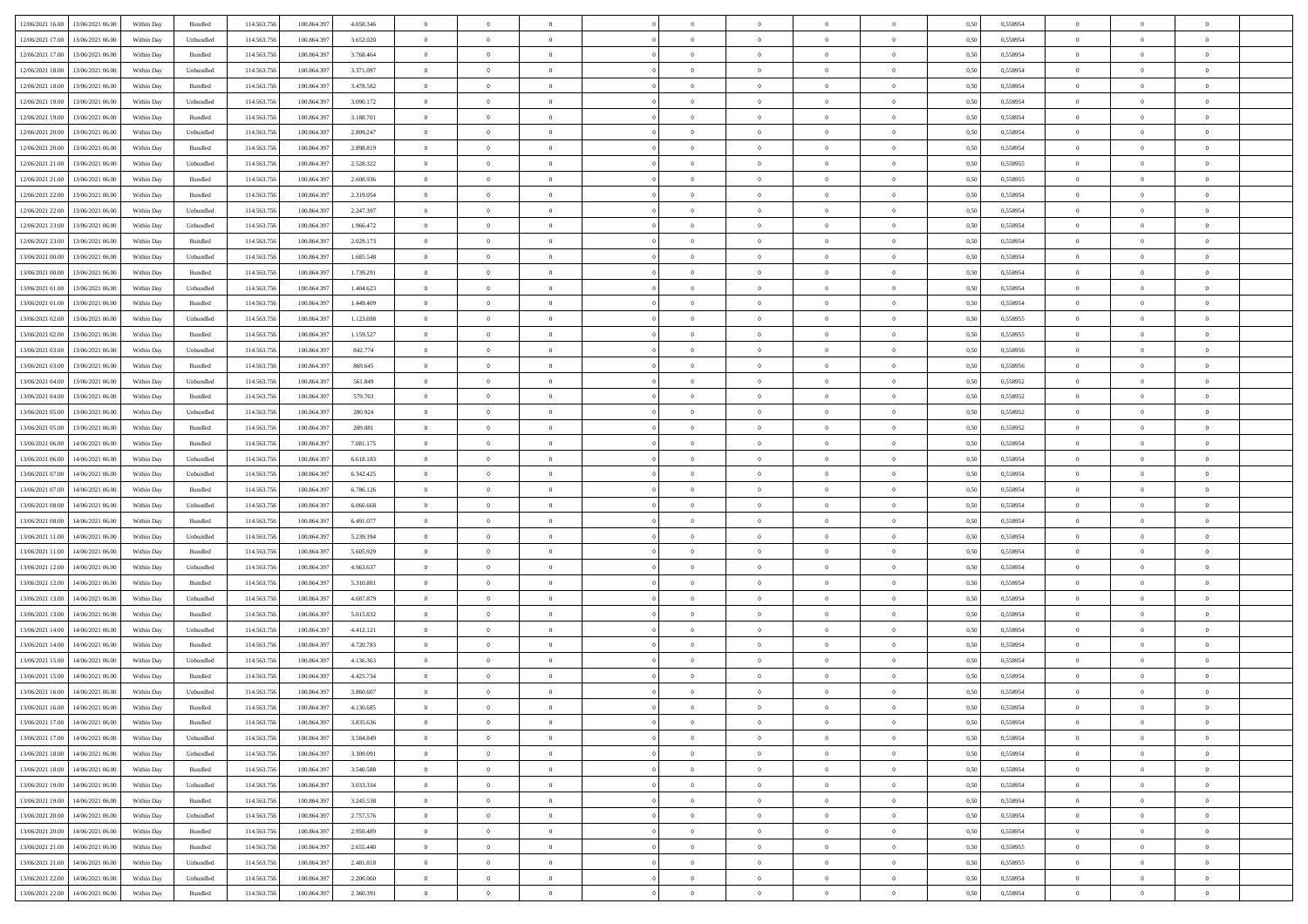|                                                |            |                             |             |             |            | $\overline{0}$ | $\overline{0}$ |                | $\overline{0}$ | $\theta$       |                | $\theta$       |      |          | $\theta$       | $\theta$       | $\overline{0}$ |  |
|------------------------------------------------|------------|-----------------------------|-------------|-------------|------------|----------------|----------------|----------------|----------------|----------------|----------------|----------------|------|----------|----------------|----------------|----------------|--|
| 13/06/2021 23:00<br>14/06/2021 06:00           | Within Day | Bundled                     | 114.563.75  | 100.864.39  | 2.065.342  |                |                |                |                |                |                |                | 0,50 | 0,558954 |                |                |                |  |
| 13/06/2021 23:00<br>14/06/2021 06:00           | Within Day | Unbundled                   | 114.563.75  | 100.864.39  | 1.930.303  | $\bf{0}$       | $\bf{0}$       | $\bf{0}$       | $\bf{0}$       | $\overline{0}$ | $\overline{0}$ | $\bf{0}$       | 0,50 | 0,558954 | $\,$ 0 $\,$    | $\bf{0}$       | $\overline{0}$ |  |
| $14/06/2021\ 00.00$<br>14/06/2021 06:00        | Within Day | Bundled                     | 114,563,75  | 100,864.397 | 1.770.294  | $\overline{0}$ | $\bf{0}$       | $\overline{0}$ | $\bf{0}$       | $\bf{0}$       | $\overline{0}$ | $\bf{0}$       | 0.50 | 0.558954 | $\bf{0}$       | $\overline{0}$ | $\overline{0}$ |  |
| 14/06/2021 00:00<br>14/06/2021 06:00           | Within Day | Unbundled                   | 114.563.75  | 100.864.39  | 1.654.545  | $\overline{0}$ | $\overline{0}$ | $\overline{0}$ | $\overline{0}$ | $\theta$       | $\overline{0}$ | $\bf{0}$       | 0,50 | 0,558954 | $\,$ 0 $\,$    | $\theta$       | $\overline{0}$ |  |
| 14/06/2021 01:00<br>14/06/2021 06:00           | Within Day | Bundled                     | 114.563.75  | 100.864.39  | 1.475.245  | $\bf{0}$       | $\overline{0}$ | $\bf{0}$       | $\overline{0}$ | $\bf{0}$       | $\overline{0}$ | $\bf{0}$       | 0,50 | 0,558954 | $\,$ 0 $\,$    | $\bf{0}$       | $\overline{0}$ |  |
|                                                |            |                             |             |             |            |                |                |                |                |                |                |                |      |          |                |                |                |  |
| 14/06/2021 01:00<br>14/06/2021 06:00           | Within Day | Unbundled                   | 114,563,75  | 100.864.39  | 1.378.787  | $\overline{0}$ | $\bf{0}$       | $\overline{0}$ | $\bf{0}$       | $\overline{0}$ | $\theta$       | $\bf{0}$       | 0.50 | 0.558954 | $\,$ 0 $\,$    | $\theta$       | $\overline{0}$ |  |
| 14/06/2021 02:00<br>14/06/2021 06.00           | Within Day | Bundled                     | 114.563.75  | 100.864.39  | 1.180.196  | $\overline{0}$ | $\overline{0}$ | $\overline{0}$ | $\overline{0}$ | $\overline{0}$ | $\overline{0}$ | $\bf{0}$       | 0,50 | 0,558955 | $\,$ 0 $\,$    | $\theta$       | $\overline{0}$ |  |
| 14/06/2021 02:00<br>14/06/2021 06.00           | Within Day | Unbundled                   | 114.563.75  | 100.864.39  | 1.103.030  | $\bf{0}$       | $\bf{0}$       | $\bf{0}$       | $\overline{0}$ | $\overline{0}$ | $\overline{0}$ | $\bf{0}$       | 0,50 | 0,558955 | $\,$ 0 $\,$    | $\bf{0}$       | $\overline{0}$ |  |
| 14/06/2021 03:00<br>14/06/2021 06:00           | Within Day | Unbundled                   | 114,563,75  | 100.864.39  | 827.273    | $\overline{0}$ | $\bf{0}$       | $\overline{0}$ | $\bf{0}$       | $\overline{0}$ | $\overline{0}$ | $\bf{0}$       | 0.50 | 0.558956 | $\bf{0}$       | $\overline{0}$ | $\overline{0}$ |  |
| 14/06/2021 03:00<br>14/06/2021 06:00           | Within Day | Bundled                     | 114.563.75  | 100.864.397 | 885.146    | $\bf{0}$       | $\bf{0}$       | $\overline{0}$ | $\overline{0}$ | $\overline{0}$ | $\overline{0}$ | $\bf{0}$       | 0,50 | 0,558956 | $\,$ 0 $\,$    | $\,$ 0 $\,$    | $\overline{0}$ |  |
| 14/06/2021 04:00<br>14/06/2021 06.00           | Within Day | Unbundled                   | 114.563.75  | 100.864.39  | 551.515    | $\bf{0}$       | $\bf{0}$       | $\bf{0}$       | $\bf{0}$       | $\overline{0}$ | $\overline{0}$ | $\bf{0}$       | 0,50 | 0,558952 | $\,$ 0 $\,$    | $\bf{0}$       | $\overline{0}$ |  |
| 14/06/2021 04:00<br>14/06/2021 06:00           | Within Day | Bundled                     | 114,563,75  | 100.864.39  | 590,097    | $\overline{0}$ | $\bf{0}$       | $\overline{0}$ | $\overline{0}$ | $\bf{0}$       | $\overline{0}$ | $\bf{0}$       | 0.50 | 0.558952 | $\bf{0}$       | $\,$ 0 $\,$    | $\,$ 0         |  |
|                                                |            |                             |             |             |            | $\overline{0}$ |                | $\overline{0}$ | $\theta$       | $\theta$       | $\overline{0}$ |                |      |          | $\,$ 0 $\,$    | $\,$ 0 $\,$    |                |  |
| 14/06/2021 05:00<br>14/06/2021 06:00           | Within Day | Unbundled                   | 114.563.75  | 100.864.39  | 275.757    |                | $\bf{0}$       |                |                |                |                | $\bf{0}$       | 0,50 | 0,558952 |                |                | $\overline{0}$ |  |
| 14/06/2021 05:00<br>14/06/2021 06.00           | Within Day | Bundled                     | 114.563.75  | 100.864.39  | 295.048    | $\bf{0}$       | $\overline{0}$ | $\bf{0}$       | $\bf{0}$       | $\bf{0}$       | $\overline{0}$ | $\bf{0}$       | 0,50 | 0,558952 | $\,$ 0 $\,$    | $\bf{0}$       | $\overline{0}$ |  |
| 14/06/2021 06:00<br>15/06/2021 06:00           | Within Day | Unbundled                   | 114,563,75  | 100.864.39  | 11.066.886 | $\overline{0}$ | $\bf{0}$       | $\overline{0}$ | $\bf{0}$       | $\overline{0}$ | $\theta$       | $\bf{0}$       | 0.50 | 0.558954 | $\,$ 0 $\,$    | $\theta$       | $\overline{0}$ |  |
| 14/06/2021 06:00<br>15/06/2021 06:00           | Within Day | Bundled                     | 114.563.75  | 100.864.39  | 2.632.470  | $\overline{0}$ | $\overline{0}$ | $\overline{0}$ | $\overline{0}$ | $\overline{0}$ | $\overline{0}$ | $\bf{0}$       | 0,50 | 0,558954 | $\theta$       | $\theta$       | $\overline{0}$ |  |
| 14/06/2021 07:00<br>15/06/2021 06:00           | Within Day | Unbundled                   | 114.563.75  | 100,864.3   | 10.605.766 | $\bf{0}$       | $\bf{0}$       | $\bf{0}$       | $\overline{0}$ | $\overline{0}$ | $\overline{0}$ | $\bf{0}$       | 0,50 | 0,558954 | $\,$ 0 $\,$    | $\bf{0}$       | $\overline{0}$ |  |
| 14/06/2021 07:00<br>15/06/2021 06:00           | Within Day | Bundled                     | 114,563,75  | 100,864.39  | 2.522.785  | $\overline{0}$ | $\bf{0}$       | $\overline{0}$ | $\bf{0}$       | $\overline{0}$ | $\overline{0}$ | $\bf{0}$       | 0.50 | 0.558954 | $\bf{0}$       | $\overline{0}$ | $\overline{0}$ |  |
| 14/06/2021 08:00<br>15/06/2021 06:00           | Within Day | Unbundled                   | 114.563.75  | 100.864.39  | 10.144.646 | $\bf{0}$       | $\bf{0}$       | $\overline{0}$ | $\overline{0}$ | $\overline{0}$ | $\overline{0}$ | $\bf{0}$       | 0,50 | 0,558954 | $\,$ 0 $\,$    | $\bf{0}$       | $\overline{0}$ |  |
| 14/06/2021 08:00<br>15/06/2021 06:00           | Within Day | Bundled                     | 114.563.75  | 100.864.39  | 2.413.098  | $\bf{0}$       | $\bf{0}$       | $\bf{0}$       | $\bf{0}$       | $\overline{0}$ | $\overline{0}$ | $\bf{0}$       | 0,50 | 0,558954 | $\,$ 0 $\,$    | $\bf{0}$       | $\overline{0}$ |  |
|                                                |            |                             |             |             |            |                |                |                |                |                |                |                |      |          |                |                |                |  |
| $14/06/2021\ 09.00$<br>15/06/2021 06:00        | Within Day | Unbundled                   | 114,563,75  | 100,864.397 | 9.683.526  | $\overline{0}$ | $\bf{0}$       | $\overline{0}$ | $\overline{0}$ | $\bf{0}$       | $\overline{0}$ | $\bf{0}$       | 0.50 | 0.558954 | $\bf{0}$       | $\overline{0}$ | $\,$ 0         |  |
| 14/06/2021 09:00<br>15/06/2021 06:00           | Within Day | Bundled                     | 114.563.75  | 100.864.39  | 2.303.412  | $\overline{0}$ | $\overline{0}$ | $\overline{0}$ | $\overline{0}$ | $\theta$       | $\overline{0}$ | $\bf{0}$       | 0,50 | 0,558954 | $\theta$       | $\theta$       | $\overline{0}$ |  |
| 14/06/2021 10:00<br>15/06/2021 06:00           | Within Day | Unbundled                   | 114.563.75  | 100.864.39  | 9.222.406  | $\bf{0}$       | $\bf{0}$       | $\bf{0}$       | $\bf{0}$       | $\overline{0}$ | $\overline{0}$ | $\bf{0}$       | 0,50 | 0,558954 | $\,$ 0 $\,$    | $\bf{0}$       | $\overline{0}$ |  |
| 14/06/2021 10:00<br>15/06/2021 06:00           | Within Day | Bundled                     | 114,563,75  | 100.864.39  | 2.193.725  | $\overline{0}$ | $\bf{0}$       | $\overline{0}$ | $\bf{0}$       | $\overline{0}$ | $\theta$       | $\bf{0}$       | 0.50 | 0.558954 | $\,$ 0 $\,$    | $\theta$       | $\overline{0}$ |  |
| 14/06/2021 11:00<br>15/06/2021 06:00           | Within Day | Bundled                     | 114.563.75  | 100.864.39  | 2.084.039  | $\overline{0}$ | $\overline{0}$ | $\overline{0}$ | $\overline{0}$ | $\overline{0}$ | $\overline{0}$ | $\bf{0}$       | 0,50 | 0,558954 | $\,$ 0 $\,$    | $\theta$       | $\overline{0}$ |  |
| 14/06/2021 11:00<br>15/06/2021 06:00           | Within Day | Unbundled                   | 114.563.75  | 100.864.39  | 8.761.285  | $\bf{0}$       | $\overline{0}$ | $\bf{0}$       | $\overline{0}$ | $\overline{0}$ | $\overline{0}$ | $\bf{0}$       | 0,50 | 0,558954 | $\,$ 0 $\,$    | $\bf{0}$       | $\overline{0}$ |  |
| 14/06/2021 12:00<br>15/06/2021 06:00           | Within Day | Unbundled                   | 114,563,75  | 100.864.39  | 8.300.165  | $\overline{0}$ | $\bf{0}$       | $\overline{0}$ | $\bf{0}$       | $\overline{0}$ | $\overline{0}$ | $\bf{0}$       | 0.50 | 0.558954 | $\bf{0}$       | $\overline{0}$ | $\overline{0}$ |  |
| 14/06/2021 12:00<br>15/06/2021 06:00           | Within Day | Bundled                     | 114.563.75  | 100.864.397 | 1.974.352  | $\overline{0}$ | $\bf{0}$       | $\overline{0}$ | $\overline{0}$ | $\overline{0}$ | $\overline{0}$ | $\bf{0}$       | 0,50 | 0,558954 | $\,$ 0 $\,$    | $\bf{0}$       | $\overline{0}$ |  |
| 15/06/2021 06:00                               | Within Day | Unbundled                   | 114.563.75  | 100.864.39  | 7.839.045  | $\bf{0}$       | $\bf{0}$       | $\bf{0}$       | $\bf{0}$       | $\overline{0}$ | $\bf{0}$       | $\bf{0}$       | 0,50 | 0,558954 | $\,$ 0 $\,$    | $\bf{0}$       | $\overline{0}$ |  |
| 14/06/2021 13:00                               |            |                             |             |             |            |                |                |                |                |                |                |                |      |          |                |                |                |  |
| 14/06/2021 13:00<br>15/06/2021 06:00           | Within Day | Bundled                     | 114,563,75  | 100.864.39  | 1.864,666  | $\overline{0}$ | $\bf{0}$       | $\overline{0}$ | $\overline{0}$ | $\bf{0}$       | $\overline{0}$ | $\bf{0}$       | 0.50 | 0.558954 | $\bf{0}$       | $\,$ 0 $\,$    | $\,$ 0         |  |
| 14/06/2021 14:00<br>15/06/2021 06:00           | Within Day | Unbundled                   | 114.563.75  | 100.864.39  | 7.377.924  | $\overline{0}$ | $\overline{0}$ | $\overline{0}$ | $\overline{0}$ | $\overline{0}$ | $\overline{0}$ | $\bf{0}$       | 0.50 | 0,558954 | $\theta$       | $\theta$       | $\overline{0}$ |  |
| 14/06/2021 14:00<br>15/06/2021 06:00           | Within Day | Bundled                     | 114.563.75  | 100.864.39  | 1.754.981  | $\bf{0}$       | $\bf{0}$       | $\bf{0}$       | $\bf{0}$       | $\overline{0}$ | $\overline{0}$ | $\bf{0}$       | 0,50 | 0,558954 | $\,$ 0 $\,$    | $\bf{0}$       | $\overline{0}$ |  |
| 14/06/2021 15:00<br>15/06/2021 06:00           | Within Day | Unbundled                   | 114,563,75  | 100,864.397 | 6.916.804  | $\overline{0}$ | $\bf{0}$       | $\overline{0}$ | $\bf{0}$       | $\overline{0}$ | $\overline{0}$ | $\bf{0}$       | 0.50 | 0.558954 | $\,$ 0 $\,$    | $\bf{0}$       | $\overline{0}$ |  |
| 14/06/2021 15:00<br>15/06/2021 06:00           | Within Dav | Bundled                     | 114.563.75  | 100.864.397 | 1.645.294  | $\overline{0}$ | $\overline{0}$ | $\overline{0}$ | $\overline{0}$ | $\overline{0}$ | $\overline{0}$ | $\bf{0}$       | 0.50 | 0,558954 | $\theta$       | $\theta$       | $\overline{0}$ |  |
| 14/06/2021 16:00<br>15/06/2021 06:00           | Within Day | Unbundled                   | 114.563.75  | 100,864.39  | 6.455.683  | $\bf{0}$       | $\bf{0}$       | $\bf{0}$       | $\bf{0}$       | $\overline{0}$ | $\overline{0}$ | $\bf{0}$       | 0,50 | 0,558954 | $\,$ 0 $\,$    | $\bf{0}$       | $\overline{0}$ |  |
| 14/06/2021 16:00<br>15/06/2021 06:00           | Within Day | Bundled                     | 114,563,75  | 100.864.39  | 1.535.608  | $\overline{0}$ | $\bf{0}$       | $\overline{0}$ | $\bf{0}$       | $\overline{0}$ | $\overline{0}$ | $\bf{0}$       | 0.50 | 0.558954 | $\bf{0}$       | $\overline{0}$ | $\overline{0}$ |  |
| 14/06/2021 17:00<br>15/06/2021 06:00           | Within Dav | Unbundled                   | 114.563.75  | 100.864.39  | 5.994.563  | $\overline{0}$ | $\overline{0}$ | $\overline{0}$ | $\overline{0}$ | $\overline{0}$ | $\overline{0}$ | $\bf{0}$       | 0.50 | 0,558954 | $\theta$       | $\theta$       | $\overline{0}$ |  |
|                                                |            |                             |             |             |            |                |                |                |                |                |                |                |      |          |                |                |                |  |
| 14/06/2021 17:00<br>15/06/2021 06:00           | Within Day | Bundled                     | 114.563.75  | 100.864.39  | 1.425.921  | $\bf{0}$       | $\bf{0}$       | $\bf{0}$       | $\bf{0}$       | $\overline{0}$ | $\overline{0}$ | $\bf{0}$       | 0,50 | 0,558954 | $\,$ 0 $\,$    | $\bf{0}$       | $\overline{0}$ |  |
| $14/06/2021\ 18.00$<br>15/06/2021 06:00        | Within Day | Unbundled                   | 114.563.75  | 100,864.397 | 5.533.443  | $\overline{0}$ | $\bf{0}$       | $\overline{0}$ | $\overline{0}$ | $\bf{0}$       | $\overline{0}$ | $\bf{0}$       | 0.50 | 0.558954 | $\,$ 0 $\,$    | $\,$ 0 $\,$    | $\overline{0}$ |  |
| 14/06/2021 18:00<br>15/06/2021 06:00           | Within Dav | Bundled                     | 114.563.75  | 100.864.39  | 1.316.235  | $\overline{0}$ | $\overline{0}$ | $\overline{0}$ | $\overline{0}$ | $\overline{0}$ | $\overline{0}$ | $\bf{0}$       | 0.50 | 0,558954 | $\theta$       | $\theta$       | $\overline{0}$ |  |
| 14/06/2021 19:00<br>15/06/2021 06:00           | Within Day | Bundled                     | 114.563.75  | 100.864.39  | 1.206.548  | $\bf{0}$       | $\bf{0}$       | $\bf{0}$       | $\overline{0}$ | $\overline{0}$ | $\overline{0}$ | $\bf{0}$       | 0,50 | 0,558954 | $\,$ 0 $\,$    | $\bf{0}$       | $\overline{0}$ |  |
| 14/06/2021 19:00<br>15/06/2021 06:00           | Within Day | Unbundled                   | 114,563,75  | 100.864.39  | 5.072.323  | $\overline{0}$ | $\overline{0}$ | $\overline{0}$ | $\bf{0}$       | $\overline{0}$ | $\overline{0}$ | $\bf{0}$       | 0.50 | 0.558954 | $\bf{0}$       | $\theta$       | $\overline{0}$ |  |
| 14/06/2021 20:00<br>15/06/2021 06:00           | Within Dav | Unbundled                   | 114.563.75  | 100,864.39  | 4.611.203  | $\overline{0}$ | $\overline{0}$ | $\overline{0}$ | $\theta$       | $\theta$       | $\overline{0}$ | $\overline{0}$ | 0.5( | 0,558954 | $\theta$       | $\theta$       | $\overline{0}$ |  |
| 14/06/2021 20:00<br>15/06/2021 06:00           | Within Day | Bundled                     | 114.563.75  | 100.864.39  | 1.096.863  | $\bf{0}$       | $\bf{0}$       | $\bf{0}$       | $\bf{0}$       | $\bf{0}$       | $\overline{0}$ | $\bf{0}$       | 0,50 | 0,558954 | $\overline{0}$ | $\overline{0}$ | $\overline{0}$ |  |
| $14/06/2021\; 21.00 \qquad 15/06/2021\; 06.00$ | Within Day | $\ensuremath{\mathsf{Unb}}$ | 114.563.756 | 100.864.397 | 4.150.083  | $\bf{0}$       | $\theta$       |                | $\overline{0}$ |                |                |                | 0,50 | 0.558955 | $\bf{0}$       | $\bf{0}$       |                |  |
| 14/06/2021 21:00 15/06/2021 06:00              | Within Day | Bundled                     | 114.563.756 | 100.864.397 | 987.176    | $\overline{0}$ | $\overline{0}$ | $\Omega$       | $\theta$       | $\overline{0}$ | $\overline{0}$ | $\bf{0}$       | 0,50 | 0,558955 | $\theta$       | $\overline{0}$ | $\overline{0}$ |  |
|                                                |            |                             |             |             |            |                |                |                |                |                |                |                |      |          |                |                |                |  |
| 14/06/2021 22:00<br>15/06/2021 06:00           | Within Day | Unbundled                   | 114.563.75  | 100.864.39  | 3.688.961  | $\overline{0}$ | $\bf{0}$       | $\overline{0}$ | $\overline{0}$ | $\bf{0}$       | $\overline{0}$ | $\bf{0}$       | 0,50 | 0,558954 | $\bf{0}$       | $\overline{0}$ | $\bf{0}$       |  |
| 14/06/2021 22.00 15/06/2021 06:00              | Within Day | Bundled                     | 114,563,756 | 100,864,397 | 877.490    | $\overline{0}$ | $\bf{0}$       | $\overline{0}$ | $\overline{0}$ | $\mathbf{0}$   | $\overline{0}$ | $\,$ 0 $\,$    | 0.50 | 0.558954 | $\overline{0}$ | $\bf{0}$       | $\,$ 0 $\,$    |  |
| 14/06/2021 23:00 15/06/2021 06:00              | Within Day | Unbundled                   | 114.563.756 | 100.864.397 | 3.227.841  | $\overline{0}$ | $\overline{0}$ | $\overline{0}$ | $\overline{0}$ | $\overline{0}$ | $\overline{0}$ | $\bf{0}$       | 0,50 | 0,558954 | $\overline{0}$ | $\theta$       | $\overline{0}$ |  |
| 14/06/2021 23:00<br>15/06/2021 06:00           | Within Day | Bundled                     | 114.563.75  | 100.864.397 | 767.804    | $\overline{0}$ | $\bf{0}$       | $\overline{0}$ | $\overline{0}$ | $\bf{0}$       | $\overline{0}$ | $\bf{0}$       | 0,50 | 0,558954 | $\bf{0}$       | $\overline{0}$ | $\overline{0}$ |  |
| 15/06/2021 06:00<br>15/06/2021 00:00           | Within Day | Unbundled                   | 114.563.756 | 100,864,397 | 2.766.721  | $\overline{0}$ | $\bf{0}$       | $\overline{0}$ | $\overline{0}$ | $\bf{0}$       | $\overline{0}$ | $\bf{0}$       | 0.50 | 0.558954 | $\,$ 0 $\,$    | $\overline{0}$ | $\overline{0}$ |  |
| 15/06/2021 00:00<br>15/06/2021 06:00           | Within Dav | Bundled                     | 114.563.756 | 100.864.397 | 658.117    | $\overline{0}$ | $\overline{0}$ | $\overline{0}$ | $\overline{0}$ | $\overline{0}$ | $\overline{0}$ | $\bf{0}$       | 0.50 | 0,558954 | $\overline{0}$ | $\theta$       | $\overline{0}$ |  |
| 15/06/2021 01:00<br>15/06/2021 06:00           | Within Day | Unbundled                   | 114.563.75  | 100.864.39  | 2.305.601  | $\overline{0}$ | $\overline{0}$ | $\overline{0}$ | $\overline{0}$ | $\overline{0}$ | $\overline{0}$ | $\bf{0}$       | 0,50 | 0,558954 | $\bf{0}$       | $\overline{0}$ | $\,$ 0         |  |
|                                                |            |                             |             |             |            |                |                |                |                |                |                |                |      |          |                |                |                |  |
| 15/06/2021 01:00<br>15/06/2021 06:00           | Within Day | Bundled                     | 114.563.75  | 100,864.397 | 548,431    | $\overline{0}$ | $\overline{0}$ | $\overline{0}$ | $\overline{0}$ | $\overline{0}$ | $\overline{0}$ | $\bf{0}$       | 0.50 | 0.558954 | $\mathbf{0}$   | $\bf{0}$       | $\,$ 0         |  |
| 15/06/2021 02:00 15/06/2021 06:00              | Within Dav | Unbundled                   | 114.563.756 | 100.864.397 | 1.844.481  | $\overline{0}$ | $\overline{0}$ | $\overline{0}$ | $\overline{0}$ | $\overline{0}$ | $\overline{0}$ | $\bf{0}$       | 0,50 | 0,558955 | $\overline{0}$ | $\theta$       | $\overline{0}$ |  |
| 15/06/2021 02:00<br>15/06/2021 06:00           | Within Day | Bundled                     | 114.563.75  | 100.864.39  | 438.744    | $\overline{0}$ | $\bf{0}$       | $\overline{0}$ | $\overline{0}$ | $\overline{0}$ | $\overline{0}$ | $\bf{0}$       | 0,50 | 0,558955 | $\bf{0}$       | $\overline{0}$ | $\bf{0}$       |  |
| 15/06/2021 03:00 15/06/2021 06:00              | Within Day | Unbundled                   | 114.563.756 | 100.864.397 | 1.383.361  | $\,$ 0 $\,$    | $\bf{0}$       | $\overline{0}$ | $\overline{0}$ | $\,$ 0 $\,$    | $\overline{0}$ | $\bf{0}$       | 0,50 | 0,558956 | $\overline{0}$ | $\,$ 0 $\,$    | $\,$ 0 $\,$    |  |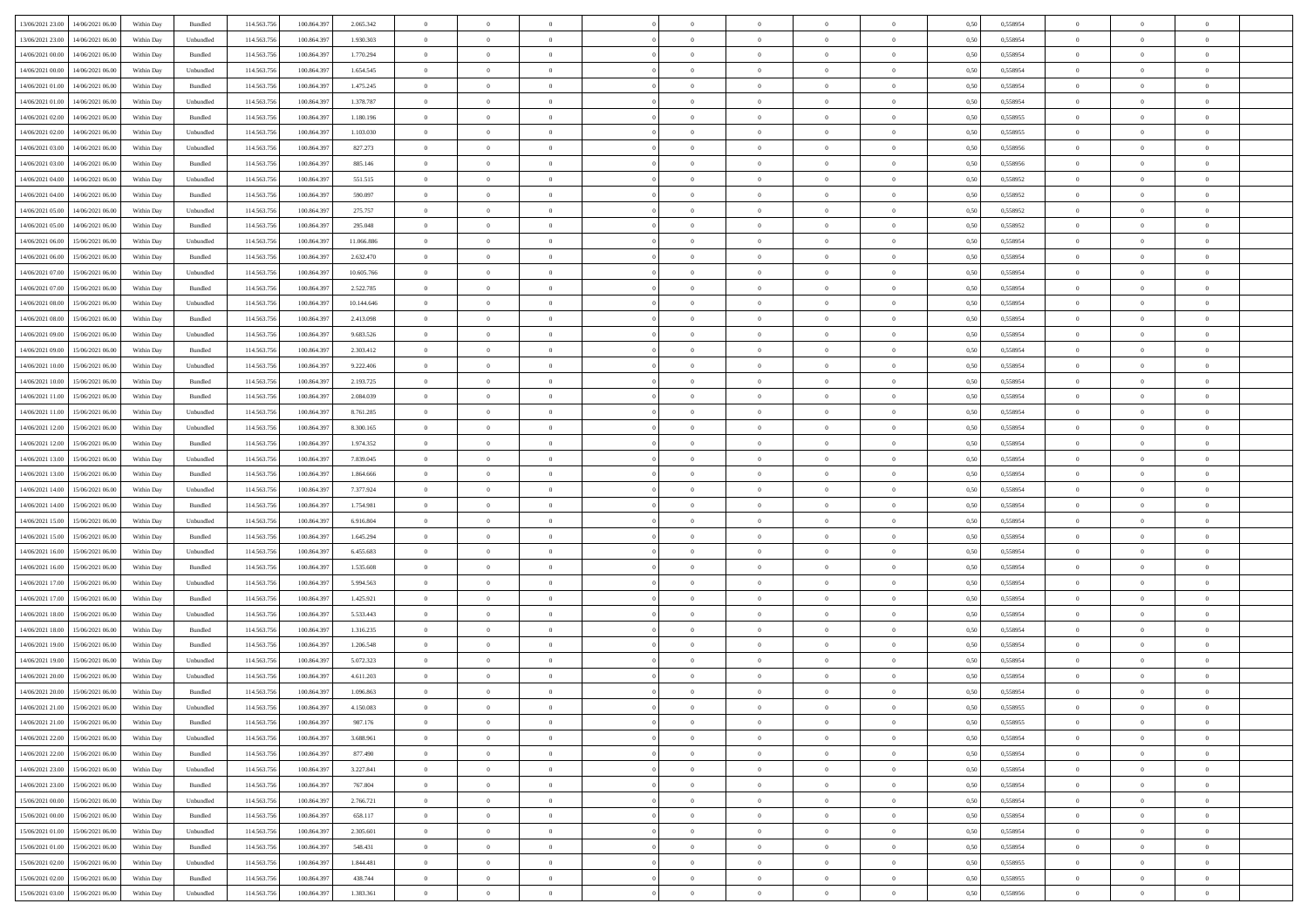| 15/06/2021 03:00 15/06/2021 06:00            | Within Day | Bundled   | 114.563.756 | 100.864.39  | 329.059    | $\overline{0}$ | $\overline{0}$ |                | $\overline{0}$ | $\theta$       |                | $\theta$       | 0,50 | 0,558956 | $\theta$       | $\theta$       | $\overline{0}$ |  |
|----------------------------------------------|------------|-----------|-------------|-------------|------------|----------------|----------------|----------------|----------------|----------------|----------------|----------------|------|----------|----------------|----------------|----------------|--|
| 15/06/2021 04:00<br>15/06/2021 06:00         | Within Day | Bundled   | 114.563.75  | 100.864.39  | 219.372    | $\bf{0}$       | $\bf{0}$       | $\bf{0}$       | $\overline{0}$ | $\overline{0}$ | $\overline{0}$ | $\bf{0}$       | 0,50 | 0,558952 | $\,$ 0 $\,$    | $\bf{0}$       | $\overline{0}$ |  |
| 15/06/2021 04:00<br>15/06/2021 06:00         | Within Day | Unbundled | 114,563,75  | 100.864.39  | 922.240    | $\overline{0}$ | $\bf{0}$       | $\overline{0}$ | $\bf{0}$       | $\bf{0}$       | $\overline{0}$ | $\bf{0}$       | 0.50 | 0.558952 | $\bf{0}$       | $\overline{0}$ | $\overline{0}$ |  |
| 15/06/2021 05:00<br>15/06/2021 06:00         |            |           | 114.563.75  |             |            | $\overline{0}$ | $\overline{0}$ | $\overline{0}$ | $\theta$       | $\theta$       | $\overline{0}$ |                |      |          | $\theta$       | $\theta$       | $\overline{0}$ |  |
|                                              | Within Day | Unbundled |             | 100.864.39  | 461.120    |                |                |                |                |                |                | $\bf{0}$       | 0,50 | 0,558952 |                |                |                |  |
| 15/06/2021 05:00<br>15/06/2021 06:00         | Within Day | Bundled   | 114.563.75  | 100,864.39  | 109.686    | $\bf{0}$       | $\overline{0}$ | $\bf{0}$       | $\overline{0}$ | $\theta$       | $\overline{0}$ | $\bf{0}$       | 0,50 | 0,558952 | $\,$ 0 $\,$    | $\bf{0}$       | $\overline{0}$ |  |
| 15/06/2021 06:00<br>16/06/2021 06:00         | Within Day | Unbundled | 114,563,75  | 100.864.39  | 11.066.886 | $\overline{0}$ | $\overline{0}$ | $\overline{0}$ | $\bf{0}$       | $\overline{0}$ | $\theta$       | $\bf{0}$       | 0.50 | 0.558954 | $\,$ 0 $\,$    | $\theta$       | $\overline{0}$ |  |
| 15/06/2021 06:00<br>16/06/2021 06:00         | Within Day | Bundled   | 114.563.75  | 100.864.39  | 2.632.470  | $\overline{0}$ | $\overline{0}$ | $\overline{0}$ | $\overline{0}$ | $\overline{0}$ | $\overline{0}$ | $\bf{0}$       | 0,50 | 0,558954 | $\,$ 0 $\,$    | $\theta$       | $\overline{0}$ |  |
|                                              |            |           |             |             |            |                |                |                |                |                |                |                |      |          |                |                |                |  |
| 15/06/2021 07:00<br>16/06/2021 06:00         | Within Day | Unbundled | 114.563.75  | 100.864.39  | 10.605.766 | $\bf{0}$       | $\bf{0}$       | $\bf{0}$       | $\overline{0}$ | $\overline{0}$ | $\overline{0}$ | $\bf{0}$       | 0,50 | 0,558954 | $\,$ 0 $\,$    | $\bf{0}$       | $\overline{0}$ |  |
| 15/06/2021 07:00<br>16/06/2021 06:00         | Within Day | Bundled   | 114,563,75  | 100,864.39  | 2.522.785  | $\overline{0}$ | $\bf{0}$       | $\overline{0}$ | $\bf{0}$       | $\overline{0}$ | $\overline{0}$ | $\bf{0}$       | 0.50 | 0.558954 | $\bf{0}$       | $\overline{0}$ | $\overline{0}$ |  |
| 15/06/2021 08:00<br>16/06/2021 06:00         | Within Day | Unbundled | 114.563.75  | 100.864.39  | 10.144.646 | $\overline{0}$ | $\bf{0}$       | $\overline{0}$ | $\overline{0}$ | $\overline{0}$ | $\overline{0}$ | $\bf{0}$       | 0,50 | 0,558954 | $\,$ 0 $\,$    | $\bf{0}$       | $\overline{0}$ |  |
| 15/06/2021 08:00<br>16/06/2021 06:00         | Within Day | Bundled   | 114.563.75  | 100.864.39  | 2.413.098  | $\bf{0}$       | $\overline{0}$ | $\bf{0}$       | $\bf{0}$       | $\bf{0}$       | $\overline{0}$ | $\bf{0}$       | 0,50 | 0,558954 | $\,$ 0 $\,$    | $\bf{0}$       | $\overline{0}$ |  |
|                                              |            |           |             |             |            |                |                |                |                |                |                |                |      |          |                |                |                |  |
| 15/06/2021 09:00<br>16/06/2021 06:00         | Within Day | Unbundled | 114,563,75  | 100,864.397 | 9.683.526  | $\overline{0}$ | $\bf{0}$       | $\overline{0}$ | $\overline{0}$ | $\bf{0}$       | $\overline{0}$ | $\bf{0}$       | 0.50 | 0.558954 | $\bf{0}$       | $\overline{0}$ | $\overline{0}$ |  |
| 15/06/2021 09:00<br>16/06/2021 06:00         | Within Day | Bundled   | 114.563.75  | 100.864.39  | 2.303.412  | $\overline{0}$ | $\overline{0}$ | $\overline{0}$ | $\theta$       | $\theta$       | $\overline{0}$ | $\bf{0}$       | 0,50 | 0,558954 | $\,$ 0 $\,$    | $\theta$       | $\overline{0}$ |  |
| 15/06/2021 10:00<br>16/06/2021 06:00         | Within Day | Unbundled | 114.563.75  | 100.864.39  | 9.222.406  | $\bf{0}$       | $\overline{0}$ | $\bf{0}$       | $\overline{0}$ | $\theta$       | $\overline{0}$ | $\bf{0}$       | 0,50 | 0,558954 | $\,$ 0 $\,$    | $\bf{0}$       | $\overline{0}$ |  |
|                                              |            |           |             |             |            |                |                |                |                |                |                |                |      |          |                |                |                |  |
| 15/06/2021 10:00<br>16/06/2021 06:00         | Within Day | Bundled   | 114,563,75  | 100.864.39  | 2.193.725  | $\overline{0}$ | $\overline{0}$ | $\overline{0}$ | $\bf{0}$       | $\overline{0}$ | $\Omega$       | $\bf{0}$       | 0.50 | 0.558954 | $\,$ 0 $\,$    | $\theta$       | $\overline{0}$ |  |
| 15/06/2021 11:00<br>16/06/2021 06:00         | Within Day | Unbundled | 114.563.75  | 100.864.397 | 8.761.285  | $\overline{0}$ | $\overline{0}$ | $\overline{0}$ | $\overline{0}$ | $\overline{0}$ | $\overline{0}$ | $\bf{0}$       | 0,50 | 0,558954 | $\theta$       | $\theta$       | $\overline{0}$ |  |
| 15/06/2021 11:00<br>16/06/2021 06:00         | Within Day | Bundled   | 114.563.75  | 100,864.39  | 2.084.039  | $\bf{0}$       | $\overline{0}$ | $\bf{0}$       | $\overline{0}$ | $\theta$       | $\overline{0}$ | $\bf{0}$       | 0,50 | 0,558954 | $\,$ 0 $\,$    | $\bf{0}$       | $\overline{0}$ |  |
| 15/06/2021 12:00<br>16/06/2021 06:00         | Within Day | Bundled   | 114,563,75  | 100.864.39  | 1.974.352  | $\overline{0}$ | $\bf{0}$       | $\overline{0}$ | $\bf{0}$       | $\overline{0}$ | $\overline{0}$ | $\bf{0}$       | 0.50 | 0.558954 | $\bf{0}$       | $\overline{0}$ | $\overline{0}$ |  |
| 15/06/2021 12:00<br>16/06/2021 06:00         | Within Day | Unbundled | 114.563.75  | 100.864.397 | 8.300.165  | $\overline{0}$ | $\bf{0}$       | $\overline{0}$ | $\overline{0}$ | $\overline{0}$ | $\overline{0}$ | $\bf{0}$       | 0,50 | 0,558954 | $\,$ 0 $\,$    | $\bf{0}$       | $\overline{0}$ |  |
|                                              |            |           |             |             |            |                |                |                |                |                |                |                |      |          |                |                |                |  |
| 15/06/2021 13:00<br>16/06/2021 06:00         | Within Day | Unbundled | 114.563.75  | 100.864.39  | 7.839.045  | $\bf{0}$       | $\bf{0}$       | $\bf{0}$       | $\bf{0}$       | $\overline{0}$ | $\overline{0}$ | $\bf{0}$       | 0,50 | 0,558954 | $\,$ 0 $\,$    | $\bf{0}$       | $\overline{0}$ |  |
| 15/06/2021 13:00<br>16/06/2021 06:00         | Within Day | Bundled   | 114,563,75  | 100,864.397 | 1.864,666  | $\overline{0}$ | $\bf{0}$       | $\overline{0}$ | $\overline{0}$ | $\bf{0}$       | $\overline{0}$ | $\bf{0}$       | 0.50 | 0.558954 | $\bf{0}$       | $\overline{0}$ | $\overline{0}$ |  |
| 15/06/2021 14:00<br>16/06/2021 06:00         | Within Day | Unbundled | 114.563.75  | 100.864.397 | 7.377.924  | $\overline{0}$ | $\overline{0}$ | $\overline{0}$ | $\theta$       | $\theta$       | $\overline{0}$ | $\bf{0}$       | 0,50 | 0,558954 | $\theta$       | $\theta$       | $\overline{0}$ |  |
|                                              |            |           |             |             |            |                | $\overline{0}$ |                |                | $\,$ 0 $\,$    | $\overline{0}$ |                |      |          | $\,$ 0 $\,$    | $\bf{0}$       | $\overline{0}$ |  |
| 15/06/2021 14:00<br>16/06/2021 06:00         | Within Day | Bundled   | 114.563.75  | 100.864.39  | 1.754.981  | $\bf{0}$       |                | $\bf{0}$       | $\bf{0}$       |                |                | $\bf{0}$       | 0,50 | 0,558954 |                |                |                |  |
| 15/06/2021 15:00<br>16/06/2021 06:00         | Within Day | Unbundled | 114,563,75  | 100.864.39  | 6.916.804  | $\overline{0}$ | $\overline{0}$ | $\overline{0}$ | $\bf{0}$       | $\overline{0}$ | $\Omega$       | $\bf{0}$       | 0.50 | 0.558954 | $\,$ 0 $\,$    | $\theta$       | $\overline{0}$ |  |
| 15/06/2021 15:00<br>16/06/2021 06:00         | Within Day | Bundled   | 114.563.75  | 100.864.39  | 1.645.294  | $\overline{0}$ | $\overline{0}$ | $\overline{0}$ | $\overline{0}$ | $\overline{0}$ | $\overline{0}$ | $\bf{0}$       | 0,50 | 0,558954 | $\,$ 0 $\,$    | $\theta$       | $\overline{0}$ |  |
| 15/06/2021 16:00<br>16/06/2021 06:00         | Within Day | Unbundled | 114.563.75  | 100.864.39  | 6.455.683  | $\bf{0}$       | $\overline{0}$ | $\bf{0}$       | $\overline{0}$ | $\bf{0}$       | $\overline{0}$ | $\bf{0}$       | 0,50 | 0,558954 | $\,$ 0 $\,$    | $\bf{0}$       | $\overline{0}$ |  |
| 15/06/2021 16:00<br>16/06/2021 06:00         |            | Bundled   | 114,563,75  | 100,864.397 | 1.535.608  |                | $\bf{0}$       | $\overline{0}$ |                | $\overline{0}$ | $\overline{0}$ |                | 0.50 | 0.558954 | $\bf{0}$       | $\overline{0}$ | $\overline{0}$ |  |
|                                              | Within Day |           |             |             |            | $\overline{0}$ |                |                | $\bf{0}$       |                |                | $\bf{0}$       |      |          |                |                |                |  |
| 15/06/2021 17:00<br>16/06/2021 06:00         | Within Day | Unbundled | 114.563.75  | 100.864.397 | 5.994.563  | $\overline{0}$ | $\bf{0}$       | $\overline{0}$ | $\overline{0}$ | $\overline{0}$ | $\overline{0}$ | $\bf{0}$       | 0,50 | 0,558954 | $\theta$       | $\theta$       | $\overline{0}$ |  |
| 15/06/2021 17:00<br>16/06/2021 06:00         | Within Day | Bundled   | 114.563.75  | 100.864.39  | 1.425.921  | $\bf{0}$       | $\bf{0}$       | $\bf{0}$       | $\bf{0}$       | $\overline{0}$ | $\overline{0}$ | $\bf{0}$       | 0,50 | 0,558954 | $\,$ 0 $\,$    | $\bf{0}$       | $\overline{0}$ |  |
| 15/06/2021 18:00<br>16/06/2021 06:00         | Within Day | Unbundled | 114,563,75  | 100,864.397 | 5.533.443  | $\overline{0}$ | $\bf{0}$       | $\overline{0}$ | $\overline{0}$ | $\bf{0}$       | $\overline{0}$ | $\bf{0}$       | 0.50 | 0.558954 | $\bf{0}$       | $\overline{0}$ | $\overline{0}$ |  |
| 15/06/2021 18:00<br>16/06/2021 06:00         | Within Day | Bundled   | 114.563.75  | 100.864.39  | 1.316.235  | $\overline{0}$ | $\overline{0}$ | $\overline{0}$ | $\overline{0}$ | $\overline{0}$ | $\overline{0}$ | $\bf{0}$       | 0.50 | 0,558954 | $\theta$       | $\theta$       | $\overline{0}$ |  |
|                                              |            |           |             |             |            |                |                |                |                |                |                |                |      |          |                |                |                |  |
| 15/06/2021 19:00<br>16/06/2021 06:00         | Within Day | Unbundled | 114.563.75  | 100.864.39  | 5.072.323  | $\bf{0}$       | $\overline{0}$ | $\bf{0}$       | $\bf{0}$       | $\,$ 0 $\,$    | $\overline{0}$ | $\bf{0}$       | 0,50 | 0,558954 | $\,$ 0 $\,$    | $\bf{0}$       | $\overline{0}$ |  |
| 15/06/2021 19:00<br>16/06/2021 06:00         | Within Day | Bundled   | 114,563,75  | 100.864.39  | 1.206.548  | $\overline{0}$ | $\bf{0}$       | $\overline{0}$ | $\bf{0}$       | $\overline{0}$ | $\Omega$       | $\bf{0}$       | 0.50 | 0.558954 | $\,$ 0 $\,$    | $\theta$       | $\overline{0}$ |  |
| 15/06/2021 20:00<br>16/06/2021 06:00         | Within Dav | Unbundled | 114.563.75  | 100.864.397 | 4.611.203  | $\overline{0}$ | $\overline{0}$ | $\overline{0}$ | $\overline{0}$ | $\theta$       | $\overline{0}$ | $\bf{0}$       | 0.50 | 0,558954 | $\theta$       | $\theta$       | $\overline{0}$ |  |
| 15/06/2021 20:00<br>16/06/2021 06:00         | Within Day | Bundled   | 114.563.75  | 100.864.39  | 1.096.863  | $\bf{0}$       | $\bf{0}$       | $\bf{0}$       | $\bf{0}$       | $\bf{0}$       | $\overline{0}$ | $\bf{0}$       | 0,50 | 0,558954 | $\,$ 0 $\,$    | $\bf{0}$       | $\overline{0}$ |  |
|                                              |            |           |             |             |            |                |                |                |                |                |                |                |      |          |                |                |                |  |
| 15/06/2021 21:00<br>16/06/2021 06:00         | Within Day | Bundled   | 114,563,75  | 100.864.39  | 987.176    | $\overline{0}$ | $\bf{0}$       | $\overline{0}$ | $\bf{0}$       | $\overline{0}$ | $\overline{0}$ | $\bf{0}$       | 0.50 | 0.558955 | $\bf{0}$       | $\overline{0}$ | $\overline{0}$ |  |
| 15/06/2021 21:00<br>16/06/2021 06:00         | Within Dav | Unbundled | 114.563.75  | 100,864.397 | 4.150.083  | $\overline{0}$ | $\overline{0}$ | $\overline{0}$ | $\overline{0}$ | $\overline{0}$ | $\overline{0}$ | $\bf{0}$       | 0.50 | 0,558955 | $\theta$       | $\theta$       | $\overline{0}$ |  |
| 15/06/2021 22:00<br>16/06/2021 06:00         | Within Day | Unbundled | 114.563.75  | 100.864.39  | 3.688.961  | $\bf{0}$       | $\bf{0}$       | $\bf{0}$       | $\bf{0}$       | $\overline{0}$ | $\overline{0}$ | $\bf{0}$       | 0,50 | 0,558954 | $\,$ 0 $\,$    | $\bf{0}$       | $\overline{0}$ |  |
| 15/06/2021 22:00<br>16/06/2021 06:00         | Within Day | Bundled   | 114,563,75  | 100,864.397 | 877.490    | $\overline{0}$ | $\bf{0}$       | $\overline{0}$ | $\overline{0}$ | $\bf{0}$       | $\overline{0}$ | $\bf{0}$       | 0.50 | 0.558954 | $\bf{0}$       | $\overline{0}$ | $\overline{0}$ |  |
|                                              |            |           |             |             |            |                |                |                |                |                |                |                |      |          |                |                |                |  |
| 15/06/2021 23:00<br>16/06/2021 06:00         | Within Dav | Unbundled | 114.563.75  | 100.864.397 | 3.227.841  | $\overline{0}$ | $\overline{0}$ | $\overline{0}$ | $\overline{0}$ | $\overline{0}$ | $\overline{0}$ | $\bf{0}$       | 0.50 | 0.558954 | $\theta$       | $\theta$       | $\overline{0}$ |  |
| 15/06/2021 23:00<br>16/06/2021 06:00         | Within Day | Bundled   | 114.563.75  | 100.864.39  | 767.804    | $\bf{0}$       | $\bf{0}$       | $\bf{0}$       | $\bf{0}$       | $\overline{0}$ | $\overline{0}$ | $\bf{0}$       | 0,50 | 0,558954 | $\,$ 0 $\,$    | $\bf{0}$       | $\overline{0}$ |  |
| 16/06/2021 00:00<br>16/06/2021 06:00         | Within Day | Unbundled | 114,563,75  | 100.864.39  | 2.766.721  | $\overline{0}$ | $\overline{0}$ | $\overline{0}$ | $\bf{0}$       | $\theta$       | $\Omega$       | $\bf{0}$       | 0.50 | 0.558954 | $\bf{0}$       | $\theta$       | $\overline{0}$ |  |
| 16/06/2021 00:00<br>16/06/2021 06:00         | Within Dav | Bundled   | 114.563.75  | 100,864.39  | 658.117    | $\overline{0}$ | $\overline{0}$ | $\Omega$       | $\theta$       | $\theta$       | $\overline{0}$ | $\overline{0}$ | 0.5( | 0,558954 | $\theta$       | $\theta$       | $\overline{0}$ |  |
| 16/06/2021 01:00<br>16/06/2021 06:00         | Within Day | Unbundled | 114.563.75  | 100.864.39  | 2.305.601  | $\bf{0}$       | $\bf{0}$       | $\bf{0}$       | $\bf{0}$       | $\bf{0}$       | $\overline{0}$ | $\bf{0}$       | 0,50 | 0,558954 | $\overline{0}$ | $\overline{0}$ | $\overline{0}$ |  |
|                                              |            |           |             |             |            |                |                |                |                |                |                |                |      |          |                |                |                |  |
| $16/06/2021\;01.00 \qquad 16/06/2021\;06.00$ | Within Day | Bundled   | 114.563.756 | 100.864.397 | 548.431    | $\overline{0}$ | $\Omega$       |                | $\overline{0}$ |                |                |                | 0,50 | 0.558954 | $\theta$       | $\overline{0}$ |                |  |
| 16/06/2021 02:00 16/06/2021 06:00            | Within Day | Unbundled | 114.563.756 | 100.864.397 | 1.844.481  | $\overline{0}$ | $\overline{0}$ | $\Omega$       | $\theta$       | $\overline{0}$ | $\overline{0}$ | $\bf{0}$       | 0,50 | 0,558955 | $\theta$       | $\overline{0}$ | $\overline{0}$ |  |
| 16/06/2021 02:00<br>16/06/2021 06:00         | Within Day | Bundled   | 114.563.75  | 100.864.39  | 438.744    | $\overline{0}$ | $\bf{0}$       | $\overline{0}$ | $\overline{0}$ | $\bf{0}$       | $\overline{0}$ | $\bf{0}$       | 0,50 | 0,558955 | $\bf{0}$       | $\overline{0}$ | $\bf{0}$       |  |
| 16/06/2021 03:00 16/06/2021 06:00            | Within Day | Unbundled | 114,563,756 | 100,864,397 | 1.383.361  | $\overline{0}$ | $\bf{0}$       | $\overline{0}$ | $\overline{0}$ | $\mathbf{0}$   | $\overline{0}$ | $\,$ 0 $\,$    | 0.50 | 0.558956 | $\overline{0}$ | $\bf{0}$       | $\,$ 0 $\,$    |  |
|                                              |            |           |             |             |            |                |                |                |                |                |                |                |      |          |                |                |                |  |
| 16/06/2021 03:00 16/06/2021 06:00            | Within Day | Bundled   | 114.563.756 | 100.864.397 | 329.059    | $\overline{0}$ | $\overline{0}$ | $\overline{0}$ | $\overline{0}$ | $\overline{0}$ | $\overline{0}$ | $\bf{0}$       | 0,50 | 0,558956 | $\overline{0}$ | $\theta$       | $\overline{0}$ |  |
| 16/06/2021 04:00<br>16/06/2021 06:00         | Within Day | Unbundled | 114.563.75  | 100.864.397 | 922.240    | $\overline{0}$ | $\bf{0}$       | $\overline{0}$ | $\overline{0}$ | $\bf{0}$       | $\overline{0}$ | $\bf{0}$       | 0,50 | 0,558952 | $\bf{0}$       | $\overline{0}$ | $\overline{0}$ |  |
| 16/06/2021 04:00<br>16/06/2021 06:00         | Within Day | Bundled   | 114.563.756 | 100,864,397 | 219.372    | $\overline{0}$ | $\bf{0}$       | $\overline{0}$ | $\overline{0}$ | $\bf{0}$       | $\overline{0}$ | $\bf{0}$       | 0.50 | 0.558952 | $\,$ 0 $\,$    | $\overline{0}$ | $\overline{0}$ |  |
| 16/06/2021 05:00<br>16/06/2021 06:00         | Within Dav | Bundled   | 114.563.756 | 100.864.397 | 109,686    | $\overline{0}$ | $\overline{0}$ | $\overline{0}$ | $\overline{0}$ | $\overline{0}$ | $\overline{0}$ | $\bf{0}$       | 0.50 | 0,558952 | $\overline{0}$ | $\theta$       | $\overline{0}$ |  |
|                                              |            |           |             |             |            |                |                |                |                |                |                |                |      |          |                |                |                |  |
| 16/06/2021 05:00<br>16/06/2021 06:00         | Within Day | Unbundled | 114.563.75  | 100.864.39  | 461.120    | $\overline{0}$ | $\overline{0}$ | $\overline{0}$ | $\overline{0}$ | $\overline{0}$ | $\overline{0}$ | $\bf{0}$       | 0,50 | 0,558952 | $\bf{0}$       | $\overline{0}$ | $\,$ 0         |  |
| 17/06/2021 06:00<br>16/06/2021 06:00         | Within Day | Unbundled | 114.563.75  | 100,864,397 | 11.066.886 | $\overline{0}$ | $\overline{0}$ | $\overline{0}$ | $\overline{0}$ | $\overline{0}$ | $\overline{0}$ | $\bf{0}$       | 0.50 | 0.558954 | $\mathbf{0}$   | $\bf{0}$       | $\,$ 0         |  |
| 16/06/2021 06:00<br>17/06/2021 06:00         | Within Dav | Bundled   | 114.563.756 | 100.864.397 | 2.632.470  | $\overline{0}$ | $\overline{0}$ | $\overline{0}$ | $\overline{0}$ | $\overline{0}$ | $\overline{0}$ | $\bf{0}$       | 0,50 | 0,558954 | $\overline{0}$ | $\theta$       | $\overline{0}$ |  |
| 16/06/2021 07:00<br>17/06/2021 06:00         | Within Day | Unbundled | 114.563.75  | 100.864.39  | 10.605.766 | $\overline{0}$ | $\bf{0}$       | $\overline{0}$ | $\overline{0}$ | $\overline{0}$ | $\overline{0}$ |                | 0,50 | 0,558954 | $\bf{0}$       | $\overline{0}$ | $\bf{0}$       |  |
|                                              |            |           |             |             |            |                |                |                |                |                |                | $\bf{0}$       |      |          |                |                |                |  |
| 16/06/2021 07:00 17/06/2021 06:00            | Within Day | Bundled   | 114.563.756 | 100.864.397 | 2.522.785  | $\,$ 0 $\,$    | $\bf{0}$       | $\overline{0}$ | $\overline{0}$ | $\,$ 0 $\,$    | $\overline{0}$ | $\,$ 0 $\,$    | 0,50 | 0,558954 | $\overline{0}$ | $\,$ 0 $\,$    | $\,$ 0 $\,$    |  |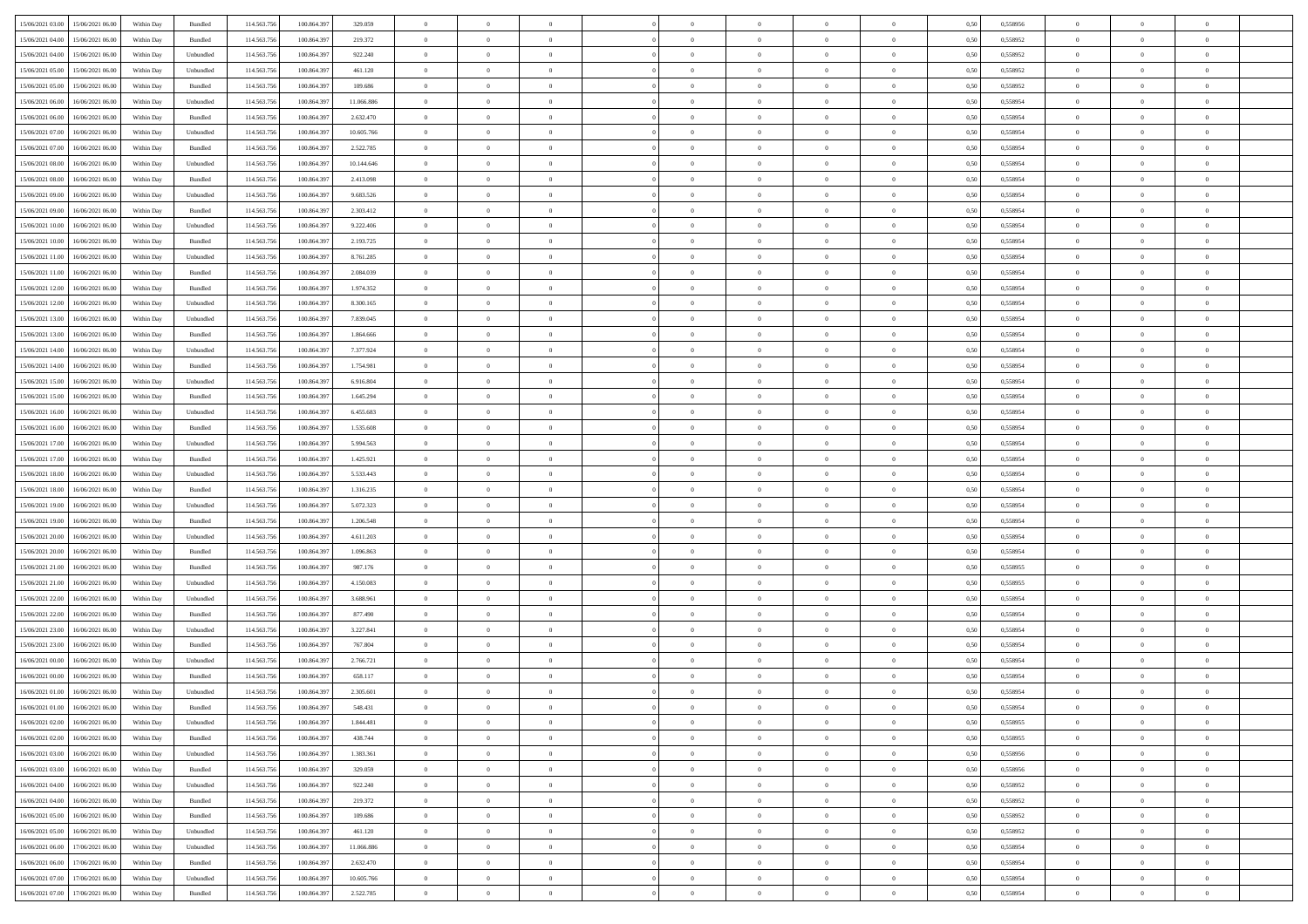| 16/06/2021 08:00 17/06/2021 06:00          | Within Day | Unbundled                   | 114.563.756 | 100.864.39  | 10.144.646 | $\overline{0}$ | $\overline{0}$ |                | $\overline{0}$ | $\theta$       |                | $\theta$       | 0,50 | 0,558954 | $\theta$       | $\theta$       | $\overline{0}$ |  |
|--------------------------------------------|------------|-----------------------------|-------------|-------------|------------|----------------|----------------|----------------|----------------|----------------|----------------|----------------|------|----------|----------------|----------------|----------------|--|
| 16/06/2021 08:00<br>17/06/2021 06:00       | Within Day | Bundled                     | 114.563.75  | 100.864.39  | 2.413.098  | $\bf{0}$       | $\bf{0}$       | $\bf{0}$       | $\bf{0}$       | $\overline{0}$ | $\overline{0}$ | $\bf{0}$       | 0,50 | 0,558954 | $\,$ 0 $\,$    | $\bf{0}$       | $\overline{0}$ |  |
| 16/06/2021 09:00<br>17/06/2021 06:00       | Within Day | Unbundled                   | 114,563,75  | 100,864.397 | 9.683.526  | $\overline{0}$ | $\bf{0}$       | $\overline{0}$ | $\bf{0}$       | $\bf{0}$       | $\overline{0}$ | $\bf{0}$       | 0.50 | 0.558954 | $\bf{0}$       | $\overline{0}$ | $\overline{0}$ |  |
| 16/06/2021 09:00                           |            |                             | 114.563.75  |             |            | $\overline{0}$ | $\overline{0}$ | $\overline{0}$ | $\overline{0}$ | $\theta$       | $\overline{0}$ |                |      |          | $\theta$       | $\,$ 0 $\,$    | $\overline{0}$ |  |
| 17/06/2021 06.00                           | Within Day | Bundled                     |             | 100.864.39  | 2.303.412  |                |                |                |                |                |                | $\bf{0}$       | 0,50 | 0,558954 |                |                |                |  |
| 16/06/2021 10:00<br>17/06/2021 06:00       | Within Day | Unbundled                   | 114.563.75  | 100,864.39  | 9.222.406  | $\bf{0}$       | $\overline{0}$ | $\bf{0}$       | $\overline{0}$ | $\bf{0}$       | $\overline{0}$ | $\bf{0}$       | 0,50 | 0,558954 | $\,$ 0 $\,$    | $\bf{0}$       | $\overline{0}$ |  |
| 16/06/2021 10:00<br>17/06/2021 06:00       | Within Day | Bundled                     | 114,563,75  | 100.864.39  | 2.193.725  | $\overline{0}$ | $\bf{0}$       | $\overline{0}$ | $\bf{0}$       | $\overline{0}$ | $\theta$       | $\bf{0}$       | 0.50 | 0.558954 | $\,$ 0 $\,$    | $\theta$       | $\overline{0}$ |  |
| 16/06/2021 11:00<br>17/06/2021 06.00       | Within Day | Unbundled                   | 114.563.75  | 100.864.39  | 8.761.285  | $\overline{0}$ | $\overline{0}$ | $\overline{0}$ | $\overline{0}$ | $\overline{0}$ | $\overline{0}$ | $\bf{0}$       | 0,50 | 0,558954 | $\,$ 0 $\,$    | $\theta$       | $\overline{0}$ |  |
|                                            |            |                             |             |             |            |                |                |                |                |                |                |                |      |          |                |                |                |  |
| 16/06/2021 11:00<br>17/06/2021 06.00       | Within Day | Bundled                     | 114.563.75  | 100.864.39  | 2.084.039  | $\bf{0}$       | $\bf{0}$       | $\bf{0}$       | $\overline{0}$ | $\overline{0}$ | $\overline{0}$ | $\bf{0}$       | 0,50 | 0,558954 | $\,$ 0 $\,$    | $\bf{0}$       | $\overline{0}$ |  |
| 16/06/2021 12:00<br>17/06/2021 06:00       | Within Day | Unbundled                   | 114,563,75  | 100.864.39  | 8.300.165  | $\overline{0}$ | $\bf{0}$       | $\overline{0}$ | $\bf{0}$       | $\overline{0}$ | $\overline{0}$ | $\bf{0}$       | 0.50 | 0.558954 | $\bf{0}$       | $\overline{0}$ | $\overline{0}$ |  |
| 16/06/2021 12:00<br>17/06/2021 06:00       | Within Day | Bundled                     | 114.563.75  | 100.864.397 | 1.974.352  | $\bf{0}$       | $\bf{0}$       | $\overline{0}$ | $\overline{0}$ | $\overline{0}$ | $\overline{0}$ | $\bf{0}$       | 0,50 | 0,558954 | $\,$ 0 $\,$    | $\,$ 0 $\,$    | $\overline{0}$ |  |
| 16/06/2021 13:00<br>17/06/2021 06:00       | Within Day | Unbundled                   | 114.563.75  | 100.864.39  | 7.839.045  | $\bf{0}$       | $\bf{0}$       | $\bf{0}$       | $\bf{0}$       | $\overline{0}$ | $\overline{0}$ | $\bf{0}$       | 0,50 | 0,558954 | $\,$ 0 $\,$    | $\bf{0}$       | $\overline{0}$ |  |
|                                            |            |                             |             |             |            |                |                |                |                |                |                |                |      |          |                |                |                |  |
| 16/06/2021 13:00<br>17/06/2021 06:00       | Within Day | Bundled                     | 114,563,75  | 100.864.39  | 1.864,666  | $\overline{0}$ | $\bf{0}$       | $\overline{0}$ | $\overline{0}$ | $\bf{0}$       | $\overline{0}$ | $\bf{0}$       | 0.50 | 0.558954 | $\bf{0}$       | $\,$ 0 $\,$    | $\,$ 0         |  |
| 16/06/2021 14:00<br>17/06/2021 06:00       | Within Day | Bundled                     | 114.563.75  | 100.864.39  | 1.754.981  | $\overline{0}$ | $\bf{0}$       | $\overline{0}$ | $\theta$       | $\theta$       | $\overline{0}$ | $\bf{0}$       | 0,50 | 0,558954 | $\,$ 0 $\,$    | $\,$ 0 $\,$    | $\overline{0}$ |  |
| 16/06/2021 14:00<br>17/06/2021 06:00       | Within Day | Unbundled                   | 114.563.75  | 100.864.39  | 7.377.924  | $\bf{0}$       | $\overline{0}$ | $\bf{0}$       | $\bf{0}$       | $\bf{0}$       | $\overline{0}$ | $\bf{0}$       | 0,50 | 0,558954 | $\,$ 0 $\,$    | $\bf{0}$       | $\overline{0}$ |  |
|                                            |            |                             |             |             |            |                |                |                |                |                | $\theta$       |                |      |          |                |                |                |  |
| 16/06/2021 15:00<br>17/06/2021 06:00       | Within Day | Unbundled                   | 114,563,75  | 100.864.39  | 6.916.804  | $\overline{0}$ | $\bf{0}$       | $\overline{0}$ | $\bf{0}$       | $\overline{0}$ |                | $\bf{0}$       | 0.50 | 0.558954 | $\,$ 0 $\,$    | $\bf{0}$       | $\overline{0}$ |  |
| 16/06/2021 15:00<br>17/06/2021 06:00       | Within Day | Bundled                     | 114.563.75  | 100.864.397 | 1.645.294  | $\overline{0}$ | $\overline{0}$ | $\overline{0}$ | $\overline{0}$ | $\overline{0}$ | $\overline{0}$ | $\bf{0}$       | 0,50 | 0,558954 | $\theta$       | $\theta$       | $\overline{0}$ |  |
| 16/06/2021 16:00<br>17/06/2021 06:00       | Within Day | Unbundled                   | 114.563.75  | 100,864.39  | 6.455.683  | $\bf{0}$       | $\bf{0}$       | $\bf{0}$       | $\overline{0}$ | $\overline{0}$ | $\overline{0}$ | $\bf{0}$       | 0,50 | 0,558954 | $\,$ 0 $\,$    | $\bf{0}$       | $\overline{0}$ |  |
| 16/06/2021 16:00<br>17/06/2021 06:00       | Within Day | Bundled                     | 114,563,75  | 100.864.39  | 1.535.608  | $\overline{0}$ | $\bf{0}$       | $\overline{0}$ | $\bf{0}$       | $\overline{0}$ | $\overline{0}$ | $\bf{0}$       | 0.50 | 0.558954 | $\bf{0}$       | $\overline{0}$ | $\overline{0}$ |  |
|                                            |            |                             |             |             |            |                |                | $\overline{0}$ | $\overline{0}$ | $\overline{0}$ | $\overline{0}$ |                |      |          | $\,$ 0 $\,$    |                |                |  |
| 16/06/2021 17:00<br>17/06/2021 06:00       | Within Day | Unbundled                   | 114.563.75  | 100.864.397 | 5.994.563  | $\bf{0}$       | $\bf{0}$       |                |                |                |                | $\bf{0}$       | 0,50 | 0,558954 |                | $\bf{0}$       | $\overline{0}$ |  |
| 16/06/2021 17:00<br>17/06/2021 06:00       | Within Day | Bundled                     | 114.563.75  | 100.864.39  | 1.425.921  | $\bf{0}$       | $\bf{0}$       | $\bf{0}$       | $\bf{0}$       | $\overline{0}$ | $\overline{0}$ | $\bf{0}$       | 0,50 | 0,558954 | $\,$ 0 $\,$    | $\bf{0}$       | $\overline{0}$ |  |
| 16/06/2021 18:00<br>17/06/2021 06.00       | Within Day | Unbundled                   | 114,563,75  | 100,864.397 | 5.533.443  | $\overline{0}$ | $\bf{0}$       | $\overline{0}$ | $\overline{0}$ | $\bf{0}$       | $\overline{0}$ | $\bf{0}$       | 0.50 | 0.558954 | $\bf{0}$       | $\overline{0}$ | $\,$ 0         |  |
| 16/06/2021 18:00<br>17/06/2021 06:00       | Within Day | Bundled                     | 114.563.75  | 100.864.397 | 1.316.235  | $\overline{0}$ | $\overline{0}$ | $\overline{0}$ | $\overline{0}$ | $\theta$       | $\overline{0}$ | $\bf{0}$       | 0,50 | 0,558954 | $\theta$       | $\theta$       | $\overline{0}$ |  |
|                                            |            |                             |             |             |            |                | $\bf{0}$       |                |                | $\overline{0}$ | $\overline{0}$ |                |      |          | $\,$ 0 $\,$    | $\bf{0}$       | $\overline{0}$ |  |
| 16/06/2021 19:00<br>17/06/2021 06:00       | Within Day | Unbundled                   | 114.563.75  | 100.864.39  | 5.072.323  | $\bf{0}$       |                | $\bf{0}$       | $\bf{0}$       |                |                | $\bf{0}$       | 0,50 | 0,558954 |                |                |                |  |
| 16/06/2021 19:00<br>17/06/2021 06:00       | Within Day | Bundled                     | 114,563,75  | 100.864.39  | 1.206.548  | $\overline{0}$ | $\overline{0}$ | $\overline{0}$ | $\bf{0}$       | $\overline{0}$ | $\theta$       | $\bf{0}$       | 0.50 | 0.558954 | $\bf{0}$       | $\bf{0}$       | $\overline{0}$ |  |
| 16/06/2021 20:00<br>17/06/2021 06:00       | Within Day | Unbundled                   | 114.563.75  | 100.864.39  | 4.611.203  | $\overline{0}$ | 427.948        | $\overline{0}$ | $\overline{0}$ | $\overline{0}$ | $\overline{0}$ | $\bf{0}$       | 0,50 | 0,558954 | $\,$ 0 $\,$    | $\theta$       | $\overline{0}$ |  |
| 16/06/2021 20:00<br>17/06/2021 06:00       | Within Day | Bundled                     | 114.563.75  | 100.864.39  | 1.096.863  | $\bf{0}$       | $\overline{0}$ | $\bf{0}$       | $\overline{0}$ | $\bf{0}$       | $\overline{0}$ | $\bf{0}$       | 0,50 | 0,558954 | $\,$ 0 $\,$    | $\bf{0}$       | $\overline{0}$ |  |
| 16/06/2021 21:00<br>17/06/2021 06:00       | Within Day | Unbundled                   | 114,563,75  | 101.292.34: | 3.764.929  | $\overline{0}$ | $\bf{0}$       | $\overline{0}$ | $\bf{0}$       | $\overline{0}$ | $\overline{0}$ | $\bf{0}$       | 0.50 | 0.558955 | $\bf{0}$       | $\overline{0}$ | $\overline{0}$ |  |
|                                            |            |                             |             |             |            |                |                |                |                |                |                |                |      |          |                |                |                |  |
| 16/06/2021 21:00<br>17/06/2021 06:00       | Within Day | Bundled                     | 114.563.75  | 101.292.345 | 987.176    | $\overline{0}$ | $\bf{0}$       | $\overline{0}$ | $\overline{0}$ | $\overline{0}$ | $\overline{0}$ | $\bf{0}$       | 0,50 | 0,558955 | $\,$ 0 $\,$    | $\,$ 0 $\,$    | $\overline{0}$ |  |
| 16/06/2021 22:00<br>17/06/2021 06:00       | Within Day | Unbundled                   | 114.563.75  | 101.292.345 | 3.346.604  | $\bf{0}$       | $\bf{0}$       | $\bf{0}$       | $\bf{0}$       | $\overline{0}$ | $\overline{0}$ | $\bf{0}$       | 0,50 | 0,558954 | $\,$ 0 $\,$    | $\bf{0}$       | $\overline{0}$ |  |
| 16/06/2021 22:00<br>17/06/2021 06:00       | Within Day | Bundled                     | 114,563,75  | 101.292.34  | 877.490    | $\overline{0}$ | $\bf{0}$       | $\overline{0}$ | $\overline{0}$ | $\bf{0}$       | $\overline{0}$ | $\bf{0}$       | 0.50 | 0.558954 | $\bf{0}$       | $\,$ 0 $\,$    | $\,$ 0         |  |
| 16/06/2021 23:00<br>17/06/2021 06:00       | Within Day | Bundled                     | 114.563.75  | 101.292.34  | 767.804    | $\overline{0}$ | $\overline{0}$ | $\overline{0}$ | $\overline{0}$ | $\overline{0}$ | $\overline{0}$ | $\bf{0}$       | 0.50 | 0.558954 | $\theta$       | $\theta$       | $\overline{0}$ |  |
|                                            |            |                             |             |             |            |                |                |                |                |                |                |                |      |          |                |                |                |  |
| 16/06/2021 23:00<br>17/06/2021 06:00       | Within Day | Unbundled                   | 114.563.75  | 101.292.345 | 2.928.278  | $\bf{0}$       | $\bf{0}$       | $\bf{0}$       | $\bf{0}$       | $\overline{0}$ | $\overline{0}$ | $\bf{0}$       | 0,50 | 0,558954 | $\,$ 0 $\,$    | $\bf{0}$       | $\overline{0}$ |  |
| 17/06/2021 00:00<br>17/06/2021 06:00       | Within Day | Unbundled                   | 114,563,75  | 101.292.34  | 2.509.953  | $\overline{0}$ | $\bf{0}$       | $\overline{0}$ | $\bf{0}$       | $\overline{0}$ | $\overline{0}$ | $\bf{0}$       | 0.50 | 0.558954 | $\,$ 0 $\,$    | $\bf{0}$       | $\overline{0}$ |  |
| 17/06/2021 00:00<br>17/06/2021 06:00       | Within Dav | Bundled                     | 114.563.75  | 101.292.345 | 658.117    | $\overline{0}$ | $\overline{0}$ | $\overline{0}$ | $\overline{0}$ | $\overline{0}$ | $\overline{0}$ | $\bf{0}$       | 0.50 | 0,558954 | $\theta$       | $\theta$       | $\overline{0}$ |  |
| 17/06/2021 01:00<br>17/06/2021 06:00       | Within Day | Unbundled                   | 114.563.75  | 101.292.345 | 2.091.627  | $\bf{0}$       | $\bf{0}$       | $\bf{0}$       | $\bf{0}$       | $\overline{0}$ | $\overline{0}$ | $\bf{0}$       | 0,50 | 0,558954 | $\,$ 0 $\,$    | $\bf{0}$       | $\overline{0}$ |  |
| 17/06/2021 06:00                           |            | Bundled                     | 114,563,75  | 101.292.34: | 548.431    |                | $\bf{0}$       | $\overline{0}$ |                | $\overline{0}$ | $\overline{0}$ |                | 0.50 | 0.558954 | $\bf{0}$       | $\overline{0}$ | $\overline{0}$ |  |
| 17/06/2021 01:00                           | Within Day |                             |             |             |            | $\overline{0}$ |                |                | $\bf{0}$       |                |                | $\bf{0}$       |      |          |                |                |                |  |
| 17/06/2021 02:00<br>17/06/2021 06:00       | Within Dav | Unbundled                   | 114.563.75  | 101.292.34  | 1.673.302  | $\overline{0}$ | $\overline{0}$ | $\overline{0}$ | $\overline{0}$ | $\overline{0}$ | $\overline{0}$ | $\bf{0}$       | 0.50 | 0,558955 | $\theta$       | $\theta$       | $\overline{0}$ |  |
| 17/06/2021 02:00<br>17/06/2021 06:00       | Within Day | Bundled                     | 114.563.75  | 101.292.345 | 438.744    | $\bf{0}$       | $\bf{0}$       | $\bf{0}$       | $\bf{0}$       | $\overline{0}$ | $\overline{0}$ | $\bf{0}$       | 0,50 | 0,558955 | $\,$ 0 $\,$    | $\bf{0}$       | $\overline{0}$ |  |
| 17/06/2021 03:00<br>17/06/2021 06:00       | Within Day | Unbundled                   | 114.563.75  | 101.292.34  | 1.254.976  | $\overline{0}$ | $\bf{0}$       | $\overline{0}$ | $\overline{0}$ | $\bf{0}$       | $\overline{0}$ | $\bf{0}$       | 0.50 | 0.558956 | $\,$ 0 $\,$    | $\overline{0}$ | $\overline{0}$ |  |
| 17/06/2021 03:00<br>17/06/2021 06:00       | Within Day | Bundled                     | 114.563.75  | 101.292.345 | 329.059    | $\overline{0}$ | $\overline{0}$ | $\overline{0}$ | $\overline{0}$ | $\overline{0}$ | $\overline{0}$ | $\bf{0}$       | 0.50 | 0.558956 | $\theta$       | $\theta$       | $\overline{0}$ |  |
|                                            |            |                             |             |             |            |                |                |                |                |                |                |                |      |          |                |                |                |  |
| 17/06/2021 04:00<br>17/06/2021 06:00       | Within Day | Unbundled                   | 114.563.75  | 101.292.345 | 836.651    | $\bf{0}$       | $\bf{0}$       | $\bf{0}$       | $\bf{0}$       | $\overline{0}$ | $\overline{0}$ | $\bf{0}$       | 0,50 | 0,558952 | $\,$ 0 $\,$    | $\bf{0}$       | $\overline{0}$ |  |
| 17/06/2021 04:00<br>17/06/2021 06.00       | Within Day | Bundled                     | 114,563,75  | 101.292.34  | 219.372    | $\overline{0}$ | $\bf{0}$       | $\overline{0}$ | $\bf{0}$       | $\overline{0}$ | $\overline{0}$ | $\bf{0}$       | 0.50 | 0.558952 | $\bf{0}$       | $\theta$       | $\overline{0}$ |  |
| 17/06/2021 05:00<br>17/06/2021 06:00       | Within Dav | Unbundled                   | 114.563.75  | 101.292.345 | 418.325    | $\overline{0}$ | $\overline{0}$ | $\overline{0}$ | $\theta$       | $\theta$       | $\overline{0}$ | $\overline{0}$ | 0.5( | 0,558952 | $\theta$       | $\theta$       | $\overline{0}$ |  |
| 17/06/2021 05:00<br>17/06/2021 06.00       | Within Day | Bundled                     | 114.563.75  | 101.292.345 | 109.686    | $\bf{0}$       | $\bf{0}$       | $\bf{0}$       | $\bf{0}$       | $\bf{0}$       | $\overline{0}$ | $\bf{0}$       | 0,50 | 0,558952 | $\overline{0}$ | $\overline{0}$ | $\overline{0}$ |  |
|                                            |            |                             |             |             |            |                |                |                |                |                |                |                |      |          |                |                |                |  |
| $17/06/2021~06.00 \qquad 18/06/2021~06.00$ | Within Day | $\ensuremath{\mathsf{Unb}}$ | 114.563.756 | 100.864.361 | 11.066.922 | $\bf{0}$       | $\theta$       |                | $\overline{0}$ |                |                |                | 0,50 | 0.558954 | $\theta$       | $\overline{0}$ |                |  |
| 17/06/2021 06:00 18/06/2021 06:00          | Within Day | Bundled                     | 114.563.756 | 100.864.361 | 2.632.470  | $\overline{0}$ | $\overline{0}$ | $\Omega$       | $\theta$       | $\overline{0}$ | $\overline{0}$ | $\bf{0}$       | 0,50 | 0,558954 | $\theta$       | $\theta$       | $\overline{0}$ |  |
| 17/06/2021 07:00<br>18/06/2021 06:00       | Within Day | Unbundled                   | 114.563.75  | 100.864.36  | 10.605.800 | $\overline{0}$ | $\bf{0}$       | $\overline{0}$ | $\overline{0}$ | $\bf{0}$       | $\overline{0}$ | $\bf{0}$       | 0,50 | 0,558954 | $\bf{0}$       | $\overline{0}$ | $\bf{0}$       |  |
| 17/06/2021 07:00 18/06/2021 06:00          | Within Day | Bundled                     | 114,563,756 | 100,864,361 | 2.522.785  | $\overline{0}$ | $\bf{0}$       | $\overline{0}$ | $\overline{0}$ | $\mathbf{0}$   | $\overline{0}$ | $\,$ 0 $\,$    | 0.50 | 0.558954 | $\overline{0}$ | $\bf{0}$       | $\,$ 0 $\,$    |  |
|                                            |            |                             |             |             |            |                |                |                |                |                |                |                |      |          |                |                |                |  |
| 17/06/2021 08:00 18/06/2021 06:00          | Within Dav | Bundled                     | 114.563.756 | 100.864.361 | 2.413.098  | $\overline{0}$ | $\overline{0}$ | $\overline{0}$ | $\overline{0}$ | $\overline{0}$ | $\overline{0}$ | $\bf{0}$       | 0,50 | 0,558954 | $\overline{0}$ | $\theta$       | $\overline{0}$ |  |
| 17/06/2021 08:00<br>18/06/2021 06:00       | Within Day | Unbundled                   | 114.563.75  | 100.864.361 | 10.144.679 | $\overline{0}$ | $\bf{0}$       | $\overline{0}$ | $\overline{0}$ | $\bf{0}$       | $\overline{0}$ | $\bf{0}$       | 0,50 | 0,558954 | $\bf{0}$       | $\overline{0}$ | $\overline{0}$ |  |
| 17/06/2021 09:00<br>18/06/2021 06:00       | Within Day | Unbundled                   | 114.563.756 | 100,864,36  | 9.683.556  | $\overline{0}$ | $\bf{0}$       | $\overline{0}$ | $\overline{0}$ | $\overline{0}$ | $\overline{0}$ | $\bf{0}$       | 0.50 | 0.558954 | $\,$ 0 $\,$    | $\overline{0}$ | $\overline{0}$ |  |
| 17/06/2021 09:00<br>18/06/2021 06:00       | Within Dav | Bundled                     | 114.563.756 | 100.864.361 | 2.303.412  | $\overline{0}$ | $\overline{0}$ | $\overline{0}$ | $\overline{0}$ | $\overline{0}$ | $\overline{0}$ | $\bf{0}$       | 0.50 | 0,558954 | $\overline{0}$ | $\theta$       | $\overline{0}$ |  |
|                                            |            |                             |             |             |            |                |                |                |                |                |                |                |      |          |                |                |                |  |
| 17/06/2021 10:00<br>18/06/2021 06:00       | Within Day | Unbundled                   | 114.563.75  | 100.864.36  | 9.222.435  | $\overline{0}$ | $\overline{0}$ | $\overline{0}$ | $\overline{0}$ | $\overline{0}$ | $\overline{0}$ | $\bf{0}$       | 0,50 | 0,558954 | $\bf{0}$       | $\overline{0}$ | $\,$ 0         |  |
| 18/06/2021 06:00<br>17/06/2021 10:00       | Within Day | Bundled                     | 114.563.75  | 100,864,36  | 2.193.725  | $\overline{0}$ | $\overline{0}$ | $\overline{0}$ | $\overline{0}$ | $\overline{0}$ | $\overline{0}$ | $\bf{0}$       | 0.50 | 0.558954 | $\mathbf{0}$   | $\bf{0}$       | $\,$ 0         |  |
| 17/06/2021 11:00 18/06/2021 06:00          | Within Dav | Unbundled                   | 114.563.756 | 100.864.361 | 8.761.313  | $\overline{0}$ | $\overline{0}$ | $\overline{0}$ | $\overline{0}$ | $\overline{0}$ | $\overline{0}$ | $\bf{0}$       | 0,50 | 0,558954 | $\overline{0}$ | $\theta$       | $\overline{0}$ |  |
| 17/06/2021 11:00<br>18/06/2021 06:00       | Within Day | Bundled                     | 114.563.75  | 100.864.36  | 2.084.039  | $\overline{0}$ | $\bf{0}$       | $\overline{0}$ | $\bf{0}$       | $\overline{0}$ | $\overline{0}$ | $\bf{0}$       | 0,50 | 0,558954 | $\bf{0}$       | $\,$ 0 $\,$    | $\bf{0}$       |  |
|                                            |            |                             |             |             |            |                |                |                |                |                |                |                |      |          |                |                |                |  |
| 17/06/2021 12:00 18/06/2021 06:00          | Within Day | ${\sf Unbundred}$           | 114.563.756 | 100.864.361 | 8.300.192  | $\overline{0}$ | $\bf{0}$       | $\overline{0}$ | $\overline{0}$ | $\,$ 0 $\,$    | $\overline{0}$ | $\bf{0}$       | 0,50 | 0,558954 | $\overline{0}$ | $\,$ 0 $\,$    | $\,$ 0 $\,$    |  |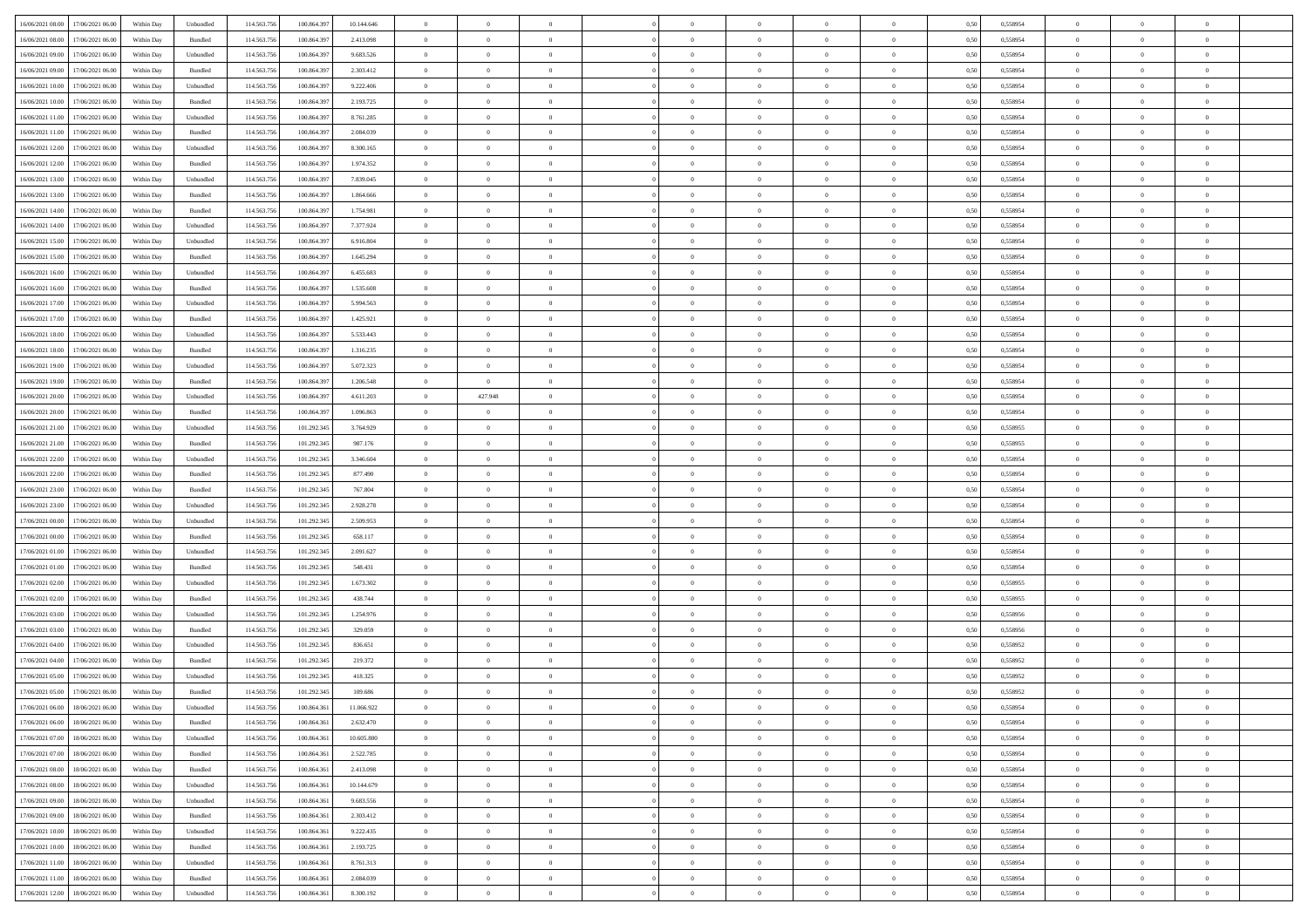| 17/06/2021 12:00 18/06/2021 06:00            | Within Day | Bundled   | 114.563.75  | 100.864.36  | 1.974.352  | $\overline{0}$ | $\overline{0}$ |                | $\overline{0}$ | $\theta$       |                | $\theta$       | 0,50 | 0,558954 | $\theta$       | $\theta$       | $\overline{0}$ |  |
|----------------------------------------------|------------|-----------|-------------|-------------|------------|----------------|----------------|----------------|----------------|----------------|----------------|----------------|------|----------|----------------|----------------|----------------|--|
|                                              |            |           |             |             |            |                |                |                |                |                |                |                |      |          |                |                |                |  |
| 17/06/2021 13:00<br>18/06/2021 06:00         | Within Day | Unbundled | 114.563.75  | 100.864.36  | 7.839.069  | $\bf{0}$       | $\bf{0}$       | $\bf{0}$       | $\overline{0}$ | $\overline{0}$ | $\overline{0}$ | $\bf{0}$       | 0,50 | 0,558954 | $\,$ 0 $\,$    | $\bf{0}$       | $\overline{0}$ |  |
| 17/06/2021 13:00<br>18/06/2021 06:00         | Within Day | Bundled   | 114,563,75  | 100,864,36  | 1.864,666  | $\overline{0}$ | $\bf{0}$       | $\overline{0}$ | $\bf{0}$       | $\bf{0}$       | $\overline{0}$ | $\bf{0}$       | 0.50 | 0.558954 | $\bf{0}$       | $\overline{0}$ | $\overline{0}$ |  |
| 17/06/2021 14:00<br>18/06/2021 06:00         | Within Day | Unbundled | 114.563.75  | 100.864.361 | 7.377.948  | $\overline{0}$ | $\overline{0}$ | $\overline{0}$ | $\theta$       | $\theta$       | $\overline{0}$ | $\bf{0}$       | 0,50 | 0,558954 | $\theta$       | $\theta$       | $\overline{0}$ |  |
|                                              |            |           |             |             |            |                |                |                |                |                |                |                |      |          |                |                |                |  |
| 17/06/2021 14:00<br>18/06/2021 06:00         | Within Day | Bundled   | 114.563.75  | 100,864.36  | 1.754.981  | $\bf{0}$       | $\overline{0}$ | $\bf{0}$       | $\overline{0}$ | $\theta$       | $\overline{0}$ | $\bf{0}$       | 0,50 | 0,558954 | $\,$ 0 $\,$    | $\bf{0}$       | $\overline{0}$ |  |
| 17/06/2021 15:00<br>18/06/2021 06:00         | Within Day | Unbundled | 114,563,75  | 100.864.36  | 6.916.826  | $\overline{0}$ | $\overline{0}$ | $\overline{0}$ | $\bf{0}$       | $\overline{0}$ | $\theta$       | $\bf{0}$       | 0.50 | 0.558954 | $\,$ 0 $\,$    | $\theta$       | $\overline{0}$ |  |
| 17/06/2021 15:00<br>18/06/2021 06:00         | Within Day | Bundled   | 114.563.75  | 100.864.36  | 1.645.294  | $\overline{0}$ | $\overline{0}$ | $\overline{0}$ | $\overline{0}$ | $\overline{0}$ | $\overline{0}$ | $\bf{0}$       | 0,50 | 0,558954 | $\theta$       | $\theta$       | $\overline{0}$ |  |
| 17/06/2021 16:00<br>18/06/2021 06:00         | Within Day | Bundled   | 114.563.75  | 100,864.36  | 1.535.608  | $\overline{0}$ | $\overline{0}$ | $\bf{0}$       | $\overline{0}$ | $\bf{0}$       | $\overline{0}$ | $\bf{0}$       | 0,50 | 0,558954 | $\,$ 0 $\,$    | $\bf{0}$       | $\overline{0}$ |  |
| 17/06/2021 16:00<br>18/06/2021 06:00         | Within Day | Unbundled | 114,563,75  | 100.864.36  | 6.455.705  | $\overline{0}$ | $\bf{0}$       | $\overline{0}$ | $\bf{0}$       | $\overline{0}$ | $\overline{0}$ | $\bf{0}$       | 0.50 | 0.558954 | $\bf{0}$       | $\overline{0}$ | $\overline{0}$ |  |
|                                              |            |           |             |             |            |                |                |                |                |                |                |                |      |          |                |                |                |  |
| 17/06/2021 17:00<br>18/06/2021 06:00         | Within Day | Unbundled | 114.563.75  | 100.864.361 | 5.994.582  | $\overline{0}$ | $\bf{0}$       | $\overline{0}$ | $\overline{0}$ | $\overline{0}$ | $\overline{0}$ | $\bf{0}$       | 0,50 | 0,558954 | $\,$ 0 $\,$    | $\bf{0}$       | $\overline{0}$ |  |
| 17/06/2021 17:00<br>18/06/2021 06:00         | Within Day | Bundled   | 114.563.75  | 100.864.36  | 1.425.921  | $\bf{0}$       | $\overline{0}$ | $\bf{0}$       | $\bf{0}$       | $\bf{0}$       | $\overline{0}$ | $\bf{0}$       | 0,50 | 0,558954 | $\,$ 0 $\,$    | $\bf{0}$       | $\overline{0}$ |  |
| 17/06/2021 18:00<br>18/06/2021 06:00         | Within Day | Unbundled | 114,563,75  | 100,864,36  | 5.533.461  | $\overline{0}$ | $\bf{0}$       | $\overline{0}$ | $\overline{0}$ | $\bf{0}$       | $\overline{0}$ | $\bf{0}$       | 0.50 | 0.558954 | $\bf{0}$       | $\overline{0}$ | $\overline{0}$ |  |
| 17/06/2021 18:00<br>18/06/2021 06:00         | Within Day | Bundled   | 114.563.75  | 100.864.36  | 1.316.235  | $\overline{0}$ | $\overline{0}$ | $\overline{0}$ | $\theta$       | $\theta$       | $\overline{0}$ | $\bf{0}$       | 0,50 | 0,558954 | $\,$ 0 $\,$    | $\theta$       | $\overline{0}$ |  |
|                                              |            |           |             |             |            |                | $\overline{0}$ |                | $\overline{0}$ | $\theta$       | $\overline{0}$ |                |      |          | $\,$ 0 $\,$    | $\bf{0}$       | $\overline{0}$ |  |
| 17/06/2021 19:00<br>18/06/2021 06:00         | Within Day | Unbundled | 114.563.75  | 100.864.36  | 5.072.339  | $\bf{0}$       |                | $\bf{0}$       |                |                |                | $\bf{0}$       | 0,50 | 0,558954 |                |                |                |  |
| 17/06/2021 19:00<br>18/06/2021 06:00         | Within Day | Bundled   | 114,563,75  | 100.864.36  | 1.206.548  | $\overline{0}$ | $\overline{0}$ | $\overline{0}$ | $\bf{0}$       | $\overline{0}$ | $\Omega$       | $\bf{0}$       | 0.50 | 0.558954 | $\,$ 0 $\,$    | $\theta$       | $\overline{0}$ |  |
| 17/06/2021 20:00<br>18/06/2021 06:00         | Within Day | Unbundled | 114.563.75  | 100.864.361 | 4.611.218  | $\overline{0}$ | $\overline{0}$ | $\overline{0}$ | $\overline{0}$ | $\theta$       | $\overline{0}$ | $\bf{0}$       | 0,50 | 0,558954 | $\theta$       | $\theta$       | $\overline{0}$ |  |
| 17/06/2021 20:00<br>18/06/2021 06:00         | Within Day | Bundled   | 114.563.75  | 100,864.36  | 1.096.863  | $\bf{0}$       | $\overline{0}$ | $\bf{0}$       | $\overline{0}$ | $\theta$       | $\overline{0}$ | $\bf{0}$       | 0,50 | 0,558954 | $\,$ 0 $\,$    | $\bf{0}$       | $\overline{0}$ |  |
| 17/06/2021 21:00<br>18/06/2021 06:00         | Within Day | Unbundled | 114,563,75  | 100 864 36  | 4.150.095  | $\overline{0}$ | $\bf{0}$       | $\overline{0}$ | $\bf{0}$       | $\overline{0}$ | $\overline{0}$ | $\bf{0}$       | 0.50 | 0.558955 | $\bf{0}$       | $\overline{0}$ | $\overline{0}$ |  |
|                                              |            |           |             |             |            | $\overline{0}$ |                | $\overline{0}$ | $\overline{0}$ | $\overline{0}$ | $\overline{0}$ |                |      |          | $\,$ 0 $\,$    |                | $\overline{0}$ |  |
| 17/06/2021 21:00<br>18/06/2021 06:00         | Within Day | Bundled   | 114.563.75  | 100.864.361 | 987.176    |                | $\bf{0}$       |                |                |                |                | $\bf{0}$       | 0,50 | 0,558955 |                | $\bf{0}$       |                |  |
| 17/06/2021 22:00<br>18/06/2021 06:00         | Within Day | Unbundled | 114.563.75  | 100.864.36  | 3.688.974  | $\bf{0}$       | $\bf{0}$       | $\bf{0}$       | $\bf{0}$       | $\overline{0}$ | $\overline{0}$ | $\bf{0}$       | 0,50 | 0,558954 | $\,$ 0 $\,$    | $\bf{0}$       | $\overline{0}$ |  |
| 17/06/2021 22:00<br>18/06/2021 06:00         | Within Day | Bundled   | 114,563,75  | 100,864,36  | 877.490    | $\overline{0}$ | $\bf{0}$       | $\overline{0}$ | $\bf{0}$       | $\bf{0}$       | $\overline{0}$ | $\bf{0}$       | 0.50 | 0.558954 | $\bf{0}$       | $\overline{0}$ | $\overline{0}$ |  |
| 17/06/2021 23:00<br>18/06/2021 06:00         | Within Day | Unbundled | 114.563.75  | 100.864.361 | 3.227.852  | $\overline{0}$ | $\overline{0}$ | $\overline{0}$ | $\theta$       | $\theta$       | $\overline{0}$ | $\bf{0}$       | 0,50 | 0,558954 | $\theta$       | $\theta$       | $\overline{0}$ |  |
| 17/06/2021 23:00<br>18/06/2021 06:00         | Within Day | Bundled   | 114.563.75  | 100.864.36  | 767.804    | $\bf{0}$       | $\overline{0}$ | $\bf{0}$       | $\bf{0}$       | $\,$ 0 $\,$    | $\overline{0}$ | $\bf{0}$       | 0,50 | 0,558954 | $\,$ 0 $\,$    | $\bf{0}$       | $\overline{0}$ |  |
| 18/06/2021 00:00<br>18/06/2021 06:00         | Within Day | Unbundled | 114,563,75  | 100.864.36  | 2.766.731  | $\overline{0}$ | $\overline{0}$ | $\overline{0}$ | $\bf{0}$       | $\overline{0}$ | $\Omega$       | $\bf{0}$       | 0.50 | 0.558954 | $\,$ 0 $\,$    | $\theta$       | $\overline{0}$ |  |
|                                              |            |           |             |             |            | $\overline{0}$ | $\overline{0}$ | $\overline{0}$ | $\overline{0}$ | $\theta$       | $\overline{0}$ |                |      |          |                | $\theta$       | $\overline{0}$ |  |
| 18/06/2021 00:00<br>18/06/2021 06:00         | Within Day | Bundled   | 114.563.75  | 100.864.36  | 658.117    |                |                |                |                |                |                | $\bf{0}$       | 0,50 | 0,558954 | $\,$ 0 $\,$    |                |                |  |
| 18/06/2021 01:00<br>18/06/2021 06:00         | Within Day | Bundled   | 114.563.75  | 100.864.36  | 548.431    | $\bf{0}$       | $\overline{0}$ | $\bf{0}$       | $\overline{0}$ | $\theta$       | $\overline{0}$ | $\bf{0}$       | 0,50 | 0,558954 | $\,$ 0 $\,$    | $\bf{0}$       | $\overline{0}$ |  |
| 18/06/2021 01:00<br>18/06/2021 06:00         | Within Day | Unbundled | 114,563,75  | 100,864,36  | 2.305.608  | $\overline{0}$ | $\bf{0}$       | $\overline{0}$ | $\bf{0}$       | $\overline{0}$ | $\overline{0}$ | $\bf{0}$       | 0.50 | 0.558954 | $\bf{0}$       | $\overline{0}$ | $\overline{0}$ |  |
| 18/06/2021 02:00<br>18/06/2021 06:00         | Within Day | Unbundled | 114.563.75  | 100.864.361 | 1.844.487  | $\overline{0}$ | $\bf{0}$       | $\overline{0}$ | $\overline{0}$ | $\overline{0}$ | $\overline{0}$ | $\bf{0}$       | 0,50 | 0,558955 | $\theta$       | $\theta$       | $\overline{0}$ |  |
| 18/06/2021 02:00<br>18/06/2021 06:00         | Within Day | Bundled   | 114.563.75  | 100.864.36  | 438.744    | $\bf{0}$       | $\bf{0}$       | $\bf{0}$       | $\bf{0}$       | $\overline{0}$ | $\overline{0}$ | $\bf{0}$       | 0,50 | 0,558955 | $\,$ 0 $\,$    | $\bf{0}$       | $\overline{0}$ |  |
| 18/06/2021 03:00<br>18/06/2021 06:00         | Within Day | Unbundled | 114,563,75  | 100.864.36  | 1.383.365  | $\overline{0}$ | $\bf{0}$       | $\overline{0}$ | $\bf{0}$       | $\bf{0}$       | $\overline{0}$ | $\bf{0}$       | 0.50 | 0.558956 | $\bf{0}$       | $\overline{0}$ | $\overline{0}$ |  |
| 18/06/2021 03:00<br>18/06/2021 06:00         | Within Day | Bundled   | 114.563.75  | 100,864,36  | 329.059    | $\overline{0}$ | $\overline{0}$ | $\overline{0}$ | $\overline{0}$ | $\overline{0}$ | $\overline{0}$ | $\bf{0}$       | 0.50 | 0.558956 | $\theta$       | $\theta$       | $\overline{0}$ |  |
|                                              |            |           |             |             |            |                |                |                |                |                |                |                |      |          |                |                |                |  |
| 18/06/2021 04:00<br>18/06/2021 06:00         | Within Day | Unbundled | 114.563.75  | 100.864.36  | 922.244    | $\bf{0}$       | $\overline{0}$ | $\bf{0}$       | $\bf{0}$       | $\overline{0}$ | $\overline{0}$ | $\bf{0}$       | 0,50 | 0,558952 | $\,$ 0 $\,$    | $\bf{0}$       | $\overline{0}$ |  |
| 18/06/2021 04:00<br>18/06/2021 06:00         | Within Day | Bundled   | 114,563,75  | 100.864.36  | 219.372    | $\overline{0}$ | $\bf{0}$       | $\overline{0}$ | $\bf{0}$       | $\overline{0}$ | $\Omega$       | $\bf{0}$       | 0.50 | 0.558952 | $\,$ 0 $\,$    | $\theta$       | $\overline{0}$ |  |
| 18/06/2021 05:00<br>18/06/2021 06:00         | Within Dav | Unbundled | 114.563.75  | 100.864.361 | 461.121    | $\overline{0}$ | $\overline{0}$ | $\overline{0}$ | $\overline{0}$ | $\theta$       | $\overline{0}$ | $\overline{0}$ | 0.50 | 0,558952 | $\theta$       | $\theta$       | $\overline{0}$ |  |
| 18/06/2021 05:00<br>18/06/2021 06:00         | Within Day | Bundled   | 114.563.75  | 100,864.36  | 109.686    | $\bf{0}$       | $\bf{0}$       | $\bf{0}$       | $\bf{0}$       | $\bf{0}$       | $\overline{0}$ | $\bf{0}$       | 0,50 | 0,558952 | $\,$ 0 $\,$    | $\bf{0}$       | $\overline{0}$ |  |
| 18/06/2021 06:00<br>19/06/2021 06:00         | Within Day | Unbundled | 114,563,75  | 100.864.36  | 11.066.922 | $\overline{0}$ | $\bf{0}$       | $\overline{0}$ | $\bf{0}$       | $\overline{0}$ | $\overline{0}$ | $\bf{0}$       | 0.50 | 0.558954 | $\bf{0}$       | $\overline{0}$ | $\overline{0}$ |  |
| 18/06/2021 06:00<br>19/06/2021 06:00         | Within Dav | Bundled   | 114.563.75  | 100,864.36  | 2.632.470  | $\overline{0}$ | $\overline{0}$ | $\overline{0}$ | $\overline{0}$ | $\overline{0}$ | $\overline{0}$ | $\overline{0}$ | 0.50 | 0,558954 | $\theta$       | $\theta$       | $\overline{0}$ |  |
|                                              |            |           |             |             |            |                |                |                |                |                |                |                |      |          |                |                |                |  |
| 18/06/2021 07:00<br>19/06/2021 06:00         | Within Day | Unbundled | 114.563.75  | 100.864.36  | 10.605.800 | $\bf{0}$       | $\bf{0}$       | $\bf{0}$       | $\bf{0}$       | $\overline{0}$ | $\overline{0}$ | $\bf{0}$       | 0,50 | 0,558954 | $\,$ 0 $\,$    | $\bf{0}$       | $\overline{0}$ |  |
| 18/06/2021 07:00<br>19/06/2021 06:00         | Within Day | Bundled   | 114,563,75  | 100,864,36  | 2.522.785  | $\overline{0}$ | $\bf{0}$       | $\overline{0}$ | $\overline{0}$ | $\bf{0}$       | $\overline{0}$ | $\bf{0}$       | 0.50 | 0.558954 | $\bf{0}$       | $\overline{0}$ | $\overline{0}$ |  |
| 18/06/2021 08:00<br>19/06/2021 06:00         | Within Dav | Unbundled | 114.563.75  | 100,864.36  | 10.144.679 | $\overline{0}$ | $\overline{0}$ | $\overline{0}$ | $\overline{0}$ | $\theta$       | $\overline{0}$ | $\bf{0}$       | 0.50 | 0.558954 | $\theta$       | $\theta$       | $\overline{0}$ |  |
| 18/06/2021 08:00<br>19/06/2021 06:00         | Within Day | Bundled   | 114.563.75  | 100.864.36  | 2.413.098  | $\bf{0}$       | $\bf{0}$       | $\bf{0}$       | $\bf{0}$       | $\overline{0}$ | $\overline{0}$ | $\bf{0}$       | 0,50 | 0,558954 | $\,$ 0 $\,$    | $\bf{0}$       | $\overline{0}$ |  |
| 18/06/2021 09:00<br>19/06/2021 06:00         | Within Day | Bundled   | 114,563,75  | 100.864.36  | 2.303.412  | $\overline{0}$ | $\overline{0}$ | $\overline{0}$ | $\bf{0}$       | $\theta$       | $\Omega$       | $\bf{0}$       | 0.50 | 0.558954 | $\bf{0}$       | $\theta$       | $\overline{0}$ |  |
| 18/06/2021 09:00<br>19/06/2021 06:00         | Within Dav | Unbundled | 114.563.75  | 100,864.36  | 9.683.556  | $\overline{0}$ | $\overline{0}$ | $\Omega$       | $\overline{0}$ | $\theta$       | $\Omega$       | $\overline{0}$ | 0.5( | 0,558954 | $\theta$       | $\theta$       | $\overline{0}$ |  |
|                                              |            |           |             |             |            | $\bf{0}$       | $\bf{0}$       | $\overline{0}$ | $\bf{0}$       | $\bf{0}$       | $\overline{0}$ |                |      |          | $\overline{0}$ | $\bf{0}$       | $\overline{0}$ |  |
| 18/06/2021 10:00<br>19/06/2021 06:00         | Within Day | Unbundled | 114.563.75  | 100.864.36  | 9.222.435  |                |                |                |                |                |                | $\bf{0}$       | 0,50 | 0,558954 |                |                |                |  |
| $18/06/2021\ 10.00 \qquad 19/06/2021\ 06.00$ | Within Day | Bundled   | 114.563.756 | 100.864.361 | 2.193.725  | $\bf{0}$       | $\Omega$       |                | $\Omega$       |                |                |                | 0,50 | 0.558954 | $\theta$       | $\overline{0}$ |                |  |
| 18/06/2021 11:00 19/06/2021 06:00            | Within Day | Unbundled | 114.563.756 | 100.864.361 | 8.761.313  | $\overline{0}$ | $\overline{0}$ | $\Omega$       | $\theta$       | $\overline{0}$ | $\overline{0}$ | $\bf{0}$       | 0,50 | 0,558954 | $\theta$       | $\overline{0}$ | $\overline{0}$ |  |
| 18/06/2021 11:00<br>19/06/2021 06:00         | Within Day | Bundled   | 114.563.75  | 100.864.36  | 2.084.039  | $\overline{0}$ | $\bf{0}$       | $\overline{0}$ | $\overline{0}$ | $\bf{0}$       | $\overline{0}$ | $\bf{0}$       | 0,50 | 0,558954 | $\bf{0}$       | $\overline{0}$ | $\bf{0}$       |  |
| 18/06/2021 12:00 19/06/2021 06:00            | Within Day | Unbundled | 114,563,756 | 100,864,361 | 8.300.192  | $\overline{0}$ | $\bf{0}$       | $\overline{0}$ | $\overline{0}$ | $\mathbf{0}$   | $\overline{0}$ | $\,$ 0 $\,$    | 0.50 | 0.558954 | $\overline{0}$ | $\bf{0}$       | $\,$ 0 $\,$    |  |
| 18/06/2021 12:00 19/06/2021 06:00            | Within Day | Bundled   | 114.563.756 | 100.864.361 | 1.974.352  | $\overline{0}$ | $\overline{0}$ | $\overline{0}$ | $\overline{0}$ | $\overline{0}$ | $\overline{0}$ | $\bf{0}$       | 0,50 | 0,558954 | $\overline{0}$ | $\theta$       | $\overline{0}$ |  |
|                                              |            |           |             |             |            |                |                |                |                |                |                |                |      |          |                |                |                |  |
| 18/06/2021 13:00<br>19/06/2021 06:00         | Within Day | Unbundled | 114.563.75  | 100.864.361 | 7.839.069  | $\overline{0}$ | $\bf{0}$       | $\overline{0}$ | $\overline{0}$ | $\bf{0}$       | $\overline{0}$ | $\bf{0}$       | 0,50 | 0,558954 | $\bf{0}$       | $\overline{0}$ | $\overline{0}$ |  |
| 18/06/2021 13:00<br>19/06/2021 06:00         | Within Day | Bundled   | 114.563.756 | 100,864,361 | 1.864,666  | $\overline{0}$ | $\bf{0}$       | $\overline{0}$ | $\overline{0}$ | $\bf{0}$       | $\overline{0}$ | $\bf{0}$       | 0.50 | 0.558954 | $\,$ 0 $\,$    | $\overline{0}$ | $\,$ 0         |  |
| 18/06/2021 14:00<br>19/06/2021 06:00         | Within Dav | Unbundled | 114.563.756 | 100.864.361 | 7.377.948  | $\overline{0}$ | $\overline{0}$ | $\overline{0}$ | $\overline{0}$ | $\overline{0}$ | $\overline{0}$ | $\bf{0}$       | 0.50 | 0,558954 | $\overline{0}$ | $\theta$       | $\overline{0}$ |  |
| 18/06/2021 14:00<br>19/06/2021 06:00         | Within Day | Bundled   | 114.563.75  | 100.864.36  | 1.754.981  | $\overline{0}$ | $\overline{0}$ | $\overline{0}$ | $\overline{0}$ | $\overline{0}$ | $\overline{0}$ | $\bf{0}$       | 0,50 | 0,558954 | $\bf{0}$       | $\overline{0}$ | $\overline{0}$ |  |
| 18/06/2021 15:00<br>19/06/2021 06:00         | Within Day | Unbundled | 114.563.75  | 100,864,361 | 6.916.826  | $\overline{0}$ | $\overline{0}$ | $\overline{0}$ | $\overline{0}$ | $\overline{0}$ | $\overline{0}$ | $\bf{0}$       | 0.50 | 0.558954 | $\mathbf{0}$   | $\bf{0}$       | $\,$ 0         |  |
| 18/06/2021 15:00<br>19/06/2021 06:00         | Within Dav | Bundled   | 114.563.756 | 100.864.361 | 1.645.294  | $\overline{0}$ | $\overline{0}$ | $\overline{0}$ | $\overline{0}$ | $\overline{0}$ | $\overline{0}$ | $\bf{0}$       | 0,50 | 0,558954 | $\overline{0}$ | $\theta$       | $\overline{0}$ |  |
|                                              |            |           |             |             |            |                |                |                |                |                |                |                |      |          |                |                |                |  |
| 19/06/2021 06:00<br>20/06/2021 06:00         | Within Day | Unbundled | 114.563.75  | 100.864.36  | 6.817.253  | $\overline{0}$ | $\bf{0}$       | $\overline{0}$ | $\overline{0}$ | $\overline{0}$ | $\overline{0}$ | $\bf{0}$       | 0,50 | 0,558954 | $\bf{0}$       | $\,$ 0 $\,$    | $\bf{0}$       |  |
| 19/06/2021 06:00 20/06/2021 06:00            | Within Day | Bundled   | 114.563.756 | 100.864.361 | 6.882.139  | $\,$ 0 $\,$    | $\bf{0}$       | $\overline{0}$ | $\overline{0}$ | $\,$ 0 $\,$    | $\overline{0}$ | $\bf{0}$       | 0,50 | 0,558954 | $\overline{0}$ | $\,$ 0 $\,$    | $\,$ 0 $\,$    |  |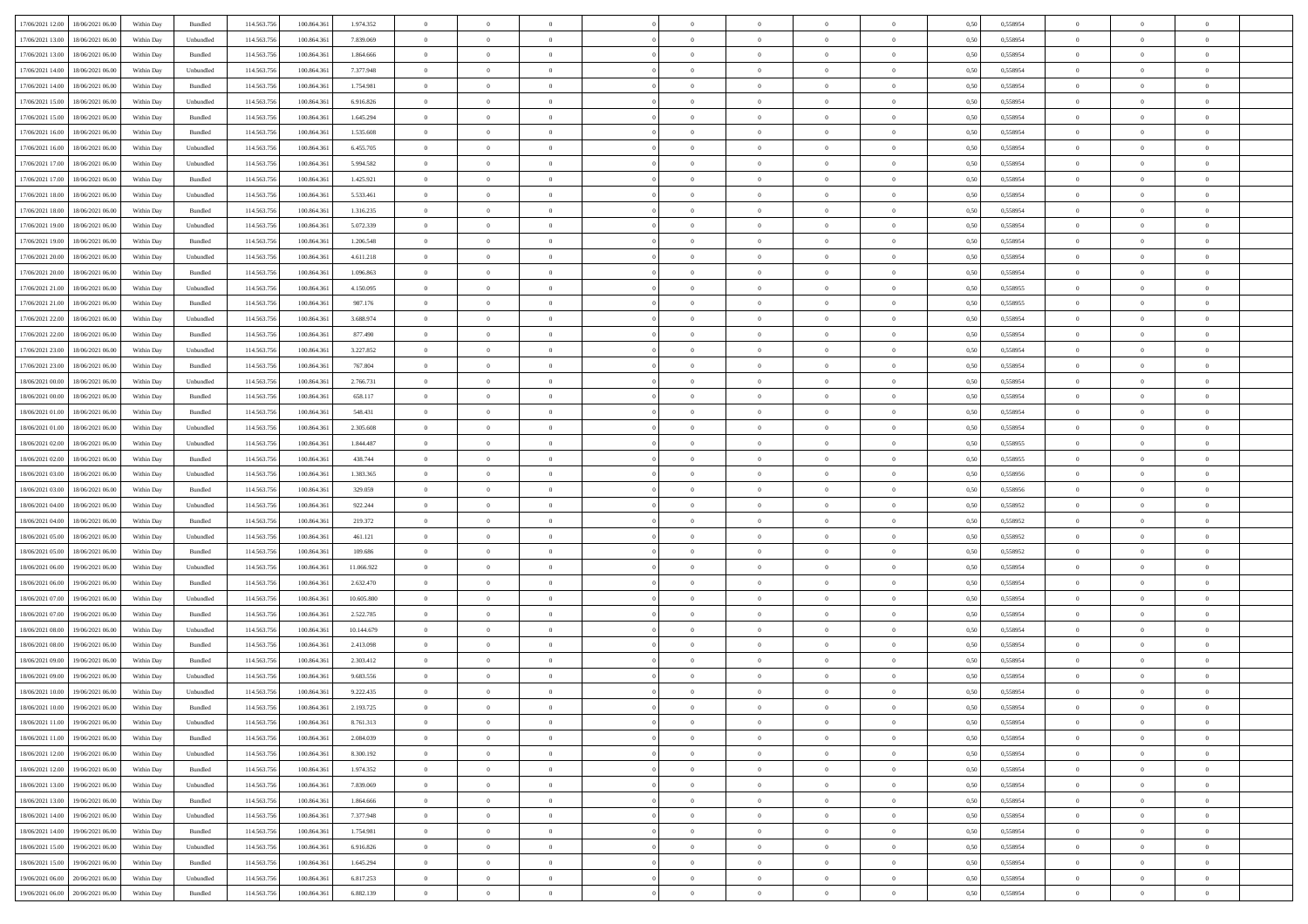| 19/06/2021 07:00 20/06/2021 06:00    | Within Day | Unbundled | 114.563.756 | 100.864.36  | 6.533.202 | $\overline{0}$ | $\overline{0}$ |                | $\overline{0}$ | $\theta$       |                | $\theta$       | 0,50 | 0,558954 | $\theta$       | $\theta$       | $\overline{0}$ |  |
|--------------------------------------|------------|-----------|-------------|-------------|-----------|----------------|----------------|----------------|----------------|----------------|----------------|----------------|------|----------|----------------|----------------|----------------|--|
| 19/06/2021 07:00<br>20/06/2021 06:00 | Within Day | Bundled   | 114.563.75  | 100.864.36  | 6.595.383 | $\bf{0}$       | $\bf{0}$       | $\bf{0}$       | $\overline{0}$ | $\overline{0}$ | $\overline{0}$ | $\bf{0}$       | 0,50 | 0,558954 | $\,$ 0 $\,$    | $\bf{0}$       | $\overline{0}$ |  |
| 19/06/2021 08:00<br>20/06/2021 06:00 | Within Day | Bundled   | 114,563,75  | 100.864.36  | 6.308.627 | $\overline{0}$ | $\bf{0}$       | $\overline{0}$ | $\bf{0}$       | $\bf{0}$       | $\overline{0}$ | $\bf{0}$       | 0.50 | 0.558954 | $\bf{0}$       | $\overline{0}$ | $\overline{0}$ |  |
| 19/06/2021 08:00<br>20/06/2021 06:00 |            |           | 114.563.75  |             |           | $\overline{0}$ | $\bf{0}$       | $\overline{0}$ | $\theta$       | $\theta$       | $\overline{0}$ |                |      |          | $\theta$       | $\theta$       | $\overline{0}$ |  |
|                                      | Within Day | Unbundled |             | 100.864.361 | 6.249.149 |                |                |                |                |                |                | $\bf{0}$       | 0,50 | 0,558954 |                |                |                |  |
| 19/06/2021 09:00<br>20/06/2021 06:00 | Within Day | Unbundled | 114.563.75  | 100,864.36  | 5.965.097 | $\bf{0}$       | $\overline{0}$ | $\bf{0}$       | $\overline{0}$ | $\theta$       | $\overline{0}$ | $\bf{0}$       | 0,50 | 0,558954 | $\,$ 0 $\,$    | $\bf{0}$       | $\overline{0}$ |  |
| 19/06/2021 09:00<br>20/06/2021 06:00 | Within Day | Bundled   | 114,563,75  | 100.864.36  | 6.021.871 | $\overline{0}$ | $\overline{0}$ | $\overline{0}$ | $\bf{0}$       | $\overline{0}$ | $\theta$       | $\bf{0}$       | 0.50 | 0.558954 | $\,$ 0 $\,$    | $\theta$       | $\overline{0}$ |  |
| 19/06/2021 10:00<br>20/06/2021 06:00 | Within Day | Unbundled | 114.563.75  | 100.864.36  | 5.681.045 | $\overline{0}$ | $\overline{0}$ | $\overline{0}$ | $\overline{0}$ | $\overline{0}$ | $\overline{0}$ | $\bf{0}$       | 0,50 | 0,558954 | $\theta$       | $\theta$       | $\overline{0}$ |  |
|                                      |            |           |             |             |           |                |                |                |                |                |                |                |      |          |                |                |                |  |
| 19/06/2021 10:00<br>20/06/2021 06:00 | Within Day | Bundled   | 114.563.75  | 100,864.36  | 5.735.115 | $\bf{0}$       | $\bf{0}$       | $\bf{0}$       | $\overline{0}$ | $\overline{0}$ | $\overline{0}$ | $\bf{0}$       | 0,50 | 0,558954 | $\,$ 0 $\,$    | $\bf{0}$       | $\overline{0}$ |  |
| 19/06/2021 11:00<br>20/06/2021 06:00 | Within Day | Unbundled | 114,563,75  | 100.864.36  | 5.396.993 | $\overline{0}$ | $\bf{0}$       | $\overline{0}$ | $\bf{0}$       | $\overline{0}$ | $\overline{0}$ | $\bf{0}$       | 0.50 | 0.558954 | $\bf{0}$       | $\overline{0}$ | $\overline{0}$ |  |
| 19/06/2021 11:00<br>20/06/2021 06:00 | Within Day | Bundled   | 114.563.75  | 100.864.361 | 5.448.360 | $\bf{0}$       | $\bf{0}$       | $\overline{0}$ | $\overline{0}$ | $\overline{0}$ | $\overline{0}$ | $\bf{0}$       | 0,50 | 0,558954 | $\,$ 0 $\,$    | $\bf{0}$       | $\overline{0}$ |  |
| 19/06/2021 12:00<br>20/06/2021 06:00 | Within Day | Unbundled | 114.563.75  | 100.864.36  | 5.112.940 | $\bf{0}$       | $\overline{0}$ | $\bf{0}$       | $\bf{0}$       | $\bf{0}$       | $\overline{0}$ | $\bf{0}$       | 0,50 | 0,558954 | $\,$ 0 $\,$    | $\bf{0}$       | $\overline{0}$ |  |
|                                      |            |           |             |             |           |                |                |                |                |                |                |                |      |          |                |                |                |  |
| 19/06/2021 12:00<br>20/06/2021 06:00 | Within Day | Bundled   | 114,563,75  | 100.864.36  | 5.161.604 | $\overline{0}$ | $\bf{0}$       | $\overline{0}$ | $\overline{0}$ | $\bf{0}$       | $\overline{0}$ | $\bf{0}$       | 0.50 | 0.558954 | $\bf{0}$       | $\overline{0}$ | $\overline{0}$ |  |
| 19/06/2021 13:00<br>20/06/2021 06:00 | Within Day | Unbundled | 114.563.75  | 100.864.36  | 4.828.888 | $\overline{0}$ | $\overline{0}$ | $\overline{0}$ | $\theta$       | $\theta$       | $\overline{0}$ | $\bf{0}$       | 0,50 | 0,558954 | $\,$ 0 $\,$    | $\theta$       | $\overline{0}$ |  |
| 19/06/2021 13:00<br>20/06/2021 06:00 | Within Day | Bundled   | 114.563.75  | 100.864.36  | 4.874.848 | $\bf{0}$       | $\overline{0}$ | $\bf{0}$       | $\overline{0}$ | $\theta$       | $\overline{0}$ | $\bf{0}$       | 0,50 | 0,558954 | $\,$ 0 $\,$    | $\bf{0}$       | $\overline{0}$ |  |
|                                      |            |           |             |             |           |                |                |                |                |                |                |                |      |          |                |                |                |  |
| 19/06/2021 14:00<br>20/06/2021 06:00 | Within Day | Unbundled | 114,563,75  | 100.864.36  | 4.544.836 | $\overline{0}$ | $\overline{0}$ | $\overline{0}$ | $\bf{0}$       | $\overline{0}$ | $\Omega$       | $\bf{0}$       | 0.50 | 0.558954 | $\,$ 0 $\,$    | $\theta$       | $\overline{0}$ |  |
| 19/06/2021 14:00<br>20/06/2021 06:00 | Within Day | Bundled   | 114.563.75  | 100.864.361 | 4.588.093 | $\overline{0}$ | $\overline{0}$ | $\overline{0}$ | $\overline{0}$ | $\overline{0}$ | $\overline{0}$ | $\bf{0}$       | 0,50 | 0,558954 | $\theta$       | $\theta$       | $\overline{0}$ |  |
| 19/06/2021 15:00<br>20/06/2021 06:00 | Within Day | Unbundled | 114.563.75  | 100,864.36  | 4.260.783 | $\bf{0}$       | $\bf{0}$       | $\bf{0}$       | $\overline{0}$ | $\theta$       | $\overline{0}$ | $\bf{0}$       | 0,50 | 0,558954 | $\,$ 0 $\,$    | $\bf{0}$       | $\overline{0}$ |  |
| 19/06/2021 15:00<br>20/06/2021 06:00 | Within Day | Bundled   | 114,563,75  | 100.864.36  | 4.301.336 | $\overline{0}$ | $\bf{0}$       | $\overline{0}$ | $\bf{0}$       | $\overline{0}$ | $\overline{0}$ | $\bf{0}$       | 0.50 | 0.558954 | $\bf{0}$       | $\overline{0}$ | $\overline{0}$ |  |
| 19/06/2021 16:00                     |            |           | 114.563.75  |             |           | $\overline{0}$ | $\bf{0}$       | $\overline{0}$ | $\overline{0}$ | $\overline{0}$ | $\overline{0}$ |                |      |          | $\,$ 0 $\,$    | $\bf{0}$       | $\overline{0}$ |  |
| 20/06/2021 06:00                     | Within Day | Bundled   |             | 100.864.361 | 4.014.581 |                |                |                |                |                |                | $\bf{0}$       | 0,50 | 0,558954 |                |                |                |  |
| 19/06/2021 16:00<br>20/06/2021 06:00 | Within Day | Unbundled | 114.563.75  | 100.864.36  | 3.976.732 | $\bf{0}$       | $\bf{0}$       | $\bf{0}$       | $\bf{0}$       | $\overline{0}$ | $\overline{0}$ | $\bf{0}$       | 0,50 | 0,558954 | $\,$ 0 $\,$    | $\bf{0}$       | $\overline{0}$ |  |
| 19/06/2021 17:00<br>20/06/2021 06:00 | Within Day | Unbundled | 114,563,75  | 100,864,36  | 3.692.679 | $\overline{0}$ | $\bf{0}$       | $\overline{0}$ | $\overline{0}$ | $\bf{0}$       | $\overline{0}$ | $\bf{0}$       | 0.50 | 0.558954 | $\bf{0}$       | $\overline{0}$ | $\overline{0}$ |  |
| 19/06/2021 17:00<br>20/06/2021 06:00 | Within Day | Bundled   | 114.563.75  | 100.864.361 | 3.727.824 | $\overline{0}$ | $\overline{0}$ | $\overline{0}$ | $\theta$       | $\theta$       | $\overline{0}$ | $\bf{0}$       | 0,50 | 0,558954 | $\theta$       | $\theta$       | $\overline{0}$ |  |
|                                      |            |           |             |             |           |                | $\overline{0}$ |                |                | $\,$ 0 $\,$    | $\overline{0}$ |                |      |          | $\,$ 0 $\,$    | $\bf{0}$       | $\overline{0}$ |  |
| 19/06/2021 18:00<br>20/06/2021 06:00 | Within Day | Unbundled | 114.563.75  | 100.864.36  | 3.408.626 | $\bf{0}$       |                | $\bf{0}$       | $\bf{0}$       |                |                | $\bf{0}$       | 0,50 | 0,558954 |                |                |                |  |
| 19/06/2021 18:00<br>20/06/2021 06:00 | Within Day | Bundled   | 114,563,75  | 100.864.36  | 3.441.069 | $\overline{0}$ | $\overline{0}$ | $\overline{0}$ | $\bf{0}$       | $\overline{0}$ | $\Omega$       | $\bf{0}$       | 0.50 | 0.558954 | $\,$ 0 $\,$    | $\theta$       | $\overline{0}$ |  |
| 19/06/2021 19:00<br>20/06/2021 06:00 | Within Day | Unbundled | 114.563.75  | 100.864.36  | 3.124.575 | $\overline{0}$ | $\overline{0}$ | $\overline{0}$ | $\overline{0}$ | $\overline{0}$ | $\overline{0}$ | $\bf{0}$       | 0,50 | 0,558954 | $\,$ 0 $\,$    | $\theta$       | $\overline{0}$ |  |
| 19/06/2021 19:00<br>20/06/2021 06:00 | Within Day | Bundled   | 114.563.75  | 100.864.36  | 3.154.314 | $\bf{0}$       | $\overline{0}$ | $\bf{0}$       | $\overline{0}$ | $\theta$       | $\overline{0}$ | $\bf{0}$       | 0,50 | 0,558954 | $\,$ 0 $\,$    | $\bf{0}$       | $\overline{0}$ |  |
| 19/06/2021 20:00<br>20/06/2021 06:00 | Within Day | Unbundled | 114,563,75  | 100.864.36  | 2.840.522 | $\overline{0}$ | $\bf{0}$       | $\overline{0}$ | $\bf{0}$       | $\overline{0}$ | $\overline{0}$ | $\bf{0}$       | 0.50 | 0.558954 | $\bf{0}$       | $\overline{0}$ | $\overline{0}$ |  |
|                                      |            |           |             |             |           |                |                |                |                |                |                |                |      |          |                |                |                |  |
| 19/06/2021 20:00<br>20/06/2021 06:00 | Within Day | Bundled   | 114.563.75  | 100.864.361 | 2.867.557 | $\overline{0}$ | $\bf{0}$       | $\overline{0}$ | $\overline{0}$ | $\overline{0}$ | $\overline{0}$ | $\bf{0}$       | 0,50 | 0,558954 | $\theta$       | $\theta$       | $\overline{0}$ |  |
| 19/06/2021 21:00<br>20/06/2021 06:00 | Within Day | Unbundled | 114.563.75  | 100.864.36  | 2.556.470 | $\bf{0}$       | $\bf{0}$       | $\bf{0}$       | $\bf{0}$       | $\overline{0}$ | $\overline{0}$ | $\bf{0}$       | 0,50 | 0,558955 | $\,$ 0 $\,$    | $\bf{0}$       | $\overline{0}$ |  |
| 19/06/2021 21:00<br>20/06/2021 06:00 | Within Day | Bundled   | 114,563,75  | 100.864.36  | 2.580.802 | $\overline{0}$ | $\overline{0}$ | $\overline{0}$ | $\bf{0}$       | $\bf{0}$       | $\overline{0}$ | $\bf{0}$       | 0.50 | 0.558955 | $\bf{0}$       | $\overline{0}$ | $\overline{0}$ |  |
| 19/06/2021 22:00<br>20/06/2021 06:00 | Within Day | Unbundled | 114.563.75  | 100,864.36  | 2.272.417 | $\overline{0}$ | 36.660         | $\overline{0}$ | $\overline{0}$ | $\overline{0}$ | $\overline{0}$ | $\bf{0}$       | 0.50 | 0.558954 | $\theta$       | $\theta$       | $\overline{0}$ |  |
|                                      |            |           |             |             |           |                |                |                |                |                |                |                |      |          |                |                |                |  |
| 19/06/2021 22:00<br>20/06/2021 06:00 | Within Day | Bundled   | 114.563.75  | 100.864.36  | 2.294.046 | $\bf{0}$       | $\theta$       | $\bf{0}$       | $\bf{0}$       | $\overline{0}$ | $\overline{0}$ | $\bf{0}$       | 0,50 | 0,558954 | $\,$ 0 $\,$    | $\bf{0}$       | $\overline{0}$ |  |
| 19/06/2021 23:00<br>20/06/2021 06:00 | Within Day | Unbundled | 114,563,75  | 100.901.022 | 1.956.287 | $\overline{0}$ | $\bf{0}$       | $\overline{0}$ | $\bf{0}$       | $\overline{0}$ | $\Omega$       | $\bf{0}$       | 0.50 | 0.558954 | $\,$ 0 $\,$    | $\theta$       | $\overline{0}$ |  |
| 19/06/2021 23:00<br>20/06/2021 06:00 | Within Dav | Bundled   | 114.563.75  | 100.901.022 | 2.007.290 | $\overline{0}$ | $\overline{0}$ | $\overline{0}$ | $\overline{0}$ | $\theta$       | $\overline{0}$ | $\bf{0}$       | 0.50 | 0,558954 | $\theta$       | $\theta$       | $\overline{0}$ |  |
| 20/06/2021 00:00<br>20/06/2021 06:00 | Within Day | Unbundled | 114.563.75  | 100.901.02  | 1.676.818 | $\bf{0}$       | $\bf{0}$       | $\bf{0}$       | $\bf{0}$       | $\bf{0}$       | $\overline{0}$ | $\bf{0}$       | 0,50 | 0,558954 | $\,$ 0 $\,$    | $\bf{0}$       | $\overline{0}$ |  |
| 20/06/2021 06:00                     |            | Bundled   | 114,563,75  | 100.901.022 |           |                | $\bf{0}$       | $\overline{0}$ |                | $\overline{0}$ | $\overline{0}$ |                | 0.50 | 0.558954 | $\bf{0}$       | $\overline{0}$ | $\overline{0}$ |  |
| 20/06/2021 00:00                     | Within Day |           |             |             | 1.720.535 | $\overline{0}$ |                |                | $\bf{0}$       |                |                | $\bf{0}$       |      |          |                |                |                |  |
| 20/06/2021 01:00<br>20/06/2021 06:00 | Within Dav | Bundled   | 114.563.75  | 100,901,022 | 1.433.778 | $\overline{0}$ | $\overline{0}$ | $\overline{0}$ | $\overline{0}$ | $\overline{0}$ | $\overline{0}$ | $\overline{0}$ | 0.50 | 0,558954 | $\theta$       | $\theta$       | $\overline{0}$ |  |
| 20/06/2021 01:00<br>20/06/2021 06:00 | Within Day | Unbundled | 114.563.75  | 100.901.02  | 1.397.348 | $\bf{0}$       | $\bf{0}$       | $\bf{0}$       | $\bf{0}$       | $\overline{0}$ | $\overline{0}$ | $\bf{0}$       | 0,50 | 0,558954 | $\,$ 0 $\,$    | $\bf{0}$       | $\overline{0}$ |  |
| 20/06/2021 02:00<br>20/06/2021 06:00 | Within Day | Unbundled | 114,563,75  | 100.901.022 | 1.117.879 | $\overline{0}$ | $\bf{0}$       | $\overline{0}$ | $\overline{0}$ | $\bf{0}$       | $\overline{0}$ | $\bf{0}$       | 0.50 | 0.558955 | $\bf{0}$       | $\overline{0}$ | $\overline{0}$ |  |
| 20/06/2021 02:00<br>20/06/2021 06:00 | Within Dav | Bundled   | 114.563.75  | 100.901.022 | 1.147.023 | $\overline{0}$ | $\overline{0}$ | $\overline{0}$ | $\overline{0}$ | $\theta$       | $\overline{0}$ | $\bf{0}$       | 0.50 | 0,558955 | $\theta$       | $\theta$       | $\overline{0}$ |  |
|                                      |            |           |             |             |           |                |                |                |                |                |                |                |      |          |                |                |                |  |
| 20/06/2021 03:00<br>20/06/2021 06:00 | Within Day | Unbundled | 114.563.75  | 100.901.02  | 838.408   | $\bf{0}$       | $\bf{0}$       | $\bf{0}$       | $\bf{0}$       | $\overline{0}$ | $\overline{0}$ | $\bf{0}$       | 0,50 | 0,558956 | $\,$ 0 $\,$    | $\bf{0}$       | $\overline{0}$ |  |
| 20/06/2021 03:00<br>20/06/2021 06:00 | Within Day | Bundled   | 114,563,75  | 100.901.022 | 860.267   | $\overline{0}$ | $\overline{0}$ | $\overline{0}$ | $\bf{0}$       | $\theta$       | $\Omega$       | $\bf{0}$       | 0.50 | 0.558956 | $\bf{0}$       | $\theta$       | $\overline{0}$ |  |
| 20/06/2021 04:00<br>20/06/2021 06:00 | Within Dav | Unbundled | 114.563.75  | 100,901,022 | 558,939   | $\overline{0}$ | $\overline{0}$ | $\Omega$       | $\overline{0}$ | $\theta$       | $\Omega$       | $\overline{0}$ | 0.5( | 0,558952 | $\theta$       | $\theta$       | $\overline{0}$ |  |
| 20/06/2021 04:00<br>20/06/2021 06:00 | Within Day | Bundled   | 114.563.75  | 100.901.022 | 573.511   | $\bf{0}$       | $\bf{0}$       | $\overline{0}$ | $\bf{0}$       | $\bf{0}$       | $\overline{0}$ | $\bf{0}$       | 0,50 | 0,558952 | $\overline{0}$ | $\overline{0}$ | $\overline{0}$ |  |
|                                      |            |           |             |             |           |                |                |                |                |                |                |                |      |          |                |                |                |  |
| 20/06/2021 05:00 20/06/2021 06:00    | Within Day | Bundled   | 114.563.756 | 100.901.022 | 286.755   | $\overline{0}$ | $\Omega$       |                | $\Omega$       |                |                |                | 0,50 | 0,558952 | $\theta$       | $\overline{0}$ |                |  |
| 20/06/2021 05:00 20/06/2021 06:00    | Within Day | Unbundled | 114.563.756 | 100.901.022 | 279.469   | $\overline{0}$ | $\overline{0}$ | $\Omega$       | $\theta$       | $\overline{0}$ | $\overline{0}$ | $\bf{0}$       | 0,50 | 0,558952 | $\theta$       | $\theta$       | $\overline{0}$ |  |
| 20/06/2021 06:00<br>21/06/2021 06:00 | Within Day | Unbundled | 114.563.75  | 100.864.36  | 6.817.253 | $\overline{0}$ | $\bf{0}$       | $\overline{0}$ | $\overline{0}$ | $\bf{0}$       | $\overline{0}$ | $\bf{0}$       | 0,50 | 0,558954 | $\bf{0}$       | $\overline{0}$ | $\bf{0}$       |  |
| 20/06/2021 06:00 21/06/2021 06:00    | Within Day | Bundled   | 114.563.756 | 100,864,361 | 6.882.139 | $\overline{0}$ | $\bf{0}$       | $\overline{0}$ | $\overline{0}$ | $\mathbf{0}$   | $\overline{0}$ | $\,$ 0 $\,$    | 0.50 | 0.558954 | $\overline{0}$ | $\bf{0}$       | $\,$ 0 $\,$    |  |
|                                      |            |           |             |             |           |                | $\overline{0}$ |                |                | $\overline{0}$ |                |                |      |          | $\overline{0}$ | $\theta$       | $\overline{0}$ |  |
| 20/06/2021 07:00 21/06/2021 06:00    | Within Dav | Bundled   | 114.563.756 | 100.864.361 | 6.595.383 | $\overline{0}$ |                | $\overline{0}$ | $\overline{0}$ |                | $\overline{0}$ | $\bf{0}$       | 0,50 | 0,558954 |                |                |                |  |
| 20/06/2021 07:00<br>21/06/2021 06:00 | Within Day | Unbundled | 114.563.75  | 100.864.361 | 6.533.202 | $\overline{0}$ | $\bf{0}$       | $\overline{0}$ | $\overline{0}$ | $\bf{0}$       | $\overline{0}$ | $\bf{0}$       | 0,50 | 0,558954 | $\bf{0}$       | $\overline{0}$ | $\overline{0}$ |  |
| 20/06/2021 08:00 21/06/2021 06:00    | Within Day | Bundled   | 114.563.756 | 100,864,361 | 6.308.627 | $\overline{0}$ | $\bf{0}$       | $\overline{0}$ | $\overline{0}$ | $\bf{0}$       | $\overline{0}$ | $\bf{0}$       | 0.50 | 0.558954 | $\,$ 0 $\,$    | $\overline{0}$ | $\,$ 0         |  |
| 20/06/2021 08:00<br>21/06/2021 06:00 | Within Dav | Unbundled | 114.563.756 | 100.864.361 | 6.249.149 | $\overline{0}$ | $\overline{0}$ | $\overline{0}$ | $\overline{0}$ | $\overline{0}$ | $\overline{0}$ | $\bf{0}$       | 0.50 | 0,558954 | $\overline{0}$ | $\theta$       | $\overline{0}$ |  |
| 20/06/2021 09:00                     |            |           |             |             |           |                | $\overline{0}$ |                |                | $\overline{0}$ |                |                |      |          | $\bf{0}$       | $\overline{0}$ | $\,$ 0         |  |
| 21/06/2021 06:00                     | Within Day | Bundled   | 114.563.75  | 100.864.36  | 6.021.871 | $\overline{0}$ |                | $\overline{0}$ | $\overline{0}$ |                | $\overline{0}$ | $\bf{0}$       | 0,50 | 0,558954 |                |                |                |  |
| 20/06/2021 09:00 21/06/2021 06:00    | Within Day | Unbundled | 114.563.75  | 100,864,361 | 5.965.097 | $\overline{0}$ | $\overline{0}$ | $\overline{0}$ | $\overline{0}$ | $\overline{0}$ | $\overline{0}$ | $\bf{0}$       | 0.50 | 0.558954 | $\mathbf{0}$   | $\bf{0}$       | $\,$ 0         |  |
| 20/06/2021 11:00 21/06/2021 06:00    | Within Dav | Bundled   | 114.563.756 | 100.864.361 | 5.448.360 | $\overline{0}$ | $\overline{0}$ | $\overline{0}$ | $\overline{0}$ | $\overline{0}$ | $\overline{0}$ | $\bf{0}$       | 0,50 | 0,558954 | $\overline{0}$ | $\theta$       | $\overline{0}$ |  |
| 20/06/2021 11:00<br>21/06/2021 06:00 | Within Day | Unbundled | 114.563.75  | 100.864.36  | 5.396.993 | $\overline{0}$ | $\bf{0}$       | $\overline{0}$ | $\overline{0}$ | $\overline{0}$ | $\overline{0}$ | $\bf{0}$       | 0,50 | 0,558954 | $\bf{0}$       | $\overline{0}$ | $\bf{0}$       |  |
|                                      |            |           |             |             |           |                |                |                |                |                |                |                |      |          |                |                |                |  |
| 20/06/2021 12:00 21/06/2021 06:00    | Within Day | Unbundled | 114.563.756 | 100.864.361 | 5.112.940 | $\overline{0}$ | $\bf{0}$       | $\overline{0}$ | $\overline{0}$ | $\,$ 0 $\,$    | $\overline{0}$ | $\,$ 0 $\,$    | 0,50 | 0,558954 | $\overline{0}$ | $\,$ 0 $\,$    | $\,$ 0 $\,$    |  |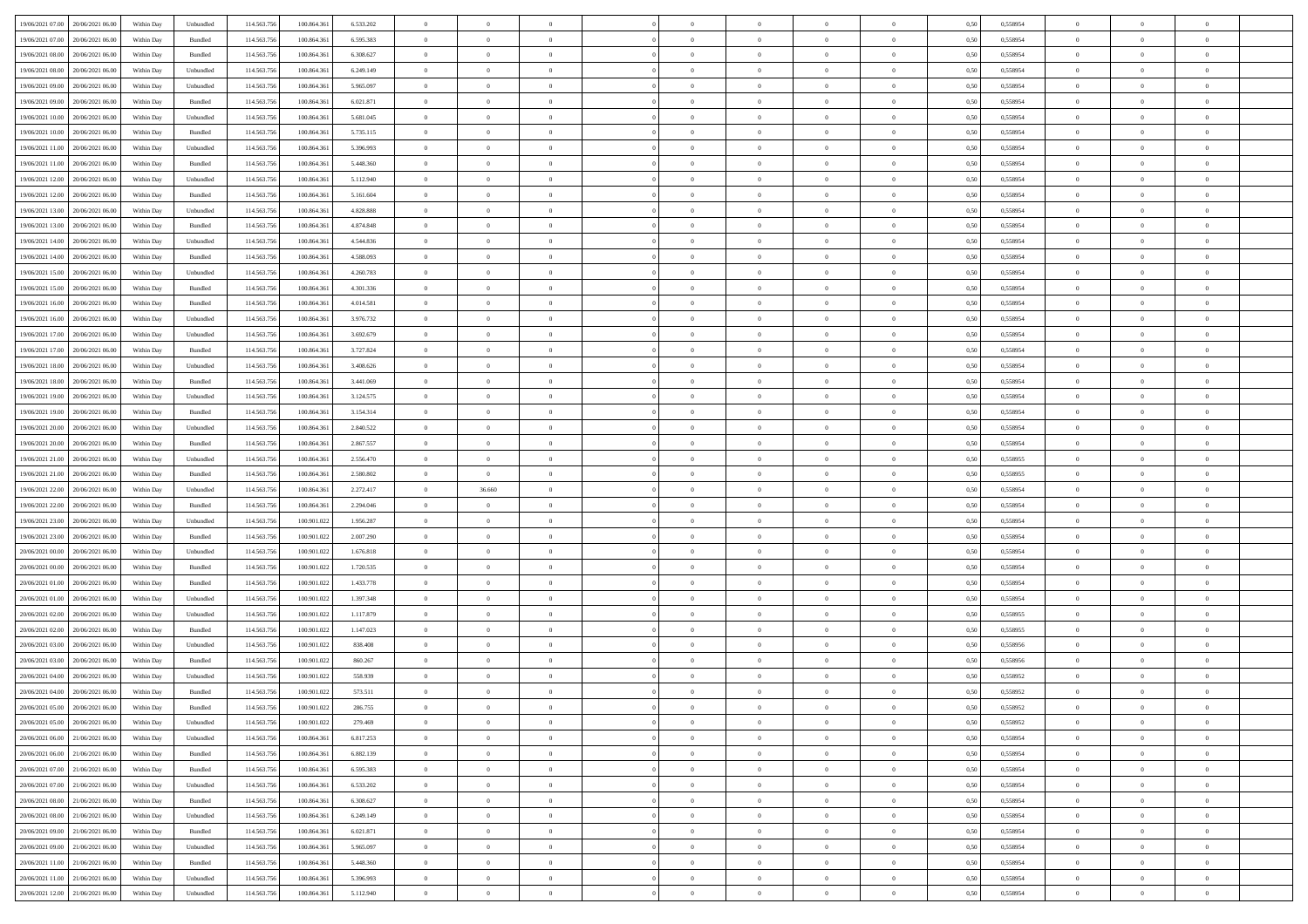| 20/06/2021 12:00 21/06/2021 06:00    | Within Day | Bundled            | 114.563.756 | 100.864.361 | 5.161.604  | $\overline{0}$ | $\overline{0}$   | $\overline{0}$ | $\theta$       | $\theta$       |                | $\overline{0}$ | 0,50 | 0,558954 | $\theta$       | $\theta$       | $\overline{0}$ |  |
|--------------------------------------|------------|--------------------|-------------|-------------|------------|----------------|------------------|----------------|----------------|----------------|----------------|----------------|------|----------|----------------|----------------|----------------|--|
|                                      |            |                    |             |             |            | $\bf{0}$       | $\overline{0}$   |                | $\,$ 0 $\,$    | $\bf{0}$       | $\overline{0}$ | $\bf{0}$       |      |          | $\,$ 0 $\,$    | $\bf{0}$       | $\overline{0}$ |  |
| 20/06/2021 13:00<br>21/06/2021 06.0  | Within Day | Unbundled          | 114.563.75  | 100.864.361 | 4.828.888  |                |                  | $\overline{0}$ |                |                |                |                | 0,50 | 0,558954 |                |                |                |  |
| 20/06/2021 13:00<br>21/06/2021 06:00 | Within Day | Bundled            | 114.563.756 | 100,864,361 | 4.874.848  | $\overline{0}$ | $\overline{0}$   | $\overline{0}$ | $\bf{0}$       | $\bf{0}$       | $\overline{0}$ | $\mathbf{0}$   | 0.50 | 0.558954 | $\bf{0}$       | $\overline{0}$ | $\overline{0}$ |  |
| 20/06/2021 14:00<br>21/06/2021 06:00 | Within Day | Unbundled          | 114.563.756 | 100.864.361 | 4.544.836  | $\overline{0}$ | $\overline{0}$   | $\overline{0}$ | $\overline{0}$ | $\overline{0}$ | $\overline{0}$ | $\bf{0}$       | 0,50 | 0,558954 | $\theta$       | $\theta$       | $\overline{0}$ |  |
| 20/06/2021 14:00<br>21/06/2021 06.00 | Within Day | Bundled            | 114.563.75  | 100.864.361 | 4.588.093  | $\overline{0}$ | $\overline{0}$   | $\bf{0}$       | $\bf{0}$       | $\overline{0}$ | $\overline{0}$ | $\bf{0}$       | 0,50 | 0,558954 | $\,$ 0 $\,$    | $\bf{0}$       | $\overline{0}$ |  |
| 20/06/2021 15:00<br>21/06/2021 06:00 | Within Day | Unbundled          | 114,563,75  | 100.864.361 | 4.260.783  | $\overline{0}$ | $\overline{0}$   | $\overline{0}$ | $\overline{0}$ | $\overline{0}$ | $\overline{0}$ | $\mathbf{0}$   | 0.50 | 0.558954 | $\bf{0}$       | $\theta$       | $\overline{0}$ |  |
| 20/06/2021 15:00<br>21/06/2021 06:00 | Within Day | Bundled            | 114.563.756 | 100.864.361 | 4.301.336  | $\overline{0}$ | $\overline{0}$   | $\overline{0}$ | $\overline{0}$ | $\overline{0}$ | $\overline{0}$ | $\bf{0}$       | 0,50 | 0,558954 | $\theta$       | $\theta$       | $\overline{0}$ |  |
| 20/06/2021 16:00<br>21/06/2021 06.00 | Within Day | Unbundled          | 114.563.75  | 100.864.361 | 3.976.732  | $\bf{0}$       | $\overline{0}$   | $\overline{0}$ | $\,$ 0 $\,$    | $\bf{0}$       | $\overline{0}$ | $\bf{0}$       | 0,50 | 0,558954 | $\,$ 0 $\,$    | $\bf{0}$       | $\overline{0}$ |  |
| 20/06/2021 16:00<br>21/06/2021 06:00 | Within Day | Bundled            | 114,563,756 | 100.864.361 | 4.014.581  | $\overline{0}$ | $\overline{0}$   | $\overline{0}$ | $\bf{0}$       | $\overline{0}$ | $\overline{0}$ | $\mathbf{0}$   | 0.50 | 0.558954 | $\,$ 0 $\,$    | $\overline{0}$ | $\overline{0}$ |  |
| 20/06/2021 17:00<br>21/06/2021 06:00 | Within Day | Unbundled          | 114.563.756 | 100.864.361 | 3.692.679  | $\overline{0}$ | $\overline{0}$   | $\overline{0}$ | $\bf{0}$       | $\overline{0}$ | $\overline{0}$ | $\bf{0}$       | 0,50 | 0,558954 | $\,$ 0 $\,$    | $\theta$       | $\overline{0}$ |  |
|                                      |            |                    |             |             |            |                |                  |                |                |                |                |                |      |          |                |                |                |  |
| 20/06/2021 17:00<br>21/06/2021 06.0  | Within Day | Bundled            | 114.563.75  | 100.864.361 | 3.727.824  | $\overline{0}$ | $\overline{0}$   | $\overline{0}$ | $\bf{0}$       | $\bf{0}$       | $\overline{0}$ | $\bf{0}$       | 0,50 | 0,558954 | $\,$ 0 $\,$    | $\bf{0}$       | $\overline{0}$ |  |
| 20/06/2021 18:00<br>21/06/2021 06:00 | Within Day | Unbundled          | 114,563,756 | 100,864,361 | 3.408.626  | $\overline{0}$ | $\overline{0}$   | $\overline{0}$ | $\bf{0}$       | $\bf{0}$       | $\overline{0}$ | $\mathbf{0}$   | 0.50 | 0.558954 | $\bf{0}$       | $\overline{0}$ | $\bf{0}$       |  |
| 20/06/2021 18:00<br>21/06/2021 06:00 | Within Day | Bundled            | 114.563.756 | 100.864.361 | 3.441.069  | $\overline{0}$ | $\overline{0}$   | $\overline{0}$ | $\overline{0}$ | $\overline{0}$ | $\overline{0}$ | $\bf{0}$       | 0,50 | 0,558954 | $\theta$       | $\theta$       | $\overline{0}$ |  |
| 20/06/2021 19:00<br>21/06/2021 06.00 | Within Day | Unbundled          | 114.563.75  | 100.864.361 | 3.124.575  | $\overline{0}$ | $\overline{0}$   | $\overline{0}$ | $\bf{0}$       | $\bf{0}$       | $\overline{0}$ | $\bf{0}$       | 0,50 | 0,558954 | $\,$ 0 $\,$    | $\bf{0}$       | $\overline{0}$ |  |
| 20/06/2021 19:00<br>21/06/2021 06:00 | Within Day | Bundled            | 114.563.756 | 100,864,361 | 3.154.314  | $\overline{0}$ | $\overline{0}$   | $\overline{0}$ | $\overline{0}$ | $\overline{0}$ | $\overline{0}$ | $\mathbf{0}$   | 0.50 | 0.558954 | $\,$ 0 $\,$    | $\theta$       | $\overline{0}$ |  |
| 20/06/2021 20:00<br>21/06/2021 06:00 | Within Day | Bundled            | 114.563.756 | 100.864.361 | 2.867.557  | $\overline{0}$ | $\overline{0}$   | $\overline{0}$ | $\overline{0}$ | $\overline{0}$ | $\overline{0}$ | $\bf{0}$       | 0,50 | 0,558954 | $\theta$       | $\theta$       | $\overline{0}$ |  |
| 20/06/2021 20:00<br>21/06/2021 06.00 | Within Day | Unbundled          | 114.563.75  | 100.864.361 | 2.840.522  | $\overline{0}$ | $\overline{0}$   | $\overline{0}$ | $\overline{0}$ | $\overline{0}$ | $\overline{0}$ | $\bf{0}$       | 0,50 | 0,558954 | $\,$ 0 $\,$    | $\bf{0}$       | $\overline{0}$ |  |
| 20/06/2021 21:00<br>21/06/2021 06:00 | Within Day | Unbundled          | 114,563,75  | 100,864,361 | 2.556.470  | $\overline{0}$ | $\overline{0}$   | $\overline{0}$ | $\overline{0}$ | $\bf{0}$       | $\overline{0}$ | $\mathbf{0}$   | 0.50 | 0.558955 | $\,$ 0 $\,$    | $\overline{0}$ | $\overline{0}$ |  |
| 20/06/2021 21:00<br>21/06/2021 06:00 | Within Day | Bundled            | 114.563.756 | 100.864.361 | 2.580.802  | $\overline{0}$ | $\overline{0}$   | $\overline{0}$ | $\overline{0}$ | $\overline{0}$ | $\overline{0}$ | $\bf{0}$       | 0,50 | 0,558955 | $\,$ 0 $\,$    | $\theta$       | $\overline{0}$ |  |
|                                      |            |                    |             |             |            |                |                  |                |                |                |                |                |      |          |                |                |                |  |
| 20/06/2021 22:00<br>21/06/2021 06.00 | Within Day | Unbundled          | 114.563.75  | 100.864.361 | 2.272.417  | $\overline{0}$ | $\overline{0}$   | $\overline{0}$ | $\bf{0}$       | $\bf{0}$       | $\overline{0}$ | $\bf{0}$       | 0,50 | 0,558954 | $\,$ 0 $\,$    | $\bf{0}$       | $\overline{0}$ |  |
| 20/06/2021 22.00<br>21/06/2021 06:00 | Within Day | Bundled            | 114.563.756 | 100,864,361 | 2.294.046  | $\overline{0}$ | $\overline{0}$   | $\overline{0}$ | $\bf{0}$       | $\bf{0}$       | $\overline{0}$ | $\mathbf{0}$   | 0.50 | 0.558954 | $\bf{0}$       | $\overline{0}$ | $\bf{0}$       |  |
| 20/06/2021 23:00<br>21/06/2021 06:00 | Within Day | Unbundled          | 114.563.756 | 100.864.361 | 1.988.366  | $\overline{0}$ | $\overline{0}$   | $\overline{0}$ | $\overline{0}$ | $\overline{0}$ | $\overline{0}$ | $\,$ 0 $\,$    | 0,50 | 0,558954 | $\theta$       | $\theta$       | $\overline{0}$ |  |
| 20/06/2021 23.00<br>21/06/2021 06.00 | Within Day | Bundled            | 114.563.75  | 100.864.361 | 2.007.290  | $\overline{0}$ | $\overline{0}$   | $\overline{0}$ | $\bf{0}$       | $\overline{0}$ | $\overline{0}$ | $\bf{0}$       | 0,50 | 0,558954 | $\,$ 0 $\,$    | $\bf{0}$       | $\overline{0}$ |  |
| 21/06/2021 00:00<br>21/06/2021 06:00 | Within Day | Unbundled          | 114,563,75  | 100,864,361 | 1.704.313  | $\overline{0}$ | $\overline{0}$   | $\overline{0}$ | $\overline{0}$ | $\overline{0}$ | $\overline{0}$ | $\mathbf{0}$   | 0.50 | 0.558954 | $\,$ 0 $\,$    | $\theta$       | $\overline{0}$ |  |
| 21/06/2021 00:00<br>21/06/2021 06:00 | Within Day | Bundled            | 114.563.756 | 100.864.361 | 1.720.535  | $\overline{0}$ | $\overline{0}$   | $\overline{0}$ | $\overline{0}$ | $\overline{0}$ | $\overline{0}$ | $\bf{0}$       | 0,50 | 0,558954 | $\theta$       | $\theta$       | $\overline{0}$ |  |
| 21/06/2021 01:00<br>21/06/2021 06.00 | Within Day | Unbundled          | 114.563.75  | 100.864.361 | 1.420.260  | $\overline{0}$ | $\overline{0}$   | $\overline{0}$ | $\bf{0}$       | $\overline{0}$ | $\overline{0}$ | $\bf{0}$       | 0,50 | 0,558954 | $\,$ 0 $\,$    | $\bf{0}$       | $\overline{0}$ |  |
| 21/06/2021 01:00<br>21/06/2021 06:00 | Within Day | Bundled            | 114,563,756 | 100,864,361 | 1.433.778  | $\overline{0}$ | $\overline{0}$   | $\overline{0}$ | $\bf{0}$       | $\bf{0}$       | $\overline{0}$ | $\mathbf{0}$   | 0.50 | 0.558954 | $\,$ 0 $\,$    | $\overline{0}$ | $\overline{0}$ |  |
| 21/06/2021 02:00<br>21/06/2021 06:00 | Within Day | Unbundled          | 114.563.756 | 100.864.361 | 1.136.209  | $\overline{0}$ | $\overline{0}$   | $\overline{0}$ | $\overline{0}$ | $\overline{0}$ | $\overline{0}$ | $\bf{0}$       | 0,50 | 0,558955 | $\theta$       | $\theta$       | $\overline{0}$ |  |
| 21/06/2021 02:00<br>21/06/2021 06.0  | Within Day | Bundled            | 114.563.75  | 100.864.361 | 1.147.023  | $\overline{0}$ | $\overline{0}$   | $\overline{0}$ | $\overline{0}$ | $\bf{0}$       | $\overline{0}$ | $\bf{0}$       | 0,50 | 0,558955 | $\,$ 0 $\,$    | $\bf{0}$       | $\overline{0}$ |  |
|                                      |            |                    |             |             |            |                |                  |                |                |                |                |                |      |          |                |                |                |  |
| 21/06/2021 03:00<br>21/06/2021 06:00 | Within Day | Unbundled          | 114,563,756 | 100,864,361 | 852.156    | $\overline{0}$ | $\overline{0}$   | $\overline{0}$ | $\bf{0}$       | $\bf{0}$       | $\overline{0}$ | $\mathbf{0}$   | 0.50 | 0.558956 | $\bf{0}$       | $\overline{0}$ | $\bf{0}$       |  |
| 21/06/2021 03:00<br>21/06/2021 06:00 | Within Day | Bundled            | 114.563.756 | 100.864.361 | 860.267    | $\overline{0}$ | $\overline{0}$   | $\overline{0}$ | $\overline{0}$ | $\overline{0}$ | $\overline{0}$ | $\overline{0}$ | 0.50 | 0.558956 | $\theta$       | $\theta$       | $\overline{0}$ |  |
| 21/06/2021 04:00<br>21/06/2021 06.00 | Within Day | Bundled            | 114.563.75  | 100.864.361 | 573.511    | $\overline{0}$ | $\overline{0}$   | $\overline{0}$ | $\bf{0}$       | $\overline{0}$ | $\overline{0}$ | $\bf{0}$       | 0,50 | 0,558952 | $\,$ 0 $\,$    | $\bf{0}$       | $\overline{0}$ |  |
| 21/06/2021 04:00<br>21/06/2021 06:00 | Within Day | Unbundled          | 114.563.756 | 100,864,361 | 568,104    | $\overline{0}$ | $\overline{0}$   | $\overline{0}$ | $\overline{0}$ | $\overline{0}$ | $\overline{0}$ | $\mathbf{0}$   | 0.50 | 0.558952 | $\,$ 0 $\,$    | $\theta$       | $\overline{0}$ |  |
| 21/06/2021 05:00<br>21/06/2021 06:00 | Within Day | Unbundled          | 114.563.756 | 100.864.361 | 284.052    | $\overline{0}$ | $\overline{0}$   | $\overline{0}$ | $\overline{0}$ | $\overline{0}$ | $\overline{0}$ | $\overline{0}$ | 0.50 | 0,558952 | $\theta$       | $\theta$       | $\overline{0}$ |  |
| 21/06/2021 05:00<br>21/06/2021 06.00 | Within Day | Bundled            | 114.563.75  | 100.864.361 | 286.755    | $\overline{0}$ | $\overline{0}$   | $\overline{0}$ | $\bf{0}$       | $\overline{0}$ | $\overline{0}$ | $\bf{0}$       | 0,50 | 0,558952 | $\,$ 0 $\,$    | $\bf{0}$       | $\overline{0}$ |  |
| 26/06/2021 06:00<br>27/06/2021 06:00 | Within Day | Unbundled          | 114,563,75  | 100.864.397 | 2.710.138  | $\overline{0}$ | $\overline{0}$   | $\overline{0}$ | $\overline{0}$ | $\bf{0}$       | $\overline{0}$ | $\mathbf{0}$   | 0.50 | 0.558954 | $\,$ 0 $\,$    | $\overline{0}$ | $\overline{0}$ |  |
| 26/06/2021 06:00<br>27/06/2021 06:00 | Within Day | Bundled            | 114.563.756 | 100.864.397 | 10.989.220 | $\overline{0}$ | $\overline{0}$   | $\overline{0}$ | $\overline{0}$ | $\overline{0}$ | $\overline{0}$ | $\overline{0}$ | 0.50 | 0,558954 | $\theta$       | $\theta$       | $\overline{0}$ |  |
| 26/06/2021 07:00<br>27/06/2021 06.00 | Within Day | Unbundled          | 114.563.75  | 100.864.397 | 2.597.215  | $\overline{0}$ | $\overline{0}$   | $\overline{0}$ | $\overline{0}$ | $\bf{0}$       | $\overline{0}$ | $\bf{0}$       | 0,50 | 0,558954 | $\,$ 0 $\,$    | $\bf{0}$       | $\overline{0}$ |  |
| 26/06/2021 07:00<br>27/06/2021 06:00 | Within Day | Bundled            | 114.563.756 | 100,864,397 | 10.531.336 | $\overline{0}$ | $\overline{0}$   | $\overline{0}$ | $\bf{0}$       | $\bf{0}$       | $\overline{0}$ | $\mathbf{0}$   | 0.50 | 0.558954 | $\bf{0}$       | $\overline{0}$ | $\overline{0}$ |  |
| 26/06/2021 08:00<br>27/06/2021 06:00 | Within Day | Unbundled          | 114.563.756 | 100.864.397 | 2.484.293  | $\overline{0}$ | $\overline{0}$   | $\overline{0}$ | $\overline{0}$ | $\overline{0}$ | $\overline{0}$ | $\overline{0}$ | 0.50 | 0.558954 | $\theta$       | $\theta$       | $\overline{0}$ |  |
|                                      |            |                    |             |             |            |                |                  |                |                |                |                |                |      |          |                |                |                |  |
| 26/06/2021 08:00<br>27/06/2021 06.00 | Within Day | Bundled            | 114.563.75  | 100.864.397 | 10.073.452 | $\overline{0}$ | $\overline{0}$   | $\overline{0}$ | $\,$ 0 $\,$    | $\bf{0}$       | $\overline{0}$ | $\bf{0}$       | 0,50 | 0,558954 | $\,$ 0 $\,$    | $\bf{0}$       | $\overline{0}$ |  |
| 26/06/2021 09:00<br>27/06/2021 06:00 | Within Day | Unbundled          | 114.563.756 | 100,864.397 | 2.371.371  | $\overline{0}$ | $\overline{0}$   | $\overline{0}$ | $\overline{0}$ | $\overline{0}$ | $\overline{0}$ | $\mathbf{0}$   | 0.50 | 0.558954 | $\,$ 0 $\,$    | $\theta$       | $\overline{0}$ |  |
| 26/06/2021 09:00<br>27/06/2021 06:00 | Within Day | Bundled            | 114.563.756 | 100.864.397 | 9.615.567  | $\overline{0}$ | $\overline{0}$   | $\overline{0}$ | $\overline{0}$ | $\overline{0}$ | $\Omega$       | $\overline{0}$ | 0.50 | 0,558954 | $\theta$       | $\theta$       | $\overline{0}$ |  |
| 26/06/2021 10:00<br>27/06/2021 06:00 | Within Day | Unbundled          | 114.563.756 | 100.864.397 | 2.258.447  | $\overline{0}$ | $\overline{0}$   | $\bf{0}$       | $\overline{0}$ | $\bf{0}$       | $\overline{0}$ | $\bf{0}$       | 0,50 | 0,558954 | $\overline{0}$ | $\bf{0}$       | $\overline{0}$ |  |
| 26/06/2021 10:00 27/06/2021 06:00    | Within Day | $\mathbf B$ undled | 114.563.756 | 100.864.397 | 9.157.683  | $\bf{0}$       | $\boldsymbol{0}$ |                | $\bf{0}$       |                |                |                | 0,50 | 0.558954 | $\theta$       | $\overline{0}$ |                |  |
| 26/06/2021 11:00 27/06/2021 06:00    | Within Day | Unbundled          | 114.563.756 | 100.864.397 | 2.145.525  | $\overline{0}$ | $\overline{0}$   | $\overline{0}$ | $\overline{0}$ | $\overline{0}$ | $\overline{0}$ | $\overline{0}$ | 0,50 | 0,558954 | $\theta$       | $\theta$       | $\overline{0}$ |  |
| 26/06/2021 11:00<br>27/06/2021 06.00 | Within Day | Bundled            | 114.563.756 | 100.864.397 | 8.699.799  | $\overline{0}$ | $\overline{0}$   | $\overline{0}$ | $\bf{0}$       | $\bf{0}$       | $\overline{0}$ | $\bf{0}$       | 0,50 | 0,558954 | $\overline{0}$ | $\overline{0}$ | $\bf{0}$       |  |
| 26/06/2021 12:00 27/06/2021 06:00    | Within Day | Unbundled          | 114.563.756 | 100,864,397 | 2.032.603  | $\overline{0}$ | $\overline{0}$   | $\overline{0}$ | $\,$ 0 $\,$    | $\bf{0}$       | $\overline{0}$ | $\mathbf{0}$   | 0.50 | 0.558954 | $\overline{0}$ | $\bf{0}$       | $\bf{0}$       |  |
| 26/06/2021 12:00 27/06/2021 06:00    | Within Dav | Bundled            | 114.563.756 | 100.864.397 | 8.241.915  | $\overline{0}$ | $\overline{0}$   | $\overline{0}$ | $\overline{0}$ | $\overline{0}$ | $\overline{0}$ | $\mathbf{0}$   | 0,50 | 0,558954 | $\overline{0}$ | $\theta$       | $\overline{0}$ |  |
| 26/06/2021 13:00<br>27/06/2021 06:00 | Within Day | Bundled            | 114.563.756 | 100.864.397 | 7.784.030  | $\overline{0}$ | $\overline{0}$   | $\overline{0}$ | $\bf{0}$       | $\bf{0}$       | $\overline{0}$ | $\mathbf{0}$   | 0,50 | 0,558954 | $\overline{0}$ | $\overline{0}$ | $\overline{0}$ |  |
|                                      |            |                    |             |             |            |                |                  |                |                |                |                |                |      |          |                |                |                |  |
| 27/06/2021 06:00<br>26/06/2021 13.00 | Within Day | Unbundled          | 114.563.756 | 100,864,397 | 1.919.680  | $\overline{0}$ | $\overline{0}$   | $\overline{0}$ | $\bf{0}$       | $\overline{0}$ | $\overline{0}$ | $\,$ 0 $\,$    | 0.50 | 0.558954 | $\,$ 0 $\,$    | $\overline{0}$ | $\,$ 0         |  |
| 26/06/2021 14:00<br>27/06/2021 06:00 | Within Day | Unbundled          | 114.563.756 | 100.864.397 | 1.806.758  | $\overline{0}$ | $\overline{0}$   | $\overline{0}$ | $\overline{0}$ | $\overline{0}$ | $\overline{0}$ | $\mathbf{0}$   | 0,50 | 0,558954 | $\overline{0}$ | $\theta$       | $\overline{0}$ |  |
| 26/06/2021 14:00<br>27/06/2021 06:00 | Within Day | Bundled            | 114.563.75  | 100.864.397 | 7.326.146  | $\overline{0}$ | $\overline{0}$   | $\overline{0}$ | $\bf{0}$       | $\bf{0}$       | $\overline{0}$ | $\,$ 0 $\,$    | 0,50 | 0,558954 | $\bf{0}$       | $\overline{0}$ | $\,$ 0         |  |
| 27/06/2021 06:00<br>26/06/2021 15:00 | Within Day | Unbundled          | 114.563.756 | 100,864,397 | 1.693.836  | $\overline{0}$ | $\overline{0}$   | $\overline{0}$ | $\bf{0}$       | $\overline{0}$ | $\overline{0}$ | $\mathbf{0}$   | 0.50 | 0.558954 | $\overline{0}$ | $\bf{0}$       | $\,$ 0         |  |
| 26/06/2021 15:00<br>27/06/2021 06:00 | Within Dav | Bundled            | 114.563.756 | 100.864.397 | 6.868.263  | $\overline{0}$ | $\overline{0}$   | $\overline{0}$ | $\overline{0}$ | $\overline{0}$ | $\overline{0}$ | $\mathbf{0}$   | 0,50 | 0,558954 | $\overline{0}$ | $\theta$       | $\overline{0}$ |  |
| 26/06/2021 16.00<br>27/06/2021 06.00 | Within Day | Unbundled          | 114.563.756 | 100.864.397 | 1.580.913  | $\overline{0}$ | $\overline{0}$   | $\overline{0}$ | $\bf{0}$       | $\bf{0}$       | $\overline{0}$ | $\,$ 0 $\,$    | 0,50 | 0,558954 | $\bf{0}$       | $\bf{0}$       | $\bf{0}$       |  |
| 26/06/2021 16:00 27/06/2021 06:00    | Within Day | Bundled            | 114.563.756 | 100.864.397 | 6.410.378  | $\,$ 0 $\,$    | $\overline{0}$   | $\overline{0}$ | $\bf{0}$       | $\,$ 0         | $\overline{0}$ | $\,0\,$        | 0,50 | 0,558954 | $\overline{0}$ | $\,$ 0 $\,$    | $\,$ 0 $\,$    |  |
|                                      |            |                    |             |             |            |                |                  |                |                |                |                |                |      |          |                |                |                |  |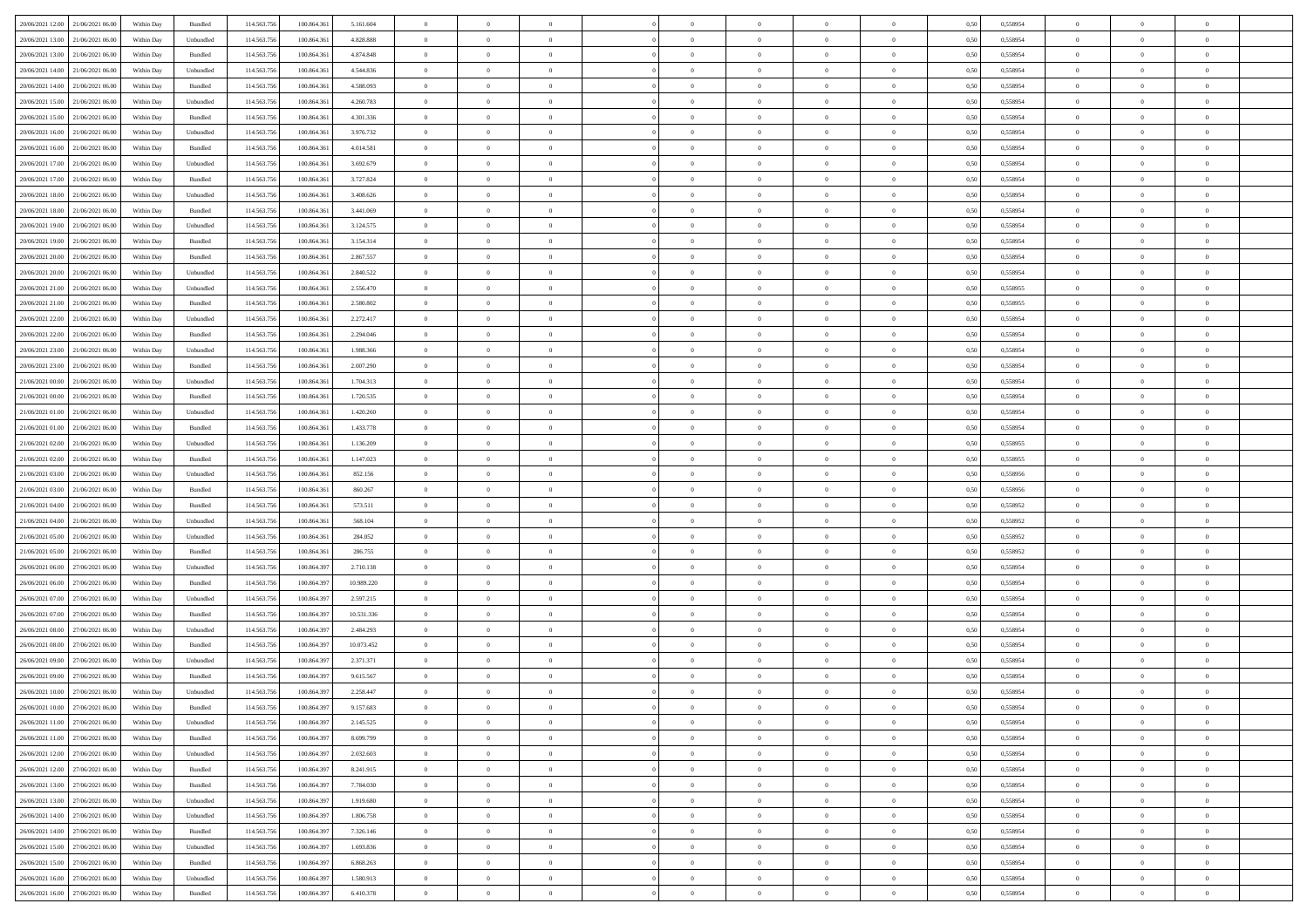| 26/06/2021 17:00<br>27/06/2021 06:00 | Within Day | Unbundled | 114.563.756 | 100.864.397 | 1.467.991  | $\overline{0}$ | $\overline{0}$ | $\overline{0}$ | $\theta$       | $\theta$       |                | $\overline{0}$ | 0,50 | 0,558954 | $\theta$       | $\theta$       | $\theta$       |  |
|--------------------------------------|------------|-----------|-------------|-------------|------------|----------------|----------------|----------------|----------------|----------------|----------------|----------------|------|----------|----------------|----------------|----------------|--|
|                                      |            |           |             |             |            |                |                |                |                |                |                |                |      |          |                |                |                |  |
| 26/06/2021 17:00<br>27/06/2021 06.0  | Within Day | Bundled   | 114.563.75  | 100.864.397 | 5.952.494  | $\overline{0}$ | $\overline{0}$ | $\overline{0}$ | $\overline{0}$ | $\bf{0}$       | $\overline{0}$ | $\mathbf{0}$   | 0,50 | 0,558954 | $\,$ 0 $\,$    | $\bf{0}$       | $\overline{0}$ |  |
| 26/06/2021 18.00<br>27/06/2021 06:00 | Within Day | Unbundled | 114.563.756 | 100,864,397 | 1.355.069  | $\overline{0}$ | $\overline{0}$ | $\overline{0}$ | $\bf{0}$       | $\bf{0}$       | $\overline{0}$ | $\,$ 0 $\,$    | 0.50 | 0.558954 | $\bf{0}$       | $\overline{0}$ | $\bf{0}$       |  |
| 26/06/2021 18:00<br>27/06/2021 06:00 | Within Day | Bundled   | 114.563.756 | 100.864.397 | 5.494.610  | $\overline{0}$ | $\overline{0}$ | $\overline{0}$ | $\bf{0}$       | $\overline{0}$ | $\overline{0}$ | $\,$ 0 $\,$    | 0,50 | 0,558954 | $\,$ 0 $\,$    | $\overline{0}$ | $\overline{0}$ |  |
| 26/06/2021 19:00<br>27/06/2021 06.0  | Within Day | Unbundled | 114.563.75  | 100.864.397 | 1.242.146  | $\overline{0}$ | $\overline{0}$ | $\overline{0}$ | $\bf{0}$       | $\bf{0}$       | $\overline{0}$ | $\bf{0}$       | 0,50 | 0,558954 | $\,$ 0 $\,$    | $\bf{0}$       | $\overline{0}$ |  |
|                                      |            |           | 114,563,75  | 100.864.397 | 5.036.726  |                |                | $\overline{0}$ |                | $\bf{0}$       | $\overline{0}$ |                | 0.50 | 0.558954 | $\,$ 0 $\,$    | $\overline{0}$ | $\overline{0}$ |  |
| 26/06/2021 19:00<br>27/06/2021 06:00 | Within Day | Bundled   |             |             |            | $\overline{0}$ | $\overline{0}$ |                | $\bf{0}$       |                |                | $\mathbf{0}$   |      |          |                |                |                |  |
| 26/06/2021 20:00<br>27/06/2021 06:00 | Within Day | Unbundled | 114.563.756 | 100.864.397 | 1.129.223  | $\overline{0}$ | $\overline{0}$ | $\overline{0}$ | $\bf{0}$       | $\overline{0}$ | $\overline{0}$ | $\bf{0}$       | 0,50 | 0,558954 | $\,$ 0 $\,$    | $\theta$       | $\overline{0}$ |  |
| 26/06/2021 20.00<br>27/06/2021 06.00 | Within Day | Bundled   | 114.563.75  | 100.864.397 | 4.578.841  | $\overline{0}$ | $\overline{0}$ | $\overline{0}$ | $\overline{0}$ | $\bf{0}$       | $\overline{0}$ | $\bf{0}$       | 0,50 | 0,558954 | $\,$ 0 $\,$    | $\bf{0}$       | $\overline{0}$ |  |
| 26/06/2021 21:00<br>27/06/2021 06:00 | Within Day | Bundled   | 114,563,756 | 100.864.397 | 4.120.957  | $\overline{0}$ | $\overline{0}$ | $\overline{0}$ | $\bf{0}$       | $\bf{0}$       | $\overline{0}$ | $\mathbf{0}$   | 0.50 | 0.558955 | $\bf{0}$       | $\overline{0}$ | $\bf{0}$       |  |
| 26/06/2021 21:00<br>27/06/2021 06:00 | Within Day | Unbundled | 114.563.756 | 100.864.397 | 1.016.301  | $\overline{0}$ | $\overline{0}$ | $\overline{0}$ | $\bf{0}$       | $\bf{0}$       | $\overline{0}$ | $\,$ 0 $\,$    | 0,50 | 0,558955 | $\,$ 0         | $\overline{0}$ | $\overline{0}$ |  |
| 26/06/2021 22:00<br>27/06/2021 06.0  | Within Day | Unbundled | 114.563.75  | 100.864.397 | 903.378    | $\overline{0}$ | $\overline{0}$ | $\overline{0}$ | $\,$ 0 $\,$    | $\bf{0}$       | $\overline{0}$ | $\bf{0}$       | 0,50 | 0,558954 | $\,$ 0 $\,$    | $\bf{0}$       | $\overline{0}$ |  |
|                                      |            |           |             |             |            |                |                |                |                |                |                |                |      |          |                |                |                |  |
| 26/06/2021 22.00<br>27/06/2021 06:00 | Within Day | Bundled   | 114,563,756 | 100,864,397 | 3.663.073  | $\overline{0}$ | $\overline{0}$ | $\overline{0}$ | $\bf{0}$       | $\bf{0}$       | $\overline{0}$ | $\,$ 0 $\,$    | 0.50 | 0.558954 | $\bf{0}$       | $\overline{0}$ | $\,$ 0         |  |
| 26/06/2021 23:00<br>27/06/2021 06:00 | Within Day | Unbundled | 114.563.756 | 100.864.397 | 790.456    | $\overline{0}$ | $\overline{0}$ | $\overline{0}$ | $\bf{0}$       | $\overline{0}$ | $\overline{0}$ | $\,$ 0 $\,$    | 0,50 | 0,558954 | $\,$ 0 $\,$    | $\overline{0}$ | $\overline{0}$ |  |
| 26/06/2021 23.00<br>27/06/2021 06.00 | Within Day | Bundled   | 114.563.75  | 100.864.397 | 3.205.189  | $\overline{0}$ | $\overline{0}$ | $\overline{0}$ | $\overline{0}$ | $\bf{0}$       | $\overline{0}$ | $\bf{0}$       | 0,50 | 0,558954 | $\,$ 0 $\,$    | $\bf{0}$       | $\overline{0}$ |  |
| 27/06/2021 00.00<br>27/06/2021 06:00 | Within Day | Unbundled | 114,563,756 | 100.864.397 | 677.534    | $\overline{0}$ | $\overline{0}$ | $\overline{0}$ | $\bf{0}$       | $\bf{0}$       | $\overline{0}$ | $\mathbf{0}$   | 0.50 | 0.558954 | $\,$ 0 $\,$    | $\overline{0}$ | $\overline{0}$ |  |
| 27/06/2021 00:00<br>27/06/2021 06:00 | Within Day | Bundled   | 114.563.756 | 100.864.397 | 2.747.304  | $\overline{0}$ | $\overline{0}$ | $\overline{0}$ | $\bf{0}$       | $\overline{0}$ | $\overline{0}$ | $\bf{0}$       | 0,50 | 0,558954 | $\overline{0}$ | $\theta$       | $\overline{0}$ |  |
| 27/06/2021 01:00<br>27/06/2021 06.00 | Within Day | Unbundled | 114.563.75  | 100.864.397 | 564.612    | $\overline{0}$ | $\overline{0}$ | $\overline{0}$ | $\,$ 0 $\,$    | $\bf{0}$       | $\overline{0}$ | $\bf{0}$       | 0,50 | 0,558954 | $\,$ 0 $\,$    | $\bf{0}$       | $\overline{0}$ |  |
| 27/06/2021 06:00                     |            |           | 114,563,75  |             | 2.289.421  |                |                |                |                |                | $\overline{0}$ |                |      |          |                |                |                |  |
| 27/06/2021 01:00                     | Within Day | Bundled   |             | 100,864.397 |            | $\overline{0}$ | $\overline{0}$ | $\overline{0}$ | $\bf{0}$       | $\bf{0}$       |                | $\mathbf{0}$   | 0.50 | 0.558954 | $\bf{0}$       | $\overline{0}$ | $\bf{0}$       |  |
| 27/06/2021 02.00<br>27/06/2021 06:00 | Within Day | Unbundled | 114.563.756 | 100.864.397 | 451.689    | $\overline{0}$ | $\overline{0}$ | $\overline{0}$ | $\bf{0}$       | $\bf{0}$       | $\overline{0}$ | $\bf{0}$       | 0,50 | 0,558955 | $\,$ 0 $\,$    | $\overline{0}$ | $\overline{0}$ |  |
| 27/06/2021 02.00<br>27/06/2021 06.0  | Within Day | Bundled   | 114.563.75  | 100.864.397 | 1.831.536  | $\overline{0}$ | $\overline{0}$ | $\overline{0}$ | $\overline{0}$ | $\bf{0}$       | $\overline{0}$ | $\mathbf{0}$   | 0,50 | 0,558955 | $\,$ 0 $\,$    | $\bf{0}$       | $\overline{0}$ |  |
| 27/06/2021 03.00<br>27/06/2021 06:00 | Within Day | Unbundled | 114,563,756 | 100,864,397 | 338,767    | $\overline{0}$ | $\overline{0}$ | $\overline{0}$ | $\bf{0}$       | $\overline{0}$ | $\overline{0}$ | $\,$ 0 $\,$    | 0.50 | 0.558956 | $\bf{0}$       | $\overline{0}$ | $\,$ 0         |  |
| 27/06/2021 03.00<br>27/06/2021 06:00 | Within Day | Bundled   | 114.563.756 | 100.864.397 | 1.373.652  | $\overline{0}$ | $\overline{0}$ | $\overline{0}$ | $\overline{0}$ | $\overline{0}$ | $\overline{0}$ | $\,$ 0 $\,$    | 0,50 | 0,558956 | $\theta$       | $\overline{0}$ | $\overline{0}$ |  |
| 27/06/2021 04:00<br>27/06/2021 06.0  | Within Day | Unbundled | 114.563.75  | 100.864.397 | 225.845    | $\overline{0}$ | $\overline{0}$ | $\overline{0}$ | $\overline{0}$ | $\bf{0}$       | $\overline{0}$ | $\bf{0}$       | 0,50 | 0,558952 | $\,$ 0 $\,$    | $\bf{0}$       | $\overline{0}$ |  |
| 27/06/2021 04.00<br>27/06/2021 06:00 | Within Day | Bundled   | 114,563,75  | 100.864.397 | 915.767    | $\overline{0}$ | $\overline{0}$ | $\overline{0}$ | $\bf{0}$       | $\bf{0}$       | $\overline{0}$ | $\mathbf{0}$   | 0.50 | 0.558952 | $\,$ 0 $\,$    | $\overline{0}$ | $\overline{0}$ |  |
|                                      |            |           |             |             |            |                |                |                |                |                |                |                |      |          |                |                |                |  |
| 27/06/2021 05:00<br>27/06/2021 06:00 | Within Day | Unbundled | 114.563.756 | 100.864.397 | 112.922    | $\overline{0}$ | $\overline{0}$ | $\overline{0}$ | $\bf{0}$       | $\overline{0}$ | $\overline{0}$ | $\bf{0}$       | 0,50 | 0,558952 | $\,$ 0 $\,$    | $\theta$       | $\overline{0}$ |  |
| 27/06/2021 05.00<br>27/06/2021 06.00 | Within Day | Bundled   | 114.563.75  | 100.864.397 | 457.884    | $\overline{0}$ | $\overline{0}$ | $\overline{0}$ | $\,$ 0 $\,$    | $\bf{0}$       | $\overline{0}$ | $\bf{0}$       | 0,50 | 0,558952 | $\,$ 0 $\,$    | $\bf{0}$       | $\overline{0}$ |  |
| 27/06/2021 06.00<br>28/06/2021 06:00 | Within Day | Bundled   | 114,563,756 | 100.864.397 | 10,646.962 | $\overline{0}$ | $\overline{0}$ | $\overline{0}$ | $\bf{0}$       | $\bf{0}$       | $\overline{0}$ | $\,$ 0 $\,$    | 0.50 | 0.558954 | $\bf{0}$       | $\overline{0}$ | $\bf{0}$       |  |
| 27/06/2021 06.00<br>28/06/2021 06:00 | Within Day | Unbundled | 114.563.756 | 100.864.397 | 3.052.396  | $\overline{0}$ | $\overline{0}$ | $\overline{0}$ | $\bf{0}$       | $\overline{0}$ | $\overline{0}$ | $\,$ 0 $\,$    | 0,50 | 0,558954 | $\,$ 0         | $\overline{0}$ | $\overline{0}$ |  |
| 27/06/2021 07:00<br>28/06/2021 06.00 | Within Day | Unbundled | 114.563.75  | 100.864.397 | 2.925.213  | $\overline{0}$ | $\overline{0}$ | $\overline{0}$ | $\overline{0}$ | $\bf{0}$       | $\overline{0}$ | $\mathbf{0}$   | 0,50 | 0,558954 | $\overline{0}$ | $\bf{0}$       | $\overline{0}$ |  |
| 27/06/2021 07.00<br>28/06/2021 06:00 | Within Day | Bundled   | 114,563,756 | 100,864,397 | 10.203.337 | $\overline{0}$ | $\overline{0}$ | $\overline{0}$ | $\bf{0}$       | $\overline{0}$ | $\overline{0}$ | $\,$ 0 $\,$    | 0.50 | 0.558954 | $\bf{0}$       | $\overline{0}$ | $\,$ 0         |  |
| 27/06/2021 08:00<br>28/06/2021 06:00 | Within Day | Unbundled | 114.563.756 | 100.864.397 | 2.798.030  | $\overline{0}$ | $\overline{0}$ | $\overline{0}$ | $\overline{0}$ | $\overline{0}$ | $\overline{0}$ | $\overline{0}$ | 0.50 | 0,558954 | $\theta$       | $\overline{0}$ | $\overline{0}$ |  |
|                                      |            |           |             |             |            |                |                |                |                |                |                |                |      |          |                |                |                |  |
| 27/06/2021 08:00<br>28/06/2021 06.00 | Within Day | Bundled   | 114.563.75  | 100.864.397 | 9.759.714  | $\overline{0}$ | $\overline{0}$ | $\overline{0}$ | $\overline{0}$ | $\bf{0}$       | $\overline{0}$ | $\bf{0}$       | 0,50 | 0,558954 | $\,$ 0 $\,$    | $\bf{0}$       | $\overline{0}$ |  |
| 27/06/2021 09:00<br>28/06/2021 06:00 | Within Day | Unbundled | 114.563.756 | 100.864.397 | 2.670.846  | $\overline{0}$ | $\overline{0}$ | $\overline{0}$ | $\bf{0}$       | $\bf{0}$       | $\overline{0}$ | $\mathbf{0}$   | 0.50 | 0.558954 | $\,$ 0 $\,$    | $\overline{0}$ | $\overline{0}$ |  |
| 27/06/2021 09:00<br>28/06/2021 06:00 | Within Day | Bundled   | 114.563.756 | 100.864.397 | 9.316.090  | $\overline{0}$ | $\overline{0}$ | $\overline{0}$ | $\overline{0}$ | $\overline{0}$ | $\overline{0}$ | $\mathbf{0}$   | 0,50 | 0,558954 | $\overline{0}$ | $\theta$       | $\overline{0}$ |  |
| 27/06/2021 11.00<br>28/06/2021 06.00 | Within Day | Unbundled | 114.563.75  | 100.864.397 | 2.416.480  | $\overline{0}$ | $\overline{0}$ | $\overline{0}$ | $\overline{0}$ | $\bf{0}$       | $\overline{0}$ | $\bf{0}$       | 0,50 | 0,558954 | $\,$ 0 $\,$    | $\bf{0}$       | $\overline{0}$ |  |
| 27/06/2021 11:00<br>28/06/2021 06:00 | Within Day | Bundled   | 114,563,756 | 100.864.397 | 8.428.844  | $\overline{0}$ | $\overline{0}$ | $\overline{0}$ | $\bf{0}$       | $\bf{0}$       | $\overline{0}$ | $\mathbf{0}$   | 0.50 | 0.558954 | $\bf{0}$       | $\overline{0}$ | $\bf{0}$       |  |
| 27/06/2021 12:00<br>28/06/2021 06:00 | Within Day | Unbundled | 114.563.756 | 100.864.397 | 2.289.297  | $\overline{0}$ | $\overline{0}$ | $\overline{0}$ | $\overline{0}$ | $\overline{0}$ | $\overline{0}$ | $\mathbf{0}$   | 0.50 | 0,558954 | $\overline{0}$ | $\overline{0}$ | $\overline{0}$ |  |
|                                      |            |           |             |             |            |                |                |                |                |                |                |                |      |          |                |                |                |  |
| 27/06/2021 12:00<br>28/06/2021 06.00 | Within Day | Bundled   | 114.563.75  | 100.864.397 | 7.985.220  | $\overline{0}$ | $\overline{0}$ | $\overline{0}$ | $\overline{0}$ | $\bf{0}$       | $\overline{0}$ | $\mathbf{0}$   | 0,50 | 0,558954 | $\overline{0}$ | $\overline{0}$ | $\overline{0}$ |  |
| 27/06/2021 13.00<br>28/06/2021 06:00 | Within Day | Unbundled | 114,563,756 | 100,864,397 | 2.162.113  | $\overline{0}$ | $\overline{0}$ | $\overline{0}$ | $\bf{0}$       | $\overline{0}$ | $\overline{0}$ | $\,$ 0 $\,$    | 0.50 | 0.558954 | $\bf{0}$       | $\overline{0}$ | $\,$ 0         |  |
| 27/06/2021 13:00<br>28/06/2021 06:00 | Within Day | Bundled   | 114.563.756 | 100.864.397 | 7.541.597  | $\overline{0}$ | $\overline{0}$ | $\overline{0}$ | $\overline{0}$ | $\overline{0}$ | $\overline{0}$ | $\overline{0}$ | 0,50 | 0,558954 | $\overline{0}$ | $\theta$       | $\overline{0}$ |  |
| 27/06/2021 14:00<br>28/06/2021 06.00 | Within Day | Unbundled | 114.563.75  | 100.864.397 | 2.034.931  | $\overline{0}$ | $\overline{0}$ | $\overline{0}$ | $\overline{0}$ | $\bf{0}$       | $\overline{0}$ | $\bf{0}$       | 0,50 | 0,558954 | $\,$ 0 $\,$    | $\bf{0}$       | $\overline{0}$ |  |
| 27/06/2021 14:00<br>28/06/2021 06:00 | Within Day | Bundled   | 114.563.756 | 100,864.397 | 7.097.974  | $\overline{0}$ | $\overline{0}$ | $\overline{0}$ | $\overline{0}$ | $\bf{0}$       | $\overline{0}$ | $\mathbf{0}$   | 0.50 | 0.558954 | $\,$ 0 $\,$    | $\overline{0}$ | $\overline{0}$ |  |
| 27/06/2021 15:00<br>28/06/2021 06:00 | Within Day | Bundled   | 114.563.756 | 100.864.397 | 6.654.350  | $\overline{0}$ | $\overline{0}$ | $\overline{0}$ | $\overline{0}$ | $\overline{0}$ | $\Omega$       | $\overline{0}$ | 0.50 | 0,558954 | $\overline{0}$ | $\theta$       | $\overline{0}$ |  |
| 27/06/2021 15:00<br>28/06/2021 06:00 | Within Day | Unbundled | 114.563.756 | 100.864.397 | 1.907.747  | $\overline{0}$ | $\overline{0}$ | $\overline{0}$ | $\overline{0}$ | $\bf{0}$       | $\overline{0}$ | $\mathbf{0}$   | 0,50 | 0,558954 | $\overline{0}$ | $\overline{0}$ | $\overline{0}$ |  |
|                                      |            |           |             |             |            |                |                |                |                |                |                |                |      |          |                |                |                |  |
| 27/06/2021 16:00 28/06/2021 06:00    | Within Day | Unbundled | 114.563.756 | 100.864.397 | 1.780.564  | $\bf{0}$       | $\,$ 0 $\,$    |                | $\bf{0}$       |                |                |                | 0,50 | 0.558954 | $\theta$       | $\overline{0}$ |                |  |
| 27/06/2021 16:00 28/06/2021 06:00    | Within Dav | Bundled   | 114.563.756 | 100.864.397 | 6.210.727  | $\overline{0}$ | $\overline{0}$ | $\overline{0}$ | $\overline{0}$ | $\overline{0}$ | $\overline{0}$ | $\overline{0}$ | 0,50 | 0,558954 | $\theta$       | $\theta$       | $\overline{0}$ |  |
| 27/06/2021 17:00<br>28/06/2021 06.00 | Within Day | Unbundled | 114.563.756 | 100.864.397 | 1.653.381  | $\overline{0}$ | $\overline{0}$ | $\overline{0}$ | $\bf{0}$       | $\bf{0}$       | $\overline{0}$ | $\bf{0}$       | 0,50 | 0,558954 | $\overline{0}$ | $\overline{0}$ | $\bf{0}$       |  |
| 27/06/2021 17:00<br>28/06/2021 06:00 | Within Day | Bundled   | 114.563.756 | 100,864,397 | 5.767.104  | $\overline{0}$ | $\overline{0}$ | $\overline{0}$ | $\,$ 0 $\,$    | $\bf{0}$       | $\overline{0}$ | $\mathbf{0}$   | 0.50 | 0.558954 | $\overline{0}$ | $\bf{0}$       | $\bf{0}$       |  |
| 27/06/2021 18:00<br>28/06/2021 06:00 | Within Dav | Unbundled | 114.563.756 | 100.864.397 | 1.526.198  | $\overline{0}$ | $\overline{0}$ | $\overline{0}$ | $\overline{0}$ | $\overline{0}$ | $\overline{0}$ | $\mathbf{0}$   | 0,50 | 0,558954 | $\overline{0}$ | $\theta$       | $\overline{0}$ |  |
| 27/06/2021 18.00<br>28/06/2021 06:00 | Within Day | Bundled   | 114.563.756 | 100.864.397 | 5.323.480  | $\overline{0}$ | $\overline{0}$ | $\overline{0}$ | $\bf{0}$       | $\bf{0}$       | $\overline{0}$ | $\mathbf{0}$   | 0,50 | 0,558954 | $\overline{0}$ | $\overline{0}$ | $\overline{0}$ |  |
|                                      |            | Unbundled |             | 100,864,397 | 1.399.014  |                | $\overline{0}$ | $\overline{0}$ |                | $\overline{0}$ | $\overline{0}$ |                | 0.50 | 0.558954 | $\,$ 0 $\,$    | $\theta$       | $\,$ 0         |  |
| 27/06/2021 19.00<br>28/06/2021 06:00 | Within Day |           | 114.563.756 |             |            | $\overline{0}$ |                |                | $\bf{0}$       |                |                | $\mathbf{0}$   |      |          |                |                |                |  |
| 27/06/2021 19:00<br>28/06/2021 06:00 | Within Day | Bundled   | 114.563.756 | 100.864.397 | 4.879.857  | $\overline{0}$ | $\overline{0}$ | $\overline{0}$ | $\overline{0}$ | $\overline{0}$ | $\overline{0}$ | $\mathbf{0}$   | 0,50 | 0,558954 | $\overline{0}$ | $\theta$       | $\overline{0}$ |  |
| 27/06/2021 20.00<br>28/06/2021 06:00 | Within Day | Unbundled | 114.563.75  | 100.864.397 | 1.271.832  | $\overline{0}$ | $\overline{0}$ | $\overline{0}$ | $\bf{0}$       | $\bf{0}$       | $\overline{0}$ | $\,$ 0 $\,$    | 0,50 | 0,558954 | $\bf{0}$       | $\overline{0}$ | $\,$ 0         |  |
| 28/06/2021 06:00<br>27/06/2021 20.00 | Within Day | Bundled   | 114.563.756 | 100,864,397 | 4.436.234  | $\overline{0}$ | $\overline{0}$ | $\overline{0}$ | $\bf{0}$       | $\overline{0}$ | $\overline{0}$ | $\,$ 0 $\,$    | 0.50 | 0.558954 | $\overline{0}$ | $\bf{0}$       | $\,$ 0         |  |
| 27/06/2021 21:00<br>28/06/2021 06:00 | Within Dav | Unbundled | 114.563.756 | 100.864.397 | 1.144.648  | $\overline{0}$ | $\overline{0}$ | $\overline{0}$ | $\overline{0}$ | $\overline{0}$ | $\overline{0}$ | $\mathbf{0}$   | 0,50 | 0,558955 | $\overline{0}$ | $\theta$       | $\overline{0}$ |  |
| 27/06/2021 21.00<br>28/06/2021 06.00 | Within Day | Bundled   | 114.563.756 | 100.864.397 | 3.992.610  | $\overline{0}$ | $\overline{0}$ | $\overline{0}$ | $\bf{0}$       | $\bf{0}$       | $\overline{0}$ | $\,$ 0 $\,$    | 0,50 | 0,558955 | $\bf{0}$       | $\bf{0}$       | $\bf{0}$       |  |
|                                      |            |           |             |             |            |                |                |                |                | $\,$ 0         | $\overline{0}$ | $\,0\,$        |      | 0,558954 | $\overline{0}$ | $\,$ 0 $\,$    | $\,$ 0 $\,$    |  |
| 27/06/2021 22.00 28/06/2021 06:00    | Within Day | Unbundled | 114.563.756 | 100.864.397 | 1.017.465  | $\,$ 0 $\,$    | $\overline{0}$ | $\overline{0}$ | $\bf{0}$       |                |                |                | 0,50 |          |                |                |                |  |